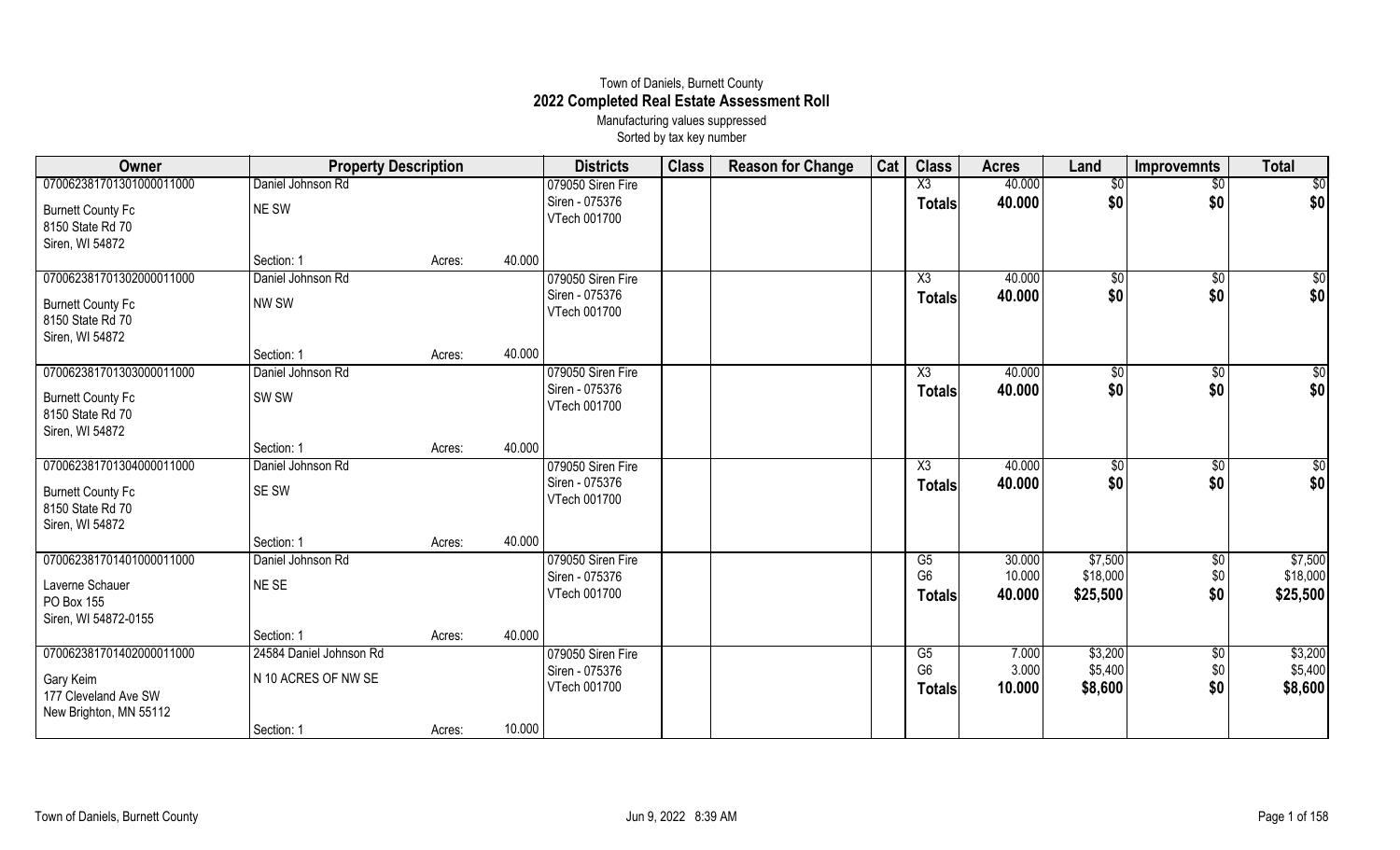| Owner                             |                                     | <b>Property Description</b> |        |                   | <b>Class</b> | <b>Reason for Change</b> | Cat | <b>Class</b>    | <b>Acres</b> | Land           | <b>Improvemnts</b> | <b>Total</b>  |
|-----------------------------------|-------------------------------------|-----------------------------|--------|-------------------|--------------|--------------------------|-----|-----------------|--------------|----------------|--------------------|---------------|
| 070062381701402000012000          | 24526 Daniel Johnson Rd             |                             |        | 079050 Siren Fire |              |                          |     | G1              | 1.000        | \$6,000        | \$101,100          | \$107,100     |
| Kenneth J. Otis                   | NW SE EX S 300' OF W 798.6' & N 10A |                             |        | Siren - 075376    |              |                          |     | G <sub>5</sub>  | 10.000       | \$2,500        | \$0                | \$2,500       |
| 24526 Daniel Johnson Rd           |                                     |                             |        | VTech 001700      |              |                          |     | G <sub>6</sub>  | 13.500       | \$24,300       | \$0                | \$24,300      |
| Siren, WI 54872                   |                                     |                             |        |                   |              |                          |     | <b>Totals</b>   | 24.500       | \$32,800       | \$101,100          | \$133,900     |
|                                   | Section: 1                          | Acres:                      | 24.500 |                   |              |                          |     |                 |              |                |                    |               |
| 070062381701402000013000          | 24508 Daniel Johnson Rd             |                             |        | 079050 Siren Fire |              |                          |     | G1              | 1.000        | \$6,000        | \$11,400           | \$17,400      |
| Kenneth B. Reierson               | S 300' OF W 798.6' NW SE            |                             |        | Siren - 075376    |              |                          |     | G <sub>5</sub>  | 4.500        | \$2,100        | \$0                | \$2,100       |
| PO Box 217                        |                                     |                             |        | VTech 001700      |              |                          |     | <b>Totals</b>   | 5.500        | \$8,100        | \$11,400           | \$19,500      |
| Siren, WI 54872                   |                                     |                             |        |                   |              |                          |     |                 |              |                |                    |               |
|                                   | Section: 1                          | Acres:                      | 5.500  |                   |              |                          |     |                 |              |                |                    |               |
| 070062381701403000011000          | 24468 Daniel Johnson Rd             |                             |        | 079050 Siren Fire |              |                          |     | G1              | 2.000        | \$8,000        | \$132,900          | \$140,900     |
| Susan R. Lindstrom                | SW <sub>SE</sub>                    |                             |        | Siren - 075376    |              |                          |     | G <sub>5</sub>  | 30.000       | \$7,500        | \$0                | \$7,500       |
| 1211 60th St                      |                                     |                             |        | VTech 001700      |              |                          |     | G <sub>6</sub>  | 8.000        | \$14,400       | \$0                | \$14,400      |
| Hudson, WI 54016                  |                                     |                             |        |                   |              |                          |     | <b>Totals</b>   | 40.000       | \$29,900       | \$132,900          | \$162,800     |
|                                   | Section: 1                          | Acres:                      | 40.000 |                   |              |                          |     |                 |              |                |                    |               |
| 070062381701404000011000          | Daniel Johnson Rd                   |                             |        | 079050 Siren Fire |              |                          |     | G5              | 40.000       | \$10,000       | \$0                | \$10,000      |
| Susan R. Lindstrom                | SE SE                               |                             |        | Siren - 075376    |              |                          |     | <b>Totals</b>   | 40.000       | \$10,000       | \$0                | \$10,000      |
| 1211 60th St                      |                                     |                             |        | VTech 001700      |              |                          |     |                 |              |                |                    |               |
| Hudson, WI 54016                  |                                     |                             |        |                   |              |                          |     |                 |              |                |                    |               |
|                                   | Section: 1                          | Acres:                      | 40.000 |                   |              |                          |     |                 |              |                |                    |               |
| 070062381701505001011000          | Daniel Johnson Rd                   |                             |        | 079050 Siren Fire |              |                          |     | $\overline{X2}$ | 36.770       | $\sqrt[6]{30}$ | $\overline{50}$    | \$0           |
| Wisconsin Dnr                     | GOV LOT 1                           |                             |        | Siren - 075376    |              |                          |     | <b>Totals</b>   | 36.770       | \$0            | \$0                | \$0           |
| 101 S Webster St                  |                                     |                             |        | VTech 001700      |              |                          |     |                 |              |                |                    |               |
| PO Box 7921                       |                                     |                             |        |                   |              |                          |     |                 |              |                |                    |               |
| Madison, WI 53707                 | Section: 1                          | Acres:                      | 36.770 |                   |              |                          |     |                 |              |                |                    |               |
| 070062381701505002011000          | Daniel Johnson Rd                   |                             |        | 079050 Siren Fire |              |                          |     | $\overline{X2}$ | 36.610       | \$0            | $\sqrt{50}$        | $\frac{6}{3}$ |
|                                   | GOV LOT 2                           |                             |        | Siren - 075376    |              |                          |     | <b>Totals</b>   | 36.610       | \$0            | \$0                | \$0           |
| Wisconsin Dnr<br>101 S Webster St |                                     |                             |        | VTech 001700      |              |                          |     |                 |              |                |                    |               |
| PO Box 7921                       |                                     |                             |        |                   |              |                          |     |                 |              |                |                    |               |
| Madison, WI 53707                 | Section: 1                          | Acres:                      | 36.610 |                   |              |                          |     |                 |              |                |                    |               |
| 070062381701505003011000          | Daniel Johnson Rd                   |                             |        | 079050 Siren Fire |              |                          |     | X <sub>2</sub>  | 36.440       | $\sqrt{6}$     | $\overline{50}$    | \$0           |
| Wisconsin Dnr                     | GOV LOT 3                           |                             |        | Siren - 075376    |              |                          |     | <b>Totals</b>   | 36.440       | \$0            | \$0                | \$0           |
| 101 S Webster St                  |                                     |                             |        | VTech 001700      |              |                          |     |                 |              |                |                    |               |
| PO Box 7921                       |                                     |                             |        |                   |              |                          |     |                 |              |                |                    |               |
| Madison, WI 53707                 | Section: 1                          | Acres:                      | 36.440 |                   |              |                          |     |                 |              |                |                    |               |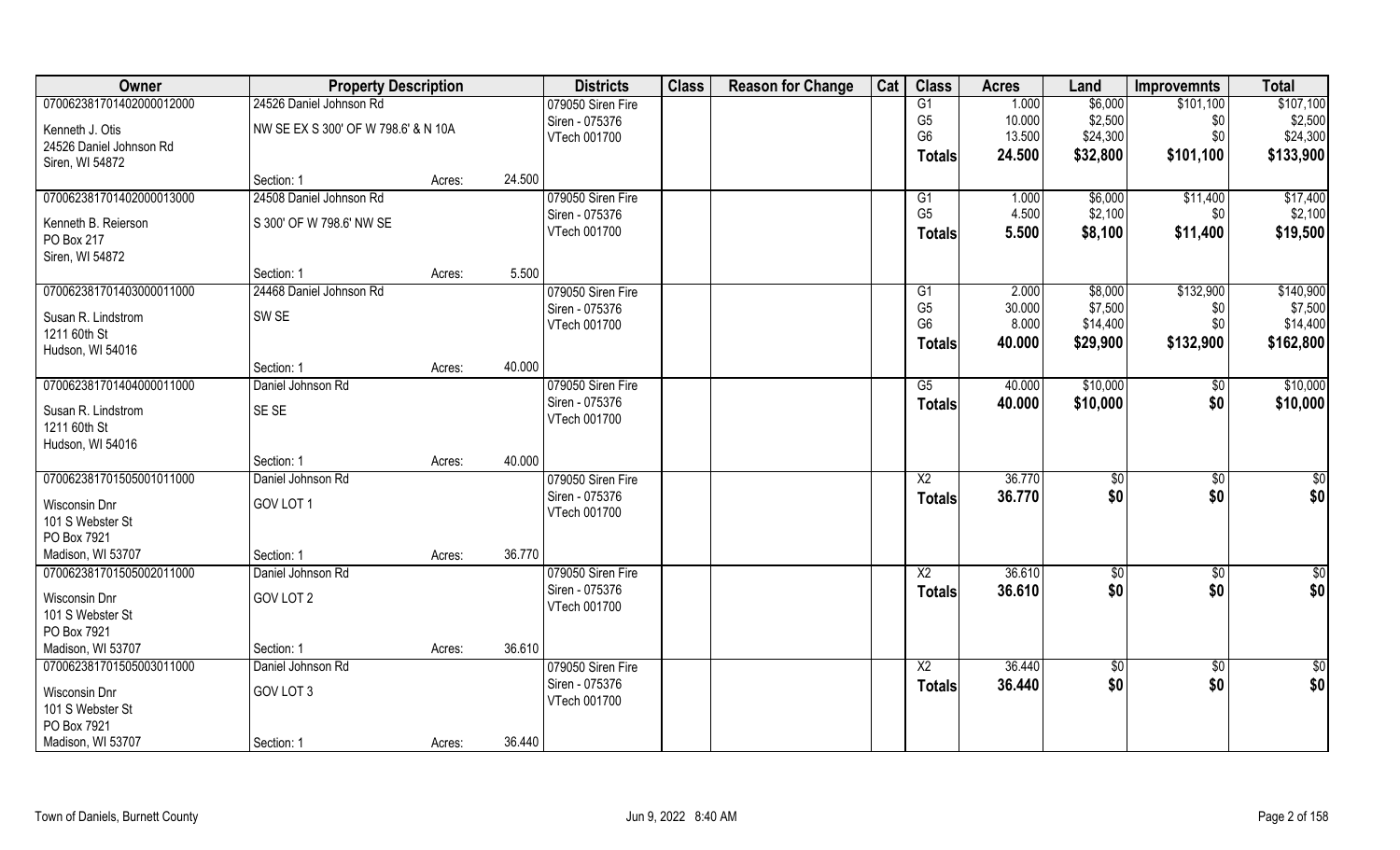| Owner                                      | <b>Property Description</b> |        |        | <b>Districts</b>               | <b>Class</b> | <b>Reason for Change</b> | Cat | <b>Class</b>    | <b>Acres</b> | Land     | <b>Improvemnts</b> | <b>Total</b> |
|--------------------------------------------|-----------------------------|--------|--------|--------------------------------|--------------|--------------------------|-----|-----------------|--------------|----------|--------------------|--------------|
| 070062381701505004011000                   | Daniel Johnson Rd           |        |        | 079050 Siren Fire              |              |                          |     | $\overline{X2}$ | 36.280       | \$0      | \$0                | \$0          |
| Wisconsin Conserv Comm<br>101 S Webster St | GOV LOT 4                   |        |        | Siren - 075376<br>VTech 001700 |              |                          |     | <b>Totals</b>   | 36.280       | \$0      | \$0                | \$0          |
| PO Box 7921                                |                             |        |        |                                |              |                          |     |                 |              |          |                    |              |
| Madison, WI 53707                          | Section: 1                  | Acres: | 36.280 |                                |              |                          |     |                 |              |          |                    |              |
| 070062381701505005011000                   | Olsen Rd                    |        |        | 079050 Siren Fire              |              |                          |     | X3              | 40.000       | \$0      | \$0                | \$0          |
| <b>Burnett County Fc</b>                   | GOV LOT 5                   |        |        | Siren - 075376                 |              |                          |     | <b>Totals</b>   | 40.000       | \$0      | \$0                | \$0          |
| 8150 State Rd 70                           |                             |        |        | VTech 001700                   |              |                          |     |                 |              |          |                    |              |
| Siren, WI 54872                            |                             |        |        |                                |              |                          |     |                 |              |          |                    |              |
|                                            | Section: 1                  | Acres: | 40.000 |                                |              |                          |     |                 |              |          |                    |              |
| 070062381701505006011000                   | 24751 Daniel Johnson Rd     |        |        | 079050 Siren Fire              |              |                          |     | X3              | 40.000       | \$0      | \$0                | \$0          |
| <b>Burnett County Fc</b>                   | GOV LOT 6                   |        |        | Siren - 075376                 |              |                          |     | <b>Totals</b>   | 40.000       | \$0      | \$0                | \$0          |
| 8150 State Rd 70                           |                             |        |        | VTech 001700                   |              |                          |     |                 |              |          |                    |              |
| Siren, WI 54872                            |                             |        |        |                                |              |                          |     |                 |              |          |                    |              |
|                                            | Section: 1                  | Acres: | 40.000 |                                |              |                          |     |                 |              |          |                    |              |
| 070062381701505007011000                   | Daniel Johnson Rd           |        |        | 079050 Siren Fire              |              |                          |     | X3              | 40.000       | \$0      | \$0                | \$0          |
| <b>Burnett County Fc</b>                   | GOV LOT 7                   |        |        | Siren - 075376<br>VTech 001700 |              |                          |     | <b>Totals</b>   | 40.000       | \$0      | \$0                | \$0          |
| 8150 State Rd 70<br>Siren, WI 54872        |                             |        |        |                                |              |                          |     |                 |              |          |                    |              |
|                                            | Section: 1                  | Acres: | 40.000 |                                |              |                          |     |                 |              |          |                    |              |
| 070062381701505008011000                   | Daniel Johnson Rd           |        |        | 079050 Siren Fire              |              |                          |     | G5              | 20.000       | \$9,000  | $\sqrt[6]{3}$      | \$9,000      |
| Laverne Schauer                            | GOV LOT 8                   |        |        | Siren - 075376                 |              |                          |     | G <sub>6</sub>  | 20.000       | \$36,000 | \$0                | \$36,000     |
| PO Box 155                                 |                             |        |        | VTech 001700                   |              |                          |     | <b>Totals</b>   | 40.000       | \$45,000 | \$0                | \$45,000     |
| Siren, WI 54872-0155                       |                             |        |        |                                |              |                          |     |                 |              |          |                    |              |
|                                            | Section: 1                  | Acres: | 40.000 |                                |              |                          |     |                 |              |          |                    |              |
| 070062381701505009011000                   | Fish Lake Rd                |        |        | 079050 Siren Fire              |              |                          |     | G5              | 30.000       | \$7,500  | $\sqrt{6}$         | \$7,500      |
| Laverne Schauer                            | GOV LOT 9                   |        |        | Siren - 075376                 |              |                          |     | G <sub>6</sub>  | 10.000       | \$16,500 | \$0                | \$16,500     |
| PO Box 155                                 |                             |        |        | VTech 001700                   |              |                          |     | <b>Totals</b>   | 40.000       | \$24,000 | \$0                | \$24,000     |
| Siren, WI 54872-0155                       |                             |        |        |                                |              |                          |     |                 |              |          |                    |              |
|                                            | Section: 1                  | Acres: | 40.000 |                                |              |                          |     |                 |              |          |                    |              |
| 070062381701505010011000                   | 24660 Daniel Johnson Rd     |        |        | 079050 Siren Fire              |              |                          |     | G1              | 2.000        | \$8,000  | \$44,900           | \$52,900     |
| Laverne Schauer                            | GOV LOT 10                  |        |        | Siren - 075376                 |              |                          |     | G <sub>5</sub>  | 28.000       | \$6,500  | \$0                | \$6,500      |
| PO Box 155                                 |                             |        |        | VTech 001700                   |              |                          |     | G <sub>6</sub>  | 10.000       | \$18,000 | \$0                | \$18,000     |
| Siren, WI 54872-0155                       |                             |        |        |                                |              |                          |     | <b>Totals</b>   | 40.000       | \$32,500 | \$44,900           | \$77,400     |
|                                            | Section: 1                  | Acres: | 40.000 |                                |              |                          |     |                 |              |          |                    |              |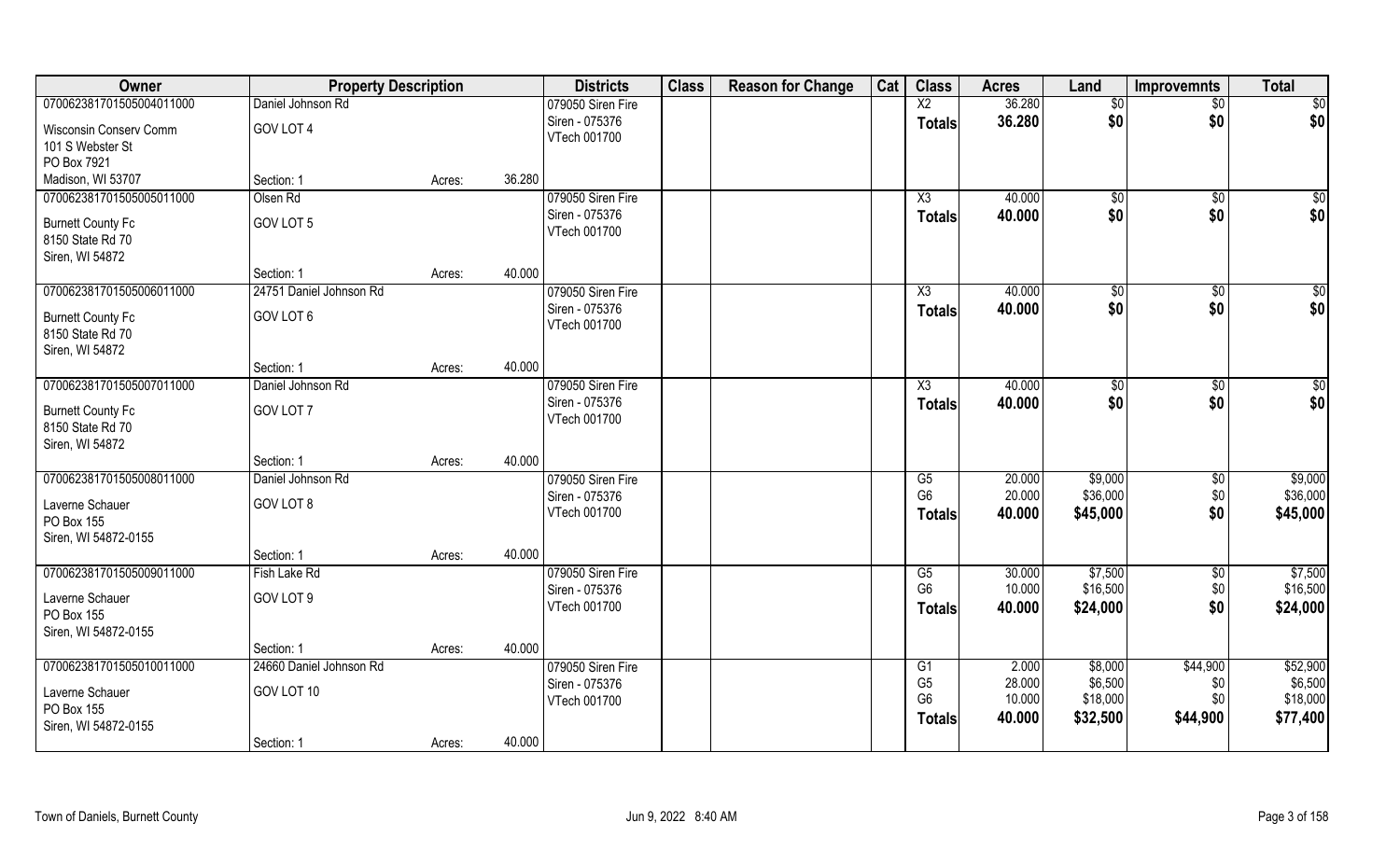| Owner                                         |                          | <b>Property Description</b> |        | <b>Districts</b>               | <b>Class</b> | <b>Reason for Change</b> | Cat | <b>Class</b>           | <b>Acres</b>   | Land           | <b>Improvemnts</b> | <b>Total</b>   |
|-----------------------------------------------|--------------------------|-----------------------------|--------|--------------------------------|--------------|--------------------------|-----|------------------------|----------------|----------------|--------------------|----------------|
| 070062381701505011011000                      | Daniel Johnson Rd        |                             |        | 079050 Siren Fire              |              |                          |     | $\overline{\text{X3}}$ | 40.000         | \$0            | $\sqrt{$0}$        | \$0            |
| <b>Burnett County Fc</b>                      | GOV LOT 11               |                             |        | Siren - 075376<br>VTech 001700 |              |                          |     | <b>Totals</b>          | 40.000         | \$0            | \$0                | \$0            |
| 8150 State Rd 70<br>Siren, WI 54872           |                          |                             |        |                                |              |                          |     |                        |                |                |                    |                |
|                                               | Section: 1               | Acres:                      | 40.000 |                                |              |                          |     |                        |                |                |                    |                |
| 070062381701505012011000                      | Olsen Rd                 |                             |        | 079050 Siren Fire              |              |                          |     | X3                     | 40.000         | $\sqrt[6]{}$   | $\sqrt{$0}$        | $\sqrt{50}$    |
| <b>Burnett County Fc</b>                      | GOV LOT 12               |                             |        | Siren - 075376<br>VTech 001700 |              |                          |     | <b>Totals</b>          | 40.000         | \$0            | \$0                | \$0            |
| 8150 State Rd 70<br>Siren, WI 54872           |                          |                             |        |                                |              |                          |     |                        |                |                |                    |                |
|                                               | Section: 1               | Acres:                      | 40.000 |                                |              |                          |     |                        |                |                |                    |                |
| 070062381702301000011000                      | Olsen Rd                 |                             |        | 079050 Siren Fire              |              |                          |     | $\overline{X2}$        | 40.000         | \$0            | $\overline{50}$    | $\sqrt{50}$    |
| Wisconsin Dnr                                 | NE SW                    |                             |        | Siren - 075376<br>VTech 001700 |              |                          |     | <b>Totals</b>          | 40.000         | \$0            | \$0                | \$0            |
| 101 S Webster St                              |                          |                             |        |                                |              |                          |     |                        |                |                |                    |                |
| PO Box 7921<br>Madison, WI 53707              | Section: 2               | Acres:                      | 40.000 |                                |              |                          |     |                        |                |                |                    |                |
| 070062381702302000011000                      | Swenson Rd               |                             |        | 079050 Siren Fire              |              |                          |     | X <sub>2</sub>         | 40.000         | \$0            | \$0                | $\sqrt{50}$    |
| Wisconsin Dnr                                 | NW SW                    |                             |        | Siren - 075376                 |              |                          |     | <b>Totals</b>          | 40.000         | \$0            | \$0                | \$0            |
| 101 S Webster St                              |                          |                             |        | VTech 001700                   |              |                          |     |                        |                |                |                    |                |
| PO Box 7921                                   |                          |                             | 40.000 |                                |              |                          |     |                        |                |                |                    |                |
| Madison, WI 53707<br>070062381702303000011000 | Section: 2<br>Swenson Rd | Acres:                      |        | 079050 Siren Fire              | G4           | Ag use land              | -5  | G4                     | 24.000         | \$2,900        | $\sqrt[6]{30}$     | \$2,900        |
|                                               |                          |                             |        | Siren - 075376                 | G4           | Ag use land              | -5  | G <sub>5</sub>         | 1.000          | \$100          | \$0                | \$100          |
| James G. Roy                                  | N 990' OF SW SW          |                             |        | VTech 001700                   |              |                          |     | G <sub>8</sub>         | 5.000          | \$4,200        | \$0                | \$4,200        |
| Julie A. Roy                                  |                          |                             |        |                                |              |                          |     | <b>Totals</b>          | 30.000         | \$7,200        | \$0                | \$7,200        |
| 24291 Swenson Rd                              |                          |                             |        |                                |              |                          |     |                        |                |                |                    |                |
| Webster, WI 54893-7605                        | Section: 2               | Acres:                      | 30.000 |                                |              |                          |     |                        |                |                |                    |                |
| 070062381702303000012000                      | 8974 Spangberg Rd        |                             |        | 079050 Siren Fire              |              |                          |     | G1                     | 1.000          | \$6,000        | \$92,100           | \$98,100       |
| Scott M. Anderson                             | <b>SW SW EX N 990'</b>   |                             |        | Siren - 075376                 |              |                          |     | G4<br>G <sub>5</sub>   | 5.000          | \$700<br>\$100 | \$0                | \$700<br>\$100 |
| 8974 Spangberg Rd                             |                          |                             |        | VTech 001700                   |              |                          |     | G <sub>8</sub>         | 0.500<br>3.500 | \$2,900        | \$0<br>\$0         | \$2,900        |
| Webster, WI 54893                             |                          |                             |        |                                |              |                          |     |                        |                |                |                    |                |
|                                               | Section: 2               | Acres:                      | 10.000 |                                |              |                          |     | Totals                 | 10.000         | \$9,700        | \$92,100           | \$101,800      |
| 070062381702304000011000                      | Olsen Rd                 |                             |        | 079050 Siren Fire              |              |                          |     | G6                     | 20.000         | \$36,000       | $\sqrt{$0}$        | \$36,000       |
| James G. Roy                                  | N1/2 SE SW               |                             |        | Siren - 075376                 |              |                          |     | <b>Totals</b>          | 20.000         | \$36,000       | \$0                | \$36,000       |
| Julie A. Roy                                  |                          |                             |        | VTech 001700                   |              |                          |     |                        |                |                |                    |                |
| 24291 Swenson Rd                              |                          |                             |        |                                |              |                          |     |                        |                |                |                    |                |
| Webster, WI 54893-7605                        | Section: 2               | Acres:                      | 20.000 |                                |              |                          |     |                        |                |                |                    |                |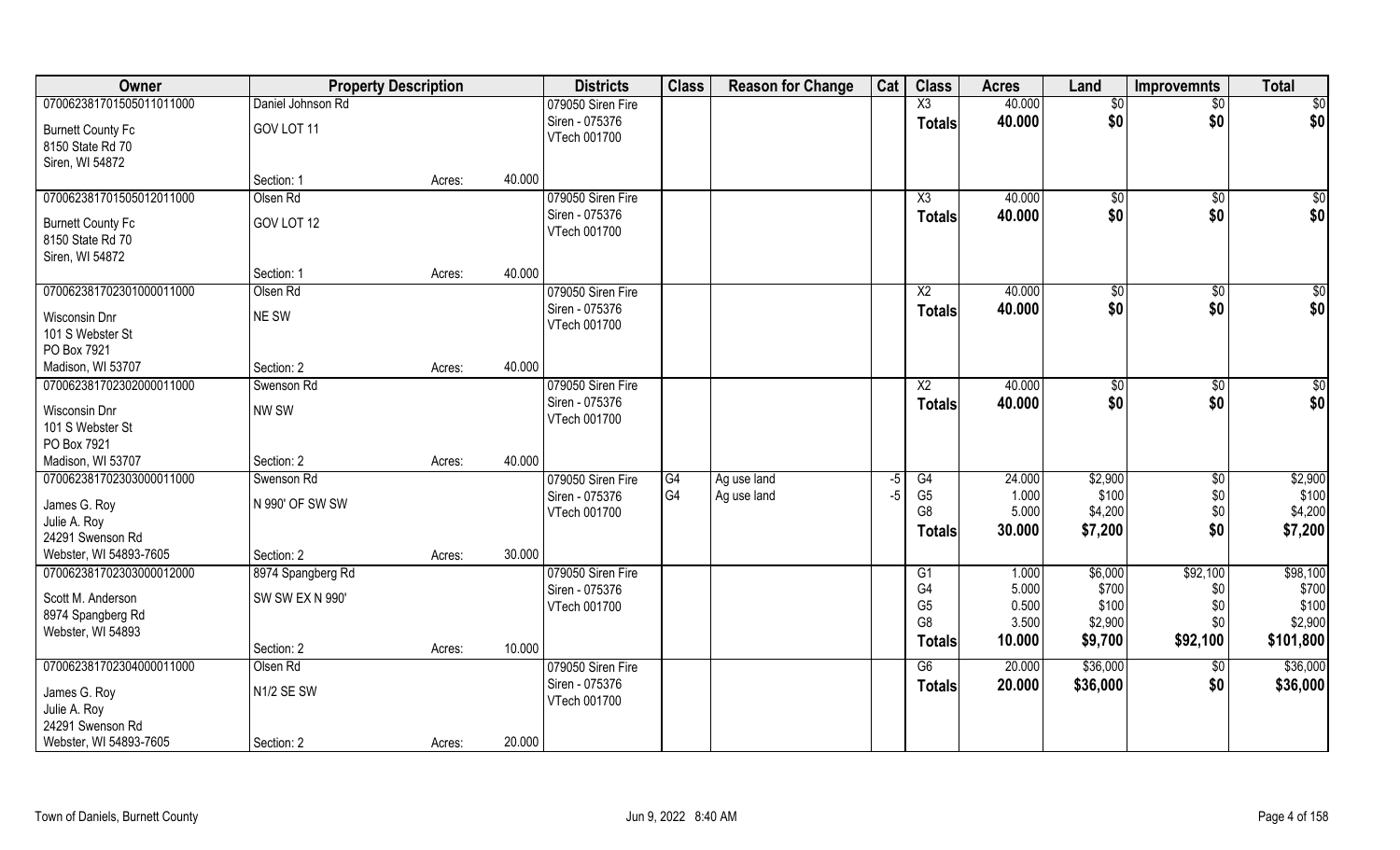| <b>Class</b><br>Owner<br><b>Property Description</b><br><b>Districts</b><br><b>Reason for Change</b> | Cat  | <b>Class</b>           | <b>Acres</b>     | Land            | <b>Improvemnts</b> | <b>Total</b>         |
|------------------------------------------------------------------------------------------------------|------|------------------------|------------------|-----------------|--------------------|----------------------|
| 070062381702304000012000<br>Spangberg Rd<br>079050 Siren Fire<br>G4<br>Ag use land                   | $-5$ | G4                     | 5.500            | \$700           | \$0                | \$700                |
| Siren - 075376<br>S1/2 SE SW<br>James Roy                                                            |      | G <sub>5</sub>         | 0.500            | \$100           | \$0                | \$100                |
| VTech 001700<br>24291 Swenson Rd                                                                     |      | G8                     | 14.000           | \$12,600        | \$0\$              | \$12,600             |
| Webster, WI 54893                                                                                    |      | <b>Totals</b>          | 20.000           | \$13,400        | \$0                | \$13,400             |
| Section: 2<br>20.000<br>Acres:                                                                       |      |                        |                  |                 |                    |                      |
| 070062381702401000011000<br>Olsen Rd<br>079050 Siren Fire                                            |      | X3                     | 40.000           | \$0             | $\overline{50}$    | \$0                  |
| Siren - 075376<br>NE SE<br><b>Burnett County Fc</b>                                                  |      | <b>Totals</b>          | 40.000           | \$0             | \$0                | \$0                  |
| VTech 001700<br>8150 State Rd 70                                                                     |      |                        |                  |                 |                    |                      |
| Siren, WI 54872                                                                                      |      |                        |                  |                 |                    |                      |
| 40.000<br>Section: 2<br>Acres:                                                                       |      |                        |                  |                 |                    |                      |
| 070062381702402000011000<br>Olsen Rd<br>079050 Siren Fire                                            |      | $\overline{X3}$        | 40.000           | \$0             | $\sqrt{6}$         | \$0                  |
| Siren - 075376<br>NW SE<br><b>Burnett County Fc</b>                                                  |      | <b>Totals</b>          | 40.000           | \$0             | \$0                | \$0                  |
| VTech 001700<br>8150 State Rd 70                                                                     |      |                        |                  |                 |                    |                      |
| Siren, WI 54872                                                                                      |      |                        |                  |                 |                    |                      |
| 40.000<br>Section: 2<br>Acres:                                                                       |      |                        |                  |                 |                    |                      |
| 070062381702403000011000<br>079050 Siren Fire<br>Spangberg Rd                                        |      | X3                     | 40.000           | $\sqrt[6]{3}$   | \$0                | \$0                  |
| Siren - 075376<br>SW <sub>SE</sub><br><b>Burnett County Fc</b><br>VTech 001700                       |      | <b>Totals</b>          | 40.000           | \$0             | \$0                | \$0                  |
| 8150 State Rd 70                                                                                     |      |                        |                  |                 |                    |                      |
| Siren, WI 54872                                                                                      |      |                        |                  |                 |                    |                      |
| 40.000<br>Section: 2<br>Acres:                                                                       |      |                        |                  |                 |                    |                      |
| 070062381702404000011000<br>Spangberg Rd<br>079050 Siren Fire<br>Siren - 075376                      |      | $\overline{\text{X3}}$ | 40.000           | \$0             | $\overline{50}$    | \$0                  |
| SE SE<br><b>Burnett County Fc</b><br>VTech 001700                                                    |      | <b>Totals</b>          | 40.000           | \$0             | \$0                | \$0                  |
| 8150 State Rd 70                                                                                     |      |                        |                  |                 |                    |                      |
| Siren, WI 54872                                                                                      |      |                        |                  |                 |                    |                      |
| 40.000<br>Section: 2<br>Acres:                                                                       |      |                        |                  |                 |                    |                      |
| 070062381702505001011000<br>Olsen Rd<br>079050 Siren Fire<br>Siren - 075376                          |      | X2                     | 69.850<br>69.850 | \$0<br>\$0      | $\sqrt{6}$<br>\$0  | $\frac{6}{3}$<br>\$0 |
| GOV LOT 1<br>Wisconsin Dnr<br>VTech 001700                                                           |      | <b>Totals</b>          |                  |                 |                    |                      |
| 101 S Webster St                                                                                     |      |                        |                  |                 |                    |                      |
| PO Box 7921<br>Madison, WI 53707<br>69.850                                                           |      |                        |                  |                 |                    |                      |
| Section: 2<br>Acres:<br>070062381702505002011000<br>Olsen Rd<br>079050 Siren Fire                    |      | X2                     | 141.870          | $\overline{50}$ | $\overline{60}$    | $\frac{1}{6}$        |
| Siren - 075376                                                                                       |      | <b>Totals</b>          | 141.870          | \$0             | \$0                | \$0                  |
| GOV LOTS 2, 3, & 4<br>Wisconsin Conserv Comm<br>VTech 001700                                         |      |                        |                  |                 |                    |                      |
| 101 S Webster St<br>PO Box 7921                                                                      |      |                        |                  |                 |                    |                      |
| 141.870<br>Madison, WI 53707<br>Section: 2<br>Acres:                                                 |      |                        |                  |                 |                    |                      |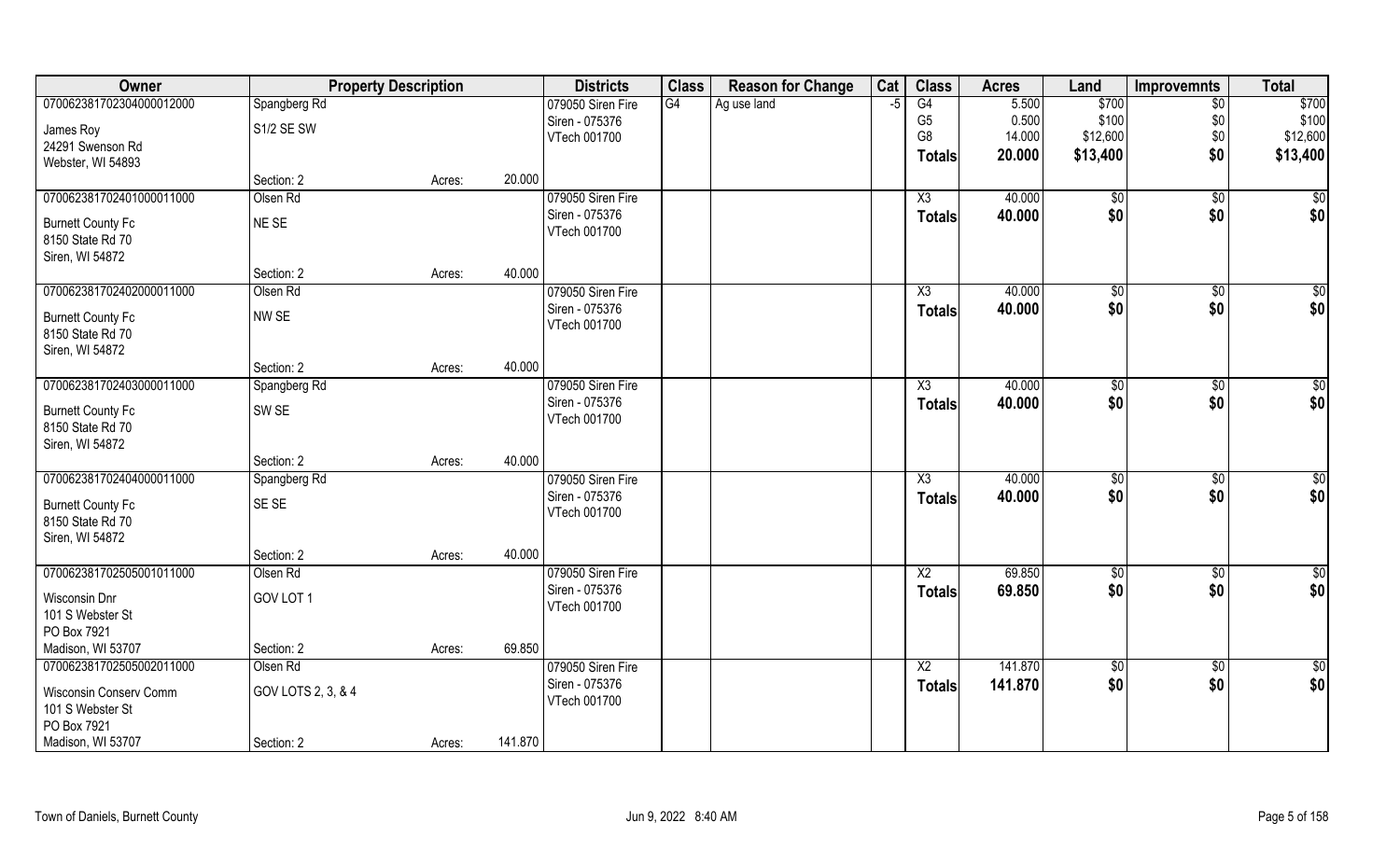| Owner                                      |                  | <b>Property Description</b> |         | <b>Districts</b>               | <b>Class</b> | <b>Reason for Change</b> | Cat | <b>Class</b>    | <b>Acres</b> | Land            | <b>Improvemnts</b> | <b>Total</b>    |
|--------------------------------------------|------------------|-----------------------------|---------|--------------------------------|--------------|--------------------------|-----|-----------------|--------------|-----------------|--------------------|-----------------|
| 070062381702505005011000                   | Olsen Rd         |                             |         | 079050 Siren Fire              |              |                          |     | X2              | 40.000       | \$0             | $\overline{50}$    | $\overline{50}$ |
| Wisconsin Conserv Comm<br>101 S Webster St | GOV LOT 5        |                             |         | Siren - 075376<br>VTech 001700 |              |                          |     | <b>Totals</b>   | 40.000       | \$0             | \$0                | \$0             |
| PO Box 7921                                |                  |                             |         |                                |              |                          |     |                 |              |                 |                    |                 |
| Madison, WI 53707                          | Section: 2       | Acres:                      | 40.000  |                                |              |                          |     |                 |              |                 |                    |                 |
| 070062381702505006011000                   | Olsen Rd         |                             |         | 079050 Siren Fire              |              |                          |     | X3              | 40.000       | \$0             | $\sqrt{50}$        | \$0             |
| <b>Burnett County Fc</b>                   | GOV LOT 6        |                             |         | Siren - 075376                 |              |                          |     | <b>Totals</b>   | 40.000       | \$0             | \$0                | \$0             |
| 8150 State Rd 70                           |                  |                             |         | VTech 001700                   |              |                          |     |                 |              |                 |                    |                 |
| Siren, WI 54872                            |                  |                             |         |                                |              |                          |     |                 |              |                 |                    |                 |
|                                            | Section: 2       | Acres:                      | 40.000  |                                |              |                          |     |                 |              |                 |                    |                 |
| 070062381702505007011000                   | Olsen Rd         |                             |         | 079050 Siren Fire              |              |                          |     | X3              | 40.000       | \$0             | \$0                | $\sqrt{50}$     |
| <b>Burnett County Fc</b>                   | GOV LOT 7        |                             |         | Siren - 075376                 |              |                          |     | <b>Totals</b>   | 40.000       | \$0             | \$0                | \$0             |
| 8150 State Rd 70                           |                  |                             |         | VTech 001700                   |              |                          |     |                 |              |                 |                    |                 |
| Siren, WI 54872                            |                  |                             |         |                                |              |                          |     |                 |              |                 |                    |                 |
|                                            | Section: 2       | Acres:                      | 40.000  |                                |              |                          |     |                 |              |                 |                    |                 |
| 070062381702505008011000                   | Olsen Rd         |                             |         | 079050 Siren Fire              |              |                          |     | X <sub>2</sub>  | 40.000       | $\frac{1}{20}$  | $\sqrt[6]{30}$     | \$0             |
| Wisconsin Conserv Comm                     | GOV LOT 8        |                             |         | Siren - 075376                 |              |                          |     | <b>Totals</b>   | 40.000       | \$0             | \$0                | \$0             |
| 101 S Webster St                           |                  |                             |         | VTech 001700                   |              |                          |     |                 |              |                 |                    |                 |
| PO Box 7921                                |                  |                             |         |                                |              |                          |     |                 |              |                 |                    |                 |
| Madison, WI 53707                          | Section: 2       | Acres:                      | 40.000  |                                |              |                          |     |                 |              |                 |                    |                 |
| 070062381702505009011000                   | Olsen Rd         |                             |         | 079050 Siren Fire              |              |                          |     | $\overline{X2}$ | 40.000       | \$0             | $\sqrt[6]{30}$     | $\sqrt{50}$     |
| Wisconsin Dnr                              | GOV LOT 9        |                             |         | Siren - 075376                 |              |                          |     | <b>Totals</b>   | 40.000       | \$0             | \$0                | \$0             |
| 101 S Webster St                           |                  |                             |         | VTech 001700                   |              |                          |     |                 |              |                 |                    |                 |
| PO Box 7921                                |                  |                             |         |                                |              |                          |     |                 |              |                 |                    |                 |
| Madison, WI 53707                          | Section: 2       | Acres:                      | 40.000  |                                |              |                          |     |                 |              |                 |                    |                 |
| 070062381702505010011000                   | Olsen Rd         |                             |         | 079050 Siren Fire              |              |                          |     | X <sub>2</sub>  | 40.000       | \$0             | \$0                | \$0             |
| Wisconsin Dnr                              | GOV LOT 10       |                             |         | Siren - 075376                 |              |                          |     | <b>Totals</b>   | 40.000       | \$0             | \$0                | \$0             |
| 101 S Webster St                           |                  |                             |         | VTech 001700                   |              |                          |     |                 |              |                 |                    |                 |
| PO Box 7921                                |                  |                             |         |                                |              |                          |     |                 |              |                 |                    |                 |
| Madison, WI 53707                          | Section: 2       | Acres:                      | 40.000  |                                |              |                          |     |                 |              |                 |                    |                 |
| 070062381703101000011000                   | Olsen Rd         |                             |         | 079050 Siren Fire              |              |                          |     | X2              | 213.890      | $\overline{50}$ | $\sqrt{6}$         | \$0             |
|                                            | <b>FR NE 1/4</b> |                             |         | Siren - 075376                 |              |                          |     | <b>Totals</b>   | 213.890      | \$0             | \$0                | \$0             |
| Wisconsin Conserv Comm<br>101 S Webster St |                  |                             |         | VTech 001700                   |              |                          |     |                 |              |                 |                    |                 |
| PO Box 7921                                |                  |                             |         |                                |              |                          |     |                 |              |                 |                    |                 |
| Madison, WI 53707                          | Section: 3       | Acres:                      | 213.890 |                                |              |                          |     |                 |              |                 |                    |                 |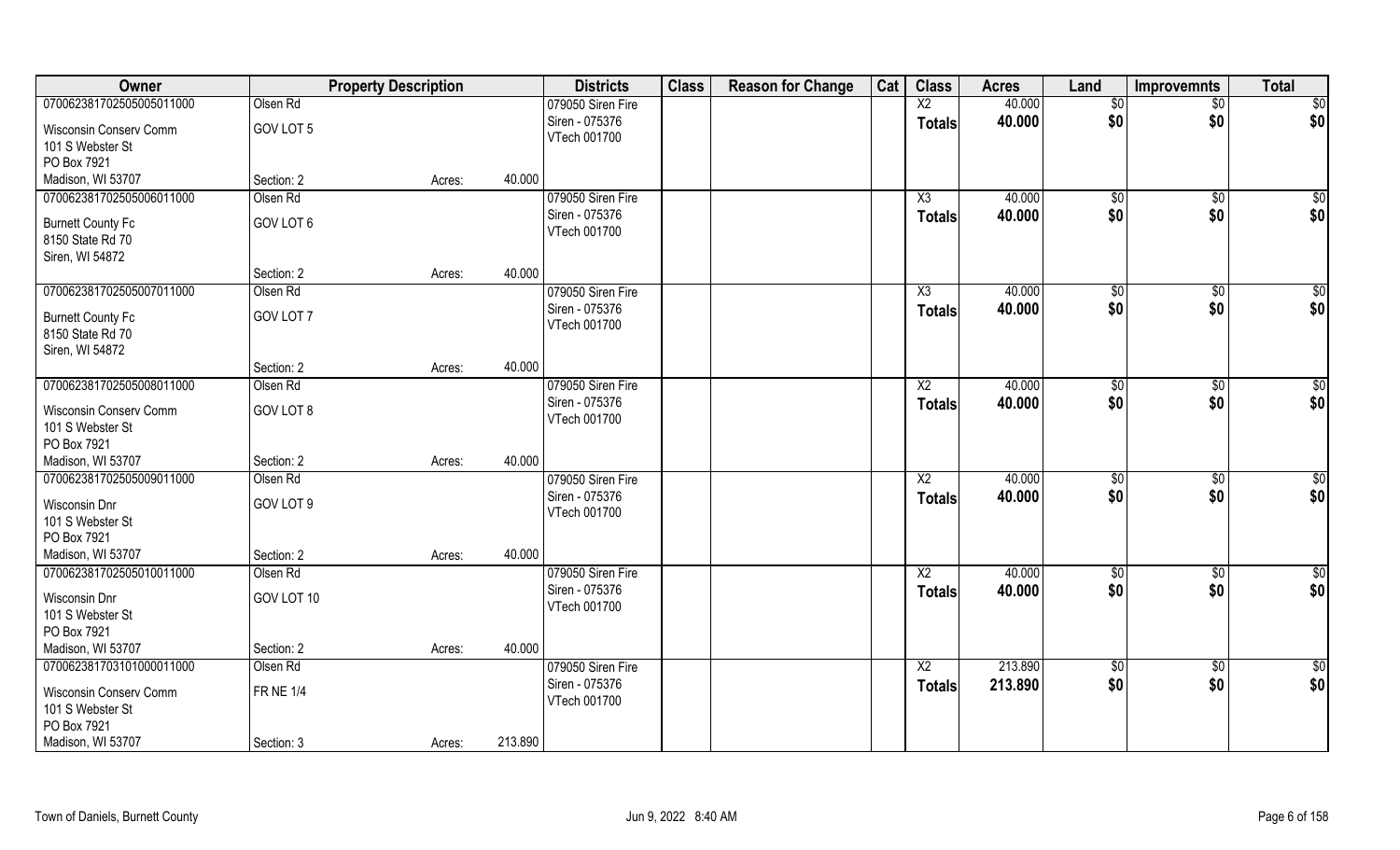| Owner                                              | <b>Property Description</b>       |        |        | <b>Districts</b>  | <b>Class</b> | <b>Reason for Change</b> | Cat | <b>Class</b>             | <b>Acres</b> | Land        | <b>Improvemnts</b> | <b>Total</b> |
|----------------------------------------------------|-----------------------------------|--------|--------|-------------------|--------------|--------------------------|-----|--------------------------|--------------|-------------|--------------------|--------------|
| 070062381703204000011000                           | Spangberg Rd                      |        |        | 079050 Siren Fire |              |                          |     | $\overline{\mathsf{X2}}$ | 40.000       | \$0         | \$0                | \$0          |
| Wisconsin Conserv Comm                             | SE NW                             |        |        | Siren - 075376    |              |                          |     | <b>Totals</b>            | 40.000       | \$0         | \$0                | \$0          |
| 101 S Webster St                                   |                                   |        |        | VTech 001700      |              |                          |     |                          |              |             |                    |              |
| PO Box 7921                                        |                                   |        |        |                   |              |                          |     |                          |              |             |                    |              |
| Madison, WI 53707                                  | Section: 3                        | Acres: | 40.000 |                   |              |                          |     |                          |              |             |                    |              |
| 070062381703301000011000                           | Spangberg Rd                      |        |        | 079050 Siren Fire |              |                          |     | $\overline{X2}$          | 40.000       | $\sqrt{$0}$ | $\sqrt[6]{}$       | \$0          |
| Wisconsin Dnr                                      | NE SW                             |        |        | Siren - 075376    |              |                          |     | <b>Totals</b>            | 40.000       | \$0         | \$0                | \$0          |
| 101 S Webster St                                   |                                   |        |        | VTech 001700      |              |                          |     |                          |              |             |                    |              |
| PO Box 7921                                        |                                   |        |        |                   |              |                          |     |                          |              |             |                    |              |
| Madison, WI 53707                                  | Section: 3                        | Acres: | 40.000 |                   |              |                          |     |                          |              |             |                    |              |
| 070062381703302000011000                           | Spangberg Rd                      |        |        | 079050 Siren Fire |              |                          |     | $\overline{X2}$          | 40.000       | \$0         | $\sqrt{6}$         | \$0          |
| Wisconsin Conserv Comm                             | NW SW                             |        |        | Siren - 075376    |              |                          |     | <b>Totals</b>            | 40.000       | \$0         | \$0                | \$0          |
| 101 S Webster St                                   |                                   |        |        | VTech 001700      |              |                          |     |                          |              |             |                    |              |
| PO Box 7921                                        |                                   |        |        |                   |              |                          |     |                          |              |             |                    |              |
| Madison, WI 53707                                  | Section: 3                        | Acres: | 40.000 |                   |              |                          |     |                          |              |             |                    |              |
| 070062381703303000011000                           | 9280 Spangberg Rd                 |        |        | 079050 Siren Fire |              |                          |     | G1                       | 1.000        | \$6,000     | \$43,000           | \$49,000     |
|                                                    |                                   |        |        | Siren - 075376    |              |                          |     | G <sub>5</sub>           | 2.000        | \$500       | \$0                | \$500        |
| Emily L. Peterson<br>691 Blue Jay Ln               | SW SW EX S 30 AC (W/ESMNT 351953) |        |        | VTech 001700      |              |                          |     | G <sub>6</sub>           | 7.000        | \$12,600    | \$0                | \$12,600     |
| Hudson, WI 54016                                   |                                   |        |        |                   |              |                          |     | <b>Totals</b>            | 10.000       | \$19,100    | \$43,000           | \$62,100     |
|                                                    | Section: 3                        | Acres: | 10.000 |                   |              |                          |     |                          |              |             |                    |              |
| 070062381703303000012000                           | 9270 Spangberg Rd                 |        |        | 079050 Siren Fire |              |                          |     | G1                       | 1.000        | \$6,000     | \$145,400          | \$151,400    |
|                                                    |                                   |        |        | Siren - 075376    |              |                          |     | G <sub>5</sub>           | 2.000        | \$500       | \$0                | \$500        |
| Keagan Kallevang                                   | N 10 AC OF S 30 AC SW SW          |        |        | VTech 001700      |              |                          |     | G <sub>6</sub>           | 7.000        | \$12,600    | \$0                | \$12,600     |
| Felecia Kallevang<br>9270 Spangberg Rd             |                                   |        |        |                   |              |                          |     | <b>Totals</b>            | 10.000       | \$19,100    | \$145,400          | \$164,500    |
| Webster, WI 54893                                  | Section: 3                        | Acres: | 10.000 |                   |              |                          |     |                          |              |             |                    |              |
| 070062381703303000013000                           | 9262 Spangberg Rd                 |        |        | 079050 Siren Fire |              |                          |     | G1                       | 1.000        | \$6,000     | \$154,300          | \$160,300    |
|                                                    |                                   |        |        | Siren - 075376    |              |                          |     | G <sub>5</sub>           | 2.000        | \$500       | \$0                | \$500        |
| <b>Billy Beesley</b>                               | N 10 AC OF S 20 AC SW SW          |        |        | VTech 001700      |              |                          |     | G <sub>6</sub>           | 7.000        | \$12,600    | \$0\$              | \$12,600     |
| Susanne Beesley                                    |                                   |        |        |                   |              |                          |     | <b>Totals</b>            | 10.000       | \$19,100    | \$154,300          | \$173,400    |
| 9262 Spangberg Rd                                  |                                   |        | 10.000 |                   |              |                          |     |                          |              |             |                    |              |
| Webster, WI 54893-7611<br>070062381703303000014000 | Section: 3                        | Acres: |        | 079050 Siren Fire |              |                          |     | G1                       | 1.000        | \$6,000     | \$130,000          | \$136,000    |
|                                                    | 9376 Spangberg Rd                 |        |        | Siren - 075376    |              |                          |     | G <sub>6</sub>           | 9.000        | \$16,200    | \$0                | \$16,200     |
| Owen Holleman                                      | S 10 AC SW SW (W/ESMT)            |        |        | VTech 001700      |              |                          |     | <b>Totals</b>            | 10.000       | \$22,200    | \$130,000          | \$152,200    |
| Luann Holleman                                     |                                   |        |        |                   |              |                          |     |                          |              |             |                    |              |
| 9376 Spangberg Rd                                  |                                   |        |        |                   |              |                          |     |                          |              |             |                    |              |
| Webster, WI 54893                                  | Section: 3                        | Acres: | 10.000 |                   |              |                          |     |                          |              |             |                    |              |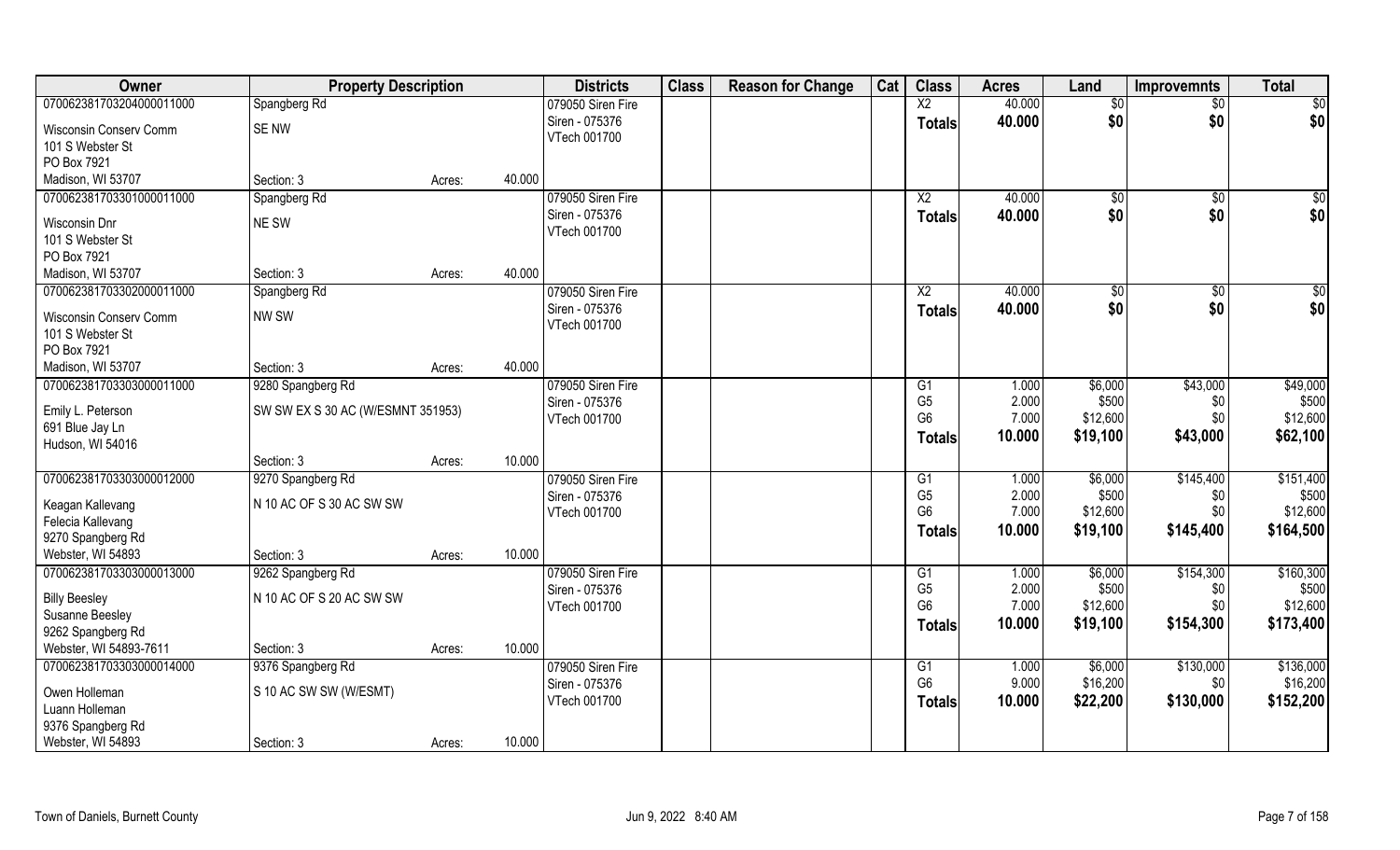| Owner                    | <b>Property Description</b>                     |        |        | <b>Districts</b>               | <b>Class</b> | <b>Reason for Change</b> | Cat | <b>Class</b>    | <b>Acres</b> | Land     | <b>Improvemnts</b> | <b>Total</b>    |
|--------------------------|-------------------------------------------------|--------|--------|--------------------------------|--------------|--------------------------|-----|-----------------|--------------|----------|--------------------|-----------------|
| 070062381703304000011000 | 9200 Spangberg Rd                               |        |        | 079050 Siren Fire              |              |                          |     | $\overline{G1}$ | 1.000        | \$6,000  | \$87,700           | \$93,700        |
| Gary D. Voit             | SE SW EX N 660' OF W 330' (SUBJ TO ESMT 348/233 |        |        | Siren - 075376                 |              |                          |     | G <sub>6</sub>  | 34.000       | \$47,000 | \$0                | \$47,000        |
| 9200 Spangberg Rd        | 480/272)(W/ESMT #383788)                        |        |        | VTech 001700                   |              |                          |     | <b>Totals</b>   | 35.000       | \$53,000 | \$87,700           | \$140,700       |
| Webster, WI 54893-7611   |                                                 |        |        |                                |              |                          |     |                 |              |          |                    |                 |
|                          | Section: 3                                      | Acres: | 35.000 |                                |              |                          |     |                 |              |          |                    |                 |
| 070062381703304000012000 | 9282 Spangberg Rd                               |        |        | 079050 Siren Fire              |              |                          |     | G1              | 1.000        | \$6,000  | \$108,200          | \$114,200       |
| Teresa Johnson           | N 660' OF W 330' SE SW (TOGETHER WITH ESMT      |        |        | Siren - 075376                 |              |                          |     | G <sub>6</sub>  | 4.000        | \$7,200  | \$0                | \$7,200         |
| 9282 Spangberg Rd        | 480/272) (SUBJ TO ESMNT 351953)                 |        |        | VTech 001700                   |              |                          |     | <b>Totals</b>   | 5.000        | \$13,200 | \$108,200          | \$121,400       |
| Webster, WI 54893        |                                                 |        |        |                                |              |                          |     |                 |              |          |                    |                 |
|                          | Section: 3                                      | Acres: | 5.000  |                                |              |                          |     |                 |              |          |                    |                 |
| 070062381703401000011000 | 24540 Swenson Rd                                |        |        | 079050 Siren Fire              | G4           | Ag use land              | -5  | G4              | 39.000       | \$3,400  | $\sqrt{50}$        | \$3,400         |
| Ann Swenson              | NE SE (LIFE ESTATE TO ANN SWENSON)              |        |        | Siren - 075376                 | G4           | Ag use land              | -5  | G7              | 1.000        | \$6,000  | \$72,100           | \$78,100        |
| 24540 Swenson Rd         |                                                 |        |        | VTech 001700                   |              |                          |     | <b>Totals</b>   | 40.000       | \$9,400  | \$72,100           | \$81,500        |
| Webster, WI 54893        |                                                 |        |        |                                |              |                          |     |                 |              |          |                    |                 |
|                          | Section: 3                                      | Acres: | 40.000 |                                |              |                          |     |                 |              |          |                    |                 |
| 070062381703402000011000 | Spangberg Rd                                    |        |        | 079050 Siren Fire              |              |                          |     | X <sub>2</sub>  | 40.000       | \$0      | \$0                | $\overline{50}$ |
| Wisconsin Dnr            | NW SE                                           |        |        | Siren - 075376                 |              |                          |     | <b>Totals</b>   | 40.000       | \$0      | \$0                | \$0             |
| 101 S Webster St         |                                                 |        |        | VTech 001700                   |              |                          |     |                 |              |          |                    |                 |
| PO Box 7921              |                                                 |        |        |                                |              |                          |     |                 |              |          |                    |                 |
| Madison, WI 53707        | Section: 3                                      | Acres: | 40.000 |                                |              |                          |     |                 |              |          |                    |                 |
| 070062381703403000011000 | 9096 Spangberg Rd                               |        |        | 079050 Siren Fire              |              |                          |     | G1              | 3.000        | \$10,000 | \$144,700          | \$154,700       |
| Craig Highstrom          | E 30 ACRES SW SE EX E1/2 W1/2 SW SE             |        |        | Siren - 075376<br>VTech 001700 |              |                          |     | G <sub>6</sub>  | 17.000       | \$30,600 | \$0                | \$30,600        |
| Rhonda Highstrom         |                                                 |        |        |                                |              |                          |     | Totals          | 20.000       | \$40,600 | \$144,700          | \$185,300       |
| 9096 Spangberg Rd        |                                                 |        |        |                                |              |                          |     |                 |              |          |                    |                 |
| Webster, WI 54893-7611   | Section: 3                                      | Acres: | 20.000 |                                |              |                          |     |                 |              |          |                    |                 |
| 070062381703403000012000 | Spangberg Rd                                    |        |        | 079050 Siren Fire              |              |                          |     | G1              | 1.000        | \$6,000  | \$0                | \$6,000         |
| Jameson Wiltrout         | E1/2 W1/2 SW SE                                 |        |        | Siren - 075376<br>VTech 001700 |              |                          |     | G <sub>6</sub>  | 9.000        | \$16,200 | \$0<br>\$0         | \$16,200        |
| <b>Kelly Wiltrout</b>    |                                                 |        |        |                                |              |                          |     | <b>Totals</b>   | 10.000       | \$22,200 |                    | \$22,200        |
| 25718 Emerson Rd         |                                                 |        |        |                                |              |                          |     |                 |              |          |                    |                 |
| Webster, WI 54893        | Section: 3                                      | Acres: | 10.000 |                                |              |                          |     |                 |              |          |                    |                 |
| 070062381703403000013000 | Spangberg Rd                                    |        |        | 079050 Siren Fire              |              |                          |     | G6              | 10.000       | \$18,000 | $\sqrt{6}$         | \$18,000        |
| Gary D. Voit             | SW SE EX E 30 ACRES                             |        |        | Siren - 075376<br>VTech 001700 |              |                          |     | <b>Totals</b>   | 10.000       | \$18,000 | \$0                | \$18,000        |
| 9200 Spangberg Rd        |                                                 |        |        |                                |              |                          |     |                 |              |          |                    |                 |
| Webster, WI 54893-7611   |                                                 |        |        |                                |              |                          |     |                 |              |          |                    |                 |
|                          | Section: 3                                      | Acres: | 10.000 |                                |              |                          |     |                 |              |          |                    |                 |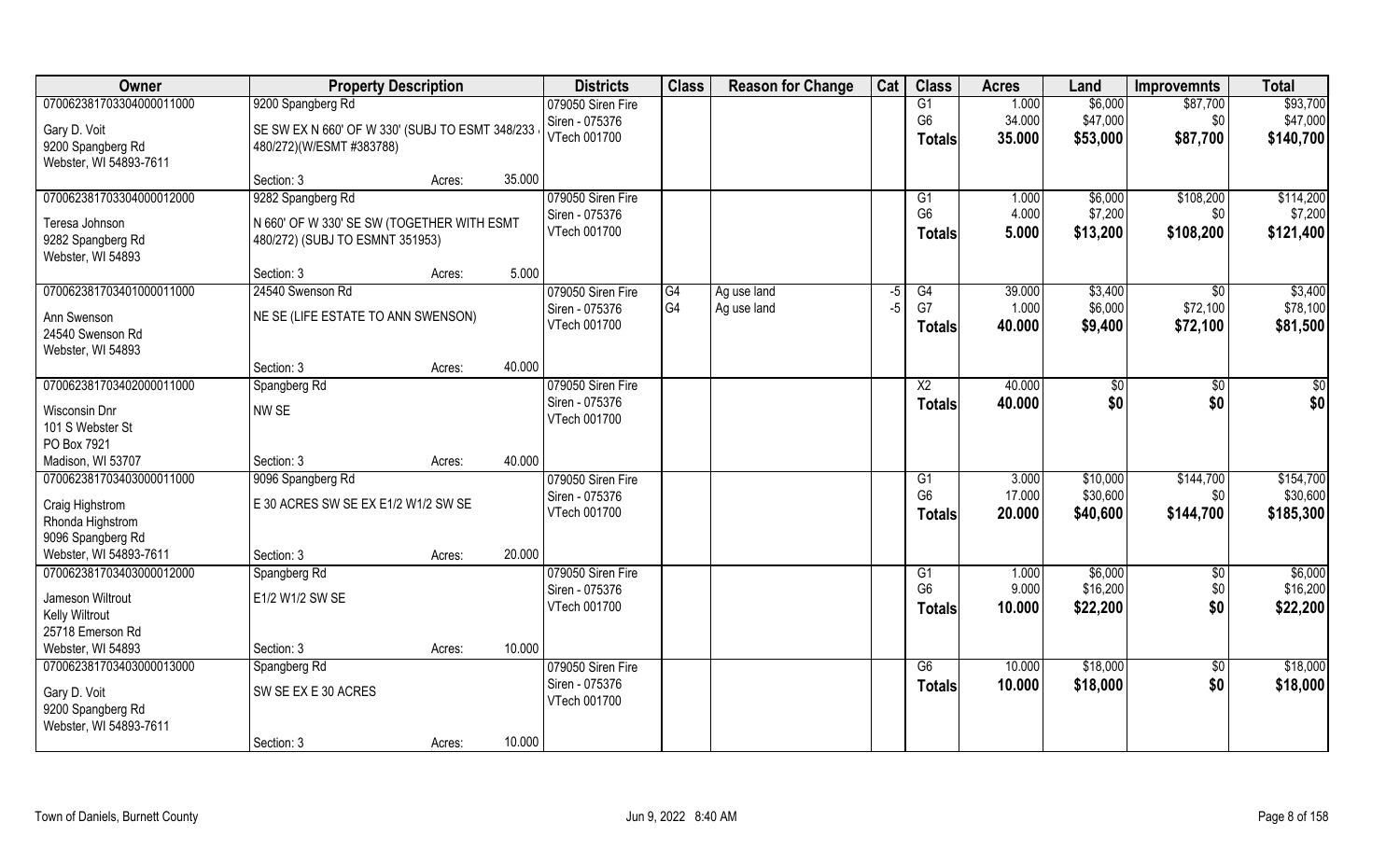| Owner                            |                                  | <b>Property Description</b> |        | <b>Districts</b>  | <b>Class</b> | <b>Reason for Change</b> | Cat  | <b>Class</b>    | <b>Acres</b> | Land           | <b>Improvemnts</b> | <b>Total</b> |
|----------------------------------|----------------------------------|-----------------------------|--------|-------------------|--------------|--------------------------|------|-----------------|--------------|----------------|--------------------|--------------|
| 070062381703404000011001         | 24475 Swenson Rd                 |                             |        | 079050 Siren Fire | G4           | Ag use land              | -5   | $\overline{G1}$ | 1.000        | \$6,000        | \$128,500          | \$134,500    |
| Ann Swenson                      | SE SE EX CSM V22 P86             |                             |        | Siren - 075376    |              |                          |      | G4              | 33.000       | \$3,900        | \$0                | \$3,900      |
| 24540 Swenson Rd                 |                                  |                             |        | VTech 001700      |              |                          |      | G <sub>5</sub>  | 1.000        | \$100          | \$0                | \$100        |
| Webster, WI 54893                |                                  |                             |        |                   |              |                          |      | Totals          | 35.000       | \$10,000       | \$128,500          | \$138,500    |
|                                  | Section: 3                       | Acres:                      | 35.000 |                   |              |                          |      |                 |              |                |                    |              |
| 070062381703404000011002         | 9070 Spangberg Rd                |                             |        | 079050 Siren Fire | G4           | Ag use land              | $-5$ | G1              | 1.000        | \$6,000        | \$185,700          | \$191,700    |
| Donald Swenson                   | LOT 1 CSM#4156 V22 P86 (#387479) |                             |        | Siren - 075376    |              |                          |      | G4              | 4.000        | \$500          | \$0                | \$500        |
| Lisa Swenson                     |                                  |                             |        | VTech 001700      |              |                          |      | <b>Totals</b>   | 5.000        | \$6,500        | \$185,700          | \$192,200    |
| 9070 Spangberg Rd                |                                  |                             |        |                   |              |                          |      |                 |              |                |                    |              |
| Webster, WI 54893-7611           | Section: 3                       | Acres:                      | 5.000  |                   |              |                          |      |                 |              |                |                    |              |
| 070062381703505001011000         | County Rd N                      |                             |        | 079050 Siren Fire |              |                          |      | X <sub>2</sub>  | 91.470       | \$0            | \$0                | \$0          |
| Wisconsin Conserv Comm           | GOV LOTS 1, 2, & 3               |                             |        | Siren - 075376    |              |                          |      | <b>Totals</b>   | 91.470       | \$0            | \$0                | \$0          |
| 101 S Webster St                 |                                  |                             |        | VTech 001700      |              |                          |      |                 |              |                |                    |              |
| PO Box 7921                      |                                  |                             |        |                   |              |                          |      |                 |              |                |                    |              |
| Madison, WI 53707                | Section: 3                       | Acres:                      | 91.470 |                   |              |                          |      |                 |              |                |                    |              |
| 070062381704102000011000         | County Rd N                      |                             |        | 079050 Siren Fire |              |                          |      | X <sub>2</sub>  | 56.680       | \$0            | \$0                | \$0          |
|                                  |                                  |                             |        | Siren - 075376    |              |                          |      | <b>Totals</b>   | 56,680       | \$0            | \$0                | \$0          |
| Wisconsin Dnr                    | FRL NW NE                        |                             |        | VTech 001700      |              |                          |      |                 |              |                |                    |              |
| 101 S Webster St                 |                                  |                             |        |                   |              |                          |      |                 |              |                |                    |              |
| PO Box 7921<br>Madison, WI 53707 | Section: 4                       | Acres:                      | 56.680 |                   |              |                          |      |                 |              |                |                    |              |
| 070062381704103000011000         | County Rd N                      |                             |        | 079050 Siren Fire |              |                          |      | $\overline{X2}$ | 40.000       | $\sqrt[6]{30}$ | $\overline{50}$    | \$0          |
|                                  |                                  |                             |        | Siren - 075376    |              |                          |      | <b>Totals</b>   | 40.000       | \$0            | \$0                | \$0          |
| Wisconsin Dnr                    | SW NE EX PART LYING W OF CTH N   |                             |        | VTech 001700      |              |                          |      |                 |              |                |                    |              |
| 101 S Webster St                 |                                  |                             |        |                   |              |                          |      |                 |              |                |                    |              |
| PO Box 7921                      |                                  |                             |        |                   |              |                          |      |                 |              |                |                    |              |
| Madison, WI 53707                | Section: 4                       | Acres:                      | 40.000 |                   |              |                          |      |                 |              |                |                    |              |
| 070062381704103000012000         | County Rd N                      |                             |        | 079050 Siren Fire |              |                          |      | G5              | 2.500        | \$1,500        | \$0                | \$1,500      |
| Robert Andrewson                 | PART OF SW NE LYING W OF CTH N   |                             |        | Siren - 075376    |              |                          |      | <b>Totals</b>   | 2.500        | \$1,500        | \$0                | \$1,500      |
| Kelly S. Andrewson               |                                  |                             |        | VTech 001700      |              |                          |      |                 |              |                |                    |              |
| 24593 County Rd N                |                                  |                             |        |                   |              |                          |      |                 |              |                |                    |              |
| Webster, WI 54893-7601           | Section: 4                       | Acres:                      | 2.500  |                   |              |                          |      |                 |              |                |                    |              |
| 070062381704201000011001         | 24749 County Rd N                |                             |        | 079050 Siren Fire |              |                          |      | G1              | 1.000        | \$6,000        | \$103,300          | \$109,300    |
| Paul D. Andrewson                | FR NE NW EX N 660' & EX S 660'   |                             |        | Siren - 075376    |              |                          |      | G <sub>6</sub>  | 13.000       | \$23,400       | \$0                | \$23,400     |
| Ardeth L. Andrewson              |                                  |                             |        | VTech 001700      |              |                          |      | <b>Totals</b>   | 14.000       | \$29,400       | \$103,300          | \$132,700    |
| 24749 County Rd N                |                                  |                             |        |                   |              |                          |      |                 |              |                |                    |              |
| Webster, WI 54893                | Section: 4                       | Acres:                      | 14.000 |                   |              |                          |      |                 |              |                |                    |              |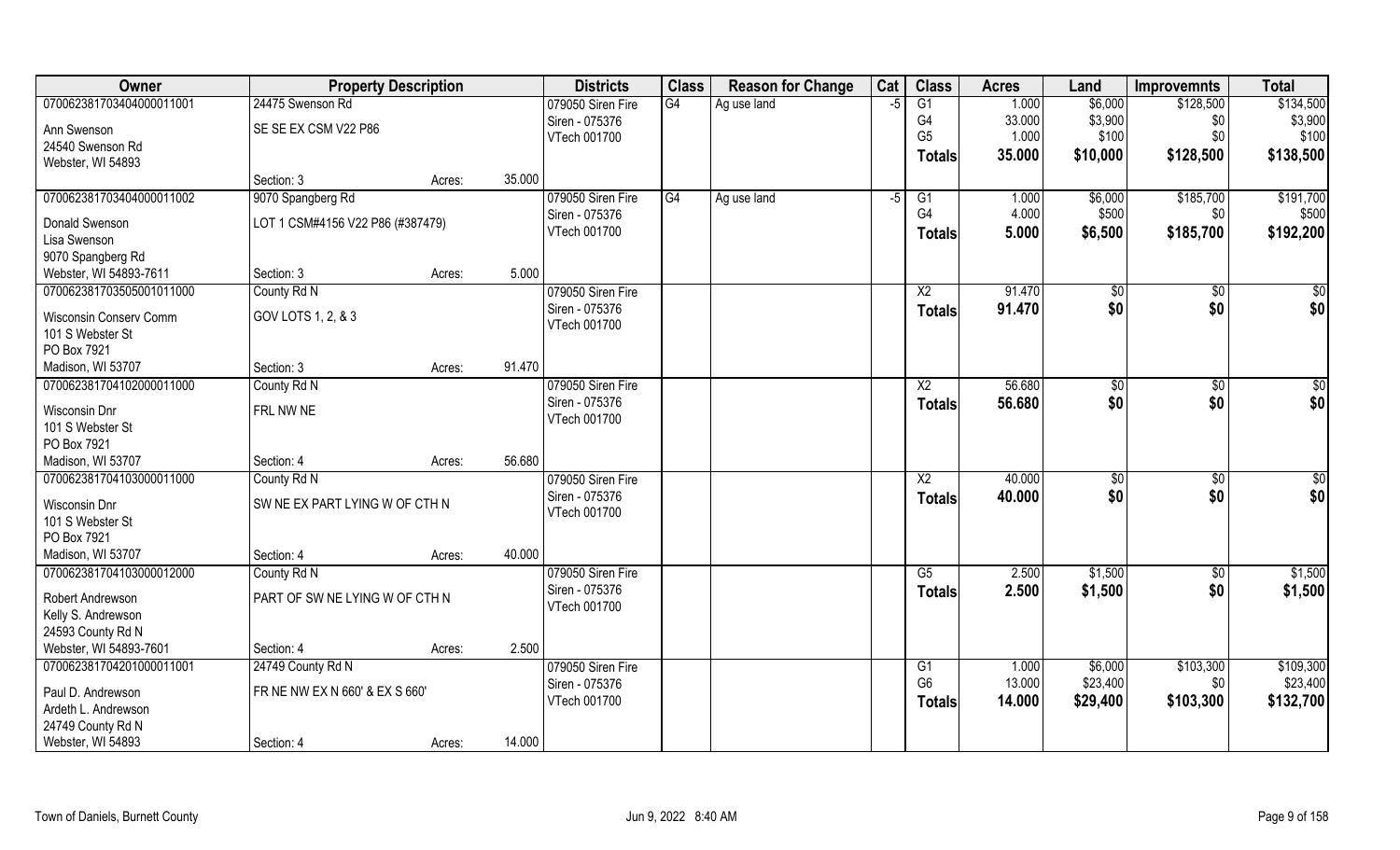| Owner                                       | <b>Property Description</b>                |        |        | <b>Districts</b>               | <b>Class</b>    | <b>Reason for Change</b> | Cat  | <b>Class</b>    | <b>Acres</b> | Land        | <b>Improvemnts</b> | <b>Total</b> |
|---------------------------------------------|--------------------------------------------|--------|--------|--------------------------------|-----------------|--------------------------|------|-----------------|--------------|-------------|--------------------|--------------|
| 070062381704201000011100                    | County Rd N                                |        |        | 079050 Siren Fire              | $\overline{G4}$ | Ag use land              | -5   | G4              | 20.000       | \$2,100     | $\overline{50}$    | \$2,100      |
| Michael R. Hoefs<br>24176 County Rd N       | S 660' FR NE NW                            |        |        | Siren - 075376<br>VTech 001700 |                 |                          |      | <b>Totals</b>   | 20.000       | \$2,100     | \$0                | \$2,100      |
| Webster, WI 54893                           |                                            |        |        |                                |                 |                          |      |                 |              |             |                    |              |
|                                             | Section: 4                                 | Acres: | 20.000 |                                |                 |                          |      |                 |              |             |                    |              |
| 070062381704201000012000                    | 24779 County Rd N                          |        |        | 079050 Siren Fire              |                 |                          |      | G1              | 1.000        | \$6,000     | \$118,300          | \$124,300    |
| Brent C. Haley                              | N 660' FR NE NW                            |        |        | Siren - 075376                 |                 |                          |      | G4              | 5.000        | \$200       | \$0                | \$200        |
| 24779 County Rd N                           |                                            |        |        | VTech 001700                   |                 |                          |      | G8              | 14.000       | \$12,600    | \$0                | \$12,600     |
| Webster, WI 54893                           |                                            |        |        |                                |                 |                          |      | <b>Totals</b>   | 20.000       | \$18,800    | \$118,300          | \$137,100    |
|                                             | Section: 4                                 | Acres: | 20.000 |                                |                 |                          |      |                 |              |             |                    |              |
| 070062381704202000011000                    | County Rd N                                |        |        | 079050 Siren Fire              |                 |                          |      | W <sub>6</sub>  | 52.110       | ( \$83,600) | $\sqrt[6]{30}$     | \$0          |
| Michael R. Hoefs                            | FRL NW NW (w/esmt)                         |        |        | Siren - 075376                 |                 |                          |      | <b>Totals</b>   | 52.110       | \$0         | \$0                | \$0          |
| 24176 County Rd N                           |                                            |        |        | VTech 001700                   |                 |                          |      |                 |              |             |                    |              |
| Webster, WI 54893                           |                                            |        |        |                                |                 |                          |      |                 |              |             |                    |              |
|                                             | Section: 4                                 | Acres: | 52.110 |                                |                 |                          |      |                 |              |             |                    |              |
| 070062381704203000011000                    | County Rd N                                |        |        | 079050 Siren Fire              | G4              | Ag use land              | -5   | G4              | 6.000        | \$800       | $\sqrt[6]{3}$      | \$800        |
| Paul Andrewson                              | SW <sub>NW</sub>                           |        |        | Siren - 075376                 |                 |                          |      | G <sub>8</sub>  | 34.000       | \$28,100    | \$0                | \$28,100     |
| 24749 County Rd N                           |                                            |        |        | VTech 001700                   |                 |                          |      | <b>Totals</b>   | 40.000       | \$28,900    | \$0                | \$28,900     |
| Webster, WI 54893                           |                                            |        |        |                                |                 |                          |      |                 |              |             |                    |              |
|                                             | Section: 4                                 | Acres: | 40.000 |                                |                 |                          |      |                 |              |             |                    |              |
| 070062381704204000011000                    | 24593 County Rd N                          |        |        | 079050 Siren Fire              | G4              | Ag use land              | -5   | $\overline{G1}$ | 1.000        | \$6,000     | \$95,500           | \$101,500    |
| Robert Andrewson                            | SE NW EX N1/2 NE1/4                        |        |        | Siren - 075376                 |                 |                          |      | G <sub>4</sub>  | 15.000       | \$2,000     | \$0                | \$2,000      |
| Kelly S. Andrewson                          |                                            |        |        | VTech 001700                   |                 |                          |      | G <sub>8</sub>  | 19.000       | \$15,700    | \$0                | \$15,700     |
| 24593 County Rd N                           |                                            |        |        |                                |                 |                          |      | Totals          | 35.000       | \$23,700    | \$95,500           | \$119,200    |
| Webster, WI 54893-7601                      | Section: 4                                 | Acres: | 35.000 |                                |                 |                          |      |                 |              |             |                    |              |
| 070062381704204000012000                    | 24659 County Rd N                          |        |        | 079050 Siren Fire              |                 |                          |      | G1              | 1.000        | \$6,000     | \$90,200           | \$96,200     |
|                                             |                                            |        |        | Siren - 075376                 |                 |                          |      | G <sub>6</sub>  | 4.000        | \$6,600     | \$0                | \$6,600      |
| Brian D. Webster<br>Shannon R. Webster      | N1/2 NE1/4 SE NW                           |        |        | VTech 001700                   |                 |                          |      | <b>Totals</b>   | 5.000        | \$12,600    | \$90,200           | \$102,800    |
| 24659 County Rd N                           |                                            |        |        |                                |                 |                          |      |                 |              |             |                    |              |
| Webster, WI 54893                           | Section: 4                                 | Acres: | 5.000  |                                |                 |                          |      |                 |              |             |                    |              |
| 070062381704301000011000                    | County Rd N                                |        |        | 079050 Siren Fire              | G4              | Ag use land              | $-5$ | G4              | 40.000       | \$5,300     | $\overline{30}$    | \$5,300      |
|                                             |                                            |        |        | Siren - 075376                 |                 |                          |      | <b>Totals</b>   | 40.000       | \$5,300     | \$0                | \$5,300      |
| John Andrewson                              | NE SW (SUBJ/ESMNT 361848 410025, & 410027) |        |        | VTech 001700                   |                 |                          |      |                 |              |             |                    |              |
| <b>Tracy Andrewson</b><br>24569 County Rd N |                                            |        |        |                                |                 |                          |      |                 |              |             |                    |              |
| Webster, WI 54893-7601                      | Section: 4                                 | Acres: | 40.000 |                                |                 |                          |      |                 |              |             |                    |              |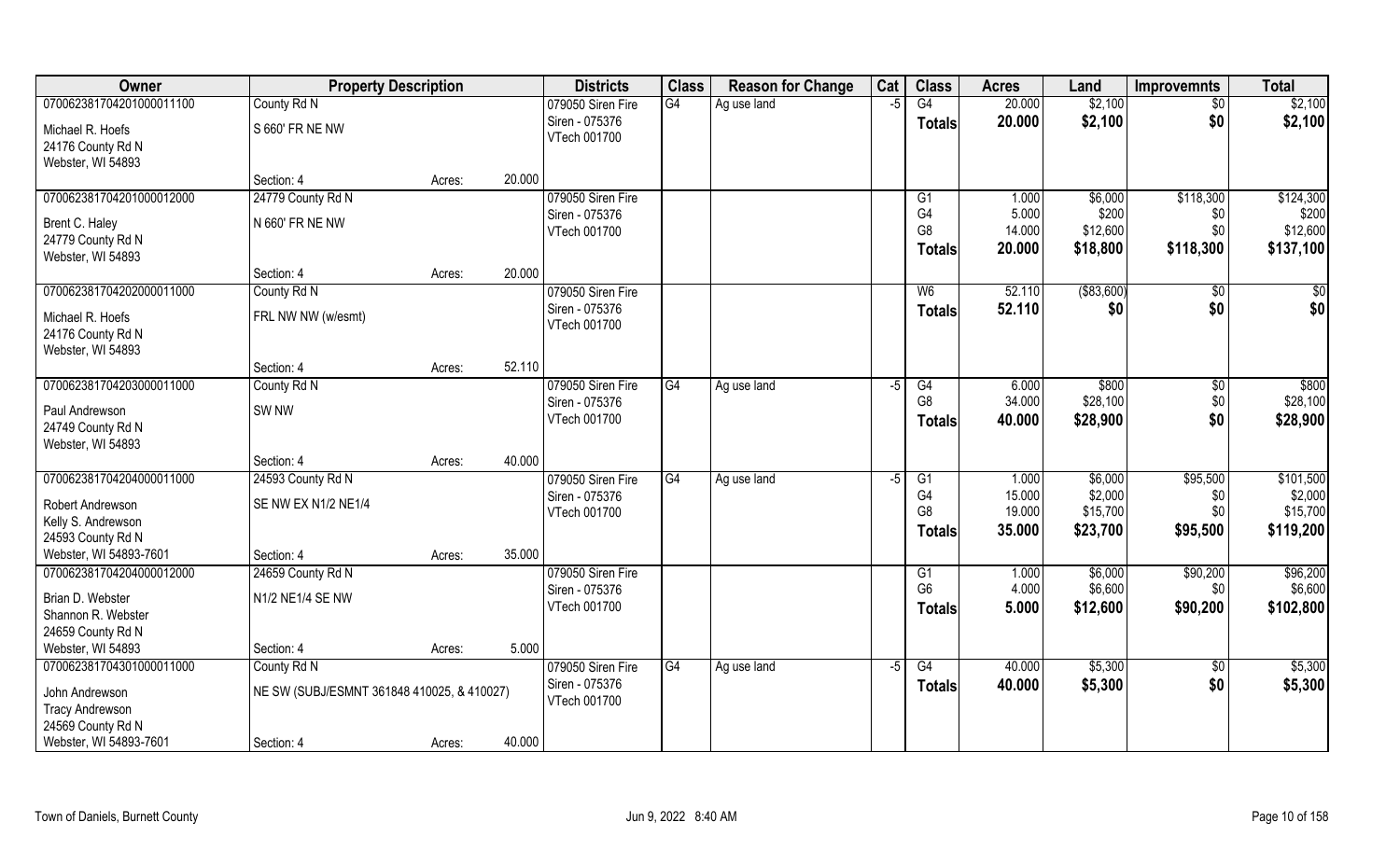| Owner                    | <b>Property Description</b>              |        |        | <b>Districts</b>  | <b>Class</b>    | <b>Reason for Change</b> | Cat  | <b>Class</b>    | <b>Acres</b> | Land     | <b>Improvemnts</b> | <b>Total</b> |
|--------------------------|------------------------------------------|--------|--------|-------------------|-----------------|--------------------------|------|-----------------|--------------|----------|--------------------|--------------|
| 070062381704302000011000 | County Rd N                              |        |        | 079050 Siren Fire | $\overline{G4}$ | Ag use land              | -5   | G4              | 16.000       | \$2,100  | $\overline{50}$    | \$2,100      |
| Michael R. Hoefs         | NW SW                                    |        |        | Siren - 075376    |                 |                          |      | G8              | 24.000       | \$18,500 | \$0                | \$18,500     |
| 24176 County Rd N        |                                          |        |        | VTech 001700      |                 |                          |      | Totals          | 40.000       | \$20,600 | \$0                | \$20,600     |
| Webster, WI 54893        |                                          |        |        |                   |                 |                          |      |                 |              |          |                    |              |
|                          | Section: 4                               | Acres: | 40.000 |                   |                 |                          |      |                 |              |          |                    |              |
| 070062381704303000011000 | County Rd N                              |        |        | 079050 Siren Fire |                 |                          |      | G5              | 20.000       | \$5,000  | \$0                | \$5,000      |
| Duane Hoefs              | SW SW (SUBJ/ESMNT 361848)                |        |        | Siren - 075376    |                 |                          |      | G <sub>6</sub>  | 20.000       | \$23,300 | \$0                | \$23,300     |
| PO Box 286               |                                          |        |        | VTech 001700      |                 |                          |      | <b>Totals</b>   | 40.000       | \$28,300 | \$0                | \$28,300     |
| Siren, WI 54872          |                                          |        |        |                   |                 |                          |      |                 |              |          |                    |              |
|                          | Section: 4                               | Acres: | 40.000 |                   |                 |                          |      |                 |              |          |                    |              |
| 070062381704304000011000 | County Rd N                              |        |        | 079050 Siren Fire |                 |                          |      | G5              | 27.000       | \$6,800  | \$0                | \$6,800      |
| Duane Hoefs              | SE SW (SUBJ/ESMNT 361848)                |        |        | Siren - 075376    |                 |                          |      | G <sub>6</sub>  | 13.000       | \$21,500 | \$0                | \$21,500     |
| PO Box 286               |                                          |        |        | VTech 001700      |                 |                          |      | Totals          | 40.000       | \$28,300 | \$0                | \$28,300     |
| Siren, WI 54872          |                                          |        |        |                   |                 |                          |      |                 |              |          |                    |              |
|                          | Section: 4                               | Acres: | 40.000 |                   |                 |                          |      |                 |              |          |                    |              |
| 070062381704401000011000 | County Rd N                              |        |        | 079050 Siren Fire |                 |                          |      | G5              | 30.000       | \$13,500 | $\sqrt[6]{3}$      | \$13,500     |
| Friends of Crex Inc      | NE SE                                    |        |        | Siren - 075376    |                 |                          |      | G <sub>6</sub>  | 10.000       | \$18,000 | \$0                | \$18,000     |
| 102 Crex Ave E           |                                          |        |        | VTech 001700      |                 |                          |      | Totals          | 40.000       | \$31,500 | \$0                | \$31,500     |
| Grantsburg, WI 54840     |                                          |        |        |                   |                 |                          |      |                 |              |          |                    |              |
|                          | Section: 4                               | Acres: | 40.000 |                   |                 |                          |      |                 |              |          |                    |              |
| 070062381704402000012000 | 24569 County Rd N                        |        |        | 079050 Siren Fire |                 |                          |      | G4              | 5.000        | \$700    | \$0                | \$700        |
| John Andrewson           | NW SE EX PART LYING E OF CTY HWY N       |        |        | Siren - 075376    |                 |                          |      | G <sub>5</sub>  | 20.000       | \$5,000  | \$0                | \$5,000      |
| <b>Tracy Andrewson</b>   | (SUBJ/ESMNT #361848 & #410025 & #410027) |        |        | VTech 001700      |                 |                          |      | G7              | 2.500        | \$9,000  | \$61,900           | \$70,900     |
| 24569 County Rd N        |                                          |        |        |                   |                 |                          |      | Totals          | 27.500       | \$14,700 | \$61,900           | \$76,600     |
| Webster, WI 54893-7601   | Section: 4                               | Acres: | 27.500 |                   |                 |                          |      |                 |              |          |                    |              |
| 070062381704402000013000 | County Rd N                              |        |        | 079050 Siren Fire |                 |                          |      | $\overline{X2}$ | 12.500       | \$0      | \$0                | $rac{1}{6}$  |
| Wisconsin Dnr            | PART OF NW SE LYING E OF CTY HWY N       |        |        | Siren - 075376    |                 |                          |      | <b>Totals</b>   | 12.500       | \$0      | \$0                | \$0          |
| 101 S Webster St         |                                          |        |        | VTech 001700      |                 |                          |      |                 |              |          |                    |              |
| PO Box 7921              |                                          |        |        |                   |                 |                          |      |                 |              |          |                    |              |
| Madison, WI 53707        | Section: 4                               | Acres: | 12.500 |                   |                 |                          |      |                 |              |          |                    |              |
| 070062381704403000011000 | 24461 County Rd N                        |        |        | 079050 Siren Fire | G4              | Ag use land              | $-5$ | G1              | 2.000        | \$8,000  | \$5,000            | \$13,000     |
| Roger Gartner            | SW <sub>SE</sub>                         |        |        | Siren - 075376    |                 |                          |      | G4              | 15.000       | \$2,000  | \$0                | \$2,000      |
| Patricia Gartner         |                                          |        |        | VTech 001700      |                 |                          |      | G <sub>5</sub>  | 18.000       | \$9,400  | \$0                | \$9,400      |
| 14905 Oakwood Dr         |                                          |        |        |                   |                 |                          |      | G <sub>8</sub>  | 5.000        | \$4,500  | \$0                | \$4,500      |
| Burnsville, MN 55306     | Section: 4                               | Acres: | 40.000 |                   |                 |                          |      | Totals          | 40.000       | \$23,900 | \$5,000            | \$28,900     |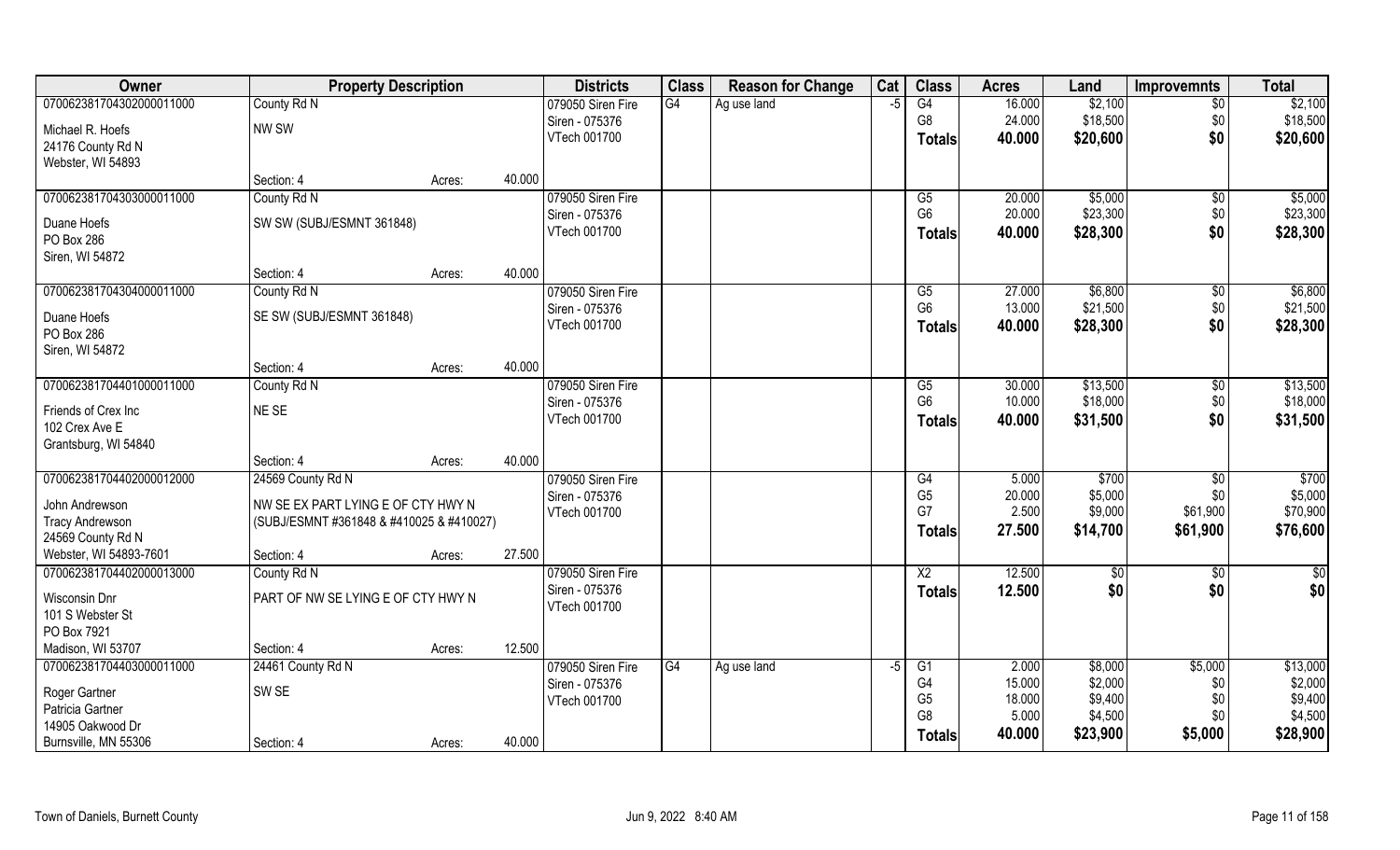| Owner                    | <b>Property Description</b> |        |        | <b>Districts</b>    | <b>Class</b> | <b>Reason for Change</b> | Cat  | <b>Class</b>    | <b>Acres</b> | Land     | <b>Improvemnts</b> | <b>Total</b>    |
|--------------------------|-----------------------------|--------|--------|---------------------|--------------|--------------------------|------|-----------------|--------------|----------|--------------------|-----------------|
| 070062381704404000011000 | 24408 County Rd N           |        |        | 079050 Siren Fire   | G4           | Ag use land              | $-5$ | $\overline{G1}$ | 1.000        | \$6,000  | \$83,500           | \$89,500        |
| Naomi C. Glover          | SE SE                       |        |        | Siren - 075376      |              |                          |      | G4              | 8.140        | \$1,100  | \$0                | \$1,100         |
| 24408 County Rd N        |                             |        |        | VTech 001700        |              |                          |      | G <sub>5</sub>  | 13.860       | \$6,100  | \$0                | \$6,100         |
| Webster, WI 54893        |                             |        |        |                     |              |                          |      | G <sub>8</sub>  | 17.000       | \$14,100 | \$0                | \$14,100        |
|                          | Section: 4                  | Acres: | 40.000 |                     |              |                          |      | <b>Totals</b>   | 40.000       | \$27,300 | \$83,500           | \$110,800       |
| 070062381704505001011000 | County Rd N                 |        |        | 079050 Siren Fire   |              |                          |      | $\overline{X2}$ | 48.340       | \$0      | \$0                | $\overline{50}$ |
| Wisconsin Dnr            | GOV LOT 1                   |        |        | Siren - 075376      |              |                          |      | <b>Totals</b>   | 48.340       | \$0      | \$0                | \$0             |
| 101 S Webster St         |                             |        |        | VTech 001700        |              |                          |      |                 |              |          |                    |                 |
| PO Box 7921              |                             |        |        |                     |              |                          |      |                 |              |          |                    |                 |
| Madison, WI 53707        | Section: 4                  | Acres: | 48.340 |                     |              |                          |      |                 |              |          |                    |                 |
| 070062381704505002011000 | County Rd N                 |        |        | 079050 Siren Fire   |              |                          |      | X <sub>2</sub>  | 27.300       | \$0      | \$0                | \$0             |
| Wisconsin Dnr            | GOV LOT 2                   |        |        | Siren - 075376      |              |                          |      | <b>Totals</b>   | 27.300       | \$0      | \$0                | \$0             |
| 101 S Webster St         |                             |        |        | VTech 001700        |              |                          |      |                 |              |          |                    |                 |
| PO Box 7921              |                             |        |        |                     |              |                          |      |                 |              |          |                    |                 |
| Madison, WI 53707        | Section: 4                  | Acres: | 27.300 |                     |              |                          |      |                 |              |          |                    |                 |
| 070062381705101000011000 | County Rd N                 |        |        | 079050 Siren Fire   |              |                          |      | G4              | 5.110        | \$700    | \$0                | \$700           |
| Martin Tendrup           | FRL NE NE                   |        |        | Grantsburg - 072233 |              |                          |      | G <sub>8</sub>  | 45.000       | \$40,500 | \$0                | \$40,500        |
| 9841 County Rd D         |                             |        |        | VTech 001700        |              |                          |      | <b>Totals</b>   | 50.110       | \$41,200 | \$0                | \$41,200        |
| Webster, WI 54893-7516   |                             |        |        |                     |              |                          |      |                 |              |          |                    |                 |
|                          | Section: 5                  | Acres: | 50.110 |                     |              |                          |      |                 |              |          |                    |                 |
| 070062381705102000011000 | County Rd N                 |        |        | 079050 Siren Fire   |              |                          |      | $\overline{G6}$ | 48.560       | \$80,100 | \$0                | \$80,100        |
| Martin Tendrup           | FRL NW NE                   |        |        | Grantsburg - 072233 |              |                          |      | <b>Totals</b>   | 48.560       | \$80,100 | \$0                | \$80,100        |
| 9841 County Rd D         |                             |        |        | VTech 001700        |              |                          |      |                 |              |          |                    |                 |
| Webster, WI 54893-7516   |                             |        |        |                     |              |                          |      |                 |              |          |                    |                 |
|                          | Section: 5                  | Acres: | 48.560 |                     |              |                          |      |                 |              |          |                    |                 |
| 070062381705103000011000 | County Rd N                 |        |        | 079050 Siren Fire   |              |                          |      | G5              | 10.000       | \$4,500  | $\overline{50}$    | \$4,500         |
| Travis W. Hinze          | SW <sub>NE</sub>            |        |        | Grantsburg - 072233 |              |                          |      | G <sub>6</sub>  | 30.000       | \$48,400 | \$0                | \$48,400        |
| 7520 Tower Rd            |                             |        |        | VTech 001700        |              |                          |      | <b>Totals</b>   | 40.000       | \$52,900 | \$0                | \$52,900        |
| Siren, WI 54872          |                             |        |        |                     |              |                          |      |                 |              |          |                    |                 |
|                          | Section: 5                  | Acres: | 40.000 |                     |              |                          |      |                 |              |          |                    |                 |
| 070062381705104000011000 | County Rd N                 |        |        | 079050 Siren Fire   |              |                          |      | G5              | 10.000       | \$4,500  | \$0                | \$4,500         |
| Martin Tendrup           | SE <sub>NE</sub>            |        |        | Grantsburg - 072233 |              |                          |      | G <sub>6</sub>  | 30.000       | \$54,000 | \$0                | \$54,000        |
| 9841 County Rd D         |                             |        |        | VTech 001700        |              |                          |      | <b>Totals</b>   | 40.000       | \$58,500 | \$0                | \$58,500        |
| Webster, WI 54893-7516   |                             |        |        |                     |              |                          |      |                 |              |          |                    |                 |
|                          | Section: 5                  | Acres: | 40.000 |                     |              |                          |      |                 |              |          |                    |                 |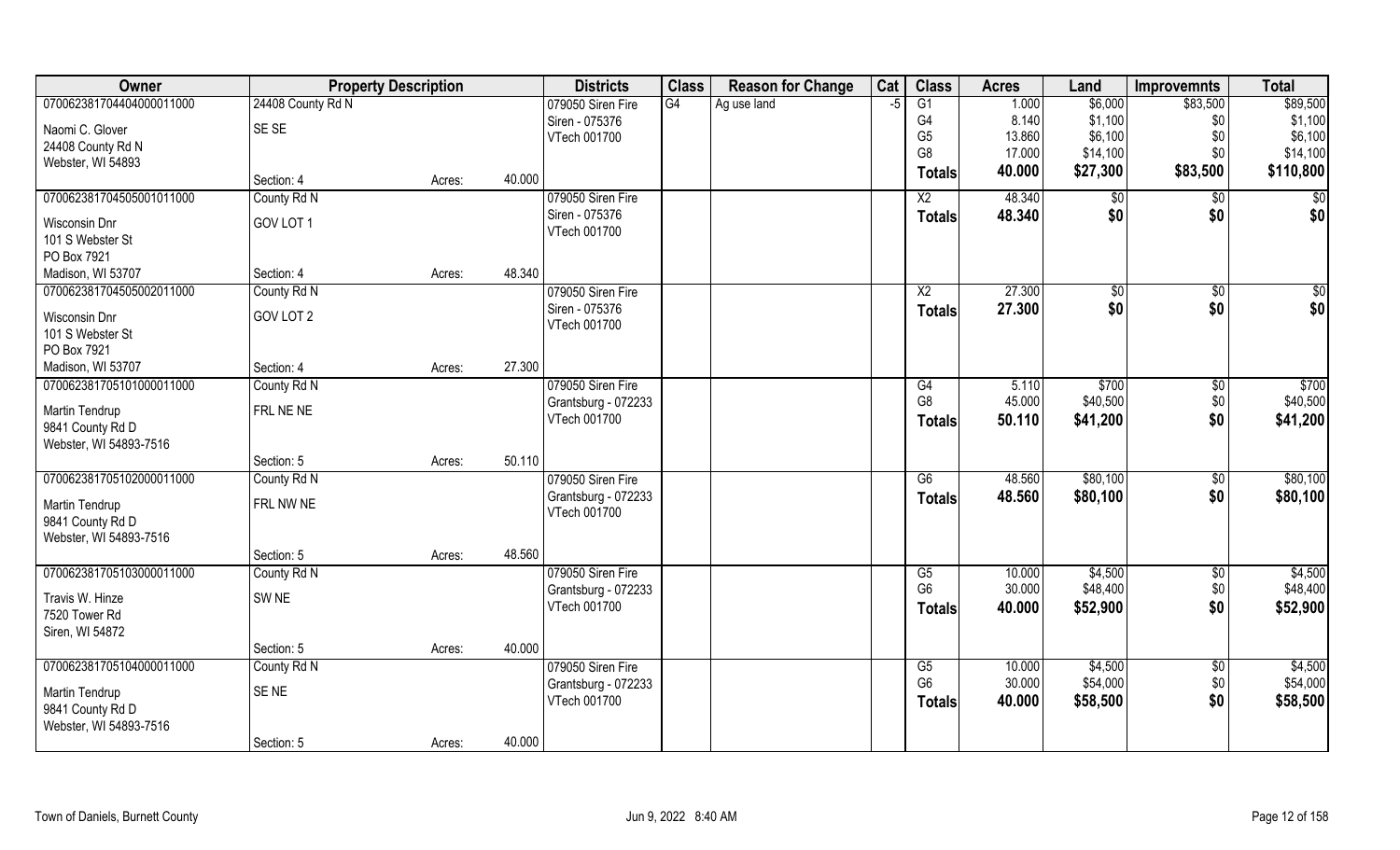| Owner                     | <b>Property Description</b> |        |        | <b>Districts</b>    | <b>Class</b> | <b>Reason for Change</b> | Cat | <b>Class</b>    | <b>Acres</b> | Land       | <b>Improvemnts</b> | <b>Total</b>  |
|---------------------------|-----------------------------|--------|--------|---------------------|--------------|--------------------------|-----|-----------------|--------------|------------|--------------------|---------------|
| 070062381705201000011000  | County Rd N                 |        |        | 079050 Siren Fire   |              |                          |     | G5              | 27.130       | \$12,200   | $\overline{50}$    | \$12,200      |
| Kenneth N. Mueller        | FRL NE NW (W/ESMT)          |        |        | Grantsburg - 072233 |              |                          |     | G <sub>6</sub>  | 19.890       | \$19,900   | \$0                | \$19,900      |
| Debra L. Mueller          |                             |        |        | VTech 001700        |              |                          |     | <b>Totals</b>   | 47.020       | \$32,100   | \$0                | \$32,100      |
| 1810 S Park St            |                             |        |        |                     |              |                          |     |                 |              |            |                    |               |
| Red Wing, MN 55066-3648   | Section: 5                  | Acres: | 47.020 |                     |              |                          |     |                 |              |            |                    |               |
| 070062381705202000011000  | Shearman Rd                 |        |        | 079050 Siren Fire   |              |                          |     | G5              | 26.700       | \$12,000   | $\sqrt{50}$        | \$12,000      |
| Terry J. Swenson          | FRL NW NW                   |        |        | Grantsburg - 072233 |              |                          |     | G <sub>6</sub>  | 18.770       | \$18,800   | \$0                | \$18,800      |
| 11539 N Shore Dr          |                             |        |        | VTech 001700        |              |                          |     | <b>Totals</b>   | 45.470       | \$30,800   | \$0                | \$30,800      |
| Grantsburg, WI 54840-8055 |                             |        |        |                     |              |                          |     |                 |              |            |                    |               |
|                           | Section: 5                  | Acres: | 45.470 |                     |              |                          |     |                 |              |            |                    |               |
| 070062381705203000011000  | 24750 Shearman Rd           |        |        | 079050 Siren Fire   |              |                          |     | G1              | 1.000        | \$6,000    | \$200              | \$6,200       |
| Terry J. Swenson          | SW <sub>NW</sub>            |        |        | Grantsburg - 072233 |              |                          |     | G <sub>5</sub>  | 17.000       | \$7,700    | \$0                | \$7,700       |
| 11539 N Shore Dr          |                             |        |        | VTech 001700        |              |                          |     | G <sub>6</sub>  | 22.000       | \$22,000   | \$0                | \$22,000      |
| Grantsburg, WI 54840-8055 |                             |        |        |                     |              |                          |     | <b>Totals</b>   | 40.000       | \$35,700   | \$200              | \$35,900      |
|                           | Section: 5                  | Acres: | 40.000 |                     |              |                          |     |                 |              |            |                    |               |
| 070062381705204000011000  | Shearman Rd                 |        |        | 079050 Siren Fire   |              |                          |     | G5              | 33.000       | \$14,900   | $\sqrt[6]{30}$     | \$14,900      |
| Terry J. Swenson          | SE NW                       |        |        | Grantsburg - 072233 |              |                          |     | G <sub>6</sub>  | 7.000        | \$7,000    | \$0                | \$7,000       |
| 11539 N Shore Dr          |                             |        |        | VTech 001700        |              |                          |     | <b>Totals</b>   | 40.000       | \$21,900   | \$0                | \$21,900      |
| Grantsburg, WI 54840-8055 |                             |        |        |                     |              |                          |     |                 |              |            |                    |               |
|                           | Section: 5                  | Acres: | 40.000 |                     |              |                          |     |                 |              |            |                    |               |
| 070062381705301000011000  | Shearman Rd                 |        |        | 079050 Siren Fire   |              |                          |     | $\overline{G6}$ | 30.000       | \$30,000   | $\sqrt[6]{30}$     | \$30,000      |
| Travis W. Hinze           | NE SW EX SW1/4              |        |        | Grantsburg - 072233 |              |                          |     | <b>Totals</b>   | 30.000       | \$30,000   | \$0                | \$30,000      |
| 7520 Tower Rd             |                             |        |        | VTech 001700        |              |                          |     |                 |              |            |                    |               |
| Siren, WI 54872           |                             |        |        |                     |              |                          |     |                 |              |            |                    |               |
|                           | Section: 5                  | Acres: | 30.000 |                     |              |                          |     |                 |              |            |                    |               |
| 070062381705301000012000  | Shearman Rd                 |        |        | 079050 Siren Fire   |              |                          |     | W <sub>7</sub>  | 10.000       | ( \$6,400) | \$0                | $\frac{6}{3}$ |
| James R. Ewig             | SW1/4 NE SW (MFL O 1998)    |        |        | Grantsburg - 072233 |              |                          |     | <b>Totals</b>   | 10.000       | \$0        | \$0                | \$0           |
| 302 Green Bay Rd          |                             |        |        | VTech 001700        |              |                          |     |                 |              |            |                    |               |
| Thiensville, WI 53092     |                             |        |        |                     |              |                          |     |                 |              |            |                    |               |
|                           | Section: 5                  | Acres: | 10.000 |                     |              |                          |     |                 |              |            |                    |               |
| 070062381705302000011000  | Shearman Rd                 |        |        | 079050 Siren Fire   |              |                          |     | G6              | 5.000        | \$5,000    | $\sqrt{6}$         | \$5,000       |
| Travis W. Hinze           | N 10 RDS NW SW              |        |        | Grantsburg - 072233 |              |                          |     | <b>Totals</b>   | 5.000        | \$5,000    | \$0                | \$5,000       |
| 7520 Tower Rd             |                             |        |        | VTech 001700        |              |                          |     |                 |              |            |                    |               |
| Siren, WI 54872           |                             |        |        |                     |              |                          |     |                 |              |            |                    |               |
|                           | Section: 5                  | Acres: | 5.000  |                     |              |                          |     |                 |              |            |                    |               |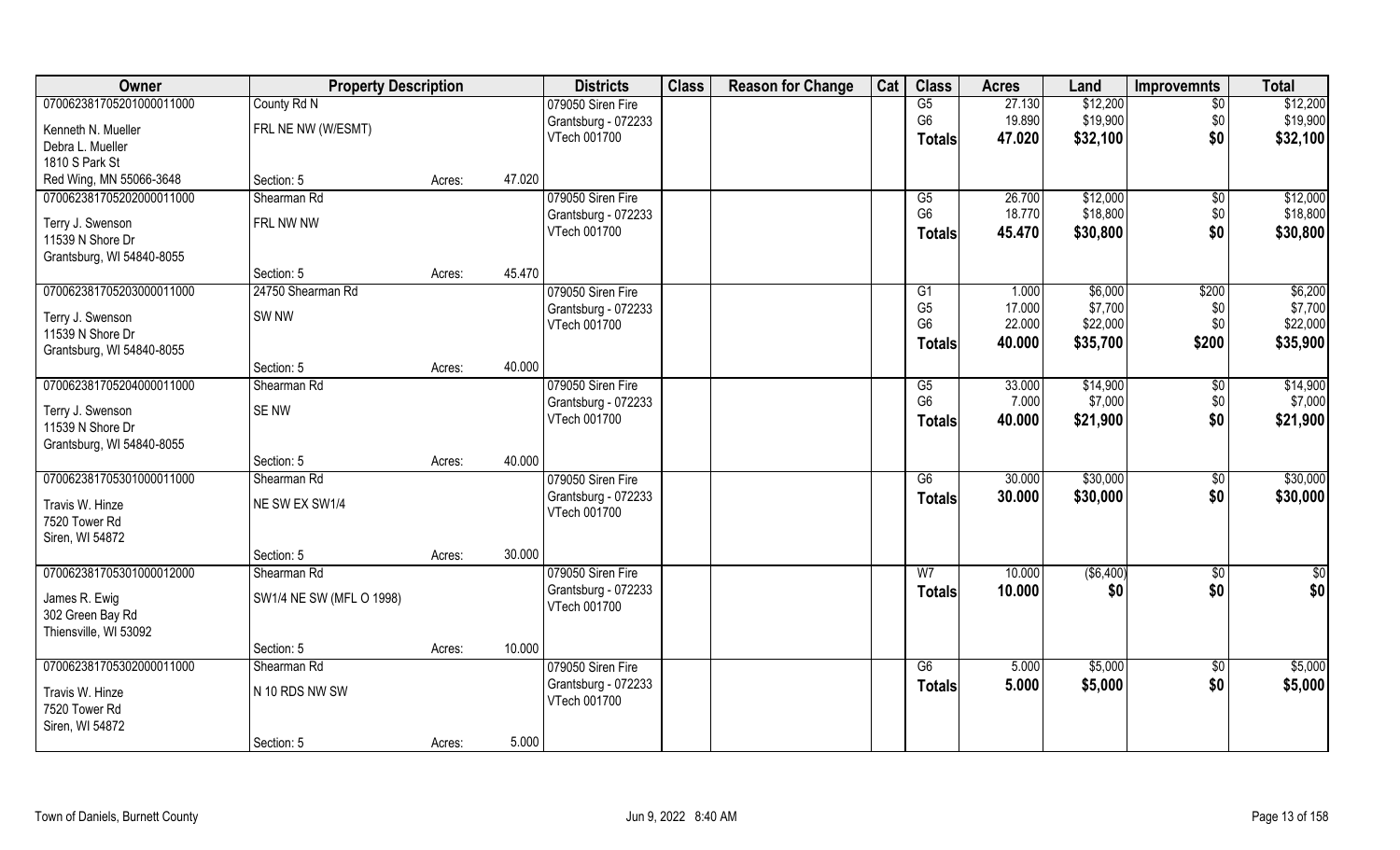| Owner                               | <b>Property Description</b>  |        |        | <b>Districts</b>    | <b>Class</b> | <b>Reason for Change</b> | Cat | <b>Class</b>           | <b>Acres</b> | Land       | <b>Improvemnts</b> | <b>Total</b>  |
|-------------------------------------|------------------------------|--------|--------|---------------------|--------------|--------------------------|-----|------------------------|--------------|------------|--------------------|---------------|
| 070062381705302000012000            | Shearman Rd                  |        |        | 079050 Siren Fire   |              |                          |     | W <sub>7</sub>         | 35.000       | (\$18,500) | $\sqrt{6}$         | \$0           |
| James R. Ewig                       | NW SW EX N 10 RDS (MFL OPEN) |        |        | Grantsburg - 072233 |              |                          |     | <b>Totals</b>          | 35.000       | \$0        | \$0                | \$0           |
| 302 Green Bay Rd                    |                              |        |        | VTech 001700        |              |                          |     |                        |              |            |                    |               |
| Thiensville, WI 53092               |                              |        |        |                     |              |                          |     |                        |              |            |                    |               |
|                                     | Section: 5                   | Acres: | 35.000 |                     |              |                          |     |                        |              |            |                    |               |
| 070062381705303000011000            | 24482 Shearman Rd            |        |        | 079050 Siren Fire   |              |                          |     | G1                     | 1.000        | \$9,000    | \$117,000          | \$126,000     |
| Roger Falardeau                     | SW SW                        |        |        | Grantsburg - 072233 |              |                          |     | G <sub>5</sub>         | 19.000       | \$8,600    | \$0                | \$8,600       |
| Diane Falardeau                     |                              |        |        | VTech 001700        |              |                          |     | G <sub>6</sub>         | 20.000       | \$20,000   | \$0                | \$20,000      |
| 1059 Oak Ln                         |                              |        |        |                     |              |                          |     | <b>Totals</b>          | 40.000       | \$37,600   | \$117,000          | \$154,600     |
| Lino Lakes, MN 55014                | Section: 5                   | Acres: | 40.000 |                     |              |                          |     |                        |              |            |                    |               |
| 070062381705304000011000            | Shearman Rd                  |        |        | 079050 Siren Fire   |              |                          |     | G6                     | 40.000       | \$40,000   | \$0                | \$40,000      |
| James R. Ewig                       | SE SW                        |        |        | Grantsburg - 072233 |              |                          |     | <b>Totals</b>          | 40.000       | \$40,000   | \$0                | \$40,000      |
| 302 Green Bay Rd                    |                              |        |        | VTech 001700        |              |                          |     |                        |              |            |                    |               |
| Thiensville, WI 53092               |                              |        |        |                     |              |                          |     |                        |              |            |                    |               |
|                                     | Section: 5                   | Acres: | 40.000 |                     |              |                          |     |                        |              |            |                    |               |
| 070062381705401000011100            | Shearman Rd                  |        |        | 079050 Siren Fire   |              |                          |     | W <sub>6</sub>         | 20.000       | (\$28,700) | $\sqrt{50}$        | $\frac{6}{3}$ |
| Michael R. Hoefs                    | N 1/2 NE SE                  |        |        | Grantsburg - 072233 |              |                          |     | <b>Totals</b>          | 20.000       | \$0        | \$0                | \$0           |
| 24176 County Rd N                   |                              |        |        | VTech 001700        |              |                          |     |                        |              |            |                    |               |
| Webster, WI 54893                   |                              |        |        |                     |              |                          |     |                        |              |            |                    |               |
|                                     | Section: 5                   | Acres: | 20.000 |                     |              |                          |     |                        |              |            |                    |               |
| 070062381705401000011200            | Shearman Rd                  |        |        | 079050 Siren Fire   |              |                          |     | $\overline{\text{G5}}$ | 5.000        | \$1,500    | $\overline{50}$    | \$1,500       |
|                                     | S 1/2 NE SE                  |        |        | Grantsburg - 072233 |              |                          |     | G <sub>6</sub>         | 15.000       | \$19,800   | \$0                | \$19,800      |
| Aaron D. Hoefs<br>23235 County Rd W |                              |        |        | VTech 001700        |              |                          |     | <b>Totals</b>          | 20.000       | \$21,300   | \$0                | \$21,300      |
| Grantsburg, WI 54840                |                              |        |        |                     |              |                          |     |                        |              |            |                    |               |
|                                     | Section: 5                   | Acres: | 20.000 |                     |              |                          |     |                        |              |            |                    |               |
| 070062381705402000011000            | Shearman Rd                  |        |        | 079050 Siren Fire   |              |                          |     | G5                     | 40.000       | \$7,600    | \$0                | \$7,600       |
|                                     |                              |        |        | Grantsburg - 072233 |              |                          |     | <b>Totals</b>          | 40.000       | \$7,600    | \$0                | \$7,600       |
| Travis W. Hinze<br>7520 Tower Rd    | NW SE                        |        |        | VTech 001700        |              |                          |     |                        |              |            |                    |               |
| Siren, WI 54872                     |                              |        |        |                     |              |                          |     |                        |              |            |                    |               |
|                                     | Section: 5                   | Acres: | 40.000 |                     |              |                          |     |                        |              |            |                    |               |
| 070062381705403000011000            | Shearman Rd                  |        |        | 079050 Siren Fire   |              |                          |     | G5                     | 80.000       | \$21,600   | $\overline{50}$    | \$21,600      |
|                                     |                              |        |        | Grantsburg - 072233 |              |                          |     | <b>Totals</b>          | 80.000       | \$21,600   | \$0                | \$21,600      |
| John R. Swedberg IV                 | S1/2 SE (W/EASM'T #345558)   |        |        | VTech 001700        |              |                          |     |                        |              |            |                    |               |
| 10050 Roberts Rd                    |                              |        |        |                     |              |                          |     |                        |              |            |                    |               |
| Siren, WI 54872                     | Section: 5                   |        | 80.000 |                     |              |                          |     |                        |              |            |                    |               |
|                                     |                              | Acres: |        |                     |              |                          |     |                        |              |            |                    |               |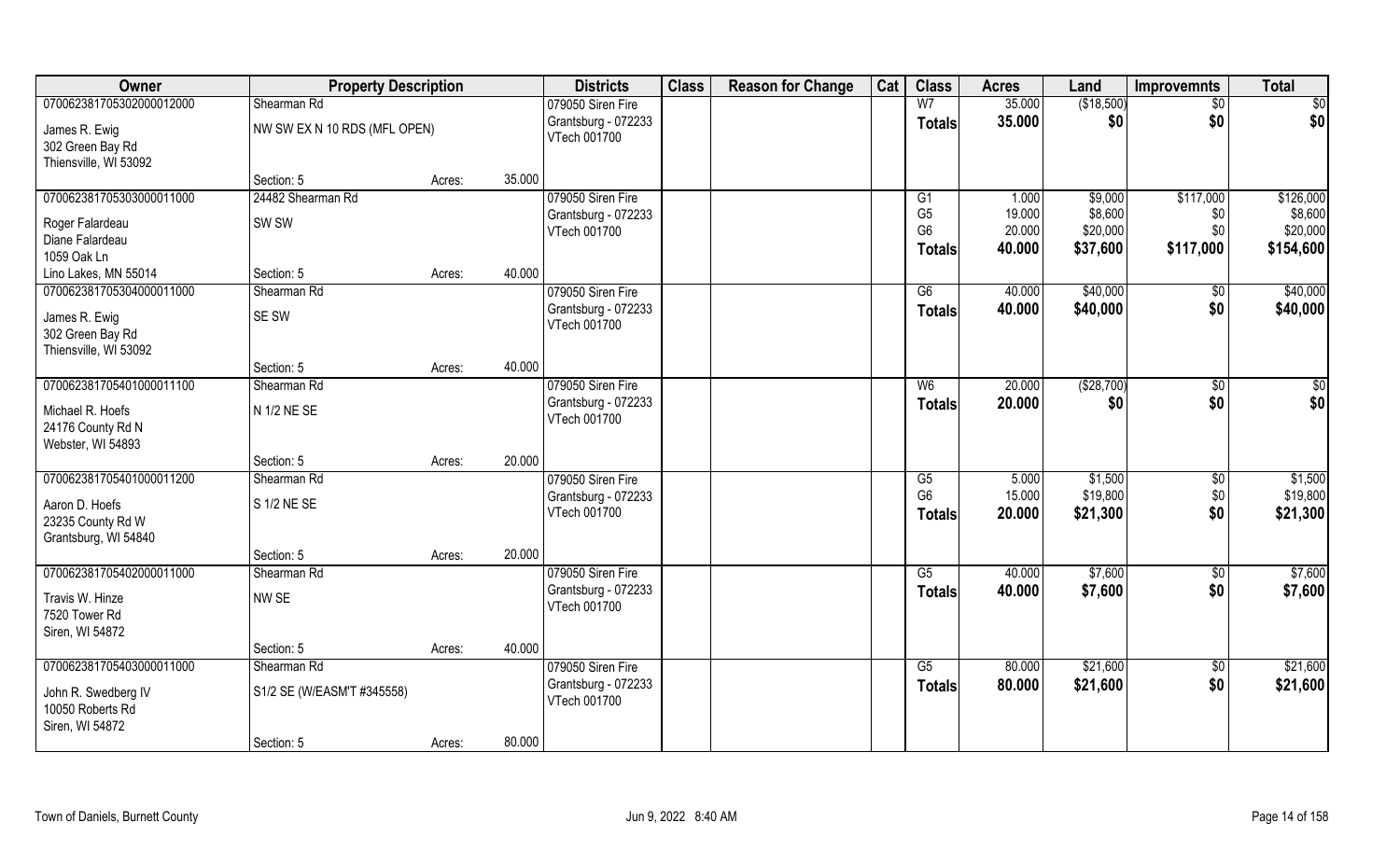| Owner                                         | <b>Property Description</b>  |                  | <b>Districts</b>                    | <b>Class</b> | <b>Reason for Change</b> | Cat | <b>Class</b>    | <b>Acres</b> | Land       | <b>Improvemnts</b> | <b>Total</b> |
|-----------------------------------------------|------------------------------|------------------|-------------------------------------|--------------|--------------------------|-----|-----------------|--------------|------------|--------------------|--------------|
| 070062381706101000011000                      | <b>Bjorklund Rd</b>          |                  | 079050 Siren Fire                   |              |                          |     | G5              | 37.600       | \$16,900   | $\overline{50}$    | \$16,900     |
| Karl E. Johnson                               | FRL NE NE (MFL 7A CL 2014)   |                  | Grantsburg - 072233                 |              |                          |     | W <sub>6</sub>  | 7.000        | (\$12,600) | \$0                | \$0          |
| Sharon E. Johnson                             |                              |                  | VTech 001700                        |              |                          |     | <b>Totals</b>   | 44.600       | \$16,900   | \$0                | \$16,900     |
| 23778 Floyd Parker Dr                         |                              |                  |                                     |              |                          |     |                 |              |            |                    |              |
| Siren, WI 54872-8552                          | Section: 6                   | 44.600<br>Acres: |                                     |              |                          |     |                 |              |            |                    |              |
| 070062381706102000011000                      | <b>Bjorklund Rd</b>          |                  | 079050 Siren Fire                   |              |                          |     | $\overline{G5}$ | 29.740       | \$13,400   | \$0                | \$13,400     |
|                                               |                              |                  | Grantsburg - 072233                 |              |                          |     | W <sub>6</sub>  | 13.000       | (\$23,400) | \$0                | \$0          |
| Karl E. Johnson                               | FRL NW NE (MFL 13A CL 2014)  |                  | VTech 001700                        |              |                          |     | <b>Totals</b>   | 42.740       | \$13,400   | \$0                | \$13,400     |
| Sharon E. Johnson                             |                              |                  |                                     |              |                          |     |                 |              |            |                    |              |
| 23778 Floyd Parker Dr<br>Siren, WI 54872-8552 | Section: 6                   | 42.740           |                                     |              |                          |     |                 |              |            |                    |              |
|                                               |                              | Acres:           |                                     |              |                          |     |                 |              |            |                    |              |
| 070062381706103000011000                      | Shearman Rd                  |                  | 079050 Siren Fire                   |              |                          |     | G5              | 40.000       | \$10,000   | $\sqrt[6]{3}$      | \$10,000     |
| Karl E. Johnson                               | SW <sub>NE</sub>             |                  | Grantsburg - 072233                 |              |                          |     | <b>Totals</b>   | 40.000       | \$10,000   | \$0                | \$10,000     |
| Sharon E. Johnson                             |                              |                  | VTech 001700                        |              |                          |     |                 |              |            |                    |              |
| 23778 Floyd Parker Dr                         |                              |                  |                                     |              |                          |     |                 |              |            |                    |              |
| Siren, WI 54872-8552                          | Section: 6                   | 40.000<br>Acres: |                                     |              |                          |     |                 |              |            |                    |              |
| 070062381706104000011000                      | <b>Bjorklund Rd</b>          |                  | 079050 Siren Fire                   |              |                          |     | G5              | 18.000       | \$7,700    | \$0                | \$7,700      |
| Karl E. Johnson                               | SE NE (MFL 22.A CL 2014)     |                  | Grantsburg - 072233                 |              |                          |     | W <sub>6</sub>  | 22.000       | (\$20,400) | \$0                | \$0          |
| Sharon E. Johnson                             |                              |                  | VTech 001700                        |              |                          |     | <b>Totals</b>   | 40.000       | \$7,700    | \$0                | \$7,700      |
| 23778 Floyd Parker Dr                         |                              |                  |                                     |              |                          |     |                 |              |            |                    |              |
| Siren, WI 54872-8552                          | Section: 6                   | 40.000<br>Acres: |                                     |              |                          |     |                 |              |            |                    |              |
| 070062381706201000011000                      | <b>Bjorklund Rd</b>          |                  | 079050 Siren Fire                   |              |                          |     | G5              | 21.700       | \$9,800    | $\sqrt[6]{30}$     | \$9,800      |
|                                               |                              |                  |                                     |              |                          |     | W <sub>6</sub>  | 44.000       | (\$64,200) | \$0                | \$0          |
| Karl E. Johnson                               | FRL N1/2 NW1/4 (MFL CL 2014) |                  | Grantsburg - 072233<br>VTech 001700 |              |                          |     |                 |              |            | \$0                |              |
| Sharon E. Johnson                             |                              |                  |                                     |              |                          |     | <b>Totals</b>   | 65.700       | \$9,800    |                    | \$9,800      |
| 23778 Floyd Parker Dr                         |                              |                  |                                     |              |                          |     |                 |              |            |                    |              |
| Siren, WI 54872-8552                          | Section: 6                   | 65.700<br>Acres: |                                     |              |                          |     |                 |              |            |                    |              |
| 070062381706204000011000                      | Range Line Rd                |                  | 079050 Siren Fire                   |              |                          |     | G5              | 30.000       | \$13,500   | \$0                | \$13,500     |
| <b>Brian David Bosak</b>                      | FRL S1/2 NW1/4               |                  | Grantsburg - 072233                 |              |                          |     | G <sub>6</sub>  | 34.120       | \$41,400   | \$0                | \$41,400     |
| 2545 State Hwy 87                             |                              |                  | VTech 001700                        |              |                          |     | <b>Totals</b>   | 64.120       | \$54,900   | \$0                | \$54,900     |
| Cushing, WI 54006                             |                              |                  |                                     |              |                          |     |                 |              |            |                    |              |
|                                               | Section: 6                   | 64.120<br>Acres: |                                     |              |                          |     |                 |              |            |                    |              |
| 070062381706301000011000                      | 24570 Range Line Rd          |                  | 079050 Siren Fire                   | G4           | Ag use land              | -5  | G4              | 19.500       | \$2,600    | $\overline{50}$    | \$2,600      |
|                                               |                              |                  | Grantsburg - 072233                 |              |                          |     | G <sub>5</sub>  | 42.710       | \$19,600   | \$0                | \$19,600     |
| Gerald Adolphson                              | FRL N1/2 SW1/4               |                  | VTech 001700                        |              |                          |     | G7              | 2.000        | \$8,000    | \$103,700          | \$111,700    |
| 24570 Range Line Rd                           |                              |                  |                                     |              |                          |     | <b>Totals</b>   | 64.210       | \$30,200   | \$103,700          | \$133,900    |
| Grantsburg, WI 54840                          |                              |                  |                                     |              |                          |     |                 |              |            |                    |              |
|                                               | Section: 6                   | 64.210<br>Acres: |                                     |              |                          |     |                 |              |            |                    |              |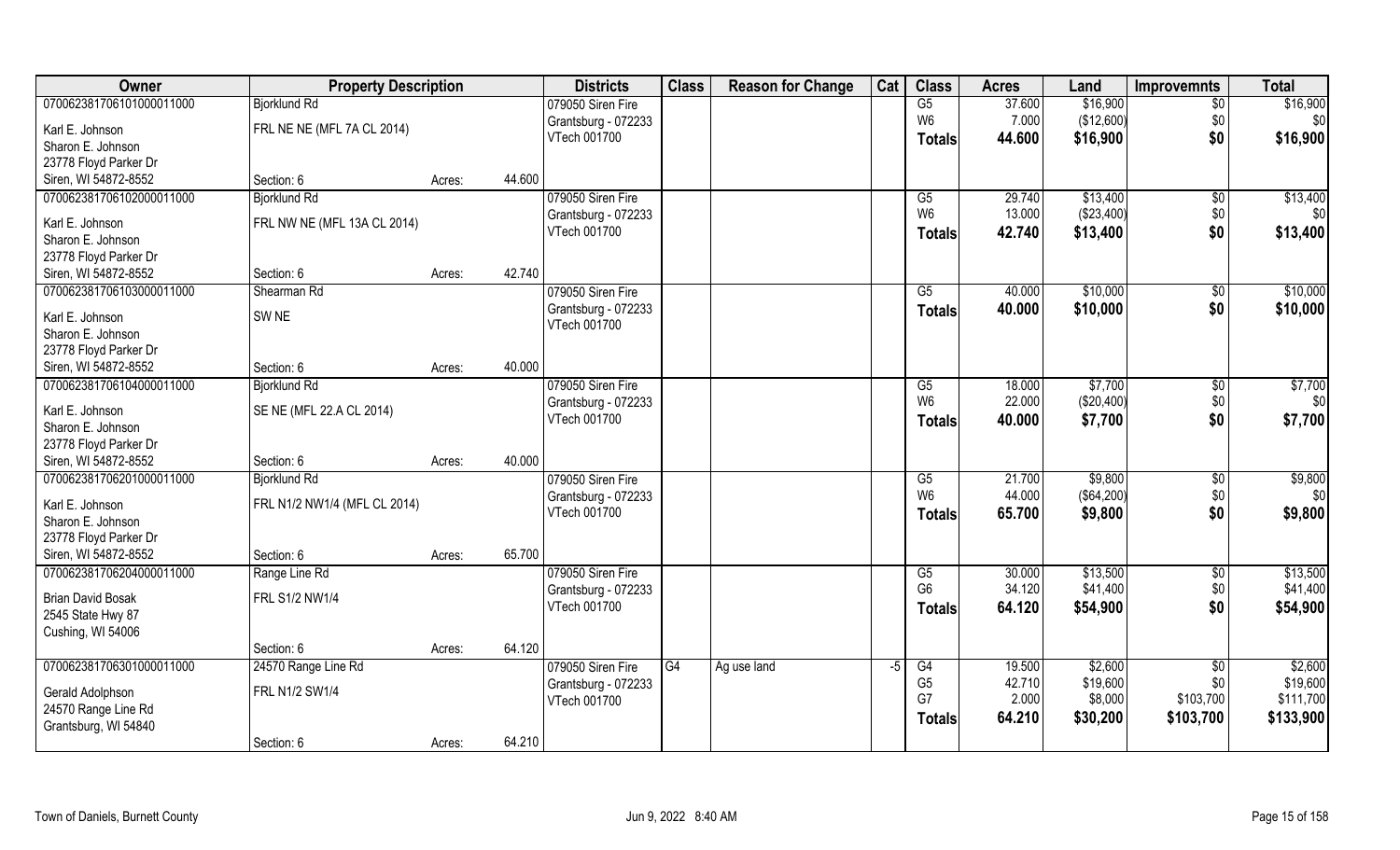| Owner                                          | <b>Property Description</b>                   |        |        | <b>Districts</b>    | <b>Class</b> | <b>Reason for Change</b> | Cat | <b>Class</b>    | <b>Acres</b> | Land       | <b>Improvemnts</b> | <b>Total</b> |
|------------------------------------------------|-----------------------------------------------|--------|--------|---------------------|--------------|--------------------------|-----|-----------------|--------------|------------|--------------------|--------------|
| 070062381706304000011000                       | 24462 Range Line Rd                           |        |        | 079050 Siren Fire   |              |                          |     | $\overline{G1}$ | 1.000        | \$6,000    | \$74,900           | \$80,900     |
| Terry Lee Adolphson                            | FRL S1/2 SW1/4 (MFL 48.3)                     |        |        | Grantsburg - 072233 |              |                          |     | G <sub>5</sub>  | 15.000       | \$6,800    | \$0                | \$6,800      |
| Mitsy Lo Adolphson                             |                                               |        |        | VTech 001700        |              |                          |     | W8              | 48.300       | (\$55,500) | \$0                | \$0          |
| 24462 Range Line Rd                            |                                               |        |        |                     |              |                          |     | <b>Totals</b>   | 64.300       | \$12,800   | \$74,900           | \$87,700     |
| Grantsburg, WI 54840                           | Section: 6                                    | Acres: | 64.300 |                     |              |                          |     |                 |              |            |                    |              |
| 070062381706401000011000                       | Shearman Rd                                   |        |        | 079050 Siren Fire   |              |                          |     | G5              | 30.000       | \$13,500   | \$0                | \$13,500     |
|                                                |                                               |        |        | Grantsburg - 072233 |              |                          |     | G <sub>6</sub>  | 10.000       | \$18,000   | \$0                | \$18,000     |
| Bruce A. Johnson                               | NE SE                                         |        |        | VTech 001700        |              |                          |     | <b>Totals</b>   | 40.000       | \$31,500   | \$0                | \$31,500     |
| Susan L. Johnson                               |                                               |        |        |                     |              |                          |     |                 |              |            |                    |              |
| 1220 Karth Lk Dr                               |                                               |        |        |                     |              |                          |     |                 |              |            |                    |              |
| Arden Hills, MN 55112                          | Section: 6                                    | Acres: | 40.000 |                     |              |                          |     |                 |              |            |                    |              |
| 070062381706402000011000                       | Shearman Rd                                   |        |        | 079050 Siren Fire   |              |                          |     | G5              | 30.000       | \$7,500    | \$0                | \$7,500      |
| Bruce A. Johnson                               | NW SE                                         |        |        | Grantsburg - 072233 |              |                          |     | G <sub>6</sub>  | 10.000       | \$18,000   | \$0                | \$18,000     |
| Susan L. Johnson                               |                                               |        |        | VTech 001700        |              |                          |     | <b>Totals</b>   | 40.000       | \$25,500   | \$0                | \$25,500     |
| 1220 Karth Lk Dr                               |                                               |        |        |                     |              |                          |     |                 |              |            |                    |              |
| Arden Hills, MN 55112                          | Section: 6                                    | Acres: | 40.000 |                     |              |                          |     |                 |              |            |                    |              |
| 070062381706403000011000                       | Shearman Rd                                   |        |        | 079050 Siren Fire   |              |                          |     | G5              | 17.000       | \$4,300    | \$0                | \$4,300      |
|                                                |                                               |        |        | Grantsburg - 072233 |              |                          |     | G <sub>6</sub>  | 23.000       | \$41,400   | \$0                | \$41,400     |
| Craig R & Janet R Johnson Jt Rev Trust   SW SE |                                               |        |        | VTech 001700        |              |                          |     | <b>Totals</b>   | 40.000       | \$45,700   | \$0                | \$45,700     |
| Dtd Aug 2 2013                                 |                                               |        |        |                     |              |                          |     |                 |              |            |                    |              |
| 398 St Croix Cove                              |                                               |        |        |                     |              |                          |     |                 |              |            |                    |              |
| Hudson, WI 54016                               | Section: 6                                    | Acres: | 40.000 |                     |              |                          |     |                 |              |            |                    |              |
| 070062381706404000011100                       |                                               |        |        | 079050 Siren Fire   |              |                          |     | $\overline{G6}$ | 9.900        | \$18,000   | \$0                | \$18,000     |
| Karl E. Johnson                                | W HALF OF N HALF OF SE SE                     |        |        | Grantsburg - 072233 |              |                          |     | <b>Totals</b>   | 9.900        | \$18,000   | \$0                | \$18,000     |
| Sharon E. Johnson                              |                                               |        |        | VTech 001700        |              |                          |     |                 |              |            |                    |              |
| 23778 Floyd Parker Dr                          |                                               |        |        |                     |              |                          |     |                 |              |            |                    |              |
| Siren, WI 54872-8552                           | Section: 6                                    | Acres: | 9.900  |                     |              |                          |     |                 |              |            |                    |              |
| 070062381706404000011200                       | 24455 Shearman Rd                             |        |        | 079050 Siren Fire   |              |                          |     | G1              | 1.000        | \$6,000    | \$87,400           | \$93,400     |
|                                                |                                               |        |        | Grantsburg - 072233 |              |                          |     | G <sub>5</sub>  | 1.200        | \$500      | \$0                | \$500        |
| Mary Beth Miller                               | E HALF OF N HALF OF SE SE & N 80 FT OF E HALF |        |        | VTech 001700        |              |                          |     | G <sub>6</sub>  | 9.000        | \$9,000    | \$0\$              | \$9,000      |
| Kevin E. Miller                                | OF S HALF OF SE SE                            |        |        |                     |              |                          |     | <b>Totals</b>   | 11.200       | \$15,500   | \$87,400           | \$102,900    |
| PO Box 496                                     |                                               |        |        |                     |              |                          |     |                 |              |            |                    |              |
| Grantsburg, WI 54840                           | Section: 6                                    | Acres: | 11.200 |                     |              |                          |     |                 |              |            |                    |              |
| 070062381706404000012100                       | 24425 Shearman Rd                             |        |        | 079050 Siren Fire   |              |                          |     | G1              | 1.000        | \$6,000    | $\overline{50}$    | \$6,000      |
| Karl E. Johnson                                | S 1/2 SE SE LESS N 80 FT OF E HALF            |        |        | Grantsburg - 072233 |              |                          |     | G <sub>5</sub>  | 8.700        | \$4,000    | \$0                | \$4,000      |
| 23778 Floyd Parker Dr                          |                                               |        |        | VTech 001700        |              |                          |     | G <sub>6</sub>  | 9.000        | \$16,200   | \$0                | \$16,200     |
| Siren, WI 54872-8552                           |                                               |        |        |                     |              |                          |     | <b>Totals</b>   | 18.700       | \$26,200   | \$0                | \$26,200     |
|                                                | Section: 6                                    | Acres: | 18.700 |                     |              |                          |     |                 |              |            |                    |              |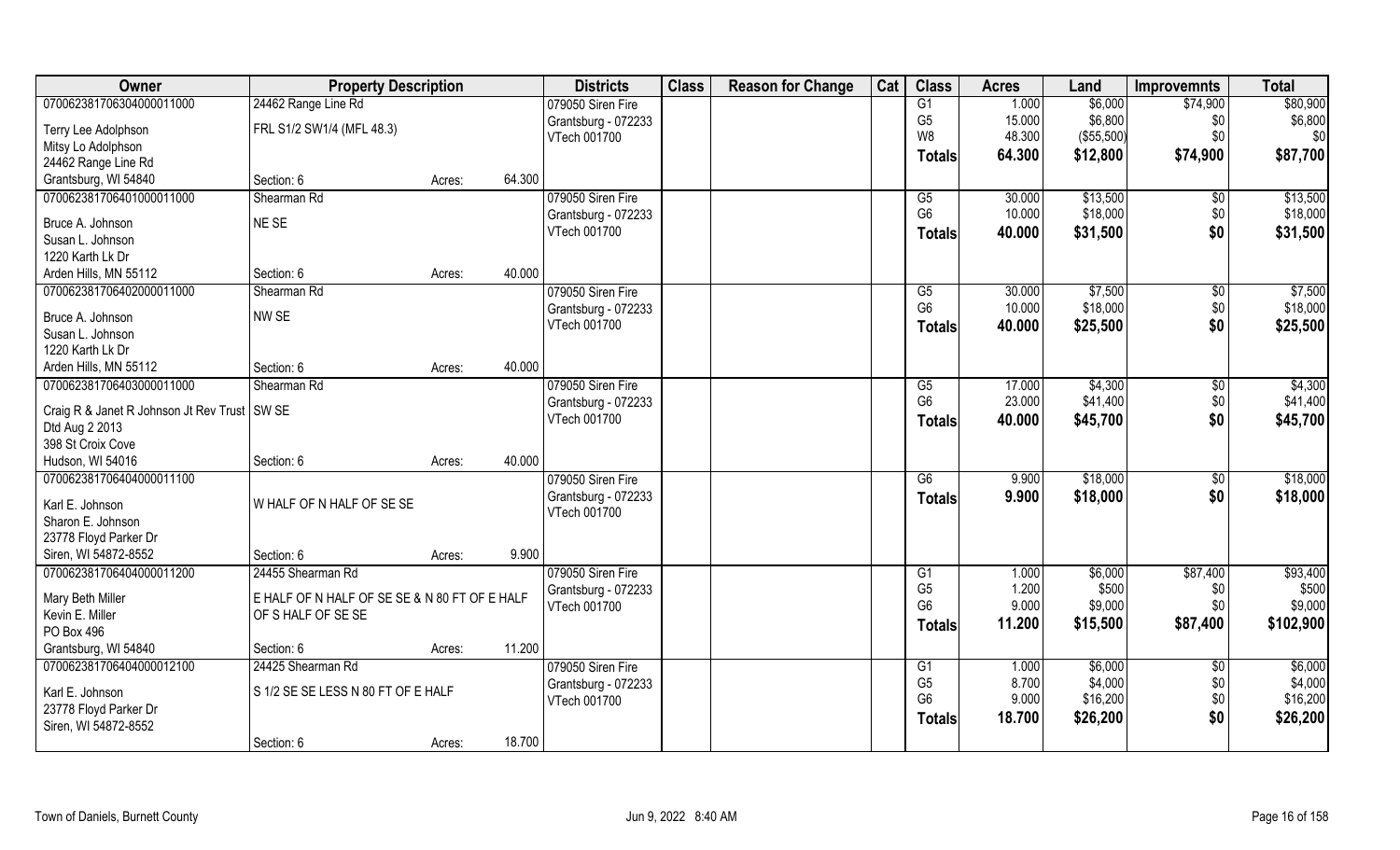| Owner                                          | <b>Property Description</b>  |        |        | <b>Districts</b>    | <b>Class</b>    | <b>Reason for Change</b> | Cat | <b>Class</b>           | <b>Acres</b> | Land     | <b>Improvemnts</b> | <b>Total</b> |
|------------------------------------------------|------------------------------|--------|--------|---------------------|-----------------|--------------------------|-----|------------------------|--------------|----------|--------------------|--------------|
| 070062381707101000011000                       | Shearman Rd                  |        |        | 079050 Siren Fire   |                 |                          |     | G5                     | 31.000       | \$7,800  | $\overline{50}$    | \$7,800      |
| Craig R & Janet R Johnson Jt Rev Trust   NE NE |                              |        |        | Grantsburg - 072233 |                 |                          |     | G <sub>6</sub>         | 9.000        | \$9,000  | \$0                | \$9,000      |
| Dtd Aug 2 2013                                 |                              |        |        | VTech 001700        |                 |                          |     | <b>Totals</b>          | 40.000       | \$16,800 | \$0                | \$16,800     |
| 398 St Croix Cove                              |                              |        |        |                     |                 |                          |     |                        |              |          |                    |              |
| Hudson, WI 54016                               | Section: 7                   | Acres: | 40.000 |                     |                 |                          |     |                        |              |          |                    |              |
| 070062381707102000011000                       | Shearman Rd                  |        |        | 079050 Siren Fire   |                 |                          |     | $\overline{G5}$        | 38.000       | \$9,500  | \$0                | \$9,500      |
|                                                |                              |        |        | Grantsburg - 072233 |                 |                          |     | G <sub>6</sub>         | 2.000        | \$3,300  | \$0                | \$3,300      |
| Craig R & Janet R Johnson Jt Rev Trust   NW NE |                              |        |        | VTech 001700        |                 |                          |     | <b>Totals</b>          | 40.000       | \$12,800 | \$0                | \$12,800     |
| Dtd Aug 2 2013                                 |                              |        |        |                     |                 |                          |     |                        |              |          |                    |              |
| 398 St Croix Cove                              |                              |        |        |                     |                 |                          |     |                        |              |          |                    |              |
| Hudson, WI 54016                               | Section: 7                   | Acres: | 40.000 |                     |                 |                          |     |                        |              |          |                    |              |
| 070062381707103000011000                       | Shearman Rd                  |        |        | 079050 Siren Fire   |                 |                          |     | G5                     | 40.000       | \$10,000 | $\sqrt[6]{30}$     | \$10,000     |
| Craig R & Janet R Johnson Jt Rev Trust   SW NE |                              |        |        | Grantsburg - 072233 |                 |                          |     | <b>Totals</b>          | 40.000       | \$10,000 | \$0                | \$10,000     |
| Dtd Aug 2 2013                                 |                              |        |        | VTech 001700        |                 |                          |     |                        |              |          |                    |              |
| 398 St Croix Cove                              |                              |        |        |                     |                 |                          |     |                        |              |          |                    |              |
| Hudson, WI 54016                               | Section: 7                   | Acres: | 40.000 |                     |                 |                          |     |                        |              |          |                    |              |
| 070062381707104000011000                       | Shearman Rd                  |        |        | 079050 Siren Fire   |                 |                          |     | G5                     | 30.000       | \$7,500  | $\sqrt[6]{3}$      | \$7,500      |
|                                                | SE <sub>NE</sub>             |        |        | Grantsburg - 072233 |                 |                          |     | G <sub>6</sub>         | 10.000       | \$10,000 | \$0                | \$10,000     |
| Craig R. Johnson<br>Janet R. Johnson           |                              |        |        | VTech 001700        |                 |                          |     | <b>Totals</b>          | 40.000       | \$17,500 | \$0                | \$17,500     |
| 398 St Croix Cove                              |                              |        |        |                     |                 |                          |     |                        |              |          |                    |              |
| Hudson, WI 54016                               | Section: 7                   | Acres: | 40.000 |                     |                 |                          |     |                        |              |          |                    |              |
| 070062381707201000011000                       | Range Line Rd                |        |        | 079050 Siren Fire   |                 |                          |     | $\overline{\text{G5}}$ | 30.000       | \$8,600  | $\sqrt[6]{30}$     | \$8,600      |
|                                                |                              |        |        | Grantsburg - 072233 |                 |                          |     | G <sub>6</sub>         | 34.580       | \$34,600 | \$0                | \$34,600     |
| Lee Byers                                      | N1/2 FRAC NW1/4              |        |        | VTech 001700        |                 |                          |     | <b>Totals</b>          | 64.580       | \$43,200 | \$0                | \$43,200     |
| Robyn Byers                                    |                              |        |        |                     |                 |                          |     |                        |              |          |                    |              |
| 24266 Range Line Rd                            |                              |        |        |                     |                 |                          |     |                        |              |          |                    |              |
| Grantsburg, WI 54840                           | Section: 7                   | Acres: | 64.580 |                     |                 |                          |     |                        |              |          |                    |              |
| 070062381707204000011001                       | 24266 Range Line Rd          |        |        | 079050 Siren Fire   | $\overline{G4}$ | Ag use land              | -5  | G1                     | 1.000        | \$6,000  | \$66,700           | \$72,700     |
| Lee Byers                                      | S 1/2 FRAC NW 1/4 EX S 40 AC |        |        | Grantsburg - 072233 |                 |                          |     | G4                     | 9.000        | \$1,200  | \$0                | \$1,200      |
| Robyn Byers                                    |                              |        |        | VTech 001700        |                 |                          |     | G <sub>5</sub>         | 15.700       | \$4,000  | \$0\$              | \$4,000      |
| 24266 Range Line Rd                            |                              |        |        |                     |                 |                          |     | <b>Totals</b>          | 25.700       | \$11,200 | \$66,700           | \$77,900     |
| Grantsburg, WI 54840                           | Section: 7                   | Acres: | 25.700 |                     |                 |                          |     |                        |              |          |                    |              |
| 070062381707204000011002                       | Range Line Rd                |        |        | 079050 Siren Fire   | G4              | Ag use land              | -5  | G4                     | 14.500       | \$1,900  | $\sqrt{6}$         | \$1,900      |
|                                                |                              |        |        | Grantsburg - 072233 |                 |                          |     | G <sub>5</sub>         | 0.500        | \$100    | \$0                | \$100        |
| William H. Goldman                             | S 40 AC S 1/2 FR NW 1/4      |        |        | VTech 001700        |                 |                          |     | G <sub>8</sub>         | 25.000       | \$12,500 | \$0                | \$12,500     |
| 21581 N Bass Lake Rd                           |                              |        |        |                     |                 |                          |     | <b>Totals</b>          | 40.000       | \$14,500 | \$0                | \$14,500     |
| Grantsburg, WI 54840                           |                              |        |        |                     |                 |                          |     |                        |              |          |                    |              |
|                                                | Section: 7                   | Acres: | 40.000 |                     |                 |                          |     |                        |              |          |                    |              |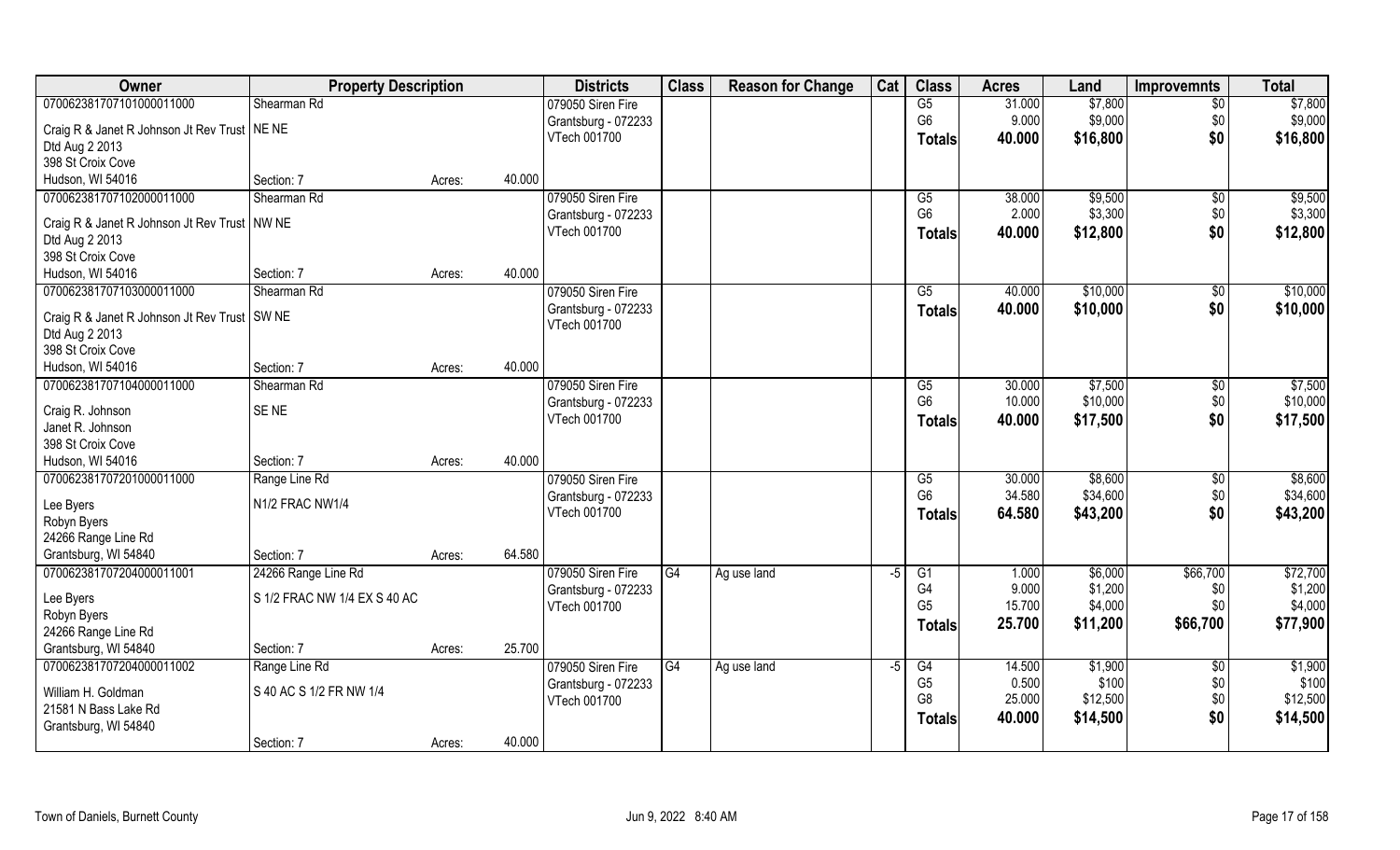| Owner                            | <b>Property Description</b> |        |        | <b>Districts</b>    | <b>Class</b> | <b>Reason for Change</b> | Cat  | <b>Class</b>    | <b>Acres</b> | Land     | <b>Improvemnts</b> | <b>Total</b> |
|----------------------------------|-----------------------------|--------|--------|---------------------|--------------|--------------------------|------|-----------------|--------------|----------|--------------------|--------------|
| 070062381707301000011000         | 24150 Range Line Rd         |        |        | 079050 Siren Fire   | G4           | Ag use land              | $-5$ | $\overline{G1}$ | 1.000        | \$6,000  | \$121,200          | \$127,200    |
| Daniel Wald                      | N1/2 FR SW1/4               |        |        | Grantsburg - 072233 |              |                          |      | G <sub>4</sub>  | 23.500       | \$3,100  | \$0                | \$3,100      |
| Deborah Wald                     |                             |        |        | VTech 001700        |              |                          |      | G <sub>5</sub>  | 31.050       | \$13,900 | \$0                | \$13,900     |
| 24150 Range Line Rd              |                             |        |        |                     |              |                          |      | G <sub>8</sub>  | 10.000       | \$9,000  | \$0                | \$9,000      |
| Grantsburg, WI 54840-8100        | Section: 7                  | Acres: | 65.550 |                     |              |                          |      | <b>Totals</b>   | 65.550       | \$32,000 | \$121,200          | \$153,200    |
| 070062381707304000011000         | 10524 N Mudhen Lake Rd      |        |        | 079050 Siren Fire   | G4           | Ag use land              | -5   | G1              | 1.000        | \$6,000  | \$27,300           | \$33,300     |
| Joel R. Hakenson                 | S1/2 FR SW1/4               |        |        | Grantsburg - 072233 |              |                          |      | G4              | 40.400       | \$4,800  | \$0                | \$4,800      |
| Pamela J. Hakenson               |                             |        |        | VTech 001700        |              |                          |      | G <sub>5</sub>  | 1.000        | \$100    | \$0                | \$100        |
| 10524 N Mudhen Lake Rd           |                             |        |        |                     |              |                          |      | G <sub>8</sub>  | 24.000       | \$12,000 | \$0                | \$12,000     |
| Siren, WI 54872                  | Section: 7                  | Acres: | 66.400 |                     |              |                          |      | Totals          | 66.400       | \$22,900 | \$27,300           | \$50,200     |
| 070062381707401000011000         | Shearman Rd                 |        |        | 079050 Siren Fire   |              |                          |      | G5              | 20.000       | \$6,600  | \$0                | \$6,600      |
|                                  |                             |        |        | Grantsburg - 072233 |              |                          |      | <b>Totals</b>   | 20.000       | \$6,600  | \$0                | \$6,600      |
| Bruce A. Johnson                 | E1/2 NE SE                  |        |        | VTech 001700        |              |                          |      |                 |              |          |                    |              |
| Susan L. Johnson                 |                             |        |        |                     |              |                          |      |                 |              |          |                    |              |
| 1220 Karth Lk Dr                 |                             |        |        |                     |              |                          |      |                 |              |          |                    |              |
| Arden Hills, MN 55112            | Section: 7                  | Acres: | 20.000 |                     |              |                          |      |                 |              |          |                    |              |
| 070062381707401000012000         | Shearman Rd                 |        |        | 079050 Siren Fire   |              |                          |      | G5              | 20.000       | \$7,600  | \$0                | \$7,600      |
| Bruce A. Johnson                 | <b>W1/2 NE SE</b>           |        |        | Grantsburg - 072233 |              |                          |      | <b>Totals</b>   | 20.000       | \$7,600  | \$0                | \$7,600      |
| Susan L. Johnson                 |                             |        |        | VTech 001700        |              |                          |      |                 |              |          |                    |              |
| 1220 Karth Lk Dr                 |                             |        |        |                     |              |                          |      |                 |              |          |                    |              |
| Arden Hills, MN 55112            | Section: 7                  | Acres: | 20.000 |                     |              |                          |      |                 |              |          |                    |              |
| 070062381707402000011000         | Shearman Rd                 |        |        | 079050 Siren Fire   |              |                          |      | G5              | 23.000       | \$1,800  | $\sqrt[6]{}$       | \$1,800      |
|                                  |                             |        |        | Grantsburg - 072233 |              |                          |      | G <sub>6</sub>  | 17.000       | \$8,500  | \$0                | \$8,500      |
| Jon & Lora Sandholm Jt Rev Trust | NW SE                       |        |        | VTech 001700        |              |                          |      |                 | 40.000       | \$10,300 | \$0                | \$10,300     |
| 8780 County Rd 15                |                             |        |        |                     |              |                          |      | <b>Totals</b>   |              |          |                    |              |
| Maple Plain, MN 55359            |                             |        |        |                     |              |                          |      |                 |              |          |                    |              |
|                                  | Section: 7                  | Acres: | 40.000 |                     |              |                          |      |                 |              |          |                    |              |
| 070062381707403000011000         | 10366 N Mudhen Lake Rd      |        |        | 079050 Siren Fire   |              |                          |      | G1              | 1.000        | \$6,000  | \$96,100           | \$102,100    |
| Douglas Sobrack                  | SW SE                       |        |        | Grantsburg - 072233 |              |                          |      | G <sub>5</sub>  | 39.000       | \$17,600 | \$0                | \$17,600     |
| Renee Sobrack                    |                             |        |        | VTech 001700        |              |                          |      | <b>Totals</b>   | 40.000       | \$23,600 | \$96,100           | \$119,700    |
| 10366 N Mudhen Lake Rd           |                             |        |        |                     |              |                          |      |                 |              |          |                    |              |
| Siren, WI 54872                  | Section: 7                  | Acres: | 40.000 |                     |              |                          |      |                 |              |          |                    |              |
| 070062381707404000011000         | Mudhen Lake Rd              |        |        | 079050 Siren Fire   | G4           | Ag use land              | -5   | G4              | 18.000       | \$2,400  | $\overline{60}$    | \$2,400      |
|                                  |                             |        |        | Grantsburg - 072233 |              |                          |      | G <sub>5</sub>  | 9.000        | \$2,100  | \$0                | \$2,100      |
| Rhonda Peterson                  | SE SE                       |        |        | VTech 001700        |              |                          |      | G <sub>8</sub>  | 13.000       | \$6,500  | \$0                | \$6,500      |
| 23929 Shearman Rd                |                             |        |        |                     |              |                          |      | <b>Totals</b>   | 40.000       | \$11,000 | \$0                | \$11,000     |
| Siren, WI 54872-8516             |                             |        |        |                     |              |                          |      |                 |              |          |                    |              |
|                                  | Section: 7                  | Acres: | 40.000 |                     |              |                          |      |                 |              |          |                    |              |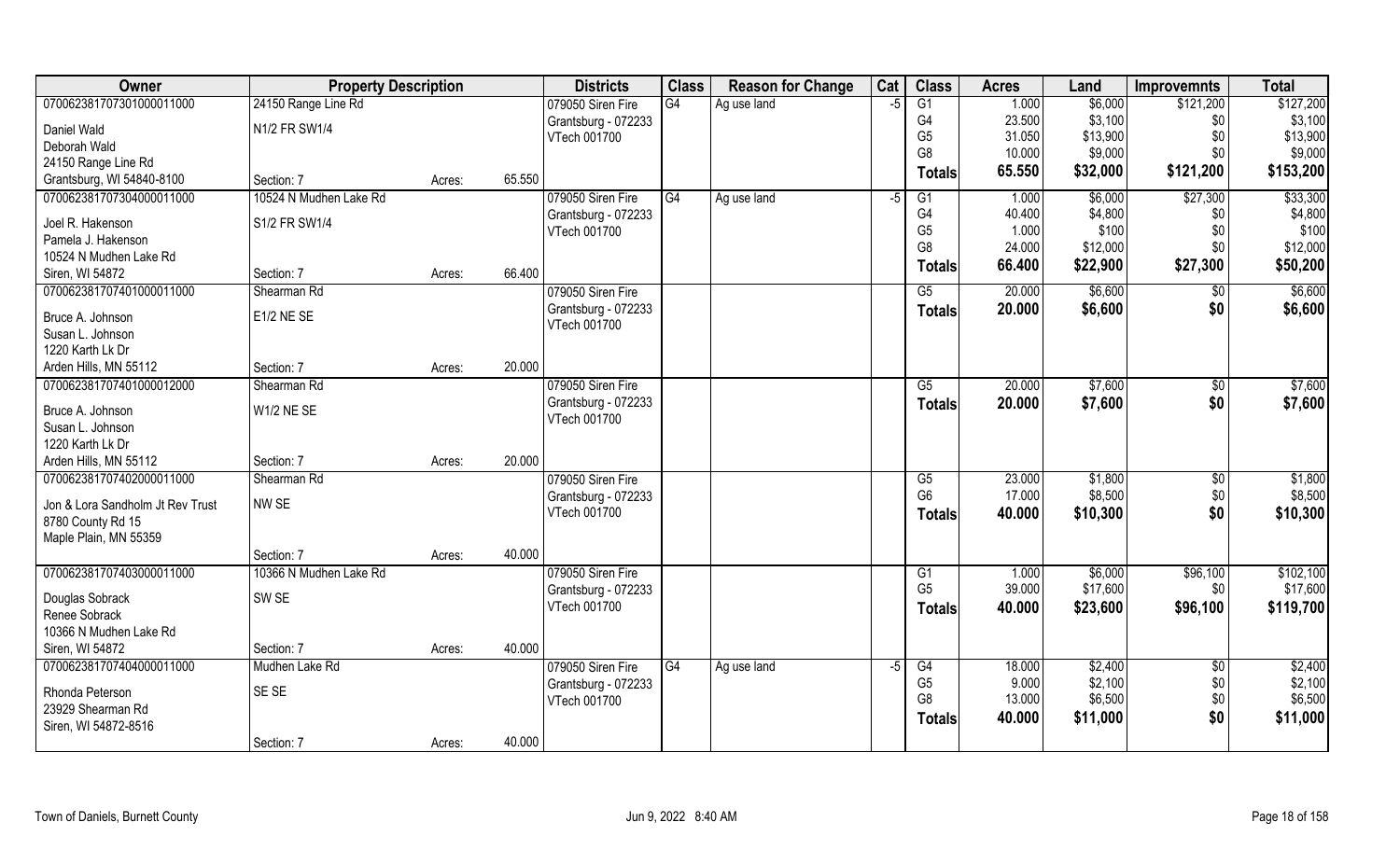| Owner                                                                | <b>Property Description</b> |                  | <b>Districts</b>                    | <b>Class</b> | <b>Reason for Change</b> | Cat | <b>Class</b>   | <b>Acres</b> | Land     | <b>Improvemnts</b> | <b>Total</b> |
|----------------------------------------------------------------------|-----------------------------|------------------|-------------------------------------|--------------|--------------------------|-----|----------------|--------------|----------|--------------------|--------------|
| 070062381708101000011000                                             | Roberts Rd                  |                  | 079050 Siren Fire                   |              |                          |     | G6             | 40.000       | \$40,000 | \$0                | \$40,000     |
| Craig R & Janet R Johnson Jt Rev Trust   NE NE<br>Dtd Aug 2 2013     |                             |                  | Grantsburg - 072233<br>VTech 001700 |              |                          |     | <b>Totals</b>  | 40.000       | \$40,000 | \$0                | \$40,000     |
| 398 St Croix Cove                                                    |                             |                  |                                     |              |                          |     |                |              |          |                    |              |
| Hudson, WI 54016                                                     | Section: 8                  | 40.000<br>Acres: |                                     |              |                          |     |                |              |          |                    |              |
| 070062381708102000011000                                             | Roberts Rd                  |                  | 079050 Siren Fire                   |              |                          |     | G <sub>6</sub> | 40.000       | \$40,000 | \$0                | \$40,000     |
| Craig R & Janet R Johnson Jt Rev Trust   NW NE (SUBJ/EASM'T #345558) |                             |                  | Grantsburg - 072233                 |              |                          |     | <b>Totals</b>  | 40.000       | \$40,000 | \$0                | \$40,000     |
| Dtd Aug 2 2013                                                       |                             |                  | VTech 001700                        |              |                          |     |                |              |          |                    |              |
| 398 St Croix Cove                                                    |                             |                  |                                     |              |                          |     |                |              |          |                    |              |
| Hudson, WI 54016                                                     | Section: 8                  | 40.000<br>Acres: |                                     |              |                          |     |                |              |          |                    |              |
| 070062381708103000011000                                             | Roberts Rd                  |                  | 079050 Siren Fire                   |              |                          |     | G5             | 40.000       | \$10,400 | \$0                | \$10,400     |
| Marek Trust Dtd Dec 15 2017                                          | SW <sub>NE</sub>            |                  | Grantsburg - 072233                 |              |                          |     | <b>Totals</b>  | 40.000       | \$10,400 | \$0                | \$10,400     |
| 22688 County Rd W                                                    |                             |                  | VTech 001700                        |              |                          |     |                |              |          |                    |              |
| Grantsburg, WI 54840                                                 |                             |                  |                                     |              |                          |     |                |              |          |                    |              |
|                                                                      | Section: 8                  | 40.000<br>Acres: |                                     |              |                          |     |                |              |          |                    |              |
| 070062381708104000011000                                             | Roberts Rd                  |                  | 079050 Siren Fire                   |              |                          |     | G6             | 40.000       | \$40,000 | \$0                | \$40,000     |
| Randall Blomberg                                                     | <b>SENE</b>                 |                  | Grantsburg - 072233                 |              |                          |     | <b>Totals</b>  | 40.000       | \$40,000 | \$0                | \$40,000     |
| Debra Blomberg                                                       |                             |                  | VTech 001700                        |              |                          |     |                |              |          |                    |              |
| PO Box 647                                                           |                             |                  |                                     |              |                          |     |                |              |          |                    |              |
| Ogema, WI 54459                                                      | Section: 8                  | 40.000<br>Acres: |                                     |              |                          |     |                |              |          |                    |              |
| 070062381708201000011000                                             | 10050 Roberts Rd            |                  | 079050 Siren Fire                   |              |                          |     | G1             | 4.500        | \$13,000 | \$117,800          | \$130,800    |
| John R. Swedberg IV                                                  | NE NW (SUBJ/ESMT)           |                  | Grantsburg - 072233                 |              |                          |     | G <sub>5</sub> | 31.000       | \$7,800  | \$0                | \$7,800      |
| 10050 Roberts Rd                                                     |                             |                  | VTech 001700                        |              |                          |     | G <sub>6</sub> | 4.500        | \$7,400  | \$0                | \$7,400      |
| Siren, WI 54872                                                      |                             |                  |                                     |              |                          |     | <b>Totals</b>  | 40.000       | \$28,200 | \$117,800          | \$146,000    |
|                                                                      | Section: 8                  | 40.000<br>Acres: |                                     |              |                          |     |                |              |          |                    |              |
| 070062381708202000011000                                             | 24374 Shearman Rd           |                  | 079050 Siren Fire                   |              |                          |     | G1             | 1.000        | \$6,000  | \$108,500          | \$114,500    |
| David Keith                                                          | <b>NW NW</b>                |                  | Grantsburg - 072233                 |              |                          |     | G <sub>5</sub> | 39.000       | \$9,800  | \$0                | \$9,800      |
| 110 N Pleasant St                                                    |                             |                  | VTech 001700                        |              |                          |     | <b>Totals</b>  | 40.000       | \$15,800 | \$108,500          | \$124,300    |
| St Ansgar, IA 50472                                                  |                             |                  |                                     |              |                          |     |                |              |          |                    |              |
|                                                                      | Section: 8                  | 40.000<br>Acres: |                                     |              |                          |     |                |              |          |                    |              |
| 070062381708203000011000                                             | Shearman Rd                 |                  | 079050 Siren Fire                   |              |                          |     | G <sub>1</sub> | 1.000        | \$6,000  | \$4,500            | \$10,500     |
| Mark A. Hanson                                                       | N1/2 SW NW                  |                  | Grantsburg - 072233                 |              |                          |     | G <sub>5</sub> | 15.000       | \$3,800  | \$0                | \$3,800      |
| 787 Crystal Ave                                                      |                             |                  | VTech 001700                        |              |                          |     | G <sub>6</sub> | 4.000        | \$4,000  | \$0                | \$4,000      |
| Shoreview, MN 55126-2972                                             |                             |                  |                                     |              |                          |     | Totals         | 20.000       | \$13,800 | \$4,500            | \$18,300     |
|                                                                      | Section: 8                  | 20.000<br>Acres: |                                     |              |                          |     |                |              |          |                    |              |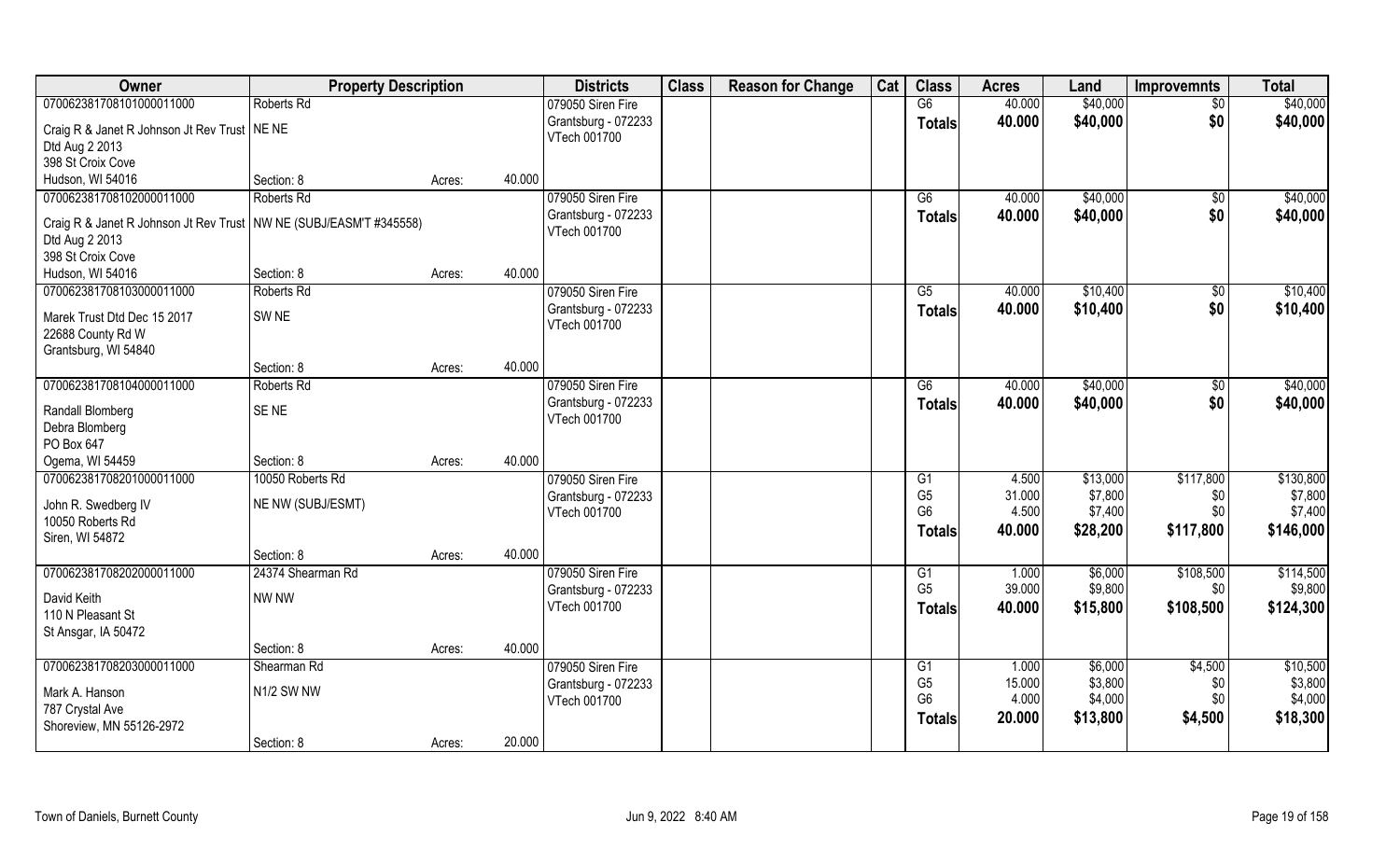| Owner                      | <b>Property Description</b> |        |        | <b>Districts</b>    | <b>Class</b> | <b>Reason for Change</b> | Cat  | <b>Class</b>    | <b>Acres</b> | Land     | <b>Improvemnts</b> | <b>Total</b> |
|----------------------------|-----------------------------|--------|--------|---------------------|--------------|--------------------------|------|-----------------|--------------|----------|--------------------|--------------|
| 070062381708203000012000   | Shearman Rd                 |        |        | 079050 Siren Fire   |              |                          |      | G1              | 0.250        | \$1,500  | \$200              | \$1,700      |
| Michael Johnson            | S1/2 SW NW                  |        |        | Grantsburg - 072233 |              |                          |      | G <sub>5</sub>  | 5.000        | \$1,300  | \$0                | \$1,300      |
| 3101 28th Ave S            |                             |        |        | VTech 001700        |              |                          |      | G <sub>6</sub>  | 14.750       | \$14,800 | \$0                | \$14,800     |
| Minneapolis, MN 55406-1917 |                             |        |        |                     |              |                          |      | Totals          | 20.000       | \$17,600 | \$200              | \$17,800     |
|                            | Section: 8                  | Acres: | 20.000 |                     |              |                          |      |                 |              |          |                    |              |
| 070062381708204000011000   | Roberts Rd                  |        |        | 079050 Siren Fire   |              |                          |      | G <sub>5</sub>  | 30.000       | \$13,500 | \$0                | \$13,500     |
| Marshall Gardin            | <b>SENW</b>                 |        |        | Grantsburg - 072233 |              |                          |      | G <sub>6</sub>  | 10.000       | \$14,000 | \$0                | \$14,000     |
| David Gardin               |                             |        |        | VTech 001700        |              |                          |      | <b>Totals</b>   | 40.000       | \$27,500 | \$0                | \$27,500     |
| PO Box 70                  |                             |        |        |                     |              |                          |      |                 |              |          |                    |              |
| Siren, WI 54872            | Section: 8                  | Acres: | 40.000 |                     |              |                          |      |                 |              |          |                    |              |
| 070062381708301000011000   | Roberts Rd                  |        |        | 079050 Siren Fire   |              |                          |      | G5              | 20.000       | \$5,000  | \$0                | \$5,000      |
| Gilbert L. Olson           | NE SW                       |        |        | Grantsburg - 072233 |              |                          |      | G <sub>6</sub>  | 20.000       | \$20,000 | \$0                | \$20,000     |
| 23450 W River Rd           |                             |        |        | VTech 001700        |              |                          |      | <b>Totals</b>   | 40.000       | \$25,000 | \$0                | \$25,000     |
| Grantsburg, WI 54840       |                             |        |        |                     |              |                          |      |                 |              |          |                    |              |
|                            | Section: 8                  | Acres: | 40.000 |                     |              |                          |      |                 |              |          |                    |              |
| 070062381708302000011000   | Shearman Rd                 |        |        | 079050 Siren Fire   |              |                          |      | G5              | 15.000       | \$3,800  | \$0                | \$3,800      |
| Michael Johnson            | NW SW                       |        |        | Grantsburg - 072233 |              |                          |      | G <sub>6</sub>  | 25.000       | \$25,000 | \$0                | \$25,000     |
| 3101 28th Ave S            |                             |        |        | VTech 001700        |              |                          |      | <b>Totals</b>   | 40.000       | \$28,800 | \$0                | \$28,800     |
| Minneapolis, MN 55406-1917 |                             |        |        |                     |              |                          |      |                 |              |          |                    |              |
|                            | Section: 8                  | Acres: | 40.000 |                     |              |                          |      |                 |              |          |                    |              |
| 070062381708303000011000   | N Mudhen Lake Rd            |        |        | 079050 Siren Fire   | G4           | Ag use land              | $-5$ | $\overline{G4}$ | 9.500        | \$1,300  | $\sqrt[6]{30}$     | \$1,300      |
| Rhonda Peterson            | SW <sub>SW</sub>            |        |        | Grantsburg - 072233 |              |                          |      | G <sub>5</sub>  | 10.500       | \$2,600  | \$0                | \$2,600      |
| 23929 Shearman Rd          |                             |        |        | VTech 001700        |              |                          |      | G <sub>8</sub>  | 20.000       | \$14,600 | \$0                | \$14,600     |
| Siren, WI 54872-8516       |                             |        |        |                     |              |                          |      | <b>Totals</b>   | 40.000       | \$18,500 | \$0                | \$18,500     |
|                            | Section: 8                  | Acres: | 40.000 |                     |              |                          |      |                 |              |          |                    |              |
| 070062381708304000011000   | 10074 N Mudhen Lake Rd      |        |        | 079050 Siren Fire   |              |                          |      | G1              | 1.000        | \$6,000  | $\sqrt{6}$         | \$6,000      |
| Gilbert L. Olson           | <b>SE SW</b>                |        |        | Grantsburg - 072233 |              |                          |      | G <sub>5</sub>  | 29.000       | \$7,300  | \$0                | \$7,300      |
| 23450 W River Rd           |                             |        |        | VTech 001700        |              |                          |      | G <sub>6</sub>  | 10.000       | \$10,000 | \$0                | \$10,000     |
| Grantsburg, WI 54840       |                             |        |        |                     |              |                          |      | <b>Totals</b>   | 40.000       | \$23,300 | \$0                | \$23,300     |
|                            | Section: 8                  | Acres: | 40.000 |                     |              |                          |      |                 |              |          |                    |              |
| 070062381708401000011000   | Mudhen Lake Rd              |        |        | 079050 Siren Fire   |              |                          |      | G4              | 40.000       | \$1,600  | $\overline{60}$    | \$1,600      |
| Darren J. Landsberger      | NE SE                       |        |        | Grantsburg - 072233 |              |                          |      | <b>Totals</b>   | 40.000       | \$1,600  | \$0                | \$1,600      |
| 9804 N Mudhen Lake Rd      |                             |        |        | VTech 001700        |              |                          |      |                 |              |          |                    |              |
| Siren, WI 54872            |                             |        |        |                     |              |                          |      |                 |              |          |                    |              |
|                            | Section: 8                  | Acres: | 40.000 |                     |              |                          |      |                 |              |          |                    |              |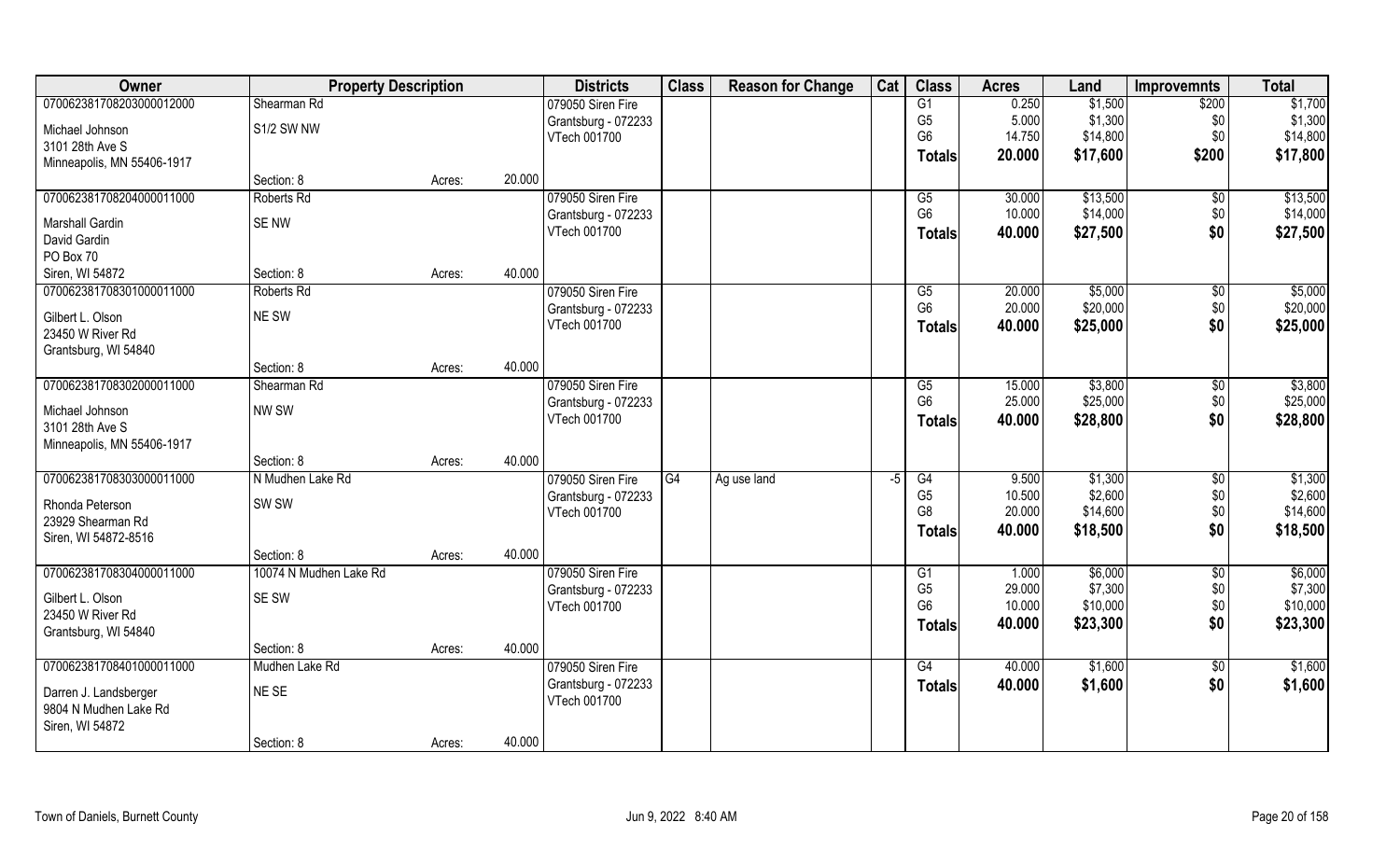| Owner                    | <b>Property Description</b>                       |        |        | <b>Districts</b>    | <b>Class</b>   | <b>Reason for Change</b> | Cat  | <b>Class</b>    | <b>Acres</b> | Land     | <b>Improvemnts</b> | <b>Total</b> |
|--------------------------|---------------------------------------------------|--------|--------|---------------------|----------------|--------------------------|------|-----------------|--------------|----------|--------------------|--------------|
| 070062381708402000011000 | Mudhen Lake Rd                                    |        |        | 079050 Siren Fire   |                |                          |      | $\overline{G5}$ | 20.000       | \$9,000  | $\sqrt{6}$         | \$9,000      |
| Sharon A. Peterson       | NW SE                                             |        |        | Grantsburg - 072233 |                |                          |      | G <sub>6</sub>  | 20.000       | \$20,000 | \$0                | \$20,000     |
| Timothy K. Peterson      |                                                   |        |        | VTech 001700        |                |                          |      | <b>Totals</b>   | 40.000       | \$29,000 | \$0                | \$29,000     |
| PO Box 329               |                                                   |        |        |                     |                |                          |      |                 |              |          |                    |              |
| Siren, WI 54872          | Section: 8                                        | Acres: | 40.000 |                     |                |                          |      |                 |              |          |                    |              |
| 070062381708403000011000 | Mudhen Lake Rd                                    |        |        | 079050 Siren Fire   |                |                          |      | $\overline{G6}$ | 40.000       | \$40,000 | \$0                | \$40,000     |
|                          |                                                   |        |        | Grantsburg - 072233 |                |                          |      | Totals          | 40.000       | \$40,000 | \$0                | \$40,000     |
| Sharon A. Peterson       | SW <sub>SE</sub>                                  |        |        | VTech 001700        |                |                          |      |                 |              |          |                    |              |
| Timothy K. Peterson      |                                                   |        |        |                     |                |                          |      |                 |              |          |                    |              |
| PO Box 329               |                                                   |        |        |                     |                |                          |      |                 |              |          |                    |              |
| Siren, WI 54872          | Section: 8                                        | Acres: | 40.000 |                     |                |                          |      |                 |              |          |                    |              |
| 070062381708404000011000 | 9804 N Mudhen Lake Rd                             |        |        | 079050 Siren Fire   | G4             | Ag use land              | $-5$ | G4              | 34.500       | \$3,800  | $\sqrt[6]{}$       | \$3,800      |
| Darren J. Landsberger    | SE SE EX S 240' OF W 630'                         |        |        | Grantsburg - 072233 |                |                          |      | G <sub>5</sub>  | 0.500        | \$100    | \$0                | \$100        |
| 9804 N Mudhen Lake Rd    |                                                   |        |        | VTech 001700        |                |                          |      | G7              | 1.500        | \$7,000  | \$84,700           | \$91,700     |
| Siren, WI 54872          |                                                   |        |        |                     |                |                          |      | Totals          | 36.500       | \$10,900 | \$84,700           | \$95,600     |
|                          | Section: 8                                        | Acres: | 36.500 |                     |                |                          |      |                 |              |          |                    |              |
| 070062381708404000012000 | 9870 N Mudhen Lake Rd                             |        |        | 079050 Siren Fire   | G1             | Garage                   |      | G1              | 0.950        | \$5,800  | \$19,400           | \$25,200     |
|                          |                                                   |        |        | Grantsburg - 072233 | G <sub>1</sub> | Shed Razed               | -5   | <b>Totals</b>   | 0.950        | \$5,800  | \$19,400           | \$25,200     |
| Karen Zieg E. Meck       | PCL SE SE COM SW COR, THE ALG S LN OF FORTY       |        |        | VTech 001700        |                |                          |      |                 |              |          |                    |              |
| 9871 N Mudhen Lake Rd    | 210' TO PT BEG TH N = TO W LN 240' TH E 210' TH S |        |        |                     |                |                          |      |                 |              |          |                    |              |
| Siren, WI 54872          | 240' TO S LN TH W ALG S LN 210' TO PT BEG         |        | 0.950  |                     |                |                          |      |                 |              |          |                    |              |
|                          | Section: 8                                        | Acres: |        |                     |                |                          |      |                 |              |          |                    |              |
| 070062381708404000013000 | Mudhen Lake Rd                                    |        |        | 079050 Siren Fire   |                |                          |      | G1              | 1.000        | \$5,800  | \$400              | \$6,200      |
| Chad Alden               | PCL SE SE                                         |        |        | Grantsburg - 072233 |                |                          |      | <b>Totals</b>   | 1.000        | \$5,800  | \$400              | \$6,200      |
| Brenda Alden             |                                                   |        |        | VTech 001700        |                |                          |      |                 |              |          |                    |              |
| 7265 County Rd B         |                                                   |        |        |                     |                |                          |      |                 |              |          |                    |              |
| Siren, WI 54872          | Section: 8                                        | Acres: | 1.000  |                     |                |                          |      |                 |              |          |                    |              |
| 070062381708404000014000 | Mudhen Lake Rd                                    |        |        | 079050 Siren Fire   |                |                          |      | $\overline{G1}$ | 1.500        | \$6,600  | $\sqrt{6}$         | \$6,600      |
| Karen Zieg E. Meck       | PCL SE SE                                         |        |        | Grantsburg - 072233 |                |                          |      | <b>Totals</b>   | 1.500        | \$6,600  | \$0                | \$6,600      |
| 9871 N Mudhen Lake Rd    |                                                   |        |        | VTech 001700        |                |                          |      |                 |              |          |                    |              |
| Siren, WI 54872          |                                                   |        |        |                     |                |                          |      |                 |              |          |                    |              |
|                          | Section: 8                                        | Acres: | 1.500  |                     |                |                          |      |                 |              |          |                    |              |
| 070062381709101000011000 | County Rd N                                       |        |        | 079050 Siren Fire   |                |                          |      | G1              | 1.000        | \$2,000  | \$3,200            | \$5,200      |
|                          |                                                   |        |        | Siren - 075376      |                |                          |      | G4              | 3.500        | \$500    | \$0                | \$500        |
| Naomi C. Glover          | NE NE                                             |        |        | VTech 001700        |                |                          |      | G <sub>5</sub>  | 10.500       | \$2,600  | \$0                | \$2,600      |
| 24408 County Rd N        |                                                   |        |        |                     |                |                          |      | G <sub>8</sub>  | 25.000       | \$12,500 | \$0\$              | \$12,500     |
| Webster, WI 54893        |                                                   |        |        |                     |                |                          |      | <b>Totals</b>   | 40.000       | \$17,600 | \$3,200            | \$20,800     |
|                          | Section: 9                                        | Acres: | 40.000 |                     |                |                          |      |                 |              |          |                    |              |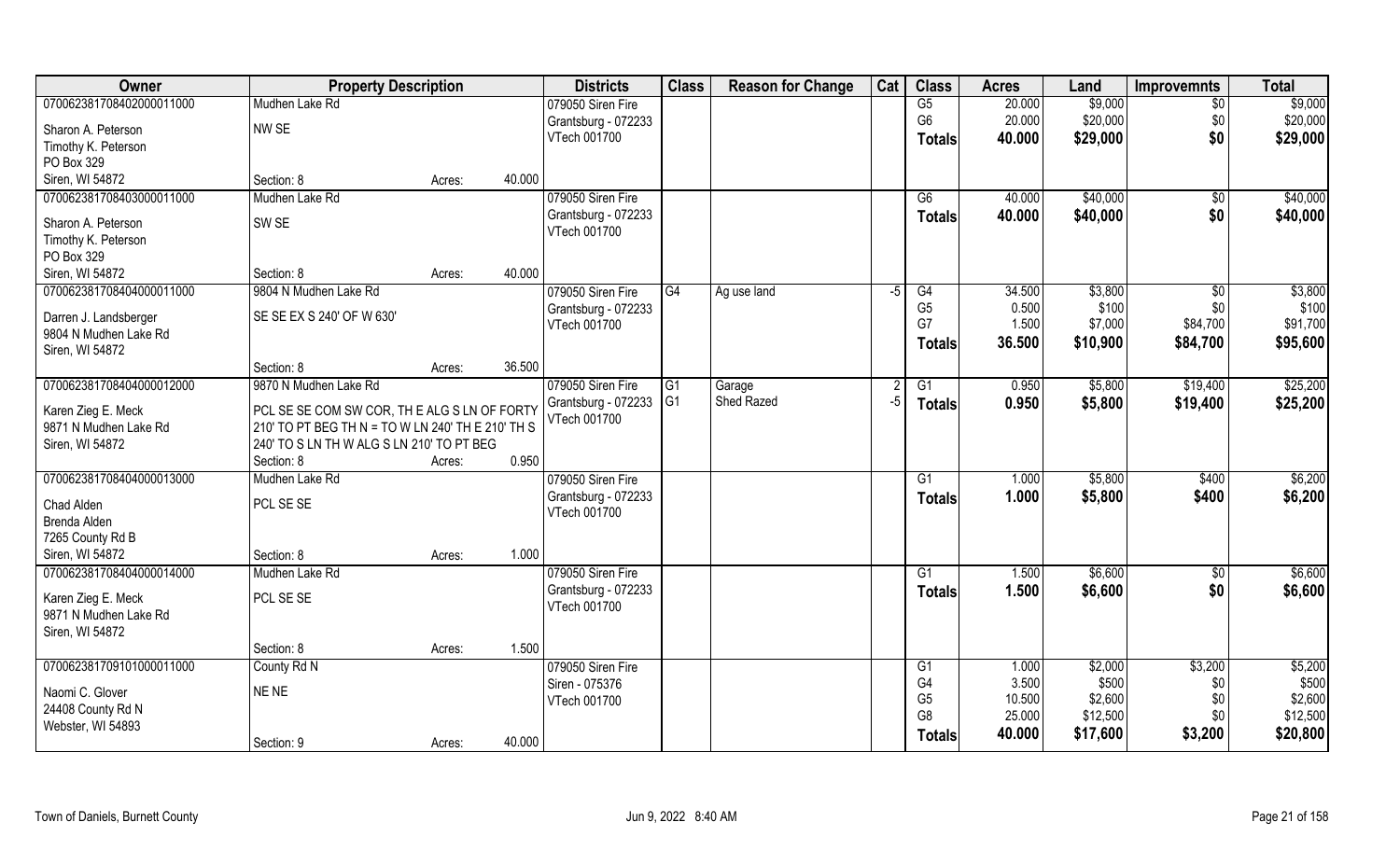| Owner                                 | <b>Property Description</b> |        |        | <b>Districts</b>                    | <b>Class</b> | <b>Reason for Change</b> | Cat | <b>Class</b>         | <b>Acres</b>    | Land                | <b>Improvemnts</b> | <b>Total</b>          |
|---------------------------------------|-----------------------------|--------|--------|-------------------------------------|--------------|--------------------------|-----|----------------------|-----------------|---------------------|--------------------|-----------------------|
| 070062381709102000011000              | County Rd N                 |        |        | 079050 Siren Fire                   |              |                          |     | G6                   | 35.000          | \$51,900            | $\sqrt{6}$         | \$51,900              |
| David Keith                           | NW NE EX S 300' OF E 660'   |        |        | Siren - 075376                      |              |                          |     | <b>Totals</b>        | 35.000          | \$51,900            | \$0                | \$51,900              |
| <b>Charles Keith</b>                  |                             |        |        | VTech 001700                        |              |                          |     |                      |                 |                     |                    |                       |
| 110 N Pleasant St                     |                             |        |        |                                     |              |                          |     |                      |                 |                     |                    |                       |
| St Ansgar, IA 50472                   | Section: 9                  | Acres: | 35.000 |                                     |              |                          |     |                      |                 |                     |                    |                       |
| 070062381709102000012000              | County Rd N                 |        |        | 079050 Siren Fire                   |              |                          |     | G1                   | 5.000           | \$14,000            | \$0                | \$14,000              |
|                                       |                             |        |        | Siren - 075376                      |              |                          |     | <b>Totals</b>        | 5.000           | \$14,000            | \$0                | \$14,000              |
| Charles T. Keith                      | S 330' OF E 660' NW NE      |        |        | VTech 001700                        |              |                          |     |                      |                 |                     |                    |                       |
| 7642 S Shore Dr                       |                             |        |        |                                     |              |                          |     |                      |                 |                     |                    |                       |
| Siren, WI 54872                       | Section: 9                  |        | 5.000  |                                     |              |                          |     |                      |                 |                     |                    |                       |
|                                       |                             | Acres: |        |                                     |              |                          |     |                      |                 |                     |                    |                       |
| 070062381709103000011000              | 24229 County Rd N           |        |        | 079050 Siren Fire<br>Siren - 075376 |              |                          |     | G1<br>G <sub>6</sub> | 1.000<br>39.000 | \$6,000<br>\$39,000 | \$111,800          | \$117,800<br>\$39,000 |
| Brett J. Wegner                       | SW <sub>NE</sub>            |        |        | VTech 001700                        |              |                          |     |                      |                 |                     | \$0                |                       |
| Julie Bo M. Wegner                    |                             |        |        |                                     |              |                          |     | <b>Totals</b>        | 40.000          | \$45,000            | \$111,800          | \$156,800             |
| 16085 Pepin Ln                        |                             |        |        |                                     |              |                          |     |                      |                 |                     |                    |                       |
| Montgomery, MN 56069                  | Section: 9                  | Acres: | 40.000 |                                     |              |                          |     |                      |                 |                     |                    |                       |
| 070062381709104000011000              | County Rd N                 |        |        | 079050 Siren Fire                   | G4           | Ag use land              | -5  | G4                   | 20.000          | \$1,400             | \$0                | \$1,400               |
| Keith M. Carlson                      | SE <sub>NE</sub>            |        |        | Siren - 075376                      |              |                          |     | G <sub>5</sub>       | 20.000          | \$9,000             | \$0                | \$9,000               |
| 27319 Pope Rd                         |                             |        |        | VTech 001700                        |              |                          |     | <b>Totals</b>        | 40.000          | \$10,400            | \$0                | \$10,400              |
| Webster, WI 54893                     |                             |        |        |                                     |              |                          |     |                      |                 |                     |                    |                       |
|                                       | Section: 9                  | Acres: | 40.000 |                                     |              |                          |     |                      |                 |                     |                    |                       |
| 070062381709201000011000              | County Rd N                 |        |        | 079050 Siren Fire                   |              |                          |     | G5                   | 10.000          | \$2,500             | \$0                | \$2,500               |
|                                       |                             |        |        | Siren - 075376                      |              |                          |     | G <sub>6</sub>       | 30.000          | \$30,000            | \$0                | \$30,000              |
| Brett J. Wegner<br>Julie Bo M. Wegner | <b>NE NW</b>                |        |        | VTech 001700                        |              |                          |     | <b>Totals</b>        | 40.000          | \$32,500            | \$0                | \$32,500              |
| 16085 Pepin Ln                        |                             |        |        |                                     |              |                          |     |                      |                 |                     |                    |                       |
| Montgomery, MN 56069                  | Section: 9                  | Acres: | 40.000 |                                     |              |                          |     |                      |                 |                     |                    |                       |
| 070062381709202000011000              | County Rd N                 |        |        | 079050 Siren Fire                   |              |                          |     | G5                   | 20.000          | \$5,000             | $\sqrt{6}$         | \$5,000               |
|                                       |                             |        |        | Siren - 075376                      |              |                          |     | G <sub>6</sub>       | 20.000          | \$20,000            | \$0                | \$20,000              |
| Brett J. Wegner                       | NW NW                       |        |        | VTech 001700                        |              |                          |     | <b>Totals</b>        | 40.000          | \$25,000            | \$0                | \$25,000              |
| Julie Bo M. Wegner                    |                             |        |        |                                     |              |                          |     |                      |                 |                     |                    |                       |
| 16085 Pepin Ln                        |                             |        |        |                                     |              |                          |     |                      |                 |                     |                    |                       |
| Montgomery, MN 56069                  | Section: 9                  | Acres: | 40.000 |                                     |              |                          |     |                      |                 |                     |                    |                       |
| 070062381709203000011000              | County Rd N                 |        |        | 079050 Siren Fire                   |              |                          |     | G5                   | 30.000          | \$7,500             | \$0                | \$7,500               |
| Michael A. Huber                      | SW <sub>NW</sub>            |        |        | Siren - 075376                      |              |                          |     | G <sub>6</sub>       | 10.000          | \$10,000            | $$0$               | \$10,000              |
| Toni R. Huber                         |                             |        |        | VTech 001700                        |              |                          |     | <b>Totals</b>        | 40.000          | \$17,500            | \$0                | \$17,500              |
| 9903 N Mudhen Lk Rd                   |                             |        |        |                                     |              |                          |     |                      |                 |                     |                    |                       |
| Siren, WI 54872                       | Section: 9                  | Acres: | 40.000 |                                     |              |                          |     |                      |                 |                     |                    |                       |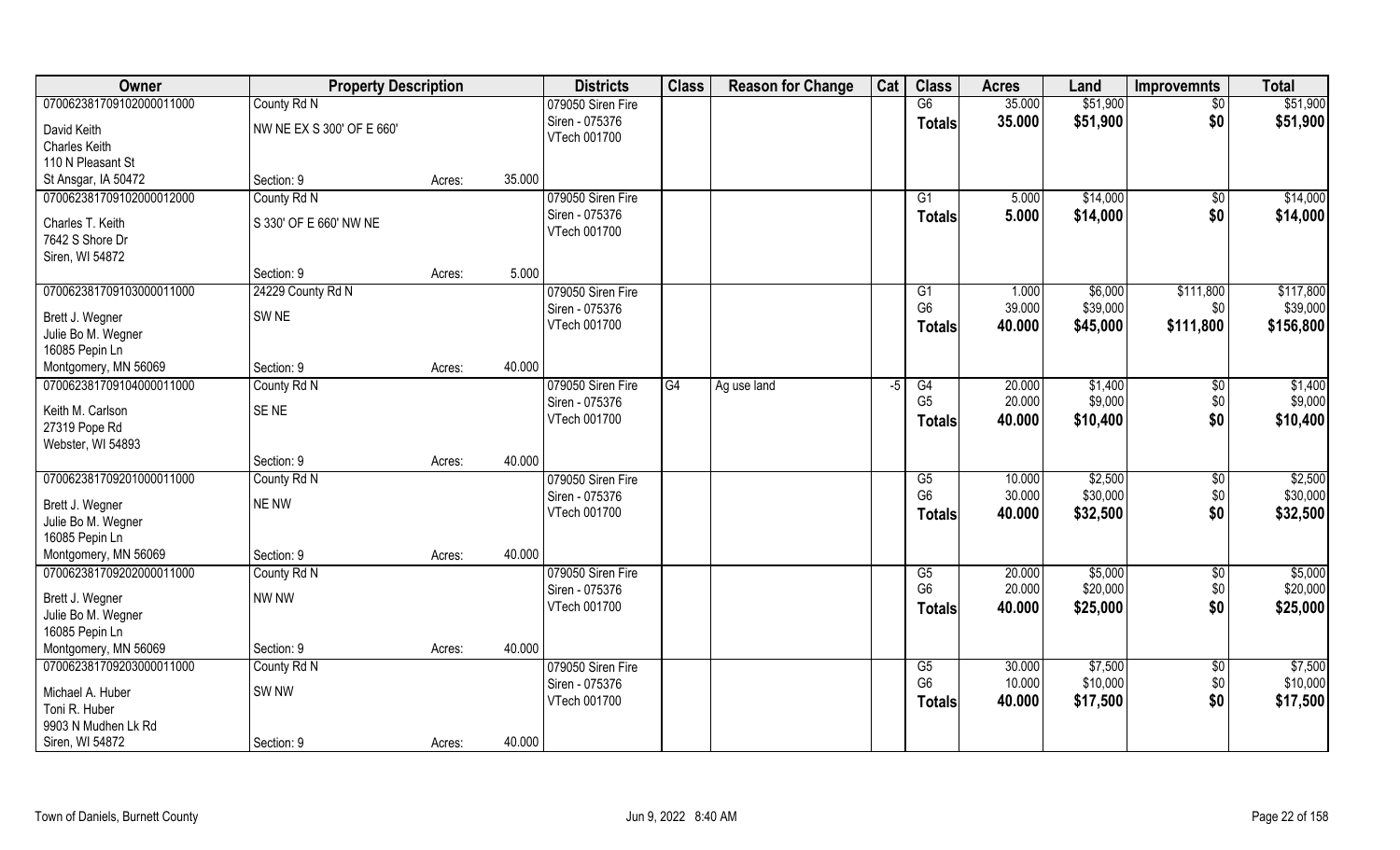| Owner                    | <b>Property Description</b>                    |        | <b>Districts</b>                    | <b>Class</b> | <b>Reason for Change</b> | Cat | <b>Class</b>   | <b>Acres</b>    | Land               | <b>Improvemnts</b>    | <b>Total</b>         |
|--------------------------|------------------------------------------------|--------|-------------------------------------|--------------|--------------------------|-----|----------------|-----------------|--------------------|-----------------------|----------------------|
| 070062381709204000011000 | County Rd N                                    |        | 079050 Siren Fire                   |              |                          |     | G5             | 20.000          | \$5,000            | $\overline{50}$       | \$5,000              |
| Brett J. Wegner          | SE NW                                          |        | Siren - 075376                      |              |                          |     | G <sub>6</sub> | 20.000          | \$20,000           | \$0                   | \$20,000             |
| Julie Bo M. Wegner       |                                                |        | VTech 001700                        |              |                          |     | <b>Totals</b>  | 40.000          | \$25,000           | \$0                   | \$25,000             |
| 16085 Pepin Ln           |                                                |        |                                     |              |                          |     |                |                 |                    |                       |                      |
| Montgomery, MN 56069     | Section: 9                                     | Acres: | 40.000                              |              |                          |     |                |                 |                    |                       |                      |
| 070062381709301000011000 | County Rd N                                    |        | 079050 Siren Fire                   |              |                          |     | G5             | 20.000          | \$5,000            | $\sqrt{$0}$           | \$5,000              |
|                          |                                                |        | Siren - 075376                      |              |                          |     | <b>Totals</b>  | 20.000          | \$5,000            | \$0                   | \$5,000              |
| Linda Kurschner          | E1/2 NE SW                                     |        | VTech 001700                        |              |                          |     |                |                 |                    |                       |                      |
| 10921 Crosstown Rd       |                                                |        |                                     |              |                          |     |                |                 |                    |                       |                      |
| Grantsburg, WI 54840     | Section: 9                                     |        | 20.000                              |              |                          |     |                |                 |                    |                       |                      |
| 070062381709301000012000 |                                                | Acres: |                                     |              |                          |     | G5             | 10.000          | \$2,500            |                       | \$2,500              |
|                          | County Rd N                                    |        | 079050 Siren Fire<br>Siren - 075376 |              |                          |     | G <sub>6</sub> | 10.000          | \$10,000           | $\sqrt[6]{30}$<br>\$0 | \$10,000             |
| Michael A. Huber         | W1/2 NE SW                                     |        | VTech 001700                        |              |                          |     |                | 20.000          | \$12,500           | \$0                   | \$12,500             |
| Toni R. Huber            |                                                |        |                                     |              |                          |     | <b>Totals</b>  |                 |                    |                       |                      |
| 9903 N Mudhen Lk Rd      |                                                |        |                                     |              |                          |     |                |                 |                    |                       |                      |
| Siren, WI 54872          | Section: 9                                     | Acres: | 20.000                              |              |                          |     |                |                 |                    |                       |                      |
| 070062381709302000011000 | County Rd N                                    |        | 079050 Siren Fire                   |              |                          |     | G5             | 10.000          | \$2,500            | \$0                   | \$2,500              |
| Michael A. Huber         | <b>E1/2 NW SW</b>                              |        | Siren - 075376                      |              |                          |     | G <sub>6</sub> | 10.000          | \$10,000           | \$0                   | \$10,000             |
| Toni R. Huber            |                                                |        | VTech 001700                        |              |                          |     | <b>Totals</b>  | 20.000          | \$12,500           | \$0                   | \$12,500             |
| 9903 N Mudhen Lk Rd      |                                                |        |                                     |              |                          |     |                |                 |                    |                       |                      |
| Siren, WI 54872          | Section: 9                                     | Acres: | 20.000                              |              |                          |     |                |                 |                    |                       |                      |
| 070062381709302000012000 | County Rd N                                    |        | 079050 Siren Fire                   |              |                          |     | G4             | 20.000          | \$800              | $\sqrt[6]{30}$        | \$800                |
|                          |                                                |        | Siren - 075376                      |              |                          |     | <b>Totals</b>  | 20.000          | \$800              | \$0                   | \$800                |
| Darren J. Landsberger    | W1/2 NW SW                                     |        | VTech 001700                        |              |                          |     |                |                 |                    |                       |                      |
| 9804 N Mudhen Lake Rd    |                                                |        |                                     |              |                          |     |                |                 |                    |                       |                      |
| Siren, WI 54872          |                                                |        |                                     |              |                          |     |                |                 |                    |                       |                      |
|                          | Section: 9                                     | Acres: | 20.000                              |              |                          |     |                |                 |                    |                       |                      |
| 070062381709303000011000 | 9712 N Mudhen Lake Rd                          |        | 079050 Siren Fire                   | G4           | Ag use land              | -5  | G1<br>G4       | 1.000<br>15.000 | \$6,000<br>\$1,600 | \$113,100             | \$119,100<br>\$1,600 |
| Michael A. Huber         | E1/2 SW SW EX W 13 RDS OF S 9 RDS              |        | Siren - 075376<br>VTech 001700      |              |                          |     | G <sub>5</sub> | 3.270           | \$1,500            | \$0<br>\$0            | \$1,500              |
| Toni R. Huber            |                                                |        |                                     |              |                          |     |                | 19.270          |                    |                       | \$122,200            |
| 9903 N Mudhen Lk Rd      |                                                |        |                                     |              |                          |     | <b>Totals</b>  |                 | \$9,100            | \$113,100             |                      |
| Siren, WI 54872          | Section: 9                                     | Acres: | 19.270                              |              |                          |     |                |                 |                    |                       |                      |
| 070062381709303000012000 | Mudhen Lake Rd                                 |        | 079050 Siren Fire                   |              |                          |     | G6             | 0.730           | \$3,800            | $\overline{50}$       | \$3,800              |
| Michael A. Huber         | W 13 RDS OF S 9 RDS OF E1/2 SW SW (GRAVEL PIT) |        | Siren - 075376                      |              |                          |     | <b>Totals</b>  | 0.730           | \$3,800            | \$0                   | \$3,800              |
| Toni R. Huber            |                                                |        | VTech 001700                        |              |                          |     |                |                 |                    |                       |                      |
| 9903 N Mudhen Lk Rd      |                                                |        |                                     |              |                          |     |                |                 |                    |                       |                      |
| Siren, WI 54872          | Section: 9                                     | Acres: | 0.730                               |              |                          |     |                |                 |                    |                       |                      |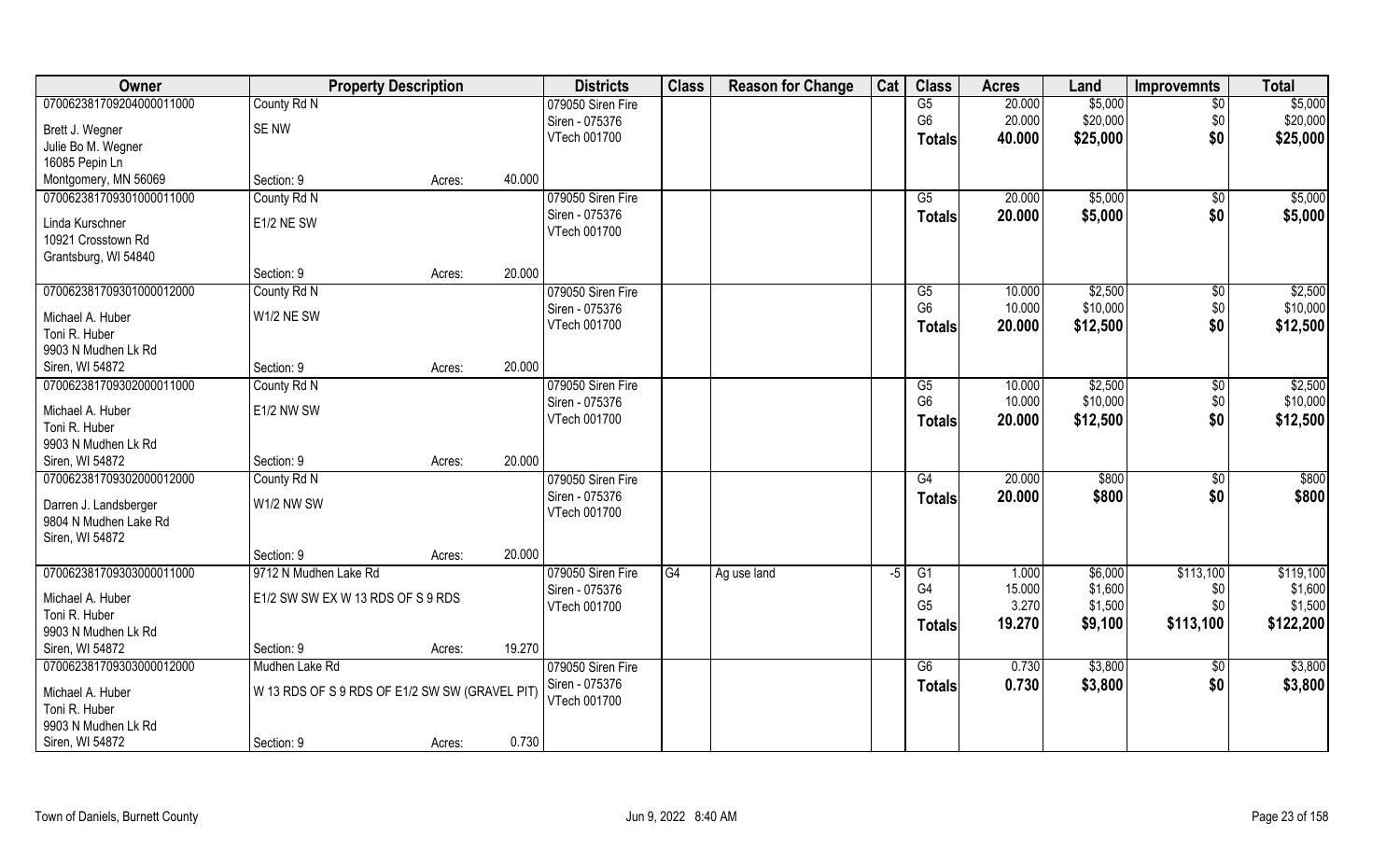| Owner                    | <b>Property Description</b> |        |        | <b>Districts</b>  | <b>Class</b> | <b>Reason for Change</b> | Cat  | <b>Class</b>                     | <b>Acres</b>     | Land                | <b>Improvemnts</b> | <b>Total</b>        |
|--------------------------|-----------------------------|--------|--------|-------------------|--------------|--------------------------|------|----------------------------------|------------------|---------------------|--------------------|---------------------|
| 070062381709303000013000 | 9804 N Mudhen Lake Rd       |        |        | 079050 Siren Fire | G4           | Ag use land              | -5   | G4                               | 19.000           | \$700               | $\overline{50}$    | \$700               |
| Darren J. Landsberger    | W1/2 SW SW                  |        |        | Siren - 075376    |              |                          |      | G7                               | 1.000            | \$2,000             | \$16,700           | \$18,700            |
| 9804 N Mudhen Lake Rd    |                             |        |        | VTech 001700      |              |                          |      | <b>Totals</b>                    | 20.000           | \$2,700             | \$16,700           | \$19,400            |
| Siren, WI 54872          |                             |        |        |                   |              |                          |      |                                  |                  |                     |                    |                     |
|                          | Section: 9                  | Acres: | 20.000 |                   |              |                          |      |                                  |                  |                     |                    |                     |
| 070062381709304000011000 | Mudhen Lake Rd              |        |        | 079050 Siren Fire | G4           | Ag use land              | $-5$ | G1                               | 0.250            | \$1,500             | \$15,000           | \$16,500            |
| Michael A. Huber         | <b>SE SW</b>                |        |        | Siren - 075376    |              |                          |      | G4                               | 9.750            | \$1,300             | \$0                | \$1,300             |
| Toni R. Huber            |                             |        |        | VTech 001700      |              |                          |      | G <sub>5</sub><br>G <sub>8</sub> | 10.000<br>20.000 | \$5,000<br>\$10,000 | \$0<br>\$0         | \$5,000<br>\$10,000 |
| 9903 N Mudhen Lk Rd      |                             |        |        |                   |              |                          |      |                                  | 40.000           | \$17,800            | \$15,000           | \$32,800            |
| Siren, WI 54872          | Section: 9                  | Acres: | 40.000 |                   |              |                          |      | <b>Totals</b>                    |                  |                     |                    |                     |
| 070062381709401000011000 | 24176 County Rd N           |        |        | 079050 Siren Fire | G4           | Ag use land              | -5   | G1                               | 2.000            | \$8,000             | \$145,000          | \$153,000           |
| Michael R. Hoefs         | NE SE                       |        |        | Siren - 075376    |              |                          |      | G <sub>4</sub>                   | 38.000           | \$1,500             | \$0                | \$1,500             |
| Alison R. Hoefs          |                             |        |        | VTech 001700      |              |                          |      | <b>Totals</b>                    | 40.000           | \$9,500             | \$145,000          | \$154,500           |
| 24176 County Rd N        |                             |        |        |                   |              |                          |      |                                  |                  |                     |                    |                     |
| Webster, WI 54893        | Section: 9                  | Acres: | 40.000 |                   |              |                          |      |                                  |                  |                     |                    |                     |
| 070062381709402000011000 | County Rd N                 |        |        | 079050 Siren Fire |              |                          |      | G5                               | 30.000           | \$10,300            | $\sqrt[6]{3}$      | \$10,300            |
| Jerry R. Chatleain       | NW SE                       |        |        | Siren - 075376    |              |                          |      | G <sub>6</sub>                   | 10.000           | \$16,500            | \$0                | \$16,500            |
| 10921 Crosstown Rd       |                             |        |        | VTech 001700      |              |                          |      | <b>Totals</b>                    | 40.000           | \$26,800            | \$0                | \$26,800            |
| Grantsburg, WI 54840     |                             |        |        |                   |              |                          |      |                                  |                  |                     |                    |                     |
|                          | Section: 9                  | Acres: | 40.000 |                   |              |                          |      |                                  |                  |                     |                    |                     |
| 070062381709403000011000 | N Mudhen Lake Rd            |        |        | 079050 Siren Fire |              |                          |      | G5                               | 38.000           | \$18,500            | \$0                | \$18,500            |
| Jerry R. Chatleain       | SW <sub>SE</sub>            |        |        | Siren - 075376    |              |                          |      | G <sub>6</sub>                   | 2.000            | \$3,300             | \$0                | \$3,300             |
| 10921 Crosstown Rd       |                             |        |        | VTech 001700      |              |                          |      | <b>Totals</b>                    | 40.000           | \$21,800            | \$0                | \$21,800            |
| Grantsburg, WI 54840     |                             |        |        |                   |              |                          |      |                                  |                  |                     |                    |                     |
|                          | Section: 9                  | Acres: | 40.000 |                   |              |                          |      |                                  |                  |                     |                    |                     |
| 070062381709404000011000 | Mudhen Lake Rd              |        |        | 079050 Siren Fire |              |                          |      | G5                               | 25.000           | \$11,300            | \$0                | \$11,300            |
| Linda Kurschner          | SE SE                       |        |        | Siren - 075376    |              |                          |      | G <sub>6</sub>                   | 15.000           | \$24,800            | \$0                | \$24,800            |
| 10921 Crosstown Rd       |                             |        |        | VTech 001700      |              |                          |      | <b>Totals</b>                    | 40.000           | \$36,100            | \$0                | \$36,100            |
| Grantsburg, WI 54840     |                             |        |        |                   |              |                          |      |                                  |                  |                     |                    |                     |
|                          | Section: 9                  | Acres: | 40.000 |                   |              |                          |      |                                  |                  |                     |                    |                     |
| 070062381710101000011000 | 24349 Swenson Rd            |        |        | 079050 Siren Fire | G4           | Ag use land              | $-5$ | G1                               | 1.000            | \$6,000             | \$128,700          | \$134,700           |
| Mitchell A. Olson        | NE NE                       |        |        | Siren - 075376    |              |                          |      | G4                               | 39.000           | \$1,500             | \$0                | \$1,500             |
| 24349 Swenson Rd         |                             |        |        | VTech 001700      |              |                          |      | <b>Totals</b>                    | 40.000           | \$7,500             | \$128,700          | \$136,200           |
| Webster, WI 54893-7619   |                             |        |        |                   |              |                          |      |                                  |                  |                     |                    |                     |
|                          | Section: 10                 | Acres: | 40.000 |                   |              |                          |      |                                  |                  |                     |                    |                     |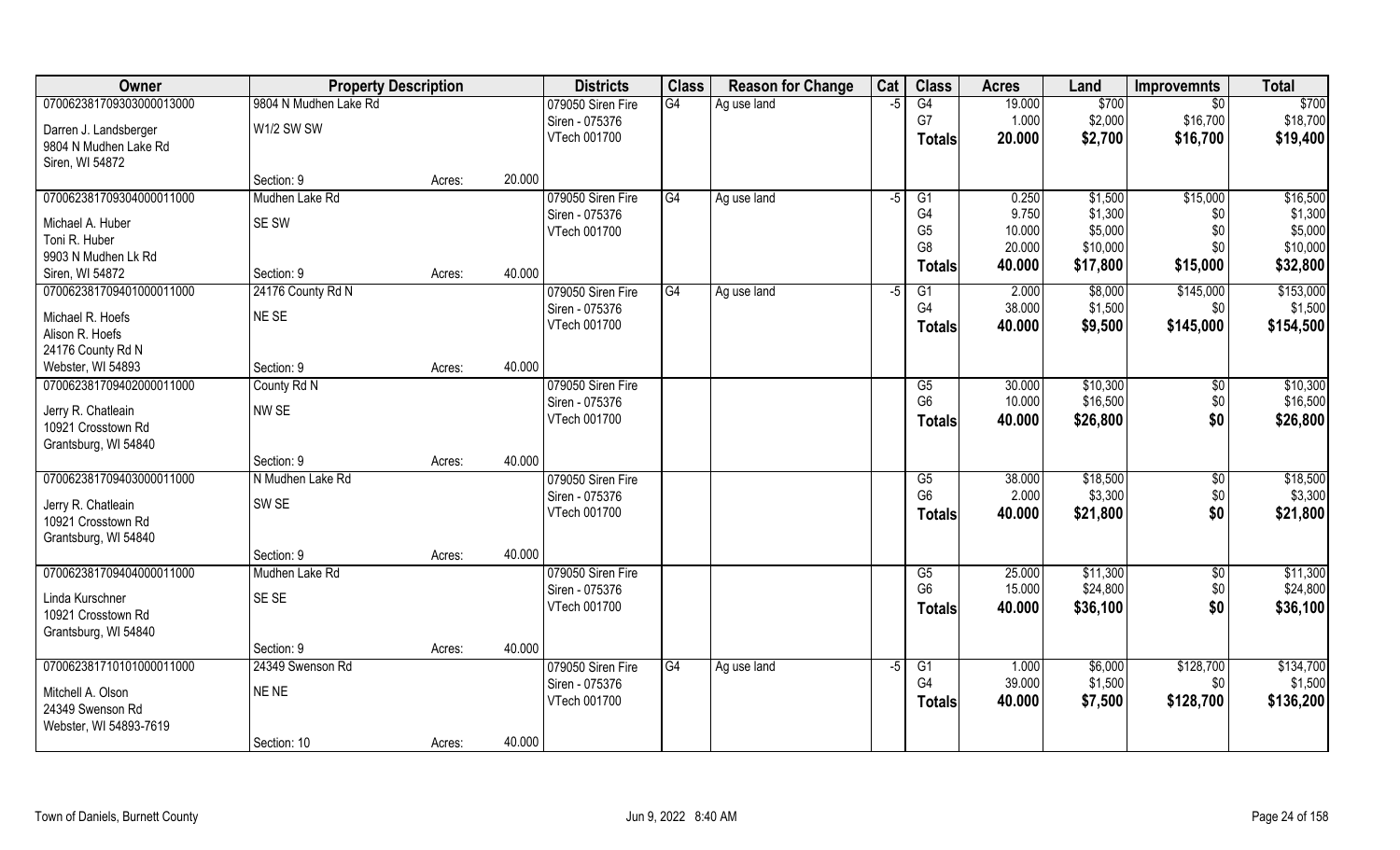| Owner                                                           | <b>Property Description</b>                     |        |        | <b>Districts</b>               | <b>Class</b> | <b>Reason for Change</b> | Cat  | <b>Class</b>                    | <b>Acres</b>     | Land                 | <b>Improvemnts</b> | <b>Total</b>          |
|-----------------------------------------------------------------|-------------------------------------------------|--------|--------|--------------------------------|--------------|--------------------------|------|---------------------------------|------------------|----------------------|--------------------|-----------------------|
| 070062381710102000011000                                        | Spangberg Rd                                    |        |        | 079050 Siren Fire              |              |                          |      | $\overline{G4}$                 | 40.000           | \$1,600              | \$0                | \$1,600               |
| Mitchell A. Olson<br>24349 Swenson Rd<br>Webster, WI 54893-7619 | NW <sub>NE</sub>                                |        |        | Siren - 075376<br>VTech 001700 |              |                          |      | <b>Totals</b>                   | 40.000           | \$1,600              | \$0                | \$1,600               |
|                                                                 | Section: 10                                     | Acres: | 40.000 |                                |              |                          |      |                                 |                  |                      |                    |                       |
| 070062381710103000011000                                        | Spangberg Rd                                    |        |        | 079050 Siren Fire              | G4           | Ag use land              | $-5$ | G4                              | 40.000           | \$1,500              | $\sqrt{$0}$        | \$1,500               |
| Mitchell A. Olson<br>24349 Swenson Rd<br>Webster, WI 54893-7619 | SW <sub>NE</sub>                                |        |        | Siren - 075376<br>VTech 001700 |              |                          |      | <b>Totals</b>                   | 40.000           | \$1,500              | \$0                | \$1,500               |
|                                                                 | Section: 10                                     | Acres: | 40.000 |                                |              |                          |      |                                 |                  |                      |                    |                       |
| 070062381710104000011000                                        | 24291 Swenson Rd                                |        |        | 079050 Siren Fire              |              |                          |      | G1                              | 1.000            | \$6,000              | \$96,700           | \$102,700             |
| James G. Roy                                                    | SE <sub>NE</sub>                                |        |        | Siren - 075376<br>VTech 001700 |              |                          |      | G <sub>6</sub><br><b>Totals</b> | 39.000<br>40.000 | \$64,400<br>\$70,400 | \$0<br>\$96,700    | \$64,400<br>\$167,100 |
| Julie A. Roy                                                    |                                                 |        |        |                                |              |                          |      |                                 |                  |                      |                    |                       |
| 24291 Swenson Rd                                                |                                                 |        |        |                                |              |                          |      |                                 |                  |                      |                    |                       |
| Webster, WI 54893-7605<br>070062381710201000011000              | Section: 10<br>9241 Spangberg Rd                | Acres: | 40.000 | 079050 Siren Fire              | G4           | Ag use land              | $-5$ | G1                              | 1.000            | \$6,000              | \$18,900           | \$24,900              |
|                                                                 |                                                 |        |        | Siren - 075376                 |              |                          |      | G4                              | 29.000           | \$3,900              | \$0                | \$3,900               |
| Jeanne Cook<br>9227 Spangberg Rd<br>Webster, WI 54893           | NE NW EX N 27 RDS OF E 30 RDS & EX 571/587      |        |        | VTech 001700                   |              |                          |      | <b>Totals</b>                   | 30.000           | \$9,900              | \$18,900           | \$28,800              |
|                                                                 | Section: 10                                     | Acres: | 30.000 |                                |              |                          |      |                                 |                  |                      |                    |                       |
| 070062381710201000012000                                        | 9227 Spangberg Rd                               |        |        | 079050 Siren Fire              |              |                          |      | G1                              | 5.000            | \$14,000             | \$63,000           | \$77,000              |
| Clark M. Jewell<br>9227 Spangberg Rd                            | N 27 RDS OF E 30 RDS NE NW                      |        |        | Siren - 075376<br>VTech 001700 |              |                          |      | <b>Totals</b>                   | 5.000            | \$14,000             | \$63,000           | \$77,000              |
| Webster, WI 54893                                               |                                                 |        |        |                                |              |                          |      |                                 |                  |                      |                    |                       |
|                                                                 | Section: 10                                     | Acres: | 5.000  |                                |              |                          |      |                                 |                  |                      |                    |                       |
| 070062381710201000013000                                        | 9247 Spangberg Rd                               |        |        | 079050 Siren Fire              | G1           | Shed, garage @75%        |      | G1                              | 5.000            | \$14,000             | \$37,300           | \$51,300              |
| <b>Ted Burleson</b>                                             | PCL NE NW COM 250' E OF NW COR, TH E 330', TH S |        |        | Siren - 075376<br>VTech 001700 |              |                          |      | <b>Totals</b>                   | 5.000            | \$14,000             | \$37,300           | \$51,300              |
| Traci Burleson                                                  | 660', TH W 330', TH N 660' TO POB DESC 571/587  |        |        |                                |              |                          |      |                                 |                  |                      |                    |                       |
| 9247 Spangberg Rd                                               | (WITH & SUBJ/ESMT #374577)                      |        | 5.000  |                                |              |                          |      |                                 |                  |                      |                    |                       |
| Webster, WI 54893<br>070062381710202000011000                   | Section: 10<br>Spangberg Rd                     | Acres: |        | 079050 Siren Fire              |              |                          |      | G6                              | 10.000           | \$18,000             | $\sqrt{6}$         | \$18,000              |
|                                                                 |                                                 |        |        | Siren - 075376                 |              |                          |      | <b>Totals</b>                   | 10.000           | \$18,000             | \$0                | \$18,000              |
| Clark M. Jewell<br>9227 Spangberg Rd<br>Webster, WI 54893       | N 1/2 N 1/2 NW NW                               |        |        | VTech 001700                   |              |                          |      |                                 |                  |                      |                    |                       |
|                                                                 | Section: 10                                     | Acres: | 10.000 |                                |              |                          |      |                                 |                  |                      |                    |                       |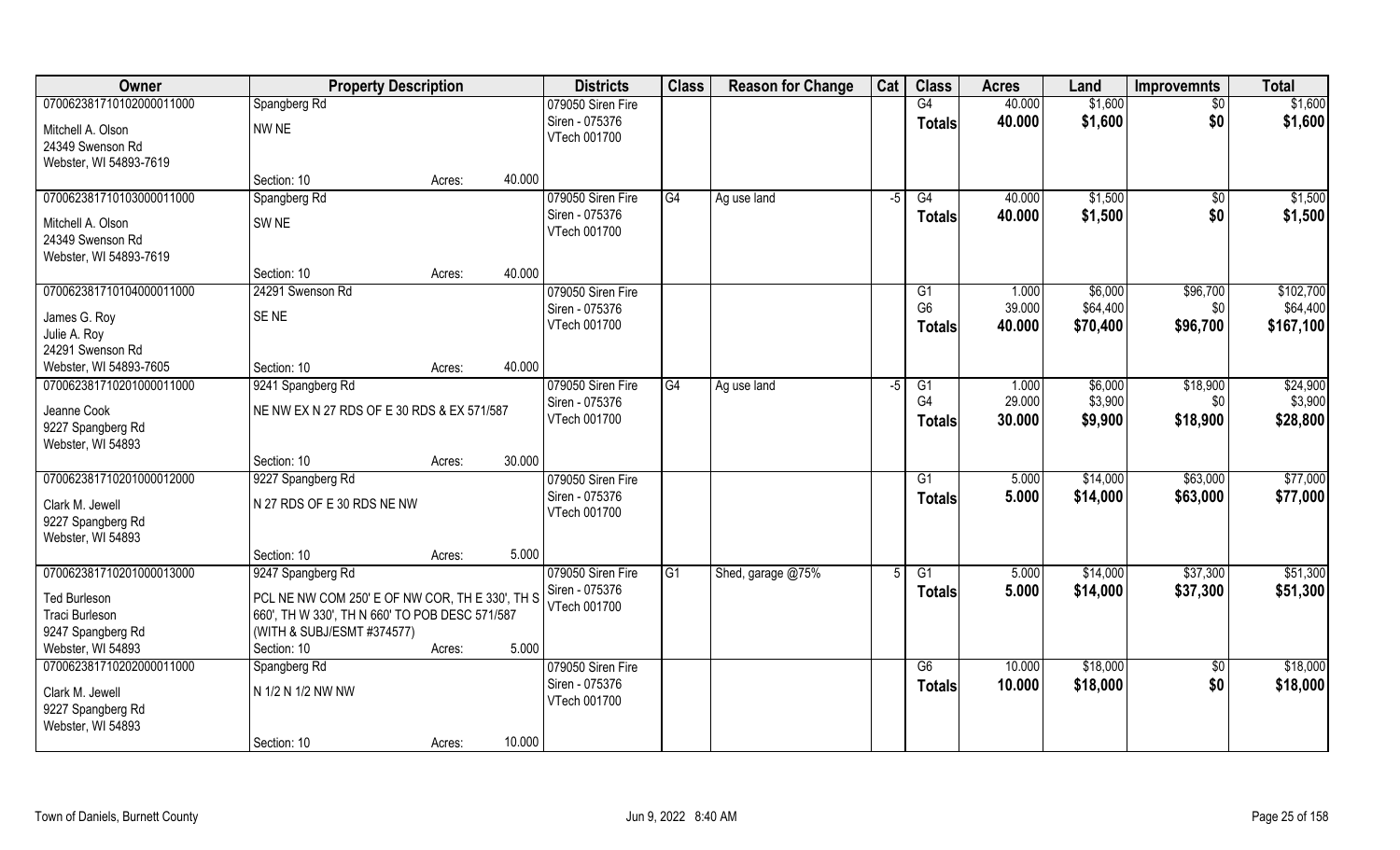| Owner                                                                | <b>Property Description</b>                                      |        |        | <b>Districts</b>               | <b>Class</b> | <b>Reason for Change</b> | Cat | <b>Class</b>                               | <b>Acres</b>             | Land                         | <b>Improvemnts</b>     | <b>Total</b>                 |
|----------------------------------------------------------------------|------------------------------------------------------------------|--------|--------|--------------------------------|--------------|--------------------------|-----|--------------------------------------------|--------------------------|------------------------------|------------------------|------------------------------|
| 070062381710202000012000                                             | Spangberg Rd                                                     |        |        | 079050 Siren Fire              |              |                          |     | G6                                         | 10.000                   | \$18,000                     | $\sqrt{6}$             | \$18,000                     |
| Mary Adams Bustos<br>1350 Larpenteur Ave<br>Maplewood, MN 55109-4552 | S 10AC NW NW (W/ESMT)                                            |        |        | Siren - 075376<br>VTech 001700 |              |                          |     | <b>Totals</b>                              | 10.000                   | \$18,000                     | \$0                    | \$18,000                     |
|                                                                      | Section: 10                                                      | Acres: | 10.000 |                                |              |                          |     |                                            |                          |                              |                        |                              |
| 070062381710202000013000                                             | 9265 Spangberg Rd                                                |        |        | 079050 Siren Fire              |              |                          |     | G1                                         | 1.000                    | \$6,000                      | \$51,700               | \$57,700                     |
| Timothy O'Connell<br>Lynn O'Connell<br>2024 W 4th PI S               | S 1/2 N 1/2 NW NW                                                |        |        | Siren - 075376<br>VTech 001700 |              |                          |     | G <sub>4</sub><br>G <sub>8</sub><br>Totals | 2.000<br>7.000<br>10.000 | \$300<br>\$6,300<br>\$12,600 | \$0<br>\$0<br>\$51,700 | \$300<br>\$6,300<br>\$64,300 |
| Claremore, OK 74017-4700                                             | Section: 10                                                      | Acres: | 10.000 |                                |              |                          |     |                                            |                          |                              |                        |                              |
| 070062381710202000014000                                             | Spangberg Rd                                                     |        |        | 079050 Siren Fire              |              |                          |     | G6                                         | 10.000                   | \$18,000                     | $\sqrt[6]{30}$         | \$18,000                     |
| Lynn O'Connell<br>Timothy S. O'Connell<br>2024 W 4th PI S            | S 1/2 NW NW EX S 10 AC                                           |        |        | Siren - 075376<br>VTech 001700 |              |                          |     | <b>Totals</b>                              | 10.000                   | \$18,000                     | \$0                    | \$18,000                     |
| Claremore, OK 74017-4700                                             | Section: 10                                                      | Acres: | 10.000 |                                |              |                          |     |                                            |                          |                              |                        |                              |
| 070062381710203000011000                                             | Spangberg Rd                                                     |        |        | 079050 Siren Fire              |              |                          |     | G4                                         | 30.000                   | \$1,200                      | $\sqrt[6]{3}$          | \$1,200                      |
| Jeanne Cook<br>9227 Spangberg Rd<br>Webster, WI 54893                | SW NW (D-1591)                                                   |        |        | Siren - 075376<br>VTech 001700 |              |                          |     | G <sub>5</sub><br><b>Totals</b>            | 10.000<br>40.000         | \$2,500<br>\$3,700           | \$0<br>\$0             | \$2,500<br>\$3,700           |
|                                                                      | Section: 10                                                      | Acres: | 40.000 |                                |              |                          |     |                                            |                          |                              |                        |                              |
| 070062381710204000011000                                             | 24104 County Rd N                                                |        |        | 079050 Siren Fire              |              |                          |     | G1                                         | 1.000                    | \$6,000                      | \$117,300              | \$123,300                    |
| Dawn L. Jewell<br>24104 County Rd N<br>Webster, WI 54893             | SE NW EX SE1/4                                                   |        |        | Siren - 075376<br>VTech 001700 |              |                          |     | G <sub>6</sub><br><b>Totals</b>            | 29.000<br>30.000         | \$47,900<br>\$53,900         | \$0<br>\$117,300       | \$47,900<br>\$171,200        |
|                                                                      | Section: 10                                                      | Acres: | 30.000 |                                |              |                          |     |                                            |                          |                              |                        |                              |
| 070062381710204000012000                                             | 24106 County Rd N                                                |        |        | 079050 Siren Fire              |              |                          |     | G1                                         | 3.410                    | \$10,800                     | \$82,600               | \$93,400                     |
| Violet E. Broderson<br>24106 County Rd N<br>Webster, WI 54893-7602   | LOT 1 CSM#3437 V 17 P 46 (SE NW)#322577 (WITH &<br>SUBJ TO ESMT) |        |        | Siren - 075376<br>VTech 001700 |              |                          |     | <b>Totals</b>                              | 3.410                    | \$10,800                     | \$82,600               | \$93,400                     |
|                                                                      | Section: 10                                                      | Acres: | 3.410  |                                |              |                          |     |                                            |                          |                              |                        |                              |
| 070062381710204000013000                                             | 24108 County Rd N                                                |        |        | 079050 Siren Fire              |              |                          |     | G1                                         | 6.390                    | \$15,400                     | \$171,000              | \$186,400                    |
| Jessica L. Hare<br>24108 County Rd N<br>Webster, WI 54893            | LOT 2 CSM#3437 V 17 P 46 (SE NW)#322577                          |        |        | Siren - 075376<br>VTech 001700 |              |                          |     | <b>Totals</b>                              | 6.390                    | \$15,400                     | \$171,000              | \$186,400                    |
|                                                                      | Section: 10                                                      | Acres: | 6.390  |                                |              |                          |     |                                            |                          |                              |                        |                              |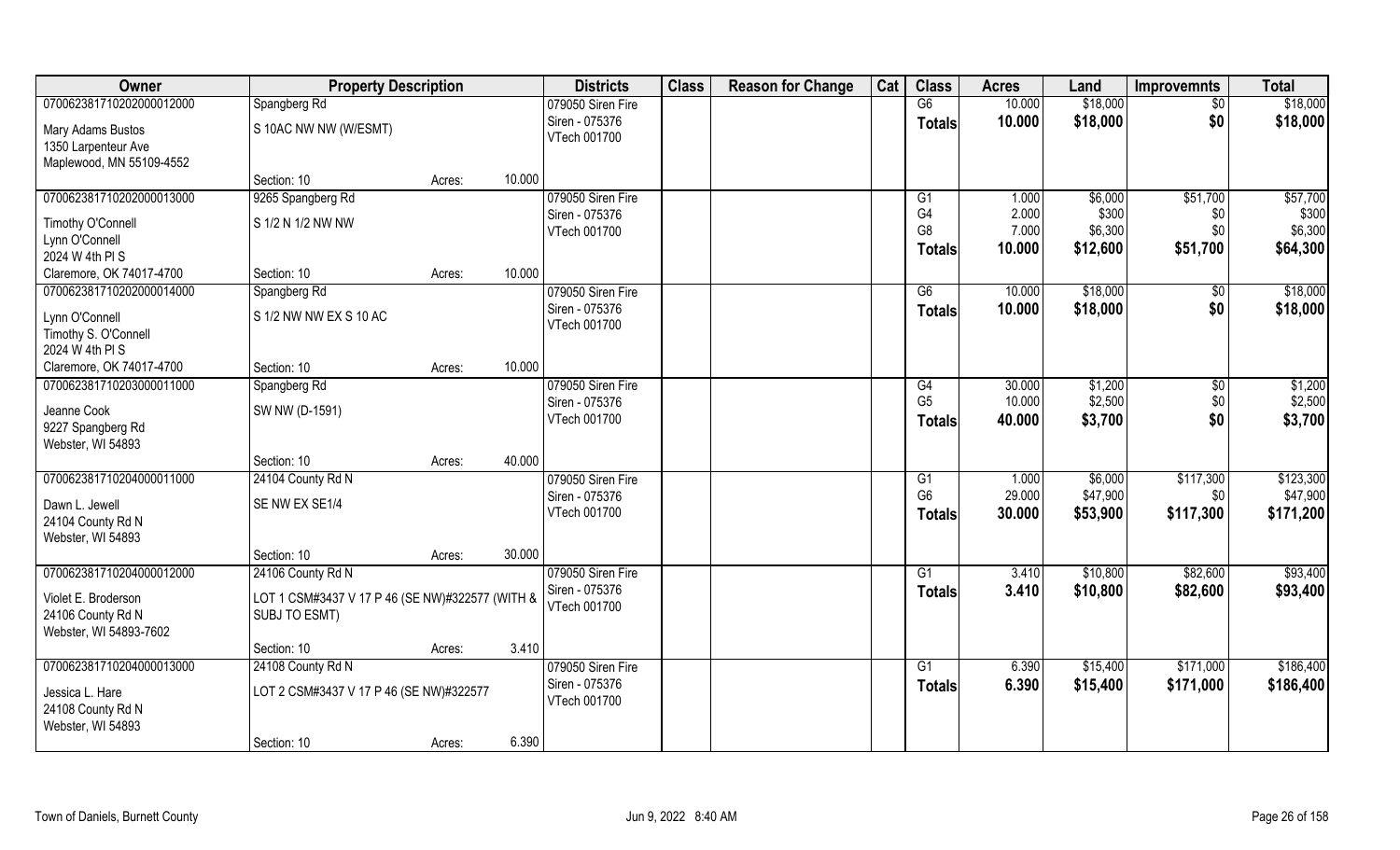| Owner                                  | <b>Property Description</b>            |        |        | <b>Districts</b>               | <b>Class</b> | <b>Reason for Change</b> | Cat | <b>Class</b>                      | <b>Acres</b>    | Land               | <b>Improvemnts</b> | <b>Total</b>       |
|----------------------------------------|----------------------------------------|--------|--------|--------------------------------|--------------|--------------------------|-----|-----------------------------------|-----------------|--------------------|--------------------|--------------------|
| 070062381710301000011100               |                                        |        |        | 079050 Siren Fire              | G4           | Ag use land              | -5  | G4                                | 24.280          | \$2,600            | $\overline{50}$    | \$2,600            |
| Brian D. Webster                       | LOT 3 CSM#4726 V26 P157 (NE SW)#446809 |        |        | Siren - 075376                 |              |                          |     | G7                                | 1.000           | \$6,000            | \$7,700            | \$13,700           |
| Shannon R. Webster                     |                                        |        |        | VTech 001700                   |              |                          |     | G8                                | 10.000          | \$5,000            | \$0                | \$5,000            |
| 24659 County Rd N                      |                                        |        |        |                                |              |                          |     | <b>Totals</b>                     | 35.280          | \$13,600           | \$7,700            | \$21,300           |
| Webster, WI 54893                      | Section: 10                            | Acres: | 35.280 |                                |              |                          |     |                                   |                 |                    |                    |                    |
| 070062381710302000011000               | 24118 County Rd N                      |        |        | 079050 Siren Fire              | G4           | Ag use land              | -5  | G1                                | 1.000           | \$6,000            | \$176,700          | \$182,700          |
|                                        | NW SW (SUB TO ESMT)                    |        |        | Siren - 075376                 |              |                          |     | G4                                | 13.000          | \$1,700            | \$0                | \$1,700            |
| Gregory M. Mravik<br>24118 County Rd N |                                        |        |        | VTech 001700                   |              |                          |     | G <sub>5</sub>                    | 15.000          | \$6,300            | \$0                | \$6,300            |
| Webster, WI 54893                      |                                        |        |        |                                |              |                          |     | G <sub>8</sub>                    | 11.000          | \$9,100            | \$0                | \$9,100            |
|                                        | Section: 10                            | Acres: | 40.000 |                                |              |                          |     | Totals                            | 40.000          | \$23,100           | \$176,700          | \$199,800          |
| 070062381710303000011000               | 24113 County Rd N                      |        |        | 079050 Siren Fire              |              |                          |     | G1                                | 1.000           | \$6,000            | \$8,800            | \$14,800           |
|                                        | SW <sub>SW</sub>                       |        |        | Siren - 075376                 |              |                          |     | G <sub>5</sub>                    | 32.200          | \$24,200           | \$0                | \$24,200           |
| Jerry Chatleain<br>10921 Crosstown Rd  |                                        |        |        | VTech 001700                   |              |                          |     | G <sub>8</sub>                    | 6.800           | \$3,400            | \$0                | \$3,400            |
| Grantsburg, WI 54840                   |                                        |        |        |                                |              |                          |     | <b>Totals</b>                     | 40.000          | \$33,600           | \$8,800            | \$42,400           |
|                                        | Section: 10                            | Acres: | 40.000 |                                |              |                          |     |                                   |                 |                    |                    |                    |
| 070062381710304000011100               | 24092 County Rd N                      |        |        | 079050 Siren Fire              | G4           | Ag use land              | -5  | G1                                | 2.000           | \$6,800            | \$242,000          | \$248,800          |
|                                        |                                        |        |        | Siren - 075376                 |              |                          |     | G <sub>4</sub>                    | 2.500           | \$300              | \$0                | \$300              |
| Kevin Shetler                          | LOT 1 CSM V26 P157 (NE SW & SE SW)     |        |        | VTech 001700                   |              |                          |     | G <sub>5</sub>                    | 0.500           | \$300              | \$0                | \$300              |
| Julie Shetler                          |                                        |        |        |                                |              |                          |     | <b>Totals</b>                     | 5.000           | \$7,400            | \$242,000          | \$249,400          |
| PO Box 220                             |                                        |        |        |                                |              |                          |     |                                   |                 |                    |                    |                    |
| Siren, WI 54872                        | Section: 10                            | Acres: | 5.000  |                                |              |                          |     |                                   |                 |                    |                    |                    |
| 070062381710304000011200               | 24094 County Rd N                      |        |        | 079050 Siren Fire              | G4           | Ag use land              | -5  | $\overline{G4}$<br>G <sub>5</sub> | 13.500          | \$1,200<br>\$8,200 | \$0<br>\$0         | \$1,200<br>\$8,200 |
| Andrew Johnson                         | LOT 2 CSM V26 P 157 (NE SW & SE SW)    |        |        | Siren - 075376<br>VTech 001700 |              |                          |     | G7                                | 23.010<br>1.000 | \$6,000            | \$33,900           | \$39,900           |
| Candyce Johnson                        |                                        |        |        |                                |              |                          |     |                                   | 37.510          | \$15,400           | \$33,900           | \$49,300           |
| 23976 Tollander Rd                     |                                        |        |        |                                |              |                          |     | <b>Totals</b>                     |                 |                    |                    |                    |
| Siren, WI 54872                        | Section: 10                            | Acres: | 37.510 |                                |              |                          |     |                                   |                 |                    |                    |                    |
| 070062381710304000011300               |                                        |        |        | 079050 Siren Fire              |              |                          |     | X4                                | 0.360           | \$0                | \$0                | $\frac{1}{2}$      |
| Town of Daniels                        | OUTLOT 1 CSM V26 P157 (SE SW)          |        |        | Siren - 075376                 |              |                          |     | <b>Totals</b>                     | 0.360           | \$0                | \$0                | \$0                |
| PO Box 190                             |                                        |        |        | VTech 001700                   |              |                          |     |                                   |                 |                    |                    |                    |
| Siren, WI 54872                        |                                        |        |        |                                |              |                          |     |                                   |                 |                    |                    |                    |
|                                        | Section: 10                            | Acres: | 0.360  |                                |              |                          |     |                                   |                 |                    |                    |                    |
| 070062381710401000011000               | 24193 Swenson Rd                       |        |        | 079050 Siren Fire              |              |                          |     | G1                                | 5.000           | \$14,000           | \$135,600          | \$149,600          |
| Rashell S. Larrabee                    | N1/2 NE1/4 NE SE                       |        |        | Siren - 075376                 |              |                          |     | <b>Totals</b>                     | 5.000           | \$14,000           | \$135,600          | \$149,600          |
| 24193 Swenson Rd                       |                                        |        |        | VTech 001700                   |              |                          |     |                                   |                 |                    |                    |                    |
| Webster, WI 54893                      |                                        |        |        |                                |              |                          |     |                                   |                 |                    |                    |                    |
|                                        | Section: 10                            | Acres: | 5.000  |                                |              |                          |     |                                   |                 |                    |                    |                    |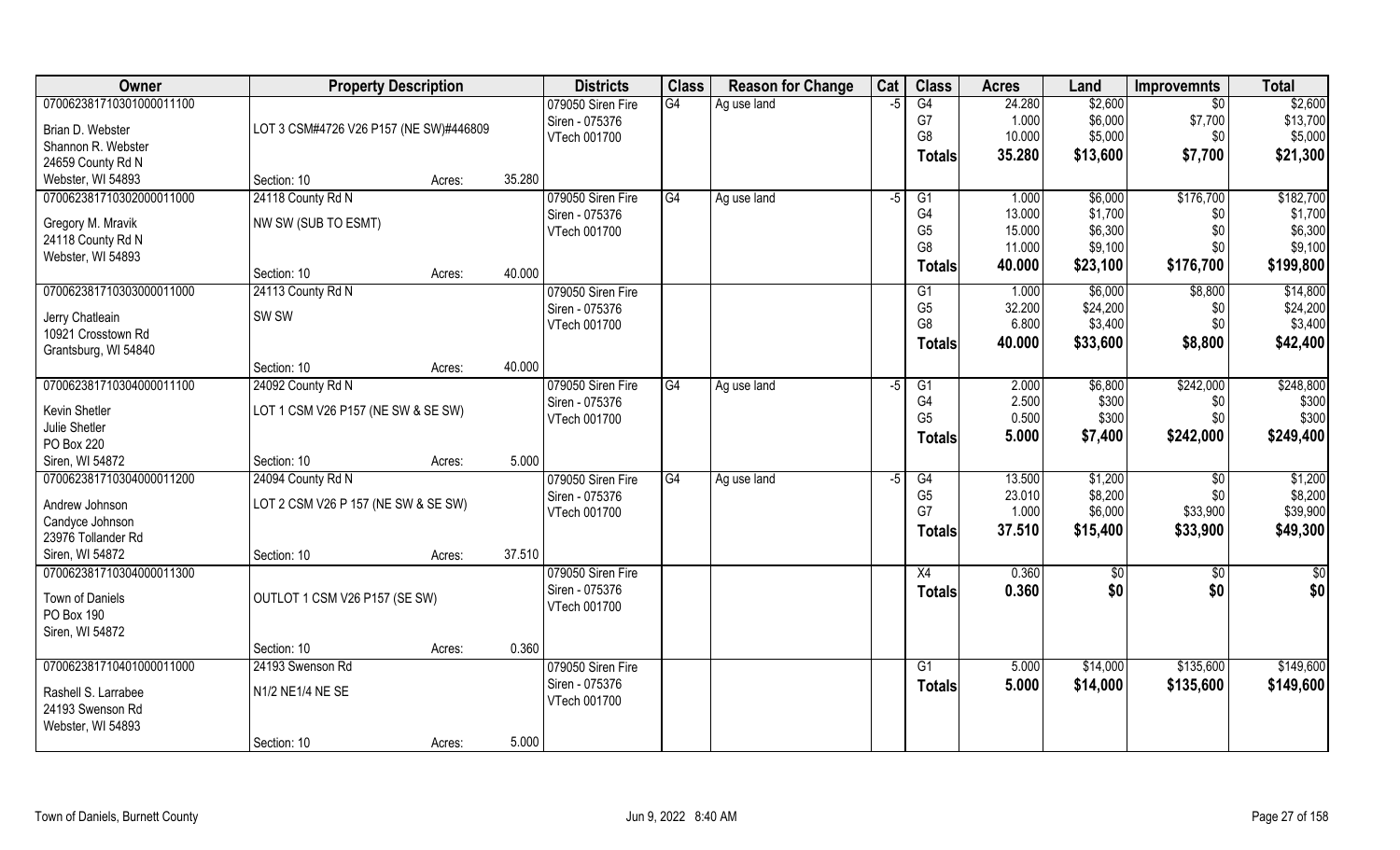| Owner                                                             | <b>Property Description</b> |        |        | <b>Districts</b>               | <b>Class</b> | <b>Reason for Change</b> | Cat | <b>Class</b>                                      | <b>Acres</b>              | Land                          | <b>Improvemnts</b>      | <b>Total</b>                   |
|-------------------------------------------------------------------|-----------------------------|--------|--------|--------------------------------|--------------|--------------------------|-----|---------------------------------------------------|---------------------------|-------------------------------|-------------------------|--------------------------------|
| 070062381710401000012000                                          | 24167 Swenson Rd            |        |        | 079050 Siren Fire              |              |                          |     | $\overline{G1}$                                   | 5.000                     | \$14,000                      | \$63,900                | \$77,900                       |
| <b>Bradley Bjorklund</b><br>24167 Swenson Rd<br>Webster, WI 54893 | S1/2 NE1/4 NE SE            |        |        | Siren - 075376<br>VTech 001700 |              |                          |     | <b>Totals</b>                                     | 5.000                     | \$14,000                      | \$63,900                | \$77,900                       |
|                                                                   | Section: 10                 | Acres: | 5.000  |                                |              |                          |     |                                                   |                           |                               |                         |                                |
| 070062381710401000013000                                          | Swangstue Ln                |        |        | 079050 Siren Fire              |              |                          |     | G <sub>6</sub>                                    | 10.000                    | \$18,000                      | \$0                     | \$18,000                       |
| Sheryl K. Swangstue<br>9160 Swangstue Ln<br>Webster, WI 54893     | NW 1/4 NE SE                |        |        | Siren - 075376<br>VTech 001700 |              |                          |     | <b>Totals</b>                                     | 10.000                    | \$18,000                      | \$0                     | \$18,000                       |
|                                                                   | Section: 10                 | Acres: | 10.000 |                                |              |                          |     |                                                   |                           |                               |                         |                                |
| 070062381710401000014000                                          | Swangstue Ln                |        |        | 079050 Siren Fire              |              |                          |     | G6                                                | 10.000                    | \$18,000                      | \$0                     | \$18,000                       |
| Sheryl K. Swangstue<br>9160 Swangstue Ln<br>Webster, WI 54893     | SW 1/4 NE SE                |        |        | Siren - 075376<br>VTech 001700 |              |                          |     | <b>Totals</b>                                     | 10.000                    | \$18,000                      | \$0                     | \$18,000                       |
|                                                                   | Section: 10                 | Acres: | 10.000 |                                |              |                          |     |                                                   |                           |                               |                         |                                |
| 070062381710401000015000                                          | 24125 Swenson Rd            |        |        | 079050 Siren Fire              |              |                          |     | G <sub>1</sub>                                    | 1.000                     | \$6,000                       | \$81,400                | \$87,400                       |
| Robert S. Anderson<br>24125 Swenson Rd<br>Webster, WI 54893-7605  | SE1/4 OF NE SE              |        |        | Siren - 075376<br>VTech 001700 |              |                          |     | G <sub>6</sub><br><b>Totals</b>                   | 9.000<br>10.000           | \$16,200<br>\$22,200          | \$0<br>\$81,400         | \$16,200<br>\$103,600          |
|                                                                   | Section: 10                 | Acres: | 10.000 |                                |              |                          |     |                                                   |                           |                               |                         |                                |
| 070062381710402000011000                                          | 9160 Swangstue Ln           |        |        | 079050 Siren Fire              |              |                          |     | G1                                                | 1.000                     | \$6,000                       | \$172,800               | \$178,800                      |
| Sheryl K. Swangstue<br>9160 Swangstue Ln<br>Webster, WI 54893     | NW SE (WITH ESMT)           |        |        | Siren - 075376<br>VTech 001700 |              |                          |     | G <sub>6</sub><br><b>Totals</b>                   | 39.000<br>40.000          | \$70,200<br>\$76,200          | \$0<br>\$172,800        | \$70,200<br>\$249,000          |
|                                                                   | Section: 10                 | Acres: | 40.000 |                                |              |                          |     |                                                   |                           |                               |                         |                                |
| 070062381710403000011000                                          | 9136 Daniels 70             |        |        | 079050 Siren Fire              |              |                          |     | G1                                                | 1.000                     | \$6,000                       | \$126,400               | \$132,400                      |
| Karla Branstad<br>9136 Daniels 70<br>Siren, WI 54872              | SW <sub>SE</sub>            |        |        | Siren - 075376<br>VTech 001700 |              |                          |     | G <sub>5</sub><br>G <sub>6</sub><br><b>Totals</b> | 1.000<br>38.000<br>40.000 | \$500<br>\$68,400<br>\$74,900 | \$0<br>\$0<br>\$126,400 | \$500<br>\$68,400<br>\$201,300 |
|                                                                   | Section: 10                 | Acres: | 40.000 |                                |              |                          |     |                                                   |                           |                               |                         |                                |
| 070062381710404000011000                                          | 24053 Swenson Rd            |        |        | 079050 Siren Fire              |              |                          |     | G <sub>1</sub>                                    | 2.000                     | \$8,000                       | \$106,800               | \$114,800                      |
| Peter Anderson<br>Cathleen Anderson                               | E1/2 SE SE                  |        |        | Siren - 075376<br>VTech 001700 |              |                          |     | G4<br>G <sub>5</sub><br>G <sub>6</sub>            | 12.200<br>2.800<br>3.000  | \$1,100<br>\$1,300<br>\$5,400 | \$0<br>\$0<br>\$0       | \$1,100<br>\$1,300<br>\$5,400  |
| 24053 Swenson Rd<br>Webster, WI 54893-7605                        | Section: 10                 | Acres: | 20.000 |                                |              |                          |     | Totals                                            | 20.000                    | \$15,800                      | \$106,800               | \$122,600                      |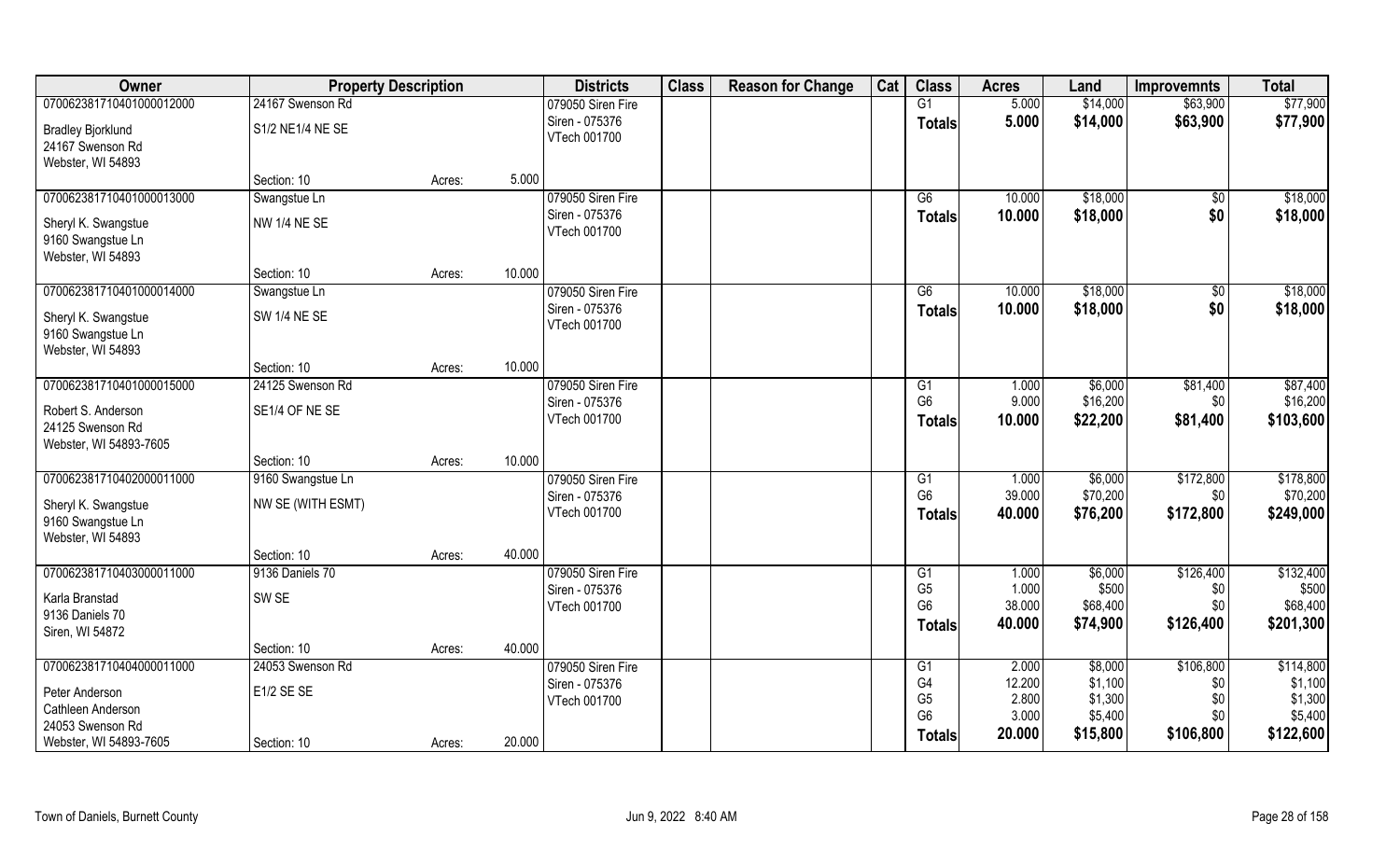| Owner                                                | <b>Property Description</b>      |        |        | <b>Districts</b>  | <b>Class</b> | <b>Reason for Change</b> | Cat  | <b>Class</b>                     | <b>Acres</b>    | Land             | <b>Improvemnts</b> | <b>Total</b> |
|------------------------------------------------------|----------------------------------|--------|--------|-------------------|--------------|--------------------------|------|----------------------------------|-----------------|------------------|--------------------|--------------|
| 070062381710404000012000                             | 9086 Daniels 70                  |        |        | 079050 Siren Fire | G4           | Ag use land              | -5   | $\overline{G1}$                  | 2.000           | \$12,000         | \$126,600          | \$138,600    |
| Jonathan Wicklund                                    | W1/2 SE SE                       |        |        | Siren - 075376    |              |                          |      | G <sub>2</sub>                   | 2.000           | \$12,000         | \$106,300          | \$118,300    |
| 9086 Daniels 70                                      |                                  |        |        | VTech 001700      |              |                          |      | G4                               | 9.900           | \$1,300          | \$0                | \$1,300      |
| Siren, WI 54872                                      |                                  |        |        |                   |              |                          |      | G <sub>8</sub>                   | 6.100           | \$5,500          | \$0                | \$5,500      |
|                                                      | Section: 10                      | Acres: | 20.000 |                   |              |                          |      | <b>Totals</b>                    | 20.000          | \$30,800         | \$232,900          | \$263,700    |
| 070062381711101000011000                             | 8653 Spangberg Rd                |        |        | 079050 Siren Fire | G4           | Ag use land              | $-5$ | G1                               | 1.000           | \$6,000          | \$57,700           | \$63,700     |
| Jeffery Helene                                       | W 1/2 NE NE                      |        |        | Siren - 075376    |              |                          |      | G4                               | 10.000          | \$1,300          | \$0                | \$1,300      |
| 8653 Spangberg Rd                                    |                                  |        |        | VTech 001700      |              |                          |      | G <sub>5</sub>                   | 9.000           | \$4,100          | \$0                | \$4,100      |
| Webster, WI 54893                                    |                                  |        |        |                   |              |                          |      | <b>Totals</b>                    | 20.000          | \$11,400         | \$57,700           | \$69,100     |
|                                                      | Section: 11                      | Acres: | 20.000 |                   |              |                          |      |                                  |                 |                  |                    |              |
| 070062381711101000012000                             | 8651 Spangberg Rd                |        |        | 079050 Siren Fire |              |                          |      | G1                               | 1.000           | \$6,000          | \$39,400           | \$45,400     |
| Erik Johnson                                         | E 1/2 NE NE                      |        |        | Siren - 075376    |              |                          |      | G4                               | 3.000           | \$400            | \$0                | \$400        |
| 5664 172nd Ln NW                                     |                                  |        |        | VTech 001700      |              |                          |      | G <sub>6</sub>                   | 16.000          | \$16,000         | \$0                | \$16,000     |
| Ramsey, MN 55303                                     |                                  |        |        |                   |              |                          |      | Totals                           | 20.000          | \$22,400         | \$39,400           | \$61,800     |
|                                                      | Section: 11                      | Acres: | 20.000 |                   |              |                          |      |                                  |                 |                  |                    |              |
| 070062381711102000011000                             | 8765 Spangberg Rd                |        |        | 079050 Siren Fire |              |                          |      | G1                               | 2.000           | \$8,000          | \$156,700          | \$164,700    |
|                                                      | <b>NW 1/4 NW NE</b>              |        |        | Siren - 075376    |              |                          |      | G <sub>5</sub>                   | 8.000           | \$2,000          | \$0                | \$2,000      |
| <b>William Krasselt</b><br><b>Christine Krasselt</b> |                                  |        |        | VTech 001700      |              |                          |      | <b>Totals</b>                    | 10.000          | \$10,000         | \$156,700          | \$166,700    |
| 8765 Spangberg Rd                                    |                                  |        |        |                   |              |                          |      |                                  |                 |                  |                    |              |
| Webster, WI 54893                                    | Section: 11                      | Acres: | 10.000 |                   |              |                          |      |                                  |                 |                  |                    |              |
| 070062381711102000011100                             | 8717 Spangberg Rd                |        |        | 079050 Siren Fire | G4           | Ag use land              | $-5$ | G4                               | 13.000          | \$2,000          | $\sqrt[6]{30}$     | \$2,000      |
|                                                      |                                  |        |        | Siren - 075376    |              |                          |      | G <sub>5</sub>                   | 10.000          | \$3,600          | \$0                | \$3,600      |
| Daniel Johnson                                       | NW NE EX NW 1/4 (MFL CL 7A 2012) |        |        | VTech 001700      |              |                          |      | W <sub>6</sub>                   | 7.000           | (\$11,600)       | \$0                | \$0          |
| Julie Johnson                                        |                                  |        |        |                   |              |                          |      | <b>Totals</b>                    | 30.000          | \$5,600          | \$0                | \$5,600      |
| 533 170th Ave                                        |                                  |        |        |                   |              |                          |      |                                  |                 |                  |                    |              |
| Somerset, WI 54025                                   | Section: 11                      | Acres: | 30.000 |                   |              |                          |      |                                  |                 |                  |                    |              |
| 070062381711103000011000                             | Spangberg Rd                     |        |        | 079050 Siren Fire | G4           | Ag use land              | -5   | G1                               | 1.000           | \$6,000<br>\$900 | \$5,000            | \$11,000     |
| Daniel Johnson                                       | SW NE (MFL CL 33A 2012)          |        |        | Siren - 075376    |              |                          |      | G <sub>4</sub><br>W <sub>6</sub> | 6.000<br>33.000 | (\$54,500)       | \$0<br>\$0\$       | \$900<br>\$0 |
| Julie Johnson                                        |                                  |        |        | VTech 001700      |              |                          |      |                                  | 40.000          |                  | \$5,000            | \$11,900     |
| 533 170th Ave                                        |                                  |        |        |                   |              |                          |      | <b>Totals</b>                    |                 | \$6,900          |                    |              |
| Somerset, WI 54025                                   | Section: 11                      | Acres: | 40.000 |                   |              |                          |      |                                  |                 |                  |                    |              |
| 070062381711104000011000                             | Spangberg Rd                     |        |        | 079050 Siren Fire |              |                          |      | W <sub>6</sub>                   | 40.000          | ( \$33,400)      | $\sqrt[6]{30}$     | \$0          |
| Erik Johnson                                         | SE NE (MFL CL 2012)              |        |        | Siren - 075376    |              |                          |      | <b>Totals</b>                    | 40.000          | \$0              | \$0                | \$0          |
| 5664 172nd Ln NW                                     |                                  |        |        | VTech 001700      |              |                          |      |                                  |                 |                  |                    |              |
| Ramsey, MN 55303                                     |                                  |        |        |                   |              |                          |      |                                  |                 |                  |                    |              |
|                                                      | Section: 11                      | Acres: | 40.000 |                   |              |                          |      |                                  |                 |                  |                    |              |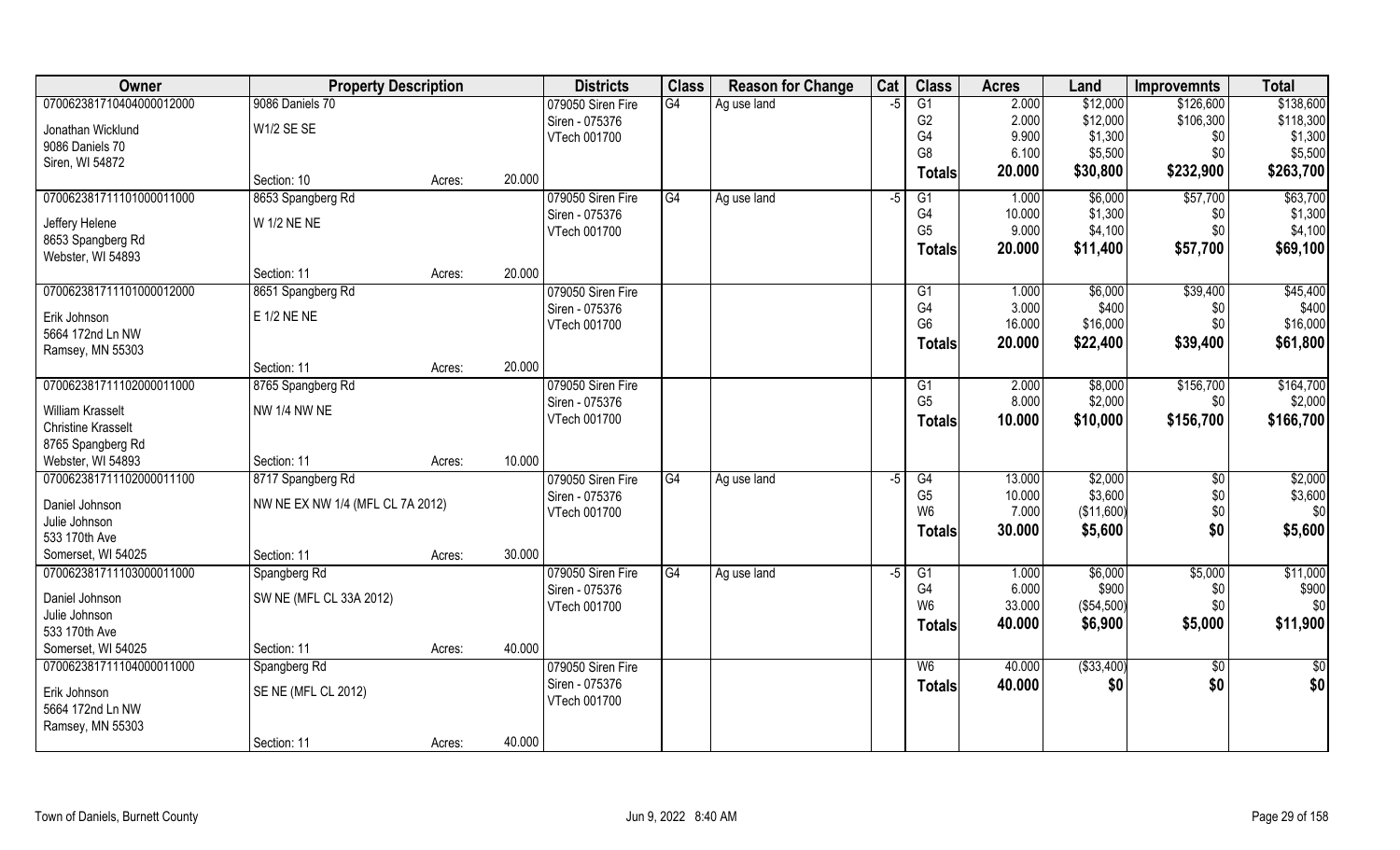| Owner                          | <b>Property Description</b>            |        |        | <b>Districts</b>               | <b>Class</b>   | <b>Reason for Change</b>    | Cat  | <b>Class</b>                     | <b>Acres</b>    | Land               | <b>Improvemnts</b> | <b>Total</b>                  |
|--------------------------------|----------------------------------------|--------|--------|--------------------------------|----------------|-----------------------------|------|----------------------------------|-----------------|--------------------|--------------------|-------------------------------|
| 070062381711201000011000       | 8811 Spangberg Rd                      |        |        | 079050 Siren Fire              |                |                             |      | $\overline{G1}$                  | 1.000           | \$6,000            | \$205,500          | \$211,500                     |
| William & Patsy Beetcher Trust | <b>NE NW</b>                           |        |        | Siren - 075376                 |                |                             |      | G <sub>6</sub>                   | 39.000          | \$70,200           | \$0                | \$70,200                      |
| 8811 Spangberg Rd              |                                        |        |        | VTech 001700                   |                |                             |      | <b>Totals</b>                    | 40.000          | \$76,200           | \$205,500          | \$281,700                     |
| Webster, WI 54893-7610         |                                        |        |        |                                |                |                             |      |                                  |                 |                    |                    |                               |
|                                | Section: 11                            | Acres: | 40.000 |                                |                |                             |      |                                  |                 |                    |                    |                               |
| 070062381711202000011000       | 8811 Spangberg Rd                      |        |        | 079050 Siren Fire              | G4             | Ag use land                 | $-5$ | G4                               | 27.000          | \$2,700            | $\sqrt{$0}$        | \$2,700                       |
| William & Patsy Beetcher Trust | NW NW EX N 693' OF W 440' & EX S 6 AC  |        |        | Siren - 075376                 |                |                             |      | <b>Totals</b>                    | 27.000          | \$2,700            | \$0                | \$2,700                       |
| 8811 Spangberg Rd              |                                        |        |        | VTech 001700                   |                |                             |      |                                  |                 |                    |                    |                               |
| Webster, WI 54893-7610         |                                        |        |        |                                |                |                             |      |                                  |                 |                    |                    |                               |
|                                | Section: 11                            | Acres: | 27.000 |                                |                |                             |      |                                  |                 |                    |                    |                               |
| 070062381711202000012000       | 24366 Swenson Rd                       |        |        | 079050 Siren Fire              |                |                             |      | G1                               | 1.000           | \$6,000            | \$121,600          | \$127,600                     |
| <b>Tyrone Edwards</b>          | LOT 1 CSM#4474 V24 P245 (NW NW)#420667 |        |        | Siren - 075376<br>VTech 001700 |                |                             |      | G <sub>5</sub><br>G <sub>6</sub> | 3.500<br>2.500  | \$1,900<br>\$4,500 | \$0<br>\$0         | \$1,900<br>\$4,500            |
| 24366 Swenson Rd               |                                        |        |        |                                |                |                             |      | <b>Totals</b>                    | 7.000           | \$12,400           | \$121,600          | \$134,000                     |
| Webster, WI 54893              |                                        |        |        |                                |                |                             |      |                                  |                 |                    |                    |                               |
|                                | Section: 11                            | Acres: | 7.000  |                                |                |                             |      |                                  |                 |                    |                    |                               |
| 070062381711203000011000       | 24310 Swenson Rd                       |        |        | 079050 Siren Fire              | G <sub>4</sub> | Ag use land                 | -5   | G1<br>G <sub>4</sub>             | 1.000<br>45.000 | \$6,000            | \$77,200           | \$83,200                      |
| James G. Roy                   | SW NW & ALSO S 6AC NW NW               |        |        | Siren - 075376<br>VTech 001700 |                |                             |      |                                  | 46.000          | \$3,100<br>\$9,100 | \$0<br>\$77,200    | \$3,100<br>\$86,300           |
| Julie A. Roy                   |                                        |        |        |                                |                |                             |      | <b>Totals</b>                    |                 |                    |                    |                               |
| 24291 Swenson Rd               |                                        |        |        |                                |                |                             |      |                                  |                 |                    |                    |                               |
| Webster, WI 54893-7605         | Section: 11                            | Acres: | 46.000 |                                |                |                             |      |                                  |                 |                    |                    |                               |
| 070062381711204000011000       | Spangberg Rd                           |        |        | 079050 Siren Fire              |                |                             |      | $\overline{G6}$                  | 40.000          | \$66,000           | $\overline{50}$    | \$66,000                      |
| William & Patsy Beetcher Trust | <b>SENW</b>                            |        |        | Siren - 075376<br>VTech 001700 |                |                             |      | <b>Totals</b>                    | 40.000          | \$66,000           | \$0                | \$66,000                      |
| 8811 Spangberg Rd              |                                        |        |        |                                |                |                             |      |                                  |                 |                    |                    |                               |
| Webster, WI 54893-7610         |                                        |        |        |                                |                |                             |      |                                  |                 |                    |                    |                               |
|                                | Section: 11                            | Acres: | 40.000 |                                |                |                             |      |                                  |                 |                    |                    |                               |
| 070062381711301000011100       |                                        |        |        | 079050 Siren Fire              | G <sub>8</sub> | Correct acreage after split | $-4$ | G4<br>G <sub>8</sub>             | 5.000<br>14.700 | \$700              | $\sqrt{$0}$        | $\overline{$700}$<br>\$12,200 |
| Elijah M. Sinkel               | NE SW EX S HALF                        |        |        | Siren - 075376<br>VTech 001700 |                |                             |      |                                  | 19.700          | \$12,200           | \$0<br>\$0         |                               |
| Heather A. Sinkel              |                                        |        |        |                                |                |                             |      | <b>Totals</b>                    |                 | \$12,900           |                    | \$12,900                      |
| 24156 Swenson Rd               |                                        |        |        |                                |                |                             |      |                                  |                 |                    |                    |                               |
| Webster, WI 54893              | Section: 11                            | Acres: | 19.700 |                                |                |                             |      |                                  |                 |                    |                    |                               |
| 070062381711301000011200       |                                        |        |        | 079050 Siren Fire              | G <sub>8</sub> | Correct acreage after split | $-4$ | G8                               | 19.700          | \$16,300           | $\sqrt{$0}$        | \$16,300                      |
| Grace J. Haines                | S HALF OF NE SW                        |        |        | Siren - 075376<br>VTech 001700 |                |                             |      | <b>Totals</b>                    | 19.700          | \$16,300           | \$0                | \$16,300                      |
| 101 Ridge Rd                   |                                        |        |        |                                |                |                             |      |                                  |                 |                    |                    |                               |
| Osceola, WI 54820              |                                        |        |        |                                |                |                             |      |                                  |                 |                    |                    |                               |
|                                | Section: 11                            | Acres: | 19.700 |                                |                |                             |      |                                  |                 |                    |                    |                               |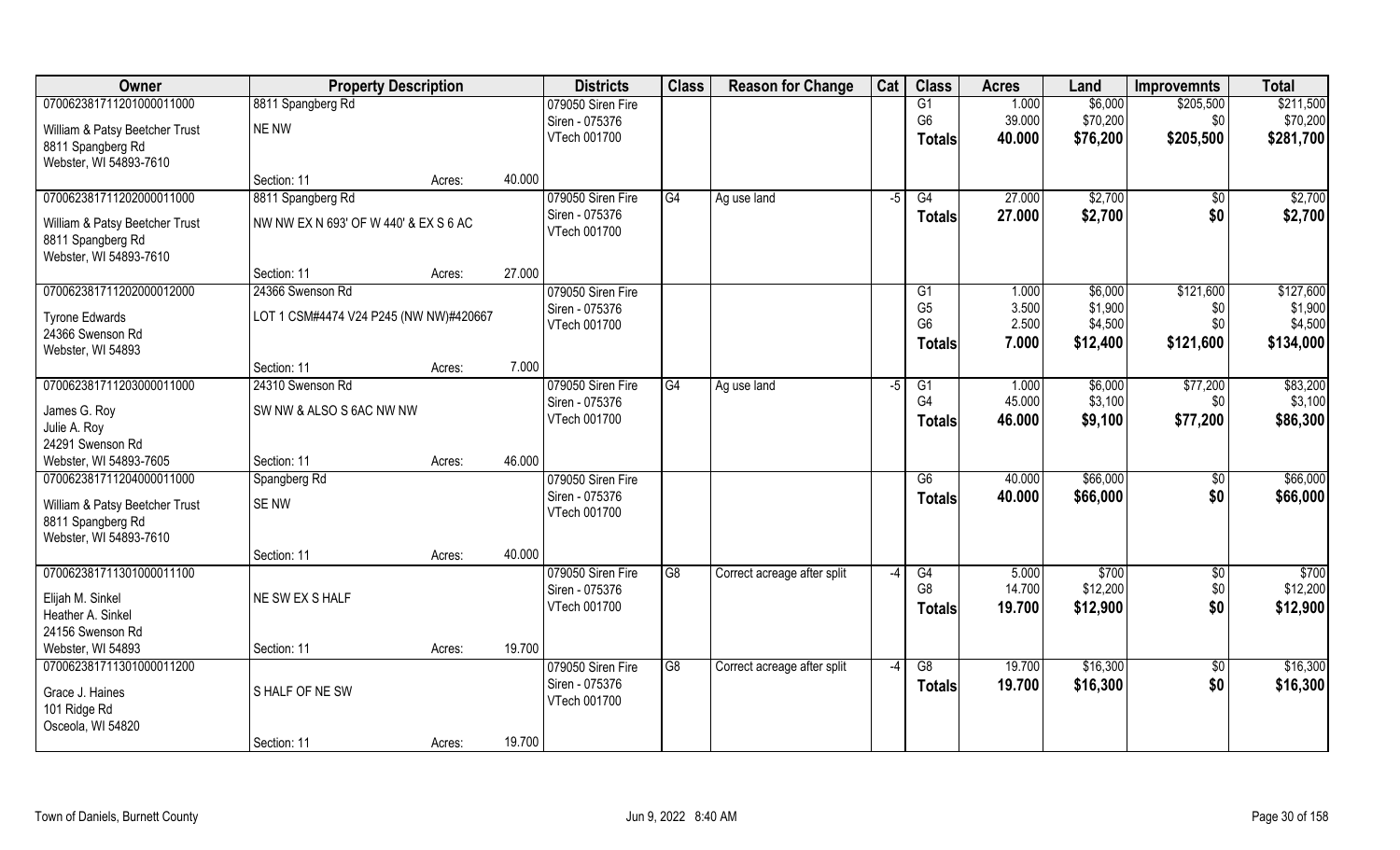| Owner                                          | <b>Property Description</b>                                              |        |        | <b>Districts</b>  | <b>Class</b>    | <b>Reason for Change</b> | Cat  | <b>Class</b>    | <b>Acres</b> | Land     | <b>Improvemnts</b> | <b>Total</b> |
|------------------------------------------------|--------------------------------------------------------------------------|--------|--------|-------------------|-----------------|--------------------------|------|-----------------|--------------|----------|--------------------|--------------|
| 070062381711302000011000                       | 24198 Swenson Rd                                                         |        |        | 079050 Siren Fire | $\overline{G4}$ | Ag use land              | -5   | $\overline{G1}$ | 1.000        | \$6,000  | \$116,000          | \$122,000    |
| Carol L. Gallagher                             | THE N 330' OF NW SW                                                      |        |        | Siren - 075376    |                 |                          |      | G4              | 9.000        | \$900    | \$0                | \$900        |
| 24198 Swenson Rd                               |                                                                          |        |        | VTech 001700      |                 |                          |      | <b>Totals</b>   | 10.000       | \$6,900  | \$116,000          | \$122,900    |
| Webster, WI 54893                              |                                                                          |        |        |                   |                 |                          |      |                 |              |          |                    |              |
|                                                | Section: 11                                                              | Acres: | 10.000 |                   |                 |                          |      |                 |              |          |                    |              |
| 070062381711302000012000                       | 24156 Swenson Rd                                                         |        |        | 079050 Siren Fire | G4              | Ag use land              | $-5$ | G4              | 8.430        | \$500    | $\overline{50}$    | \$500        |
| Elijah M. Sinkel                               | NW SW EX N 330' & EX S 630' (D-1914 PARCEL A)                            |        |        | Siren - 075376    |                 |                          |      | G7              | 1.900        | \$7,800  | \$140,800          | \$148,600    |
| Heather A. Sinkel                              |                                                                          |        |        | VTech 001700      |                 |                          |      | <b>Totals</b>   | 10.330       | \$8,300  | \$140,800          | \$149,100    |
| 24156 Swenson Rd                               |                                                                          |        |        |                   |                 |                          |      |                 |              |          |                    |              |
| Webster, WI 54893                              | Section: 11                                                              | Acres: | 10.330 |                   |                 |                          |      |                 |              |          |                    |              |
| 070062381711302000013000                       | 24142 Swenson Rd                                                         |        |        | 079050 Siren Fire | G4              | Ag use land              | -5   | G1              | 1.000        | \$6,000  | \$89,400           | \$95,400     |
| <b>Frederick Haines</b>                        | N 330' OF S 630' NW SW                                                   |        |        | Siren - 075376    |                 |                          |      | G <sub>4</sub>  | 9.000        | \$900    | \$0                | \$900        |
| 24142 Swenson Rd                               |                                                                          |        |        | VTech 001700      |                 |                          |      | <b>Totals</b>   | 10.000       | \$6,900  | \$89,400           | \$96,300     |
| Webster, WI 54893                              |                                                                          |        |        |                   |                 |                          |      |                 |              |          |                    |              |
|                                                | Section: 11                                                              | Acres: | 10.000 |                   |                 |                          |      |                 |              |          |                    |              |
| 070062381711302000014000                       | Swenson Rd                                                               |        |        | 079050 Siren Fire | G4              | Ag use land              | -5   | G4              | 8.600        | \$1,100  | $\sqrt[6]{3}$      | \$1,100      |
| <b>Frederick Haines</b>                        | S 300' NW SW                                                             |        |        | Siren - 075376    |                 |                          |      | G <sub>5</sub>  | 0.500        | \$100    | \$0                | \$100        |
| 24142 Swenson Rd                               |                                                                          |        |        | VTech 001700      |                 |                          |      | <b>Totals</b>   | 9.100        | \$1,200  | \$0                | \$1,200      |
| Webster, WI 54893                              |                                                                          |        |        |                   |                 |                          |      |                 |              |          |                    |              |
|                                                | Section: 11                                                              | Acres: | 9.100  |                   |                 |                          |      |                 |              |          |                    |              |
| 070062381711303000011000                       | 24072 Swenson Rd                                                         |        |        | 079050 Siren Fire | G4              | Ag use land              | $-5$ | G1              | 1.000        | \$6,000  | \$110,800          | \$116,800    |
|                                                | SW SW EX HWY V100 P441 A                                                 |        |        | Siren - 075376    |                 |                          |      | G4              | 9.000        | \$900    | \$0                | \$900        |
| Leonard D. Clay<br>Dorothy Clay                |                                                                          |        |        | VTech 001700      |                 |                          |      | G <sub>8</sub>  | 30.000       | \$24,800 | \$0                | \$24,800     |
| 24072 Swenson Rd                               |                                                                          |        |        |                   |                 |                          |      | <b>Totals</b>   | 40.000       | \$31,700 | \$110,800          | \$142,500    |
| Webster, WI 54893-7604                         | Section: 11                                                              | Acres: | 40.000 |                   |                 |                          |      |                 |              |          |                    |              |
| 070062381711304000011000                       | 8824 Daniels 70                                                          |        |        | 079050 Siren Fire |                 |                          |      | X4              | 33.370       | \$0      | $\overline{30}$    | \$0          |
|                                                |                                                                          |        |        | Siren - 075376    |                 |                          |      | <b>Totals</b>   | 33.370       | \$0      | \$0                | \$0          |
| Northwestern Wisconsin Electric Co<br>PO Box 9 | SE SW EX S 208' OF E 208', &EX W 20 RDS OF S 40<br>RDS & EX HWY 100/441A |        |        | VTech 001700      |                 |                          |      |                 |              |          |                    |              |
| Grantsburg, WI 54840                           |                                                                          |        |        |                   |                 |                          |      |                 |              |          |                    |              |
|                                                | Section: 11                                                              | Acres: | 33.370 |                   |                 |                          |      |                 |              |          |                    |              |
| 070062381711304000012000                       | 8874 Daniels 70                                                          |        |        | 079050 Siren Fire |                 |                          |      | X4              | 5.000        | \$0      | $\overline{50}$    | \$0          |
|                                                |                                                                          |        |        | Siren - 075376    |                 |                          |      | <b>Totals</b>   | 5.000        | \$0      | \$0                | \$0          |
| Siren Telephone Co Inc<br>PO Box 426           | W 20 RDS OF S 40 RDS SE SW (STATE ASSESSED<br>TELCO) EX HWY 100/441A     |        |        | VTech 001700      |                 |                          |      |                 |              |          |                    |              |
| Siren, WI 54872                                |                                                                          |        |        |                   |                 |                          |      |                 |              |          |                    |              |
|                                                | Section: 11                                                              | Acres: | 5.000  |                   |                 |                          |      |                 |              |          |                    |              |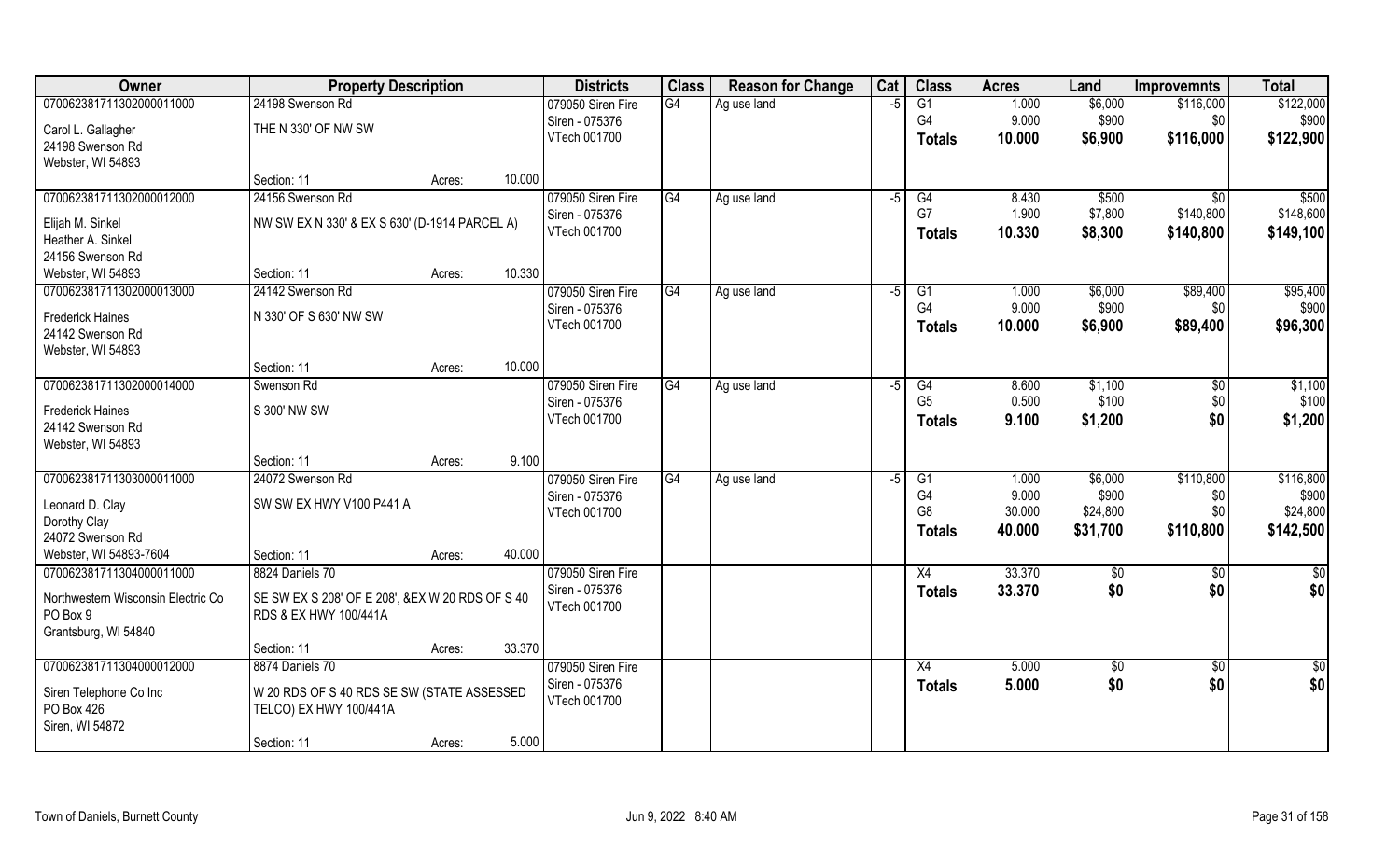| 070062381711304000013000<br>Daniels 70<br>079050 Siren Fire<br>1.000<br>X4<br>$\overline{50}$<br>$\overline{50}$<br>\$0<br>1.000<br>\$0<br>\$0<br>Siren - 075376<br>\$0<br><b>Totals</b><br>S 208' OF E 208' SE SW EX HWY 100/441A<br>Northwestern Wisconsin Electric Co<br>VTech 001700<br>PO Box 9<br>Grantsburg, WI 54840<br>1.000<br>Section: 11<br>Acres:<br>Daniels 70<br>079050 Siren Fire<br>( \$38,600)<br>070062381711401000011000<br>40.000<br>$\sqrt{50}$<br>W <sub>6</sub><br>\$0<br>\$0<br>\$0<br>Siren - 075376<br>40.000<br>\$0<br><b>Totals</b><br>NE SE (MFL CL 2012)<br>Erik Johnson<br>VTech 001700<br>5664 172nd Ln NW<br>Ramsey, MN 55303<br>40.000<br>Section: 11<br>Acres:<br>$($ \$65,300)<br>070062381711402000011000<br>079050 Siren Fire<br>W <sub>6</sub><br>40.000<br>\$0<br>\$0<br>Daniels 70<br>\$0<br>\$0<br>Siren - 075376<br>40.000<br>\$0<br><b>Totals</b><br>Daniel Johnson<br>NW SE (MFL CL 2012)<br>VTech 001700<br>Julie Johnson<br>533 170th Ave<br>40.000<br>Somerset, WI 54025<br>Section: 11<br>Acres:<br>079050 Siren Fire<br>\$2,400<br>\$2,400<br>070062381711403000011000<br>8682 Daniels 70<br>24.000<br>G2<br>\$0<br>Siren - 075376<br>24.000<br>\$0<br>\$2,400<br>\$2,400<br><b>Totals</b><br>E 13 RDS & W 575.95' OF E 790.45' SW SE<br>Penta Wood Products Inc<br>VTech 001700 | Owner         | <b>Property Description</b> | <b>Districts</b> | <b>Class</b> | <b>Reason for Change</b> | Cat | <b>Class</b> | <b>Acres</b> | Land | <b>Improvemnts</b> | <b>Total</b> |
|-------------------------------------------------------------------------------------------------------------------------------------------------------------------------------------------------------------------------------------------------------------------------------------------------------------------------------------------------------------------------------------------------------------------------------------------------------------------------------------------------------------------------------------------------------------------------------------------------------------------------------------------------------------------------------------------------------------------------------------------------------------------------------------------------------------------------------------------------------------------------------------------------------------------------------------------------------------------------------------------------------------------------------------------------------------------------------------------------------------------------------------------------------------------------------------------------------------------------------------------------------------------------------------------------------------------------------------|---------------|-----------------------------|------------------|--------------|--------------------------|-----|--------------|--------------|------|--------------------|--------------|
|                                                                                                                                                                                                                                                                                                                                                                                                                                                                                                                                                                                                                                                                                                                                                                                                                                                                                                                                                                                                                                                                                                                                                                                                                                                                                                                                     |               |                             |                  |              |                          |     |              |              |      |                    |              |
|                                                                                                                                                                                                                                                                                                                                                                                                                                                                                                                                                                                                                                                                                                                                                                                                                                                                                                                                                                                                                                                                                                                                                                                                                                                                                                                                     |               |                             |                  |              |                          |     |              |              |      |                    |              |
|                                                                                                                                                                                                                                                                                                                                                                                                                                                                                                                                                                                                                                                                                                                                                                                                                                                                                                                                                                                                                                                                                                                                                                                                                                                                                                                                     |               |                             |                  |              |                          |     |              |              |      |                    |              |
|                                                                                                                                                                                                                                                                                                                                                                                                                                                                                                                                                                                                                                                                                                                                                                                                                                                                                                                                                                                                                                                                                                                                                                                                                                                                                                                                     |               |                             |                  |              |                          |     |              |              |      |                    |              |
|                                                                                                                                                                                                                                                                                                                                                                                                                                                                                                                                                                                                                                                                                                                                                                                                                                                                                                                                                                                                                                                                                                                                                                                                                                                                                                                                     |               |                             |                  |              |                          |     |              |              |      |                    |              |
|                                                                                                                                                                                                                                                                                                                                                                                                                                                                                                                                                                                                                                                                                                                                                                                                                                                                                                                                                                                                                                                                                                                                                                                                                                                                                                                                     |               |                             |                  |              |                          |     |              |              |      |                    |              |
|                                                                                                                                                                                                                                                                                                                                                                                                                                                                                                                                                                                                                                                                                                                                                                                                                                                                                                                                                                                                                                                                                                                                                                                                                                                                                                                                     |               |                             |                  |              |                          |     |              |              |      |                    |              |
|                                                                                                                                                                                                                                                                                                                                                                                                                                                                                                                                                                                                                                                                                                                                                                                                                                                                                                                                                                                                                                                                                                                                                                                                                                                                                                                                     |               |                             |                  |              |                          |     |              |              |      |                    |              |
|                                                                                                                                                                                                                                                                                                                                                                                                                                                                                                                                                                                                                                                                                                                                                                                                                                                                                                                                                                                                                                                                                                                                                                                                                                                                                                                                     |               |                             |                  |              |                          |     |              |              |      |                    |              |
|                                                                                                                                                                                                                                                                                                                                                                                                                                                                                                                                                                                                                                                                                                                                                                                                                                                                                                                                                                                                                                                                                                                                                                                                                                                                                                                                     |               |                             |                  |              |                          |     |              |              |      |                    |              |
|                                                                                                                                                                                                                                                                                                                                                                                                                                                                                                                                                                                                                                                                                                                                                                                                                                                                                                                                                                                                                                                                                                                                                                                                                                                                                                                                     |               |                             |                  |              |                          |     |              |              |      |                    |              |
|                                                                                                                                                                                                                                                                                                                                                                                                                                                                                                                                                                                                                                                                                                                                                                                                                                                                                                                                                                                                                                                                                                                                                                                                                                                                                                                                     |               |                             |                  |              |                          |     |              |              |      |                    |              |
|                                                                                                                                                                                                                                                                                                                                                                                                                                                                                                                                                                                                                                                                                                                                                                                                                                                                                                                                                                                                                                                                                                                                                                                                                                                                                                                                     |               |                             |                  |              |                          |     |              |              |      |                    |              |
|                                                                                                                                                                                                                                                                                                                                                                                                                                                                                                                                                                                                                                                                                                                                                                                                                                                                                                                                                                                                                                                                                                                                                                                                                                                                                                                                     |               |                             |                  |              |                          |     |              |              |      |                    |              |
|                                                                                                                                                                                                                                                                                                                                                                                                                                                                                                                                                                                                                                                                                                                                                                                                                                                                                                                                                                                                                                                                                                                                                                                                                                                                                                                                     |               |                             |                  |              |                          |     |              |              |      |                    |              |
|                                                                                                                                                                                                                                                                                                                                                                                                                                                                                                                                                                                                                                                                                                                                                                                                                                                                                                                                                                                                                                                                                                                                                                                                                                                                                                                                     |               |                             |                  |              |                          |     |              |              |      |                    |              |
|                                                                                                                                                                                                                                                                                                                                                                                                                                                                                                                                                                                                                                                                                                                                                                                                                                                                                                                                                                                                                                                                                                                                                                                                                                                                                                                                     | 820 Pine St S |                             |                  |              |                          |     |              |              |      |                    |              |
| Grantsburg, WI 54840-7938                                                                                                                                                                                                                                                                                                                                                                                                                                                                                                                                                                                                                                                                                                                                                                                                                                                                                                                                                                                                                                                                                                                                                                                                                                                                                                           |               |                             |                  |              |                          |     |              |              |      |                    |              |
| 24.000<br>Section: 11<br>Acres:                                                                                                                                                                                                                                                                                                                                                                                                                                                                                                                                                                                                                                                                                                                                                                                                                                                                                                                                                                                                                                                                                                                                                                                                                                                                                                     |               |                             |                  |              |                          |     |              |              |      |                    |              |
| \$800<br>\$800<br>070062381711403000012000<br>8682 Daniels 70<br>$\overline{G2}$<br>7.500<br>\$0<br>079050 Siren Fire                                                                                                                                                                                                                                                                                                                                                                                                                                                                                                                                                                                                                                                                                                                                                                                                                                                                                                                                                                                                                                                                                                                                                                                                               |               |                             |                  |              |                          |     |              |              |      |                    |              |
| \$800<br>Siren - 075376<br>7.500<br>\$800<br>\$0<br><b>Totals</b><br>Penta Wood Products Inc<br>PCL SW SE & PRT OF W 790.45' NW NE OF SEC 14                                                                                                                                                                                                                                                                                                                                                                                                                                                                                                                                                                                                                                                                                                                                                                                                                                                                                                                                                                                                                                                                                                                                                                                        |               |                             |                  |              |                          |     |              |              |      |                    |              |
| VTech 001700<br>820 Pine St S<br>LYGN OF HWY 70                                                                                                                                                                                                                                                                                                                                                                                                                                                                                                                                                                                                                                                                                                                                                                                                                                                                                                                                                                                                                                                                                                                                                                                                                                                                                     |               |                             |                  |              |                          |     |              |              |      |                    |              |
| Grantsburg, WI 54840-7938                                                                                                                                                                                                                                                                                                                                                                                                                                                                                                                                                                                                                                                                                                                                                                                                                                                                                                                                                                                                                                                                                                                                                                                                                                                                                                           |               |                             |                  |              |                          |     |              |              |      |                    |              |
| 7.500<br>Section: 11<br>Acres:                                                                                                                                                                                                                                                                                                                                                                                                                                                                                                                                                                                                                                                                                                                                                                                                                                                                                                                                                                                                                                                                                                                                                                                                                                                                                                      |               |                             |                  |              |                          |     |              |              |      |                    |              |
| \$0<br>070062381711403000013000<br>079050 Siren Fire<br>X4<br>4.610<br>Daniels 70<br>\$0<br>\$0                                                                                                                                                                                                                                                                                                                                                                                                                                                                                                                                                                                                                                                                                                                                                                                                                                                                                                                                                                                                                                                                                                                                                                                                                                     |               |                             |                  |              |                          |     |              |              |      |                    |              |
| \$0<br>\$0<br>\$0<br>Siren - 075376<br>4.610<br><b>Totals</b>                                                                                                                                                                                                                                                                                                                                                                                                                                                                                                                                                                                                                                                                                                                                                                                                                                                                                                                                                                                                                                                                                                                                                                                                                                                                       |               |                             |                  |              |                          |     |              |              |      |                    |              |
| Northwestern Wisconsin Electric Co<br>SW SE EX V 61 P 39, V 105 P 346, V 112 P 622, V 207<br>VTech 001700<br>PO Box 9<br>200, LOT 1 CSM V 2 P 190                                                                                                                                                                                                                                                                                                                                                                                                                                                                                                                                                                                                                                                                                                                                                                                                                                                                                                                                                                                                                                                                                                                                                                                   |               |                             |                  |              |                          |     |              |              |      |                    |              |
| Grantsburg, WI 54840                                                                                                                                                                                                                                                                                                                                                                                                                                                                                                                                                                                                                                                                                                                                                                                                                                                                                                                                                                                                                                                                                                                                                                                                                                                                                                                |               |                             |                  |              |                          |     |              |              |      |                    |              |
| 4.610<br>Section: 11<br>Acres:                                                                                                                                                                                                                                                                                                                                                                                                                                                                                                                                                                                                                                                                                                                                                                                                                                                                                                                                                                                                                                                                                                                                                                                                                                                                                                      |               |                             |                  |              |                          |     |              |              |      |                    |              |
| 070062381711403000014000<br>079050 Siren Fire<br>\$300<br>\$300<br>8682 Daniels 70<br>G2<br>2.500<br>$\overline{30}$                                                                                                                                                                                                                                                                                                                                                                                                                                                                                                                                                                                                                                                                                                                                                                                                                                                                                                                                                                                                                                                                                                                                                                                                                |               |                             |                  |              |                          |     |              |              |      |                    |              |
| \$0<br>Siren - 075376<br>2.500<br>\$300<br>\$300<br><b>Totals</b>                                                                                                                                                                                                                                                                                                                                                                                                                                                                                                                                                                                                                                                                                                                                                                                                                                                                                                                                                                                                                                                                                                                                                                                                                                                                   |               |                             |                  |              |                          |     |              |              |      |                    |              |
| PCL SW SE SEC 11 & PRT W 330' OF E 1120.5' NW NV<br>Penta Wood Products Inc<br>VTech 001700<br>820 Pine St S                                                                                                                                                                                                                                                                                                                                                                                                                                                                                                                                                                                                                                                                                                                                                                                                                                                                                                                                                                                                                                                                                                                                                                                                                        |               |                             |                  |              |                          |     |              |              |      |                    |              |
| SEC 14 LYG N OF HWY 70<br>Grantsburg, WI 54840-7938                                                                                                                                                                                                                                                                                                                                                                                                                                                                                                                                                                                                                                                                                                                                                                                                                                                                                                                                                                                                                                                                                                                                                                                                                                                                                 |               |                             |                  |              |                          |     |              |              |      |                    |              |
| 2.500<br>Section: 11<br>Acres:                                                                                                                                                                                                                                                                                                                                                                                                                                                                                                                                                                                                                                                                                                                                                                                                                                                                                                                                                                                                                                                                                                                                                                                                                                                                                                      |               |                             |                  |              |                          |     |              |              |      |                    |              |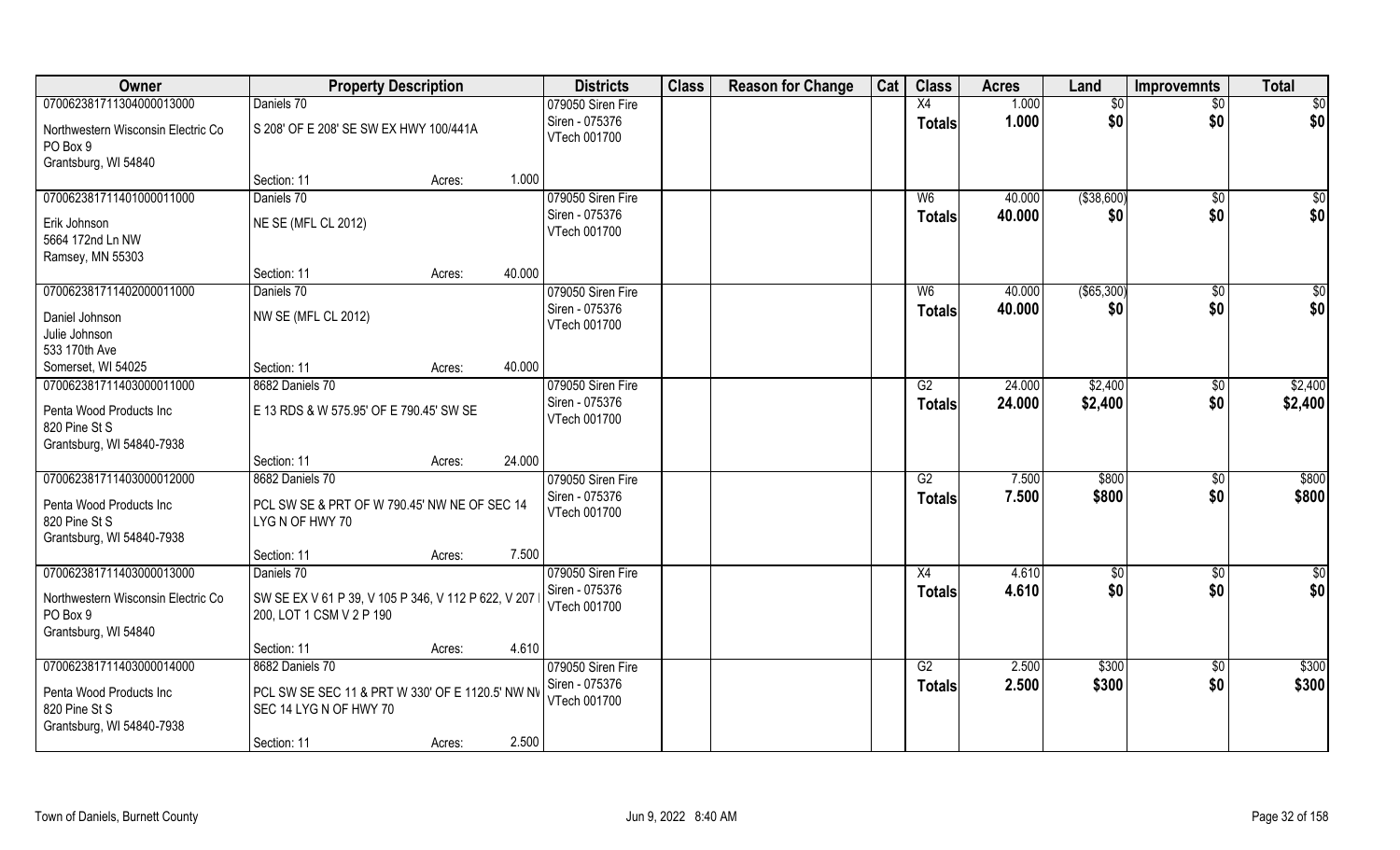| 070062381711403000015000<br>8772 Daniels 70<br>1.400<br>079050 Siren Fire<br>X4<br>\$0<br>\$0<br>\$0<br>\$0<br>\$0<br>Siren - 075376<br>1.400<br>\$0<br><b>Totals</b><br>LOT 1 CSM V2 P190 (SW SE)<br>Northwestern Wisconsin Electric Co<br>VTech 001700<br>PO Box 9<br>Grantsburg, WI 54840<br>1.400<br>Section: 11<br>Acres:<br>070062381711404000011000<br>8682 Daniels 70<br>079050 Siren Fire<br>\$4,000<br>\$1,700<br>G2<br>40.000<br>\$4,000<br>Siren - 075376<br>40.000<br>\$1,700<br><b>Totals</b><br>SE SE<br>Penta Wood Products Inc<br>VTech 001700<br>820 Pine St S<br>Grantsburg, WI 54840-7938<br>40.000<br>Section: 11<br>Acres:<br>070062381712101000011000<br>\$6,300<br>Daniel Johnson Rd<br>079050 Siren Fire<br>G5<br>25.000<br>\$0<br>G <sub>6</sub><br>\$24,800<br>\$0<br>15.000<br>Siren - 075376<br>NE NE<br>Joseph J Gutenkauf Living Trust<br>\$0<br>VTech 001700<br>40.000<br>\$31,100<br><b>Totals</b><br>12778 Emmer PI<br>Apple Valley, MN 55124-6124<br>40.000<br>Section: 12<br>Acres:<br>070062381712102000011000<br>079050 Siren Fire<br>\$5,000<br>Daniel Johnson Rd<br>20.000<br>$\sqrt[6]{3}$<br>G5<br>G <sub>6</sub><br>20.000<br>\$33,000<br>\$0<br>Siren - 075376<br>NW NE<br>Joseph J Gutenkauf Living Trust<br>\$0<br>VTech 001700<br>40.000<br>\$38,000<br><b>Totals</b><br>12778 Emmer PI<br>Apple Valley, MN 55124-6124<br>40.000<br>Section: 12<br>Acres:<br>070062381712103000011000<br>24250 Daniel Johnson Rd<br>32.000<br>\$8,000<br>079050 Siren Fire<br>G5<br>\$0<br>\$13,200<br>\$0<br>G <sub>6</sub><br>8.000<br>Siren - 075376<br>SW NE<br>John D. Neeck<br>\$0<br>VTech 001700<br>40.000<br>\$21,200<br><b>Totals</b><br>Cynthia A. Neeck<br>681 Old Hopkins PI<br>40.000<br>Hudson, WI 54016<br>Section: 12<br>Acres:<br>\$7,300<br>070062381712104000011000<br>Daniel Johnson Rd<br>079050 Siren Fire<br>29.000<br>G5<br>\$0<br>10.000<br>\$16,500<br>\$0<br>G <sub>6</sub><br>Siren - 075376<br>John D. Neeck<br>SE NE EX E 8 RDS OF S 20 RDS<br>\$0<br>VTech 001700<br>39.000<br>\$23,800<br><b>Totals</b><br>Cynthia A. Neeck<br>681 Old Hopkins PI<br>Hudson, WI 54016<br>39.000<br>Section: 12<br>Acres:<br>070062381712104000012000<br>Daniel Johnson Rd<br>079050 Siren Fire<br>G6<br>\$1,000<br>$\overline{60}$<br>1.000<br>\$0<br>Siren - 075376<br>1.000<br>\$1,000<br><b>Totals</b><br>E 8 RDS OF S 20 RDS OF SE NE<br>Gloria J. Dahl<br>VTech 001700<br>PO Box 73<br>Siren, WI 54872-0073 | Owner | <b>Property Description</b> |        |       | <b>Districts</b> | <b>Class</b> | <b>Reason for Change</b> | Cat | <b>Class</b> | <b>Acres</b> | Land | <b>Improvemnts</b> | <b>Total</b> |
|------------------------------------------------------------------------------------------------------------------------------------------------------------------------------------------------------------------------------------------------------------------------------------------------------------------------------------------------------------------------------------------------------------------------------------------------------------------------------------------------------------------------------------------------------------------------------------------------------------------------------------------------------------------------------------------------------------------------------------------------------------------------------------------------------------------------------------------------------------------------------------------------------------------------------------------------------------------------------------------------------------------------------------------------------------------------------------------------------------------------------------------------------------------------------------------------------------------------------------------------------------------------------------------------------------------------------------------------------------------------------------------------------------------------------------------------------------------------------------------------------------------------------------------------------------------------------------------------------------------------------------------------------------------------------------------------------------------------------------------------------------------------------------------------------------------------------------------------------------------------------------------------------------------------------------------------------------------------------------------------------------------------------------------------------------------------------------------------------------------------------------------------------------------------------------------------------------------------------------------------------------------------------------------------------------------------------------------------------------------------------------------------------------------------------------------------------------------|-------|-----------------------------|--------|-------|------------------|--------------|--------------------------|-----|--------------|--------------|------|--------------------|--------------|
|                                                                                                                                                                                                                                                                                                                                                                                                                                                                                                                                                                                                                                                                                                                                                                                                                                                                                                                                                                                                                                                                                                                                                                                                                                                                                                                                                                                                                                                                                                                                                                                                                                                                                                                                                                                                                                                                                                                                                                                                                                                                                                                                                                                                                                                                                                                                                                                                                                                                  |       |                             |        |       |                  |              |                          |     |              |              |      |                    |              |
|                                                                                                                                                                                                                                                                                                                                                                                                                                                                                                                                                                                                                                                                                                                                                                                                                                                                                                                                                                                                                                                                                                                                                                                                                                                                                                                                                                                                                                                                                                                                                                                                                                                                                                                                                                                                                                                                                                                                                                                                                                                                                                                                                                                                                                                                                                                                                                                                                                                                  |       |                             |        |       |                  |              |                          |     |              |              |      |                    |              |
| \$5,700<br>\$5,700<br>\$6,300<br>\$24,800<br>\$31,100<br>\$5,000<br>\$33,000<br>\$38,000<br>\$8,000<br>\$13,200<br>\$21,200<br>\$7,300<br>\$16,500<br>\$23,800<br>\$1,000<br>\$1,000                                                                                                                                                                                                                                                                                                                                                                                                                                                                                                                                                                                                                                                                                                                                                                                                                                                                                                                                                                                                                                                                                                                                                                                                                                                                                                                                                                                                                                                                                                                                                                                                                                                                                                                                                                                                                                                                                                                                                                                                                                                                                                                                                                                                                                                                             |       |                             |        |       |                  |              |                          |     |              |              |      |                    |              |
|                                                                                                                                                                                                                                                                                                                                                                                                                                                                                                                                                                                                                                                                                                                                                                                                                                                                                                                                                                                                                                                                                                                                                                                                                                                                                                                                                                                                                                                                                                                                                                                                                                                                                                                                                                                                                                                                                                                                                                                                                                                                                                                                                                                                                                                                                                                                                                                                                                                                  |       |                             |        |       |                  |              |                          |     |              |              |      |                    |              |
|                                                                                                                                                                                                                                                                                                                                                                                                                                                                                                                                                                                                                                                                                                                                                                                                                                                                                                                                                                                                                                                                                                                                                                                                                                                                                                                                                                                                                                                                                                                                                                                                                                                                                                                                                                                                                                                                                                                                                                                                                                                                                                                                                                                                                                                                                                                                                                                                                                                                  |       |                             |        |       |                  |              |                          |     |              |              |      |                    |              |
|                                                                                                                                                                                                                                                                                                                                                                                                                                                                                                                                                                                                                                                                                                                                                                                                                                                                                                                                                                                                                                                                                                                                                                                                                                                                                                                                                                                                                                                                                                                                                                                                                                                                                                                                                                                                                                                                                                                                                                                                                                                                                                                                                                                                                                                                                                                                                                                                                                                                  |       |                             |        |       |                  |              |                          |     |              |              |      |                    |              |
|                                                                                                                                                                                                                                                                                                                                                                                                                                                                                                                                                                                                                                                                                                                                                                                                                                                                                                                                                                                                                                                                                                                                                                                                                                                                                                                                                                                                                                                                                                                                                                                                                                                                                                                                                                                                                                                                                                                                                                                                                                                                                                                                                                                                                                                                                                                                                                                                                                                                  |       |                             |        |       |                  |              |                          |     |              |              |      |                    |              |
|                                                                                                                                                                                                                                                                                                                                                                                                                                                                                                                                                                                                                                                                                                                                                                                                                                                                                                                                                                                                                                                                                                                                                                                                                                                                                                                                                                                                                                                                                                                                                                                                                                                                                                                                                                                                                                                                                                                                                                                                                                                                                                                                                                                                                                                                                                                                                                                                                                                                  |       |                             |        |       |                  |              |                          |     |              |              |      |                    |              |
|                                                                                                                                                                                                                                                                                                                                                                                                                                                                                                                                                                                                                                                                                                                                                                                                                                                                                                                                                                                                                                                                                                                                                                                                                                                                                                                                                                                                                                                                                                                                                                                                                                                                                                                                                                                                                                                                                                                                                                                                                                                                                                                                                                                                                                                                                                                                                                                                                                                                  |       |                             |        |       |                  |              |                          |     |              |              |      |                    |              |
|                                                                                                                                                                                                                                                                                                                                                                                                                                                                                                                                                                                                                                                                                                                                                                                                                                                                                                                                                                                                                                                                                                                                                                                                                                                                                                                                                                                                                                                                                                                                                                                                                                                                                                                                                                                                                                                                                                                                                                                                                                                                                                                                                                                                                                                                                                                                                                                                                                                                  |       |                             |        |       |                  |              |                          |     |              |              |      |                    |              |
|                                                                                                                                                                                                                                                                                                                                                                                                                                                                                                                                                                                                                                                                                                                                                                                                                                                                                                                                                                                                                                                                                                                                                                                                                                                                                                                                                                                                                                                                                                                                                                                                                                                                                                                                                                                                                                                                                                                                                                                                                                                                                                                                                                                                                                                                                                                                                                                                                                                                  |       |                             |        |       |                  |              |                          |     |              |              |      |                    |              |
|                                                                                                                                                                                                                                                                                                                                                                                                                                                                                                                                                                                                                                                                                                                                                                                                                                                                                                                                                                                                                                                                                                                                                                                                                                                                                                                                                                                                                                                                                                                                                                                                                                                                                                                                                                                                                                                                                                                                                                                                                                                                                                                                                                                                                                                                                                                                                                                                                                                                  |       |                             |        |       |                  |              |                          |     |              |              |      |                    |              |
|                                                                                                                                                                                                                                                                                                                                                                                                                                                                                                                                                                                                                                                                                                                                                                                                                                                                                                                                                                                                                                                                                                                                                                                                                                                                                                                                                                                                                                                                                                                                                                                                                                                                                                                                                                                                                                                                                                                                                                                                                                                                                                                                                                                                                                                                                                                                                                                                                                                                  |       |                             |        |       |                  |              |                          |     |              |              |      |                    |              |
|                                                                                                                                                                                                                                                                                                                                                                                                                                                                                                                                                                                                                                                                                                                                                                                                                                                                                                                                                                                                                                                                                                                                                                                                                                                                                                                                                                                                                                                                                                                                                                                                                                                                                                                                                                                                                                                                                                                                                                                                                                                                                                                                                                                                                                                                                                                                                                                                                                                                  |       |                             |        |       |                  |              |                          |     |              |              |      |                    |              |
|                                                                                                                                                                                                                                                                                                                                                                                                                                                                                                                                                                                                                                                                                                                                                                                                                                                                                                                                                                                                                                                                                                                                                                                                                                                                                                                                                                                                                                                                                                                                                                                                                                                                                                                                                                                                                                                                                                                                                                                                                                                                                                                                                                                                                                                                                                                                                                                                                                                                  |       |                             |        |       |                  |              |                          |     |              |              |      |                    |              |
|                                                                                                                                                                                                                                                                                                                                                                                                                                                                                                                                                                                                                                                                                                                                                                                                                                                                                                                                                                                                                                                                                                                                                                                                                                                                                                                                                                                                                                                                                                                                                                                                                                                                                                                                                                                                                                                                                                                                                                                                                                                                                                                                                                                                                                                                                                                                                                                                                                                                  |       |                             |        |       |                  |              |                          |     |              |              |      |                    |              |
|                                                                                                                                                                                                                                                                                                                                                                                                                                                                                                                                                                                                                                                                                                                                                                                                                                                                                                                                                                                                                                                                                                                                                                                                                                                                                                                                                                                                                                                                                                                                                                                                                                                                                                                                                                                                                                                                                                                                                                                                                                                                                                                                                                                                                                                                                                                                                                                                                                                                  |       |                             |        |       |                  |              |                          |     |              |              |      |                    |              |
|                                                                                                                                                                                                                                                                                                                                                                                                                                                                                                                                                                                                                                                                                                                                                                                                                                                                                                                                                                                                                                                                                                                                                                                                                                                                                                                                                                                                                                                                                                                                                                                                                                                                                                                                                                                                                                                                                                                                                                                                                                                                                                                                                                                                                                                                                                                                                                                                                                                                  |       |                             |        |       |                  |              |                          |     |              |              |      |                    |              |
|                                                                                                                                                                                                                                                                                                                                                                                                                                                                                                                                                                                                                                                                                                                                                                                                                                                                                                                                                                                                                                                                                                                                                                                                                                                                                                                                                                                                                                                                                                                                                                                                                                                                                                                                                                                                                                                                                                                                                                                                                                                                                                                                                                                                                                                                                                                                                                                                                                                                  |       |                             |        |       |                  |              |                          |     |              |              |      |                    |              |
|                                                                                                                                                                                                                                                                                                                                                                                                                                                                                                                                                                                                                                                                                                                                                                                                                                                                                                                                                                                                                                                                                                                                                                                                                                                                                                                                                                                                                                                                                                                                                                                                                                                                                                                                                                                                                                                                                                                                                                                                                                                                                                                                                                                                                                                                                                                                                                                                                                                                  |       |                             |        |       |                  |              |                          |     |              |              |      |                    |              |
|                                                                                                                                                                                                                                                                                                                                                                                                                                                                                                                                                                                                                                                                                                                                                                                                                                                                                                                                                                                                                                                                                                                                                                                                                                                                                                                                                                                                                                                                                                                                                                                                                                                                                                                                                                                                                                                                                                                                                                                                                                                                                                                                                                                                                                                                                                                                                                                                                                                                  |       |                             |        |       |                  |              |                          |     |              |              |      |                    |              |
|                                                                                                                                                                                                                                                                                                                                                                                                                                                                                                                                                                                                                                                                                                                                                                                                                                                                                                                                                                                                                                                                                                                                                                                                                                                                                                                                                                                                                                                                                                                                                                                                                                                                                                                                                                                                                                                                                                                                                                                                                                                                                                                                                                                                                                                                                                                                                                                                                                                                  |       |                             |        |       |                  |              |                          |     |              |              |      |                    |              |
|                                                                                                                                                                                                                                                                                                                                                                                                                                                                                                                                                                                                                                                                                                                                                                                                                                                                                                                                                                                                                                                                                                                                                                                                                                                                                                                                                                                                                                                                                                                                                                                                                                                                                                                                                                                                                                                                                                                                                                                                                                                                                                                                                                                                                                                                                                                                                                                                                                                                  |       |                             |        |       |                  |              |                          |     |              |              |      |                    |              |
|                                                                                                                                                                                                                                                                                                                                                                                                                                                                                                                                                                                                                                                                                                                                                                                                                                                                                                                                                                                                                                                                                                                                                                                                                                                                                                                                                                                                                                                                                                                                                                                                                                                                                                                                                                                                                                                                                                                                                                                                                                                                                                                                                                                                                                                                                                                                                                                                                                                                  |       |                             |        |       |                  |              |                          |     |              |              |      |                    |              |
|                                                                                                                                                                                                                                                                                                                                                                                                                                                                                                                                                                                                                                                                                                                                                                                                                                                                                                                                                                                                                                                                                                                                                                                                                                                                                                                                                                                                                                                                                                                                                                                                                                                                                                                                                                                                                                                                                                                                                                                                                                                                                                                                                                                                                                                                                                                                                                                                                                                                  |       |                             |        |       |                  |              |                          |     |              |              |      |                    |              |
|                                                                                                                                                                                                                                                                                                                                                                                                                                                                                                                                                                                                                                                                                                                                                                                                                                                                                                                                                                                                                                                                                                                                                                                                                                                                                                                                                                                                                                                                                                                                                                                                                                                                                                                                                                                                                                                                                                                                                                                                                                                                                                                                                                                                                                                                                                                                                                                                                                                                  |       |                             |        |       |                  |              |                          |     |              |              |      |                    |              |
|                                                                                                                                                                                                                                                                                                                                                                                                                                                                                                                                                                                                                                                                                                                                                                                                                                                                                                                                                                                                                                                                                                                                                                                                                                                                                                                                                                                                                                                                                                                                                                                                                                                                                                                                                                                                                                                                                                                                                                                                                                                                                                                                                                                                                                                                                                                                                                                                                                                                  |       |                             |        |       |                  |              |                          |     |              |              |      |                    |              |
|                                                                                                                                                                                                                                                                                                                                                                                                                                                                                                                                                                                                                                                                                                                                                                                                                                                                                                                                                                                                                                                                                                                                                                                                                                                                                                                                                                                                                                                                                                                                                                                                                                                                                                                                                                                                                                                                                                                                                                                                                                                                                                                                                                                                                                                                                                                                                                                                                                                                  |       |                             |        |       |                  |              |                          |     |              |              |      |                    |              |
|                                                                                                                                                                                                                                                                                                                                                                                                                                                                                                                                                                                                                                                                                                                                                                                                                                                                                                                                                                                                                                                                                                                                                                                                                                                                                                                                                                                                                                                                                                                                                                                                                                                                                                                                                                                                                                                                                                                                                                                                                                                                                                                                                                                                                                                                                                                                                                                                                                                                  |       |                             |        |       |                  |              |                          |     |              |              |      |                    |              |
|                                                                                                                                                                                                                                                                                                                                                                                                                                                                                                                                                                                                                                                                                                                                                                                                                                                                                                                                                                                                                                                                                                                                                                                                                                                                                                                                                                                                                                                                                                                                                                                                                                                                                                                                                                                                                                                                                                                                                                                                                                                                                                                                                                                                                                                                                                                                                                                                                                                                  |       |                             |        |       |                  |              |                          |     |              |              |      |                    |              |
|                                                                                                                                                                                                                                                                                                                                                                                                                                                                                                                                                                                                                                                                                                                                                                                                                                                                                                                                                                                                                                                                                                                                                                                                                                                                                                                                                                                                                                                                                                                                                                                                                                                                                                                                                                                                                                                                                                                                                                                                                                                                                                                                                                                                                                                                                                                                                                                                                                                                  |       |                             |        |       |                  |              |                          |     |              |              |      |                    |              |
|                                                                                                                                                                                                                                                                                                                                                                                                                                                                                                                                                                                                                                                                                                                                                                                                                                                                                                                                                                                                                                                                                                                                                                                                                                                                                                                                                                                                                                                                                                                                                                                                                                                                                                                                                                                                                                                                                                                                                                                                                                                                                                                                                                                                                                                                                                                                                                                                                                                                  |       |                             |        |       |                  |              |                          |     |              |              |      |                    |              |
|                                                                                                                                                                                                                                                                                                                                                                                                                                                                                                                                                                                                                                                                                                                                                                                                                                                                                                                                                                                                                                                                                                                                                                                                                                                                                                                                                                                                                                                                                                                                                                                                                                                                                                                                                                                                                                                                                                                                                                                                                                                                                                                                                                                                                                                                                                                                                                                                                                                                  |       |                             |        |       |                  |              |                          |     |              |              |      |                    |              |
|                                                                                                                                                                                                                                                                                                                                                                                                                                                                                                                                                                                                                                                                                                                                                                                                                                                                                                                                                                                                                                                                                                                                                                                                                                                                                                                                                                                                                                                                                                                                                                                                                                                                                                                                                                                                                                                                                                                                                                                                                                                                                                                                                                                                                                                                                                                                                                                                                                                                  |       | Section: 12                 | Acres: | 1.000 |                  |              |                          |     |              |              |      |                    |              |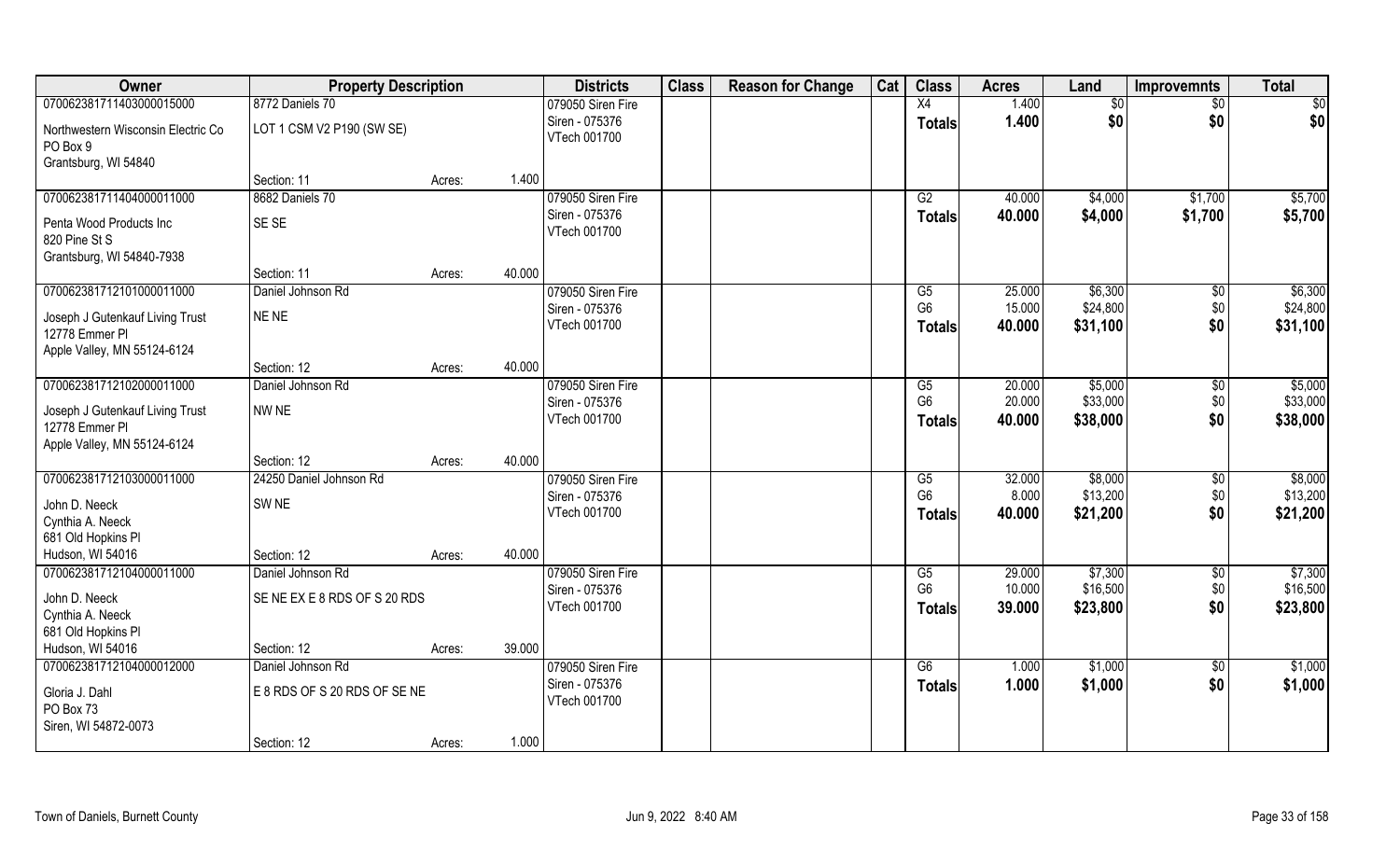| Owner                    | <b>Property Description</b>        |        |        | <b>Districts</b>  | <b>Class</b> | <b>Reason for Change</b> | Cat | <b>Class</b>   | <b>Acres</b> | Land     | <b>Improvemnts</b> | <b>Total</b> |
|--------------------------|------------------------------------|--------|--------|-------------------|--------------|--------------------------|-----|----------------|--------------|----------|--------------------|--------------|
| 070062381712201000011000 | Spangberg Rd                       |        |        | 079050 Siren Fire | G4           | Ag use land              | -5  | G4             | 10.000       | \$1,000  | $\overline{50}$    | \$1,000      |
| Craig Remick             | <b>NE NW</b>                       |        |        | Siren - 075376    |              |                          |     | G <sub>5</sub> | 30.000       | \$7,500  | \$0                | \$7,500      |
| 12670 182nd St N         |                                    |        |        | VTech 001700      |              |                          |     | <b>Totals</b>  | 40.000       | \$8,500  | \$0                | \$8,500      |
| Marine, ON ST            |                                    |        |        |                   |              |                          |     |                |              |          |                    |              |
|                          | Section: 12                        | Acres: | 40.000 |                   |              |                          |     |                |              |          |                    |              |
| 070062381712202000011000 | Spangberg Rd                       |        |        | 079050 Siren Fire |              |                          |     | G4             | 2.000        | \$200    | \$0                | \$200        |
| Craig Remick             | NW NW                              |        |        | Siren - 075376    |              |                          |     | G <sub>5</sub> | 20.000       | \$5,000  | \$0                | \$5,000      |
| 12670 182nd St N         |                                    |        |        | VTech 001700      |              |                          |     | G <sub>6</sub> | 18.000       | \$18,000 | \$0                | \$18,000     |
| Marine, ON ST            |                                    |        |        |                   |              |                          |     | <b>Totals</b>  | 40.000       | \$23,200 | \$0                | \$23,200     |
|                          | Section: 12                        | Acres: | 40.000 |                   |              |                          |     |                |              |          |                    |              |
| 070062381712203000011000 | 24385 Mill Rd                      |        |        | 079050 Siren Fire |              |                          |     | G1             | 1.000        | \$8,900  | $\sqrt[6]{30}$     | \$8,900      |
| Craig Remick             | SW <sub>NW</sub>                   |        |        | Siren - 075376    |              |                          |     | G <sub>5</sub> | 33.000       | \$10,500 | \$0                | \$10,500     |
| 12670 182nd St N         |                                    |        |        | VTech 001700      |              |                          |     | G <sub>6</sub> | 6.000        | \$9,900  | \$0                | \$9,900      |
| Marine, ON ST            |                                    |        |        |                   |              |                          |     | <b>Totals</b>  | 40.000       | \$29,300 | \$0                | \$29,300     |
|                          | Section: 12                        | Acres: | 40.000 |                   |              |                          |     |                |              |          |                    |              |
| 070062381712204000011000 | 24285 Daniel Johnson Rd            |        |        | 079050 Siren Fire | G4           | Ag use land              | -5  | G1             | 1.000        | \$6,000  | \$36,700           | \$42,700     |
| Craig Remick             | SE NW                              |        |        | Siren - 075376    |              |                          |     | G <sub>4</sub> | 30.000       | \$4,000  | \$0                | \$4,000      |
| 12670 182nd St N         |                                    |        |        | VTech 001700      |              |                          |     | G <sub>5</sub> | 9.000        | \$2,300  | \$0                | \$2,300      |
| Marine, ON ST            |                                    |        |        |                   |              |                          |     | <b>Totals</b>  | 40.000       | \$12,300 | \$36,700           | \$49,000     |
|                          | Section: 12                        | Acres: | 40.000 |                   |              |                          |     |                |              |          |                    |              |
| 070062381712302000011000 | Daniels 70                         |        |        | 079050 Siren Fire |              |                          |     | G5             | 20.000       | \$5,000  | $\overline{50}$    | \$5,000      |
| Kenneth R. Nelson        | NW SW (TOGETHER WITH ESMT 476/624) |        |        | Siren - 075376    |              |                          |     | G <sub>6</sub> | 20.000       | \$20,000 | \$0                | \$20,000     |
| Sheri A. Nelson          |                                    |        |        | VTech 001700      |              |                          |     | <b>Totals</b>  | 40.000       | \$25,000 | \$0                | \$25,000     |
| 8454 Daniels 70          |                                    |        |        |                   |              |                          |     |                |              |          |                    |              |
| Siren, WI 54872-8766     | Section: 12                        | Acres: | 40.000 |                   |              |                          |     |                |              |          |                    |              |
| 070062381712303000011000 | 8526 Daniels 70                    |        |        | 079050 Siren Fire | G4           | Ag use land              | -5  | G1             | 1.000        | \$6,000  | \$148,900          | \$154,900    |
| Edwin Engstrom           | SW SW EX 476/292 FOR HWY           |        |        | Siren - 075376    |              |                          |     | G4             | 6.000        | \$800    | \$0                | \$800        |
| 8526 Daniels 70          |                                    |        |        | VTech 001700      |              |                          |     | G <sub>5</sub> | 0.500        | \$100    | \$0                | \$100        |
| Siren, WI 54872          |                                    |        |        |                   |              |                          |     | G <sub>6</sub> | 31.500       | \$31,500 | \$0                | \$31,500     |
|                          | Section: 12                        | Acres: | 39.000 |                   |              |                          |     | <b>Totals</b>  | 39.000       | \$38,400 | \$148,900          | \$187,300    |
| 070062381712505001011000 | 8298 State Highway 70              |        |        | 079050 Siren Fire |              |                          |     | G1             | 3.000        | \$31,500 | \$100,400          | \$131,900    |
| Kalin S. Anderson        | GOV LOT 1 EX HWY DESC 477/252      |        |        | Siren - 075376    |              |                          |     | G <sub>5</sub> | 10.250       | \$500    | \$0                | \$500        |
| 3441 181st Ave NW        |                                    |        |        | VTech 001700      |              |                          |     | <b>Totals</b>  | 13.250       | \$32,000 | \$100,400          | \$132,400    |
| Andover, MN 55304        |                                    |        |        |                   |              |                          |     |                |              |          |                    |              |
|                          | Section: 12                        | Acres: | 13.250 |                   |              |                          |     |                |              |          |                    |              |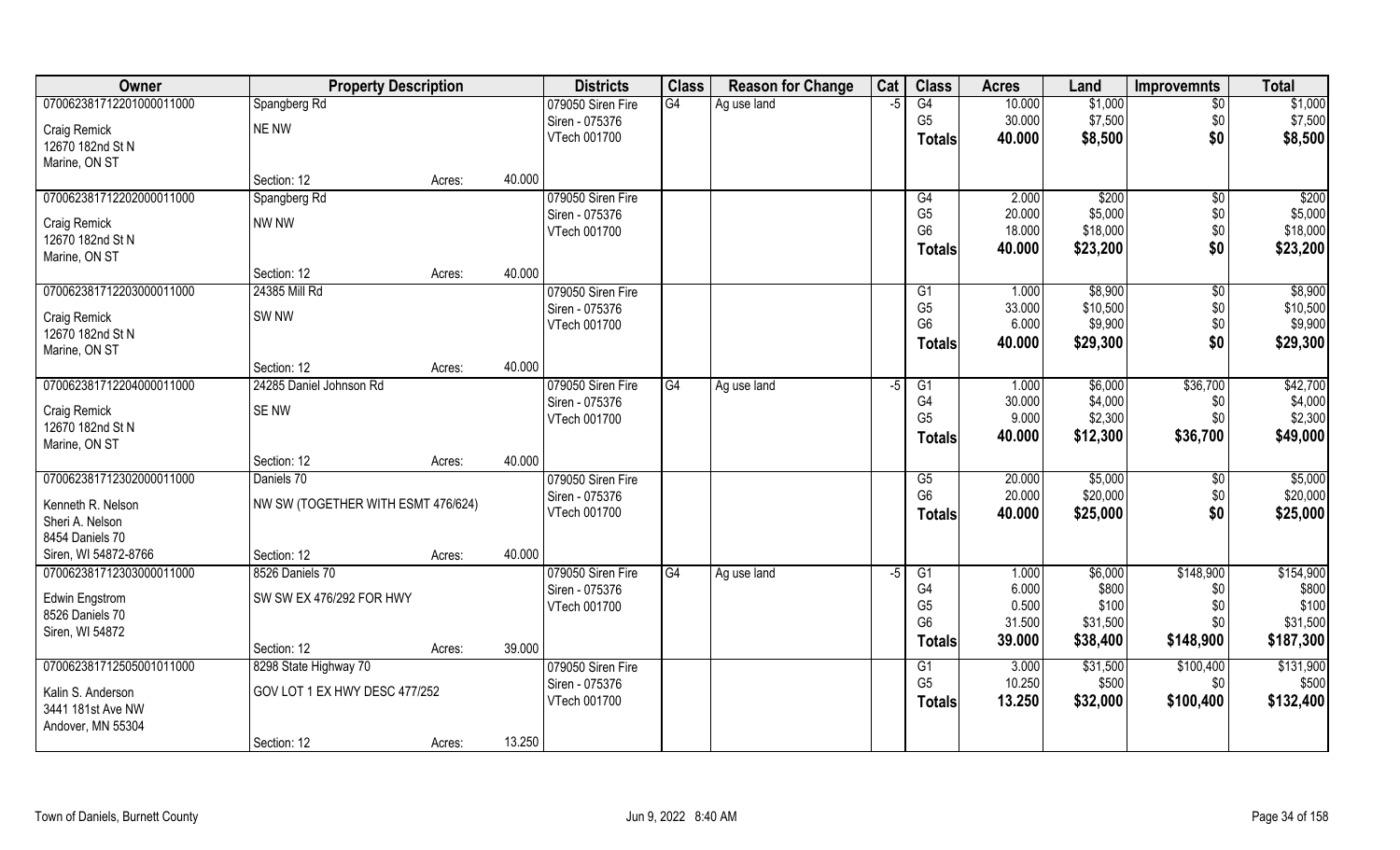| Owner                    | <b>Property Description</b>                |        |        | <b>Districts</b>  | <b>Class</b> | <b>Reason for Change</b> | Cat            | <b>Class</b>    | <b>Acres</b> | Land     | <b>Improvemnts</b> | <b>Total</b> |
|--------------------------|--------------------------------------------|--------|--------|-------------------|--------------|--------------------------|----------------|-----------------|--------------|----------|--------------------|--------------|
| 070062381712505002011000 | 8454 Daniels 70                            |        |        | 079050 Siren Fire |              |                          |                | G1              | 1.000        | \$12,000 | \$157,300          | \$169,300    |
| Sheri Nelson             | GOV LOT 2 EX 475/632 & 519/347 FOR HWY     |        |        | Siren - 075376    |              |                          |                | G <sub>6</sub>  | 20.540       | \$27,400 | \$0                | \$27,400     |
| Kenneth Nelson           |                                            |        |        | VTech 001700      |              |                          |                | <b>Totals</b>   | 21.540       | \$39,400 | \$157,300          | \$196,700    |
| 8454 Daniels 70          |                                            |        |        |                   |              |                          |                |                 |              |          |                    |              |
| Siren, WI 54872-8766     | Section: 12                                | Acres: | 21.540 |                   |              |                          |                |                 |              |          |                    |              |
| 070062381712505003011000 | 8452 W Doctor Lake Rd                      |        |        | 079050 Siren Fire | G2           | Shop addition            | $\overline{2}$ | G1              | 1.000        | \$9,500  | \$329,200          | \$338,700    |
| Chu Y. Wu                | N 19.5 ACRES OF GOV LOT 3 (TOGETHER WITH & |        |        | Siren - 075376    | G4           | Ag use land              | $-5$           | G <sub>2</sub>  | 1.000        | \$9,500  | \$110,000          | \$119,500    |
| 11101 Kumquat St NW      | <b>SUBJ TO ESMT 476/624)</b>               |        |        | VTech 001700      |              |                          |                | G4              | 2.500        | \$300    | \$0                | \$300        |
| Coon Rapids, MN 55448    |                                            |        |        |                   |              |                          |                | G <sub>5</sub>  | 15.000       | \$4,500  | \$0                | \$4,500      |
|                          | Section: 12                                | Acres: | 19.500 |                   |              |                          |                | <b>Totals</b>   | 19.500       | \$23,800 | \$439,200          | \$463,000    |
| 070062381712505003012000 | Doctor Lake Rd                             |        |        | 079050 Siren Fire |              |                          |                | G6              | 7.750        | \$12,800 | \$0                | \$12,800     |
| Kenneth R. Nelson        | GOV LOT 3 EX N 19.5 ACRES (TOGETHER WITH   |        |        | Siren - 075376    |              |                          |                | <b>Totals</b>   | 7.750        | \$12,800 | \$0                | \$12,800     |
| Sheri A. Nelson          | ESMT 476/624)                              |        |        | VTech 001700      |              |                          |                |                 |              |          |                    |              |
| 8454 Daniels 70          |                                            |        |        |                   |              |                          |                |                 |              |          |                    |              |
| Siren, WI 54872-8766     | Section: 12                                | Acres: | 7.750  |                   |              |                          |                |                 |              |          |                    |              |
| 070062381712505004011000 | 24134 Daniel Johnson Rd                    |        |        | 079050 Siren Fire | G4           | Ag use land              | -5             | G1              | 1.000        | \$12,000 | \$181,900          | \$193,900    |
| Dale E. Kinch            | GOV LOT 4 (D-2055)                         |        |        | Siren - 075376    |              |                          |                | G <sub>4</sub>  | 10.000       | \$1,300  | \$0                | \$1,300      |
| Linda R. Kinch           |                                            |        |        | VTech 001700      |              |                          |                | G8              | 14.400       | \$7,200  | \$0                | \$7,200      |
| 24134 Daniel Johnson Rd  |                                            |        |        |                   |              |                          |                | <b>Totals</b>   | 25.400       | \$20,500 | \$181,900          | \$202,400    |
| Siren, WI 54872          | Section: 12                                | Acres: | 25.400 |                   |              |                          |                |                 |              |          |                    |              |
| 070062381712505005011100 | 24048 Daniel Johnson Rd                    |        |        | 079050 Siren Fire | G4           | Ag use land              | -5             | $\overline{G1}$ | 1.000        | \$6,000  | \$155,700          | \$161,700    |
| Gloria J. Dahl           | PCL GOV LOT 5 EX CSM V26 P7 (GOV LOT 5)    |        |        | Siren - 075376    | G4           | Ag use land              | -5             | G4              | 29.500       | \$2,300  | \$0                | \$2,300      |
| PO Box 73                |                                            |        |        | VTech 001700      |              |                          |                | <b>Totals</b>   | 30.500       | \$8,300  | \$155,700          | \$164,000    |
| Siren, WI 54872-0073     |                                            |        |        |                   |              |                          |                |                 |              |          |                    |              |
|                          | Section: 12                                | Acres: | 30.500 |                   |              |                          |                |                 |              |          |                    |              |
| 070062381712505005012000 | Daniel Johnson Rd                          |        |        | 079050 Siren Fire | G4           | Ag use land              | $-5$           | G4              | 10.000       | \$1,000  | \$0                | \$1,000      |
| John D. Neeck            | GOV LOT 5 EX E 40 RDS                      |        |        | Siren - 075376    |              |                          |                | G <sub>5</sub>  | 11.670       | \$5,300  | \$0                | \$5,300      |
| Cynthia A. Neeck         |                                            |        |        | VTech 001700      |              |                          |                | <b>Totals</b>   | 21.670       | \$6,300  | \$0                | \$6,300      |
| 681 Old Hopkins PI       |                                            |        |        |                   |              |                          |                |                 |              |          |                    |              |
| Hudson, WI 54016         | Section: 12                                | Acres: | 21.670 |                   |              |                          |                |                 |              |          |                    |              |
| 070062381712505005013001 | 24084 Daniel Johnson Rd                    |        |        | 079050 Siren Fire |              |                          |                | G1              | 0.680        | \$4,100  | \$23,500           | \$27,600     |
| Deborah O'Neill          | LOT 1 CSM V26 P7 (GOV LOT 5)               |        |        | Siren - 075376    |              |                          |                | <b>Totals</b>   | 0.680        | \$4,100  | \$23,500           | \$27,600     |
| 528 Grace St             |                                            |        |        | VTech 001700      |              |                          |                |                 |              |          |                    |              |
| St Paul, MN 55102-3241   |                                            |        |        |                   |              |                          |                |                 |              |          |                    |              |
|                          | Section: 12                                | Acres: | 0.680  |                   |              |                          |                |                 |              |          |                    |              |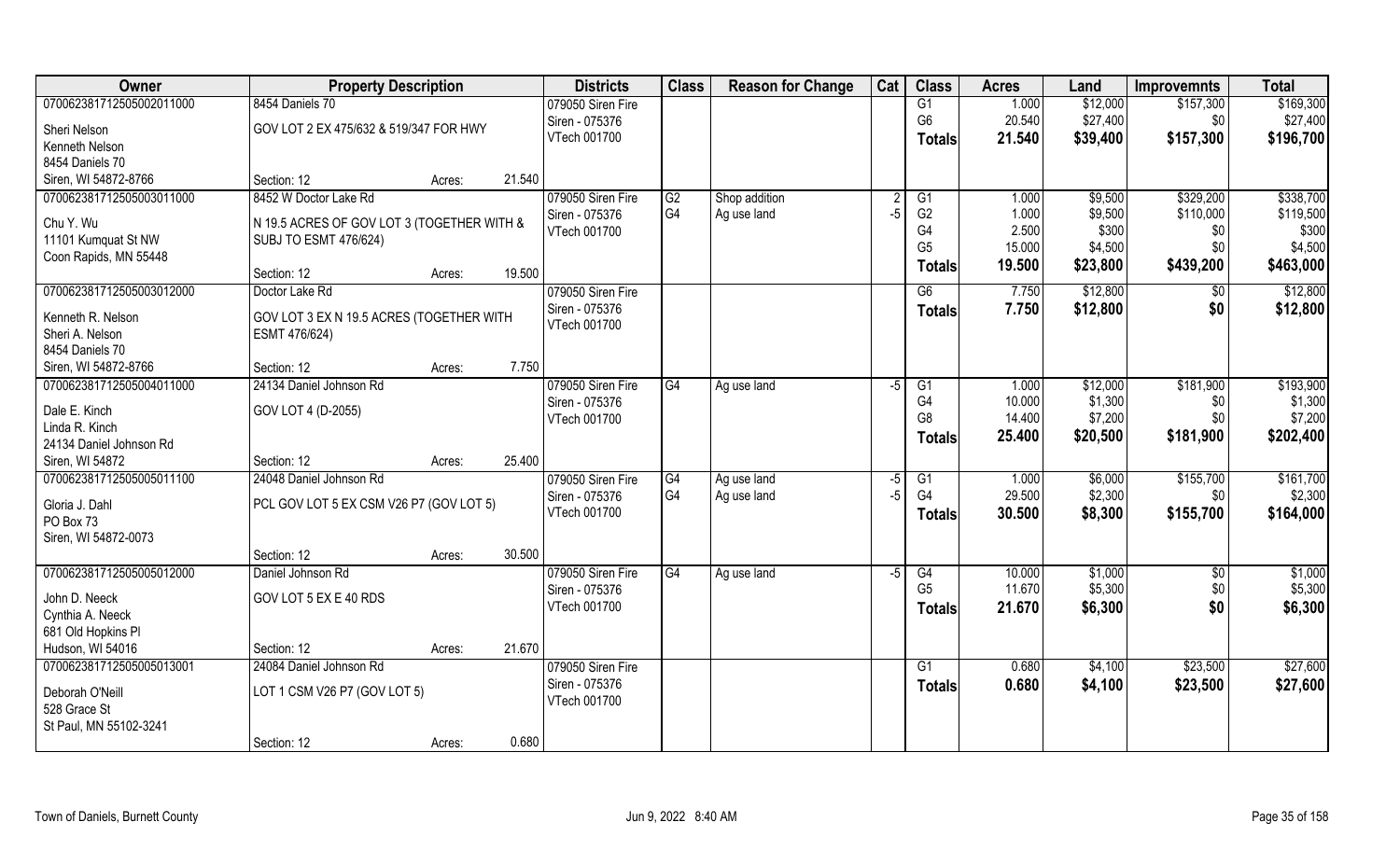| Owner                       | <b>Property Description</b>                   | <b>Districts</b>  | <b>Class</b> | <b>Reason for Change</b> | Cat | <b>Class</b>                     | <b>Acres</b>    | Land                 | <b>Improvemnts</b> | <b>Total</b>          |
|-----------------------------|-----------------------------------------------|-------------------|--------------|--------------------------|-----|----------------------------------|-----------------|----------------------|--------------------|-----------------------|
| 070062381712505005014001    | 24058 Daniel Johnson Rd                       | 079050 Siren Fire |              |                          |     | G1                               | 1.110           | \$8,900              | \$71,600           | \$80,500              |
| Keith A. Nelson             | LOT 2 CSM#4655 V26 P7 (GOV LOT 5)#441281      | Siren - 075376    |              |                          |     | <b>Totals</b>                    | 1.110           | \$8,900              | \$71,600           | \$80,500              |
| PO Box 158                  |                                               | VTech 001700      |              |                          |     |                                  |                 |                      |                    |                       |
| Siren, WI 54872-0158        |                                               |                   |              |                          |     |                                  |                 |                      |                    |                       |
|                             | 1.110<br>Section: 12<br>Acres:                |                   |              |                          |     |                                  |                 |                      |                    |                       |
| 070062381712505005015000    | 24029 Daniel Johnson Rd                       | 079050 Siren Fire |              |                          |     | G1                               | 1.000           | \$8,400              | \$49,600           | \$58,000              |
| Lois A. Lane                | PCL GOV LOT 5                                 | Siren - 075376    |              |                          |     | <b>Totals</b>                    | 1.000           | \$8,400              | \$49,600           | \$58,000              |
| 24029 Daniel Johnson Rd     |                                               | VTech 001700      |              |                          |     |                                  |                 |                      |                    |                       |
| Siren, WI 54872             |                                               |                   |              |                          |     |                                  |                 |                      |                    |                       |
|                             | 1.000<br>Section: 12<br>Acres:                |                   |              |                          |     |                                  |                 |                      |                    |                       |
| 070062381712505005016000    | 24011 Daniel Johnson Rd                       | 079050 Siren Fire |              |                          |     | G1                               | 1.870           | \$12,700             | \$112,000          | \$124,700             |
| Constance V. Bibeau         | S 20 RDS OF E 40 RDS GOV LOT 5 EX HWY DESC    | Siren - 075376    |              |                          |     | <b>Totals</b>                    | 1.870           | \$12,700             | \$112,000          | \$124,700             |
| 3112 180th St               | 484/460 & 462                                 | VTech 001700      |              |                          |     |                                  |                 |                      |                    |                       |
| Frederic, WI 54837          |                                               |                   |              |                          |     |                                  |                 |                      |                    |                       |
|                             | 1.870<br>Section: 12<br>Acres:                |                   |              |                          |     |                                  |                 |                      |                    |                       |
| 070062381712517000011000    | State Highway 70                              | 079050 Siren Fire |              |                          |     | X <sub>2</sub>                   | 5.070           | \$0                  | $\sqrt{50}$        | \$0                   |
| Wisconsin Dot               | PCLS SEC 12 FOR HWY DESC: 475/632             | Siren - 075376    |              |                          |     | <b>Totals</b>                    | 5.070           | \$0                  | \$0                | \$0                   |
| 1701 N 4th St               |                                               | VTech 001700      |              |                          |     |                                  |                 |                      |                    |                       |
| Superior, WI 54880          |                                               |                   |              |                          |     |                                  |                 |                      |                    |                       |
|                             | 5.070<br>Section: 12<br>Acres:                |                   |              |                          |     |                                  |                 |                      |                    |                       |
| 070062381713102000011000    | 23975 Peterson Rd                             | 079050 Siren Fire |              |                          |     | G1                               | 1.000           | \$6,000              | \$75,100           | \$81,100              |
| <b>Edwin Arthur Steinke</b> | PCLS NW NE DESC 308/191 & 323/370 EX HWY DESC | Siren - 075376    |              |                          |     | G <sub>5</sub>                   | 8.000           | \$2,700              | \$0                | \$2,700               |
| Sheil Steinke               | 485/426                                       | VTech 001700      |              |                          |     | Totals                           | 9.000           | \$8,700              | \$75,100           | \$83,800              |
| 23975 Peterson Rd           |                                               |                   |              |                          |     |                                  |                 |                      |                    |                       |
| Siren, WI 54872-8757        | 9.000<br>Section: 13<br>Acres:                |                   |              |                          |     |                                  |                 |                      |                    |                       |
| 070062381713102000012100    | 8475 State Highway 70                         | 079050 Siren Fire |              |                          |     | G1                               | 1.000           | \$6,000              | \$94,700           | \$100,700             |
| Christopher Foehser         | LOT 1 CSM V22 P229 (#391531) (NW NE & NE NW)  | Siren - 075376    |              |                          |     | G <sub>5</sub><br>G <sub>6</sub> | 2.940           | \$1,300              | \$0                | \$1,300               |
| <b>Bonnie Foehser</b>       |                                               | VTech 001700      |              |                          |     |                                  | 8.580<br>12.520 | \$10,600<br>\$17,900 | \$0<br>\$94,700    | \$10,600<br>\$112,600 |
| 8475 State Rd 70            |                                               |                   |              |                          |     | <b>Totals</b>                    |                 |                      |                    |                       |
| Siren, WI 54872-8721        | 12.520<br>Section: 13<br>Acres:               |                   |              |                          |     |                                  |                 |                      |                    |                       |
| 070062381713102000012101    |                                               | 079050 Siren Fire |              |                          |     | G5                               | 9.800           | \$4,400              | $\sqrt[6]{30}$     | \$4,400               |
| Fairview Dairy Farms, Inc   | PART OF NW NE                                 | Siren - 075376    |              |                          |     | G <sub>8</sub>                   | 6.500           | \$5,400              | \$0                | \$5,400               |
| 23789 Peterson Rd           |                                               | VTech 001700      |              |                          |     | <b>Totals</b>                    | 16.300          | \$9,800              | \$0                | \$9,800               |
| Siren, WI 54872             |                                               |                   |              |                          |     |                                  |                 |                      |                    |                       |
|                             | 16.300<br>Section: 13<br>Acres:               |                   |              |                          |     |                                  |                 |                      |                    |                       |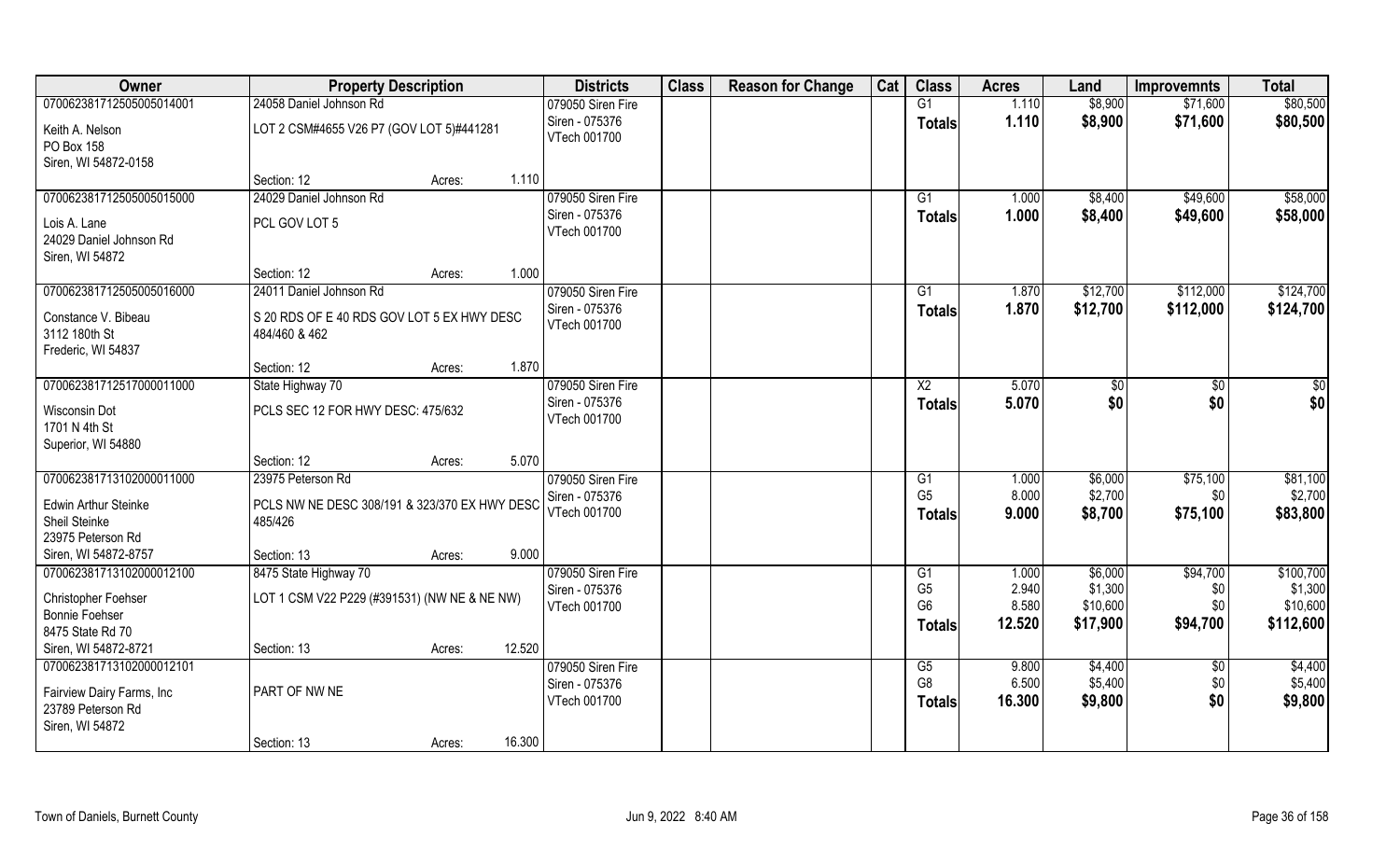| Owner                                          | <b>Property Description</b>                    |                  | <b>Districts</b>  | <b>Class</b> | <b>Reason for Change</b> | Cat  | <b>Class</b>    | <b>Acres</b> | Land     | <b>Improvemnts</b> | <b>Total</b> |
|------------------------------------------------|------------------------------------------------|------------------|-------------------|--------------|--------------------------|------|-----------------|--------------|----------|--------------------|--------------|
| 070062381713103000011001                       | 23803 Peterson Rd                              |                  | 079050 Siren Fire |              |                          |      | G1              | 1.000        | \$6,000  | \$31,100           | \$37,100     |
| Fairview Dairy Farm Inc                        | SW NE EX CSM V26 P227 & TH PT SE NE EX CSM V26 |                  | Siren - 075376    |              |                          |      | G <sub>6</sub>  | 18.670       | \$33,600 | \$0                | \$33,600     |
| 23789 Peterson Rd                              | P128                                           |                  | VTech 001700      |              |                          |      | Totals          | 19.670       | \$39,600 | \$31,100           | \$70,700     |
| Siren, WI 54872                                |                                                |                  |                   |              |                          |      |                 |              |          |                    |              |
|                                                | Section: 13                                    | 19.670<br>Acres: |                   |              |                          |      |                 |              |          |                    |              |
| 070062381713103000011100                       |                                                |                  | 079050 Siren Fire |              |                          |      | G5              | 20.000       | \$9,000  | $\overline{50}$    | \$9,000      |
| Steven R. Steingruebl                          | LOT 1 CSM V26 P227 (SW NE & SE NE)             |                  | Siren - 075376    |              |                          |      | <b>Totals</b>   | 20.000       | \$9,000  | \$0                | \$9,000      |
| Linda A. Steingruebl                           |                                                |                  | VTech 001700      |              |                          |      |                 |              |          |                    |              |
| 9471 Dunham Lake Dr                            |                                                |                  |                   |              |                          |      |                 |              |          |                    |              |
| Siren, WI 54872                                | Section: 13                                    | 20.000<br>Acres: |                   |              |                          |      |                 |              |          |                    |              |
| 070062381713104000011100                       |                                                |                  | 079050 Siren Fire | G4           | Ag use land              | $-5$ | G4              | 4.700        | \$600    | $\sqrt[6]{30}$     | \$600        |
| Fairview Dairy Farm Inc                        | LOT 3 CSM V26 P128 (SE NE)                     |                  | Siren - 075376    |              |                          |      | G <sub>8</sub>  | 2.000        | \$1,000  | \$0                | \$1,000      |
| 23789 Peterson Rd                              |                                                |                  | VTech 001700      |              |                          |      | <b>Totals</b>   | 6.700        | \$1,600  | \$0                | \$1,600      |
| Siren, WI 54872                                |                                                |                  |                   |              |                          |      |                 |              |          |                    |              |
|                                                | Section: 13                                    | 6.700<br>Acres:  |                   |              |                          |      |                 |              |          |                    |              |
| 070062381713201000011101                       |                                                |                  | 079050 Siren Fire |              |                          |      | G1              | 18.730       | \$30,900 | $\sqrt[6]{3}$      | \$30,900     |
| William A. Cordell                             | LOT 2 CSM 4942 VOL 27 P 299 RECORDED AS DOC    |                  | Siren - 075376    |              |                          |      | G4              | 1.410        | \$200    | \$0                | \$200        |
| Jodi L. Cordell                                | 461482 (NE NW)                                 |                  | VTech 001700      |              |                          |      | <b>Totals</b>   | 20.140       | \$31,100 | \$0                | \$31,100     |
| 22888 Little Wood Lake Rd                      |                                                |                  |                   |              |                          |      |                 |              |          |                    |              |
| Grantsburg, WI 54840                           | Section: 13                                    | 20.140<br>Acres: |                   |              |                          |      |                 |              |          |                    |              |
| 070062381713201000011201                       |                                                |                  | 079050 Siren Fire | G4           | Ag use land              | -5   | $\overline{G4}$ | 11.590       | \$1,500  | $\sqrt{6}$         | \$1,500      |
|                                                |                                                |                  | Siren - 075376    |              |                          |      | G <sub>8</sub>  | 0.500        | \$400    | \$0                | \$400        |
| Fairview Dairy Farms, Inc<br>23789 Peterson Rd | LOT 3 CSM 4942 VOL 27 P 299 RECORDED AS DOC    |                  | VTech 001700      |              |                          |      | Totals          | 12.090       | \$1,900  | \$0                | \$1,900      |
| Siren, WI 54872                                | 461482 (NE NW & NW NE)                         |                  |                   |              |                          |      |                 |              |          |                    |              |
|                                                | Section: 13                                    | 12.090<br>Acres: |                   |              |                          |      |                 |              |          |                    |              |
| 070062381713202000011000                       | State Highway 70                               |                  | 079050 Siren Fire |              |                          |      | G4              | 2.000        | \$300    | $\sqrt{6}$         | \$300        |
|                                                |                                                |                  | Siren - 075376    |              |                          |      | G <sub>5</sub>  | 4.000        | \$300    | \$0                | \$300        |
| Jonathan A. Tjader                             | NW NW EX HWY & EX THAT PRT LYG N & W OF HWY    |                  | VTech 001700      |              |                          |      | G <sub>8</sub>  | 13.000       | \$10,800 | \$0                | \$10,800     |
| 2013 Marshall Ave<br>St Paul, MN 55104         | 70 & S & W OF DANIEL'S 70                      |                  |                   |              |                          |      | Totals          | 19.000       | \$11,400 | \$0                | \$11,400     |
|                                                | Section: 13                                    | 19.000<br>Acres: |                   |              |                          |      |                 |              |          |                    |              |
| 070062381713202000011100                       | 8590 State Highway 70                          |                  | 079050 Siren Fire |              |                          |      | G2              | 6.000        | \$52,500 | \$63,600           | \$116,100    |
|                                                |                                                |                  | Siren - 075376    |              |                          |      | Totals          | 6.000        | \$52,500 | \$63,600           | \$116,100    |
| John W Jr & Judith A Peterson Trust            | THAT PRT NW NW LYG N & W OF HWY 70 & S & W OF  |                  | VTech 001700      |              |                          |      |                 |              |          |                    |              |
| 464 North Ave E                                | DANIEL'S 70 (MFG)                              |                  |                   |              |                          |      |                 |              |          |                    |              |
| Grantsburg, WI 54840                           | Section: 13                                    | 6.000<br>Acres:  |                   |              |                          |      |                 |              |          |                    |              |
|                                                |                                                |                  |                   |              |                          |      |                 |              |          |                    |              |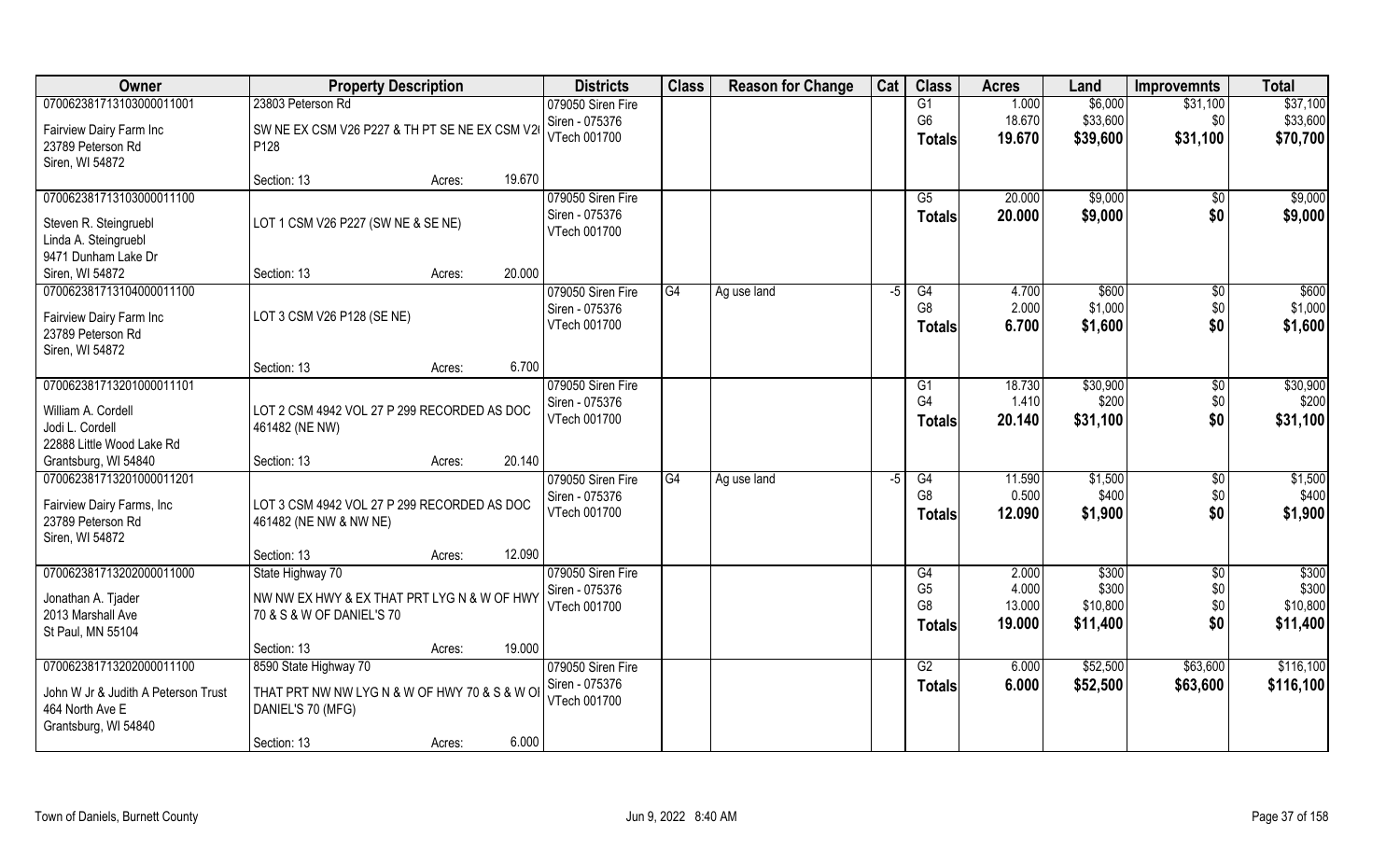| Owner                                | <b>Property Description</b>                 |                  | <b>Districts</b>               | <b>Class</b> | <b>Reason for Change</b> | Cat  | <b>Class</b>           | <b>Acres</b> | Land     | <b>Improvemnts</b> | <b>Total</b> |
|--------------------------------------|---------------------------------------------|------------------|--------------------------------|--------------|--------------------------|------|------------------------|--------------|----------|--------------------|--------------|
| 070062381713203000011100             |                                             |                  | 079050 Siren Fire              |              |                          |      | G5                     | 1.000        | \$300    | $\overline{50}$    | \$300        |
| William A. Cordell                   | LOT 1 CSM 4942 VOL 27 P 299 RECORDED AS DOC |                  | Siren - 075376                 |              |                          |      | G <sub>6</sub>         | 28.140       | \$46,400 | \$0                | \$46,400     |
| Jodi L. Cordell                      | 461482 (SW NW)                              |                  | VTech 001700                   |              |                          |      | <b>Totals</b>          | 29.140       | \$46,700 | \$0                | \$46,700     |
| 22888 Little Wood Lake Rd            |                                             |                  |                                |              |                          |      |                        |              |          |                    |              |
| Grantsburg, WI 54840                 | Section: 13                                 | 29.140<br>Acres: |                                |              |                          |      |                        |              |          |                    |              |
| 070062381713203000011200             |                                             |                  | 079050 Siren Fire              |              |                          |      | G6                     | 9.700        | \$16,000 | \$0                | \$16,000     |
|                                      |                                             |                  | Siren - 075376                 |              |                          |      | <b>Totals</b>          | 9.700        | \$16,000 | \$0                | \$16,000     |
| Fairview Dairy Farms, Inc            | SW OF NW LESS LOT 1 CSM 4942 VOL 27 P 299   |                  | VTech 001700                   |              |                          |      |                        |              |          |                    |              |
| 23789 Peterson Rd<br>Siren, WI 54872 | RECORDED AS DOC 461482                      |                  |                                |              |                          |      |                        |              |          |                    |              |
|                                      | Section: 13                                 | 9.700<br>Acres:  |                                |              |                          |      |                        |              |          |                    |              |
| 070062381713204000011000             | Peterson Rd                                 |                  | 079050 Siren Fire              | G4           | Ag use land              | $-5$ | G4                     | 28.000       | \$2,000  | $\sqrt{6}$         | \$2,000      |
|                                      |                                             |                  | Siren - 075376                 |              |                          |      | G7                     | 2.000        | \$8,000  | \$45,900           | \$53,900     |
| Fairview Dairy Farm Inc              | SE NW                                       |                  | VTech 001700                   |              |                          |      | G <sub>8</sub>         | 10.000       | \$8,300  | \$0                | \$8,300      |
| 23789 Peterson Rd                    |                                             |                  |                                |              |                          |      | Totals                 | 40.000       | \$18,300 | \$45,900           | \$64,200     |
| Siren, WI 54872                      |                                             |                  |                                |              |                          |      |                        |              |          |                    |              |
|                                      | Section: 13                                 | 40.000<br>Acres: |                                |              |                          |      |                        |              |          |                    |              |
| 070062381713301000011000             | 23787 Peterson Rd                           |                  | 079050 Siren Fire              | G4           | Ag use land              | -5   | G4                     | 38.000       | \$4,100  | -S0                | \$4,100      |
| Fairview Dairy Farm Inc              | NE SW                                       |                  | Siren - 075376<br>VTech 001700 |              |                          |      | G7                     | 2.000        | \$8,000  | \$116,600          | \$124,600    |
| 23789 Peterson Rd                    |                                             |                  |                                |              |                          |      | <b>Totals</b>          | 40.000       | \$12,100 | \$116,600          | \$128,700    |
| Siren, WI 54872                      |                                             |                  |                                |              |                          |      |                        |              |          |                    |              |
|                                      | Section: 13                                 | 40.000<br>Acres: |                                |              |                          |      |                        |              |          |                    |              |
| 070062381713302000011000             | Peterson Rd                                 |                  | 079050 Siren Fire              | G5           | Correct acreage per RPL  | $-4$ | $\overline{\text{G5}}$ | 8.700        | \$500    | \$0                | \$500        |
| Fairview Dairy Farm Inc              | NW SW                                       |                  | Siren - 075376                 |              |                          |      | G <sub>6</sub>         | 30.000       | \$49,500 | \$0                | \$49,500     |
| 23789 Peterson Rd                    |                                             |                  | VTech 001700                   |              |                          |      | <b>Totals</b>          | 38.700       | \$50,000 | \$0                | \$50,000     |
| Siren, WI 54872                      |                                             |                  |                                |              |                          |      |                        |              |          |                    |              |
|                                      | Section: 13                                 | 38.700<br>Acres: |                                |              |                          |      |                        |              |          |                    |              |
| 070062381713303000011000             | 8570 Waldora Rd                             |                  | 079050 Siren Fire              |              |                          |      | G1                     | 1.000        | \$9,000  | \$87,700           | \$96,700     |
| Edward H. Fisher                     | SW SW EX CSM V 4 P 291                      |                  | Siren - 075376                 |              |                          |      | G <sub>5</sub>         | 5.000        | \$300    | \$0                | \$300        |
| Kelly L. Fisher                      |                                             |                  | VTech 001700                   |              |                          |      | G <sub>6</sub>         | 23.240       | \$38,300 | \$0                | \$38,300     |
| 8570 Waldora Rd                      |                                             |                  |                                |              |                          |      | Totals                 | 29.240       | \$47,600 | \$87,700           | \$135,300    |
| Siren, WI 54872                      | Section: 13                                 | 29.240<br>Acres: |                                |              |                          |      |                        |              |          |                    |              |
| 070062381713303000012000             | 8528 Waldora Rd                             |                  | 079050 Siren Fire              |              |                          |      | G1                     | 5.450        | \$21,700 | $\sqrt{$0}$        | \$21,700     |
|                                      |                                             |                  | Siren - 075376                 |              |                          |      | <b>Totals</b>          | 5.450        | \$21,700 | \$0                | \$21,700     |
| Edward H. Fisher                     | LOT 2 CSM V 4 P 291 (IN SW SW)              |                  | VTech 001700                   |              |                          |      |                        |              |          |                    |              |
| Kelly L. Fisher                      |                                             |                  |                                |              |                          |      |                        |              |          |                    |              |
| 8570 Waldora Rd<br>Siren, WI 54872   | Section: 13                                 | 5.450            |                                |              |                          |      |                        |              |          |                    |              |
|                                      |                                             | Acres:           |                                |              |                          |      |                        |              |          |                    |              |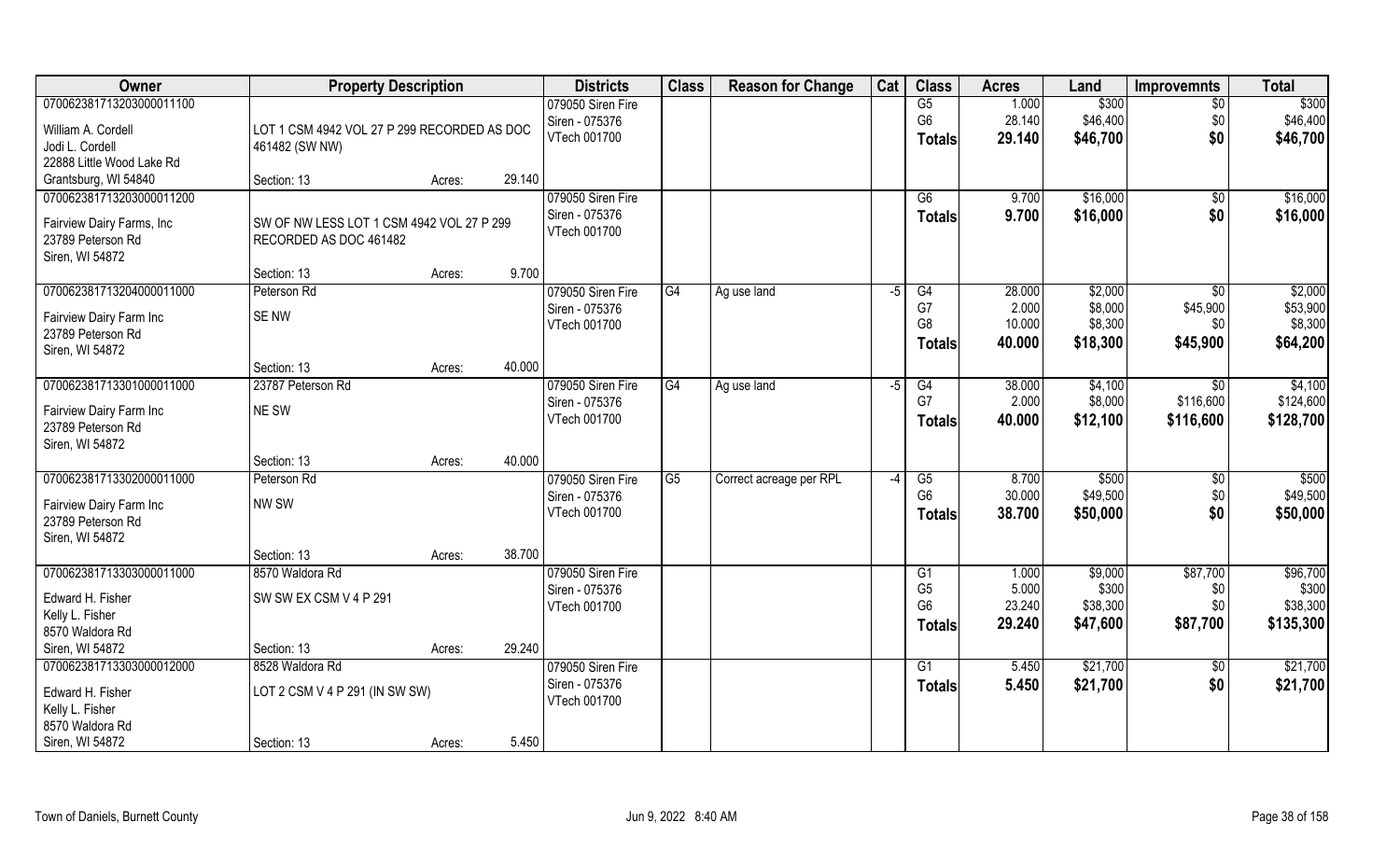| Owner                    | <b>Property Description</b>    |        |        | <b>Districts</b>               | <b>Class</b>    | <b>Reason for Change</b> | Cat  | <b>Class</b>    | <b>Acres</b> | Land     | <b>Improvemnts</b> | <b>Total</b> |
|--------------------------|--------------------------------|--------|--------|--------------------------------|-----------------|--------------------------|------|-----------------|--------------|----------|--------------------|--------------|
| 070062381713303000013000 | Waldora Rd                     |        |        | 079050 Siren Fire              |                 |                          |      | $\overline{G1}$ | 5.310        | \$21,500 | $\sqrt{$0}$        | \$21,500     |
| Edward H. Fisher         | LOT 1 CSM V 4 P 291 (IN SW SW) |        |        | Siren - 075376<br>VTech 001700 |                 |                          |      | <b>Totals</b>   | 5.310        | \$21,500 | \$0                | \$21,500     |
| Kelly L. Fisher          |                                |        |        |                                |                 |                          |      |                 |              |          |                    |              |
| 8570 Waldora Rd          |                                |        |        |                                |                 |                          |      |                 |              |          |                    |              |
| Siren, WI 54872          | Section: 13                    | Acres: | 5.310  |                                |                 |                          |      |                 |              |          |                    |              |
| 070062381713304000011000 | Waldora Rd                     |        |        | 079050 Siren Fire              |                 |                          |      | G8              | 40.000       | \$36,000 | \$0                | \$36,000     |
| Fairview Dairy Farm Inc  | <b>SE SW</b>                   |        |        | Siren - 075376                 |                 |                          |      | <b>Totals</b>   | 40.000       | \$36,000 | \$0                | \$36,000     |
| 23789 Peterson Rd        |                                |        |        | VTech 001700                   |                 |                          |      |                 |              |          |                    |              |
| Siren, WI 54872          |                                |        |        |                                |                 |                          |      |                 |              |          |                    |              |
|                          | Section: 13                    | Acres: | 40.000 |                                |                 |                          |      |                 |              |          |                    |              |
| 070062381713401000011000 | Peterson Rd                    |        |        | 079050 Siren Fire              | $\overline{G4}$ | Ag use land              | -5   | G4              | 35.000       | \$4,700  | $\sqrt[6]{3}$      | \$4,700      |
| Fairview Dairy Farm Inc  | NE SE EX PCL V 330 P 42        |        |        | Siren - 075376                 |                 |                          |      | G <sub>5</sub>  | 1.000        | \$100    | \$0                | \$100        |
| 23789 Peterson Rd        |                                |        |        | VTech 001700                   |                 |                          |      | <b>Totals</b>   | 36.000       | \$4,800  | \$0                | \$4,800      |
| Siren, WI 54872          |                                |        |        |                                |                 |                          |      |                 |              |          |                    |              |
|                          | Section: 13                    | Acres: | 36.000 |                                |                 |                          |      |                 |              |          |                    |              |
| 070062381713401000012000 | 23786 Peterson Rd              |        |        | 079050 Siren Fire              |                 |                          |      | G1              | 3.700        | \$11,400 | \$101,900          | \$113,300    |
|                          |                                |        |        | Siren - 075376                 |                 |                          |      | <b>Totals</b>   | 3.700        | \$11,400 | \$101,900          | \$113,300    |
| Bradley A. Dahlberg      | PCL NE SE                      |        |        | VTech 001700                   |                 |                          |      |                 |              |          |                    |              |
| 23786 Peterson Rd        |                                |        |        |                                |                 |                          |      |                 |              |          |                    |              |
| Siren, WI 54872          |                                |        |        |                                |                 |                          |      |                 |              |          |                    |              |
|                          | Section: 13                    | Acres: | 3.700  |                                |                 |                          |      |                 |              |          |                    |              |
| 070062381713402000011000 | 23789 Peterson Rd              |        |        | 079050 Siren Fire              | G4              | Ag use land              | $-5$ | G4              | 9.000        | \$1,200  | $\overline{50}$    | \$1,200      |
| Fairview Dairy Farm Inc  | N 330' OF NW SE                |        |        | Siren - 075376                 |                 |                          |      | G7              | 1.000        | \$6,000  | \$144,400          | \$150,400    |
| 23789 Peterson Rd        |                                |        |        | VTech 001700                   |                 |                          |      | <b>Totals</b>   | 10.000       | \$7,200  | \$144,400          | \$151,600    |
| Siren, WI 54872          |                                |        |        |                                |                 |                          |      |                 |              |          |                    |              |
|                          | Section: 13                    | Acres: | 10.000 |                                |                 |                          |      |                 |              |          |                    |              |
| 070062381713402000012000 | Peterson Rd                    |        |        | 079050 Siren Fire              | G4              | Ag use land              | -5   | G4              | 29.000       | \$3,900  | $\sqrt{$0}$        | \$3,900      |
| Fairview Dairy Farm Inc  | NW SE EX N 330'                |        |        | Siren - 075376                 |                 |                          |      | G <sub>5</sub>  | 1.000        | \$100    | \$0                | \$100        |
| 23789 Peterson Rd        |                                |        |        | VTech 001700                   |                 |                          |      | <b>Totals</b>   | 30.000       | \$4,000  | \$0                | \$4,000      |
| Siren, WI 54872          |                                |        |        |                                |                 |                          |      |                 |              |          |                    |              |
|                          | Section: 13                    | Acres: | 30.000 |                                |                 |                          |      |                 |              |          |                    |              |
| 070062381713403000011000 | Waldora Rd                     |        |        | 079050 Siren Fire              |                 |                          |      | G8              | 18.190       | \$16,400 | \$0                | \$16,400     |
|                          |                                |        |        | Siren - 075376                 |                 |                          |      | <b>Totals</b>   | 18.190       | \$16,400 | \$0                | \$16,400     |
| Fairview Dairy Farm Inc  | <b>SW SE EX S 720'</b>         |        |        | VTech 001700                   |                 |                          |      |                 |              |          |                    |              |
| 23789 Peterson Rd        |                                |        |        |                                |                 |                          |      |                 |              |          |                    |              |
| Siren, WI 54872          | Section: 13                    | Acres: | 18.190 |                                |                 |                          |      |                 |              |          |                    |              |
|                          |                                |        |        |                                |                 |                          |      |                 |              |          |                    |              |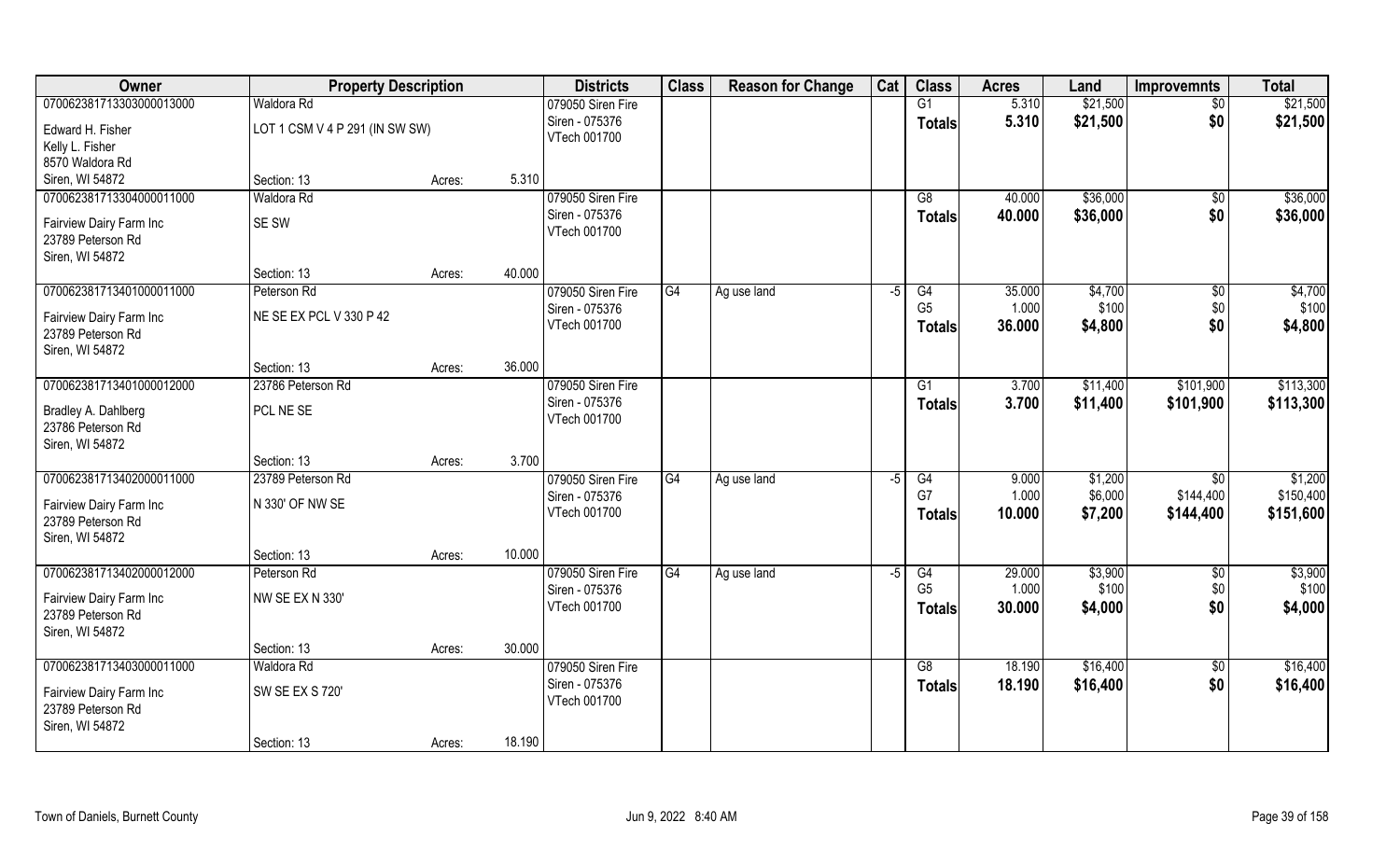| Owner                                        | <b>Property Description</b>                |        |        | <b>Districts</b>               | <b>Class</b> | <b>Reason for Change</b> | Cat  | <b>Class</b>    | <b>Acres</b> | Land     | <b>Improvemnts</b> | <b>Total</b> |
|----------------------------------------------|--------------------------------------------|--------|--------|--------------------------------|--------------|--------------------------|------|-----------------|--------------|----------|--------------------|--------------|
| 070062381713403000012000                     | 23645 Peterson Rd                          |        |        | 079050 Siren Fire              |              |                          |      | G1              | 1.000        | \$6,000  | \$97,800           | \$103,800    |
| Dale Peterson                                | S 720' SW SE EX S 390'                     |        |        | Siren - 075376                 |              |                          |      | G <sub>6</sub>  | 9.000        | \$16,200 | \$0                | \$16,200     |
| Melissa Peterson                             |                                            |        |        | VTech 001700                   |              |                          |      | <b>Totals</b>   | 10.000       | \$22,200 | \$97,800           | \$120,000    |
| 23645 Peterson Rd                            |                                            |        |        |                                |              |                          |      |                 |              |          |                    |              |
| Siren, WI 54872                              | Section: 13                                | Acres: | 10.000 |                                |              |                          |      |                 |              |          |                    |              |
| 070062381713403000013000                     | 8364 Waldora Rd                            |        |        | 079050 Siren Fire              |              |                          |      | G2              | 0.100        | \$1,500  | \$10,000           | \$11,500     |
|                                              | S 390' SW SE                               |        |        | Siren - 075376                 |              |                          |      | G <sub>6</sub>  | 11.710       | \$21,100 | \$0                | \$21,100     |
| Fairview Dairy Farm Inc<br>23789 Peterson Rd |                                            |        |        | VTech 001700                   |              |                          |      | <b>Totals</b>   | 11.810       | \$22,600 | \$10,000           | \$32,600     |
| Siren, WI 54872                              |                                            |        |        |                                |              |                          |      |                 |              |          |                    |              |
|                                              | Section: 13                                | Acres: | 11.810 |                                |              |                          |      |                 |              |          |                    |              |
| 070062381713404000011000                     | Waldora Rd                                 |        |        | 079050 Siren Fire              | G4           | Ag use land              | $-5$ | G4              | 29.000       | \$3,900  | \$0                | \$3,900      |
|                                              |                                            |        |        | Siren - 075376                 |              |                          |      | G <sub>5</sub>  | 1.000        | \$100    | \$0                | \$100        |
| Fairview Dairy Farm Inc                      | SE SE EX E 660' OF S 330'                  |        |        | VTech 001700                   |              |                          |      | G <sub>8</sub>  | 5.000        | \$2,500  | \$0                | \$2,500      |
| 23789 Peterson Rd                            |                                            |        |        |                                |              |                          |      | <b>Totals</b>   | 35.000       | \$6,500  | \$0                | \$6,500      |
| Siren, WI 54872                              | Section: 13                                | Acres: | 35.000 |                                |              |                          |      |                 |              |          |                    |              |
| 070062381713404000012000                     | 8238 Waldora Rd                            |        |        | 079050 Siren Fire              |              |                          |      | G1              | 0.250        | \$1,500  | \$36,900           | \$38,400     |
|                                              |                                            |        |        | Siren - 075376                 |              |                          |      | <b>X4</b>       | 4.750        | \$0      | \$0                | \$0          |
| Great Dane Rescue of Mn & WI Inc             | E 660' OF S 330' SE SE                     |        |        | VTech 001700                   |              |                          |      | <b>Totals</b>   | 5.000        | \$1,500  | \$36,900           | \$38,400     |
| 5516 10th Ave S                              |                                            |        |        |                                |              |                          |      |                 |              |          |                    |              |
| Minneapolis, MN 55417                        |                                            |        |        |                                |              |                          |      |                 |              |          |                    |              |
|                                              | Section: 13                                | Acres: | 5.000  |                                |              |                          |      |                 |              |          |                    |              |
| 070062381713505001011001                     |                                            |        |        | 079050 Siren Fire              |              |                          |      | $\overline{G5}$ | 1.190        | \$200    | \$0                | \$200        |
| Fairview Dairy Farm Inc                      | GOV LOT 1 LYING W OF CTR LN OF PETERSON RD |        |        | Siren - 075376<br>VTech 001700 |              |                          |      | <b>Totals</b>   | 1.190        | \$200    | \$0                | \$200        |
| 23789 Peterson Rd                            |                                            |        |        |                                |              |                          |      |                 |              |          |                    |              |
| Siren, WI 54872                              |                                            |        |        |                                |              |                          |      |                 |              |          |                    |              |
|                                              | Section: 13                                | Acres: | 1.190  |                                |              |                          |      |                 |              |          |                    |              |
| 070062381713505001011100                     |                                            |        |        | 079050 Siren Fire              | G4           | Ag use land              | -5   | G4              | 23.110       | \$3,100  | \$0                | \$3,100      |
| Fairview Dairy Farm Inc                      | LOT 1 CSM V26 P128 (SE NE & GOV LOT 1)     |        |        | Siren - 075376                 |              |                          |      | <b>Totals</b>   | 23.110       | \$3,100  | \$0                | \$3,100      |
| 23789 Peterson Rd                            |                                            |        |        | VTech 001700                   |              |                          |      |                 |              |          |                    |              |
| Siren, WI 54872                              |                                            |        |        |                                |              |                          |      |                 |              |          |                    |              |
|                                              | Section: 13                                | Acres: | 23.110 |                                |              |                          |      |                 |              |          |                    |              |
| 070062381713505001011200                     |                                            |        |        | 079050 Siren Fire              |              |                          |      | G5              | 22.190       | \$10,100 | $\sqrt{6}$         | \$10,100     |
| William A. Cordell                           | LOT 2 CSM V26 P128 (SE NE & GOV LOT 1)     |        |        | Siren - 075376                 |              |                          |      | G <sub>6</sub>  | 18.390       | \$30,300 | \$0                | \$30,300     |
| Jodi L. Cordell                              |                                            |        |        | VTech 001700                   |              |                          |      | <b>Totals</b>   | 40.580       | \$40,400 | \$0                | \$40,400     |
| 22888 Little Wood Lake Rd                    |                                            |        |        |                                |              |                          |      |                 |              |          |                    |              |
| Grantsburg, WI 54840                         | Section: 13                                | Acres: | 40.580 |                                |              |                          |      |                 |              |          |                    |              |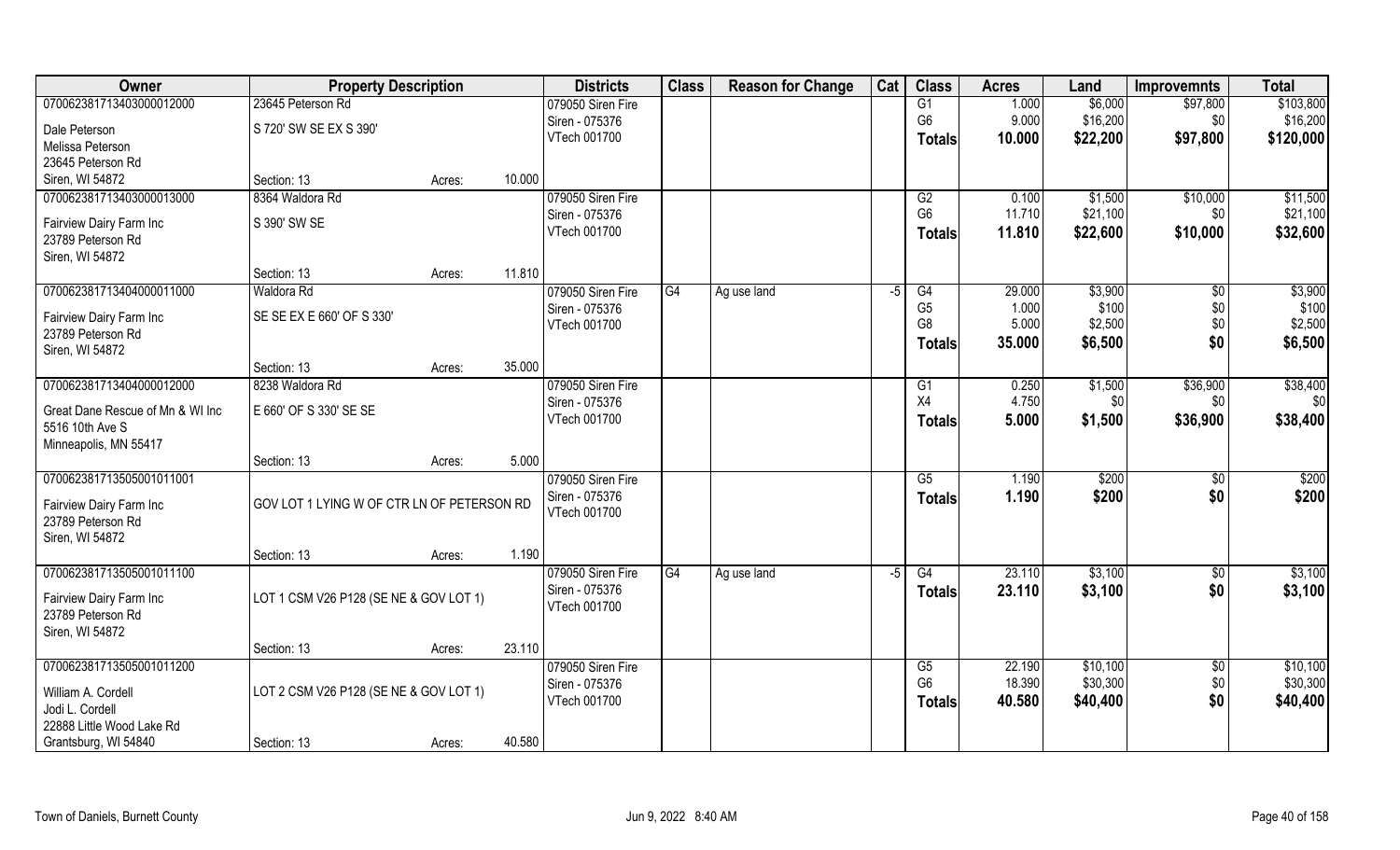| Owner                                                                                    | <b>Property Description</b>                                                     |        |        | <b>Districts</b>  | <b>Class</b> | <b>Reason for Change</b> | Cat  | <b>Class</b>    | <b>Acres</b> | Land       | <b>Improvemnts</b> | <b>Total</b> |
|------------------------------------------------------------------------------------------|---------------------------------------------------------------------------------|--------|--------|-------------------|--------------|--------------------------|------|-----------------|--------------|------------|--------------------|--------------|
| 070062381713505001012000                                                                 | State Highway 70                                                                |        |        | 079050 Siren Fire |              |                          |      | G1              | 4.770        | \$13,500   | \$149,000          | \$162,500    |
| David D. Dykstra                                                                         | E 330' OF N 660' GOV LOT 1 EX 476/18 FOR HWY                                    |        |        | Siren - 075376    |              |                          |      | <b>Totals</b>   | 4.770        | \$13,500   | \$149,000          | \$162,500    |
| Carol D. Dykstra                                                                         |                                                                                 |        |        | VTech 001700      |              |                          |      |                 |              |            |                    |              |
| 8211 State Rd 70                                                                         |                                                                                 |        |        |                   |              |                          |      |                 |              |            |                    |              |
| Siren, WI 54872                                                                          | Section: 13                                                                     | Acres: | 4.770  |                   |              |                          |      |                 |              |            |                    |              |
| 070062381713517000011000                                                                 | State Highway 70                                                                |        |        | 079050 Siren Fire |              |                          |      | $\overline{X2}$ | 18.070       | $\sqrt{6}$ | \$0                | \$0          |
| Wisconsin Dot                                                                            | PCLS SEC 13 (HWY 70)                                                            |        |        | Siren - 075376    |              |                          |      | <b>Totals</b>   | 18.070       | \$0        | \$0                | \$0          |
| 1701 N 4th St                                                                            |                                                                                 |        |        | VTech 001700      |              |                          |      |                 |              |            |                    |              |
| Superior, WI 54880                                                                       |                                                                                 |        |        |                   |              |                          |      |                 |              |            |                    |              |
|                                                                                          | Section: 13                                                                     | Acres: | 18.070 |                   |              |                          |      |                 |              |            |                    |              |
| 070062381714101000011000                                                                 | 8627 Daniels 70                                                                 |        |        | 079050 Siren Fire | G4           | Ag use land              | $-5$ | G4              | 10.000       | \$1,300    | $\sqrt{6}$         | \$1,300      |
| Winston & Lavonne Brethorst Life Estate   E1/2 NE NE EX HYW DESC 530/385 & 532/246 (LIFE |                                                                                 |        |        | Siren - 075376    |              |                          |      | G <sub>5</sub>  | 5.650        | \$1,400    | \$0                | \$1,400      |
| 8627 Daniels 70                                                                          | ESTATE TO WINSTON & LAVONNE BRETHORST)                                          |        |        | VTech 001700      |              |                          |      | G7              | 2.000        | \$8,000    | \$65,900           | \$73,900     |
| PO Box 242                                                                               |                                                                                 |        |        |                   |              |                          |      | <b>Totals</b>   | 17.650       | \$10,700   | \$65,900           | \$76,600     |
| Siren, WI 54872                                                                          | Section: 14                                                                     | Acres: | 17.650 |                   |              |                          |      |                 |              |            |                    |              |
| 070062381714101000012000                                                                 | Daniels 70                                                                      |        |        | 079050 Siren Fire | G4           | Ag use land              | -5   | G4              | 3.170        | \$400      | \$0                | \$400        |
|                                                                                          |                                                                                 |        |        | Siren - 075376    |              |                          |      | G <sub>8</sub>  | 3.000        | \$2,700    | \$0                | \$2,700      |
| Fairview Dairy Farm Inc<br>23789 Peterson Rd                                             | W1/2 NE NE EX PCLS V 105 P 348, V 106 P 185 & V<br>111 P 224 & HWY DESC 531/356 |        |        | VTech 001700      |              |                          |      | <b>Totals</b>   | 6.170        | \$3,100    | \$0                | \$3,100      |
| Siren, WI 54872                                                                          |                                                                                 |        |        |                   |              |                          |      |                 |              |            |                    |              |
|                                                                                          | Section: 14                                                                     | Acres: | 6.170  |                   |              |                          |      |                 |              |            |                    |              |
| 070062381714101000013000                                                                 | 8671 Daniels 70                                                                 |        |        | 079050 Siren Fire |              |                          |      | X3              | 8.050        | \$0        | $\sqrt[6]{30}$     | \$0          |
|                                                                                          |                                                                                 |        |        | Siren - 075376    |              |                          |      | <b>Totals</b>   | 8.050        | \$0        | \$0                | \$0          |
| <b>Burnett County WI</b>                                                                 | PCL W1/2 NE NE                                                                  |        |        | VTech 001700      |              |                          |      |                 |              |            |                    |              |
| 7410 County Road K Ste 105<br>Siren, WI 54872-9067                                       |                                                                                 |        |        |                   |              |                          |      |                 |              |            |                    |              |
|                                                                                          | Section: 14                                                                     | Acres: | 8.050  |                   |              |                          |      |                 |              |            |                    |              |
| 070062381714101000014000                                                                 |                                                                                 |        |        | 079050 Siren Fire |              |                          |      | G1              | 0.270        | \$5,000    | \$4,500            | \$9,500      |
|                                                                                          |                                                                                 |        |        | Siren - 075376    |              |                          |      | <b>Totals</b>   | 0.270        | \$5,000    | \$4,500            | \$9,500      |
| Joseph B. Hanson                                                                         | PCL NE NE BEG 70 FT S NW COR TH E 100 FT TH S                                   |        |        | VTech 001700      |              |                          |      |                 |              |            |                    |              |
| Unknown                                                                                  | 150 FT TH TH W 100 FT TH N 150 FT TO POB EX                                     |        |        |                   |              |                          |      |                 |              |            |                    |              |
|                                                                                          | <b>HWY ROW</b>                                                                  |        | 0.270  |                   |              |                          |      |                 |              |            |                    |              |
| 070062381714102000011000                                                                 | Section: 14<br>8713 Daniels 70                                                  | Acres: |        | 079050 Siren Fire |              |                          |      | G1              | 4.000        | \$12,000   | \$106,000          | \$118,000    |
|                                                                                          |                                                                                 |        |        | Siren - 075376    |              |                          |      | G4              | 1.000        | \$100      | \$0                | \$100        |
| Charles W & Ellen M Ellis Life Estate                                                    | E 660' OF N 330' NW NE LYG S OF DANIELS 70                                      |        |        | VTech 001700      |              |                          |      | Totals          | 5.000        | \$12,100   | \$106,000          | \$118,100    |
| 8713 Daniels 70                                                                          |                                                                                 |        |        |                   |              |                          |      |                 |              |            |                    |              |
| Siren, WI 54872                                                                          |                                                                                 |        |        |                   |              |                          |      |                 |              |            |                    |              |
|                                                                                          | Section: 14                                                                     | Acres: | 5.000  |                   |              |                          |      |                 |              |            |                    |              |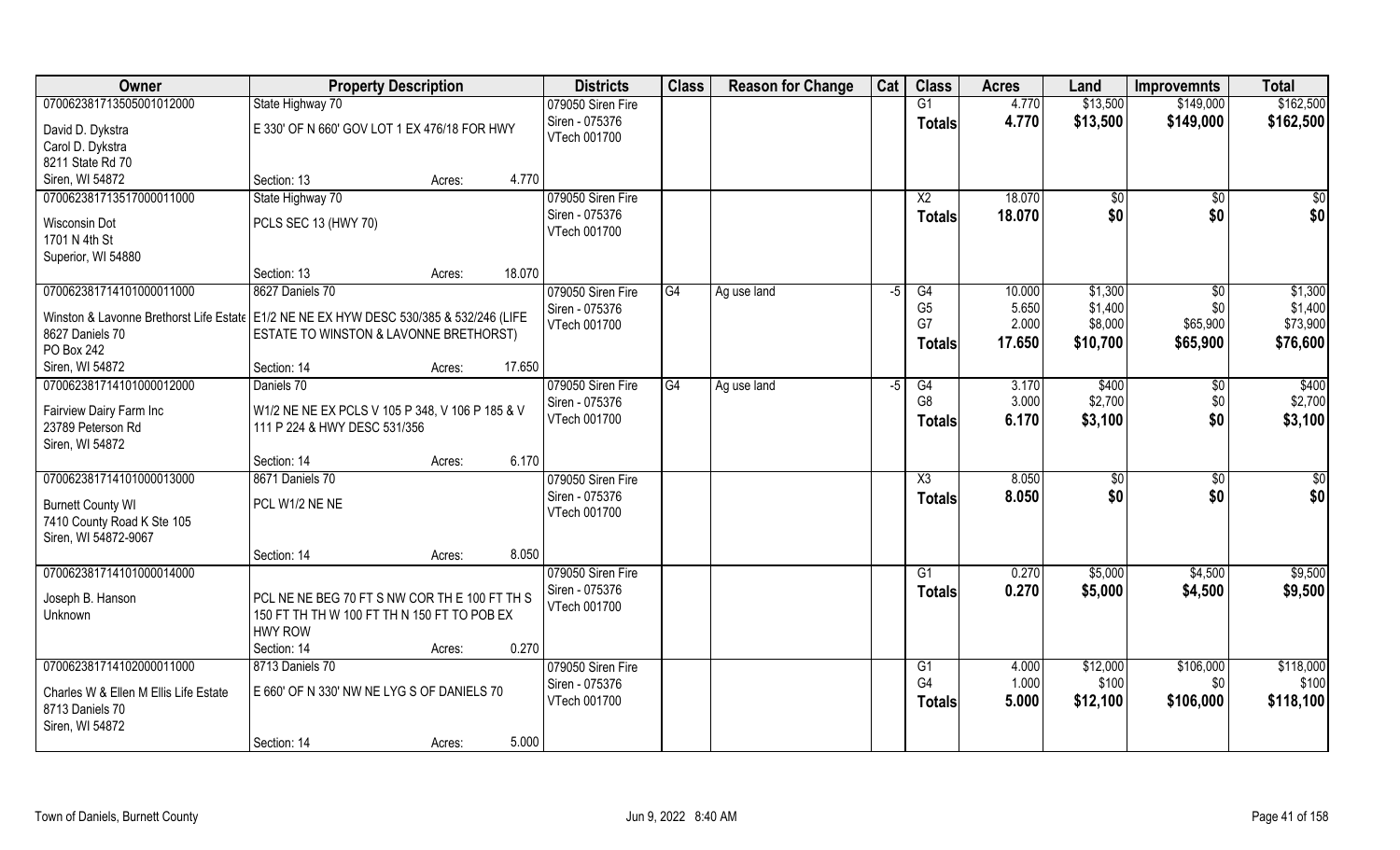| Owner                                                  | <b>Property Description</b>                                                                    | <b>Districts</b>               | <b>Class</b> | <b>Reason for Change</b> | Cat  | <b>Class</b>                     | <b>Acres</b>    | Land              | <b>Improvemnts</b> | <b>Total</b>      |
|--------------------------------------------------------|------------------------------------------------------------------------------------------------|--------------------------------|--------------|--------------------------|------|----------------------------------|-----------------|-------------------|--------------------|-------------------|
| 070062381714102000012000                               | Daniels 70                                                                                     | 079050 Siren Fire              |              |                          |      | X4                               | 0.001           | \$0               | $\sqrt{$0}$        | $\sqrt{50}$       |
| Northwestern Wisconsin Electric Co<br>PO Box 9         | W 184.20' OF NW NE LYING N OF DANIELS 70                                                       | Siren - 075376<br>VTech 001700 |              |                          |      | <b>Totals</b>                    | 0.001           | \$0               | \$0                | \$0               |
| Grantsburg, WI 54840                                   |                                                                                                |                                |              |                          |      |                                  |                 |                   |                    |                   |
|                                                        | 0.001<br>Section: 14<br>Acres:                                                                 |                                |              |                          |      |                                  |                 |                   |                    |                   |
| 070062381714102000013000                               | Daniels 70                                                                                     | 079050 Siren Fire              | G4           | Ag use land              | $-5$ | G4                               | 15.500          | \$2,100           | \$0                | \$2,100           |
| Roger L. Skold                                         | NW NE LYING S OF DANIELS 70 EX E 660' OF N 330'                                                | Siren - 075376                 |              |                          |      | G <sub>5</sub><br>G <sub>8</sub> | 0.500<br>19.000 | \$100<br>\$17,100 | \$0                | \$100<br>\$17,100 |
| 22649 Imme Rd                                          |                                                                                                | VTech 001700                   |              |                          |      |                                  |                 |                   | \$0                |                   |
| Siren, WI 54872-9153                                   |                                                                                                |                                |              |                          |      | <b>Totals</b>                    | 35.000          | \$19,300          | \$0                | \$19,300          |
|                                                        | 35.000<br>Section: 14<br>Acres:                                                                |                                |              |                          |      |                                  |                 |                   |                    |                   |
| 070062381714103000011000                               | State Highway 70                                                                               | 079050 Siren Fire              | G4           | Ag use land              | $-5$ | G4                               | 4.000           | \$500             | $\sqrt[6]{30}$     | \$500             |
| Ashley Anderson                                        | SW NE EX HWY DESC 531/356 & EX THAT PRT LYG S                                                  | Siren - 075376                 |              |                          |      | G <sub>8</sub>                   | 29.010          | \$24,000          | \$0                | \$24,000          |
| 1785 20th Ave                                          | OF HWY                                                                                         | VTech 001700                   |              |                          |      | <b>Totals</b>                    | 33.010          | \$24,500          | \$0                | \$24,500          |
| Elk Mound, WI 54739                                    |                                                                                                |                                |              |                          |      |                                  |                 |                   |                    |                   |
|                                                        | 33.010<br>Section: 14<br>Acres:                                                                |                                |              |                          |      |                                  |                 |                   |                    |                   |
| 070062381714104000011001                               | State Highway 70                                                                               | 079050 Siren Fire              |              |                          |      | G4                               | 3.690           | \$500             | \$0                | \$500             |
| Fairview Dairy Farm Inc                                | THAT PRT OF SE NE LYING N OF HWY DESC IN                                                       | Siren - 075376                 |              |                          |      | G <sub>8</sub>                   | 1.000           | \$900             | \$0                | \$900             |
| 23789 Peterson Rd                                      | 531/356                                                                                        | VTech 001700                   |              |                          |      | <b>Totals</b>                    | 4.690           | \$1,400           | \$0                | \$1,400           |
| Siren, WI 54872                                        |                                                                                                |                                |              |                          |      |                                  |                 |                   |                    |                   |
|                                                        | 4.690<br>Section: 14<br>Acres:                                                                 |                                |              |                          |      |                                  |                 |                   |                    |                   |
| 070062381714104000011100                               | State Highway 70                                                                               | 079050 Siren Fire              |              |                          |      | $\overline{G6}$                  | 22.900          | \$41,200          | \$0                | \$41,200          |
| Jonathan A. Tjader                                     | THAT PRT OF SE NE LYING S OF HWY DESC IN                                                       | Siren - 075376                 |              |                          |      | <b>Totals</b>                    | 22.900          | \$41,200          | \$0                | \$41,200          |
| Amanda Tjader                                          | 531/356 EXC W 350'                                                                             | VTech 001700                   |              |                          |      |                                  |                 |                   |                    |                   |
| 2013 Marshall Ave                                      |                                                                                                |                                |              |                          |      |                                  |                 |                   |                    |                   |
| St Paul, MN 55104                                      | 22.900<br>Section: 14<br>Acres:                                                                |                                |              |                          |      |                                  |                 |                   |                    |                   |
| 070062381714104000012000                               | 8687 State Highway 70                                                                          | 079050 Siren Fire              |              |                          |      | G1                               | 1.000           | \$6,000           | \$103,700          | \$109,700         |
|                                                        |                                                                                                | Siren - 075376                 |              |                          |      | G <sub>6</sub>                   | 6.300           | \$11,300          | \$0                | \$11,300          |
| Steven & Bonnie Tjader Life Estate<br>8687 State Rd 70 | THAT PRT OF SW NE & ALSO THAT PRT OF W 350'<br>OF S 700' OF SE NE LYG S OF HWY (LIFE ESTATE TO | VTech 001700                   |              |                          |      | <b>Totals</b>                    | 7.300           | \$17,300          | \$103,700          | \$121,000         |
| Siren, WI 54872-8710                                   | <b>STEVEN &amp; BONNIE TJADER)</b>                                                             |                                |              |                          |      |                                  |                 |                   |                    |                   |
|                                                        | 7.300<br>Section: 14<br>Acres:                                                                 |                                |              |                          |      |                                  |                 |                   |                    |                   |
| 070062381714201000011000                               | 8783 Daniels 70                                                                                | 079050 Siren Fire              |              |                          |      | G1                               | 1.000           | \$6,000           | \$167,900          | \$173,900         |
|                                                        |                                                                                                | Siren - 075376                 |              |                          |      | G4                               | 4.000           | \$400             | \$0                | \$400             |
| Timothy A. Tjader                                      | <b>E 1/2 NE NW</b>                                                                             | VTech 001700                   |              |                          |      | G <sub>8</sub>                   | 15.000          | \$12,400          | \$0                | \$12,400          |
| 8783 Daniels 70                                        |                                                                                                |                                |              |                          |      | <b>Totals</b>                    | 20.000          | \$18,800          | \$167,900          | \$186,700         |
| Siren, WI 54872                                        | 20.000<br>Section: 14<br>Acres:                                                                |                                |              |                          |      |                                  |                 |                   |                    |                   |
|                                                        |                                                                                                |                                |              |                          |      |                                  |                 |                   |                    |                   |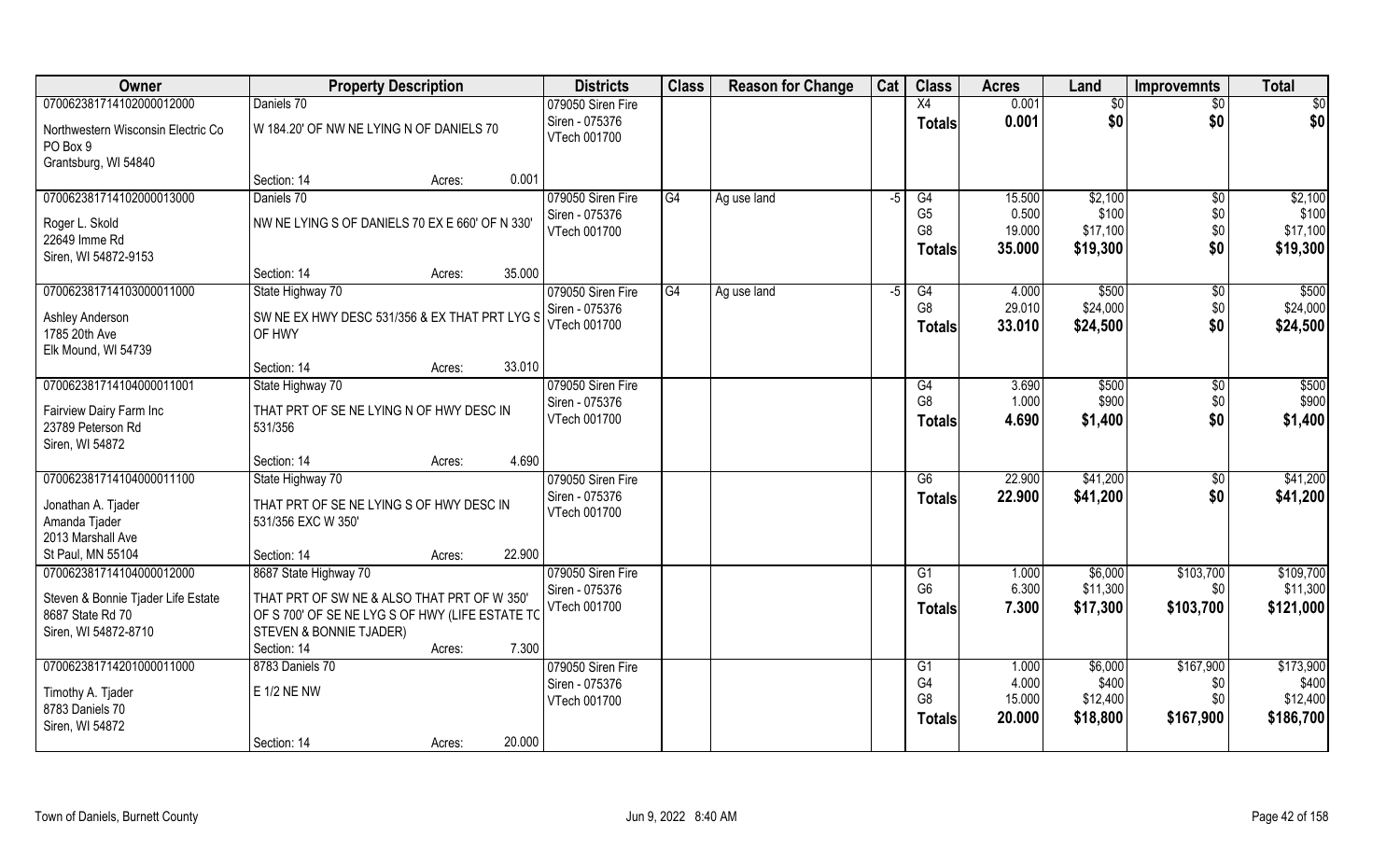| Owner                           | <b>Property Description</b>                   |        |        | <b>Districts</b>  | <b>Class</b> | <b>Reason for Change</b> | Cat | <b>Class</b>    | <b>Acres</b> | Land     | <b>Improvemnts</b> | <b>Total</b> |
|---------------------------------|-----------------------------------------------|--------|--------|-------------------|--------------|--------------------------|-----|-----------------|--------------|----------|--------------------|--------------|
| 070062381714201000012000        | 8849 Daniels 70                               |        |        | 079050 Siren Fire | G1           | Garage                   |     | G1              | 1.000        | \$6,000  | \$159,100          | \$165,100    |
| Thomas England                  | E 1/2 W 1/2 NE NW (SUBJ/EASMT #376534 2 PCLS) |        |        | Siren - 075376    |              |                          |     | G4              | 2.000        | \$300    | \$0                | \$300        |
| Elizabeth England               |                                               |        |        | VTech 001700      |              |                          |     | G <sub>8</sub>  | 7.000        | \$5,800  | \$0                | \$5,800      |
| 8849 Daniels 70                 |                                               |        |        |                   |              |                          |     | <b>Totals</b>   | 10.000       | \$12,100 | \$159,100          | \$171,200    |
| Siren, WI 54872                 | Section: 14                                   | Acres: | 10.000 |                   |              |                          |     |                 |              |          |                    |              |
| 070062381714201000013000        | 8863 Daniels 70                               |        |        | 079050 Siren Fire |              |                          |     | G1              | 1.000        | \$6,000  | \$7,300            | \$13,300     |
|                                 |                                               |        |        | Siren - 075376    |              |                          |     | G4              | 3.000        | \$300    | \$0                | \$300        |
| Deborah Ellis                   | W 1/2 W 1/2 NE NW                             |        |        | VTech 001700      |              |                          |     | G <sub>8</sub>  | 6.000        | \$5,000  | \$0                | \$5,000      |
| Douglas J. Ellis<br>PO Box 627  |                                               |        |        |                   |              |                          |     | <b>Totals</b>   | 10.000       | \$11,300 | \$7,300            | \$18,600     |
| Siren, WI 54872                 | Section: 14                                   | Acres: | 10.000 |                   |              |                          |     |                 |              |          |                    |              |
| 070062381714202000011000        | 8925 Daniels 70                               |        |        | 079050 Siren Fire |              |                          |     | G1              | 1.000        | \$6,000  |                    | \$161,000    |
|                                 |                                               |        |        | Siren - 075376    |              |                          |     | G <sub>5</sub>  | 4.000        | \$1,800  | \$155,000<br>\$0   | \$1,800      |
| <b>Timothy Spielman</b>         | <b>E1/2 NW NW</b>                             |        |        | VTech 001700      |              |                          |     | G <sub>6</sub>  | 15.000       | \$27,000 | \$0                | \$27,000     |
| 8925 Daniels 70                 |                                               |        |        |                   |              |                          |     |                 | 20.000       | \$34,800 | \$155,000          | \$189,800    |
| Siren, WI 54872                 |                                               |        |        |                   |              |                          |     | <b>Totals</b>   |              |          |                    |              |
|                                 | Section: 14                                   | Acres: | 20.000 |                   |              |                          |     |                 |              |          |                    |              |
| 070062381714202000012000        | 8973 Daniels 70                               |        |        | 079050 Siren Fire |              |                          |     | G1              | 4.690        | \$13,400 | \$400              | \$13,800     |
| <b>Brian Severin</b>            | LOT 1 CSM V18 P224 (#348205) (NW NW)          |        |        | Siren - 075376    |              |                          |     | <b>Totals</b>   | 4.690        | \$13,400 | \$400              | \$13,800     |
| Samantha Severin                |                                               |        |        | VTech 001700      |              |                          |     |                 |              |          |                    |              |
| 23426 Capella St                |                                               |        |        |                   |              |                          |     |                 |              |          |                    |              |
| Stacy, MN 55079                 | Section: 14                                   | Acres: | 4.690  |                   |              |                          |     |                 |              |          |                    |              |
| 070062381714202000013000        | 23944 Wood Creek Rd                           |        |        | 079050 Siren Fire |              |                          |     | G1              | 4.670        | \$13,300 | \$0                | \$13,300     |
|                                 |                                               |        |        | Siren - 075376    |              |                          |     | <b>Totals</b>   | 4.670        | \$13,300 | \$0                | \$13,300     |
| Douglas Stafki                  | LOT 2 CSM V18 P224 (#348205) (NW NW)          |        |        | VTech 001700      |              |                          |     |                 |              |          |                    |              |
| 15020 220th St N                |                                               |        |        |                   |              |                          |     |                 |              |          |                    |              |
| Scandia, MN 55073               |                                               |        |        |                   |              |                          |     |                 |              |          |                    |              |
|                                 | Section: 14                                   | Acres: | 4.670  |                   |              |                          |     |                 |              |          |                    |              |
| 070062381714202000014000        | <b>Wood Creek Rd</b>                          |        |        | 079050 Siren Fire |              |                          |     | G1              | 4.680        | \$13,400 | \$54,700           | \$68,100     |
| Douglas Stafki                  | LOT 3 CSM V18 P224 (#348205) (NW NW)          |        |        | Siren - 075376    |              |                          |     | <b>Totals</b>   | 4.680        | \$13,400 | \$54,700           | \$68,100     |
| 15020 220th St N                |                                               |        |        | VTech 001700      |              |                          |     |                 |              |          |                    |              |
| Scandia, MN 55073               |                                               |        |        |                   |              |                          |     |                 |              |          |                    |              |
|                                 | Section: 14                                   | Acres: | 4.680  |                   |              |                          |     |                 |              |          |                    |              |
| 070062381714202000015000        | 23910 Wood Creek Rd                           |        |        | 079050 Siren Fire |              |                          |     | $\overline{G1}$ | 4.680        | \$13,400 | \$23,100           | \$36,500     |
| Sigstad Family Rev Living Trust | LOT 4 CSM V18 P224 (#348205) (NW NW)          |        |        | Siren - 075376    |              |                          |     | <b>Totals</b>   | 4.680        | \$13,400 | \$23,100           | \$36,500     |
| 3454 Willow Ave                 |                                               |        |        | VTech 001700      |              |                          |     |                 |              |          |                    |              |
| White Bear Lake, MN 55110       |                                               |        |        |                   |              |                          |     |                 |              |          |                    |              |
|                                 | Section: 14                                   | Acres: | 4.680  |                   |              |                          |     |                 |              |          |                    |              |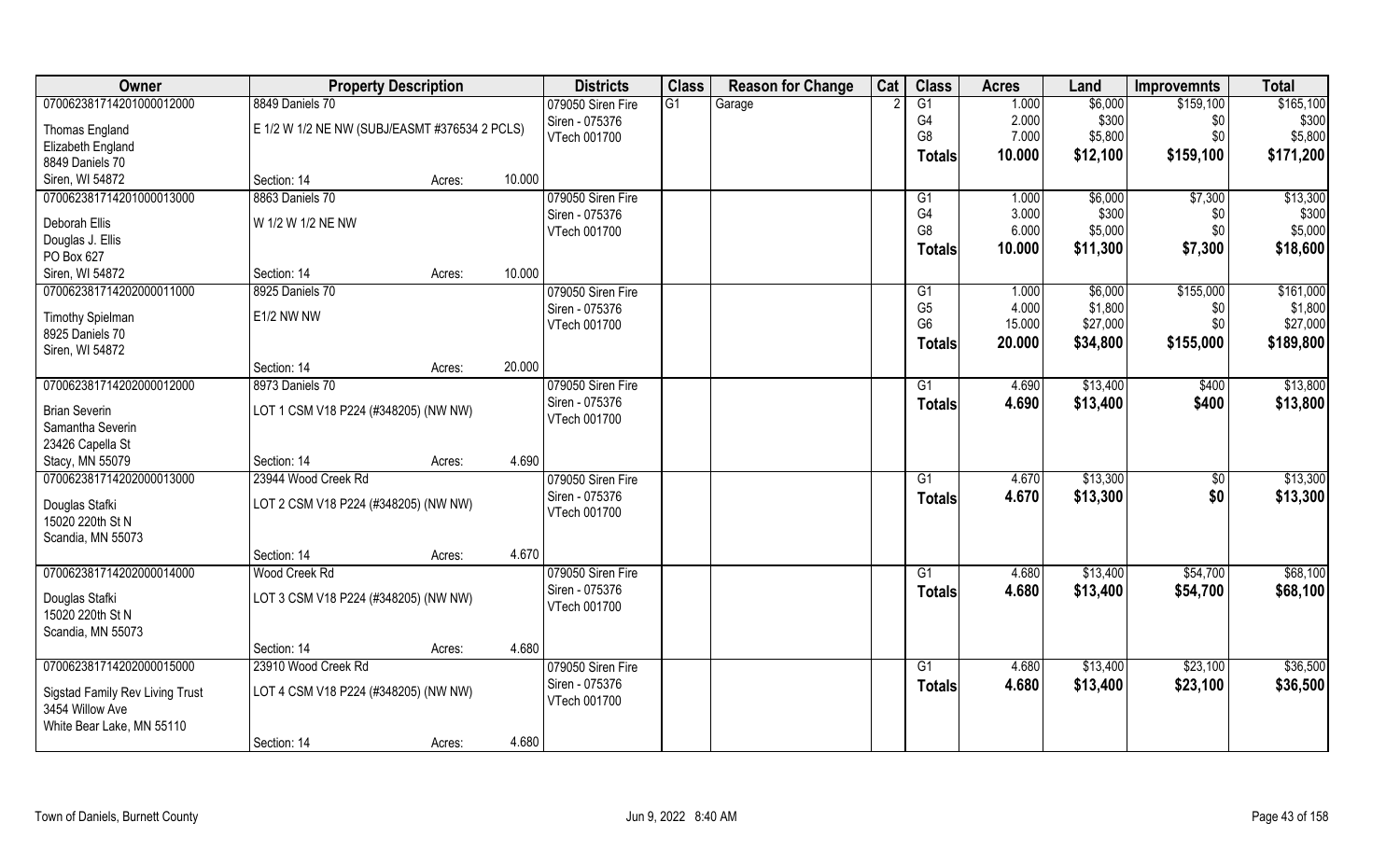| Owner                               | <b>Property Description</b>                      |                  | <b>Districts</b>  | <b>Class</b> | <b>Reason for Change</b> | Cat | <b>Class</b>    | <b>Acres</b> | Land     | <b>Improvemnts</b> | <b>Total</b> |
|-------------------------------------|--------------------------------------------------|------------------|-------------------|--------------|--------------------------|-----|-----------------|--------------|----------|--------------------|--------------|
| 070062381714203000011000            | 23814 Wood Creek Rd                              |                  | 079050 Siren Fire |              |                          |     | G1              | 1.000        | \$6,000  | \$104,000          | \$110,000    |
| Dennis Tjader                       | SW <sub>NW</sub>                                 |                  | Siren - 075376    |              |                          |     | G <sub>6</sub>  | 39.000       | \$62,400 | \$0                | \$62,400     |
| Bonnie J. Tjader                    |                                                  |                  | VTech 001700      |              |                          |     | <b>Totals</b>   | 40.000       | \$68,400 | \$104,000          | \$172,400    |
| 23814 Wood Creek Rd                 |                                                  |                  |                   |              |                          |     |                 |              |          |                    |              |
| PO Box 472                          | Section: 14                                      | 40.000<br>Acres: |                   |              |                          |     |                 |              |          |                    |              |
| Siren, WI 54872                     |                                                  |                  |                   |              |                          |     |                 |              |          |                    |              |
| 070062381714204000011000            | Daniels 70                                       |                  | 079050 Siren Fire |              |                          |     | G6              | 20.000       | \$36,000 | \$0                | \$36,000     |
|                                     |                                                  |                  | Siren - 075376    |              |                          |     | <b>Totals</b>   | 20.000       | \$36,000 | \$0                | \$36,000     |
| Timothy A. Tjader                   | <b>E 1/2 SE NW</b>                               |                  | VTech 001700      |              |                          |     |                 |              |          |                    |              |
| 8783 Daniels 70                     |                                                  |                  |                   |              |                          |     |                 |              |          |                    |              |
| Siren, WI 54872                     |                                                  |                  |                   |              |                          |     |                 |              |          |                    |              |
|                                     | Section: 14                                      | 20.000<br>Acres: |                   |              |                          |     |                 |              |          |                    |              |
| 070062381714204000012000            | Daniels 70                                       |                  | 079050 Siren Fire |              |                          |     | $\overline{G6}$ | 5.000        | \$9,000  | \$0                | \$9,000      |
| Thomas England                      | N 1/2 E 1/2 W 1/2 SE NW (SUBJ/EASMT #0376534 2   |                  | Siren - 075376    |              |                          |     | <b>Totals</b>   | 5.000        | \$9,000  | \$0                | \$9,000      |
| Elizabeth England                   | PCLS)                                            |                  | VTech 001700      |              |                          |     |                 |              |          |                    |              |
| 8849 Daniels 70                     |                                                  |                  |                   |              |                          |     |                 |              |          |                    |              |
| Siren, WI 54872                     | Section: 14                                      | 5.000<br>Acres:  |                   |              |                          |     |                 |              |          |                    |              |
| 070062381714204000013000            | State Highway 70                                 |                  | 079050 Siren Fire |              |                          |     | G6              | 5.000        | \$4,500  | \$0                | \$4,500      |
|                                     |                                                  |                  | Siren - 075376    |              |                          |     | <b>Totals</b>   | 5.000        | \$4,500  | \$0                | \$4,500      |
| Courtney L. Ellis                   | S 1/2 E 1/2 W 1/2 SE NW (W/EASMT #376534 2 PCLS) |                  | VTech 001700      |              |                          |     |                 |              |          |                    |              |
| 112 Meadow Ln                       |                                                  |                  |                   |              |                          |     |                 |              |          |                    |              |
| Mankato, MN 56001                   | Section: 14                                      | 5.000            |                   |              |                          |     |                 |              |          |                    |              |
| 070062381714204000014000            | State Highway 70                                 | Acres:           | 079050 Siren Fire |              |                          |     | G6              | 10.000       | \$18,000 |                    | \$18,000     |
|                                     |                                                  |                  | Siren - 075376    |              |                          |     |                 | 10.000       |          | $\sqrt[6]{3}$      |              |
| Deborah Ellis                       | W 1/2 W 1/2 SE NW                                |                  | VTech 001700      |              |                          |     | <b>Totals</b>   |              | \$18,000 | \$0                | \$18,000     |
| Douglas J. Ellis                    |                                                  |                  |                   |              |                          |     |                 |              |          |                    |              |
| PO Box 627                          |                                                  |                  |                   |              |                          |     |                 |              |          |                    |              |
| Siren, WI 54872                     | Section: 14                                      | 10.000<br>Acres: |                   |              |                          |     |                 |              |          |                    |              |
| 070062381714301000011001            | 8898 State Highway 70                            |                  | 079050 Siren Fire |              |                          |     | G1              | 1.000        | \$6,000  | \$157,200          | \$163,200    |
| Arthur W & Beverly A Beckmark Trust | NE SW LYG N OF HWY 70                            |                  | Siren - 075376    |              |                          |     | G <sub>6</sub>  | 5.700        | \$10,300 | \$0                | \$10,300     |
| Agree Dtd May 3 200                 |                                                  |                  | VTech 001700      |              |                          |     | <b>Totals</b>   | 6.700        | \$16,300 | \$157,200          | \$173,500    |
| 8898 State Rd 70                    |                                                  |                  |                   |              |                          |     |                 |              |          |                    |              |
| Siren, WI 54872                     | Section: 14                                      | 6.700<br>Acres:  |                   |              |                          |     |                 |              |          |                    |              |
| 070062381714301000011002            | State Highway 70                                 |                  | 079050 Siren Fire |              |                          |     | G5              | 13.000       | \$9,800  | $\overline{50}$    | \$9,800      |
|                                     |                                                  |                  | Siren - 075376    |              |                          |     | G <sub>6</sub>  | 14.000       | \$23,100 | \$0                | \$23,100     |
| Siren National Golf Course & Event  | NE SW LYG S OF HWY 70                            |                  | VTech 001700      |              |                          |     | <b>Totals</b>   | 27.000       | \$32,900 | \$0                | \$32,900     |
| Center LLC                          |                                                  |                  |                   |              |                          |     |                 |              |          |                    |              |
| 1009 99th St                        |                                                  |                  |                   |              |                          |     |                 |              |          |                    |              |
| Roberts, WI 54023                   | Section: 14                                      | 27.000<br>Acres: |                   |              |                          |     |                 |              |          |                    |              |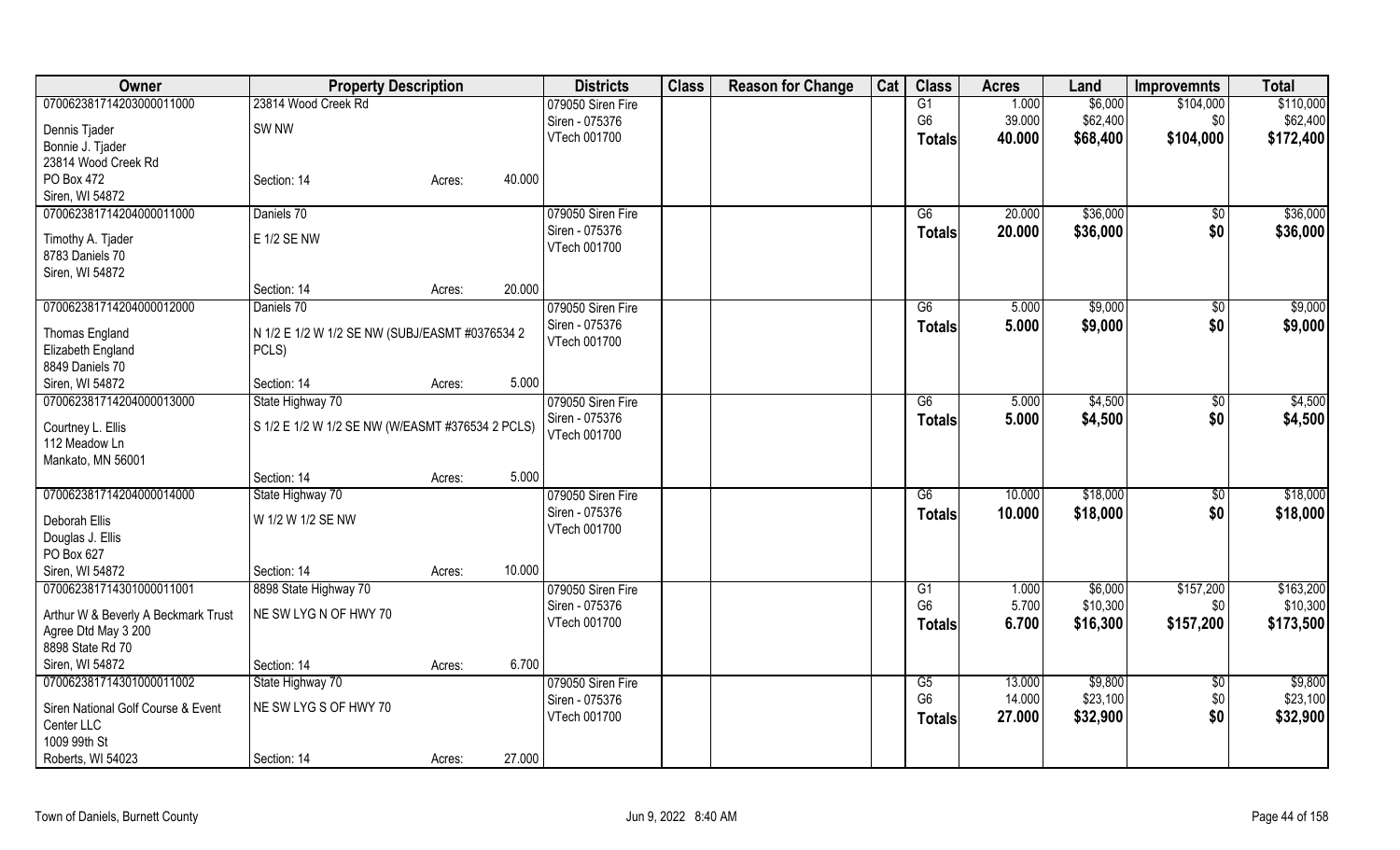| Owner                                            | <b>Property Description</b> |                  | <b>Districts</b>               | <b>Class</b> | <b>Reason for Change</b> | Cat | <b>Class</b>         | <b>Acres</b> | Land     | <b>Improvemnts</b> | <b>Total</b> |
|--------------------------------------------------|-----------------------------|------------------|--------------------------------|--------------|--------------------------|-----|----------------------|--------------|----------|--------------------|--------------|
| 070062381714302000011001                         | 8898 State Highway 70       |                  | 079050 Siren Fire              |              |                          |     | G5                   | 5.000        | \$3,000  | $\sqrt{6}$         | \$3,000      |
| Arthur W & Beverly A Beckmark Trust              | NW SW LYG N OF HWY 70       |                  | Siren - 075376                 |              |                          |     | G <sub>6</sub>       | 11.700       | \$21,100 | \$0                | \$21,100     |
| Agree Dtd May 3 200                              |                             |                  | VTech 001700                   |              |                          |     | Totals               | 16.700       | \$24,100 | \$0                | \$24,100     |
| 8898 State Rd 70                                 |                             |                  |                                |              |                          |     |                      |              |          |                    |              |
| Siren, WI 54872                                  | Section: 14                 | 16.700<br>Acres: |                                |              |                          |     |                      |              |          |                    |              |
| 070062381714302000011002                         | 8923 State Highway 70       |                  | 079050 Siren Fire              | G4           | Ag use land              | -5  | G4                   | 2.500        | \$300    | $\sqrt{$0}$        | \$300        |
|                                                  | NW SW LYG S OF HWY 70       |                  | Siren - 075376                 |              |                          |     | G <sub>6</sub>       | 8.000        | \$13,200 | \$0                | \$13,200     |
| Siren National Golf Course & Event<br>Center LLC |                             |                  | VTech 001700                   |              |                          |     | <b>Totals</b>        | 10.500       | \$13,500 | \$0                | \$13,500     |
| 1009 99th St                                     |                             |                  |                                |              |                          |     |                      |              |          |                    |              |
| Roberts, WI 54023                                | Section: 14                 | Acres:           | 10.500                         |              |                          |     |                      |              |          |                    |              |
| 070062381714302000012000                         | 23700 Wood Creek Rd         |                  | 079050 Siren Fire              |              |                          |     | G6                   | 4.120        | \$6,800  | $\sqrt{50}$        | \$6,800      |
|                                                  |                             |                  | Siren - 075376                 |              |                          |     | <b>Totals</b>        | 4.120        | \$6,800  | \$0                | \$6,800      |
| Siren National Golf Course & Event               | LOT 1 CSM V 16 P 46 (NW SW) |                  | VTech 001700                   |              |                          |     |                      |              |          |                    |              |
| Center LLC                                       |                             |                  |                                |              |                          |     |                      |              |          |                    |              |
| 1009 99th St                                     |                             |                  |                                |              |                          |     |                      |              |          |                    |              |
| Roberts, WI 54023                                | Section: 14                 | Acres:           | 4.120                          |              |                          |     |                      |              |          |                    |              |
| 070062381714303000011000                         | Wood Creek Rd               |                  | 079050 Siren Fire              | G4           | Ag use land              | -5  | G4<br>G <sub>8</sub> | 24.490       | \$3,300  | \$0                | \$3,300      |
| Siren National Golf Course & Event               | SW SW EX 528/479 FOR HWY    |                  | Siren - 075376<br>VTech 001700 |              |                          |     |                      | 15.000       | \$12,400 | \$0                | \$12,400     |
| Center LLC                                       |                             |                  |                                |              |                          |     | <b>Totals</b>        | 39.490       | \$15,700 | \$0                | \$15,700     |
| 1009 99th St                                     |                             |                  |                                |              |                          |     |                      |              |          |                    |              |
| Roberts, WI 54023                                | Section: 14                 | Acres:           | 39.490                         |              |                          |     |                      |              |          |                    |              |
| 070062381714304000011000                         | 8876 Waldora Rd             |                  | 079050 Siren Fire              |              |                          |     | G1                   | 1.000        | \$6,000  | \$41,200           | \$47,200     |
| Siren National Golf Course & Event               | SE SW                       |                  | Siren - 075376                 |              |                          |     | G4                   | 5.000        | \$700    | \$0                | \$700        |
| Center LLC                                       |                             |                  | VTech 001700                   |              |                          |     | G <sub>5</sub>       | 28.000       | \$21,000 | \$0                | \$21,000     |
| 1009 99th St                                     |                             |                  |                                |              |                          |     | G <sub>6</sub>       | 6.000        | \$9,900  | \$0                | \$9,900      |
| Roberts, WI 54023                                | Section: 14                 | 40.000<br>Acres: |                                |              |                          |     | <b>Totals</b>        | 40.000       | \$37,600 | \$41,200           | \$78,800     |
| 070062381714401000011000                         | State Highway 70            |                  | 079050 Siren Fire              |              |                          |     | G2                   | 40.000       | \$80,000 | \$60,000           | \$140,000    |
| Siren National Golf Course & Event               | NE SE                       |                  | Siren - 075376                 |              |                          |     | <b>Totals</b>        | 40.000       | \$80,000 | \$60,000           | \$140,000    |
| Center LLC                                       |                             |                  | VTech 001700                   |              |                          |     |                      |              |          |                    |              |
| 1009 99th St                                     |                             |                  |                                |              |                          |     |                      |              |          |                    |              |
| Roberts, WI 54023                                | Section: 14                 | 40.000<br>Acres: |                                |              |                          |     |                      |              |          |                    |              |
| 070062381714402000011000                         | State Highway 70            |                  | 079050 Siren Fire              |              |                          |     | G2                   | 37.130       | \$74,300 | \$72,000           | \$146,300    |
|                                                  |                             |                  | Siren - 075376                 |              |                          |     | <b>Totals</b>        | 37.130       | \$74,300 | \$72,000           | \$146,300    |
| Siren National Golf Course & Event               | NW SE EX 523/371 FOR HWY    |                  | VTech 001700                   |              |                          |     |                      |              |          |                    |              |
| Center LLC<br>1009 99th St                       |                             |                  |                                |              |                          |     |                      |              |          |                    |              |
|                                                  |                             |                  |                                |              |                          |     |                      |              |          |                    |              |
| Roberts, WI 54023                                | Section: 14                 | 37.130<br>Acres: |                                |              |                          |     |                      |              |          |                    |              |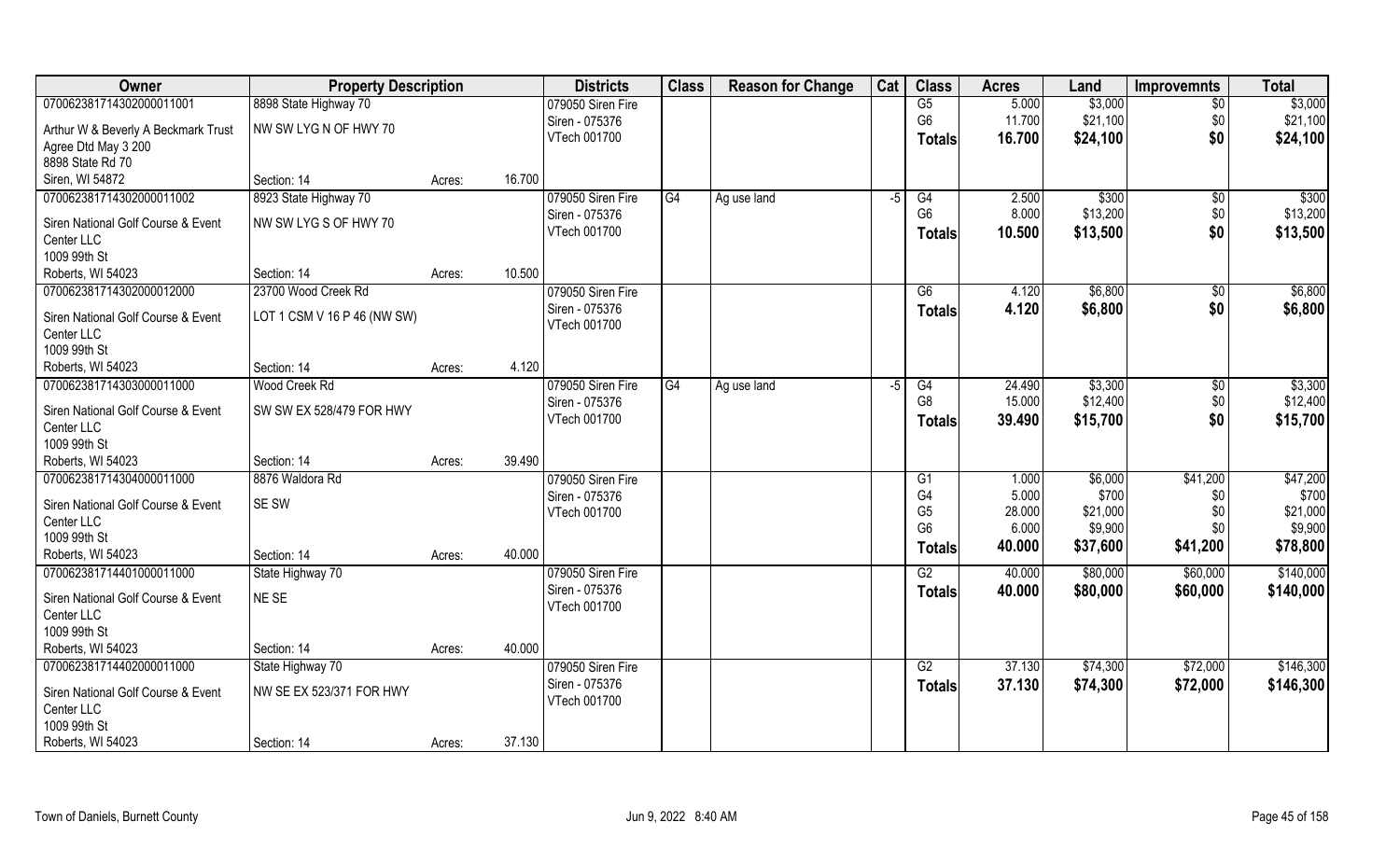| 070062381714403000011000<br>8804 Waldora Rd<br>079050 Siren Fire<br>G2<br>40.000<br>\$80,000<br>\$79,000<br>Siren - 075376<br>40.000<br>\$80,000<br>\$79,000<br><b>Totals</b><br>SW <sub>SE</sub><br>Siren National Golf Course & Event<br>VTech 001700<br>Center LLC<br>1009 99th St<br>Roberts, WI 54023<br>Section: 14<br>40.000<br>Acres:<br>079050 Siren Fire<br>070062381714404000011000<br>8606 Waldora Rd<br>\$80,000<br>\$140,700<br>G2<br>40.000<br>Siren - 075376<br>40.000<br>\$80,000<br>\$140,700<br><b>Totals</b><br>SE SE<br>Siren National Golf Course & Event<br>VTech 001700<br>Center LLC<br>1009 99th St | Owner             | <b>Property Description</b> |        |        | <b>Districts</b> | <b>Class</b> | <b>Reason for Change</b> | Cat | <b>Class</b> | <b>Acres</b> | Land | <b>Improvemnts</b> | <b>Total</b> |
|-------------------------------------------------------------------------------------------------------------------------------------------------------------------------------------------------------------------------------------------------------------------------------------------------------------------------------------------------------------------------------------------------------------------------------------------------------------------------------------------------------------------------------------------------------------------------------------------------------------------------------|-------------------|-----------------------------|--------|--------|------------------|--------------|--------------------------|-----|--------------|--------------|------|--------------------|--------------|
|                                                                                                                                                                                                                                                                                                                                                                                                                                                                                                                                                                                                                               |                   |                             |        |        |                  |              |                          |     |              |              |      |                    | \$159,000    |
|                                                                                                                                                                                                                                                                                                                                                                                                                                                                                                                                                                                                                               |                   |                             |        |        |                  |              |                          |     |              |              |      |                    | \$159,000    |
|                                                                                                                                                                                                                                                                                                                                                                                                                                                                                                                                                                                                                               |                   |                             |        |        |                  |              |                          |     |              |              |      |                    |              |
|                                                                                                                                                                                                                                                                                                                                                                                                                                                                                                                                                                                                                               |                   |                             |        |        |                  |              |                          |     |              |              |      |                    |              |
|                                                                                                                                                                                                                                                                                                                                                                                                                                                                                                                                                                                                                               |                   |                             |        |        |                  |              |                          |     |              |              |      |                    |              |
|                                                                                                                                                                                                                                                                                                                                                                                                                                                                                                                                                                                                                               |                   |                             |        |        |                  |              |                          |     |              |              |      |                    | \$220,700    |
|                                                                                                                                                                                                                                                                                                                                                                                                                                                                                                                                                                                                                               |                   |                             |        |        |                  |              |                          |     |              |              |      |                    | \$220,700    |
|                                                                                                                                                                                                                                                                                                                                                                                                                                                                                                                                                                                                                               |                   |                             |        |        |                  |              |                          |     |              |              |      |                    |              |
|                                                                                                                                                                                                                                                                                                                                                                                                                                                                                                                                                                                                                               |                   |                             |        |        |                  |              |                          |     |              |              |      |                    |              |
|                                                                                                                                                                                                                                                                                                                                                                                                                                                                                                                                                                                                                               | Roberts, WI 54023 | Section: 14                 | Acres: | 40.000 |                  |              |                          |     |              |              |      |                    |              |
| 070062381714517000011000<br>079050 Siren Fire<br>$\overline{X2}$<br>29.610<br>State Highway 70<br>\$0<br>\$0                                                                                                                                                                                                                                                                                                                                                                                                                                                                                                                  |                   |                             |        |        |                  |              |                          |     |              |              |      |                    | \$0          |
| \$0<br>Siren - 075376<br>\$0<br>29.610<br><b>Totals</b><br>PCLS HWY 70 IN SEC 14<br>Wisconsin Dot                                                                                                                                                                                                                                                                                                                                                                                                                                                                                                                             |                   |                             |        |        |                  |              |                          |     |              |              |      |                    | \$0          |
| VTech 001700<br>1701 N 4th St                                                                                                                                                                                                                                                                                                                                                                                                                                                                                                                                                                                                 |                   |                             |        |        |                  |              |                          |     |              |              |      |                    |              |
| Superior, WI 54880                                                                                                                                                                                                                                                                                                                                                                                                                                                                                                                                                                                                            |                   |                             |        |        |                  |              |                          |     |              |              |      |                    |              |
| 29.610<br>Section: 14<br>Acres:                                                                                                                                                                                                                                                                                                                                                                                                                                                                                                                                                                                               |                   |                             |        |        |                  |              |                          |     |              |              |      |                    |              |
| 070062381715101000011000<br>23983 Wood Creek Rd<br>079050 Siren Fire<br>\$500<br>G4<br>Ag use land<br>$-5$<br>G4<br>4.500<br>\$0                                                                                                                                                                                                                                                                                                                                                                                                                                                                                              |                   |                             |        |        |                  |              |                          |     |              |              |      |                    | \$500        |
| G <sub>6</sub><br>2.000<br>\$2,000<br>G4<br>\$0<br>Shift from undeveloped<br>Siren - 075376<br>E 450' OF N 634' NE NE<br>Cathleen Anderson                                                                                                                                                                                                                                                                                                                                                                                                                                                                                    |                   |                             |        |        |                  |              |                          |     |              |              |      |                    | \$2,000      |
| G <sub>5</sub><br>\$0<br>Shift to 3rd grade tillable<br>VTech 001700<br>6.500<br>\$2,500<br><b>Totals</b><br>Peter J. Anderson                                                                                                                                                                                                                                                                                                                                                                                                                                                                                                |                   |                             |        |        |                  |              |                          |     |              |              |      |                    | \$2,500      |
| 24053 Swenson Rd                                                                                                                                                                                                                                                                                                                                                                                                                                                                                                                                                                                                              |                   |                             |        |        |                  |              |                          |     |              |              |      |                    |              |
| 6.500<br>Webster, WI 54893-7605<br>Section: 15<br>Acres:                                                                                                                                                                                                                                                                                                                                                                                                                                                                                                                                                                      |                   |                             |        |        |                  |              |                          |     |              |              |      |                    |              |
| \$97,700<br>070062381715101000012000<br>9035 Daniels 70<br>079050 Siren Fire<br>G1<br>4.000<br>\$12,000                                                                                                                                                                                                                                                                                                                                                                                                                                                                                                                       |                   |                             |        |        |                  |              |                          |     |              |              |      |                    | \$109,700    |
| Siren - 075376<br>4.000<br>\$12,000<br>\$97,700<br><b>Totals</b>                                                                                                                                                                                                                                                                                                                                                                                                                                                                                                                                                              |                   |                             |        |        |                  |              |                          |     |              |              |      |                    | \$109,700    |
| CSM#522 V 2 P 235 (IN NE NE)#176928<br>Ricky Asp<br>VTech 001700<br>9035 Daniels 70                                                                                                                                                                                                                                                                                                                                                                                                                                                                                                                                           |                   |                             |        |        |                  |              |                          |     |              |              |      |                    |              |
| Siren, WI 54872                                                                                                                                                                                                                                                                                                                                                                                                                                                                                                                                                                                                               |                   |                             |        |        |                  |              |                          |     |              |              |      |                    |              |
| 4.000<br>Section: 15<br>Acres:                                                                                                                                                                                                                                                                                                                                                                                                                                                                                                                                                                                                |                   |                             |        |        |                  |              |                          |     |              |              |      |                    |              |
| 070062381715101000013000<br><b>Wood Creek Rd</b><br>079050 Siren Fire<br>G5<br>5.000<br>\$2,500<br>\$0                                                                                                                                                                                                                                                                                                                                                                                                                                                                                                                        |                   |                             |        |        |                  |              |                          |     |              |              |      |                    | \$2,500      |
| \$0<br>W <sub>6</sub><br>24.450<br>(\$41,400)<br>Siren - 075376                                                                                                                                                                                                                                                                                                                                                                                                                                                                                                                                                               |                   |                             |        |        |                  |              |                          |     |              |              |      |                    | \$0          |
| Roger Hagert<br>NE NE EX CSM V 2 P 235, E 450' OF N 634' (MFL -CL-<br>\$0<br>VTech 001700<br>29.450<br>\$2,500<br><b>Totals</b>                                                                                                                                                                                                                                                                                                                                                                                                                                                                                               |                   |                             |        |        |                  |              |                          |     |              |              |      |                    | \$2,500      |
| Joseph J. Hagert<br>24.45 AC)<br>23460 Birch Rd                                                                                                                                                                                                                                                                                                                                                                                                                                                                                                                                                                               |                   |                             |        |        |                  |              |                          |     |              |              |      |                    |              |
| Siren, WI 54872-8440<br>29.450<br>Section: 15<br>Acres:                                                                                                                                                                                                                                                                                                                                                                                                                                                                                                                                                                       |                   |                             |        |        |                  |              |                          |     |              |              |      |                    |              |
| 070062381715102000011000<br>079050 Siren Fire<br>\$14,100<br><b>Tollander Rd</b><br>G1<br>5.080<br>$\sqrt{6}$                                                                                                                                                                                                                                                                                                                                                                                                                                                                                                                 |                   |                             |        |        |                  |              |                          |     |              |              |      |                    | \$14,100     |
| \$0<br>Siren - 075376<br>\$14,100<br>5.080<br><b>Totals</b>                                                                                                                                                                                                                                                                                                                                                                                                                                                                                                                                                                   |                   |                             |        |        |                  |              |                          |     |              |              |      |                    | \$14,100     |
| LOT 1 CSM V 3 P 160 (IN NW NE)<br>Cycenas Corporation<br>VTech 001700<br>23871 Tollander Rd                                                                                                                                                                                                                                                                                                                                                                                                                                                                                                                                   |                   |                             |        |        |                  |              |                          |     |              |              |      |                    |              |
| Siren, WI 54872                                                                                                                                                                                                                                                                                                                                                                                                                                                                                                                                                                                                               |                   |                             |        |        |                  |              |                          |     |              |              |      |                    |              |
| 5.080<br>Section: 15<br>Acres:                                                                                                                                                                                                                                                                                                                                                                                                                                                                                                                                                                                                |                   |                             |        |        |                  |              |                          |     |              |              |      |                    |              |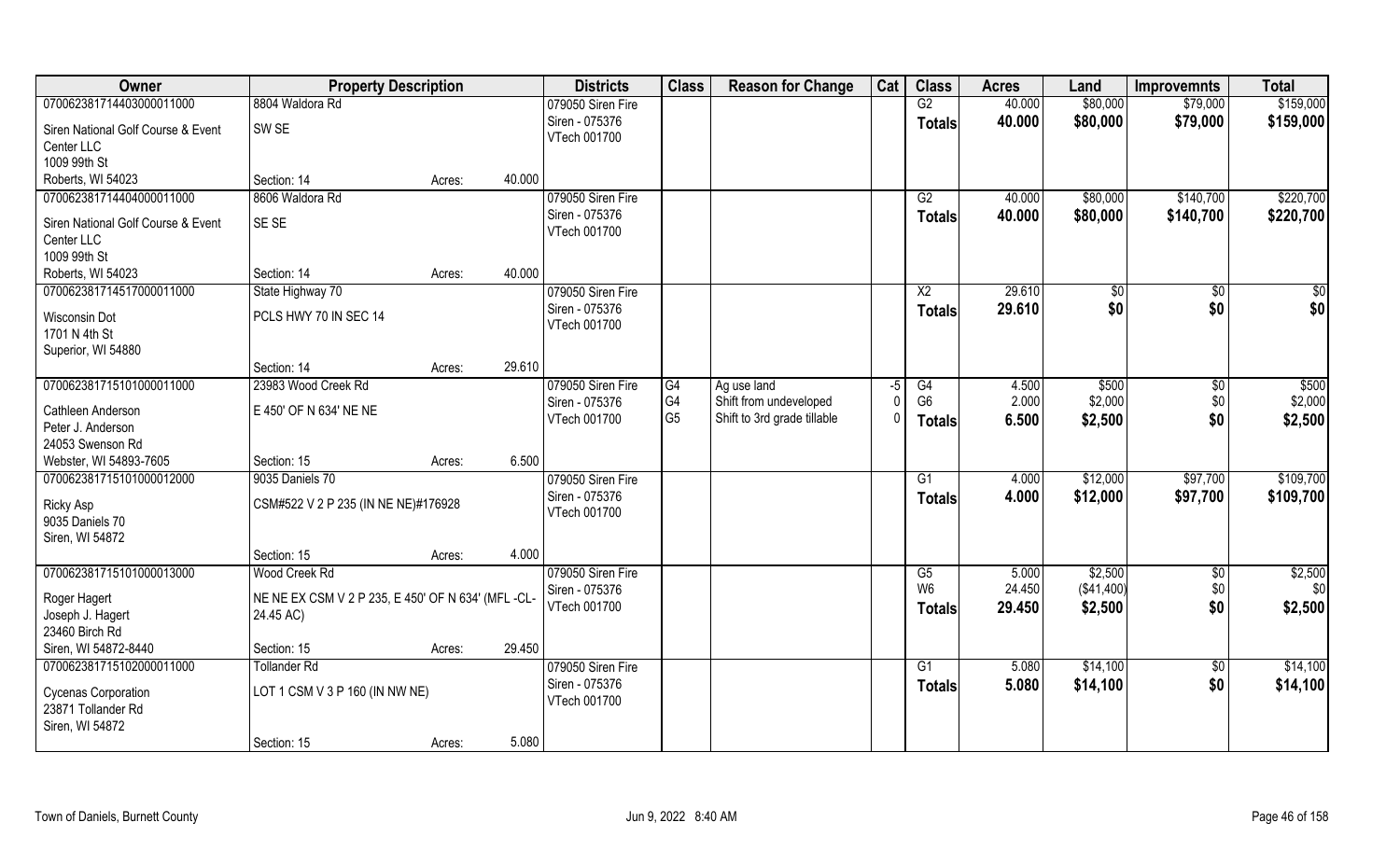| Owner                                | <b>Property Description</b>                            | <b>Districts</b>  | <b>Class</b> | <b>Reason for Change</b> | Cat | <b>Class</b>  | <b>Acres</b> | Land         | <b>Improvemnts</b> | <b>Total</b> |
|--------------------------------------|--------------------------------------------------------|-------------------|--------------|--------------------------|-----|---------------|--------------|--------------|--------------------|--------------|
| 070062381715102000012000             | 23949 Tollander Rd                                     | 079050 Siren Fire |              |                          |     | G1            | 5.140        | \$14,100     | \$98,700           | \$112,800    |
| Daryl P. Jewell                      | LOT 2 CSM V 3 P 160 (IN NW NE)                         | Siren - 075376    |              |                          |     | <b>Totals</b> | 5.140        | \$14,100     | \$98,700           | \$112,800    |
| Kimberly D. Jewell                   |                                                        | VTech 001700      |              |                          |     |               |              |              |                    |              |
| 23949 Tollander Rd                   |                                                        |                   |              |                          |     |               |              |              |                    |              |
| Siren, WI 54872                      | 5.140<br>Section: 15<br>Acres:                         |                   |              |                          |     |               |              |              |                    |              |
| 070062381715102000013000             | <b>Tollander Rd</b>                                    | 079050 Siren Fire |              |                          |     | G1            | 5.130        | \$14,100     | $\overline{50}$    | \$14,100     |
| Richard J. Jandro                    | LOT 3 CSM V 3 P 160 (IN NW NE)                         | Siren - 075376    |              |                          |     | <b>Totals</b> | 5.130        | \$14,100     | \$0                | \$14,100     |
| Kathleen Jandro                      |                                                        | VTech 001700      |              |                          |     |               |              |              |                    |              |
| 404 Schuller Ct                      |                                                        |                   |              |                          |     |               |              |              |                    |              |
| Dundas, MN 55019                     | 5.130<br>Section: 15<br>Acres:                         |                   |              |                          |     |               |              |              |                    |              |
| 070062381715102000014000             | <b>Tollander Rd</b>                                    | 079050 Siren Fire |              |                          |     | X4            | 3.650        | $\sqrt[6]{}$ | \$0                | \$0          |
| Town of Daniels                      | OUTLOT A CSM V 3 P 160 (IN W1/2 NE1/4) (ROAD)          | Siren - 075376    |              |                          |     | <b>Totals</b> | 3.650        | \$0          | \$0                | \$0          |
| PO Box 190                           |                                                        | VTech 001700      |              |                          |     |               |              |              |                    |              |
| Siren, WI 54872                      |                                                        |                   |              |                          |     |               |              |              |                    |              |
|                                      | 3.650<br>Section: 15<br>Acres:                         |                   |              |                          |     |               |              |              |                    |              |
| 070062381715102000016000             | 23950 Tollander Rd Unit 1                              | 079050 Siren Fire |              |                          |     | G1            | 5.140        | \$14,100     | \$108,900          | \$123,000    |
| Joseph J. Jaskolka                   | LOT 13 CSM V 3 P 168 (IN W1/2 OF NE1/4)                | Siren - 075376    |              |                          |     | <b>Totals</b> | 5.140        | \$14,100     | \$108,900          | \$123,000    |
| 23916 Tollander Rd                   |                                                        | VTech 001700      |              |                          |     |               |              |              |                    |              |
| Siren, WI 54872                      |                                                        |                   |              |                          |     |               |              |              |                    |              |
|                                      | 5.140<br>Section: 15<br>Acres:                         |                   |              |                          |     |               |              |              |                    |              |
| 070062381715102000017000             | 23976 Tollander Rd                                     | 079050 Siren Fire |              |                          |     | G1            | 5.100        | \$14,100     | \$116,300          | \$130,400    |
| Andrew Johnson                       | LOT 14 CSM V 3 P 168 (IN W1/2 OF NE1/4)                | Siren - 075376    |              |                          |     | <b>Totals</b> | 5.100        | \$14,100     | \$116,300          | \$130,400    |
| Candyce Johnson                      |                                                        | VTech 001700      |              |                          |     |               |              |              |                    |              |
| 23976 Tollander Rd                   |                                                        |                   |              |                          |     |               |              |              |                    |              |
| Siren, WI 54872                      | 5.100<br>Section: 15<br>Acres:                         |                   |              |                          |     |               |              |              |                    |              |
| 070062381715103000011000             | 23911 Tollander Rd                                     | 079050 Siren Fire |              |                          |     | G1            | 5.110        | \$14,100     | \$0                | \$14,100     |
| Daniel Streier                       | LOT 4 CSM V 3 P 166 (IN W1/2 OF NE1/4)                 | Siren - 075376    |              |                          |     | <b>Totals</b> | 5.110        | \$14,100     | \$0                | \$14,100     |
| <b>Heather Streier</b>               |                                                        | VTech 001700      |              |                          |     |               |              |              |                    |              |
| 21214 Rendova St NE                  |                                                        |                   |              |                          |     |               |              |              |                    |              |
| East Bethel, MN 55011                | 5.110<br>Section: 15<br>Acres:                         |                   |              |                          |     |               |              |              |                    |              |
| 070062381715103000012000             | <b>Tollander Rd</b>                                    | 079050 Siren Fire |              |                          |     | W8            | 5.100        | ( \$9,200)   | $\sqrt{6}$         | \$0          |
|                                      |                                                        | Siren - 075376    |              |                          |     | <b>Totals</b> | 5.100        | \$0          | \$0                | \$0          |
| Joseph Cycenas<br>23871 Tollander Rd | LOT 5 CSM V 3 P 166 (IN W1/2 OF NE1/4) (MFL C<br>1998) | VTech 001700      |              |                          |     |               |              |              |                    |              |
| Siren, WI 54872                      |                                                        |                   |              |                          |     |               |              |              |                    |              |
|                                      | 5.100<br>Section: 15<br>Acres:                         |                   |              |                          |     |               |              |              |                    |              |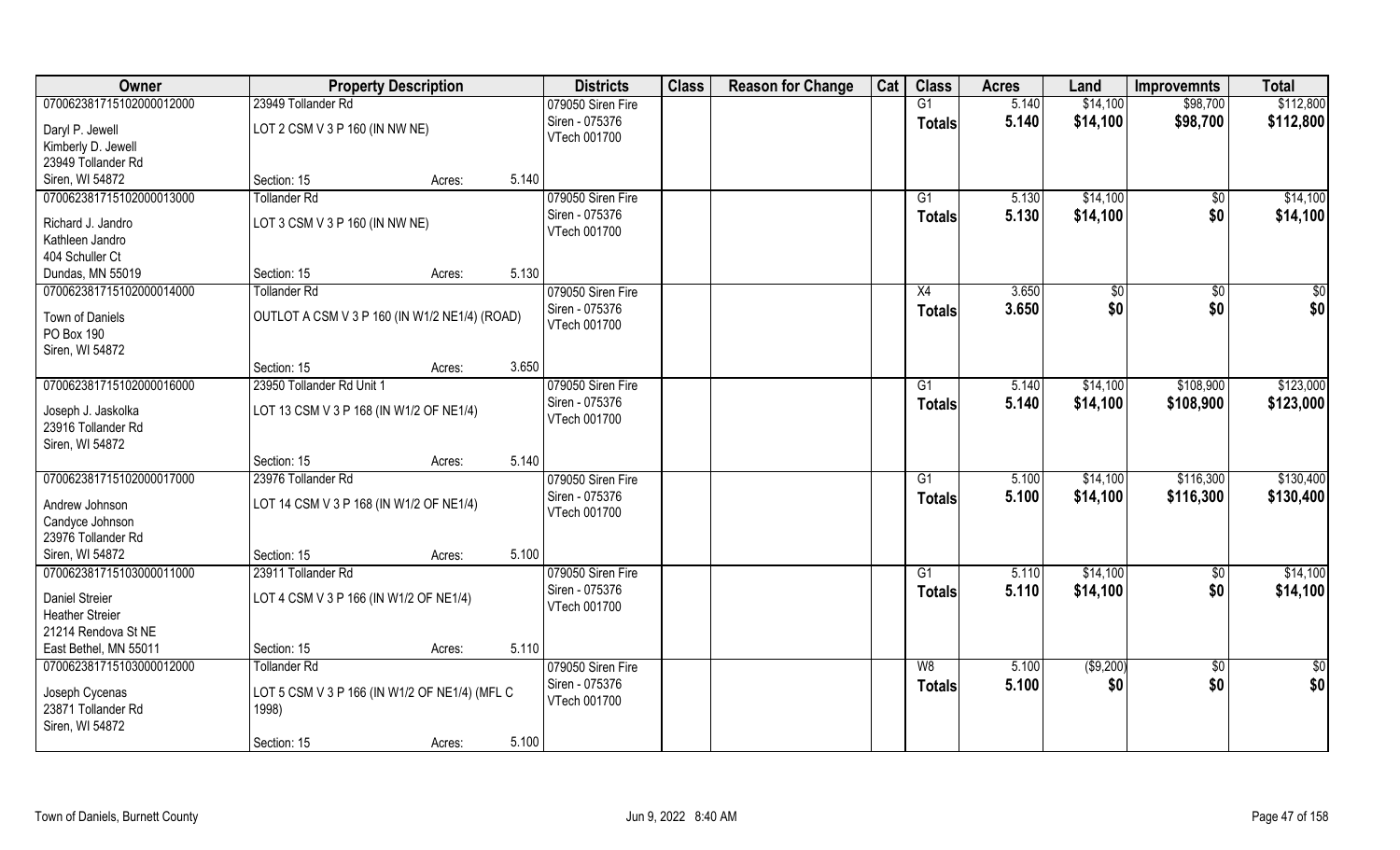| Owner                                                       | <b>Property Description</b>                             |                  | <b>Districts</b>               | <b>Class</b> | <b>Reason for Change</b> | Cat | <b>Class</b>   | <b>Acres</b> | Land          | <b>Improvemnts</b> | <b>Total</b>    |
|-------------------------------------------------------------|---------------------------------------------------------|------------------|--------------------------------|--------------|--------------------------|-----|----------------|--------------|---------------|--------------------|-----------------|
| 070062381715103000013000                                    | <b>Tollander Rd</b>                                     |                  | 079050 Siren Fire              |              |                          |     | W8             | 5.080        | ( \$9,100)    | $\sqrt{$0}$        | \$0             |
| Joseph Cycenas<br>23871 Tollander Rd<br>Siren, WI 54872     | LOT 6 CSM V 3 P 166 (IN W1/2 OF NE1/4) (MFL C<br>1998)  |                  | Siren - 075376<br>VTech 001700 |              |                          |     | <b>Totals</b>  | 5.080        | \$0           | \$0                | \$0             |
|                                                             | Section: 15                                             | 5.080<br>Acres:  |                                |              |                          |     |                |              |               |                    |                 |
| 070062381715103000014000                                    | <b>Tollander Rd</b>                                     |                  | 079050 Siren Fire              |              |                          |     | W8             | 6.710        | (\$12,100)    | $\sqrt{$0}$        | \$0             |
| Joseph Cycenas<br>23871 Tollander Rd<br>Siren, WI 54872     | LOT 7 CSM V 3 P 166 (IN W1/2 OF NE1/4) (MFL C<br>1998)  |                  | Siren - 075376<br>VTech 001700 |              |                          |     | <b>Totals</b>  | 6.710        | \$0           | \$0                | \$0             |
|                                                             | Section: 15                                             | 6.710<br>Acres:  |                                |              |                          |     |                |              |               |                    |                 |
| 070062381715103000015000                                    | <b>Tollander Rd</b>                                     |                  | 079050 Siren Fire              |              |                          |     | W <sub>8</sub> | 6.640        | (\$12,000)    | $\sqrt{50}$        | $\sqrt{50}$     |
| Joseph Cycenas<br>23871 Tollander Rd<br>Siren, WI 54872     | LOT 8 CSM V 3 P 167 (IN W1/2 OF NE1/4) (MFL C<br>1998)  |                  | Siren - 075376<br>VTech 001700 |              |                          |     | <b>Totals</b>  | 6.640        | \$0           | \$0                | \$0             |
|                                                             | Section: 15                                             | 6.640<br>Acres:  |                                |              |                          |     |                |              |               |                    |                 |
| 070062381715103000016000                                    | <b>Tollander Rd</b>                                     |                  | 079050 Siren Fire              |              |                          |     | W <sub>8</sub> | 5.080        | ( \$9,100)    | $\sqrt[6]{3}$      | \$0             |
| Joseph Cycenas<br>23871 Tollander Rd<br>Siren, WI 54872     | LOT 9 CSM V 3 P 167 (IN W1/2 OF NE1/4) (MFL C<br>1998)  |                  | Siren - 075376<br>VTech 001700 |              |                          |     | <b>Totals</b>  | 5.080        | \$0           | \$0                | \$0             |
|                                                             | Section: 15                                             | 5.080<br>Acres:  |                                |              |                          |     |                |              |               |                    |                 |
| 070062381715103000017000                                    | <b>Tollander Rd</b>                                     |                  | 079050 Siren Fire              |              |                          |     | W8             | 5.100        | ( \$9,200)    | $\overline{50}$    | $\overline{50}$ |
| Joseph Cycenas<br>23871 Tollander Rd<br>Siren, WI 54872     | LOT 10 CSM V 3 P 167 (IN W1/2 OF NE1/4) (MFL C<br>1998) |                  | Siren - 075376<br>VTech 001700 |              |                          |     | <b>Totals</b>  | 5.100        | \$0           | \$0                | \$0             |
|                                                             | Section: 15                                             | 5.100<br>Acres:  |                                |              |                          |     |                |              |               |                    |                 |
| 070062381715103000018100                                    | 23916 Tollander Rd                                      |                  | 079050 Siren Fire              |              |                          |     | G1             | 10.230       | \$19,200      | \$100,500          | \$119,700       |
| Joseph J. Jaskolka<br>23916 Tollander Rd<br>Siren, WI 54872 | LOT 1 CSM V26 P40 (W 1/2 NE 1/4)                        |                  | Siren - 075376<br>VTech 001700 |              |                          |     | <b>Totals</b>  | 10.230       | \$19,200      | \$100,500          | \$119,700       |
|                                                             | Section: 15                                             | 10.230<br>Acres: |                                |              |                          |     |                |              |               |                    |                 |
| 070062381715104000011000                                    | Wood Creek Rd                                           |                  | 079050 Siren Fire              |              |                          |     | W <sub>6</sub> | 40.000       | $($ \$66,000) | $\sqrt{$0}$        | $\overline{50}$ |
| Roger Hagert<br>Joseph J. Hagert<br>23460 Birch Rd          | SE NE (MFL CL)                                          |                  | Siren - 075376<br>VTech 001700 |              |                          |     | <b>Totals</b>  | 40.000       | \$0           | \$0                | \$0             |
| Siren, WI 54872-8440                                        | Section: 15                                             | 40.000<br>Acres: |                                |              |                          |     |                |              |               |                    |                 |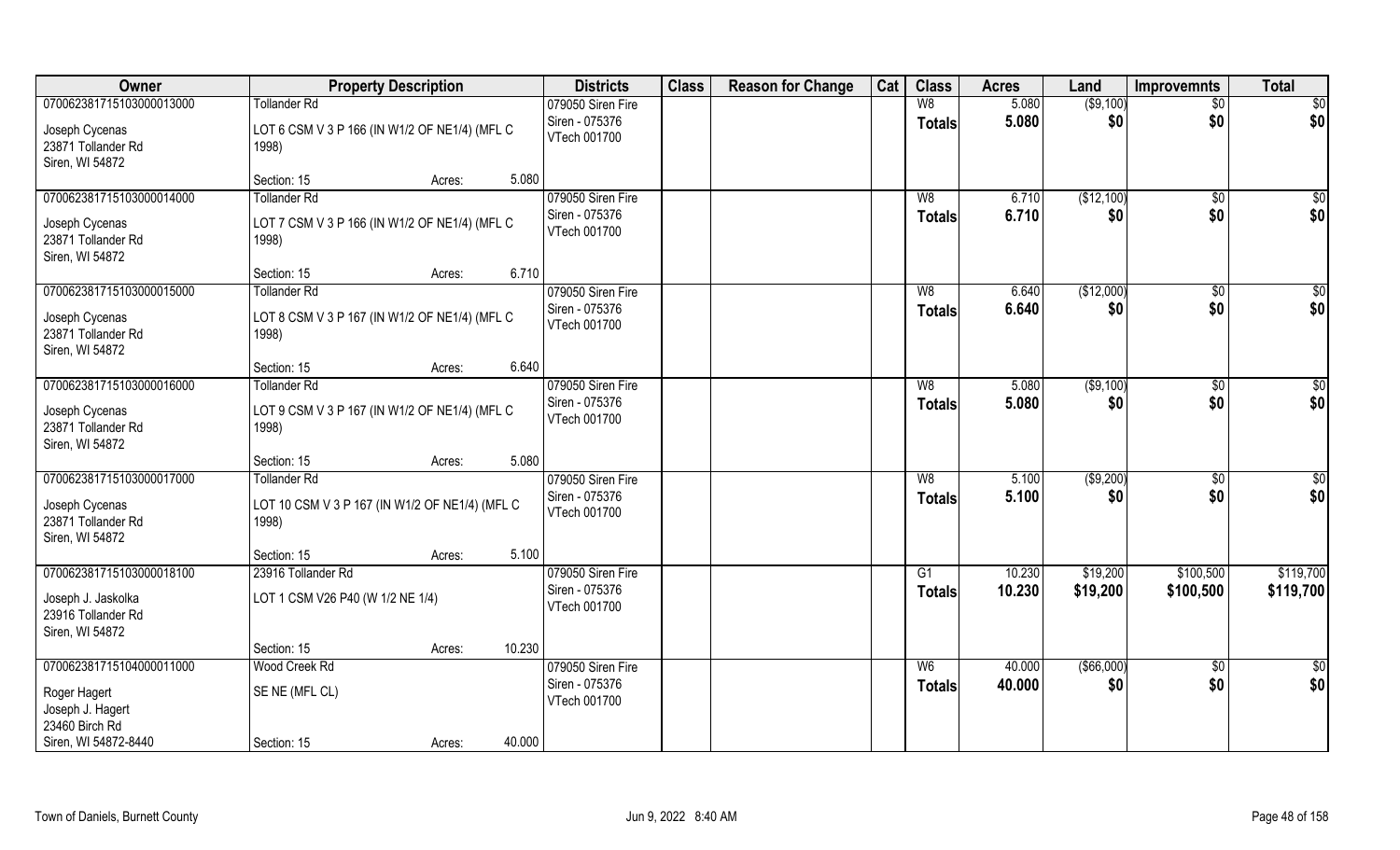| Owner                                                                           | <b>Property Description</b>                                       |        |        | <b>Districts</b>               | <b>Class</b>   | <b>Reason for Change</b> | Cat | <b>Class</b>                    | <b>Acres</b>     | Land                 | <b>Improvemnts</b> | <b>Total</b>          |
|---------------------------------------------------------------------------------|-------------------------------------------------------------------|--------|--------|--------------------------------|----------------|--------------------------|-----|---------------------------------|------------------|----------------------|--------------------|-----------------------|
| 070062381715201000011000                                                        | Daniels 70                                                        |        |        | 079050 Siren Fire              |                |                          |     | W8                              | 26.000           | (\$46,800)           | $\sqrt{$0}$        | $\overline{50}$       |
| Nancy J. Cycenas<br>23871 Tolander Rd<br>Siren, WI 54872                        | NE NW EX W OF STH #70 (MFL C 1998)                                |        |        | Siren - 075376<br>VTech 001700 |                |                          |     | <b>Totals</b>                   | 26.000           | \$0                  | \$0                | \$0                   |
|                                                                                 | Section: 15                                                       | Acres: | 26.000 |                                |                |                          |     |                                 |                  |                      |                    |                       |
| 070062381715201000012000                                                        | Daniels 70                                                        |        |        | 079050 Siren Fire              |                |                          |     | X4                              | 15.000           | \$0                  | \$0                | $\sqrt{50}$           |
| Burnett Cty 4-H Leader's Association<br>7410 County Rd K 107<br>Siren, WI 54872 | NE NW THAT LIES W OF STH 70                                       |        |        | Siren - 075376<br>VTech 001700 |                |                          |     | <b>Totals</b>                   | 15.000           | \$0                  | \$0                | \$0                   |
|                                                                                 | Section: 15                                                       | Acres: | 15.000 |                                |                |                          |     |                                 |                  |                      |                    |                       |
| 070062381715204000011000                                                        | 23871 Tollander Rd                                                |        |        | 079050 Siren Fire              | G <sub>1</sub> | Assessable               |     | G1                              | 2.000            | \$8,000              | \$362,000          | \$370,000             |
| Edward Joseph Ministries, Inc.<br>23871 Tollander Rd<br>Siren, WI 54872         | <b>SENW</b>                                                       |        |        | Siren - 075376<br>VTech 001700 | G <sub>6</sub> | Assessable               |     | G <sub>6</sub><br><b>Totals</b> | 38.000<br>40.000 | \$63,600<br>\$71,600 | \$0<br>\$362,000   | \$63,600<br>\$433,600 |
|                                                                                 | Section: 15                                                       | Acres: | 40.000 |                                |                |                          |     |                                 |                  |                      |                    |                       |
| 070062381715301000011000                                                        | Daniels 70                                                        |        |        | 079050 Siren Fire              |                |                          |     | G1                              | 5.140            | \$14,100             | $\sqrt[6]{3}$      | \$14,100              |
| Deadsquirrellodge II, LLC<br>3722 112th Cir NE<br><b>Blaine, MN 55449</b>       | LOT 1 CSM 1717 VOL 9 P 106 RECORDED AS<br>DOCUMENT 230050 (NE SW) |        |        | Siren - 075376<br>VTech 001700 |                |                          |     | <b>Totals</b>                   | 5.140            | \$14,100             | \$0                | \$14,100              |
|                                                                                 | Section: 15                                                       | Acres: | 5.140  |                                |                |                          |     |                                 |                  |                      |                    |                       |
| 070062381715301000012000                                                        | Daniels 70                                                        |        |        | 079050 Siren Fire              |                |                          |     | G <sub>1</sub>                  | 5.240            | \$14,200             | $\sqrt[6]{30}$     | \$14,200              |
| Deadsquirrellodge II, LLC<br>3722 112th Cir NE<br><b>Blaine, MN 55449</b>       | LOT 2 CSM 1717 VOL 9 P 106 RECORDED AS<br>DOCUMENT 230050 (NE SW) |        |        | Siren - 075376<br>VTech 001700 |                |                          |     | <b>Totals</b>                   | 5.240            | \$14,200             | \$0                | \$14,200              |
|                                                                                 | Section: 15                                                       | Acres: | 5.240  |                                |                |                          |     |                                 |                  |                      |                    |                       |
| 070062381715301000013000                                                        | Daniels 70                                                        |        |        | 079050 Siren Fire              |                |                          |     | G1                              | 5.130            | \$14,100             | $\sqrt{$0}$        | \$14,100              |
| Deadsquirrellodge II, LLC<br>3722 112th Cir NE<br><b>Blaine, MN 55449</b>       | LOT 3 CSM 1717 VOL 9 P 106 RECORDED AS<br>DOCUMENT 230050 (NE SW) |        |        | Siren - 075376<br>VTech 001700 |                |                          |     | <b>Totals</b>                   | 5.130            | \$14,100             | \$0                | \$14,100              |
|                                                                                 | Section: 15                                                       | Acres: | 5.130  |                                |                |                          |     |                                 |                  |                      |                    |                       |
| 070062381715301000014000                                                        | Daniels 70                                                        |        |        | 079050 Siren Fire              |                |                          |     | G1                              | 5.250            | \$14,300             | $\sqrt{$0}$        | \$14,300              |
| Klaverkamp Re, LLC<br>3139 Fillmore St NE<br>Minneapolis, MN 55418              | LOT 8 CSM 1715 VOL 9 P 100 RECORDED AS<br>DOCUMENT 230048 (NE SW) |        |        | Siren - 075376<br>VTech 001700 |                |                          |     | <b>Totals</b>                   | 5.250            | \$14,300             | \$0                | \$14,300              |
|                                                                                 | Section: 15                                                       | Acres: | 5.250  |                                |                |                          |     |                                 |                  |                      |                    |                       |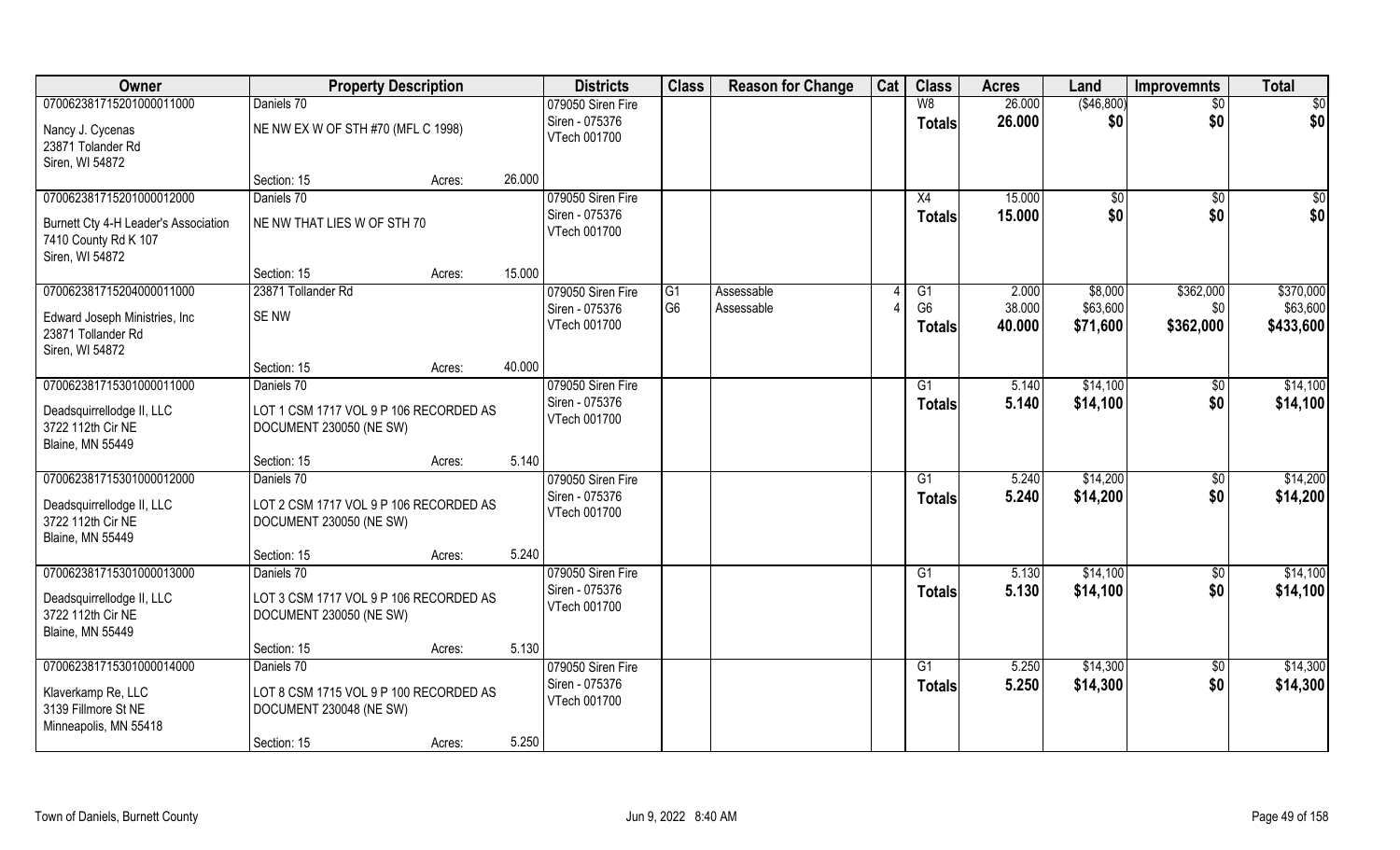| Owner                                    | <b>Property Description</b>                |                  | <b>Districts</b>  | <b>Class</b> | <b>Reason for Change</b> | Cat | <b>Class</b>   | <b>Acres</b> | Land     | <b>Improvemnts</b> | <b>Total</b> |
|------------------------------------------|--------------------------------------------|------------------|-------------------|--------------|--------------------------|-----|----------------|--------------|----------|--------------------|--------------|
| 070062381715301000015000                 | Daniels 70                                 |                  | 079050 Siren Fire |              |                          |     | G1             | 5.060        | \$14,100 | \$0                | \$14,100     |
| Klaverkamp Re, LLC                       | LOT 9 CSM 1715 VOL 9 P 100 RECORDED AS     |                  | Siren - 075376    |              |                          |     | <b>Totals</b>  | 5.060        | \$14,100 | \$0                | \$14,100     |
| 3139 Fillmore St NE                      | DOCUMENT 230048 (NE SW)                    |                  | VTech 001700      |              |                          |     |                |              |          |                    |              |
| Minneapolis, MN 55418                    |                                            |                  |                   |              |                          |     |                |              |          |                    |              |
|                                          | Section: 15                                | 5.060<br>Acres:  |                   |              |                          |     |                |              |          |                    |              |
| 070062381715301000016000                 | Daniels 70                                 |                  | 079050 Siren Fire |              |                          |     | G <sub>1</sub> | 5.010        | \$14,000 | \$0                | \$14,000     |
| Klaverkamp Re, LLC                       | LOT 10 CSM 1715 VOL 9 P 100 RECORDED AS    |                  | Siren - 075376    |              |                          |     | <b>Totals</b>  | 5.010        | \$14,000 | \$0                | \$14,000     |
| 3139 Fillmore St NE                      | DOCUMENT 230048 (NE SW)                    |                  | VTech 001700      |              |                          |     |                |              |          |                    |              |
| Minneapolis, MN 55418                    |                                            |                  |                   |              |                          |     |                |              |          |                    |              |
|                                          | Section: 15                                | 5.010<br>Acres:  |                   |              |                          |     |                |              |          |                    |              |
| 070062381715301000017000                 | Daniels 70                                 |                  | 079050 Siren Fire |              |                          |     | G1             | 5.280        | \$14,300 | \$0                | \$14,300     |
| Klaverkamp Re, LLC                       | LOT 11 CSM 1715 VOL 9 P 100 RECORDED AS    |                  | Siren - 075376    |              |                          |     | <b>Totals</b>  | 5.280        | \$14,300 | \$0                | \$14,300     |
| 3139 Fillmore St NE                      | DOCUMENT 230048 (NE SW)                    |                  | VTech 001700      |              |                          |     |                |              |          |                    |              |
| Minneapolis, MN 55418                    |                                            |                  |                   |              |                          |     |                |              |          |                    |              |
|                                          | Section: 15                                | 5.280<br>Acres:  |                   |              |                          |     |                |              |          |                    |              |
| 070062381715303000011000                 | Daniels 70                                 |                  | 079050 Siren Fire |              |                          |     | G5             | 4.000        | \$1,000  | \$0                | \$1,000      |
| Douglas Schuster                         | SW SW EX V 355 P 255 & EX PCL DESC 625/172 |                  | Siren - 075376    |              |                          |     | G <sub>6</sub> | 16.000       | \$28,800 | \$0                | \$28,800     |
| 20681 Buchanan St NE                     |                                            |                  | VTech 001700      |              |                          |     | <b>Totals</b>  | 20.000       | \$29,800 | \$0                | \$29,800     |
| Cedar, MN 55011                          |                                            |                  |                   |              |                          |     |                |              |          |                    |              |
|                                          | Section: 15                                | 20.000<br>Acres: |                   |              |                          |     |                |              |          |                    |              |
| 070062381715303000012000                 | 9338 Waldora Rd                            |                  | 079050 Siren Fire |              |                          |     | G1             | 1.000        | \$6,000  | \$81,300           | \$87,300     |
|                                          |                                            |                  | Siren - 075376    |              |                          |     | G <sub>6</sub> | 14.000       | \$23,600 | \$0                | \$23,600     |
| Douglas Schuster<br>20681 Buchanan St NE | PCL DESC 625/172 (SW SW)                   |                  | VTech 001700      |              |                          |     | <b>Totals</b>  | 15.000       | \$29,600 | \$81,300           | \$110,900    |
| Cedar, MN 55011                          |                                            |                  |                   |              |                          |     |                |              |          |                    |              |
|                                          | Section: 15                                | 15.000<br>Acres: |                   |              |                          |     |                |              |          |                    |              |
| 070062381715304000011000                 | 9290 Waldora Rd                            |                  | 079050 Siren Fire | G4           | Ag use land              | -5  | G1             | 1.000        | \$6,000  | \$99,300           | \$105,300    |
|                                          |                                            |                  | Siren - 075376    |              |                          |     | G4             | 17.000       | \$1,000  | \$0                | \$1,000      |
| Mikal Helland Life Estate                | SE SW EX 527/270 FOR HWY                   |                  | VTech 001700      |              |                          |     | G <sub>5</sub> | 3.000        | \$800    | \$0                | \$800        |
| 9290 Waldora Rd<br>Siren, WI 54872       |                                            |                  |                   |              |                          |     | G <sub>8</sub> | 17.590       | \$15,900 | \$0                | \$15,900     |
|                                          | Section: 15                                | 38.590<br>Acres: |                   |              |                          |     | <b>Totals</b>  | 38.590       | \$23,700 | \$99,300           | \$123,000    |
| 070062381715401000011000                 | State Highway 70                           |                  | 079050 Siren Fire |              |                          |     | G4             | 8.000        | \$1,100  | $\overline{50}$    | \$1,100      |
|                                          |                                            |                  | Siren - 075376    |              |                          |     | G <sub>5</sub> | 5.840        | \$2,700  | \$0                | \$2,700      |
| James D. Seivert                         | NE SE EX 529/450 FOR HWY                   |                  | VTech 001700      |              |                          |     | G <sub>8</sub> | 22.000       | \$19,800 | \$0                | \$19,800     |
| 1021 Larpentear Ave W 310                |                                            |                  |                   |              |                          |     | <b>Totals</b>  | 35.840       | \$23,600 | \$0                | \$23,600     |
| Roseville, MN 55113-6584                 |                                            |                  |                   |              |                          |     |                |              |          |                    |              |
|                                          | Section: 15                                | 35.840<br>Acres: |                   |              |                          |     |                |              |          |                    |              |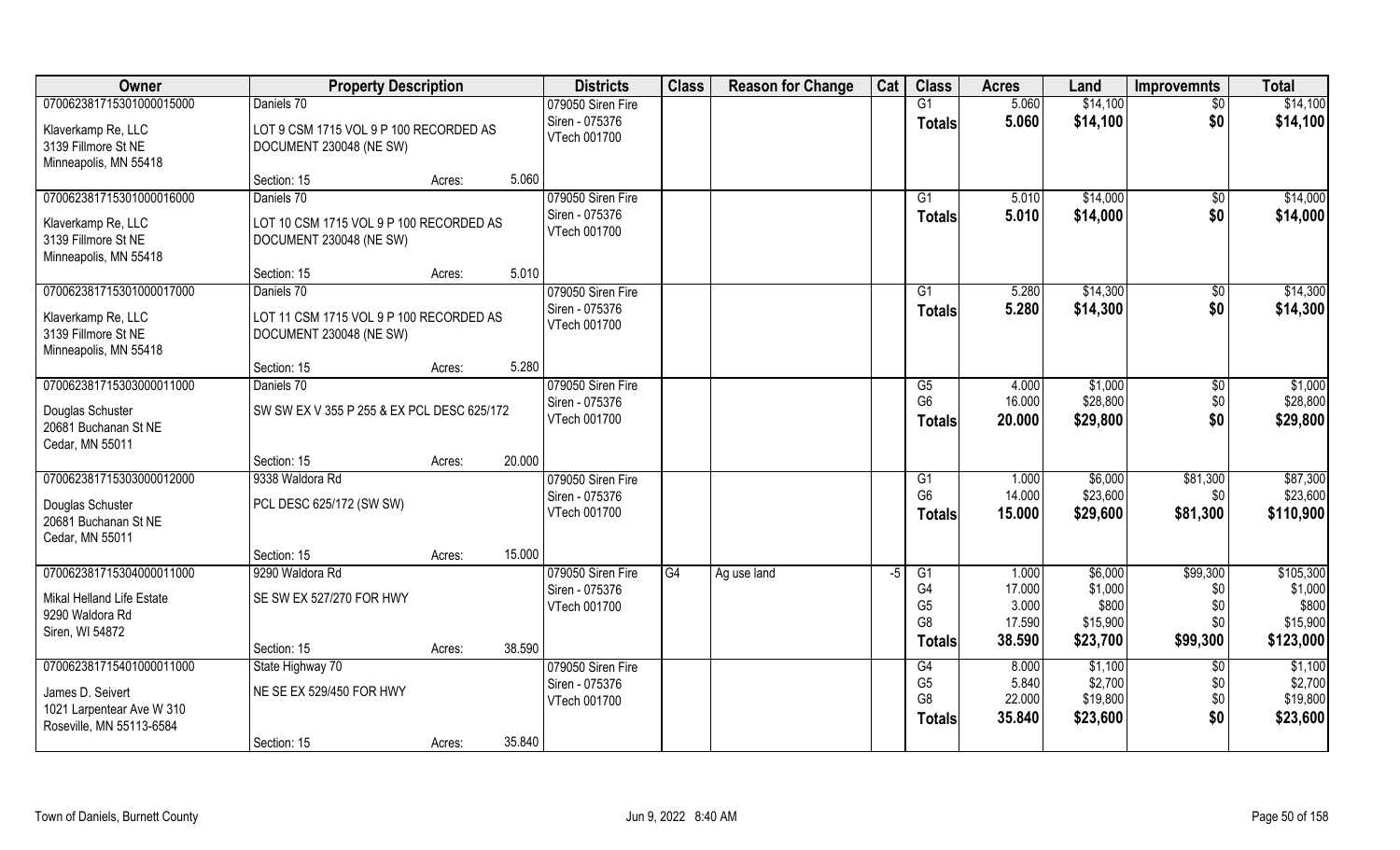| Owner                          | <b>Property Description</b>                   |                  | <b>Districts</b>  | <b>Class</b> | <b>Reason for Change</b> | Cat  | <b>Class</b>   | <b>Acres</b> | Land     | <b>Improvemnts</b> | <b>Total</b> |
|--------------------------------|-----------------------------------------------|------------------|-------------------|--------------|--------------------------|------|----------------|--------------|----------|--------------------|--------------|
| 070062381715402000011000       | State Highway 70                              |                  | 079050 Siren Fire |              |                          |      | G6             | 40.000       | \$70,400 | $\sqrt{6}$         | \$70,400     |
| James D. Seivert               | NW SE                                         |                  | Siren - 075376    |              |                          |      | <b>Totals</b>  | 40.000       | \$70,400 | \$0                | \$70,400     |
| 1021 Larpentear Ave W 310      |                                               |                  | VTech 001700      |              |                          |      |                |              |          |                    |              |
| Roseville, MN 55113-6584       |                                               |                  |                   |              |                          |      |                |              |          |                    |              |
|                                | Section: 15                                   | 40.000<br>Acres: |                   |              |                          |      |                |              |          |                    |              |
| 070062381715403000011002       | 9126 Waldora Rd                               |                  | 079050 Siren Fire |              |                          |      | G1             | 5.730        | \$14,700 | \$88,700           | \$103,400    |
| Robert Arthur Viltz            | SW SE EX CSM V22 P169 & EX THAT PRT LYING N   |                  | Siren - 075376    |              |                          |      | G <sub>6</sub> | 4.280        | \$7,700  | \$0                | \$7,700      |
| Cher Viltz                     | OF HWY 70                                     |                  | VTech 001700      |              |                          |      | <b>Totals</b>  | 10.010       | \$22,400 | \$88,700           | \$111,100    |
| 9126 Waldora Rd                |                                               |                  |                   |              |                          |      |                |              |          |                    |              |
| Siren, WI 54872                | Section: 15                                   | 10.010<br>Acres: |                   |              |                          |      |                |              |          |                    |              |
| 070062381715403000011100       |                                               |                  | 079050 Siren Fire |              |                          |      | G6             | 14.500       | \$26,100 | \$0                | \$26,100     |
| Mikal V. Helland               | TH PART SW SE LYING N OF ST HWY 70 EX CSM V22 |                  | Siren - 075376    |              |                          |      | <b>Totals</b>  | 14.500       | \$26,100 | \$0                | \$26,100     |
| 9290 Waldora Rd                | P169                                          |                  | VTech 001700      |              |                          |      |                |              |          |                    |              |
| Siren, WI 54872                |                                               |                  |                   |              |                          |      |                |              |          |                    |              |
|                                | Section: 15                                   | 14.500<br>Acres: |                   |              |                          |      |                |              |          |                    |              |
| 070062381715403000012001       | 9188 State Highway 70                         |                  | 079050 Siren Fire |              |                          |      | G1             | 5.270        | \$14,300 | \$122,800          | \$137,100    |
| William Drinkerd               | LOT 1 CSM V22 P169 (#389708) (SW SE)          |                  | Siren - 075376    |              |                          |      | <b>Totals</b>  | 5.270        | \$14,300 | \$122,800          | \$137,100    |
| Kathleen Drinkerd              |                                               |                  | VTech 001700      |              |                          |      |                |              |          |                    |              |
| 9188 State Rd 70               |                                               |                  |                   |              |                          |      |                |              |          |                    |              |
| Siren, WI 54872                | Section: 15                                   | 5.270<br>Acres:  |                   |              |                          |      |                |              |          |                    |              |
| 070062381715404000011000       | 9052 Waldora Rd                               |                  | 079050 Siren Fire | G4           | Ag use land              | $-5$ | G1             | 1.070        | \$6,100  | \$7,800            | \$13,900     |
| Mary E. Bell                   | SE SE EX 223/38 & EX 528/481 FOR HWY          |                  | Siren - 075376    |              |                          |      | G <sub>4</sub> | 14.000       | \$1,900  | \$0                | \$1,900      |
| 578 N Sixth St                 |                                               |                  | VTech 001700      |              |                          |      | G <sub>8</sub> | 15.000       | \$13,500 | \$0                | \$13,500     |
| Bayport, MN 55003-1130         |                                               |                  |                   |              |                          |      | <b>Totals</b>  | 30.070       | \$21,500 | \$7,800            | \$29,300     |
|                                | Section: 15                                   | 30.070<br>Acres: |                   |              |                          |      |                |              |          |                    |              |
| 070062381715404000012000       | <b>Waldora Rd</b>                             |                  | 079050 Siren Fire |              |                          |      | G1             | 6.940        | \$15,900 | $\sqrt{$0}$        | \$15,900     |
| Ronald Dean Thoreson           | PCL SE SE                                     |                  | Siren - 075376    |              |                          |      | <b>Totals</b>  | 6.940        | \$15,900 | \$0                | \$15,900     |
| PO Box 1725                    |                                               |                  | VTech 001700      |              |                          |      |                |              |          |                    |              |
| Montrose, CO 81402-1725        |                                               |                  |                   |              |                          |      |                |              |          |                    |              |
|                                | Section: 15                                   | 6.940<br>Acres:  |                   |              |                          |      |                |              |          |                    |              |
| 070062381715505001011001       | 23927 Old 35                                  |                  | 079050 Siren Fire |              |                          |      | G1             | 1.000        | \$6,000  | \$53,600           | \$59,600     |
|                                | GL 1 EXC CSM#4428 V24 P122                    |                  | Mud Hen Lake      |              |                          |      | G <sub>5</sub> | 11.700       | \$3,000  | \$0                | \$3,000      |
| Charles L. Awe<br>23927 Old 35 |                                               |                  | Siren - 075376    |              |                          |      | G <sub>6</sub> | 35.000       | \$57,800 | \$0                | \$57,800     |
| Siren, WI 54872                |                                               |                  | VTech 001700      |              |                          |      | <b>Totals</b>  | 47.700       | \$66,800 | \$53,600           | \$120,400    |
|                                | Section: 15                                   | 47.700<br>Acres: |                   |              |                          |      |                |              |          |                    |              |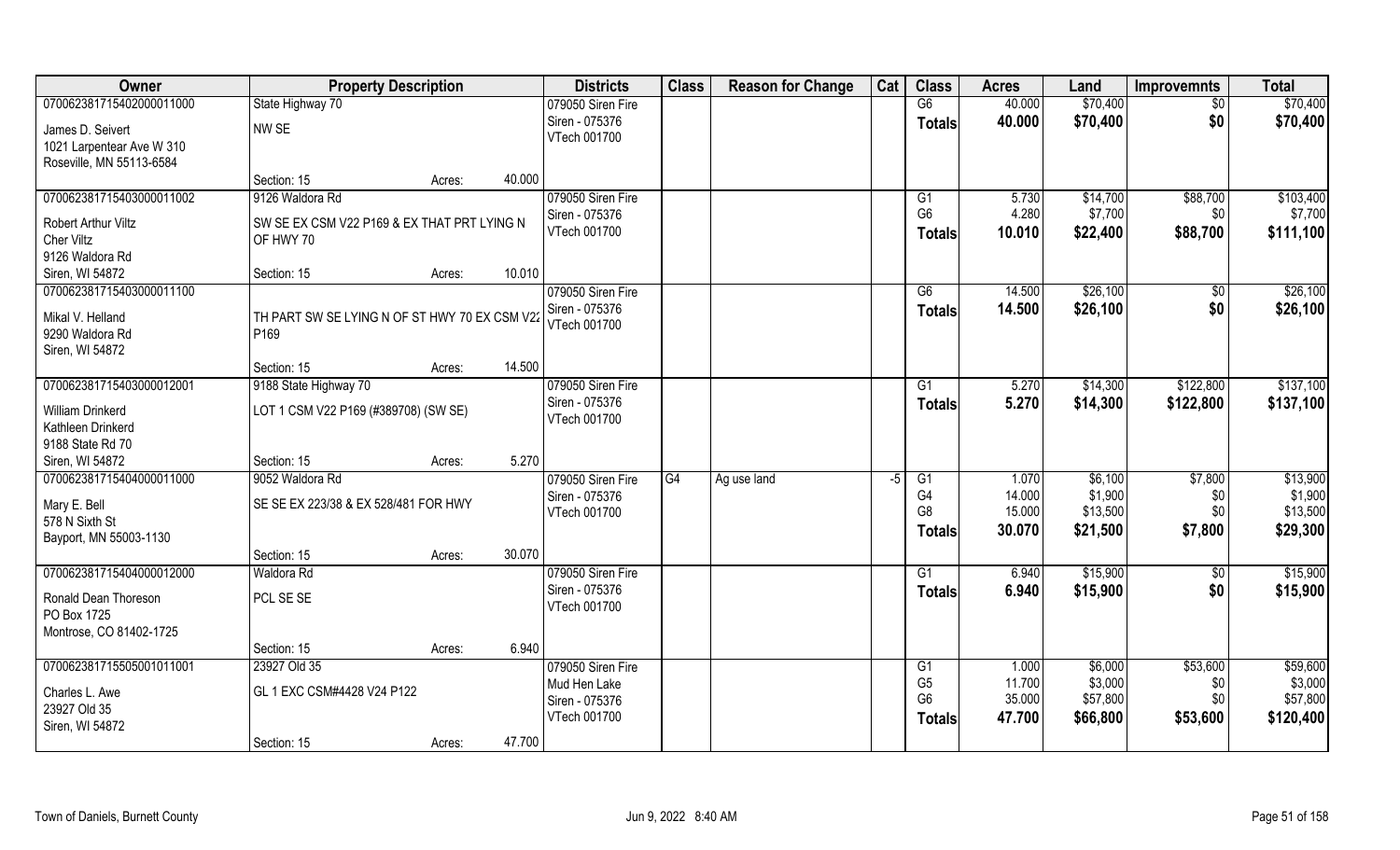| Owner                              | <b>Property Description</b>                    | <b>Districts</b>  | <b>Class</b> | <b>Reason for Change</b> | Cat | <b>Class</b>    | <b>Acres</b> | Land      | <b>Improvemnts</b> | <b>Total</b> |
|------------------------------------|------------------------------------------------|-------------------|--------------|--------------------------|-----|-----------------|--------------|-----------|--------------------|--------------|
| 070062381715505001011100           | 23903 Old 35                                   | 079050 Siren Fire |              |                          |     | G5              | 5.300        | \$1,400   | $\sqrt{6}$         | \$1,400      |
| Robert J Jr & Carol Awe Family Rev | LOT 1 CSM#4428 V 24 P 122 #414358 (GL 1)       | Mud Hen Lake      |              |                          |     | G <sub>6</sub>  | 5.000        | \$8,300   | \$0                | \$8,300      |
| <b>Living Trust</b>                |                                                | Siren - 075376    |              |                          |     | Totals          | 10.300       | \$9,700   | \$0                | \$9,700      |
| 5101 28th Ave S                    |                                                | VTech 001700      |              |                          |     |                 |              |           |                    |              |
| Minneapolis, MN 55417              | 10.300<br>Section: 15<br>Acres:                |                   |              |                          |     |                 |              |           |                    |              |
| 070062381715505002011000           | State Highway 70                               | 079050 Siren Fire |              |                          |     | $\overline{G1}$ | 5.360        | \$14,400  | \$0                | \$14,400     |
|                                    |                                                | Siren - 075376    |              |                          |     | Totals          | 5.360        | \$14,400  | \$0                | \$14,400     |
| Deadsquirrellodge II, LLC          | LOT 4 CSM 1716 VOL 9 P 103 RECORDED AS         | VTech 001700      |              |                          |     |                 |              |           |                    |              |
| 3722 112th Cir NE                  | DOCUMENT 230049 (NE SW & GOV LOT 2)            |                   |              |                          |     |                 |              |           |                    |              |
| <b>Blaine, MN 55449</b>            | 5.360                                          |                   |              |                          |     |                 |              |           |                    |              |
|                                    | Section: 15<br>Acres:                          |                   |              |                          |     |                 |              |           |                    |              |
| 070062381715505002012000           | Daniels 70                                     | 079050 Siren Fire |              |                          |     | G1              | 5.560        | \$14,600  | \$0                | \$14,600     |
| Deadsquirrellodge II, LLC          | LOT 5 CSM V 9 P 103 (IN NE SW & GOV LOT 2)     | Siren - 075376    |              |                          |     | <b>Totals</b>   | 5.560        | \$14,600  | \$0                | \$14,600     |
| 3722 112th Cir NE                  |                                                | VTech 001700      |              |                          |     |                 |              |           |                    |              |
| <b>Blaine, MN 55449</b>            |                                                |                   |              |                          |     |                 |              |           |                    |              |
|                                    | 5.560<br>Section: 15<br>Acres:                 |                   |              |                          |     |                 |              |           |                    |              |
| 070062381715505002013000           | Daniels 70                                     | 079050 Siren Fire |              |                          |     | G1              | 1.340        | \$6,700   | $\sqrt[6]{3}$      | \$6,700      |
|                                    |                                                | Siren - 075376    |              |                          |     | G <sub>6</sub>  | 6.000        | \$10,800  | \$0                | \$10,800     |
| Klaverkamp Re, LLC                 | LOT 6 CSM V 9 P 103 (IN NE SW & GOV LOT 2)     | VTech 001700      |              |                          |     | Totals          | 7.340        | \$17,500  | \$0                | \$17,500     |
| 3139 Fillmore St NE                |                                                |                   |              |                          |     |                 |              |           |                    |              |
| Minneapolis, MN 55418              | 7.340                                          |                   |              |                          |     |                 |              |           |                    |              |
| 070062381715505002014000           | Section: 15<br>Acres:<br>9331 Daniels 70       | 079050 Siren Fire |              |                          |     | $\overline{G1}$ | 5.530        | \$9,700   | \$1,600            | \$11,300     |
|                                    |                                                | Siren - 075376    |              |                          |     |                 |              |           |                    |              |
| Klaverkamp Re, LLC                 | LOT 7 CSM V 9 P 103 (IN NE SW & GOV LOT 2)     | VTech 001700      |              |                          |     | <b>Totals</b>   | 5.530        | \$9,700   | \$1,600            | \$11,300     |
| 3139 Fillmore St NE                | (W/ESMT)                                       |                   |              |                          |     |                 |              |           |                    |              |
| Minneapolis, MN 55418              |                                                |                   |              |                          |     |                 |              |           |                    |              |
|                                    | 5.530<br>Section: 15<br>Acres:                 |                   |              |                          |     |                 |              |           |                    |              |
| 070062381715505002015100           | 23796 Old 35                                   | 079050 Siren Fire |              |                          |     | G1              | 2.880        | \$100,300 | \$109,200          | \$209,500    |
| Joseph J. Pechmann                 | CSM #4344 V23 P238 (#404712) LOT 1 (GOV LOT 2) | Mud Hen Lake      |              |                          |     | <b>Totals</b>   | 2.880        | \$100,300 | \$109,200          | \$209,500    |
| 2222 Vining Dr Unit b              |                                                | Siren - 075376    |              |                          |     |                 |              |           |                    |              |
| Woodbury, MN 55125-7570            |                                                | VTech 001700      |              |                          |     |                 |              |           |                    |              |
|                                    | 2.880<br>Section: 15<br>Acres:                 |                   |              |                          |     |                 |              |           |                    |              |
| 070062381715505002015200           | Old 35                                         | 079050 Siren Fire |              |                          |     | G1              | 2.730        | \$103,900 | $\frac{6}{3}$      | \$103,900    |
|                                    |                                                | Mud Hen Lake      |              |                          |     | <b>Totals</b>   | 2.730        | \$103,900 | \$0                | \$103,900    |
| Joseph J. Pechmann                 | CSM #4344 V23 P238 (#404712) LOT 2 (GOV LOT 2) | Siren - 075376    |              |                          |     |                 |              |           |                    |              |
| Rita W. Pechmann                   |                                                | VTech 001700      |              |                          |     |                 |              |           |                    |              |
| 2222 Vining Dr Unit b              |                                                |                   |              |                          |     |                 |              |           |                    |              |
| Woodbury, MN 55125-7570            | 2.730<br>Section: 15<br>Acres:                 |                   |              |                          |     |                 |              |           |                    |              |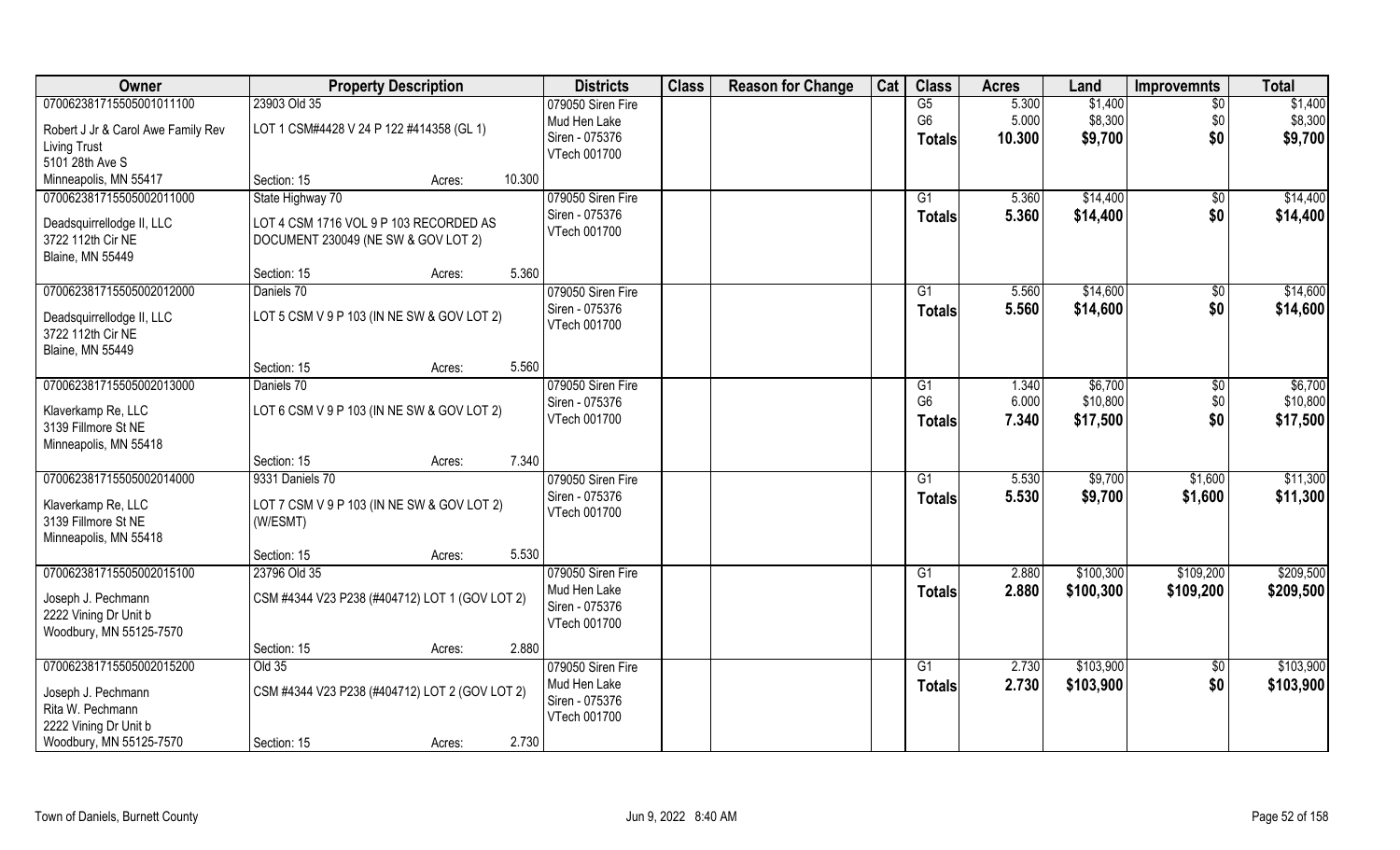| Owner                                    | <b>Property Description</b>                    |                  | <b>Districts</b>               | <b>Class</b> | <b>Reason for Change</b> | Cat | <b>Class</b>    | <b>Acres</b> | Land      | <b>Improvemnts</b> | <b>Total</b> |
|------------------------------------------|------------------------------------------------|------------------|--------------------------------|--------------|--------------------------|-----|-----------------|--------------|-----------|--------------------|--------------|
| 070062381715505002016000                 | 23770 Old 35                                   |                  | 079050 Siren Fire              |              |                          |     | G1              | 5.620        | \$153,100 | \$134,600          | \$287,700    |
| Edward W. Bitler                         | LOT 1 CSM V 11 P 22 (IN GOV LOT 2 SEC 15 & GOV |                  | Mud Hen Lake                   |              |                          |     | <b>Totals</b>   | 5.620        | \$153,100 | \$134,600          | \$287,700    |
| Roberta J. Bitler                        | LOT 2 SEC 16)                                  |                  | Siren - 075376                 |              |                          |     |                 |              |           |                    |              |
| 23770 Old 35                             |                                                |                  | VTech 001700                   |              |                          |     |                 |              |           |                    |              |
| Siren, WI 54872                          | Section: 15                                    | 5.620<br>Acres:  |                                |              |                          |     |                 |              |           |                    |              |
| 070062381715517000011000                 | State Highway 70                               |                  | 079050 Siren Fire              |              |                          |     | $\overline{X2}$ | 17.890       | \$0       | \$0                | \$0          |
| Wisconsin Dot                            | PCLS HWY 70 IN SEC 15                          |                  | Siren - 075376                 |              |                          |     | Totals          | 17.890       | \$0       | \$0                | \$0          |
| 1701 N 4th St                            |                                                |                  | VTech 001700                   |              |                          |     |                 |              |           |                    |              |
| Superior, WI 54880                       |                                                |                  |                                |              |                          |     |                 |              |           |                    |              |
|                                          | Section: 15                                    | 17.890<br>Acres: |                                |              |                          |     |                 |              |           |                    |              |
| 070062381716505001011002                 | 23738 Floyd Parker Dr                          |                  | 079050 Siren Fire              |              |                          |     | G1              | 1.575        | \$100,600 | \$91,500           | \$192,100    |
|                                          |                                                |                  | Mud Hen Lake                   |              |                          |     | <b>Totals</b>   | 1.575        | \$100,600 | \$91,500           | \$192,100    |
| Karla Holmquist                          | PCL GOV LOT 1 SEC 16 & GOV LOT 4 SEC 17 DESC   |                  | Siren - 075376                 |              |                          |     |                 |              |           |                    |              |
| 23738 Floyd Parker Dr<br>Siren, WI 54872 | IN #338652 & IN #400953 (5')                   |                  | VTech 001700                   |              |                          |     |                 |              |           |                    |              |
|                                          | Section: 16                                    | 1.575<br>Acres:  |                                |              |                          |     |                 |              |           |                    |              |
| 070062381716505001012000                 | Floyd Parker Dr                                |                  | 079050 Siren Fire              |              |                          |     | G1              | 0.750        | \$26,800  | \$0                | \$26,800     |
|                                          |                                                |                  | Mud Hen Lake                   |              |                          |     | <b>Totals</b>   | 0.750        | \$26,800  | \$0                | \$26,800     |
| George T. Peterson                       | PCL DESCRIBED IN VOL 426 P 193                 |                  | Siren - 075376                 |              |                          |     |                 |              |           |                    |              |
| 1016 6th St                              |                                                |                  | VTech 001700                   |              |                          |     |                 |              |           |                    |              |
| Hudson, WI 54016-1338                    | Section: 16                                    | 0.750<br>Acres:  |                                |              |                          |     |                 |              |           |                    |              |
| 070062381716505001013000                 | Floyd Parker Dr                                |                  | 079050 Siren Fire              |              |                          |     | G1              | 0.750        | \$26,800  | \$0                | \$26,800     |
|                                          |                                                |                  | Mud Hen Lake                   |              |                          |     |                 | 0.750        | \$26,800  | \$0                | \$26,800     |
| George T. Peterson                       | PCL DESCRIBED IN VOL 379 P 406                 |                  | Siren - 075376                 |              |                          |     | <b>Totals</b>   |              |           |                    |              |
| 1016 6th St                              |                                                |                  | VTech 001700                   |              |                          |     |                 |              |           |                    |              |
| Hudson, WI 54016-1338                    |                                                |                  |                                |              |                          |     |                 |              |           |                    |              |
|                                          | Section: 16                                    | 0.750<br>Acres:  |                                |              |                          |     |                 |              |           |                    |              |
| 070062381716505001014000                 | 23724 Floyd Parker Dr                          |                  | 079050 Siren Fire              |              |                          |     | G1              | 1.500        | \$107,000 | \$57,100           | \$164,100    |
| George T. Peterson                       | PCL GOV LOT 1 SEC 16 & GOV LOT 4 SEC 17        |                  | Mud Hen Lake<br>Siren - 075376 |              |                          |     | <b>Totals</b>   | 1.500        | \$107,000 | \$57,100           | \$164,100    |
| 1016 6th St                              |                                                |                  | VTech 001700                   |              |                          |     |                 |              |           |                    |              |
| Hudson, WI 54016-1338                    |                                                |                  |                                |              |                          |     |                 |              |           |                    |              |
|                                          | Section: 16                                    | 1.500<br>Acres:  |                                |              |                          |     |                 |              |           |                    |              |
| 070062381716505001015000                 | 23716 Floyd Parker Dr                          |                  | 079050 Siren Fire              |              |                          |     | G1              | 1.500        | \$107,000 | \$138,500          | \$245,500    |
| Peter Kujawa                             | PCL GOV LOT 1                                  |                  | Mud Hen Lake                   |              |                          |     | <b>Totals</b>   | 1.500        | \$107,000 | \$138,500          | \$245,500    |
| Brenda Kujawa                            |                                                |                  | Siren - 075376<br>VTech 001700 |              |                          |     |                 |              |           |                    |              |
| 23716 Floyd Parker Dr                    |                                                |                  |                                |              |                          |     |                 |              |           |                    |              |
| Siren, WI 54872                          | Section: 16                                    | 1.500<br>Acres:  |                                |              |                          |     |                 |              |           |                    |              |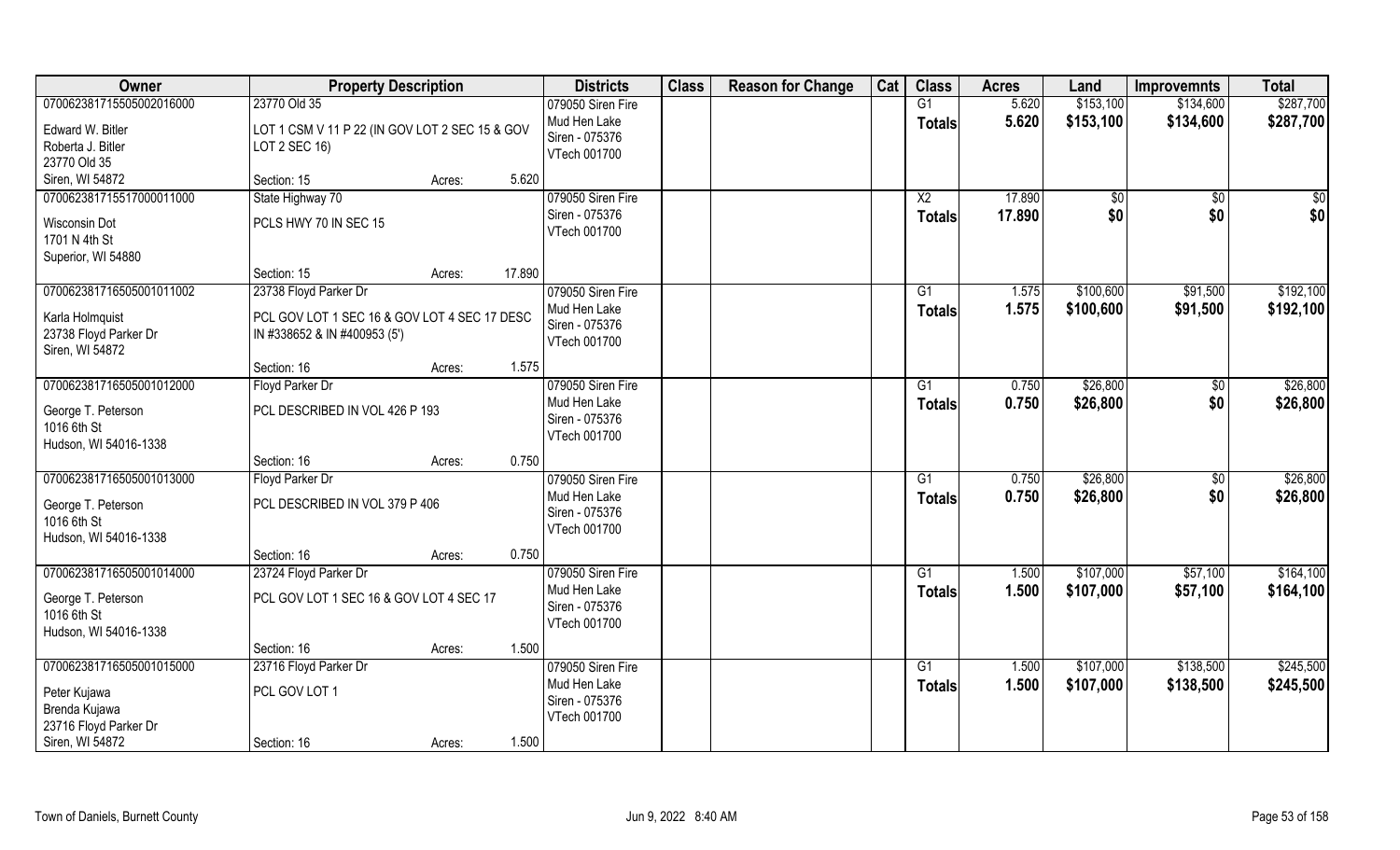| Owner                                     | <b>Property Description</b>                              |        |       | <b>Districts</b>               | <b>Class</b> | <b>Reason for Change</b> | Cat | <b>Class</b>    | <b>Acres</b> | Land      | <b>Improvemnts</b> | <b>Total</b> |
|-------------------------------------------|----------------------------------------------------------|--------|-------|--------------------------------|--------------|--------------------------|-----|-----------------|--------------|-----------|--------------------|--------------|
| 070062381716505001016000                  | 23708 Floyd Parker Dr                                    |        |       | 079050 Siren Fire              |              |                          |     | G1              | 1.500        | \$107,000 | \$88,200           | \$195,200    |
| Eric Lamott                               | PCL GOV LOT 1                                            |        |       | Mud Hen Lake                   |              |                          |     | <b>Totals</b>   | 1.500        | \$107,000 | \$88,200           | \$195,200    |
| Lynn Lamott                               |                                                          |        |       | Siren - 075376                 |              |                          |     |                 |              |           |                    |              |
| 7825 Cobblestone Dr                       |                                                          |        |       | VTech 001700                   |              |                          |     |                 |              |           |                    |              |
| Woodbury, MN 55125                        | Section: 16                                              | Acres: | 1.500 |                                |              |                          |     |                 |              |           |                    |              |
| 070062381716505001017000                  | 23698 Floyd Parker Dr                                    |        |       | 079050 Siren Fire              |              |                          |     | G1              | 1.500        | \$107,000 | \$95,200           | \$202,200    |
| Thomas G & Julie L Ries Jt Revocable      | PCL GOV LOT 1                                            |        |       | Mud Hen Lake                   |              |                          |     | <b>Totals</b>   | 1.500        | \$107,000 | \$95,200           | \$202,200    |
| Trust Dtd March 22                        |                                                          |        |       | Siren - 075376                 |              |                          |     |                 |              |           |                    |              |
| 5806 Lametti Ln                           |                                                          |        |       | VTech 001700                   |              |                          |     |                 |              |           |                    |              |
| Shoreview, MN 55126-4745                  | Section: 16                                              | Acres: | 1.500 |                                |              |                          |     |                 |              |           |                    |              |
| 070062381716505001018000                  | 23692 Floyd Parker Dr                                    |        |       | 079050 Siren Fire              |              |                          |     | G1              | 2.800        | \$133,800 | \$96,900           | \$230,700    |
|                                           |                                                          |        |       | Mud Hen Lake                   |              |                          |     | <b>Totals</b>   | 2.800        | \$133,800 | \$96,900           | \$230,700    |
| Eileen M Herzog Trust<br>7497 Ranier Ln N | PCLS GOV LOT 1 SEC 16 & NW NW SEC 21 (150<br>'LAKESHORE) |        |       | Siren - 075376                 |              |                          |     |                 |              |           |                    |              |
| Maple Grove, MN 55311                     |                                                          |        |       | VTech 001700                   |              |                          |     |                 |              |           |                    |              |
|                                           | Section: 16                                              | Acres: | 2.800 |                                |              |                          |     |                 |              |           |                    |              |
| 070062381716505001019000                  | Floyd Parker Dr                                          |        |       | 079050 Siren Fire              |              |                          |     | G1              | 0.800        | \$26,800  | \$0                | \$26,800     |
|                                           |                                                          |        |       | Mud Hen Lake                   |              |                          |     | <b>Totals</b>   | 0.800        | \$26,800  | \$0                | \$26,800     |
| Jeffrey J. Wilson                         | PCL GOV LOT 1 SEC 16 & NW NW SEC 21 (2ND PCL)            |        |       | Siren - 075376                 |              |                          |     |                 |              |           |                    |              |
| Margaret Wilson                           | (50' LAKESHORE)                                          |        |       | VTech 001700                   |              |                          |     |                 |              |           |                    |              |
| 11885 Alamo St NE                         |                                                          |        | 0.800 |                                |              |                          |     |                 |              |           |                    |              |
| <b>Blaine, MN 55449</b>                   | Section: 16                                              | Acres: |       |                                |              |                          |     |                 |              |           |                    |              |
| 070062381716505001020000                  | 23676 Floyd Parker Dr                                    |        |       | 079050 Siren Fire              |              |                          |     | G1              | 1.600        | \$107,000 | \$42,500           | \$149,500    |
| Jeffrey J. Wilson                         | PCL GOV LOT 1 SEC 16 & NW NW SEC 21 (1ST PCL)            |        |       | Mud Hen Lake<br>Siren - 075376 |              |                          |     | <b>Totals</b>   | 1.600        | \$107,000 | \$42,500           | \$149,500    |
| Margaret Wilson                           |                                                          |        |       | VTech 001700                   |              |                          |     |                 |              |           |                    |              |
| 11885 Alamo St NE                         |                                                          |        |       |                                |              |                          |     |                 |              |           |                    |              |
| <b>Blaine, MN 55449</b>                   | Section: 16                                              | Acres: | 1.600 |                                |              |                          |     |                 |              |           |                    |              |
| 070062381716505001021000                  | 23670 Floyd Parker Dr                                    |        |       | 079050 Siren Fire              |              |                          |     | G1              | 1.600        | \$107,000 | \$70,500           | \$177,500    |
| Craig Vernon Duren                        | PCL GOV LOT 1 SEC 16 & NW NW SEC 21                      |        |       | Mud Hen Lake                   |              |                          |     | <b>Totals</b>   | 1.600        | \$107,000 | \$70,500           | \$177,500    |
| Susan Duren                               |                                                          |        |       | Siren - 075376                 |              |                          |     |                 |              |           |                    |              |
| 18099 Jacquard Ct                         |                                                          |        |       | VTech 001700                   |              |                          |     |                 |              |           |                    |              |
| Lakeville, MN 55044                       | Section: 16                                              | Acres: | 1.600 |                                |              |                          |     |                 |              |           |                    |              |
| 070062381716505001022000                  | 23664 Floyd Parker Dr                                    |        |       | 079050 Siren Fire              |              |                          |     | $\overline{G1}$ | 1.500        | \$107,000 | \$240,900          | \$347,900    |
| Craig V. Duren                            | PCL GOV LOT 1 SEC 16 & NW NW SEC 21                      |        |       | Mud Hen Lake                   |              |                          |     | <b>Totals</b>   | 1.500        | \$107,000 | \$240,900          | \$347,900    |
| 18099 Jacquard Ct                         |                                                          |        |       | Siren - 075376                 |              |                          |     |                 |              |           |                    |              |
| Lakeville, MN 55044                       |                                                          |        |       | VTech 001700                   |              |                          |     |                 |              |           |                    |              |
|                                           | Section: 16                                              | Acres: | 1.500 |                                |              |                          |     |                 |              |           |                    |              |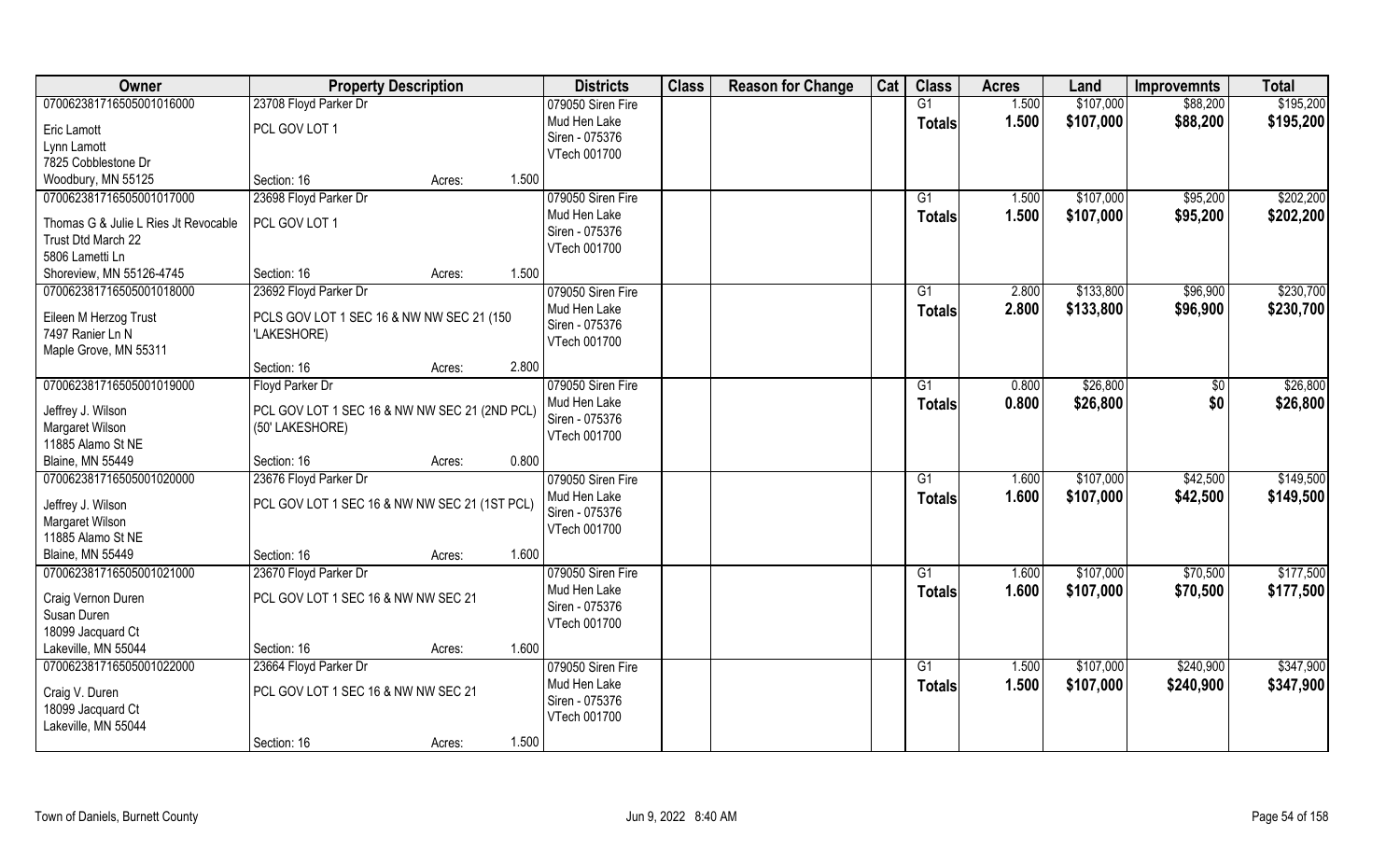| <b>Owner</b>                             | <b>Property Description</b>                      |                 | <b>Districts</b>               | <b>Class</b> | <b>Reason for Change</b> | Cat | <b>Class</b>    | <b>Acres</b> | Land      | <b>Improvemnts</b> | <b>Total</b> |
|------------------------------------------|--------------------------------------------------|-----------------|--------------------------------|--------------|--------------------------|-----|-----------------|--------------|-----------|--------------------|--------------|
| 070062381716505001023000                 | 23654 Floyd Parker Dr                            |                 | 079050 Siren Fire              |              |                          |     | G1              | 1.400        | \$107,000 | \$407,300          | \$514,300    |
| John Fisher                              | PCL GOV LOT 1 SEC 16 & NW NW SEC 21 (D-1601)     |                 | Mud Hen Lake<br>Siren - 075376 |              |                          |     | <b>Totals</b>   | 1.400        | \$107,000 | \$407,300          | \$514,300    |
| Eva Fisher                               |                                                  |                 | VTech 001700                   |              |                          |     |                 |              |           |                    |              |
| 4169 Columbine Ct                        |                                                  |                 |                                |              |                          |     |                 |              |           |                    |              |
| Vadnais Heights, MN 55127-6143           | Section: 16                                      | 1.400<br>Acres: |                                |              |                          |     |                 |              |           |                    |              |
| 070062381716505001024000                 | 23646 Floyd Parker Dr                            |                 | 079050 Siren Fire              |              |                          |     | G1              | 1.500        | \$107,000 | \$134,700          | \$241,700    |
| James J. Strub                           | LOT 1 CSM V 2 P 223 (IN GOV LOT 1 SEC 16 & NW NV |                 | Mud Hen Lake                   |              |                          |     | Totals          | 1.500        | \$107,000 | \$134,700          | \$241,700    |
| Valerie A. Strub                         | <b>SEC 21)</b>                                   |                 | Siren - 075376                 |              |                          |     |                 |              |           |                    |              |
| 24231 Rutgers St NE                      |                                                  |                 | VTech 001700                   |              |                          |     |                 |              |           |                    |              |
| Stacy, MN 55079                          | Section: 16                                      | 1.500<br>Acres: |                                |              |                          |     |                 |              |           |                    |              |
| 070062381716505001025000                 | 23640 Floyd Parker Dr                            |                 | 079050 Siren Fire              |              |                          |     | G1              | 1.400        | \$69,000  | \$123,500          | \$192,500    |
| <b>Edwin Marquardt</b>                   | LOT 2 CSM V 2 P 223 (IN GOV LOT 1 SEC 16 & NW NV |                 | Mud Hen Lake                   |              |                          |     | <b>Totals</b>   | 1.400        | \$69,000  | \$123,500          | \$192,500    |
| Joanne Marquardt                         | <b>SEC 21)</b>                                   |                 | Siren - 075376                 |              |                          |     |                 |              |           |                    |              |
| 23640 Floyd Parker Dr                    |                                                  |                 | VTech 001700                   |              |                          |     |                 |              |           |                    |              |
| Siren, WI 54872-8536                     | Section: 16                                      | 1.400<br>Acres: |                                |              |                          |     |                 |              |           |                    |              |
| 070062381716505001026500                 | 23612 Floyd Parker Dr                            |                 | 079050 Siren Fire              |              |                          |     | G1              | 2.030        | \$112,600 | \$245,600          | \$358,200    |
|                                          |                                                  |                 | Mud Hen Lake                   |              |                          |     | <b>Totals</b>   | 2.030        | \$112,600 | \$245,600          | \$358,200    |
| Michael A. Kleven                        | LOT 1 CSM 4959 VOL 28 P 17 RECORDED AS           |                 | Siren - 075376                 |              |                          |     |                 |              |           |                    |              |
| Cynthia Kleven                           | DOCUMENT 462814 (GOV LOT 1 S 16 & NW NW S 21)    |                 | VTech 001700                   |              |                          |     |                 |              |           |                    |              |
| 23612 Floyd Parker Dr<br>Siren, WI 54872 | Section: 16                                      | 2.030           |                                |              |                          |     |                 |              |           |                    |              |
| 070062381716505002011000                 | 9370 Daniels 70                                  | Acres:          | 079050 Siren Fire              |              |                          |     | $\overline{G1}$ | 5.490        | \$102,000 | \$185,600          | \$287,600    |
|                                          |                                                  |                 | Mud Hen Lake                   |              |                          |     |                 |              |           |                    |              |
| E Dolores Armbrust Family Trust          | LOT 4 & OUTLOT 4 CSM V 7 P 251 (IN GOV LOT 2     |                 | Siren - 075376                 |              |                          |     | <b>Totals</b>   | 5.490        | \$102,000 | \$185,600          | \$287,600    |
| 16571 Nina Cir                           | SEC 15 & GOV LOT 2 SEC 16)                       |                 | VTech 001700                   |              |                          |     |                 |              |           |                    |              |
| Omaha, NE 68130                          |                                                  |                 |                                |              |                          |     |                 |              |           |                    |              |
|                                          | Section: 16                                      | 5.490<br>Acres: |                                |              |                          |     |                 |              |           |                    |              |
| 070062381716505002012000                 | 23716 Old 35                                     |                 | 079050 Siren Fire              | G1           | Garage                   |     | G1              | 0.630        | \$110,500 | \$111,000          | \$221,500    |
| John A. Hagen                            | LOT 3 & OUTLOT 3 CSM V 7 P 251 (IN GOV LOT 2     |                 | Mud Hen Lake                   |              |                          |     | <b>Totals</b>   | 0.630        | \$110,500 | \$111,000          | \$221,500    |
| Tamera J. Hagen                          | SEC 15 & GOV LOT 2 SEC 16)                       |                 | Siren - 075376                 |              |                          |     |                 |              |           |                    |              |
| 9245 Ryan Lake Dr NE                     |                                                  |                 | VTech 001700                   |              |                          |     |                 |              |           |                    |              |
| Stacy, MN 55079                          | Section: 16                                      | 0.630<br>Acres: |                                |              |                          |     |                 |              |           |                    |              |
| 070062381716505002013000                 | 23705 Old 35                                     |                 | 079050 Siren Fire              |              |                          |     | G1              | 0.660        | \$73,600  | \$11,800           | \$85,400     |
| Nancy Hunter                             | LOT 2 & OUTLOT 2 CSM V 7 P 239(IN GOV LOT 2)     |                 | Mud Hen Lake                   |              |                          |     | Totals          | 0.660        | \$73,600  | \$11,800           | \$85,400     |
| 2014 260th Ave                           |                                                  |                 | Siren - 075376                 |              |                          |     |                 |              |           |                    |              |
| Luck, WI 54853                           |                                                  |                 | VTech 001700                   |              |                          |     |                 |              |           |                    |              |
|                                          | Section: 16                                      | 0.660<br>Acres: |                                |              |                          |     |                 |              |           |                    |              |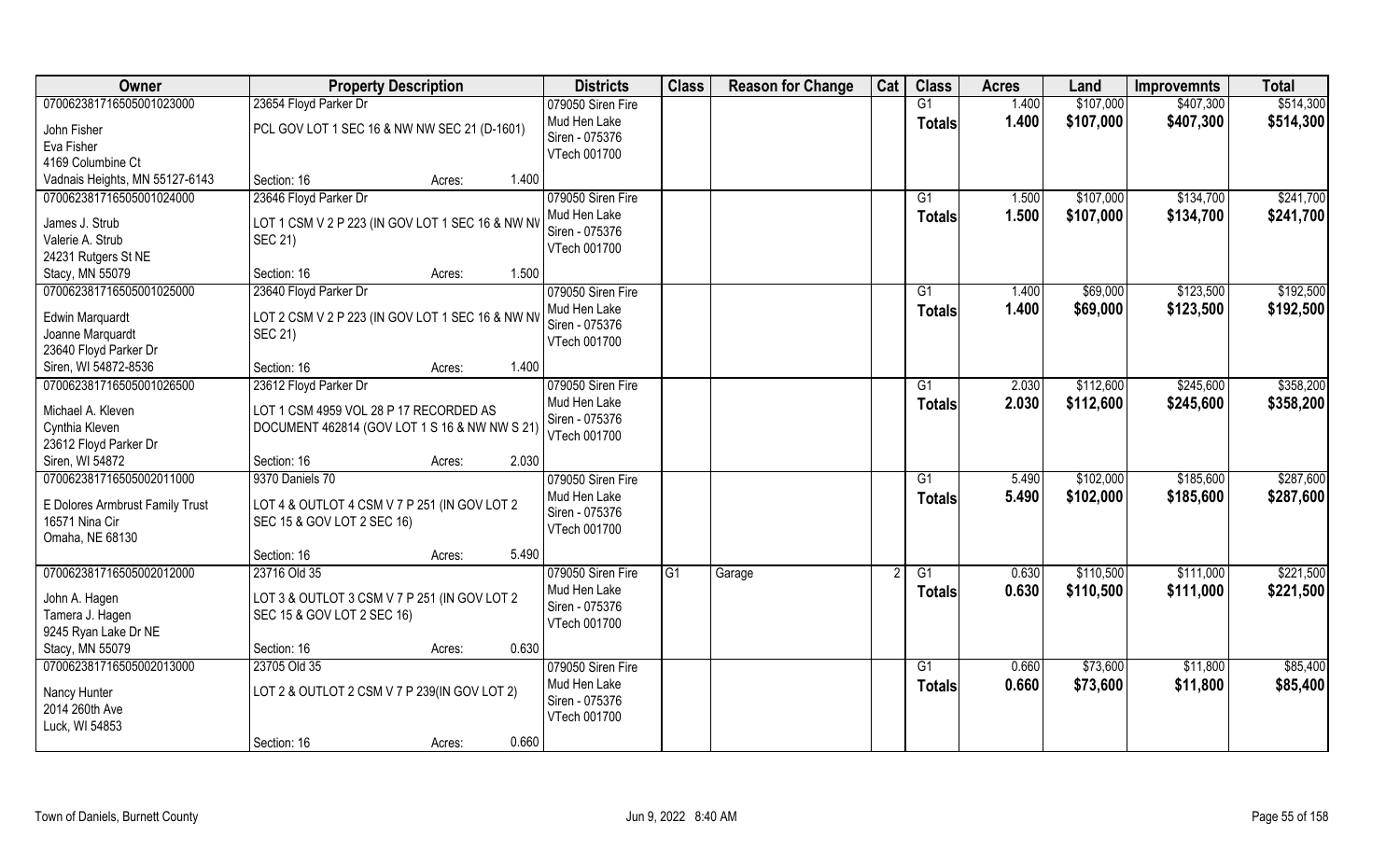| Owner                             | <b>Property Description</b>                      | <b>Districts</b>                  | <b>Class</b> | <b>Reason for Change</b> | Cat | <b>Class</b>    | <b>Acres</b>   | Land                 | <b>Improvemnts</b>     | <b>Total</b>           |
|-----------------------------------|--------------------------------------------------|-----------------------------------|--------------|--------------------------|-----|-----------------|----------------|----------------------|------------------------|------------------------|
| 070062381716505002014000          | 23701 Old 35                                     | 079050 Siren Fire                 |              |                          |     | G1              | 0.810          | \$68,500             | \$21,700               | \$90,200               |
| Salvador B. Martinez              | LOT 1 & OUTLOT 1 CSM#1482 V 7 P239 (IN GOV LOT   | Mud Hen Lake                      |              |                          |     | <b>Totals</b>   | 0.810          | \$68,500             | \$21,700               | \$90,200               |
| 6494 Bordeauz Ct                  | 2)                                               | Siren - 075376<br>VTech 001700    |              |                          |     |                 |                |                      |                        |                        |
| Inver Grove Heights, MN 55076     |                                                  |                                   |              |                          |     |                 |                |                      |                        |                        |
|                                   | 0.810<br>Section: 16<br>Acres:                   |                                   |              |                          |     |                 |                |                      |                        |                        |
| 070062381716505002015000          | 23692 Old 35                                     | 079050 Siren Fire<br>Mud Hen Lake |              |                          |     | G1              | 0.600<br>0.600 | \$86,900<br>\$86,900 | \$141,900<br>\$141,900 | \$228,800<br>\$228,800 |
| David B & Rhea J Miller Rev Trust | LOT 1 CSM#396 V 2 P 108 (IN GOV LOT 2) (#171477) | Siren - 075376                    |              |                          |     | <b>Totals</b>   |                |                      |                        |                        |
| 2141 Ontario Cir                  |                                                  | VTech 001700                      |              |                          |     |                 |                |                      |                        |                        |
| Northfield, MN 55057              | 0.600<br>Section: 16<br>Acres:                   |                                   |              |                          |     |                 |                |                      |                        |                        |
| 070062381716505002016000          | 23688 Old 35                                     | 079050 Siren Fire                 |              |                          |     | G1              | 0.574          | \$86,900             | \$107,000              | \$193,900              |
|                                   |                                                  | Mud Hen Lake                      |              |                          |     | <b>Totals</b>   | 0.574          | \$86,900             | \$107,000              | \$193,900              |
| Dean Enke<br>Jacklyn Enke         | LOT 1 CSM V 1 P 70 (IN GOV LOT 2)                | Siren - 075376                    |              |                          |     |                 |                |                      |                        |                        |
| 32328 Meadow Ln                   |                                                  | VTech 001700                      |              |                          |     |                 |                |                      |                        |                        |
| St Joseph, MN 56374-9689          | 0.574<br>Section: 16<br>Acres:                   |                                   |              |                          |     |                 |                |                      |                        |                        |
| 070062381716505002017000          | 23678 Old 35                                     | 079050 Siren Fire                 |              |                          |     | G1              | 0.600          | \$85,000             | \$153,700              | \$238,700              |
| Paul J. Wohletz                   | LOT 2 CSM V 1 P 70 (GL 2)#148143                 | Mud Hen Lake                      |              |                          |     | <b>Totals</b>   | 0.600          | \$85,000             | \$153,700              | \$238,700              |
| 3739 Ridgewood Dr                 |                                                  | Siren - 075376                    |              |                          |     |                 |                |                      |                        |                        |
| Eagan, MN 55123                   |                                                  | VTech 001700                      |              |                          |     |                 |                |                      |                        |                        |
|                                   | Section: 16<br>0.600<br>Acres:                   |                                   |              |                          |     |                 |                |                      |                        |                        |
| 070062381716505002018000          | 23674 Old 35                                     | 079050 Siren Fire                 |              |                          |     | G1              | 0.500          | \$85,000             | \$114,000              | \$199,000              |
| Linda Hoefs                       | LOT 3 CSM V 1 P 70 (IN GOV LOT 2)                | Mud Hen Lake<br>Siren - 075376    |              |                          |     | <b>Totals</b>   | 0.500          | \$85,000             | \$114,000              | \$199,000              |
| 23674 Old 35                      |                                                  | VTech 001700                      |              |                          |     |                 |                |                      |                        |                        |
| Siren, WI 54872-8539              |                                                  |                                   |              |                          |     |                 |                |                      |                        |                        |
| 070062381716505002019000          | 0.500<br>Section: 16<br>Acres:                   |                                   |              |                          |     | $\overline{G1}$ |                |                      |                        | \$191,500              |
|                                   | 23666 Old 35                                     | 079050 Siren Fire<br>Mud Hen Lake |              |                          |     | <b>Totals</b>   | 0.500<br>0.500 | \$85,000<br>\$85,000 | \$106,500<br>\$106,500 | \$191,500              |
| David M. Wegner                   | LOT 4 CSM V 1 P 70 (IN GOV LOT 2)                | Siren - 075376                    |              |                          |     |                 |                |                      |                        |                        |
| Janis K. Wegner<br>23666 Old 35   |                                                  | VTech 001700                      |              |                          |     |                 |                |                      |                        |                        |
| Siren, WI 54872                   | 0.500<br>Section: 16<br>Acres:                   |                                   |              |                          |     |                 |                |                      |                        |                        |
| 070062381716505002020000          | Daniels 70                                       | 079050 Siren Fire                 |              |                          |     | G1              | 3.300          | \$17,600             | \$0                    | \$17,600               |
| Paul J. Wohletz                   | PCL GOV LOT 2 & SW SW SEC 15 & GOV LOT 2 SEC     | Mud Hen Lake                      |              |                          |     | G <sub>5</sub>  | 1.400          | \$700                | \$0                    | \$700                  |
| 3739 Ridgewood Dr                 | 16                                               | Siren - 075376                    |              |                          |     | <b>Totals</b>   | 4.700          | \$18,300             | \$0                    | \$18,300               |
| Eagan, MN 55123                   |                                                  | VTech 001700                      |              |                          |     |                 |                |                      |                        |                        |
|                                   | 4.700<br>Section: 16<br>Acres:                   |                                   |              |                          |     |                 |                |                      |                        |                        |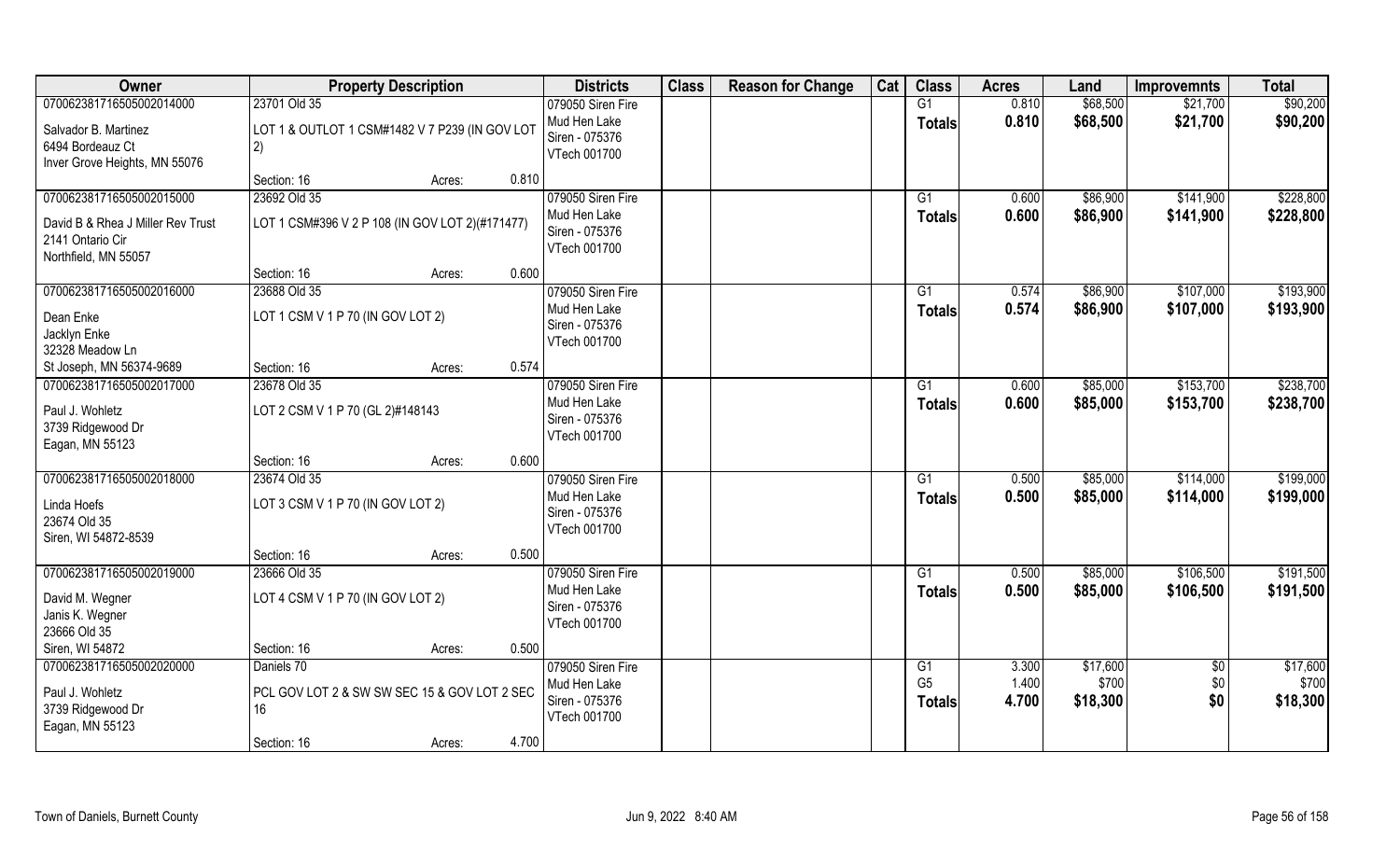| Owner                                                                                                               | <b>Property Description</b>                                                                |        |        | <b>Districts</b>                                                    | <b>Class</b>         | <b>Reason for Change</b>     | Cat  | <b>Class</b>                                     | <b>Acres</b>                        | Land                                        | <b>Improvemnts</b>                   | <b>Total</b>                                   |
|---------------------------------------------------------------------------------------------------------------------|--------------------------------------------------------------------------------------------|--------|--------|---------------------------------------------------------------------|----------------------|------------------------------|------|--------------------------------------------------|-------------------------------------|---------------------------------------------|--------------------------------------|------------------------------------------------|
| 070062381716505002021000<br>David M. Wegner<br>Janis K. Wegner<br>23666 Old 35                                      | 23666 Old 35<br>LOT 1 & OUTLOT 1 CSM V 7 P 227 (IN GOV LOT 2<br>SEC 15 & GOV LOT 2 SEC 16) |        |        | 079050 Siren Fire<br>Mud Hen Lake<br>Siren - 075376<br>VTech 001700 | G1                   | Garage                       |      | $\overline{G1}$<br><b>Totals</b>                 | 1.780<br>1.780                      | \$88,400<br>\$88,400                        | \$18,800<br>\$18,800                 | \$107,200<br>\$107,200                         |
| Siren, WI 54872                                                                                                     | Section: 16                                                                                | Acres: | 1.780  |                                                                     |                      |                              |      |                                                  |                                     |                                             |                                      |                                                |
| 070062381716505002022000<br>Wayne Skogstad<br>Teresa Skogstad<br>3042 Woodbridge St                                 | 23636 Old 35<br>LOT 3 CSM V 15 P 199 (GOV LOT 2)                                           |        |        | 079050 Siren Fire<br>Mud Hen Lake<br>Siren - 075376<br>VTech 001700 |                      |                              |      | G1<br>Totals                                     | 2.300<br>2.300                      | \$87,300<br>\$87,300                        | \$163,600<br>\$163,600               | \$250,900<br>\$250,900                         |
| Roseville, MN 55113-2130                                                                                            | Section: 16                                                                                | Acres: | 2.300  |                                                                     |                      |                              |      |                                                  |                                     |                                             |                                      |                                                |
| 070062381716505002023000<br>Melissa A. Lee<br>23624 Old 35<br>Siren, WI 54872                                       | 23624 Old 35<br>LOT 2 CSM 3255 VOL 15 P 199 RECORDED AS<br>DOCUMENT 302882 (GOV LOT 2)     |        |        | 079050 Siren Fire<br>Mud Hen Lake<br>Siren - 075376<br>VTech 001700 |                      |                              |      | G1<br><b>Totals</b>                              | 0.890<br>0.890                      | \$97,000<br>\$97,000                        | \$99,100<br>\$99,100                 | \$196,100<br>\$196,100                         |
|                                                                                                                     | Section: 16                                                                                | Acres: | 0.890  |                                                                     |                      |                              |      |                                                  |                                     |                                             |                                      |                                                |
| 070062381716505002024000<br>Douglas Darren Davis<br>Ann Davis<br>23618 Old 35                                       | 23618 Old 35<br>LOT 1 CSM#3255 V 15 P 199 (GOV LOT 2)#302882                               |        |        | 079050 Siren Fire<br>Mud Hen Lake<br>Siren - 075376<br>VTech 001700 | G1<br>G <sub>1</sub> | <b>NSF</b><br>House Razed    | $-2$ | G1<br><b>Totals</b>                              | 2.330<br>2.330                      | \$114,000<br>\$114,000                      | \$143,000<br>\$143,000               | \$257,000<br>\$257,000                         |
| Siren, WI 54872                                                                                                     | Section: 16                                                                                | Acres: | 2.330  |                                                                     |                      |                              |      |                                                  |                                     |                                             |                                      |                                                |
| 070062381716505002025000<br>Karen Kaliszewski<br>1131 Co Rd H2 E<br>White Bear Lake, MN 55127-6708                  | 9400 Waldora Rd<br>OUTLOT 1 CSM V 15 P 199 (GOV LOT 2) MAP #3255                           |        |        | 079050 Siren Fire<br>Mud Hen Lake<br>Siren - 075376<br>VTech 001700 |                      |                              |      | $\overline{G5}$<br><b>Totals</b>                 | 0.460<br>0.460                      | \$200<br>\$200                              | $\overline{50}$<br>\$0               | \$200<br>\$200                                 |
|                                                                                                                     | Section: 16                                                                                | Acres: | 0.460  |                                                                     |                      |                              |      |                                                  |                                     |                                             |                                      |                                                |
| 070062381716505003011000<br>Loren E. Carlson<br>Rachel M. Carlson<br>9451 N Mudhen Lake Rd                          | 9451 N Mudhen Lake Rd<br>GOV LOT 3                                                         |        |        | 079050 Siren Fire<br>Mud Hen Lake<br>Siren - 075376<br>VTech 001700 | G1                   | Interior remodel @90%, check |      | G1<br>G <sub>5</sub><br>G <sub>6</sub><br>Totals | 1.000<br>24.820<br>15.000<br>40.820 | \$6,000<br>\$11,200<br>\$15,000<br>\$32,200 | \$103,000<br>\$0<br>\$0<br>\$103,000 | \$109,000<br>\$11,200<br>\$15,000<br>\$135,200 |
| Siren, WI 54872                                                                                                     | Section: 16                                                                                | Acres: | 40.820 |                                                                     |                      |                              |      |                                                  |                                     |                                             |                                      |                                                |
| 070062381716505004011000<br>Donald R. Schmidt<br>Laurie A. Schmidt<br>9505 N Mudhen Lake Rd<br>Siren, WI 54872-8503 | 9505 N Mudhen Lake Rd<br>N 27.5 RDS OF E 58 RDS OF GOV LOT 4<br>Section: 16                | Acres: | 10.000 | 079050 Siren Fire<br>Mud Hen Lake<br>Siren - 075376<br>VTech 001700 |                      |                              |      | G1<br>G <sub>6</sub><br><b>Totals</b>            | 1.000<br>9.000<br>10.000            | \$6,000<br>\$9,000<br>\$15,000              | \$48,000<br>\$0<br>\$48,000          | \$54,000<br>\$9,000<br>\$63,000                |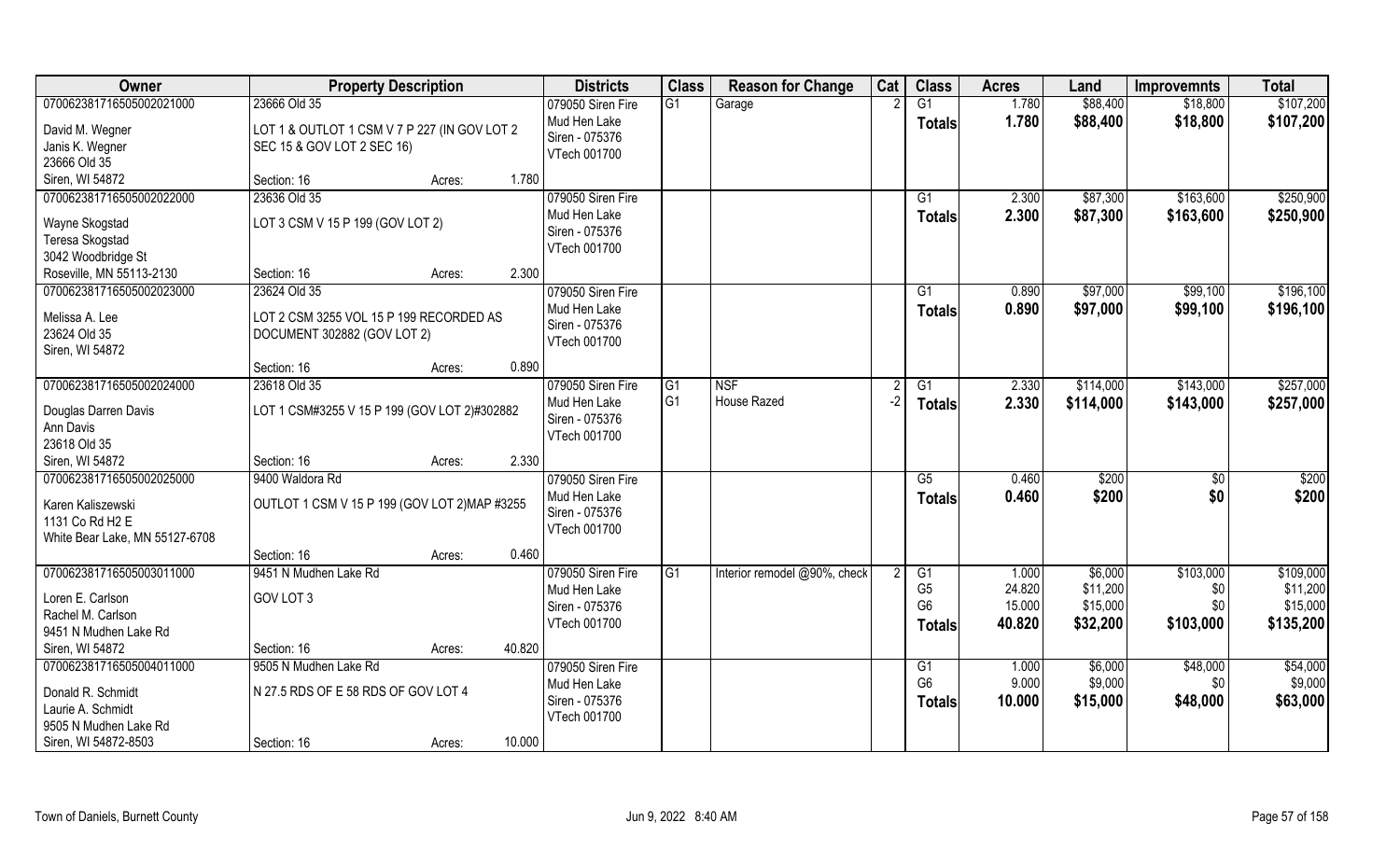| Owner                    | <b>Property Description</b>                  |        |        | <b>Districts</b>                  | <b>Class</b> | <b>Reason for Change</b> | Cat | <b>Class</b>         | <b>Acres</b>     | Land                | <b>Improvemnts</b>     | <b>Total</b>        |
|--------------------------|----------------------------------------------|--------|--------|-----------------------------------|--------------|--------------------------|-----|----------------------|------------------|---------------------|------------------------|---------------------|
| 070062381716505004012000 | Mudhen Lake Rd                               |        |        | 079050 Siren Fire<br>Mud Hen Lake |              |                          |     | G5<br>G <sub>6</sub> | 30.000<br>12.000 | \$9,900<br>\$12,000 | $\overline{50}$<br>\$0 | \$9,900<br>\$12,000 |
| Loren E. Carlson         | GOV LOT 4 EX N 27.5 RDS OF E 58 RDS; CSM V 2 |        |        | Siren - 075376                    |              |                          |     | <b>Totals</b>        | 42.000           | \$21,900            | \$0                    | \$21,900            |
| Rachel M. Carlson        | PGS 100, 124 CSM V 8 P 226; V 251 P 78       |        |        | VTech 001700                      |              |                          |     |                      |                  |                     |                        |                     |
| 9451 N Mudhen Lake Rd    |                                              |        |        |                                   |              |                          |     |                      |                  |                     |                        |                     |
| Siren, WI 54872          | Section: 16                                  | Acres: | 42.000 |                                   |              |                          |     |                      |                  |                     |                        |                     |
| 070062381716505004013000 | 9527 N Mudhen Lake Dr                        |        |        | 079050 Siren Fire                 |              |                          |     | G1                   | 0.780            | \$100,000           | \$62,300               | \$162,300           |
| Derek M. Taylor          | LOT 1 CSM#388 V 2 P 100 (GL 4)#171208        |        |        | Mud Hen Lake                      |              |                          |     | <b>Totals</b>        | 0.780            | \$100,000           | \$62,300               | \$162,300           |
| Kirsten W. Taylor        |                                              |        |        | Siren - 075376                    |              |                          |     |                      |                  |                     |                        |                     |
| 628 13th Ave NE          |                                              |        |        | VTech 001700                      |              |                          |     |                      |                  |                     |                        |                     |
| Minneapolis, MN 55413    | Section: 16                                  | Acres: | 0.780  |                                   |              |                          |     |                      |                  |                     |                        |                     |
| 070062381716505004014000 | Mudhen Lake Dr                               |        |        | 079050 Siren Fire                 |              |                          |     | G1                   | 0.560            | \$100,000           | $\frac{6}{3}$          | \$100,000           |
| Jerry Goodmanson         | LOT 2 CSM#388 P 100 (GL 4)#171208            |        |        | Mud Hen Lake                      |              |                          |     | <b>Totals</b>        | 0.560            | \$100,000           | \$0                    | \$100,000           |
| Jean Goodmanson          |                                              |        |        | Siren - 075376                    |              |                          |     |                      |                  |                     |                        |                     |
| 9411 Joliet Ave N        |                                              |        |        | VTech 001700                      |              |                          |     |                      |                  |                     |                        |                     |
| Stillwater, MN 55082     | Section: 16                                  | Acres: | 0.560  |                                   |              |                          |     |                      |                  |                     |                        |                     |
| 070062381716505004015000 | 9517 N Mudhen Lake Dr                        |        |        | 079050 Siren Fire                 |              |                          |     | G1                   | 0.560            | \$91,000            | \$57,100               | \$148,100           |
|                          |                                              |        |        | Mud Hen Lake                      |              |                          |     |                      | 0.560            | \$91,000            | \$57,100               |                     |
| Mark A. Selner           | LOT 3 CSM V 2 P 100 (IN GOV LOT 4)           |        |        | Siren - 075376                    |              |                          |     | <b>Totals</b>        |                  |                     |                        | \$148,100           |
| Cecilia A. Selner        |                                              |        |        | VTech 001700                      |              |                          |     |                      |                  |                     |                        |                     |
| 5550 Asbury St           |                                              |        |        |                                   |              |                          |     |                      |                  |                     |                        |                     |
| Shoreview, MN 55126      | Section: 16                                  | Acres: | 0.560  |                                   |              |                          |     |                      |                  |                     |                        |                     |
| 070062381716505004016000 | 9505 N Mudhen Lake Dr                        |        |        | 079050 Siren Fire                 |              |                          |     | G1                   | 0.490            | \$100,000           | \$146,400              | \$246,400           |
| Thomas A. Meier          | LOT 4 CSM#388 V2 P100 (GL 4)#171208          |        |        | Mud Hen Lake                      |              |                          |     | <b>Totals</b>        | 0.490            | \$100,000           | \$146,400              | \$246,400           |
| Carol A. Meier           |                                              |        |        | Siren - 075376                    |              |                          |     |                      |                  |                     |                        |                     |
| 9505 N Mudhen Lake Dr    |                                              |        |        | VTech 001700                      |              |                          |     |                      |                  |                     |                        |                     |
| Siren, WI 54872          | Section: 16                                  | Acres: | 0.490  |                                   |              |                          |     |                      |                  |                     |                        |                     |
| 070062381716505004017000 | 9497 N Mudhen Lake Dr                        |        |        | 079050 Siren Fire                 |              |                          |     | G1                   | 0.490            | \$100,000           | \$104,900              | \$204,900           |
|                          |                                              |        |        | Mud Hen Lake                      |              |                          |     | <b>Totals</b>        | 0.490            | \$100,000           | \$104,900              | \$204,900           |
| Otterson Family Trust    | LOT 1 CSM V 2 P 124 (IN GOV LOT 4)           |        |        | Siren - 075376                    |              |                          |     |                      |                  |                     |                        |                     |
| 32957 Forest Blvd        |                                              |        |        | VTech 001700                      |              |                          |     |                      |                  |                     |                        |                     |
| Stacy, MN 55079          |                                              |        |        |                                   |              |                          |     |                      |                  |                     |                        |                     |
|                          | Section: 16                                  | Acres: | 0.490  |                                   |              |                          |     |                      |                  |                     |                        |                     |
| 070062381716505004018000 | 9491 N Mudhen Lake Dr                        |        |        | 079050 Siren Fire                 |              |                          |     | G1                   | 0.500            | \$100,000           | \$120,400              | \$220,400           |
| Mitchell Otterson        | LOT 2 CSM V 2 P 124 (IN GOV LOT 4)           |        |        | Mud Hen Lake                      |              |                          |     | <b>Totals</b>        | 0.500            | \$100,000           | \$120,400              | \$220,400           |
| Jonie Otterson           |                                              |        |        | Siren - 075376                    |              |                          |     |                      |                  |                     |                        |                     |
| 13670 Manning Trl N      |                                              |        |        | VTech 001700                      |              |                          |     |                      |                  |                     |                        |                     |
| Stillwater, MN 55082     | Section: 16                                  | Acres: | 0.500  |                                   |              |                          |     |                      |                  |                     |                        |                     |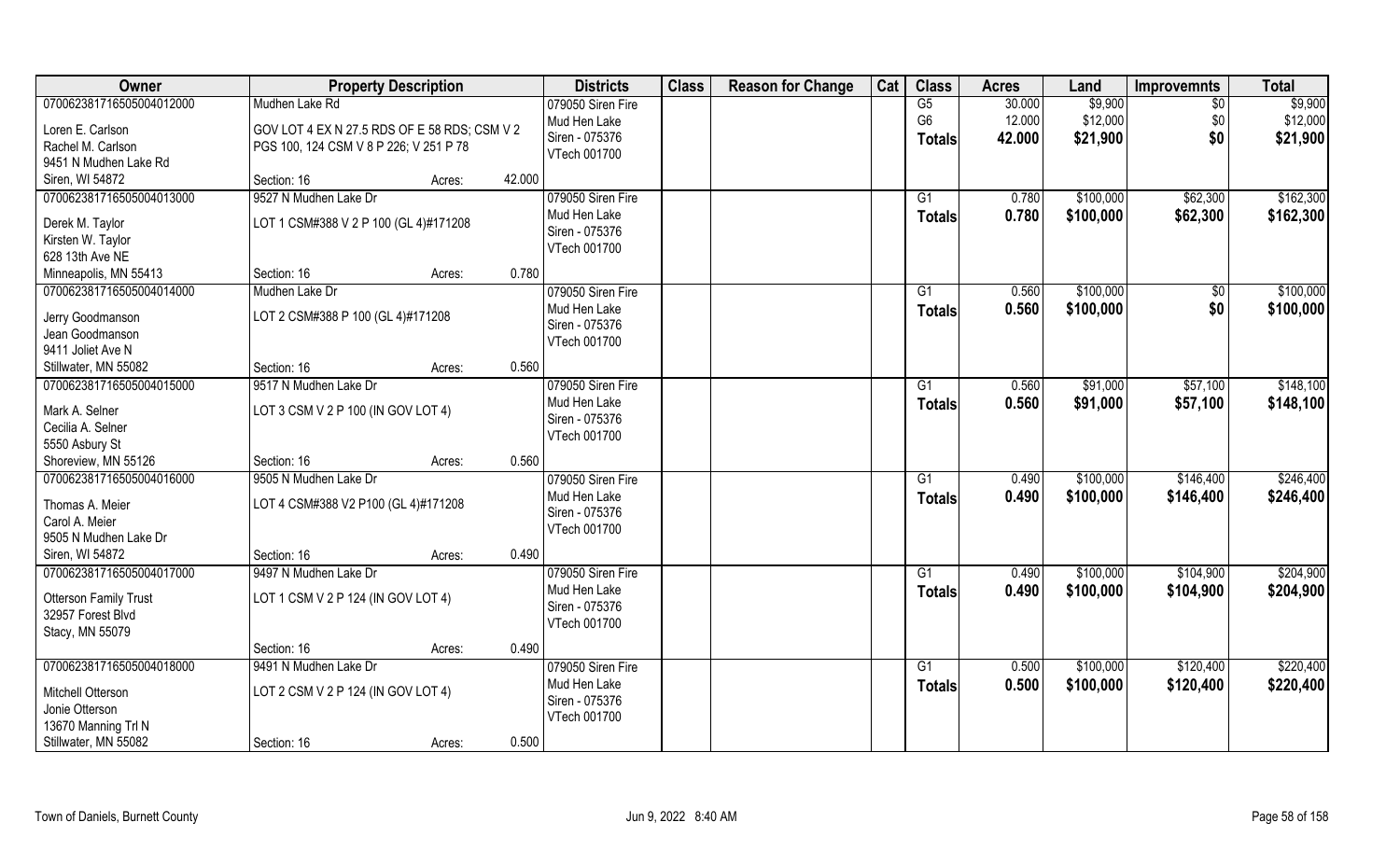| Owner                                                                | <b>Property Description</b>                                                                      |        |       | <b>Districts</b>                                    | <b>Class</b> | <b>Reason for Change</b> | Cat | <b>Class</b>        | <b>Acres</b>   | Land                   | <b>Improvemnts</b>   | <b>Total</b>           |
|----------------------------------------------------------------------|--------------------------------------------------------------------------------------------------|--------|-------|-----------------------------------------------------|--------------|--------------------------|-----|---------------------|----------------|------------------------|----------------------|------------------------|
| 070062381716505004019000<br>Dustin C. Miller                         | 9483 N Mudhen Lake Dr<br>LOT 3 CSM#411 V2 P124 (GOV LOT 4)#172270                                |        |       | 079050 Siren Fire<br>Mud Hen Lake<br>Siren - 075376 |              |                          |     | G1<br><b>Totals</b> | 0.500<br>0.500 | \$100,000<br>\$100,000 | \$78,100<br>\$78,100 | \$178,100<br>\$178,100 |
| Jessica A. Miller<br>30879 Juniper Ct NW<br>Cambridge, MN 55008      | Section: 16                                                                                      | Acres: | 0.500 | VTech 001700                                        |              |                          |     |                     |                |                        |                      |                        |
| 070062381716505004020000                                             | 9475 N Mudhen Lake Dr                                                                            |        |       | 079050 Siren Fire                                   |              |                          |     | G1                  | 0.770          | \$100,000              | \$97,500             | \$197,500              |
| Craig E. Hatella<br>9260 Barnes Ave<br>Inver Grove Heights, MN 55077 | LOT 1 CSM V 4 P 160 (IN GOV LOT 4) (LIFE ESTATE<br>TO MARILYN HATELLA)                           |        |       | Mud Hen Lake<br>Siren - 075376<br>VTech 001700      |              |                          |     | <b>Totals</b>       | 0.770          | \$100,000              | \$97,500             | \$197,500              |
|                                                                      | Section: 16                                                                                      | Acres: | 0.770 |                                                     |              |                          |     |                     |                |                        |                      |                        |
| 070062381716505004021000                                             | 9469 N Mudhen Lake Dr                                                                            |        |       | 079050 Siren Fire                                   |              |                          |     | G1                  | 0.770          | \$101,600              | \$181,500            | \$283,100              |
| Timothy S. Tessman<br>Rebecca Tessman<br>9469 N Mudhen Lake Dr       | LOT 1 CSM V 8 P 226 & 25' DESC 479/214 (FRMLY<br>OUTLOT 1 CSM V4 P160 GOV LOT 4)#225787          |        |       | Mud Hen Lake<br>Siren - 075376<br>VTech 001700      |              |                          |     | <b>Totals</b>       | 0.770          | \$101,600              | \$181,500            | \$283,100              |
| Siren, WI 54872                                                      | Section: 16                                                                                      | Acres: | 0.770 |                                                     |              |                          |     |                     |                |                        |                      |                        |
| 070062381716505004022000                                             | Mudhen Lake Rd                                                                                   |        |       | 079050 Siren Fire                                   |              |                          |     | X4                  | 0.001          | \$0                    | \$0                  | $\frac{6}{3}$          |
| Town of Daniels<br>PO Box 190<br>Siren, WI 54872                     | PCL GOV LOT 4 (FOR ROAD PURPOSES)                                                                |        |       | Siren - 075376<br>VTech 001700                      |              |                          |     | <b>Totals</b>       | 0.001          | \$0                    | \$0                  | \$0                    |
|                                                                      | Section: 16                                                                                      | Acres: | 0.001 |                                                     |              |                          |     |                     |                |                        |                      |                        |
| 070062381716505005011000                                             | 9633 N Mudhen Lake Dr                                                                            |        |       | 079050 Siren Fire                                   |              |                          |     | G1                  | 0.250          | \$67,700               | \$57,700             | \$125,400              |
| Maria T. Reis<br>1855 Jewel St<br>Prescott, WI 54021                 | LOT 1 CSM V 1 P 136 (IN GOV LOT 5) (SUBJ TO<br>RIGHTS OF OCCUPANCY FOR LEROY & TERESA<br>TOBIAS) |        |       | Mud Hen Lake<br>Siren - 075376<br>VTech 001700      |              |                          |     | <b>Totals</b>       | 0.250          | \$67,700               | \$57,700             | \$125,400              |
|                                                                      | Section: 16                                                                                      | Acres: | 0.250 |                                                     |              |                          |     |                     |                |                        |                      |                        |
| 070062381716505005012000                                             | 9629 N Mudhen Lake Dr                                                                            |        |       | 079050 Siren Fire                                   |              |                          |     | G1                  | 0.250          | \$54,000               | \$65,700             | \$119,700              |
| Denise M Fedie Trust<br>6800 Utica Cir<br>Chanhassen, MN 55317-9514  | LOT 2 CSM V 1 P 136 (IN GOV LOT 5)                                                               |        |       | Mud Hen Lake<br>Siren - 075376<br>VTech 001700      |              |                          |     | <b>Totals</b>       | 0.250          | \$54,000               | \$65,700             | \$119,700              |
|                                                                      | Section: 16                                                                                      | Acres: | 0.250 |                                                     |              |                          |     |                     |                |                        |                      |                        |
| 070062381716505005013000                                             | 9620 N Mudhen Lake Dr                                                                            |        |       | 079050 Siren Fire                                   |              |                          |     | G1                  | 0.280          | \$18,500               | $\overline{50}$      | \$18,500               |
| Lonny Pearson<br>Terri Pearson<br>9620 N Mudhen Lake Dr              | LOT 1 CSM V18 P60(#339460) (GOV LOT 5)                                                           |        |       | Mud Hen Lake<br>Siren - 075376<br>VTech 001700      |              |                          |     | <b>Totals</b>       | 0.280          | \$18,500               | \$0                  | \$18,500               |
| Siren, WI 54872                                                      | Section: 16                                                                                      | Acres: | 0.280 |                                                     |              |                          |     |                     |                |                        |                      |                        |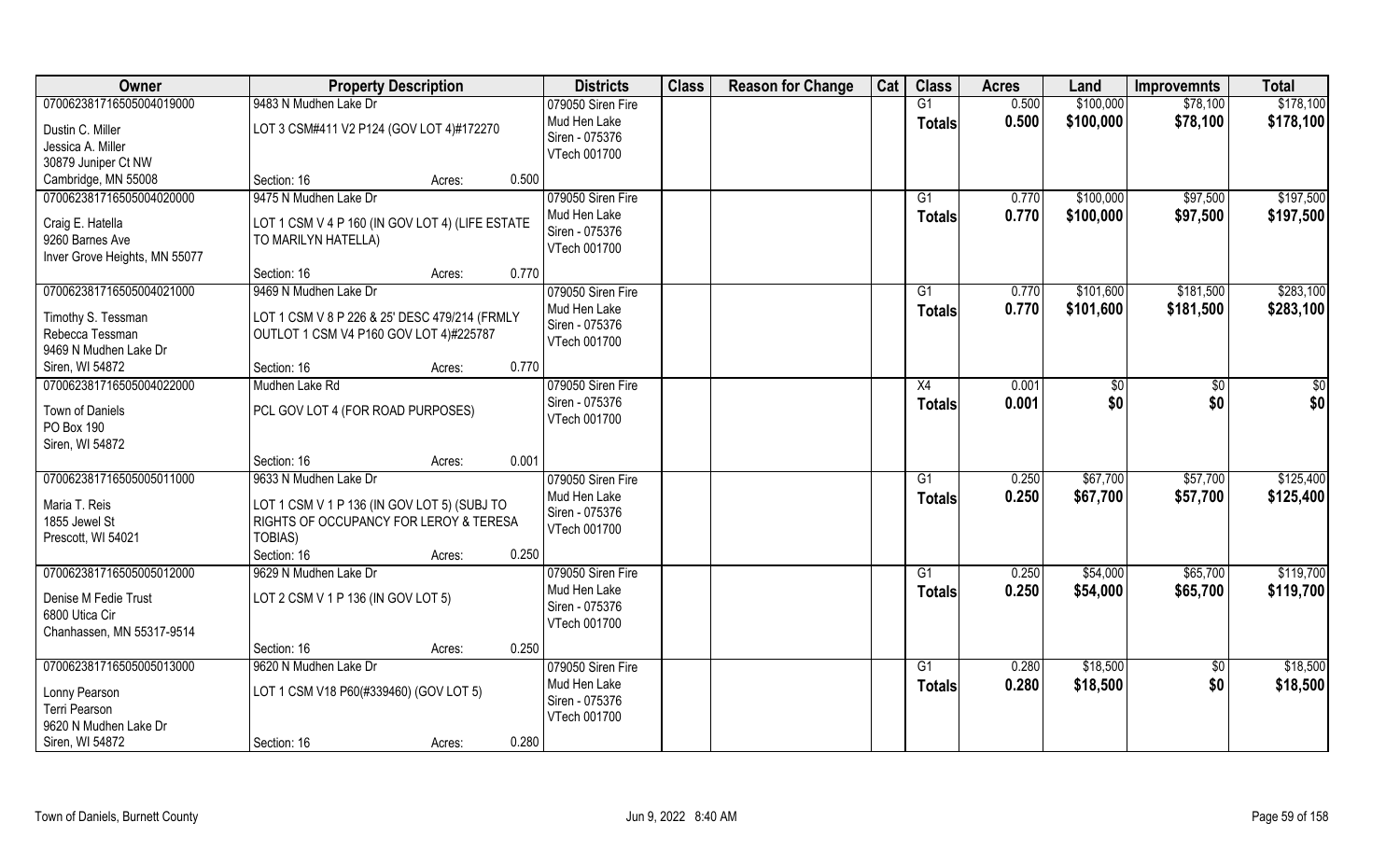| Owner                               | <b>Property Description</b>                 |       | <b>Districts</b>  | <b>Class</b> | <b>Reason for Change</b> | Cat | <b>Class</b>   | <b>Acres</b> | Land      | <b>Improvemnts</b> | <b>Total</b> |
|-------------------------------------|---------------------------------------------|-------|-------------------|--------------|--------------------------|-----|----------------|--------------|-----------|--------------------|--------------|
| 070062381716505005014000            | 9620 N Mudhen Lake Dr                       |       | 079050 Siren Fire |              |                          |     | G1             | 5.000        | \$18,900  | \$237,100          | \$256,000    |
| Lonny Pearson                       | LOT 2 CSM V18 P60(#339460) (GOV LOT 5)      |       | Mud Hen Lake      |              |                          |     | <b>Totals</b>  | 5.000        | \$18,900  | \$237,100          | \$256,000    |
| Terri Pearson                       |                                             |       | Siren - 075376    |              |                          |     |                |              |           |                    |              |
| 9620 N Mudhen Lake Dr               |                                             |       | VTech 001700      |              |                          |     |                |              |           |                    |              |
| Siren, WI 54872                     | Section: 16<br>Acres:                       | 5.000 |                   |              |                          |     |                |              |           |                    |              |
| 070062381716505005015000            | 9610 N Mudhen Lake Dr                       |       | 079050 Siren Fire |              |                          |     | G1             | 6.180        | \$15,200  | \$15,300           | \$30,500     |
| William B Burton Trust              | LOT 3 CSM V18 P60(#339460) (GOV LOT 5)      |       | Mud Hen Lake      |              |                          |     | G <sub>6</sub> | 1.000        | \$1,000   | \$0                | \$1,000      |
| 9601 N Mudhen Lake Dr               |                                             |       | Siren - 075376    |              |                          |     | <b>Totals</b>  | 7.180        | \$16,200  | \$15,300           | \$31,500     |
| Siren, WI 54872                     |                                             |       | VTech 001700      |              |                          |     |                |              |           |                    |              |
|                                     | Section: 16<br>Acres:                       | 7.180 |                   |              |                          |     |                |              |           |                    |              |
| 070062381716505005016000            | 9623 N Mudhen Lake Dr                       |       | 079050 Siren Fire |              |                          |     | G1             | 0.500        | \$88,000  | \$345,800          | \$433,800    |
| Marissa A. Bloomer                  | LOT 1 CSM#88 V 1 P 88 (IN GOV LOT 5)#149487 |       | Mud Hen Lake      |              |                          |     | <b>Totals</b>  | 0.500        | \$88,000  | \$345,800          | \$433,800    |
| 2455 Sunrise Dr                     |                                             |       | Siren - 075376    |              |                          |     |                |              |           |                    |              |
| Little Canada, MN 55117             |                                             |       | VTech 001700      |              |                          |     |                |              |           |                    |              |
|                                     | Section: 16<br>Acres:                       | 0.500 |                   |              |                          |     |                |              |           |                    |              |
| 070062381716505005017000            | 9615 N Mudhen Lake Dr                       |       | 079050 Siren Fire |              |                          |     | G1             | 0.500        | \$94,000  | \$196,300          | \$290,300    |
| Daniel J. Sebolboro                 | LOT 2 CSM#88 V 1 P 88 (IN GOV LOT 5)#149487 |       | Mud Hen Lake      |              |                          |     | <b>Totals</b>  | 0.500        | \$94,000  | \$196,300          | \$290,300    |
| Janice M. Sebolboro                 |                                             |       | Siren - 075376    |              |                          |     |                |              |           |                    |              |
| 12431 Sandy Point Rd                |                                             |       | VTech 001700      |              |                          |     |                |              |           |                    |              |
| Eden Prairie, MN 55347              | Section: 16<br>Acres:                       | 0.500 |                   |              |                          |     |                |              |           |                    |              |
| 070062381716505005018000            | 9605 N Mudhen Lake Dr                       |       | 079050 Siren Fire |              |                          |     | G1             | 0.500        | \$92,000  | \$108,600          | \$200,600    |
|                                     | LOT 3 CSM V 1 P 88 (IN GOV LOT 5)           |       | Mud Hen Lake      |              |                          |     | <b>Totals</b>  | 0.500        | \$92,000  | \$108,600          | \$200,600    |
| Stephen Hampton<br>Penny J. Hampton |                                             |       | Siren - 075376    |              |                          |     |                |              |           |                    |              |
| 10994 Maple Valley Dr               |                                             |       | VTech 001700      |              |                          |     |                |              |           |                    |              |
| Maple Grove, MN 55369               | Section: 16<br>Acres:                       | 0.500 |                   |              |                          |     |                |              |           |                    |              |
| 070062381716505005019000            | 9601 N Mudhen Lake Dr                       |       | 079050 Siren Fire |              |                          |     | G1             | 0.500        | \$100,000 | \$204,900          | \$304,900    |
| <b>William B Burton Rev Trust</b>   | LOT 4 CSM V 1 P 88 (IN GOV LOT 5)           |       | Mud Hen Lake      |              |                          |     | <b>Totals</b>  | 0.500        | \$100,000 | \$204,900          | \$304,900    |
| 9601 N Mudhen Lake Dr               |                                             |       | Siren - 075376    |              |                          |     |                |              |           |                    |              |
| Siren, WI 54872                     |                                             |       | VTech 001700      |              |                          |     |                |              |           |                    |              |
|                                     | Section: 16<br>Acres:                       | 0.500 |                   |              |                          |     |                |              |           |                    |              |
| 070062381716505005020000            | 9595 N Mudhen Lake Dr                       |       | 079050 Siren Fire |              |                          |     | G1             | 0.550        | \$100,000 | \$213,500          | \$313,500    |
| Mark D. Vangsgard                   | LOT 1 CSM V 17 P 52 (GOV LOT 5)             |       | Mud Hen Lake      |              |                          |     | <b>Totals</b>  | 0.550        | \$100,000 | \$213,500          | \$313,500    |
| Kim M. Vangsgard                    |                                             |       | Siren - 075376    |              |                          |     |                |              |           |                    |              |
| 2200 Oriole Ave N                   |                                             |       | VTech 001700      |              |                          |     |                |              |           |                    |              |
| Stillwater, MN 55082                | Section: 16<br>Acres:                       | 0.550 |                   |              |                          |     |                |              |           |                    |              |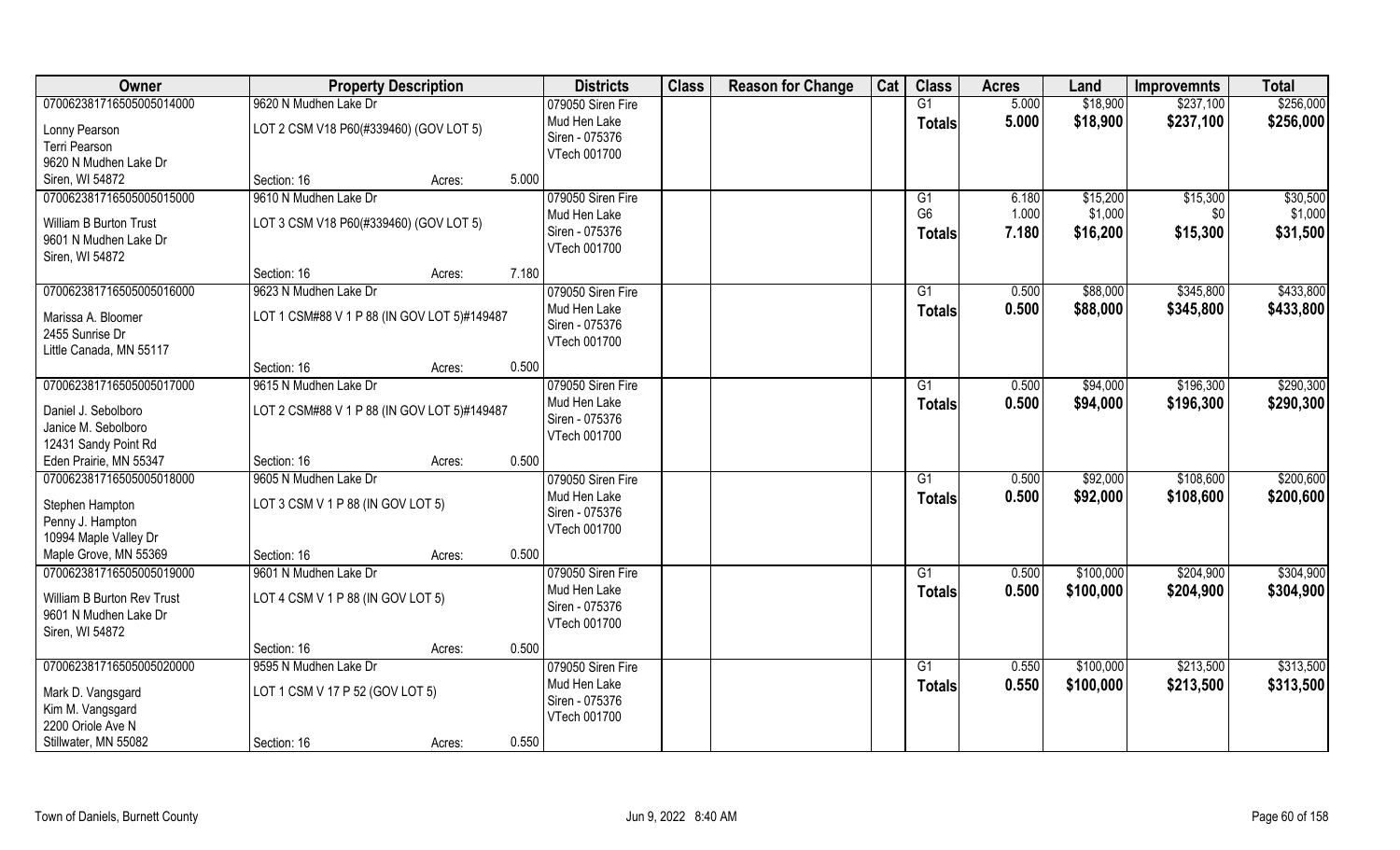| Owner                               | <b>Property Description</b>    |        |       | <b>Districts</b>  | <b>Class</b> | <b>Reason for Change</b>     | Cat  | <b>Class</b>   | <b>Acres</b> | Land      | <b>Improvemnts</b> | <b>Total</b> |
|-------------------------------------|--------------------------------|--------|-------|-------------------|--------------|------------------------------|------|----------------|--------------|-----------|--------------------|--------------|
| 070062381716505005021000            | 9589 N Mudhen Lake Dr          |        |       | 079050 Siren Fire |              |                              |      | G1             | 1.750        | \$100,000 | \$141,200          | \$241,200    |
| <b>Scott Stennes</b>                | PCL GOV LOT 5                  |        |       | Mud Hen Lake      |              |                              |      | G <sub>5</sub> | 1.000        | \$300     | \$0                | \$300        |
| Cynthia Stennes                     |                                |        |       | Siren - 075376    |              |                              |      | <b>Totals</b>  | 2.750        | \$100,300 | \$141,200          | \$241,500    |
| 11237 98th Ave N                    |                                |        |       | VTech 001700      |              |                              |      |                |              |           |                    |              |
| Maple Grove, MN 55369               | Section: 16                    | Acres: | 2.750 |                   |              |                              |      |                |              |           |                    |              |
| 070062381716505005022000            | 9581 N Mudhen Lake Dr          |        |       | 079050 Siren Fire |              |                              |      | G <sub>1</sub> | 0.840        | \$100,000 | \$106,200          | \$206,200    |
| Thomas M & Mary Shan Plourde Living | PCL GOV LOT 5                  |        |       | Mud Hen Lake      |              |                              |      | G <sub>5</sub> | 2.000        | \$500     | \$0                | \$500        |
| Trust                               |                                |        |       | Siren - 075376    |              |                              |      | <b>Totals</b>  | 2.840        | \$100,500 | \$106,200          | \$206,700    |
| 1727 Laurel Ave                     |                                |        |       | VTech 001700      |              |                              |      |                |              |           |                    |              |
| Hudson, WI 54016                    | Section: 16                    | Acres: | 2.840 |                   |              |                              |      |                |              |           |                    |              |
| 070062381716505005023000            | 9575 N Mudhen Lake Dr          |        |       | 079050 Siren Fire |              |                              |      | G1             | 0.850        | \$100,000 | \$130,400          | \$230,400    |
| Thomas M. Hoffman                   | PCL GOV LOT 5 (100' LAKESHORE) |        |       | Mud Hen Lake      |              |                              |      | G <sub>5</sub> | 2.000        | \$500     | \$0                | \$500        |
| Alice J. Hoffman                    |                                |        |       | Siren - 075376    |              |                              |      | <b>Totals</b>  | 2.850        | \$100,500 | \$130,400          | \$230,900    |
| 1284 Ruggles                        |                                |        |       | VTech 001700      |              |                              |      |                |              |           |                    |              |
| St Paul, MN 55113-6170              | Section: 16                    | Acres: | 2.850 |                   |              |                              |      |                |              |           |                    |              |
| 070062381716505005024000            | 9565 N Mudhen Lake Dr          |        |       | 079050 Siren Fire |              |                              |      | G1             | 0.600        | \$100,000 | \$129,500          | \$229,500    |
| Duane A. Corson                     | PCL GOV LOT 5                  |        |       | Mud Hen Lake      |              |                              |      | G <sub>5</sub> | 2.250        | \$600     | \$0                | \$600        |
| Eva M. Corson                       |                                |        |       | Siren - 075376    |              |                              |      | <b>Totals</b>  | 2.850        | \$100,600 | \$129,500          | \$230,100    |
| 804 W 1st St                        |                                |        |       | VTech 001700      |              |                              |      |                |              |           |                    |              |
| Saint Ansgar, IA 50472-1355         | Section: 16                    | Acres: | 2.850 |                   |              |                              |      |                |              |           |                    |              |
| 070062381716505005025000            | 9559 N Mudhen Lake Dr          |        |       | 079050 Siren Fire |              |                              |      | G1             | 0.630        | \$100,000 | \$84,700           | \$184,700    |
| Michael & Jo Ann Orlikowski Trust   | PCL GOV LOT 5 (100' LAKESHORE) |        |       | Mud Hen Lake      |              |                              |      | G <sub>5</sub> | 2.250        | \$600     | \$0                | \$600        |
| 1747 Dupre Rd                       |                                |        |       | Siren - 075376    |              |                              |      | <b>Totals</b>  | 2.880        | \$100,600 | \$84,700           | \$185,300    |
| Centerville, MN 55038               |                                |        |       | VTech 001700      |              |                              |      |                |              |           |                    |              |
|                                     | Section: 16                    | Acres: | 2.880 |                   |              |                              |      |                |              |           |                    |              |
| 070062381716505005026000            | 9547 N Mudhen Lake Dr          |        |       | 079050 Siren Fire | G1           | Property removed, 2021 Palpa | $-2$ | G1             | 0.530        | \$100,000 | \$210,100          | \$310,100    |
| William J. Millinczek               | PCL GOV LOT 5                  |        |       | Mud Hen Lake      |              |                              |      | G <sub>5</sub> | 2.250        | \$600     | \$0                | \$600        |
| 4694 Sandpiper Dr                   |                                |        |       | Siren - 075376    |              |                              |      | <b>Totals</b>  | 2.780        | \$100,600 | \$210,100          | \$310,700    |
| St James City, FL 33956             |                                |        |       | VTech 001700      |              |                              |      |                |              |           |                    |              |
|                                     | Section: 16                    | Acres: | 2.780 |                   |              |                              |      |                |              |           |                    |              |
| 070062381716505005027000            | 9539 N Mudhen Lake Dr          |        |       | 079050 Siren Fire | IG1          | Addition complete            |      | G1             | 0.650        | \$100,000 | \$146,800          | \$246,800    |
| Stanley J. Faust                    | PCL GOV LOT 5                  |        |       | Mud Hen Lake      |              |                              |      | G <sub>5</sub> | 2.250        | \$600     | \$0                | \$600        |
| Judith Faust                        |                                |        |       | Siren - 075376    |              |                              |      | <b>Totals</b>  | 2.900        | \$100,600 | \$146,800          | \$247,400    |
| 202 8th St S                        |                                |        |       | VTech 001700      |              |                              |      |                |              |           |                    |              |
| Sauk Rapids, MN 56379               | Section: 16                    | Acres: | 2.900 |                   |              |                              |      |                |              |           |                    |              |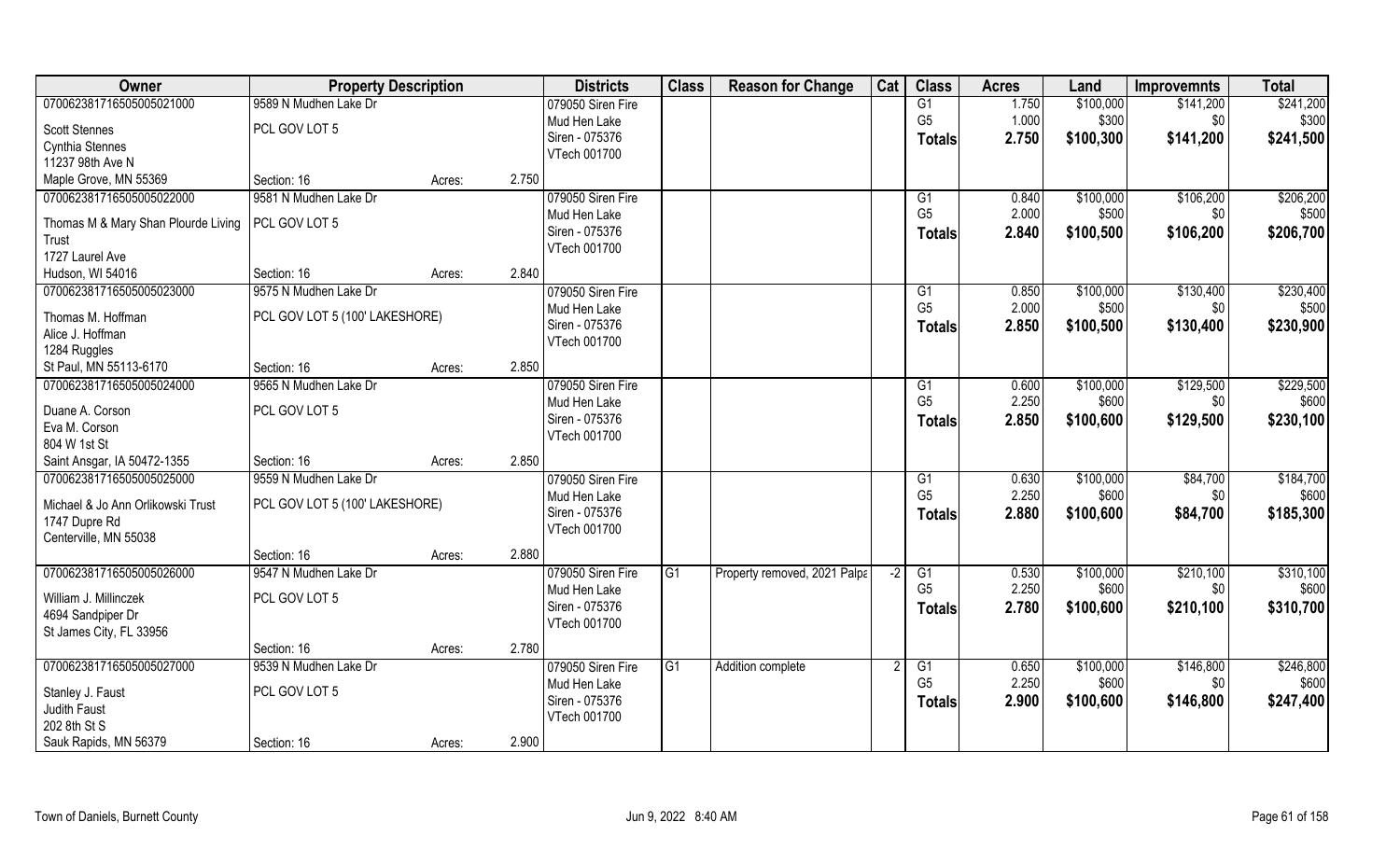| Owner                                                                                                                            | <b>Property Description</b>                                                                                 | <b>Districts</b>                                                    | <b>Class</b> | <b>Reason for Change</b> | Cat | <b>Class</b>                          | <b>Acres</b>              | Land                            | <b>Improvemnts</b>           | <b>Total</b>                     |
|----------------------------------------------------------------------------------------------------------------------------------|-------------------------------------------------------------------------------------------------------------|---------------------------------------------------------------------|--------------|--------------------------|-----|---------------------------------------|---------------------------|---------------------------------|------------------------------|----------------------------------|
| 070062381716505006011000                                                                                                         | Mudhen Lake Dr                                                                                              | 079050 Siren Fire                                                   |              |                          |     | G1                                    | 3.790                     | \$11,600                        | $\sqrt{6}$                   | \$11,600                         |
| Kandice Yant-Unger<br>9703 N Mudhen Lake Dr<br>Siren, WI 54872-8504                                                              | LOT 5 CSM V 7 P 90 (BNG PRT LOTS 1 & 2 CSM V 6 P<br>191, IN GOV LOTS 5 & 6)                                 | Mud Hen Lake<br>Siren - 075376<br>VTech 001700                      |              |                          |     | <b>Totals</b>                         | 3.790                     | \$11,600                        | \$0                          | \$11,600                         |
|                                                                                                                                  | 3.790<br>Section: 16<br>Acres:                                                                              |                                                                     |              |                          |     |                                       |                           |                                 |                              |                                  |
| 070062381716505006012000<br>Jerry D. Hedy<br>9632 N Mudhen Lake Dr<br>Siren, WI 54872                                            | 9632 N Mudhen Lake Dr<br>LOT 1 CSM 1405 V 7 P 90 (BENG PRT LOTS 1 & 2<br>CSM V 6 P 191 & IN GOV LOTS 5 & 6) | 079050 Siren Fire<br>Mud Hen Lake<br>Siren - 075376<br>VTech 001700 |              |                          |     | G1<br>Totals                          | 0.470<br>0.470            | \$4,700<br>\$4,700              | \$97,200<br>\$97,200         | \$101,900<br>\$101,900           |
|                                                                                                                                  | 0.470<br>Section: 16<br>Acres:                                                                              |                                                                     |              |                          |     |                                       |                           |                                 |                              |                                  |
| 070062381716505006013000<br>Barbara Hansen<br>13082 Finch Way<br>Apple Valley, MN 55124-8053                                     | 9644 N Mudhen Lake Dr<br>LOT 2 CSM V 7 P 90 (BENG PRT LOTS 1 & 2 CSM V 6<br>P 191, IN GOV LOTS 5 & 6)       | 079050 Siren Fire<br>Mud Hen Lake<br>Siren - 075376<br>VTech 001700 |              |                          |     | G1<br><b>Totals</b>                   | 0.470<br>0.470            | \$4,700<br>\$4,700              | \$9,900<br>\$9,900           | \$14,600<br>\$14,600             |
|                                                                                                                                  | 0.470<br>Section: 16<br>Acres:                                                                              |                                                                     |              |                          |     |                                       |                           |                                 |                              |                                  |
| 070062381716505006014000<br>Laurence Peine<br>Deborah Peine<br>30368 Oak Ln                                                      | 9648 N Mudhen Lake Dr<br>LOT 3 CSM V 6 P 191 (IN GOV LOT 6)                                                 | 079050 Siren Fire<br>Mud Hen Lake<br>Siren - 075376<br>VTech 001700 |              |                          |     | G1<br><b>Totals</b>                   | 0.920<br>0.920            | \$5,600<br>\$5,600              | \$16,100<br>\$16,100         | \$21,700<br>\$21,700             |
| Cannon Falls, MN 55009                                                                                                           | 0.920<br>Section: 16<br>Acres:                                                                              |                                                                     |              |                          |     |                                       |                           |                                 |                              |                                  |
| 070062381716505006015100<br>Steve C. Haugen<br>Kendra J. Haugen<br>315 E G St                                                    | 9656 N Mudhen Lake Dr<br>LOT 1 CSM#4833 V27 P72 (GOV LOT 6)#454439                                          | 079050 Siren Fire<br>Mud Hen Lake<br>Siren - 075376<br>VTech 001700 |              |                          |     | G1<br>G <sub>6</sub><br><b>Totals</b> | 0.470<br>0.210<br>0.680   | \$4,700<br>\$200<br>\$4,900     | \$15,000<br>\$0<br>\$15,000  | \$19,700<br>\$200<br>\$19,900    |
| Forest City, IA 50436                                                                                                            | Section: 16<br>0.680<br>Acres:                                                                              |                                                                     |              |                          |     |                                       |                           |                                 |                              |                                  |
| 070062381716505006016001<br>Kandice Yant-Unger<br>9703 N Mudhen Lake Dr<br>Siren, WI 54872-8504                                  | Mudhen Lake Dr<br>ALL TH PRT GOV LOT 6 LYING N & E TN RD EX CSM<br>V6 P191 & EX CSM V27 P72                 | 079050 Siren Fire<br>Mud Hen Lake<br>Siren - 075376<br>VTech 001700 |              |                          |     | G1<br>G <sub>6</sub><br><b>Totals</b> | 0.500<br>14.290<br>14.790 | \$3,000<br>\$14,300<br>\$17,300 | \$10,900<br>\$0<br>\$10,900  | \$13,900<br>\$14,300<br>\$28,200 |
|                                                                                                                                  | 14.790<br>Section: 16<br>Acres:                                                                             |                                                                     |              |                          |     |                                       |                           |                                 |                              |                                  |
| 070062381716505006017000<br>Livvia Denise James Rev U/A Dtd Apr<br>25 2013<br>1330 Chapala St Apt 200<br>Santa Barbara, CA 93101 | Mudhen Lake Rd<br>W 400' OF GOV LOT 6<br>7.000<br>Section: 16<br>Acres:                                     | 079050 Siren Fire<br>Mud Hen Lake<br>Siren - 075376<br>VTech 001700 |              |                          |     | G1<br>G <sub>5</sub><br><b>Totals</b> | 3.000<br>4.000<br>7.000   | \$16,600<br>\$1,800<br>\$18,400 | $\sqrt[6]{30}$<br>\$0<br>\$0 | \$16,600<br>\$1,800<br>\$18,400  |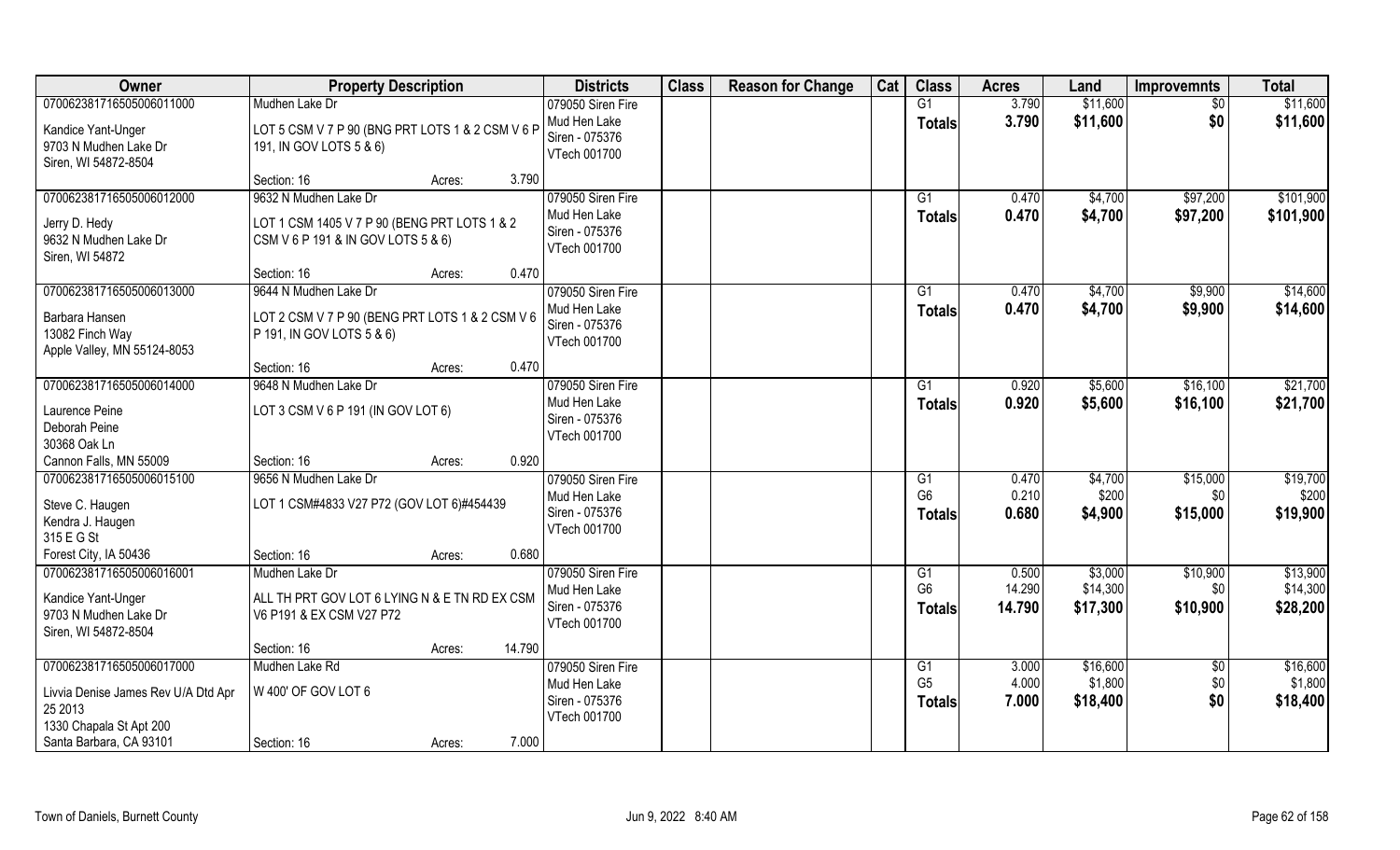| Owner                                       | <b>Property Description</b>       |        |       | <b>Districts</b>  | <b>Class</b> | <b>Reason for Change</b> | Cat | <b>Class</b>  | <b>Acres</b> | Land      | <b>Improvemnts</b> | <b>Total</b> |
|---------------------------------------------|-----------------------------------|--------|-------|-------------------|--------------|--------------------------|-----|---------------|--------------|-----------|--------------------|--------------|
| 070062381716505006018000                    | 9719 N Mudhen Lake Dr             |        |       | 079050 Siren Fire | G1           | NSf@25%                  |     | G1            | 1.900        | \$123,500 | \$80,300           | \$203,800    |
| <b>Frederick Falk</b>                       | PCLS IN GOV LOT 6                 |        |       | Mud Hen Lake      |              |                          |     | <b>Totals</b> | 1.900        | \$123,500 | \$80,300           | \$203,800    |
| Lynn Falk                                   |                                   |        |       | Siren - 075376    |              |                          |     |               |              |           |                    |              |
| 1161 Dawn Ln                                |                                   |        |       | VTech 001700      |              |                          |     |               |              |           |                    |              |
| Woodbury, MN 55125                          | Section: 16                       | Acres: | 1.900 |                   |              |                          |     |               |              |           |                    |              |
| 070062381716505006020100                    | 9707 N Mudhen Lake Dr             |        |       | 079050 Siren Fire |              |                          |     | G1            | 0.480        | \$78,000  | \$110,300          | \$188,300    |
| Ryan Tjader                                 | LOT 1 CSM V26 P203 (GOV LOT 6)    |        |       | Mud Hen Lake      |              |                          |     | <b>Totals</b> | 0.480        | \$78,000  | \$110,300          | \$188,300    |
| Katie Tjader                                |                                   |        |       | Siren - 075376    |              |                          |     |               |              |           |                    |              |
| 810 Juniper Dr                              |                                   |        |       | VTech 001700      |              |                          |     |               |              |           |                    |              |
| Somerset, WI 54025                          | Section: 16                       | Acres: | 0.480 |                   |              |                          |     |               |              |           |                    |              |
| 070062381716505006021000                    | 9703 N Mudhen Lake Dr             |        |       | 079050 Siren Fire |              |                          |     | G1            | 0.350        | \$73,500  | \$137,200          | \$210,700    |
|                                             |                                   |        |       | Mud Hen Lake      |              |                          |     | <b>Totals</b> | 0.350        | \$73,500  | \$137,200          | \$210,700    |
| Russell J. Unger                            | PCL GOV LOT 6                     |        |       | Siren - 075376    |              |                          |     |               |              |           |                    |              |
| Kandice K. Unger<br>9703 N Mudhen Lake Dr   |                                   |        |       | VTech 001700      |              |                          |     |               |              |           |                    |              |
| Siren, WI 54872                             | Section: 16                       | Acres: | 0.350 |                   |              |                          |     |               |              |           |                    |              |
| 070062381716505006022000                    | 9687 N Mudhen Lake Dr             |        |       | 079050 Siren Fire |              |                          |     | G1            | 0.380        | \$63,700  | \$500              | \$64,200     |
|                                             |                                   |        |       | Mud Hen Lake      |              |                          |     |               | 0.380        |           | \$500              |              |
| Kraig W. Anderson                           | PCL GOV LOT 6                     |        |       | Siren - 075376    |              |                          |     | <b>Totals</b> |              | \$63,700  |                    | \$64,200     |
| 4095 County Rd X                            |                                   |        |       | VTech 001700      |              |                          |     |               |              |           |                    |              |
| Webster, WI 54893                           |                                   |        |       |                   |              |                          |     |               |              |           |                    |              |
|                                             | Section: 16                       | Acres: | 0.380 |                   |              |                          |     |               |              |           |                    |              |
| 070062381716505006023000                    | Mudhen Lake Dr                    |        |       | 079050 Siren Fire |              |                          |     | G1            | 0.350        | \$73,500  | \$84,800           | \$158,300    |
| Kraig W. Anderson                           | PCL GOV LOT 6                     |        |       | Mud Hen Lake      |              |                          |     | <b>Totals</b> | 0.350        | \$73,500  | \$84,800           | \$158,300    |
| 4095 County Rd X                            |                                   |        |       | Siren - 075376    |              |                          |     |               |              |           |                    |              |
| Webster, WI 54893                           |                                   |        |       | VTech 001700      |              |                          |     |               |              |           |                    |              |
|                                             | Section: 16                       | Acres: | 0.350 |                   |              |                          |     |               |              |           |                    |              |
| 070062381716505006024000                    | 9677 N Mudhen Lake Dr             |        |       | 079050 Siren Fire |              |                          |     | G1            | 0.350        | \$73,500  | \$67,700           | \$141,200    |
| David Brekken                               | PCL GOV LOT 6                     |        |       | Mud Hen Lake      |              |                          |     | <b>Totals</b> | 0.350        | \$73,500  | \$67,700           | \$141,200    |
| Lori Brekken                                |                                   |        |       | Siren - 075376    |              |                          |     |               |              |           |                    |              |
| 305 S 12th Ave W                            |                                   |        |       | VTech 001700      |              |                          |     |               |              |           |                    |              |
| Lake Mills, IA 50450                        | Section: 16                       | Acres: | 0.350 |                   |              |                          |     |               |              |           |                    |              |
| 070062381716505006025000                    | 9673 N Mudhen Lake Dr             |        |       | 079050 Siren Fire |              |                          |     | G1            | 0.250        | \$77,400  | \$72,600           | \$150,000    |
|                                             |                                   |        |       | Mud Hen Lake      |              |                          |     | <b>Totals</b> | 0.250        | \$77,400  | \$72,600           | \$150,000    |
| Charles A. Madson                           | LOT 1 CSM V 1 P 45 (IN GOV LOT 6) |        |       | Siren - 075376    |              |                          |     |               |              |           |                    |              |
| Polly A. Madson<br>4900 N Mccoll Rd Lot 462 |                                   |        |       | VTech 001700      |              |                          |     |               |              |           |                    |              |
| Mcallen, TX 78504                           | Section: 16                       |        | 0.250 |                   |              |                          |     |               |              |           |                    |              |
|                                             |                                   | Acres: |       |                   |              |                          |     |               |              |           |                    |              |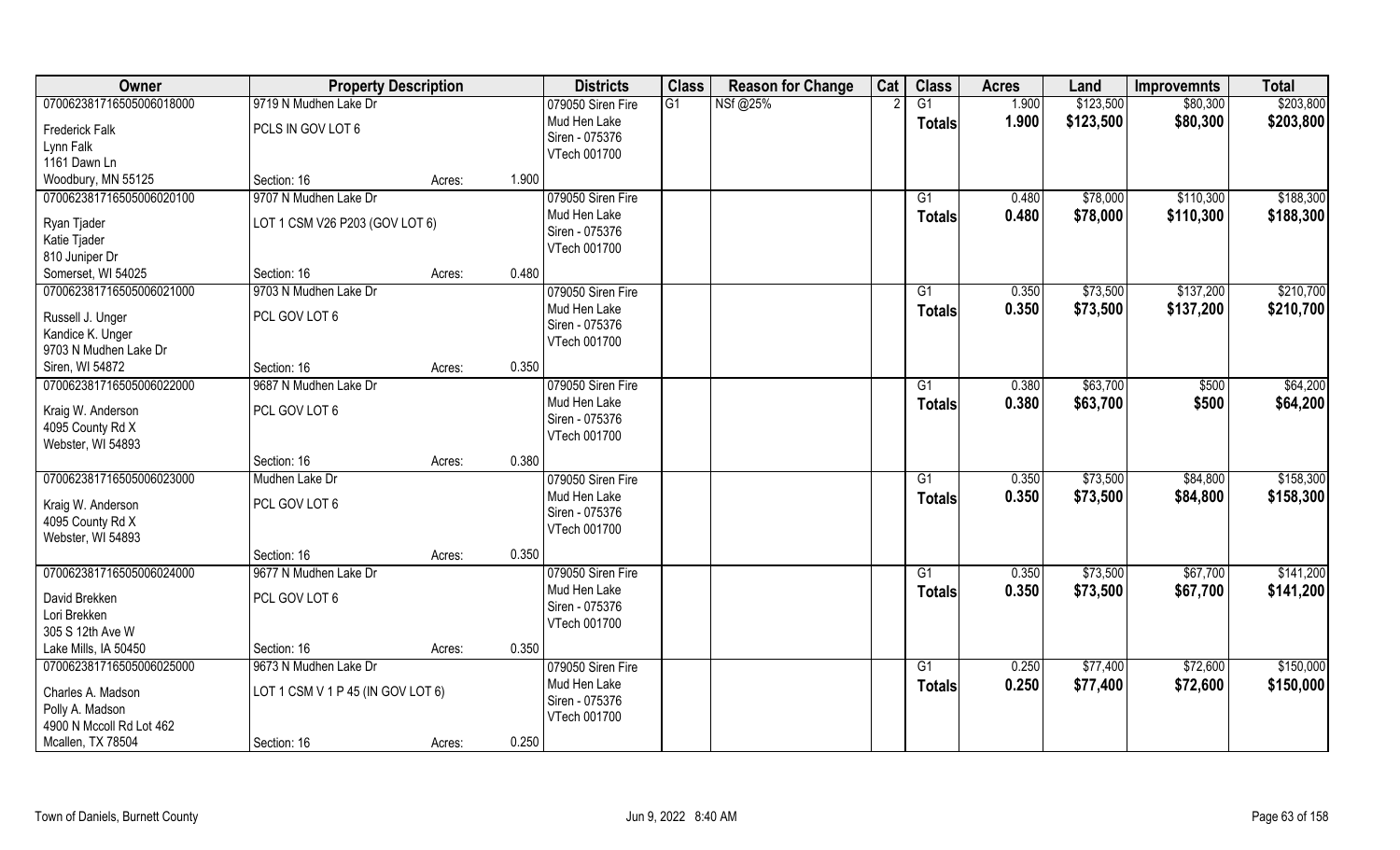| Owner                                                                                      | <b>Property Description</b>                 |        |        | <b>Districts</b>                    | <b>Class</b> | <b>Reason for Change</b> | Cat  | <b>Class</b>   | <b>Acres</b> | Land      | <b>Improvemnts</b> | <b>Total</b> |
|--------------------------------------------------------------------------------------------|---------------------------------------------|--------|--------|-------------------------------------|--------------|--------------------------|------|----------------|--------------|-----------|--------------------|--------------|
| 070062381716505006026000                                                                   | 9669 N Mudhen Lake Dr                       |        |        | 079050 Siren Fire                   |              |                          |      | G1             | 0.230        | \$83,300  | \$33,200           | \$116,500    |
| Jan G. Haugen                                                                              | LOT 2 CSM V 1 P 45 (IN GOV LOT 6) (TOGETHER |        |        | Mud Hen Lake                        |              |                          |      | <b>Totals</b>  | 0.230        | \$83,300  | \$33,200           | \$116,500    |
| Ruth A. Haugen                                                                             | <b>WITH ESMT 475/648)</b>                   |        |        | Siren - 075376                      |              |                          |      |                |              |           |                    |              |
| 450 Jesup St                                                                               |                                             |        |        | VTech 001700                        |              |                          |      |                |              |           |                    |              |
| Pleasantville, IA 50225                                                                    | Section: 16                                 | Acres: | 0.230  |                                     |              |                          |      |                |              |           |                    |              |
| 070062381716505006027000                                                                   | 9663 N Mudhen Lake Dr                       |        |        | 079050 Siren Fire                   |              |                          |      | G1             | 0.550        | \$111,300 | \$85,700           | \$197,000    |
| Dheintz Rev Living Trust Dtd July 3 2014 LOT 3 CSM V 1 P 45, & LOT 1 CSM V 1 P 137 (IN GOV |                                             |        |        | Mud Hen Lake                        |              |                          |      | <b>Totals</b>  | 0.550        | \$111,300 | \$85,700           | \$197,000    |
| 2361 84th St                                                                               | LOT <sub>6</sub>                            |        |        | Siren - 075376                      |              |                          |      |                |              |           |                    |              |
| New Richmond, WI 54017                                                                     |                                             |        |        | VTech 001700                        |              |                          |      |                |              |           |                    |              |
|                                                                                            | Section: 16                                 | Acres: | 0.550  |                                     |              |                          |      |                |              |           |                    |              |
| 070062381716505006028000                                                                   | 9649 N Mudhen Lake Dr                       |        |        | 079050 Siren Fire                   |              |                          |      | G1             | 0.250        | \$69,300  | \$35,300           | \$104,600    |
|                                                                                            |                                             |        |        | Mud Hen Lake                        |              |                          |      | <b>Totals</b>  | 0.250        | \$69,300  | \$35,300           | \$104,600    |
| Rodolfo Mesa<br><b>Bonnie Mesa</b>                                                         | LOT 2 CSM V 1 P 137                         |        |        | Siren - 075376                      |              |                          |      |                |              |           |                    |              |
| 2325 Wentworth Ave                                                                         |                                             |        |        | VTech 001700                        |              |                          |      |                |              |           |                    |              |
| S, ST PAUL                                                                                 | Section: 16                                 | Acres: | 0.250  |                                     |              |                          |      |                |              |           |                    |              |
| 070062381716505006029000                                                                   | 9645 N Mudhen Lake Dr                       |        |        | 079050 Siren Fire                   |              |                          |      | G1             | 1.000        | \$137,400 | \$152,700          | \$290,100    |
|                                                                                            |                                             |        |        | Mud Hen Lake                        |              |                          |      | <b>Totals</b>  | 1.000        | \$137,400 | \$152,700          | \$290,100    |
| <b>Richard Nelson</b>                                                                      | LOT 1 CSM V 2 P 56 (IN GOV LOTS 5 & 6)      |        |        | Siren - 075376                      |              |                          |      |                |              |           |                    |              |
| 9645 N Mudhen Lake Dr                                                                      |                                             |        |        | VTech 001700                        |              |                          |      |                |              |           |                    |              |
| Siren, WI 54872-8504                                                                       |                                             |        | 1.000  |                                     |              |                          |      |                |              |           |                    |              |
| 070062381716519000011000                                                                   | Section: 16                                 | Acres: |        |                                     |              |                          |      | X4             | 1.740        |           |                    |              |
|                                                                                            |                                             |        |        | 079050 Siren Fire<br>Siren - 075376 |              |                          |      |                |              | \$        | \$0                | \$0          |
| Town of Daniels                                                                            | PCL GOV LOT 2 DES #446988 (ROAD)            |        |        | VTech 001700                        |              |                          |      | <b>Totals</b>  | 1.740        | \$0       | \$0                | \$0          |
| PO Box 190                                                                                 |                                             |        |        |                                     |              |                          |      |                |              |           |                    |              |
| Siren, WI 54872                                                                            |                                             |        |        |                                     |              |                          |      |                |              |           |                    |              |
|                                                                                            | Section: 16                                 | Acres: | 1.740  |                                     |              |                          |      |                |              |           |                    |              |
| 070062381717201000011000                                                                   | Mudhen Lake Rd                              |        |        | 079050 Siren Fire                   |              |                          |      | G5             | 24.500       | \$6,200   | \$0                | \$6,200      |
| Ralph Cardinal                                                                             | NE NW                                       |        |        | Grantsburg - 072233                 |              |                          |      | G <sub>6</sub> | 15.500       | \$15,500  | $$0$$              | \$15,500     |
| Kellie Cardinal                                                                            |                                             |        |        | VTech 001700                        |              |                          |      | <b>Totals</b>  | 40.000       | \$21,700  | \$0                | \$21,700     |
| 29 Birchwood Rd                                                                            |                                             |        |        |                                     |              |                          |      |                |              |           |                    |              |
| Mahtomedi, MN 55115                                                                        | Section: 17                                 | Acres: | 40.000 |                                     |              |                          |      |                |              |           |                    |              |
| 070062381717202000011000                                                                   | 23912 Shearman Rd                           |        |        | 079050 Siren Fire                   | G4           | Ag use land              | $-5$ | G4             | 32.000       | \$4,300   | $\overline{60}$    | \$4,300      |
| Ralph Cardinal                                                                             | NW NW                                       |        |        | Grantsburg - 072233                 |              |                          |      | G <sub>5</sub> | 2.000        | \$100     | \$0\$              | \$100        |
| Kellie Cardinal                                                                            |                                             |        |        | VTech 001700                        |              |                          |      | G <sub>8</sub> | 6.000        | \$3,000   | \$0                | \$3,000      |
| 29 Birchwood Rd                                                                            |                                             |        |        |                                     |              |                          |      | <b>Totals</b>  | 40.000       | \$7,400   | \$0                | \$7,400      |
| Mahtomedi, MN 55115                                                                        | Section: 17                                 | Acres: | 40.000 |                                     |              |                          |      |                |              |           |                    |              |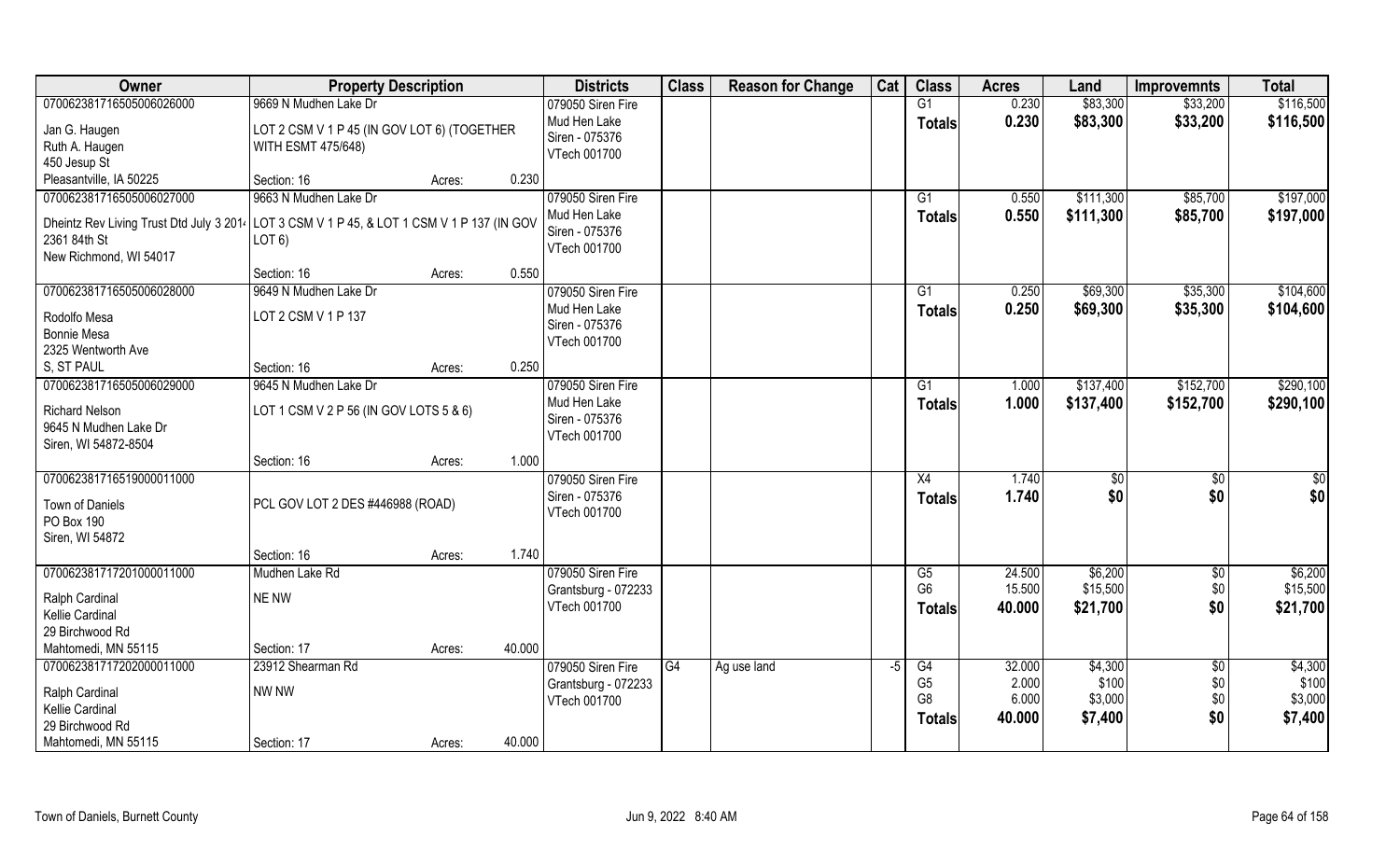| Owner                    | <b>Property Description</b>                 |        | <b>Districts</b>    | <b>Class</b>   | <b>Reason for Change</b> | Cat  | <b>Class</b>    | <b>Acres</b> | Land     | <b>Improvemnts</b> | <b>Total</b> |
|--------------------------|---------------------------------------------|--------|---------------------|----------------|--------------------------|------|-----------------|--------------|----------|--------------------|--------------|
| 070062381717203000011000 | 10139 Mill Rd                               |        | 079050 Siren Fire   | G1             | Garage @100%             |      | $\overline{G1}$ | 1.000        | \$6,000  | \$84,900           | \$90,900     |
| Dennis Formanek          | N 1/4 SW NW                                 |        | Grantsburg - 072233 | G <sub>4</sub> | Ag use land              | $-5$ | G4              | 2.500        | \$300    | \$0                | \$300        |
| Laura Formanek           |                                             |        | VTech 001700        |                |                          |      | G <sub>6</sub>  | 6.500        | \$6,500  | \$0                | \$6,500      |
| 10139 Mill Rd            |                                             |        |                     |                |                          |      | <b>Totals</b>   | 10.000       | \$12,800 | \$84,900           | \$97,700     |
| Siren, WI 54872          | Section: 17                                 | Acres: | 10.000              |                |                          |      |                 |              |          |                    |              |
| 070062381717203000012000 | Shearman Rd                                 |        | 079050 Siren Fire   | G4             | Ag use land              | -5   | G4              | 12.000       | \$1,600  | \$0                | \$1,600      |
|                          |                                             |        | Grantsburg - 072233 |                |                          |      | G <sub>5</sub>  | 8.000        | \$3,600  | \$0                | \$3,600      |
| Dennis J. Formanek       | S 3/4 OF SW NW EX SW 1/4                    |        | VTech 001700        |                |                          |      | <b>Totals</b>   | 20.000       | \$5,200  | \$0                | \$5,200      |
| Laura J. Formanek        |                                             |        |                     |                |                          |      |                 |              |          |                    |              |
| 10139 Mill Rd            |                                             |        |                     |                |                          |      |                 |              |          |                    |              |
| Siren, WI 54872          | Section: 17                                 | Acres: | 20.000              |                |                          |      |                 |              |          |                    |              |
| 070062381717203000013000 | 23820 Shearman Rd                           |        | 079050 Siren Fire   |                |                          |      | G1              | 5.500        | \$14,500 | \$117,200          | \$131,700    |
| Alexander D. Skoog       | SW 1/4 SW NW (OCCUPANCY RIGHTS TO JEAN &    |        | Grantsburg - 072233 |                |                          |      | G4              | 4.500        | \$600    | \$0                | \$600        |
| Cately Skoog             | <b>JAMES FORMANEK)</b>                      |        | VTech 001700        |                |                          |      | <b>Totals</b>   | 10.000       | \$15,100 | \$117,200          | \$132,300    |
| 23820 Shearman Rd        |                                             |        |                     |                |                          |      |                 |              |          |                    |              |
| Siren, WI 54872          | Section: 17                                 | Acres: | 10.000              |                |                          |      |                 |              |          |                    |              |
| 070062381717301000011000 |                                             |        | 079050 Siren Fire   | G4             | Ag use land              | $-5$ | G4              | 6.000        | \$800    | \$0                | \$800        |
|                          |                                             |        | Grantsburg - 072233 |                |                          |      | G <sub>5</sub>  | 24.000       | \$6,000  | \$0                | \$6,000      |
| John Meyer               | NE SW                                       |        | VTech 001700        |                |                          |      | G <sub>8</sub>  | 10.000       | \$9,000  | \$0                | \$9,000      |
| 23862 Church Rd          |                                             |        |                     |                |                          |      | <b>Totals</b>   | 40.000       | \$15,800 | \$0                | \$15,800     |
| Siren, WI 54872          |                                             |        |                     |                |                          |      |                 |              |          |                    |              |
|                          | Section: 17                                 | Acres: | 40.000              |                |                          |      |                 |              |          |                    |              |
| 070062381717302000011000 | Shearman Rd                                 |        | 079050 Siren Fire   | G4             | Ag use land              | $-5$ | G4              | 30.000       | \$4,000  | \$0                | \$4,000      |
| John Meyer               | NW SW EX W 360' OF S 330'                   |        | Grantsburg - 072233 |                |                          |      | G <sub>5</sub>  | 6.800        | \$3,100  | \$0                | \$3,100      |
| 23862 Church Rd          |                                             |        | VTech 001700        |                |                          |      | <b>Totals</b>   | 36.800       | \$7,100  | \$0                | \$7,100      |
| Siren, WI 54872          |                                             |        |                     |                |                          |      |                 |              |          |                    |              |
|                          | Section: 17                                 | Acres: | 36.800              |                |                          |      |                 |              |          |                    |              |
| 070062381717302000012000 | 23708 Shearman Rd                           |        | 079050 Siren Fire   |                |                          |      | $\overline{G1}$ | 2.730        | \$9,500  | \$89,500           | \$99,000     |
| William R. Haraldson     | W 360' OF S 330' NW SW                      |        | Grantsburg - 072233 |                |                          |      | <b>Totals</b>   | 2.730        | \$9,500  | \$89,500           | \$99,000     |
| Susan R. Haraldson       |                                             |        | VTech 001700        |                |                          |      |                 |              |          |                    |              |
| 23708 Shearman Rd        |                                             |        |                     |                |                          |      |                 |              |          |                    |              |
| Siren, WI 54872          | Section: 17                                 | Acres: | 2.730               |                |                          |      |                 |              |          |                    |              |
| 070062381717303000011000 | Shearman Rd                                 |        | 079050 Siren Fire   |                |                          |      | G5              | 9.250        | \$4,200  | $\overline{60}$    | \$4,200      |
|                          |                                             |        | Grantsburg - 072233 |                |                          |      | G <sub>6</sub>  | 20.500       | \$33,800 | \$0                | \$33,800     |
| John Meyer               | SW SW EX S 16 RDS, ALSO EX W 360' OF N 275' |        | VTech 001700        |                |                          |      |                 |              |          |                    |              |
| 23862 Church Rd          |                                             |        |                     |                |                          |      | <b>Totals</b>   | 29.750       | \$38,000 | \$0                | \$38,000     |
| Siren, WI 54872          |                                             |        |                     |                |                          |      |                 |              |          |                    |              |
|                          | Section: 17                                 | Acres: | 29.750              |                |                          |      |                 |              |          |                    |              |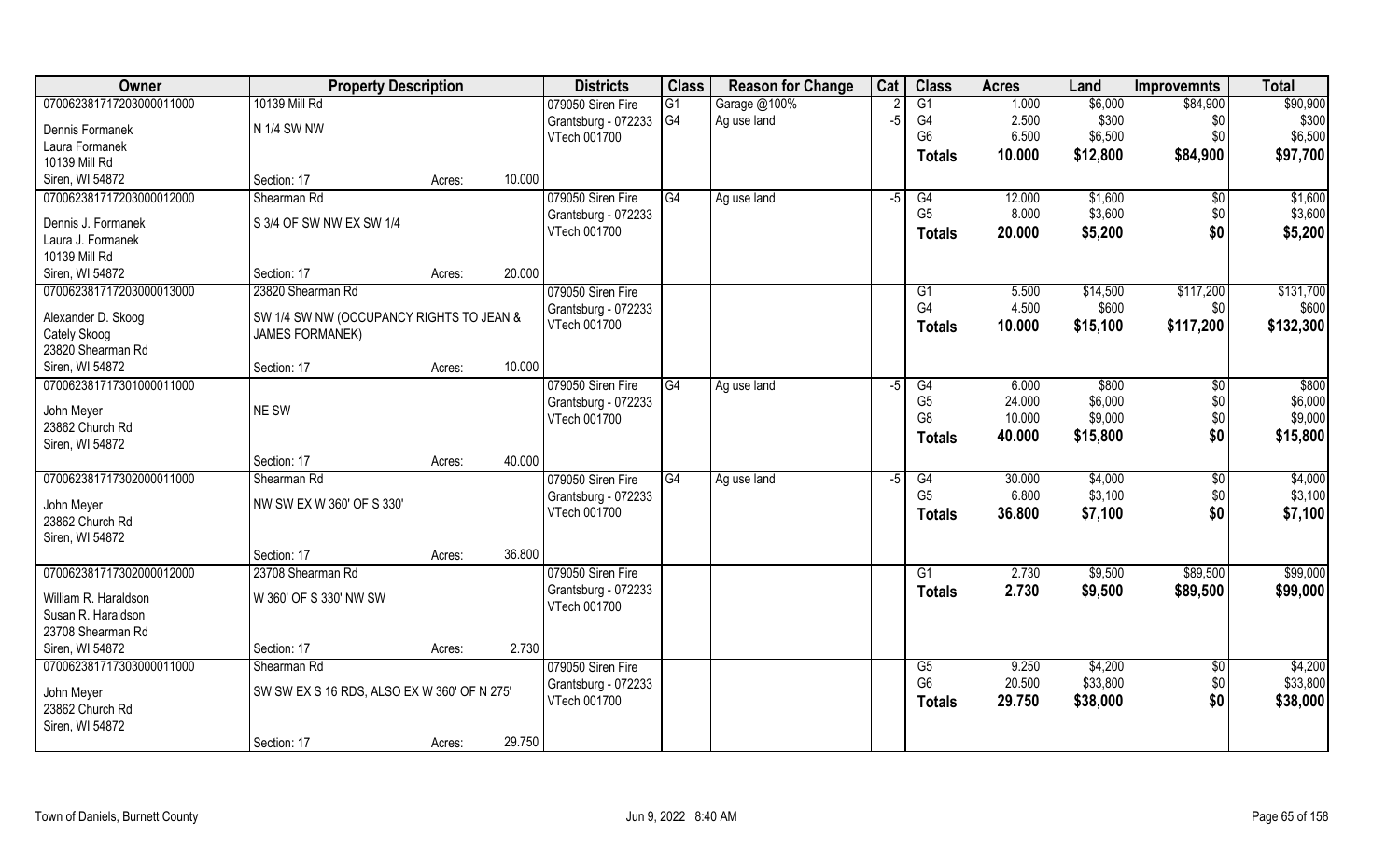| Owner                                        | <b>Property Description</b>                    |        |        | <b>Districts</b>    | <b>Class</b> | <b>Reason for Change</b> | Cat | <b>Class</b>   | <b>Acres</b> | Land      | <b>Improvemnts</b> | <b>Total</b> |
|----------------------------------------------|------------------------------------------------|--------|--------|---------------------|--------------|--------------------------|-----|----------------|--------------|-----------|--------------------|--------------|
| 070062381717303000012000                     | Shearman Rd                                    |        |        | 079050 Siren Fire   |              |                          |     | G1             | 2.270        | \$8,500   | $\overline{50}$    | \$8,500      |
| William R. Haraldson                         | W 360' OF N 275' OF SW SW                      |        |        | Grantsburg - 072233 |              |                          |     | <b>Totals</b>  | 2.270        | \$8,500   | \$0                | \$8,500      |
| Susan R. Haraldson                           |                                                |        |        | VTech 001700        |              |                          |     |                |              |           |                    |              |
| 23708 Shearman Rd                            |                                                |        |        |                     |              |                          |     |                |              |           |                    |              |
| Siren, WI 54872                              | Section: 17                                    | Acres: | 2.270  |                     |              |                          |     |                |              |           |                    |              |
| 070062381717303000014000                     | 10186 State Highway 70                         |        |        | 079050 Siren Fire   |              |                          |     | G1             | 1.500        | \$7,000   | \$31,700           | \$38,700     |
| Bert F. Stites                               | LOT 1 CSM V 16 P 117 (SW SW SEC 17 & NW NW SEC |        |        | Grantsburg - 072233 |              |                          |     | G <sub>2</sub> | 1.000        | \$6,000   | \$5,700            | \$11,700     |
| PO Box 654                                   | 20)                                            |        |        | VTech 001700        |              |                          |     | Totals         | 2.500        | \$13,000  | \$37,400           | \$50,400     |
| Siren, WI 54872                              |                                                |        |        |                     |              |                          |     |                |              |           |                    |              |
|                                              | Section: 17                                    | Acres: | 2.500  |                     |              |                          |     |                |              |           |                    |              |
| 070062381717303000015000                     | State Highway 70                               |        |        | 079050 Siren Fire   |              |                          |     | G1             | 6.100        | \$15,100  | $\sqrt[6]{30}$     | \$15,100     |
| John C. Leonard                              | LOT 2 CSM V 16 P 117 (SW SW SEC 17 & NW NW SEC |        |        | Grantsburg - 072233 |              |                          |     | <b>Totals</b>  | 6.100        | \$15,100  | \$0                | \$15,100     |
| PO Box 45                                    | 20)                                            |        |        | VTech 001700        |              |                          |     |                |              |           |                    |              |
| Luck, WI 54853                               |                                                |        |        |                     |              |                          |     |                |              |           |                    |              |
|                                              | Section: 17                                    | Acres: | 6.100  |                     |              |                          |     |                |              |           |                    |              |
| 070062381717304000011000                     | State Highway 70                               |        |        | 079050 Siren Fire   |              |                          |     | G <sub>5</sub> | 20.000       | \$5,000   | \$0                | \$5,000      |
|                                              |                                                |        |        | Grantsburg - 072233 |              |                          |     | G <sub>6</sub> | 20.000       | \$33,000  | \$0                | \$33,000     |
| John Meyer                                   | SE SW                                          |        |        | VTech 001700        |              |                          |     | <b>Totals</b>  | 40.000       | \$38,000  | \$0                | \$38,000     |
| 23862 Church Rd                              |                                                |        |        |                     |              |                          |     |                |              |           |                    |              |
| Siren, WI 54872                              |                                                |        |        |                     |              |                          |     |                |              |           |                    |              |
|                                              | Section: 17                                    | Acres: | 40.000 |                     |              |                          |     |                |              |           |                    |              |
| 070062381717403000011000                     | State Highway 70                               |        |        | 079050 Siren Fire   |              |                          |     | G5             | 30.000       | \$7,500   | $\overline{50}$    | \$7,500      |
| George T. Peterson                           | SW <sub>SE</sub>                               |        |        | Grantsburg - 072233 |              |                          |     | G <sub>6</sub> | 10.000       | \$18,000  | \$0                | \$18,000     |
| 1016 6th St                                  |                                                |        |        | VTech 001700        |              |                          |     | Totals         | 40.000       | \$25,500  | \$0                | \$25,500     |
| Hudson, WI 54016-1338                        |                                                |        |        |                     |              |                          |     |                |              |           |                    |              |
|                                              | Section: 17                                    | Acres: | 40.000 |                     |              |                          |     |                |              |           |                    |              |
| 070062381717505001011000                     | 9805 N Mudhen Lake Rd                          |        |        | 079050 Siren Fire   |              |                          |     | G1             | 1.070        | \$96,600  | \$65,500           | \$162,100    |
| Daniel K. Hall                               | THE EAST 100'OF GOV LOT 1                      |        |        | Mud Hen Lake        |              |                          |     | <b>Totals</b>  | 1.070        | \$96,600  | \$65,500           | \$162,100    |
| 15543 June Grass Ln                          |                                                |        |        | Grantsburg - 072233 |              |                          |     |                |              |           |                    |              |
| Eden Prairie, MN 55347                       |                                                |        |        | VTech 001700        |              |                          |     |                |              |           |                    |              |
|                                              | Section: 17                                    | Acres: | 1.070  |                     |              |                          |     |                |              |           |                    |              |
| 070062381717505001012000                     | 9813 N Mudhen Lake Rd                          |        |        | 079050 Siren Fire   |              |                          |     | G1             | 0.800        | \$112,200 | \$59,500           | \$171,700    |
|                                              |                                                |        |        | Mud Hen Lake        |              |                          |     | <b>Totals</b>  | 0.800        | \$112,200 | \$59,500           | \$171,700    |
| <b>Michael Frederick</b>                     | LOT 1 CSM V 4 P 154 (IN GOV LOT 1)             |        |        | Grantsburg - 072233 |              |                          |     |                |              |           |                    |              |
| <b>Sherry Frederick</b><br>310 N Division St |                                                |        |        | VTech 001700        |              |                          |     |                |              |           |                    |              |
| Roberts, WI 54023-0124                       | Section: 17                                    |        | 0.800  |                     |              |                          |     |                |              |           |                    |              |
|                                              |                                                | Acres: |        |                     |              |                          |     |                |              |           |                    |              |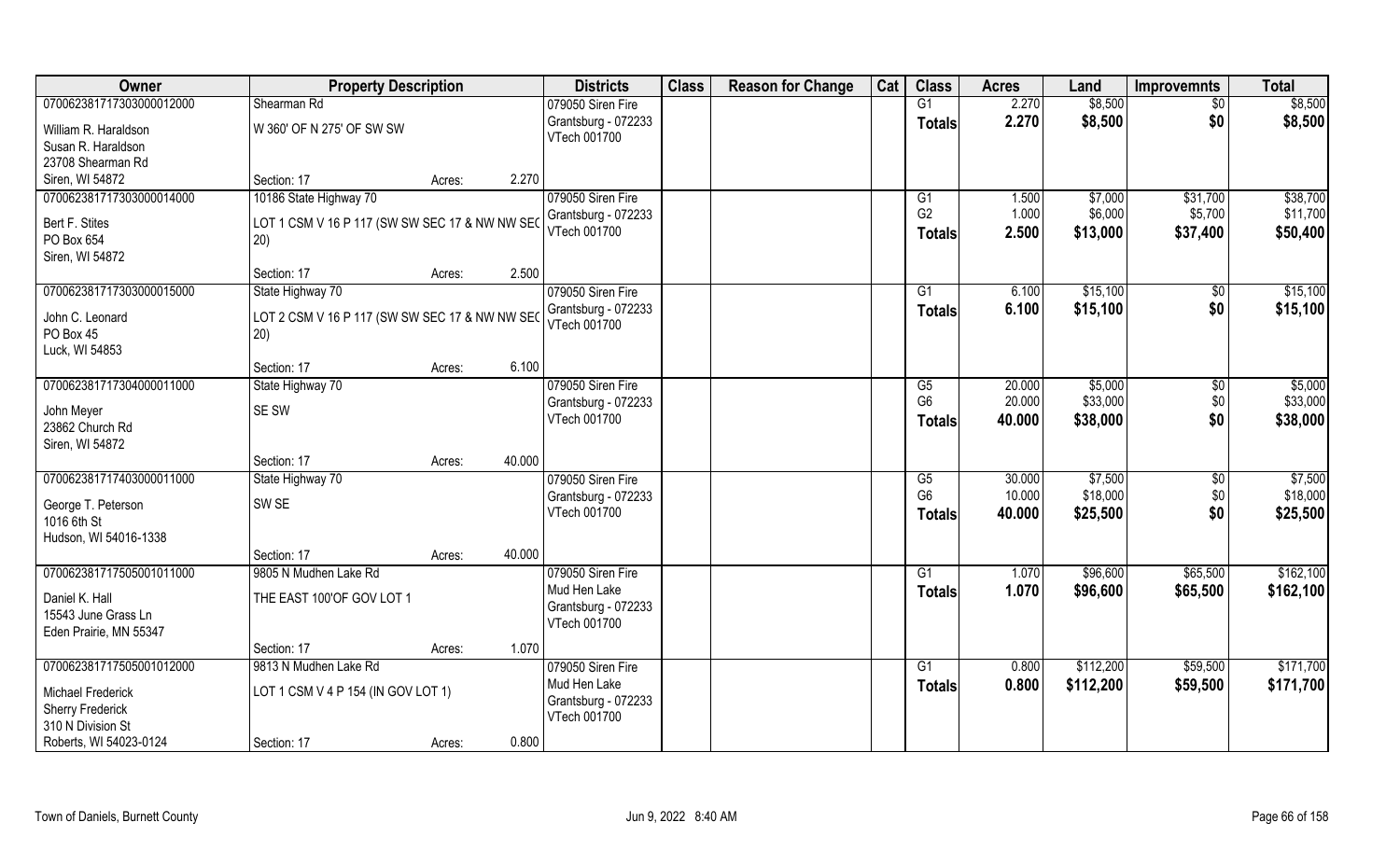| Owner                     | <b>Property Description</b>                    | <b>Districts</b>                    | <b>Class</b> | <b>Reason for Change</b> | Cat | <b>Class</b>  | <b>Acres</b> | Land      | <b>Improvemnts</b> | <b>Total</b> |
|---------------------------|------------------------------------------------|-------------------------------------|--------------|--------------------------|-----|---------------|--------------|-----------|--------------------|--------------|
| 070062381717505001013000  | 9821 N Mudhen Lake Rd                          | 079050 Siren Fire                   |              |                          |     | G1            | 0.750        | \$112,200 | \$196,800          | \$309,000    |
| Lawrence Fagnan           | LOT 2 CSM#881 V 4 P 154 (IN GOV LOT 1)#195910  | Mud Hen Lake                        |              |                          |     | <b>Totals</b> | 0.750        | \$112,200 | \$196,800          | \$309,000    |
| 9821 N Mudhen Lake Rd     | $(D-1648)$                                     | Grantsburg - 072233                 |              |                          |     |               |              |           |                    |              |
| Siren, WI 54872           |                                                | VTech 001700                        |              |                          |     |               |              |           |                    |              |
|                           | 0.750<br>Section: 17<br>Acres:                 |                                     |              |                          |     |               |              |           |                    |              |
| 070062381717505001014000  | 9825 N Mudhen Lake Rd                          | 079050 Siren Fire                   |              |                          |     | G1            | 0.690        | \$110,900 | \$225,300          | \$336,200    |
| Gary Carlson              | LOT 3 CSM V 4 P 154 (IN GOV LOT 1)             | Mud Hen Lake                        |              |                          |     | <b>Totals</b> | 0.690        | \$110,900 | \$225,300          | \$336,200    |
| Darla Carlson             |                                                | Grantsburg - 072233                 |              |                          |     |               |              |           |                    |              |
| 9825 N Mudhen Lake Rd     |                                                | VTech 001700                        |              |                          |     |               |              |           |                    |              |
| Siren, WI 54872-8506      | 0.690<br>Section: 17<br>Acres:                 |                                     |              |                          |     |               |              |           |                    |              |
| 070062381717505001015000  | 9835 N Mudhen Lake Rd                          | 079050 Siren Fire                   |              |                          |     | G1            | 1.120        | \$152,000 | \$344,000          | \$496,000    |
| Nicholas P. Twohy         | LOT 4 CSM V 4 P 154 (IN GOV LOT 1)             | Mud Hen Lake                        |              |                          |     | <b>Totals</b> | 1.120        | \$152,000 | \$344,000          | \$496,000    |
| Daniell Twohy             |                                                | Grantsburg - 072233<br>VTech 001700 |              |                          |     |               |              |           |                    |              |
| 1615 Widgeon Cirlce       |                                                |                                     |              |                          |     |               |              |           |                    |              |
| Centerville, MN 55038     | 1.120<br>Section: 17<br>Acres:                 |                                     |              |                          |     |               |              |           |                    |              |
| 070062381717505001016000  | Mudhen Lake Rd                                 | 079050 Siren Fire                   |              |                          |     | G1            | 0.094        | \$5,000   | \$0                | \$5,000      |
| Darren J. Landsberger     | PCL GOV LOT 1 COM 650' W OF NE COR TH W 20' TH | Mud Hen Lake                        |              |                          |     | <b>Totals</b> | 0.094        | \$5,000   | \$0                | \$5,000      |
| 9804 N Mudhen Lake Rd     | S TO SHR MUDHEN LK TH ELY TO PT S OF PT BEG    | Grantsburg - 072233<br>VTech 001700 |              |                          |     |               |              |           |                    |              |
| Siren, WI 54872           | TH N TO PT BEG                                 |                                     |              |                          |     |               |              |           |                    |              |
|                           | 0.094<br>Section: 17<br>Acres:                 |                                     |              |                          |     |               |              |           |                    |              |
| 070062381717505001017000  | 9849 N Mudhen Lake Rd                          | 079050 Siren Fire                   |              |                          |     | G1            | 0.400        | \$88,200  | \$76,100           | \$164,300    |
| James Hamer               | LOT 1 CSM#1909 V10 P218 (GOV LOT 1)#239093     | Mud Hen Lake                        |              |                          |     | <b>Totals</b> | 0.400        | \$88,200  | \$76,100           | \$164,300    |
| Karen Hamer               |                                                | Grantsburg - 072233<br>VTech 001700 |              |                          |     |               |              |           |                    |              |
| 2182 Southwood Dr         |                                                |                                     |              |                          |     |               |              |           |                    |              |
| White Bear Lake, MN 55110 | 0.400<br>Section: 17<br>Acres:                 |                                     |              |                          |     |               |              |           |                    |              |
| 070062381717505001018000  | 9853 N Mudhen Lake Rd                          | 079050 Siren Fire                   |              |                          |     | G1            | 0.330        | \$78,400  | \$132,600          | \$211,000    |
| Gregg A. Ryberg           | PCL GOV LOT 1 (WI PRIORITY WATERSHED #339224   | Mud Hen Lake<br>Grantsburg - 072233 |              |                          |     | <b>Totals</b> | 0.330        | \$78,400  | \$132,600          | \$211,000    |
| Lynette M. Ryberg         | $(D-1628)$                                     | VTech 001700                        |              |                          |     |               |              |           |                    |              |
| 13825 Essex Trl           |                                                |                                     |              |                          |     |               |              |           |                    |              |
| Apple Valley, MN 55124    | 0.330<br>Section: 17<br>Acres:                 |                                     |              |                          |     |               |              |           |                    |              |
| 070062381717505001019000  | 9859 N Mudhen Lake Rd                          | 079050 Siren Fire                   |              |                          |     | G1            | 0.250        | \$73,500  | \$87,600           | \$161,100    |
| <b>Brian Curtice</b>      | PCL GOV LOT 1                                  | Mud Hen Lake                        |              |                          |     | <b>Totals</b> | 0.250        | \$73,500  | \$87,600           | \$161,100    |
| Patricia G. Curtice       |                                                | Grantsburg - 072233<br>VTech 001700 |              |                          |     |               |              |           |                    |              |
| 875 Heron Ave N           |                                                |                                     |              |                          |     |               |              |           |                    |              |
| Oakdale, MN 55128         | 0.250<br>Section: 17<br>Acres:                 |                                     |              |                          |     |               |              |           |                    |              |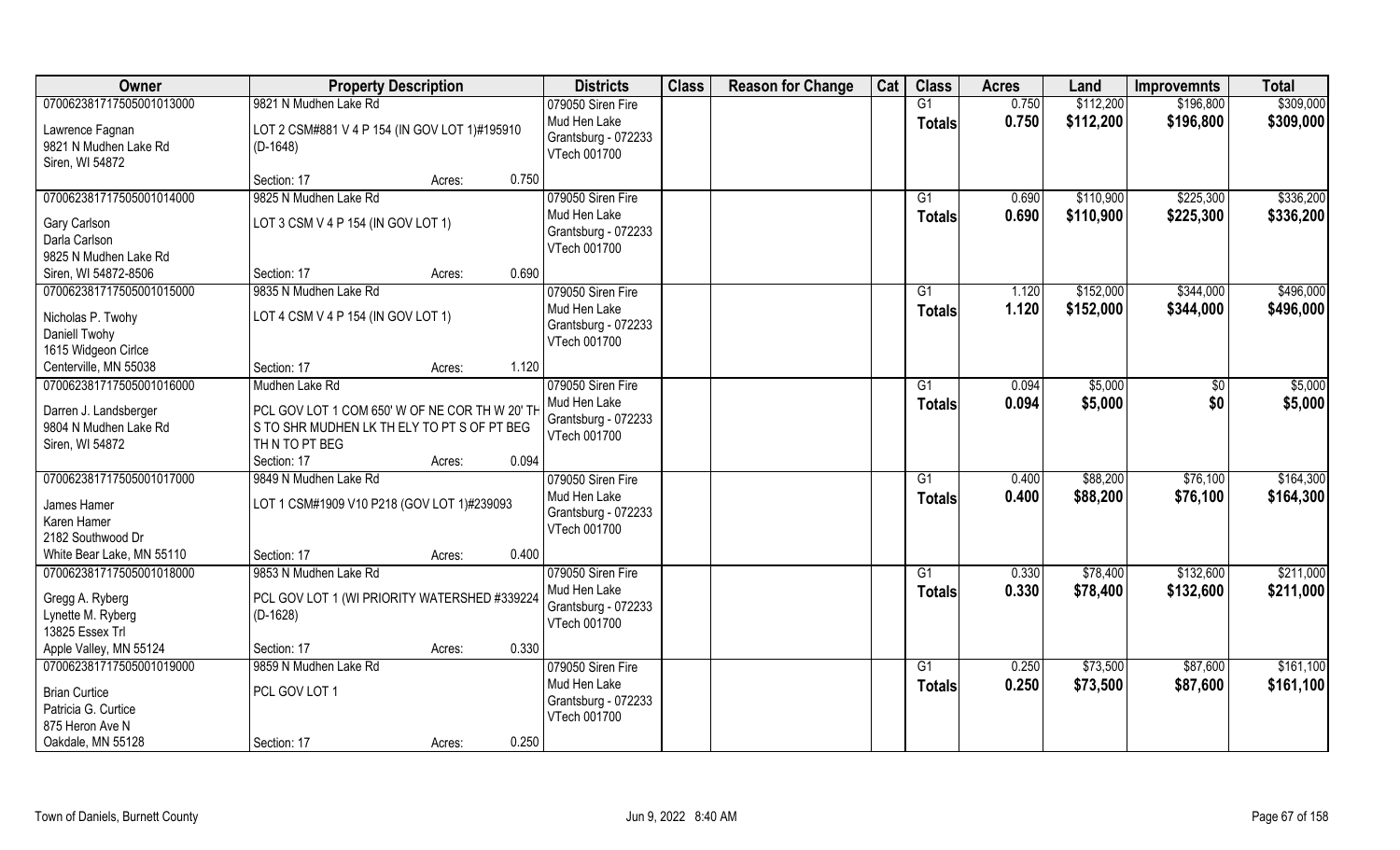| Owner                                                                                 | <b>Property Description</b>                     |        |       | <b>Districts</b>                    | <b>Class</b> | <b>Reason for Change</b> | Cat | <b>Class</b>    | <b>Acres</b> | Land      | <b>Improvemnts</b> | <b>Total</b> |
|---------------------------------------------------------------------------------------|-------------------------------------------------|--------|-------|-------------------------------------|--------------|--------------------------|-----|-----------------|--------------|-----------|--------------------|--------------|
| 070062381717505001020000                                                              | 9867 N Mudhen Lake Rd                           |        |       | 079050 Siren Fire                   |              |                          |     | G1              | 0.250        | \$73,500  | \$41,300           | \$114,800    |
| Shawn Curtis                                                                          | PCL GOV LOT 1                                   |        |       | Mud Hen Lake                        |              |                          |     | <b>Totals</b>   | 0.250        | \$73,500  | \$41,300           | \$114,800    |
| 9867 N Mudhen Lake Rd                                                                 |                                                 |        |       | Grantsburg - 072233                 |              |                          |     |                 |              |           |                    |              |
| Siren, WI 54872                                                                       |                                                 |        |       | VTech 001700                        |              |                          |     |                 |              |           |                    |              |
|                                                                                       | Section: 17                                     | Acres: | 0.250 |                                     |              |                          |     |                 |              |           |                    |              |
| 070062381717505001022000                                                              | 9871 N Mudhen Lake Rd                           |        |       | 079050 Siren Fire                   |              |                          |     | G <sub>1</sub>  | 0.490        | \$101,500 | \$179,000          | \$280,500    |
| Betty J & Donald L Meck Life Estate                                                   | LOT 1 CSM V19 P231(#361211) (GOV LOT 1)         |        |       | Mud Hen Lake                        |              |                          |     | <b>Totals</b>   | 0.490        | \$101,500 | \$179,000          | \$280,500    |
| 9871 N Mudhen Lake Rd                                                                 |                                                 |        |       | Grantsburg - 072233                 |              |                          |     |                 |              |           |                    |              |
| Siren, WI 54872-8506                                                                  |                                                 |        |       | VTech 001700                        |              |                          |     |                 |              |           |                    |              |
|                                                                                       | Section: 17                                     | Acres: | 0.490 |                                     |              |                          |     |                 |              |           |                    |              |
| 070062381717505001023000                                                              | 9885 N Mudhen Lake Rd                           |        |       | 079050 Siren Fire                   |              |                          |     | G1              | 0.600        | \$120,000 | \$4,000            | \$124,000    |
| Wendy A. Meck                                                                         | PCL GOV LOT 1 DESC 463/531 LYG E OF REF LN      |        |       | Mud Hen Lake                        |              |                          |     | <b>Totals</b>   | 0.600        | \$120,000 | \$4,000            | \$124,000    |
| 3312 43rd Ave S                                                                       | DESC #356226                                    |        |       | Grantsburg - 072233<br>VTech 001700 |              |                          |     |                 |              |           |                    |              |
| Minneapolis, MN 55406                                                                 |                                                 |        |       |                                     |              |                          |     |                 |              |           |                    |              |
|                                                                                       | Section: 17                                     | Acres: | 0.600 |                                     |              |                          |     |                 |              |           |                    |              |
| 070062381717505001024000                                                              | Mudhen Lake Rd                                  |        |       | 079050 Siren Fire                   |              |                          |     | G1              | 0.210        | \$44,600  | \$21,000           | \$65,600     |
| Frederick & Wilhelmi Fischer Revocable   PCL GOV LOT 1 DESC 431/86 LYG W OF REF LN IN |                                                 |        |       | Mud Hen Lake                        |              |                          |     | <b>Totals</b>   | 0.210        | \$44,600  | \$21,000           | \$65,600     |
| Trust Dtd Apr 10                                                                      | CSM V 13 P 164                                  |        |       | Grantsburg - 072233<br>VTech 001700 |              |                          |     |                 |              |           |                    |              |
| 3314 Lehman St                                                                        |                                                 |        |       |                                     |              |                          |     |                 |              |           |                    |              |
| Eau Claire, WI 54701-7528                                                             | Section: 17                                     | Acres: | 0.210 |                                     |              |                          |     |                 |              |           |                    |              |
| 070062381717505001025000                                                              | 9891 N Mudhen Lake Rd                           |        |       | 079050 Siren Fire                   |              |                          |     | G1              | 0.220        | \$54,000  | \$68,500           | \$122,500    |
| Frederick & Wilhelmi Fischer Revocable   PCL GOV LOT 1                                |                                                 |        |       | Mud Hen Lake<br>Grantsburg - 072233 |              |                          |     | <b>Totals</b>   | 0.220        | \$54,000  | \$68,500           | \$122,500    |
| Trust Dtd Apr 10                                                                      |                                                 |        |       | VTech 001700                        |              |                          |     |                 |              |           |                    |              |
| 3314 Lehman St                                                                        |                                                 |        |       |                                     |              |                          |     |                 |              |           |                    |              |
| Eau Claire, WI 54701-7528                                                             | Section: 17                                     | Acres: | 0.220 |                                     |              |                          |     |                 |              |           |                    |              |
| 070062381717505001026000                                                              | 9903 N Mudhen Lake Rd                           |        |       | 079050 Siren Fire                   |              |                          |     | $\overline{G1}$ | 0.510        | \$72,000  | \$133,700          | \$205,700    |
| Michael Huber                                                                         | LOT 3 CSM V19 P121 (FMLY CSM'S V19 PGS 13 & 32- |        |       | Mud Hen Lake<br>Grantsburg - 072233 |              |                          |     | <b>Totals</b>   | 0.510        | \$72,000  | \$133,700          | \$205,700    |
| Toni Huber                                                                            | GOV LOT 1)                                      |        |       | VTech 001700                        |              |                          |     |                 |              |           |                    |              |
| 9903 N Mudhen Lake Rd                                                                 |                                                 |        |       |                                     |              |                          |     |                 |              |           |                    |              |
| Siren, WI 54872                                                                       | Section: 17                                     | Acres: | 0.510 |                                     |              |                          |     |                 |              |           |                    |              |
| 070062381717505001027000                                                              | 9915 N Mudhen Lake Rd                           |        |       | 079050 Siren Fire<br>Mud Hen Lake   | IG1          | Holding tank             |     | G1              | 1.610        | \$128,000 | \$28,100           | \$156,100    |
| Chad Alden                                                                            | LOT 2 CSM#3765 V19 P121 (FMLY CSM'S V19 PGS 13  |        |       | Grantsburg - 072233                 |              |                          |     | <b>Totals</b>   | 1.610        | \$128,000 | \$28,100           | \$156,100    |
| Brenda Alden                                                                          | & 32- GOV LOT 1) (#356913) (DRIVEWAY AGREEM'T)  |        |       | VTech 001700                        |              |                          |     |                 |              |           |                    |              |
| 7265 County Rd B                                                                      |                                                 |        |       |                                     |              |                          |     |                 |              |           |                    |              |
| Siren, WI 54872                                                                       | Section: 17                                     | Acres: | 1.610 |                                     |              |                          |     |                 |              |           |                    |              |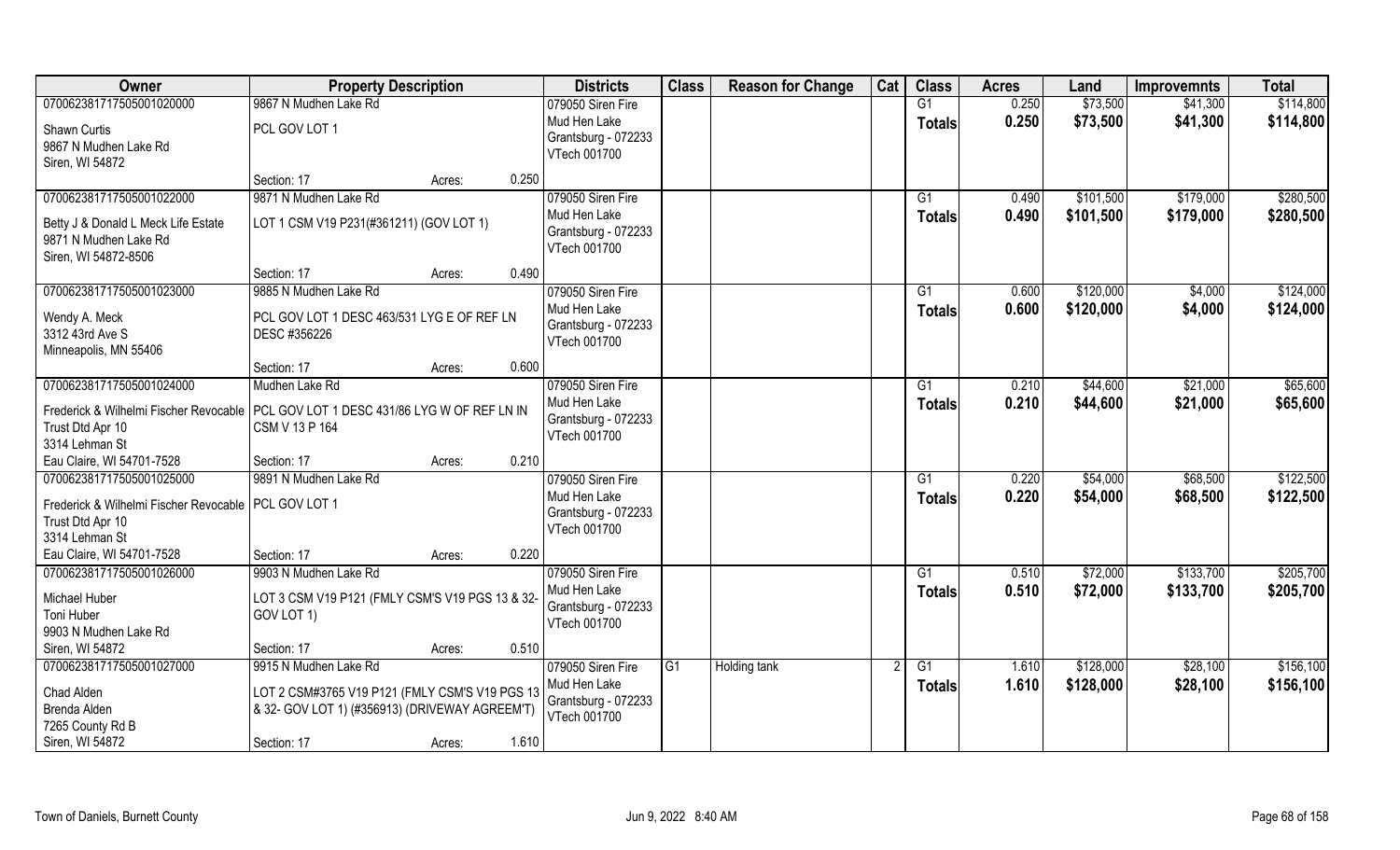| Owner                                                 | <b>Property Description</b>                                      |                  | <b>Districts</b>    | <b>Class</b> | <b>Reason for Change</b> | Cat | <b>Class</b>   | <b>Acres</b> | Land      | <b>Improvemnts</b> | <b>Total</b> |
|-------------------------------------------------------|------------------------------------------------------------------|------------------|---------------------|--------------|--------------------------|-----|----------------|--------------|-----------|--------------------|--------------|
| 070062381717505001027100                              | 23990 Camp Dr                                                    |                  | 079050 Siren Fire   |              |                          |     | G1             | 1.750        | \$122,300 | \$285,900          | \$408,200    |
| Timothy K & Sharon A Peterson Rev                     | LOT 1 CSM#3765 V19 P121 (FMLY CSM'S V19 PGS 13                   |                  | Mud Hen Lake        |              |                          |     | <b>Totals</b>  | 1.750        | \$122,300 | \$285,900          | \$408,200    |
| Trust                                                 | & 32- GOV LOT 1)(#356913) (SUB TO SH DR AGREE)                   |                  | Grantsburg - 072233 |              |                          |     |                |              |           |                    |              |
| 1957 Bluestem Ln                                      |                                                                  |                  | VTech 001700        |              |                          |     |                |              |           |                    |              |
| Shoreview, MN 55126                                   | Section: 17                                                      | 1.750<br>Acres:  |                     |              |                          |     |                |              |           |                    |              |
| 070062381717505001028000                              | 23986 Camp Dr                                                    |                  | 079050 Siren Fire   |              |                          |     | G1             | 0.620        | \$48,000  | \$73,800           | \$121,800    |
| Linda Ann King Rev Trust                              | PCL GOV LOT 1 (SHORELAND AGREEMENT#340420)                       |                  | Mud Hen Lake        |              |                          |     | Totals         | 0.620        | \$48,000  | \$73,800           | \$121,800    |
| 49 Upton Ave S                                        | (SHARED DRVWY AGRMNT #355254)                                    |                  | Grantsburg - 072233 |              |                          |     |                |              |           |                    |              |
| Minneapolis, MN 55405                                 |                                                                  |                  | VTech 001700        |              |                          |     |                |              |           |                    |              |
|                                                       | Section: 17                                                      | 0.620<br>Acres:  |                     |              |                          |     |                |              |           |                    |              |
| 070062381717505001029000                              | 23966 Camp Dr                                                    |                  | 079050 Siren Fire   |              |                          |     | G1             | 0.960        | \$112,900 | \$118,700          | \$231,600    |
| Robert G Godee Revocable Living Trust   PCL GOV LOT 1 |                                                                  |                  | Mud Hen Lake        |              |                          |     | <b>Totals</b>  | 0.960        | \$112,900 | \$118,700          | \$231,600    |
| 5658 W Warwick Ave                                    |                                                                  |                  | Grantsburg - 072233 |              |                          |     |                |              |           |                    |              |
| Chicago, IL 60634-2744                                |                                                                  |                  | VTech 001700        |              |                          |     |                |              |           |                    |              |
|                                                       | Section: 17                                                      | 0.960<br>Acres:  |                     |              |                          |     |                |              |           |                    |              |
| 070062381717505001030100                              | 9955 N Mudhen Lake Rd                                            |                  | 079050 Siren Fire   |              |                          |     | G <sub>1</sub> | 0.250        | \$2,500   | \$33,200           | \$35,700     |
| Leonard Belpedio                                      | LOT 1 CSM#4522 V25 P5 (GL 1)#427333                              |                  | Mud Hen Lake        |              |                          |     | G <sub>5</sub> | 10.530       | \$4,800   | \$0                | \$4,800      |
| Vera Belpedio                                         |                                                                  |                  | Grantsburg - 072233 |              |                          |     | <b>Totals</b>  | 10.780       | \$7,300   | \$33,200           | \$40,500     |
| 5456 Greatview Dr                                     |                                                                  |                  | VTech 001700        |              |                          |     |                |              |           |                    |              |
| Stillman Valley, IL 61084                             | Section: 17                                                      | 10.780<br>Acres: |                     |              |                          |     |                |              |           |                    |              |
| 070062381717505001031100                              | Camp Dr                                                          |                  | 079050 Siren Fire   |              |                          |     | G1             | 0.410        | \$50,900  | $\sqrt[6]{30}$     | \$50,900     |
|                                                       |                                                                  |                  | Mud Hen Lake        |              |                          |     | <b>Totals</b>  | 0.410        | \$50,900  | \$0                | \$50,900     |
| Leonard Belpedio<br>Vera Belpedio                     | OL 1 CSM#4522 V25 P5 (GL 1)#427333                               |                  | Grantsburg - 072233 |              |                          |     |                |              |           |                    |              |
| 5456 Greatview Dr                                     |                                                                  |                  | VTech 001700        |              |                          |     |                |              |           |                    |              |
| Stillman Valley, IL 61084                             | Section: 17                                                      | 0.410<br>Acres:  |                     |              |                          |     |                |              |           |                    |              |
| 070062381717505001032000                              | 23948 Camp Rd                                                    |                  | 079050 Siren Fire   |              |                          |     | G1             | 0.250        | \$67,200  | \$5,000            | \$72,200     |
|                                                       |                                                                  |                  | Mud Hen Lake        |              |                          |     | <b>Totals</b>  | 0.250        | \$67,200  | \$5,000            | \$72,200     |
| Larry & Bunny Steinmetz Jt Rev Trust                  | PCL GOV LOT 1 BEG NW COR LOT 1 CSM V 1 P 27 TH                   |                  | Grantsburg - 072233 |              |                          |     |                |              |           |                    |              |
| 6613 Elmcrest Dr                                      | S 40 DEG 40 MIN W 50.45' TH S 35 DEG 42 MIN W 32'                |                  | VTech 001700        |              |                          |     |                |              |           |                    |              |
| Des Moines, IA 50311-1630                             | TH S 52 DEG 54 MIN E 143.90' TH N 40 DEG 20 MIN E<br>Section: 17 | 0.250<br>Acres:  |                     |              |                          |     |                |              |           |                    |              |
| 070062381717505001033000                              | 23944 Camp Dr                                                    |                  | 079050 Siren Fire   |              |                          |     | G1             | 0.170        | \$48,000  | \$53,600           | \$101,600    |
|                                                       |                                                                  |                  | Mud Hen Lake        |              |                          |     | <b>Totals</b>  | 0.170        | \$48,000  | \$53,600           | \$101,600    |
| Judith Stoikes                                        | PRT LOT 1 CSM V 1 P 27 (IN GOV LOT 1) (LIFE                      |                  | Grantsburg - 072233 |              |                          |     |                |              |           |                    |              |
| 416 Melody Ln                                         | <b>ESTATE MARLENE SABELKO)</b>                                   |                  | VTech 001700        |              |                          |     |                |              |           |                    |              |
| Verona, WI 53593                                      |                                                                  |                  |                     |              |                          |     |                |              |           |                    |              |
|                                                       | Section: 17                                                      | 0.170<br>Acres:  |                     |              |                          |     |                |              |           |                    |              |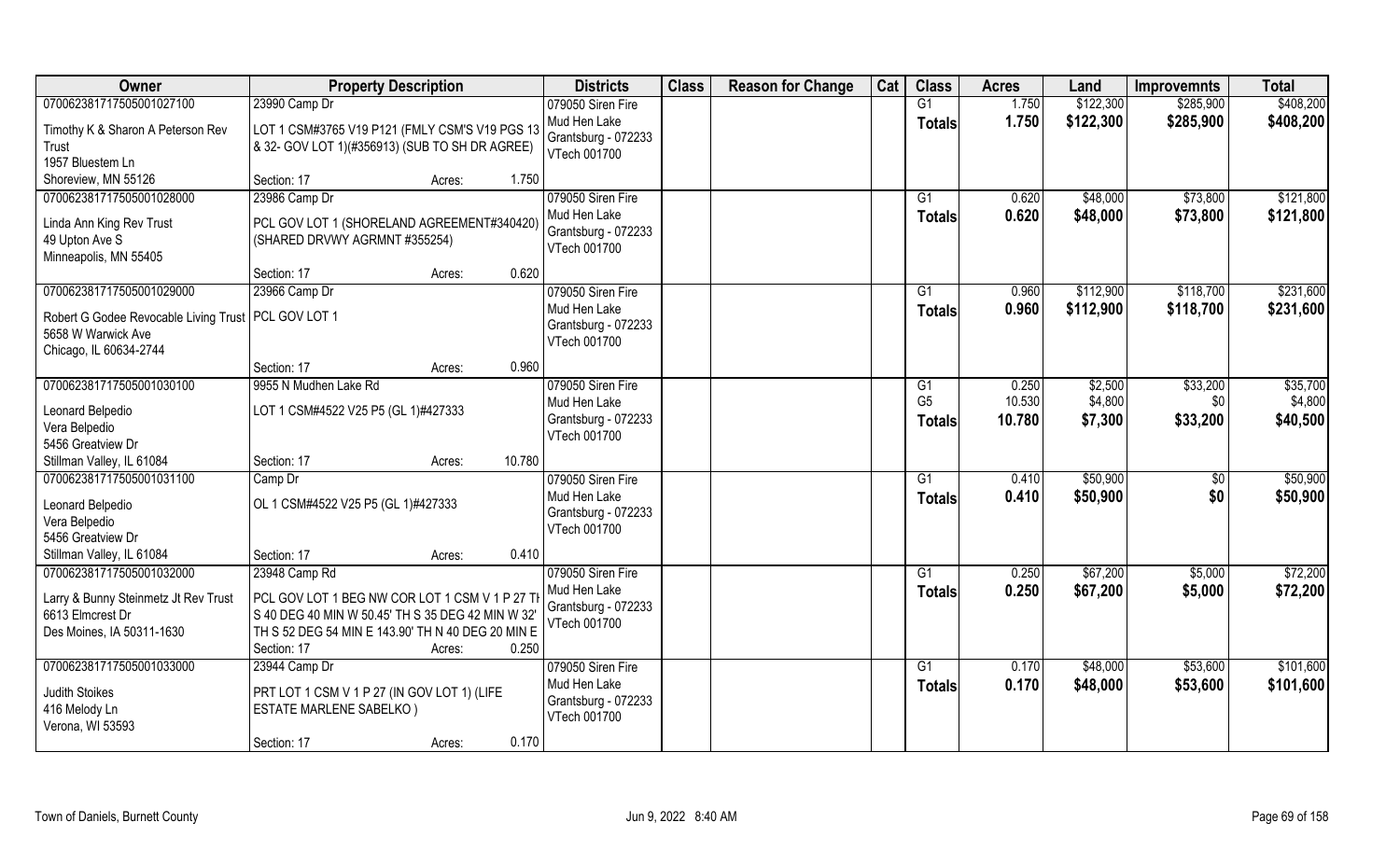| Owner                                                                            | <b>Property Description</b>                                       |        | <b>Districts</b> | <b>Class</b>                                                             | <b>Reason for Change</b> | Cat | <b>Class</b> | <b>Acres</b>        | Land           | <b>Improvemnts</b>   | <b>Total</b>           |                      |
|----------------------------------------------------------------------------------|-------------------------------------------------------------------|--------|------------------|--------------------------------------------------------------------------|--------------------------|-----|--------------|---------------------|----------------|----------------------|------------------------|----------------------|
| 070062381717505001034000                                                         | 23940 Camp Dr                                                     |        |                  | 079050 Siren Fire                                                        |                          |     |              | G1                  | 0.170          | \$48,000             | \$37,700               | \$85,700             |
| Carol Essary Steinmetz<br>902 E First St Apt 424<br>Ankeny, IA 50021             | PRT LOT 2 CSM V 1 P 27 (IN GOV LOT 1)                             |        |                  | Mud Hen Lake<br>Grantsburg - 072233<br>VTech 001700                      |                          |     |              | <b>Totals</b>       | 0.170          | \$48,000             | \$37,700               | \$85,700             |
|                                                                                  | Section: 17                                                       | Acres: | 0.170            |                                                                          |                          |     |              |                     |                |                      |                        |                      |
| 070062381717505001035000                                                         | 23936 Camp Rd                                                     |        |                  | 079050 Siren Fire                                                        |                          |     |              | G1                  | 0.340          | \$57,600             | \$5,700                | \$63,300             |
| Robert D. Schmidt<br>Julie A. Schmidt<br>23 Willow Dr                            | PART LOT 2 CSM V 1 P 27 (IN GOV LOT 1)                            |        |                  | Mud Hen Lake<br>Grantsburg - 072233<br>VTech 001700                      |                          |     |              | <b>Totals</b>       | 0.340          | \$57,600             | \$5,700                | \$63,300             |
| St James, MN 56081                                                               | Section: 17                                                       | Acres: | 0.340            |                                                                          |                          |     |              |                     |                |                      |                        |                      |
| 070062381717505001036000                                                         | 23928 Camp Dr                                                     |        |                  | 079050 Siren Fire                                                        |                          |     |              | G1                  | 0.500          | \$96,000             | \$113,200              | \$209,200            |
| Glen A. Knippenberg<br>Donna L. Knippenberg<br>781 W Sandhurst Dr                | LOT 3 CSM V 1 P 27 (IN GOV LOT 1) (SHORELAND<br>AGREEMENT#340328) |        |                  | Mud Hen Lake<br>Grantsburg - 072233<br>VTech 001700                      |                          |     |              | <b>Totals</b>       | 0.500          | \$96,000             | \$113,200              | \$209,200            |
| Roseville, MN 55113-4502                                                         | Section: 17                                                       | Acres: | 0.500            |                                                                          |                          |     |              |                     |                |                      |                        |                      |
| 070062381717505001037100                                                         | 23920 Camp Dr                                                     |        |                  | 079050 Siren Fire                                                        |                          |     |              | G1                  | 0.420          | \$59,800             | \$77,100               | \$136,900            |
| David J. Abbott<br>Yolanda Abbott<br>2935 Eldenberry St                          | LOT 1 CSM V27 P217, #458846                                       |        |                  | Mud Hen Lake<br>Grantsburg - 072233<br>VTech 001700                      |                          |     |              | <b>Totals</b>       | 0.420          | \$59,800             | \$77,100               | \$136,900            |
| Escondido, CA 92029                                                              | Section: 17                                                       | Acres: | 0.420            |                                                                          |                          |     |              |                     |                |                      |                        |                      |
| 070062381717505001038001<br>Ralph Cardinal<br>Kellie Cardinal<br>29 Birchwood Rd | PCL GOV LOT 1, DESC 391456 (PCL 4)                                |        |                  | 079050 Siren Fire<br>Mud Hen Lake<br>Grantsburg - 072233<br>VTech 001700 |                          |     |              | G1<br><b>Totals</b> | 1.500<br>1.500 | \$78,300<br>\$78,300 | $\overline{50}$<br>\$0 | \$78,300<br>\$78,300 |
| Mahtomedi, MN 55115                                                              | Section: 17                                                       | Acres: | 1.500            |                                                                          |                          |     |              |                     |                |                      |                        |                      |
| 070062381717505001038100                                                         |                                                                   |        |                  | 079050 Siren Fire                                                        |                          |     |              | G1                  | 0.980          | \$38,700             | \$0                    | \$38,700             |
| Ralph Cardinal<br>Kellie Cardinal<br>29 Birchwood Rd                             | OUTLOT 1 CSM V27 P217, #458846                                    |        |                  | Mud Hen Lake<br>Grantsburg - 072233<br>VTech 001700                      |                          |     |              | <b>Totals</b>       | 0.980          | \$38,700             | \$0                    | \$38,700             |
| Mahtomedi, MN 55115                                                              | Section: 17                                                       | Acres: | 0.980            |                                                                          |                          |     |              |                     |                |                      |                        |                      |
| 070062381717505001039000                                                         | Camp Dr                                                           |        |                  | 079050 Siren Fire                                                        |                          |     |              | $\overline{G1}$     | 0.470          | \$2,900              | $\overline{50}$        | \$2,900              |
| David J. Abbott<br>Yolanda Abbott<br>2935 Eldenberry St                          | LOT 4 CSM V 1 P 50 (IN GOV LOT 1)                                 |        |                  | Mud Hen Lake<br>Grantsburg - 072233<br>VTech 001700                      |                          |     |              | <b>Totals</b>       | 0.470          | \$2,900              | \$0                    | \$2,900              |
| Escondido, CA 92029                                                              | Section: 17                                                       | Acres: | 0.470            |                                                                          |                          |     |              |                     |                |                      |                        |                      |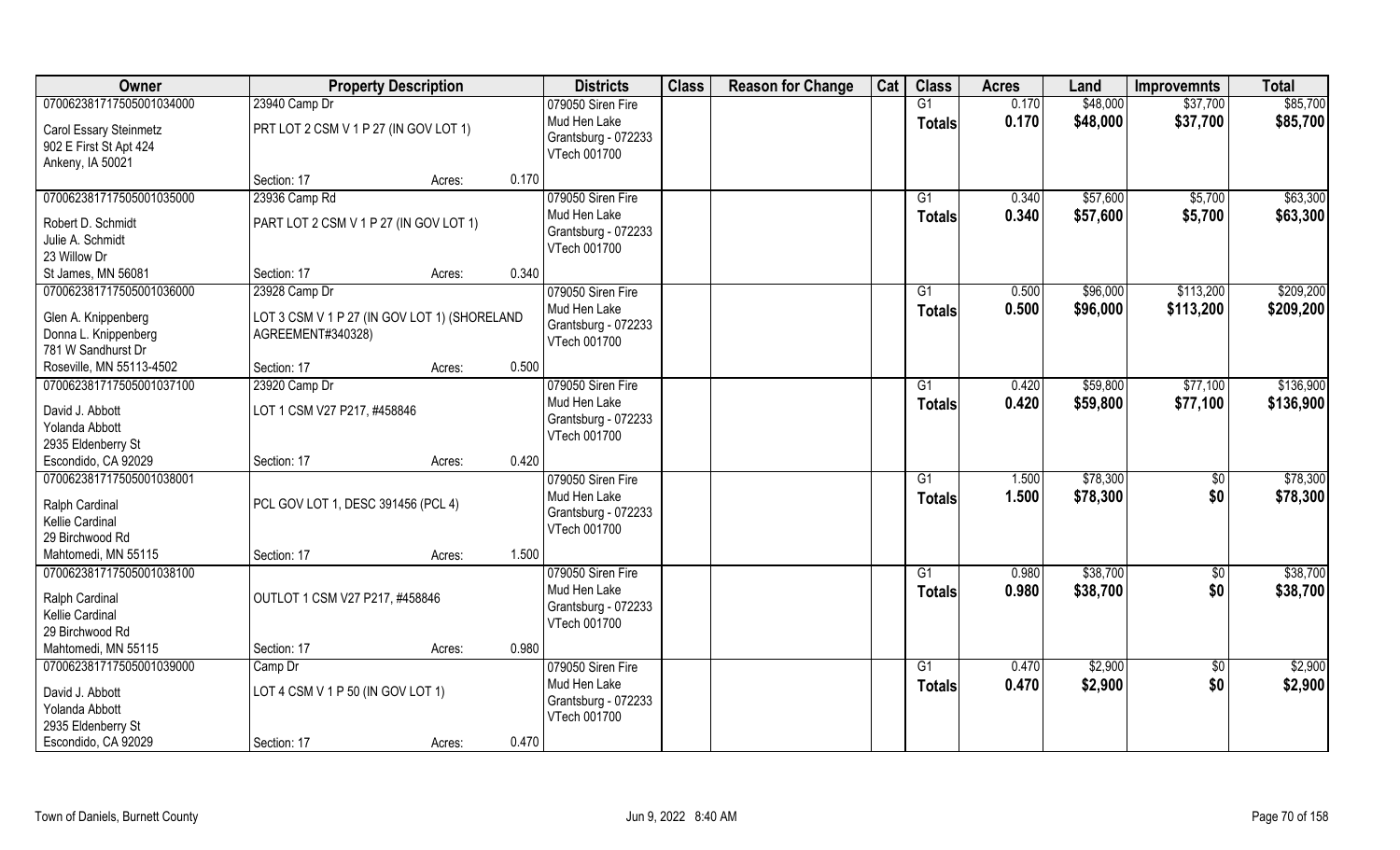| Owner                                                    | <b>Property Description</b>                     |        |        | <b>Districts</b>    | <b>Class</b> | <b>Reason for Change</b> | Cat | <b>Class</b>    | <b>Acres</b> | Land     | <b>Improvemnts</b> | <b>Total</b> |
|----------------------------------------------------------|-------------------------------------------------|--------|--------|---------------------|--------------|--------------------------|-----|-----------------|--------------|----------|--------------------|--------------|
| 070062381717505001040000                                 | Camp Dr                                         |        |        | 079050 Siren Fire   |              |                          |     | G1              | 0.470        | \$2,900  | $\overline{50}$    | \$2,900      |
| Glen A. Knippenberg                                      | LOT 3 CSM V 1 P 50                              |        |        | Mud Hen Lake        |              |                          |     | <b>Totals</b>   | 0.470        | \$2,900  | \$0                | \$2,900      |
| Donna L. Knippenberg                                     |                                                 |        |        | Grantsburg - 072233 |              |                          |     |                 |              |          |                    |              |
| 781 W Sandhurst Dr                                       |                                                 |        |        | VTech 001700        |              |                          |     |                 |              |          |                    |              |
| Roseville, MN 55113-4502                                 | Section: 17                                     | Acres: | 0.470  |                     |              |                          |     |                 |              |          |                    |              |
| 070062381717505001041000                                 | Camp Dr                                         |        |        | 079050 Siren Fire   |              |                          |     | G1              | 0.730        | \$4,500  | \$0                | \$4,500      |
|                                                          | LOT 2 CSM V 1 P 50                              |        |        | Mud Hen Lake        |              |                          |     | <b>Totals</b>   | 0.730        | \$4,500  | \$0                | \$4,500      |
| Larry & Bunny Steinmetz Jt Rev Trust<br>6613 Elmcrest Dr |                                                 |        |        | Grantsburg - 072233 |              |                          |     |                 |              |          |                    |              |
| Des Moines, IA 50311-1630                                |                                                 |        |        | VTech 001700        |              |                          |     |                 |              |          |                    |              |
|                                                          | Section: 17                                     | Acres: | 0.730  |                     |              |                          |     |                 |              |          |                    |              |
| 070062381717505001042000                                 | Camp Rd                                         |        |        | 079050 Siren Fire   |              |                          |     | G1              | 0.670        | \$3,100  | \$0                | \$3,100      |
|                                                          |                                                 |        |        | Mud Hen Lake        |              |                          |     | <b>Totals</b>   | 0.670        | \$3,100  | \$0                | \$3,100      |
| Larry & Bunny Steinmetz Jt Rev Trust<br>6613 Elmcrest Dr | LOT 1 CSM V 1 P 50                              |        |        | Grantsburg - 072233 |              |                          |     |                 |              |          |                    |              |
| Des Moines, IA 50311-1630                                |                                                 |        |        | VTech 001700        |              |                          |     |                 |              |          |                    |              |
|                                                          | Section: 17                                     | Acres: | 0.670  |                     |              |                          |     |                 |              |          |                    |              |
| 070062381717505002011001                                 | Mill Rd                                         |        |        | 079050 Siren Fire   | G4           | Ag use land              | -5  | G4              | 10.000       | \$1,300  | \$0                | \$1,300      |
|                                                          |                                                 |        |        | Mud Hen Lake        |              |                          |     | G <sub>5</sub>  | 33.430       | \$8,400  | \$0                | \$8,400      |
| Craig V. Duren                                           | GL 2 LYING E OF REF LINE DESC IN #412100        |        |        | Grantsburg - 072233 |              |                          |     | <b>Totals</b>   | 43.430       | \$9,700  | \$0                | \$9,700      |
| 18099 Jacquard Ct                                        | W/EASMENT #412101                               |        |        | VTech 001700        |              |                          |     |                 |              |          |                    |              |
| Lakeville, MN 55044                                      |                                                 |        |        |                     |              |                          |     |                 |              |          |                    |              |
|                                                          | Section: 17                                     | Acres: | 43.430 |                     |              |                          |     |                 |              |          |                    |              |
| 070062381717505002011200                                 | Mill Rd                                         |        |        | 079050 Siren Fire   | G4           | Ag use land              | -5  | $\overline{G4}$ | 16.040       | \$2,100  | \$0                | \$2,100      |
| Craig Vernon Duren                                       | GL 2 EX PCL LYING E OF REF LINE DESC IN #412100 |        |        | Grantsburg - 072233 |              |                          |     | G <sub>5</sub>  | 1.000        | \$300    | \$0                | \$300        |
| Susan Duren                                              | SUBJ TO EASMENT #412101                         |        |        | VTech 001700        |              |                          |     | <b>Totals</b>   | 17.040       | \$2,400  | \$0                | \$2,400      |
| 18099 Jacquard Ct                                        |                                                 |        |        |                     |              |                          |     |                 |              |          |                    |              |
| Lakeville, MN 55044                                      | Section: 17                                     | Acres: | 17.040 |                     |              |                          |     |                 |              |          |                    |              |
| 070062381717505003011000                                 | Floyd Parker Dr                                 |        |        | 079050 Siren Fire   |              |                          |     | G5              | 20.680       | \$5,200  | \$0                | \$5,200      |
| Craig V. Duren                                           | GOV LOT 3 EX CSM V 5 P 111 & EX CSM V18 P71     |        |        | Mud Hen Lake        |              |                          |     | G <sub>6</sub>  | 20.000       | \$33,000 | \$0                | \$33,000     |
| 18099 Jacquard Ct                                        |                                                 |        |        | Grantsburg - 072233 |              |                          |     | <b>Totals</b>   | 40.680       | \$38,200 | \$0                | \$38,200     |
| Lakeville, MN 55044                                      |                                                 |        |        | VTech 001700        |              |                          |     |                 |              |          |                    |              |
|                                                          | Section: 17                                     | Acres: | 40.680 |                     |              |                          |     |                 |              |          |                    |              |
| 070062381717505003012000                                 | 23819 Floyd Parker Dr                           |        |        | 079050 Siren Fire   |              |                          |     | G1              | 5.550        | \$45,000 | \$26,500           | \$71,500     |
| Jeneane Klemann                                          | LOT 1 CSM#3604 V18 P71 (GOV LOT 3)(#340389)     |        |        | Mud Hen Lake        |              |                          |     | <b>Totals</b>   | 5.550        | \$45,000 | \$26,500           | \$71,500     |
| Timothy Klemann                                          |                                                 |        |        | Grantsburg - 072233 |              |                          |     |                 |              |          |                    |              |
| 23819 Floyd Parker Dr                                    |                                                 |        |        | VTech 001700        |              |                          |     |                 |              |          |                    |              |
| Siren, WI 54872                                          | Section: 17                                     | Acres: | 5.550  |                     |              |                          |     |                 |              |          |                    |              |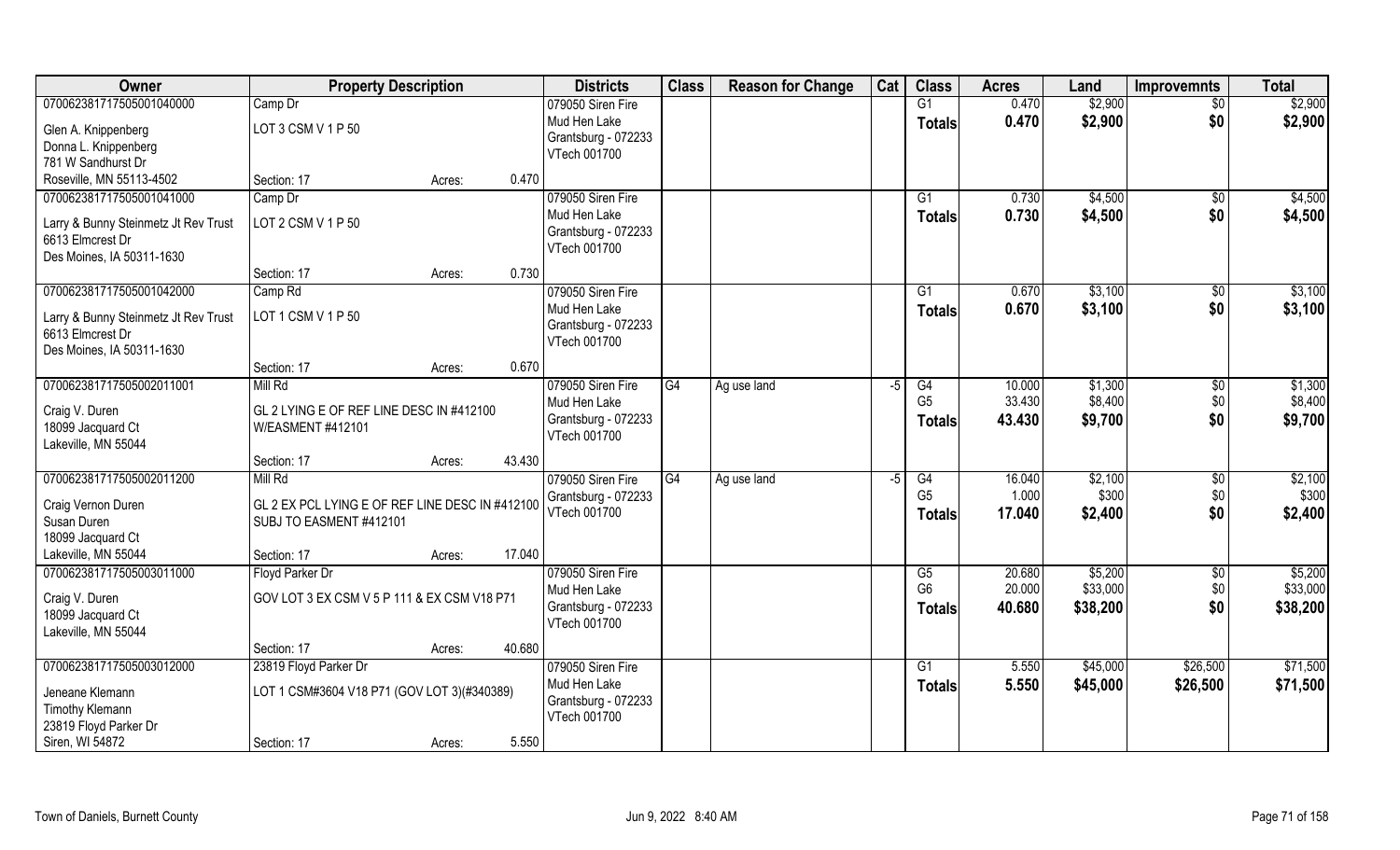| Owner                       | <b>Property Description</b>                    |                 | <b>Districts</b>    | <b>Class</b> | <b>Reason for Change</b> | Cat | <b>Class</b>    | <b>Acres</b> | Land      | <b>Improvemnts</b> | <b>Total</b> |
|-----------------------------|------------------------------------------------|-----------------|---------------------|--------------|--------------------------|-----|-----------------|--------------|-----------|--------------------|--------------|
| 070062381717505003013000    | Floyd Parker Dr                                |                 | 079050 Siren Fire   |              |                          |     | G1              | 0.580        | \$99,600  | \$0                | \$99,600     |
| Glen R. Weber               | LOT 1 CSM V 5 P 111 (IN GOV LOT 3)             |                 | Mud Hen Lake        |              |                          |     | <b>Totals</b>   | 0.580        | \$99,600  | \$0                | \$99,600     |
| Margie M. Weber             |                                                |                 | Grantsburg - 072233 |              |                          |     |                 |              |           |                    |              |
| 1784 Selby Ave              |                                                |                 | VTech 001700        |              |                          |     |                 |              |           |                    |              |
| St Paul Park, MN 55071-1262 | Section: 17                                    | 0.580<br>Acres: |                     |              |                          |     |                 |              |           |                    |              |
| 070062381717505003014000    | 23810 Floyd Parker Dr                          |                 | 079050 Siren Fire   |              |                          |     | G <sub>1</sub>  | 0.580        | \$100,000 | \$175,300          | \$275,300    |
| Glen R. Weber               | LOT 2 CSM V 5 P 111 (IN GOV LOT 3)             |                 | Mud Hen Lake        |              |                          |     | <b>Totals</b>   | 0.580        | \$100,000 | \$175,300          | \$275,300    |
| Margie M. Weber             |                                                |                 | Grantsburg - 072233 |              |                          |     |                 |              |           |                    |              |
| 1784 Selby Ave              |                                                |                 | VTech 001700        |              |                          |     |                 |              |           |                    |              |
| St Paul Park, MN 55071-1262 | Section: 17                                    | 0.580<br>Acres: |                     |              |                          |     |                 |              |           |                    |              |
| 070062381717505004012100    | 23794 Floyd Parker Dr                          |                 | 079050 Siren Fire   |              |                          |     | G1              | 2.801        | \$151,200 | \$126,700          | \$277,900    |
|                             |                                                |                 | Mud Hen Lake        |              |                          |     | G <sub>5</sub>  | 1.579        | \$700     | \$0                | \$700        |
| Bruce A. Johnson            | LOT 1 CSM#4838 V27 P83 (GOV LOT 3 & 4)#454561  |                 | Grantsburg - 072233 |              |                          |     | <b>Totals</b>   | 4.380        | \$151,900 | \$126,700          | \$278,600    |
| Susan L. Johnson            |                                                |                 | VTech 001700        |              |                          |     |                 |              |           |                    |              |
| 1220 Karth Lk Dr            |                                                |                 |                     |              |                          |     |                 |              |           |                    |              |
| Arden Hills, MN 55112       | Section: 17                                    | 4.380<br>Acres: |                     |              |                          |     |                 |              |           |                    |              |
| 070062381717505004013000    | 23784 Floyd Parker Dr                          |                 | 079050 Siren Fire   |              |                          |     | G1              | 1.500        | \$101,800 | \$144,700          | \$246,500    |
| Randy Behrends              | PCL GOV LOT 4 (LOT 18)                         |                 | Mud Hen Lake        |              |                          |     | <b>Totals</b>   | 1.500        | \$101,800 | \$144,700          | \$246,500    |
| 23784 Floyd Parker Dr       |                                                |                 | Grantsburg - 072233 |              |                          |     |                 |              |           |                    |              |
| Siren, WI 54872-8552        |                                                |                 | VTech 001700        |              |                          |     |                 |              |           |                    |              |
|                             | Section: 17                                    | 1.500<br>Acres: |                     |              |                          |     |                 |              |           |                    |              |
| 070062381717505004014000    | 23778 Floyd Parker Dr                          |                 | 079050 Siren Fire   |              |                          |     | G1              | 1.400        | \$106,000 | \$183,500          | \$289,500    |
|                             |                                                |                 | Mud Hen Lake        |              |                          |     | <b>Totals</b>   | 1.400        | \$106,000 | \$183,500          | \$289,500    |
| Karl E. Johnson             | PCL GOV LOT 4 DESC 306/256 (LOT 17)            |                 | Grantsburg - 072233 |              |                          |     |                 |              |           |                    |              |
| 23778 Floyd Parker Dr       |                                                |                 | VTech 001700        |              |                          |     |                 |              |           |                    |              |
| Siren, WI 54872-8552        |                                                |                 |                     |              |                          |     |                 |              |           |                    |              |
|                             | Section: 17                                    | 1.400<br>Acres: |                     |              |                          |     |                 |              |           |                    |              |
| 070062381717505004015000    | Floyd Parker Dr                                |                 | 079050 Siren Fire   |              |                          |     | $\overline{G1}$ | 0.380        | \$2,700   | $\sqrt{6}$         | \$2,700      |
| Karl E. Johnson             | PCL GOV LOT 4 DESC 490/271                     |                 | Mud Hen Lake        |              |                          |     | <b>Totals</b>   | 0.380        | \$2,700   | \$0                | \$2,700      |
| Sharon E. Johnson           |                                                |                 | Grantsburg - 072233 |              |                          |     |                 |              |           |                    |              |
| 23778 Floyd Parker Dr       |                                                |                 | VTech 001700        |              |                          |     |                 |              |           |                    |              |
| Siren, WI 54872-8552        | Section: 17                                    | 0.380<br>Acres: |                     |              |                          |     |                 |              |           |                    |              |
| 070062381717505004016000    | 23764 Floyd Parker Dr                          |                 | 079050 Siren Fire   |              |                          |     | G1              | 3.620        | \$131,400 | \$19,800           | \$151,200    |
| Mark R. Luzinski            | PCL GOV LOT 4 DESC 258/375 EX 490/271 (PRT LOT |                 | Mud Hen Lake        |              |                          |     | <b>Totals</b>   | 3.620        | \$131,400 | \$19,800           | \$151,200    |
| Debra J. Luzinski           | 16)                                            |                 | Grantsburg - 072233 |              |                          |     |                 |              |           |                    |              |
| 6281 Applewood Rd           |                                                |                 | VTech 001700        |              |                          |     |                 |              |           |                    |              |
|                             |                                                | 3.620           |                     |              |                          |     |                 |              |           |                    |              |
| Woodbury, WI 55125          | Section: 17                                    | Acres:          |                     |              |                          |     |                 |              |           |                    |              |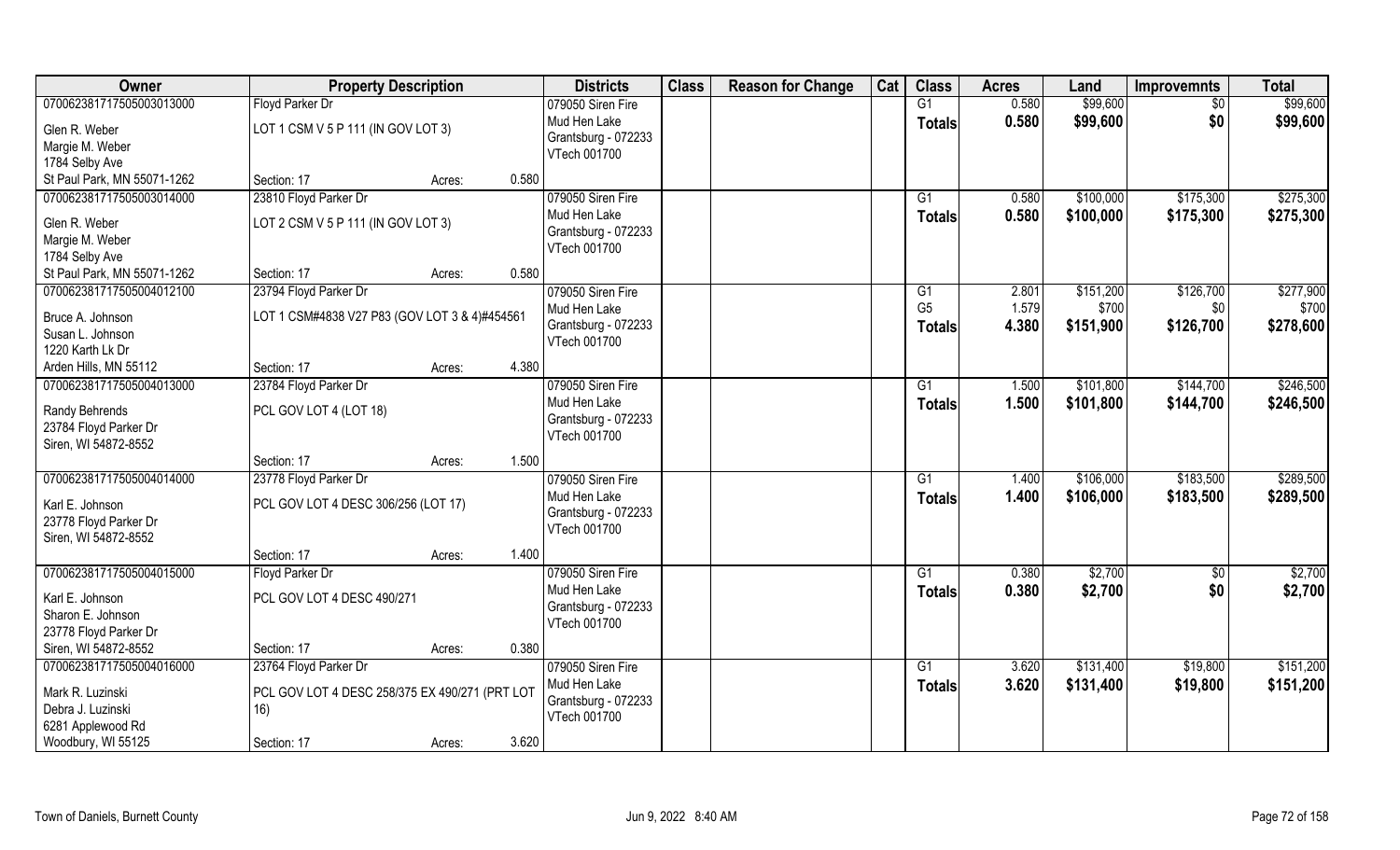| Owner                    | <b>Property Description</b>                  |        |        | <b>Districts</b>    | <b>Class</b> | <b>Reason for Change</b> | Cat  | <b>Class</b>         | <b>Acres</b>   | Land               | <b>Improvemnts</b> | <b>Total</b>        |
|--------------------------|----------------------------------------------|--------|--------|---------------------|--------------|--------------------------|------|----------------------|----------------|--------------------|--------------------|---------------------|
| 070062381717505004017000 | 23756 Floyd Parker Dr                        |        |        | 079050 Siren Fire   |              |                          |      | G1                   | 1.500          | \$106,000          | \$238,500          | \$344,500           |
| Joshua M. Mcewan         | PCL GOV LOT 4 (SHORELAND REST AGRMT#         |        |        | Mud Hen Lake        |              |                          |      | <b>Totals</b>        | 1.500          | \$106,000          | \$238,500          | \$344,500           |
| Erika Arn Mcewan         | 382130                                       |        |        | Grantsburg - 072233 |              |                          |      |                      |                |                    |                    |                     |
| 4916 Aldrich Ave S       |                                              |        |        | VTech 001700        |              |                          |      |                      |                |                    |                    |                     |
| Minneapolis, MN 55419    | Section: 17                                  | Acres: | 1.500  |                     |              |                          |      |                      |                |                    |                    |                     |
| 070062381717505004018001 | 23746 Floyd Parker Dr                        |        |        | 079050 Siren Fire   |              |                          |      | G1                   | 1.925          | \$129,900          | \$62,000           | \$191,900           |
| Jeffrey A. Ristrom       | PCL GOV LOT 4 SEC 17 & GOV LOT 1 SEC 16 DESC |        |        | Mud Hen Lake        |              |                          |      | <b>Totals</b>        | 1.925          | \$129,900          | \$62,000           | \$191,900           |
| Kimberly C. Ristrom      | #308813 EX E 5'                              |        |        | Grantsburg - 072233 |              |                          |      |                      |                |                    |                    |                     |
| 23746 Floyd Parker Dr    |                                              |        |        | VTech 001700        |              |                          |      |                      |                |                    |                    |                     |
| Siren, WI 54872          | Section: 17                                  | Acres: | 1.925  |                     |              |                          |      |                      |                |                    |                    |                     |
| 070062381717505004019000 | Floyd Parker Dr                              |        |        | 079050 Siren Fire   |              |                          |      | G5                   | 7.100          | \$1,800            | $\sqrt[6]{}$       | \$1,800             |
|                          |                                              |        |        | Grantsburg - 072233 |              |                          |      | G <sub>6</sub>       | 10.600         | \$10,600           | \$0                | \$10,600            |
| George T. Peterson       | PCL GOV LOT 4                                |        |        | VTech 001700        |              |                          |      | <b>Totals</b>        | 17.700         | \$12,400           | \$0                | \$12,400            |
| 1016 6th St              |                                              |        |        |                     |              |                          |      |                      |                |                    |                    |                     |
| Hudson, WI 54016-1338    | Section: 17                                  | Acres: | 17.700 |                     |              |                          |      |                      |                |                    |                    |                     |
| 070062381717517000011000 | 10196 State Highway 70                       |        |        | 079050 Siren Fire   |              |                          |      | X <sub>2</sub>       | 0.170          | \$0                | \$0                | \$0                 |
|                          |                                              |        |        | Grantsburg - 072233 |              |                          |      | <b>Totals</b>        | 0.170          | \$0                | \$0                | \$0                 |
| Wisconsin Dot            | PCLS SEC 17 FOR HWY DESC 436/120 564/580     |        |        | VTech 001700        |              |                          |      |                      |                |                    |                    |                     |
| 1701 N 4th St            | 434/206 436/120 486/580                      |        |        |                     |              |                          |      |                      |                |                    |                    |                     |
| Superior, WI 54880       |                                              |        |        |                     |              |                          |      |                      |                |                    |                    |                     |
|                          | Section: 17                                  | Acres: | 0.170  |                     |              |                          |      |                      |                |                    |                    |                     |
| 070062381718101000011000 | 23929 Shearman Rd                            |        |        | 079050 Siren Fire   | G4           | Ag use land              | -5   | $\overline{G4}$      | 25.000         | \$3,300            | $\sqrt[6]{30}$     | \$3,300             |
| Rhonda Peterson          | N 65 RDS OF NE NE                            |        |        | Grantsburg - 072233 |              |                          |      | G <sub>5</sub><br>G7 | 6.500<br>1.000 | \$3,000<br>\$6,000 | \$0<br>\$71,500    | \$3,000<br>\$77,500 |
| 23929 Shearman Rd        |                                              |        |        | VTech 001700        |              |                          |      |                      | 32.500         |                    |                    |                     |
| Siren, WI 54872-8516     |                                              |        |        |                     |              |                          |      | <b>Totals</b>        |                | \$12,300           | \$71,500           | \$83,800            |
|                          | Section: 18                                  | Acres: | 32.500 |                     |              |                          |      |                      |                |                    |                    |                     |
| 070062381718101000012000 | Shearman Rd                                  |        |        | 079050 Siren Fire   |              |                          |      | G1                   | 7.500          | \$16,500           | \$0                | \$16,500            |
| Rhonda Peterson          | S 7.50A OF NE NE                             |        |        | Grantsburg - 072233 |              |                          |      | <b>Totals</b>        | 7.500          | \$16,500           | \$0                | \$16,500            |
| 23929 Shearman Rd        |                                              |        |        | VTech 001700        |              |                          |      |                      |                |                    |                    |                     |
| Siren, WI 54872-8516     |                                              |        |        |                     |              |                          |      |                      |                |                    |                    |                     |
|                          | Section: 18                                  | Acres: | 7.500  |                     |              |                          |      |                      |                |                    |                    |                     |
| 070062381718102000011000 | 10375 N Mudhen Lake Rd                       |        |        | 079050 Siren Fire   | G4           | Ag use land              | $-5$ | G4                   | 35.000         | \$3,300            | $\overline{50}$    | \$3,300             |
| Jeffrey M. Moody         | NW NE                                        |        |        | Grantsburg - 072233 |              |                          |      | G <sub>5</sub>       | 3.000          | \$1,400            | \$0                | \$1,400             |
| 10375 N Mudhen Lake Rd   |                                              |        |        | VTech 001700        |              |                          |      | G7                   | 2.000          | \$8,000            | \$54,400           | \$62,400            |
| Siren, WI 54872-8527     |                                              |        |        |                     |              |                          |      | <b>Totals</b>        | 40.000         | \$12,700           | \$54,400           | \$67,100            |
|                          | Section: 18                                  | Acres: | 40.000 |                     |              |                          |      |                      |                |                    |                    |                     |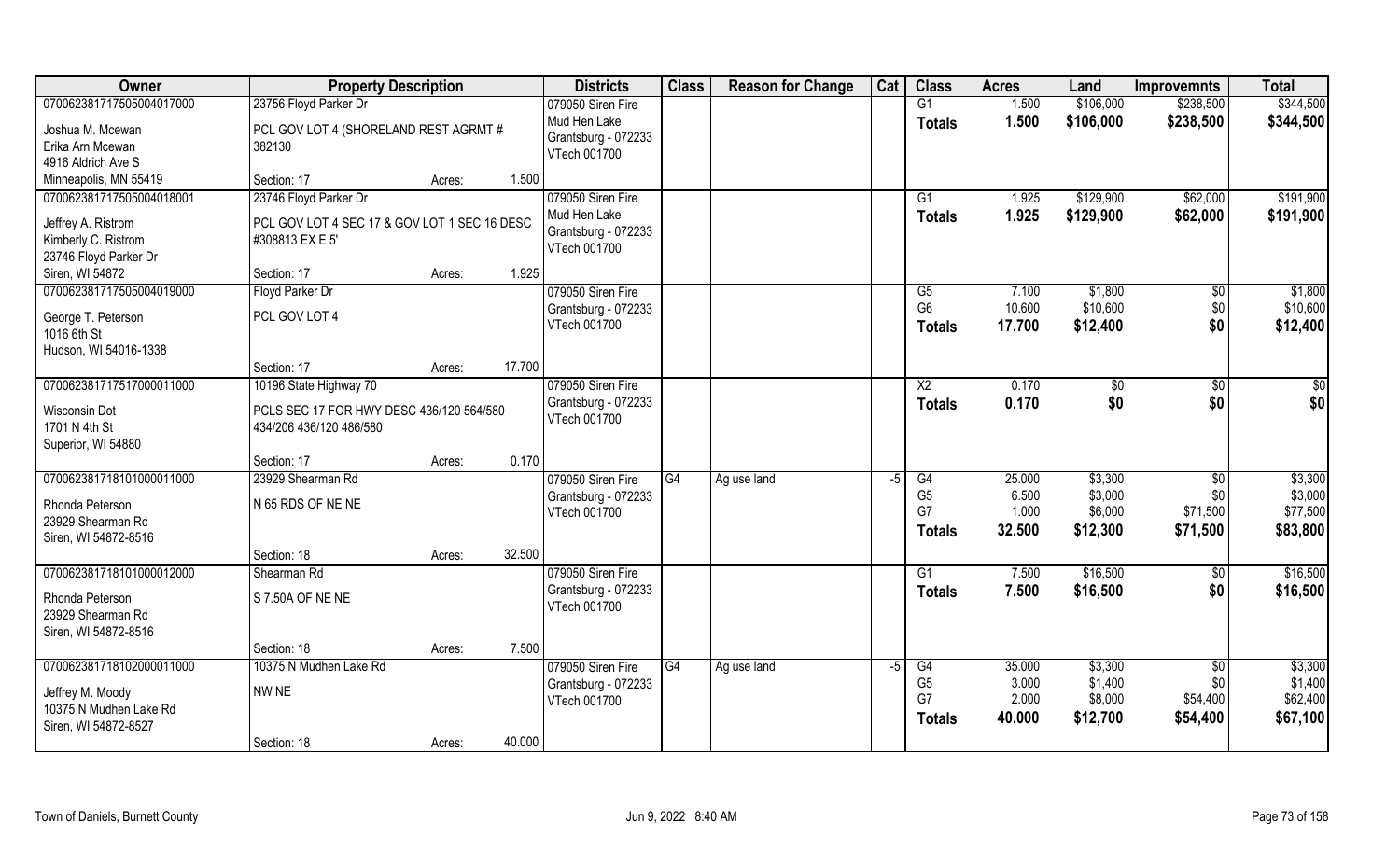| Owner                     | <b>Property Description</b>                     |                  | <b>Districts</b>    | <b>Class</b>   | <b>Reason for Change</b> | Cat  | <b>Class</b>   | <b>Acres</b> | Land     | <b>Improvemnts</b> | <b>Total</b>  |
|---------------------------|-------------------------------------------------|------------------|---------------------|----------------|--------------------------|------|----------------|--------------|----------|--------------------|---------------|
| 070062381718103000011000  | 23862 Church Rd                                 |                  | 079050 Siren Fire   | G4             | Ag use land              | -5   | G4             | 33.000       | \$2,900  | $\overline{50}$    | \$2,900       |
| John E. Meyer             | SW NE EX S 447' OF W 500'                       |                  | Grantsburg - 072233 | G <sub>4</sub> | Ag use land              | $-5$ | G7             | 2.000        | \$8,000  | \$117,100          | \$125,100     |
| 23862 Church Rd           |                                                 |                  | VTech 001700        |                |                          |      | <b>Totals</b>  | 35.000       | \$10,900 | \$117,100          | \$128,000     |
| Siren, WI 54872           |                                                 |                  |                     |                |                          |      |                |              |          |                    |               |
|                           | Section: 18                                     | 35.000<br>Acres: |                     |                |                          |      |                |              |          |                    |               |
| 070062381718103000012000  | 23824 Church Rd                                 |                  | 079050 Siren Fire   |                |                          |      | X4             | 5.000        | \$0      | $\overline{50}$    | $\frac{1}{6}$ |
| Calvary Covenant Church   | S 447' OF W 500' SW NE                          |                  | Grantsburg - 072233 |                |                          |      | <b>Totals</b>  | 5.000        | \$0      | \$0                | \$0           |
| 11530 State Rd 70         |                                                 |                  | VTech 001700        |                |                          |      |                |              |          |                    |               |
| Grantsburg, WI 54840      |                                                 |                  |                     |                |                          |      |                |              |          |                    |               |
|                           | Section: 18                                     | 5.000<br>Acres:  |                     |                |                          |      |                |              |          |                    |               |
| 070062381718104000011000  | Shearman Rd                                     |                  | 079050 Siren Fire   |                |                          |      | G4             | 30.000       | \$1,700  | $\sqrt[6]{3}$      | \$1,700       |
| John E. Meyer             | SE <sub>NE</sub>                                |                  | Grantsburg - 072233 |                |                          |      | G <sub>5</sub> | 10.000       | \$4,500  | \$0                | \$4,500       |
| 23862 Church Rd           |                                                 |                  | VTech 001700        |                |                          |      | <b>Totals</b>  | 40.000       | \$6,200  | \$0                | \$6,200       |
| Siren, WI 54872           |                                                 |                  |                     |                |                          |      |                |              |          |                    |               |
|                           | Section: 18                                     | 40.000<br>Acres: |                     |                |                          |      |                |              |          |                    |               |
| 070062381718201000011000  | 10515 N Mudhen Lake Rd                          |                  | 079050 Siren Fire   | G4             | Ag use land              | -5   | G4             | 30.000       | \$4,000  | \$0                | \$4,000       |
| Douglas R. Dewing         | NE NW                                           |                  | Grantsburg - 072233 |                |                          |      | G <sub>5</sub> | 9.000        | \$4,100  | \$0                | \$4,100       |
| Nina M. Dewing            |                                                 |                  | VTech 001700        |                |                          |      | G7             | 1.000        | \$6,000  | \$1,500            | \$7,500       |
| 24376 N Fossum Rd         |                                                 |                  |                     |                |                          |      | <b>Totals</b>  | 40.000       | \$14,100 | \$1,500            | \$15,600      |
| Grantsburg, WI 54840-7128 | Section: 18                                     | 40.000<br>Acres: |                     |                |                          |      |                |              |          |                    |               |
| 070062381718202000011000  | Mudhen Lake Rd                                  |                  | 079050 Siren Fire   | G4             | Ag use land              | -5   | G4             | 37.500       | \$5,000  | \$0                | \$5,000       |
| Douglas R. Dewing         | FR W1/2 NW1/4 EX 299/79 & EX 475/377 & EX CSM V |                  | Grantsburg - 072233 |                |                          |      | G <sub>5</sub> | 5.090        | \$2,300  | \$0                | \$2,300       |
| Nina M. Dewing            | P 89 & EX 528/240                               |                  | VTech 001700        |                |                          |      | G <sub>6</sub> | 2.000        | \$3,300  | \$0                | \$3,300       |
| 24376 N Fossum Rd         |                                                 |                  |                     |                |                          |      | Totals         | 44.590       | \$10,600 | \$0                | \$10,600      |
| Grantsburg, WI 54840-7128 | Section: 18                                     | 44.590<br>Acres: |                     |                |                          |      |                |              |          |                    |               |
| 070062381718202000012000  | 10535 N Mudhen Lake Rd                          |                  | 079050 Siren Fire   |                |                          |      | G1             | 3.750        | \$11,500 | \$113,800          | \$125,300     |
| Brian K. Stewart          | E 20 RDS OF N 42 RDS OF FR W1/2 OF NW1/4        |                  | Grantsburg - 072233 |                |                          |      | G <sub>5</sub> | 1.500        | \$700    | \$0                | \$700         |
| 10535 N Mudhen Lake Rd    |                                                 |                  | VTech 001700        |                |                          |      | <b>Totals</b>  | 5.250        | \$12,200 | \$113,800          | \$126,000     |
| Siren, WI 54872-8528      |                                                 |                  |                     |                |                          |      |                |              |          |                    |               |
|                           | Section: 18                                     | 5.250<br>Acres:  |                     |                |                          |      |                |              |          |                    |               |
| 070062381718202000013000  | Range Line Rd                                   |                  | 079050 Siren Fire   |                |                          |      | X4             | 0.500        | \$0      | $\sqrt{$0}$        | \$0           |
| First Bap Church Falun    | PCL FR W1/2 NW DESC IN 528/240 (RF 36-146)      |                  | Grantsburg - 072233 |                |                          |      | <b>Totals</b>  | 0.500        | \$0      | \$0                | \$0           |
| 23661 Range Line Rd       |                                                 |                  | VTech 001700        |                |                          |      |                |              |          |                    |               |
| Siren, WI 54872           |                                                 |                  |                     |                |                          |      |                |              |          |                    |               |
|                           | Section: 18                                     | 0.500<br>Acres:  |                     |                |                          |      |                |              |          |                    |               |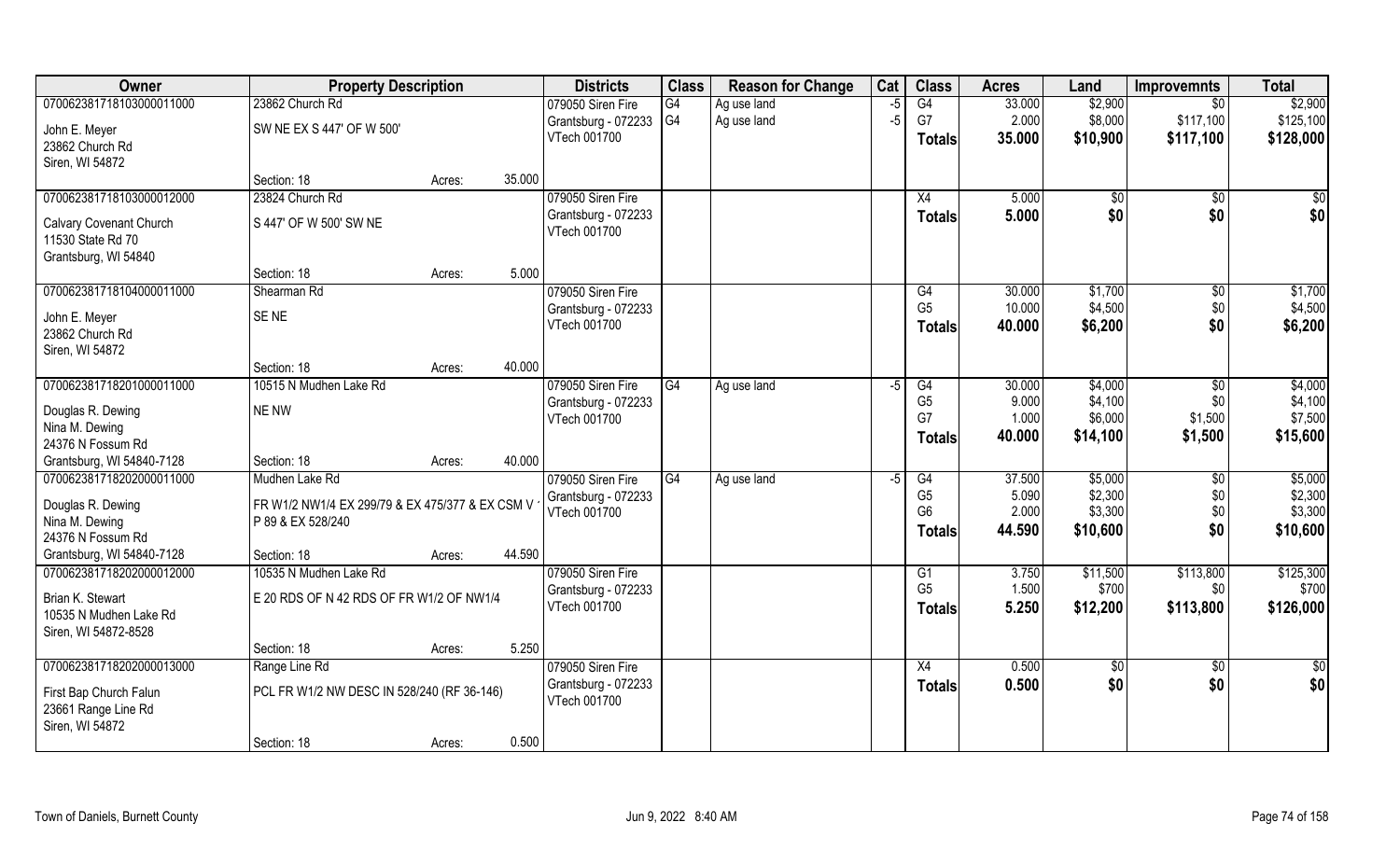| Owner                                                                     | <b>Property Description</b>                                               |                  | <b>Districts</b>                    | <b>Class</b> | <b>Reason for Change</b> | Cat  | <b>Class</b>                                      | <b>Acres</b>               | Land                            | <b>Improvemnts</b>  | <b>Total</b>                    |
|---------------------------------------------------------------------------|---------------------------------------------------------------------------|------------------|-------------------------------------|--------------|--------------------------|------|---------------------------------------------------|----------------------------|---------------------------------|---------------------|---------------------------------|
| 070062381718203000011000                                                  | Range Line Rd                                                             |                  | 079050 Siren Fire                   |              |                          |      | $\overline{X4}$                                   | 2.010                      | \$0                             | \$0                 | \$0                             |
| First Bap Church Falun<br>23661 Range Line Rd<br>Siren, WI 54872          | LOT 1 CSM 89 VOL 1 P 89 RECORDED AS<br>DOCUMENT 149523 (FR W1/2 NW1/4)    |                  | Grantsburg - 072233<br>VTech 001700 |              |                          |      | <b>Totals</b>                                     | 2.010                      | \$0                             | \$0                 | \$0                             |
|                                                                           | Section: 18                                                               | 2.010<br>Acres:  |                                     |              |                          |      |                                                   |                            |                                 |                     |                                 |
| 070062381718203000012000                                                  | 23802 Range Line Rd                                                       |                  | 079050 Siren Fire                   |              |                          |      | G1                                                | 0.800                      | \$4,900                         | \$99,700            | \$104,600                       |
| Dale Kirchner<br>Joan Madsen Kirchner                                     | PCL FR W1/2 NW1/4                                                         |                  | Grantsburg - 072233<br>VTech 001700 |              |                          |      | <b>Totals</b>                                     | 0.800                      | \$4,900                         | \$99,700            | \$104,600                       |
| 23802 Range Line Rd<br>Siren, WI 54872                                    | Section: 18                                                               | 0.800<br>Acres:  |                                     |              |                          |      |                                                   |                            |                                 |                     |                                 |
| 070062381718204000011000                                                  | Church Rd                                                                 |                  | 079050 Siren Fire                   | G4           | Ag use land              | $-5$ | G4                                                | 22.880                     | \$3,100                         | $\sqrt[6]{}$        | \$3,100                         |
| Douglas R. Dewing<br>Nina M. Dewing<br>24376 N Fossum Rd                  | SE NW EX E 12 RDS OF S 15 RDS                                             |                  | Grantsburg - 072233<br>VTech 001700 |              |                          |      | G <sub>5</sub><br>G <sub>8</sub><br><b>Totals</b> | 8.000<br>8.000<br>38.880   | \$3,600<br>\$7,200<br>\$13,900  | \$0\$<br>\$0<br>\$0 | \$3,600<br>\$7,200<br>\$13,900  |
| Grantsburg, WI 54840-7128                                                 | Section: 18                                                               | 38.880<br>Acres: |                                     |              |                          |      |                                                   |                            |                                 |                     |                                 |
| 070062381718204000012000                                                  | Church Rd                                                                 |                  | 079050 Siren Fire                   |              |                          |      | G5                                                | 1.120                      | \$500                           | $\sqrt[6]{}$        | \$500                           |
| John E. Meyer<br>23862 Church Rd<br>Siren, WI 54872                       | E 12 RDS OF S 15 RDS SE NW                                                |                  | Grantsburg - 072233<br>VTech 001700 |              |                          |      | <b>Totals</b>                                     | 1.120                      | \$500                           | \$0                 | \$500                           |
|                                                                           | Section: 18                                                               | 1.120<br>Acres:  |                                     |              |                          |      |                                                   |                            |                                 |                     |                                 |
| 070062381718301000011000                                                  | Church Rd                                                                 |                  | 079050 Siren Fire                   |              |                          |      | G4                                                | 5.000                      | \$700                           | \$0                 | \$700                           |
| Simeon F. Hayner Trustee<br>1675 Huntington Ln<br>Highland Park, IL 60035 | NE SW                                                                     |                  | Grantsburg - 072233<br>VTech 001700 |              |                          |      | G <sub>5</sub><br>G <sub>8</sub><br><b>Totals</b> | 23.000<br>12.000<br>40.000 | \$10,400<br>\$9,900<br>\$21,000 | \$0<br>\$0<br>\$0   | \$10,400<br>\$9,900<br>\$21,000 |
|                                                                           | Section: 18                                                               | 40.000<br>Acres: |                                     |              |                          |      |                                                   |                            |                                 |                     |                                 |
| 070062381718302000011000                                                  | Range Line Rd                                                             |                  | 079050 Siren Fire                   | G4           | Ag use land              | $-5$ | G4                                                | 20.000                     | \$2,700                         | \$0                 | \$2,700                         |
| Simeon F. Hayner Trustee<br>1675 Huntington Ln<br>Highland Park, IL 60035 | FR W1/2 SW1/4 EX PCL V 58 P 218; V 111 P 625; V 213<br>P 236; V 220 P 444 |                  | Grantsburg - 072233<br>VTech 001700 |              |                          |      | G <sub>5</sub><br><b>Totals</b>                   | 12.180<br>32.180           | \$5,500<br>\$8,200              | \$0<br>\$0          | \$5,500<br>\$8,200              |
|                                                                           | Section: 18                                                               | 32.180<br>Acres: |                                     |              |                          |      |                                                   |                            |                                 |                     |                                 |
| 070062381718302000012000                                                  | 23764 Range Line Rd                                                       |                  | 079050 Siren Fire                   |              |                          |      | $\overline{G1}$                                   | 1.500                      | \$7,000                         | $\overline{50}$     | \$7,000                         |
| Douglas N. Jotblad<br>23756 Range Line Rd<br>Siren, WI 54872              | S 15 RDS OF N 20 RDS OF W 16 RDS OF W1/2 SW1/4                            |                  | Grantsburg - 072233<br>VTech 001700 |              |                          |      | <b>Totals</b>                                     | 1.500                      | \$7,000                         | \$0                 | \$7,000                         |
|                                                                           | Section: 18                                                               | 1.500<br>Acres:  |                                     |              |                          |      |                                                   |                            |                                 |                     |                                 |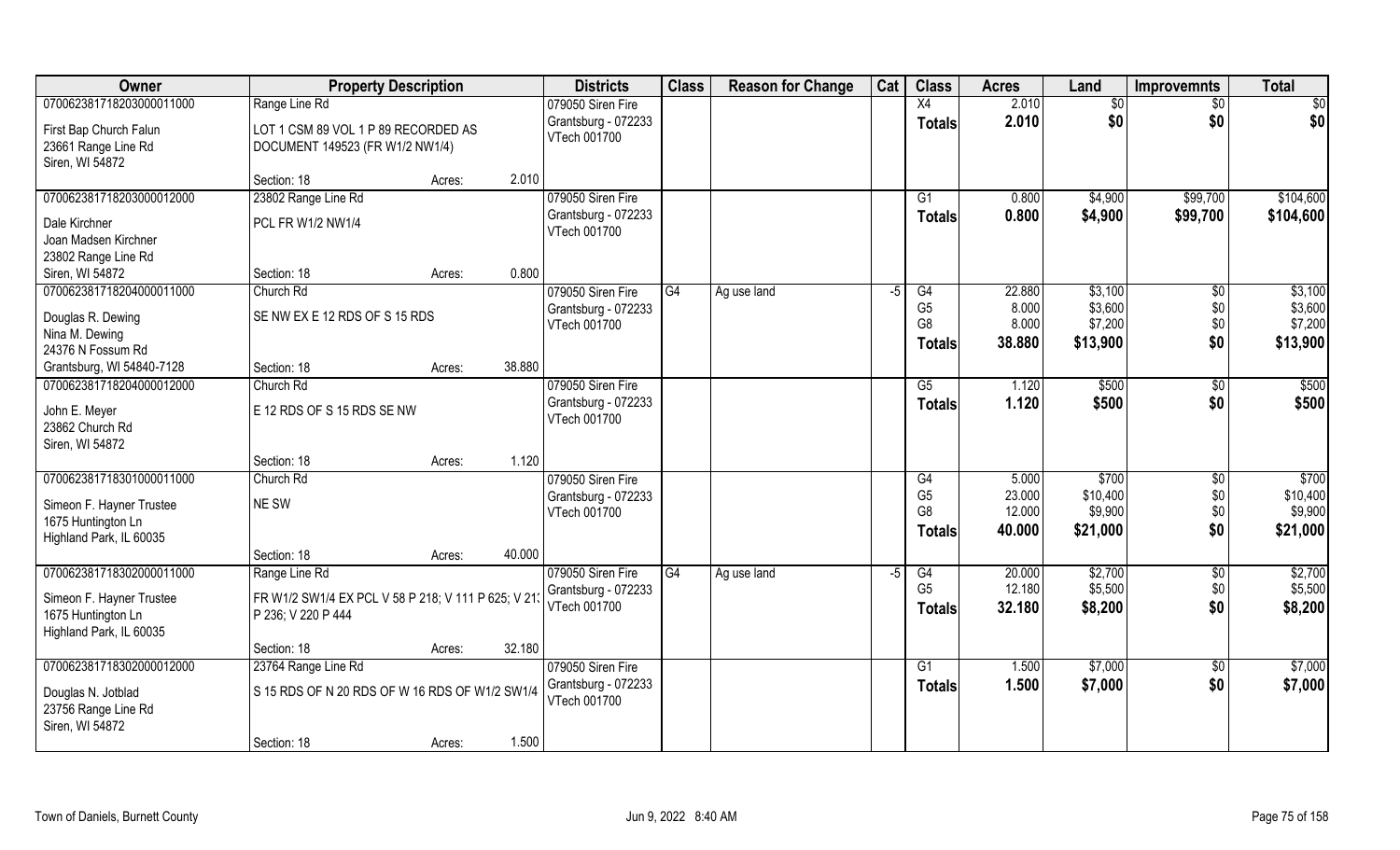| Owner                                                            | <b>Property Description</b>                                                        |        |       | <b>Districts</b>                    | <b>Class</b> | <b>Reason for Change</b> | Cat | <b>Class</b>  | <b>Acres</b> | Land    | <b>Improvemnts</b> | <b>Total</b> |
|------------------------------------------------------------------|------------------------------------------------------------------------------------|--------|-------|-------------------------------------|--------------|--------------------------|-----|---------------|--------------|---------|--------------------|--------------|
| 070062381718302000013000                                         | 23756 Range Line Rd                                                                |        |       | 079050 Siren Fire                   |              |                          |     | G1            | 1.000        | \$6,000 | \$128,600          | \$134,600    |
| Douglas N. Jotblad<br>23756 Range Line Rd<br>Siren, WI 54872     | S 10 RDS N 30 RDS OF W 16 RDS OF FR W1/2 SW1/4                                     |        |       | Grantsburg - 072233<br>VTech 001700 |              |                          |     | <b>Totals</b> | 1.000        | \$6,000 | \$128,600          | \$134,600    |
|                                                                  | Section: 18                                                                        | Acres: | 1.000 |                                     |              |                          |     |               |              |         |                    |              |
| 070062381718302000014000                                         | 23694 Range Line Rd                                                                |        |       | 079050 Siren Fire                   |              |                          |     | G1            | 1.000        | \$6,000 | \$86,600           | \$92,600     |
| Catherine D. Lamere<br>23694 Range Line Rd<br>Siren, WI 54872    | PCL FR W1/2 SW1/4                                                                  |        |       | Grantsburg - 072233<br>VTech 001700 |              |                          |     | <b>Totals</b> | 1.000        | \$6,000 | \$86,600           | \$92,600     |
|                                                                  | Section: 18                                                                        | Acres: | 1.000 |                                     |              |                          |     |               |              |         |                    |              |
| 070062381718303000011000                                         | 23682 Range Line Rd                                                                |        |       | 079050 Siren Fire                   |              |                          |     | G1            | 1.500        | \$7,000 | \$53,600           | \$60,600     |
| David Carder<br>14589 Oeltjen Rd<br>Grantsburg, WI 54840         | PCL FR W1/2 SW1/4                                                                  |        |       | Grantsburg - 072233<br>VTech 001700 |              |                          |     | <b>Totals</b> | 1.500        | \$7,000 | \$53,600           | \$60,600     |
|                                                                  | Section: 18                                                                        | Acres: | 1.500 |                                     |              |                          |     |               |              |         |                    |              |
| 070062381718303000012000                                         | Range Line Rd                                                                      |        |       | 079050 Siren Fire                   |              |                          |     | X4            | 5.100        | \$0     | \$0                | \$0          |
| First Bap Church Falun<br>23661 Range Line Rd<br>Siren, WI 54872 | PCL W1/2 SW1/4                                                                     |        |       | Grantsburg - 072233<br>VTech 001700 |              |                          |     | <b>Totals</b> | 5.100        | \$0     | \$0                | \$0          |
|                                                                  | Section: 18                                                                        | Acres: | 5.100 |                                     |              |                          |     |               |              |         |                    |              |
| 070062381718303000013000                                         | Range Line Rd                                                                      |        |       | 079050 Siren Fire                   |              |                          |     | X4            | 1.090        | \$      | \$0                | \$0          |
| First Bap Church Falun<br>23661 Range Line Rd<br>Siren, WI 54872 | PCL FR W1/2 SW1/4 EX PCL V 299 P 494                                               |        |       | Grantsburg - 072233<br>VTech 001700 |              |                          |     | <b>Totals</b> | 1.090        | \$0     | \$0                | \$0          |
|                                                                  | Section: 18                                                                        | Acres: | 1.090 |                                     |              |                          |     |               |              |         |                    |              |
| 070062381718303000014000                                         | Range Line Rd                                                                      |        |       | 079050 Siren Fire                   |              |                          |     | G5            | 1.440        | \$700   | \$0                | \$700        |
| Gary W. Evenson<br>10590 State Rd 70<br>Siren, WI 54872          | N 10 RDS OF S 30 RDS OF W 24 RDS OF FR W1/2<br>SW1/4 (LIFE ESTATE TO INEZ EVENSON) |        |       | Grantsburg - 072233<br>VTech 001700 |              |                          |     | <b>Totals</b> | 1.440        | \$700   | \$0                | \$700        |
|                                                                  | Section: 18                                                                        | Acres: | 1.440 |                                     |              |                          |     |               |              |         |                    |              |
| 070062381718303000015000                                         | 23610 Range Line Rd                                                                |        |       | 079050 Siren Fire                   |              |                          |     | G1            | 0.600        | \$3,700 | \$75,500           | \$79,200     |
| Jeffrey Evenson<br>23610 Range Line Rd<br>Siren, WI 54872        | PCL FR W1/2 SW1/4 EX HWY                                                           |        |       | Grantsburg - 072233<br>VTech 001700 |              |                          |     | <b>Totals</b> | 0.600        | \$3,700 | \$75,500           | \$79,200     |
|                                                                  | Section: 18                                                                        | Acres: | 0.600 |                                     |              |                          |     |               |              |         |                    |              |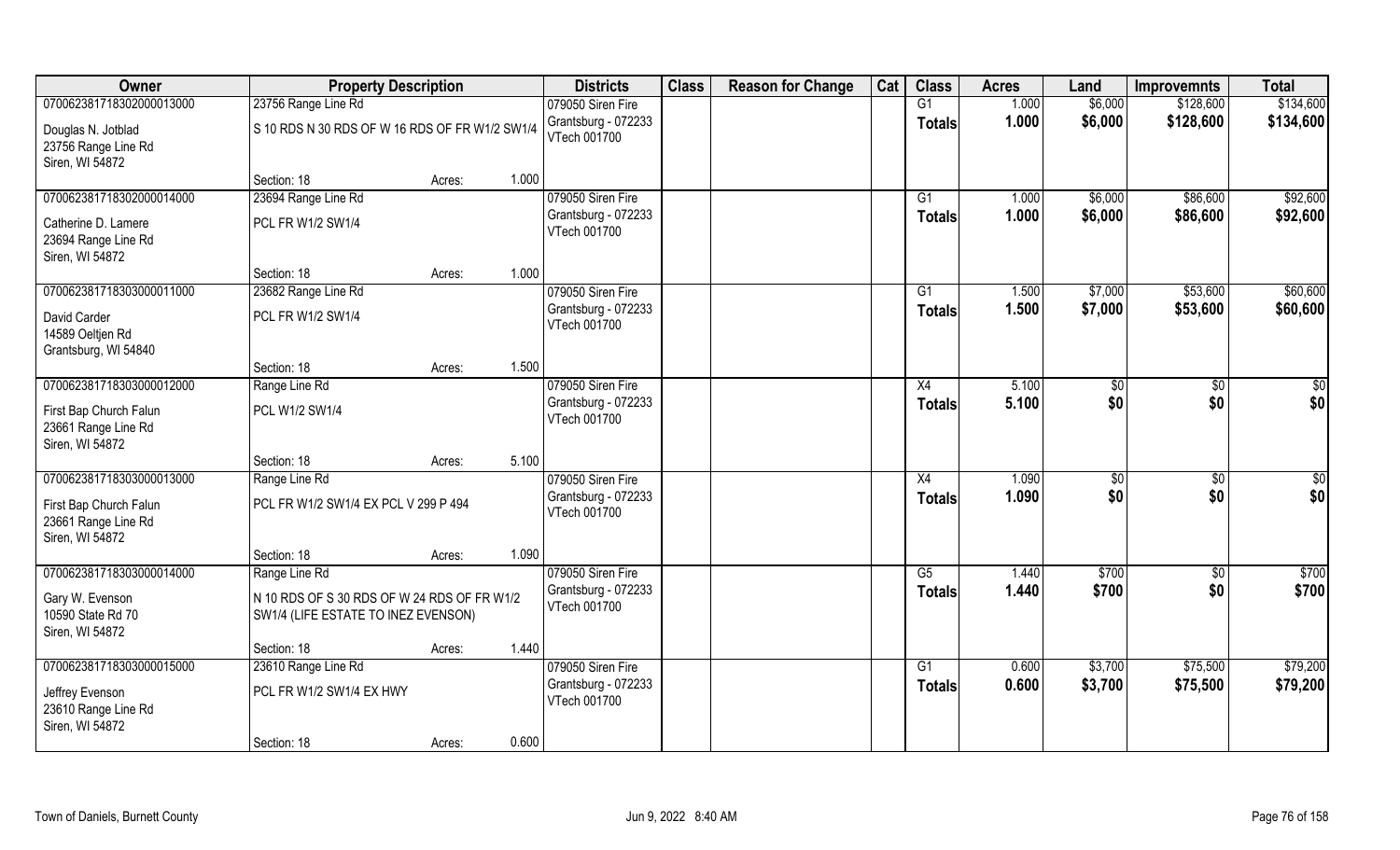| Owner                          | <b>Property Description</b>                     |       | <b>Districts</b>                    | <b>Class</b> | <b>Reason for Change</b> | Cat | <b>Class</b>    | <b>Acres</b> | Land    | <b>Improvemnts</b> | <b>Total</b> |
|--------------------------------|-------------------------------------------------|-------|-------------------------------------|--------------|--------------------------|-----|-----------------|--------------|---------|--------------------|--------------|
| 070062381718303000017000       | 10590 State Highway 70                          |       | 079050 Siren Fire                   |              |                          |     | G1              | 1.340        | \$6,700 | \$40,900           | \$47,600     |
| Gary W. Evenson                | E 11 RDS OF S 20 RDS OF W 19 RDS OF FR W1/2     |       | Grantsburg - 072233                 |              |                          |     | <b>Totals</b>   | 1.340        | \$6,700 | \$40,900           | \$47,600     |
| 10590 State Rd 70              | SW1/4 EX PCL V 111 P 556 EX HWY 273515 (LIFE    |       | VTech 001700                        |              |                          |     |                 |              |         |                    |              |
| Siren, WI 54872                | ESTATE TO INEZ EVENSON)                         |       |                                     |              |                          |     |                 |              |         |                    |              |
|                                | Section: 18<br>Acres:                           | 1.340 |                                     |              |                          |     |                 |              |         |                    |              |
| 070062381718303000018000       | 10576 State Highway 70                          |       | 079050 Siren Fire                   |              |                          |     | G1              | 0.182        | \$1,100 | $\sqrt{$0}$        | \$1,100      |
| <b>Timothy Evenson</b>         | PCL FR W1/2 SW1/4 EX HWY DESC 482/203           |       | Grantsburg - 072233                 |              |                          |     | Totals          | 0.182        | \$1,100 | \$0                | \$1,100      |
| 23610 Rangeline Rd             |                                                 |       | VTech 001700                        |              |                          |     |                 |              |         |                    |              |
| Siren, WI 54872                |                                                 |       |                                     |              |                          |     |                 |              |         |                    |              |
|                                | Section: 18<br>Acres:                           | 0.182 |                                     |              |                          |     |                 |              |         |                    |              |
| 070062381718303000019000       | 10556 State Highway 70                          |       | 079050 Siren Fire                   |              |                          |     | G2              | 0.950        | \$5,700 | \$2,400            | \$8,100      |
|                                |                                                 |       | Grantsburg - 072233                 |              |                          |     | <b>Totals</b>   | 0.950        | \$5,700 | \$2,400            | \$8,100      |
| Roger F. Wood<br>Luann H. Wood | PCL FR W1/2 SW1/4 EX HWY DESC 480/627           |       | VTech 001700                        |              |                          |     |                 |              |         |                    |              |
| 1679 B County Rd W             |                                                 |       |                                     |              |                          |     |                 |              |         |                    |              |
| Frederic, WI 54837             | Section: 18<br>Acres:                           | 0.950 |                                     |              |                          |     |                 |              |         |                    |              |
| 070062381718303000020000       | State Highway 70                                |       | 079050 Siren Fire                   |              |                          |     | G1              | 0.870        | \$5,300 | $\sqrt[6]{3}$      | \$5,300      |
|                                |                                                 |       | Grantsburg - 072233                 |              |                          |     | <b>Totals</b>   | 0.870        | \$5,300 | \$0                | \$5,300      |
| Gary W. Evenson                | PCL FR W1/2 SW1/4 (LIFE ESTATE TO INEZ          |       | VTech 001700                        |              |                          |     |                 |              |         |                    |              |
| 10590 State Rd 70              | EVENSON) EX HWY 476/583                         |       |                                     |              |                          |     |                 |              |         |                    |              |
| Siren, WI 54872                |                                                 | 0.870 |                                     |              |                          |     |                 |              |         |                    |              |
| 070062381718303000021000       | Section: 18<br>Acres:<br>10530 State Highway 70 |       | 079050 Siren Fire                   |              |                          |     | G1              | 0.870        | \$5,300 | \$36,600           | \$41,900     |
|                                |                                                 |       | Grantsburg - 072233                 |              |                          |     |                 | 0.870        | \$5,300 | \$36,600           | \$41,900     |
| Ken D. Roehl                   | PCL FR W1/2 SW1/4 EX HWY 482/55                 |       | VTech 001700                        |              |                          |     | <b>Totals</b>   |              |         |                    |              |
| PO Box 72                      |                                                 |       |                                     |              |                          |     |                 |              |         |                    |              |
| Lake Mills, WI 53551           |                                                 |       |                                     |              |                          |     |                 |              |         |                    |              |
|                                | Section: 18<br>Acres:                           | 0.870 |                                     |              |                          |     |                 |              |         |                    |              |
| 070062381718303000022000       | 10518 State Highway 70                          |       | 079050 Siren Fire                   |              |                          |     | G1              | 0.840        | \$5,100 | \$44,600           | \$49,700     |
| Larissa S. Batheidel           | PCL FR W1/2 SW1/4 EX HWY DESC 480/54            |       | Grantsburg - 072233<br>VTech 001700 |              |                          |     | <b>Totals</b>   | 0.840        | \$5,100 | \$44,600           | \$49,700     |
| 10518 State Rd 70              |                                                 |       |                                     |              |                          |     |                 |              |         |                    |              |
| Siren, WI 54872                |                                                 |       |                                     |              |                          |     |                 |              |         |                    |              |
|                                | Section: 18<br>Acres:                           | 0.840 |                                     |              |                          |     |                 |              |         |                    |              |
| 070062381718303000023000       | 10508 State Highway 70                          |       | 079050 Siren Fire                   |              |                          |     | $\overline{G1}$ | 0.350        | \$2,100 | \$36,300           | \$38,400     |
| Barbara F. Carlstrom           | PCL FR W1/2 SW1/4 EX HWY DESC 480/44&46         |       | Grantsburg - 072233                 |              |                          |     | <b>Totals</b>   | 0.350        | \$2,100 | \$36,300           | \$38,400     |
| 12292 Wood Lake Rd             |                                                 |       | VTech 001700                        |              |                          |     |                 |              |         |                    |              |
| Grantsburg, WI 54840           |                                                 |       |                                     |              |                          |     |                 |              |         |                    |              |
|                                | Section: 18<br>Acres:                           | 0.350 |                                     |              |                          |     |                 |              |         |                    |              |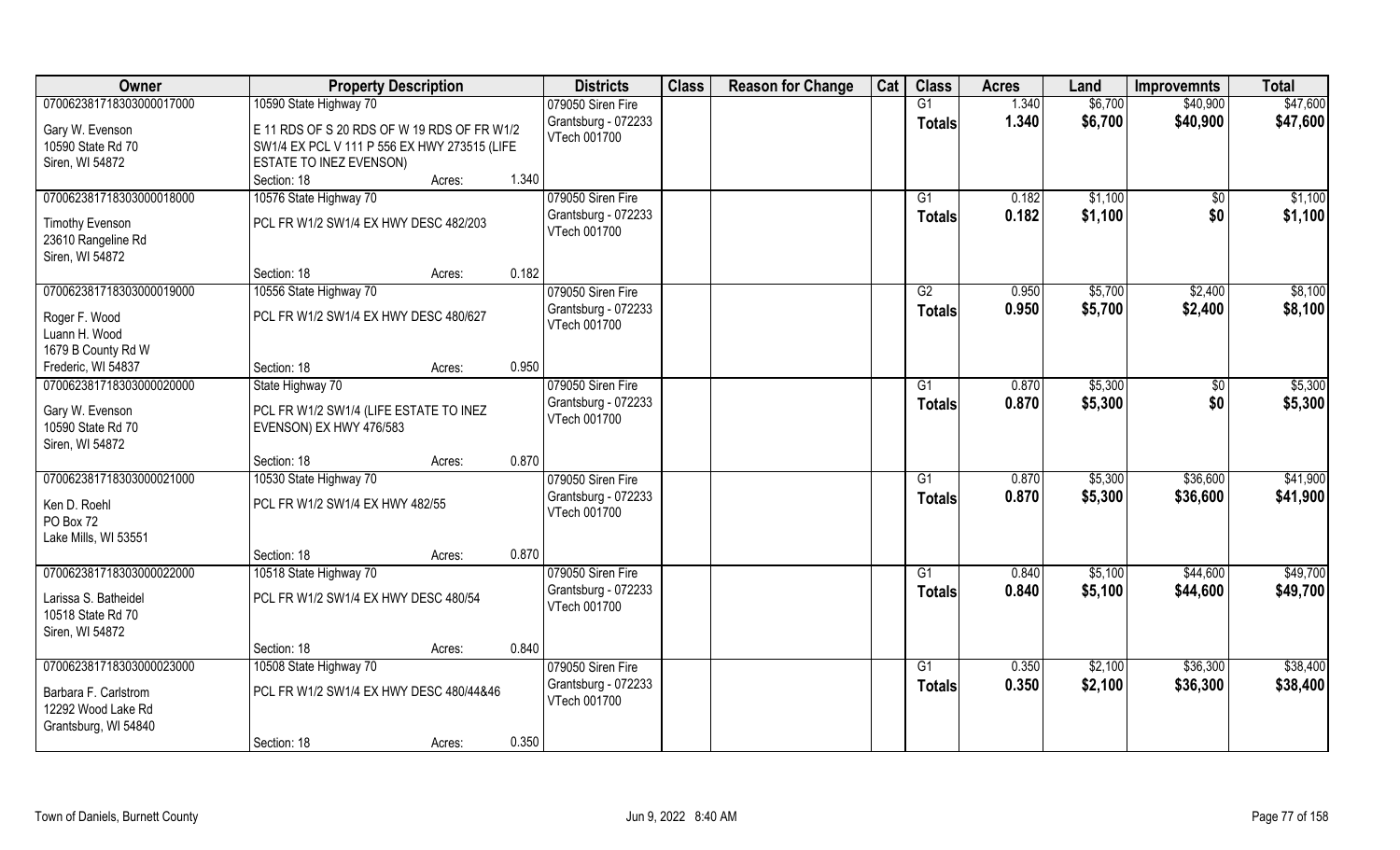| Owner                      | <b>Property Description</b>                                                                   |        |        | <b>Districts</b>                         | <b>Class</b> | <b>Reason for Change</b> | Cat  | <b>Class</b>   | <b>Acres</b>   | Land       | <b>Improvemnts</b> | <b>Total</b>  |
|----------------------------|-----------------------------------------------------------------------------------------------|--------|--------|------------------------------------------|--------------|--------------------------|------|----------------|----------------|------------|--------------------|---------------|
| 070062381718303000024000   | 10506 State Highway 70                                                                        |        |        | 079050 Siren Fire                        |              |                          |      | G1             | 0.770          | \$4,700    | \$72,200           | \$76,900      |
| Kevin A. Karge             | PCL SW SW EX HWY                                                                              |        |        | Grantsburg - 072233                      |              |                          |      | <b>Totals</b>  | 0.770          | \$4,700    | \$72,200           | \$76,900      |
| Kimbely S. Karge           |                                                                                               |        |        | VTech 001700                             |              |                          |      |                |                |            |                    |               |
| 10511 State Rd 70          |                                                                                               |        |        |                                          |              |                          |      |                |                |            |                    |               |
| Siren, WI 54872            | Section: 18                                                                                   | Acres: | 0.770  |                                          |              |                          |      |                |                |            |                    |               |
| 070062381718304000011000   | Church Rd                                                                                     |        |        | 079050 Siren Fire                        | G4           | Ag use land              | $-5$ | G4             | 8.000          | \$800      | $\sqrt[6]{}$       | \$800         |
| Simeon F. Hayner           | PCL SE SW EX HWY DESC 478/484                                                                 |        |        | Grantsburg - 072233                      |              |                          |      | G <sub>5</sub> | 17.000         | \$7,700    | \$0                | \$7,700       |
| 1675 Huntington Ln         |                                                                                               |        |        | VTech 001700                             |              |                          |      | G <sub>8</sub> | 9.790          | \$8,800    | \$0                | \$8,800       |
| Highland Park, IL 60035    |                                                                                               |        |        |                                          |              |                          |      | <b>Totals</b>  | 34.790         | \$17,300   | \$0                | \$17,300      |
|                            | Section: 18                                                                                   | Acres: | 34.790 |                                          |              |                          |      |                |                |            |                    |               |
| 070062381718304000012000   | 10468 State Highway 70                                                                        |        |        | 079050 Siren Fire                        |              |                          |      | G1             | 0.740          | \$4,500    | \$42,400           | \$46,900      |
| Steven Butler              | PCL SE SW EX HWY DESC 482/340                                                                 |        |        | Grantsburg - 072233                      |              |                          |      | G <sub>5</sub> | 0.250          | \$100      | \$0                | \$100         |
| 10468 State Rd 70          |                                                                                               |        |        | VTech 001700                             |              |                          |      | <b>Totals</b>  | 0.990          | \$4,600    | \$42,400           | \$47,000      |
| Siren, WI 54872            |                                                                                               |        |        |                                          |              |                          |      |                |                |            |                    |               |
|                            | Section: 18                                                                                   | Acres: | 0.990  |                                          |              |                          |      |                |                |            |                    |               |
| 070062381718304000013000   | 10454 State Highway 70                                                                        |        |        | 079050 Siren Fire                        |              |                          |      | G1             | 0.490          | \$3,000    | \$2,700            | \$5,700       |
|                            |                                                                                               |        |        | Grantsburg - 072233                      |              |                          |      | <b>Totals</b>  | 0.490          | \$3,000    | \$2,700            | \$5,700       |
| John Vruno<br>PO Box 18484 | PCL SE SW EX COM 38 RDS W OF SE COR OF SW<br>1/4, TH N 16 RDS, TH W 5 RDS, TH S 16 RDS TH E 5 |        |        | VTech 001700                             |              |                          |      |                |                |            |                    |               |
| West, ST PAUL              | RDS TO POB EX HWY DESC 480/48                                                                 |        |        |                                          |              |                          |      |                |                |            |                    |               |
|                            | Section: 18                                                                                   | Acres: | 0.490  |                                          |              |                          |      |                |                |            |                    |               |
| 070062381718304000014000   | 10434 State Highway 70                                                                        |        |        | 079050 Siren Fire                        |              |                          |      | G1             | 0.500          | \$3,000    | \$70,300           | \$73,300      |
|                            |                                                                                               |        |        | Grantsburg - 072233                      |              |                          |      | <b>Totals</b>  | 0.500          | \$3,000    | \$70,300           | \$73,300      |
| Jason Randall              | PCL SE SW EX 476/585 FOR HWY                                                                  |        |        | VTech 001700                             |              |                          |      |                |                |            |                    |               |
| 10434 State Rd 70          |                                                                                               |        |        |                                          |              |                          |      |                |                |            |                    |               |
| Siren, WI 54872            | Section: 18                                                                                   | Acres: | 0.500  |                                          |              |                          |      |                |                |            |                    |               |
| 070062381718304000015000   | 10424 State Highway 70                                                                        |        |        | 079050 Siren Fire                        |              |                          |      | G1             | 0.950          | \$5,800    | \$56,000           | \$61,800      |
|                            |                                                                                               |        |        | Grantsburg - 072233                      |              |                          |      | <b>Totals</b>  | 0.950          | \$5,800    | \$56,000           | \$61,800      |
| <b>Steven Getts</b>        | PCL SE SW EX 476/587 FOR HWY                                                                  |        |        | VTech 001700                             |              |                          |      |                |                |            |                    |               |
| <b>Bridget Getts</b>       |                                                                                               |        |        |                                          |              |                          |      |                |                |            |                    |               |
| 27601 State Rd 35          |                                                                                               |        |        |                                          |              |                          |      |                |                |            |                    |               |
| Webster, WI 54893          | Section: 18                                                                                   | Acres: | 0.950  |                                          |              |                          |      |                |                |            |                    |               |
| 070062381718304000016000   | 10394 State Highway 70                                                                        |        |        | 079050 Siren Fire<br>Grantsburg - 072233 |              |                          |      | X4             | 1.770<br>1.770 | $\sqrt{6}$ | $\sqrt{6}$<br>\$0  | $\frac{1}{2}$ |
| Trinity Lutheran Church    | PCL SE SW EX HWY DESC 489/36                                                                  |        |        | VTech 001700                             |              |                          |      | <b>Totals</b>  |                | \$0        |                    | \$0           |
| 10394 State Rd 70          |                                                                                               |        |        |                                          |              |                          |      |                |                |            |                    |               |
| Siren, WI 54872            |                                                                                               |        |        |                                          |              |                          |      |                |                |            |                    |               |
|                            | Section: 18                                                                                   | Acres: | 1.770  |                                          |              |                          |      |                |                |            |                    |               |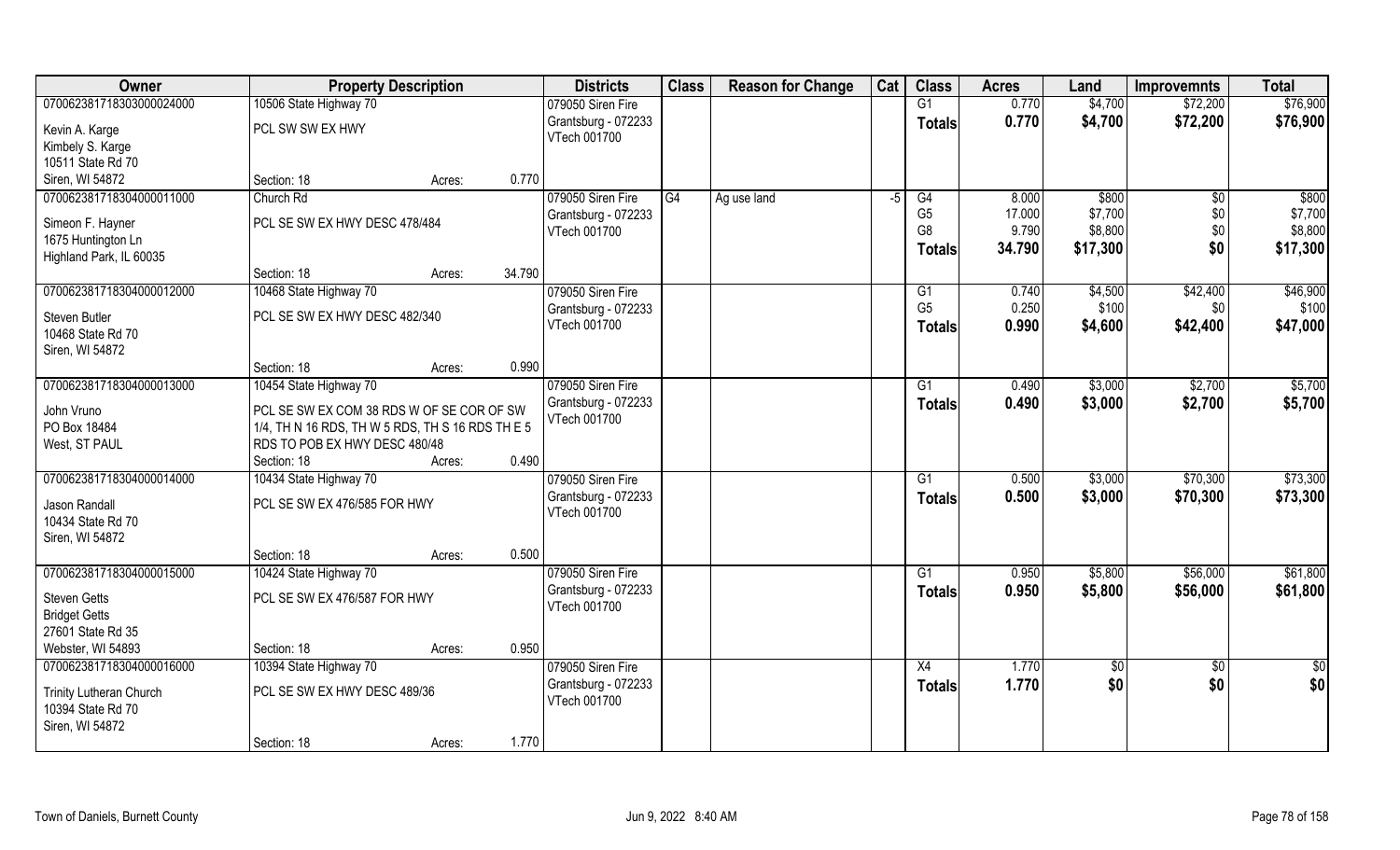| Owner                                                 | <b>Property Description</b>                   |                  | <b>Districts</b>    | <b>Class</b> | <b>Reason for Change</b> | Cat  | <b>Class</b>   | <b>Acres</b> | Land          | <b>Improvemnts</b> | <b>Total</b> |
|-------------------------------------------------------|-----------------------------------------------|------------------|---------------------|--------------|--------------------------|------|----------------|--------------|---------------|--------------------|--------------|
| 070062381718401000011000                              | Shearman Rd                                   |                  | 079050 Siren Fire   | G4           | Ag use land              | -5   | G4             | 21.000       | \$2,200       | $\overline{50}$    | \$2,200      |
| Vernon Bistram                                        | NE SE EX E 40 RDS OF S 20 RDS                 |                  | Grantsburg - 072233 |              |                          |      | G <sub>5</sub> | 14.000       | \$6,300       | \$0                | \$6,300      |
| Myrna Bistram                                         |                                               |                  | VTech 001700        |              |                          |      | <b>Totals</b>  | 35.000       | \$8,500       | \$0                | \$8,500      |
| 10417 State Rd 70                                     |                                               |                  |                     |              |                          |      |                |              |               |                    |              |
| Siren, WI 54872                                       | Section: 18                                   | 35.000<br>Acres: |                     |              |                          |      |                |              |               |                    |              |
| 070062381718401000012000                              | 23711 Shearman Rd                             |                  | 079050 Siren Fire   |              |                          |      | G1             | 5.000        | \$14,000      | \$12,800           | \$26,800     |
|                                                       | S 20 RDS OF E 40 RDS OF NE SE                 |                  | Grantsburg - 072233 |              |                          |      | <b>Totals</b>  | 5.000        | \$14,000      | \$12,800           | \$26,800     |
| Vernon Bistram<br>Myrna Bistram                       |                                               |                  | VTech 001700        |              |                          |      |                |              |               |                    |              |
| 10417 State Rd 70                                     |                                               |                  |                     |              |                          |      |                |              |               |                    |              |
| Siren, WI 54872                                       | Section: 18                                   | 5.000<br>Acres:  |                     |              |                          |      |                |              |               |                    |              |
| 070062381718402000011000                              | Church Rd                                     |                  | 079050 Siren Fire   | IG4          | Ag use land              | $-5$ | G4             | 28.000       | \$2,700       | \$0                | \$2,700      |
|                                                       |                                               |                  | Grantsburg - 072233 |              |                          |      | G <sub>5</sub> | 12.000       | \$5,400       | \$0                | \$5,400      |
| Vernon Bistram                                        | NW SE                                         |                  | VTech 001700        |              |                          |      | <b>Totals</b>  | 40.000       | \$8,100       | \$0                | \$8,100      |
| Myrna Bistram                                         |                                               |                  |                     |              |                          |      |                |              |               |                    |              |
| 10417 State Rd 70                                     |                                               |                  |                     |              |                          |      |                |              |               |                    |              |
| Siren, WI 54872                                       | Section: 18                                   | 40.000<br>Acres: |                     |              |                          |      |                |              |               |                    |              |
| 070062381718403000011000                              | Church Rd                                     |                  | 079050 Siren Fire   |              |                          |      | G4             | 14.300       | \$600         | \$0                | \$600        |
| Vernon Bistram                                        | SW SE EX HWY DESC 477/241 & EX PCL DESC       |                  | Grantsburg - 072233 |              |                          |      | <b>Totals</b>  | 14.300       | \$600         | \$0                | \$600        |
| Myrna Bistram                                         | #344554 (W/ESMT #334575)                      |                  | VTech 001700        |              |                          |      |                |              |               |                    |              |
| 10417 State Rd 70                                     |                                               |                  |                     |              |                          |      |                |              |               |                    |              |
| Siren, WI 54872                                       | Section: 18                                   | 14.300<br>Acres: |                     |              |                          |      |                |              |               |                    |              |
| 070062381718403000012000                              | 10394 State Highway 70                        |                  | 079050 Siren Fire   |              |                          |      | X4             | 10.200       | $\sqrt[6]{3}$ | \$0                | \$0          |
| Trinity Lutheran Church of Falun                      | W 11 RDS OF S 17.5 RDS OF SW SE & PCL V 297 P |                  | Grantsburg - 072233 |              |                          |      | <b>Totals</b>  | 10.200       | \$0           | \$0                | \$0          |
| 10394 State Rd 70                                     | 604                                           |                  | VTech 001700        |              |                          |      |                |              |               |                    |              |
| Siren, WI 54872                                       |                                               |                  |                     |              |                          |      |                |              |               |                    |              |
|                                                       | Section: 18                                   | 10.200<br>Acres: |                     |              |                          |      |                |              |               |                    |              |
| 070062381718403000013000                              | 10384 State Highway 70                        |                  | 079050 Siren Fire   |              |                          |      | G1             | 1.000        | \$6,000       | \$124,900          | \$130,900    |
|                                                       | LOT 1 CSM V 1 P 117 & PCL SW SE DESC 364/251  |                  | Grantsburg - 072233 |              |                          |      | <b>Totals</b>  | 1.000        | \$6,000       | \$124,900          | \$130,900    |
| Trinity Lutheran Church of Falun<br>10394 State Rd 70 |                                               |                  | VTech 001700        |              |                          |      |                |              |               |                    |              |
| Siren, WI 54872                                       |                                               |                  |                     |              |                          |      |                |              |               |                    |              |
|                                                       | Section: 18                                   | 1.000<br>Acres:  |                     |              |                          |      |                |              |               |                    |              |
| 070062381718403000014000                              | 10350 State Highway 70                        |                  | 079050 Siren Fire   |              |                          |      | G2             | 15.600       | \$46,800      | \$803,200          | \$850,000    |
|                                                       |                                               |                  | Grantsburg - 072233 |              |                          |      | Totals         | 15.600       | \$46,800      | \$803,200          | \$850,000    |
| Store Master Funding XII LLC                          | PCL SW SE DESC #334454 & ALSO PCL SE SE DESC  |                  | VTech 001700        |              |                          |      |                |              |               |                    |              |
| 3503 Highpoint Dr N Ste 350                           | #335930 (SUBJ/ESMT #334575) (D-2110 PARCLES A |                  |                     |              |                          |      |                |              |               |                    |              |
| Oakdale, MN 55128-7577                                | & B)                                          |                  |                     |              |                          |      |                |              |               |                    |              |
|                                                       | Section: 18                                   | 15.600<br>Acres: |                     |              |                          |      |                |              |               |                    |              |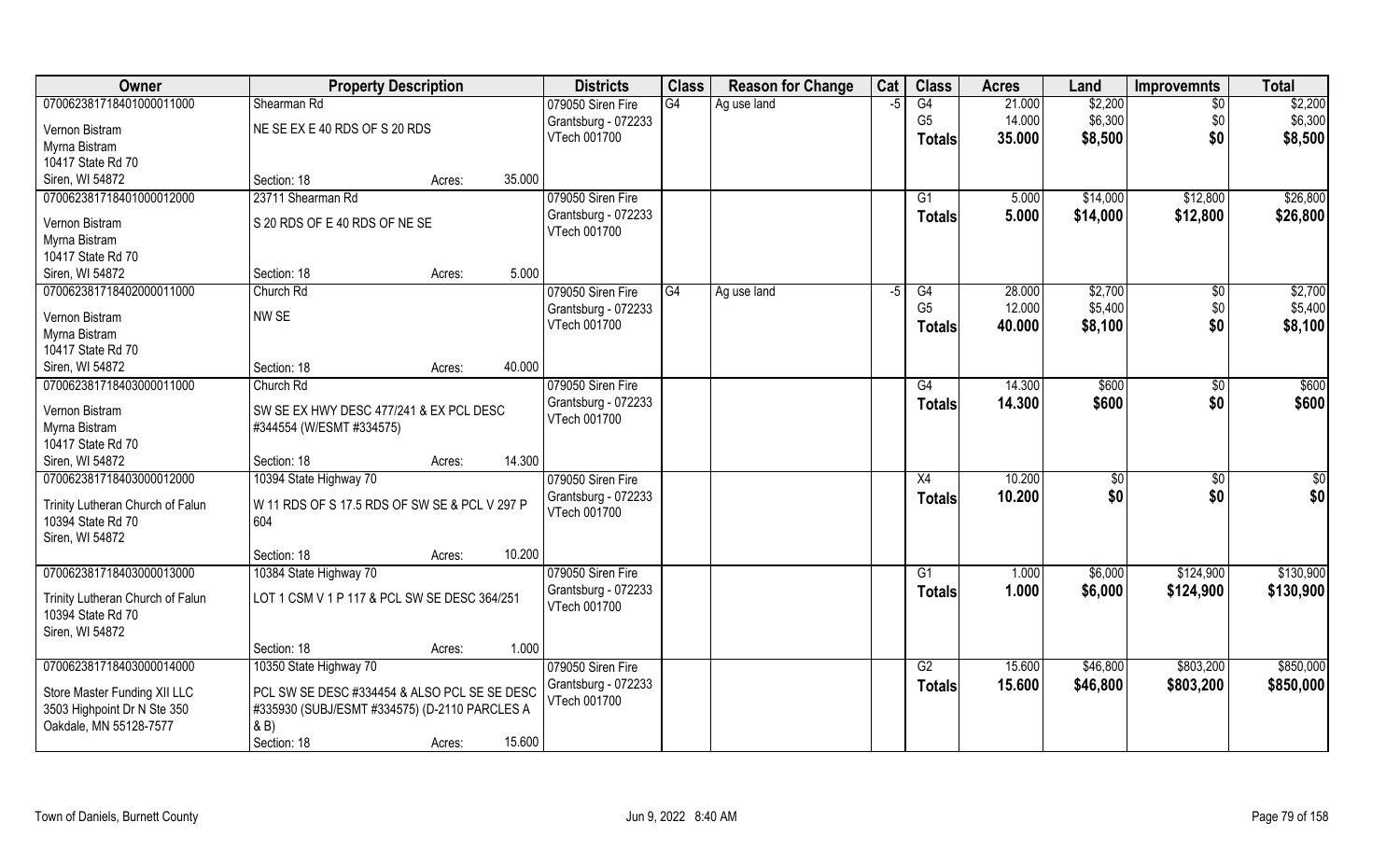| Owner                        | <b>Property Description</b>                         |        |        | <b>Districts</b>    | <b>Class</b> | <b>Reason for Change</b> | Cat | <b>Class</b>   | <b>Acres</b> | Land        | <b>Improvemnts</b> | <b>Total</b> |
|------------------------------|-----------------------------------------------------|--------|--------|---------------------|--------------|--------------------------|-----|----------------|--------------|-------------|--------------------|--------------|
| 070062381718404000011000     | 23675 Shearman Rd                                   |        |        | 079050 Siren Fire   |              |                          |     | G1             | 2.000        | \$8,000     | \$21,100           | \$29,100     |
| Donald E. Mueller            | PCL SE SE EX HWY DESC 480/318                       |        |        | Grantsburg - 072233 |              |                          |     | G <sub>6</sub> | 5.750        | \$10,400    | \$0                | \$10,400     |
| Darlene H. Mueller           |                                                     |        |        | VTech 001700        |              |                          |     | <b>Totals</b>  | 7.750        | \$18,400    | \$21,100           | \$39,500     |
| 787 Horse Lk Ln              |                                                     |        |        |                     |              |                          |     |                |              |             |                    |              |
| Dresser, WI 54009            | Section: 18                                         | Acres: | 7.750  |                     |              |                          |     |                |              |             |                    |              |
| 070062381718404000012000     | 10214 State Highway 70                              |        |        | 079050 Siren Fire   |              |                          |     | G1             | 1.700        | \$7,400     | \$25,000           | \$32,400     |
|                              |                                                     |        |        | Grantsburg - 072233 |              |                          |     | Totals         | 1.700        | \$7,400     | \$25,000           | \$32,400     |
| Lawrence French              | E 20 RDS OF S 16 RDS OF SE SE EX HWY DESC           |        |        | VTech 001700        |              |                          |     |                |              |             |                    |              |
| 977 Us Hwy 8                 | 480/312                                             |        |        |                     |              |                          |     |                |              |             |                    |              |
| Amery, WI 54001              | Section: 18                                         | Acres: | 1.700  |                     |              |                          |     |                |              |             |                    |              |
| 070062381718404000013000     | State Highway 70                                    |        |        | 079050 Siren Fire   |              |                          |     | W8             | 29.800       | ( \$49,200) | $\overline{50}$    | $\sqrt{50}$  |
|                              |                                                     |        |        | Grantsburg - 072233 |              |                          |     |                |              |             | \$0                | \$0          |
| Donald E. Mueller            | SE SE EX E 20 RDS OF S 16 RDS, & EX 397/240 &       |        |        | VTech 001700        |              |                          |     | <b>Totals</b>  | 29.800       | \$0         |                    |              |
| Darlene H. Mueller           | #335930 (MFL CL)                                    |        |        |                     |              |                          |     |                |              |             |                    |              |
| 787 Horse Lk Ln              |                                                     |        |        |                     |              |                          |     |                |              |             |                    |              |
| Dresser, WI 54009            | Section: 18                                         | Acres: | 29.800 |                     |              |                          |     |                |              |             |                    |              |
| 070062381718517000011000     | Range Line Rd                                       |        |        | 079050 Siren Fire   |              |                          |     | X <sub>2</sub> | 3.300        | \$0         | $\sqrt[6]{3}$      | $\sqrt{50}$  |
| Wisconsin Dot                | PCLS SEC 18 FOR HWY DESC: 463/144 482/343           |        |        | Grantsburg - 072233 |              |                          |     | <b>Totals</b>  | 3.300        | \$0         | \$0                | \$0          |
| 1701 N 4th St                |                                                     |        |        | VTech 001700        |              |                          |     |                |              |             |                    |              |
| Superior, WI 54880           |                                                     |        |        |                     |              |                          |     |                |              |             |                    |              |
|                              | Section: 18                                         | Acres: | 3.300  |                     |              |                          |     |                |              |             |                    |              |
| 070062381719101000011000     | 10153 Kempf Rd                                      |        |        | 079050 Siren Fire   |              |                          |     | G1             | 1.000        | \$6,000     | \$60,400           | \$66,400     |
|                              |                                                     |        |        | Grantsburg - 072233 |              |                          |     | G <sub>6</sub> | 27.030       | \$48,700    | \$0                | \$48,700     |
| Song Vang                    | E1/2 E1/2 NE1/4 EX 509/621 & EX 203/345 & EX 497/37 |        |        | VTech 001700        |              |                          |     | <b>Totals</b>  | 28.030       | \$54,700    | \$60,400           | \$115,100    |
| 2930 Costa Ln                | & EX 569/131                                        |        |        |                     |              |                          |     |                |              |             |                    |              |
| Little Canada, MN 55117-1167 | Section: 19                                         |        | 28.030 |                     |              |                          |     |                |              |             |                    |              |
| 070062381719101000012000     | 10183 Kempf Rd                                      | Acres: |        | 079050 Siren Fire   |              |                          |     | G1             | 0.910        | \$5,600     | \$45,300           | \$50,900     |
|                              |                                                     |        |        | Grantsburg - 072233 |              |                          |     |                |              |             |                    |              |
| Jennifer Hannah              | PCL NE NE COM 50' S OF NE COR OF SEC, TH W 10       |        |        | VTech 001700        |              |                          |     | <b>Totals</b>  | 0.910        | \$5,600     | \$45,300           | \$50,900     |
| 10183 Kempf Rd               | RDS, TH S 16 RDS, TH E 10 RDS, TH N 16 RDS TO       |        |        |                     |              |                          |     |                |              |             |                    |              |
| Siren, WI 54872              | POB                                                 |        |        |                     |              |                          |     |                |              |             |                    |              |
|                              | Section: 19                                         | Acres: | 0.910  |                     |              |                          |     |                |              |             |                    |              |
| 070062381719101000013000     | Kempf Rd                                            |        |        | 079050 Siren Fire   |              |                          |     | G1             | 0.910        | \$5,600     | \$0                | \$5,600      |
| Jennifer Hannah              | PCL COM 1146.3' E NW COR NE NE TH W 266.30' TH      |        |        | Grantsburg - 072233 |              |                          |     | Totals         | 0.910        | \$5,600     | \$0                | \$5,600      |
| 10183 Kempf Rd               | S 150' TH E 266.20' TH N 150' TO BEG EX HWY DESC    |        |        | VTech 001700        |              |                          |     |                |              |             |                    |              |
| Siren, WI 54872              | 482/206                                             |        |        |                     |              |                          |     |                |              |             |                    |              |
|                              | Section: 19                                         | Acres: | 0.910  |                     |              |                          |     |                |              |             |                    |              |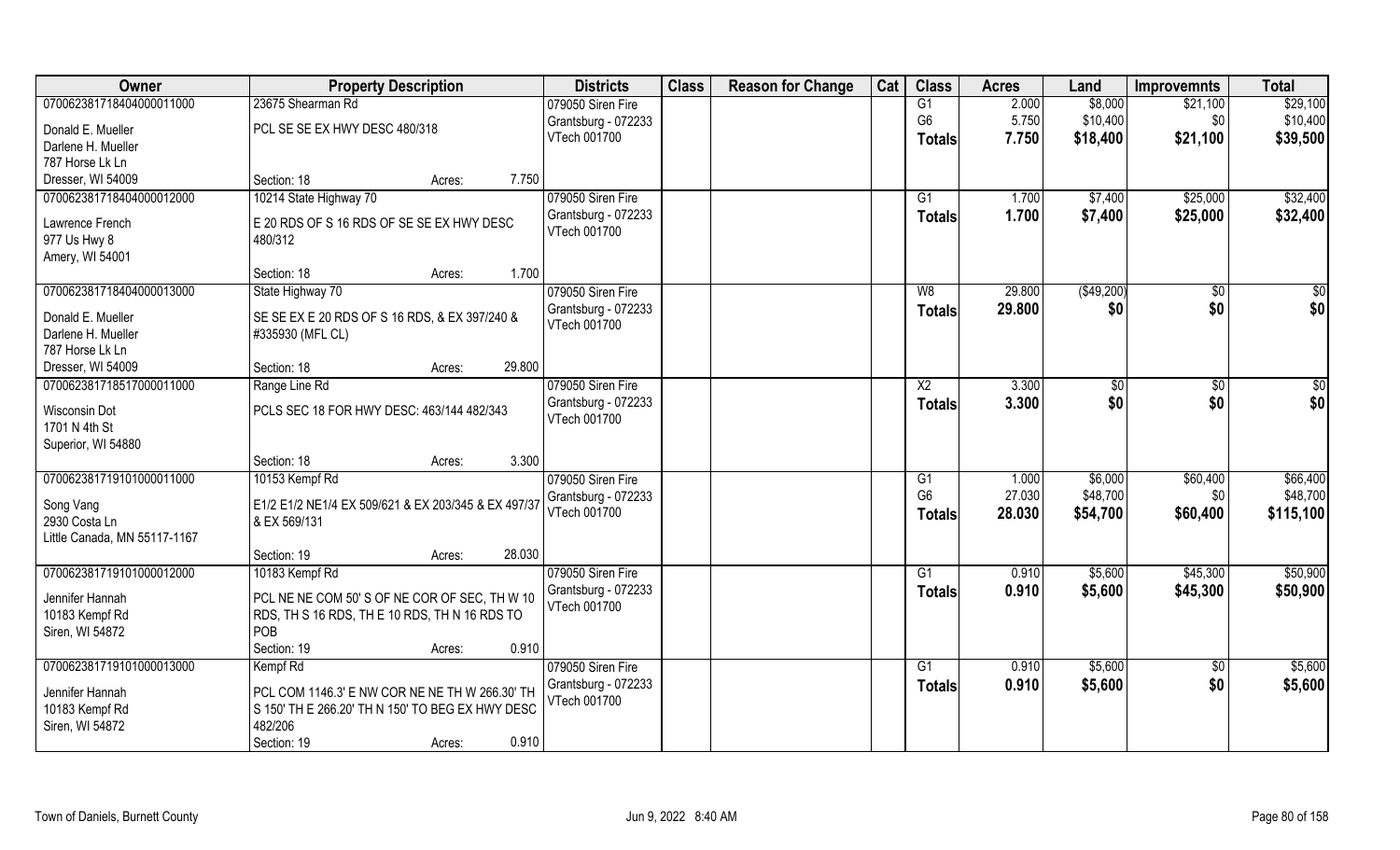| Owner                                  | <b>Property Description</b>                                                                |        | <b>Districts</b>                    | <b>Class</b> | <b>Reason for Change</b> | Cat  | <b>Class</b>    | <b>Acres</b> | Land     | <b>Improvemnts</b> | <b>Total</b> |
|----------------------------------------|--------------------------------------------------------------------------------------------|--------|-------------------------------------|--------------|--------------------------|------|-----------------|--------------|----------|--------------------|--------------|
| 070062381719101000014000               | 10251 State Highway 70                                                                     |        | 079050 Siren Fire                   |              |                          |      | G1              | 2.000        | \$8,000  | \$46,700           | \$54,700     |
| Michael W. Johnson                     | PCL NE NE EX HWY DESC 478/482 & 564/562                                                    |        | Grantsburg - 072233                 |              |                          |      | G <sub>6</sub>  | 6.800        | \$12,200 | \$0                | \$12,200     |
| 10251 State Rd 70                      |                                                                                            |        | VTech 001700                        |              |                          |      | <b>Totals</b>   | 8.800        | \$20,200 | \$46,700           | \$66,900     |
| Siren, WI 54872                        |                                                                                            |        |                                     |              |                          |      |                 |              |          |                    |              |
|                                        | Section: 19<br>Acres:                                                                      | 8.800  |                                     |              |                          |      |                 |              |          |                    |              |
| 070062381719101000015000               | 23588 Emil Fink Rd                                                                         |        | 079050 Siren Fire                   |              |                          |      | G <sub>1</sub>  | 3.350        | \$10,700 | \$88,000           | \$98,700     |
| Christopher Stewart                    | W 30 RDS OF N 18 RDS NE NE EX HWY DESC 482/85                                              |        | Grantsburg - 072233                 |              |                          |      | <b>Totals</b>   | 3.350        | \$10,700 | \$88,000           | \$98,700     |
| 23588 Emil Fink Rd                     |                                                                                            |        | VTech 001700                        |              |                          |      |                 |              |          |                    |              |
| Siren, WI 54872                        |                                                                                            |        |                                     |              |                          |      |                 |              |          |                    |              |
|                                        | Section: 19<br>Acres:                                                                      | 3.350  |                                     |              |                          |      |                 |              |          |                    |              |
| 070062381719101000016000               | 23550 Emil Fink Rd                                                                         |        | 079050 Siren Fire                   |              |                          |      | G1              | 1.000        | \$6,000  | \$26,700           | \$32,700     |
|                                        |                                                                                            |        | Grantsburg - 072233                 |              |                          |      | G <sub>6</sub>  | 13.000       | \$23,400 | \$0                | \$23,400     |
| Chong Vang                             | W1/2 NE NE EX W 30 RDS OF N 18 RDS & EX PCL<br>COM 30 RDS E OF NW COR OF NE NE, TH S 40 RD |        | VTech 001700                        |              |                          |      | <b>Totals</b>   | 14.000       | \$29,400 | \$26,700           | \$56,100     |
| Song Vang<br>2930 Costa Ln             | TH E 40 RD, TH N 40 RD, TH W 40 RD TO POB                                                  |        |                                     |              |                          |      |                 |              |          |                    |              |
| Little Canada, MN 55117-1167           | Section: 19<br>Acres:                                                                      | 14.000 |                                     |              |                          |      |                 |              |          |                    |              |
| 070062381719102000011000               | 23577 Emil Fink Rd                                                                         |        | 079050 Siren Fire                   |              |                          |      | G1              | 4.750        | \$13,500 | \$11,800           | \$25,300     |
|                                        |                                                                                            |        | Grantsburg - 072233                 |              |                          |      | <b>Totals</b>   | 4.750        | \$13,500 | \$11,800           | \$25,300     |
| Song Vang                              | N 50 RDS OF E 16 RDS NW NE EX HWY DESC 481/12                                              |        | VTech 001700                        |              |                          |      |                 |              |          |                    |              |
| 2930 Costa Ln                          |                                                                                            |        |                                     |              |                          |      |                 |              |          |                    |              |
| Little Canada, MN 55117-1167           | Section: 19                                                                                | 4.750  |                                     |              |                          |      |                 |              |          |                    |              |
| 070062381719102000012000               | Acres:<br>10355 State Highway 70                                                           |        | 079050 Siren Fire                   | G4           | Ag use land              | $-5$ | G1              | 1.000        | \$6,000  | \$92,400           | \$98,400     |
|                                        |                                                                                            |        | Grantsburg - 072233                 | IG4          | Ag use land              | -5   | G <sub>4</sub>  | 29.590       | \$2,200  | \$0                | \$2,200      |
| Kenneth D & Florence Hoefs Life Estate | NW NE EX N 50 RDS OF E 16 RDS & N 49 1/4 RDS OF                                            |        | VTech 001700                        |              |                          |      | <b>Totals</b>   | 30.590       | \$8,200  | \$92,400           | \$100,600    |
| 10355 State Rd 70                      | W 13 RDS & EX HWY DESC 481/186 & 564/544 (LIFE                                             |        |                                     |              |                          |      |                 |              |          |                    |              |
| Siren, WI 54872-8522                   | ESTATE TO KENNETH AND FLORENCE HOEFS)                                                      |        |                                     |              |                          |      |                 |              |          |                    |              |
|                                        | Section: 19<br>Acres:                                                                      | 30.590 |                                     |              |                          |      |                 |              |          |                    |              |
| 070062381719102000013000               | 10393 State Highway 70                                                                     |        | 079050 Siren Fire                   |              |                          |      | $\overline{G1}$ | 3.960        | \$11,900 | \$51,700           | \$63,600     |
| Justin J. Taylor                       | N 49 1/4 RDS OF W 13 RDS NW NE EX HWY DESC                                                 |        | Grantsburg - 072233<br>VTech 001700 |              |                          |      | <b>Totals</b>   | 3.960        | \$11,900 | \$51,700           | \$63,600     |
| 10393 State Rd 70                      | 481/08                                                                                     |        |                                     |              |                          |      |                 |              |          |                    |              |
| Siren, WI 54872                        |                                                                                            |        |                                     |              |                          |      |                 |              |          |                    |              |
|                                        | Section: 19<br>Acres:                                                                      | 3.960  |                                     |              |                          |      |                 |              |          |                    |              |
| 070062381719103000011001               | Emil Fink Rd                                                                               |        | 079050 Siren Fire                   | G4           | Ag use land              | -5   | G4              | 31.000       | \$1,200  | $\overline{60}$    | \$1,200      |
| Vernon Bistram                         | SW NE EX CSM V22 P28 (#385449)                                                             |        | Grantsburg - 072233                 |              |                          |      | G <sub>5</sub>  | 2.520        | \$1,200  | \$0                | \$1,200      |
| Myrna Bistram                          |                                                                                            |        | VTech 001700                        |              |                          |      | <b>Totals</b>   | 33.520       | \$2,400  | \$0                | \$2,400      |
| 10417 State Rd 70                      |                                                                                            |        |                                     |              |                          |      |                 |              |          |                    |              |
| Siren, WI 54872                        | Section: 19<br>Acres:                                                                      | 33.520 |                                     |              |                          |      |                 |              |          |                    |              |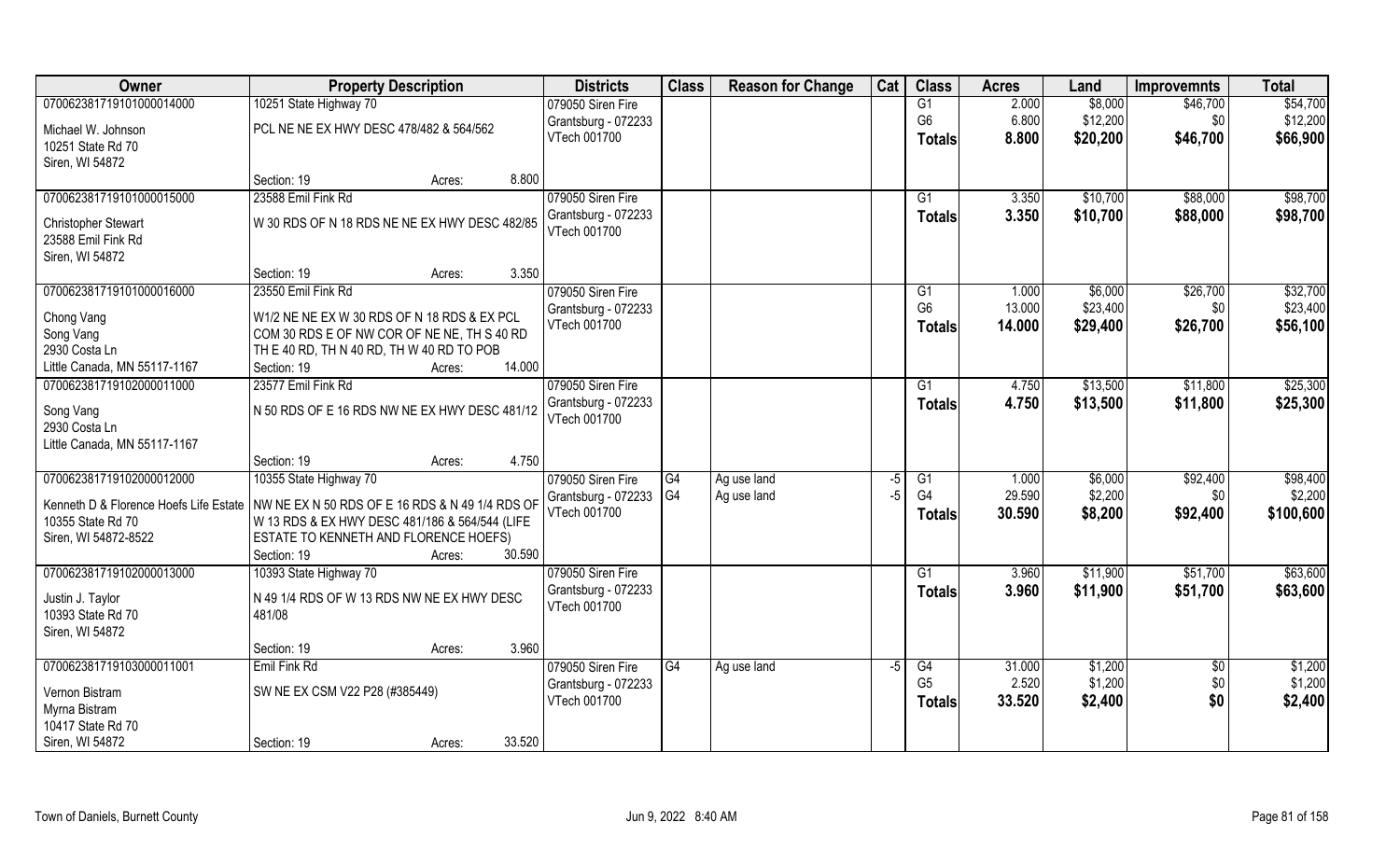| Owner                                                | <b>Property Description</b>                             |        |        | <b>Districts</b>    | <b>Class</b> | <b>Reason for Change</b> | Cat  | <b>Class</b>    | <b>Acres</b> | Land       | <b>Improvemnts</b> | <b>Total</b>  |
|------------------------------------------------------|---------------------------------------------------------|--------|--------|---------------------|--------------|--------------------------|------|-----------------|--------------|------------|--------------------|---------------|
| 070062381719103000011002                             | 23439 Emil Fink Rd                                      |        |        | 079050 Siren Fire   |              |                          |      | $\overline{G1}$ | 2.000        | \$8,000    | \$126,100          | \$134,100     |
| Dale Bistram                                         | LOT 1 CSM V22 P28 (#385449)                             |        |        | Grantsburg - 072233 |              |                          |      | G <sub>6</sub>  | 4.000        | \$4,000    | \$0                | \$4,000       |
| Dawn Bistram                                         |                                                         |        |        | VTech 001700        |              |                          |      | <b>Totals</b>   | 6.000        | \$12,000   | \$126,100          | \$138,100     |
| 23439 Emil Fink Rd                                   |                                                         |        |        |                     |              |                          |      |                 |              |            |                    |               |
| Siren, WI 54872                                      | Section: 19                                             | Acres: | 6.000  |                     |              |                          |      |                 |              |            |                    |               |
| 070062381719104000011000                             | Emil Fink Rd                                            |        |        | 079050 Siren Fire   |              |                          |      | G1              | 1.000        | \$6,000    | \$200              | \$6,200       |
| Alyssa C. Augustson                                  | W1/2 SE NE EX 497/37                                    |        |        | Grantsburg - 072233 |              |                          |      | G <sub>6</sub>  | 15.000       | \$23,000   | \$0                | \$23,000      |
| 21458 Maplewood Rd                                   |                                                         |        |        | VTech 001700        |              |                          |      | <b>Totals</b>   | 16.000       | \$29,000   | \$200              | \$29,200      |
| Grantsburg, WI 54840                                 |                                                         |        |        |                     |              |                          |      |                 |              |            |                    |               |
|                                                      | Section: 19                                             | Acres: | 16.000 |                     |              |                          |      |                 |              |            |                    |               |
| 070062381719104000012000                             | 23400 Emil Fink Rd                                      |        |        | 079050 Siren Fire   |              |                          |      | G1              | 2.000        | \$15,000   | \$486,500          | \$501,500     |
|                                                      | PCLS SE NE DESC 497/37 & 569/131                        |        |        | Grantsburg - 072233 |              |                          |      | G <sub>6</sub>  | 6.660        | \$10,800   | \$0                | \$10,800      |
| <b>Erickson Family Prtshp</b><br>31871 Lakeway Dr NE |                                                         |        |        | VTech 001700        |              |                          |      | <b>Totals</b>   | 8.660        | \$25,800   | \$486,500          | \$512,300     |
| Cambridge, MN 55008-6748                             |                                                         |        |        |                     |              |                          |      |                 |              |            |                    |               |
|                                                      | Section: 19                                             | Acres: | 8.660  |                     |              |                          |      |                 |              |            |                    |               |
| 070062381719201000011000                             | 10417 State Highway 70                                  |        |        | 079050 Siren Fire   | G4           | Ag use land              | $-5$ | G4              | 40.000       | \$4,400    | $\sqrt[6]{}$       | \$4,400       |
| Vernon Bistram                                       | PCL E1/2 NW1/4 EX HWY DESC 478/184                      |        |        | Grantsburg - 072233 |              |                          |      | G <sub>5</sub>  | 5.000        | \$2,300    | \$0                | \$2,300       |
| Myrna Bistram                                        |                                                         |        |        | VTech 001700        |              |                          |      | G7              | 1.010        | \$6,000    | \$42,000           | \$48,000      |
| 10417 State Rd 70                                    |                                                         |        |        |                     |              |                          |      | G <sub>8</sub>  | 6.000        | \$5,400    | \$0                | \$5,400       |
| Siren, WI 54872                                      | Section: 19                                             | Acres: | 52.010 |                     |              |                          |      | <b>Totals</b>   | 52.010       | \$18,100   | \$42,000           | \$60,100      |
| 070062381719201000012000                             | 10471 State Highway 70                                  |        |        | 079050 Siren Fire   |              |                          |      | G1              | 2.000        | \$8,000    | \$66,300           | \$74,300      |
|                                                      | PCL NE NW EX HWY DESC 477/82                            |        |        | Grantsburg - 072233 |              |                          |      | G <sub>6</sub>  | 5.870        | \$5,900    | \$0                | \$5,900       |
| Jason M. Thomsen<br>Wendy A. Thomsen                 |                                                         |        |        | VTech 001700        |              |                          |      | Totals          | 7.870        | \$13,900   | \$66,300           | \$80,200      |
| 10471 State Rd 70                                    |                                                         |        |        |                     |              |                          |      |                 |              |            |                    |               |
| Siren, WI 54872                                      | Section: 19                                             | Acres: | 7.870  |                     |              |                          |      |                 |              |            |                    |               |
| 070062381719201000013000                             | State Highway 70                                        |        |        | 079050 Siren Fire   |              |                          |      | G5              | 4.770        | \$2,200    | \$0                | \$2,200       |
|                                                      |                                                         |        |        | Grantsburg - 072233 |              |                          |      | <b>Totals</b>   | 4.770        | \$2,200    | \$0                | \$2,200       |
| Jason M. Thomsen<br>Wendy A. Thomsen                 | PCLS NE NW DESC 348/337 & 387/119 EX HWY DESC<br>477/82 |        |        | VTech 001700        |              |                          |      |                 |              |            |                    |               |
| 10471 State Rd 70                                    |                                                         |        |        |                     |              |                          |      |                 |              |            |                    |               |
| Siren, WI 54872                                      | Section: 19                                             | Acres: | 4.770  |                     |              |                          |      |                 |              |            |                    |               |
| 070062381719201000014000                             | State Highway 70                                        |        |        | 079050 Siren Fire   |              |                          |      | X4              | 0.480        | $\sqrt{6}$ | $\sqrt{6}$         | $\frac{1}{2}$ |
|                                                      | PCL FR NW EX HWY DESC 481/158                           |        |        | Grantsburg - 072233 |              |                          |      | <b>Totals</b>   | 0.480        | \$0        | \$0                | \$0           |
| Dillon A. Vandervelden<br>10509 State Rd 70          |                                                         |        |        | VTech 001700        |              |                          |      |                 |              |            |                    |               |
| Siren, WI 54872                                      |                                                         |        |        |                     |              |                          |      |                 |              |            |                    |               |
|                                                      | Section: 19                                             | Acres: | 0.480  |                     |              |                          |      |                 |              |            |                    |               |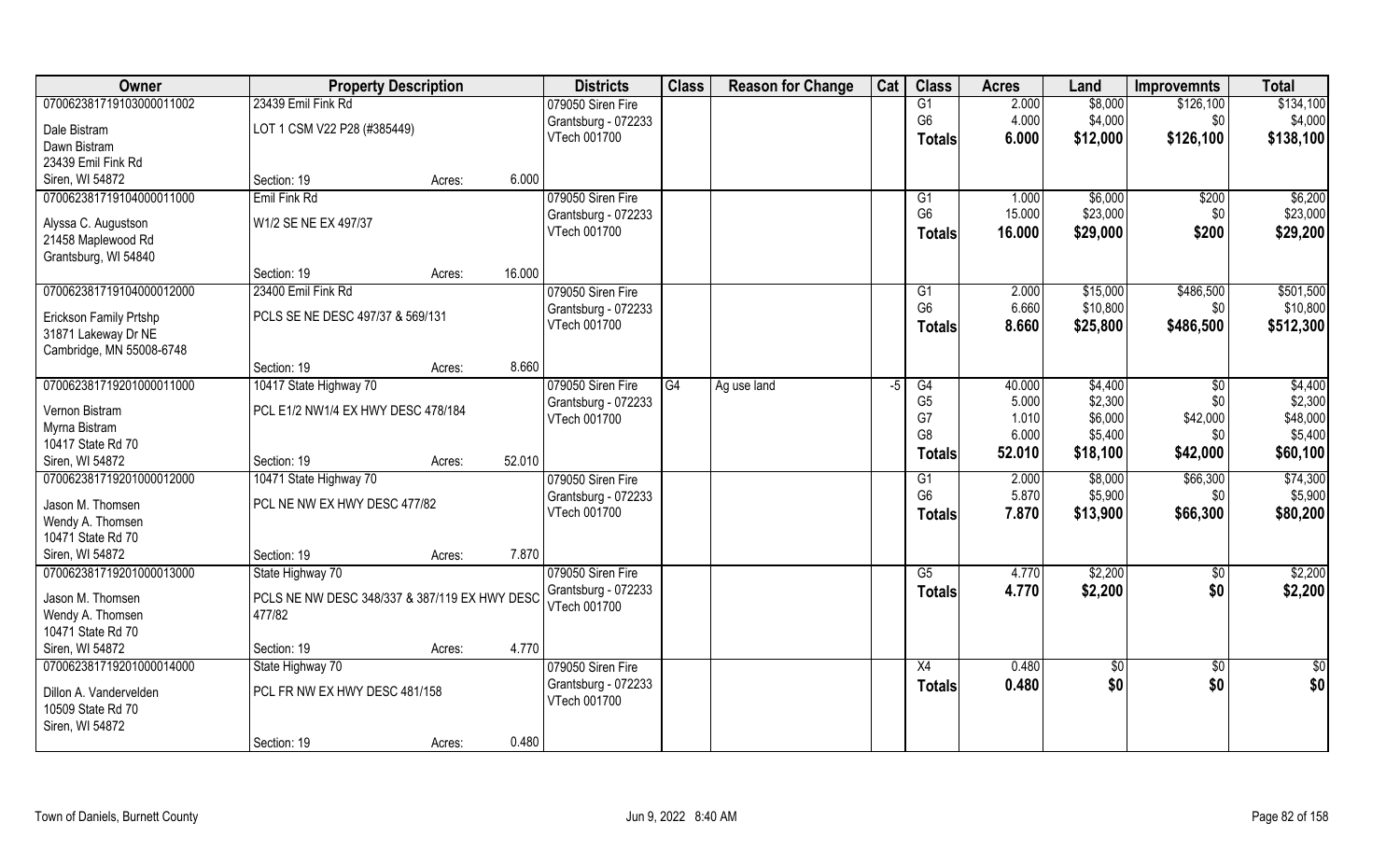| Owner                      | <b>Property Description</b>                     |        |       | <b>Districts</b>    | <b>Class</b> | <b>Reason for Change</b> | Cat | <b>Class</b>   | <b>Acres</b> | Land     | <b>Improvemnts</b> | <b>Total</b> |
|----------------------------|-------------------------------------------------|--------|-------|---------------------|--------------|--------------------------|-----|----------------|--------------|----------|--------------------|--------------|
| 070062381719201000015000   | 10509 State Highway 70                          |        |       | 079050 Siren Fire   |              |                          |     | G1             | 1.380        | \$6,800  | $\sqrt{6}$         | \$6,800      |
| Dillon A. Vandervelden     | PCL FR NW EX 95/285 & 287 & EX 111/254 & EX HWY |        |       | Grantsburg - 072233 |              |                          |     | <b>Totals</b>  | 1.380        | \$6,800  | \$0                | \$6,800      |
| 10509 State Rd 70          | DESC 481/158 & 564/538                          |        |       | VTech 001700        |              |                          |     |                |              |          |                    |              |
| Siren, WI 54872            |                                                 |        |       |                     |              |                          |     |                |              |          |                    |              |
|                            | Section: 19                                     | Acres: | 1.380 |                     |              |                          |     |                |              |          |                    |              |
| 070062381719201000016000   | 10511 State Highway 70                          |        |       | 079050 Siren Fire   |              |                          |     | G1             | 0.580        | \$3,500  | \$110,700          | \$114,200    |
| Kimberly Karge             | PCL FR W1/2 NW1/4 & NE NW                       |        |       | Grantsburg - 072233 |              |                          |     | <b>Totals</b>  | 0.580        | \$3,500  | \$110,700          | \$114,200    |
| Kevin Karge                |                                                 |        |       | VTech 001700        |              |                          |     |                |              |          |                    |              |
| 10511 State Rd 70          |                                                 |        |       |                     |              |                          |     |                |              |          |                    |              |
| Siren, WI 54872-8551       | Section: 19                                     | Acres: | 0.580 |                     |              |                          |     |                |              |          |                    |              |
| 070062381719201000017000   | 10513 State Highway 70                          |        |       | 079050 Siren Fire   |              |                          |     | G2             | 1.720        | \$7,400  | \$23,000           | \$30,400     |
| Kimberly Karge             | PCL FR W1/2 NE NW                               |        |       | Grantsburg - 072233 |              |                          |     | <b>Totals</b>  | 1.720        | \$7,400  | \$23,000           | \$30,400     |
| Kevin Karge                |                                                 |        |       | VTech 001700        |              |                          |     |                |              |          |                    |              |
| 10511 State Rd 70          |                                                 |        |       |                     |              |                          |     |                |              |          |                    |              |
| Siren, WI 54872-8551       | Section: 19                                     | Acres: | 1.720 |                     |              |                          |     |                |              |          |                    |              |
| 070062381719202000011000   | 10517 State Highway 70                          |        |       | 079050 Siren Fire   |              |                          |     | G1             | 1.000        | \$6,000  | $\sqrt[6]{3}$      | \$6,000      |
| Shirley Evenson            | PCL FRL NW1/4 EX HWY DESC 477/84 & 564/536      |        |       | Grantsburg - 072233 |              |                          |     | G <sub>6</sub> | 5.870        | \$9,700  | \$0                | \$9,700      |
| 10590 State Rd 70          |                                                 |        |       | VTech 001700        |              |                          |     | <b>Totals</b>  | 6.870        | \$15,700 | \$0                | \$15,700     |
| Siren, WI 54872            |                                                 |        |       |                     |              |                          |     |                |              |          |                    |              |
|                            | Section: 19                                     | Acres: | 6.870 |                     |              |                          |     |                |              |          |                    |              |
| 070062381719202000012000   | 10531 State Highway 70                          |        |       | 079050 Siren Fire   |              |                          |     | G1             | 0.250        | \$500    | \$12,700           | \$13,200     |
| Robert P. Anderson         | PCLS W FR1/2 NW EX HWY DESC 477/87 & 564/534    |        |       | Grantsburg - 072233 |              |                          |     | G <sub>2</sub> | 1.380        | \$500    | \$23,400           | \$23,900     |
| 10531 State Rd 70          |                                                 |        |       | VTech 001700        |              |                          |     | Totals         | 1.630        | \$1,000  | \$36,100           | \$37,100     |
| Siren, WI 54872            |                                                 |        |       |                     |              |                          |     |                |              |          |                    |              |
|                            | Section: 19                                     | Acres: | 1.630 |                     |              |                          |     |                |              |          |                    |              |
| 070062381719202000013000   | 10557 State Highway 70                          |        |       | 079050 Siren Fire   |              |                          |     | X3             | 0.700        | \$0      | \$0                | \$0          |
| <b>Burnett County WI</b>   | PCL FRL NW NW EX HWY DESC 477/518               |        |       | Grantsburg - 072233 |              |                          |     | <b>Totals</b>  | 0.700        | \$0      | \$0                | \$0          |
| 7410 County Road K Ste 105 |                                                 |        |       | VTech 001700        |              |                          |     |                |              |          |                    |              |
| Siren, WI 54872-9067       |                                                 |        |       |                     |              |                          |     |                |              |          |                    |              |
|                            | Section: 19                                     | Acres: | 0.700 |                     |              |                          |     |                |              |          |                    |              |
| 070062381719202000014000   | 10561 State Highway 70                          |        |       | 079050 Siren Fire   |              |                          |     | G2             | 0.320        | \$4,900  | \$36,900           | \$41,800     |
|                            |                                                 |        |       | Grantsburg - 072233 |              |                          |     | <b>Totals</b>  | 0.320        | \$4,900  | \$36,900           | \$41,800     |
| Roger Wood<br>Luann Wood   | PCL FR NW NW EX HWY DESC 477/89 & 564/532       |        |       | VTech 001700        |              |                          |     |                |              |          |                    |              |
| 1679B County Rd W          |                                                 |        |       |                     |              |                          |     |                |              |          |                    |              |
| Frederic, WI 54837         | Section: 19                                     | Acres: | 0.320 |                     |              |                          |     |                |              |          |                    |              |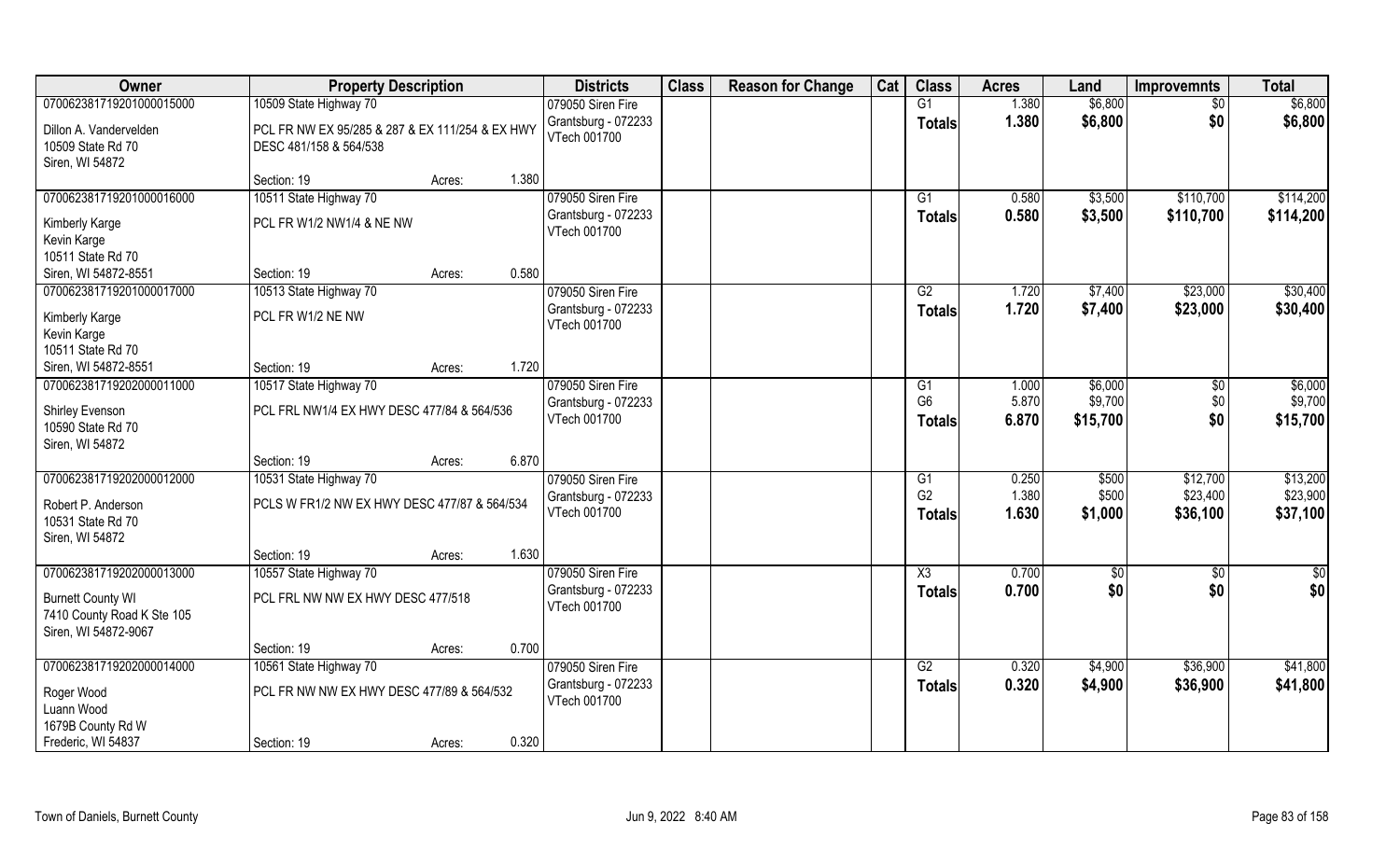| Owner                                 | <b>Property Description</b>                 |        |        | <b>Districts</b>                    | <b>Class</b> | <b>Reason for Change</b> | Cat  | <b>Class</b>    | <b>Acres</b> | Land     | <b>Improvemnts</b> | <b>Total</b> |
|---------------------------------------|---------------------------------------------|--------|--------|-------------------------------------|--------------|--------------------------|------|-----------------|--------------|----------|--------------------|--------------|
| 070062381719202000015000              | 10589 State Highway 70                      |        |        | 079050 Siren Fire                   |              |                          |      | G1              | 0.220        | \$1,300  | \$46,700           | \$48,000     |
| Jacob R. Shaffer<br>10589 State Rd 70 | PCL FR W1/2 NW EX HWY DESC 477/239 &564/530 |        |        | Grantsburg - 072233<br>VTech 001700 |              |                          |      | <b>Totals</b>   | 0.220        | \$1,300  | \$46,700           | \$48,000     |
| Siren, WI 54872                       |                                             |        |        |                                     |              |                          |      |                 |              |          |                    |              |
|                                       | Section: 19                                 | Acres: | 0.220  |                                     |              |                          |      |                 |              |          |                    |              |
| 070062381719202000016000              | State Highway 70                            |        |        | 079050 Siren Fire                   |              |                          |      | G1              | 0.480        | \$2,900  | \$0                | \$2,900      |
| Jacob R. Shaffer                      | PCL FRL NW1/4                               |        |        | Grantsburg - 072233<br>VTech 001700 |              |                          |      | Totals          | 0.480        | \$2,900  | \$0                | \$2,900      |
| 10589 State Rd 70                     |                                             |        |        |                                     |              |                          |      |                 |              |          |                    |              |
| Siren, WI 54872                       |                                             |        |        |                                     |              |                          |      |                 |              |          |                    |              |
|                                       | Section: 19                                 | Acres: | 0.480  |                                     |              |                          |      |                 |              |          |                    |              |
| 070062381719202000017000              | 23592 County Rd W                           |        |        | 079050 Siren Fire                   | l G1         | Garage 100%              |      | G1              | 0.400        | \$2,400  | \$61,000           | \$63,400     |
| Kevin E. Miller                       | PCL FR NW                                   |        |        | Grantsburg - 072233                 |              |                          |      | <b>Totals</b>   | 0.400        | \$2,400  | \$61,000           | \$63,400     |
| Mary B. Miller                        |                                             |        |        | VTech 001700                        |              |                          |      |                 |              |          |                    |              |
| PO Box 496                            |                                             |        |        |                                     |              |                          |      |                 |              |          |                    |              |
| Grantsburg, WI 54840                  | Section: 19                                 | Acres: | 0.400  |                                     |              |                          |      |                 |              |          |                    |              |
| 070062381719202000018000              | 23580 County Rd W                           |        |        | 079050 Siren Fire                   |              |                          |      | G1              | 3.580        | \$11,200 | \$93,900           | \$105,100    |
| P Leon Miller<br>23580 County Rd W    | PCL FR NW                                   |        |        | Grantsburg - 072233<br>VTech 001700 |              |                          |      | <b>Totals</b>   | 3.580        | \$11,200 | \$93,900           | \$105,100    |
| Grantsburg, WI 54840                  |                                             |        |        |                                     |              |                          |      |                 |              |          |                    |              |
|                                       | Section: 19                                 | Acres: | 3.580  |                                     |              |                          |      |                 |              |          |                    |              |
| 070062381719202000019001              | 23548 County Rd W                           |        |        | 079050 Siren Fire                   |              |                          |      | $\overline{G1}$ | 2.380        | \$8,800  | \$57,700           | \$66,500     |
| Joshua T. Schmidt                     | PCL FR NW NW DESC 412/70                    |        |        | Grantsburg - 072233                 |              |                          |      | <b>Totals</b>   | 2.380        | \$8,800  | \$57,700           | \$66,500     |
| Natasha L. Schmidt                    |                                             |        |        | VTech 001700                        |              |                          |      |                 |              |          |                    |              |
| 23548 County Rd W                     |                                             |        |        |                                     |              |                          |      |                 |              |          |                    |              |
| Grantsburg, WI 54830                  | Section: 19                                 | Acres: | 2.380  |                                     |              |                          |      |                 |              |          |                    |              |
| 070062381719202000021000              | 23530 County Rd W                           |        |        | 079050 Siren Fire                   |              |                          |      | G1              | 2.500        | \$9,000  | \$62,500           | \$71,500     |
| Dennis W. Sullender                   | PCL FR NW COM 48 RDS 10 FT 8 IN S OF NW COR |        |        | Grantsburg - 072233                 |              |                          |      | <b>Totals</b>   | 2.500        | \$9,000  | \$62,500           | \$71,500     |
| Debra Sullender                       | OF FR NW1/4 TH E 20 RDS TH S 20 RDS TH W 20 |        |        | VTech 001700                        |              |                          |      |                 |              |          |                    |              |
| 23530 County Rd W                     | RDS TH N 20 RDS TO POB                      |        |        |                                     |              |                          |      |                 |              |          |                    |              |
| Grantsburg, WI 54840                  | Section: 19                                 | Acres: | 2.500  |                                     |              |                          |      |                 |              |          |                    |              |
| 070062381719203000011000              | County Rd W                                 |        |        | 079050 Siren Fire                   | G4           | Ag use land              | $-5$ | G4              | 20.000       | \$2,700  | $\sqrt{6}$         | \$2,700      |
| Vernon Bistram                        | PCL NW1/4                                   |        |        | Grantsburg - 072233                 |              |                          |      | G <sub>8</sub>  | 16.260       | \$13,400 | \$0                | \$13,400     |
| Myrna Bistram                         |                                             |        |        | VTech 001700                        |              |                          |      | <b>Totals</b>   | 36.260       | \$16,100 | \$0                | \$16,100     |
| 10417 State Rd 70                     |                                             |        |        |                                     |              |                          |      |                 |              |          |                    |              |
| Siren, WI 54872                       | Section: 19                                 | Acres: | 36.260 |                                     |              |                          |      |                 |              |          |                    |              |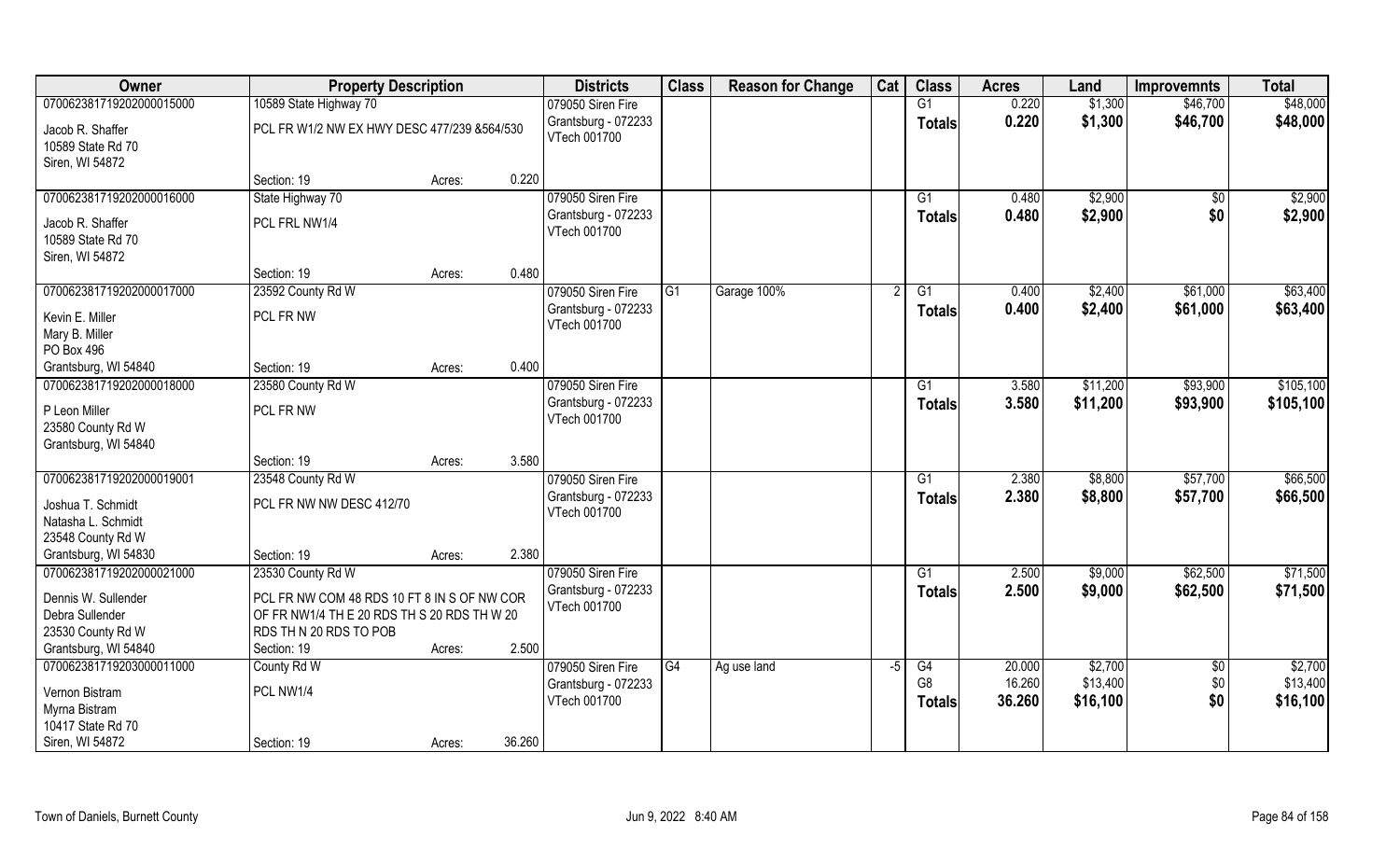| Owner                            | <b>Property Description</b>                    |        |        | <b>Districts</b>    | <b>Class</b> | <b>Reason for Change</b> | Cat | <b>Class</b>                     | <b>Acres</b>     | Land                | <b>Improvemnts</b> | <b>Total</b>        |
|----------------------------------|------------------------------------------------|--------|--------|---------------------|--------------|--------------------------|-----|----------------------------------|------------------|---------------------|--------------------|---------------------|
| 070062381719203000012000         | 23426 County Rd W                              |        |        | 079050 Siren Fire   |              |                          |     | G1                               | 2.000            | \$8,000             | \$60,000           | \$68,000            |
| Scott R. Thomas                  | PCL FR NW                                      |        |        | Grantsburg - 072233 |              |                          |     | G <sub>6</sub>                   | 9.000            | \$15,400            | \$0                | \$15,400            |
| 9731 Minnetonka Blvd 317         |                                                |        |        | VTech 001700        |              |                          |     | Totals                           | 11.000           | \$23,400            | \$60,000           | \$83,400            |
| Minnetonka, MN 55305             |                                                |        |        |                     |              |                          |     |                                  |                  |                     |                    |                     |
|                                  | Section: 19                                    | Acres: | 11.000 |                     |              |                          |     |                                  |                  |                     |                    |                     |
| 070062381719301000011000         | <b>Blomgren Rd</b>                             |        |        | 079050 Siren Fire   | G4           | Ag use land              | -5  | G4                               | 30.000           | \$3,100             | $\overline{50}$    | \$3,100             |
| Jon & Lora Sandholm Jt Rev Trust | NE SW                                          |        |        | Grantsburg - 072233 |              |                          |     | G <sub>5</sub>                   | 6.000            | \$2,700             | \$0                | \$2,700             |
| 8780 County Rd 15                |                                                |        |        | VTech 001700        |              |                          |     | G8                               | 4.000            | \$3,300             | \$0                | \$3,300             |
| Maple Plain, MN 55359            |                                                |        |        |                     |              |                          |     | <b>Totals</b>                    | 40.000           | \$9,100             | \$0                | \$9,100             |
|                                  | Section: 19                                    | Acres: | 40.000 |                     |              |                          |     |                                  |                  |                     |                    |                     |
| 070062381719302000011000         | County Rd W                                    |        |        | 079050 Siren Fire   |              |                          |     | G1                               | 1.000            | \$6,000             | $\sqrt{6}$         | \$6,000             |
| Quad-C Properties, LLC           | N 10A FR W1/2 SW                               |        |        | Grantsburg - 072233 |              |                          |     | G <sub>6</sub>                   | 9.000            | \$13,400            | \$0                | \$13,400            |
| 22763 Carey Nater Rd             |                                                |        |        | VTech 001700        |              |                          |     | <b>Totals</b>                    | 10.000           | \$19,400            | \$0                | \$19,400            |
| Grantsburg, WI 54840             |                                                |        |        |                     |              |                          |     |                                  |                  |                     |                    |                     |
|                                  | Section: 19                                    | Acres: | 10.000 |                     |              |                          |     |                                  |                  |                     |                    |                     |
| 070062381719302000012000         | County Rd W                                    |        |        | 079050 Siren Fire   | G4           | Ag use land              | -5  | G4                               | 24.500           | \$2,500             | \$0                | \$2,500             |
| Jon & Lora Sandholm Jt Rev Trust | FR W1/2 SW EX N 10A                            |        |        | Grantsburg - 072233 |              |                          |     | G <sub>5</sub>                   | 18.920           | \$9,300             | \$0                | \$9,300             |
| 8780 County Rd 15                |                                                |        |        | VTech 001700        |              |                          |     | <b>Totals</b>                    | 43.420           | \$11,800            | \$0                | \$11,800            |
| Maple Plain, MN 55359            |                                                |        |        |                     |              |                          |     |                                  |                  |                     |                    |                     |
|                                  | Section: 19                                    | Acres: | 43.420 |                     |              |                          |     |                                  |                  |                     |                    |                     |
| 070062381719304000011000         | <b>Blomgren Rd</b>                             |        |        | 079050 Siren Fire   |              |                          |     | G4                               | 4.510            | \$600               | \$0                | \$600               |
| Jon & Lora Sandholm Jt Rev Trust | SE SW EX E 66 RDS OF S 13 RDS                  |        |        | Grantsburg - 072233 |              |                          |     | G <sub>5</sub><br>G <sub>8</sub> | 20.000<br>10.000 | \$10,000            | \$0                | \$10,000            |
| 8780 County Rd 15                |                                                |        |        | VTech 001700        |              |                          |     |                                  | 34.510           | \$9,000<br>\$19,600 | \$0<br>\$0         | \$9,000<br>\$19,600 |
| Maple Plain, MN 55359            |                                                |        |        |                     |              |                          |     | <b>Totals</b>                    |                  |                     |                    |                     |
|                                  | Section: 19                                    | Acres: | 34.510 |                     |              |                          |     |                                  |                  |                     |                    |                     |
| 070062381719304000012000         | 10516 Blomgren Rd                              |        |        | 079050 Siren Fire   |              |                          |     | G1                               | 1.000            | \$6,000             | \$5,100            | \$11,100            |
| Douglas J. Mariette              | W 13 RDS OF E 66 RDS OF S 13 RDS SE SW (PCL SE |        |        | Grantsburg - 072233 |              |                          |     | <b>Totals</b>                    | 1.000            | \$6,000             | \$5,100            | \$11,100            |
| <b>Shirley Mariette</b>          | SW)                                            |        |        | VTech 001700        |              |                          |     |                                  |                  |                     |                    |                     |
| 10500 Blomgren Rd                |                                                |        |        |                     |              |                          |     |                                  |                  |                     |                    |                     |
| Grantsburg, WI 54840-8111        | Section: 19                                    | Acres: | 1.000  |                     |              |                          |     |                                  |                  |                     |                    |                     |
| 070062381719304000013000         | 10500 Blomgren Rd                              |        |        | 079050 Siren Fire   |              |                          |     | G4                               | 3.000            | \$100               | $\overline{50}$    | \$100               |
| Douglas J. Mariette              | E 53 RDS OF S 13 RDS SE SW (DEED DESC. ERROR)  |        |        | Grantsburg - 072233 |              |                          |     | G7                               | 1.310            | \$6,600             | \$51,900           | \$58,500            |
| <b>Shirley Mariette</b>          |                                                |        |        | VTech 001700        |              |                          |     | <b>Totals</b>                    | 4.310            | \$6,700             | \$51,900           | \$58,600            |
| 10500 Blomgren Rd                |                                                |        |        |                     |              |                          |     |                                  |                  |                     |                    |                     |
| Grantsburg, WI 54840-8111        | Section: 19                                    | Acres: | 4.310  |                     |              |                          |     |                                  |                  |                     |                    |                     |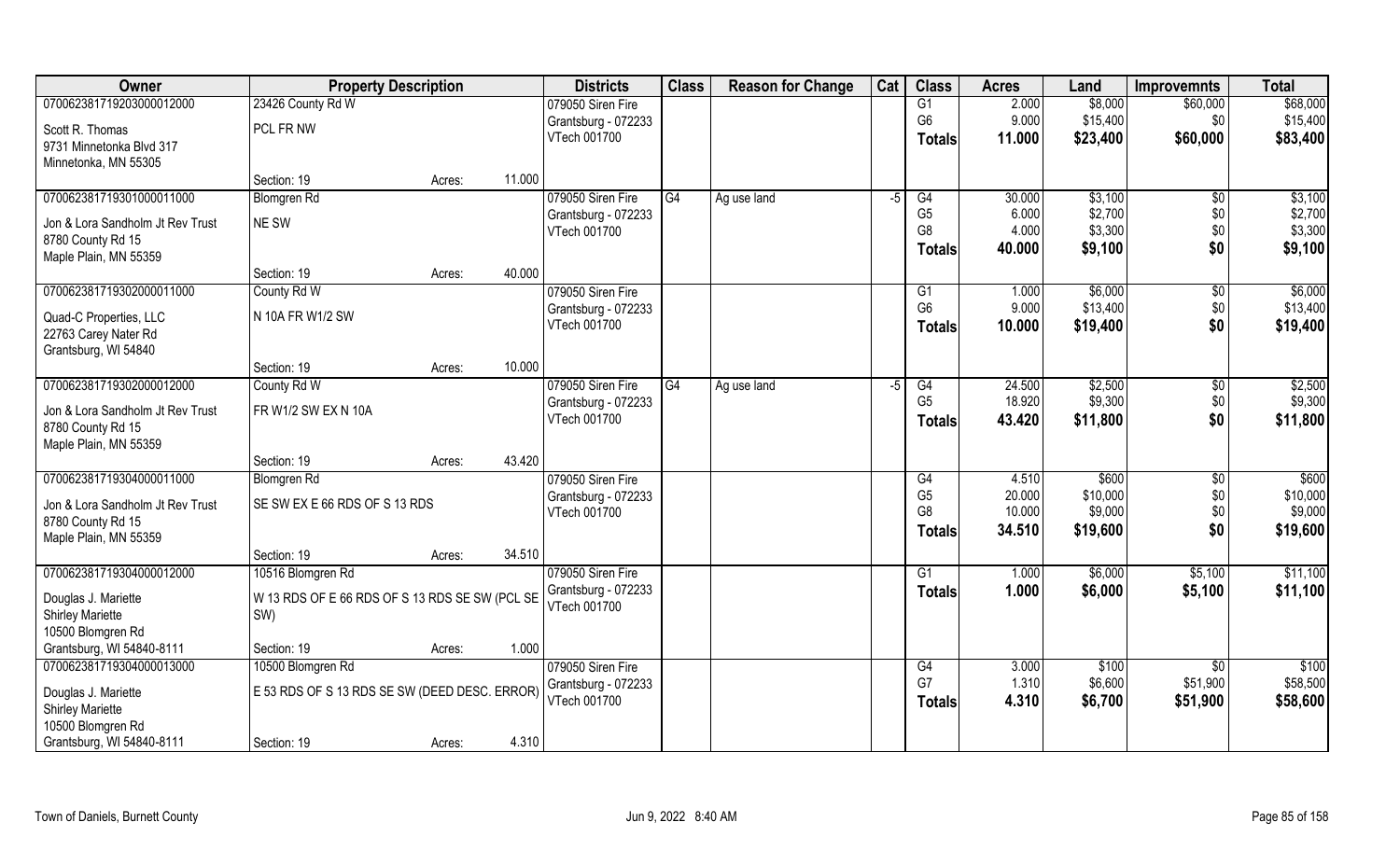| Owner                            | <b>Property Description</b>                 |        |        | <b>Districts</b>    | <b>Class</b> | <b>Reason for Change</b> | Cat  | <b>Class</b>           | <b>Acres</b> | Land         | <b>Improvemnts</b> | <b>Total</b>    |
|----------------------------------|---------------------------------------------|--------|--------|---------------------|--------------|--------------------------|------|------------------------|--------------|--------------|--------------------|-----------------|
| 070062381719401000011000         | Emil Fink Rd                                |        |        | 079050 Siren Fire   |              |                          |      | G1                     | 1.000        | \$6,000      | \$6,500            | \$12,500        |
| Erickson Family Prtshp           | NE SE                                       |        |        | Grantsburg - 072233 |              |                          |      | G <sub>6</sub>         | 39.000       | \$64,400     | \$0                | \$64,400        |
| 31871 Lakeway Dr NE              |                                             |        |        | VTech 001700        |              |                          |      | Totals                 | 40.000       | \$70,400     | \$6,500            | \$76,900        |
| Cambridge, MN 55008-6748         |                                             |        |        |                     |              |                          |      |                        |              |              |                    |                 |
|                                  | Section: 19                                 | Acres: | 40.000 |                     |              |                          |      |                        |              |              |                    |                 |
| 070062381719402000011000         | 23391 Emil Fink Rd                          |        |        | 079050 Siren Fire   | G4           | Ag use land              | $-5$ | G4                     | 29.700       | \$4,000      | $\overline{50}$    | \$4,000         |
| Jon & Lora Sandholm Jt Rev Trust | NW <sub>SE</sub>                            |        |        | Grantsburg - 072233 |              |                          |      | G <sub>5</sub>         | 0.300        | \$100        | \$0                | \$100           |
| 8780 County Rd 15                |                                             |        |        | VTech 001700        |              |                          |      | G7                     | 2.000        | \$7,000      | \$94,500           | \$101,500       |
| Maple Plain, MN 55359            |                                             |        |        |                     |              |                          |      | G <sub>8</sub>         | 8.000        | \$4,000      | \$0                | \$4,000         |
|                                  | Section: 19                                 | Acres: | 40.000 |                     |              |                          |      | Totals                 | 40.000       | \$15,100     | \$94,500           | \$109,600       |
| 070062381719403000011000         | Emil Fink Rd                                |        |        | 079050 Siren Fire   | G4           | Ag use land              | $-5$ | G4                     | 17.000       | \$2,300      | $\sqrt{6}$         | \$2,300         |
| Jon & Lora Sandholm Jt Rev Trust | SW <sub>SE</sub>                            |        |        | Grantsburg - 072233 |              |                          |      | G <sub>5</sub>         | 0.300        | \$100        | \$0                | \$100           |
| 8780 County Rd 15                |                                             |        |        | VTech 001700        |              |                          |      | G <sub>8</sub>         | 22.700       | \$11,400     | \$0                | \$11,400        |
| Maple Plain, MN 55359            |                                             |        |        |                     |              |                          |      | Totals                 | 40.000       | \$13,800     | \$0                | \$13,800        |
|                                  | Section: 19                                 | Acres: | 40.000 |                     |              |                          |      |                        |              |              |                    |                 |
| 070062381719404000011000         | Emil Fink Rd                                |        |        | 079050 Siren Fire   |              |                          |      | G6                     | 40.000       | \$52,800     | $\sqrt[6]{30}$     | \$52,800        |
| Erickson Family Prtshp           | SE <sub>SE</sub>                            |        |        | Grantsburg - 072233 |              |                          |      | <b>Totals</b>          | 40.000       | \$52,800     | \$0                | \$52,800        |
| 31871 Lakeway Dr NE              |                                             |        |        | VTech 001700        |              |                          |      |                        |              |              |                    |                 |
| Cambridge, MN 55008-6748         |                                             |        |        |                     |              |                          |      |                        |              |              |                    |                 |
|                                  | Section: 19                                 | Acres: | 40.000 |                     |              |                          |      |                        |              |              |                    |                 |
| 070062381719517000011000         | State Highway 70                            |        |        | 079050 Siren Fire   |              |                          |      | $\overline{\text{X2}}$ | 3.300        | $\sqrt[6]{}$ | $\overline{50}$    | $\overline{50}$ |
| Wisconsin Dot                    | PCLS SEC 19 (HWY 70)                        |        |        | Grantsburg - 072233 |              |                          |      | <b>Totals</b>          | 3.300        | \$0          | \$0                | \$0             |
| 1701 N 4th St                    |                                             |        |        | VTech 001700        |              |                          |      |                        |              |              |                    |                 |
| Superior, WI 54880               |                                             |        |        |                     |              |                          |      |                        |              |              |                    |                 |
|                                  | Section: 19                                 | Acres: | 3.300  |                     |              |                          |      |                        |              |              |                    |                 |
| 070062381720101000011000         | State Highway 70                            |        |        | 079050 Siren Fire   |              |                          |      | G5                     | 8.370        | \$3,800      | \$0                | \$3,800         |
| George Peterson                  | THAT PRT NE NE LYG N OF STH 70 EX HWY DESC  |        |        | Grantsburg - 072233 |              |                          |      | G <sub>6</sub>         | 8.000        | \$14,400     | \$0                | \$14,400        |
| 1016 6th St                      | 484/03                                      |        |        | VTech 001700        |              |                          |      | <b>Totals</b>          | 16.370       | \$18,200     | \$0                | \$18,200        |
| Hudson, WI 54016                 |                                             |        |        |                     |              |                          |      |                        |              |              |                    |                 |
|                                  | Section: 20                                 | Acres: | 16.370 |                     |              |                          |      |                        |              |              |                    |                 |
| 070062381720101000013000         | 9837 State Highway 70                       |        |        | 079050 Siren Fire   |              |                          |      | G1                     | 1.000        | \$6,000      | \$38,500           | \$44,500        |
| Joseph Lidberg                   | THAT PRT NE NE LYG S OF STH 70 EX CSM V 3 P |        |        | Grantsburg - 072233 |              |                          |      | G <sub>5</sub>         | 8.000        | \$3,600      | \$0                | \$3,600         |
| 9837 State Rd 70                 | 123 & EX HWY DESC 482/95                    |        |        | VTech 001700        |              |                          |      | G <sub>6</sub>         | 10.000       | \$18,000     | \$0                | \$18,000        |
| Siren, WI 54872                  |                                             |        |        |                     |              |                          |      | <b>Totals</b>          | 19.000       | \$27,600     | \$38,500           | \$66,100        |
|                                  | Section: 20                                 | Acres: | 19.000 |                     |              |                          |      |                        |              |              |                    |                 |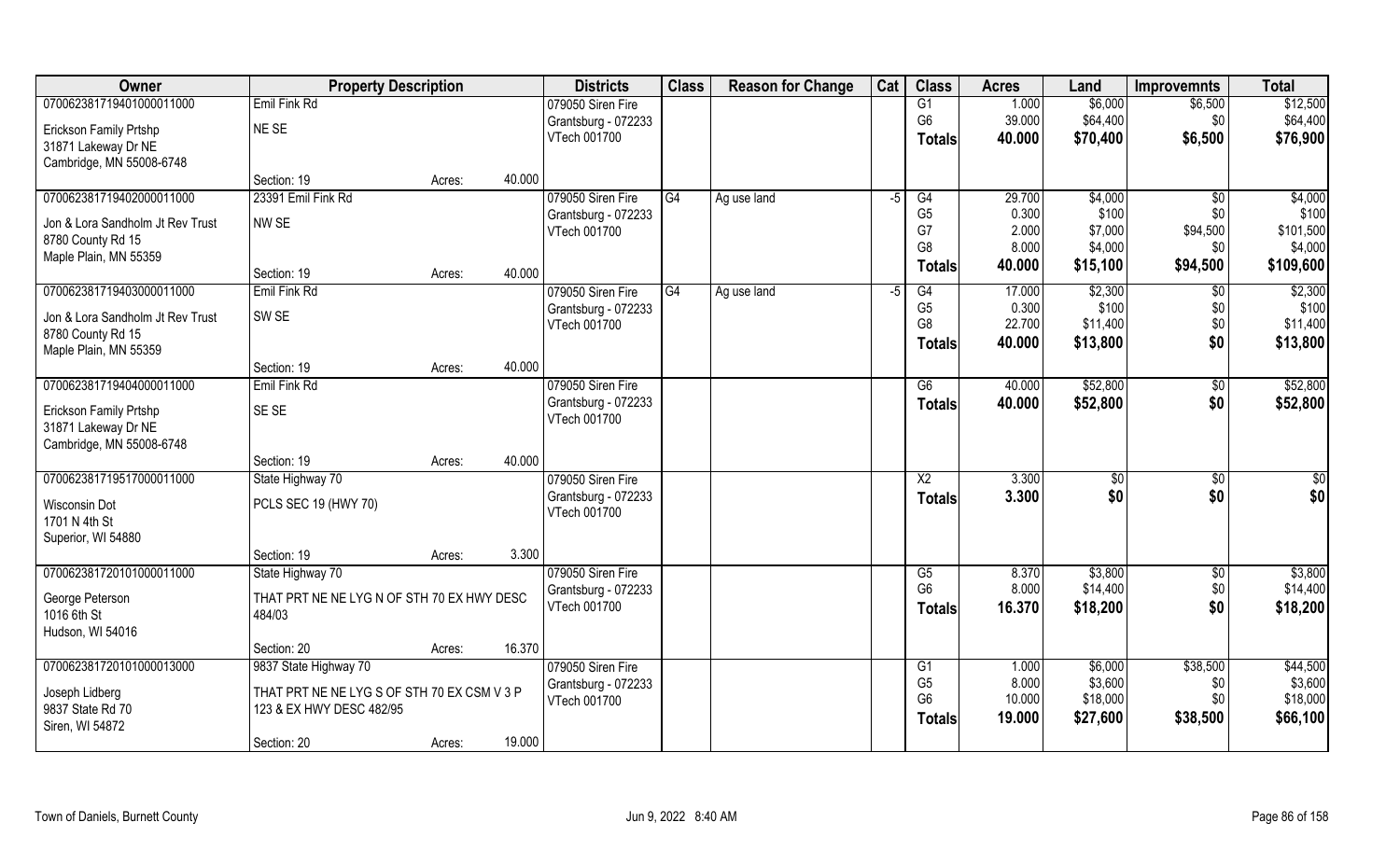| Owner                                                                                                           | <b>Property Description</b>                        |                  | <b>Districts</b>                                         | <b>Class</b> | <b>Reason for Change</b> | Cat | <b>Class</b>                                                        | <b>Acres</b>                       | Land                                       | <b>Improvemnts</b>                 | <b>Total</b>                                |
|-----------------------------------------------------------------------------------------------------------------|----------------------------------------------------|------------------|----------------------------------------------------------|--------------|--------------------------|-----|---------------------------------------------------------------------|------------------------------------|--------------------------------------------|------------------------------------|---------------------------------------------|
| 070062381720101000014000                                                                                        | 9811 State Highway 70                              |                  | 079050 Siren Fire                                        |              |                          |     | G1                                                                  | 0.990                              | \$6,000                                    | \$50,500                           | \$56,500                                    |
| Dylan E. Longhenry<br>Allison E. Longhenry<br>PO Box 353                                                        | CSM V 3 P 123 EX HWY DESC 482/98 (NE NE)           |                  | Grantsburg - 072233<br>VTech 001700                      |              |                          |     | <b>Totals</b>                                                       | 0.990                              | \$6,000                                    | \$50,500                           | \$56,500                                    |
| Grantsburg, WI 54840                                                                                            | Section: 20                                        | 0.990<br>Acres:  |                                                          |              |                          |     |                                                                     |                                    |                                            |                                    |                                             |
| 070062381720102000011000<br>Loren J. Jewell<br>23531 Shuttleworth Rd<br>Siren, WI 54872                         | 23531 Shuttleworth Rd<br>NW NE EX HWY DESC 482/89  |                  | 079050 Siren Fire<br>Grantsburg - 072233<br>VTech 001700 |              |                          |     | G <sub>1</sub><br>G <sub>5</sub><br>G <sub>6</sub><br><b>Totals</b> | 1.000<br>8.650<br>30.000<br>39.650 | \$6,000<br>\$3,900<br>\$54,000<br>\$63,900 | \$26,200<br>\$0<br>\$0<br>\$26,200 | \$32,200<br>\$3,900<br>\$54,000<br>\$90,100 |
|                                                                                                                 | Section: 20                                        | 39.650<br>Acres: |                                                          |              |                          |     |                                                                     |                                    |                                            |                                    |                                             |
| 070062381720103000011000<br>Isaac L. Jewell<br>9821 Kempf Rd<br>Siren, WI 54872                                 | 9821 Kempf Rd<br>E1/2 NE1/4 SW NE                  |                  | 079050 Siren Fire<br>Grantsburg - 072233<br>VTech 001700 |              |                          |     | G1<br><b>Totals</b>                                                 | 5.000<br>5.000                     | \$14,000<br>\$14,000                       | \$63,300<br>\$63,300               | \$77,300<br>\$77,300                        |
|                                                                                                                 | Section: 20                                        | 5.000<br>Acres:  |                                                          |              |                          |     |                                                                     |                                    |                                            |                                    |                                             |
| 070062381720103000012000<br>Jeffrey Mikula<br>483 Maple St<br>Taylors Falls, MN 55084                           | 9847 Kempf Rd<br>W1/2 NE1/4 SW NE                  |                  | 079050 Siren Fire<br>Grantsburg - 072233<br>VTech 001700 | G1           | <b>NSF 100%</b>          |     | G <sub>1</sub><br><b>Totals</b>                                     | 5.000<br>5.000                     | \$14,000<br>\$14,000                       | \$77,200<br>\$77,200               | \$91,200<br>\$91,200                        |
|                                                                                                                 | Section: 20                                        | 5.000<br>Acres:  |                                                          |              |                          |     |                                                                     |                                    |                                            |                                    |                                             |
| 070062381720103000013000<br>Christine L. Boehlke<br>9905 Kempf Rd<br>Siren, WI 54872                            | 9905 Kempf Rd<br>N1/2 NW1/4 SW NE                  |                  | 079050 Siren Fire<br>Grantsburg - 072233<br>VTech 001700 |              |                          |     | G1<br>G <sub>5</sub><br><b>Totals</b>                               | 3.000<br>2.000<br>5.000            | \$10,000<br>\$1,000<br>\$11,000            | \$74,200<br>\$0<br>\$74,200        | \$84,200<br>\$1,000<br>\$85,200             |
|                                                                                                                 | Section: 20                                        | Acres:           | 5.000                                                    |              |                          |     |                                                                     |                                    |                                            |                                    |                                             |
| 070062381720103000014000<br>Michael Mckercher<br>9845 Blomgren Rd<br>Siren, WI 54872                            | 9845 Blomgren Rd<br>S1/2 NW1/4 SW NE               |                  | 079050 Siren Fire<br>Grantsburg - 072233<br>VTech 001700 |              |                          |     | $\overline{G1}$<br><b>Totals</b>                                    | 5.000<br>5.000                     | \$14,000<br>\$14,000                       | \$63,200<br>\$63,200               | \$77,200<br>\$77,200                        |
|                                                                                                                 | Section: 20                                        | Acres:           | 5.000                                                    |              |                          |     |                                                                     |                                    |                                            |                                    |                                             |
| 070062381720103000015000<br><b>Bradley Stewart Family Trust</b><br>8676 Bayard Ct<br>Eden Praire, MN 55347-2234 | 9863 Blomgren Rd<br>N1/2 S1/2 SW NE<br>Section: 20 | 10.000<br>Acres: | 079050 Siren Fire<br>Grantsburg - 072233<br>VTech 001700 |              |                          |     | G1<br>G <sub>6</sub><br><b>Totals</b>                               | 1.000<br>9.000<br>10.000           | \$6,000<br>\$16,200<br>\$22,200            | \$32,100<br>\$0<br>\$32,100        | \$38,100<br>\$16,200<br>\$54,300            |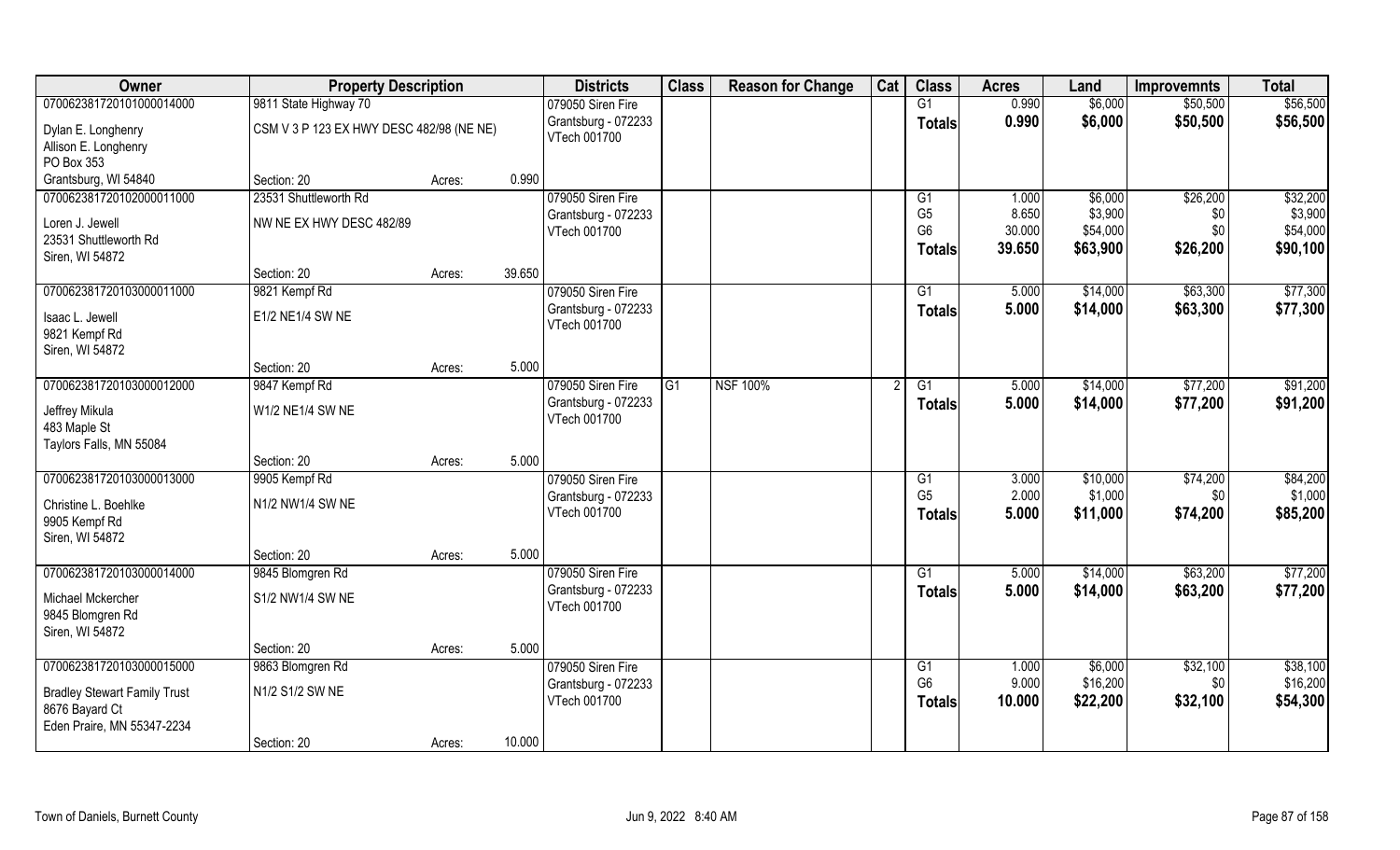| Owner                    | <b>Property Description</b>                 |        |        | <b>Districts</b>    | <b>Class</b> | <b>Reason for Change</b> | Cat | <b>Class</b>   | <b>Acres</b> | Land     | <b>Improvemnts</b> | <b>Total</b> |
|--------------------------|---------------------------------------------|--------|--------|---------------------|--------------|--------------------------|-----|----------------|--------------|----------|--------------------|--------------|
| 070062381720103000016000 | 9899 Blomgren Rd                            |        |        | 079050 Siren Fire   |              |                          |     | G1             | 5.000        | \$14,000 | \$11,700           | \$25,700     |
| Russell L Zuech Trust    | S1/2 SW1/4 SW NE                            |        |        | Grantsburg - 072233 |              |                          |     | <b>Totals</b>  | 5.000        | \$14,000 | \$11,700           | \$25,700     |
| 3540 Hillsboro Ct N      |                                             |        |        | VTech 001700        |              |                          |     |                |              |          |                    |              |
| New Hope, MN 55428       |                                             |        |        |                     |              |                          |     |                |              |          |                    |              |
|                          | Section: 20                                 | Acres: | 5.000  |                     |              |                          |     |                |              |          |                    |              |
| 070062381720103000017000 | 23405 Shuttleworth Rd                       |        |        | 079050 Siren Fire   |              |                          |     | G <sub>1</sub> | 4.750        | \$17,500 | \$61,100           | \$78,600     |
| Joseph P. Cremin         | S1/2 SE1/4 SW NE                            |        |        | Grantsburg - 072233 |              |                          |     | G <sub>2</sub> | 0.250        | \$2,500  | \$15,400           | \$17,900     |
| PO Box 428               |                                             |        |        | VTech 001700        |              |                          |     | <b>Totals</b>  | 5.000        | \$20,000 | \$76,500           | \$96,500     |
| Siren, WI 54872          |                                             |        |        |                     |              |                          |     |                |              |          |                    |              |
|                          | Section: 20                                 | Acres: | 5.000  |                     |              |                          |     |                |              |          |                    |              |
| 070062381720104000011000 | Shuttleworth Rd                             |        |        | 079050 Siren Fire   |              |                          |     | G5             | 10.000       | \$4,800  | \$0                | \$4,800      |
| Jeffrey A. Ristrom       | N 825' OF SE NE                             |        |        | Grantsburg - 072233 |              |                          |     | G <sub>6</sub> | 15.000       | \$27,000 | \$0                | \$27,000     |
| Kimberly C. Ristrom      |                                             |        |        | VTech 001700        |              |                          |     | <b>Totals</b>  | 25.000       | \$31,800 | \$0                | \$31,800     |
| 23746 Floyd Parker Dr    |                                             |        |        |                     |              |                          |     |                |              |          |                    |              |
| Siren, WI 54872          | Section: 20                                 | Acres: | 25.000 |                     |              |                          |     |                |              |          |                    |              |
| 070062381720104000012000 | Shuttleworth Rd                             |        |        | 079050 Siren Fire   |              |                          |     | G5             | 5.000        | \$2,500  | \$0                | \$2,500      |
| Jacob S. Meyer           | <b>SE NE EX N 825'</b>                      |        |        | Grantsburg - 072233 |              |                          |     | G <sub>6</sub> | 10.000       | \$16,500 | \$0                | \$16,500     |
| 23372 Shuttleworth Rd    |                                             |        |        | VTech 001700        |              |                          |     | <b>Totals</b>  | 15.000       | \$19,000 | \$0                | \$19,000     |
| Siren, WI 54872          |                                             |        |        |                     |              |                          |     |                |              |          |                    |              |
|                          | Section: 20                                 | Acres: | 15.000 |                     |              |                          |     |                |              |          |                    |              |
| 070062381720201000011000 | State Highway 70                            |        |        | 079050 Siren Fire   |              |                          |     | G5             | 14.700       | \$3,700  | $\sqrt[6]{}$       | \$3,700      |
| John Meyer               | PART OF NE NW LYING N OF STH 70 EX HWY DESC |        |        | Grantsburg - 072233 |              |                          |     | <b>Totals</b>  | 14.700       | \$3,700  | \$0                | \$3,700      |
| 23862 Church Rd          | 481/10 & 564/548                            |        |        | VTech 001700        |              |                          |     |                |              |          |                    |              |
| Siren, WI 54872          |                                             |        |        |                     |              |                          |     |                |              |          |                    |              |
|                          | Section: 20                                 | Acres: | 14.700 |                     |              |                          |     |                |              |          |                    |              |
| 070062381720201000012000 | State Highway 70                            |        |        | 079050 Siren Fire   |              |                          |     | G5             | 14.680       | \$6,600  | $\sqrt{6}$         | \$6,600      |
| Jack N. Korich           | PART OF NE NW LYING S OF STH 70 EX HWY DESC |        |        | Grantsburg - 072233 |              |                          |     | G <sub>6</sub> | 10.000       | \$18,000 | \$0                | \$18,000     |
| Lucille A. Korich        | 482/87 & 564/550                            |        |        | VTech 001700        |              |                          |     | <b>Totals</b>  | 24.680       | \$24,600 | \$0                | \$24,600     |
| 1313 68th St W           |                                             |        |        |                     |              |                          |     |                |              |          |                    |              |
| Bradenton, FL 34209-4402 | Section: 20                                 | Acres: | 24.680 |                     |              |                          |     |                |              |          |                    |              |
| 070062381720202000011000 | 10185 State Highway 70                      |        |        | 079050 Siren Fire   |              |                          |     | G1             | 1.000        | \$6,000  | \$64,800           | \$70,800     |
| Michael G. Tighe         | NW NW LYING S OF HWY 70 EX HWY 492/307 &    |        |        | Grantsburg - 072233 |              |                          |     | G <sub>5</sub> | 2.000        | \$900    | \$0                | \$900        |
| Deborah Tighe            | 564/546                                     |        |        | VTech 001700        |              |                          |     | G <sub>6</sub> | 36.000       | \$64,800 | \$0                | \$64,800     |
| 10185 State Rd 70        |                                             |        |        |                     |              |                          |     | <b>Totals</b>  | 39.000       | \$71,700 | \$64,800           | \$136,500    |
| Siren, WI 54872          | Section: 20                                 | Acres: | 39.000 |                     |              |                          |     |                |              |          |                    |              |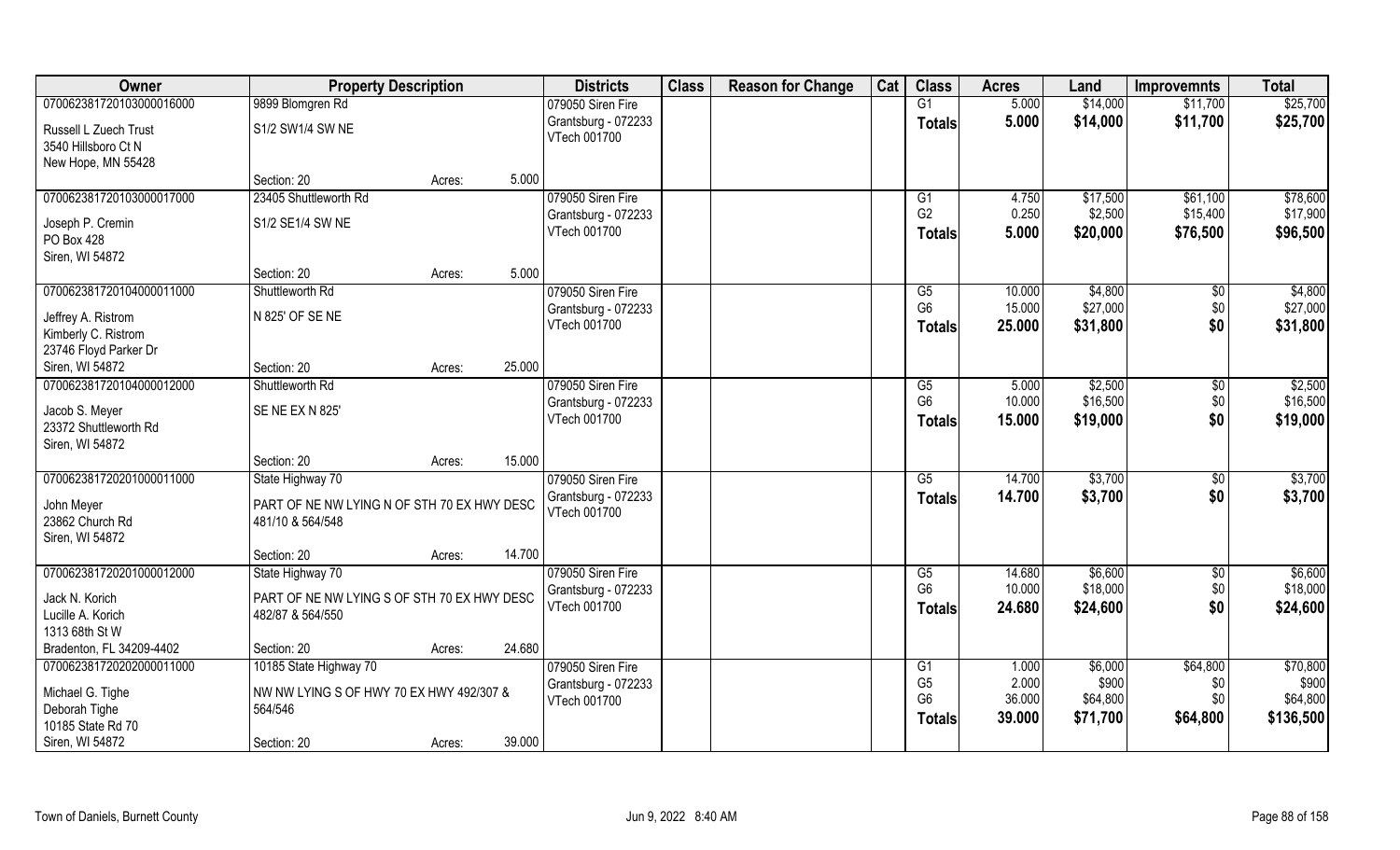| Owner                                                 |                               | <b>Property Description</b> |        | <b>Districts</b>                    | <b>Class</b> | <b>Reason for Change</b> | Cat | <b>Class</b>                      | <b>Acres</b>    | Land     | <b>Improvemnts</b> | <b>Total</b> |
|-------------------------------------------------------|-------------------------------|-----------------------------|--------|-------------------------------------|--------------|--------------------------|-----|-----------------------------------|-----------------|----------|--------------------|--------------|
| 070062381720203000011000                              | 10089 Kempf Rd                |                             |        | 079050 Siren Fire                   |              |                          |     | G1                                | 1.000           | \$6,000  | \$54,500           | \$60,500     |
| Jayson A. Tromberg                                    | SW NW EX W 12 RDS OF S 26 RDS |                             |        | Grantsburg - 072233                 |              |                          |     | G <sub>5</sub>                    | 7.050           | \$3,200  | \$0                | \$3,200      |
| W10895 522nd Ave                                      |                               |                             |        | VTech 001700                        |              |                          |     | G <sub>6</sub>                    | 30.000          | \$54,000 | \$0                | \$54,000     |
| Prescott, WI 54021                                    |                               |                             |        |                                     |              |                          |     | Totals                            | 38.050          | \$63,200 | \$54,500           | \$117,700    |
|                                                       | Section: 20                   | Acres:                      | 38.050 |                                     |              |                          |     |                                   |                 |          |                    |              |
| 070062381720203000012000                              | Kempf Rd                      |                             |        | 079050 Siren Fire                   |              |                          |     | G1                                | 1.950           | \$2,000  | $\sqrt{$0}$        | \$2,000      |
| Jayson A. Tromberg                                    | W 12 RDS OF S 26 RDS OF SW NW |                             |        | Grantsburg - 072233                 |              |                          |     | Totals                            | 1.950           | \$2,000  | \$0                | \$2,000      |
| W10895 522nd Ave                                      |                               |                             |        | VTech 001700                        |              |                          |     |                                   |                 |          |                    |              |
| Prescott, WI 54021                                    |                               |                             |        |                                     |              |                          |     |                                   |                 |          |                    |              |
|                                                       | Section: 20                   | Acres:                      | 1.950  |                                     |              |                          |     |                                   |                 |          |                    |              |
| 070062381720204000011000                              | 10031 Kempf Rd                |                             |        | 079050 Siren Fire                   |              |                          |     | G1                                | 1.000           | \$6,000  | \$23,200           | \$29,200     |
|                                                       | <b>W 1/2 SE NW</b>            |                             |        | Grantsburg - 072233                 |              |                          |     | G <sub>5</sub>                    | 6.000           | \$2,700  | \$0                | \$2,700      |
| Kenneth Burkhardt<br>Patricia Burkhardt               |                               |                             |        | VTech 001700                        |              |                          |     | G <sub>6</sub>                    | 13.000          | \$23,400 | \$0                | \$23,400     |
| 26139 Cty Rd F                                        |                               |                             |        |                                     |              |                          |     | Totals                            | 20.000          | \$32,100 | \$23,200           | \$55,300     |
| Grantsburg, WI 54840                                  | Section: 20                   | Acres:                      | 20.000 |                                     |              |                          |     |                                   |                 |          |                    |              |
| 070062381720204000012000                              | Kempf Rd                      |                             |        | 079050 Siren Fire                   |              |                          |     | G1                                | 4.000           | \$3,600  | \$0                | \$3,600      |
|                                                       |                               |                             |        | Grantsburg - 072233                 |              |                          |     | G <sub>6</sub>                    | 16.000          | \$28,800 | \$0                | \$28,800     |
| Kenneth Burkhardt                                     | E 1/2 SE NW                   |                             |        | VTech 001700                        |              |                          |     | <b>Totals</b>                     | 20.000          | \$32,400 | \$0                | \$32,400     |
| Patricia Burkhardt                                    |                               |                             |        |                                     |              |                          |     |                                   |                 |          |                    |              |
| 26139 County Rd F                                     |                               |                             |        |                                     |              |                          |     |                                   |                 |          |                    |              |
| Grantsburg, WI 54840-7305<br>070062381720301000011000 | Section: 20                   | Acres:                      | 20.000 |                                     |              |                          |     |                                   |                 | \$8,000  |                    | \$92,100     |
|                                                       | 9934 Blomgren Rd              |                             |        | 079050 Siren Fire                   |              |                          |     | $\overline{G1}$<br>G <sub>6</sub> | 2.000<br>38.000 | \$57,200 | \$84,100<br>\$0    | \$57,200     |
| Elizabeth Ann Anderson Trust                          | NE SW                         |                             |        | Grantsburg - 072233<br>VTech 001700 |              |                          |     |                                   | 40.000          | \$65,200 | \$84,100           | \$149,300    |
| 9934 Blomgren Rd                                      |                               |                             |        |                                     |              |                          |     | <b>Totals</b>                     |                 |          |                    |              |
| Siren, WI 54872-8805                                  |                               |                             |        |                                     |              |                          |     |                                   |                 |          |                    |              |
|                                                       | Section: 20                   | Acres:                      | 40.000 |                                     |              |                          |     |                                   |                 |          |                    |              |
| 070062381720302000011000                              | Blomgren Rd                   |                             |        | 079050 Siren Fire                   |              |                          |     | G6                                | 40.000          | \$66,000 | $\sqrt{6}$         | \$66,000     |
| Elizabeth Ann Anderson Trust                          | NW SW                         |                             |        | Grantsburg - 072233                 |              |                          |     | <b>Totals</b>                     | 40.000          | \$66,000 | \$0                | \$66,000     |
| 9934 Blomgren Rd                                      |                               |                             |        | VTech 001700                        |              |                          |     |                                   |                 |          |                    |              |
| Siren, WI 54872-8805                                  |                               |                             |        |                                     |              |                          |     |                                   |                 |          |                    |              |
|                                                       | Section: 20                   | Acres:                      | 40.000 |                                     |              |                          |     |                                   |                 |          |                    |              |
| 070062381720303000011000                              | <b>Blomgren Rd</b>            |                             |        | 079050 Siren Fire                   |              |                          |     | G5                                | 3.000           | \$1,400  | $\sqrt[6]{}$       | \$1,400      |
| Elizabeth Ann Anderson Trust                          | SW <sub>SW</sub>              |                             |        | Grantsburg - 072233                 |              |                          |     | G <sub>6</sub>                    | 37.000          | \$66,600 | \$0                | \$66,600     |
| 9934 Blomgren Rd                                      |                               |                             |        | VTech 001700                        |              |                          |     | <b>Totals</b>                     | 40.000          | \$68,000 | \$0                | \$68,000     |
| Siren, WI 54872-8805                                  |                               |                             |        |                                     |              |                          |     |                                   |                 |          |                    |              |
|                                                       | Section: 20                   | Acres:                      | 40.000 |                                     |              |                          |     |                                   |                 |          |                    |              |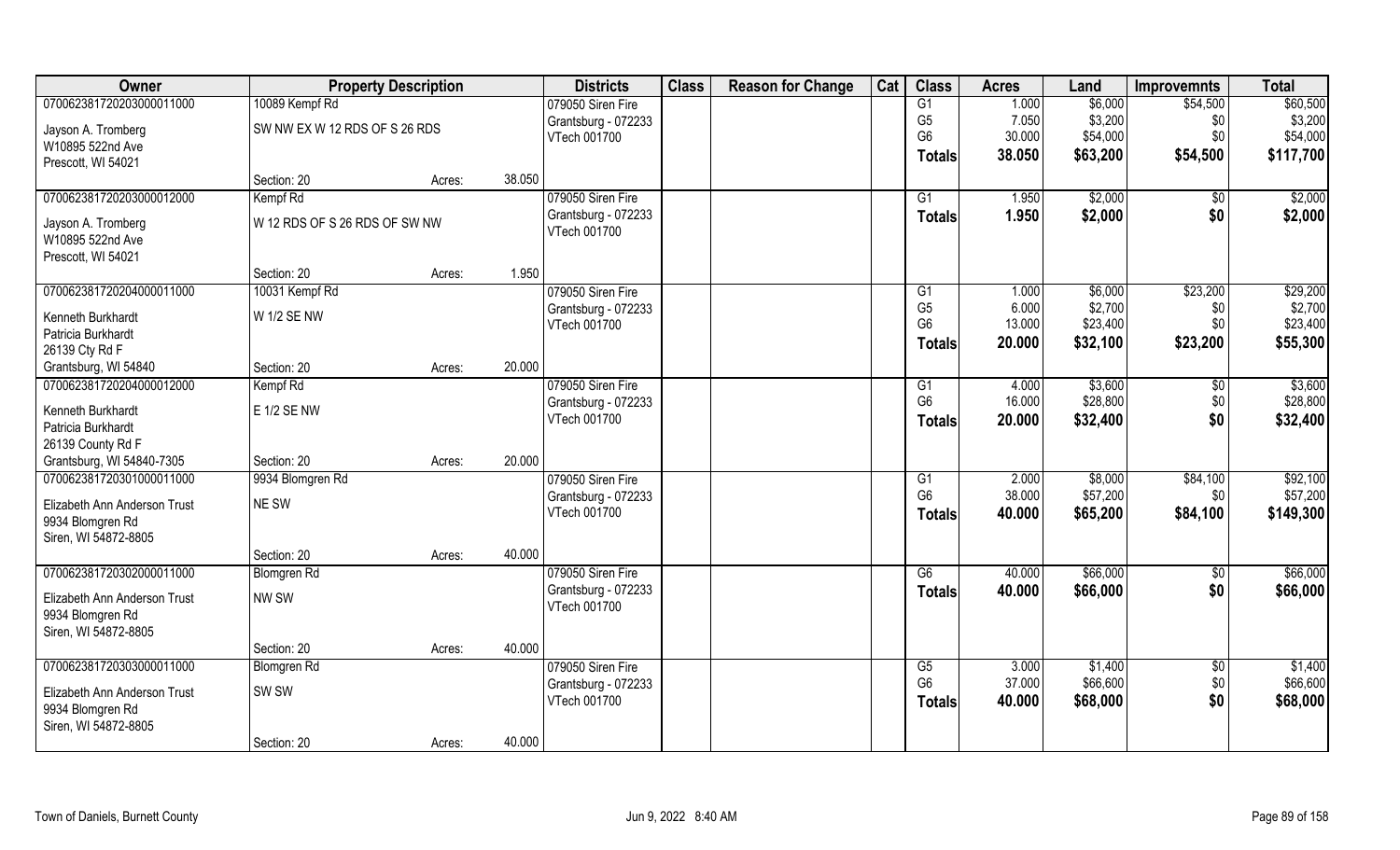| Owner                               | <b>Property Description</b>                   |        |        | <b>Districts</b>                    | <b>Class</b> | <b>Reason for Change</b> | Cat  | <b>Class</b>    | <b>Acres</b> | Land     | <b>Improvemnts</b> | <b>Total</b> |
|-------------------------------------|-----------------------------------------------|--------|--------|-------------------------------------|--------------|--------------------------|------|-----------------|--------------|----------|--------------------|--------------|
| 070062381720304000011000            | 10096 Blomgren Rd                             |        |        | 079050 Siren Fire                   | G4           | Ag use land              | $-5$ | $\overline{G1}$ | 1.000        | \$6,000  | \$246,100          | \$252,100    |
| James A. Anderson                   | SE SW                                         |        |        | Grantsburg - 072233                 |              |                          |      | G <sub>4</sub>  | 7.000        | \$900    | \$0                | \$900        |
| Desiree C. Anderson                 |                                               |        |        | VTech 001700                        |              |                          |      | G <sub>5</sub>  | 3.000        | \$1,400  | \$0                | \$1,400      |
| 10096 Blomgren Rd                   |                                               |        |        |                                     |              |                          |      | G <sub>8</sub>  | 29.000       | \$26,100 | \$0                | \$26,100     |
| Siren, WI 54872                     | Section: 20                                   | Acres: | 40.000 |                                     |              |                          |      | <b>Totals</b>   | 40.000       | \$34,400 | \$246,100          | \$280,500    |
| 070062381720401000011000            | 23372 Shuttleworth Rd                         |        |        | 079050 Siren Fire                   | G4           | Ag use land              | -5   | G1              | 3.000        | \$10,000 | \$70,200           | \$80,200     |
| Jessie Meyer                        | NE SE                                         |        |        | Grantsburg - 072233                 |              |                          |      | G4              | 5.000        | \$500    | \$0                | \$500        |
| Jacob S. Meyer                      |                                               |        |        | VTech 001700                        |              |                          |      | G <sub>5</sub>  | 2.000        | \$900    | \$0                | \$900        |
| 23372 Shuttleworth Rd               |                                               |        |        |                                     |              |                          |      | G <sub>8</sub>  | 30.000       | \$21,800 | \$0                | \$21,800     |
| Siren, WI 54872                     | Section: 20                                   | Acres: | 40.000 |                                     |              |                          |      | Totals          | 40.000       | \$33,200 | \$70,200           | \$103,400    |
| 070062381720402000011000            | Shuttleworth Rd                               |        |        | 079050 Siren Fire                   |              |                          |      | G1              | 5.480        | \$14,500 | \$4,900            | \$19,400     |
| Joseph Schommer                     | LOT 1 CSM V18 P300 (#350917) (NW SE)MAP #3709 |        |        | Grantsburg - 072233<br>VTech 001700 |              |                          |      | <b>Totals</b>   | 5.480        | \$14,500 | \$4,900            | \$19,400     |
| Susan Schommer                      |                                               |        |        |                                     |              |                          |      |                 |              |          |                    |              |
| 23373 Shuttleworth Rd               |                                               |        |        |                                     |              |                          |      |                 |              |          |                    |              |
| Siren, WI 54872                     | Section: 20                                   | Acres: | 5.480  |                                     |              |                          |      |                 |              |          |                    |              |
| 070062381720402000012000            | 23373 Shuttleworth Rd                         |        |        | 079050 Siren Fire                   |              |                          |      | G1              | 2.000        | \$15,000 | \$214,600          | \$229,600    |
| Joseph Schommer                     | LOT 2 CSM V18 P300 (#350917) (NW SE)MAP #3709 |        |        | Grantsburg - 072233                 |              |                          |      | G <sub>6</sub>  | 5.350        | \$5,400  | \$0                | \$5,400      |
| Susan Schommer                      |                                               |        |        | VTech 001700                        |              |                          |      | <b>Totals</b>   | 7.350        | \$20,400 | \$214,600          | \$235,000    |
| 23373 Shuttleworth Rd               |                                               |        |        |                                     |              |                          |      |                 |              |          |                    |              |
| Siren, WI 54872                     | Section: 20                                   | Acres: | 7.350  |                                     |              |                          |      |                 |              |          |                    |              |
| 070062381720402000013000            | <b>Blomgren Rd</b>                            |        |        | 079050 Siren Fire                   |              |                          |      | G1              | 1.000        | \$9,000  | $\sqrt[6]{30}$     | \$9,000      |
|                                     |                                               |        |        | Grantsburg - 072233                 |              |                          |      | G <sub>6</sub>  | 5.700        | \$5,700  | \$0                | \$5,700      |
| Russell L Zuech Trust               | THAT PRT NW 1/4 OF NW SE LYG W OF CSM V18     |        |        | VTech 001700                        |              |                          |      | <b>Totals</b>   | 6.700        | \$14,700 | \$0                | \$14,700     |
| 3540 Hillsboro Ct N                 | P300                                          |        |        |                                     |              |                          |      |                 |              |          |                    |              |
| New Hope, MN 55428                  |                                               |        |        |                                     |              |                          |      |                 |              |          |                    |              |
|                                     | Section: 20                                   | Acres: | 6.700  |                                     |              |                          |      |                 |              |          |                    |              |
| 070062381720402000014000            | <b>Blomgren Rd</b>                            |        |        | 079050 Siren Fire                   |              |                          |      | $\overline{G1}$ | 5.000        | \$14,000 | $\sqrt{6}$         | \$14,000     |
| Walter & Marjorie Meyer Living      | N1/2 SW1/4 NW SE                              |        |        | Grantsburg - 072233                 |              |                          |      | <b>Totals</b>   | 5.000        | \$14,000 | \$0                | \$14,000     |
| Wendy Beaudoin                      |                                               |        |        | VTech 001700                        |              |                          |      |                 |              |          |                    |              |
| 450 E Merrill Ave                   |                                               |        |        |                                     |              |                          |      |                 |              |          |                    |              |
| Gilbert, AZ 85234                   | Section: 20                                   | Acres: | 5.000  |                                     |              |                          |      |                 |              |          |                    |              |
| 070062381720402000015000            | 9959 Blomgren Rd                              |        |        | 079050 Siren Fire                   |              |                          |      | G1              | 5.000        | \$14,000 | \$75,700           | \$89,700     |
|                                     | S1/2 SW1/4 NW SE                              |        |        | Grantsburg - 072233                 |              |                          |      | <b>Totals</b>   | 5.000        | \$14,000 | \$75,700           | \$89,700     |
| Kathryn Reibel                      |                                               |        |        | VTech 001700                        |              |                          |      |                 |              |          |                    |              |
| 9959 Blomgren Rd<br>Siren, WI 54872 |                                               |        |        |                                     |              |                          |      |                 |              |          |                    |              |
|                                     | Section: 20                                   |        | 5.000  |                                     |              |                          |      |                 |              |          |                    |              |
|                                     |                                               | Acres: |        |                                     |              |                          |      |                 |              |          |                    |              |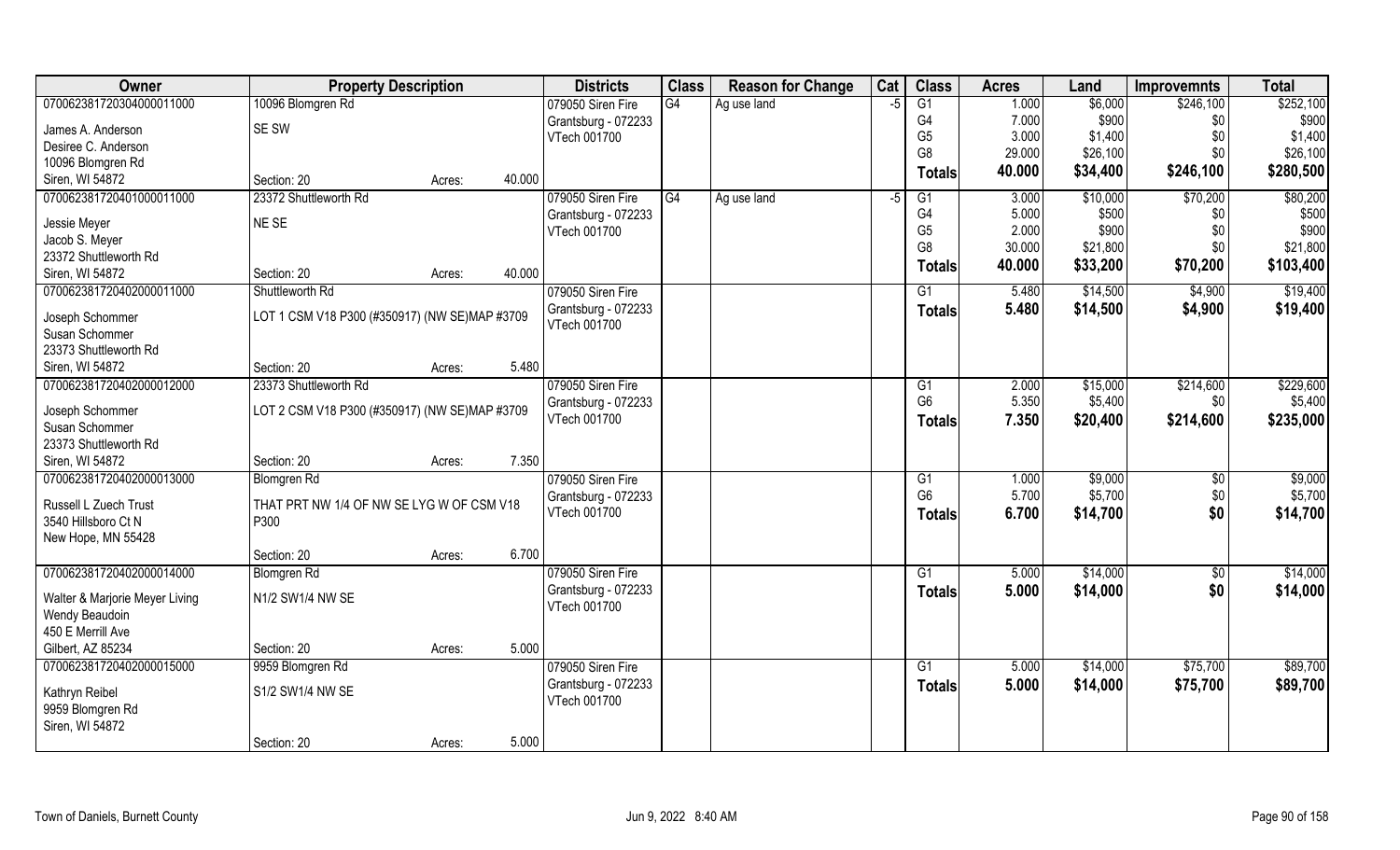| Owner                                   | <b>Property Description</b>                |        |        | <b>Districts</b>    | <b>Class</b> | <b>Reason for Change</b> | Cat | <b>Class</b>   | <b>Acres</b> | Land     | <b>Improvemnts</b> | <b>Total</b>  |
|-----------------------------------------|--------------------------------------------|--------|--------|---------------------|--------------|--------------------------|-----|----------------|--------------|----------|--------------------|---------------|
| 070062381720402000016000                | Shuttleworth Rd                            |        |        | 079050 Siren Fire   |              |                          |     | G1             | 4.000        | \$19,000 | $\overline{50}$    | \$19,000      |
| Scott Gambeski                          | N 1/2 SE 1/4 NW SE                         |        |        | Grantsburg - 072233 |              |                          |     | G <sub>6</sub> | 1.000        | \$1,000  | \$0                | \$1,000       |
| Angela Gambeski                         |                                            |        |        | VTech 001700        |              |                          |     | <b>Totals</b>  | 5.000        | \$20,000 | \$0                | \$20,000      |
| 6275 146th St N                         |                                            |        |        |                     |              |                          |     |                |              |          |                    |               |
| Hugo, MN 55038                          | Section: 20                                | Acres: | 5.000  |                     |              |                          |     |                |              |          |                    |               |
| 070062381720402000017000                | 23309 Shuttleworth Rd                      |        |        | 079050 Siren Fire   |              |                          |     | G1             | 3.750        | \$11,500 | \$32,900           | \$44,400      |
| Scott Gambeski                          | S1/2 SE1/4 NW SE                           |        |        | Grantsburg - 072233 |              |                          |     | G <sub>6</sub> | 1.250        | \$1,300  | \$0                | \$1,300       |
| Angela Gambeski                         |                                            |        |        | VTech 001700        |              |                          |     | <b>Totals</b>  | 5.000        | \$12,800 | \$32,900           | \$45,700      |
| 6275 146th St N                         |                                            |        |        |                     |              |                          |     |                |              |          |                    |               |
| Hugo, MN 55038                          | Section: 20                                | Acres: | 5.000  |                     |              |                          |     |                |              |          |                    |               |
| 070062381720403000011000                | 9975 Blomgren Rd                           |        |        | 079050 Siren Fire   |              |                          |     | G <sub>1</sub> | 1.000        | \$6,000  | \$16,400           | \$22,400      |
| <b>Bruce Terwey</b>                     | SW <sub>SE</sub>                           |        |        | Grantsburg - 072233 |              |                          |     | G <sub>5</sub> | 21.000       | \$9,500  | \$0                | \$9,500       |
| Michelle Ros Terwey                     |                                            |        |        | VTech 001700        |              |                          |     | G <sub>6</sub> | 18.000       | \$32,400 | \$0                | \$32,400      |
| 23316 26th Ave                          |                                            |        |        |                     |              |                          |     | <b>Totals</b>  | 40.000       | \$47,900 | \$16,400           | \$64,300      |
| St Cloud, MN 56301                      | Section: 20                                | Acres: | 40.000 |                     |              |                          |     |                |              |          |                    |               |
| 070062381720404000011001                | Shuttleworth Rd                            |        |        | 079050 Siren Fire   | G4           | Ag use land              | -5  | G4             | 10.200       | \$1,400  | \$0                | \$1,400       |
|                                         |                                            |        |        | Grantsburg - 072233 |              |                          |     | G <sub>5</sub> | 14.000       | \$6,300  | \$0                | \$6,300       |
| <b>Richard M Goiffon Rev Trust</b>      | SE SE EX CSM V27 P118                      |        |        | VTech 001700        |              |                          |     | G8             | 5.000        | \$2,500  | \$0                | \$2,500       |
| 23195 Dunham Lake Rd<br>Siren, WI 54872 |                                            |        |        |                     |              |                          |     | <b>Totals</b>  | 29.200       | \$10,200 | \$0                | \$10,200      |
|                                         | Section: 20                                | Acres: | 29.200 |                     |              |                          |     |                |              |          |                    |               |
| 070062381720404000011100                | 23298 Shuttleworth Rd                      |        |        | 079050 Siren Fire   |              |                          |     | G1             | 1.000        | \$6,000  | \$180,500          | \$186,500     |
|                                         |                                            |        |        | Grantsburg - 072233 |              |                          |     | G <sub>8</sub> | 9.000        | \$4,500  | \$0                | \$4,500       |
| Lucas C. Hetfeld                        | LOT 1 CSM#4856 V27 P118 (SE SE)#455459     |        |        | VTech 001700        |              |                          |     | <b>Totals</b>  | 10.000       | \$10,500 | \$180,500          | \$191,000     |
| Lydia T. Hetfeld                        |                                            |        |        |                     |              |                          |     |                |              |          |                    |               |
| 23298 Shuttleworth Rd                   |                                            |        |        |                     |              |                          |     |                |              |          |                    |               |
| Siren, WI 54872-8812                    | Section: 20                                | Acres: | 10.000 |                     |              |                          |     |                |              |          |                    |               |
| 070062381720517000011000                |                                            |        |        | 079050 Siren Fire   |              |                          |     | X <sub>2</sub> | 1.400        | \$0      | \$0                | $\frac{6}{3}$ |
| Wisconsin Dot                           | PCLS HWY 70 IN SEC 20                      |        |        | Grantsburg - 072233 |              |                          |     | <b>Totals</b>  | 1.400        | \$0      | \$0                | \$0           |
| 1701 N 4th St                           |                                            |        |        | VTech 001700        |              |                          |     |                |              |          |                    |               |
| Superior, WI 54880                      |                                            |        |        |                     |              |                          |     |                |              |          |                    |               |
|                                         | Section: 20                                | Acres: | 1.400  |                     |              |                          |     |                |              |          |                    |               |
| 070062381721202000011000                | 9697 State Highway 70                      |        |        | 079050 Siren Fire   |              |                          |     | G1             | 1.000        | \$6,000  | \$185,000          | \$191,000     |
| Donavan L. Jotblad                      | PRT NW NW LYG S OF REFERENCE LN EX CSM V 7 |        |        | Siren - 075376      |              |                          |     | G <sub>6</sub> | 19.110       | \$34,400 | \$0                | \$34,400      |
| Sandra L. Jotblad                       | PGS 182 & 243 & EX HWY DESC 485/423        |        |        | VTech 001700        |              |                          |     | <b>Totals</b>  | 20.110       | \$40,400 | \$185,000          | \$225,400     |
| 9697 State Rd 70                        |                                            |        |        |                     |              |                          |     |                |              |          |                    |               |
| Siren, WI 54872-8534                    | Section: 21                                | Acres: | 20.110 |                     |              |                          |     |                |              |          |                    |               |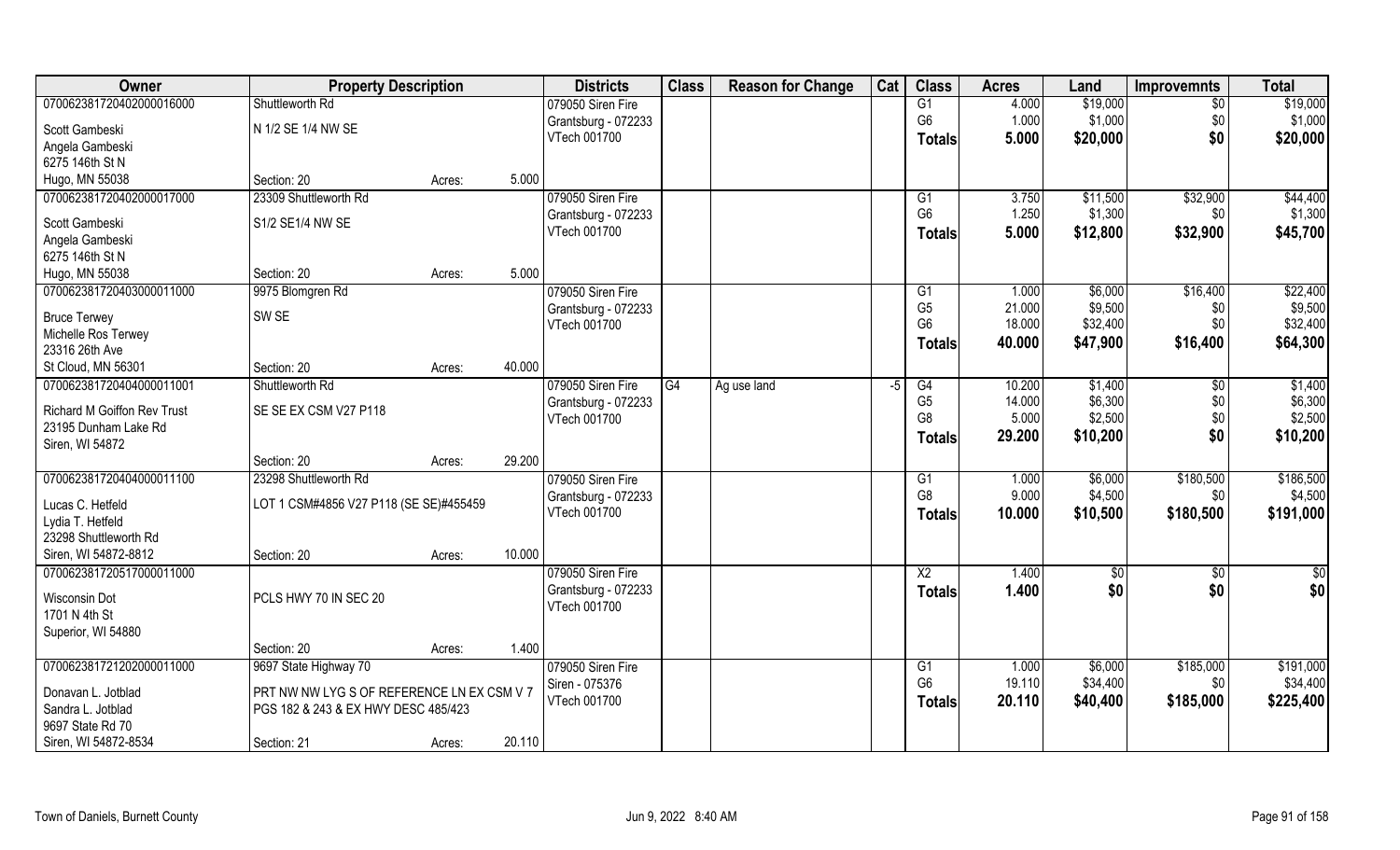| <b>Owner</b>                           | <b>Property Description</b>                    | <b>Districts</b>               | <b>Class</b> | <b>Reason for Change</b> | Cat | <b>Class</b>   | <b>Acres</b> | Land     | <b>Improvemnts</b> | <b>Total</b> |
|----------------------------------------|------------------------------------------------|--------------------------------|--------------|--------------------------|-----|----------------|--------------|----------|--------------------|--------------|
| 070062381721202000012500               |                                                | 079050 Siren Fire              |              |                          |     | G1             | 2.320        | \$35,600 | $\overline{50}$    | \$35,600     |
| Michael A. Kleven                      | LOT 3 CSM 4959 VOL 28 P 17 RECORDED AS         | Mud Hen Lake<br>Siren - 075376 |              |                          |     | <b>Totals</b>  | 2.320        | \$35,600 | \$0                | \$35,600     |
| Cynthia Kleven                         | DOCUMENT 462814 (NW NW)                        | VTech 001700                   |              |                          |     |                |              |          |                    |              |
| 23612 Floyd Parker Dr                  |                                                |                                |              |                          |     |                |              |          |                    |              |
| Siren, WI 54872                        | Section: 21<br>2.320<br>Acres:                 |                                |              |                          |     |                |              |          |                    |              |
| 070062381721202000013500               |                                                | 079050 Siren Fire              |              |                          |     | G <sub>1</sub> | 1.870        | \$23,300 | \$0                | \$23,300     |
| Michael A. Kleven                      | LOT 4 CSM 4959 VOL 28 P 17 RECORDED AS         | Mud Hen Lake                   |              |                          |     | <b>Totals</b>  | 1.870        | \$23,300 | \$0                | \$23,300     |
| Cynthia Kleven                         | DOCUMENT 462814 (NW NW)                        | Siren - 075376                 |              |                          |     |                |              |          |                    |              |
| 23612 Floyd Parker Dr                  |                                                | VTech 001700                   |              |                          |     |                |              |          |                    |              |
| Siren, WI 54872                        | 1.870<br>Section: 21<br>Acres:                 |                                |              |                          |     |                |              |          |                    |              |
| 070062381721202000014000               | 23596 Floyd Parker Dr                          | 079050 Siren Fire              |              |                          |     | G1             | 1.880        | \$7,800  | \$134,800          | \$142,600    |
| Kim R. Huntley                         | LOT 12 CSM V 7 P 243 EX HWY DESC 482/92 (NW    | Siren - 075376                 |              |                          |     | <b>Totals</b>  | 1.880        | \$7,800  | \$134,800          | \$142,600    |
| Linda L. Huntley                       | NW)#220005                                     | VTech 001700                   |              |                          |     |                |              |          |                    |              |
| 23596 Floyd Parker Dr                  |                                                |                                |              |                          |     |                |              |          |                    |              |
| Siren, WI 54872                        | 1.880<br>Section: 21<br>Acres:                 |                                |              |                          |     |                |              |          |                    |              |
| 070062381721202000015000               | 23550 Floyd Parker Dr                          | 079050 Siren Fire              |              |                          |     | G <sub>1</sub> | 3.500        | \$11,000 | \$0                | \$11,000     |
|                                        |                                                | Siren - 075376                 |              |                          |     | <b>Totals</b>  | 3.500        | \$11,000 | \$0                | \$11,000     |
| James J. Strub                         | LOT 13 CSM 1485 VOL 7 P 243 RECORDED AS        | VTech 001700                   |              |                          |     |                |              |          |                    |              |
| Valerie A. Strub                       | DOCUMENT 220005 (NW NW) EX HWY V482 P256       |                                |              |                          |     |                |              |          |                    |              |
| 24231 Rutgers St NE<br>Stacy, MN 55079 | 3.500<br>Section: 21                           |                                |              |                          |     |                |              |          |                    |              |
| 070062381721202000016000               | Acres:<br>Floyd Parker Dr                      | 079050 Siren Fire              |              |                          |     | G1             | 1.500        | \$7,000  | \$0                | \$7,000      |
|                                        |                                                | Siren - 075376                 |              |                          |     |                | 1.500        | \$7,000  | \$0                | \$7,000      |
| Craig Vernon Duren                     | PCL NW NW EX CSM V 2 P 281                     | VTech 001700                   |              |                          |     | <b>Totals</b>  |              |          |                    |              |
| Susan Duren                            |                                                |                                |              |                          |     |                |              |          |                    |              |
| 18099 Jacquard Ct                      |                                                |                                |              |                          |     |                |              |          |                    |              |
| Lakeville, MN 55044                    | Section: 21<br>1.500<br>Acres:                 |                                |              |                          |     |                |              |          |                    |              |
| 070062381721202000017000               | 23569 Floyd Parker Dr                          | 079050 Siren Fire              |              |                          |     | G1             | 1.110        | \$6,800  | \$4,500            | \$11,300     |
| Jason M. Salzbrun                      | LOT 3 CSM#568 V2 P281 (IN NW NW)#179371        | Siren - 075376                 |              |                          |     | <b>Totals</b>  | 1.110        | \$6,800  | \$4,500            | \$11,300     |
| 11359 Magnolia St                      |                                                | VTech 001700                   |              |                          |     |                |              |          |                    |              |
| Coon Rapids, MN 55488                  |                                                |                                |              |                          |     |                |              |          |                    |              |
|                                        | 1.110<br>Section: 21<br>Acres:                 |                                |              |                          |     |                |              |          |                    |              |
| 070062381721202000018000               | 23563 Floyd Parker Dr                          | 079050 Siren Fire              |              |                          |     | G1             | 0.400        | \$2,400  | \$29,800           | \$32,200     |
| Pamela A. Amacker                      | LOT 2 CSM V 2 P 281 (IN NW NW SEC 21 & GOV LOT | Siren - 075376                 |              |                          |     | G <sub>6</sub> | 0.600        | \$600    | \$0                | \$600        |
| 23563 Floyd Parker Dr                  | <b>SEC 16)</b>                                 | VTech 001700                   |              |                          |     | <b>Totals</b>  | 1.000        | \$3,000  | \$29,800           | \$32,800     |
| Siren, WI 54872                        |                                                |                                |              |                          |     |                |              |          |                    |              |
|                                        | 1.000<br>Section: 21<br>Acres:                 |                                |              |                          |     |                |              |          |                    |              |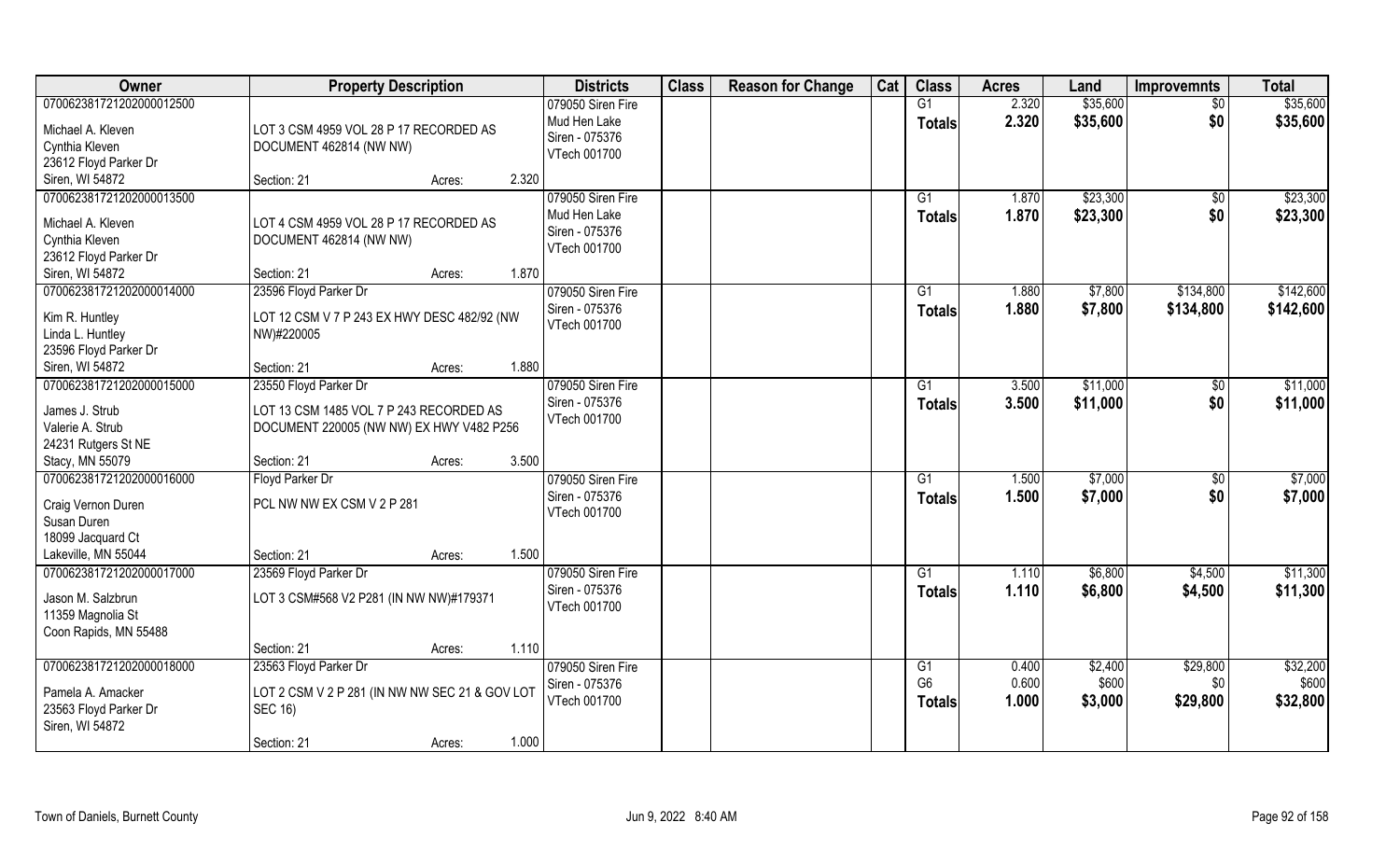| \$33,900<br>070062381721202000019000<br>23557 Floyd Parker Dr<br>079050 Siren Fire<br>0.580<br>\$3,500<br>G1<br>\$30,400<br>G <sub>6</sub><br>1.500<br>\$1,500<br>Siren - 075376<br>\$1,500<br>\$0<br>James C. Amacher<br>LOT 1 CSM V 2 P 281 (IN NW NW SEC 21 & GOV LOT<br>VTech 001700<br>2.080<br>\$5,000<br>\$30,400<br>\$35,400<br>Totals<br>Pamela P. Amacher<br>SEC 16)#179371<br>7990 Hwy 19 Blvd<br>Cannon Falls, MN 55009<br>2.080<br>Section: 21<br>Acres:<br>079050 Siren Fire<br>\$1,300<br>070062381721203000011000<br>State Highway 70<br>\$1,300<br>G5<br>5.000<br>\$0<br>G <sub>6</sub><br>35.000<br>\$63,000<br>\$0<br>Siren - 075376<br>SW <sub>NW</sub><br>Donavan L. Jotblad<br>\$0<br>VTech 001700<br>\$64,300<br>\$64,300<br>40.000<br>Totals<br>Sandra L. Jotblad<br>9697 State Rd 70<br>40.000<br>Siren, WI 54872-8534<br>Section: 21<br>Acres:<br>070062381721204000011000<br>079050 Siren Fire<br>7.780<br>\$0<br>\$0<br>Dunham Lake Rd<br>X4<br>\$0<br>\$0<br>\$0<br>\$0<br>Siren - 075376<br>7.780<br><b>Totals</b><br>Town of Daniels<br>PCL SE NW (CEMETERY) & CSM V 3 P 75(INC PCL<br>VTech 001700<br>PO Box 190<br>V47 P239 CEM)<br>Siren, WI 54872<br>7.780<br>Section: 21<br>Acres:<br>070062381721204000012000<br>\$3,700<br>Dunham Lake Rd<br>079050 Siren Fire<br>31.770<br>\$3,700<br>G4<br>Ag use land<br>G4<br>\$0<br>-5<br>G <sub>4</sub><br>G <sub>5</sub><br>0.450<br>\$0<br>$-5$<br>\$100<br>Siren - 075376<br>Ag use land<br>SE NW EX V 47 P 239 & CSM V 3 P 75<br>Brian L. Sundby<br>\$0<br>\$3,800<br>VTech 001700<br>32.220<br>\$3,800<br><b>Totals</b><br>23924 County Rd M<br>Grantsburg, WI 54840<br>32.220<br>Section: 21<br>Acres:<br>\$3,300<br>070062381721301000011000<br>$\overline{G4}$<br>24.425<br>\$3,300<br>Dunham Lake Rd<br>079050 Siren Fire<br>G4<br>$\sqrt{6}$<br>Ag use land<br>-5<br>G <sub>5</sub><br>0.450<br>\$100<br>\$0<br>Siren - 075376<br>NE SW<br>Brian L. Sundby<br>G7<br>\$3,000<br>\$3,800<br>0.125<br>\$800<br>VTech 001700<br>23924 County Rd M<br>G <sub>8</sub><br>\$13,500<br>15.000<br>\$13,500<br>\$0<br>Grantsburg, WI 54840<br>\$20,700<br>40.000<br>\$17,700<br>\$3,000<br><b>Totals</b><br>40.000<br>Section: 21<br>Acres:<br>\$64,000<br>\$64,000<br>070062381721302000012000<br>079050 Siren Fire<br>G6<br>Bernie Rd<br>40.000<br>\$0<br>Siren - 075376<br>\$0<br>\$64,000<br>40.000<br>\$64,000<br><b>Totals</b><br>NW SW<br>Dallas Jotblad<br>VTech 001700<br>15164 Fish Lk Rd<br>Grantsburg, WI 54840<br>40.000<br>Section: 21<br>Acres:<br>070062381721303000011000<br>9753 Bernie Rd<br>\$3,500<br>\$3,500<br>079050 Siren Fire<br>G4<br>G4<br>26.000<br>\$0<br>Ag use land<br>$-5$<br>\$26,400<br>G7<br>1.000<br>\$6,000<br>Siren - 075376<br>SW <sub>SW</sub><br><b>Richard M Goiffon Rev Trust</b><br>G8<br>\$6,500<br>13.000<br>\$6,500<br>\$0<br>VTech 001700<br>23195 Dunham Lake Rd<br>\$42,400<br>40.000<br>\$16,000<br>\$26,400<br>Totals<br>Siren, WI 54872 | Owner | <b>Property Description</b> |        |        | <b>Districts</b> | <b>Class</b> | <b>Reason for Change</b> | Cat | <b>Class</b> | <b>Acres</b> | Land | <b>Improvemnts</b> | <b>Total</b> |
|---------------------------------------------------------------------------------------------------------------------------------------------------------------------------------------------------------------------------------------------------------------------------------------------------------------------------------------------------------------------------------------------------------------------------------------------------------------------------------------------------------------------------------------------------------------------------------------------------------------------------------------------------------------------------------------------------------------------------------------------------------------------------------------------------------------------------------------------------------------------------------------------------------------------------------------------------------------------------------------------------------------------------------------------------------------------------------------------------------------------------------------------------------------------------------------------------------------------------------------------------------------------------------------------------------------------------------------------------------------------------------------------------------------------------------------------------------------------------------------------------------------------------------------------------------------------------------------------------------------------------------------------------------------------------------------------------------------------------------------------------------------------------------------------------------------------------------------------------------------------------------------------------------------------------------------------------------------------------------------------------------------------------------------------------------------------------------------------------------------------------------------------------------------------------------------------------------------------------------------------------------------------------------------------------------------------------------------------------------------------------------------------------------------------------------------------------------------------------------------------------------------------------------------------------------------------------------------------------------------------------------------------------------------------------------------------------------------------------------------------------------------------------------------------------------------------------------------------------------------------------------------------------------------------------------------------------------------------------|-------|-----------------------------|--------|--------|------------------|--------------|--------------------------|-----|--------------|--------------|------|--------------------|--------------|
|                                                                                                                                                                                                                                                                                                                                                                                                                                                                                                                                                                                                                                                                                                                                                                                                                                                                                                                                                                                                                                                                                                                                                                                                                                                                                                                                                                                                                                                                                                                                                                                                                                                                                                                                                                                                                                                                                                                                                                                                                                                                                                                                                                                                                                                                                                                                                                                                                                                                                                                                                                                                                                                                                                                                                                                                                                                                                                                                                                           |       |                             |        |        |                  |              |                          |     |              |              |      |                    |              |
|                                                                                                                                                                                                                                                                                                                                                                                                                                                                                                                                                                                                                                                                                                                                                                                                                                                                                                                                                                                                                                                                                                                                                                                                                                                                                                                                                                                                                                                                                                                                                                                                                                                                                                                                                                                                                                                                                                                                                                                                                                                                                                                                                                                                                                                                                                                                                                                                                                                                                                                                                                                                                                                                                                                                                                                                                                                                                                                                                                           |       |                             |        |        |                  |              |                          |     |              |              |      |                    |              |
|                                                                                                                                                                                                                                                                                                                                                                                                                                                                                                                                                                                                                                                                                                                                                                                                                                                                                                                                                                                                                                                                                                                                                                                                                                                                                                                                                                                                                                                                                                                                                                                                                                                                                                                                                                                                                                                                                                                                                                                                                                                                                                                                                                                                                                                                                                                                                                                                                                                                                                                                                                                                                                                                                                                                                                                                                                                                                                                                                                           |       |                             |        |        |                  |              |                          |     |              |              |      |                    |              |
|                                                                                                                                                                                                                                                                                                                                                                                                                                                                                                                                                                                                                                                                                                                                                                                                                                                                                                                                                                                                                                                                                                                                                                                                                                                                                                                                                                                                                                                                                                                                                                                                                                                                                                                                                                                                                                                                                                                                                                                                                                                                                                                                                                                                                                                                                                                                                                                                                                                                                                                                                                                                                                                                                                                                                                                                                                                                                                                                                                           |       |                             |        |        |                  |              |                          |     |              |              |      |                    |              |
|                                                                                                                                                                                                                                                                                                                                                                                                                                                                                                                                                                                                                                                                                                                                                                                                                                                                                                                                                                                                                                                                                                                                                                                                                                                                                                                                                                                                                                                                                                                                                                                                                                                                                                                                                                                                                                                                                                                                                                                                                                                                                                                                                                                                                                                                                                                                                                                                                                                                                                                                                                                                                                                                                                                                                                                                                                                                                                                                                                           |       |                             |        |        |                  |              |                          |     |              |              |      |                    |              |
| \$63,000<br>\$100<br>\$100<br>\$32,400                                                                                                                                                                                                                                                                                                                                                                                                                                                                                                                                                                                                                                                                                                                                                                                                                                                                                                                                                                                                                                                                                                                                                                                                                                                                                                                                                                                                                                                                                                                                                                                                                                                                                                                                                                                                                                                                                                                                                                                                                                                                                                                                                                                                                                                                                                                                                                                                                                                                                                                                                                                                                                                                                                                                                                                                                                                                                                                                    |       |                             |        |        |                  |              |                          |     |              |              |      |                    |              |
|                                                                                                                                                                                                                                                                                                                                                                                                                                                                                                                                                                                                                                                                                                                                                                                                                                                                                                                                                                                                                                                                                                                                                                                                                                                                                                                                                                                                                                                                                                                                                                                                                                                                                                                                                                                                                                                                                                                                                                                                                                                                                                                                                                                                                                                                                                                                                                                                                                                                                                                                                                                                                                                                                                                                                                                                                                                                                                                                                                           |       |                             |        |        |                  |              |                          |     |              |              |      |                    |              |
|                                                                                                                                                                                                                                                                                                                                                                                                                                                                                                                                                                                                                                                                                                                                                                                                                                                                                                                                                                                                                                                                                                                                                                                                                                                                                                                                                                                                                                                                                                                                                                                                                                                                                                                                                                                                                                                                                                                                                                                                                                                                                                                                                                                                                                                                                                                                                                                                                                                                                                                                                                                                                                                                                                                                                                                                                                                                                                                                                                           |       |                             |        |        |                  |              |                          |     |              |              |      |                    |              |
|                                                                                                                                                                                                                                                                                                                                                                                                                                                                                                                                                                                                                                                                                                                                                                                                                                                                                                                                                                                                                                                                                                                                                                                                                                                                                                                                                                                                                                                                                                                                                                                                                                                                                                                                                                                                                                                                                                                                                                                                                                                                                                                                                                                                                                                                                                                                                                                                                                                                                                                                                                                                                                                                                                                                                                                                                                                                                                                                                                           |       |                             |        |        |                  |              |                          |     |              |              |      |                    |              |
|                                                                                                                                                                                                                                                                                                                                                                                                                                                                                                                                                                                                                                                                                                                                                                                                                                                                                                                                                                                                                                                                                                                                                                                                                                                                                                                                                                                                                                                                                                                                                                                                                                                                                                                                                                                                                                                                                                                                                                                                                                                                                                                                                                                                                                                                                                                                                                                                                                                                                                                                                                                                                                                                                                                                                                                                                                                                                                                                                                           |       |                             |        |        |                  |              |                          |     |              |              |      |                    |              |
|                                                                                                                                                                                                                                                                                                                                                                                                                                                                                                                                                                                                                                                                                                                                                                                                                                                                                                                                                                                                                                                                                                                                                                                                                                                                                                                                                                                                                                                                                                                                                                                                                                                                                                                                                                                                                                                                                                                                                                                                                                                                                                                                                                                                                                                                                                                                                                                                                                                                                                                                                                                                                                                                                                                                                                                                                                                                                                                                                                           |       |                             |        |        |                  |              |                          |     |              |              |      |                    |              |
|                                                                                                                                                                                                                                                                                                                                                                                                                                                                                                                                                                                                                                                                                                                                                                                                                                                                                                                                                                                                                                                                                                                                                                                                                                                                                                                                                                                                                                                                                                                                                                                                                                                                                                                                                                                                                                                                                                                                                                                                                                                                                                                                                                                                                                                                                                                                                                                                                                                                                                                                                                                                                                                                                                                                                                                                                                                                                                                                                                           |       |                             |        |        |                  |              |                          |     |              |              |      |                    |              |
|                                                                                                                                                                                                                                                                                                                                                                                                                                                                                                                                                                                                                                                                                                                                                                                                                                                                                                                                                                                                                                                                                                                                                                                                                                                                                                                                                                                                                                                                                                                                                                                                                                                                                                                                                                                                                                                                                                                                                                                                                                                                                                                                                                                                                                                                                                                                                                                                                                                                                                                                                                                                                                                                                                                                                                                                                                                                                                                                                                           |       |                             |        |        |                  |              |                          |     |              |              |      |                    |              |
|                                                                                                                                                                                                                                                                                                                                                                                                                                                                                                                                                                                                                                                                                                                                                                                                                                                                                                                                                                                                                                                                                                                                                                                                                                                                                                                                                                                                                                                                                                                                                                                                                                                                                                                                                                                                                                                                                                                                                                                                                                                                                                                                                                                                                                                                                                                                                                                                                                                                                                                                                                                                                                                                                                                                                                                                                                                                                                                                                                           |       |                             |        |        |                  |              |                          |     |              |              |      |                    |              |
|                                                                                                                                                                                                                                                                                                                                                                                                                                                                                                                                                                                                                                                                                                                                                                                                                                                                                                                                                                                                                                                                                                                                                                                                                                                                                                                                                                                                                                                                                                                                                                                                                                                                                                                                                                                                                                                                                                                                                                                                                                                                                                                                                                                                                                                                                                                                                                                                                                                                                                                                                                                                                                                                                                                                                                                                                                                                                                                                                                           |       |                             |        |        |                  |              |                          |     |              |              |      |                    |              |
|                                                                                                                                                                                                                                                                                                                                                                                                                                                                                                                                                                                                                                                                                                                                                                                                                                                                                                                                                                                                                                                                                                                                                                                                                                                                                                                                                                                                                                                                                                                                                                                                                                                                                                                                                                                                                                                                                                                                                                                                                                                                                                                                                                                                                                                                                                                                                                                                                                                                                                                                                                                                                                                                                                                                                                                                                                                                                                                                                                           |       |                             |        |        |                  |              |                          |     |              |              |      |                    |              |
|                                                                                                                                                                                                                                                                                                                                                                                                                                                                                                                                                                                                                                                                                                                                                                                                                                                                                                                                                                                                                                                                                                                                                                                                                                                                                                                                                                                                                                                                                                                                                                                                                                                                                                                                                                                                                                                                                                                                                                                                                                                                                                                                                                                                                                                                                                                                                                                                                                                                                                                                                                                                                                                                                                                                                                                                                                                                                                                                                                           |       |                             |        |        |                  |              |                          |     |              |              |      |                    |              |
|                                                                                                                                                                                                                                                                                                                                                                                                                                                                                                                                                                                                                                                                                                                                                                                                                                                                                                                                                                                                                                                                                                                                                                                                                                                                                                                                                                                                                                                                                                                                                                                                                                                                                                                                                                                                                                                                                                                                                                                                                                                                                                                                                                                                                                                                                                                                                                                                                                                                                                                                                                                                                                                                                                                                                                                                                                                                                                                                                                           |       |                             |        |        |                  |              |                          |     |              |              |      |                    |              |
|                                                                                                                                                                                                                                                                                                                                                                                                                                                                                                                                                                                                                                                                                                                                                                                                                                                                                                                                                                                                                                                                                                                                                                                                                                                                                                                                                                                                                                                                                                                                                                                                                                                                                                                                                                                                                                                                                                                                                                                                                                                                                                                                                                                                                                                                                                                                                                                                                                                                                                                                                                                                                                                                                                                                                                                                                                                                                                                                                                           |       |                             |        |        |                  |              |                          |     |              |              |      |                    |              |
|                                                                                                                                                                                                                                                                                                                                                                                                                                                                                                                                                                                                                                                                                                                                                                                                                                                                                                                                                                                                                                                                                                                                                                                                                                                                                                                                                                                                                                                                                                                                                                                                                                                                                                                                                                                                                                                                                                                                                                                                                                                                                                                                                                                                                                                                                                                                                                                                                                                                                                                                                                                                                                                                                                                                                                                                                                                                                                                                                                           |       |                             |        |        |                  |              |                          |     |              |              |      |                    |              |
|                                                                                                                                                                                                                                                                                                                                                                                                                                                                                                                                                                                                                                                                                                                                                                                                                                                                                                                                                                                                                                                                                                                                                                                                                                                                                                                                                                                                                                                                                                                                                                                                                                                                                                                                                                                                                                                                                                                                                                                                                                                                                                                                                                                                                                                                                                                                                                                                                                                                                                                                                                                                                                                                                                                                                                                                                                                                                                                                                                           |       |                             |        |        |                  |              |                          |     |              |              |      |                    |              |
|                                                                                                                                                                                                                                                                                                                                                                                                                                                                                                                                                                                                                                                                                                                                                                                                                                                                                                                                                                                                                                                                                                                                                                                                                                                                                                                                                                                                                                                                                                                                                                                                                                                                                                                                                                                                                                                                                                                                                                                                                                                                                                                                                                                                                                                                                                                                                                                                                                                                                                                                                                                                                                                                                                                                                                                                                                                                                                                                                                           |       |                             |        |        |                  |              |                          |     |              |              |      |                    |              |
|                                                                                                                                                                                                                                                                                                                                                                                                                                                                                                                                                                                                                                                                                                                                                                                                                                                                                                                                                                                                                                                                                                                                                                                                                                                                                                                                                                                                                                                                                                                                                                                                                                                                                                                                                                                                                                                                                                                                                                                                                                                                                                                                                                                                                                                                                                                                                                                                                                                                                                                                                                                                                                                                                                                                                                                                                                                                                                                                                                           |       |                             |        |        |                  |              |                          |     |              |              |      |                    |              |
|                                                                                                                                                                                                                                                                                                                                                                                                                                                                                                                                                                                                                                                                                                                                                                                                                                                                                                                                                                                                                                                                                                                                                                                                                                                                                                                                                                                                                                                                                                                                                                                                                                                                                                                                                                                                                                                                                                                                                                                                                                                                                                                                                                                                                                                                                                                                                                                                                                                                                                                                                                                                                                                                                                                                                                                                                                                                                                                                                                           |       |                             |        |        |                  |              |                          |     |              |              |      |                    |              |
|                                                                                                                                                                                                                                                                                                                                                                                                                                                                                                                                                                                                                                                                                                                                                                                                                                                                                                                                                                                                                                                                                                                                                                                                                                                                                                                                                                                                                                                                                                                                                                                                                                                                                                                                                                                                                                                                                                                                                                                                                                                                                                                                                                                                                                                                                                                                                                                                                                                                                                                                                                                                                                                                                                                                                                                                                                                                                                                                                                           |       |                             |        |        |                  |              |                          |     |              |              |      |                    |              |
|                                                                                                                                                                                                                                                                                                                                                                                                                                                                                                                                                                                                                                                                                                                                                                                                                                                                                                                                                                                                                                                                                                                                                                                                                                                                                                                                                                                                                                                                                                                                                                                                                                                                                                                                                                                                                                                                                                                                                                                                                                                                                                                                                                                                                                                                                                                                                                                                                                                                                                                                                                                                                                                                                                                                                                                                                                                                                                                                                                           |       |                             |        |        |                  |              |                          |     |              |              |      |                    |              |
|                                                                                                                                                                                                                                                                                                                                                                                                                                                                                                                                                                                                                                                                                                                                                                                                                                                                                                                                                                                                                                                                                                                                                                                                                                                                                                                                                                                                                                                                                                                                                                                                                                                                                                                                                                                                                                                                                                                                                                                                                                                                                                                                                                                                                                                                                                                                                                                                                                                                                                                                                                                                                                                                                                                                                                                                                                                                                                                                                                           |       |                             |        |        |                  |              |                          |     |              |              |      |                    |              |
|                                                                                                                                                                                                                                                                                                                                                                                                                                                                                                                                                                                                                                                                                                                                                                                                                                                                                                                                                                                                                                                                                                                                                                                                                                                                                                                                                                                                                                                                                                                                                                                                                                                                                                                                                                                                                                                                                                                                                                                                                                                                                                                                                                                                                                                                                                                                                                                                                                                                                                                                                                                                                                                                                                                                                                                                                                                                                                                                                                           |       |                             |        |        |                  |              |                          |     |              |              |      |                    |              |
|                                                                                                                                                                                                                                                                                                                                                                                                                                                                                                                                                                                                                                                                                                                                                                                                                                                                                                                                                                                                                                                                                                                                                                                                                                                                                                                                                                                                                                                                                                                                                                                                                                                                                                                                                                                                                                                                                                                                                                                                                                                                                                                                                                                                                                                                                                                                                                                                                                                                                                                                                                                                                                                                                                                                                                                                                                                                                                                                                                           |       |                             |        |        |                  |              |                          |     |              |              |      |                    |              |
|                                                                                                                                                                                                                                                                                                                                                                                                                                                                                                                                                                                                                                                                                                                                                                                                                                                                                                                                                                                                                                                                                                                                                                                                                                                                                                                                                                                                                                                                                                                                                                                                                                                                                                                                                                                                                                                                                                                                                                                                                                                                                                                                                                                                                                                                                                                                                                                                                                                                                                                                                                                                                                                                                                                                                                                                                                                                                                                                                                           |       |                             |        |        |                  |              |                          |     |              |              |      |                    |              |
|                                                                                                                                                                                                                                                                                                                                                                                                                                                                                                                                                                                                                                                                                                                                                                                                                                                                                                                                                                                                                                                                                                                                                                                                                                                                                                                                                                                                                                                                                                                                                                                                                                                                                                                                                                                                                                                                                                                                                                                                                                                                                                                                                                                                                                                                                                                                                                                                                                                                                                                                                                                                                                                                                                                                                                                                                                                                                                                                                                           |       |                             |        |        |                  |              |                          |     |              |              |      |                    |              |
|                                                                                                                                                                                                                                                                                                                                                                                                                                                                                                                                                                                                                                                                                                                                                                                                                                                                                                                                                                                                                                                                                                                                                                                                                                                                                                                                                                                                                                                                                                                                                                                                                                                                                                                                                                                                                                                                                                                                                                                                                                                                                                                                                                                                                                                                                                                                                                                                                                                                                                                                                                                                                                                                                                                                                                                                                                                                                                                                                                           |       |                             |        |        |                  |              |                          |     |              |              |      |                    |              |
|                                                                                                                                                                                                                                                                                                                                                                                                                                                                                                                                                                                                                                                                                                                                                                                                                                                                                                                                                                                                                                                                                                                                                                                                                                                                                                                                                                                                                                                                                                                                                                                                                                                                                                                                                                                                                                                                                                                                                                                                                                                                                                                                                                                                                                                                                                                                                                                                                                                                                                                                                                                                                                                                                                                                                                                                                                                                                                                                                                           |       |                             |        |        |                  |              |                          |     |              |              |      |                    |              |
|                                                                                                                                                                                                                                                                                                                                                                                                                                                                                                                                                                                                                                                                                                                                                                                                                                                                                                                                                                                                                                                                                                                                                                                                                                                                                                                                                                                                                                                                                                                                                                                                                                                                                                                                                                                                                                                                                                                                                                                                                                                                                                                                                                                                                                                                                                                                                                                                                                                                                                                                                                                                                                                                                                                                                                                                                                                                                                                                                                           |       |                             |        |        |                  |              |                          |     |              |              |      |                    |              |
|                                                                                                                                                                                                                                                                                                                                                                                                                                                                                                                                                                                                                                                                                                                                                                                                                                                                                                                                                                                                                                                                                                                                                                                                                                                                                                                                                                                                                                                                                                                                                                                                                                                                                                                                                                                                                                                                                                                                                                                                                                                                                                                                                                                                                                                                                                                                                                                                                                                                                                                                                                                                                                                                                                                                                                                                                                                                                                                                                                           |       |                             |        |        |                  |              |                          |     |              |              |      |                    |              |
|                                                                                                                                                                                                                                                                                                                                                                                                                                                                                                                                                                                                                                                                                                                                                                                                                                                                                                                                                                                                                                                                                                                                                                                                                                                                                                                                                                                                                                                                                                                                                                                                                                                                                                                                                                                                                                                                                                                                                                                                                                                                                                                                                                                                                                                                                                                                                                                                                                                                                                                                                                                                                                                                                                                                                                                                                                                                                                                                                                           |       | Section: 21                 | Acres: | 40.000 |                  |              |                          |     |              |              |      |                    |              |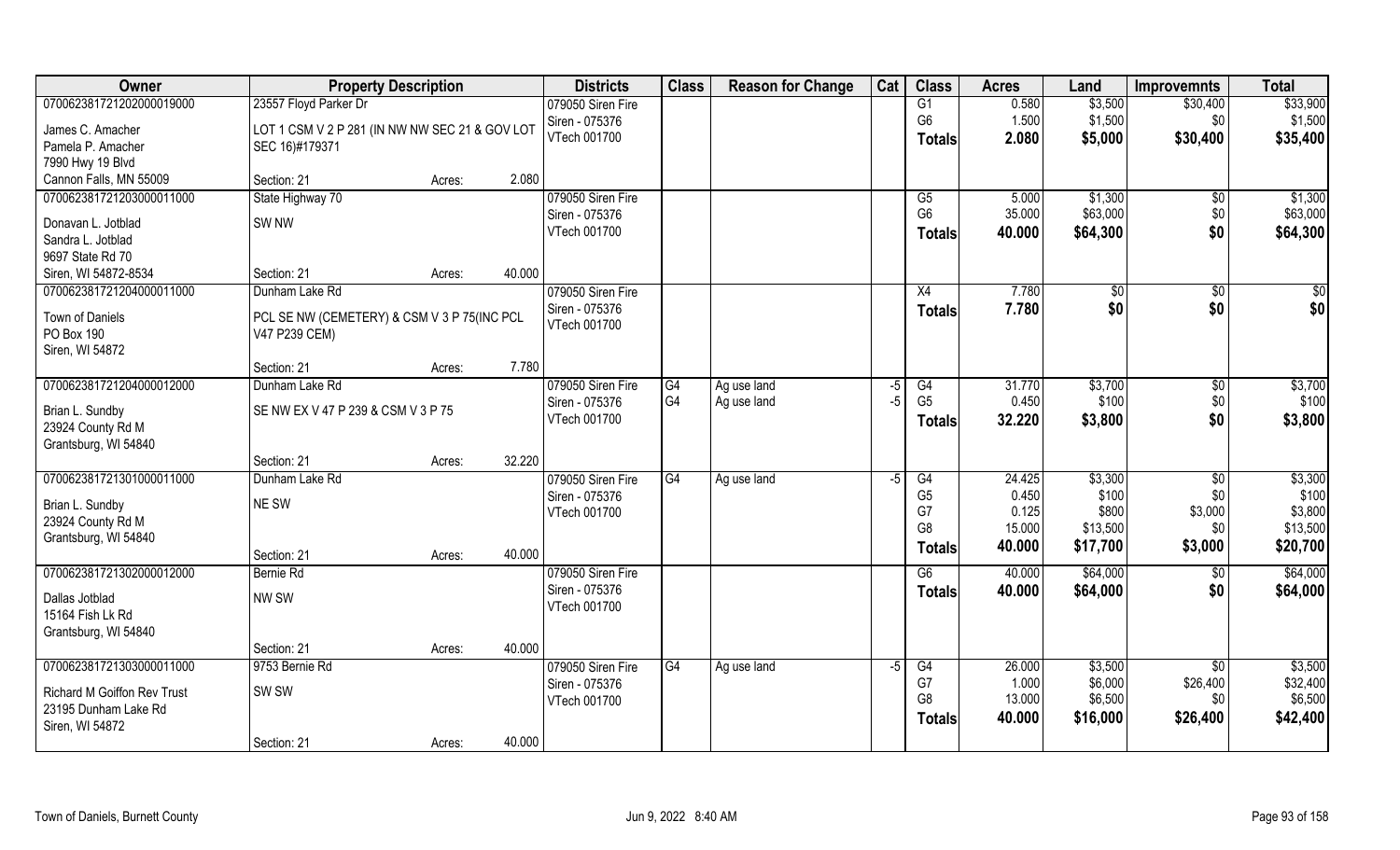| Owner                                                                                                            | <b>Property Description</b>                                                                                           | <b>Districts</b>                                                    | <b>Class</b> | <b>Reason for Change</b> | Cat                      | <b>Class</b>                     | <b>Acres</b>   | Land                   | <b>Improvemnts</b>     | <b>Total</b>           |
|------------------------------------------------------------------------------------------------------------------|-----------------------------------------------------------------------------------------------------------------------|---------------------------------------------------------------------|--------------|--------------------------|--------------------------|----------------------------------|----------------|------------------------|------------------------|------------------------|
| 070062381721505001011000                                                                                         | State Highway 70                                                                                                      | 079050 Siren Fire                                                   | G4           | Correct acreage per RPL  | $\overline{\phantom{a}}$ | $\overline{G4}$                  | 8.300          | \$1,100                | \$0                    | \$1,100                |
| Brian L. Sundby<br>23924 County Rd M<br>Grantsburg, WI 54840                                                     | PART OF GOV LOT 1 LYG S OF STH 70 EX HWY<br>DESC 481/06 & 530/387 & V100 P 433A                                       | Siren - 075376<br>VTech 001700                                      |              |                          |                          | <b>Totals</b>                    | 8.300          | \$1,100                | \$0                    | \$1,100                |
|                                                                                                                  | 8.300<br>Section: 21<br>Acres:                                                                                        |                                                                     |              |                          |                          |                                  |                |                        |                        |                        |
| 070062381721505001012000<br>Steven Sikora<br>Lynette Eri Sikora<br>173 Montrose PI                               | 9602 Daniels 70<br>LOT 2 CSM V 1 P 164                                                                                | 079050 Siren Fire<br>Mud Hen Lake<br>Siren - 075376<br>VTech 001700 |              |                          |                          | G1<br><b>Totals</b>              | 0.390<br>0.390 | \$2,400<br>\$2,400     | \$5,900<br>\$5,900     | \$8,300<br>\$8,300     |
| St Paul, MN 55104                                                                                                | Section: 21<br>0.390<br>Acres:                                                                                        |                                                                     |              |                          |                          |                                  |                |                        |                        |                        |
| 070062381721505001013000<br>Ray Allen & Debra An laquinto<br>13507 Fawnlawn Ave<br>Apple Valley, MN 55124        | 9614 Daniels 70<br>LOT 3 CSM#3327 V 16 P 88 (FRMLY PRT CSM V 7 P<br>184 IN GOV LOT 1)#309962                          | 079050 Siren Fire<br>Mud Hen Lake<br>Siren - 075376<br>VTech 001700 |              |                          |                          | G1<br><b>Totals</b>              | 1.630<br>1.630 | \$124,200<br>\$124,200 | \$122,500<br>\$122,500 | \$246,700<br>\$246,700 |
|                                                                                                                  | 1.630<br>Section: 21<br>Acres:                                                                                        |                                                                     |              |                          |                          |                                  |                |                        |                        |                        |
| 070062381721505001014000<br>Douglas K. Voegele<br>Karen J. Voegele<br>1419 Blackhawk Lake Dr                     | 9622 Daniels 70<br>LOT 2 CSM V 16 P 88 (FRMLY PRT CSM V 8 P 26 IN<br>GOV LOT 1)                                       | 079050 Siren Fire<br>Mud Hen Lake<br>Siren - 075376<br>VTech 001700 |              |                          |                          | G1<br><b>Totals</b>              | 0.800<br>0.800 | \$102,500<br>\$102,500 | \$61,600<br>\$61,600   | \$164,100<br>\$164,100 |
| Eagan, MN 55122-1254                                                                                             | 0.800<br>Section: 21<br>Acres:                                                                                        |                                                                     |              |                          |                          |                                  |                |                        |                        |                        |
| 070062381721505001015000<br>Ann C. Kromer<br>610 Arlington Ave E<br>St Paul, MN 55130                            | 9628 Daniels 70<br>LOT 1 CSM#3327 V16 P 88 (FRMLY PRT CSM V8 P26<br>GOV LOT 1)#309962                                 | 079050 Siren Fire<br>Mud Hen Lake<br>Siren - 075376<br>VTech 001700 |              |                          |                          | G1<br><b>Totals</b>              | 0.920<br>0.920 | \$104,000<br>\$104,000 | \$159,400<br>\$159,400 | \$263,400<br>\$263,400 |
|                                                                                                                  | Section: 21<br>0.920<br>Acres:                                                                                        |                                                                     |              |                          |                          |                                  |                |                        |                        |                        |
| 070062381721505001016000<br>James J. Strub<br>Valerie A. Strub<br>24231 Rutgers St NE<br>Stacy, MN 55079         | Daniels 70<br>LOT 3 CSM V 7 P 180 EX HWY DESC 483/20 (GOV LO<br>1)<br>1.100<br>Section: 21<br>Acres:                  | 079050 Siren Fire<br>Mud Hen Lake<br>Siren - 075376<br>VTech 001700 |              |                          |                          | $\overline{G1}$<br><b>Totals</b> | 1.100<br>1.100 | \$104,600<br>\$104,600 | $\overline{50}$<br>\$0 | \$104,600<br>\$104,600 |
| 070062381721505001018000<br>Daniel Michael Tschida<br>Dia Tschida<br>3568 Searle Ct<br>Vadnais Heights, MN 55127 | 9634 Daniels 70<br>LOTS 1 & 2 CSM V 15 P 236 (FRMLY PRT CSM V 7 P<br>180 GOV LOT 1)<br>2.250<br>Section: 21<br>Acres: | 079050 Siren Fire<br>Mud Hen Lake<br>Siren - 075376<br>VTech 001700 |              |                          |                          | G1<br><b>Totals</b>              | 2.250<br>2.250 | \$156,900<br>\$156,900 | \$140,100<br>\$140,100 | \$297,000<br>\$297,000 |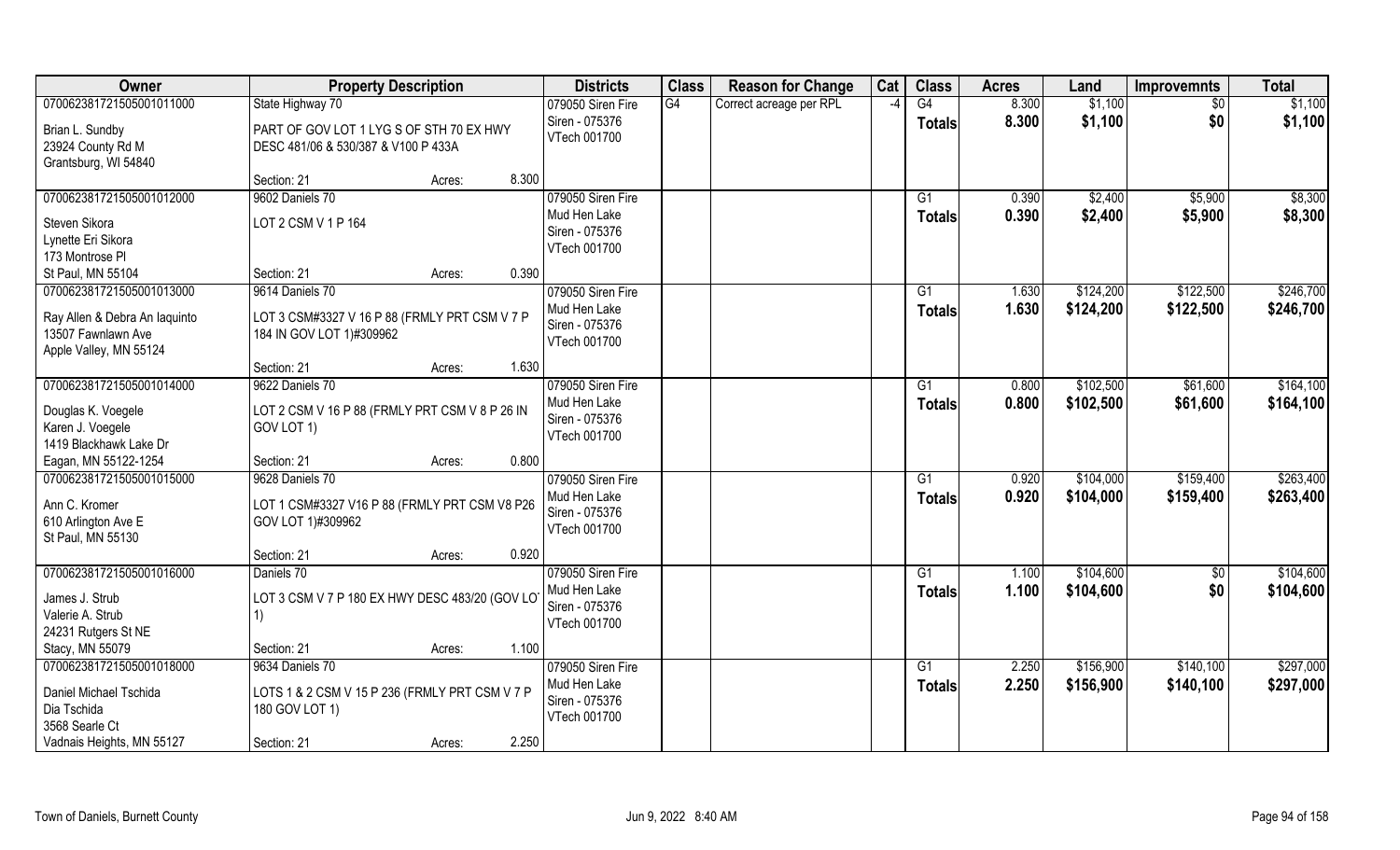| Owner                             | <b>Property Description</b>                                 | <b>Districts</b>  | <b>Class</b>    | <b>Reason for Change</b> | Cat | <b>Class</b>  | <b>Acres</b> | Land      | <b>Improvemnts</b> | <b>Total</b> |
|-----------------------------------|-------------------------------------------------------------|-------------------|-----------------|--------------------------|-----|---------------|--------------|-----------|--------------------|--------------|
| 070062381721505001019000          | 9642 Daniels 70                                             | 079050 Siren Fire |                 |                          |     | G1            | 1.890        | \$128,300 | \$123,300          | \$251,600    |
| Robert A. Sahnow                  | LOT 6 CSM V 7 P 180 (218738) EX HWY DESC 482/10             | Mud Hen Lake      |                 |                          |     | <b>Totals</b> | 1.890        | \$128,300 | \$123,300          | \$251,600    |
| Karen R. Sahnow                   | (GOV LOT 1) MAP #1450                                       | Siren - 075376    |                 |                          |     |               |              |           |                    |              |
| 485 222nd Ave                     |                                                             | VTech 001700      |                 |                          |     |               |              |           |                    |              |
| Somerset, WI 54025                | 1.890<br>Section: 21<br>Acres:                              |                   |                 |                          |     |               |              |           |                    |              |
| 070062381721505001020000          | 9678 Daniels 70                                             | 079050 Siren Fire | $\overline{G1}$ | Garage at 90%            |     | G1            | 1.450        | \$106,500 | \$148,000          | \$254,500    |
| David Davies                      |                                                             | Mud Hen Lake      |                 |                          |     | <b>Totals</b> | 1.450        | \$106,500 | \$148,000          | \$254,500    |
| <b>Eileen Davies</b>              | LOT 7 CSM V 7 P 182 EX HWY DESC 483/647 (IN GOV<br>$LOT$ 1) | Siren - 075376    |                 |                          |     |               |              |           |                    |              |
| 9678 Daniels 70                   |                                                             | VTech 001700      |                 |                          |     |               |              |           |                    |              |
| Siren, WI 54872-8546              | 1.450<br>Section: 21<br>Acres:                              |                   |                 |                          |     |               |              |           |                    |              |
| 070062381721505001021000          | State Highway 70                                            | 079050 Siren Fire |                 |                          |     | G1            | 1.100        | \$85,400  | \$0                | \$85,400     |
|                                   |                                                             | Mud Hen Lake      |                 |                          |     | <b>Totals</b> | 1.100        | \$85,400  | \$0                | \$85,400     |
| Wade & Debra L Rufsholm Liv Trust | LOT 8 CSM V 7 P 182 EX HWY 482/259 (IN GOV LOT              | Siren - 075376    |                 |                          |     |               |              |           |                    |              |
| PO Box 514                        |                                                             | VTech 001700      |                 |                          |     |               |              |           |                    |              |
| Siren, WI 54872                   |                                                             |                   |                 |                          |     |               |              |           |                    |              |
|                                   | 1.100<br>Section: 21<br>Acres:                              |                   |                 |                          |     |               |              |           |                    |              |
| 070062381721505001022500          | 9696 State Rd 70                                            | 079050 Siren Fire |                 |                          |     | G1            | 0.970        | \$95,000  | \$44,500           | \$139,500    |
| Wade & Debra L Rufsholm Liv Trust | LOT 2 CSM 4959 VOL 28 P 17 RECORDED AS                      | Mud Hen Lake      |                 |                          |     | <b>Totals</b> | 0.970        | \$95,000  | \$44,500           | \$139,500    |
| PO Box 514                        | DOCUMENT 462814 (GOV LOT 1)                                 | Siren - 075376    |                 |                          |     |               |              |           |                    |              |
| Siren, WI 54872                   |                                                             | VTech 001700      |                 |                          |     |               |              |           |                    |              |
|                                   | 0.970<br>Section: 21<br>Acres:                              |                   |                 |                          |     |               |              |           |                    |              |
| 070062381721505001023000          | 9686 State Highway 70                                       | 079050 Siren Fire |                 |                          |     | G1            | 2.560        | \$15,100  | \$102,900          | \$118,000    |
| <b>Travis Demarre</b>             | LOT 9 CSM V 7 P 182 EX HWY 482/259 (IN GOV LOT              | Mud Hen Lake      |                 |                          |     | <b>Totals</b> | 2.560        | \$15,100  | \$102,900          | \$118,000    |
| 9686 State Rd 70                  | & NW NW)                                                    | Siren - 075376    |                 |                          |     |               |              |           |                    |              |
| Siren, WI 54872                   |                                                             | VTech 001700      |                 |                          |     |               |              |           |                    |              |
|                                   | Section: 21<br>2.560<br>Acres:                              |                   |                 |                          |     |               |              |           |                    |              |
| 070062381721505002011000          | 9535 Daniels 70                                             | 079050 Siren Fire | $\overline{G4}$ | Ag use land              | -5  | G4            | 48.000       | \$5,900   | \$0                | \$5,900      |
|                                   |                                                             | Mud Hen Lake      | G7              | NSF@100%                 |     | G7            | 2.530        | \$8,600   | \$68,600           | \$77,200     |
| Steven M. Thomas                  | PCL GOV LOT 2 EX CSM V3 P69 & EX HWY & EXC                  | Siren - 075376    | l G7            | House Razed              | -5  | <b>Totals</b> | 50.530       | \$14,500  | \$68,600           | \$83,100     |
| Cynthia K. Thomas                 | PCL BEG AT NW COR THE S 415.8' TH E 742.5' TH N             | VTech 001700      |                 |                          |     |               |              |           |                    |              |
| 9535 Daniels 70                   | TO LAKE SHORE TH WSTRLY TO POB                              |                   |                 |                          |     |               |              |           |                    |              |
| Siren, WI 54872-8548              | 50.530<br>Section: 21<br>Acres:                             |                   |                 |                          |     |               |              |           |                    |              |
| 070062381721505002012000          | 9541 Daniels 70                                             | 079050 Siren Fire |                 |                          |     | G1            | 0.310        | \$57,900  | \$124,000          | \$181,900    |
| Curtis W. Anderson                | PCL GOV LOT 2                                               | Mud Hen Lake      |                 |                          |     | <b>Totals</b> | 0.310        | \$57,900  | \$124,000          | \$181,900    |
| 9541 Daniels 70                   |                                                             | Siren - 075376    |                 |                          |     |               |              |           |                    |              |
| Siren, WI 54872-8548              |                                                             | VTech 001700      |                 |                          |     |               |              |           |                    |              |
|                                   | 0.310<br>Section: 21<br>Acres:                              |                   |                 |                          |     |               |              |           |                    |              |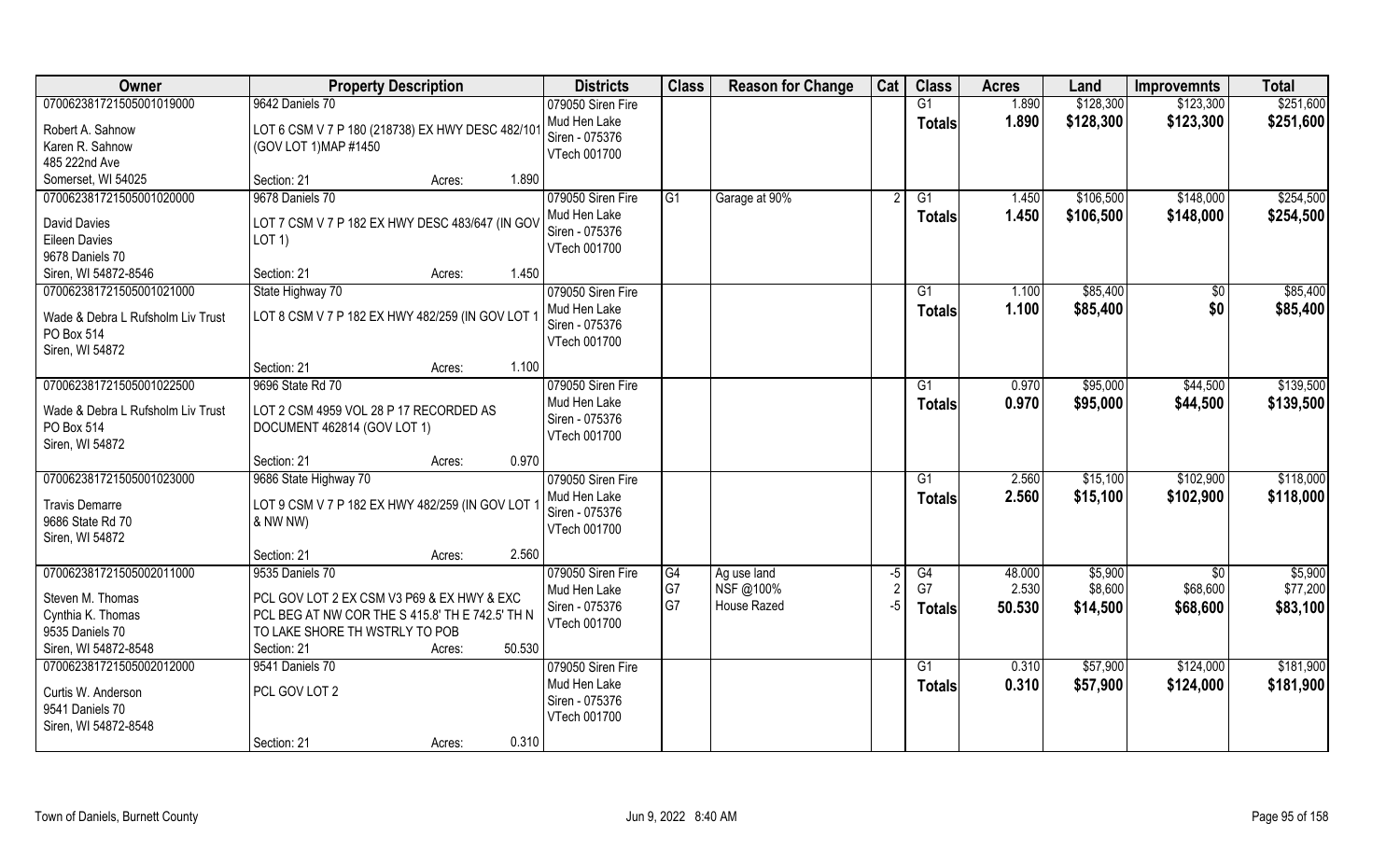| 9555 Daniels 70<br>\$249,600<br>070062381721505002013000<br>079050 Siren Fire<br>G1<br>1.200<br>\$134,400<br>\$115,200<br>Mud Hen Lake<br>1.200<br>\$134,400<br>\$115,200<br>\$249,600<br><b>Totals</b><br>PCL GOV LOT 2 DESC 442/211 (COST SHR<br>Tyler J. Prahl<br>Siren - 075376<br>Brianna M. Prahl<br>PROGRAM)<br>VTech 001700<br>9555 Daniels 70<br>Siren, WI 54872<br>Section: 21<br>1.200<br>Acres:<br>\$77,800<br>\$193,000<br>070062381721505002014000<br>9588 Daniels 70<br>079050 Siren Fire<br>$\overline{G1}$<br>0.500<br>\$115,200<br>Mud Hen Lake<br>0.500<br>\$77,800<br>\$115,200<br>\$193,000<br><b>Totals</b><br>PCL GOV LOT 2 DESC 219/446 & ALSO 225/325<br>Steven Sikora<br>Siren - 075376<br>Lynette Eri Sikora<br>VTech 001700<br>173 Montrose PI<br>0.500<br>St Paul, MN 55104<br>Section: 21<br>Acres:<br>\$25,600<br>070062381721505002015000<br>Daniels 70<br>079050 Siren Fire<br>0.300<br>\$25,600<br>\$0<br>G1<br>Mud Hen Lake<br>\$0<br>0.300<br>\$25,600<br>\$25,600<br><b>Totals</b><br>PCL COM AT INSECTN OF N-S 1/4 SEC LN WITH<br>Steven Sikora<br>Siren - 075376<br>Lynette Eri Sikora<br>MEANDER LN MUDHEN LK TH S 45 DEG 57 MIN E<br>VTech 001700<br>173 Montrose PI<br>100' TH S 68 DEG 10 MIN E 30' TO PT BEG TH S 5<br>0.300<br>St Paul, MN 55104<br>Section: 21<br>Acres:<br>\$28,000<br>070062381721505002016000<br>079050 Siren Fire<br>\$18,500<br>Daniels 70<br>0.300<br>\$9,500<br>G1<br>Mud Hen Lake<br>0.300<br>\$18,500<br>\$9,500<br>\$28,000<br><b>Totals</b><br>Steven Sikora<br>PCL COM AT INSECTN N-S 1/4 SEC LN WITH<br>Siren - 075376<br>Lynette Eri Sikora<br>MEANDER LN OF MUDHEN LK TH S 45 DEG 57 MIN E<br>VTech 001700<br>173 Montrose PI<br>100' TH S 68 DEG 10 MIN E 30' TH S 5 DEG 02 MIN W<br>St Paul, MN 55104<br>0.300<br>Section: 21<br>Acres:<br>\$1,200<br>070062381721505002017000<br>0.200<br>\$1,200<br>Dunham Lake Rd<br>$\overline{G1}$<br>$\sqrt[6]{30}$<br>079050 Siren Fire<br>Mud Hen Lake<br>0.200<br>\$1,200<br>\$1,200<br>\$0<br><b>Totals</b><br>Steven Sikora<br>PCL GOV LOT 2 DECS 416/568 LYG S OF ROAD<br>Siren - 075376<br>Lynette Eri Sikora<br>$(D-582)$<br>VTech 001700<br>173 Montrose PI<br>St Paul, MN 55104<br>Section: 21<br>0.200<br>Acres:<br>X4<br>0.680<br>\$0<br>070062381721505002018000<br>9697 Daniels 70<br>079050 Siren Fire<br>$\sqrt{30}$<br>$\sqrt{6}$<br>\$0 <br>0.680<br>\$0<br>\$0<br>Mud Hen Lake<br><b>Totals</b><br>Town of Daniels<br>CSM V 3 P 69 EX 527/246(HWY) (IN GOV LOT 2)<br>Siren - 075376<br>PO Box 190<br>VTech 001700<br>Siren, WI 54872<br>0.680<br>Section: 21<br>Acres:<br>9475 Daniels 70<br>\$119,400<br>\$126,000<br>079050 Siren Fire<br>G1<br>1.300<br>\$6,600<br>G <sub>5</sub><br>5.000<br>\$2,300<br>\$2,300<br>Siren - 075376<br>\$0<br>GOV LOT 3 LYG S & E OF STH 70 LNG E OF TN RD<br><b>Curtis Fallstrom</b><br>G <sub>6</sub><br>16.000<br>\$28,800<br>\$28,800<br>\$0<br>VTech 001700<br>Susan Fallstrom<br>(OLD HWY 35)<br>22.300<br>\$37,700<br>\$119,400<br>\$157,100<br><b>Totals</b><br>9475 Daniels 70 | Owner                    | <b>Property Description</b>     | <b>Districts</b> | <b>Class</b> | <b>Reason for Change</b> | Cat | <b>Class</b> | <b>Acres</b> | Land | <b>Improvemnts</b> | <b>Total</b> |
|-------------------------------------------------------------------------------------------------------------------------------------------------------------------------------------------------------------------------------------------------------------------------------------------------------------------------------------------------------------------------------------------------------------------------------------------------------------------------------------------------------------------------------------------------------------------------------------------------------------------------------------------------------------------------------------------------------------------------------------------------------------------------------------------------------------------------------------------------------------------------------------------------------------------------------------------------------------------------------------------------------------------------------------------------------------------------------------------------------------------------------------------------------------------------------------------------------------------------------------------------------------------------------------------------------------------------------------------------------------------------------------------------------------------------------------------------------------------------------------------------------------------------------------------------------------------------------------------------------------------------------------------------------------------------------------------------------------------------------------------------------------------------------------------------------------------------------------------------------------------------------------------------------------------------------------------------------------------------------------------------------------------------------------------------------------------------------------------------------------------------------------------------------------------------------------------------------------------------------------------------------------------------------------------------------------------------------------------------------------------------------------------------------------------------------------------------------------------------------------------------------------------------------------------------------------------------------------------------------------------------------------------------------------------------------------------------------------------------------------------------------------------------------------------------------------------------------------------------------------------------------------------------------------------------------------------------------------------------------------------------------------------------------------------------------------------|--------------------------|---------------------------------|------------------|--------------|--------------------------|-----|--------------|--------------|------|--------------------|--------------|
|                                                                                                                                                                                                                                                                                                                                                                                                                                                                                                                                                                                                                                                                                                                                                                                                                                                                                                                                                                                                                                                                                                                                                                                                                                                                                                                                                                                                                                                                                                                                                                                                                                                                                                                                                                                                                                                                                                                                                                                                                                                                                                                                                                                                                                                                                                                                                                                                                                                                                                                                                                                                                                                                                                                                                                                                                                                                                                                                                                                                                                                                   |                          |                                 |                  |              |                          |     |              |              |      |                    |              |
|                                                                                                                                                                                                                                                                                                                                                                                                                                                                                                                                                                                                                                                                                                                                                                                                                                                                                                                                                                                                                                                                                                                                                                                                                                                                                                                                                                                                                                                                                                                                                                                                                                                                                                                                                                                                                                                                                                                                                                                                                                                                                                                                                                                                                                                                                                                                                                                                                                                                                                                                                                                                                                                                                                                                                                                                                                                                                                                                                                                                                                                                   |                          |                                 |                  |              |                          |     |              |              |      |                    |              |
|                                                                                                                                                                                                                                                                                                                                                                                                                                                                                                                                                                                                                                                                                                                                                                                                                                                                                                                                                                                                                                                                                                                                                                                                                                                                                                                                                                                                                                                                                                                                                                                                                                                                                                                                                                                                                                                                                                                                                                                                                                                                                                                                                                                                                                                                                                                                                                                                                                                                                                                                                                                                                                                                                                                                                                                                                                                                                                                                                                                                                                                                   |                          |                                 |                  |              |                          |     |              |              |      |                    |              |
|                                                                                                                                                                                                                                                                                                                                                                                                                                                                                                                                                                                                                                                                                                                                                                                                                                                                                                                                                                                                                                                                                                                                                                                                                                                                                                                                                                                                                                                                                                                                                                                                                                                                                                                                                                                                                                                                                                                                                                                                                                                                                                                                                                                                                                                                                                                                                                                                                                                                                                                                                                                                                                                                                                                                                                                                                                                                                                                                                                                                                                                                   |                          |                                 |                  |              |                          |     |              |              |      |                    |              |
|                                                                                                                                                                                                                                                                                                                                                                                                                                                                                                                                                                                                                                                                                                                                                                                                                                                                                                                                                                                                                                                                                                                                                                                                                                                                                                                                                                                                                                                                                                                                                                                                                                                                                                                                                                                                                                                                                                                                                                                                                                                                                                                                                                                                                                                                                                                                                                                                                                                                                                                                                                                                                                                                                                                                                                                                                                                                                                                                                                                                                                                                   |                          |                                 |                  |              |                          |     |              |              |      |                    |              |
|                                                                                                                                                                                                                                                                                                                                                                                                                                                                                                                                                                                                                                                                                                                                                                                                                                                                                                                                                                                                                                                                                                                                                                                                                                                                                                                                                                                                                                                                                                                                                                                                                                                                                                                                                                                                                                                                                                                                                                                                                                                                                                                                                                                                                                                                                                                                                                                                                                                                                                                                                                                                                                                                                                                                                                                                                                                                                                                                                                                                                                                                   |                          |                                 |                  |              |                          |     |              |              |      |                    |              |
|                                                                                                                                                                                                                                                                                                                                                                                                                                                                                                                                                                                                                                                                                                                                                                                                                                                                                                                                                                                                                                                                                                                                                                                                                                                                                                                                                                                                                                                                                                                                                                                                                                                                                                                                                                                                                                                                                                                                                                                                                                                                                                                                                                                                                                                                                                                                                                                                                                                                                                                                                                                                                                                                                                                                                                                                                                                                                                                                                                                                                                                                   |                          |                                 |                  |              |                          |     |              |              |      |                    |              |
|                                                                                                                                                                                                                                                                                                                                                                                                                                                                                                                                                                                                                                                                                                                                                                                                                                                                                                                                                                                                                                                                                                                                                                                                                                                                                                                                                                                                                                                                                                                                                                                                                                                                                                                                                                                                                                                                                                                                                                                                                                                                                                                                                                                                                                                                                                                                                                                                                                                                                                                                                                                                                                                                                                                                                                                                                                                                                                                                                                                                                                                                   |                          |                                 |                  |              |                          |     |              |              |      |                    |              |
|                                                                                                                                                                                                                                                                                                                                                                                                                                                                                                                                                                                                                                                                                                                                                                                                                                                                                                                                                                                                                                                                                                                                                                                                                                                                                                                                                                                                                                                                                                                                                                                                                                                                                                                                                                                                                                                                                                                                                                                                                                                                                                                                                                                                                                                                                                                                                                                                                                                                                                                                                                                                                                                                                                                                                                                                                                                                                                                                                                                                                                                                   |                          |                                 |                  |              |                          |     |              |              |      |                    |              |
|                                                                                                                                                                                                                                                                                                                                                                                                                                                                                                                                                                                                                                                                                                                                                                                                                                                                                                                                                                                                                                                                                                                                                                                                                                                                                                                                                                                                                                                                                                                                                                                                                                                                                                                                                                                                                                                                                                                                                                                                                                                                                                                                                                                                                                                                                                                                                                                                                                                                                                                                                                                                                                                                                                                                                                                                                                                                                                                                                                                                                                                                   |                          |                                 |                  |              |                          |     |              |              |      |                    |              |
|                                                                                                                                                                                                                                                                                                                                                                                                                                                                                                                                                                                                                                                                                                                                                                                                                                                                                                                                                                                                                                                                                                                                                                                                                                                                                                                                                                                                                                                                                                                                                                                                                                                                                                                                                                                                                                                                                                                                                                                                                                                                                                                                                                                                                                                                                                                                                                                                                                                                                                                                                                                                                                                                                                                                                                                                                                                                                                                                                                                                                                                                   |                          |                                 |                  |              |                          |     |              |              |      |                    |              |
|                                                                                                                                                                                                                                                                                                                                                                                                                                                                                                                                                                                                                                                                                                                                                                                                                                                                                                                                                                                                                                                                                                                                                                                                                                                                                                                                                                                                                                                                                                                                                                                                                                                                                                                                                                                                                                                                                                                                                                                                                                                                                                                                                                                                                                                                                                                                                                                                                                                                                                                                                                                                                                                                                                                                                                                                                                                                                                                                                                                                                                                                   |                          |                                 |                  |              |                          |     |              |              |      |                    |              |
|                                                                                                                                                                                                                                                                                                                                                                                                                                                                                                                                                                                                                                                                                                                                                                                                                                                                                                                                                                                                                                                                                                                                                                                                                                                                                                                                                                                                                                                                                                                                                                                                                                                                                                                                                                                                                                                                                                                                                                                                                                                                                                                                                                                                                                                                                                                                                                                                                                                                                                                                                                                                                                                                                                                                                                                                                                                                                                                                                                                                                                                                   |                          |                                 |                  |              |                          |     |              |              |      |                    |              |
|                                                                                                                                                                                                                                                                                                                                                                                                                                                                                                                                                                                                                                                                                                                                                                                                                                                                                                                                                                                                                                                                                                                                                                                                                                                                                                                                                                                                                                                                                                                                                                                                                                                                                                                                                                                                                                                                                                                                                                                                                                                                                                                                                                                                                                                                                                                                                                                                                                                                                                                                                                                                                                                                                                                                                                                                                                                                                                                                                                                                                                                                   |                          |                                 |                  |              |                          |     |              |              |      |                    |              |
|                                                                                                                                                                                                                                                                                                                                                                                                                                                                                                                                                                                                                                                                                                                                                                                                                                                                                                                                                                                                                                                                                                                                                                                                                                                                                                                                                                                                                                                                                                                                                                                                                                                                                                                                                                                                                                                                                                                                                                                                                                                                                                                                                                                                                                                                                                                                                                                                                                                                                                                                                                                                                                                                                                                                                                                                                                                                                                                                                                                                                                                                   |                          |                                 |                  |              |                          |     |              |              |      |                    |              |
|                                                                                                                                                                                                                                                                                                                                                                                                                                                                                                                                                                                                                                                                                                                                                                                                                                                                                                                                                                                                                                                                                                                                                                                                                                                                                                                                                                                                                                                                                                                                                                                                                                                                                                                                                                                                                                                                                                                                                                                                                                                                                                                                                                                                                                                                                                                                                                                                                                                                                                                                                                                                                                                                                                                                                                                                                                                                                                                                                                                                                                                                   |                          |                                 |                  |              |                          |     |              |              |      |                    |              |
|                                                                                                                                                                                                                                                                                                                                                                                                                                                                                                                                                                                                                                                                                                                                                                                                                                                                                                                                                                                                                                                                                                                                                                                                                                                                                                                                                                                                                                                                                                                                                                                                                                                                                                                                                                                                                                                                                                                                                                                                                                                                                                                                                                                                                                                                                                                                                                                                                                                                                                                                                                                                                                                                                                                                                                                                                                                                                                                                                                                                                                                                   |                          |                                 |                  |              |                          |     |              |              |      |                    |              |
|                                                                                                                                                                                                                                                                                                                                                                                                                                                                                                                                                                                                                                                                                                                                                                                                                                                                                                                                                                                                                                                                                                                                                                                                                                                                                                                                                                                                                                                                                                                                                                                                                                                                                                                                                                                                                                                                                                                                                                                                                                                                                                                                                                                                                                                                                                                                                                                                                                                                                                                                                                                                                                                                                                                                                                                                                                                                                                                                                                                                                                                                   |                          |                                 |                  |              |                          |     |              |              |      |                    |              |
|                                                                                                                                                                                                                                                                                                                                                                                                                                                                                                                                                                                                                                                                                                                                                                                                                                                                                                                                                                                                                                                                                                                                                                                                                                                                                                                                                                                                                                                                                                                                                                                                                                                                                                                                                                                                                                                                                                                                                                                                                                                                                                                                                                                                                                                                                                                                                                                                                                                                                                                                                                                                                                                                                                                                                                                                                                                                                                                                                                                                                                                                   |                          |                                 |                  |              |                          |     |              |              |      |                    |              |
|                                                                                                                                                                                                                                                                                                                                                                                                                                                                                                                                                                                                                                                                                                                                                                                                                                                                                                                                                                                                                                                                                                                                                                                                                                                                                                                                                                                                                                                                                                                                                                                                                                                                                                                                                                                                                                                                                                                                                                                                                                                                                                                                                                                                                                                                                                                                                                                                                                                                                                                                                                                                                                                                                                                                                                                                                                                                                                                                                                                                                                                                   |                          |                                 |                  |              |                          |     |              |              |      |                    |              |
|                                                                                                                                                                                                                                                                                                                                                                                                                                                                                                                                                                                                                                                                                                                                                                                                                                                                                                                                                                                                                                                                                                                                                                                                                                                                                                                                                                                                                                                                                                                                                                                                                                                                                                                                                                                                                                                                                                                                                                                                                                                                                                                                                                                                                                                                                                                                                                                                                                                                                                                                                                                                                                                                                                                                                                                                                                                                                                                                                                                                                                                                   |                          |                                 |                  |              |                          |     |              |              |      |                    |              |
|                                                                                                                                                                                                                                                                                                                                                                                                                                                                                                                                                                                                                                                                                                                                                                                                                                                                                                                                                                                                                                                                                                                                                                                                                                                                                                                                                                                                                                                                                                                                                                                                                                                                                                                                                                                                                                                                                                                                                                                                                                                                                                                                                                                                                                                                                                                                                                                                                                                                                                                                                                                                                                                                                                                                                                                                                                                                                                                                                                                                                                                                   |                          |                                 |                  |              |                          |     |              |              |      |                    |              |
|                                                                                                                                                                                                                                                                                                                                                                                                                                                                                                                                                                                                                                                                                                                                                                                                                                                                                                                                                                                                                                                                                                                                                                                                                                                                                                                                                                                                                                                                                                                                                                                                                                                                                                                                                                                                                                                                                                                                                                                                                                                                                                                                                                                                                                                                                                                                                                                                                                                                                                                                                                                                                                                                                                                                                                                                                                                                                                                                                                                                                                                                   |                          |                                 |                  |              |                          |     |              |              |      |                    |              |
|                                                                                                                                                                                                                                                                                                                                                                                                                                                                                                                                                                                                                                                                                                                                                                                                                                                                                                                                                                                                                                                                                                                                                                                                                                                                                                                                                                                                                                                                                                                                                                                                                                                                                                                                                                                                                                                                                                                                                                                                                                                                                                                                                                                                                                                                                                                                                                                                                                                                                                                                                                                                                                                                                                                                                                                                                                                                                                                                                                                                                                                                   |                          |                                 |                  |              |                          |     |              |              |      |                    |              |
|                                                                                                                                                                                                                                                                                                                                                                                                                                                                                                                                                                                                                                                                                                                                                                                                                                                                                                                                                                                                                                                                                                                                                                                                                                                                                                                                                                                                                                                                                                                                                                                                                                                                                                                                                                                                                                                                                                                                                                                                                                                                                                                                                                                                                                                                                                                                                                                                                                                                                                                                                                                                                                                                                                                                                                                                                                                                                                                                                                                                                                                                   |                          |                                 |                  |              |                          |     |              |              |      |                    |              |
|                                                                                                                                                                                                                                                                                                                                                                                                                                                                                                                                                                                                                                                                                                                                                                                                                                                                                                                                                                                                                                                                                                                                                                                                                                                                                                                                                                                                                                                                                                                                                                                                                                                                                                                                                                                                                                                                                                                                                                                                                                                                                                                                                                                                                                                                                                                                                                                                                                                                                                                                                                                                                                                                                                                                                                                                                                                                                                                                                                                                                                                                   |                          |                                 |                  |              |                          |     |              |              |      |                    |              |
|                                                                                                                                                                                                                                                                                                                                                                                                                                                                                                                                                                                                                                                                                                                                                                                                                                                                                                                                                                                                                                                                                                                                                                                                                                                                                                                                                                                                                                                                                                                                                                                                                                                                                                                                                                                                                                                                                                                                                                                                                                                                                                                                                                                                                                                                                                                                                                                                                                                                                                                                                                                                                                                                                                                                                                                                                                                                                                                                                                                                                                                                   |                          |                                 |                  |              |                          |     |              |              |      |                    |              |
|                                                                                                                                                                                                                                                                                                                                                                                                                                                                                                                                                                                                                                                                                                                                                                                                                                                                                                                                                                                                                                                                                                                                                                                                                                                                                                                                                                                                                                                                                                                                                                                                                                                                                                                                                                                                                                                                                                                                                                                                                                                                                                                                                                                                                                                                                                                                                                                                                                                                                                                                                                                                                                                                                                                                                                                                                                                                                                                                                                                                                                                                   |                          |                                 |                  |              |                          |     |              |              |      |                    |              |
|                                                                                                                                                                                                                                                                                                                                                                                                                                                                                                                                                                                                                                                                                                                                                                                                                                                                                                                                                                                                                                                                                                                                                                                                                                                                                                                                                                                                                                                                                                                                                                                                                                                                                                                                                                                                                                                                                                                                                                                                                                                                                                                                                                                                                                                                                                                                                                                                                                                                                                                                                                                                                                                                                                                                                                                                                                                                                                                                                                                                                                                                   |                          |                                 |                  |              |                          |     |              |              |      |                    |              |
|                                                                                                                                                                                                                                                                                                                                                                                                                                                                                                                                                                                                                                                                                                                                                                                                                                                                                                                                                                                                                                                                                                                                                                                                                                                                                                                                                                                                                                                                                                                                                                                                                                                                                                                                                                                                                                                                                                                                                                                                                                                                                                                                                                                                                                                                                                                                                                                                                                                                                                                                                                                                                                                                                                                                                                                                                                                                                                                                                                                                                                                                   |                          |                                 |                  |              |                          |     |              |              |      |                    |              |
|                                                                                                                                                                                                                                                                                                                                                                                                                                                                                                                                                                                                                                                                                                                                                                                                                                                                                                                                                                                                                                                                                                                                                                                                                                                                                                                                                                                                                                                                                                                                                                                                                                                                                                                                                                                                                                                                                                                                                                                                                                                                                                                                                                                                                                                                                                                                                                                                                                                                                                                                                                                                                                                                                                                                                                                                                                                                                                                                                                                                                                                                   |                          |                                 |                  |              |                          |     |              |              |      |                    |              |
|                                                                                                                                                                                                                                                                                                                                                                                                                                                                                                                                                                                                                                                                                                                                                                                                                                                                                                                                                                                                                                                                                                                                                                                                                                                                                                                                                                                                                                                                                                                                                                                                                                                                                                                                                                                                                                                                                                                                                                                                                                                                                                                                                                                                                                                                                                                                                                                                                                                                                                                                                                                                                                                                                                                                                                                                                                                                                                                                                                                                                                                                   |                          |                                 |                  |              |                          |     |              |              |      |                    |              |
|                                                                                                                                                                                                                                                                                                                                                                                                                                                                                                                                                                                                                                                                                                                                                                                                                                                                                                                                                                                                                                                                                                                                                                                                                                                                                                                                                                                                                                                                                                                                                                                                                                                                                                                                                                                                                                                                                                                                                                                                                                                                                                                                                                                                                                                                                                                                                                                                                                                                                                                                                                                                                                                                                                                                                                                                                                                                                                                                                                                                                                                                   |                          |                                 |                  |              |                          |     |              |              |      |                    |              |
|                                                                                                                                                                                                                                                                                                                                                                                                                                                                                                                                                                                                                                                                                                                                                                                                                                                                                                                                                                                                                                                                                                                                                                                                                                                                                                                                                                                                                                                                                                                                                                                                                                                                                                                                                                                                                                                                                                                                                                                                                                                                                                                                                                                                                                                                                                                                                                                                                                                                                                                                                                                                                                                                                                                                                                                                                                                                                                                                                                                                                                                                   | 070062381721505003011000 |                                 |                  |              |                          |     |              |              |      |                    |              |
|                                                                                                                                                                                                                                                                                                                                                                                                                                                                                                                                                                                                                                                                                                                                                                                                                                                                                                                                                                                                                                                                                                                                                                                                                                                                                                                                                                                                                                                                                                                                                                                                                                                                                                                                                                                                                                                                                                                                                                                                                                                                                                                                                                                                                                                                                                                                                                                                                                                                                                                                                                                                                                                                                                                                                                                                                                                                                                                                                                                                                                                                   |                          |                                 |                  |              |                          |     |              |              |      |                    |              |
|                                                                                                                                                                                                                                                                                                                                                                                                                                                                                                                                                                                                                                                                                                                                                                                                                                                                                                                                                                                                                                                                                                                                                                                                                                                                                                                                                                                                                                                                                                                                                                                                                                                                                                                                                                                                                                                                                                                                                                                                                                                                                                                                                                                                                                                                                                                                                                                                                                                                                                                                                                                                                                                                                                                                                                                                                                                                                                                                                                                                                                                                   |                          |                                 |                  |              |                          |     |              |              |      |                    |              |
|                                                                                                                                                                                                                                                                                                                                                                                                                                                                                                                                                                                                                                                                                                                                                                                                                                                                                                                                                                                                                                                                                                                                                                                                                                                                                                                                                                                                                                                                                                                                                                                                                                                                                                                                                                                                                                                                                                                                                                                                                                                                                                                                                                                                                                                                                                                                                                                                                                                                                                                                                                                                                                                                                                                                                                                                                                                                                                                                                                                                                                                                   |                          |                                 |                  |              |                          |     |              |              |      |                    |              |
|                                                                                                                                                                                                                                                                                                                                                                                                                                                                                                                                                                                                                                                                                                                                                                                                                                                                                                                                                                                                                                                                                                                                                                                                                                                                                                                                                                                                                                                                                                                                                                                                                                                                                                                                                                                                                                                                                                                                                                                                                                                                                                                                                                                                                                                                                                                                                                                                                                                                                                                                                                                                                                                                                                                                                                                                                                                                                                                                                                                                                                                                   | Siren, WI 54872-8549     | 22.300<br>Section: 21<br>Acres: |                  |              |                          |     |              |              |      |                    |              |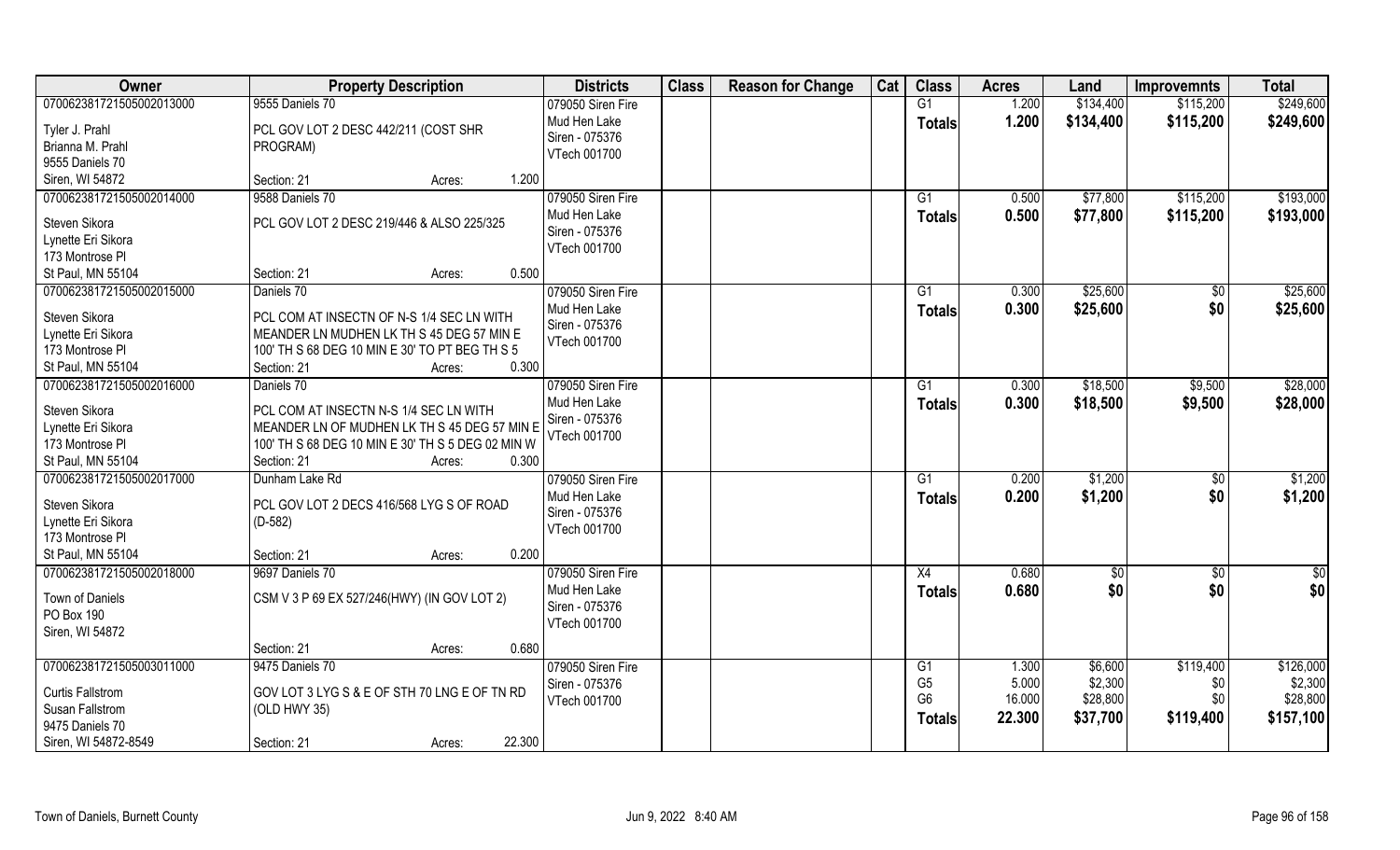| Owner                    | <b>Property Description</b>                   |        |        | <b>Districts</b>  | <b>Class</b>   | <b>Reason for Change</b> | Cat | <b>Class</b>   | <b>Acres</b> | Land      | <b>Improvemnts</b> | <b>Total</b>  |
|--------------------------|-----------------------------------------------|--------|--------|-------------------|----------------|--------------------------|-----|----------------|--------------|-----------|--------------------|---------------|
| 070062381721505003012000 | 23595 Old 35                                  |        |        | 079050 Siren Fire |                |                          |     | G1             | 0.800        | \$92,100  | \$87,000           | \$179,100     |
| <b>Grant Wilhelm</b>     | N 100' GOV LOT 3 LYING W OF DANIELS 70        |        |        | Mud Hen Lake      |                |                          |     | <b>Totals</b>  | 0.800        | \$92,100  | \$87,000           | \$179,100     |
| Heidi Wilhelm            |                                               |        |        | Siren - 075376    |                |                          |     |                |              |           |                    |               |
| 3145 Ranier Ln N         |                                               |        |        | VTech 001700      |                |                          |     |                |              |           |                    |               |
| Plymouth, MN 55447       | Section: 21                                   | Acres: | 0.800  |                   |                |                          |     |                |              |           |                    |               |
| 070062381721505003014000 | 23584 Old 35                                  |        |        | 079050 Siren Fire |                |                          |     | G1             | 1.200        | \$89,900  | \$184,000          | \$273,900     |
|                          |                                               |        |        | Mud Hen Lake      |                |                          |     | Totals         | 1.200        | \$89,900  | \$184,000          | \$273,900     |
| Josie A. Salzbrun        | S 175' OF N 275' OF GOV LOT 3 LYG W OF HWY 70 |        |        | Siren - 075376    |                |                          |     |                |              |           |                    |               |
| Jeffry A. Salzbrun       |                                               |        |        | VTech 001700      |                |                          |     |                |              |           |                    |               |
| 3139 Fillmore St NE      |                                               |        |        |                   |                |                          |     |                |              |           |                    |               |
| Minneapolis, MN 55418    | Section: 21                                   | Acres: | 1.200  |                   |                |                          |     |                |              |           |                    |               |
| 070062381721505003015000 | 23574 Old 35                                  |        |        | 079050 Siren Fire |                |                          |     | G1             | 1.000        | \$42,900  | \$3,000            | \$45,900      |
| Klaverkamp Re, LLC       | LOT 1 CSM V 1 P 57 (GL 3)#147490              |        |        | Mud Hen Lake      |                |                          |     | <b>Totals</b>  | 1.000        | \$42,900  | \$3,000            | \$45,900      |
| 3139 Fillmore St NE      |                                               |        |        | Siren - 075376    |                |                          |     |                |              |           |                    |               |
| Minneapolis, MN 55418    |                                               |        |        | VTech 001700      |                |                          |     |                |              |           |                    |               |
|                          | Section: 21                                   | Acres: | 1.000  |                   |                |                          |     |                |              |           |                    |               |
| 070062381721505003016000 | 23566 Old 35                                  |        |        | 079050 Siren Fire | G <sub>1</sub> | <b>Deck</b>              |     | G1             | 0.930        | \$101,200 | \$45,200           | \$146,400     |
|                          |                                               |        |        | Mud Hen Lake      |                |                          |     | <b>Totals</b>  | 0.930        | \$101,200 | \$45,200           | \$146,400     |
| Ron P. Johnson           | LOT 2 CSM V18 P116 (#342016) (GOV LOT 3)      |        |        | Siren - 075376    |                |                          |     |                |              |           |                    |               |
| 9463 Daniels 70          |                                               |        |        | VTech 001700      |                |                          |     |                |              |           |                    |               |
| Siren, WI 54872          | Section: 21                                   |        | 0.930  |                   |                |                          |     |                |              |           |                    |               |
| 070062381721505003017000 | 9462 Daniels 70                               | Acres: |        | 079050 Siren Fire |                |                          |     | G1             | 1.900        | \$142,500 | \$148,900          | \$291,400     |
|                          |                                               |        |        | Mud Hen Lake      |                |                          |     |                |              |           |                    |               |
| Ron P. Johnson           | LOT 1 CSM V18 P116 (#342016) (GOV LOT 3)      |        |        | Siren - 075376    |                |                          |     | <b>Totals</b>  | 1.900        | \$142,500 | \$148,900          | \$291,400     |
| 9463 Daniels 70          |                                               |        |        | VTech 001700      |                |                          |     |                |              |           |                    |               |
| Siren, WI 54872          |                                               |        |        |                   |                |                          |     |                |              |           |                    |               |
|                          | Section: 21                                   | Acres: | 1.900  |                   |                |                          |     |                |              |           |                    |               |
| 070062381721505003018000 | Daniels 70                                    |        |        | 079050 Siren Fire |                |                          |     | X4             | 0.410        | \$0       | $\sqrt{50}$        | $\frac{1}{2}$ |
| Town of Daniels Park     | PCL GOV LOT 3                                 |        |        | Mud Hen Lake      |                |                          |     | <b>Totals</b>  | 0.410        | \$0       | \$0                | \$0           |
| PO Box 190               |                                               |        |        | Siren - 075376    |                |                          |     |                |              |           |                    |               |
| Siren, WI 54872          |                                               |        |        | VTech 001700      |                |                          |     |                |              |           |                    |               |
|                          | Section: 21                                   | Acres: | 0.410  |                   |                |                          |     |                |              |           |                    |               |
| 070062381721505004011000 | 9470 State Highway 70                         |        |        | 079050 Siren Fire |                |                          |     | G1             | 1.550        | \$18,800  | \$55,500           | \$74,300      |
|                          |                                               |        |        | Siren - 075376    |                |                          |     | G <sub>5</sub> | 5.000        | \$2,300   | \$0                | \$2,300       |
| Mark Erickson            | GOV LOT 4 EX HYW DESC 531/358                 |        |        | VTech 001700      |                |                          |     | G <sub>6</sub> | 23.000       | \$41,400  | \$0                | \$41,400      |
| 9470 State Rd 70         |                                               |        |        |                   |                |                          |     | <b>Totals</b>  | 29.550       | \$62,500  | \$55,500           | \$118,000     |
| Siren, WI 54872          |                                               |        |        |                   |                |                          |     |                |              |           |                    |               |
|                          | Section: 21                                   | Acres: | 29.550 |                   |                |                          |     |                |              |           |                    |               |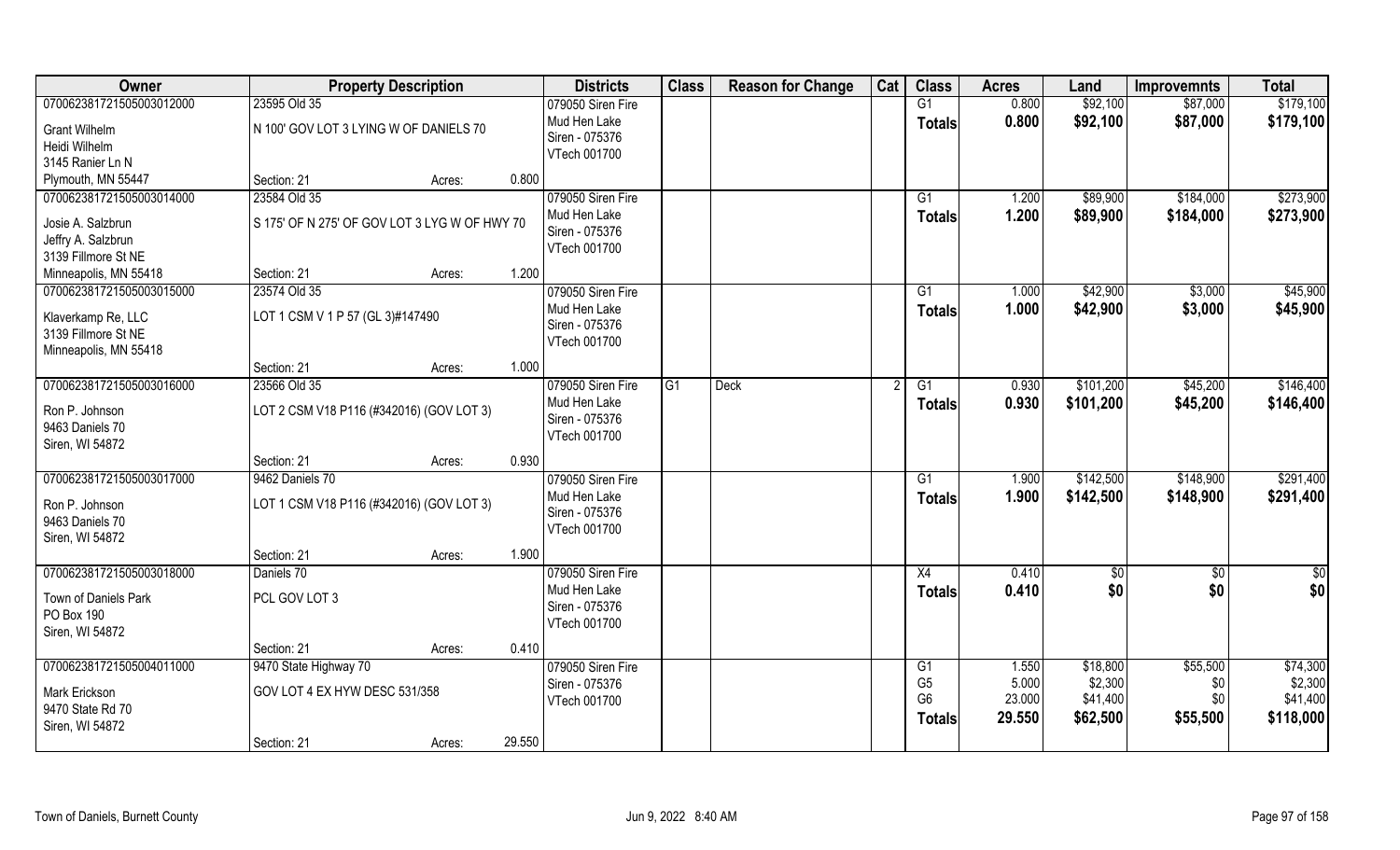| Owner                                    | <b>Property Description</b>                        |        |        | <b>Districts</b>  | <b>Class</b> | <b>Reason for Change</b> | Cat | <b>Class</b>    | <b>Acres</b> | Land     | <b>Improvemnts</b> | <b>Total</b> |
|------------------------------------------|----------------------------------------------------|--------|--------|-------------------|--------------|--------------------------|-----|-----------------|--------------|----------|--------------------|--------------|
| 070062381721505005011100                 | Dunham Lake Dr                                     |        |        | 079050 Siren Fire |              |                          |     | G5              | 36.210       | \$16,300 | $\overline{50}$    | \$16,300     |
| Dunham Lake Woods, LLC                   | PCL GL5 & GL6 DESC IN #410481 (D-1919)             |        |        | Siren - 075376    |              |                          |     | G <sub>6</sub>  | 28.620       | \$48,500 | \$0                | \$48,500     |
| 9415 Dunham Lake Dr                      |                                                    |        |        | VTech 001700      |              |                          |     | <b>Totals</b>   | 64.830       | \$64,800 | \$0                | \$64,800     |
| Siren, WI 54872                          |                                                    |        |        |                   |              |                          |     |                 |              |          |                    |              |
|                                          | Section: 21                                        | Acres: | 64.830 |                   |              |                          |     |                 |              |          |                    |              |
| 070062381721505005012000                 | Dunham Lake Dr                                     |        |        | 079050 Siren Fire |              |                          |     | $\overline{G1}$ | 0.400        | \$27,900 | $\overline{50}$    | \$27,900     |
|                                          | LOT 1 CSM V 1 P 26 (IN GOV LOT 5)                  |        |        | Siren - 075376    |              |                          |     | <b>Totals</b>   | 0.400        | \$27,900 | \$0                | \$27,900     |
| Bonny L. Pederson<br>9415 Dunham Lake Dr |                                                    |        |        | VTech 001700      |              |                          |     |                 |              |          |                    |              |
| Siren, WI 54872-8824                     |                                                    |        |        |                   |              |                          |     |                 |              |          |                    |              |
|                                          | Section: 21                                        | Acres: | 0.400  |                   |              |                          |     |                 |              |          |                    |              |
| 070062381721505005013000                 | Dunham Lake Dr                                     |        |        | 079050 Siren Fire |              |                          |     | G1              | 0.400        | \$40,800 | $\sqrt[6]{30}$     | \$40,800     |
|                                          |                                                    |        |        | Siren - 075376    |              |                          |     | <b>Totals</b>   | 0.400        | \$40,800 | \$0                | \$40,800     |
| Bonny L. Pederson                        | LOT 2 CSM V 1 P 26 (IN GOV LOT 5)                  |        |        | VTech 001700      |              |                          |     |                 |              |          |                    |              |
| 9415 Dunham Lake Dr                      |                                                    |        |        |                   |              |                          |     |                 |              |          |                    |              |
| Siren, WI 54872-8824                     |                                                    |        | 0.400  |                   |              |                          |     |                 |              |          |                    |              |
| 070062381721505005014000                 | Section: 21<br>9415 Dunham Lake Dr                 | Acres: |        | 079050 Siren Fire |              |                          |     |                 |              |          |                    | \$216,400    |
|                                          |                                                    |        |        | Siren - 075376    |              |                          |     | G1              | 0.300        | \$89,700 | \$126,700          |              |
| Bonny L. Pederson                        | LOT 3 CSM V 1 P 26 (IN GOV LOT 5)                  |        |        | VTech 001700      |              |                          |     | <b>Totals</b>   | 0.300        | \$89,700 | \$126,700          | \$216,400    |
| 9415 Dunham Lake Dr                      |                                                    |        |        |                   |              |                          |     |                 |              |          |                    |              |
| Siren, WI 54872-8824                     |                                                    |        |        |                   |              |                          |     |                 |              |          |                    |              |
|                                          | Section: 21                                        | Acres: | 0.300  |                   |              |                          |     |                 |              |          |                    |              |
| 070062381721505005015000                 | 9421 Dunham Lake Dr                                |        |        | 079050 Siren Fire |              |                          |     | G1              | 0.920        | \$93,600 | \$196,900          | \$290,500    |
| Pamela M. Louwagie                       | PCL GOV LOT 5 (D-1583)                             |        |        | Siren - 075376    |              |                          |     | Totals          | 0.920        | \$93,600 | \$196,900          | \$290,500    |
| 15433 Michele Ln                         |                                                    |        |        | VTech 001700      |              |                          |     |                 |              |          |                    |              |
| Eden Prairie, MN 55346                   |                                                    |        |        |                   |              |                          |     |                 |              |          |                    |              |
|                                          | Section: 21                                        | Acres: | 0.920  |                   |              |                          |     |                 |              |          |                    |              |
| 070062381721505005016000                 | 9429 Dunham Lake Dr                                |        |        | 079050 Siren Fire |              |                          |     | G1              | 0.750        | \$93,600 | \$73,300           | \$166,900    |
| James P. Schuster                        | PCL GOV LOT 5                                      |        |        | Siren - 075376    |              |                          |     | <b>Totals</b>   | 0.750        | \$93,600 | \$73,300           | \$166,900    |
| Mary B. Schuster                         |                                                    |        |        | VTech 001700      |              |                          |     |                 |              |          |                    |              |
| 1350 Griffin Ave                         |                                                    |        |        |                   |              |                          |     |                 |              |          |                    |              |
| St Paul, MN 55115                        | Section: 21                                        | Acres: | 0.750  |                   |              |                          |     |                 |              |          |                    |              |
| 070062381721505005017000                 | Dunham Lake Dr                                     |        |        | 079050 Siren Fire |              |                          |     | G1              | 0.750        | \$68,900 | $\overline{50}$    | \$68,900     |
| William A. Wolters                       | PCL COM SW COR GOV LOT 5 TH N 512.5' TH E          |        |        | Siren - 075376    |              |                          |     | <b>Totals</b>   | 0.750        | \$68,900 | \$0                | \$68,900     |
| Mary P. Wolters                          | 1764.6' TH N 23 DEG 12 MIN E 161.2' TH N 30 DEG 32 |        |        | VTech 001700      |              |                          |     |                 |              |          |                    |              |
| 4650 Kingsbury Dr                        | MIN E 70.8' TO PT BEG TH N 30 DEG 32 MIN E 70.8'   |        |        |                   |              |                          |     |                 |              |          |                    |              |
| Eagan, MN 55122-2718                     | Section: 21                                        | Acres: | 0.750  |                   |              |                          |     |                 |              |          |                    |              |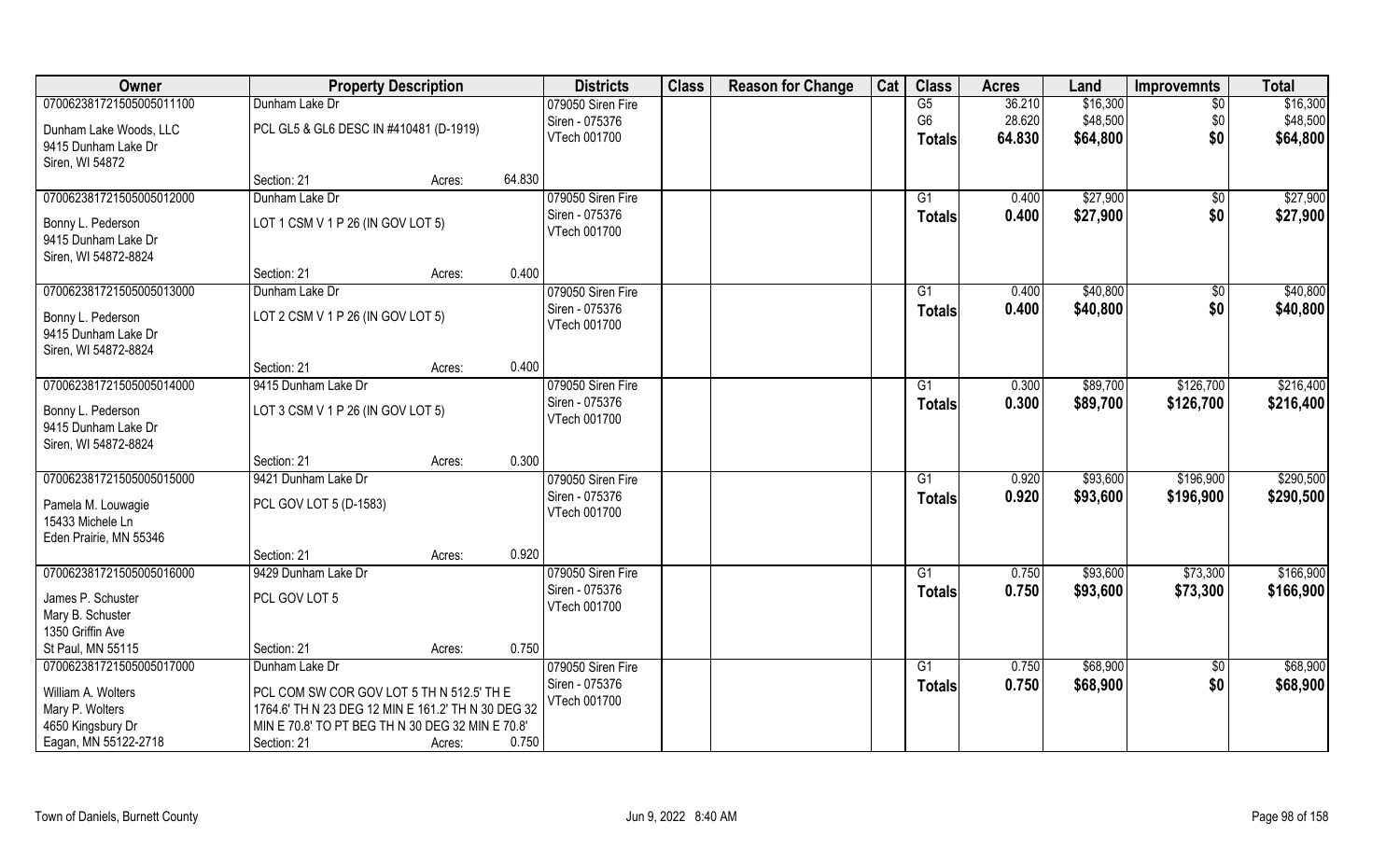| Owner                                           | <b>Property Description</b>                        |                 | <b>Districts</b>                    | <b>Class</b> | <b>Reason for Change</b> | Cat | <b>Class</b>    | <b>Acres</b> | Land      | <b>Improvemnts</b> | <b>Total</b> |
|-------------------------------------------------|----------------------------------------------------|-----------------|-------------------------------------|--------------|--------------------------|-----|-----------------|--------------|-----------|--------------------|--------------|
| 070062381721505005018000                        | 9435 Dunham Lake Dr                                |                 | 079050 Siren Fire                   |              |                          |     | G1              | 0.750        | \$88,400  | \$181,700          | \$270,100    |
| William A. Wolters                              | PCL COM SW COR GOV LOT 5 TH N 512.5' TH E          |                 | Siren - 075376<br>VTech 001700      |              |                          |     | <b>Totals</b>   | 0.750        | \$88,400  | \$181,700          | \$270,100    |
| Mary P. Wolters                                 | 1764.6' TH N 23 DEG 12 MIN E 161.2' TO PT BEG TH N |                 |                                     |              |                          |     |                 |              |           |                    |              |
| 4650 Kingsbury Dr                               | 30 DEG 32 MIN E 70.8' TH S 44 DEG 43 MIN E 177.2'  |                 |                                     |              |                          |     |                 |              |           |                    |              |
| Eagan, MN 55122-2718                            | Section: 21                                        | 0.750<br>Acres: |                                     |              |                          |     |                 |              |           |                    |              |
| 070062381721505005019000                        | 9441 Dunham Lake Dr                                |                 | 079050 Siren Fire                   |              |                          |     | G1              | 0.620        | \$165,400 | \$110,800          | \$276,200    |
| Knutson Louwagie Living Trust                   | PCLS GOV LOT 5                                     |                 | Siren - 075376                      |              |                          |     | <b>Totals</b>   | 0.620        | \$165,400 | \$110,800          | \$276,200    |
| 15433 Michele Ln                                |                                                    |                 | VTech 001700                        |              |                          |     |                 |              |           |                    |              |
| Eden Prairie, MN 55346                          |                                                    |                 |                                     |              |                          |     |                 |              |           |                    |              |
|                                                 | Section: 21                                        | 0.620<br>Acres: |                                     |              |                          |     |                 |              |           |                    |              |
| 070062381721505005020000                        | 9453 Dunham Lake Dr                                |                 | 079050 Siren Fire                   |              |                          |     | G1              | 0.310        | \$75,100  | \$128,600          | \$203,700    |
| Michael J. Salmanowicz                          | PCL GOV LOT 5 (SHORE AGREEM'T #344440)             |                 | Siren - 075376                      |              |                          |     | <b>Totals</b>   | 0.310        | \$75,100  | \$128,600          | \$203,700    |
| Carolyn Salmanowicz                             |                                                    |                 | VTech 001700                        |              |                          |     |                 |              |           |                    |              |
| 1150 Cherokee Ave                               |                                                    |                 |                                     |              |                          |     |                 |              |           |                    |              |
| West, ST PAUL                                   | Section: 21                                        | 0.310<br>Acres: |                                     |              |                          |     |                 |              |           |                    |              |
| 070062381721505005021000                        | 9467 Dunham Lake Dr                                |                 | 079050 Siren Fire                   |              |                          |     | G1              | 0.650        | \$101,100 | \$113,300          | \$214,400    |
| Steven J Proeschel Rev Trust<br>2136 Bayard Ave | LOT 2 CSM V 11 P 224 (IN GOV LOT 5)                |                 | Siren - 075376<br>VTech 001700      |              |                          |     | <b>Totals</b>   | 0.650        | \$101,100 | \$113,300          | \$214,400    |
| St Paul, MN 55116                               |                                                    |                 |                                     |              |                          |     |                 |              |           |                    |              |
|                                                 | Section: 21                                        | 0.650<br>Acres: |                                     |              |                          |     |                 |              |           |                    |              |
| 070062381721505005022000                        | 9471 Dunham Lake Dr                                |                 | 079050 Siren Fire                   |              |                          |     | G1              | 0.490        | \$78,200  | \$129,700          | \$207,900    |
|                                                 |                                                    |                 | Siren - 075376                      |              |                          |     | <b>Totals</b>   | 0.490        | \$78,200  | \$129,700          | \$207,900    |
| Steven R. Steingruebl                           | LOT 1 CSM V 11 P 224 (IN GOV LOT 5)                |                 | VTech 001700                        |              |                          |     |                 |              |           |                    |              |
| Linda A. Steingruebl                            |                                                    |                 |                                     |              |                          |     |                 |              |           |                    |              |
| 9471 Dunham Lake Dr<br>Siren, WI 54872          |                                                    | 0.490           |                                     |              |                          |     |                 |              |           |                    |              |
|                                                 | Section: 21<br>9475 Dunham Lake Dr                 | Acres:          |                                     |              |                          |     |                 |              |           |                    | \$191,300    |
| 070062381721505005023000                        |                                                    |                 | 079050 Siren Fire<br>Siren - 075376 |              |                          |     | G1              | 0.430        | \$81,000  | \$110,300          |              |
| John C. Archibald                               | PCL GOV LOT 5 (WITH ESMT)                          |                 | VTech 001700                        |              |                          |     | <b>Totals</b>   | 0.430        | \$81,000  | \$110,300          | \$191,300    |
| Alicia Archibald                                |                                                    |                 |                                     |              |                          |     |                 |              |           |                    |              |
| 9475 Dunham Lake Rd                             |                                                    |                 |                                     |              |                          |     |                 |              |           |                    |              |
| Siren, WI 54872                                 | Section: 21                                        | 0.430<br>Acres: |                                     |              |                          |     |                 |              |           |                    |              |
| 070062381721505005024000                        | 9483 Dunham Lake Dr                                |                 | 079050 Siren Fire                   |              |                          |     | $\overline{G1}$ | 0.850        | \$113,400 | \$47,200           | \$160,600    |
| Timothy P. Bailey                               | PCL GOV LOTS 5 & 6 (D-1553)                        |                 | Siren - 075376                      |              |                          |     | <b>Totals</b>   | 0.850        | \$113,400 | \$47,200           | \$160,600    |
| Lynn M. Bailey                                  |                                                    |                 | VTech 001700                        |              |                          |     |                 |              |           |                    |              |
| 2001 Pleasant View Dr                           |                                                    |                 |                                     |              |                          |     |                 |              |           |                    |              |
| North Mankato, MN 56003                         | Section: 21                                        | 0.850<br>Acres: |                                     |              |                          |     |                 |              |           |                    |              |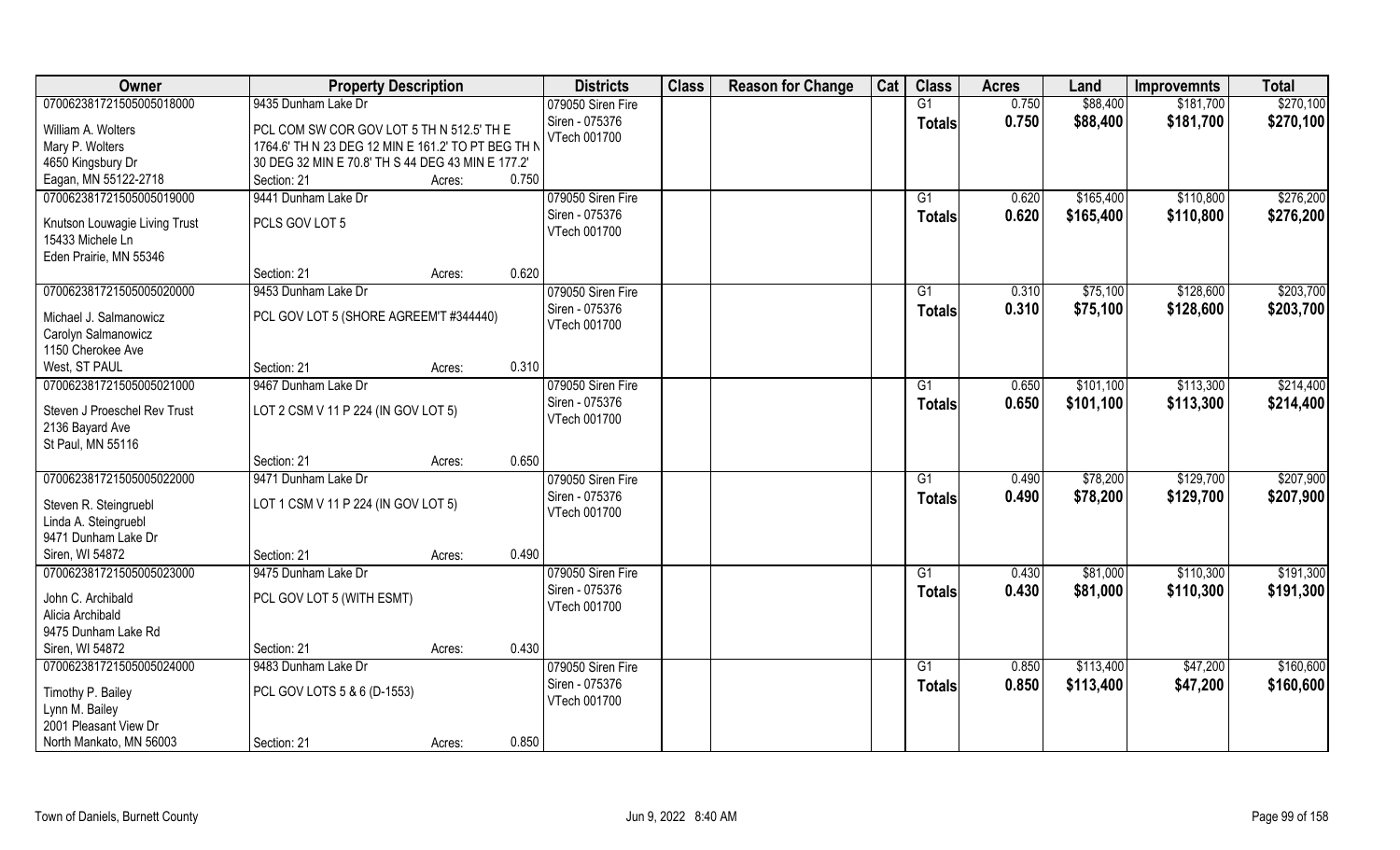| Owner                              | <b>Property Description</b>   |        |       | <b>Districts</b>               | <b>Class</b> | <b>Reason for Change</b> | Cat | <b>Class</b>  | <b>Acres</b> | Land      | <b>Improvemnts</b> | <b>Total</b> |
|------------------------------------|-------------------------------|--------|-------|--------------------------------|--------------|--------------------------|-----|---------------|--------------|-----------|--------------------|--------------|
| 070062381721505006011000           | 9493 Dunham Lake Dr           |        |       | 079050 Siren Fire              | G1           | Well and septic          |     | G1            | 0.440        | \$86,600  | \$8,800            | \$95,400     |
| Diedre Bloemers<br>289 Edgewood Dr | PCL GOV LOTS 5 & 6 (RF 26-65) |        |       | Siren - 075376<br>VTech 001700 |              |                          |     | <b>Totals</b> | 0.440        | \$86,600  | \$8,800            | \$95,400     |
| Hudson, WI 54016                   |                               |        |       |                                |              |                          |     |               |              |           |                    |              |
|                                    | Section: 21                   | Acres: | 0.440 |                                |              |                          |     |               |              |           |                    |              |
| 070062381721505006012000           | 9499 Dunham Lake Dr           |        |       | 079050 Siren Fire              |              |                          |     | G1            | 0.450        | \$72,800  | \$19,500           | \$92,300     |
| <b>Timothy Murray</b>              | PCL GOV LOT 6                 |        |       | Siren - 075376                 |              |                          |     | <b>Totals</b> | 0.450        | \$72,800  | \$19,500           | \$92,300     |
| 532 N West St                      |                               |        |       | VTech 001700                   |              |                          |     |               |              |           |                    |              |
| Peotone, IL 60468-9037             |                               |        |       |                                |              |                          |     |               |              |           |                    |              |
|                                    | Section: 21                   | Acres: | 0.450 |                                |              |                          |     |               |              |           |                    |              |
| 070062381721505006013000           | 9505 Dunham Lake Dr           |        |       | 079050 Siren Fire              |              |                          |     | G1            | 0.470        | \$73,500  | \$105,200          | \$178,700    |
| Dennis H. Sampson                  | PCL GOV LOT 6                 |        |       | Siren - 075376                 |              |                          |     | <b>Totals</b> | 0.470        | \$73,500  | \$105,200          | \$178,700    |
| Gretchen M. Sampson                |                               |        |       | VTech 001700                   |              |                          |     |               |              |           |                    |              |
| 2539 86th Ave                      |                               |        |       |                                |              |                          |     |               |              |           |                    |              |
| Osceola, WI 54020                  | Section: 21                   | Acres: | 0.470 |                                |              |                          |     |               |              |           |                    |              |
| 070062381721505006014000           | 9509 Dunham Lake Dr           |        |       | 079050 Siren Fire              |              |                          |     | G1            | 0.490        | \$75,800  | \$176,100          | \$251,900    |
|                                    |                               |        |       | Siren - 075376                 |              |                          |     | <b>Totals</b> | 0.490        | \$75,800  | \$176,100          | \$251,900    |
| L E. Gardin<br>V F. Gardin         | PCL GOV LOT 6                 |        |       | VTech 001700                   |              |                          |     |               |              |           |                    |              |
| 9509 Dunham Lake Dr                |                               |        |       |                                |              |                          |     |               |              |           |                    |              |
| Siren, WI 548728824                | Section: 21                   | Acres: | 0.490 |                                |              |                          |     |               |              |           |                    |              |
| 070062381721505006015000           | 9515 Dunham Lake Dr           |        |       | 079050 Siren Fire              |              |                          |     | G1            | 0.520        | \$130,700 | \$44,600           | \$175,300    |
|                                    |                               |        |       | Siren - 075376                 |              |                          |     | <b>Totals</b> | 0.520        | \$130,700 | \$44,600           | \$175,300    |
| Patricia Jane Minehart             | PCL GOV LOT 6                 |        |       | VTech 001700                   |              |                          |     |               |              |           |                    |              |
| 8317 Dale Rd                       |                               |        |       |                                |              |                          |     |               |              |           |                    |              |
| Woodbury, MN 55129                 | Section: 21                   |        | 0.520 |                                |              |                          |     |               |              |           |                    |              |
| 070062381721505006016000           | 9521 Dunham Lake Dr           | Acres: |       | 079050 Siren Fire              |              |                          |     | G1            | 0.580        | \$126,100 | \$204,400          | \$330,500    |
|                                    |                               |        |       | Siren - 075376                 |              |                          |     |               | 0.580        | \$126,100 | \$204,400          | \$330,500    |
| Hussein C. Shouman                 | PCL GOV LOT 6                 |        |       | VTech 001700                   |              |                          |     | <b>Totals</b> |              |           |                    |              |
| Jolene J. Shouman                  |                               |        |       |                                |              |                          |     |               |              |           |                    |              |
| 5638 137th St N                    |                               |        |       |                                |              |                          |     |               |              |           |                    |              |
| Hugo, MN 55038                     | Section: 21                   | Acres: | 0.580 |                                |              |                          |     |               |              |           |                    |              |
| 070062381721505006017000           | 9531 Dunham Lake Dr           |        |       | 079050 Siren Fire              |              |                          |     | G1            | 0.680        | \$122,000 | \$53,800           | \$175,800    |
| Steven M. Bartholet                | PCL GOV LOT 6                 |        |       | Siren - 075376                 |              |                          |     | <b>Totals</b> | 0.680        | \$122,000 | \$53,800           | \$175,800    |
| <b>Catherine Bartholet</b>         |                               |        |       | VTech 001700                   |              |                          |     |               |              |           |                    |              |
| 529 Wildflower                     |                               |        |       |                                |              |                          |     |               |              |           |                    |              |
| Burnsville, MN 55306-5292          | Section: 21                   | Acres: | 0.680 |                                |              |                          |     |               |              |           |                    |              |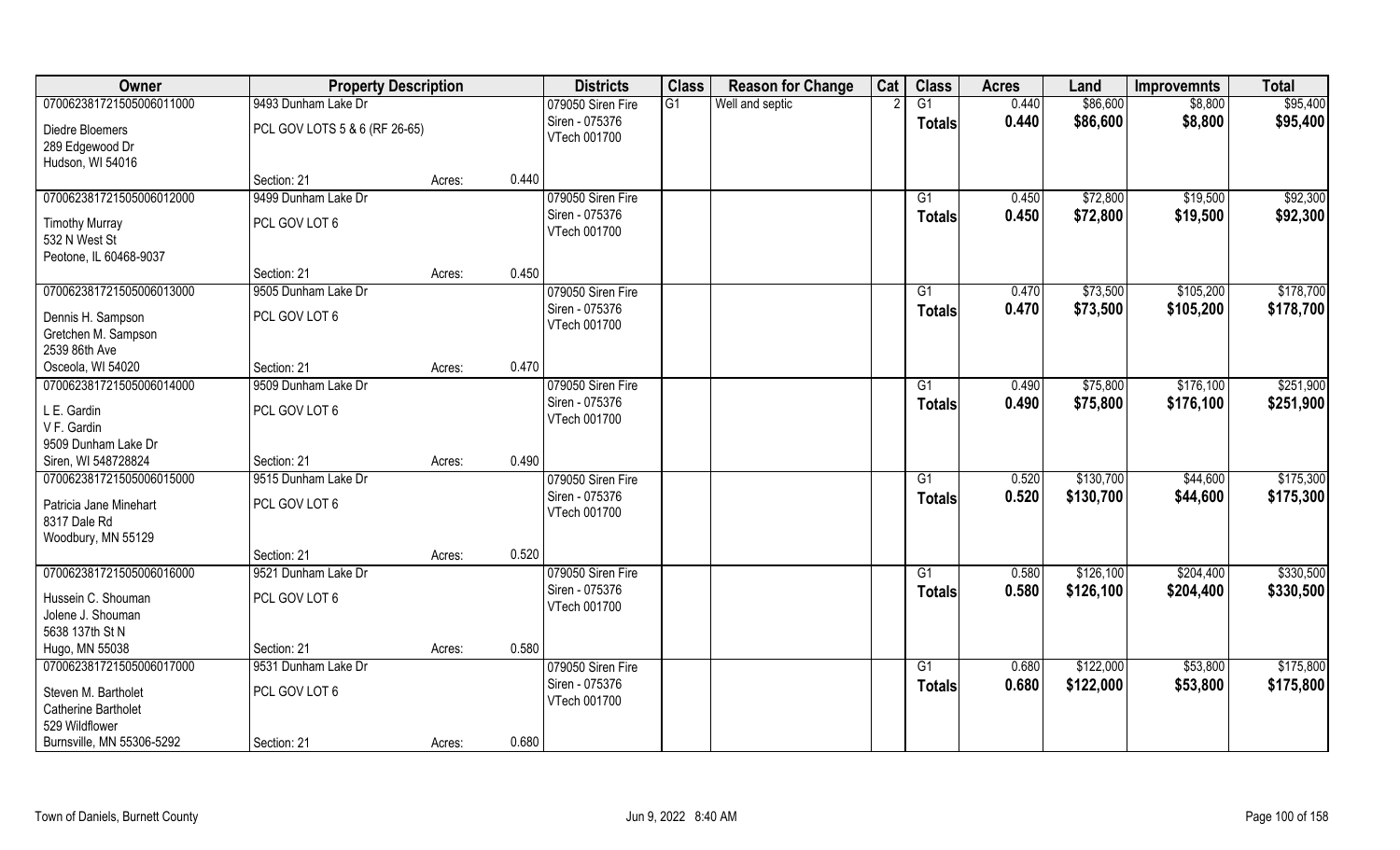| Owner                                             | <b>Property Description</b>                         |        |       | <b>Districts</b>                    | <b>Class</b> | <b>Reason for Change</b> | Cat | <b>Class</b>  | <b>Acres</b> | Land      | <b>Improvemnts</b> | <b>Total</b> |
|---------------------------------------------------|-----------------------------------------------------|--------|-------|-------------------------------------|--------------|--------------------------|-----|---------------|--------------|-----------|--------------------|--------------|
| 070062381721505006018000                          | 9553 Dunham Lake Dr                                 |        |       | 079050 Siren Fire                   |              |                          |     | G1            | 0.650        | \$97,800  | \$43,900           | \$141,700    |
| Tamara Olson                                      | PCL GOV LOT 6 (D-767)(RF-26-73)                     |        |       | Siren - 075376<br>VTech 001700      |              |                          |     | <b>Totals</b> | 0.650        | \$97,800  | \$43,900           | \$141,700    |
| 3154 Countryside Ave Unit a<br>Woodbury, MN 55129 |                                                     |        |       |                                     |              |                          |     |               |              |           |                    |              |
|                                                   | Section: 21                                         | Acres: | 0.650 |                                     |              |                          |     |               |              |           |                    |              |
| 070062381721505006019000                          | 9559 Dunham Lake Dr                                 |        |       | 079050 Siren Fire                   |              |                          |     | G1            | 0.400        | \$73,100  | \$89,000           | \$162,100    |
| Nicholas J. Salmanowicz                           | PCL GOV LOT 6                                       |        |       | Siren - 075376                      |              |                          |     | <b>Totals</b> | 0.400        | \$73,100  | \$89,000           | \$162,100    |
| Kirsten Salmanowicz                               |                                                     |        |       | VTech 001700                        |              |                          |     |               |              |           |                    |              |
| 2416 Liberty Trl                                  |                                                     |        |       |                                     |              |                          |     |               |              |           |                    |              |
| Woodbury, MN 55129                                | Section: 21                                         | Acres: | 0.400 |                                     |              |                          |     |               |              |           |                    |              |
| 070062381721505006020000                          | 9563 Dunham Lake Dr                                 |        |       | 079050 Siren Fire                   |              |                          |     | G1            | 0.360        | \$86,400  | \$74,600           | \$161,000    |
| Darren James Regan                                | CSM #4359 V23 P279 (#406574) LOT 1 (GOV LOT 6)      |        |       | Siren - 075376                      |              |                          |     | <b>Totals</b> | 0.360        | \$86,400  | \$74,600           | \$161,000    |
| 877 Dawn Ave                                      |                                                     |        |       | VTech 001700                        |              |                          |     |               |              |           |                    |              |
| Shoreview, MN 55126                               |                                                     |        |       |                                     |              |                          |     |               |              |           |                    |              |
|                                                   | Section: 21                                         | Acres: | 0.360 |                                     |              |                          |     |               |              |           |                    |              |
| 070062381721505006021000                          | 9573 Dunham Lake Dr                                 |        |       | 079050 Siren Fire                   | G1           | Addition complete        |     | G1            | 1.230        | \$159,400 | \$147,000          | \$306,400    |
|                                                   |                                                     |        |       | Siren - 075376                      |              |                          |     | <b>Totals</b> | 1.230        | \$159,400 | \$147,000          | \$306,400    |
| Mike W. Mcmonagle<br>Kathryn L. Mcmonagle         | PCL GOV LOT 6 (SHR AGREEM'T)                        |        |       | VTech 001700                        |              |                          |     |               |              |           |                    |              |
| 3917 Donegal Way                                  |                                                     |        |       |                                     |              |                          |     |               |              |           |                    |              |
| Eagan, MN 55122-1789                              | Section: 21                                         | Acres: | 1.230 |                                     |              |                          |     |               |              |           |                    |              |
| 070062381721505006022000                          | 9583 Dunham Lake Dr                                 |        |       | 079050 Siren Fire                   |              |                          |     | G1            | 0.350        | \$89,100  | \$97,900           | \$187,000    |
|                                                   |                                                     |        |       | Siren - 075376                      |              |                          |     | <b>Totals</b> | 0.350        | \$89,100  | \$97,900           | \$187,000    |
| Philip M. Louwagie                                | PCL GOV LOT 6 (TOGETHER WITH EASEMENT               |        |       | VTech 001700                        |              |                          |     |               |              |           |                    |              |
| Lauri J. Louwagie<br>2503 14th Ave SW             | 466/605)(RF 48-100 PCL A)                           |        |       |                                     |              |                          |     |               |              |           |                    |              |
| Rochester, MN 55902                               | Section: 21                                         | Acres: | 0.350 |                                     |              |                          |     |               |              |           |                    |              |
| 070062381721505006023000                          | 9587 Dunham Lake Dr                                 |        |       | 079050 Siren Fire                   |              |                          |     | G1            | 0.680        | \$74,800  | \$71,700           | \$146,500    |
|                                                   |                                                     |        |       | Siren - 075376                      |              |                          |     | <b>Totals</b> | 0.680        | \$74,800  | \$71,700           | \$146,500    |
| Robert Austin                                     | PCL GOV LOT 6 COM @ S 1/4 COR OF SEC 21, TH N       |        |       | VTech 001700                        |              |                          |     |               |              |           |                    |              |
| 6023 France Ave S                                 | 3?W ALG N/S 1/4 LN 318.6', TH N 87? E 140.4' TO POB |        |       |                                     |              |                          |     |               |              |           |                    |              |
| Edina, MN 55410-2751                              | TH N 87?E 175' TO SHR OF DUNHAM LK, TH NELY         |        |       |                                     |              |                          |     |               |              |           |                    |              |
|                                                   | Section: 21                                         | Acres: | 0.680 |                                     |              |                          |     |               |              |           |                    |              |
| 070062381721505006024000                          | 9593 Dunham Lake Dr                                 |        |       | 079050 Siren Fire<br>Siren - 075376 |              |                          |     | G1            | 1.360        | \$97,500  | \$173,300          | \$270,800    |
| Harold J. Wiens                                   | PCLS GOV LOT 6                                      |        |       | VTech 001700                        |              |                          |     | <b>Totals</b> | 1.360        | \$97,500  | \$173,300          | \$270,800    |
| Claudia E. Wiens                                  |                                                     |        |       |                                     |              |                          |     |               |              |           |                    |              |
| 8565 136th St N                                   |                                                     |        |       |                                     |              |                          |     |               |              |           |                    |              |
| Hugo, MN 55038-9135                               | Section: 21                                         | Acres: | 1.360 |                                     |              |                          |     |               |              |           |                    |              |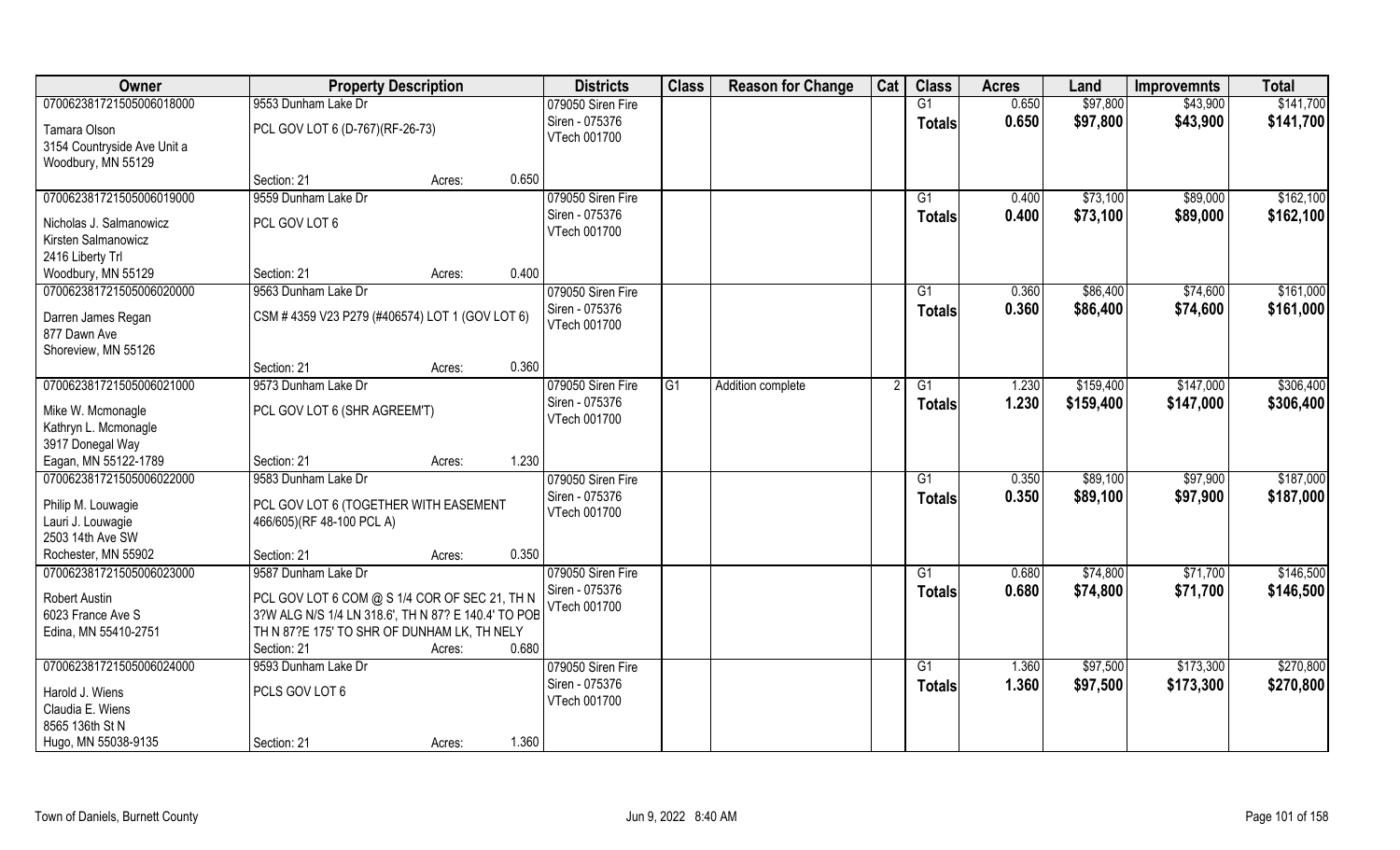| Owner                                           | <b>Property Description</b>              |        |        | <b>Districts</b>  | <b>Class</b> | <b>Reason for Change</b> | Cat | <b>Class</b>   | <b>Acres</b> | Land      | <b>Improvemnts</b> | <b>Total</b> |
|-------------------------------------------------|------------------------------------------|--------|--------|-------------------|--------------|--------------------------|-----|----------------|--------------|-----------|--------------------|--------------|
| 070062381721505006025000                        | 23206 Dunham Lake Rd                     |        |        | 079050 Siren Fire |              |                          |     | G1             | 0.500        | \$91,800  | \$346,600          | \$438,400    |
| Claudia E. Wiens                                | PCL GOV LOT 6                            |        |        | Siren - 075376    |              |                          |     | <b>Totals</b>  | 0.500        | \$91,800  | \$346,600          | \$438,400    |
| 8565 136th St N                                 |                                          |        |        | VTech 001700      |              |                          |     |                |              |           |                    |              |
| Hugo, MN 55038                                  |                                          |        |        |                   |              |                          |     |                |              |           |                    |              |
|                                                 | Section: 21                              | Acres: | 0.500  |                   |              |                          |     |                |              |           |                    |              |
| 070062381721505006026002                        | 23203 Dunham Lake Rd                     |        |        | 079050 Siren Fire |              |                          |     | G1             | 0.400        | \$2,400   | \$9,300            | \$11,700     |
| Lois F Witte Revocable Trust Dtd Sept 2 PCL GL6 |                                          |        |        | Siren - 075376    |              |                          |     | G <sub>5</sub> | 33.000       | \$14,900  | \$0                | \$14,900     |
| 2007                                            |                                          |        |        | VTech 001700      |              |                          |     | G <sub>6</sub> | 5.400        | \$9,700   | \$0                | \$9,700      |
| 2922 6th Ave N                                  |                                          |        |        |                   |              |                          |     | <b>Totals</b>  | 38.800       | \$27,000  | \$9,300            | \$36,300     |
| Anoka, MN 55303-1143                            | Section: 21                              | Acres: | 38.800 |                   |              |                          |     |                |              |           |                    |              |
| 070062381721505006026100                        | Dunham Lake Rd                           |        |        | 079050 Siren Fire |              |                          |     | G1             | 0.600        | \$101,500 | $\sqrt[6]{30}$     | \$101,500    |
| Claudia E. Wiens                                | LOT 1 CSM #4380 V24 PG1 (IN GL 6)#408682 |        |        | Siren - 075376    |              |                          |     | <b>Totals</b>  | 0.600        | \$101,500 | \$0                | \$101,500    |
| 8565 136th St N                                 |                                          |        |        | VTech 001700      |              |                          |     |                |              |           |                    |              |
| Hugo, MN 55038                                  |                                          |        |        |                   |              |                          |     |                |              |           |                    |              |
|                                                 | Section: 21                              | Acres: | 0.600  |                   |              |                          |     |                |              |           |                    |              |
| 070062381721517000011000                        |                                          |        |        | 079050 Siren Fire |              |                          |     | X <sub>2</sub> | 12.890       | \$0       | \$0                | \$0          |
| Wisconsin Dot                                   | PCLS SEC 21 (HWY 70)                     |        |        | Siren - 075376    |              |                          |     | Totals         | 12.890       | \$0       | \$0                | \$0          |
| 1701 N 4th St                                   |                                          |        |        | VTech 001700      |              |                          |     |                |              |           |                    |              |
| Superior, WI 54880                              |                                          |        |        |                   |              |                          |     |                |              |           |                    |              |
|                                                 | Section: 21                              | Acres: | 12.890 |                   |              |                          |     |                |              |           |                    |              |
| 070062381722101000011000                        | Waldora Rd                               |        |        | 079050 Siren Fire |              |                          |     | G4             | 40.000       | \$1,600   | $\overline{50}$    | \$1,600      |
| Steven W. Kukla                                 | NE NE                                    |        |        | Siren - 075376    |              |                          |     | <b>Totals</b>  | 40.000       | \$1,600   | \$0                | \$1,600      |
| Delilah Kukla                                   |                                          |        |        | VTech 001700      |              |                          |     |                |              |           |                    |              |
| W3776 S Shore Dr                                |                                          |        |        |                   |              |                          |     |                |              |           |                    |              |
| Lake Geneva, WI 53147                           | Section: 22                              | Acres: | 40.000 |                   |              |                          |     |                |              |           |                    |              |
| 070062381722102000011000                        | 9133 Waldora Rd                          |        |        | 079050 Siren Fire |              |                          |     | G1             | 5.000        | \$14,000  | \$22,800           | \$36,800     |
|                                                 | E 660' OF N 330' OF NW NE                |        |        | Siren - 075376    |              |                          |     | <b>Totals</b>  | 5.000        | \$14,000  | \$22,800           | \$36,800     |
| Alan Reed Strabel<br>9133 Waldora Rd            |                                          |        |        | VTech 001700      |              |                          |     |                |              |           |                    |              |
| Siren, WI 54872                                 |                                          |        |        |                   |              |                          |     |                |              |           |                    |              |
|                                                 | Section: 22                              | Acres: | 5.000  |                   |              |                          |     |                |              |           |                    |              |
| 070062381722102000012000                        | Waldora Rd                               |        |        | 079050 Siren Fire | G4           | Ag use land              | -5  | G4             | 17.250       | \$2,000   | $\overline{30}$    | \$2,000      |
|                                                 |                                          |        |        | Siren - 075376    |              |                          |     | G <sub>5</sub> | 0.250        | \$100     | \$0                | \$100        |
| Daniel Strabel<br>9203 Waldora Rd               | NW NE EX SW 1/4 & EX E 660' OF N 330'    |        |        | VTech 001700      |              |                          |     | G8             | 4.000        | \$3,600   | \$0                | \$3,600      |
| Siren, WI 54872                                 |                                          |        |        |                   |              |                          |     | <b>Totals</b>  | 21.500       | \$5,700   | \$0                | \$5,700      |
|                                                 |                                          |        |        |                   |              |                          |     |                |              |           |                    |              |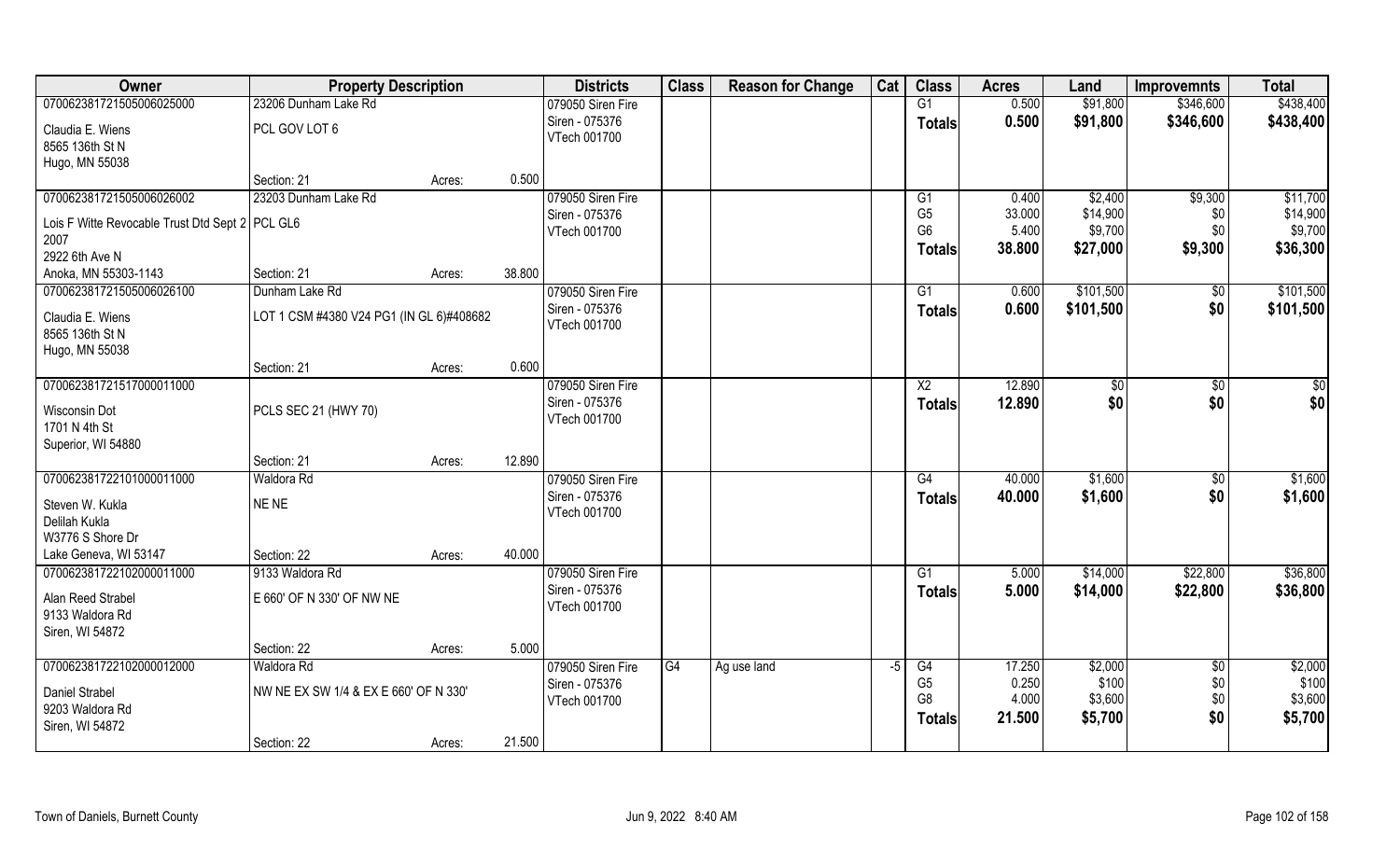| Owner                    | <b>Property Description</b>                   |        |        | <b>Districts</b>  | <b>Class</b>    | <b>Reason for Change</b> | Cat  | <b>Class</b>   | <b>Acres</b> | Land     | <b>Improvemnts</b> | <b>Total</b> |
|--------------------------|-----------------------------------------------|--------|--------|-------------------|-----------------|--------------------------|------|----------------|--------------|----------|--------------------|--------------|
| 070062381722102000013000 | 9203 Waldora Rd                               |        |        | 079050 Siren Fire |                 |                          |      | G4             | 8.000        | \$1,100  | $\overline{50}$    | \$1,100      |
| Daniel Strabel           | <b>SW 1/4 NW NE</b>                           |        |        | Siren - 075376    |                 |                          |      | G7             | 2.000        | \$8,000  | \$72,000           | \$80,000     |
| 9203 Waldora Rd          |                                               |        |        | VTech 001700      |                 |                          |      | <b>Totals</b>  | 10.000       | \$9,100  | \$72,000           | \$81,100     |
| Siren, WI 54872          |                                               |        |        |                   |                 |                          |      |                |              |          |                    |              |
|                          | Section: 22                                   | Acres: | 10.000 |                   |                 |                          |      |                |              |          |                    |              |
| 070062381722103000011000 | 9203 Waldora Rd                               |        |        | 079050 Siren Fire | G4              | Ag use land              | -5   | G4             | 27.000       | \$2,400  | $\sqrt{$0}$        | \$2,400      |
| <b>Daniel Strabel</b>    | N 29.25A SW NE                                |        |        | Siren - 075376    |                 |                          |      | G7             | 1.250        | \$6,500  | \$14,900           | \$21,400     |
| 9203 Waldora Rd          |                                               |        |        | VTech 001700      |                 |                          |      | G <sub>8</sub> | 1.000        | \$900    | \$0                | \$900        |
| Siren, WI 54872          |                                               |        |        |                   |                 |                          |      | <b>Totals</b>  | 29.250       | \$9,800  | \$14,900           | \$24,700     |
|                          | Section: 22                                   | Acres: | 29.250 |                   |                 |                          |      |                |              |          |                    |              |
| 070062381722103000012000 |                                               |        |        | 079050 Siren Fire | $\overline{G4}$ | Ag use land              | -5   | G4             | 10.750       | \$1,400  | \$0                | \$1,400      |
| Kenneth Chinander        | S 10.75A SW NE                                |        |        | Siren - 075376    |                 |                          |      | <b>Totals</b>  | 10.750       | \$1,400  | \$0                | \$1,400      |
| Karen Kola Chinander     |                                               |        |        | VTech 001700      |                 |                          |      |                |              |          |                    |              |
| 9280 Kolander Rd         |                                               |        |        |                   |                 |                          |      |                |              |          |                    |              |
| Siren, WI 54872          | Section: 22                                   | Acres: | 10.750 |                   |                 |                          |      |                |              |          |                    |              |
| 070062381722104000011000 | Wood Creek Rd                                 |        |        | 079050 Siren Fire |                 |                          |      | G4             | 17.000       | \$700    | \$0                | \$700        |
| Daniel Strabel           | N1/2 SE NE                                    |        |        | Siren - 075376    |                 |                          |      | G <sub>5</sub> | 3.000        | \$200    | \$0                | \$200        |
| 9203 Waldora Rd          |                                               |        |        | VTech 001700      |                 |                          |      | <b>Totals</b>  | 20.000       | \$900    | \$0                | \$900        |
| Siren, WI 54872          |                                               |        |        |                   |                 |                          |      |                |              |          |                    |              |
|                          | Section: 22                                   | Acres: | 20.000 |                   |                 |                          |      |                |              |          |                    |              |
| 070062381722104000012100 | 23451 Wood Creek Rd                           |        |        | 079050 Siren Fire |                 |                          |      | G1             | 1.000        | \$6,000  | \$17,200           | \$23,200     |
| Wayne C. Johnson         | LOT 1 CSM#4576 V25 P150 (SENE NESE)#433687    |        |        | Siren - 075376    |                 |                          |      | G <sub>5</sub> | 6.030        | \$300    | \$0                | \$300        |
| Jeri D. Johnson          |                                               |        |        | VTech 001700      |                 |                          |      | G <sub>6</sub> | 4.000        | \$7,200  | \$0                | \$7,200      |
| 2486 88th Ave            |                                               |        |        |                   |                 |                          |      | <b>Totals</b>  | 11.030       | \$13,500 | \$17,200           | \$30,700     |
| Osceola, WI 54020        | Section: 22                                   | Acres: | 11.030 |                   |                 |                          |      |                |              |          |                    |              |
| 070062381722104000012200 | 23395 Wood Creek Rd                           |        |        | 079050 Siren Fire |                 |                          |      | G1             | 2.000        | \$15,000 | \$131,800          | \$146,800    |
| Rita E. Gerlach          | LOT 2 CSM#4576 V25 P150 (SENE NESE)#433687    |        |        | Siren - 075376    |                 |                          |      | G4             | 3.000        | \$400    | \$0                | \$400        |
| 23395 Wood Creek Rd      |                                               |        |        | VTech 001700      |                 |                          |      | G <sub>5</sub> | 7.530        | \$1,100  | \$0                | \$1,100      |
| Siren, WI 54872          |                                               |        |        |                   |                 |                          |      | G <sub>6</sub> | 3.000        | \$5,000  | \$0                | \$5,000      |
|                          | Section: 22                                   | Acres: | 15.530 |                   |                 |                          |      | <b>Totals</b>  | 15.530       | \$21,500 | \$131,800          | \$153,300    |
| 070062381722201000011000 | Waldora Rd                                    |        |        | 079050 Siren Fire | G4              | Ag use land              | $-5$ | G4             | 7.650        | \$1,000  | $\overline{50}$    | \$1,000      |
| Daniel Strabel           | NE NW EX 524/567 FOR HWY & EX PRT LYG N & W O |        |        | Siren - 075376    |                 |                          |      | G <sub>5</sub> | 0.400        | \$100    | \$0                | \$100        |
| 9203 Waldora Rd          | ST RD 70 (DEED DESC ERROR)                    |        |        | VTech 001700      |                 |                          |      | G <sub>8</sub> | 16.000       | \$14,400 | \$0                | \$14,400     |
| Siren, WI 54872          |                                               |        |        |                   |                 |                          |      | <b>Totals</b>  | 24.050       | \$15,500 | \$0                | \$15,500     |
|                          | Section: 22                                   | Acres: | 24.050 |                   |                 |                          |      |                |              |          |                    |              |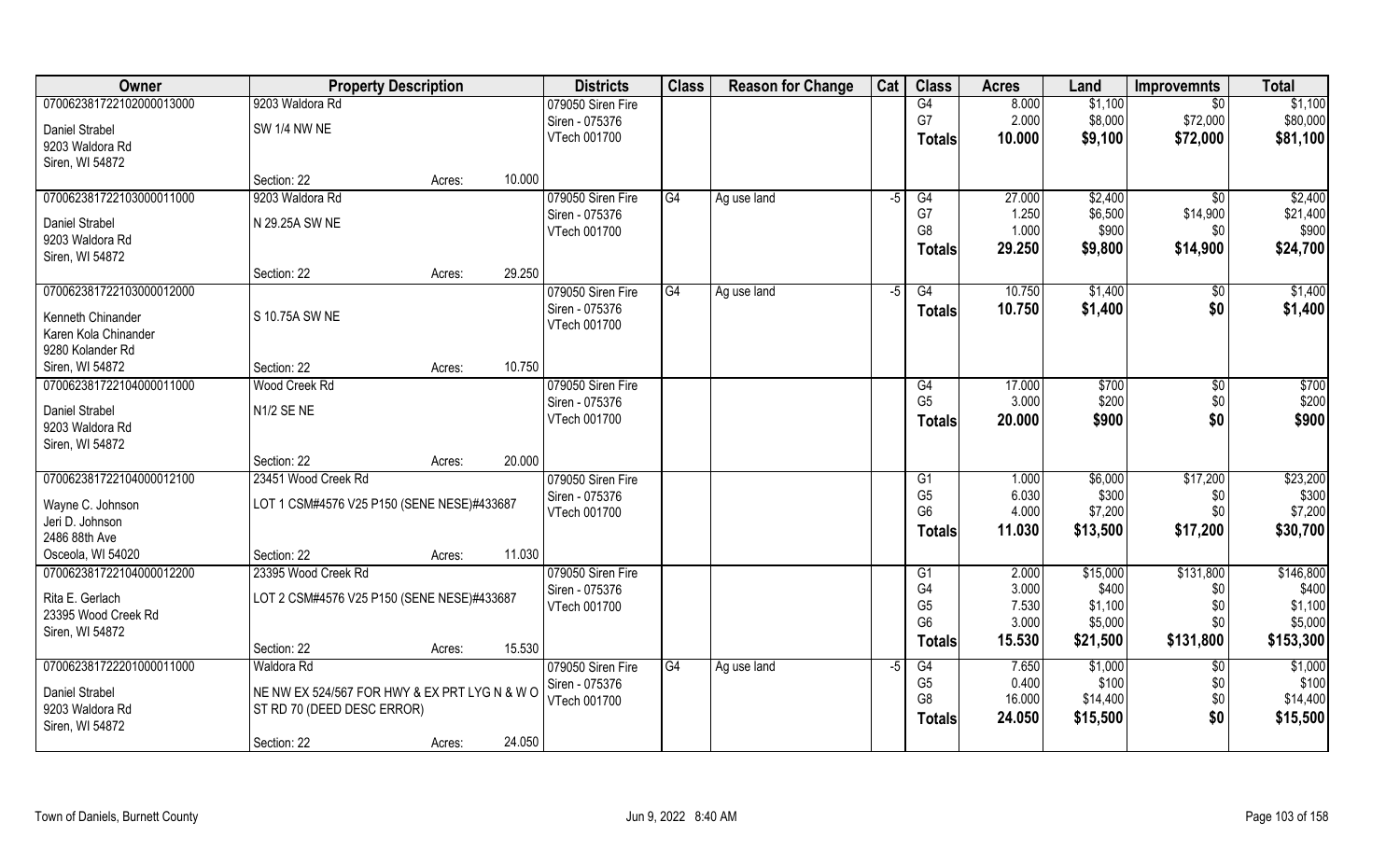| Owner                                          | <b>Property Description</b>                      |        |        | <b>Districts</b>                    | <b>Class</b> | <b>Reason for Change</b> | Cat  | <b>Class</b>    | <b>Acres</b> | Land     | <b>Improvemnts</b> | <b>Total</b> |
|------------------------------------------------|--------------------------------------------------|--------|--------|-------------------------------------|--------------|--------------------------|------|-----------------|--------------|----------|--------------------|--------------|
| 070062381722201000012000                       | 9301 Waldora Rd                                  |        |        | 079050 Siren Fire                   |              |                          |      | G2              | 6.680        | \$20,800 | \$181,100          | \$201,900    |
| St Croix Enterprises LLC<br>14747 Morgan Ave N | THAT PRT NE NW LYG N & W OF STATE RD 70          |        |        | Siren - 075376<br>VTech 001700      |              |                          |      | <b>Totals</b>   | 6.680        | \$20,800 | \$181,100          | \$201,900    |
| Marine, ON ST                                  |                                                  |        |        |                                     |              |                          |      |                 |              |          |                    |              |
| 070062381722202000011000                       | Section: 22<br>9327 Waldora Rd                   | Acres: | 6.680  |                                     |              |                          |      | $\overline{G1}$ |              |          | \$23,200           | \$37,000     |
|                                                |                                                  |        |        | 079050 Siren Fire<br>Siren - 075376 |              |                          |      |                 | 4.900        | \$13,800 |                    |              |
| Michael J. Dalsveen                            | E 330' OF N 660' NW NW EX 528/393 & 528/395 FOR  |        |        | VTech 001700                        |              |                          |      | Totals          | 4.900        | \$13,800 | \$23,200           | \$37,000     |
| 9357 Waldora Rd                                | <b>HWY</b>                                       |        |        |                                     |              |                          |      |                 |              |          |                    |              |
| Siren, WI 54872                                |                                                  |        |        |                                     |              |                          |      |                 |              |          |                    |              |
|                                                | Section: 22                                      | Acres: | 4.900  |                                     |              |                          |      |                 |              |          |                    |              |
| 070062381722202000012000                       | 9357 Waldora Rd                                  |        |        | 079050 Siren Fire                   |              |                          |      | G1              | 1.000        | \$6,000  | \$104,000          | \$110,000    |
| Michael J. Dalsveen                            | E 30 ACRES NW NW EX E 330' OF N 660' & EX 525/28 |        |        | Siren - 075376                      |              |                          |      | G <sub>6</sub>  | 19.110       | \$30,400 | \$0                | \$30,400     |
| 9357 Waldora Rd                                | FOR HWY                                          |        |        | VTech 001700                        |              |                          |      | <b>Totals</b>   | 20.110       | \$36,400 | \$104,000          | \$140,400    |
| Siren, WI 54872                                |                                                  |        |        |                                     |              |                          |      |                 |              |          |                    |              |
|                                                | Section: 22                                      | Acres: | 20.110 |                                     |              |                          |      |                 |              |          |                    |              |
| 070062381722202000013000                       | Waldora Rd                                       |        |        | 079050 Siren Fire                   |              |                          |      | G4              | 5.000        | \$700    | \$0                | \$700        |
| <b>Curtis Fallstrom</b>                        | NW NW EX E 30A                                   |        |        | Siren - 075376                      |              |                          |      | G <sub>8</sub>  | 5.000        | \$4,500  | \$0                | \$4,500      |
| Susan Fallstrom                                |                                                  |        |        | VTech 001700                        |              |                          |      | <b>Totals</b>   | 10.000       | \$5,200  | \$0                | \$5,200      |
| 9475 Daniels 70                                |                                                  |        |        |                                     |              |                          |      |                 |              |          |                    |              |
| Siren, WI 54872-8549                           | Section: 22                                      | Acres: | 10.000 |                                     |              |                          |      |                 |              |          |                    |              |
| 070062381722204000011000                       |                                                  |        |        | 079050 Siren Fire                   | G4           | Ag use land              | $-5$ | G4              | 5.250        | \$700    | $\sqrt[6]{}$       | \$700        |
|                                                |                                                  |        |        | Siren - 075376                      |              |                          |      | G <sub>8</sub>  | 24.000       | \$21,600 | \$0                | \$21,600     |
| <b>Daniel Strabel</b>                          | N 29.25A SE NW                                   |        |        | VTech 001700                        |              |                          |      | <b>Totals</b>   | 29.250       | \$22,300 | \$0                | \$22,300     |
| 9203 Waldora Rd                                |                                                  |        |        |                                     |              |                          |      |                 |              |          |                    |              |
| Siren, WI 54872                                |                                                  |        | 29.250 |                                     |              |                          |      |                 |              |          |                    |              |
| 070062381722204000012000                       | Section: 22                                      | Acres: |        | 079050 Siren Fire                   | G4           |                          | -5   | G4              | 10.750       | \$1,400  |                    | \$1,400      |
|                                                |                                                  |        |        | Siren - 075376                      |              | Ag use land              |      |                 | 10.750       | \$1,400  | $\sqrt{6}$<br>\$0  | \$1,400      |
| Kenneth Chinander                              | S 10.75A SE NW                                   |        |        | VTech 001700                        |              |                          |      | <b>Totals</b>   |              |          |                    |              |
| Karen Kola Chinander                           |                                                  |        |        |                                     |              |                          |      |                 |              |          |                    |              |
| 9280 Kolander Rd                               |                                                  |        |        |                                     |              |                          |      |                 |              |          |                    |              |
| Siren, WI 54872                                | Section: 22                                      | Acres: | 10.750 |                                     |              |                          |      |                 |              |          |                    |              |
| 070062381722401000011001                       | Wood Creek Rd                                    |        |        | 079050 Siren Fire                   | G4           | Ag use land              | $-5$ | G4              | 21.000       | \$2,800  | $\overline{50}$    | \$2,800      |
| James A. Kolander                              | NE SE EX CSM V25 P150                            |        |        | Siren - 075376                      |              |                          |      | G <sub>5</sub>  | 3.800        | \$200    | \$0                | \$200        |
| 9021 Kolander Rd                               |                                                  |        |        | VTech 001700                        |              |                          |      | G <sub>6</sub>  | 9.900        | \$16,300 | \$0                | \$16,300     |
| Siren, WI 54872                                |                                                  |        |        |                                     |              |                          |      | <b>Totals</b>   | 34.700       | \$19,300 | \$0                | \$19,300     |
|                                                | Section: 22                                      | Acres: | 34.700 |                                     |              |                          |      |                 |              |          |                    |              |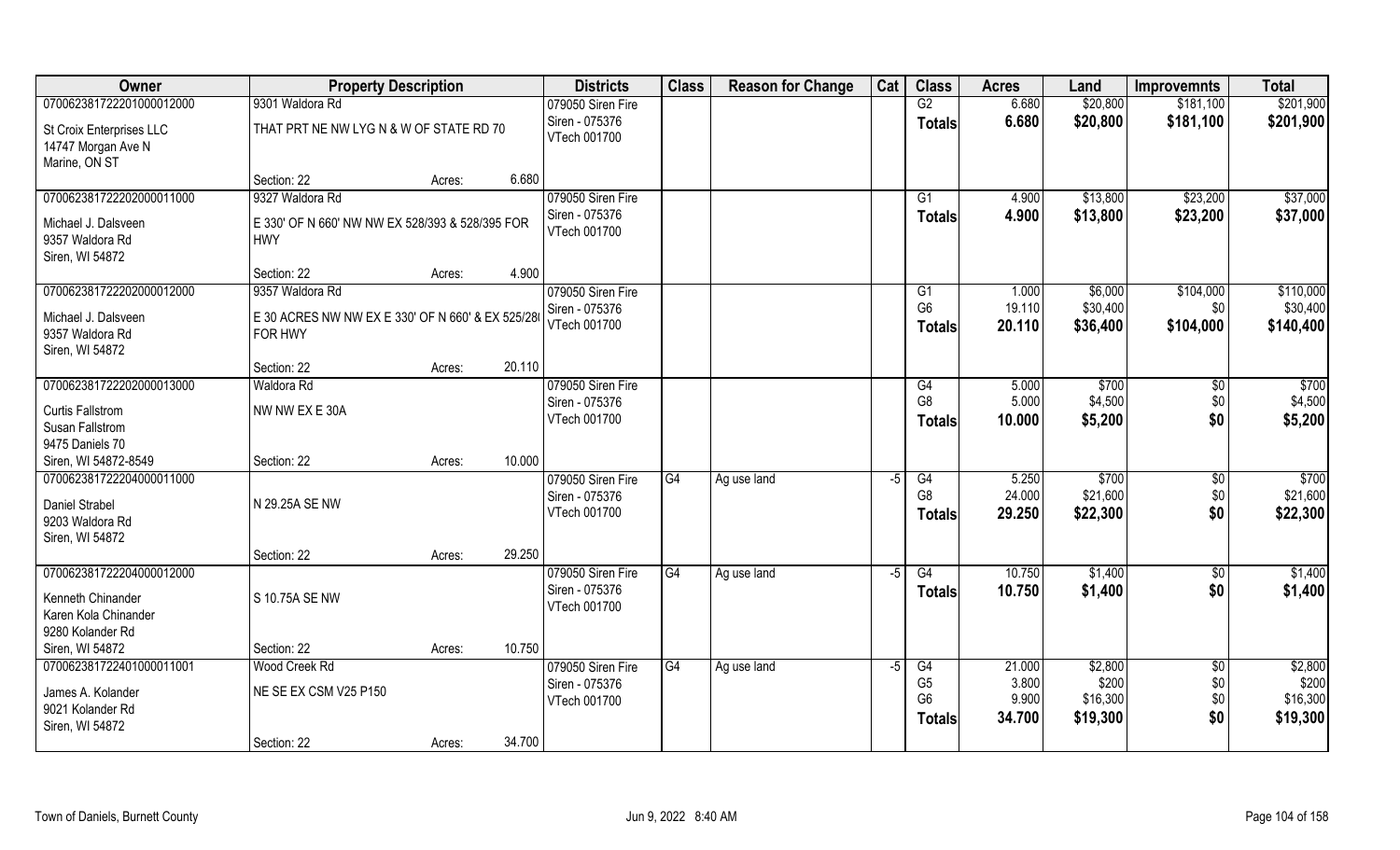| Owner                       | <b>Property Description</b>             |        |        | <b>Districts</b>  | <b>Class</b> | <b>Reason for Change</b> | Cat  | <b>Class</b>   | <b>Acres</b> | Land     | <b>Improvemnts</b> | <b>Total</b> |
|-----------------------------|-----------------------------------------|--------|--------|-------------------|--------------|--------------------------|------|----------------|--------------|----------|--------------------|--------------|
| 070062381722402000011000    |                                         |        |        | 079050 Siren Fire | G4           | Ag use land              | $-5$ | G4             | 26.000       | \$3,500  | $\sqrt{6}$         | \$3,500      |
| Karen L. Kolander Chinander | NW SE                                   |        |        | Siren - 075376    |              |                          |      | G <sub>8</sub> | 14.000       | \$11,600 | \$0                | \$11,600     |
| 9280 Kolander Rd            |                                         |        |        | VTech 001700      |              |                          |      | <b>Totals</b>  | 40.000       | \$15,100 | \$0                | \$15,100     |
| Siren, WI 54872             |                                         |        |        |                   |              |                          |      |                |              |          |                    |              |
|                             | Section: 22                             | Acres: | 40.000 |                   |              |                          |      |                |              |          |                    |              |
| 070062381722403000011001    | Kolander <sub>Rd</sub>                  |        |        | 079050 Siren Fire |              |                          |      | G5             | 5.000        | \$300    | \$0                | \$300        |
| Karen F. Kolander           | W 1/2 SW SE                             |        |        | Siren - 075376    |              |                          |      | G <sub>6</sub> | 15.000       | \$27,000 | \$0                | \$27,000     |
| 9280 Kolander Rd            |                                         |        |        | VTech 001700      |              |                          |      | <b>Totals</b>  | 20.000       | \$27,300 | \$0                | \$27,300     |
| Siren, WI 54872             |                                         |        |        |                   |              |                          |      |                |              |          |                    |              |
|                             | Section: 22                             | Acres: | 20.000 |                   |              |                          |      |                |              |          |                    |              |
| 070062381722403000011100    | Kolander Rd                             |        |        | 079050 Siren Fire |              |                          |      | G5             | 5.000        | \$300    | $\sqrt[6]{3}$      | \$300        |
| James A. Kolander           | E 1/2 SW SE                             |        |        | Siren - 075376    |              |                          |      | G <sub>6</sub> | 15.000       | \$27,000 | \$0                | \$27,000     |
| 9021 Kolander Rd            |                                         |        |        | VTech 001700      |              |                          |      | <b>Totals</b>  | 20.000       | \$27,300 | \$0                | \$27,300     |
| Siren, WI 54872             |                                         |        |        |                   |              |                          |      |                |              |          |                    |              |
|                             | Section: 22                             | Acres: | 20.000 |                   |              |                          |      |                |              |          |                    |              |
| 070062381722404000011001    |                                         |        |        | 079050 Siren Fire |              |                          |      | G6             | 36.520       | \$65,700 | \$0                | \$65,700     |
| James A. Kolander           | SE SE EX CSM V26 P289                   |        |        | Siren - 075376    |              |                          |      | <b>Totals</b>  | 36.520       | \$65,700 | \$0                | \$65,700     |
| 9021 Kolander Rd            |                                         |        |        | VTech 001700      |              |                          |      |                |              |          |                    |              |
| Siren, WI 54872             |                                         |        |        |                   |              |                          |      |                |              |          |                    |              |
|                             | Section: 22                             | Acres: | 36.520 |                   |              |                          |      |                |              |          |                    |              |
| 070062381722404000011100    | 9044 Kolander Rd                        |        |        | 079050 Siren Fire | G1           | Garage                   |      | G1             | 1.000        | \$6,000  | \$74,500           | \$80,500     |
| Jean M. Sandberg            | LOT 1 CSM 4786 VOL 26 P 289 RECORDED AS |        |        | Siren - 075376    |              |                          |      | G <sub>6</sub> | 1.180        | \$2,100  | \$0                | \$2,100      |
| 9044 Kolander Rd            | DOCUMENT 450775 (SE SE)                 |        |        | VTech 001700      |              |                          |      | <b>Totals</b>  | 2.180        | \$8,100  | \$74,500           | \$82,600     |
| Siren, WI 54872             |                                         |        |        |                   |              |                          |      |                |              |          |                    |              |
|                             | Section: 22                             | Acres: | 2.180  |                   |              |                          |      |                |              |          |                    |              |
| 070062381722505001011000    | State Highway 70                        |        |        | 079050 Siren Fire |              |                          |      | G6             | 34.350       | \$61,800 | $\sqrt{50}$        | \$61,800     |
| Gary T. Erickson            | GOV LOT 1 EX HWY DESC 531/360           |        |        | Siren - 075376    |              |                          |      | <b>Totals</b>  | 34.350       | \$61,800 | \$0                | \$61,800     |
| 9470 St Rd 70               |                                         |        |        | VTech 001700      |              |                          |      |                |              |          |                    |              |
| Siren, WI 54872             |                                         |        |        |                   |              |                          |      |                |              |          |                    |              |
|                             | Section: 22                             | Acres: | 34.350 |                   |              |                          |      |                |              |          |                    |              |
| 070062381722505002011002    | $O$ Id 35                               |        |        | 079050 Siren Fire | G4           | Ag use land              | -5   | G4             | 13.400       | \$1,800  | $\overline{50}$    | \$1,800      |
| Karen L. Kolander Chinander | GL 2 EX PCL #413719 & EX CSM V24 P 240  |        |        | Siren - 075376    |              |                          |      | G <sub>5</sub> | 5.000        | \$2,300  | \$0                | \$2,300      |
| 9280 Kolander Rd            |                                         |        |        | VTech 001700      |              |                          |      | G <sub>8</sub> | 30.000       | \$27,000 | \$0                | \$27,000     |
| Siren, WI 54872             |                                         |        |        |                   |              |                          |      | <b>Totals</b>  | 48.400       | \$31,100 | \$0                | \$31,100     |
|                             | Section: 22                             | Acres: | 48.400 |                   |              |                          |      |                |              |          |                    |              |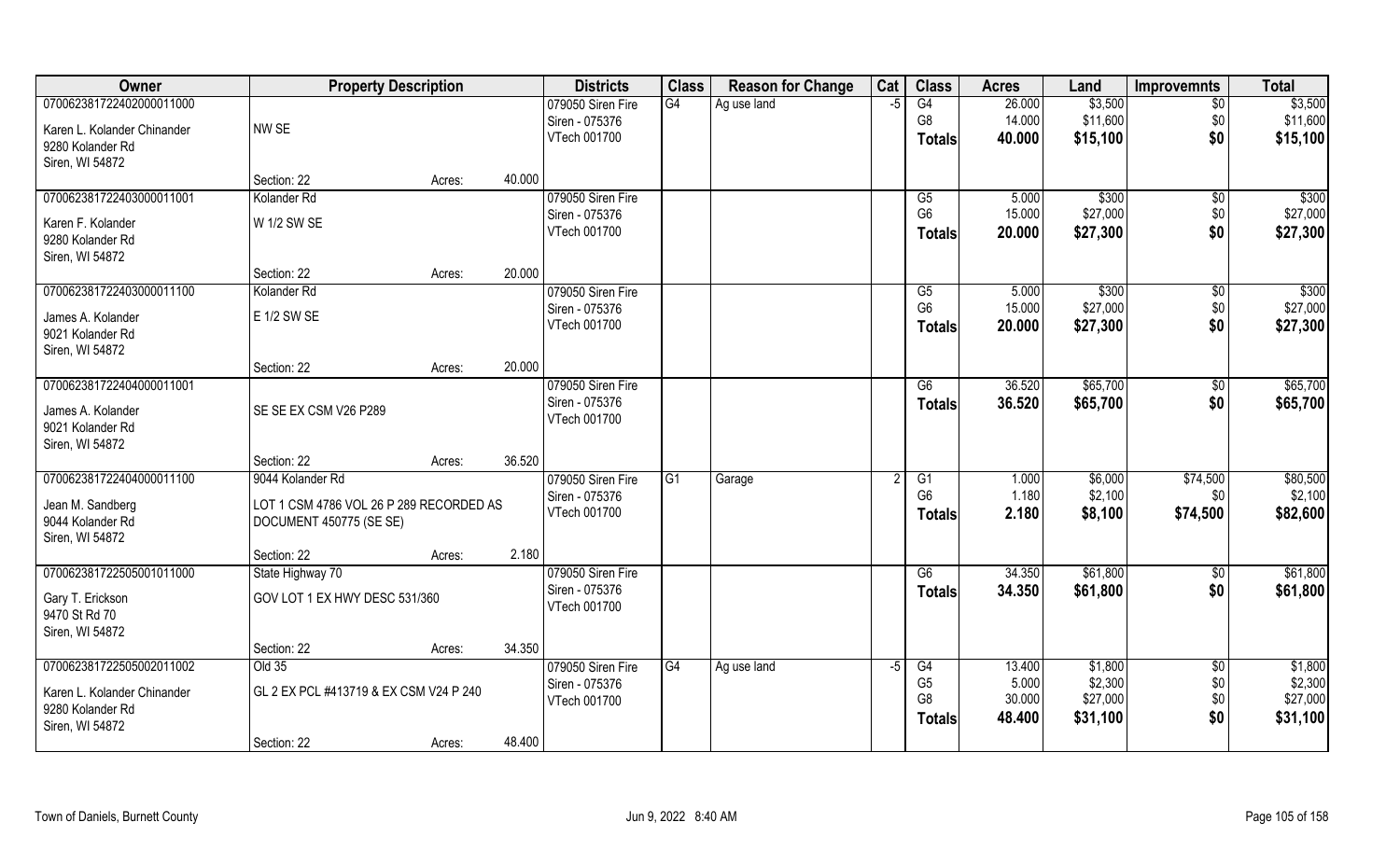| Owner                       | <b>Property Description</b>                 |        | <b>Districts</b>  | <b>Class</b>    | <b>Reason for Change</b> | Cat | <b>Class</b>    | <b>Acres</b> | Land      | <b>Improvemnts</b> | <b>Total</b> |
|-----------------------------|---------------------------------------------|--------|-------------------|-----------------|--------------------------|-----|-----------------|--------------|-----------|--------------------|--------------|
| 070062381722505002011010    |                                             |        | 079050 Siren Fire |                 |                          |     | G4              | 5.010        | \$700     | \$0                | \$700        |
| Karen L. Kolander Chinander | GL 2 PCL DES #413719                        |        | Siren - 075376    |                 |                          |     | <b>Totals</b>   | 5.010        | \$700     | \$0                | \$700        |
| 9280 Kolander Rd            |                                             |        | VTech 001700      |                 |                          |     |                 |              |           |                    |              |
| Siren, WI 54872             |                                             |        |                   |                 |                          |     |                 |              |           |                    |              |
|                             | Section: 22                                 | Acres: | 5.010             |                 |                          |     |                 |              |           |                    |              |
| 070062381722505003011100    | 9280 Kolander Rd                            |        | 079050 Siren Fire | $\overline{G1}$ | Garage at 75%            |     | G1              | 1.000        | \$6,000   | \$151,100          | \$157,100    |
| Karen F. Kolander           | GL 3 EXC PRT LYING W OF OLD 35 & EXC W 14AC |        | Siren - 075376    |                 |                          |     | G4              | 2.000        | \$300     | \$0                | \$300        |
| 9280 Kolander Rd            | LYING E OF HWY 35                           |        | VTech 001700      |                 |                          |     | G <sub>8</sub>  | 37.000       | \$33,300  | \$0                | \$33,300     |
| Siren, WI 54872             |                                             |        |                   |                 |                          |     | <b>Totals</b>   | 40.000       | \$39,600  | \$151,100          | \$190,700    |
|                             | Section: 22                                 | Acres: | 40.000            |                 |                          |     |                 |              |           |                    |              |
| 070062381722505003011220    |                                             |        | 079050 Siren Fire |                 |                          |     | G1              | 1.990        | \$45,300  | \$0                | \$45,300     |
| Dan Edaburn Jr              | LOT 1 CSM V24 P240 (GL 3)                   |        | Siren - 075376    |                 |                          |     | <b>Totals</b>   | 1.990        | \$45,300  | \$0                | \$45,300     |
| Trista N. Edaburn           |                                             |        | VTech 001700      |                 |                          |     |                 |              |           |                    |              |
| 412 Russell St N            |                                             |        |                   |                 |                          |     |                 |              |           |                    |              |
| Grantsburg, WI 54840        | Section: 22                                 | Acres: | 1.990             |                 |                          |     |                 |              |           |                    |              |
| 070062381722505003011320    | Old 35                                      |        | 079050 Siren Fire |                 |                          |     | G1              | 1.930        | \$37,500  | \$0                | \$37,500     |
| James M. Schommer           | LOT 2 CSM#4472 V24 P240 (GL 3)#420552       |        | Siren - 075376    |                 |                          |     | <b>Totals</b>   | 1.930        | \$37,500  | \$0                | \$37,500     |
| Jacqueline Schommer         |                                             |        | VTech 001700      |                 |                          |     |                 |              |           |                    |              |
| 3302 County Rd W 170 St     |                                             |        |                   |                 |                          |     |                 |              |           |                    |              |
| Frederic, WI 54837          | Section: 22                                 | Acres: | 1.930             |                 |                          |     |                 |              |           |                    |              |
| 070062381722505003011400    | 9292 Kolander Rd                            |        | 079050 Siren Fire |                 |                          |     | G1              | 5.680        | \$19,400  | \$140,200          | \$159,600    |
| Leah C. Bulver              | LOT 3 CSM#4472 V24 P240 (GL 3)#420552       |        | Siren - 075376    |                 |                          |     | <b>Totals</b>   | 5.680        | \$19,400  | \$140,200          | \$159,600    |
| <b>Brad Bulver</b>          |                                             |        | VTech 001700      |                 |                          |     |                 |              |           |                    |              |
| 5308 Ayrshire Blvd          |                                             |        |                   |                 |                          |     |                 |              |           |                    |              |
| Edina, MN 55436-2061        | Section: 22                                 | Acres: | 5.680             |                 |                          |     |                 |              |           |                    |              |
| 070062381722505003011500    | Old 35                                      |        | 079050 Siren Fire |                 |                          |     | $\overline{G1}$ | 6.390        | \$20,000  | $\overline{50}$    | \$20,000     |
| Shaun L. Corty              | LOT 4 CSM#4472 CSM V24 P240 (GL 3)#420552   |        | Siren - 075376    |                 |                          |     | <b>Totals</b>   | 6.390        | \$20,000  | \$0                | \$20,000     |
| 14451 Benson Rd             |                                             |        | VTech 001700      |                 |                          |     |                 |              |           |                    |              |
| Grantsburg, WI 54840        |                                             |        |                   |                 |                          |     |                 |              |           |                    |              |
|                             | Section: 22                                 | Acres: | 6.390             |                 |                          |     |                 |              |           |                    |              |
| 070062381722505003012000    | 23273 Old 35                                |        | 079050 Siren Fire |                 |                          |     | G1              | 0.500        | \$120,900 | \$88,200           | \$209,100    |
| James M. Schommer           | PCL GOV LOT 3 (126.8' LKSHR) (SHORE AGGRMNT |        | Siren - 075376    |                 |                          |     | <b>Totals</b>   | 0.500        | \$120,900 | \$88,200           | \$209,100    |
| Jacqueline Schommer         | #335693)                                    |        | VTech 001700      |                 |                          |     |                 |              |           |                    |              |
| 3302 County Rd W 170 St     |                                             |        |                   |                 |                          |     |                 |              |           |                    |              |
| Frederic, WI 54837          | Section: 22                                 | Acres: | 0.500             |                 |                          |     |                 |              |           |                    |              |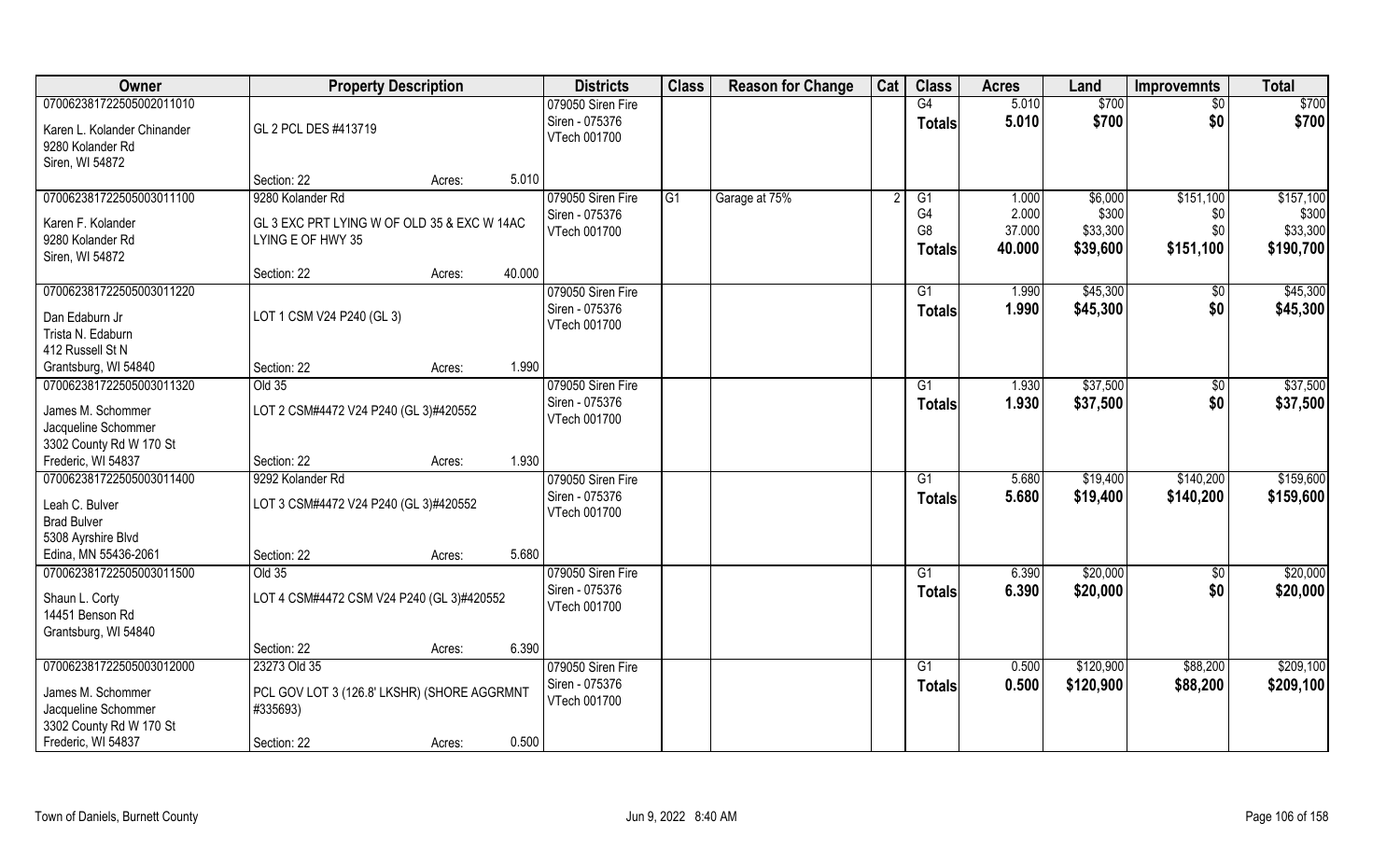| Owner                                            | <b>Property Description</b>                       |        |       | <b>Districts</b>  | <b>Class</b> | <b>Reason for Change</b> | Cat | <b>Class</b>    | <b>Acres</b> | Land       | <b>Improvemnts</b> | <b>Total</b>  |
|--------------------------------------------------|---------------------------------------------------|--------|-------|-------------------|--------------|--------------------------|-----|-----------------|--------------|------------|--------------------|---------------|
| 070062381722505003013000                         | 23267 Old 35                                      |        |       | 079050 Siren Fire |              |                          |     | G1              | 0.220        | \$122,500  | \$53,800           | \$176,300     |
| Jack N. Korich                                   | PCL GOV LOT 3                                     |        |       | Siren - 075376    |              |                          |     | <b>Totals</b>   | 0.220        | \$122,500  | \$53,800           | \$176,300     |
| Lucille A. Korich                                |                                                   |        |       | VTech 001700      |              |                          |     |                 |              |            |                    |               |
| 1313 68th St W                                   |                                                   |        |       |                   |              |                          |     |                 |              |            |                    |               |
| Bradenton, FL 34209-4402                         | Section: 22                                       | Acres: | 0.220 |                   |              |                          |     |                 |              |            |                    |               |
| 070062381722505003014000                         | 23263 Old 35                                      |        |       | 079050 Siren Fire |              |                          |     | G1              | 0.230        | \$125,000  | \$15,500           | \$140,500     |
|                                                  | LOT 1 CSM#41 V1 P41 (GOV LOT 3)#145025            |        |       | Siren - 075376    |              |                          |     | <b>Totals</b>   | 0.230        | \$125,000  | \$15,500           | \$140,500     |
| Robert Coen Jr Irrevocable<br>Supplemental Trust |                                                   |        |       | VTech 001700      |              |                          |     |                 |              |            |                    |               |
| PO Box 346                                       |                                                   |        |       |                   |              |                          |     |                 |              |            |                    |               |
| Frederic, WI 54837                               | Section: 22                                       | Acres: | 0.230 |                   |              |                          |     |                 |              |            |                    |               |
| 070062381722505003015000                         | 23257 Old 35                                      |        |       | 079050 Siren Fire |              |                          |     | G1              | 0.230        | \$125,000  | \$25,300           | \$150,300     |
|                                                  |                                                   |        |       | Siren - 075376    |              |                          |     | <b>Totals</b>   | 0.230        | \$125,000  | \$25,300           | \$150,300     |
| Luzetta T Mitchell Trust                         | LOT 2 CSM V 1 P 41 (IN GOV LOT 3)                 |        |       | VTech 001700      |              |                          |     |                 |              |            |                    |               |
| 2811 Irish Ave N                                 |                                                   |        |       |                   |              |                          |     |                 |              |            |                    |               |
| Lake Elmo, MN 55042                              | Section: 22                                       |        | 0.230 |                   |              |                          |     |                 |              |            |                    |               |
| 070062381722505003016000                         | 23251 Old 35                                      | Acres: |       | 079050 Siren Fire |              |                          |     | G1              | 0.230        | \$125,000  | \$19,600           | \$144,600     |
|                                                  |                                                   |        |       | Siren - 075376    |              |                          |     |                 | 0.230        |            |                    |               |
| Simon O. Nelson                                  | LOT 3 CSM V 1 P 41 (IN GOV LOT 3)                 |        |       | VTech 001700      |              |                          |     | <b>Totals</b>   |              | \$125,000  | \$19,600           | \$144,600     |
| Mary Nelson                                      |                                                   |        |       |                   |              |                          |     |                 |              |            |                    |               |
| 1418 345th Ave                                   |                                                   |        |       |                   |              |                          |     |                 |              |            |                    |               |
| Frederic, WI 54837                               | Section: 22                                       | Acres: | 0.230 |                   |              |                          |     |                 |              |            |                    |               |
| 070062381722505003017000                         | Old 35                                            |        |       | 079050 Siren Fire |              |                          |     | G1              | 0.200        | \$62,500   | \$600              | \$63,100      |
| Simon O. Nelson                                  | LOT 4 CSM V 1 P 41 (IN GOV LOT 3) (WITH & SUBJ TO |        |       | Siren - 075376    |              |                          |     | <b>Totals</b>   | 0.200        | \$62,500   | \$600              | \$63,100      |
| Mary Nelson                                      | EASEMENT)                                         |        |       | VTech 001700      |              |                          |     |                 |              |            |                    |               |
| 1418 345th Ave                                   |                                                   |        |       |                   |              |                          |     |                 |              |            |                    |               |
| Frederic, WI 54837                               | Section: 22                                       | Acres: | 0.200 |                   |              |                          |     |                 |              |            |                    |               |
| 070062381722505003018000                         | Old 35                                            |        |       | 079050 Siren Fire |              |                          |     | G1              | 1.020        | \$10,500   | $\sqrt{50}$        | \$10,500      |
| Jack N. Korich                                   | PRT OF GOV LOT 3 LYING W OF HWY 35 & S OF CSM     |        |       | Siren - 075376    |              |                          |     | <b>Totals</b>   | 1.020        | \$10,500   | \$0                | \$10,500      |
| Lucille A. Korich                                | V1P41                                             |        |       | VTech 001700      |              |                          |     |                 |              |            |                    |               |
| 1313 68th St W                                   |                                                   |        |       |                   |              |                          |     |                 |              |            |                    |               |
| Bradenton, FL 34209-4402                         | Section: 22                                       | Acres: | 1.020 |                   |              |                          |     |                 |              |            |                    |               |
| 070062381722517000011000                         | State Highway 70                                  |        |       | 079050 Siren Fire |              |                          |     | $\overline{X2}$ | 8.540        | $\sqrt{6}$ | $\overline{50}$    | $\frac{1}{2}$ |
| Wisconsin Dot                                    | PCL HWY 70 IN SEC 22                              |        |       | Siren - 075376    |              |                          |     | <b>Totals</b>   | 8.540        | \$0        | \$0                | \$0           |
| 1701 N 4th St                                    |                                                   |        |       | VTech 001700      |              |                          |     |                 |              |            |                    |               |
| Superior, WI 54880                               |                                                   |        |       |                   |              |                          |     |                 |              |            |                    |               |
|                                                  | Section: 22                                       | Acres: | 8.540 |                   |              |                          |     |                 |              |            |                    |               |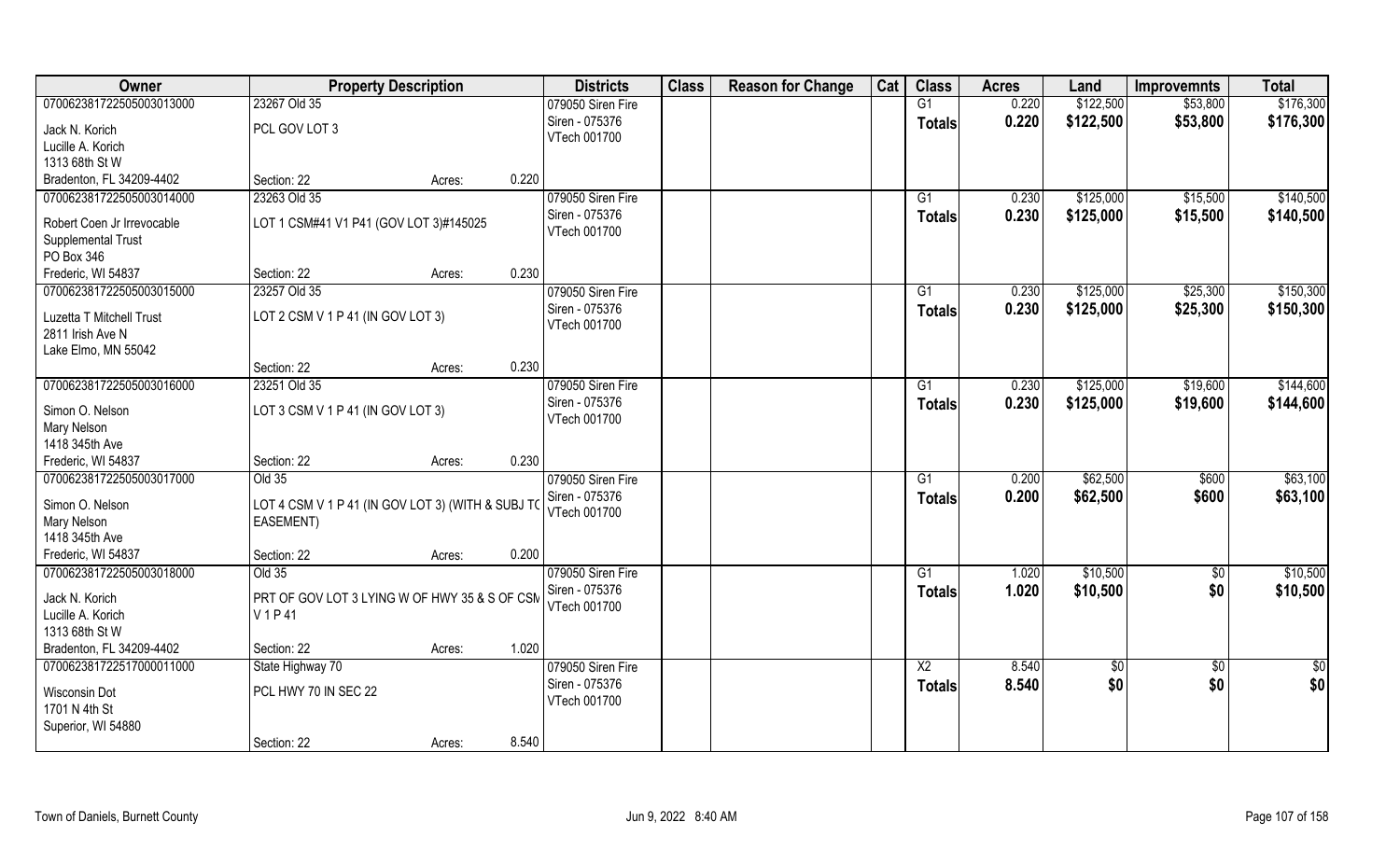| Owner                    | <b>Property Description</b>                          | <b>Districts</b>  | <b>Class</b> | <b>Reason for Change</b> | Cat  | <b>Class</b>         | <b>Acres</b>     | Land     | <b>Improvemnts</b> | <b>Total</b>          |
|--------------------------|------------------------------------------------------|-------------------|--------------|--------------------------|------|----------------------|------------------|----------|--------------------|-----------------------|
| 070062381723101000011000 | Waldora Rd                                           | 079050 Siren Fire | G4           | Ag use land              | $-5$ | G4                   | 4.000            | \$500    | $\overline{60}$    | \$500                 |
| Fairview Dairy Farm Inc  | NE NE                                                | Siren - 075376    |              |                          |      | G8                   | 36.000           | \$29,700 | \$0                | \$29,700              |
| 23789 Peterson Rd        |                                                      | VTech 001700      |              |                          |      | <b>Totals</b>        | 40.000           | \$30,200 | \$0                | \$30,200              |
| Siren, WI 54872          |                                                      |                   |              |                          |      |                      |                  |          |                    |                       |
|                          | 40.000<br>Section: 23<br>Acres:                      |                   |              |                          |      |                      |                  |          |                    |                       |
| 070062381723102000011000 | Waldora Rd                                           | 079050 Siren Fire | G4           | Ag use land              | $-5$ | G4                   | 10.000           | \$1,300  | $\overline{50}$    | \$1,300               |
| Fairview Dairy Farm Inc  | NW NE EX PCL COM NW COR TH E 500' TO PT BEG          | Siren - 075376    |              |                          |      | G8                   | 26.900           | \$24,200 | \$0                | \$24,200              |
| 23789 Peterson Rd        | TH S 600' TH E 350' TH N 300' TH W 250' TH N 300' TH | VTech 001700      |              |                          |      | <b>Totals</b>        | 36.900           | \$25,500 | \$0                | \$25,500              |
| Siren, WI 54872          | W 100' TO PT BEG                                     |                   |              |                          |      |                      |                  |          |                    |                       |
|                          | 36.900<br>Section: 23<br>Acres:                      |                   |              |                          |      |                      |                  |          |                    |                       |
| 070062381723102000012000 | 8743 Waldora Rd                                      | 079050 Siren Fire |              |                          |      | G4                   | 1.450            | \$200    | \$0                | \$200                 |
| Fairview Dairy Farm Inc  | PCL NW NE COM NW COR E 500' TO PT BEG TH S           | Siren - 075376    |              |                          |      | G7                   | 1.650            | \$7,300  | \$70,300           | \$77,600              |
| 23789 Peterson Rd        | 600' TH E 350' TH N 300' TH W 250' TH N 300' TH W    | VTech 001700      |              |                          |      | <b>Totals</b>        | 3.100            | \$7,500  | \$70,300           | \$77,800              |
| Siren, WI 54872          | 100' TO PT BEG                                       |                   |              |                          |      |                      |                  |          |                    |                       |
|                          | Section: 23<br>Acres:                                | 3.100             |              |                          |      |                      |                  |          |                    |                       |
| 070062381723103000011000 | Fosberg Rd                                           | 079050 Siren Fire |              |                          |      | G6                   | 40.000           | \$72,000 | $\sqrt[6]{}$       | \$72,000              |
| John Kemerling           | SW <sub>NE</sub>                                     | Siren - 075376    |              |                          |      | <b>Totals</b>        | 40.000           | \$72,000 | \$0                | \$72,000              |
| Marjorie Kemerling       |                                                      | VTech 001700      |              |                          |      |                      |                  |          |                    |                       |
| Joan Vancuren            |                                                      |                   |              |                          |      |                      |                  |          |                    |                       |
| 5865 Clearwater Dr       | 40.000<br>Section: 23<br>Acres:                      |                   |              |                          |      |                      |                  |          |                    |                       |
| Loveland, CO 80583       |                                                      |                   |              |                          |      |                      |                  |          |                    |                       |
| 070062381723104000011000 | Fosberg Rd                                           | 079050 Siren Fire | G4           | Ag use land              | -5   | G4                   | 18.750           | \$2,500  | $\sqrt[6]{3}$      | \$2,500               |
| Fairview Dairy Farm Inc  | SE <sub>NE</sub>                                     | Siren - 075376    |              |                          |      | G <sub>5</sub>       | 6.250            | \$2,400  | \$0                | \$2,400               |
| 23789 Peterson Rd        |                                                      | VTech 001700      |              |                          |      | G <sub>8</sub>       | 15.000<br>40.000 | \$13,500 | \$0<br>\$0         | \$13,500<br>\$18,400  |
| Siren, WI 54872          |                                                      |                   |              |                          |      | <b>Totals</b>        |                  | \$18,400 |                    |                       |
|                          | 40.000<br>Section: 23<br>Acres:                      |                   |              |                          |      |                      |                  |          |                    |                       |
| 070062381723201000011000 | 8851 Waldora Rd                                      | 079050 Siren Fire |              |                          |      | G1                   | 1.000            | \$6,000  | \$134,000          | \$140,000             |
| Denis M. Simonsen        | <b>NE NW</b>                                         | Siren - 075376    |              |                          |      | G4<br>G <sub>6</sub> | 3.000<br>36.000  | \$400    | \$0                | \$400                 |
| Elizabeth Simonsen       |                                                      | VTech 001700      |              |                          |      |                      | 40.000           | \$44,000 | \$0<br>\$134,000   | \$44,000<br>\$184,400 |
| 8851 Waldora Rd          |                                                      |                   |              |                          |      | <b>Totals</b>        |                  | \$50,400 |                    |                       |
| Siren, WI 54872-8755     | Section: 23<br>40.000<br>Acres:                      |                   |              |                          |      |                      |                  |          |                    |                       |
| 070062381723202000011000 | <b>Waldora Rd</b>                                    | 079050 Siren Fire | G4           | Ag use land              | $-5$ | G4                   | 11.250           | \$1,500  | \$0                | \$1,500               |
| John Kemerling           | <b>NW NW</b>                                         | Siren - 075376    |              |                          |      | G <sub>5</sub>       | 0.750            | \$100    | \$0                | \$100                 |
| Marjorie Kemerling       |                                                      | VTech 001700      |              |                          |      | G6                   | 28.000           | \$50,400 | \$0                | \$50,400              |
| Joan Vancuren            |                                                      |                   |              |                          |      | <b>Totals</b>        | 40.000           | \$52,000 | \$0                | \$52,000              |
| 5865 Clearwater Dr       | 40.000<br>Section: 23<br>Acres:                      |                   |              |                          |      |                      |                  |          |                    |                       |
| Loveland, CO 80583       |                                                      |                   |              |                          |      |                      |                  |          |                    |                       |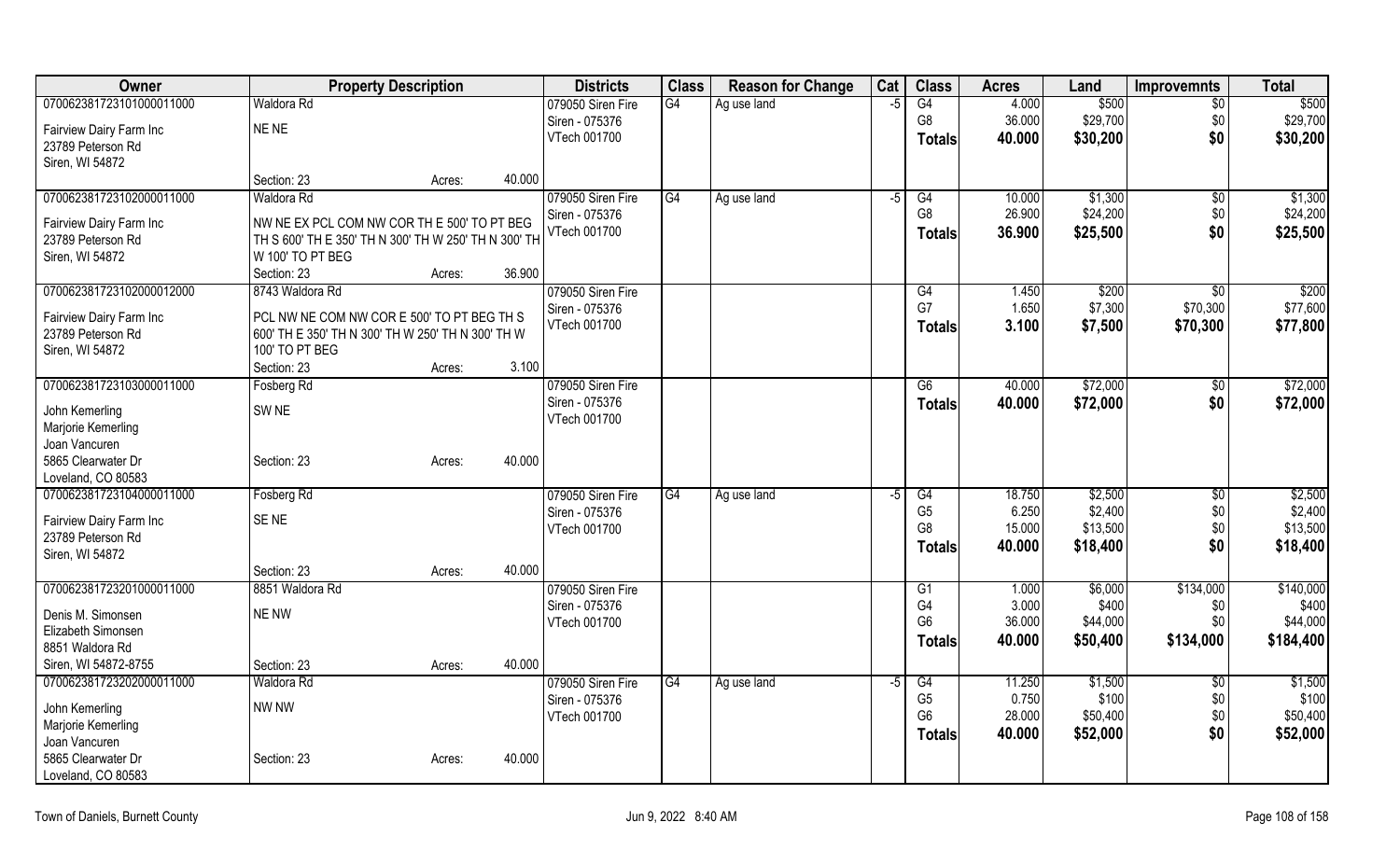| Owner                     | <b>Property Description</b>                 |                  | <b>Districts</b>               | <b>Class</b>   | <b>Reason for Change</b>    | Cat  | <b>Class</b>         | <b>Acres</b> | Land     | <b>Improvemnts</b> | <b>Total</b> |
|---------------------------|---------------------------------------------|------------------|--------------------------------|----------------|-----------------------------|------|----------------------|--------------|----------|--------------------|--------------|
| 070062381723203000011000  | 23488 Wood Creek Rd                         |                  | 079050 Siren Fire              | G4             | Ag use land                 | $-5$ | $\overline{G4}$      | 6.000        | \$900    | $\overline{50}$    | \$900        |
| John E. Kemerling         | SW <sub>NW</sub>                            |                  | Siren - 075376                 |                |                             |      | G <sub>5</sub>       | 7.000        | \$800    | \$0                | \$800        |
| Marjorie J. Kemerling     |                                             |                  | VTech 001700                   |                |                             |      | G <sub>6</sub>       | 26.750       | \$48,200 | \$0                | \$48,200     |
| Joan E Vancuren           |                                             |                  |                                |                |                             |      | <b>Totals</b>        | 39.750       | \$49,900 | \$0                | \$49,900     |
| 5865 Clearwater Dr        | Section: 23                                 | 39.750<br>Acres: |                                |                |                             |      |                      |              |          |                    |              |
| Loveland, CO 80583-7048   |                                             |                  |                                |                |                             |      |                      |              |          |                    |              |
| 070062381723204000011000  | Fosberg Rd                                  |                  | 079050 Siren Fire              |                |                             |      | G6                   | 40.000       | \$72,000 | $\sqrt{6}$         | \$72,000     |
| Denis M. Simonsen         | SE NW                                       |                  | Siren - 075376                 |                |                             |      | <b>Totals</b>        | 40.000       | \$72,000 | \$0                | \$72,000     |
| Elizabeth Simonsen        |                                             |                  | VTech 001700                   |                |                             |      |                      |              |          |                    |              |
| 8851 Waldora Rd           |                                             |                  |                                |                |                             |      |                      |              |          |                    |              |
| Siren, WI 54872-8755      | Section: 23                                 | 40.000<br>Acres: |                                |                |                             |      |                      |              |          |                    |              |
| 070062381723301000011001  | Fosberg Rd                                  |                  | 079050 Siren Fire              | G4             | Ag use land                 | $-5$ | G4                   | 18.840       | \$2,500  | \$0                | \$2,500      |
|                           |                                             |                  | Siren - 075376                 |                |                             |      | G <sub>5</sub>       | 0.500        | \$100    | \$0                | \$100        |
| Gail Potvin               | NE SW EX W 330' & EX CSM V25 P169           |                  | VTech 001700                   |                |                             |      | G <sub>8</sub>       | 6.700        | \$6,100  | \$0                | \$6,100      |
| 23750 County Rd M         |                                             |                  |                                |                |                             |      | <b>Totals</b>        | 26.040       | \$8,700  | \$0                | \$8,700      |
| Grantsburg, WI 54840-0336 |                                             |                  |                                |                |                             |      |                      |              |          |                    |              |
|                           | Section: 23                                 | 26.040<br>Acres: |                                |                |                             |      |                      |              |          |                    |              |
| 070062381723301000011100  | 8825 Fosberg Rd                             |                  | 079050 Siren Fire              |                |                             |      | G1<br>G <sub>4</sub> | 3.040        | \$10,100 | \$67,000           | \$77,100     |
| David Faulhaber           | LOT 1 CSM#4584 V25 P169 (NE SW NW SE)       |                  | Siren - 075376<br>VTech 001700 |                |                             |      |                      | 1.960        | \$300    | \$0                | \$300        |
| 8825 Forsberg Rd          |                                             |                  |                                |                |                             |      | <b>Totals</b>        | 5.000        | \$10,400 | \$67,000           | \$77,400     |
| Siren, WI 54872           |                                             |                  |                                |                |                             |      |                      |              |          |                    |              |
|                           | Section: 23                                 | 5.000<br>Acres:  |                                |                |                             |      |                      |              |          |                    |              |
| 070062381723301000012000  | 8887 Fosberg Rd                             |                  | 079050 Siren Fire              |                |                             |      | G1                   | 1.000        | \$6,000  | \$5,000            | \$11,000     |
| Gail Potvin               | W 330' OF NE SW                             |                  | Siren - 075376                 |                |                             |      | G <sub>6</sub>       | 9.000        | \$16,200 | \$0                | \$16,200     |
| 23750 County Rd M         |                                             |                  | VTech 001700                   |                |                             |      | Totals               | 10.000       | \$22,200 | \$5,000            | \$27,200     |
| Grantsburg, WI 54840-0336 |                                             |                  |                                |                |                             |      |                      |              |          |                    |              |
|                           | Section: 23                                 | 10.000<br>Acres: |                                |                |                             |      |                      |              |          |                    |              |
| 070062381723302000011101  | 23326 Wood Creek Rd                         |                  | 079050 Siren Fire              | G1             | New house at 70%            |      | G1                   | 1.000        | \$6,000  | \$129,500          | \$135,500    |
|                           |                                             |                  | Siren - 075376                 | G <sub>4</sub> | Correct acreage per RPL     | $-4$ | G4                   | 5.000        | \$700    | \$0                | \$700        |
| Duane Hoefs<br>PO Box 286 | LOT 1 5104 VOL 29 P 27 RECORDED AS DOCUMENT |                  | VTech 001700                   |                |                             |      | G <sub>8</sub>       | 1.000        | \$900    | \$0                | \$900        |
| Siren, WI 54872           | 471991 (NW SW)                              |                  |                                |                |                             |      | <b>Totals</b>        | 7.000        | \$7,600  | \$129,500          | \$137,100    |
|                           | Section: 23                                 | 7.000<br>Acres:  |                                |                |                             |      |                      |              |          |                    |              |
| 070062381723302000011201  |                                             |                  | 079050 Siren Fire              | G4             | Correct acreage after split |      | G1                   | 1.000        | \$6,000  | \$11,300           | \$17,300     |
|                           |                                             |                  | Siren - 075376                 |                |                             |      | G4                   | 2.630        | \$400    | \$0                | \$400        |
| Duane Hoefs               | LOT 2 5104 VOL 29 P 27 RECORDED AS DOCUMENT |                  | VTech 001700                   |                |                             |      | G <sub>5</sub>       | 9.000        | \$4,100  | \$0                | \$4,100      |
| PO Box 286                | 471991 (NW SW)                              |                  |                                |                |                             |      | G <sub>8</sub>       | 20.000       | \$18,000 | \$0                | \$18,000     |
| Siren, WI 54872           |                                             |                  |                                |                |                             |      | <b>Totals</b>        | 32.630       | \$28,500 | \$11,300           | \$39,800     |
|                           | Section: 23                                 | 32.630<br>Acres: |                                |                |                             |      |                      |              |          |                    |              |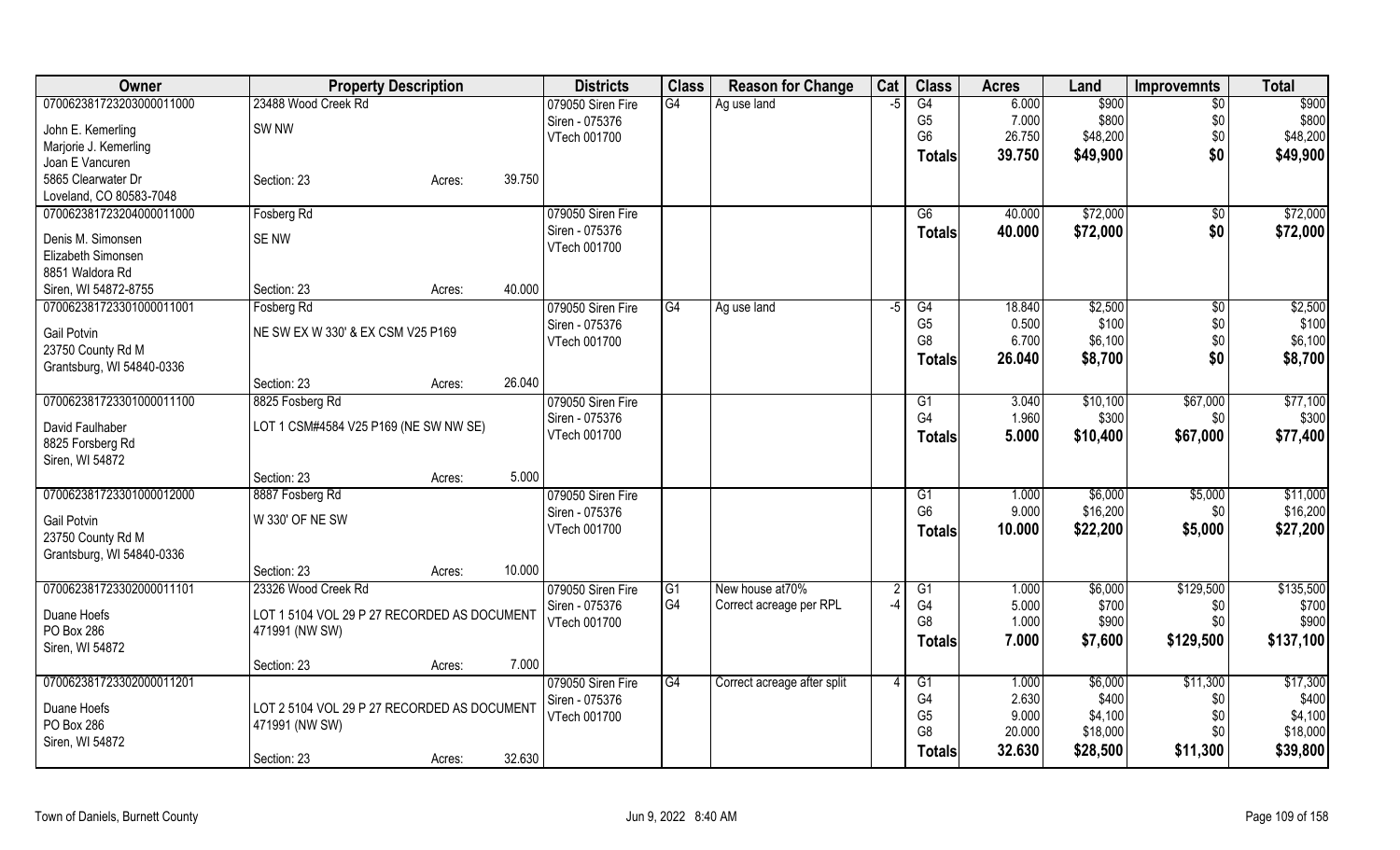| Owner                                  | <b>Property Description</b>                   |        |        | <b>Districts</b>  | <b>Class</b> | <b>Reason for Change</b> | Cat | <b>Class</b>         | <b>Acres</b> | Land              | <b>Improvemnts</b> | <b>Total</b> |
|----------------------------------------|-----------------------------------------------|--------|--------|-------------------|--------------|--------------------------|-----|----------------------|--------------|-------------------|--------------------|--------------|
| 070062381723303000011000               | Wood Creek Rd                                 |        |        | 079050 Siren Fire |              |                          |     | G5                   | 2.000        | \$100             | $\overline{50}$    | \$100        |
| Steven K. Stoner                       | N1/2 SW SW                                    |        |        | Siren - 075376    |              |                          |     | G <sub>6</sub>       | 18.000       | \$32,400          | \$0                | \$32,400     |
| Terri Stoner                           |                                               |        |        | VTech 001700      |              |                          |     | <b>Totals</b>        | 20.000       | \$32,500          | \$0                | \$32,500     |
| 967 353rd Ave                          |                                               |        |        |                   |              |                          |     |                      |              |                   |                    |              |
| Frederic, WI 54837-4609                | Section: 23                                   | Acres: | 20.000 |                   |              |                          |     |                      |              |                   |                    |              |
| 070062381723303000012000               | 23220 Wood Creek Rd                           |        |        | 079050 Siren Fire |              |                          |     | G1                   | 1.000        | \$6,000           | \$103,700          | \$109,700    |
|                                        |                                               |        |        | Siren - 075376    |              |                          |     | G <sub>5</sub>       | 2.500        | \$200             | \$0                | \$200        |
| Keith Stoner                           | S 1/2 SW SW                                   |        |        | VTech 001700      |              |                          |     | G <sub>6</sub>       | 16.500       | \$16,500          | \$0                | \$16,500     |
| Deborah Stoner                         |                                               |        |        |                   |              |                          |     | <b>Totals</b>        | 20.000       | \$22,700          | \$103,700          | \$126,400    |
| 23220 Wood Creek Rd                    |                                               |        |        |                   |              |                          |     |                      |              |                   |                    |              |
| Siren, WI 54872                        | Section: 23                                   | Acres: | 20.000 |                   |              |                          |     |                      |              |                   |                    |              |
| 070062381723304000011000               |                                               |        |        | 079050 Siren Fire |              |                          |     | G6                   | 20.000       | \$20,000          | $\sqrt[6]{30}$     | \$20,000     |
| Steven K. Stoner                       | N 1/2 SE SW                                   |        |        | Siren - 075376    |              |                          |     | <b>Totals</b>        | 20.000       | \$20,000          | \$0                | \$20,000     |
| <b>Terri Stoner</b>                    |                                               |        |        | VTech 001700      |              |                          |     |                      |              |                   |                    |              |
| 967 353rd Ave                          |                                               |        |        |                   |              |                          |     |                      |              |                   |                    |              |
| Frederic, WI 54837-4609                | Section: 23                                   | Acres: | 20.000 |                   |              |                          |     |                      |              |                   |                    |              |
| 070062381723304000012000               | Wood Creek Rd                                 |        |        | 079050 Siren Fire |              |                          |     |                      | 0.250        | \$1,500           | \$9,200            | \$10,700     |
|                                        |                                               |        |        | Siren - 075376    |              |                          |     | G1<br>G <sub>5</sub> | 8.000        | \$400             |                    | \$400        |
| Keith Stoner                           | S 1/2 SE SW                                   |        |        |                   |              |                          |     | G <sub>6</sub>       | 11.750       | \$11,800          | \$0<br>\$0         | \$11,800     |
| Deborah Stoner                         |                                               |        |        | VTech 001700      |              |                          |     |                      |              |                   |                    |              |
| 23220 Wood Creek Rd                    |                                               |        |        |                   |              |                          |     | <b>Totals</b>        | 20.000       | \$13,700          | \$9,200            | \$22,900     |
| Siren, WI 54872                        | Section: 23                                   | Acres: | 20.000 |                   |              |                          |     |                      |              |                   |                    |              |
| 070062381723401000011000               | <b>Fosberg Rd</b>                             |        |        | 079050 Siren Fire |              |                          |     | $\overline{G5}$      | 3.500        | \$900             | \$0                | \$900        |
|                                        |                                               |        |        | Siren - 075376    |              |                          |     | G <sub>6</sub>       | 36.500       | \$65,700          | \$0                | \$65,700     |
| John M Isaksen Family Irrevocalbe Trus | NE SE                                         |        |        | VTech 001700      |              |                          |     | <b>Totals</b>        | 40.000       | \$66,600          | \$0                | \$66,600     |
| Dtd June 2013                          |                                               |        |        |                   |              |                          |     |                      |              |                   |                    |              |
| 2 Sumac Ln                             |                                               |        |        |                   |              |                          |     |                      |              |                   |                    |              |
| North Oaks, MN 55127                   | Section: 23                                   | Acres: | 40.000 |                   |              |                          |     |                      |              |                   |                    |              |
| 070062381723402000011001               | Fosberg Rd                                    |        |        | 079050 Siren Fire |              |                          |     | G5                   | 18.960       | \$9,500           | \$0                | \$9,500      |
| <b>Gail Potvin</b>                     | NW SE EX CSM V5 P56 & EX CSM V25 P169         |        |        | Siren - 075376    |              |                          |     | <b>Totals</b>        | 18.960       | \$9,500           | \$0                | \$9,500      |
| 23750 County Rd M                      |                                               |        |        | VTech 001700      |              |                          |     |                      |              |                   |                    |              |
| Grantsburg, WI 54840-0336              |                                               |        |        |                   |              |                          |     |                      |              |                   |                    |              |
|                                        | Section: 23                                   | Acres: | 18.960 |                   |              |                          |     |                      |              |                   |                    |              |
| 070062381723402000012000               | Fosberg Rd                                    |        |        | 079050 Siren Fire |              |                          |     | G1                   | 2.000        | \$8,000           | \$0                | \$8,000      |
|                                        |                                               |        |        | Siren - 075376    |              |                          |     | W8                   | 37.700       | $($ \$67,900) $ $ | \$0                | \$0          |
| Daniel J. Bodahl                       | LOT 1 CSM V 5 P 56 (IN E1/2 W1/2 SE1/4) (LIFE |        |        | VTech 001700      |              |                          |     | <b>Totals</b>        | 39.700       | \$8,000           | \$0                | \$8,000      |
| 3501 Cambridge PI                      | ESTATE TO DAROLD OLSON) (MFL CLOSED 37.7      |        |        |                   |              |                          |     |                      |              |                   |                    |              |
| River Falls, WI 54022                  | ACRES)                                        |        |        |                   |              |                          |     |                      |              |                   |                    |              |
|                                        | Section: 23                                   | Acres: | 39.700 |                   |              |                          |     |                      |              |                   |                    |              |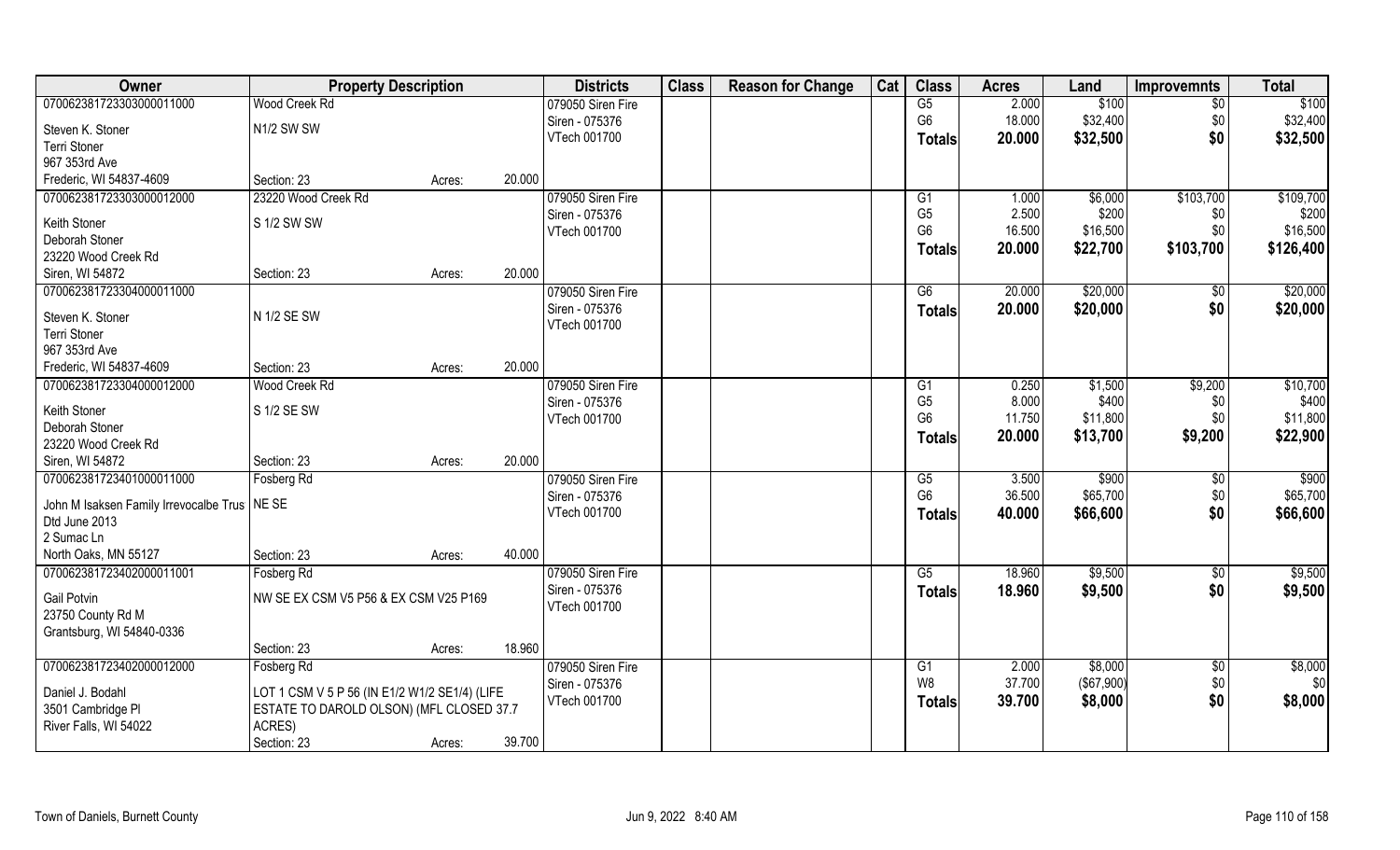| <b>Class</b><br>Cat<br>Owner<br><b>Property Description</b><br><b>Districts</b><br><b>Class</b><br><b>Reason for Change</b><br><b>Acres</b><br>Land<br><b>Improvemnts</b> | <b>Total</b>             |
|---------------------------------------------------------------------------------------------------------------------------------------------------------------------------|--------------------------|
| G4<br>070062381723403000011000<br>$\overline{G4}$<br>4.000<br>\$500<br>079050 Siren Fire<br>Ag use land<br>-5                                                             | $\overline{50}$<br>\$500 |
| G <sub>5</sub><br>2.000<br>\$900<br>Siren - 075376<br>SW SE EX CSM V 5 P 56<br><b>Gail Potvin</b>                                                                         | \$0<br>\$900             |
| G8<br>14.000<br>\$12,600<br>VTech 001700<br>23750 County Rd M                                                                                                             | \$0<br>\$12,600          |
| \$14,000<br>20.000<br>Totals<br>Grantsburg, WI 54840-0336                                                                                                                 | \$0<br>\$14,000          |
| 20.000<br>Section: 23<br>Acres:                                                                                                                                           |                          |
| \$300<br>070062381723505001011000<br>079050 Siren Fire<br>Carlson Rd<br>G5<br>5.300                                                                                       | \$300<br>\$0             |
| G <sub>6</sub><br>31.000<br>\$55,800<br>Siren - 075376<br>GOV LOT 1                                                                                                       | \$55,800<br>\$0          |
| George J. Vaughan<br>VTech 001700<br>36.300<br>\$56,100<br><b>Totals</b><br>2625 Lazy Ln                                                                                  | \$0<br>\$56,100          |
| Rosenberg, TX 77471-5623                                                                                                                                                  |                          |
| 36.300<br>Section: 23<br>Acres:                                                                                                                                           |                          |
| 070062381724101000011000<br>\$152,200<br>8261 Waldora Rd<br>079050 Siren Fire<br>G1<br>2.000<br>\$8,000                                                                   | \$160,200                |
| G <sub>5</sub><br>14.000<br>\$8,500<br>Siren - 075376                                                                                                                     | \$8,500<br>\$0           |
| <b>NE NE EX W 165'</b><br><b>Travis Stanford</b><br>G <sub>6</sub><br>19.000<br>\$31,400<br>VTech 001700                                                                  | \$31,400<br>\$0          |
| Caryn Stanford<br>\$152,200<br>35,000<br>\$47,900<br><b>Totals</b>                                                                                                        | \$200,100                |
| 8261 Waldora Rd<br>35.000                                                                                                                                                 |                          |
| Siren, WI 54872-8759<br>Section: 24<br>Acres:<br>070062381724101000012000<br>079050 Siren Fire<br>\$14,000<br>8303 Waldora Rd<br>5.000                                    | \$14,000                 |
| G1<br>Siren - 075376                                                                                                                                                      | \$0                      |
| 5.000<br>\$14,000<br><b>Totals</b><br>W 165' OF NE NE<br><b>Travis Stanford</b><br>VTech 001700                                                                           | \$0<br>\$14,000          |
| Caryn Stanford                                                                                                                                                            |                          |
| 8261 Waldora Rd                                                                                                                                                           |                          |
| Siren, WI 54872-8759<br>5.000<br>Section: 24<br>Acres:                                                                                                                    |                          |
| 070062381724102000011000<br>8313 Waldora Rd<br>1.000<br>\$6,000<br>\$85,500<br>079050 Siren Fire<br>G1                                                                    | \$91,500                 |
| G <sub>6</sub><br>9.000<br>\$16,200<br>Siren - 075376<br>David H & Violet Olson Life Estate<br>E 660' OF N 660' NW NE (LIFE ESTATE TO DAVID &                             | \$16,200<br>\$0          |
| VTech 001700<br>10.000<br>\$22,200<br>\$85,500<br>Totals<br>8313 Waldora Rd<br>VIOLET OLSON)                                                                              | \$107,700                |
| Siren, WI 54872                                                                                                                                                           |                          |
| 10.000<br>Section: 24<br>Acres:                                                                                                                                           |                          |
| \$14,000<br>\$45,800<br>070062381724102000012000<br>8375 Waldora Rd<br>079050 Siren Fire<br>G1<br>5.000                                                                   | \$59,800                 |
| Siren - 075376<br>5.000<br>\$14,000<br>\$45,800<br><b>Totals</b><br>W 330' OF N 660' NW NE<br>Shad A. Spafford                                                            | \$59,800                 |
| VTech 001700<br>Paula K. Spafford                                                                                                                                         |                          |
| 8375 Waldora Rd                                                                                                                                                           |                          |
| Siren, WI 54872<br>5.000<br>Section: 24<br>Acres:                                                                                                                         |                          |
| 070062381724102000013000<br>079050 Siren Fire<br>\$1,400<br>Waldora Rd<br>G5<br>3.000                                                                                     | \$1,400<br>$\sqrt{$0}$   |
| G <sub>6</sub><br>\$22,000<br>22.000<br>Siren - 075376<br>NW NE EX E 660' OF N 660' & W 330' OF N 660'                                                                    | \$22,000<br>\$0          |
| Edsel J. Janovsky<br>VTech 001700<br>25.000<br>\$23,400<br><b>Totals</b><br>457 Tampico St                                                                                | \$0<br>\$23,400          |
| Weslaco, TX 78596                                                                                                                                                         |                          |
| 25.000<br>Section: 24<br>Acres:                                                                                                                                           |                          |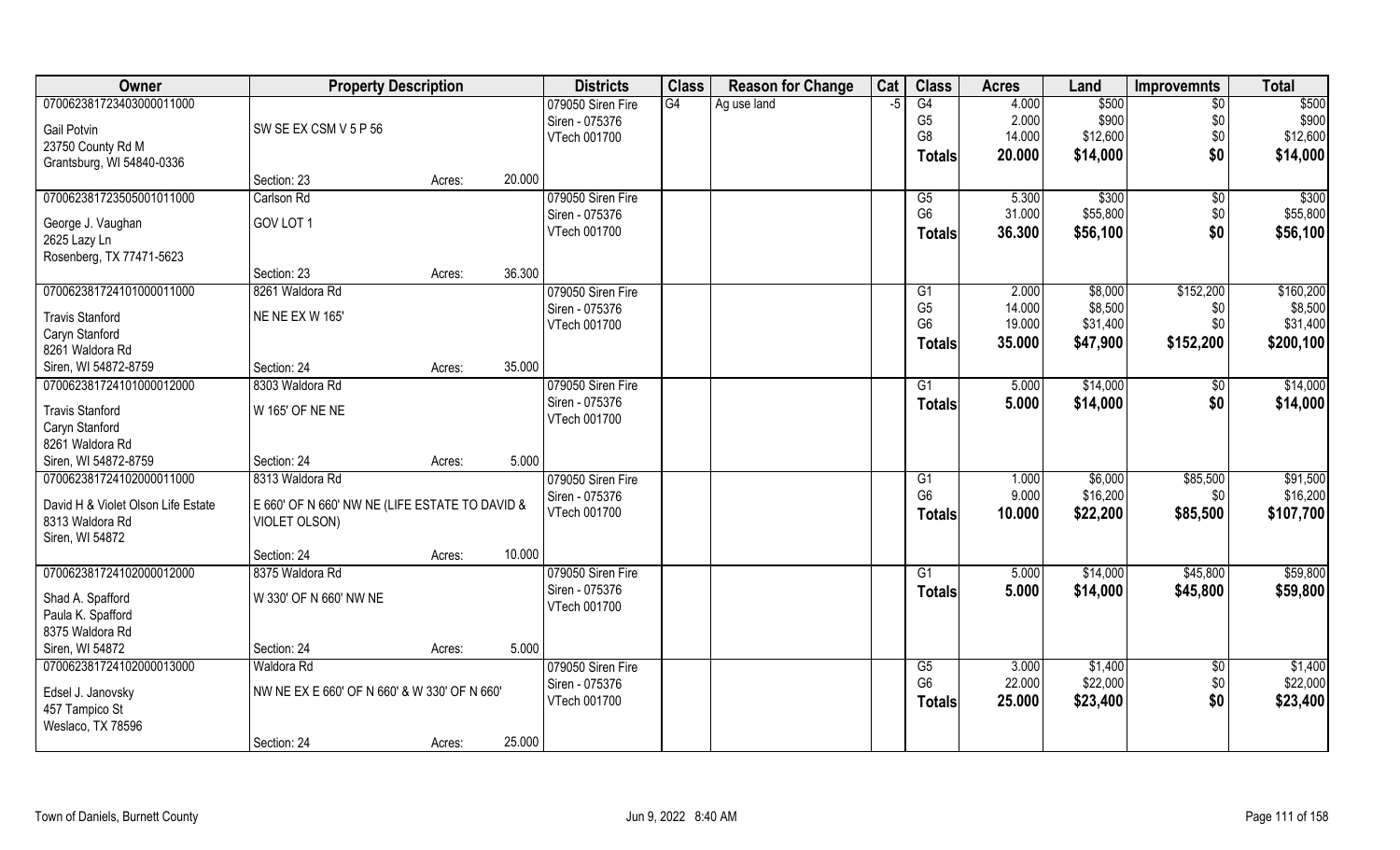| Owner                                                                                        | <b>Property Description</b>                                                                    |        |        | <b>Districts</b>                                    | <b>Class</b> | <b>Reason for Change</b> | Cat | <b>Class</b>                          | <b>Acres</b>            | Land                            | <b>Improvemnts</b>            | <b>Total</b>                       |
|----------------------------------------------------------------------------------------------|------------------------------------------------------------------------------------------------|--------|--------|-----------------------------------------------------|--------------|--------------------------|-----|---------------------------------------|-------------------------|---------------------------------|-------------------------------|------------------------------------|
| 070062381724103000013000<br>Edsel J. Janovsky<br>Judith M. Janovsky<br>457 Tampico St        | SW NE (WITH ESMT)                                                                              |        |        | 079050 Siren Fire<br>Siren - 075376<br>VTech 001700 |              |                          |     | G6<br><b>Totals</b>                   | 40.000<br>40.000        | \$40,000<br>\$40,000            | \$0<br>\$0                    | \$40,000<br>\$40,000               |
| Weslaco, TX 78596                                                                            | Section: 24                                                                                    | Acres: | 40.000 |                                                     |              |                          |     |                                       |                         |                                 |                               |                                    |
| 070062381724104000011100<br>Richard Hutchison<br>Kathleen Hutchison<br>23471 John Nelson Rd  | 23471 John Nelson Rd<br>LOT 1 CSM#4845 V27 P97 (SE NE)#455063                                  |        |        | 079050 Siren Fire<br>Siren - 075376<br>VTech 001700 |              |                          |     | G1<br>G <sub>6</sub><br><b>Totals</b> | 2.000<br>7.990<br>9.990 | \$8,000<br>\$14,400<br>\$22,400 | \$114,100<br>\$0<br>\$114,100 | \$122,100<br>\$14,400<br>\$136,500 |
| Siren, WI 54872                                                                              | Section: 24                                                                                    | Acres: | 9.990  |                                                     |              |                          |     |                                       |                         |                                 |                               |                                    |
| 070062381724104000012000<br>William W. Smith<br>Julianne Smith<br>7427 1st Ave S             | 23457 John Nelson Rd<br>LOT 2 CSM 3872 VOL 20 P 52 RECORDED AS<br>DOCUMENT 366613 (SE NE)      |        |        | 079050 Siren Fire<br>Siren - 075376<br>VTech 001700 |              |                          |     | G1<br><b>Totals</b>                   | 4.980<br>4.980          | \$14,000<br>\$14,000            | \$1,500<br>\$1,500            | \$15,500<br>\$15,500               |
| Richfield, MN 55423                                                                          | Section: 24                                                                                    | Acres: | 4.980  |                                                     |              |                          |     |                                       |                         |                                 |                               |                                    |
| 070062381724104000013000<br>Lawrence W. Cummings<br>Marlene Cummings<br>23461 John Nelson Rd | 23461 John Nelson Rd<br>LOT 1 CSM V19 P262 (#362798) (SE NE)                                   |        |        | 079050 Siren Fire<br>Siren - 075376<br>VTech 001700 |              |                          |     | G1<br><b>Totals</b>                   | 4.500<br>4.500          | \$13,000<br>\$13,000            | \$152,500<br>\$152,500        | \$165,500<br>\$165,500             |
| Siren, WI 54872                                                                              | Section: 24                                                                                    | Acres: | 4.500  |                                                     |              |                          |     |                                       |                         |                                 |                               |                                    |
| 070062381724104000014100<br>Curtis J. Snyder<br>Alison Snyder<br>13716 Elston Rd             | 23455 John Nelson Rd<br>LOT 7 CSM 4935 VOL 27 P 285 AS DOC 460985 (LOC<br>IN SE QTR OF NE QTR) |        |        | 079050 Siren Fire<br>Siren - 075376<br>VTech 001700 | G1           | NSf 100%, garage         |     | G1<br><b>Totals</b>                   | 4.530<br>4.530          | \$13,100<br>\$13,100            | \$207,900<br>\$207,900        | \$221,000<br>\$221,000             |
| Fulton, IL 61252<br>070062381724104000015100                                                 | Section: 24<br>23443 John Nelson Rd                                                            | Acres: | 4.530  |                                                     |              |                          |     |                                       |                         |                                 |                               | \$36,500                           |
| Roxanne M. Cruciani<br>23443 John Nelson Rd<br>Siren, WI 54872                               | LOT 2 CSM#4845 V27 P97 (SE NE)#455063                                                          |        |        | 079050 Siren Fire<br>Siren - 075376<br>VTech 001700 | G1           | Sheds, well, septic      |     | G1<br><b>Totals</b>                   | 5.000<br>5.000          | \$14,000<br>\$14,000            | \$22,500<br>\$22,500          | \$36,500                           |
|                                                                                              | Section: 24                                                                                    | Acres: | 5.000  |                                                     |              |                          |     |                                       |                         |                                 |                               |                                    |
| 070062381724104000016000<br>Sam Woods                                                        | 23437 John Nelson Rd<br>S 660' OF E 660' SE NE (SUBJ TO ESMNT #343329)                         |        |        | 079050 Siren Fire<br>Siren - 075376                 |              |                          |     | G1<br>G <sub>6</sub>                  | 1.000<br>9.000          | \$6,000<br>\$14,900             | \$24,600<br>\$0               | \$30,600<br>\$14,900               |
| 921 Grant St<br>Spooner, WI 54801                                                            | Section: 24                                                                                    | Acres: | 10.000 | VTech 001700                                        |              |                          |     | <b>Totals</b>                         | 10.000                  | \$20,900                        | \$24,600                      | \$45,500                           |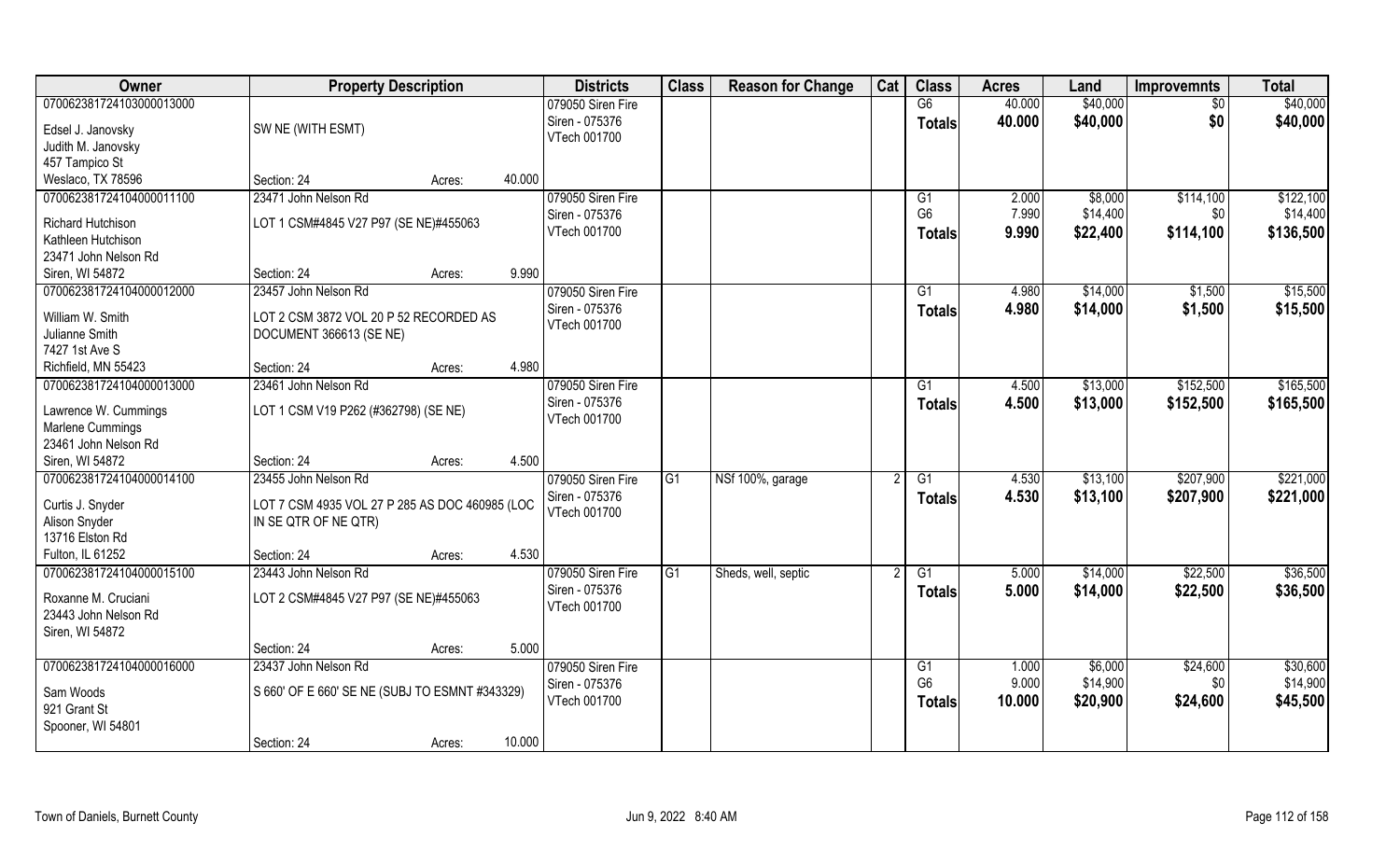| Owner                                                         |                                 | <b>Property Description</b> |        | <b>Districts</b>                    | <b>Class</b> | <b>Reason for Change</b> | Cat | <b>Class</b>                    | <b>Acres</b>     | Land                 | <b>Improvemnts</b> | <b>Total</b>          |
|---------------------------------------------------------------|---------------------------------|-----------------------------|--------|-------------------------------------|--------------|--------------------------|-----|---------------------------------|------------------|----------------------|--------------------|-----------------------|
| 070062381724201000011000                                      | Waldora Rd                      |                             |        | 079050 Siren Fire                   |              |                          |     | G6                              | 40.000           | \$40,000             | \$0                | \$40,000              |
| Edsel J. Janovsky<br>457 Tampico St                           | NE NW                           |                             |        | Siren - 075376<br>VTech 001700      |              |                          |     | <b>Totals</b>                   | 40.000           | \$40,000             | \$0                | \$40,000              |
| Weslaco, TX 78596                                             |                                 |                             |        |                                     |              |                          |     |                                 |                  |                      |                    |                       |
|                                                               | Section: 24                     | Acres:                      | 40.000 |                                     |              |                          |     |                                 |                  |                      |                    |                       |
| 070062381724202000011000                                      | <b>Waldora Rd</b>               |                             |        | 079050 Siren Fire                   |              |                          |     | G6                              | 40.000           | \$72,000             | $\sqrt[6]{}$       | \$72,000              |
| Terry S. Gilberstadt<br>2565 Walnut St<br>Roseville, WI 55113 | NW NW                           |                             |        | Siren - 075376<br>VTech 001700      |              |                          |     | Totals                          | 40.000           | \$72,000             | \$0                | \$72,000              |
|                                                               | Section: 24                     | Acres:                      | 40.000 |                                     |              |                          |     |                                 |                  |                      |                    |                       |
| 070062381724203000011000                                      |                                 |                             |        | 079050 Siren Fire                   |              |                          |     | G6                              | 20.000           | \$20,000             | $\sqrt[6]{}$       | \$20,000              |
| Edsel J. Janovsky<br>457 Tampico St<br>Weslaco, TX 78596      | E1/2 SW NW                      |                             |        | Siren - 075376<br>VTech 001700      |              |                          |     | <b>Totals</b>                   | 20.000           | \$20,000             | \$0                | \$20,000              |
|                                                               | Section: 24                     | Acres:                      | 20.000 |                                     |              |                          |     |                                 |                  |                      |                    |                       |
| 070062381724203000012000                                      | Carlson Rd                      |                             |        | 079050 Siren Fire                   |              |                          |     | G6                              | 20.000           | \$36,000             | \$0                | \$36,000              |
| Tor Joseph Anderson<br>38964 N Shore Dr                       | W1/2 SW NW                      |                             |        | Siren - 075376<br>VTech 001700      |              |                          |     | <b>Totals</b>                   | 20.000           | \$36,000             | \$0                | \$36,000              |
| Battle Lake, MN 56515                                         |                                 |                             |        |                                     |              |                          |     |                                 |                  |                      |                    |                       |
|                                                               | Section: 24<br>23400 Carlson Rd | Acres:                      | 20.000 |                                     |              |                          |     |                                 | 40.000           | \$40,000             |                    |                       |
| 070062381724204000011000                                      |                                 |                             |        | 079050 Siren Fire<br>Siren - 075376 |              |                          |     | G6                              |                  |                      | \$0                | \$40,000              |
| Edsel J. Janovsky<br>457 Tampico St                           | <b>SENW</b>                     |                             |        | VTech 001700                        |              |                          |     | <b>Totals</b>                   | 40.000           | \$40,000             | \$0                | \$40,000              |
| Weslaco, TX 78596                                             | Section: 24                     |                             | 40.000 |                                     |              |                          |     |                                 |                  |                      |                    |                       |
| 070062381724301000011000                                      | 23390 Carlson Rd                | Acres:                      |        | 079050 Siren Fire                   |              |                          |     | G1                              | 1.000            | \$13,500             | \$23,700           | \$37,200              |
| Karen Christensen<br>PO Box 74                                | NE SW                           |                             |        | Siren - 075376<br>VTech 001700      |              |                          |     | G <sub>6</sub><br><b>Totals</b> | 39.000<br>40.000 | \$70,200<br>\$83,700 | \$0<br>\$23,700    | \$70,200<br>\$107,400 |
| St Croix Falls, WI 54024                                      |                                 |                             |        |                                     |              |                          |     |                                 |                  |                      |                    |                       |
|                                                               | Section: 24                     | Acres:                      | 40.000 |                                     |              |                          |     |                                 |                  |                      |                    |                       |
| 070062381724302000011000                                      | Carlson Rd                      |                             |        | 079050 Siren Fire                   |              |                          |     | G6                              | 20.000           | \$29,600             | $\sqrt{6}$         | \$29,600              |
| Brian D. Andrewson<br>Shelly L. Andrewson<br>218 E Ave S      | NW SW EX S1/2                   |                             |        | Siren - 075376<br>VTech 001700      |              |                          |     | <b>Totals</b>                   | 20.000           | \$29,600             | \$0                | \$29,600              |
| Dresser, WI 54009                                             | Section: 24                     | Acres:                      | 20.000 |                                     |              |                          |     |                                 |                  |                      |                    |                       |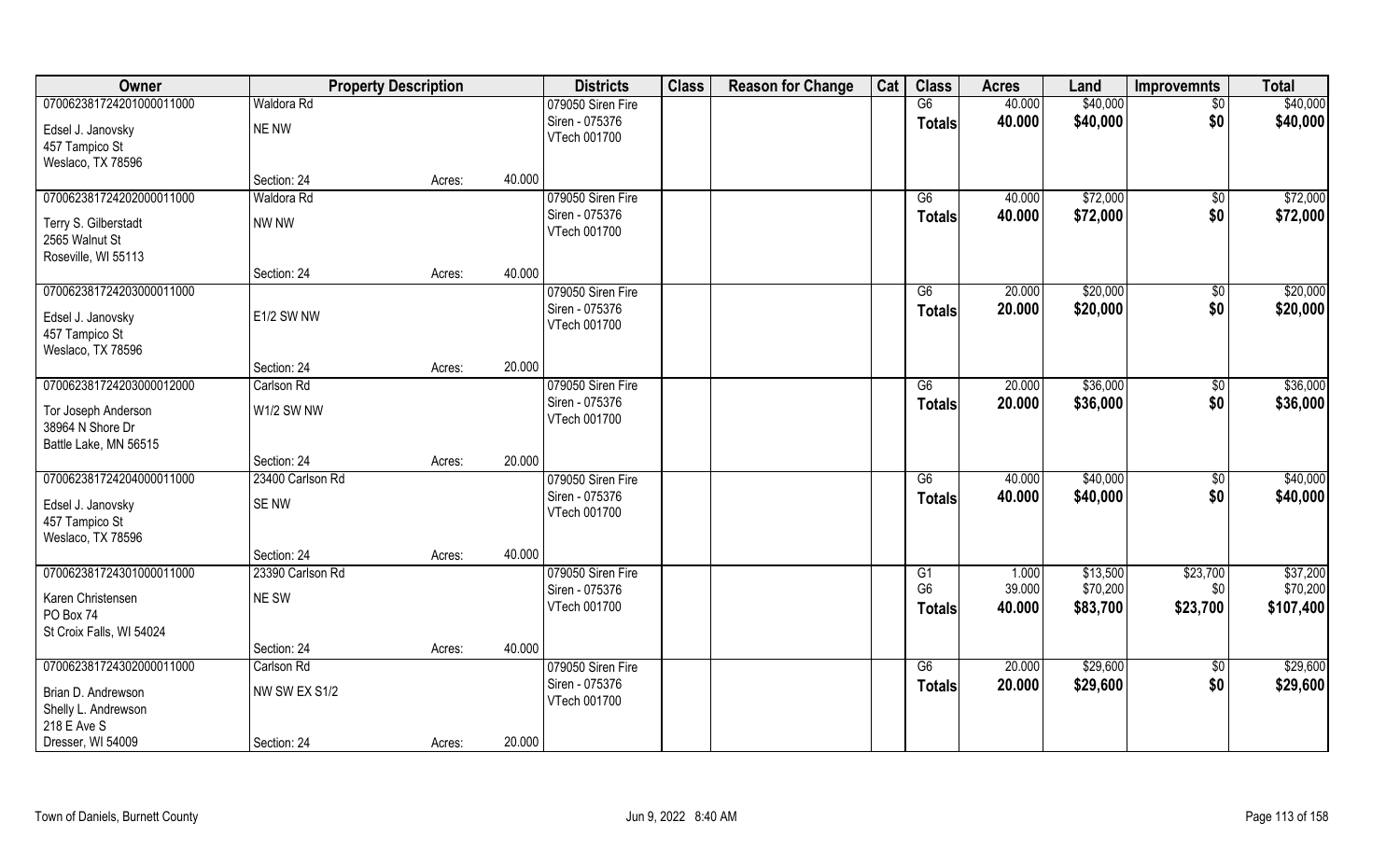| Owner                    | <b>Property Description</b>                    |        |        | <b>Districts</b>               | <b>Class</b> | <b>Reason for Change</b> | Cat  | <b>Class</b>   | <b>Acres</b> | Land     | <b>Improvemnts</b> | <b>Total</b> |
|--------------------------|------------------------------------------------|--------|--------|--------------------------------|--------------|--------------------------|------|----------------|--------------|----------|--------------------|--------------|
| 070062381724302000012000 | 23310 Carlson Rd                               |        |        | 079050 Siren Fire              |              |                          |      | G1             | 1.000        | \$6,000  | \$142,600          | \$148,600    |
| Brian D. Andrewson       | S1/2 NW SW                                     |        |        | Siren - 075376                 |              |                          |      | G4             | 5.000        | \$700    | \$0                | \$700        |
| Shelly L. Andrewson      |                                                |        |        | VTech 001700                   |              |                          |      | G <sub>8</sub> | 14.000       | \$12,600 | \$0                | \$12,600     |
| 218 E Ave S              |                                                |        |        |                                |              |                          |      | <b>Totals</b>  | 20.000       | \$19,300 | \$142,600          | \$161,900    |
| Dresser, WI 54009        | Section: 24                                    | Acres: | 20.000 |                                |              |                          |      |                |              |          |                    |              |
| 070062381724303000011000 | Carlson Rd                                     |        |        | 079050 Siren Fire              |              |                          |      | G6             | 40.000       | \$72,000 | \$0                | \$72,000     |
| Peter M J Mulier Trust   | SW <sub>SW</sub>                               |        |        | Siren - 075376                 |              |                          |      | <b>Totals</b>  | 40.000       | \$72,000 | \$0                | \$72,000     |
| 8140 Lake Elmo Ave       |                                                |        |        | VTech 001700                   |              |                          |      |                |              |          |                    |              |
| Stillwater, MN 55082     |                                                |        |        |                                |              |                          |      |                |              |          |                    |              |
|                          | Section: 24                                    | Acres: | 40.000 |                                |              |                          |      |                |              |          |                    |              |
| 070062381724304000011000 | Carlson Rd                                     |        |        | 079050 Siren Fire              |              |                          |      | G5             | 19.000       | \$1,000  | \$0                | \$1,000      |
| Peter M J Mulier Trust   | SE SW EX PCLS V 289 P 508                      |        |        | Siren - 075376                 |              |                          |      | G <sub>6</sub> | 20.000       | \$36,000 | \$0                | \$36,000     |
| 8140 Lake Elmo Ave       |                                                |        |        | VTech 001700                   |              |                          |      | <b>Totals</b>  | 39.000       | \$37,000 | \$0                | \$37,000     |
| Stillwater, MN 55082     |                                                |        |        |                                |              |                          |      |                |              |          |                    |              |
|                          | Section: 24                                    | Acres: | 39.000 |                                |              |                          |      |                |              |          |                    |              |
| 070062381724304000012000 | Carlson Rd                                     |        |        | 079050 Siren Fire              |              |                          |      | G1             | 1.000        | \$9,000  | \$0                | \$9,000      |
| Karen Christensen        | PCLS SE SW                                     |        |        | Siren - 075376                 |              |                          |      | <b>Totals</b>  | 1.000        | \$9,000  | \$0                | \$9,000      |
| PO Box 74                |                                                |        |        | VTech 001700                   |              |                          |      |                |              |          |                    |              |
| St Croix Falls, WI 54024 |                                                |        |        |                                |              |                          |      |                |              |          |                    |              |
|                          | Section: 24                                    | Acres: | 1.000  |                                |              |                          |      |                |              |          |                    |              |
| 070062381724401000011000 | 23399 John Nelson Rd                           |        |        | 079050 Siren Fire              | G4           | Ag use land              | $-5$ | G4             | 25.000       | \$3,300  | $\sqrt[6]{}$       | \$3,300      |
|                          |                                                |        |        | Siren - 075376                 |              |                          |      | G7             | 2.000        | \$8,000  | \$89,900           | \$97,900     |
| <b>Grace Nelson Etal</b> | NE SE EX PCL V 207 P 232 (LIFE ESTATE TO GRACE |        |        | VTech 001700                   |              |                          |      | G <sub>8</sub> | 11.000       | \$9,900  | \$0                | \$9,900      |
| 23399 John Nelson Rd     | NELSON)                                        |        |        |                                |              |                          |      | <b>Totals</b>  | 38.000       | \$21,200 | \$89,900           | \$111,100    |
| Siren, WI 54872-8462     |                                                |        |        |                                |              |                          |      |                |              |          |                    |              |
|                          | Section: 24                                    | Acres: | 38.000 |                                |              |                          |      |                |              |          |                    |              |
| 070062381724401000012000 |                                                |        |        | 079050 Siren Fire              |              |                          |      | G5             | 2.000        | \$900    | $\sqrt{6}$         | \$900        |
| Scott S. Wondra          | PCL NE SE (ROAD)                               |        |        | Siren - 075376<br>VTech 001700 |              |                          |      | <b>Totals</b>  | 2.000        | \$900    | \$0                | \$900        |
| Rosemarie Wondra         |                                                |        |        |                                |              |                          |      |                |              |          |                    |              |
| 8101 Tewalt Rd           |                                                |        |        |                                |              |                          |      |                |              |          |                    |              |
| Siren, WI 54872-8431     | Section: 24                                    | Acres: | 2.000  |                                |              |                          |      |                |              |          |                    |              |
| 070062381724402000011000 | John Nelson Rd                                 |        |        | 079050 Siren Fire              |              |                          |      | G5             | 7.000        | \$3,200  | \$0                | \$3,200      |
| Grace Nelson Etal        | NW SE (LIFE ESTATE: GRACE NELSON)              |        |        | Siren - 075376                 |              |                          |      | G <sub>6</sub> | 33.000       | \$59,400 | \$0                | \$59,400     |
| 23399 John Nelson Rd     |                                                |        |        | VTech 001700                   |              |                          |      | <b>Totals</b>  | 40.000       | \$62,600 | \$0                | \$62,600     |
| Siren, WI 54872-8462     |                                                |        |        |                                |              |                          |      |                |              |          |                    |              |
|                          | Section: 24                                    | Acres: | 40.000 |                                |              |                          |      |                |              |          |                    |              |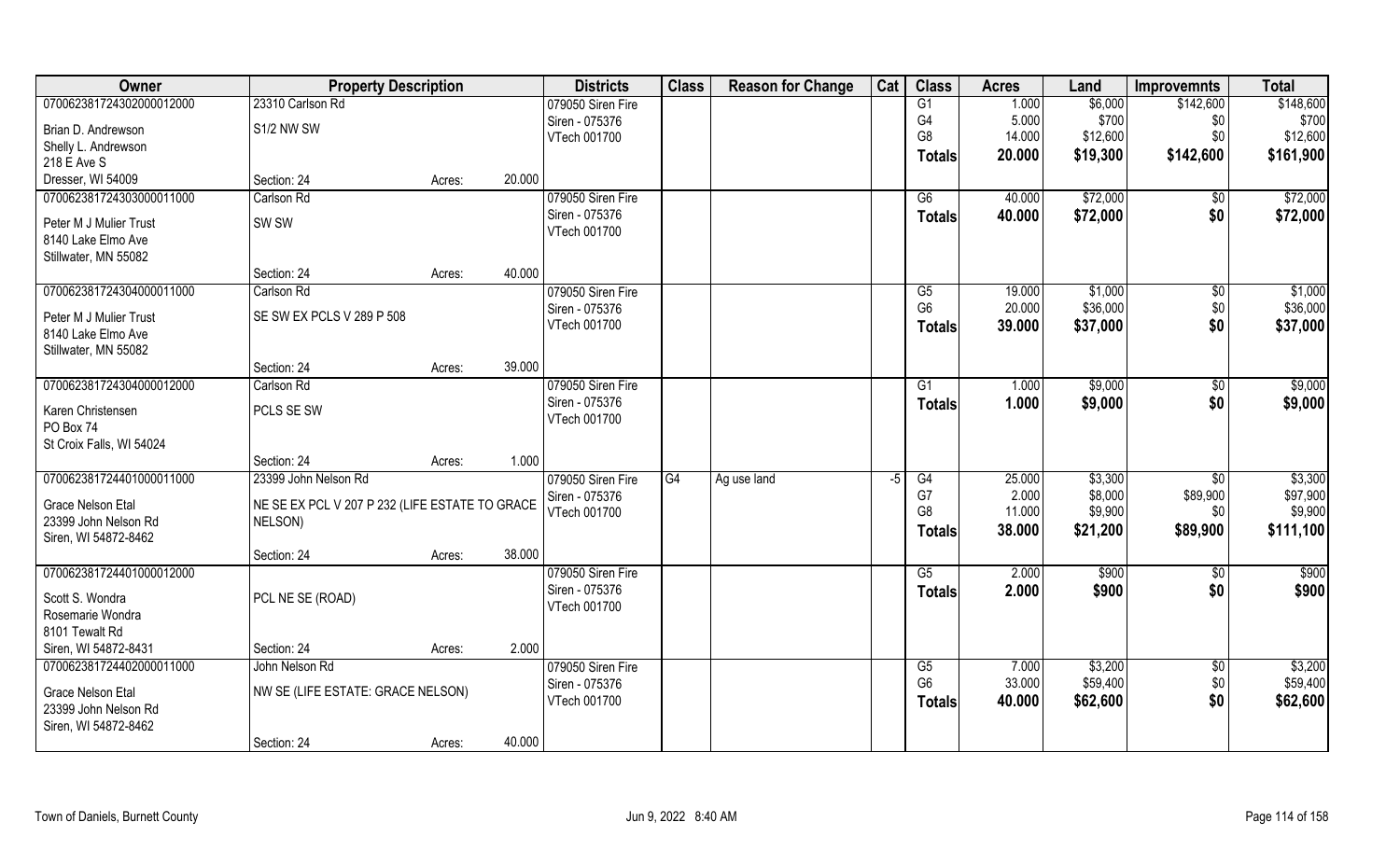| Owner                                        |                                   | <b>Property Description</b> |        | <b>Districts</b>  | <b>Class</b> | <b>Reason for Change</b> | Cat | <b>Class</b>    | <b>Acres</b> | Land     | <b>Improvemnts</b> | <b>Total</b> |
|----------------------------------------------|-----------------------------------|-----------------------------|--------|-------------------|--------------|--------------------------|-----|-----------------|--------------|----------|--------------------|--------------|
| 070062381724402000012000                     |                                   |                             |        | 079050 Siren Fire |              |                          |     | G6              | 40.000       | \$72,000 | $\sqrt{6}$         | \$72,000     |
| <b>Grace Nelson Etal</b>                     | SW SE (LIFE ESTATE: GRACE NELSON) |                             |        | Siren - 075376    |              |                          |     | <b>Totals</b>   | 40.000       | \$72,000 | \$0                | \$72,000     |
| 23399 John Nelson Rd                         |                                   |                             |        | VTech 001700      |              |                          |     |                 |              |          |                    |              |
| Siren, WI 54872-8462                         |                                   |                             |        |                   |              |                          |     |                 |              |          |                    |              |
|                                              | Section: 24                       | Acres:                      | 40.000 |                   |              |                          |     |                 |              |          |                    |              |
| 070062381724404000011000                     |                                   |                             |        | 079050 Siren Fire |              |                          |     | G6              | 40.000       | \$66,000 | \$0                | \$66,000     |
| Scott S. Wondra                              | SE SE                             |                             |        | Siren - 075376    |              |                          |     | Totals          | 40.000       | \$66,000 | \$0                | \$66,000     |
| Rosemarie Wondra                             |                                   |                             |        | VTech 001700      |              |                          |     |                 |              |          |                    |              |
| 8101 Tewalt Rd                               |                                   |                             |        |                   |              |                          |     |                 |              |          |                    |              |
| Siren, WI 54872-8431                         | Section: 24                       | Acres:                      | 40.000 |                   |              |                          |     |                 |              |          |                    |              |
| 070062381725101000011000                     | Carlson Rd                        |                             |        | 079050 Siren Fire |              |                          |     | G5              | 15.000       | \$3,800  | \$0                | \$3,800      |
| Peter M J Mulier Trust                       | NE NE                             |                             |        | Frederic - 481939 |              |                          |     | G <sub>6</sub>  | 25.000       | \$45,000 | \$0                | \$45,000     |
| 8140 Lake Elmo Ave                           |                                   |                             |        | VTech 001700      |              |                          |     | <b>Totals</b>   | 40.000       | \$48,800 | \$0                | \$48,800     |
| Stillwater, MN 55082                         |                                   |                             |        |                   |              |                          |     |                 |              |          |                    |              |
|                                              | Section: 25                       | Acres:                      | 40.000 |                   |              |                          |     |                 |              |          |                    |              |
| 070062381725102000011000                     | 23190 Carlson Rd                  |                             |        | 079050 Siren Fire |              |                          |     | G1              | 2.000        | \$15,000 | \$160,500          | \$175,500    |
| Peter M J Mulier Trust                       | NW NE                             |                             |        | Frederic - 481939 |              |                          |     | G <sub>5</sub>  | 4.000        | \$1,000  | \$0                | \$1,000      |
| 8140 Lake Elmo Ave                           |                                   |                             |        | VTech 001700      |              |                          |     | G <sub>6</sub>  | 34.000       | \$61,200 | \$0                | \$61,200     |
| Stillwater, MN 55082                         |                                   |                             |        |                   |              |                          |     | <b>Totals</b>   | 40.000       | \$77,200 | \$160,500          | \$237,700    |
|                                              | Section: 25                       | Acres:                      | 40.000 |                   |              |                          |     |                 |              |          |                    |              |
| 070062381725103000011000                     |                                   |                             |        | 079050 Siren Fire |              |                          |     | $\overline{G6}$ | 40.000       | \$66,000 | \$0                | \$66,000     |
| Terry S. Gilberstadt                         | SW <sub>NE</sub>                  |                             |        | Frederic - 481939 |              |                          |     | <b>Totals</b>   | 40.000       | \$66,000 | \$0                | \$66,000     |
| 2565 Walnut St                               |                                   |                             |        | VTech 001700      |              |                          |     |                 |              |          |                    |              |
| Roseville, WI 55113                          |                                   |                             |        |                   |              |                          |     |                 |              |          |                    |              |
|                                              | Section: 25                       | Acres:                      | 40.000 |                   |              |                          |     |                 |              |          |                    |              |
| 070062381725104000011000                     |                                   |                             |        | 079050 Siren Fire |              |                          |     | G5              | 15.000       | \$3,800  | \$0                | \$3,800      |
| Terry S. Gilberstadt                         | SE <sub>NE</sub>                  |                             |        | Frederic - 481939 |              |                          |     | G <sub>6</sub>  | 25.000       | \$41,300 | \$0                | \$41,300     |
| 2565 Walnut St                               |                                   |                             |        | VTech 001700      |              |                          |     | <b>Totals</b>   | 40.000       | \$45,100 | \$0                | \$45,100     |
| Roseville, WI 55113                          |                                   |                             |        |                   |              |                          |     |                 |              |          |                    |              |
|                                              | Section: 25                       | Acres:                      | 40.000 |                   |              |                          |     |                 |              |          |                    |              |
| 070062381725201000011000                     | Carlson Rd                        |                             |        | 079050 Siren Fire |              |                          |     | G5              | 4.000        | \$200    | $\overline{30}$    | \$200        |
|                                              |                                   |                             |        | Frederic - 481939 |              |                          |     | G <sub>6</sub>  | 36.000       | \$64,800 | \$0                | \$64,800     |
| Peter M J Mulier Trust<br>8140 Lake Elmo Ave | NE NW                             |                             |        | VTech 001700      |              |                          |     | <b>Totals</b>   | 40.000       | \$65,000 | \$0                | \$65,000     |
| Stillwater, MN 55082                         |                                   |                             |        |                   |              |                          |     |                 |              |          |                    |              |
|                                              | Section: 25                       | Acres:                      | 40.000 |                   |              |                          |     |                 |              |          |                    |              |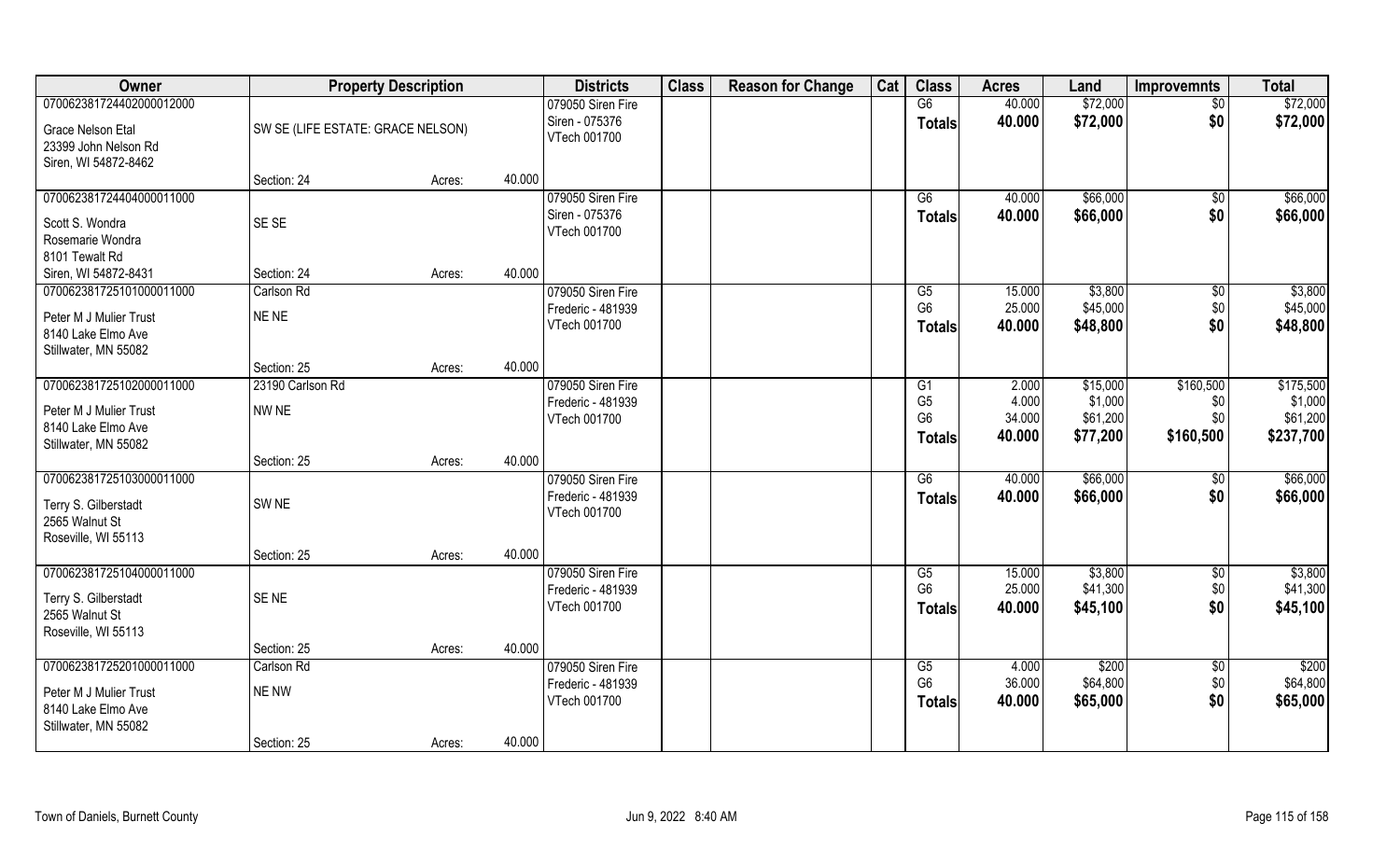| Owner                    | <b>Property Description</b>            |        |        | <b>Districts</b>  | <b>Class</b> | <b>Reason for Change</b> | Cat | <b>Class</b>    | <b>Acres</b> | Land     | <b>Improvemnts</b> | <b>Total</b> |
|--------------------------|----------------------------------------|--------|--------|-------------------|--------------|--------------------------|-----|-----------------|--------------|----------|--------------------|--------------|
| 070062381725202000011000 | Carlson Rd                             |        |        | 079050 Siren Fire |              |                          |     | G6              | 40.000       | \$47,200 | $\overline{50}$    | \$47,200     |
| Peter M J Mulier Trust   | NW NW                                  |        |        | Frederic - 481939 |              |                          |     | <b>Totals</b>   | 40.000       | \$47,200 | \$0                | \$47,200     |
| 8140 Lake Elmo Ave       |                                        |        |        | VTech 001700      |              |                          |     |                 |              |          |                    |              |
| Stillwater, MN 55082     |                                        |        |        |                   |              |                          |     |                 |              |          |                    |              |
|                          | Section: 25                            | Acres: | 40.000 |                   |              |                          |     |                 |              |          |                    |              |
| 070062381725203000011000 | Carlson Rd                             |        |        | 079050 Siren Fire |              |                          |     | G1              | 1.000        | \$6,000  | \$0                | \$6,000      |
| Terry S. Gilberstadt     | SW <sub>NW</sub>                       |        |        | Frederic - 481939 |              |                          |     | G <sub>5</sub>  | 34.000       | \$19,800 | \$0                | \$19,800     |
| 2565 Walnut St           |                                        |        |        | VTech 001700      |              |                          |     | G <sub>6</sub>  | 5.000        | \$5,000  | \$0                | \$5,000      |
| Roseville, WI 55113      |                                        |        |        |                   |              |                          |     | <b>Totals</b>   | 40.000       | \$30,800 | \$0                | \$30,800     |
|                          | Section: 25                            | Acres: | 40.000 |                   |              |                          |     |                 |              |          |                    |              |
| 070062381725204000011000 |                                        |        |        | 079050 Siren Fire |              |                          |     | G5              | 2.000        | \$900    | \$0                | \$900        |
| Terry S. Gilberstadt     | <b>SENW</b>                            |        |        | Frederic - 481939 |              |                          |     | G <sub>6</sub>  | 38.000       | \$68,400 | \$0                | \$68,400     |
| 2565 Walnut St           |                                        |        |        | VTech 001700      |              |                          |     | <b>Totals</b>   | 40.000       | \$69,300 | \$0                | \$69,300     |
| Roseville, WI 55113      |                                        |        |        |                   |              |                          |     |                 |              |          |                    |              |
|                          | Section: 25                            | Acres: | 40.000 |                   |              |                          |     |                 |              |          |                    |              |
| 070062381725301000011000 |                                        |        |        | 079050 Siren Fire |              |                          |     | G6              | 40.000       | \$66,000 | \$0                | \$66,000     |
| Terry S. Gilberstadt     | NE SW                                  |        |        | Frederic - 481939 |              |                          |     | <b>Totals</b>   | 40.000       | \$66,000 | \$0                | \$66,000     |
| 2565 Walnut St           |                                        |        |        | VTech 001700      |              |                          |     |                 |              |          |                    |              |
| Roseville, WI 55113      |                                        |        |        |                   |              |                          |     |                 |              |          |                    |              |
|                          | Section: 25                            | Acres: | 40.000 |                   |              |                          |     |                 |              |          |                    |              |
| 070062381725302000011001 | Carlson Rd                             |        |        | 079050 Siren Fire |              |                          |     | $\overline{G6}$ | 34.990       | \$61,000 | $\sqrt[6]{30}$     | \$61,000     |
| Terry S. Gilberstadt     | NW SW EXC CSM V24 P343                 |        |        | Frederic - 481939 |              |                          |     | <b>Totals</b>   | 34.990       | \$61,000 | \$0                | \$61,000     |
| 2565 Walnut St           |                                        |        |        | VTech 001700      |              |                          |     |                 |              |          |                    |              |
| Roseville, WI 55113      |                                        |        |        |                   |              |                          |     |                 |              |          |                    |              |
|                          | Section: 25                            | Acres: | 34.990 |                   |              |                          |     |                 |              |          |                    |              |
| 070062381725302000011100 | 22902 Carlson Rd                       |        |        | 079050 Siren Fire |              |                          |     | G1              | 5.010        | \$14,000 | \$175,100          | \$189,100    |
| Richard F. Dahling       | LOT 1 CSM#4516 V24 P343 (NW SW)#426456 |        |        | Frederic - 481939 |              |                          |     | <b>Totals</b>   | 5.010        | \$14,000 | \$175,100          | \$189,100    |
| 2874 State Rd 35         |                                        |        |        | VTech 001700      |              |                          |     |                 |              |          |                    |              |
| Frederic, WI 54837       |                                        |        |        |                   |              |                          |     |                 |              |          |                    |              |
|                          | Section: 25                            | Acres: | 5.010  |                   |              |                          |     |                 |              |          |                    |              |
| 070062381725303000011000 | Carlson Rd                             |        |        | 079050 Siren Fire |              |                          |     | G5              | 4.000        | \$1,800  | $\overline{30}$    | \$1,800      |
| Terry S. Gilberstadt     | SW <sub>SW</sub>                       |        |        | Frederic - 481939 |              |                          |     | G <sub>6</sub>  | 36.000       | \$62,000 | \$0                | \$62,000     |
| 2565 Walnut St           |                                        |        |        | VTech 001700      |              |                          |     | <b>Totals</b>   | 40.000       | \$63,800 | \$0                | \$63,800     |
| Roseville, WI 55113      |                                        |        |        |                   |              |                          |     |                 |              |          |                    |              |
|                          | Section: 25                            | Acres: | 40.000 |                   |              |                          |     |                 |              |          |                    |              |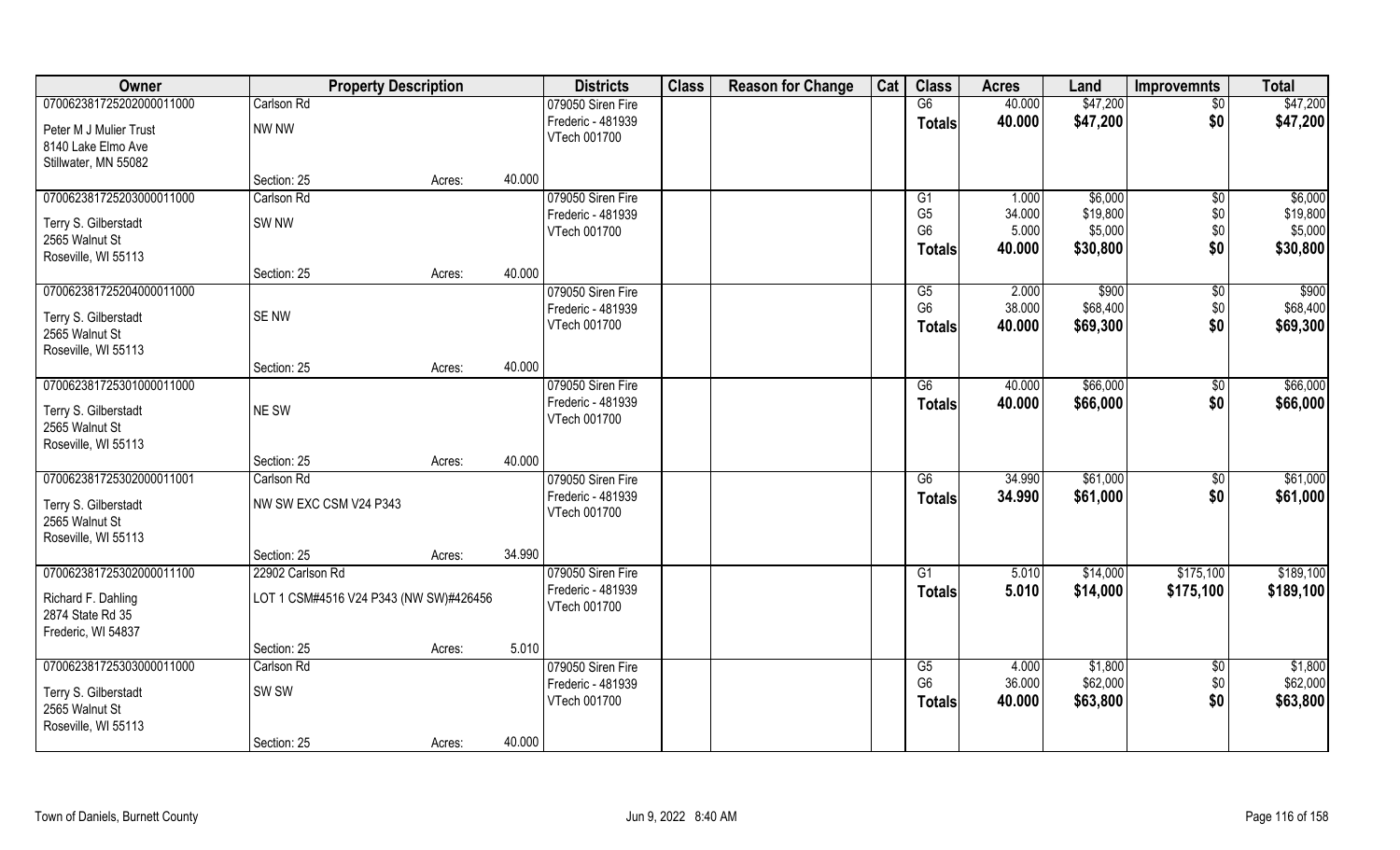| Owner                            |                    | <b>Property Description</b> |        | <b>Districts</b>  | <b>Class</b> | <b>Reason for Change</b> | Cat  | <b>Class</b>           | <b>Acres</b>   | Land               | <b>Improvemnts</b> | <b>Total</b>       |
|----------------------------------|--------------------|-----------------------------|--------|-------------------|--------------|--------------------------|------|------------------------|----------------|--------------------|--------------------|--------------------|
| 070062381725304000011000         | Elbow Lake Rd      |                             |        | 079050 Siren Fire |              |                          |      | G1                     | 1.000          | \$6,000            | \$16,300           | \$22,300           |
| Terry S. Gilberstadt             | SE SW              |                             |        | Frederic - 481939 |              |                          |      | G <sub>5</sub>         | 15.000         | \$11,300           | \$0                | \$11,300           |
| 2565 Walnut St                   |                    |                             |        | VTech 001700      |              |                          |      | G <sub>6</sub>         | 24.000         | \$39,600           | \$0                | \$39,600           |
| Roseville, WI 55113              |                    |                             |        |                   |              |                          |      | Totals                 | 40.000         | \$56,900           | \$16,300           | \$73,200           |
|                                  | Section: 25        | Acres:                      | 40.000 |                   |              |                          |      |                        |                |                    |                    |                    |
| 070062381725505001011000         | 8342 Elbow Lake Rd |                             |        | 079050 Siren Fire |              |                          |      | G1                     | 2.000          | \$15,000           | \$85,800           | \$100,800          |
| Terry S. Gilberstadt             | GOV LOT 1          |                             |        | Frederic - 481939 |              |                          |      | G <sub>5</sub>         | 2.000          | \$500              | \$0                | \$500              |
| 2565 Walnut St                   |                    |                             |        | VTech 001700      |              |                          |      | G <sub>6</sub>         | 21.700         | \$39,100           | \$0                | \$39,100           |
| Roseville, WI 55113              |                    |                             |        |                   |              |                          |      | <b>Totals</b>          | 25.700         | \$54,600           | \$85,800           | \$140,400          |
|                                  | Section: 25        | Acres:                      | 25.700 |                   |              |                          |      |                        |                |                    |                    |                    |
| 070062381725505002011000         |                    |                             |        | 079050 Siren Fire |              |                          |      | G6                     | 39.500         | \$71,100           | \$0                | \$71,100           |
| Terry S. Gilberstadt             | GOV LOT 2          |                             |        | Frederic - 481939 |              |                          |      | <b>Totals</b>          | 39.500         | \$71,100           | \$0                | \$71,100           |
| 2565 Walnut St                   |                    |                             |        | VTech 001700      |              |                          |      |                        |                |                    |                    |                    |
| Roseville, WI 55113              |                    |                             |        |                   |              |                          |      |                        |                |                    |                    |                    |
|                                  | Section: 25        | Acres:                      | 39.500 |                   |              |                          |      |                        |                |                    |                    |                    |
| 070062381725505003011000         |                    |                             |        | 079050 Siren Fire |              |                          |      | G5                     | 20.660         | \$8,500            | $\sqrt[6]{3}$      | \$8,500            |
| Terry S. Gilberstadt             | GOV LOT 3          |                             |        | Frederic - 481939 |              |                          |      | G <sub>6</sub>         | 15.000         | \$27,000           | \$0                | \$27,000           |
| 2565 Walnut St                   |                    |                             |        | VTech 001700      |              |                          |      | <b>Totals</b>          | 35.660         | \$35,500           | \$0                | \$35,500           |
| Roseville, WI 55113              |                    |                             |        |                   |              |                          |      |                        |                |                    |                    |                    |
|                                  | Section: 25        | Acres:                      | 35.660 |                   |              |                          |      |                        |                |                    |                    |                    |
| 070062381725505004011000         | Elbow Lake Rd      |                             |        | 079050 Siren Fire |              |                          |      | $\overline{\text{G5}}$ | 6.000          | \$3,000            | $\sqrt[6]{}$       | \$3,000            |
|                                  |                    |                             |        | Frederic - 481939 |              |                          |      | G <sub>6</sub>         | 15.700         | \$25,900           | \$0                | \$25,900           |
| Ivan F. Hajovy                   | GOV LOT 4          |                             |        | VTech 001700      |              |                          |      | <b>Totals</b>          | 21.700         | \$28,900           | \$0                | \$28,900           |
| Melissa Hajovy<br>20474 181st St |                    |                             |        |                   |              |                          |      |                        |                |                    |                    |                    |
| Big Lake, MN 55309               | Section: 25        | Acres:                      | 21.700 |                   |              |                          |      |                        |                |                    |                    |                    |
| 070062381726201000011000         |                    |                             |        | 079050 Siren Fire |              |                          |      | G5                     | 10.000         | \$500              | $\overline{50}$    | \$500              |
|                                  |                    |                             |        | Siren - 075376    |              |                          |      | G <sub>6</sub>         | 30.000         | \$30,000           | \$0                | \$30,000           |
| Stoner's Heritage Acres          | NE NW              |                             |        | VTech 001700      |              |                          |      | <b>Totals</b>          | 40.000         | \$30,500           | \$0                | \$30,500           |
| 967 353rd Ave                    |                    |                             |        |                   |              |                          |      |                        |                |                    |                    |                    |
| Frederic, WI 54837               |                    |                             |        |                   |              |                          |      |                        |                |                    |                    |                    |
|                                  | Section: 26        | Acres:                      | 40.000 |                   |              |                          |      |                        |                |                    |                    |                    |
| 070062381726202000011000         | Wood Creek Rd      |                             |        | 079050 Siren Fire | G4           | Ag use land              | $-5$ | G4                     | 15.250         | \$2,000            | $\sqrt[6]{30}$     | \$2,000            |
| Stoner's Heritage Acres          | N 1/2 NW NW        |                             |        | Siren - 075376    |              |                          |      | G <sub>5</sub>         | 0.500          | \$100              | \$0                | \$100              |
| 967 353rd Ave                    |                    |                             |        | VTech 001700      |              |                          |      | G7<br>G <sub>8</sub>   | 0.250<br>4.000 | \$1,500<br>\$3,600 | \$4,000<br>\$0     | \$5,500<br>\$3,600 |
| Frederic, WI 54837               |                    |                             |        |                   |              |                          |      |                        | 20.000         |                    |                    |                    |
|                                  | Section: 26        | Acres:                      | 20.000 |                   |              |                          |      | <b>Totals</b>          |                | \$7,200            | \$4,000            | \$11,200           |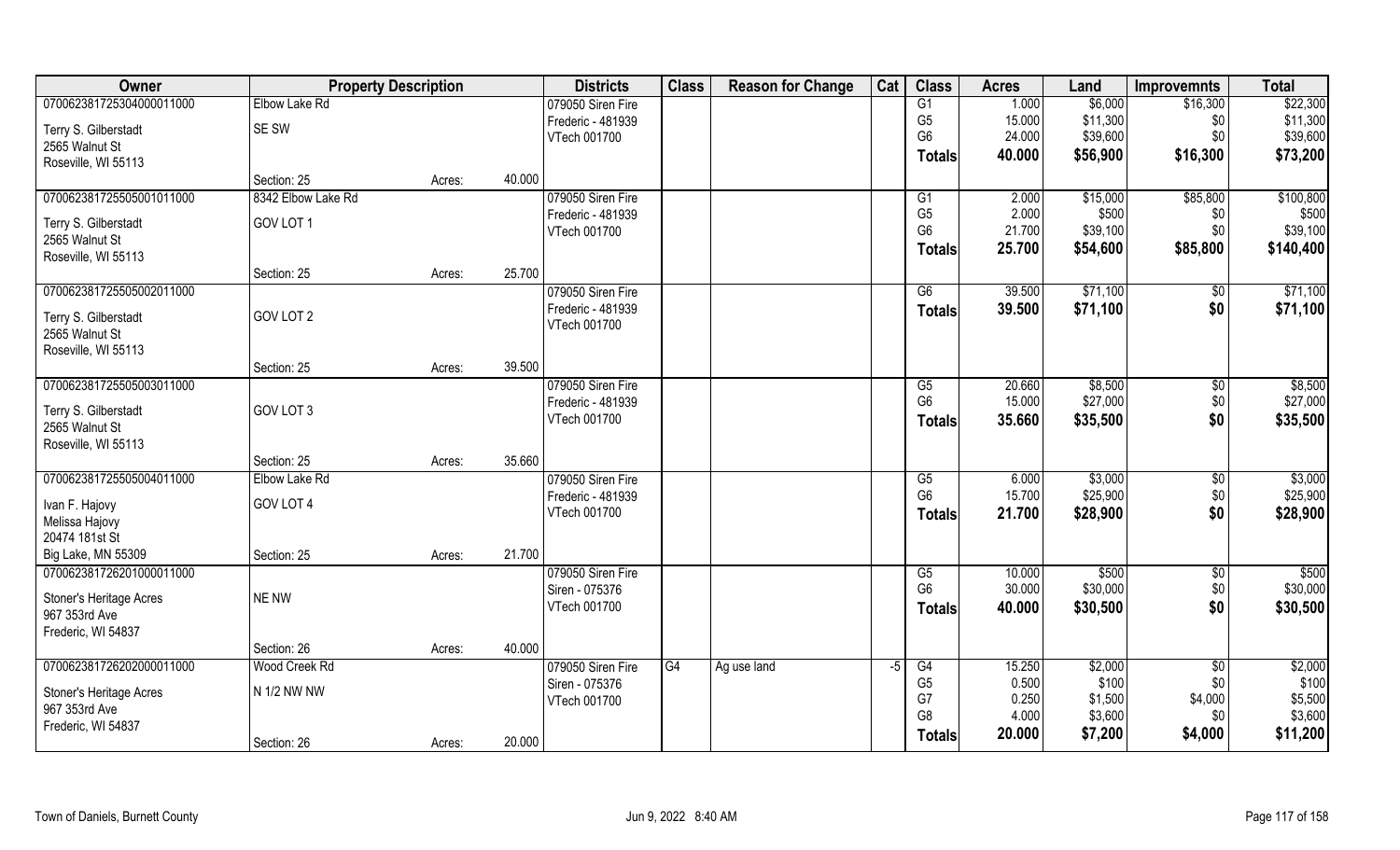| Owner                          | <b>Property Description</b> |        |        | <b>Districts</b>  | <b>Class</b> | <b>Reason for Change</b> | Cat  | <b>Class</b>    | <b>Acres</b> | Land     | <b>Improvemnts</b> | <b>Total</b> |
|--------------------------------|-----------------------------|--------|--------|-------------------|--------------|--------------------------|------|-----------------|--------------|----------|--------------------|--------------|
| 070062381726202000012000       | 23112 Wood Creek Rd         |        |        | 079050 Siren Fire | G4           | Ag use land              | $-5$ | G4              | 19.000       | \$2,500  | \$0                | \$2,500      |
| Stoner's Heritage Acres        | NW NW EX N 1/2              |        |        | Siren - 075376    |              |                          |      | G7              | 1.000        | \$6,000  | \$48,800           | \$54,800     |
| 967 353rd Ave                  |                             |        |        | VTech 001700      |              |                          |      | <b>Totals</b>   | 20.000       | \$8,500  | \$48,800           | \$57,300     |
| Frederic, WI 54837             |                             |        |        |                   |              |                          |      |                 |              |          |                    |              |
|                                | Section: 26                 | Acres: | 20.000 |                   |              |                          |      |                 |              |          |                    |              |
| 070062381726203000011000       | Wood Creek Rd               |        |        | 079050 Siren Fire | G4           | Ag use land              | -5   | G4              | 38.750       | \$5,200  | \$0                | \$5,200      |
| <b>Stoner's Heritage Acres</b> | SW <sub>NW</sub>            |        |        | Siren - 075376    |              |                          |      | G <sub>5</sub>  | 1.000        | \$100    | \$0                | \$100        |
| 967 353rd Ave                  |                             |        |        | VTech 001700      |              |                          |      | G7              | 0.250        | \$1,500  | \$1,500            | \$3,000      |
| Frederic, WI 54837             |                             |        |        |                   |              |                          |      | Totals          | 40.000       | \$6,800  | \$1,500            | \$8,300      |
|                                | Section: 26                 | Acres: | 40.000 |                   |              |                          |      |                 |              |          |                    |              |
| 070062381726204000011000       |                             |        |        | 079050 Siren Fire |              |                          |      | G5              | 5.000        | \$300    | \$0                | \$300        |
| <b>Stoner's Heritage Acres</b> | SE NW                       |        |        | Siren - 075376    |              |                          |      | G <sub>6</sub>  | 35.000       | \$35,000 | \$0                | \$35,000     |
| 967 353rd Ave                  |                             |        |        | VTech 001700      |              |                          |      | <b>Totals</b>   | 40.000       | \$35,300 | \$0                | \$35,300     |
| Frederic, WI 54837             |                             |        |        |                   |              |                          |      |                 |              |          |                    |              |
|                                | Section: 26                 | Acres: | 40.000 |                   |              |                          |      |                 |              |          |                    |              |
| 070062381726301000011000       |                             |        |        | 079050 Siren Fire | G4           | Ag use land              | -5   | G4              | 10.000       | \$1,300  | \$0                | \$1,300      |
| Gene F. Hoefs                  | NE SW                       |        |        | Frederic - 481939 |              |                          |      | G <sub>5</sub>  | 6.000        | \$1,900  | \$0                | \$1,900      |
| 8999 Elbow Lake Rd             |                             |        |        | VTech 001700      |              |                          |      | G <sub>8</sub>  | 24.000       | \$21,600 | \$0                | \$21,600     |
| Siren, WI 54872                |                             |        |        |                   |              |                          |      | <b>Totals</b>   | 40.000       | \$24,800 | \$0                | \$24,800     |
|                                | Section: 26                 | Acres: | 40.000 |                   |              |                          |      |                 |              |          |                    |              |
| 070062381726302000011000       | Wood Creek Rd               |        |        | 079050 Siren Fire | G4           | Ag use land              | -5   | $\overline{G4}$ | 30.400       | \$4,100  | \$0                | \$4,100      |
| Gene F. Hoefs                  | NW SW EX PCL V 321 P 557    |        |        | Frederic - 481939 |              |                          |      | G <sub>5</sub>  | 4.600        | \$2,100  | \$0                | \$2,100      |
| 8999 Elbow Lake Rd             |                             |        |        | VTech 001700      |              |                          |      | <b>Totals</b>   | 35.000       | \$6,200  | \$0                | \$6,200      |
| Siren, WI 54872                |                             |        |        |                   |              |                          |      |                 |              |          |                    |              |
|                                | Section: 26                 | Acres: | 35.000 |                   |              |                          |      |                 |              |          |                    |              |
| 070062381726302000012000       | 22962 Wood Creek Rd         |        |        | 079050 Siren Fire |              |                          |      | G1              | 5.000        | \$14,000 | \$31,200           | \$45,200     |
| Shane D. Ciotta                | PCL NW SW                   |        |        | Frederic - 481939 |              |                          |      | <b>Totals</b>   | 5.000        | \$14,000 | \$31,200           | \$45,200     |
| 22962 Wood Creek Rd            |                             |        |        | VTech 001700      |              |                          |      |                 |              |          |                    |              |
| Siren, WI 54872                |                             |        |        |                   |              |                          |      |                 |              |          |                    |              |
|                                | Section: 26                 | Acres: | 5.000  |                   |              |                          |      |                 |              |          |                    |              |
| 070062381726303000011001       | 22816 Wood Creek Rd         |        |        | 079050 Siren Fire | G4           | Ag use land              | $-5$ | G4              | 9.250        | \$1,200  | $\overline{30}$    | \$1,200      |
| Gene Hoefs                     | <b>SW 1/4 SW SW</b>         |        |        | Frederic - 481939 |              |                          |      | G <sub>5</sub>  | 0.750        | \$100    | \$0                | \$100        |
| 8999 Elbow Lake Rd             |                             |        |        | VTech 001700      |              |                          |      | <b>Totals</b>   | 10.000       | \$1,300  | \$0                | \$1,300      |
| Siren, WI 54872                |                             |        |        |                   |              |                          |      |                 |              |          |                    |              |
|                                | Section: 26                 | Acres: | 10.000 |                   |              |                          |      |                 |              |          |                    |              |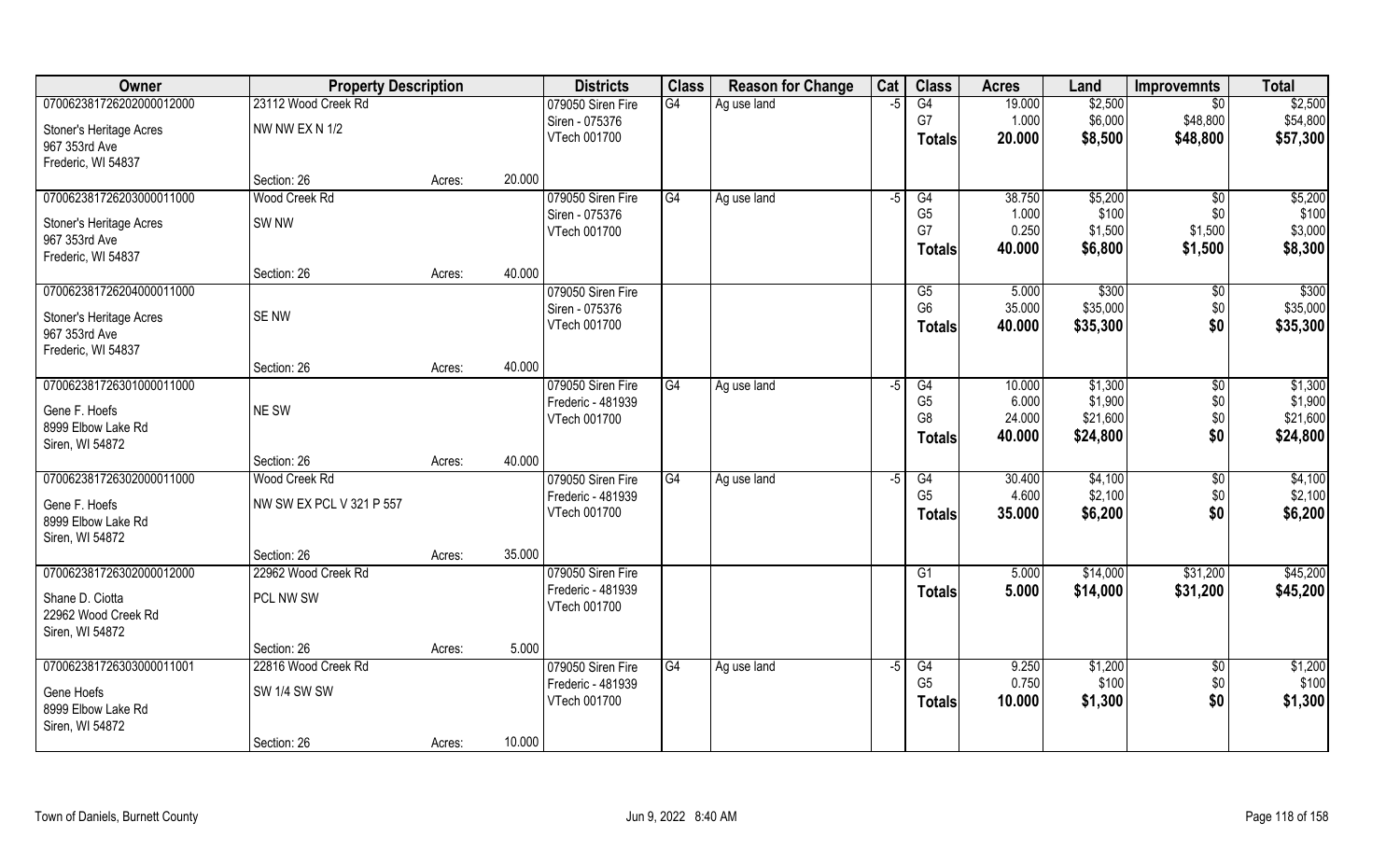| Owner                    | <b>Property Description</b>          |        |        | <b>Districts</b>  | <b>Class</b> | <b>Reason for Change</b> | Cat  | <b>Class</b>    | <b>Acres</b> | Land         | <b>Improvemnts</b> | <b>Total</b>  |
|--------------------------|--------------------------------------|--------|--------|-------------------|--------------|--------------------------|------|-----------------|--------------|--------------|--------------------|---------------|
| 070062381726303000011100 | 22892 Wood Creek Rd                  |        |        | 079050 Siren Fire | G4           | Ag use land              | -5   | $\overline{G1}$ | 1.000        | \$6,000      | \$106,100          | \$112,100     |
| David Craine             | <b>NW 1/4 SW SW</b>                  |        |        | Frederic - 481939 |              |                          |      | G4              | 8.750        | \$1,200      | \$0                | \$1,200       |
| 22892 Wood Creek Rd      |                                      |        |        | VTech 001700      |              |                          |      | G <sub>5</sub>  | 0.250        | \$100        | \$0                | \$100         |
| Siren, WI 54872          |                                      |        |        |                   |              |                          |      | <b>Totals</b>   | 10.000       | \$7,300      | \$106,100          | \$113,400     |
|                          | Section: 26                          | Acres: | 10.000 |                   |              |                          |      |                 |              |              |                    |               |
| 070062381726303000011200 | Elbow Lake Rd                        |        |        | 079050 Siren Fire | G4           | Ag use land              | $-5$ | G4              | 19.700       | \$2,600      | $\sqrt[6]{}$       | \$2,600       |
| Gene Hoefs               | E 1/2 SW SW                          |        |        | Frederic - 481939 |              |                          |      | G <sub>5</sub>  | 0.300        | \$100        | \$0                | \$100         |
| 8999 Elbow Lake Rd       |                                      |        |        | VTech 001700      |              |                          |      | <b>Totals</b>   | 20.000       | \$2,700      | \$0                | \$2,700       |
| Siren, WI 54872          |                                      |        |        |                   |              |                          |      |                 |              |              |                    |               |
|                          | Section: 26                          | Acres: | 20.000 |                   |              |                          |      |                 |              |              |                    |               |
| 070062381726304000011000 | Elbow Lake Rd                        |        |        | 079050 Siren Fire | G4           | Ag use land              | -5   | G4              | 19.700       | \$2,600      | $\sqrt[6]{}$       | \$2,600       |
| Gene F. Hoefs            | SE SW                                |        |        | Frederic - 481939 |              |                          |      | G <sub>5</sub>  | 0.300        | \$100        | \$0                | \$100         |
| 8999 Elbow Lake Rd       |                                      |        |        | VTech 001700      |              |                          |      | G <sub>8</sub>  | 20.000       | \$18,000     | \$0                | \$18,000      |
| Siren, WI 54872          |                                      |        |        |                   |              |                          |      | <b>Totals</b>   | 40.000       | \$20,700     | \$0                | \$20,700      |
|                          | Section: 26                          | Acres: | 40.000 |                   |              |                          |      |                 |              |              |                    |               |
| 070062381726402000011000 |                                      |        |        | 079050 Siren Fire |              |                          |      | G5              | 15.000       | \$800        | $\sqrt[6]{3}$      | \$800         |
| Radke Revocable Trust    | NW SE (MFL CL 2015) (W/ESMT #403052) |        |        | Frederic - 481939 |              |                          |      | G <sub>6</sub>  | 2.000        | \$3,300      | \$0\$              | \$3,300       |
| 23835 State Rd 35        |                                      |        |        | VTech 001700      |              |                          |      | W <sub>6</sub>  | 23.000       | (\$38,000)   | \$0                | \$0           |
| Siren, WI 54872          |                                      |        |        |                   |              |                          |      | <b>Totals</b>   | 40.000       | \$4,100      | \$0                | \$4,100       |
|                          | Section: 26                          | Acres: | 40.000 |                   |              |                          |      |                 |              |              |                    |               |
| 070062381726403000011000 | Elbow Lake Rd                        |        |        | 079050 Siren Fire |              |                          |      | $\overline{G6}$ | 40.000       | \$69,200     | \$0                | \$69,200      |
| Cheryl A. True           | SW SE (SUBJ/ESMT #403052)            |        |        | Frederic - 481939 |              |                          |      | <b>Totals</b>   | 40.000       | \$69,200     | \$0                | \$69,200      |
| 500 Pine St S Apt A200   |                                      |        |        | VTech 001700      |              |                          |      |                 |              |              |                    |               |
| Turtle Lake, WI 54889    |                                      |        |        |                   |              |                          |      |                 |              |              |                    |               |
|                          | Section: 26                          | Acres: | 40.000 |                   |              |                          |      |                 |              |              |                    |               |
| 070062381726404000011000 | Elbow Lake Rd                        |        |        | 079050 Siren Fire |              |                          |      | $W_5$           | 40.000       | ( \$66, 600) | $\sqrt{50}$        | $\frac{6}{3}$ |
| Joseph Pigman            | SE SE (MFL O 2015) (W/ESMT #403052)  |        |        | Frederic - 481939 |              |                          |      | <b>Totals</b>   | 40.000       | \$0          | \$0                | \$0           |
| 25603 Lhotka Rd          |                                      |        |        | VTech 001700      |              |                          |      |                 |              |              |                    |               |
| Webster, WI 54893        |                                      |        |        |                   |              |                          |      |                 |              |              |                    |               |
|                          | Section: 26                          | Acres: | 40.000 |                   |              |                          |      |                 |              |              |                    |               |
| 070062381726505001011000 | 23175 Carlson Rd                     |        |        | 079050 Siren Fire |              |                          |      | G1              | 1.830        | \$14,000     | \$109,600          | \$123,600     |
| Whitesell Family LLC     | GOV LOT 1                            |        |        | Siren - 075376    |              |                          |      | G <sub>6</sub>  | 20.000       | \$36,000     | \$0                | \$36,000      |
| 270 Troon Ct             |                                      |        |        | VTech 001700      |              |                          |      | <b>Totals</b>   | 21.830       | \$50,000     | \$109,600          | \$159,600     |
| Hudson, WI 54016         |                                      |        |        |                   |              |                          |      |                 |              |              |                    |               |
|                          | Section: 26                          | Acres: | 21.830 |                   |              |                          |      |                 |              |              |                    |               |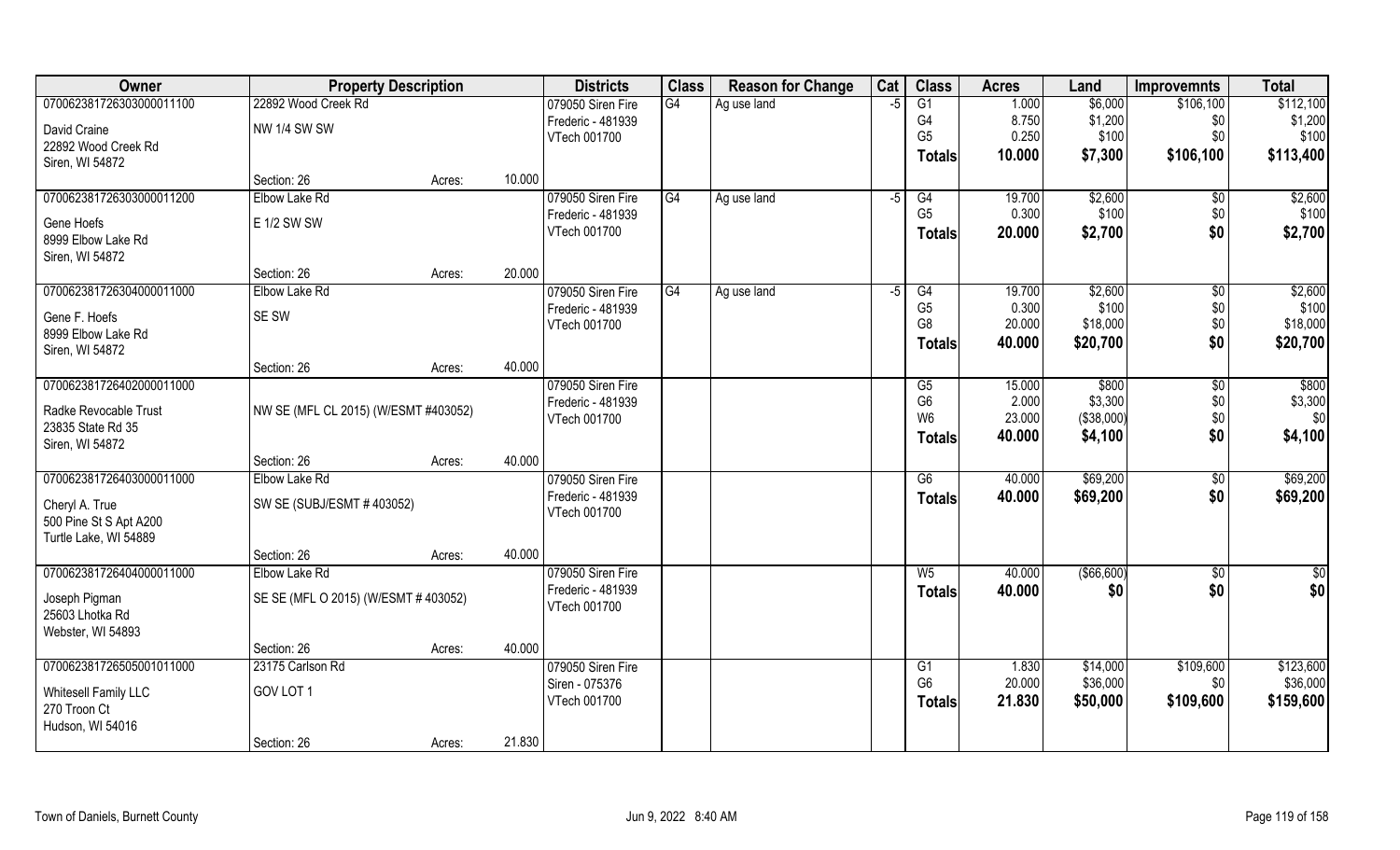| Owner                                            | <b>Property Description</b>     |        |        | <b>Districts</b>  | <b>Class</b> | <b>Reason for Change</b> | Cat  | <b>Class</b>    | <b>Acres</b> | Land     | <b>Improvemnts</b> | <b>Total</b> |
|--------------------------------------------------|---------------------------------|--------|--------|-------------------|--------------|--------------------------|------|-----------------|--------------|----------|--------------------|--------------|
| 070062381726505002011000                         | 23287 Carlson Rd                |        |        | 079050 Siren Fire |              |                          |      | $\overline{G1}$ | 2.000        | \$15,000 | \$22,100           | \$37,100     |
| George J. Vaughan                                | GOV LOT 2                       |        |        | Siren - 075376    |              |                          |      | G <sub>5</sub>  | 12.000       | \$600    | \$0                | \$600        |
| 2625 Lazy Ln                                     |                                 |        |        | VTech 001700      |              |                          |      | G <sub>6</sub>  | 40.200       | \$66,000 | \$0                | \$66,000     |
| Rosenberg, TX 77471-5623                         |                                 |        |        |                   |              |                          |      | Totals          | 54.200       | \$81,600 | \$22,100           | \$103,700    |
|                                                  | Section: 26                     | Acres: | 54.200 |                   |              |                          |      |                 |              |          |                    |              |
| 070062381726505003011000                         |                                 |        |        | 079050 Siren Fire |              |                          |      | G5              | 26.000       | \$1,300  | $\sqrt[6]{}$       | \$1,300      |
| George J. Vaughan                                | GOV LOT 3                       |        |        | Siren - 075376    |              |                          |      | G <sub>6</sub>  | 37.070       | \$66,700 | \$0                | \$66,700     |
| 2625 Lazy Ln                                     |                                 |        |        | VTech 001700      |              |                          |      | <b>Totals</b>   | 63.070       | \$68,000 | \$0                | \$68,000     |
| Rosenberg, TX 77471-5623                         |                                 |        |        |                   |              |                          |      |                 |              |          |                    |              |
|                                                  | Section: 26                     | Acres: | 63.070 |                   |              |                          |      |                 |              |          |                    |              |
| 070062381726505004011000                         | 22895 Carlson Rd                |        |        | 079050 Siren Fire |              |                          |      | G1              | 1.000        | \$6,000  | \$46,700           | \$52,700     |
| Barbara Radke                                    | GOV LOT 4 EX N 660' E 660'      |        |        | Frederic - 481939 |              |                          |      | G <sub>5</sub>  | 6.000        | \$4,500  | \$0                | \$4,500      |
| 22895 Carlson Rd                                 |                                 |        |        | VTech 001700      |              |                          |      | G <sub>6</sub>  | 17.520       | \$31,500 | \$0                | \$31,500     |
| Siren, WI 54872                                  |                                 |        |        |                   |              |                          |      | Totals          | 24.520       | \$42,000 | \$46,700           | \$88,700     |
|                                                  | Section: 26                     | Acres: | 24.520 |                   |              |                          |      |                 |              |          |                    |              |
| 070062381726505004012000                         | Carlson Rd                      |        |        | 079050 Siren Fire |              |                          |      | $\overline{G6}$ | 10.000       | \$18,000 | \$0                | \$18,000     |
|                                                  |                                 |        |        | Frederic - 481939 |              |                          |      | <b>Totals</b>   | 10.000       | \$18,000 | \$0                | \$18,000     |
| Barbara Radke<br>22895 Carlson Rd                | N660' OF E660' OF GOV LOT 4     |        |        | VTech 001700      |              |                          |      |                 |              |          |                    |              |
| Siren, WI 54872                                  |                                 |        |        |                   |              |                          |      |                 |              |          |                    |              |
|                                                  | Section: 26                     | Acres: | 10.000 |                   |              |                          |      |                 |              |          |                    |              |
| 070062381727101000011001                         |                                 |        |        | 079050 Siren Fire | G4           | Ag use land              | $-5$ | $\overline{G4}$ | 25.780       | \$3,400  | $\sqrt[6]{30}$     | \$3,400      |
|                                                  |                                 |        |        | Siren - 075376    |              |                          |      | G <sub>5</sub>  | 1.000        | \$100    | \$0                | \$100        |
| Benjamin J. Peterson                             | NE NE EX N 400'                 |        |        | VTech 001700      |              |                          |      | <b>Totals</b>   | 26.780       | \$3,500  | \$0                | \$3,500      |
| Nichole M. Peterson                              |                                 |        |        |                   |              |                          |      |                 |              |          |                    |              |
| 23138 S Williams Rd                              |                                 |        | 26.780 |                   |              |                          |      |                 |              |          |                    |              |
| Grantsburg, WI 54840<br>070062381727101000011100 | Section: 27<br>9021 Kolander Rd | Acres: |        | 079050 Siren Fire | G4           |                          | $-5$ | G4              | 9.890        | \$1,300  |                    | \$1,300      |
|                                                  |                                 |        |        | Siren - 075376    |              | Ag use land              |      | G7              | 2.000        | \$8,000  | \$0<br>\$140,800   | \$148,800    |
| James A. Kolander                                | N 400' NE NE                    |        |        | VTech 001700      |              |                          |      |                 | 11.890       | \$9,300  | \$140,800          | \$150,100    |
| 9021 Kolander Rd                                 |                                 |        |        |                   |              |                          |      | <b>Totals</b>   |              |          |                    |              |
| Siren, WI 54872                                  |                                 |        |        |                   |              |                          |      |                 |              |          |                    |              |
|                                                  | Section: 27                     | Acres: | 11.890 |                   |              |                          |      |                 |              |          |                    |              |
| 070062381727102000011001                         |                                 |        |        | 079050 Siren Fire |              |                          |      | G4              | 5.860        | \$800    | $\overline{50}$    | \$800        |
| Dennis Corty                                     | NW NE EX E 500'                 |        |        | Siren - 075376    |              |                          |      | G <sub>5</sub>  | 0.400        | \$100    | \$0                | \$100        |
| 24120 Borg Rd                                    |                                 |        |        | VTech 001700      |              |                          |      | G <sub>8</sub>  | 17.000       | \$15,300 | \$0                | \$15,300     |
| Grantsburg, WI 54840                             |                                 |        |        |                   |              |                          |      | <b>Totals</b>   | 23.260       | \$16,200 | \$0                | \$16,200     |
|                                                  | Section: 27                     | Acres: | 23.260 |                   |              |                          |      |                 |              |          |                    |              |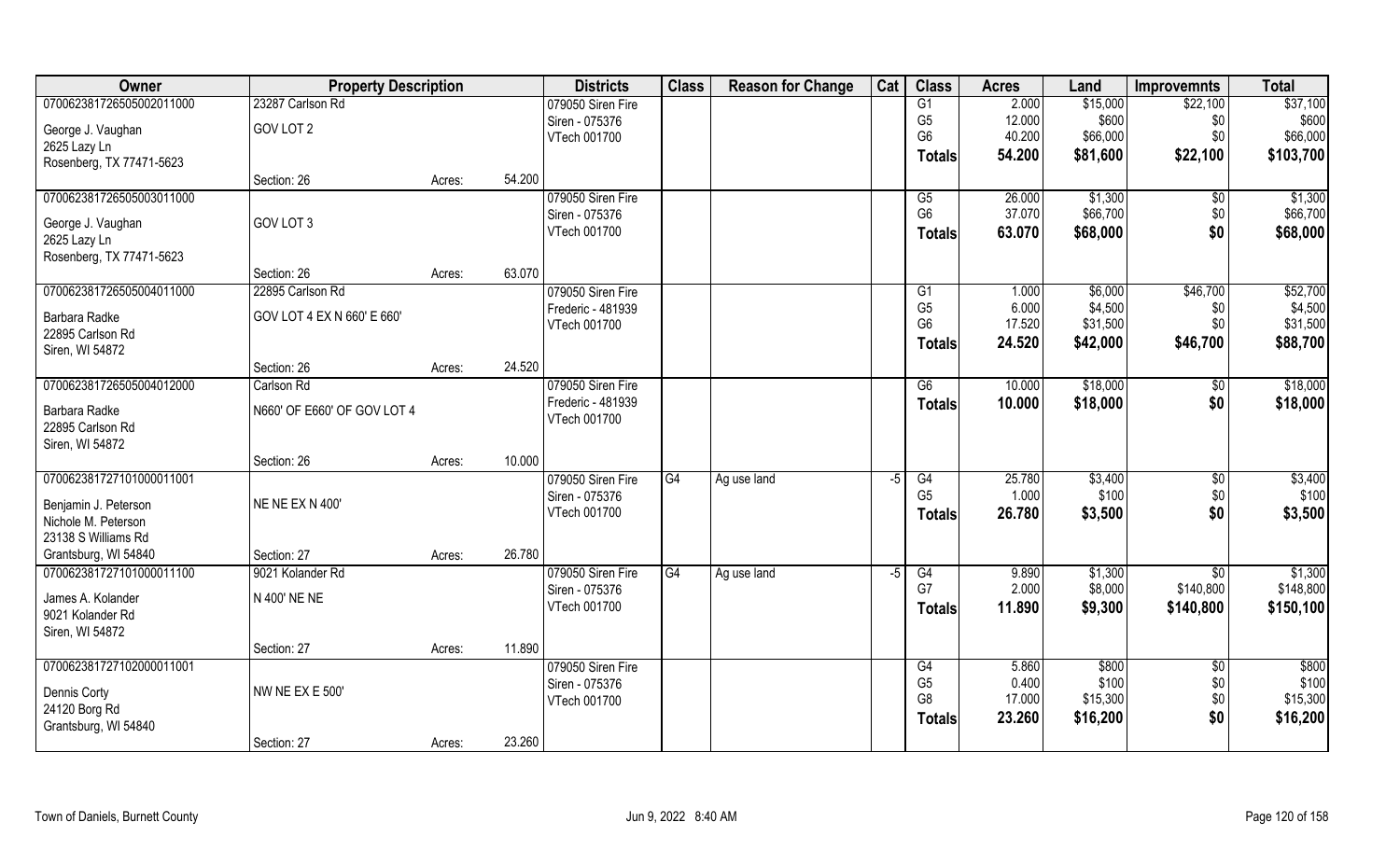| <b>Owner</b>                                         | <b>Property Description</b>            |        |        | <b>Districts</b>                  | <b>Class</b> | <b>Reason for Change</b> | Cat  | <b>Class</b>                     | <b>Acres</b>   | Land             | <b>Improvemnts</b> | <b>Total</b>     |
|------------------------------------------------------|----------------------------------------|--------|--------|-----------------------------------|--------------|--------------------------|------|----------------------------------|----------------|------------------|--------------------|------------------|
| 070062381727102000011100                             |                                        |        |        | 079050 Siren Fire                 | G4           | Ag use land              | $-5$ | G4                               | 15.040         | \$2,000          | $\overline{50}$    | \$2,000          |
| Benjamin J. Peterson<br>Nichole M. Peterson          | E 500' NW NE                           |        |        | Siren - 075376<br>VTech 001700    |              |                          |      | <b>Totals</b>                    | 15.040         | \$2,000          | \$0                | \$2,000          |
| 23138 S Williams Rd                                  |                                        |        |        |                                   |              |                          |      |                                  |                |                  |                    |                  |
| Grantsburg, WI 54840                                 | Section: 27                            | Acres: | 15.040 |                                   |              |                          |      |                                  |                |                  |                    |                  |
| 070062381727103000011001                             |                                        |        |        | 079050 Siren Fire                 | G4           | Ag use land              | -5   | G4                               | 4.000          | \$500            | $\sqrt{$0}$        | \$500            |
| Dennis Corty                                         | <b>SW NE EX E 500'</b>                 |        |        | Siren - 075376                    |              |                          |      | G <sub>6</sub>                   | 19.610         | \$35,300         | \$0                | \$35,300         |
| 24120 Borg Rd                                        |                                        |        |        | VTech 001700                      |              |                          |      | Totals                           | 23.610         | \$35,800         | \$0                | \$35,800         |
| Grantsburg, WI 54840                                 |                                        |        |        |                                   |              |                          |      |                                  |                |                  |                    |                  |
|                                                      | Section: 27                            | Acres: | 23.610 |                                   |              |                          |      |                                  |                |                  |                    |                  |
| 070062381727103000011100                             |                                        |        |        | 079050 Siren Fire                 | G4           | Ag use land              | $-5$ | G4                               | 14.970         | \$2,000          | $\sqrt[6]{30}$     | \$2,000          |
| Benjamin J. Peterson                                 | E 500' SW NE                           |        |        | Siren - 075376                    |              |                          |      | <b>Totals</b>                    | 14.970         | \$2,000          | \$0                | \$2,000          |
| Nichole M. Peterson                                  |                                        |        |        | VTech 001700                      |              |                          |      |                                  |                |                  |                    |                  |
| 23138 S Williams Rd                                  |                                        |        |        |                                   |              |                          |      |                                  |                |                  |                    |                  |
| Grantsburg, WI 54840                                 | Section: 27                            | Acres: | 14.970 |                                   |              |                          |      |                                  |                |                  |                    |                  |
| 070062381727104000011000                             | Wood Creek Rd                          |        |        | 079050 Siren Fire                 | G4           | Ag use land              | -5   | G4                               | 39.000         | \$5,200          | \$0                | \$5,200          |
| Benjamin J. Peterson                                 | SE <sub>NE</sub>                       |        |        | Siren - 075376                    |              |                          |      | G <sub>5</sub>                   | 1.000          | \$100            | \$0                | \$100            |
| Nichole M. Peterson                                  |                                        |        |        | VTech 001700                      |              |                          |      | <b>Totals</b>                    | 40.000         | \$5,300          | \$0                | \$5,300          |
| 23138 S Williams Rd                                  |                                        |        |        |                                   |              |                          |      |                                  |                |                  |                    |                  |
| Grantsburg, WI 54840                                 | Section: 27                            | Acres: | 40.000 |                                   |              |                          |      |                                  |                |                  |                    |                  |
| 070062381727201000011000                             | Kolander Rd                            |        |        | 079050 Siren Fire                 | G4           | Ag use land              | $-5$ | G1                               | 0.250          | \$1,500          | \$3,000            | \$4,500          |
| Christopher Sower                                    | NE NW                                  |        |        | Frederic - 481939                 |              |                          |      | G4                               | 30.150         | \$4,000          | \$0                | \$4,000          |
| Cora Sower                                           |                                        |        |        | VTech 001700                      |              |                          |      | G <sub>5</sub><br>G <sub>8</sub> | 0.600<br>9.000 | \$100<br>\$8,100 | \$0<br>\$0         | \$100<br>\$8,100 |
| 1269N N Crownhaven Way                               |                                        |        |        |                                   |              |                          |      |                                  | 40.000         | \$13,700         | \$3,000            | \$16,700         |
| Star, ID 83669-5774                                  | Section: 27                            | Acres: | 40.000 |                                   |              |                          |      | <b>Totals</b>                    |                |                  |                    |                  |
| 070062381727203000011001                             | Old 35                                 |        |        | 079050 Siren Fire                 |              |                          |      | W <sub>6</sub>                   | 12.000         | (\$20,400)       | \$0                | \$0              |
| Warren L & Mary Anne Hable                           | SW NW EX CSM#4461 V24 P212             |        |        | Frederic - 481939                 |              |                          |      | W <sub>8</sub>                   | 24.000         | (\$41,900)       | \$0                | \$0              |
| Revocable Living Trust                               |                                        |        |        | VTech 001700                      |              |                          |      | <b>Totals</b>                    | 36.000         | \$0              | \$0                | \$0              |
| 6982 Flowering Willow St                             |                                        |        |        |                                   |              |                          |      |                                  |                |                  |                    |                  |
| Las Vegas, NV 89148                                  | Section: 27                            | Acres: | 36.000 |                                   |              |                          |      |                                  |                |                  |                    |                  |
| 070062381727203000011100                             | 23040 Old 35                           |        |        | 079050 Siren Fire                 |              |                          |      | G1                               | 4.140          | \$12,300         | \$69,700           | \$82,000         |
| Brenin R. Stevens<br>23040 Old 35<br>Siren, WI 54872 | LOT 1 CSM#4461 V24 P212 (SW NW)#419656 |        |        | Frederic - 481939<br>VTech 001700 |              |                          |      | <b>Totals</b>                    | 4.140          | \$12,300         | \$69,700           | \$82,000         |
|                                                      | Section: 27                            | Acres: | 4.140  |                                   |              |                          |      |                                  |                |                  |                    |                  |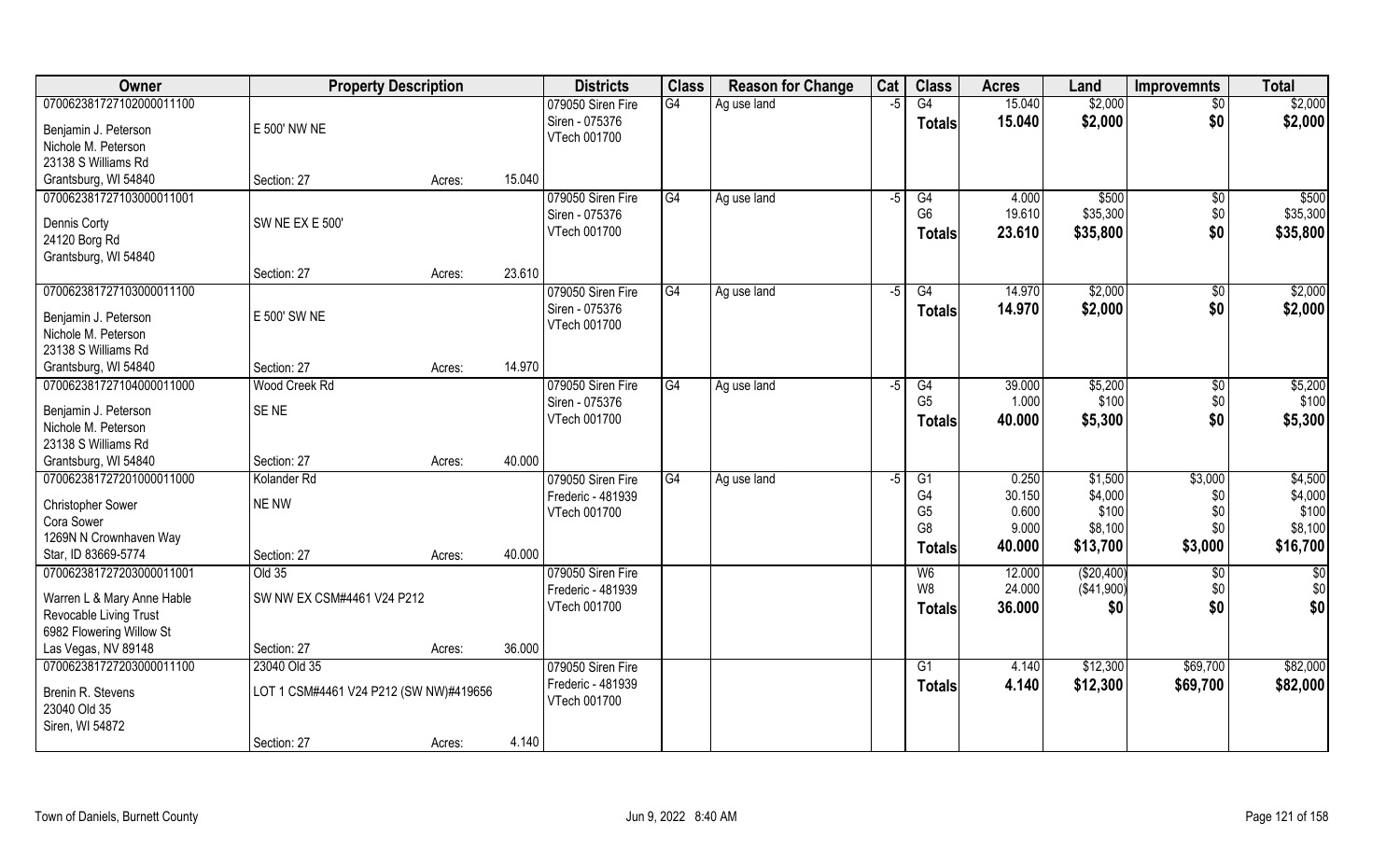| Owner                      | <b>Property Description</b>                    |                  | <b>Districts</b>  | <b>Class</b>    | <b>Reason for Change</b> | Cat | <b>Class</b>   | <b>Acres</b> | Land              | <b>Improvemnts</b> | <b>Total</b> |
|----------------------------|------------------------------------------------|------------------|-------------------|-----------------|--------------------------|-----|----------------|--------------|-------------------|--------------------|--------------|
| 070062381727204000011000   |                                                |                  | 079050 Siren Fire |                 |                          |     | G4             | 8.000        | \$1,100           | $\overline{50}$    | \$1,100      |
| Christopher Sower          | SE NW                                          |                  | Frederic - 481939 |                 |                          |     | G <sub>8</sub> | 32.000       | \$28,800          | \$0                | \$28,800     |
| Cora Sower                 |                                                |                  | VTech 001700      |                 |                          |     | Totals         | 40.000       | \$29,900          | \$0                | \$29,900     |
| 1269N N Crownhaven Way     |                                                |                  |                   |                 |                          |     |                |              |                   |                    |              |
| Star, ID 83669-5774        | Section: 27                                    | 40.000<br>Acres: |                   |                 |                          |     |                |              |                   |                    |              |
| 070062381727301000011000   |                                                |                  | 079050 Siren Fire | G4              | Ag use land              | -5  | G4             | 14.000       | \$1,900           | $\overline{50}$    | \$1,900      |
|                            |                                                |                  | Frederic - 481939 |                 |                          |     | G <sub>5</sub> | 6.000        | \$300             | \$0                | \$300        |
| Douglas J. Disana          | NE SW                                          |                  | VTech 001700      |                 |                          |     | G <sub>8</sub> | 20.000       | \$18,000          | \$0                | \$18,000     |
| 22851 Wood Creek Rd        |                                                |                  |                   |                 |                          |     |                | 40.000       |                   | \$0                | \$20,200     |
| Siren, WI 54872            |                                                |                  |                   |                 |                          |     | <b>Totals</b>  |              | \$20,200          |                    |              |
|                            | Section: 27                                    | 40.000<br>Acres: |                   |                 |                          |     |                |              |                   |                    |              |
| 070062381727302000011000   | Old 35                                         |                  | 079050 Siren Fire |                 |                          |     | G5             | 2.000        | \$900             | $\sqrt[6]{30}$     | \$900        |
|                            |                                                |                  | Frederic - 481939 |                 |                          |     | W8             | 37.000       | $($ \$66,600) $ $ | \$0                | \$0          |
| Warren L & Mary Anne Hable | NW SW EX THAT PRT LYG W OF OLD 35 & N OF       |                  | VTech 001700      |                 |                          |     | <b>Totals</b>  | 39.000       | \$900             | \$0                | \$900        |
| Revocable Living Trust     | DUNHAM LK RD (MFL CLOSED-37 AC)                |                  |                   |                 |                          |     |                |              |                   |                    |              |
| 6982 Flowering Willow St   |                                                | 39.000           |                   |                 |                          |     |                |              |                   |                    |              |
| Las Vegas, NV 89148        | Section: 27                                    | Acres:           |                   |                 |                          |     |                |              |                   |                    |              |
| 070062381727303000011110   | 22882 Old 35                                   |                  | 079050 Siren Fire |                 |                          |     | G <sub>1</sub> | 7.640        | \$16,600          | \$126,100          | \$142,700    |
| Edward F. Greinke III      | LOT 1 CSM V25 P220 (SW SW) #437235             |                  | Frederic - 481939 |                 |                          |     | <b>Totals</b>  | 7.640        | \$16,600          | \$126,100          | \$142,700    |
| Louann Greinke III         |                                                |                  | VTech 001700      |                 |                          |     |                |              |                   |                    |              |
| 22890 Old 35               |                                                |                  |                   |                 |                          |     |                |              |                   |                    |              |
| Siren, WI 54872            | Section: 27                                    | 7.640<br>Acres:  |                   |                 |                          |     |                |              |                   |                    |              |
| 070062381727303000011200   | 22896 Old 35                                   |                  | 079050 Siren Fire |                 |                          |     | G1             | 1.000        | \$9,000           | \$157,400          | \$166,400    |
|                            |                                                |                  | Frederic - 481939 |                 |                          |     | G <sub>5</sub> | 6.620        | \$1,700           | \$0                | \$1,700      |
| Charles M. Perlick         | LOT 2 CSM#4220 V22 P236 (SW SW & SE SW)#391996 |                  | VTech 001700      |                 |                          |     | Totals         | 7.620        | \$10,700          | \$157,400          | \$168,100    |
| 22896 Old 35               |                                                |                  |                   |                 |                          |     |                |              |                   |                    |              |
| Siren, WI 54872            |                                                |                  |                   |                 |                          |     |                |              |                   |                    |              |
|                            | Section: 27                                    | 7.620<br>Acres:  |                   |                 |                          |     |                |              |                   |                    |              |
| 070062381727303000012000   | 22865 Old 35                                   |                  | 079050 Siren Fire | $\overline{G1}$ | <b>NSF</b>               |     | G1             | 1.300        | \$10,800          | \$110,100          | \$120,900    |
| Barbara Moe                | THAT PRT N1/2 SW SW LYG W OF TWN RD & PCL      |                  | Frederic - 481939 | G <sub>1</sub>  | Shift from forest        |     | <b>Totals</b>  | 1.300        | \$10,800          | \$110,100          | \$120,900    |
| 10215 Regent Ave N         | SEC 28 DESC #394373 EX PCL DESC #394374        |                  | VTech 001700      | G <sub>6</sub>  | Shift to residential     |     |                |              |                   |                    |              |
| Brooklyn Park, MN 55443    |                                                |                  |                   |                 |                          |     |                |              |                   |                    |              |
|                            | Section: 27                                    | 1.300<br>Acres:  |                   |                 |                          |     |                |              |                   |                    |              |
| 070062381727303000013000   | 22808 Old 35                                   |                  | 079050 Siren Fire |                 |                          |     | G1             | 2.000        | \$15,000          | \$163,400          | \$178,400    |
|                            |                                                |                  | Frederic - 481939 |                 |                          |     | G <sub>6</sub> | 8.000        | \$14,400          | \$0                | \$14,400     |
| Teri Chenal                | W1/2 S1/2 SW SW                                |                  | VTech 001700      |                 |                          |     | <b>Totals</b>  | 10.000       | \$29,400          | \$163,400          | \$192,800    |
| <b>Richard Chenal</b>      |                                                |                  |                   |                 |                          |     |                |              |                   |                    |              |
| 22808 Old 35               |                                                |                  |                   |                 |                          |     |                |              |                   |                    |              |
| Siren, WI 54872-8715       | Section: 27                                    | 10.000<br>Acres: |                   |                 |                          |     |                |              |                   |                    |              |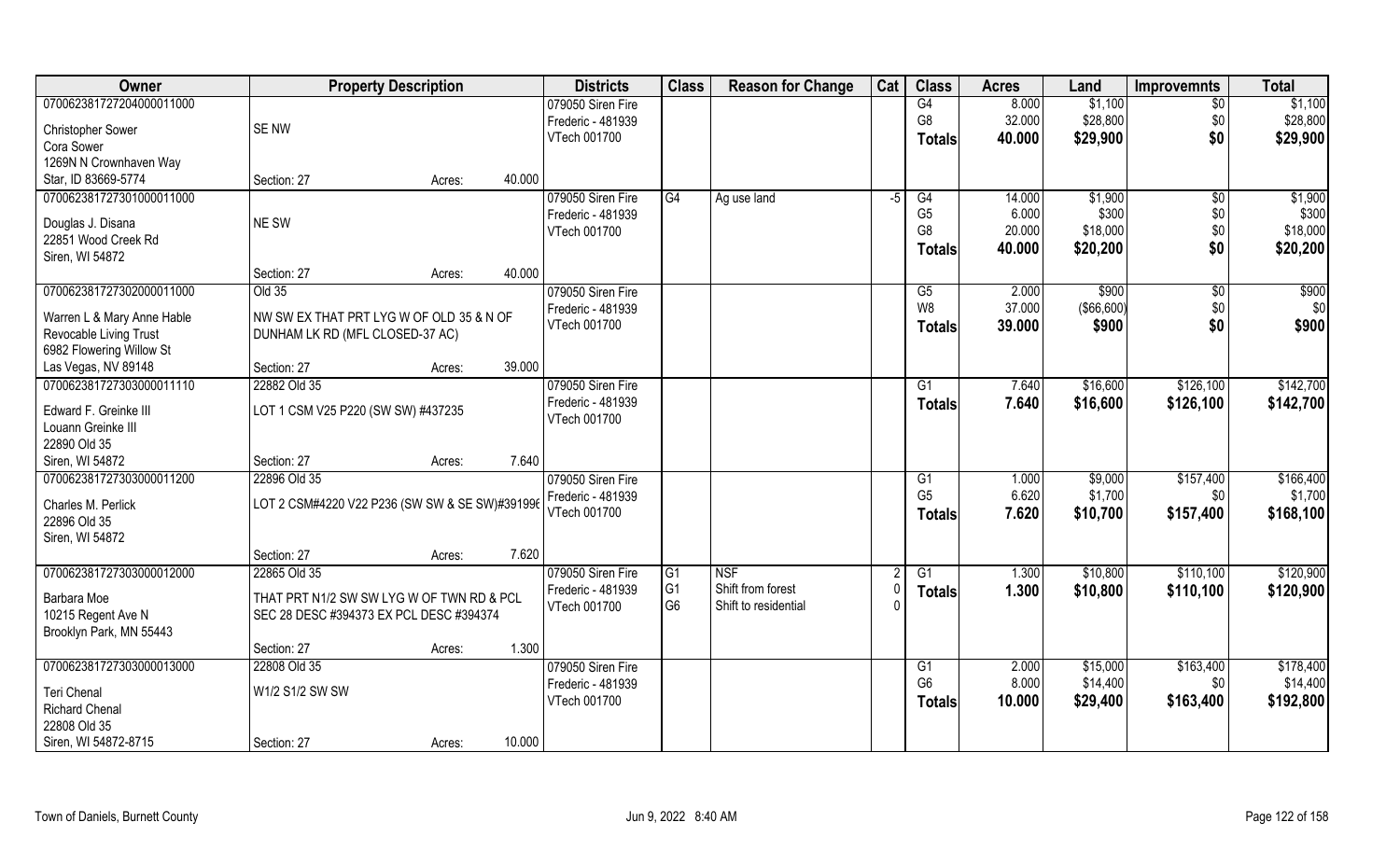| Owner                    | <b>Property Description</b>                     | <b>Districts</b> | <b>Class</b>      | <b>Reason for Change</b> | Cat         | <b>Class</b>  | <b>Acres</b>   | Land     | <b>Improvemnts</b> | <b>Total</b>   |           |
|--------------------------|-------------------------------------------------|------------------|-------------------|--------------------------|-------------|---------------|----------------|----------|--------------------|----------------|-----------|
| 070062381727303000014100 | 22890 Old 35                                    |                  | 079050 Siren Fire |                          |             |               | G2             | 1.000    | \$10,000           | \$74,800       | \$84,800  |
| Edward F. Greinke III    | LOT 2 CSM V25 P220 (SW SW & SE SW)#437235       |                  | Frederic - 481939 |                          |             |               | G <sub>6</sub> | 13.150   | \$23,700           | \$0            | \$23,700  |
| Louann Greinke III       |                                                 |                  | VTech 001700      |                          |             |               | <b>Totals</b>  | 14.150   | \$33,700           | \$74,800       | \$108,500 |
| 22890 Old 35             |                                                 |                  |                   |                          |             |               |                |          |                    |                |           |
| Siren, WI 54872          | Section: 27                                     | Acres:           | 14.150            |                          |             |               |                |          |                    |                |           |
| 070062381727304000011000 | 9240 Elbow Lake Rd                              |                  | 079050 Siren Fire |                          |             |               | G1             | 2.000    | \$8,000            | \$73,300       | \$81,300  |
|                          |                                                 |                  | Frederic - 481939 |                          |             |               | G4             | 6.300    | \$700              | \$0            | \$700     |
| Mary Lou Thompson        | SE SW EX W 330' OF N 660'                       |                  | VTech 001700      |                          |             |               | G <sub>5</sub> | 11.200   | \$5,300            | \$0            | \$5,300   |
| 21465 Birchwood Cr Ne    |                                                 |                  |                   |                          |             |               | G <sub>6</sub> | 15.500   | \$27,900           | \$0            | \$27,900  |
| Cedar, MN 55011          | Section: 27                                     | Acres:           | 35.000            |                          |             |               | <b>Totals</b>  | 35.000   | \$41,900           | \$73,300       | \$115,200 |
| 070062381727401000011000 | Wood Creek Rd                                   |                  | 079050 Siren Fire | G4                       | Ag use land | -5            | G4             | 20.000   | \$2,700            | $\sqrt[6]{30}$ | \$2,700   |
|                          |                                                 |                  | Frederic - 481939 |                          |             |               | G <sub>8</sub> | 20.000   | \$18,000           | \$0            | \$18,000  |
| Douglas J. Disana        | NE SE                                           |                  | VTech 001700      |                          |             |               | <b>Totals</b>  | 40.000   | \$20,700           | \$0            | \$20,700  |
| 22851 Wood Creek Rd      |                                                 |                  |                   |                          |             |               |                |          |                    |                |           |
| Siren, WI 54872          |                                                 |                  |                   |                          |             |               |                |          |                    |                |           |
|                          | Section: 27                                     | Acres:           | 40.000            |                          |             |               |                |          |                    |                |           |
| 070062381727402000011000 |                                                 |                  | 079050 Siren Fire |                          |             |               | G6             | 35.000   | \$63,000           | $\sqrt[6]{3}$  | \$63,000  |
| Douglas J. Disana        | NW SE EX E 1/2 SE 1/4                           |                  | Frederic - 481939 |                          |             |               | Totals         | 35.000   | \$63,000           | \$0            | \$63,000  |
| 22851 Wood Creek Rd      |                                                 |                  | VTech 001700      |                          |             |               |                |          |                    |                |           |
| Siren, WI 54872          |                                                 |                  |                   |                          |             |               |                |          |                    |                |           |
|                          | Section: 27                                     | Acres:           | 35.000            |                          |             |               |                |          |                    |                |           |
| 070062381727402000012000 | 22851 Wood Creek Rd                             |                  | 079050 Siren Fire |                          |             |               | G <sub>1</sub> | 5.000    | \$14,000           | \$184,000      | \$198,000 |
| Douglas J. Disana        | E 1/2 SE 1/4 NW SE                              |                  | Siren - 075376    |                          |             |               | <b>Totals</b>  | 5.000    | \$14,000           | \$184,000      | \$198,000 |
| 22851 Wood Creek Rd      |                                                 |                  | VTech 001700      |                          |             |               |                |          |                    |                |           |
| Siren, WI 54872          |                                                 |                  |                   |                          |             |               |                |          |                    |                |           |
|                          | Section: 27                                     | Acres:           | 5.000             |                          |             |               |                |          |                    |                |           |
| 070062381727403000011000 | Elbow Lake Rd                                   |                  | 079050 Siren Fire | G4                       | Ag use land | -5            | G4             | 18.800   | \$2,000            | \$0            | \$2,000   |
|                          |                                                 |                  | Frederic - 481939 |                          |             |               | G <sub>5</sub> | 13.200   | \$6,000            | \$0            | \$6,000   |
| Douglas J. Disana        | SW SE EX PCL COM 25' E OF SW COR TH N 500' TH E |                  | VTech 001700      |                          |             |               | <b>Totals</b>  | 32.000   | \$8,000            | \$0            | \$8,000   |
| 22851 Wood Creek Rd      | 725' TH S 500' TH W 725' TO PT BEG              |                  |                   |                          |             |               |                |          |                    |                |           |
| Siren, WI 54872          | Section: 27                                     | Acres:           | 32.000            |                          |             |               |                |          |                    |                |           |
| 070062381727403000012000 | 9140 Elbow Lake Rd                              |                  | 079050 Siren Fire |                          |             |               | G1             | 2.000    | \$8,000            | \$200          | \$8,200   |
|                          |                                                 |                  | Frederic - 481939 |                          |             |               | G <sub>6</sub> | 6.000    | \$6,000            | \$0            | \$6,000   |
| <b>Bradley Viebrock</b>  | PCL SW SE COM 25' E OF SW COR TH N 500' TH E    | VTech 001700     |                   |                          |             | <b>Totals</b> | 8.000          | \$14,000 | \$200              | \$14,200       |           |
| <b>Brenda Viebrock</b>   | 725' TH S 500' TH W 725' TO PT BEG              |                  |                   |                          |             |               |                |          |                    |                |           |
| 2206 30th Ave            |                                                 |                  |                   |                          |             |               |                |          |                    |                |           |
| Osceola, WI 54020-5926   | Section: 27                                     | Acres:           | 8.000             |                          |             |               |                |          |                    |                |           |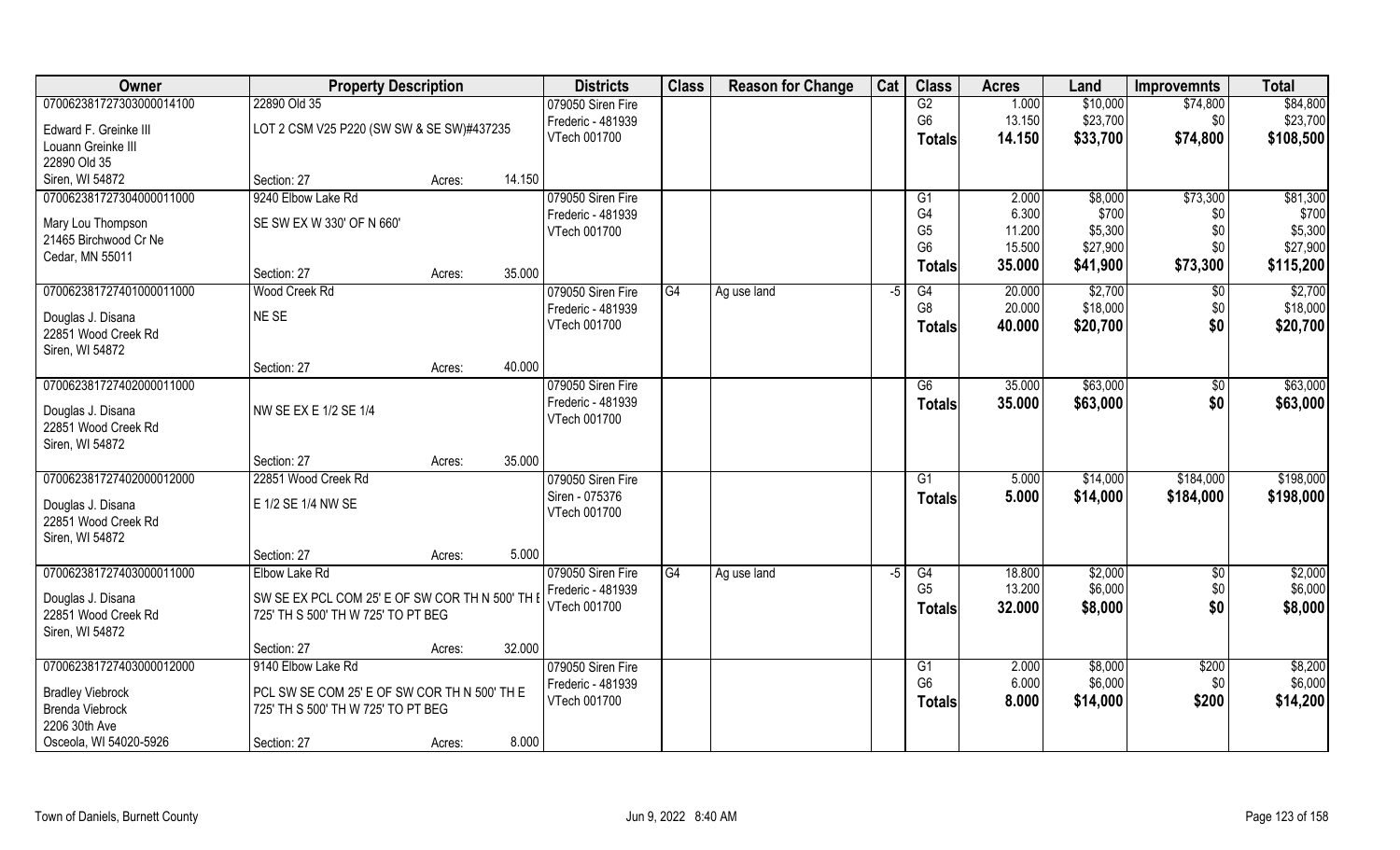| Owner                                        | <b>Property Description</b>                  |        |        | <b>Districts</b>  | <b>Class</b> | <b>Reason for Change</b> | Cat  | <b>Class</b>    | <b>Acres</b> | Land     | <b>Improvemnts</b> | <b>Total</b> |
|----------------------------------------------|----------------------------------------------|--------|--------|-------------------|--------------|--------------------------|------|-----------------|--------------|----------|--------------------|--------------|
| 070062381727404000011000                     | Wood Creek Rd                                |        |        | 079050 Siren Fire |              |                          |      | $\overline{G1}$ | 1.000        | \$6,000  | \$3,600            | \$9,600      |
| Douglas J. Disana                            | SE SE EX S 16 RDS OF E 10 RDS                |        |        | Frederic - 481939 |              |                          |      | G <sub>5</sub>  | 28.000       | \$12,600 | \$0                | \$12,600     |
| 22851 Wood Creek Rd                          |                                              |        |        | VTech 001700      |              |                          |      | G <sub>6</sub>  | 10.000       | \$18,000 | \$0                | \$18,000     |
| Siren, WI 54872                              |                                              |        |        |                   |              |                          |      | <b>Totals</b>   | 39.000       | \$36,600 | \$3,600            | \$40,200     |
|                                              | Section: 27                                  | Acres: | 39.000 |                   |              |                          |      |                 |              |          |                    |              |
| 070062381727404000012000                     | Wood Creek Rd                                |        |        | 079050 Siren Fire |              |                          |      | G6              | 1.000        | \$1,000  | $\sqrt{$0}$        | \$1,000      |
| Karen Kolander-Chinander                     | S 16 RDS OF E 10 RDS SE SE                   |        |        | Frederic - 481939 |              |                          |      | <b>Totals</b>   | 1.000        | \$1,000  | \$0                | \$1,000      |
| PO Box 483                                   |                                              |        |        | VTech 001700      |              |                          |      |                 |              |          |                    |              |
| Milltown, WI 54858                           |                                              |        |        |                   |              |                          |      |                 |              |          |                    |              |
|                                              | Section: 27                                  | Acres: | 1.000  |                   |              |                          |      |                 |              |          |                    |              |
| 070062381727505001011000                     | 9297 Kolander Rd                             |        |        | 079050 Siren Fire |              |                          |      | G1              | 5.000        | \$50,100 | \$138,800          | \$188,900    |
| <b>Christopher Sower</b>                     | GOV LOT 1 EX PCL COM NE COR LOT 1 CSM V1 P17 |        |        | Frederic - 481939 |              |                          |      | G <sub>6</sub>  | 30.050       | \$49,600 | \$0                | \$49,600     |
| Cora Sower                                   | THE TO ROW OF OLD 35 SWLY ALG ROW TO SE      |        |        | VTech 001700      |              |                          |      | <b>Totals</b>   | 35.050       | \$99,700 | \$138,800          | \$238,500    |
| 1269N N Crownhaven Way                       | CORLOT 1 OF CSM TH N 3 DEG W 191.70 FT ALG E |        |        |                   |              |                          |      |                 |              |          |                    |              |
| Star, ID 83669-5774                          | Section: 27                                  | Acres: | 35.050 |                   |              |                          |      |                 |              |          |                    |              |
| 070062381727505001012000                     | Old 35                                       |        |        | 079050 Siren Fire |              |                          |      | G <sub>1</sub>  | 0.200        | \$1,000  | \$0                | \$1,000      |
| Mitchell D & Tamara Jensen Trust             | PCL GOV LOT 1 COM NE COR LOT 1 CSM V1 P173   |        |        | Frederic - 481939 |              |                          |      | <b>Totals</b>   | 0.200        | \$1,000  | \$0                | \$1,000      |
| 1297 Hedman Way                              | THE TO ROW OF OLD 35 SWLY ALG ROW TO SE      |        |        | VTech 001700      |              |                          |      |                 |              |          |                    |              |
| White Bear Lake, MN 55110                    | CORLOT 1 CSM TH N 3 DEG W 191.70 FT ALG E LN |        |        |                   |              |                          |      |                 |              |          |                    |              |
|                                              | Section: 27                                  | Acres: | 0.200  |                   |              |                          |      |                 |              |          |                    |              |
| 070062381728202000011000                     |                                              |        |        | 079050 Siren Fire |              |                          |      | G4              | 8.000        | \$1,100  | \$0                | \$1,100      |
|                                              |                                              |        |        | Siren - 075376    |              |                          |      | G <sub>5</sub>  | 30.000       | \$13,500 | \$0                | \$13,500     |
| Wood River, LLC<br>3435 Labore Rd            | <b>NW NW</b>                                 |        |        | VTech 001700      |              |                          |      | G <sub>8</sub>  | 2.000        | \$1,800  | \$0                | \$1,800      |
| <b>Unit 150</b>                              |                                              |        |        |                   |              |                          |      | <b>Totals</b>   | 40.000       | \$16,400 | \$0                | \$16,400     |
| Vadnais Heights, MN 55110                    | Section: 28                                  | Acres: | 40.000 |                   |              |                          |      |                 |              |          |                    |              |
| 070062381728203000011000                     |                                              |        |        | 079050 Siren Fire | G4           | Ag use land              | $-5$ | G4              | 12.000       | \$1,600  | \$0                | \$1,600      |
|                                              |                                              |        |        | Siren - 075376    |              |                          |      | G <sub>5</sub>  | 16.000       | \$7,200  | \$0                | \$7,200      |
| Wood River, LLC                              | <b>SW NW</b>                                 |        |        | VTech 001700      |              |                          |      | G <sub>8</sub>  | 12.000       | \$9,900  | \$0\$              | \$9,900      |
| 3435 Labore Rd                               |                                              |        |        |                   |              |                          |      | <b>Totals</b>   | 40.000       | \$18,700 | \$0                | \$18,700     |
| <b>Unit 150</b><br>Vadnais Heights, MN 55110 | Section: 28                                  | Acres: | 40.000 |                   |              |                          |      |                 |              |          |                    |              |
| 070062381728301000011100                     |                                              |        |        | 079050 Siren Fire | G4           | Ag use land              | $-5$ | G4              | 22.500       | \$3,000  | $\sqrt[6]{}$       | \$3,000      |
|                                              |                                              |        |        | Siren - 075376    |              |                          |      | G6              | 6.000        | \$9,900  | \$0                | \$9,900      |
| Wood River, LLC                              | NE SW LESS CSM 4995                          |        |        | VTech 001700      |              |                          |      | <b>Totals</b>   | 28.500       | \$12,900 | \$0                | \$12,900     |
| 3435 Labore Rd                               |                                              |        |        |                   |              |                          |      |                 |              |          |                    |              |
| <b>Unit 150</b>                              |                                              |        |        |                   |              |                          |      |                 |              |          |                    |              |
| Vadnais Heights, MN 55110                    | Section: 28                                  | Acres: | 28.500 |                   |              |                          |      |                 |              |          |                    |              |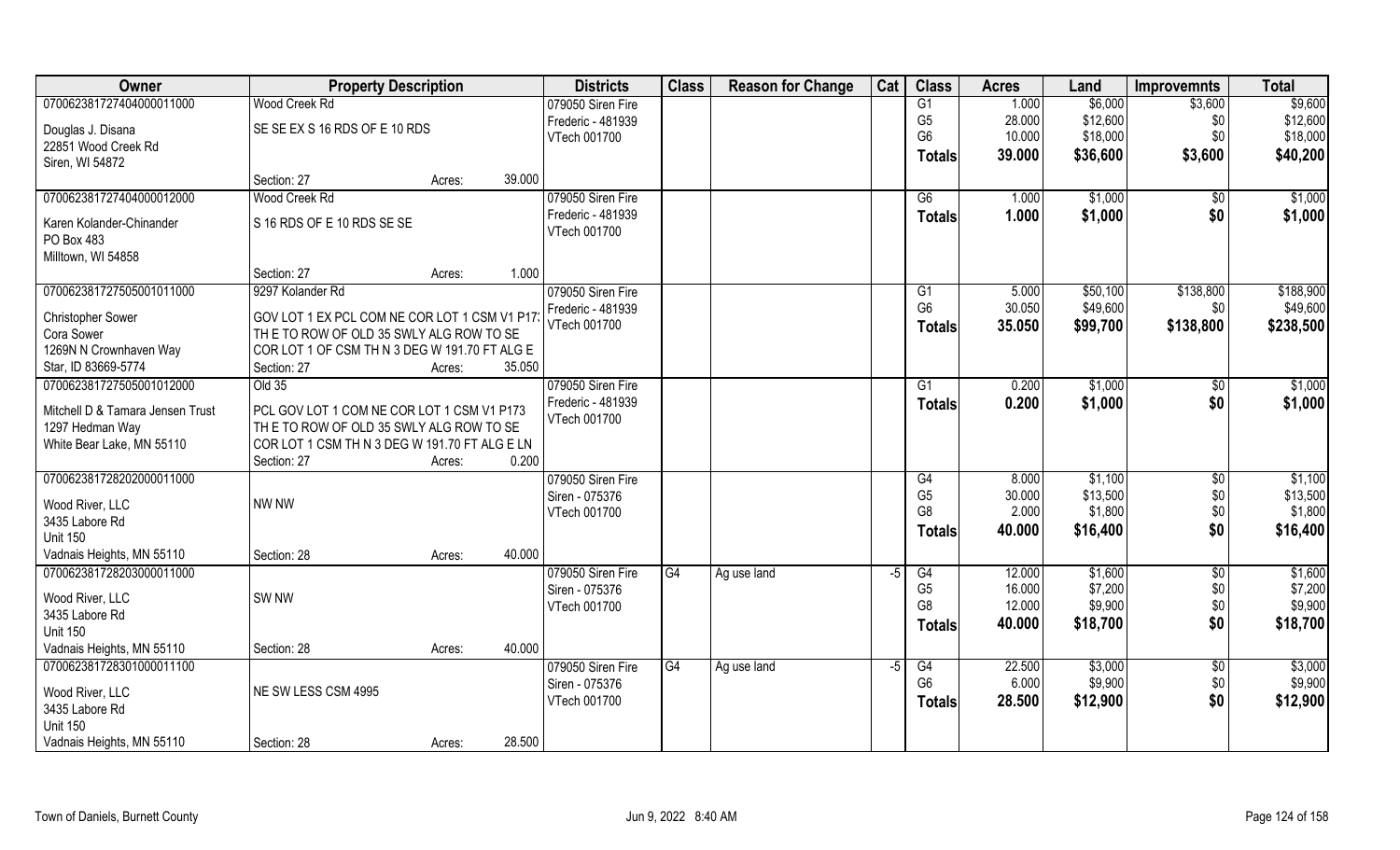| Owner                                      | <b>Property Description</b>                                                                |        |        | <b>Districts</b>  | <b>Class</b> | <b>Reason for Change</b>    | Cat  | <b>Class</b>   | <b>Acres</b> | Land     | <b>Improvemnts</b> | <b>Total</b>  |
|--------------------------------------------|--------------------------------------------------------------------------------------------|--------|--------|-------------------|--------------|-----------------------------|------|----------------|--------------|----------|--------------------|---------------|
| 070062381728301000011200                   | 23001 Dunham Lake Dr                                                                       |        |        | 079050 Siren Fire | G4           | Ag use land                 | $-5$ | G4             | 10.000       | \$1,300  | $\sqrt{6}$         | \$1,300       |
| John R. Fiorio                             | LOT 1 CSM 4995 VOL 28 P 100 RECORDED AS                                                    |        |        | Siren - 075376    |              |                             |      | <b>Totals</b>  | 10.000       | \$1,300  | \$0                | \$1,300       |
| 65745 Gilles Rd                            | DOCUMENT 465524 (NE SW)                                                                    |        |        | VTech 001700      |              |                             |      |                |              |          |                    |               |
| Ashland, WI 54806                          |                                                                                            |        |        |                   |              |                             |      |                |              |          |                    |               |
|                                            | Section: 28                                                                                | Acres: | 10.000 |                   |              |                             |      |                |              |          |                    |               |
| 070062381728302000011000                   |                                                                                            |        |        | 079050 Siren Fire |              |                             |      | G6             | 40.000       | \$72,000 | $\sqrt{$0}$        | \$72,000      |
| Wood River, LLC                            | NW SW                                                                                      |        |        | Siren - 075376    |              |                             |      | <b>Totals</b>  | 40.000       | \$72,000 | \$0                | \$72,000      |
| 3435 Labore Rd                             |                                                                                            |        |        | VTech 001700      |              |                             |      |                |              |          |                    |               |
| <b>Unit 150</b>                            |                                                                                            |        |        |                   |              |                             |      |                |              |          |                    |               |
| Vadnais Heights, MN 55110                  | Section: 28                                                                                | Acres: | 40.000 |                   |              |                             |      |                |              |          |                    |               |
| 070062381728303000011000                   | Elbow Lake Rd                                                                              |        |        | 079050 Siren Fire |              |                             |      | G6             | 30.000       | \$54,000 | $\sqrt{50}$        | \$54,000      |
| The Julie Cummings Trust Dated May         | SW SW EX W 1/2 W 1/2                                                                       |        |        | Siren - 075376    |              |                             |      | <b>Totals</b>  | 30.000       | \$54,000 | \$0                | \$54,000      |
| 25, 2021                                   |                                                                                            |        |        | VTech 001700      |              |                             |      |                |              |          |                    |               |
| 9674 Elbow Lake Rd                         |                                                                                            |        |        |                   |              |                             |      |                |              |          |                    |               |
| Siren, WI 54872                            | Section: 28                                                                                | Acres: | 30.000 |                   |              |                             |      |                |              |          |                    |               |
| 070062381728303000012000                   | 9792 Elbow Lake Rd                                                                         |        |        | 079050 Siren Fire |              |                             |      | G1             | 2.000        | \$8,000  | \$283,800          | \$291,800     |
| David A. Anderson                          | W 1/2 W 1/2 SW SW                                                                          |        |        | Siren - 075376    |              |                             |      | G <sub>6</sub> | 8.000        | \$13,200 | \$0                | \$13,200      |
| 9792 Elbow Lake Rd                         |                                                                                            |        |        | VTech 001700      |              |                             |      | <b>Totals</b>  | 10.000       | \$21,200 | \$283,800          | \$305,000     |
| Siren, WI 54872                            |                                                                                            |        |        |                   |              |                             |      |                |              |          |                    |               |
|                                            | Section: 28                                                                                | Acres: | 10.000 |                   |              |                             |      |                |              |          |                    |               |
| 070062381728304000011000                   | 9674 Elbow Lake Rd                                                                         |        |        | 079050 Siren Fire |              |                             |      | G1             | 2.000        | \$8,000  | \$100,500          | \$108,500     |
| Julie Cummings Trust                       | SE SW                                                                                      |        |        | Siren - 075376    |              |                             |      | G <sub>6</sub> | 38.000       | \$68,400 | \$0                | \$68,400      |
| 9674 Elbow Lake Rd                         |                                                                                            |        |        | VTech 001700      |              |                             |      | Totals         | 40.000       | \$76,400 | \$100,500          | \$176,900     |
| Siren, WI 54872-6170                       |                                                                                            |        |        |                   |              |                             |      |                |              |          |                    |               |
|                                            | Section: 28                                                                                | Acres: | 40.000 |                   |              |                             |      |                |              |          |                    |               |
| 070062381728401000011100                   |                                                                                            |        |        | 079050 Siren Fire | G4           | Ag use land                 | $-5$ | G4             | 8.800        | \$1,200  | $\sqrt{$0}$        | \$1,200       |
|                                            |                                                                                            |        |        | Frederic - 481939 | G8           | Correct acreage after split | $-4$ | G <sub>5</sub> | 4.000        | \$200    | \$0                | \$200         |
| Ryan J. Tollander<br>Jessica J. Tollander  | N20.5 AC OF NE SE SEC 28 & THT PRT OF NW SW<br>SEC 27 LYING W OF OLD 35 & N OF DUNHAM LAKE |        |        | VTech 001700      |              |                             |      | G <sub>8</sub> | 8.500        | \$7,700  | \$0                | \$7,700       |
| 23047 Old 35                               | <b>RD</b>                                                                                  |        |        |                   |              |                             |      | <b>Totals</b>  | 21.300       | \$9,100  | \$0                | \$9,100       |
| Siren, WI 54872                            | Section: 28                                                                                | Acres: | 21.300 |                   |              |                             |      |                |              |          |                    |               |
| 070062381728401000011200                   |                                                                                            |        |        | 079050 Siren Fire |              |                             |      | G4             | 5.200        | \$700    | $\sqrt{$0}$        | $\sqrt{3700}$ |
|                                            |                                                                                            |        |        | Frederic - 481939 |              |                             |      | G <sub>8</sub> | 13.100       | \$11,800 | \$0                | \$11,800      |
| Carmen & Boyd Sutton Trust                 | NE SE LESS N 20.5 ACRES                                                                    |        |        | VTech 001700      |              |                             |      | <b>Totals</b>  | 18.300       | \$12,500 | \$0                | \$12,500      |
| 710 Woodhill Dr<br>Fletcher, NC 28732-9270 |                                                                                            |        |        |                   |              |                             |      |                |              |          |                    |               |
|                                            | Section: 28                                                                                | Acres: | 18.300 |                   |              |                             |      |                |              |          |                    |               |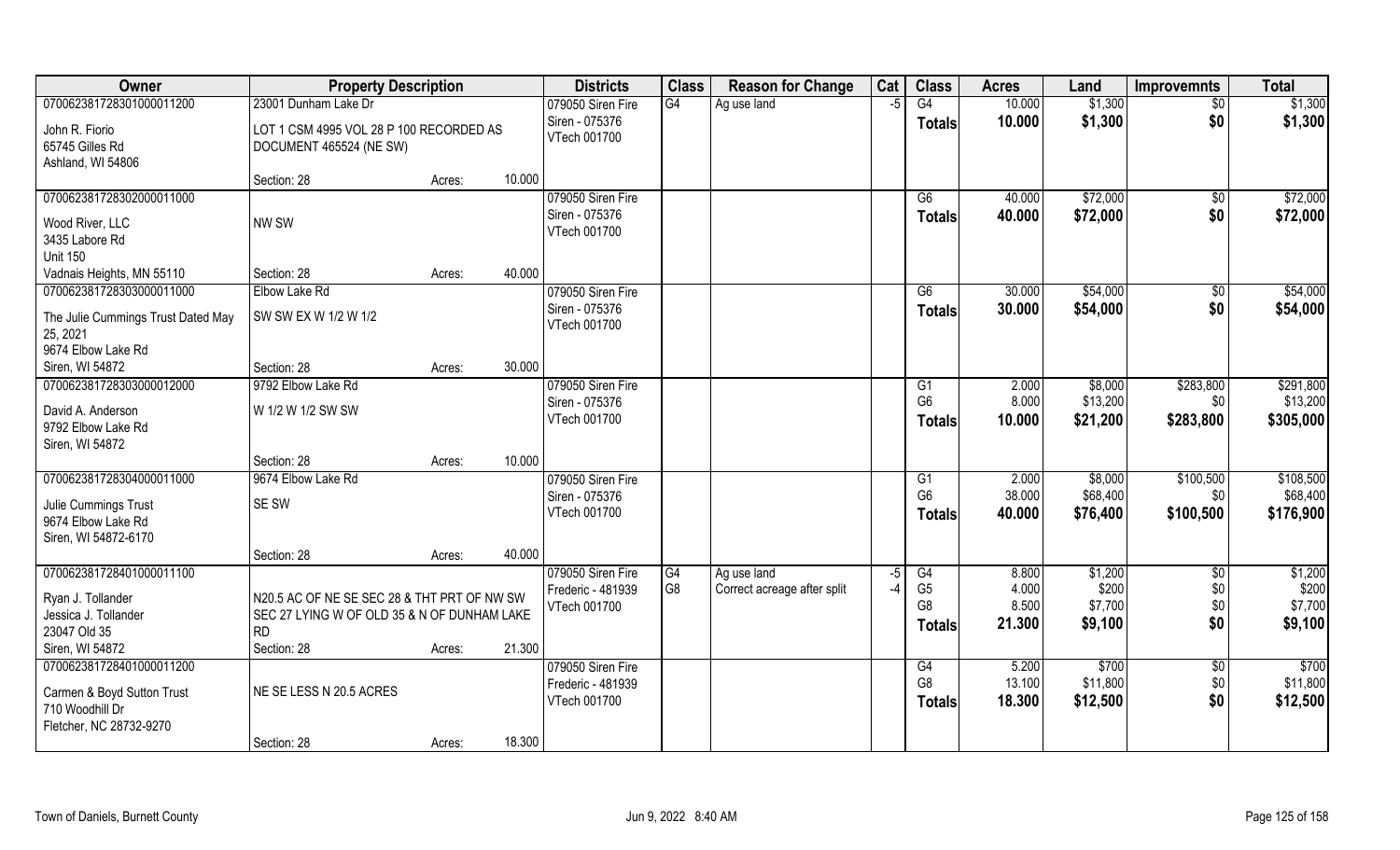| Owner                                | <b>Property Description</b>                    | <b>Districts</b> | <b>Class</b>                      | <b>Reason for Change</b> | Cat | <b>Class</b> | <b>Acres</b>   | Land   | <b>Improvemnts</b> | <b>Total</b> |           |
|--------------------------------------|------------------------------------------------|------------------|-----------------------------------|--------------------------|-----|--------------|----------------|--------|--------------------|--------------|-----------|
| 070062381728403000011000             | Elbow Lake Rd                                  |                  | 079050 Siren Fire                 |                          |     |              | G6             | 40.000 | \$72,000           | \$0          | \$72,000  |
| Dif Investments LLC<br>1434 Ninth St | SW <sub>SE</sub>                               |                  | Frederic - 481939<br>VTech 001700 |                          |     |              | <b>Totals</b>  | 40.000 | \$72,000           | \$0          | \$72,000  |
| Racine, WI 53403                     |                                                |                  |                                   |                          |     |              |                |        |                    |              |           |
|                                      | Section: 28<br>Acres:                          | 40.000           |                                   |                          |     |              |                |        |                    |              |           |
| 070062381728404000011000             | 9460 Elbow Lake Rd                             |                  | 079050 Siren Fire                 |                          |     |              | G1             | 2.000  | \$15,000           | \$147,800    | \$162,800 |
| David L. Grindell                    | SE SE & PCL SEC 27 DESC #394374, EX #394373    |                  | Frederic - 481939                 |                          |     |              | G <sub>5</sub> | 12.000 | \$600              | \$0          | \$600     |
| 9460 Elbow Lake Rd                   |                                                |                  | VTech 001700                      |                          |     |              | G <sub>6</sub> | 26.000 | \$46,800           | \$0          | \$46,800  |
| Siren, WI 54872                      |                                                |                  |                                   |                          |     |              | Totals         | 40.000 | \$62,400           | \$147,800    | \$210,200 |
|                                      | Section: 28<br>Acres:                          | 40.000           |                                   |                          |     |              |                |        |                    |              |           |
| 070062381728505001011000             | 23125 Old 35                                   |                  | 079050 Siren Fire                 |                          |     |              | G1             | 0.314  | \$176,200          | \$57,200     | \$233,400 |
| Mitchell D & Tamara Jensen Trust     | LOT 1 CSM V 1 P 173 (IN GOV LOT 1) (RF 48-25)  |                  | Siren - 075376                    |                          |     |              | <b>Totals</b>  | 0.314  | \$176,200          | \$57,200     | \$233,400 |
| 1297 Hedman Way                      |                                                |                  | VTech 001700                      |                          |     |              |                |        |                    |              |           |
| White Bear Lake, MN 55110            |                                                |                  |                                   |                          |     |              |                |        |                    |              |           |
|                                      | Section: 28<br>Acres:                          | 0.314            |                                   |                          |     |              |                |        |                    |              |           |
| 070062381728505001012000             | 23117 Old 35                                   |                  | 079050 Siren Fire                 |                          |     |              | G1             | 0.260  | \$97,000           | \$41,600     | \$138,600 |
| Sandra Hurdt                         | LOT 1 CSM V17 P163(#328749) (GOV LOT 1-PRT CSM |                  | Siren - 075376                    |                          |     |              | <b>Totals</b>  | 0.260  | \$97,000           | \$41,600     | \$138,600 |
| 7024 Jenner Cir S                    | V1 P174)                                       |                  | VTech 001700                      |                          |     |              |                |        |                    |              |           |
| Cottage Grove, MN 55016              |                                                |                  |                                   |                          |     |              |                |        |                    |              |           |
|                                      | Section: 28<br>Acres:                          | 0.260            |                                   |                          |     |              |                |        |                    |              |           |
| 070062381728505001013000             | 23119 Old 35                                   |                  | 079050 Siren Fire                 |                          |     |              | G1             | 0.244  | \$6,100            | \$67,600     | \$73,700  |
| Richard T. Dahling                   | PCL IN LOT 1 CSM V 1 P 174 (IN GOV LOT 1)      |                  | Siren - 075376                    |                          |     |              | <b>Totals</b>  | 0.244  | \$6,100            | \$67,600     | \$73,700  |
| April L. Dahling                     |                                                |                  | VTech 001700                      |                          |     |              |                |        |                    |              |           |
| 23119 Old 35                         |                                                |                  |                                   |                          |     |              |                |        |                    |              |           |
| Siren, WI 54872                      | Section: 28<br>Acres:                          | 0.244            |                                   |                          |     |              |                |        |                    |              |           |
| 070062381728505001014000             | 23113 Old 35                                   |                  | 079050 Siren Fire                 |                          |     |              | G1             | 0.270  | \$82,000           | \$58,300     | \$140,300 |
| Liane Wong                           | LOT 2 CSM V 1 P 174 (IN GOV LOT 1)             |                  | Siren - 075376                    |                          |     |              | <b>Totals</b>  | 0.270  | \$82,000           | \$58,300     | \$140,300 |
| 4804 York Ave S                      |                                                |                  | VTech 001700                      |                          |     |              |                |        |                    |              |           |
| Minneapolis, MN 55410                |                                                |                  |                                   |                          |     |              |                |        |                    |              |           |
|                                      | Section: 28<br>Acres:                          | 0.270            |                                   |                          |     |              |                |        |                    |              |           |
| 070062381728505001015000             | 23109 Old 35                                   |                  | 079050 Siren Fire                 |                          |     |              | G1             | 0.560  | \$92,800           | \$63,200     | \$156,000 |
| Liane Wong                           | LOT 3 CSM V1 P174 & OUTLOT 1 CSM V18           |                  | Siren - 075376                    |                          |     |              | <b>Totals</b>  | 0.560  | \$92,800           | \$63,200     | \$156,000 |
| 4804 York Ave S                      | P89(#341452) (GOV LOT 1 & ROAD) (SUBJ ESMT     |                  | VTech 001700                      |                          |     |              |                |        |                    |              |           |
| Minneapolis, MN 55410                | #434373)                                       |                  |                                   |                          |     |              |                |        |                    |              |           |
|                                      | Section: 28<br>Acres:                          | 0.560            |                                   |                          |     |              |                |        |                    |              |           |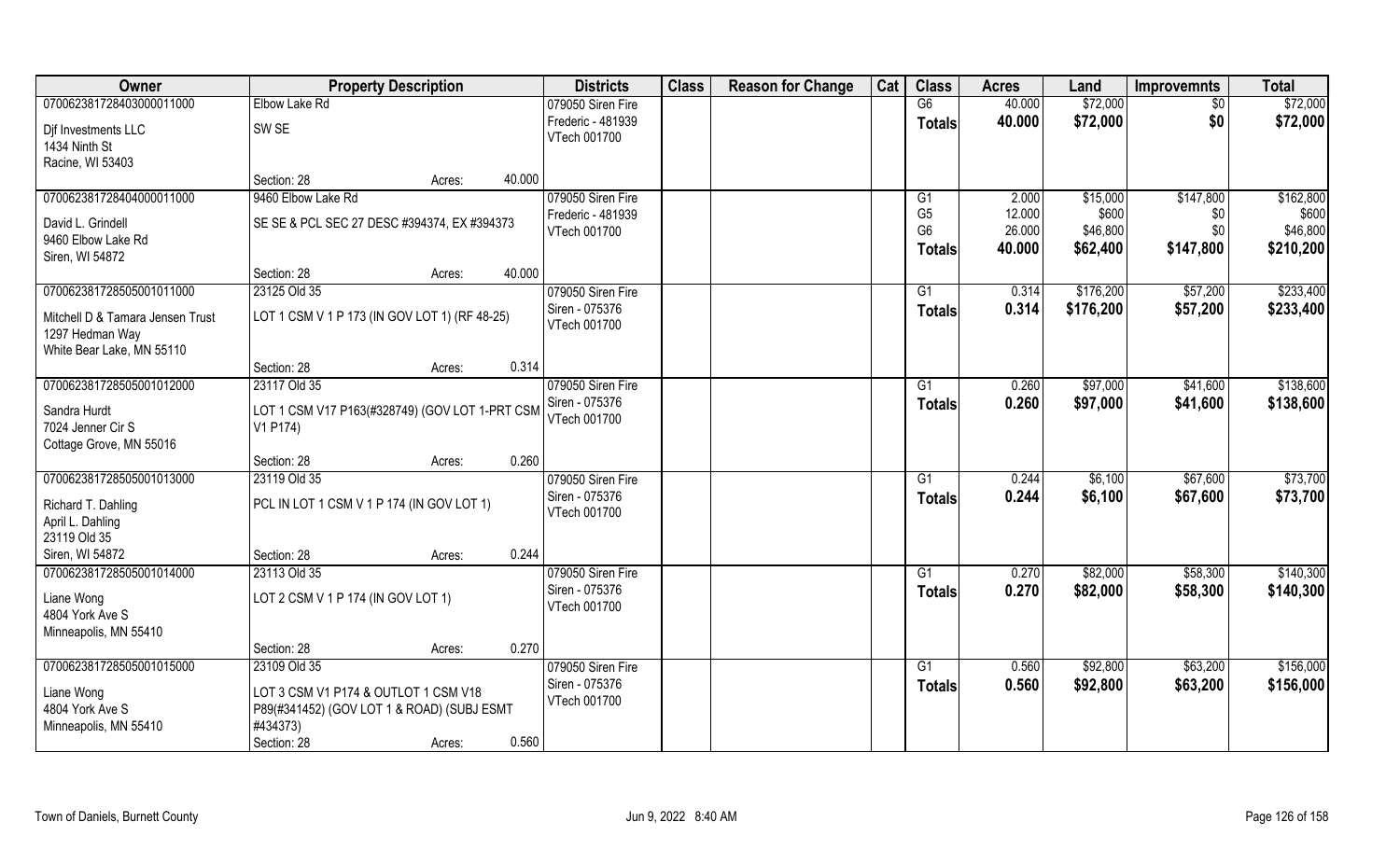| Owner                                       | <b>Property Description</b>                      |        |        | <b>Districts</b>                       | <b>Class</b> | <b>Reason for Change</b> | Cat | <b>Class</b>         | <b>Acres</b>    | Land      | <b>Improvemnts</b> | <b>Total</b> |
|---------------------------------------------|--------------------------------------------------|--------|--------|----------------------------------------|--------------|--------------------------|-----|----------------------|-----------------|-----------|--------------------|--------------|
| 070062381728505001016000                    | 23105 Old 35                                     |        |        | 079050 Siren Fire                      |              |                          |     | G1                   | 0.400           | \$96,200  | \$281,400          | \$377,600    |
| Theodore C. Maneage                         | LOT 4 CSM V 1 P 174 (IN GOV LOT 1) (W/ESMT       |        |        | Siren - 075376                         |              |                          |     | <b>Totals</b>        | 0.400           | \$96,200  | \$281,400          | \$377,600    |
| Janean Maneage                              | #434372-73)                                      |        |        | VTech 001700                           |              |                          |     |                      |                 |           |                    |              |
| 17235 Greentree Ave                         |                                                  |        |        |                                        |              |                          |     |                      |                 |           |                    |              |
| Lakeville, MN 55044-9561                    | Section: 28                                      | Acres: | 0.400  |                                        |              |                          |     |                      |                 |           |                    |              |
| 070062381728505001018100                    | 23101 Old 35                                     |        |        | 079050 Siren Fire                      |              |                          |     | G1                   | 1.600           | \$130,600 | \$83,400           | \$214,000    |
|                                             |                                                  |        |        | Frederic - 481939                      |              |                          |     | <b>Totals</b>        | 1.600           | \$130,600 | \$83,400           | \$214,000    |
| Alan A. Anderson                            | LOT 1 CSM#4585 V25 P170 (GL 1)#434909            |        |        | VTech 001700                           |              |                          |     |                      |                 |           |                    |              |
| Judy Anderson<br>22030 Lofton Ave           |                                                  |        |        |                                        |              |                          |     |                      |                 |           |                    |              |
| Scandia, MN 55073                           | Section: 28                                      | Acres: | 1.600  |                                        |              |                          |     |                      |                 |           |                    |              |
| 070062381728505001019100                    | 23059 Old 35                                     |        |        | 079050 Siren Fire                      |              |                          |     | G1                   | 6.160           | \$174,000 | \$289,900          | \$463,900    |
|                                             |                                                  |        |        | Frederic - 481939                      |              |                          |     |                      | 6.160           | \$174,000 | \$289,900          |              |
| Robert M. Reading                           | LOT 2 CSM#4585 V25 P170 (GL 1)#434909            |        |        | VTech 001700                           |              |                          |     | <b>Totals</b>        |                 |           |                    | \$463,900    |
| 2364 Willow St E                            |                                                  |        |        |                                        |              |                          |     |                      |                 |           |                    |              |
| Webster, WI 54893                           |                                                  |        |        |                                        |              |                          |     |                      |                 |           |                    |              |
|                                             | Section: 28                                      | Acres: | 6.160  |                                        |              |                          |     |                      |                 |           |                    |              |
| 070062381728505001020000                    | 23047 Old 35                                     |        |        | 079050 Siren Fire                      |              |                          |     | G1                   | 5.970           | \$204,900 | \$271,200          | \$476,100    |
| Ryan J. Tollander                           | LOT 1 CSM#3106 V14 P149 (GOV LOT 1)#287067       |        |        | Frederic - 481939                      |              |                          |     | <b>Totals</b>        | 5.970           | \$204,900 | \$271,200          | \$476,100    |
| Jessica J. Tollander                        | (SUBJ EASE #427403)                              |        |        | VTech 001700                           |              |                          |     |                      |                 |           |                    |              |
| 23047 Old 35                                |                                                  |        |        |                                        |              |                          |     |                      |                 |           |                    |              |
| Siren, WI 54872                             | Section: 28                                      | Acres: | 5.970  |                                        |              |                          |     |                      |                 |           |                    |              |
| 070062381728505001021000                    | 23021 Old 35                                     |        |        | 079050 Siren Fire                      |              |                          |     | G1                   | 0.910           | \$168,700 | \$167,500          | \$336,200    |
| John D. Leadens                             | PCL GOV LOT 1 (W/EASM'T #344443)                 |        |        | Frederic - 481939                      |              |                          |     | <b>Totals</b>        | 0.910           | \$168,700 | \$167,500          | \$336,200    |
| 12973 89 Ave N                              |                                                  |        |        | VTech 001700                           |              |                          |     |                      |                 |           |                    |              |
| Maple Grove, MN 55369-9513                  |                                                  |        |        |                                        |              |                          |     |                      |                 |           |                    |              |
|                                             | Section: 28                                      | Acres: | 0.910  |                                        |              |                          |     |                      |                 |           |                    |              |
| 070062381728505001022000                    | Old 35                                           |        |        | 079050 Siren Fire                      |              |                          |     | G5                   | 16.000          | \$7,200   | \$0                | \$7,200      |
|                                             |                                                  |        |        | Frederic - 481939                      |              |                          |     | G <sub>6</sub>       | 14.660          | \$24,200  | \$0                | \$24,200     |
| Ryan J. Tollander                           | GOV LOT 1 EX PCLS 65/581 & EX 84/256 & EX 98/634 |        |        | VTech 001700                           |              |                          |     | <b>Totals</b>        | 30.660          | \$31,400  | \$0                | \$31,400     |
| Jessica J. Tollander                        | & EX 216/573 & EX CSM V 14 P 149                 |        |        |                                        |              |                          |     |                      |                 |           |                    |              |
| 23047 Old 35                                |                                                  |        | 30.660 |                                        |              |                          |     |                      |                 |           |                    |              |
| Siren, WI 54872<br>070062381728505002011000 | Section: 28<br>22904 Dunham Lake Rd              | Acres: |        |                                        |              |                          |     |                      |                 | \$176,500 | \$197,000          | \$373,500    |
|                                             |                                                  |        |        | 079050 Siren Fire<br>Frederic - 481939 |              |                          |     | G1<br>G <sub>6</sub> | 1.000<br>11.620 | \$20,900  | \$0                | \$20,900     |
| Bradley J. Nelson                           | E 448' GOV LOT 2 THAT LIES N OF TWN RD           |        |        | VTech 001700                           |              |                          |     |                      | 12.620          |           |                    |              |
| <b>Tonette Nelson</b>                       |                                                  |        |        |                                        |              |                          |     | <b>Totals</b>        |                 | \$197,400 | \$197,000          | \$394,400    |
| 2340 10th St                                |                                                  |        |        |                                        |              |                          |     |                      |                 |           |                    |              |
| White Bear Lake, MN 55110                   | Section: 28                                      | Acres: | 12.620 |                                        |              |                          |     |                      |                 |           |                    |              |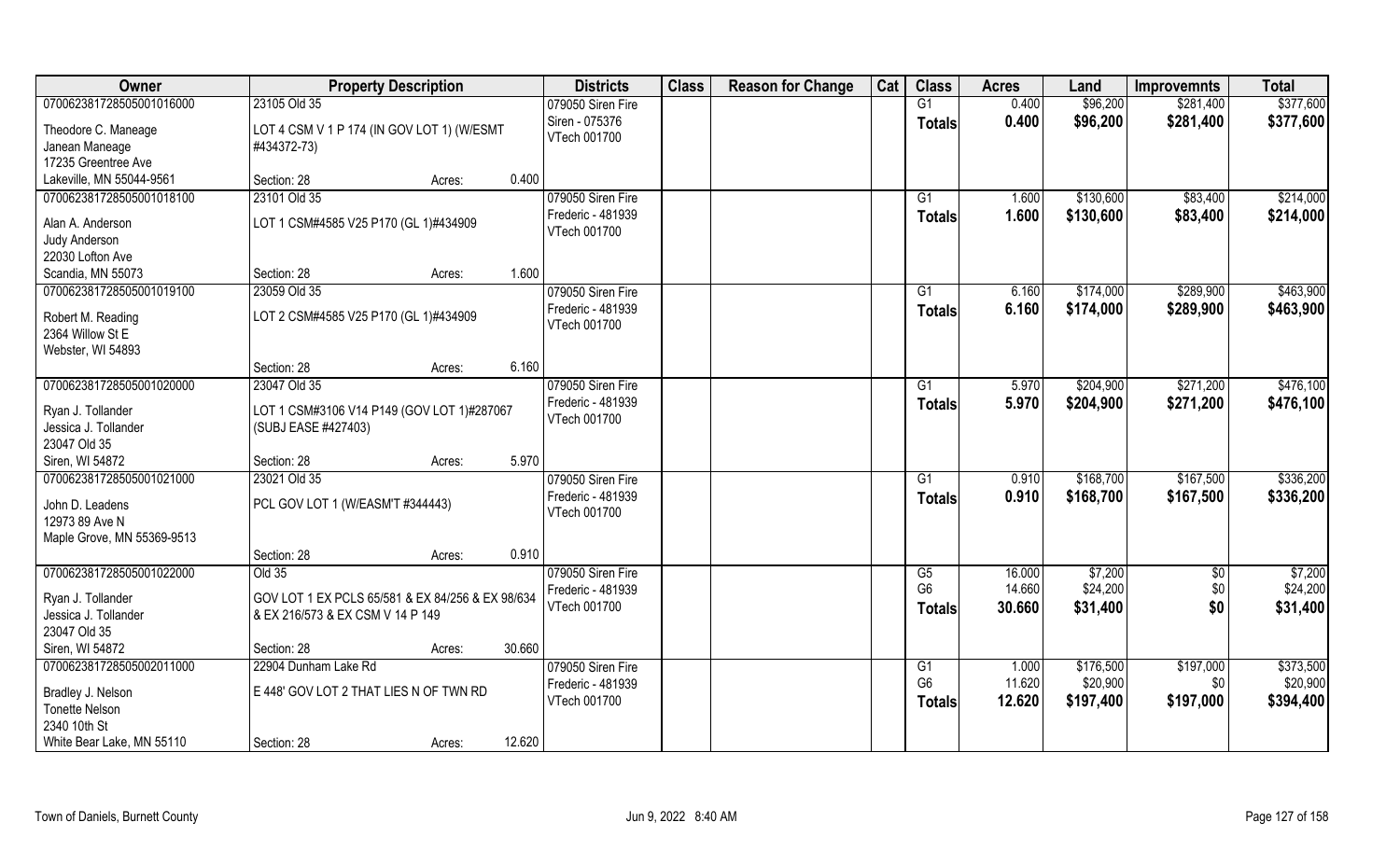| \$54,000<br>070062381728505002012000<br>Dunham Lake Rd<br>079050 Siren Fire<br>G1<br>3.330<br>\$54,000<br>\$0<br>Siren - 075376<br>3.330<br>\$54,000<br>\$0<br>\$54,000<br><b>Totals</b><br>LOT 2 CSM V 13 P 177 (LOCATED IN W 500' OF E 948<br>David J. Franseen<br>VTech 001700<br>8622 Dunkelow Rd<br>GOV LOT 2) (LIFE ESTATE TO OSCAR FRANSEEN)<br>Franksville, WI 53126<br>Section: 28<br>3.330<br>Acres:<br>22936 Dunham Lake Rd<br>079050 Siren Fire<br>070062381728505002013000<br>\$118,100<br>\$117,100<br>G1<br>1.490<br>Siren - 075376<br>1.490<br>\$118,100<br>\$117,100<br><b>Totals</b><br>LOT 1 CSM 2292 VOL 13 P 177 RECORDED AS<br>Peter Berger<br>VTech 001700<br>Delene Berger<br>DOCUMENT 271549 (GOV LOT 2)<br>22936 Dunham Lake Rd<br>Section: 28<br>1.490<br>Siren, WI 54872<br>Acres:<br>\$130,900<br>\$153,200<br>070062381728505002014000<br>22996 Dunham Lake Rd<br>079050 Siren Fire<br>G1<br>1.920<br>Siren - 075376<br>1.920<br>\$130,900<br>\$153,200<br><b>Totals</b><br>David J. Franseen<br>GOV LOT 2 EX E 948' N OF TN RD & PRT LNG S OF<br>VTech 001700<br>8622 Dunkelow Rd<br>TN RD, CSM V 5 P 185 (LIFE ESTATE TO OSCAR<br>FRANSEEN)<br>Franksville, WI 53126<br>1.920<br>Section: 28<br>Acres:<br>070062381728505002015000<br>23002 Dunham Lake Rd<br>079050 Siren Fire<br>0.580<br>\$77,300<br>\$184,600<br>G1<br>Siren - 075376<br>0.580<br>\$77,300<br>\$184,600<br><b>Totals</b><br>John R. Fiorio<br>LOT 2 CSM V 5 P 185 (FRMLY PRT CSM V 1 P 157 IN<br>VTech 001700<br>65745 Gilles Rd<br>GOV LOT 2)<br>Ashland, WI 54806<br>0.580<br>Section: 28<br>Acres:<br>\$282,900<br>070062381728505002016000<br>23010 Dunham Lake Rd<br>0.900<br>\$145,800<br>079050 Siren Fire<br>G1<br>Siren - 075376<br>0.900<br>\$145,800<br>\$282,900<br><b>Totals</b><br>Dunham LLC<br>LOT 1 CSM V 5 P 185 (FRMLY PRT CSM V 1 P 157 IN<br>VTech 001700<br>3435 Labore Rd Ste 150<br>GOV LOT 2)<br>Vadnais Heights, MN 55110<br>0.900<br>Section: 28<br>Acres:<br>070062381728505002017000<br>22949 Dunham Lake Rd<br>079050 Siren Fire<br>G1<br>5.020<br>\$14,000<br>\$110,400<br>Siren - 075376<br>\$14,000<br>5.020<br>\$110,400<br><b>Totals</b><br>Christopher A. Lipe<br>LOT 1 CSM 2097 VOL 11 P 307 RECORDED AS<br>VTech 001700<br>Patr Lipe<br>DOCUMENT 252705 (GOV LOT 2)<br>22949 Dunham Lake Rd<br>Siren, WI 54872-8820<br>5.020<br>Section: 28<br>Acres:<br>070062381728505002018000<br>Dunham Lake Rd<br>079050 Siren Fire<br>G1<br>3.330<br>\$10,700<br>$\overline{60}$<br>G <sub>5</sub><br>1.500<br>\$700<br>\$0<br>Siren - 075376<br>LOT 2 CSM V 11 P 308 (IN GOV LOT 2)<br>David J. Franseen<br>\$0<br>VTech 001700<br>4.830<br>\$11,400<br><b>Totals</b><br>8622 Dunkelow Rd<br>Franksville, WI 53126<br>4.830 | Owner | <b>Property Description</b> | <b>Districts</b> | <b>Class</b> | <b>Reason for Change</b> | Cat | <b>Class</b> | <b>Acres</b> | Land | <b>Improvemnts</b> | <b>Total</b> |
|--------------------------------------------------------------------------------------------------------------------------------------------------------------------------------------------------------------------------------------------------------------------------------------------------------------------------------------------------------------------------------------------------------------------------------------------------------------------------------------------------------------------------------------------------------------------------------------------------------------------------------------------------------------------------------------------------------------------------------------------------------------------------------------------------------------------------------------------------------------------------------------------------------------------------------------------------------------------------------------------------------------------------------------------------------------------------------------------------------------------------------------------------------------------------------------------------------------------------------------------------------------------------------------------------------------------------------------------------------------------------------------------------------------------------------------------------------------------------------------------------------------------------------------------------------------------------------------------------------------------------------------------------------------------------------------------------------------------------------------------------------------------------------------------------------------------------------------------------------------------------------------------------------------------------------------------------------------------------------------------------------------------------------------------------------------------------------------------------------------------------------------------------------------------------------------------------------------------------------------------------------------------------------------------------------------------------------------------------------------------------------------------------------------------------------------------------------------------------------------------------------------------------------------------------------------------------------------------------------------------------------------------------------------------------------------------------------------------------------------------------------------|-------|-----------------------------|------------------|--------------|--------------------------|-----|--------------|--------------|------|--------------------|--------------|
|                                                                                                                                                                                                                                                                                                                                                                                                                                                                                                                                                                                                                                                                                                                                                                                                                                                                                                                                                                                                                                                                                                                                                                                                                                                                                                                                                                                                                                                                                                                                                                                                                                                                                                                                                                                                                                                                                                                                                                                                                                                                                                                                                                                                                                                                                                                                                                                                                                                                                                                                                                                                                                                                                                                                                              |       |                             |                  |              |                          |     |              |              |      |                    |              |
| \$235,200                                                                                                                                                                                                                                                                                                                                                                                                                                                                                                                                                                                                                                                                                                                                                                                                                                                                                                                                                                                                                                                                                                                                                                                                                                                                                                                                                                                                                                                                                                                                                                                                                                                                                                                                                                                                                                                                                                                                                                                                                                                                                                                                                                                                                                                                                                                                                                                                                                                                                                                                                                                                                                                                                                                                                    |       |                             |                  |              |                          |     |              |              |      |                    |              |
|                                                                                                                                                                                                                                                                                                                                                                                                                                                                                                                                                                                                                                                                                                                                                                                                                                                                                                                                                                                                                                                                                                                                                                                                                                                                                                                                                                                                                                                                                                                                                                                                                                                                                                                                                                                                                                                                                                                                                                                                                                                                                                                                                                                                                                                                                                                                                                                                                                                                                                                                                                                                                                                                                                                                                              |       |                             |                  |              |                          |     |              |              |      |                    |              |
|                                                                                                                                                                                                                                                                                                                                                                                                                                                                                                                                                                                                                                                                                                                                                                                                                                                                                                                                                                                                                                                                                                                                                                                                                                                                                                                                                                                                                                                                                                                                                                                                                                                                                                                                                                                                                                                                                                                                                                                                                                                                                                                                                                                                                                                                                                                                                                                                                                                                                                                                                                                                                                                                                                                                                              |       |                             |                  |              |                          |     |              |              |      |                    |              |
|                                                                                                                                                                                                                                                                                                                                                                                                                                                                                                                                                                                                                                                                                                                                                                                                                                                                                                                                                                                                                                                                                                                                                                                                                                                                                                                                                                                                                                                                                                                                                                                                                                                                                                                                                                                                                                                                                                                                                                                                                                                                                                                                                                                                                                                                                                                                                                                                                                                                                                                                                                                                                                                                                                                                                              |       |                             |                  |              |                          |     |              |              |      |                    |              |
| \$235,200<br>\$284,100<br>\$284,100<br>\$261,900<br>\$261,900<br>\$428,700<br>\$428,700<br>\$124,400<br>\$124,400<br>\$10,700<br>\$700<br>\$11,400                                                                                                                                                                                                                                                                                                                                                                                                                                                                                                                                                                                                                                                                                                                                                                                                                                                                                                                                                                                                                                                                                                                                                                                                                                                                                                                                                                                                                                                                                                                                                                                                                                                                                                                                                                                                                                                                                                                                                                                                                                                                                                                                                                                                                                                                                                                                                                                                                                                                                                                                                                                                           |       |                             |                  |              |                          |     |              |              |      |                    |              |
|                                                                                                                                                                                                                                                                                                                                                                                                                                                                                                                                                                                                                                                                                                                                                                                                                                                                                                                                                                                                                                                                                                                                                                                                                                                                                                                                                                                                                                                                                                                                                                                                                                                                                                                                                                                                                                                                                                                                                                                                                                                                                                                                                                                                                                                                                                                                                                                                                                                                                                                                                                                                                                                                                                                                                              |       |                             |                  |              |                          |     |              |              |      |                    |              |
|                                                                                                                                                                                                                                                                                                                                                                                                                                                                                                                                                                                                                                                                                                                                                                                                                                                                                                                                                                                                                                                                                                                                                                                                                                                                                                                                                                                                                                                                                                                                                                                                                                                                                                                                                                                                                                                                                                                                                                                                                                                                                                                                                                                                                                                                                                                                                                                                                                                                                                                                                                                                                                                                                                                                                              |       |                             |                  |              |                          |     |              |              |      |                    |              |
|                                                                                                                                                                                                                                                                                                                                                                                                                                                                                                                                                                                                                                                                                                                                                                                                                                                                                                                                                                                                                                                                                                                                                                                                                                                                                                                                                                                                                                                                                                                                                                                                                                                                                                                                                                                                                                                                                                                                                                                                                                                                                                                                                                                                                                                                                                                                                                                                                                                                                                                                                                                                                                                                                                                                                              |       |                             |                  |              |                          |     |              |              |      |                    |              |
|                                                                                                                                                                                                                                                                                                                                                                                                                                                                                                                                                                                                                                                                                                                                                                                                                                                                                                                                                                                                                                                                                                                                                                                                                                                                                                                                                                                                                                                                                                                                                                                                                                                                                                                                                                                                                                                                                                                                                                                                                                                                                                                                                                                                                                                                                                                                                                                                                                                                                                                                                                                                                                                                                                                                                              |       |                             |                  |              |                          |     |              |              |      |                    |              |
|                                                                                                                                                                                                                                                                                                                                                                                                                                                                                                                                                                                                                                                                                                                                                                                                                                                                                                                                                                                                                                                                                                                                                                                                                                                                                                                                                                                                                                                                                                                                                                                                                                                                                                                                                                                                                                                                                                                                                                                                                                                                                                                                                                                                                                                                                                                                                                                                                                                                                                                                                                                                                                                                                                                                                              |       |                             |                  |              |                          |     |              |              |      |                    |              |
|                                                                                                                                                                                                                                                                                                                                                                                                                                                                                                                                                                                                                                                                                                                                                                                                                                                                                                                                                                                                                                                                                                                                                                                                                                                                                                                                                                                                                                                                                                                                                                                                                                                                                                                                                                                                                                                                                                                                                                                                                                                                                                                                                                                                                                                                                                                                                                                                                                                                                                                                                                                                                                                                                                                                                              |       |                             |                  |              |                          |     |              |              |      |                    |              |
|                                                                                                                                                                                                                                                                                                                                                                                                                                                                                                                                                                                                                                                                                                                                                                                                                                                                                                                                                                                                                                                                                                                                                                                                                                                                                                                                                                                                                                                                                                                                                                                                                                                                                                                                                                                                                                                                                                                                                                                                                                                                                                                                                                                                                                                                                                                                                                                                                                                                                                                                                                                                                                                                                                                                                              |       |                             |                  |              |                          |     |              |              |      |                    |              |
|                                                                                                                                                                                                                                                                                                                                                                                                                                                                                                                                                                                                                                                                                                                                                                                                                                                                                                                                                                                                                                                                                                                                                                                                                                                                                                                                                                                                                                                                                                                                                                                                                                                                                                                                                                                                                                                                                                                                                                                                                                                                                                                                                                                                                                                                                                                                                                                                                                                                                                                                                                                                                                                                                                                                                              |       |                             |                  |              |                          |     |              |              |      |                    |              |
|                                                                                                                                                                                                                                                                                                                                                                                                                                                                                                                                                                                                                                                                                                                                                                                                                                                                                                                                                                                                                                                                                                                                                                                                                                                                                                                                                                                                                                                                                                                                                                                                                                                                                                                                                                                                                                                                                                                                                                                                                                                                                                                                                                                                                                                                                                                                                                                                                                                                                                                                                                                                                                                                                                                                                              |       |                             |                  |              |                          |     |              |              |      |                    |              |
|                                                                                                                                                                                                                                                                                                                                                                                                                                                                                                                                                                                                                                                                                                                                                                                                                                                                                                                                                                                                                                                                                                                                                                                                                                                                                                                                                                                                                                                                                                                                                                                                                                                                                                                                                                                                                                                                                                                                                                                                                                                                                                                                                                                                                                                                                                                                                                                                                                                                                                                                                                                                                                                                                                                                                              |       |                             |                  |              |                          |     |              |              |      |                    |              |
|                                                                                                                                                                                                                                                                                                                                                                                                                                                                                                                                                                                                                                                                                                                                                                                                                                                                                                                                                                                                                                                                                                                                                                                                                                                                                                                                                                                                                                                                                                                                                                                                                                                                                                                                                                                                                                                                                                                                                                                                                                                                                                                                                                                                                                                                                                                                                                                                                                                                                                                                                                                                                                                                                                                                                              |       |                             |                  |              |                          |     |              |              |      |                    |              |
|                                                                                                                                                                                                                                                                                                                                                                                                                                                                                                                                                                                                                                                                                                                                                                                                                                                                                                                                                                                                                                                                                                                                                                                                                                                                                                                                                                                                                                                                                                                                                                                                                                                                                                                                                                                                                                                                                                                                                                                                                                                                                                                                                                                                                                                                                                                                                                                                                                                                                                                                                                                                                                                                                                                                                              |       |                             |                  |              |                          |     |              |              |      |                    |              |
|                                                                                                                                                                                                                                                                                                                                                                                                                                                                                                                                                                                                                                                                                                                                                                                                                                                                                                                                                                                                                                                                                                                                                                                                                                                                                                                                                                                                                                                                                                                                                                                                                                                                                                                                                                                                                                                                                                                                                                                                                                                                                                                                                                                                                                                                                                                                                                                                                                                                                                                                                                                                                                                                                                                                                              |       |                             |                  |              |                          |     |              |              |      |                    |              |
|                                                                                                                                                                                                                                                                                                                                                                                                                                                                                                                                                                                                                                                                                                                                                                                                                                                                                                                                                                                                                                                                                                                                                                                                                                                                                                                                                                                                                                                                                                                                                                                                                                                                                                                                                                                                                                                                                                                                                                                                                                                                                                                                                                                                                                                                                                                                                                                                                                                                                                                                                                                                                                                                                                                                                              |       |                             |                  |              |                          |     |              |              |      |                    |              |
|                                                                                                                                                                                                                                                                                                                                                                                                                                                                                                                                                                                                                                                                                                                                                                                                                                                                                                                                                                                                                                                                                                                                                                                                                                                                                                                                                                                                                                                                                                                                                                                                                                                                                                                                                                                                                                                                                                                                                                                                                                                                                                                                                                                                                                                                                                                                                                                                                                                                                                                                                                                                                                                                                                                                                              |       |                             |                  |              |                          |     |              |              |      |                    |              |
|                                                                                                                                                                                                                                                                                                                                                                                                                                                                                                                                                                                                                                                                                                                                                                                                                                                                                                                                                                                                                                                                                                                                                                                                                                                                                                                                                                                                                                                                                                                                                                                                                                                                                                                                                                                                                                                                                                                                                                                                                                                                                                                                                                                                                                                                                                                                                                                                                                                                                                                                                                                                                                                                                                                                                              |       |                             |                  |              |                          |     |              |              |      |                    |              |
|                                                                                                                                                                                                                                                                                                                                                                                                                                                                                                                                                                                                                                                                                                                                                                                                                                                                                                                                                                                                                                                                                                                                                                                                                                                                                                                                                                                                                                                                                                                                                                                                                                                                                                                                                                                                                                                                                                                                                                                                                                                                                                                                                                                                                                                                                                                                                                                                                                                                                                                                                                                                                                                                                                                                                              |       |                             |                  |              |                          |     |              |              |      |                    |              |
|                                                                                                                                                                                                                                                                                                                                                                                                                                                                                                                                                                                                                                                                                                                                                                                                                                                                                                                                                                                                                                                                                                                                                                                                                                                                                                                                                                                                                                                                                                                                                                                                                                                                                                                                                                                                                                                                                                                                                                                                                                                                                                                                                                                                                                                                                                                                                                                                                                                                                                                                                                                                                                                                                                                                                              |       |                             |                  |              |                          |     |              |              |      |                    |              |
|                                                                                                                                                                                                                                                                                                                                                                                                                                                                                                                                                                                                                                                                                                                                                                                                                                                                                                                                                                                                                                                                                                                                                                                                                                                                                                                                                                                                                                                                                                                                                                                                                                                                                                                                                                                                                                                                                                                                                                                                                                                                                                                                                                                                                                                                                                                                                                                                                                                                                                                                                                                                                                                                                                                                                              |       |                             |                  |              |                          |     |              |              |      |                    |              |
|                                                                                                                                                                                                                                                                                                                                                                                                                                                                                                                                                                                                                                                                                                                                                                                                                                                                                                                                                                                                                                                                                                                                                                                                                                                                                                                                                                                                                                                                                                                                                                                                                                                                                                                                                                                                                                                                                                                                                                                                                                                                                                                                                                                                                                                                                                                                                                                                                                                                                                                                                                                                                                                                                                                                                              |       |                             |                  |              |                          |     |              |              |      |                    |              |
|                                                                                                                                                                                                                                                                                                                                                                                                                                                                                                                                                                                                                                                                                                                                                                                                                                                                                                                                                                                                                                                                                                                                                                                                                                                                                                                                                                                                                                                                                                                                                                                                                                                                                                                                                                                                                                                                                                                                                                                                                                                                                                                                                                                                                                                                                                                                                                                                                                                                                                                                                                                                                                                                                                                                                              |       |                             |                  |              |                          |     |              |              |      |                    |              |
|                                                                                                                                                                                                                                                                                                                                                                                                                                                                                                                                                                                                                                                                                                                                                                                                                                                                                                                                                                                                                                                                                                                                                                                                                                                                                                                                                                                                                                                                                                                                                                                                                                                                                                                                                                                                                                                                                                                                                                                                                                                                                                                                                                                                                                                                                                                                                                                                                                                                                                                                                                                                                                                                                                                                                              |       |                             |                  |              |                          |     |              |              |      |                    |              |
|                                                                                                                                                                                                                                                                                                                                                                                                                                                                                                                                                                                                                                                                                                                                                                                                                                                                                                                                                                                                                                                                                                                                                                                                                                                                                                                                                                                                                                                                                                                                                                                                                                                                                                                                                                                                                                                                                                                                                                                                                                                                                                                                                                                                                                                                                                                                                                                                                                                                                                                                                                                                                                                                                                                                                              |       |                             |                  |              |                          |     |              |              |      |                    |              |
|                                                                                                                                                                                                                                                                                                                                                                                                                                                                                                                                                                                                                                                                                                                                                                                                                                                                                                                                                                                                                                                                                                                                                                                                                                                                                                                                                                                                                                                                                                                                                                                                                                                                                                                                                                                                                                                                                                                                                                                                                                                                                                                                                                                                                                                                                                                                                                                                                                                                                                                                                                                                                                                                                                                                                              |       |                             |                  |              |                          |     |              |              |      |                    |              |
|                                                                                                                                                                                                                                                                                                                                                                                                                                                                                                                                                                                                                                                                                                                                                                                                                                                                                                                                                                                                                                                                                                                                                                                                                                                                                                                                                                                                                                                                                                                                                                                                                                                                                                                                                                                                                                                                                                                                                                                                                                                                                                                                                                                                                                                                                                                                                                                                                                                                                                                                                                                                                                                                                                                                                              |       |                             |                  |              |                          |     |              |              |      |                    |              |
|                                                                                                                                                                                                                                                                                                                                                                                                                                                                                                                                                                                                                                                                                                                                                                                                                                                                                                                                                                                                                                                                                                                                                                                                                                                                                                                                                                                                                                                                                                                                                                                                                                                                                                                                                                                                                                                                                                                                                                                                                                                                                                                                                                                                                                                                                                                                                                                                                                                                                                                                                                                                                                                                                                                                                              |       |                             |                  |              |                          |     |              |              |      |                    |              |
|                                                                                                                                                                                                                                                                                                                                                                                                                                                                                                                                                                                                                                                                                                                                                                                                                                                                                                                                                                                                                                                                                                                                                                                                                                                                                                                                                                                                                                                                                                                                                                                                                                                                                                                                                                                                                                                                                                                                                                                                                                                                                                                                                                                                                                                                                                                                                                                                                                                                                                                                                                                                                                                                                                                                                              |       |                             |                  |              |                          |     |              |              |      |                    |              |
|                                                                                                                                                                                                                                                                                                                                                                                                                                                                                                                                                                                                                                                                                                                                                                                                                                                                                                                                                                                                                                                                                                                                                                                                                                                                                                                                                                                                                                                                                                                                                                                                                                                                                                                                                                                                                                                                                                                                                                                                                                                                                                                                                                                                                                                                                                                                                                                                                                                                                                                                                                                                                                                                                                                                                              |       |                             |                  |              |                          |     |              |              |      |                    |              |
|                                                                                                                                                                                                                                                                                                                                                                                                                                                                                                                                                                                                                                                                                                                                                                                                                                                                                                                                                                                                                                                                                                                                                                                                                                                                                                                                                                                                                                                                                                                                                                                                                                                                                                                                                                                                                                                                                                                                                                                                                                                                                                                                                                                                                                                                                                                                                                                                                                                                                                                                                                                                                                                                                                                                                              |       |                             |                  |              |                          |     |              |              |      |                    |              |
|                                                                                                                                                                                                                                                                                                                                                                                                                                                                                                                                                                                                                                                                                                                                                                                                                                                                                                                                                                                                                                                                                                                                                                                                                                                                                                                                                                                                                                                                                                                                                                                                                                                                                                                                                                                                                                                                                                                                                                                                                                                                                                                                                                                                                                                                                                                                                                                                                                                                                                                                                                                                                                                                                                                                                              |       | Section: 28<br>Acres:       |                  |              |                          |     |              |              |      |                    |              |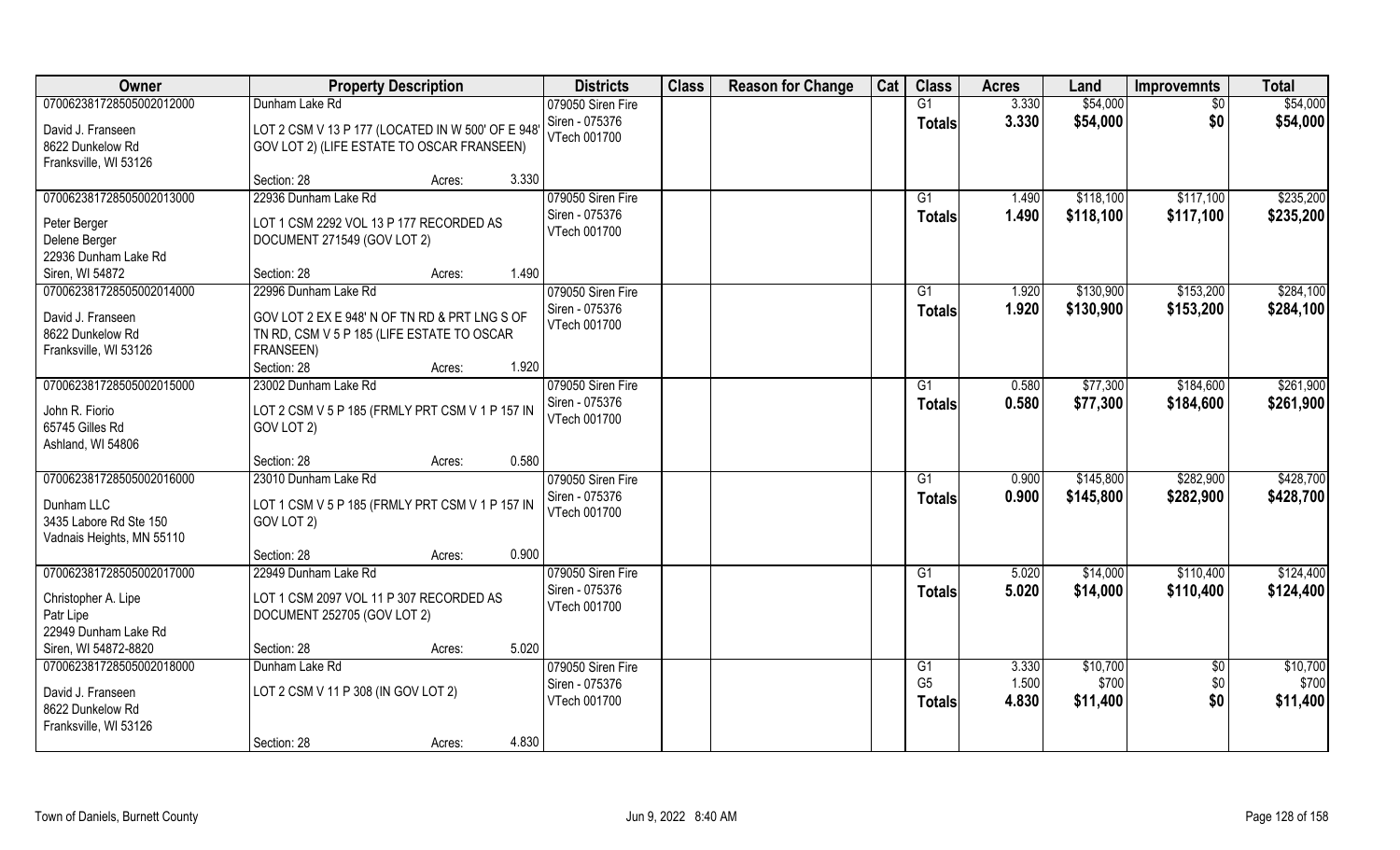| Owner                                | <b>Property Description</b>                      | <b>Districts</b>               | <b>Class</b> | <b>Reason for Change</b> | Cat | <b>Class</b>   | <b>Acres</b> | Land      | <b>Improvemnts</b> | <b>Total</b> |
|--------------------------------------|--------------------------------------------------|--------------------------------|--------------|--------------------------|-----|----------------|--------------|-----------|--------------------|--------------|
| 070062381728505002019000             | Dunham Lake Rd                                   | 079050 Siren Fire              |              |                          |     | G6             | 5.010        | \$9,000   | \$0                | \$9,000      |
| David J. Franseen                    | LOT 3 CSM V 11 P 308 (IN GOV LOT 2) (LIFE ESTATE | Siren - 075376                 |              |                          |     | <b>Totals</b>  | 5.010        | \$9,000   | \$0                | \$9,000      |
| 8622 Dnukelow Rd                     | TO OSCAR FRANSEEN JR)                            | VTech 001700                   |              |                          |     |                |              |           |                    |              |
| Franksville, WI 53126                |                                                  |                                |              |                          |     |                |              |           |                    |              |
|                                      | 5.010<br>Section: 28<br>Acres:                   |                                |              |                          |     |                |              |           |                    |              |
| 070062381728505003011000             | 23121 Dunham Lake Rd                             | 079050 Siren Fire              |              |                          |     | G1             | 2.240        | \$116,200 | \$96,500           | \$212,700    |
| Ross D. Erickson                     | LOT 1 CSM V 15 P 150 (GOV LOT 3)                 | Siren - 075376                 |              |                          |     | <b>Totals</b>  | 2.240        | \$116,200 | \$96,500           | \$212,700    |
| Tracy N. Erickson                    |                                                  | VTech 001700                   |              |                          |     |                |              |           |                    |              |
| 1974 125th Ave                       |                                                  |                                |              |                          |     |                |              |           |                    |              |
| Oligvie, MN 56358                    | 2.240<br>Section: 28<br>Acres:                   |                                |              |                          |     |                |              |           |                    |              |
| 070062381728505003012000             | 23115 Dunham Lake Rd                             | 079050 Siren Fire              |              |                          |     | G1             | 4.610        | \$154,100 | \$196,900          | \$351,000    |
|                                      |                                                  | Siren - 075376                 |              |                          |     | <b>Totals</b>  | 4.610        | \$154,100 | \$196,900          | \$351,000    |
| Jerry P. Donovan<br>Susan L. Donovan | LOT 2 CSM V 15 P 150 (GOV LOT 3)                 | VTech 001700                   |              |                          |     |                |              |           |                    |              |
| 17201 53rd St NE                     |                                                  |                                |              |                          |     |                |              |           |                    |              |
| Ostego, MN 55374                     | 4.610<br>Section: 28<br>Acres:                   |                                |              |                          |     |                |              |           |                    |              |
| 070062381728505003013000             | Dunham Lake Rd                                   | 079050 Siren Fire              |              |                          |     | G4             | 7.260        | \$1,000   | $\sqrt[6]{}$       | \$1,000      |
|                                      |                                                  | Siren - 075376                 |              |                          |     | G <sub>5</sub> | 9.000        | \$2,300   | \$0                | \$2,300      |
| <b>Courtney Meyer</b>                | GOV LOT 3 EX PCL V 204 P 337 & CSM V 2 P 48, CSM | VTech 001700                   |              |                          |     | G <sub>8</sub> | 1.000        | \$900     | \$0                | \$900        |
| 23862 Church Rd                      | V 3 P 147 (TOGETHER WITH ESMT 472/271)           |                                |              |                          |     | <b>Totals</b>  | 17.260       | \$4,200   | \$0                | \$4,200      |
| Siren, WI 54872                      | 17.260<br>Section: 28                            |                                |              |                          |     |                |              |           |                    |              |
| 070062381728505003014000             | Acres:<br>23085 Dunham Lake Rd                   | 079050 Siren Fire              |              |                          |     | G1             | 5.650        | \$61,300  | \$138,700          | \$200,000    |
|                                      |                                                  | Siren - 075376                 |              |                          |     | <b>Totals</b>  | 5.650        | \$61,300  | \$138,700          | \$200,000    |
| Susan Ruth Prast                     | LOT 1 CSM V 15 P 180 RECORDED AS DOCUMENT        | VTech 001700                   |              |                          |     |                |              |           |                    |              |
| 2100 Princeton Ave                   | 302560 SUBJ TO ESMT 472/271                      |                                |              |                          |     |                |              |           |                    |              |
| St Paul, MN 55105                    |                                                  |                                |              |                          |     |                |              |           |                    |              |
|                                      | 5.650<br>Section: 28<br>Acres:                   |                                |              |                          |     |                |              |           |                    |              |
| 070062381728505003015000             | 23065 Dunham Lake Rd                             | 079050 Siren Fire              |              |                          |     | G1             | 4.580        | \$75,900  | \$198,700          | \$274,600    |
| Jeffrey Barsch-Olson                 | LOT 2 CSM V 15 P 180 (FRMLY PRT CSM V 3 P 147    | Siren - 075376<br>VTech 001700 |              |                          |     | <b>Totals</b>  | 4.580        | \$75,900  | \$198,700          | \$274,600    |
| 23065 Dunham Lake Rd                 | GOV LOT 3)                                       |                                |              |                          |     |                |              |           |                    |              |
| Siren, WI 54872                      |                                                  |                                |              |                          |     |                |              |           |                    |              |
|                                      | 4.580<br>Section: 28<br>Acres:                   |                                |              |                          |     |                |              |           |                    |              |
| 070062381728505004011000             | 23196 Dunham Lake Rd                             | 079050 Siren Fire              |              |                          |     | G1             | 0.390        | \$89,100  | \$126,000          | \$215,100    |
| George J. Hansford                   | LOT 1 CSM#173 V1 P176 (GOV LOT 4)#156929         | Siren - 075376                 |              |                          |     | <b>Totals</b>  | 0.390        | \$89,100  | \$126,000          | \$215,100    |
| Erin A. Hansford                     |                                                  | VTech 001700                   |              |                          |     |                |              |           |                    |              |
| 504 Benson Rd                        |                                                  |                                |              |                          |     |                |              |           |                    |              |
| Frederic, WI 54837                   | 0.390<br>Section: 28<br>Acres:                   |                                |              |                          |     |                |              |           |                    |              |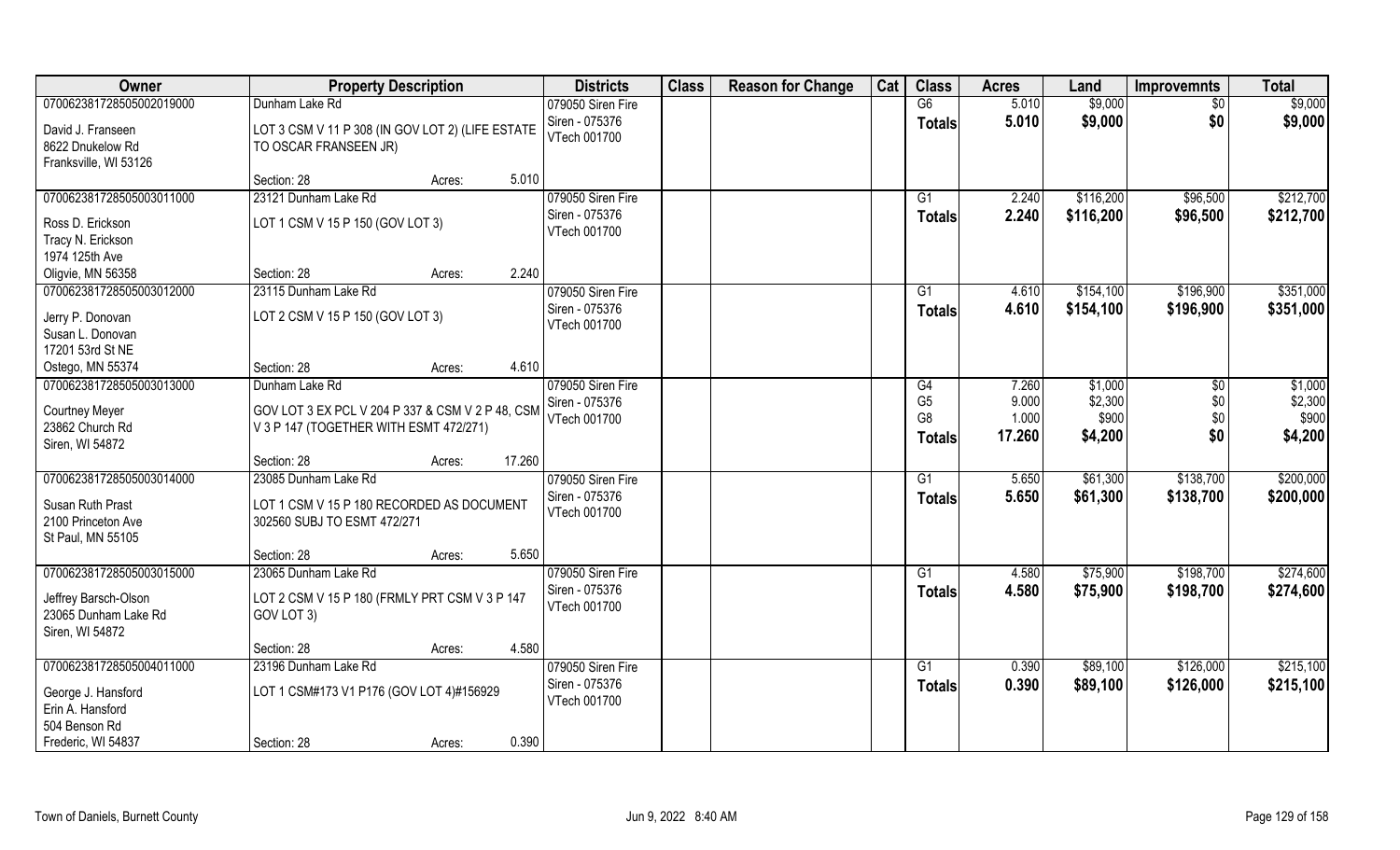| Owner                                                                                       | <b>Property Description</b>                                                           |                 | <b>Districts</b>                                    | <b>Class</b> | <b>Reason for Change</b> | Cat | <b>Class</b>        | <b>Acres</b>   | Land                 | <b>Improvemnts</b>     | <b>Total</b>           |
|---------------------------------------------------------------------------------------------|---------------------------------------------------------------------------------------|-----------------|-----------------------------------------------------|--------------|--------------------------|-----|---------------------|----------------|----------------------|------------------------|------------------------|
| 070062381728505004012000                                                                    | 23190 Dunham Lake Rd                                                                  |                 | 079050 Siren Fire                                   |              |                          |     | G1                  | 0.420          | \$89,100             | \$145,200              | \$234,300              |
| <b>Richard M Goiffon Rev Trust</b><br>23195 Dunham Lake Rd<br>Siren, WI 54872               | LOT 1 CSM V 1 P 201 (IN GOV LOT 4) (SHORE<br>AGRMNT #337958)                          |                 | Siren - 075376<br>VTech 001700                      |              |                          |     | <b>Totals</b>       | 0.420          | \$89,100             | \$145,200              | \$234,300              |
|                                                                                             | Section: 28                                                                           | 0.420<br>Acres: |                                                     |              |                          |     |                     |                |                      |                        |                        |
| 070062381728505004013000                                                                    | 23186 Dunham Lake Rd                                                                  |                 | 079050 Siren Fire                                   |              |                          |     | G <sub>1</sub>      | 0.520          | \$93,500             | \$123,400              | \$216,900              |
| Maurice & Mary Vorwald Trust<br>116 S Washington St<br>River Falls, WI 54022-3132           | LOT 2 CSM V 1 P 201 (IN GOV LOT 4)                                                    |                 | Siren - 075376<br>VTech 001700                      |              |                          |     | <b>Totals</b>       | 0.520          | \$93,500             | \$123,400              | \$216,900              |
|                                                                                             | Section: 28                                                                           | 0.520<br>Acres: |                                                     |              |                          |     |                     |                |                      |                        |                        |
| 070062381728505004014001                                                                    | 23182 Dunham Lake Rd                                                                  |                 | 079050 Siren Fire                                   |              |                          |     | G1                  | 0.380          | \$89,100             | \$149,700              | \$238,800              |
| Darrel Muzzy<br>Robyn Muzzy<br>3810 Oxford Dr                                               | LOT 3 CSM V1 P201 (159901) (GOV LOT 4)                                                |                 | Siren - 075376<br>VTech 001700                      |              |                          |     | <b>Totals</b>       | 0.380          | \$89,100             | \$149,700              | \$238,800              |
| Woodbury, MN 55125                                                                          | Section: 28                                                                           | 0.380<br>Acres: |                                                     |              |                          |     |                     |                |                      |                        |                        |
| 070062381728505004014002                                                                    | 23178 Dunham Lake Rd                                                                  |                 | 079050 Siren Fire                                   | G1           | Holding tank             |     | G1                  | 0.368          | \$89,100             | \$1,500                | \$90,600               |
| <b>Brian Ristow</b><br><b>Terri Ristow</b><br>25230 Quinlan Ave                             | LOT 4 CSM V1 P201 (159901) (GOV LOT 4)                                                |                 | Siren - 075376<br>VTech 001700                      |              |                          |     | <b>Totals</b>       | 0.368          | \$89,100             | \$1,500                | \$90,600               |
| Lindstrom, MN 55045                                                                         | Section: 28                                                                           | 0.368<br>Acres: |                                                     |              |                          |     |                     |                |                      |                        |                        |
| 070062381728505004015000<br>Thomas John Shirley<br><b>Elaine Shirley</b><br>17088 Rogers Rd | 23178 Dunham Lake Rd<br>LOTS 1 CSM V 1 P 65 (IN GOV LOT 4)                            |                 | 079050 Siren Fire<br>Siren - 075376<br>VTech 001700 |              |                          |     | G1<br><b>Totals</b> | 0.460<br>0.460 | \$91,100<br>\$91,100 | \$134,600<br>\$134,600 | \$225,700<br>\$225,700 |
| Eden Prairie, MN 55347                                                                      | Section: 28                                                                           | 0.460<br>Acres: |                                                     |              |                          |     |                     |                |                      |                        |                        |
| 070062381728505004016000                                                                    | 23174 Dunham Lake Rd                                                                  |                 | 079050 Siren Fire                                   |              |                          |     | G1                  | 0.460          | \$89,100             | \$48,600               | \$137,700              |
| Robert C. Hoff<br>Anne L. Hoff<br>2265 Youngman Ave Apt 502e                                | LOT 2 CSM V 1 P 65 (IN GOV LOT 4)                                                     |                 | Siren - 075376<br>VTech 001700                      |              |                          |     | <b>Totals</b>       | 0.460          | \$89,100             | \$48,600               | \$137,700              |
| Saint Paul, MN 55116                                                                        | Section: 28                                                                           | 0.460<br>Acres: |                                                     |              |                          |     |                     |                |                      |                        |                        |
| 070062381728505004017000<br>Mark B. Buley<br>Nancy H. Buley<br>1688 360th Ave               | 23170 Dunham Lake Rd<br>LOT 1 CSM V 14 P 30 (GOV LOT 4 & FRMLY LOT 3<br>CSM V 1 P 65) |                 | 079050 Siren Fire<br>Siren - 075376<br>VTech 001700 |              |                          |     | G1<br><b>Totals</b> | 0.458<br>0.458 | \$96,500<br>\$96,500 | \$172,200<br>\$172,200 | \$268,700<br>\$268,700 |
| Frederic, WI 54837                                                                          | Section: 28                                                                           | 0.458<br>Acres: |                                                     |              |                          |     |                     |                |                      |                        |                        |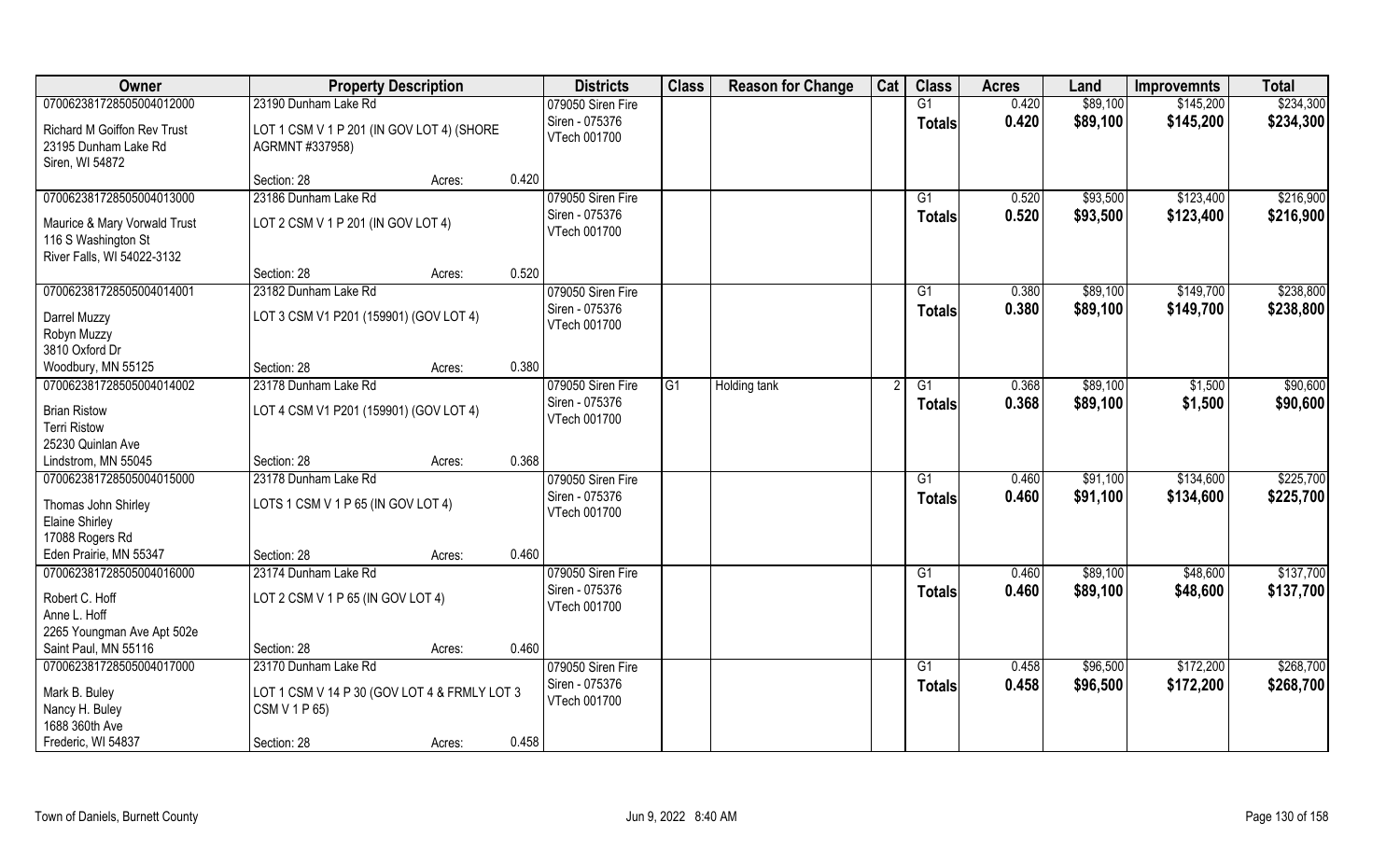| <b>Owner</b>                            | <b>Property Description</b>                                  |                  | <b>Districts</b>    | <b>Class</b> | <b>Reason for Change</b> | Cat | <b>Class</b>   | <b>Acres</b> | Land      | <b>Improvemnts</b> | <b>Total</b> |
|-----------------------------------------|--------------------------------------------------------------|------------------|---------------------|--------------|--------------------------|-----|----------------|--------------|-----------|--------------------|--------------|
| 070062381728505004018000                | 23164 Dunham Lake Rd                                         |                  | 079050 Siren Fire   |              |                          |     | G1             | 1.464        | \$193,200 | \$9,300            | \$202,500    |
| Mark B. Buley                           | LOT 2 CSM 3052 VOL 14 P 30 RECORDED AS                       |                  | Siren - 075376      |              |                          |     | <b>Totals</b>  | 1.464        | \$193,200 | \$9,300            | \$202,500    |
| Nancy H. Buley                          | DOCUMENT 279010 (GOV LOT 4)                                  |                  | VTech 001700        |              |                          |     |                |              |           |                    |              |
| 1688 360th Ave                          |                                                              |                  |                     |              |                          |     |                |              |           |                    |              |
| Frederic, WI 54837                      | Section: 28                                                  | 1.464<br>Acres:  |                     |              |                          |     |                |              |           |                    |              |
| 070062381728505004019000                | 23158 Dunham Lake Rd                                         |                  | 079050 Siren Fire   |              |                          |     | G1             | 3.750        | \$228,300 | \$223,400          | \$451,700    |
| Gil Mann                                | LOT 1 CSM V 1 P 61 (IN GOV LOT 4)                            |                  | Siren - 075376      |              |                          |     | Totals         | 3.750        | \$228,300 | \$223,400          | \$451,700    |
| Debra Ribnick Mann                      |                                                              |                  | VTech 001700        |              |                          |     |                |              |           |                    |              |
| 175 Oregon                              |                                                              |                  |                     |              |                          |     |                |              |           |                    |              |
| Golden Valley, MN 55426                 | Section: 28                                                  | 3.750<br>Acres:  |                     |              |                          |     |                |              |           |                    |              |
| 070062381728505004020000                | 23128 Dunham Lake Rd                                         |                  | 079050 Siren Fire   |              |                          |     | G1             | 0.140        | \$45,200  | \$6,200            | \$51,400     |
| Judith C. Hill                          | PCL GOV LOT 4                                                |                  | Siren - 075376      |              |                          |     | <b>Totals</b>  | 0.140        | \$45,200  | \$6,200            | \$51,400     |
| 833 W Maryland                          |                                                              |                  | VTech 001700        |              |                          |     |                |              |           |                    |              |
| St Paul, MN 55117                       |                                                              |                  |                     |              |                          |     |                |              |           |                    |              |
|                                         | Section: 28                                                  | 0.140<br>Acres:  |                     |              |                          |     |                |              |           |                    |              |
| 070062381728505004021000                | 23195 Dunham Lake Rd                                         |                  | 079050 Siren Fire   |              |                          |     | G1             | 1.000        | \$6,000   | \$241,900          | \$247,900    |
| <b>Richard M Goiffon Rev Trust</b>      | GOV LOT 4 EX E OF PUBLIC HWY                                 |                  | Siren - 075376      |              |                          |     | G <sub>5</sub> | 12.000       | \$3,000   | \$0                | \$3,000      |
| 23195 Dunham Lake Rd                    |                                                              |                  | VTech 001700        |              |                          |     | G <sub>6</sub> | 19.690       | \$24,500  | \$0                | \$24,500     |
| Siren, WI 54872                         |                                                              |                  |                     |              |                          |     | <b>Totals</b>  | 32.690       | \$33,500  | \$241,900          | \$275,400    |
|                                         | Section: 28                                                  | 32.690<br>Acres: |                     |              |                          |     |                |              |           |                    |              |
| 070062381729101000011000                | 23156 Shuttleworth Rd                                        |                  | 079050 Siren Fire   |              |                          |     | G1             | 2.000        | \$15,000  | \$116,800          | \$131,800    |
|                                         |                                                              |                  | Grantsburg - 072233 |              |                          |     | G <sub>5</sub> | 7.560        | \$3,400   | \$0                | \$3,400      |
| Dean M. Belisle<br>Debra J. Belisle     | N 596' OF NE NE EX N 24 RDS OF W 26 RDS & PCL<br>DES #430652 |                  | VTech 001700        |              |                          |     | G <sub>6</sub> | 4.500        | \$8,100   | \$0                | \$8,100      |
| 23156 Shuttleworth Rd                   |                                                              |                  |                     |              |                          |     | <b>Totals</b>  | 14.060       | \$26,500  | \$116,800          | \$143,300    |
| Siren, WI 54872                         | Section: 29                                                  | 14.060<br>Acres: |                     |              |                          |     |                |              |           |                    |              |
| 070062381729101000012100                |                                                              |                  | 079050 Siren Fire   |              |                          |     | G1             | 3.900        | \$11,800  | \$0                | \$11,800     |
|                                         |                                                              |                  | Grantsburg - 072233 |              |                          |     | <b>Totals</b>  | 3.900        | \$11,800  | \$0                | \$11,800     |
| <b>Richard M Goiffon Rev Trust</b>      | LOT 1 CSM 4933 VOL 27 P 280 LOCATED IN NE QTR                |                  | VTech 001700        |              |                          |     |                |              |           |                    |              |
| 23195 Dunham Lake Rd<br>Siren, WI 54872 | OF NE QTR                                                    |                  |                     |              |                          |     |                |              |           |                    |              |
|                                         | Section: 29                                                  | 3.900<br>Acres:  |                     |              |                          |     |                |              |           |                    |              |
| 070062381729101000013000                | 23132 Shuttleworth Rd                                        |                  | 079050 Siren Fire   |              |                          |     | G <sub>1</sub> | 1.000        | \$6,000   | \$47,300           | \$53,300     |
|                                         |                                                              |                  | Grantsburg - 072233 |              |                          |     | G <sub>6</sub> | 7.590        | \$13,700  | \$0                | \$13,700     |
| Ralph J. Elsing                         | LOT 1 CSM 3446 VOL 17 P 64 RECORDED AS                       |                  | VTech 001700        |              |                          |     | Totals         | 8.590        | \$19,700  | \$47,300           | \$67,000     |
| 23132 Shuttleworth Rd                   | DOCUMENT 323438 (NE NE)                                      |                  |                     |              |                          |     |                |              |           |                    |              |
| Siren, WI 54872-8810                    | Section: 29                                                  | 8.590            |                     |              |                          |     |                |              |           |                    |              |
|                                         |                                                              | Acres:           |                     |              |                          |     |                |              |           |                    |              |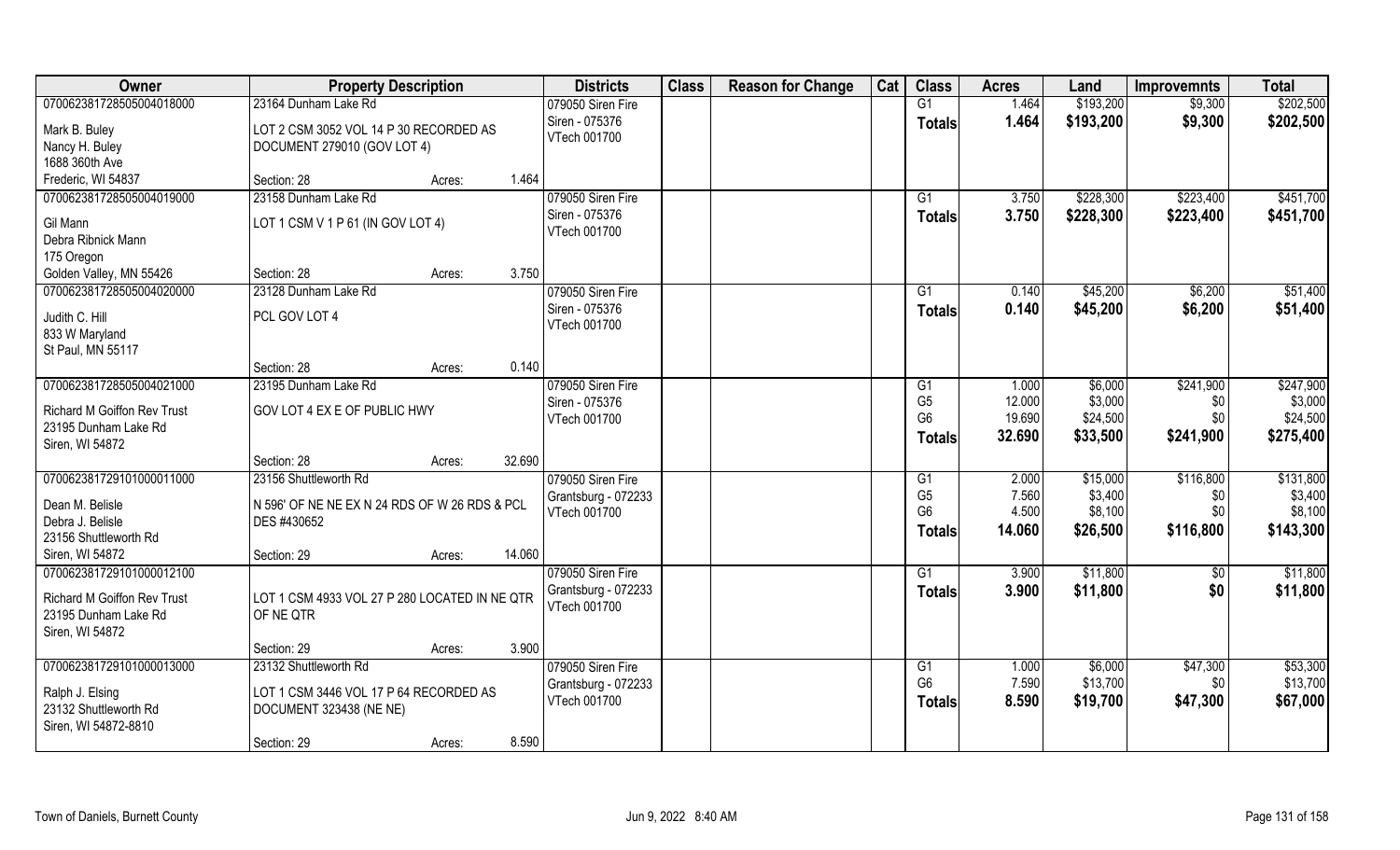| Owner                                    | <b>Property Description</b>                    |        |        | <b>Districts</b>    | <b>Class</b> | <b>Reason for Change</b> | Cat  | <b>Class</b>    | <b>Acres</b> | Land     | <b>Improvemnts</b> | <b>Total</b> |
|------------------------------------------|------------------------------------------------|--------|--------|---------------------|--------------|--------------------------|------|-----------------|--------------|----------|--------------------|--------------|
| 070062381729101000014000                 | 23120 Shuttleworth Rd                          |        |        | 079050 Siren Fire   |              |                          |      | G1              | 8.750        | \$17,800 | \$4,300            | \$22,100     |
| Collin R. Wicklund                       | LOT 1 CSM#3431 V17 P32 (NE NE)#321401 *** DEED |        |        | Grantsburg - 072233 |              |                          |      | <b>Totals</b>   | 8.750        | \$17,800 | \$4,300            | \$22,100     |
| Angel B. Wicklund                        | IN ERROR***                                    |        |        | VTech 001700        |              |                          |      |                 |              |          |                    |              |
| 23096 Shuttleworth Rd                    |                                                |        |        |                     |              |                          |      |                 |              |          |                    |              |
| Siren, WI 54872                          | Section: 29                                    | Acres: | 8.750  |                     |              |                          |      |                 |              |          |                    |              |
| 070062381729102000011000                 | Shuttleworth Rd                                |        |        | 079050 Siren Fire   | G4           | Ag use land              | -5   | G4              | 23.000       | \$3,100  | \$0                | \$3,100      |
|                                          |                                                |        |        | Grantsburg - 072233 |              |                          |      | G <sub>8</sub>  | 17.000       | \$15,300 | \$0                | \$15,300     |
| <b>Shirley Mariette</b>                  | NW NE                                          |        |        | VTech 001700        |              |                          |      | <b>Totals</b>   | 40.000       | \$18,400 | \$0                | \$18,400     |
| Douglas J. Mariette<br>10500 Blomgren Rd |                                                |        |        |                     |              |                          |      |                 |              |          |                    |              |
| Grantsburg, WI 54840-8111                | Section: 29                                    | Acres: | 40.000 |                     |              |                          |      |                 |              |          |                    |              |
| 070062381729103000011000                 | 23077 Shuttleworth Rd                          |        |        | 079050 Siren Fire   | G4           |                          | $-5$ | G4              | 37.200       | \$5,000  | $\sqrt{6}$         | \$5,000      |
|                                          |                                                |        |        | Grantsburg - 072233 |              | Ag use land              |      | G <sub>5</sub>  | 0.800        | \$100    | \$0                | \$100        |
| Curtis M. Meyer                          | SW NE (SUBJ/ESMT #411141)                      |        |        | VTech 001700        |              |                          |      | G7              | 2.000        | \$8,000  | \$101,800          | \$109,800    |
| Jill D. Meyer                            |                                                |        |        |                     |              |                          |      | <b>Totals</b>   | 40.000       | \$13,100 | \$101,800          | \$114,900    |
| 23077 Shuttleworth Rd                    |                                                |        |        |                     |              |                          |      |                 |              |          |                    |              |
| Siren, WI 54872                          | Section: 29                                    | Acres: | 40.000 |                     |              |                          |      |                 |              |          |                    |              |
| 070062381729104000011000                 | 23096 Shuttleworth Rd                          |        |        | 079050 Siren Fire   |              |                          |      | G1              | 2.000        | \$8,000  | \$95,300           | \$103,300    |
| Collin R. Wicklund                       | NE NE EX N 1180' & N 152' SE NE                |        |        | Grantsburg - 072233 |              |                          |      | G <sub>6</sub>  | 6.910        | \$12,400 | \$0                | \$12,400     |
| Angel B. Wicklund                        |                                                |        |        | VTech 001700        |              |                          |      | <b>Totals</b>   | 8.910        | \$20,400 | \$95,300           | \$115,700    |
| 23096 Shuttleworth Rd                    |                                                |        |        |                     |              |                          |      |                 |              |          |                    |              |
| Siren, WI 54872                          | Section: 29                                    | Acres: | 8.910  |                     |              |                          |      |                 |              |          |                    |              |
| 070062381729104000012000                 | 23076 Shuttleworth Rd                          |        |        | 079050 Siren Fire   |              |                          |      | $\overline{G6}$ | 8.820        | \$15,900 | $\sqrt[6]{30}$     | \$15,900     |
|                                          |                                                |        |        | Grantsburg - 072233 |              |                          |      | <b>Totals</b>   | 8.820        | \$15,900 | \$0                | \$15,900     |
| Angel B. Wicklund                        | SE NE EX S 876' & N 152'                       |        |        | VTech 001700        |              |                          |      |                 |              |          |                    |              |
| Collin R. Wicklund                       |                                                |        |        |                     |              |                          |      |                 |              |          |                    |              |
| 23096 Shuttleworth Rd                    |                                                |        |        |                     |              |                          |      |                 |              |          |                    |              |
| Siren, WI 54872                          | Section: 29                                    | Acres: | 8.820  |                     |              |                          |      |                 |              |          |                    |              |
| 070062381729104000013000                 | 23060 Shuttleworth Rd                          |        |        | 079050 Siren Fire   |              |                          |      | G1              | 2.000        | \$8,000  | \$96,800           | \$104,800    |
| Jeremiah L. Stavne                       | N 292' OF S 876' SE NE                         |        |        | Grantsburg - 072233 |              |                          |      | G <sub>6</sub>  | 6.850        | \$12,300 | \$0                | \$12,300     |
| Rebekah L. Stavne                        |                                                |        |        | VTech 001700        |              |                          |      | <b>Totals</b>   | 8.850        | \$20,300 | \$96,800           | \$117,100    |
| 23060 Shuttleworth Rd                    |                                                |        |        |                     |              |                          |      |                 |              |          |                    |              |
| Siren, WI 54872                          | Section: 29                                    | Acres: | 8.850  |                     |              |                          |      |                 |              |          |                    |              |
| 070062381729104000014000                 | 23044 Shuttleworth Rd                          |        |        | 079050 Siren Fire   |              |                          |      | G1              | 2.000        | \$8,000  | \$30,900           | \$38,900     |
|                                          |                                                |        |        | Grantsburg - 072233 |              |                          |      | G <sub>6</sub>  | 6.840        | \$12,300 | \$0                | \$12,300     |
| Mad Management, LLC                      | N 292' OF S 584' SE NE                         |        |        | VTech 001700        |              |                          |      | <b>Totals</b>   | 8.840        | \$20,300 | \$30,900           | \$51,200     |
| 13866 Vance Ln                           |                                                |        |        |                     |              |                          |      |                 |              |          |                    |              |
| Manitowish Waters, WI 54545              |                                                |        |        |                     |              |                          |      |                 |              |          |                    |              |
|                                          | Section: 29                                    | Acres: | 8.840  |                     |              |                          |      |                 |              |          |                    |              |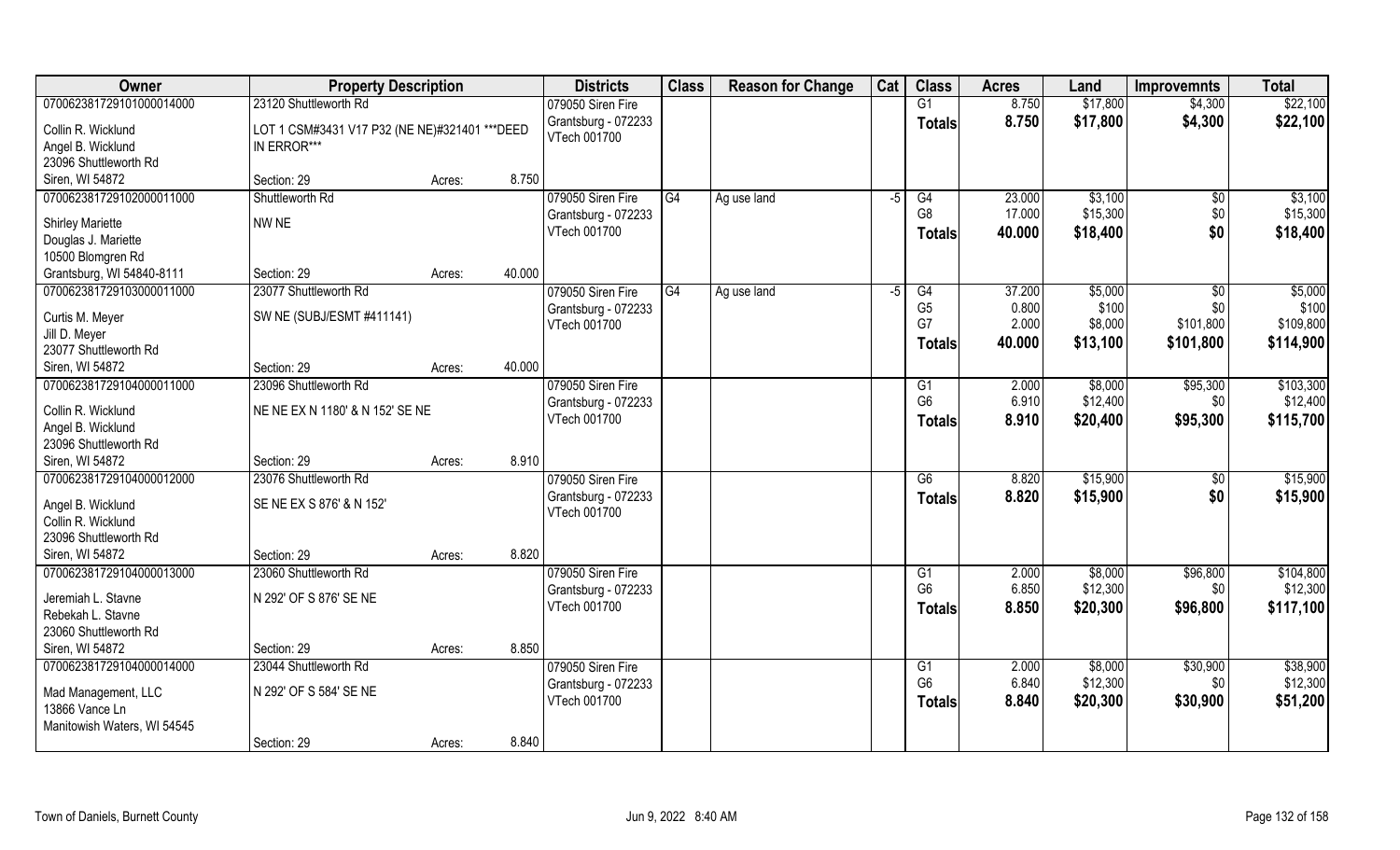| Owner                                     | <b>Property Description</b> |        |        | <b>Districts</b>                    | <b>Class</b> | <b>Reason for Change</b> | Cat  | <b>Class</b>    | <b>Acres</b>     | Land     | <b>Improvemnts</b> | <b>Total</b> |
|-------------------------------------------|-----------------------------|--------|--------|-------------------------------------|--------------|--------------------------|------|-----------------|------------------|----------|--------------------|--------------|
| 070062381729104000015000                  | 23024 Shuttleworth Rd       |        |        | 079050 Siren Fire                   |              |                          |      | G1              | 2.000            | \$8,000  | \$118,000          | \$126,000    |
| Barbara E. Benson                         | S 292' OF SE NE             |        |        | Grantsburg - 072233                 |              |                          |      | G <sub>6</sub>  | 6.840            | \$12,300 | \$0                | \$12,300     |
| 23024 Shuttleworth Rd                     |                             |        |        | VTech 001700                        |              |                          |      | Totals          | 8.840            | \$20,300 | \$118,000          | \$138,300    |
| Siren, WI 54872-8810                      |                             |        |        |                                     |              |                          |      |                 |                  |          |                    |              |
|                                           | Section: 29                 | Acres: | 8.840  |                                     |              |                          |      |                 |                  |          |                    |              |
| 070062381729201000011000                  | 10077 Blomgren Rd           |        |        | 079050 Siren Fire                   |              |                          |      | G1              | 1.000            | \$6,000  | \$161,900          | \$167,900    |
| Michael L. Stein                          | NE NW                       |        |        | Grantsburg - 072233                 |              |                          |      | G <sub>5</sub>  | 11.000           | \$6,600  | \$0                | \$6,600      |
| Teresa D. Stein                           |                             |        |        | VTech 001700                        |              |                          |      | G <sub>6</sub>  | 28.000           | \$50,400 | \$0                | \$50,400     |
| 10077 Blomgren Rd                         |                             |        |        |                                     |              |                          |      | <b>Totals</b>   | 40.000           | \$63,000 | \$161,900          | \$224,900    |
| Siren, WI 54872                           | Section: 29                 | Acres: | 40.000 |                                     |              |                          |      |                 |                  |          |                    |              |
| 070062381729202000011000                  | 10139 Blomgren Rd           |        |        | 079050 Siren Fire                   | G4           | Ag use land              | -5   | G4              | 27.000           | \$3,600  | $\sqrt{6}$         | \$3,600      |
|                                           |                             |        |        | Grantsburg - 072233                 |              |                          |      | G <sub>5</sub>  | 2.000            | \$900    | \$0                | \$900        |
| Allen D. Anderson                         | NW NW                       |        |        | VTech 001700                        |              |                          |      | G7              | 1.000            | \$6,000  | \$10,800           | \$16,800     |
| 10520 Elbow Lake Rd                       |                             |        |        |                                     |              |                          |      | G <sub>8</sub>  | 10.000           | \$9,000  | \$0                | \$9,000      |
| Grantsburg, WI 54840                      |                             |        |        |                                     |              |                          |      | Totals          | 40.000           | \$19,500 | \$10,800           | \$30,300     |
|                                           | Section: 29                 | Acres: | 40.000 |                                     |              |                          |      |                 |                  |          |                    |              |
| 070062381729203000011000                  |                             |        |        | 079050 Siren Fire                   | G4           | Ag use land              | -5   | G4              | 30.000<br>10.000 | \$4,000  | \$0                | \$4,000      |
| Allen D. Anderson                         | SW <sub>NW</sub>            |        |        | Grantsburg - 072233<br>VTech 001700 |              |                          |      | G <sub>5</sub>  |                  | \$4,500  | \$0                | \$4,500      |
| Peggy L. Anderson                         |                             |        |        |                                     |              |                          |      | <b>Totals</b>   | 40.000           | \$8,500  | \$0                | \$8,500      |
| 10520 Elbow Lake Rd                       |                             |        |        |                                     |              |                          |      |                 |                  |          |                    |              |
| Grantsburg, WI 54840                      | Section: 29                 | Acres: | 40.000 |                                     |              |                          |      |                 |                  |          |                    |              |
| 070062381729204000011000                  |                             |        |        | 079050 Siren Fire                   | G4           | Ag use land              | -5   | $\overline{G4}$ | 12.000           | \$1,600  | $\sqrt{6}$         | \$1,600      |
| Curtis M. Meyer                           | SE NW (W/ESMT #411141)      |        |        | Grantsburg - 072233                 |              |                          |      | G <sub>5</sub>  | 10.000           | \$4,500  | \$0                | \$4,500      |
| Jill D. Meyer                             |                             |        |        | VTech 001700                        |              |                          |      | G <sub>8</sub>  | 18.000           | \$16,200 | \$0                | \$16,200     |
| 23077 Shuttleworth Rd                     |                             |        |        |                                     |              |                          |      | <b>Totals</b>   | 40.000           | \$22,300 | \$0                | \$22,300     |
| Siren, WI 54872                           | Section: 29                 | Acres: | 40.000 |                                     |              |                          |      |                 |                  |          |                    |              |
| 070062381729301000011000                  | Elbow Lake Rd               |        |        | 079050 Siren Fire                   | G4           | Ag use land              | -5   | G4              | 11.500           | \$1,500  | $\overline{50}$    | \$1,500      |
|                                           |                             |        |        | Grantsburg - 072233                 |              |                          |      | G <sub>5</sub>  | 3.180            | \$1,500  | \$0                | \$1,500      |
| Daniel W. Goodremote Sr                   | NE SW                       |        |        | VTech 001700                        |              |                          |      | G <sub>8</sub>  | 25.320           | \$20,900 | \$0                | \$20,900     |
| Lois H. Goodremote<br>10022 Elbow Lake Rd |                             |        |        |                                     |              |                          |      | Totals          | 40.000           | \$23,900 | \$0                | \$23,900     |
| Siren, WI 54872                           | Section: 29                 | Acres: | 40.000 |                                     |              |                          |      |                 |                  |          |                    |              |
| 070062381729302000011000                  | Elbow Lake Rd               |        |        | 079050 Siren Fire                   | G4           |                          | $-5$ | G4              | 13.000           | \$1,700  | $\overline{50}$    | \$1,700      |
|                                           |                             |        |        | Grantsburg - 072233                 |              | Ag use land              |      | G <sub>5</sub>  | 14.000           | \$3,500  | \$0                | \$3,500      |
| Daniel W. Goodremote Sr                   | NW SW                       |        |        | VTech 001700                        |              |                          |      | G <sub>8</sub>  | 13.000           | \$10,800 | \$0                | \$10,800     |
| Lois H. Goodremote                        |                             |        |        |                                     |              |                          |      | Totals          | 40.000           | \$16,000 | \$0                | \$16,000     |
| 10022 Elbow Lake Rd                       |                             |        |        |                                     |              |                          |      |                 |                  |          |                    |              |
| Siren, WI 54872                           | Section: 29                 | Acres: | 40.000 |                                     |              |                          |      |                 |                  |          |                    |              |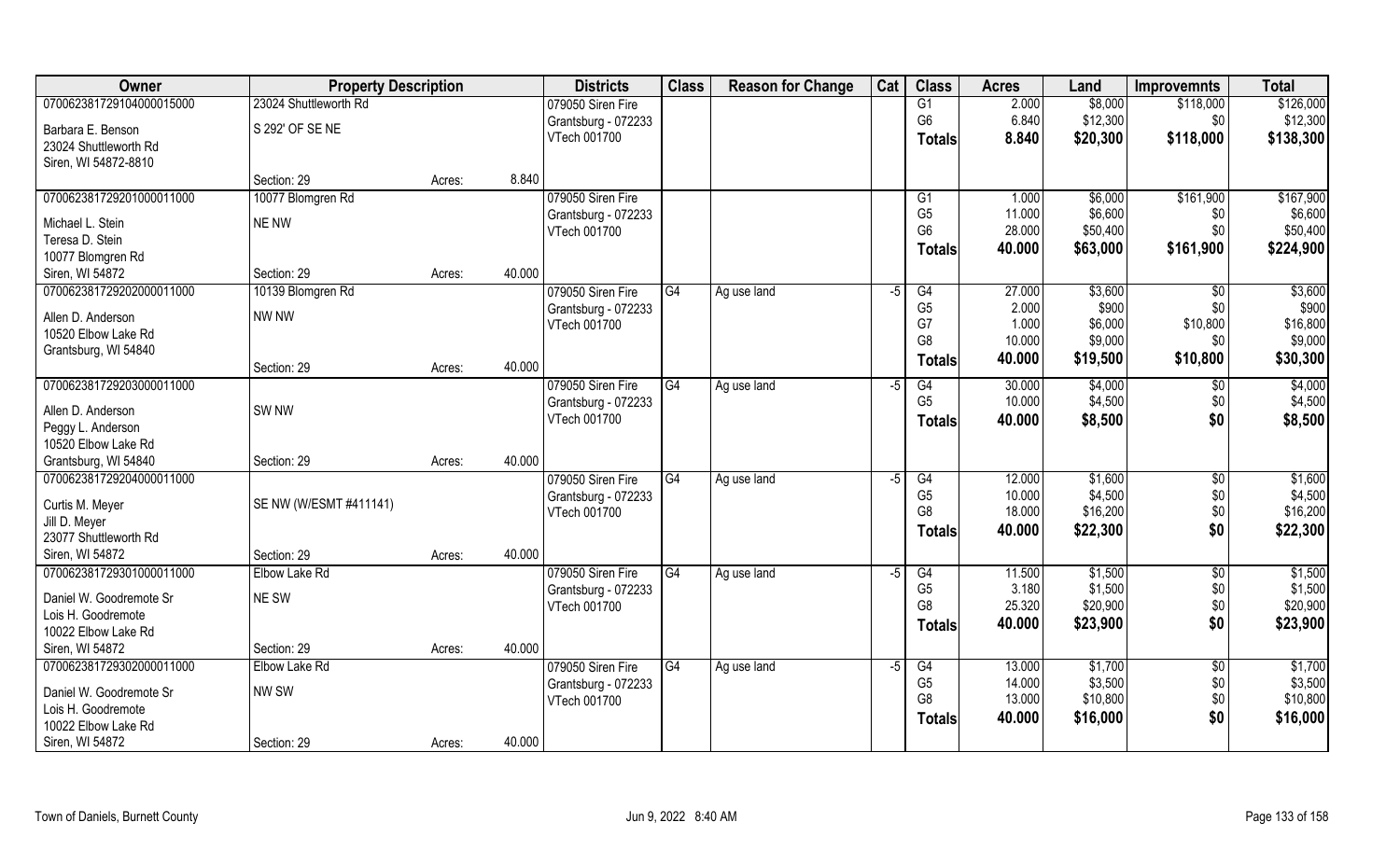| <b>Owner</b>                              | <b>Property Description</b>                     |        |        | <b>Districts</b>    | <b>Class</b>   | <b>Reason for Change</b>    | Cat  | <b>Class</b>    | <b>Acres</b> | Land     | <b>Improvemnts</b> | <b>Total</b> |
|-------------------------------------------|-------------------------------------------------|--------|--------|---------------------|----------------|-----------------------------|------|-----------------|--------------|----------|--------------------|--------------|
| 070062381729303000011000                  | Elbow Lake Rd                                   |        |        | 079050 Siren Fire   | G4             | Ag use land                 | $-5$ | G4              | 21.000       | \$2,800  | $\overline{30}$    | \$2,800      |
| Daniel W. Goodremote Sr                   | SW SW EX W1/2 OF E1/2 OF S1/2 & E1/2 OF W1/2 OF |        |        | Grantsburg - 072233 |                |                             |      | G <sub>8</sub>  | 9.000        | \$7,500  | \$0                | \$7,500      |
| Lois H. Goodremote                        | S1/2                                            |        |        | VTech 001700        |                |                             |      | <b>Totals</b>   | 30.000       | \$10,300 | \$0                | \$10,300     |
| 10022 Elbow Lake Rd                       |                                                 |        |        |                     |                |                             |      |                 |              |          |                    |              |
| Siren, WI 54872                           | Section: 29                                     | Acres: | 30.000 |                     |                |                             |      |                 |              |          |                    |              |
| 070062381729303000012000                  | 10150 Elbow Lake Rd                             |        |        | 079050 Siren Fire   |                |                             |      | G1              | 1.000        | \$6,000  | \$43,700           | \$49,700     |
|                                           |                                                 |        |        | Grantsburg - 072233 |                |                             |      | G <sub>6</sub>  | 9.000        | \$9,000  | \$0                | \$9,000      |
| Daniel W. Goodremote Sr                   | W1/2 OF E1/2 OF S1/2 SW SW E1/2 OF W1/2 S1/2 SW |        |        | VTech 001700        |                |                             |      | <b>Totals</b>   | 10.000       | \$15,000 | \$43,700           | \$58,700     |
| Lois H. Goodremote<br>10022 Elbow Lake Rd | SW                                              |        |        |                     |                |                             |      |                 |              |          |                    |              |
| Siren, WI 54872                           | Section: 29                                     | Acres: | 10.000 |                     |                |                             |      |                 |              |          |                    |              |
| 070062381729304000011000                  | Elbow Lake Rd                                   |        |        | 079050 Siren Fire   | IG4            | Ag use land                 | $-5$ | G4              | 19.000       | \$2,500  | \$0                | \$2,500      |
|                                           |                                                 |        |        | Grantsburg - 072233 |                |                             |      | G <sub>5</sub>  | 6.000        | \$2,700  | \$0                | \$2,700      |
| Daniel W. Goodremote Sr                   | SE SW EX W 330' OF E 495' OF S 660'             |        |        | VTech 001700        |                |                             |      | G <sub>8</sub>  | 10.000       | \$9,000  | \$0                | \$9,000      |
| Lois H. Goodremote                        |                                                 |        |        |                     |                |                             |      | <b>Totals</b>   | 35.000       | \$14,200 | \$0                | \$14,200     |
| 10022 Elbow Lake Rd                       |                                                 |        |        |                     |                |                             |      |                 |              |          |                    |              |
| Siren, WI 54872                           | Section: 29                                     | Acres: | 35.000 |                     |                |                             |      |                 |              |          |                    |              |
| 070062381729304000012000                  | 10022 Elbow Lake Rd                             |        |        | 079050 Siren Fire   |                |                             |      | G1              | 5.000        | \$14,000 | \$75,400           | \$89,400     |
| Daniel W. Goodremote Sr                   | W 330' OF E 495' OF S 660' SE SW                |        |        | Grantsburg - 072233 |                |                             |      | <b>Totals</b>   | 5.000        | \$14,000 | \$75,400           | \$89,400     |
| Lois H. Goodremote                        |                                                 |        |        | VTech 001700        |                |                             |      |                 |              |          |                    |              |
| 10022 Elbow Lake Rd                       |                                                 |        |        |                     |                |                             |      |                 |              |          |                    |              |
| Siren, WI 54872                           | Section: 29                                     | Acres: | 5.000  |                     |                |                             |      |                 |              |          |                    |              |
| 070062381729401000011001                  |                                                 |        |        | 079050 Siren Fire   | G4             | Ag use land                 | -5   | $\overline{G4}$ | 16.900       | \$2,300  | \$0                | \$2,300      |
| Curtis M. Meyer                           | NE SE EX S 20 ACRES                             |        |        | Grantsburg - 072233 | G <sub>4</sub> | Correct acreage after split |      | G8              | 2.500        | \$2,300  | \$0                | \$2,300      |
| Jill D. Meyer                             |                                                 |        |        | VTech 001700        |                |                             |      | Totals          | 19.400       | \$4,600  | \$0                | \$4,600      |
| 23077 Shuttleworth Rd                     |                                                 |        |        |                     |                |                             |      |                 |              |          |                    |              |
| Siren, WI 54872                           | Section: 29                                     | Acres: | 19.400 |                     |                |                             |      |                 |              |          |                    |              |
| 070062381729401000011100                  | 22934 Shuttleworth Rd                           |        |        | 079050 Siren Fire   | G <sub>8</sub> | Revalue                     |      | G4              | 6.500        | \$900    | \$0                | \$900        |
|                                           |                                                 |        |        | Grantsburg - 072233 |                |                             |      | G <sub>8</sub>  | 3.500        | \$3,200  | \$0                | \$3,200      |
| Kelsey M. Rauchbauer                      | PCL IN NE SE AS DES IN DOC 472249               |        |        | VTech 001700        |                |                             |      | <b>Totals</b>   | 10.000       | \$4,100  | \$0                | \$4,100      |
| 23077 Shuttleworth Rd                     |                                                 |        |        |                     |                |                             |      |                 |              |          |                    |              |
| Siren, WI 54872                           | Section: 29                                     |        | 10.000 |                     |                |                             |      |                 |              |          |                    |              |
| 070062381729401000012000                  | 22896 Shuttleworth Rd                           | Acres: |        | 079050 Siren Fire   |                |                             |      | G1              | 5.000        | \$14,000 | \$82,800           | \$96,800     |
|                                           |                                                 |        |        | Grantsburg - 072233 |                |                             |      | <b>Totals</b>   | 5.000        | \$14,000 | \$82,800           | \$96,800     |
| Derik Meyer                               | W 5 AC OF S 10 AC NE SE (SUBJ/ESMT)             |        |        | VTech 001700        |                |                             |      |                 |              |          |                    |              |
| 22910 Shuttleworth Rd                     |                                                 |        |        |                     |                |                             |      |                 |              |          |                    |              |
| Siren, WI 54872                           |                                                 |        |        |                     |                |                             |      |                 |              |          |                    |              |
|                                           | Section: 29                                     | Acres: | 5.000  |                     |                |                             |      |                 |              |          |                    |              |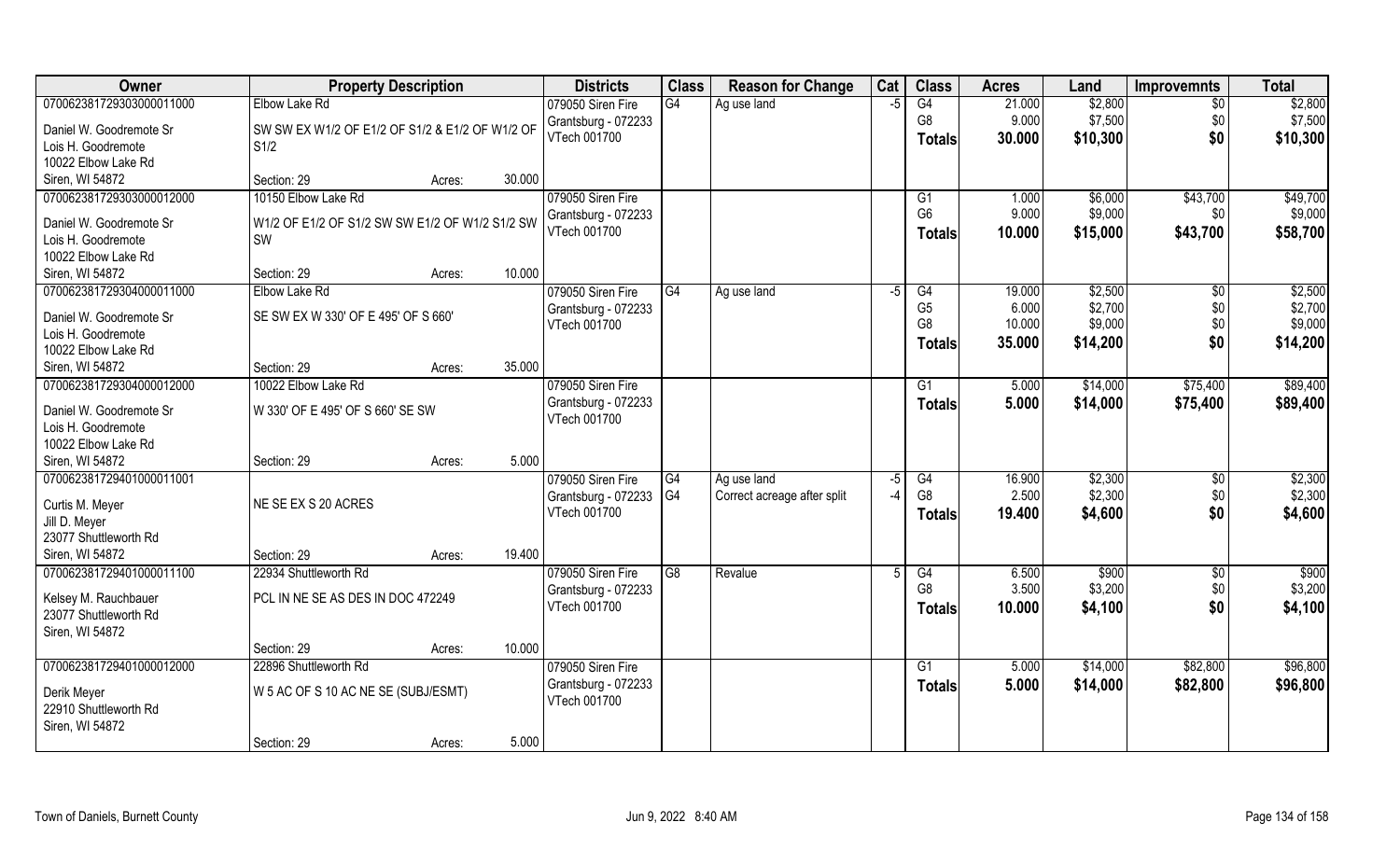| Owner                                  | <b>Property Description</b>            |        |        | <b>Districts</b>    | <b>Class</b> | <b>Reason for Change</b> | Cat | <b>Class</b>   | <b>Acres</b> | Land     | <b>Improvemnts</b> | <b>Total</b> |
|----------------------------------------|----------------------------------------|--------|--------|---------------------|--------------|--------------------------|-----|----------------|--------------|----------|--------------------|--------------|
| 070062381729401000013000               | 22910 Shuttleworth Rd                  |        |        | 079050 Siren Fire   |              |                          |     | G1             | 5.000        | \$14,000 | \$99,600           | \$113,600    |
| Gregory C. Meyer                       | E 5 A OF S 10 A NE SE (W/ESMT)         |        |        | Grantsburg - 072233 |              |                          |     | <b>Totals</b>  | 5.000        | \$14,000 | \$99,600           | \$113,600    |
| <b>Christin Meyer</b>                  |                                        |        |        | VTech 001700        |              |                          |     |                |              |          |                    |              |
| 22910 Shuttleworth Rd                  |                                        |        |        |                     |              |                          |     |                |              |          |                    |              |
| Siren, WI 54872                        | Section: 29                            | Acres: | 5.000  |                     |              |                          |     |                |              |          |                    |              |
| 070062381729402000011000               | Shuttleworth Rd                        |        |        | 079050 Siren Fire   |              |                          |     | G6             | 30.000       | \$54,000 | \$0                | \$54,000     |
|                                        | <b>NW SE EX S 330'</b>                 |        |        | Grantsburg - 072233 |              |                          |     | <b>Totals</b>  | 30.000       | \$54,000 | \$0                | \$54,000     |
| Curtis M. Meyer                        |                                        |        |        | VTech 001700        |              |                          |     |                |              |          |                    |              |
| Jill D. Meyer<br>23077 Shuttleworth Rd |                                        |        |        |                     |              |                          |     |                |              |          |                    |              |
| Siren, WI 54872                        | Section: 29                            | Acres: | 30.000 |                     |              |                          |     |                |              |          |                    |              |
| 070062381729402000012000               | Shuttleworth Rd                        |        |        | 079050 Siren Fire   |              |                          |     | G1             | 5.000        | \$14,000 | \$0                | \$14,000     |
|                                        |                                        |        |        | Grantsburg - 072233 |              |                          |     |                | 5.000        | \$14,000 | \$0                | \$14,000     |
| Dolores Swenson                        | W 1/2 S 330' NW SE (W/ESMT #342199)    |        |        | VTech 001700        |              |                          |     | <b>Totals</b>  |              |          |                    |              |
| 23642 N Alpha Dr                       |                                        |        |        |                     |              |                          |     |                |              |          |                    |              |
| Grantsburg, WI 54840-7139              |                                        |        |        |                     |              |                          |     |                |              |          |                    |              |
|                                        | Section: 29                            | Acres: | 5.000  |                     |              |                          |     |                |              |          |                    |              |
| 070062381729402000013000               | 22893 Shuttleworth Rd                  |        |        | 079050 Siren Fire   |              |                          |     | G1             | 5.000        | \$14,000 | \$90,200           | \$104,200    |
| David O. Taylor                        | E 1/2 S 330' NW SE (SUBJ/ESMT #342199) |        |        | Grantsburg - 072233 |              |                          |     | <b>Totals</b>  | 5.000        | \$14,000 | \$90,200           | \$104,200    |
| 22893 Shuttleworth Rd                  |                                        |        |        | VTech 001700        |              |                          |     |                |              |          |                    |              |
| Siren, WI 54872                        |                                        |        |        |                     |              |                          |     |                |              |          |                    |              |
|                                        | Section: 29                            | Acres: | 5.000  |                     |              |                          |     |                |              |          |                    |              |
| 070062381729403000011000               | Elbow Lake Rd                          |        |        | 079050 Siren Fire   |              |                          |     | G4             | 5.000        | \$700    | $\sqrt[6]{}$       | \$700        |
| Daniel W. Goodremote Sr                | SW SE                                  |        |        | Grantsburg - 072233 |              |                          |     | G <sub>8</sub> | 35.000       | \$31,500 | \$0                | \$31,500     |
| Lois H. Goodremote                     |                                        |        |        | VTech 001700        |              |                          |     | <b>Totals</b>  | 40.000       | \$32,200 | \$0                | \$32,200     |
| 10022 Elbow Lake Rd                    |                                        |        |        |                     |              |                          |     |                |              |          |                    |              |
| Siren, WI 54872                        | Section: 29                            | Acres: | 40.000 |                     |              |                          |     |                |              |          |                    |              |
| 070062381729404000011000               | 9816 Elbow Lake Rd                     |        |        | 079050 Siren Fire   |              |                          |     | G1             | 1.000        | \$6,000  | \$163,800          | \$169,800    |
|                                        |                                        |        |        | Grantsburg - 072233 |              |                          |     | G <sub>5</sub> | 7.000        | \$1,800  | \$0                | \$1,800      |
| Travis T. Gingras                      | E1/2 SE SE                             |        |        | VTech 001700        |              |                          |     | G <sub>6</sub> | 12.000       | \$21,600 | \$0\$              | \$21,600     |
| 9816 Elbow Lake Rd                     |                                        |        |        |                     |              |                          |     | <b>Totals</b>  | 20.000       | \$29,400 | \$163,800          | \$193,200    |
| Siren, WI 54872                        | Section: 29                            | Acres: | 20.000 |                     |              |                          |     |                |              |          |                    |              |
| 070062381729404000012000               | 22840 Shuttleworth Rd                  |        |        | 079050 Siren Fire   |              |                          |     | G1             | 1.000        | \$6,000  | \$25,300           | \$31,300     |
|                                        |                                        |        |        | Grantsburg - 072233 |              |                          |     | G <sub>5</sub> | 2.000        | \$500    | \$0                | \$500        |
| Paul M. Jenson                         | W1/2 SE SE EX S1/2 S1/2                |        |        | VTech 001700        |              |                          |     | G <sub>6</sub> | 12.000       | \$21,600 | \$0                | \$21,600     |
| Laurie A. Jenson                       |                                        |        |        |                     |              |                          |     | <b>Totals</b>  | 15.000       | \$28,100 | \$25,300           | \$53,400     |
| 22840 Shuttleworth Rd                  |                                        |        |        |                     |              |                          |     |                |              |          |                    |              |
| Siren, WI 54872                        | Section: 29                            | Acres: | 15.000 |                     |              |                          |     |                |              |          |                    |              |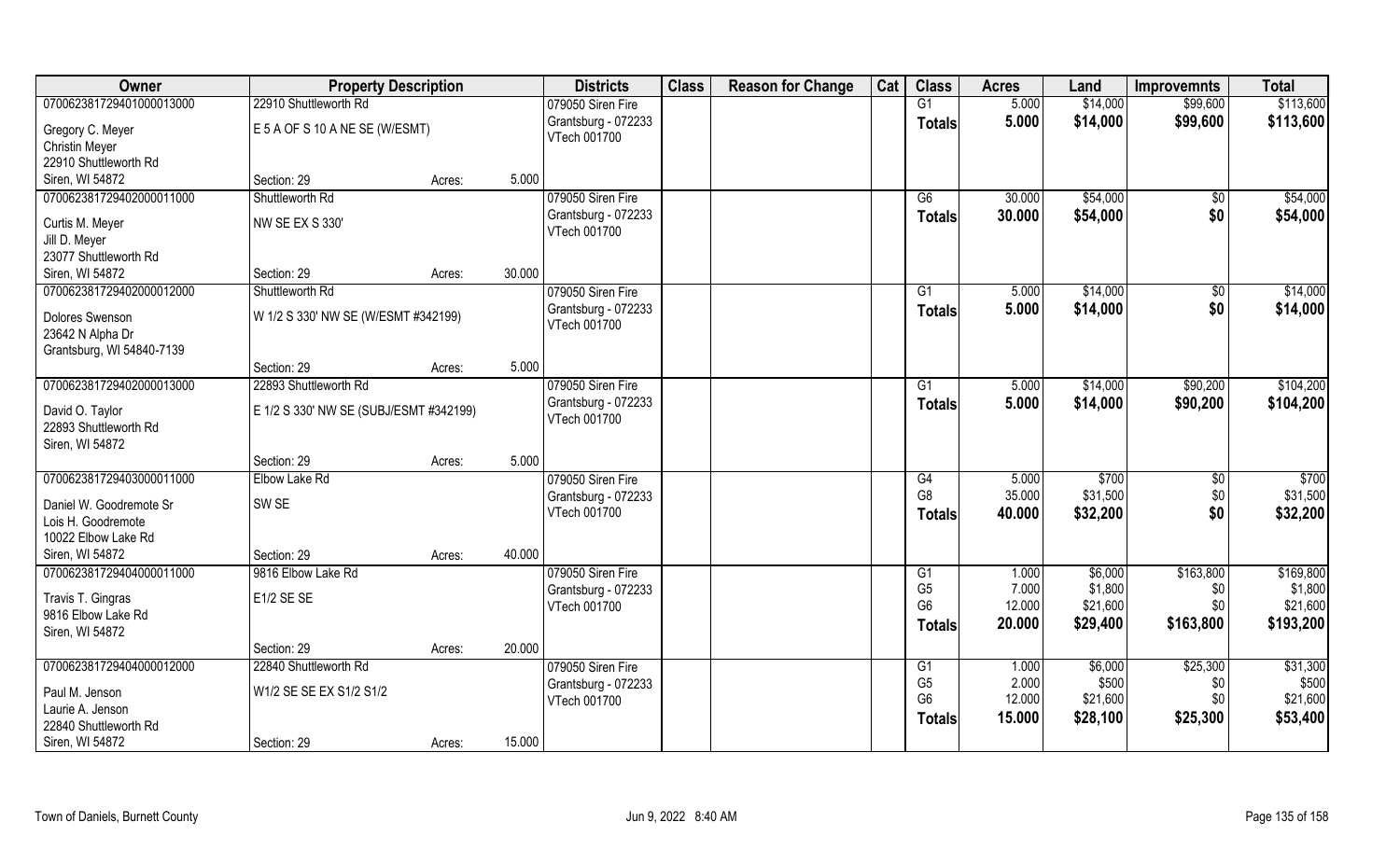| Owner                    | <b>Property Description</b>             |        |        | <b>Districts</b>    | <b>Class</b> | <b>Reason for Change</b> | Cat  | <b>Class</b>    | <b>Acres</b> | Land     | <b>Improvemnts</b> | <b>Total</b> |
|--------------------------|-----------------------------------------|--------|--------|---------------------|--------------|--------------------------|------|-----------------|--------------|----------|--------------------|--------------|
| 070062381729404000013000 | 9874 Elbow Lake Rd                      |        |        | 079050 Siren Fire   |              |                          |      | G1              | 3.250        | \$10,500 | \$33,800           | \$44,300     |
| Bonita L. Andrews        | S 1/2 S 1/2 W 1/2 SE SE                 |        |        | Grantsburg - 072233 |              |                          |      | G <sub>5</sub>  | 1.750        | \$500    | \$0                | \$500        |
| 9874 Elbow Lake Rd       |                                         |        |        | VTech 001700        |              |                          |      | <b>Totals</b>   | 5.000        | \$11,000 | \$33,800           | \$44,800     |
| Siren, WI 54872-8816     |                                         |        |        |                     |              |                          |      |                 |              |          |                    |              |
|                          | Section: 29                             | Acres: | 5.000  |                     |              |                          |      |                 |              |          |                    |              |
| 070062381730101000011000 | <b>Blomgren Rd</b>                      |        |        | 079050 Siren Fire   | G4           | Ag use land              | $-5$ | G4              | 10.000       | \$1,300  | $\sqrt[6]{}$       | \$1,300      |
| Allen D. Anderson        | NE NE                                   |        |        | Grantsburg - 072233 |              |                          |      | G <sub>5</sub>  | 1.000        | \$500    | \$0                | \$500        |
| Peggy L. Anderson        |                                         |        |        | VTech 001700        |              |                          |      | G <sub>6</sub>  | 29.000       | \$29,000 | \$0                | \$29,000     |
| 10520 Elbow Lake Rd      |                                         |        |        |                     |              |                          |      | <b>Totals</b>   | 40.000       | \$30,800 | \$0                | \$30,800     |
| Grantsburg, WI 54840     | Section: 30                             | Acres: | 40.000 |                     |              |                          |      |                 |              |          |                    |              |
| 070062381730102000011000 | <b>Blomgren Rd</b>                      |        |        | 079050 Siren Fire   |              |                          |      | G5              | 1.000        | \$500    | \$0                | \$500        |
| Bryan K. Anderson        | E1/2 NW NE                              |        |        | Grantsburg - 072233 |              |                          |      | G <sub>6</sub>  | 19.000       | \$24,900 | \$0                | \$24,900     |
| 10265 Elbow Lake Rd      |                                         |        |        | VTech 001700        |              |                          |      | <b>Totals</b>   | 20.000       | \$25,400 | \$0                | \$25,400     |
| Siren, WI 54872          |                                         |        |        |                     |              |                          |      |                 |              |          |                    |              |
|                          | Section: 30                             | Acres: | 20.000 |                     |              |                          |      |                 |              |          |                    |              |
| 070062381730102000012000 | 10411 Blomgren Rd                       |        |        | 079050 Siren Fire   |              |                          |      | G1              | 5.000        | \$14,000 | \$16,300           | \$30,300     |
| Teresa M. Warnke         | PCL NW NE                               |        |        | Grantsburg - 072233 |              |                          |      | <b>Totals</b>   | 5.000        | \$14,000 | \$16,300           | \$30,300     |
| 10411 Blomgren Rd        |                                         |        |        | VTech 001700        |              |                          |      |                 |              |          |                    |              |
| Siren, WI 54872          |                                         |        |        |                     |              |                          |      |                 |              |          |                    |              |
|                          | Section: 30                             | Acres: | 5.000  |                     |              |                          |      |                 |              |          |                    |              |
| 070062381730102000013000 | 10415 Blomgren Rd                       |        |        | 079050 Siren Fire   |              |                          |      | $\overline{G1}$ | 5.000        | \$14,000 | \$65,200           | \$79,200     |
| David Gardin             | PCL IN NW NE                            |        |        | Grantsburg - 072233 |              |                          |      | <b>Totals</b>   | 5.000        | \$14,000 | \$65,200           | \$79,200     |
| PO Box 70                |                                         |        |        | VTech 001700        |              |                          |      |                 |              |          |                    |              |
| Siren, WI 54872          |                                         |        |        |                     |              |                          |      |                 |              |          |                    |              |
|                          | Section: 30                             | Acres: | 5.000  |                     |              |                          |      |                 |              |          |                    |              |
| 070062381730102000014000 | <b>Blomgren</b> Rd                      |        |        | 079050 Siren Fire   |              |                          |      | G6              | 10.000       | \$18,000 | \$0                | \$18,000     |
| David Gardin             | W1/2 NW NE EX V 342 P 269 & V 350 P 297 |        |        | Grantsburg - 072233 |              |                          |      | <b>Totals</b>   | 10.000       | \$18,000 | \$0                | \$18,000     |
| PO Box 70                |                                         |        |        | VTech 001700        |              |                          |      |                 |              |          |                    |              |
| Siren, WI 54872          |                                         |        |        |                     |              |                          |      |                 |              |          |                    |              |
|                          | Section: 30                             | Acres: | 10.000 |                     |              |                          |      |                 |              |          |                    |              |
| 070062381730103000011000 | <b>Blomgren Rd</b>                      |        |        | 079050 Siren Fire   |              |                          |      | G6              | 20.000       | \$33,000 | $\overline{50}$    | \$33,000     |
| Bryan K. Anderson        | E1/2 SW NE                              |        |        | Grantsburg - 072233 |              |                          |      | <b>Totals</b>   | 20.000       | \$33,000 | \$0                | \$33,000     |
| 10265 Elbow Lake Rd      |                                         |        |        | VTech 001700        |              |                          |      |                 |              |          |                    |              |
| Siren, WI 54872          |                                         |        |        |                     |              |                          |      |                 |              |          |                    |              |
|                          | Section: 30                             | Acres: | 20.000 |                     |              |                          |      |                 |              |          |                    |              |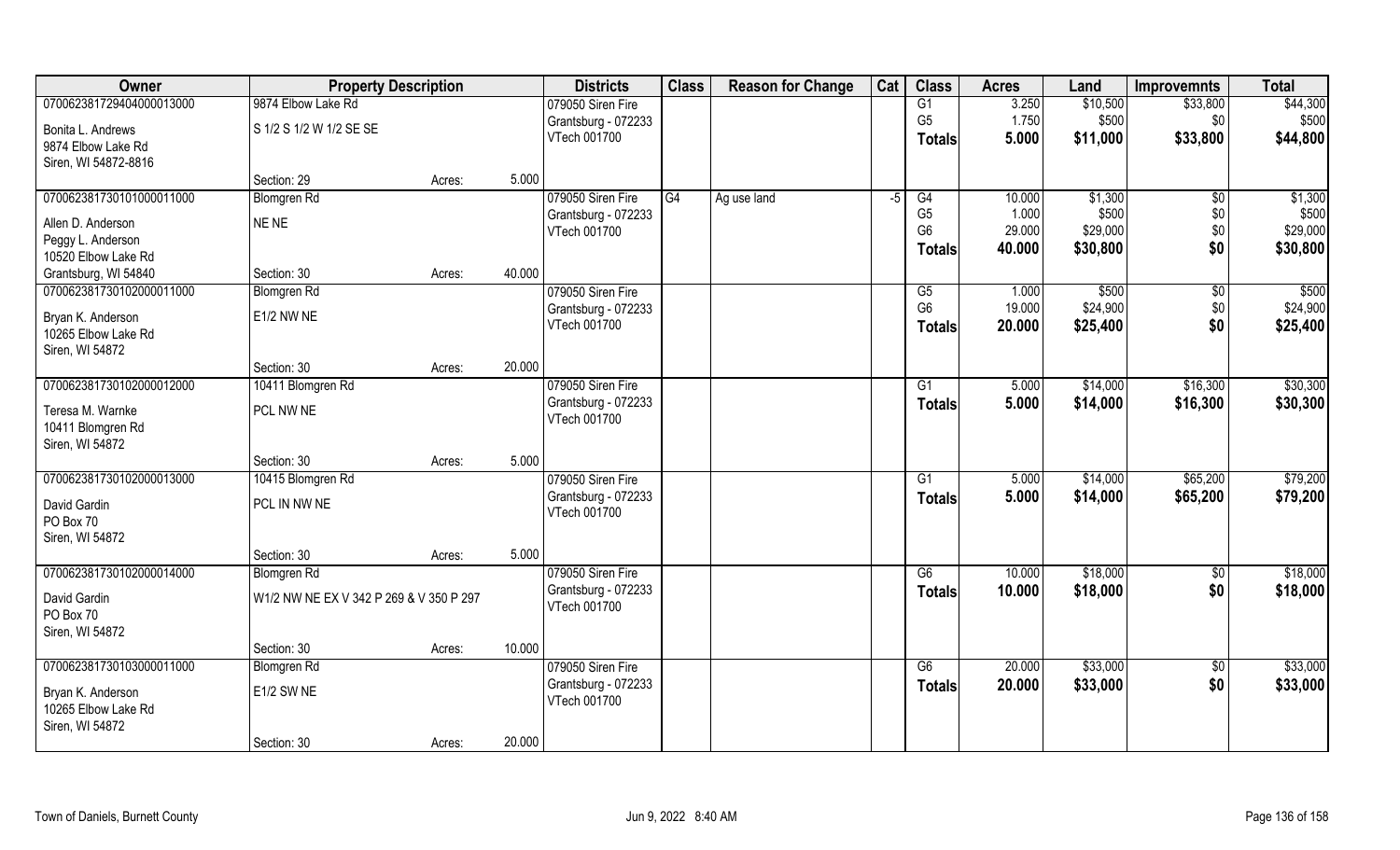| Owner                                    | <b>Property Description</b>                      |        |        | <b>Districts</b>                    | <b>Class</b> | <b>Reason for Change</b> | Cat  | <b>Class</b>    | <b>Acres</b> | Land     | <b>Improvemnts</b> | <b>Total</b> |
|------------------------------------------|--------------------------------------------------|--------|--------|-------------------------------------|--------------|--------------------------|------|-----------------|--------------|----------|--------------------|--------------|
| 070062381730103000012000                 | <b>Blomgren Rd</b>                               |        |        | 079050 Siren Fire                   |              |                          |      | $\overline{G6}$ | 20.000       | \$36,000 | \$0                | \$36,000     |
| David Gardin<br>PO Box 70                | W1/2 SW NE                                       |        |        | Grantsburg - 072233<br>VTech 001700 |              |                          |      | <b>Totals</b>   | 20.000       | \$36,000 | \$0                | \$36,000     |
| Siren, WI 54872                          |                                                  |        |        |                                     |              |                          |      |                 |              |          |                    |              |
|                                          | Section: 30                                      | Acres: | 20.000 |                                     |              |                          |      |                 |              |          |                    |              |
| 070062381730104000011000                 | <b>Blomgren Rd</b>                               |        |        | 079050 Siren Fire                   | G4           | Ag use land              | $-5$ | G4              | 30.000       | \$3,100  | $\sqrt[6]{}$       | \$3,100      |
| Bryan K. Anderson                        | SE <sub>NE</sub>                                 |        |        | Grantsburg - 072233                 |              |                          |      | G <sub>5</sub>  | 10.000       | \$4,500  | \$0                | \$4,500      |
| 10265 Elbow Lake Rd                      |                                                  |        |        | VTech 001700                        |              |                          |      | <b>Totals</b>   | 40.000       | \$7,600  | \$0                | \$7,600      |
| Siren, WI 54872                          |                                                  |        |        |                                     |              |                          |      |                 |              |          |                    |              |
|                                          | Section: 30                                      | Acres: | 40.000 |                                     |              |                          |      |                 |              |          |                    |              |
| 070062381730201000011000                 | <b>Blomgren Rd</b>                               |        |        | 079050 Siren Fire                   |              |                          |      | G6              | 10.000       | \$18,000 | \$0                | \$18,000     |
| David Gardin                             | E 440' OF N 990' N 1/2 NW FRL                    |        |        | Grantsburg - 072233                 |              |                          |      | <b>Totals</b>   | 10.000       | \$18,000 | \$0                | \$18,000     |
| PO Box 70                                |                                                  |        |        | VTech 001700                        |              |                          |      |                 |              |          |                    |              |
| Siren, WI 54872                          |                                                  |        |        |                                     |              |                          |      |                 |              |          |                    |              |
|                                          | Section: 30                                      | Acres: | 10.000 |                                     |              |                          |      |                 |              |          |                    |              |
| 070062381730201000012000                 | <b>Blomgren Rd</b>                               |        |        | 079050 Siren Fire                   |              |                          |      | G6              | 27.600       | \$49,700 | $\sqrt[6]{}$       | \$49,700     |
| Katherin Engstrom<br>Michael R. Engstrom | FR N1/2 NW EX PCL V 61 P 201 EX E 440' OF N 990' |        |        | Grantsburg - 072233<br>VTech 001700 |              |                          |      | <b>Totals</b>   | 27.600       | \$49,700 | \$0                | \$49,700     |
| 2038 22nd St                             |                                                  |        |        |                                     |              |                          |      |                 |              |          |                    |              |
| Rice Lake, WI 54868-8806                 | Section: 30                                      | Acres: | 27.600 |                                     |              |                          |      |                 |              |          |                    |              |
| 070062381730202000011000                 | 10549 Blomgren Rd                                |        |        | 079050 Siren Fire                   |              |                          |      | G1              | 1.000        | \$6,000  | \$83,600           | \$89,600     |
| Carmen K. Covey                          | PCL FR N1/2 NW1/4 COM NW COR OF SEC, TH S 60     |        |        | Grantsburg - 072233                 |              |                          |      | G <sub>5</sub>  | 2.000        | \$900    | \$0                | \$900        |
| 10549 Blomgren Rd                        | RDS, TH E 60 RDS, TH N 60 RDS, TH W 60 RDS TO    |        |        | VTech 001700                        |              |                          |      | G <sub>6</sub>  | 19.500       | \$35,100 | \$0                | \$35,100     |
| Grantsburg, WI 54840-8112                | POB.                                             |        |        |                                     |              |                          |      | <b>Totals</b>   | 22.500       | \$42,000 | \$83,600           | \$125,600    |
|                                          | Section: 30                                      | Acres: | 22.500 |                                     |              |                          |      |                 |              |          |                    |              |
| 070062381730203000011000                 | 23112 County Rd W                                |        |        | 079050 Siren Fire                   |              |                          |      | G1              | 1.000        | \$9,000  | \$31,200           | \$40,200     |
| John J. Trombley                         | N 1/2 FR SW NW & ALSO FR NW NW EX N 60 RDS       |        |        | Grantsburg - 072233                 |              |                          |      | G <sub>5</sub>  | 2.000        | \$100    | \$0                | \$100        |
| Arlene M. Trombley                       |                                                  |        |        | VTech 001700                        |              |                          |      | G <sub>6</sub>  | 18.070       | \$32,500 | \$0\$              | \$32,500     |
| 4734 Golden Pon Ln                       |                                                  |        |        |                                     |              |                          |      | <b>Totals</b>   | 21.070       | \$41,600 | \$31,200           | \$72,800     |
| White Bear Lake, MN 55110-6756           | Section: 30                                      | Acres: | 21.070 |                                     |              |                          |      |                 |              |          |                    |              |
| 070062381730203000012000                 | County Rd W                                      |        |        | 079050 Siren Fire                   |              |                          |      | G6              | 4.000        | \$6,600  | $\sqrt[6]{30}$     | \$6,600      |
| Peggy Anderson                           | PART OF S1/2 FR SW NW LYING E OF LAKE            |        |        | Grantsburg - 072233                 |              |                          |      | <b>Totals</b>   | 4.000        | \$6,600  | \$0                | \$6,600      |
| Allen D. Anderson                        | SITUATED ON SAID TRACT OF LAND                   |        |        | VTech 001700                        |              |                          |      |                 |              |          |                    |              |
| 10520 Elbow Lake Rd                      |                                                  |        |        |                                     |              |                          |      |                 |              |          |                    |              |
| Grantsburg, WI 54840                     | Section: 30                                      | Acres: | 4.000  |                                     |              |                          |      |                 |              |          |                    |              |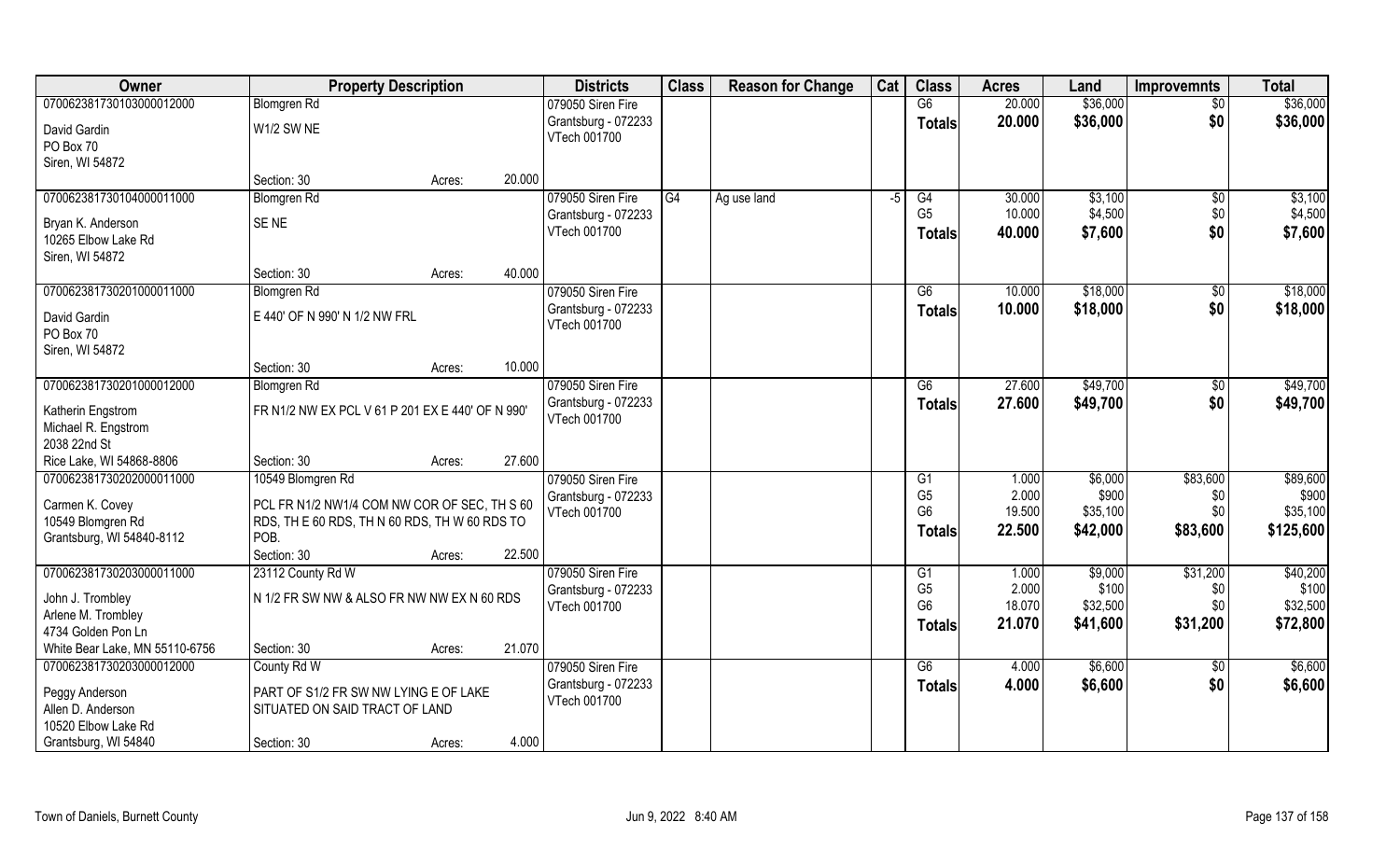| \$111,100<br>070062381730203000013000<br>23014 County Rd W<br>079050 Siren Fire<br>G1<br>4.000<br>\$19,000<br>\$92,100<br>4.000<br>\$19,000<br>Grantsburg - 072233<br>\$92,100<br><b>Totals</b><br><b>Timothy Trombley</b><br>PCL S1/2 FR SW NW COM AT SW COR THE ALG SLN<br>VTech 001700<br>TO E SHR OF LK TH NWLY TO N LN TH W ON N LN<br>Jennifer Trombley<br>TO W LN OF TRACT TH S TO PT OF BEG<br>1561 Highway 96<br>4.000<br>White Bear Lake, MN 55110<br>Section: 30<br>Acres:<br>070062381730204000011000<br>County Rd W<br>079050 Siren Fire<br>\$1,400<br>G5<br>3.000<br>\$0<br>G <sub>6</sub><br>\$30,600<br>17.000<br>\$0<br>Grantsburg - 072233<br>N1/2 SE NW<br>Michael R. Engstrom<br>\$0<br>20.000<br>\$32,000<br>VTech 001700<br><b>Totals</b><br>Katherin Engstrom<br>2038 22nd St<br>Section: 30<br>20.000<br>Rice Lake, WI 54868-8806<br>Acres:<br>070062381730204000012000<br>\$900<br>079050 Siren Fire<br>G5<br>2.000<br>$\sqrt[6]{}$<br>County Rd W<br>G <sub>6</sub><br>\$32,400<br>\$0<br>18.000<br>Grantsburg - 072233<br>S1/2 SE NW<br>Peggy Anderson<br>\$33,300<br>\$0<br>VTech 001700<br>20.000<br><b>Totals</b><br>Allen D. Anderson<br>10520 Elbow Lake Rd<br>20.000<br>Grantsburg, WI 54840<br>Section: 30<br>Acres:<br>070062381730301000011000<br>079050 Siren Fire<br>\$1,300<br>County Rd W<br>G4<br>Ag use land<br>G4<br>10.000<br>$\sqrt[6]{3}$<br>$-5$<br>7.000<br>\$1,800<br>\$0<br>G <sub>5</sub><br>Grantsburg - 072233<br>NE SW EX V 335 P 601<br>Bryan K. Anderson<br>19.670<br>\$17,700<br>\$0<br>G <sub>8</sub><br>VTech 001700<br>10265 Elbow Lake Rd<br>\$0<br>\$20,800<br>36.670<br><b>Totals</b><br>Siren, WI 54872<br>36.670<br>Section: 30<br>Acres:<br>\$27,900<br>070062381730302000012100<br>\$17,000<br>22992 County Rd W<br>079050 Siren Fire<br>3.000<br>G1<br>G <sub>5</sub><br>2.180<br>\$100<br>\$0<br>Grantsburg - 072233<br>LOT 1 CSM V25 P296 (W 1/2 SW 1/4)<br>Roger Bombalier<br>3.560<br>\$0<br>G <sub>6</sub><br>\$5,900<br>VTech 001700<br>22992 County Rd W<br>8.740<br>\$27,900<br>\$23,000<br><b>Totals</b> | Owner                | <b>Property Description</b> | <b>Districts</b> | <b>Class</b> | <b>Reason for Change</b> | Cat | <b>Class</b> | <b>Acres</b> | Land | <b>Improvemnts</b> | <b>Total</b> |
|---------------------------------------------------------------------------------------------------------------------------------------------------------------------------------------------------------------------------------------------------------------------------------------------------------------------------------------------------------------------------------------------------------------------------------------------------------------------------------------------------------------------------------------------------------------------------------------------------------------------------------------------------------------------------------------------------------------------------------------------------------------------------------------------------------------------------------------------------------------------------------------------------------------------------------------------------------------------------------------------------------------------------------------------------------------------------------------------------------------------------------------------------------------------------------------------------------------------------------------------------------------------------------------------------------------------------------------------------------------------------------------------------------------------------------------------------------------------------------------------------------------------------------------------------------------------------------------------------------------------------------------------------------------------------------------------------------------------------------------------------------------------------------------------------------------------------------------------------------------------------------------------------------------------------------------------------------------------------------------------------------------------------------------------------------------------------------------|----------------------|-----------------------------|------------------|--------------|--------------------------|-----|--------------|--------------|------|--------------------|--------------|
|                                                                                                                                                                                                                                                                                                                                                                                                                                                                                                                                                                                                                                                                                                                                                                                                                                                                                                                                                                                                                                                                                                                                                                                                                                                                                                                                                                                                                                                                                                                                                                                                                                                                                                                                                                                                                                                                                                                                                                                                                                                                                       |                      |                             |                  |              |                          |     |              |              |      |                    |              |
|                                                                                                                                                                                                                                                                                                                                                                                                                                                                                                                                                                                                                                                                                                                                                                                                                                                                                                                                                                                                                                                                                                                                                                                                                                                                                                                                                                                                                                                                                                                                                                                                                                                                                                                                                                                                                                                                                                                                                                                                                                                                                       |                      |                             |                  |              |                          |     |              |              |      |                    | \$111,100    |
| \$1,400<br>\$30,600<br>\$32,000<br>\$900<br>\$32,400<br>\$33,300<br>\$1,300<br>\$1,800<br>\$17,700<br>\$20,800<br>\$44,900<br>\$100<br>\$5,900<br>\$50,900                                                                                                                                                                                                                                                                                                                                                                                                                                                                                                                                                                                                                                                                                                                                                                                                                                                                                                                                                                                                                                                                                                                                                                                                                                                                                                                                                                                                                                                                                                                                                                                                                                                                                                                                                                                                                                                                                                                            |                      |                             |                  |              |                          |     |              |              |      |                    |              |
|                                                                                                                                                                                                                                                                                                                                                                                                                                                                                                                                                                                                                                                                                                                                                                                                                                                                                                                                                                                                                                                                                                                                                                                                                                                                                                                                                                                                                                                                                                                                                                                                                                                                                                                                                                                                                                                                                                                                                                                                                                                                                       |                      |                             |                  |              |                          |     |              |              |      |                    |              |
|                                                                                                                                                                                                                                                                                                                                                                                                                                                                                                                                                                                                                                                                                                                                                                                                                                                                                                                                                                                                                                                                                                                                                                                                                                                                                                                                                                                                                                                                                                                                                                                                                                                                                                                                                                                                                                                                                                                                                                                                                                                                                       |                      |                             |                  |              |                          |     |              |              |      |                    |              |
|                                                                                                                                                                                                                                                                                                                                                                                                                                                                                                                                                                                                                                                                                                                                                                                                                                                                                                                                                                                                                                                                                                                                                                                                                                                                                                                                                                                                                                                                                                                                                                                                                                                                                                                                                                                                                                                                                                                                                                                                                                                                                       |                      |                             |                  |              |                          |     |              |              |      |                    |              |
|                                                                                                                                                                                                                                                                                                                                                                                                                                                                                                                                                                                                                                                                                                                                                                                                                                                                                                                                                                                                                                                                                                                                                                                                                                                                                                                                                                                                                                                                                                                                                                                                                                                                                                                                                                                                                                                                                                                                                                                                                                                                                       |                      |                             |                  |              |                          |     |              |              |      |                    |              |
|                                                                                                                                                                                                                                                                                                                                                                                                                                                                                                                                                                                                                                                                                                                                                                                                                                                                                                                                                                                                                                                                                                                                                                                                                                                                                                                                                                                                                                                                                                                                                                                                                                                                                                                                                                                                                                                                                                                                                                                                                                                                                       |                      |                             |                  |              |                          |     |              |              |      |                    |              |
|                                                                                                                                                                                                                                                                                                                                                                                                                                                                                                                                                                                                                                                                                                                                                                                                                                                                                                                                                                                                                                                                                                                                                                                                                                                                                                                                                                                                                                                                                                                                                                                                                                                                                                                                                                                                                                                                                                                                                                                                                                                                                       |                      |                             |                  |              |                          |     |              |              |      |                    |              |
|                                                                                                                                                                                                                                                                                                                                                                                                                                                                                                                                                                                                                                                                                                                                                                                                                                                                                                                                                                                                                                                                                                                                                                                                                                                                                                                                                                                                                                                                                                                                                                                                                                                                                                                                                                                                                                                                                                                                                                                                                                                                                       |                      |                             |                  |              |                          |     |              |              |      |                    |              |
|                                                                                                                                                                                                                                                                                                                                                                                                                                                                                                                                                                                                                                                                                                                                                                                                                                                                                                                                                                                                                                                                                                                                                                                                                                                                                                                                                                                                                                                                                                                                                                                                                                                                                                                                                                                                                                                                                                                                                                                                                                                                                       |                      |                             |                  |              |                          |     |              |              |      |                    |              |
|                                                                                                                                                                                                                                                                                                                                                                                                                                                                                                                                                                                                                                                                                                                                                                                                                                                                                                                                                                                                                                                                                                                                                                                                                                                                                                                                                                                                                                                                                                                                                                                                                                                                                                                                                                                                                                                                                                                                                                                                                                                                                       |                      |                             |                  |              |                          |     |              |              |      |                    |              |
|                                                                                                                                                                                                                                                                                                                                                                                                                                                                                                                                                                                                                                                                                                                                                                                                                                                                                                                                                                                                                                                                                                                                                                                                                                                                                                                                                                                                                                                                                                                                                                                                                                                                                                                                                                                                                                                                                                                                                                                                                                                                                       |                      |                             |                  |              |                          |     |              |              |      |                    |              |
|                                                                                                                                                                                                                                                                                                                                                                                                                                                                                                                                                                                                                                                                                                                                                                                                                                                                                                                                                                                                                                                                                                                                                                                                                                                                                                                                                                                                                                                                                                                                                                                                                                                                                                                                                                                                                                                                                                                                                                                                                                                                                       |                      |                             |                  |              |                          |     |              |              |      |                    |              |
|                                                                                                                                                                                                                                                                                                                                                                                                                                                                                                                                                                                                                                                                                                                                                                                                                                                                                                                                                                                                                                                                                                                                                                                                                                                                                                                                                                                                                                                                                                                                                                                                                                                                                                                                                                                                                                                                                                                                                                                                                                                                                       |                      |                             |                  |              |                          |     |              |              |      |                    |              |
|                                                                                                                                                                                                                                                                                                                                                                                                                                                                                                                                                                                                                                                                                                                                                                                                                                                                                                                                                                                                                                                                                                                                                                                                                                                                                                                                                                                                                                                                                                                                                                                                                                                                                                                                                                                                                                                                                                                                                                                                                                                                                       |                      |                             |                  |              |                          |     |              |              |      |                    |              |
|                                                                                                                                                                                                                                                                                                                                                                                                                                                                                                                                                                                                                                                                                                                                                                                                                                                                                                                                                                                                                                                                                                                                                                                                                                                                                                                                                                                                                                                                                                                                                                                                                                                                                                                                                                                                                                                                                                                                                                                                                                                                                       |                      |                             |                  |              |                          |     |              |              |      |                    |              |
|                                                                                                                                                                                                                                                                                                                                                                                                                                                                                                                                                                                                                                                                                                                                                                                                                                                                                                                                                                                                                                                                                                                                                                                                                                                                                                                                                                                                                                                                                                                                                                                                                                                                                                                                                                                                                                                                                                                                                                                                                                                                                       |                      |                             |                  |              |                          |     |              |              |      |                    |              |
|                                                                                                                                                                                                                                                                                                                                                                                                                                                                                                                                                                                                                                                                                                                                                                                                                                                                                                                                                                                                                                                                                                                                                                                                                                                                                                                                                                                                                                                                                                                                                                                                                                                                                                                                                                                                                                                                                                                                                                                                                                                                                       |                      |                             |                  |              |                          |     |              |              |      |                    |              |
|                                                                                                                                                                                                                                                                                                                                                                                                                                                                                                                                                                                                                                                                                                                                                                                                                                                                                                                                                                                                                                                                                                                                                                                                                                                                                                                                                                                                                                                                                                                                                                                                                                                                                                                                                                                                                                                                                                                                                                                                                                                                                       |                      |                             |                  |              |                          |     |              |              |      |                    |              |
|                                                                                                                                                                                                                                                                                                                                                                                                                                                                                                                                                                                                                                                                                                                                                                                                                                                                                                                                                                                                                                                                                                                                                                                                                                                                                                                                                                                                                                                                                                                                                                                                                                                                                                                                                                                                                                                                                                                                                                                                                                                                                       |                      |                             |                  |              |                          |     |              |              |      |                    |              |
|                                                                                                                                                                                                                                                                                                                                                                                                                                                                                                                                                                                                                                                                                                                                                                                                                                                                                                                                                                                                                                                                                                                                                                                                                                                                                                                                                                                                                                                                                                                                                                                                                                                                                                                                                                                                                                                                                                                                                                                                                                                                                       |                      |                             |                  |              |                          |     |              |              |      |                    |              |
|                                                                                                                                                                                                                                                                                                                                                                                                                                                                                                                                                                                                                                                                                                                                                                                                                                                                                                                                                                                                                                                                                                                                                                                                                                                                                                                                                                                                                                                                                                                                                                                                                                                                                                                                                                                                                                                                                                                                                                                                                                                                                       |                      |                             |                  |              |                          |     |              |              |      |                    |              |
|                                                                                                                                                                                                                                                                                                                                                                                                                                                                                                                                                                                                                                                                                                                                                                                                                                                                                                                                                                                                                                                                                                                                                                                                                                                                                                                                                                                                                                                                                                                                                                                                                                                                                                                                                                                                                                                                                                                                                                                                                                                                                       |                      |                             |                  |              |                          |     |              |              |      |                    |              |
|                                                                                                                                                                                                                                                                                                                                                                                                                                                                                                                                                                                                                                                                                                                                                                                                                                                                                                                                                                                                                                                                                                                                                                                                                                                                                                                                                                                                                                                                                                                                                                                                                                                                                                                                                                                                                                                                                                                                                                                                                                                                                       | Grantsburg, WI 54840 |                             |                  |              |                          |     |              |              |      |                    |              |
| 8.740<br>Section: 30<br>Acres:                                                                                                                                                                                                                                                                                                                                                                                                                                                                                                                                                                                                                                                                                                                                                                                                                                                                                                                                                                                                                                                                                                                                                                                                                                                                                                                                                                                                                                                                                                                                                                                                                                                                                                                                                                                                                                                                                                                                                                                                                                                        |                      |                             |                  |              |                          |     |              |              |      |                    |              |
| 070062381730302000012101<br>079050 Siren Fire<br>G5<br>\$1,600<br>\$1,600<br>3.610<br>\$0                                                                                                                                                                                                                                                                                                                                                                                                                                                                                                                                                                                                                                                                                                                                                                                                                                                                                                                                                                                                                                                                                                                                                                                                                                                                                                                                                                                                                                                                                                                                                                                                                                                                                                                                                                                                                                                                                                                                                                                             |                      |                             |                  |              |                          |     |              |              |      |                    |              |
| \$0<br>Grantsburg - 072233<br>3.610<br>\$1,600<br>\$1,600<br><b>Totals</b><br>PCLS N 1/2 SW DES 335/601 EX CSM V25 P296<br>David L. Miller                                                                                                                                                                                                                                                                                                                                                                                                                                                                                                                                                                                                                                                                                                                                                                                                                                                                                                                                                                                                                                                                                                                                                                                                                                                                                                                                                                                                                                                                                                                                                                                                                                                                                                                                                                                                                                                                                                                                            |                      |                             |                  |              |                          |     |              |              |      |                    |              |
| VTech 001700<br>Toshie A. Miller                                                                                                                                                                                                                                                                                                                                                                                                                                                                                                                                                                                                                                                                                                                                                                                                                                                                                                                                                                                                                                                                                                                                                                                                                                                                                                                                                                                                                                                                                                                                                                                                                                                                                                                                                                                                                                                                                                                                                                                                                                                      |                      |                             |                  |              |                          |     |              |              |      |                    |              |
| 18352 N 167th Dr                                                                                                                                                                                                                                                                                                                                                                                                                                                                                                                                                                                                                                                                                                                                                                                                                                                                                                                                                                                                                                                                                                                                                                                                                                                                                                                                                                                                                                                                                                                                                                                                                                                                                                                                                                                                                                                                                                                                                                                                                                                                      |                      |                             |                  |              |                          |     |              |              |      |                    |              |
| Surprise, AZ 85374<br>3.610<br>Section: 30<br>Acres:                                                                                                                                                                                                                                                                                                                                                                                                                                                                                                                                                                                                                                                                                                                                                                                                                                                                                                                                                                                                                                                                                                                                                                                                                                                                                                                                                                                                                                                                                                                                                                                                                                                                                                                                                                                                                                                                                                                                                                                                                                  |                      |                             |                  |              |                          |     |              |              |      |                    |              |
| \$14,000<br>070062381730302000013000<br>22958 County Rd W<br>079050 Siren Fire<br>\$14,000<br>G <sub>1</sub><br>5.000<br>\$0                                                                                                                                                                                                                                                                                                                                                                                                                                                                                                                                                                                                                                                                                                                                                                                                                                                                                                                                                                                                                                                                                                                                                                                                                                                                                                                                                                                                                                                                                                                                                                                                                                                                                                                                                                                                                                                                                                                                                          |                      |                             |                  |              |                          |     |              |              |      |                    |              |
| \$0<br>Grantsburg - 072233<br>5.000<br>\$14,000<br>\$14,000<br><b>Totals</b><br>PCL FR NW SW COM 533' S OF W 1/4 COR OF SEC<br>Kathryn L. Robelia                                                                                                                                                                                                                                                                                                                                                                                                                                                                                                                                                                                                                                                                                                                                                                                                                                                                                                                                                                                                                                                                                                                                                                                                                                                                                                                                                                                                                                                                                                                                                                                                                                                                                                                                                                                                                                                                                                                                     |                      |                             |                  |              |                          |     |              |              |      |                    |              |
| VTech 001700<br>Dennis Robelia                                                                                                                                                                                                                                                                                                                                                                                                                                                                                                                                                                                                                                                                                                                                                                                                                                                                                                                                                                                                                                                                                                                                                                                                                                                                                                                                                                                                                                                                                                                                                                                                                                                                                                                                                                                                                                                                                                                                                                                                                                                        |                      |                             |                  |              |                          |     |              |              |      |                    |              |
| 30, TH S 300', TH E 726', TH N APROX 300', WH W TO<br>POB DESC IN 516/160<br>916 County Rd N                                                                                                                                                                                                                                                                                                                                                                                                                                                                                                                                                                                                                                                                                                                                                                                                                                                                                                                                                                                                                                                                                                                                                                                                                                                                                                                                                                                                                                                                                                                                                                                                                                                                                                                                                                                                                                                                                                                                                                                          |                      |                             |                  |              |                          |     |              |              |      |                    |              |
| Hudson, WI 54016-8302<br>5.000<br>Section: 30<br>Acres:                                                                                                                                                                                                                                                                                                                                                                                                                                                                                                                                                                                                                                                                                                                                                                                                                                                                                                                                                                                                                                                                                                                                                                                                                                                                                                                                                                                                                                                                                                                                                                                                                                                                                                                                                                                                                                                                                                                                                                                                                               |                      |                             |                  |              |                          |     |              |              |      |                    |              |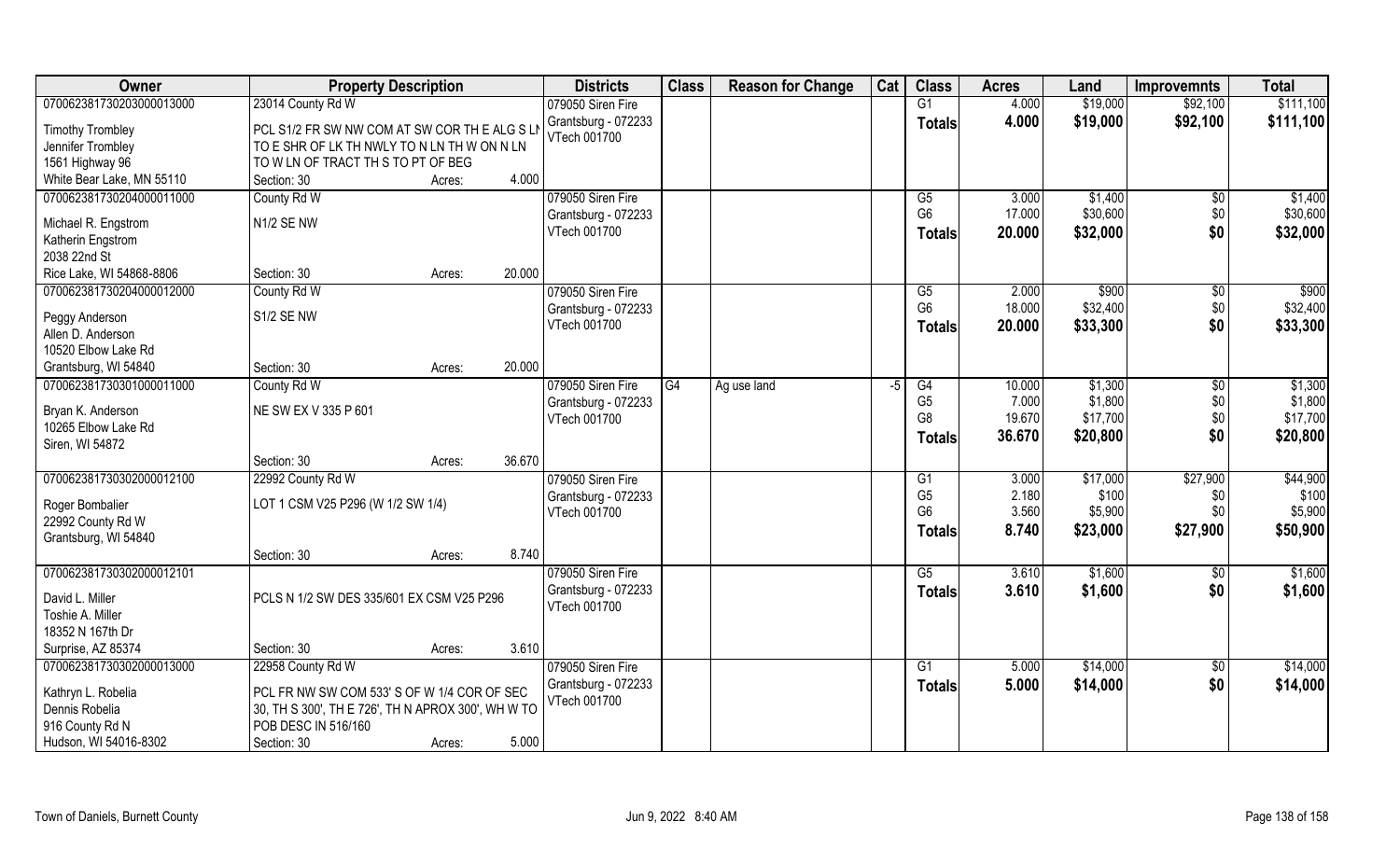| Owner                                    | <b>Property Description</b>                        |        |        | <b>Districts</b>    | <b>Class</b> | <b>Reason for Change</b> | Cat  | <b>Class</b>   | <b>Acres</b> | Land     | <b>Improvemnts</b> | <b>Total</b> |
|------------------------------------------|----------------------------------------------------|--------|--------|---------------------|--------------|--------------------------|------|----------------|--------------|----------|--------------------|--------------|
| 070062381730302000014001                 |                                                    |        |        | 079050 Siren Fire   | G4           | Ag use land              | -5   | G4             | 23.600       | \$3,100  | $\overline{50}$    | \$3,100      |
| Allen D. Anderson                        | FR W 1/2 SW EX 335/601 & EX 485/335 & EX 516/160 & |        |        | Grantsburg - 072233 |              |                          |      | G <sub>5</sub> | 0.600        | \$200    | \$0                | \$200        |
| 10520 Elbow Lake Rd                      | <b>EX CSM V25 P280</b>                             |        |        | VTech 001700        |              |                          |      | G8             | 10.000       | \$5,000  | \$0                | \$5,000      |
| Grantsburg, WI 54840                     |                                                    |        |        |                     |              |                          |      | <b>Totals</b>  | 34.200       | \$8,300  | \$0                | \$8,300      |
|                                          | Section: 30                                        | Acres: | 34.200 |                     |              |                          |      |                |              |          |                    |              |
| 070062381730302000014100                 | 22806 County Rd W                                  |        |        | 079050 Siren Fire   |              |                          |      | G1             | 4.400        | \$12,800 | \$105,000          | \$117,800    |
| Ryan Rauchbauer                          | LOT 1 CSM V25 P280 (W 1/2 SW)                      |        |        | Grantsburg - 072233 |              |                          |      | G4             | 0.070        | \$100    | \$0                | \$100        |
| 22806 County Rd W                        |                                                    |        |        | VTech 001700        |              |                          |      | Totals         | 4.470        | \$12,900 | \$105,000          | \$117,900    |
| Grantsburg, WI 54840                     |                                                    |        |        |                     |              |                          |      |                |              |          |                    |              |
|                                          | Section: 30                                        | Acres: | 4.470  |                     |              |                          |      |                |              |          |                    |              |
| 070062381730304000011000                 | 10520 Elbow Lake Rd                                |        |        | 079050 Siren Fire   | G4           | Ag use land              | $-5$ | G1             | 1.000        | \$6,000  | \$136,000          | \$142,000    |
| Bryan K. Anderson                        | SE SW                                              |        |        | Grantsburg - 072233 |              |                          |      | G <sub>4</sub> | 34.000       | \$4,500  | \$0                | \$4,500      |
| 10265 Elbow Lake Rd                      |                                                    |        |        | VTech 001700        |              |                          |      | G <sub>5</sub> | 5.000        | \$1,300  | \$0                | \$1,300      |
| Siren, WI 54872                          |                                                    |        |        |                     |              |                          |      | Totals         | 40.000       | \$11,800 | \$136,000          | \$147,800    |
|                                          | Section: 30                                        | Acres: | 40.000 |                     |              |                          |      |                |              |          |                    |              |
| 070062381730401000011000                 | Elbow Lake Rd                                      |        |        | 079050 Siren Fire   | G4           | Ag use land              | -5   | G4             | 25.000       | \$3,300  | $\sqrt[6]{30}$     | \$3,300      |
| Bryan K. Anderson                        | NE SE                                              |        |        | Grantsburg - 072233 |              |                          |      | G <sub>5</sub> | 13.000       | \$5,900  | \$0                | \$5,900      |
| 10265 Elbow Lake Rd                      |                                                    |        |        | VTech 001700        |              |                          |      | G <sub>8</sub> | 2.000        | \$1,800  | \$0                | \$1,800      |
| Siren, WI 54872                          |                                                    |        |        |                     |              |                          |      | <b>Totals</b>  | 40.000       | \$11,000 | \$0                | \$11,000     |
|                                          | Section: 30                                        | Acres: | 40.000 |                     |              |                          |      |                |              |          |                    |              |
| 070062381730402000011000                 | Elbow Lake Rd                                      |        |        | 079050 Siren Fire   | G4           | Ag use land              | -5   | G4             | 35.000       | \$3,300  | $\overline{50}$    | \$3,300      |
|                                          |                                                    |        |        | Grantsburg - 072233 |              |                          |      | G <sub>5</sub> | 5.000        | \$300    | \$0                | \$300        |
| Bryan K. Anderson<br>10265 Elbow Lake Rd | NW SE                                              |        |        | VTech 001700        |              |                          |      | Totals         | 40.000       | \$3,600  | \$0                | \$3,600      |
| Siren, WI 54872                          |                                                    |        |        |                     |              |                          |      |                |              |          |                    |              |
|                                          | Section: 30                                        | Acres: | 40.000 |                     |              |                          |      |                |              |          |                    |              |
| 070062381730403000011000                 | Elbow Lake Rd                                      |        |        | 079050 Siren Fire   | G4           | Ag use land              | $-5$ | G4             | 30.000       | \$4,000  | $\overline{50}$    | \$4,000      |
|                                          |                                                    |        |        | Grantsburg - 072233 |              |                          |      | G <sub>5</sub> | 6.000        | \$2,700  | \$0                | \$2,700      |
| Bryan K. Anderson                        | SW SE EX S 51 RDS OF W 12 1/2 RDS                  |        |        | VTech 001700        |              |                          |      | <b>Totals</b>  | 36.000       | \$6,700  | \$0                | \$6,700      |
| 10265 Elbow Lake Rd                      |                                                    |        |        |                     |              |                          |      |                |              |          |                    |              |
| Siren, WI 54872                          | Section: 30                                        | Acres: | 36.000 |                     |              |                          |      |                |              |          |                    |              |
| 070062381730403000012000                 | 10424 Elbow Lake Rd                                |        |        | 079050 Siren Fire   |              |                          |      | G1             | 1.750        | \$7,500  | \$63,700           | \$71,200     |
|                                          |                                                    |        |        | Grantsburg - 072233 |              |                          |      | G <sub>4</sub> | 2.250        | \$300    | \$0                | \$300        |
| Lehman Family Trust                      | S 51 RDS OF W 12 1/2 RDS IN SW SE                  |        |        | VTech 001700        |              |                          |      | <b>Totals</b>  | 4.000        | \$7,800  | \$63,700           | \$71,500     |
| 10424 Elbow Lake Rd                      |                                                    |        |        |                     |              |                          |      |                |              |          |                    |              |
| Grantsburg, WI 54840                     |                                                    |        | 4.000  |                     |              |                          |      |                |              |          |                    |              |
|                                          | Section: 30                                        | Acres: |        |                     |              |                          |      |                |              |          |                    |              |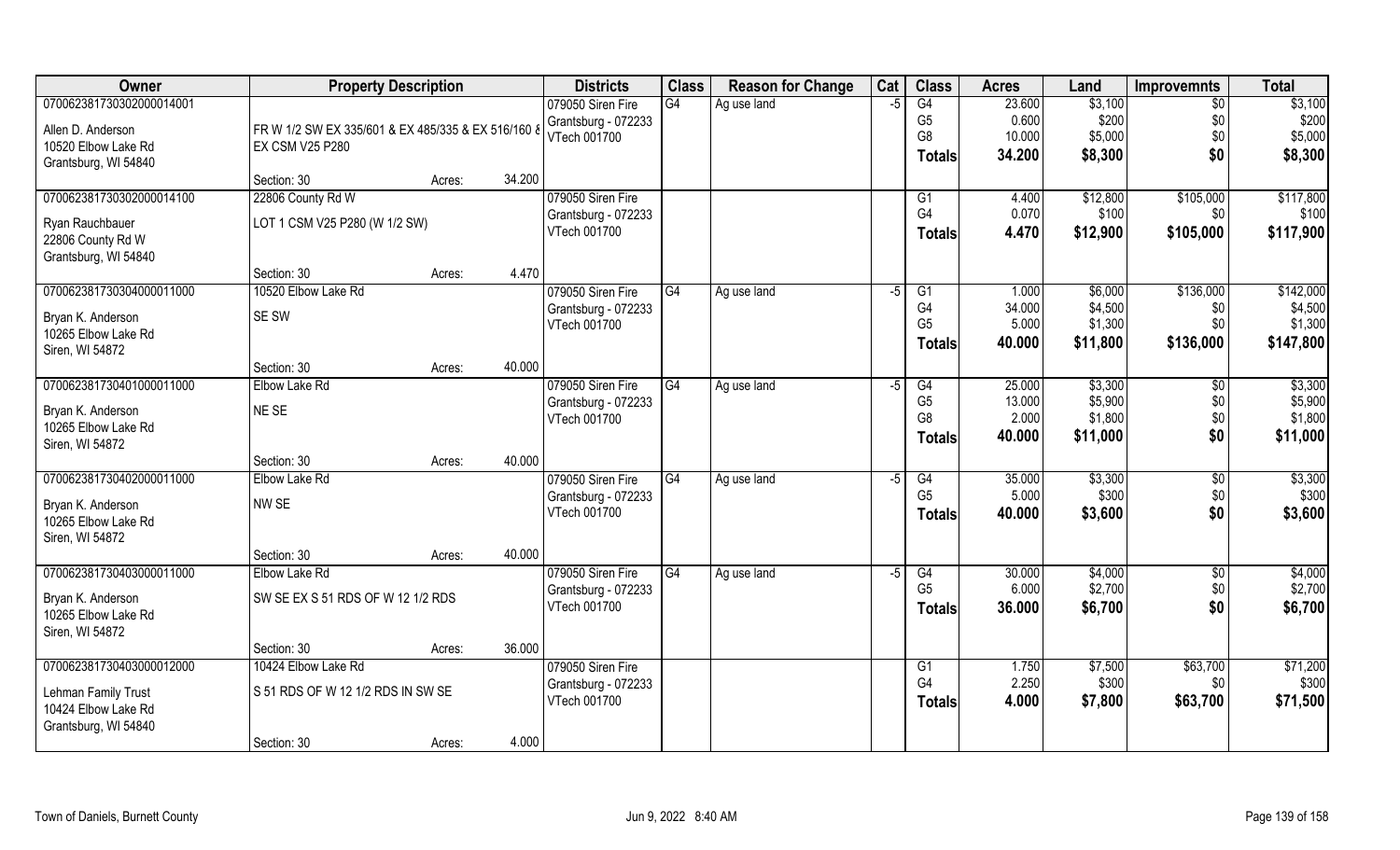| Owner                                    | <b>Property Description</b>  |        |        | <b>Districts</b>                    | <b>Class</b> | <b>Reason for Change</b> | Cat  | <b>Class</b>    | <b>Acres</b>    | Land                | <b>Improvemnts</b>       | <b>Total</b>         |
|------------------------------------------|------------------------------|--------|--------|-------------------------------------|--------------|--------------------------|------|-----------------|-----------------|---------------------|--------------------------|----------------------|
| 070062381730404000011000                 | Elbow Lake Rd                |        |        | 079050 Siren Fire                   |              |                          |      | G5              | 3.000           | \$1,400             | \$0                      | \$1,400              |
| Bryan K. Anderson                        | E1/2 OF SE SE                |        |        | Grantsburg - 072233                 |              |                          |      | G <sub>6</sub>  | 17.000          | \$30,600            | \$0                      | \$30,600             |
| 10265 Elbow Lake Rd                      |                              |        |        | VTech 001700                        |              |                          |      | <b>Totals</b>   | 20.000          | \$32,000            | \$0                      | \$32,000             |
| Siren, WI 54872                          |                              |        |        |                                     |              |                          |      |                 |                 |                     |                          |                      |
|                                          | Section: 30                  | Acres: | 20.000 |                                     |              |                          |      |                 |                 |                     |                          |                      |
| 070062381730404000012000                 | Elbow Lake Rd                |        |        | 079050 Siren Fire                   |              |                          |      | G5              | 9.000           | \$4,100             | $\sqrt[6]{}$             | \$4,100              |
| Peggy Anderson                           | W1/2 SE SE                   |        |        | Grantsburg - 072233<br>VTech 001700 |              |                          |      | G <sub>6</sub>  | 11.000          | \$19,800            | \$0<br>\$0               | \$19,800             |
| Allen D. Anderson                        |                              |        |        |                                     |              |                          |      | <b>Totals</b>   | 20.000          | \$23,900            |                          | \$23,900             |
| 10520 Elbow Lake Rd                      |                              |        |        |                                     |              |                          |      |                 |                 |                     |                          |                      |
| Grantsburg, WI 54840                     | Section: 30                  | Acres: | 20.000 |                                     |              |                          |      |                 |                 |                     |                          |                      |
| 070062381731101000011000                 | 10265 Elbow Lake Rd          |        |        | 079050 Siren Fire                   | G4           | Ag use land              | $-5$ | G4<br>G7        | 35.000<br>5.000 | \$4,700<br>\$14,000 | $\sqrt{50}$<br>\$161,100 | \$4,700<br>\$175,100 |
| Bryan K. Anderson                        | NE NE                        |        |        | Grantsburg - 072233<br>VTech 001700 |              |                          |      | <b>Totals</b>   | 40.000          | \$18,700            | \$161,100                | \$179,800            |
| 10265 Elbow Lake Rd                      |                              |        |        |                                     |              |                          |      |                 |                 |                     |                          |                      |
| Siren, WI 54872                          |                              |        |        |                                     |              |                          |      |                 |                 |                     |                          |                      |
| 070062381731102000011000                 | Section: 31<br>Elbow Lake Rd | Acres: | 40.000 | 079050 Siren Fire                   | G4           | Ag use land              | $-5$ | G4              | 36.220          | \$1,400             | $\sqrt[6]{3}$            | \$1,400              |
|                                          |                              |        |        | Grantsburg - 072233                 |              |                          |      | <b>Totals</b>   | 36.220          | \$1,400             | \$0                      | \$1,400              |
| Bryan K. Anderson                        | NW NE EX PCL V 204 P 506     |        |        | VTech 001700                        |              |                          |      |                 |                 |                     |                          |                      |
| 10265 Elbow Lake Rd                      |                              |        |        |                                     |              |                          |      |                 |                 |                     |                          |                      |
| Siren, WI 54872                          | Section: 31                  | Acres: | 36.220 |                                     |              |                          |      |                 |                 |                     |                          |                      |
| 070062381731102000012000                 | Elbow Lake Rd                |        |        | 079050 Siren Fire                   |              |                          |      | $\overline{G4}$ | 3.780           | \$500               | \$0                      | \$500                |
|                                          |                              |        |        | Grantsburg - 072233                 |              |                          |      | <b>Totals</b>   | 3.780           | \$500               | \$0                      | \$500                |
| Bryan K. Anderson<br>10265 Elbow Lake Rd | PCL NW NE                    |        |        | VTech 001700                        |              |                          |      |                 |                 |                     |                          |                      |
| Siren, WI 54872                          |                              |        |        |                                     |              |                          |      |                 |                 |                     |                          |                      |
|                                          | Section: 31                  | Acres: | 3.780  |                                     |              |                          |      |                 |                 |                     |                          |                      |
| 070062381731103000011000                 | Nero Rd                      |        |        | 079050 Siren Fire                   | G4           | Ag use land              | $-5$ | G4              | 30.000          | \$2,100             | \$0                      | \$2,100              |
| Peggy Anderson                           | SW <sub>NE</sub>             |        |        | Grantsburg - 072233                 |              |                          |      | G <sub>8</sub>  | 10.000          | \$9,000             | \$0                      | \$9,000              |
| Allen D. Anderson                        |                              |        |        | VTech 001700                        |              |                          |      | <b>Totals</b>   | 40.000          | \$11,100            | \$0                      | \$11,100             |
| 10520 Elbow Lake Rd                      |                              |        |        |                                     |              |                          |      |                 |                 |                     |                          |                      |
| Grantsburg, WI 54840                     | Section: 31                  | Acres: | 40.000 |                                     |              |                          |      |                 |                 |                     |                          |                      |
| 070062381731104000011000                 | Nero Rd                      |        |        | 079050 Siren Fire                   | G4           | Ag use land              | $-5$ | G4              | 30.000          | \$4,000             | $\overline{60}$          | \$4,000              |
| Bryan K. Anderson                        | SE NE EX S 300'              |        |        | Grantsburg - 072233                 |              |                          |      | <b>Totals</b>   | 30.000          | \$4,000             | \$0                      | \$4,000              |
| 10265 Elbow Lake Rd                      |                              |        |        | VTech 001700                        |              |                          |      |                 |                 |                     |                          |                      |
| Siren, WI 54872                          |                              |        |        |                                     |              |                          |      |                 |                 |                     |                          |                      |
|                                          | Section: 31                  | Acres: | 30.000 |                                     |              |                          |      |                 |                 |                     |                          |                      |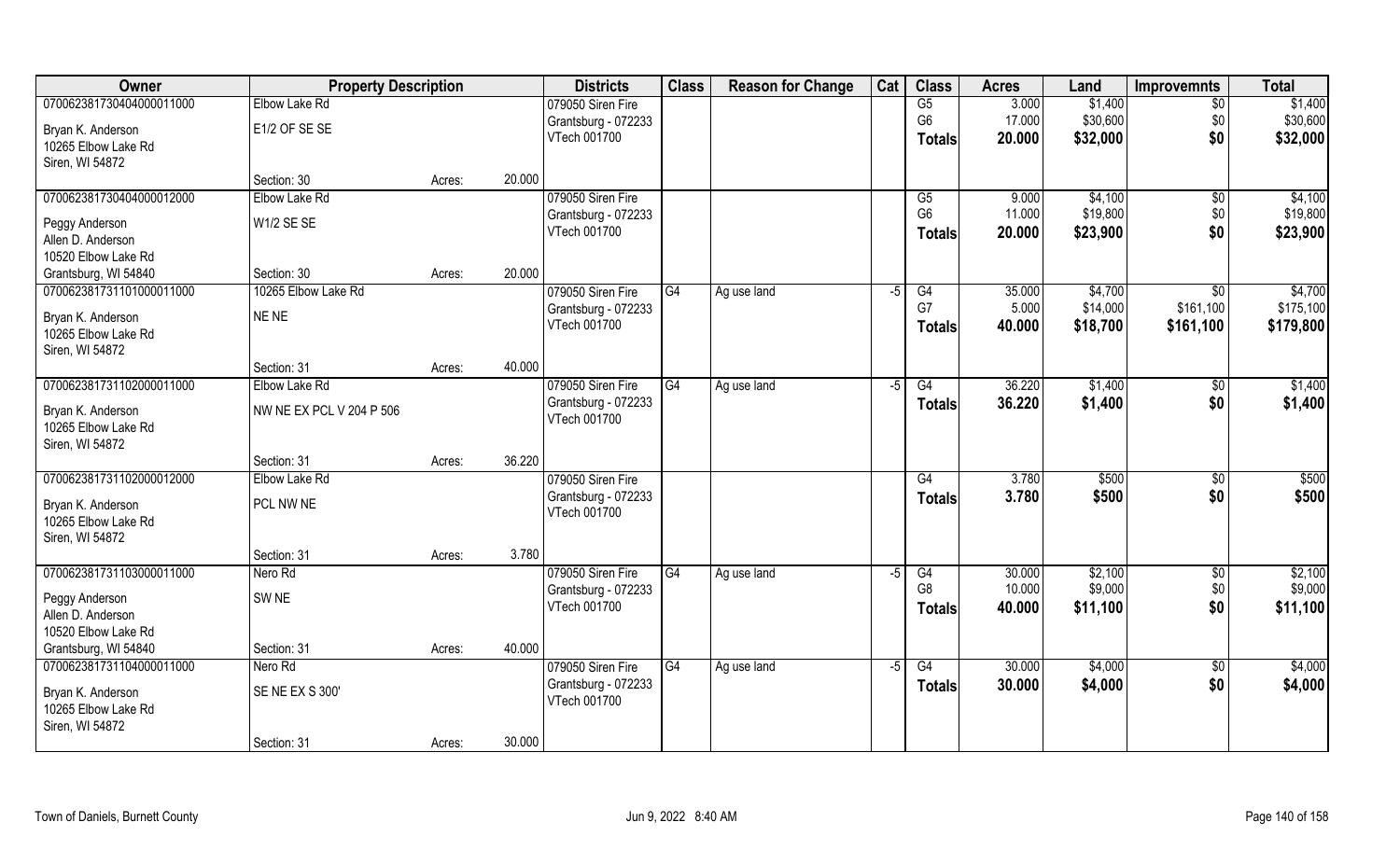| Owner                                    | <b>Property Description</b>         |        |        | <b>Districts</b>    | <b>Class</b>           | <b>Reason for Change</b> | Cat  | <b>Class</b>                     | <b>Acres</b>    | Land                | <b>Improvemnts</b> | <b>Total</b>        |
|------------------------------------------|-------------------------------------|--------|--------|---------------------|------------------------|--------------------------|------|----------------------------------|-----------------|---------------------|--------------------|---------------------|
| 070062381731104000012000                 | 10300 Nero Rd                       |        |        | 079050 Siren Fire   |                        |                          |      | G1                               | 1.000           | \$9,000             | \$104,800          | \$113,800           |
| Charles Wethern                          | S 300' OF SE NE                     |        |        | Grantsburg - 072233 |                        |                          |      | G <sub>5</sub>                   | 9.000           | \$3,500             | \$0                | \$3,500             |
| Charlene Wethern                         |                                     |        |        | VTech 001700        |                        |                          |      | <b>Totals</b>                    | 10.000          | \$12,500            | \$104,800          | \$117,300           |
| 10300 Nero Rd                            |                                     |        |        |                     |                        |                          |      |                                  |                 |                     |                    |                     |
| Grantsburg, WI 54840                     | Section: 31                         | Acres: | 10.000 |                     |                        |                          |      |                                  |                 |                     |                    |                     |
| 070062381731201000011000                 | Elbow Lake Rd                       |        |        | 079050 Siren Fire   | G4                     | Ag use land              | $-5$ | G4                               | 21.000          | \$800               | \$0                | \$800               |
|                                          | <b>NE NW</b>                        |        |        | Grantsburg - 072233 |                        |                          |      | G <sub>5</sub>                   | 9.000           | \$4,100             | \$0                | \$4,100             |
| Bryan K. Anderson<br>10265 Elbow Lake Rd |                                     |        |        | VTech 001700        |                        |                          |      | G <sub>8</sub>                   | 10.000          | \$9,000             | \$0                | \$9,000             |
| Siren, WI 54872                          |                                     |        |        |                     |                        |                          |      | <b>Totals</b>                    | 40.000          | \$13,900            | \$0                | \$13,900            |
|                                          | Section: 31                         | Acres: | 40.000 |                     |                        |                          |      |                                  |                 |                     |                    |                     |
| 070062381731202000011000                 | Elbow Lake Rd                       |        |        | 079050 Siren Fire   | G4                     | Ag use land              | $-5$ | G4                               | 26.060          | \$2,400             | \$0                | \$2,400             |
|                                          |                                     |        |        | Grantsburg - 072233 |                        |                          |      | G <sub>5</sub>                   | 3.500           | \$600               | \$0                | \$600               |
| Bryan K. Anderson                        | N1/2 W1/2 FR NW1/4                  |        |        | VTech 001700        |                        |                          |      | <b>Totals</b>                    | 29.560          | \$3,000             | \$0                | \$3,000             |
| 10265 Elbow Lake Rd                      |                                     |        |        |                     |                        |                          |      |                                  |                 |                     |                    |                     |
| Siren, WI 54872                          | Section: 31                         | Acres: | 29.560 |                     |                        |                          |      |                                  |                 |                     |                    |                     |
| 070062381731203000011000                 | 22688 County Rd W                   |        |        | 079050 Siren Fire   | G4                     | Ag use land              | -5   | G1                               | 1.550           | \$7,100             | \$216,300          | \$223,400           |
|                                          |                                     |        |        | Grantsburg - 072233 |                        |                          |      | G4                               | 20.000          | \$2,700             | \$0                | \$2,700             |
| Marek Trust Dtd Dec 15 2017              | S1/2 W1/2 FR NW1/4                  |        |        | VTech 001700        |                        |                          |      | G <sub>5</sub>                   | 8.000           | \$3,600             | \$0                | \$3,600             |
| 22688 County Rd W                        |                                     |        |        |                     |                        |                          |      | <b>Totals</b>                    | 29.550          | \$13,400            | \$216,300          | \$229,700           |
| Grantsburg, WI 54840                     |                                     |        |        |                     |                        |                          |      |                                  |                 |                     |                    |                     |
|                                          | Section: 31                         | Acres: | 29.550 |                     |                        |                          |      |                                  |                 |                     |                    |                     |
| 070062381731204000011000                 | 10484 Nero Rd                       |        |        | 079050 Siren Fire   |                        |                          |      | G1                               | 1.000           | \$6,000             | \$1,200            | \$7,200             |
| David A. Anderson                        | <b>SENW</b>                         |        |        | Grantsburg - 072233 |                        |                          |      | G <sub>5</sub><br>G <sub>6</sub> | 8.500<br>30.500 | \$3,900<br>\$54,900 | \$0<br>\$0         | \$3,900<br>\$54,900 |
| 9792 Elbow Lake Rd                       |                                     |        |        | VTech 001700        |                        |                          |      |                                  | 40.000          |                     |                    |                     |
| Siren, WI 54872                          |                                     |        |        |                     |                        |                          |      | <b>Totals</b>                    |                 | \$64,800            | \$1,200            | \$66,000            |
|                                          | Section: 31                         | Acres: | 40.000 |                     |                        |                          |      |                                  |                 |                     |                    |                     |
| 070062381731301000011000                 | 10479 Nero Rd                       |        |        | 079050 Siren Fire   | G4                     | Ag use land              | -5   | G4                               | 23.500          | \$1,800             | \$0                | \$1,800             |
| Hunter Lake Farm, LLC                    | NE SW                               |        |        | Grantsburg - 072233 | $\overline{\text{G4}}$ | Ag use land              | -5   | G <sub>5</sub>                   | 14.500          | \$6,600             | \$0                | \$6,600             |
| 28062 Dorado Dr                          |                                     |        |        | VTech 001700        |                        |                          |      | G7                               | 2.000           | \$8,000             | \$72,600           | \$80,600            |
| Bonita Springs, FL 34135                 |                                     |        |        |                     |                        |                          |      | <b>Totals</b>                    | 40.000          | \$16,400            | \$72,600           | \$89,000            |
|                                          | Section: 31                         | Acres: | 40.000 |                     |                        |                          |      |                                  |                 |                     |                    |                     |
| 070062381731302000011000                 | 10525 Nero Rd                       |        |        | 079050 Siren Fire   |                        |                          |      | G1                               | 1.000           | \$6,000             | \$17,700           | \$23,700            |
| Jean Lee                                 | N 755' OF FR NW SW (IN FR W 1/2 SW) |        |        | Grantsburg - 072233 |                        |                          |      | G <sub>4</sub>                   | 5.000           | \$700               | \$0                | \$700               |
| 22624 Little Wood Lake Rd                |                                     |        |        | VTech 001700        |                        |                          |      | G <sub>5</sub>                   | 2.200           | \$1,000             | \$0                | \$1,000             |
| Grantsburg, WI 54840                     |                                     |        |        |                     |                        |                          |      | G <sub>6</sub>                   | 7.000           | \$12,600            | \$0                | \$12,600            |
|                                          | Section: 31                         | Acres: | 15.200 |                     |                        |                          |      | Totals                           | 15.200          | \$20,300            | \$17,700           | \$38,000            |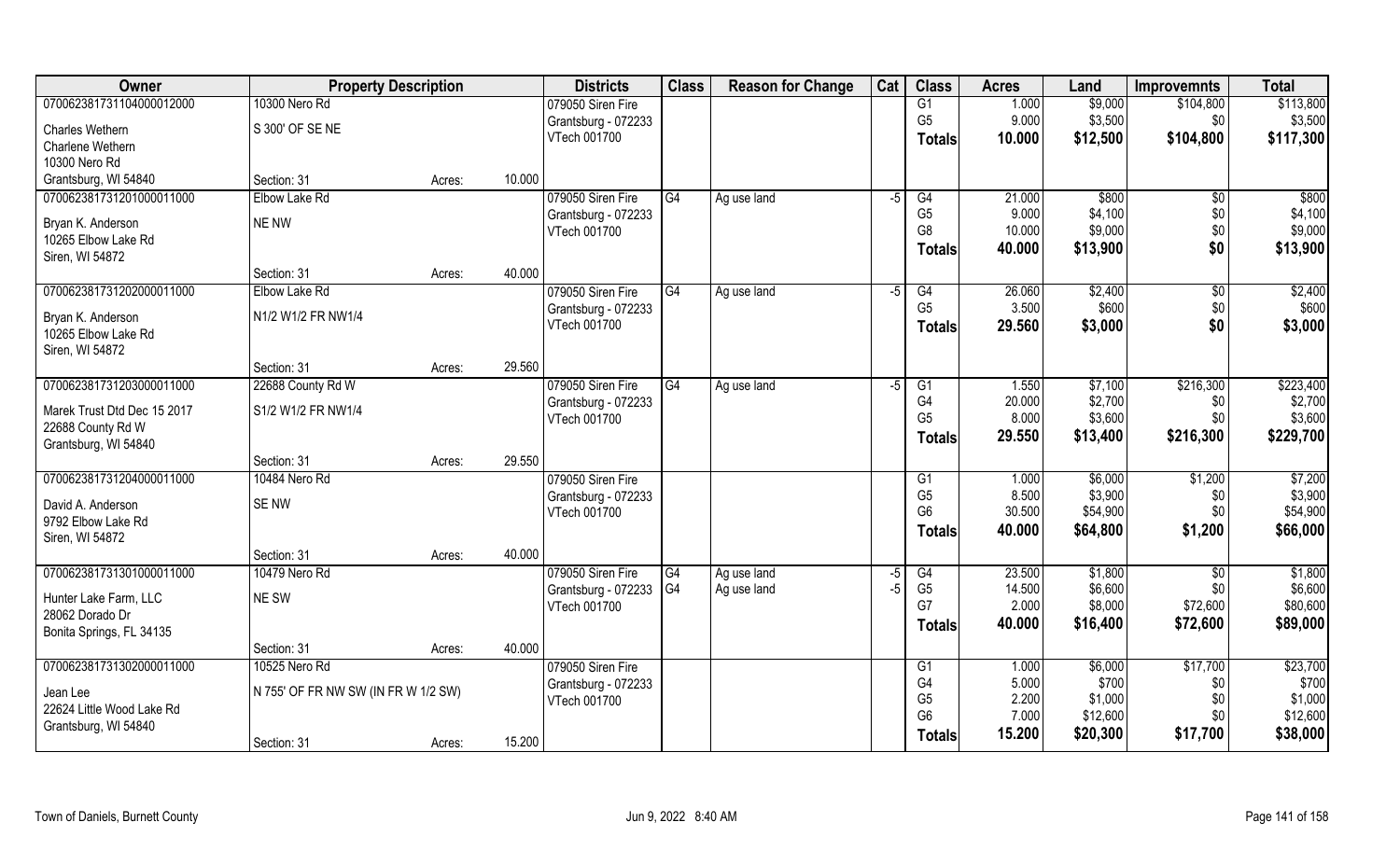| \$103,000<br>070062381731302000012000<br>22520 County Rd W<br>079050 Siren Fire<br>2.000<br>\$8,000<br>\$95,000<br>G1<br>G <sub>6</sub><br>7.900<br>\$14,200<br>\$14,200<br>\$0<br>Grantsburg - 072233<br>PCL FR W 1/2 SW 1/4 DESC AS THT PRT OF NW SW<br>Peggy Jensen<br>VTech 001700<br>9.900<br>\$22,200<br>\$95,000<br>\$117,200<br><b>Totals</b><br>COM 755' S OF NW COR, TH S 467, TH E 930', TH N<br>Michael Jensen<br>22520 County Rd W<br>467', TH W 93O' TO POB<br>Grantsburg, WI 54840-8115<br>Section: 31<br>9.900<br>Acres:<br>070062381731303000011000<br>\$29,000<br>\$29,000<br>County Rd W<br>079050 Siren Fire<br>G6<br>16.100<br>$\overline{50}$<br>\$0<br>Grantsburg - 072233<br>\$29,000<br>\$29,000<br>16.100<br><b>Totals</b><br>PCL IN FR W 1/2 SW DESC AS FR SW SW & THAT<br>Jean Lee<br>VTech 001700<br>22624 Little Wood Lake Rd<br>PRT NW SW LYG S OF N 1222', EX S 700' OF W 600' 8<br>EX S 1/2 SW SW<br>Grantsburg, WI 54840<br>Section: 31<br>16.100<br>Acres:<br>070062381731303000012000<br>\$6,000<br>\$82,100<br>\$88,100<br>22470 County Rd W<br>079050 Siren Fire<br>G1<br>1.000<br>G <sub>5</sub><br>2.250<br>\$1,000<br>\$1,000<br>\$0<br>Grantsburg - 072233<br>S 700' OF W 600' OF FR SW1/4<br>Lucas Covey<br>G <sub>6</sub><br>\$0<br>\$11,500<br>6.390<br>\$11,500<br>VTech 001700<br>22470 County Rd W<br>9.640<br>\$82,100<br>\$100,600<br>\$18,500<br><b>Totals</b><br>Grantsburg, WI 54840<br>9.640<br>Section: 31<br>Acres:<br>\$31,200<br>070062381731303000013000<br>079050 Siren Fire<br>\$25,200<br>22440 County Rd W<br>1.000<br>\$6,000<br>G1<br>G <sub>5</sub><br>1.250<br>\$600<br>\$600<br>Grantsburg - 072233<br>\$0<br>John W. Nargan<br>S1/2 SW SW EX W 600' & HWY ROW (IN W FR 1/2 OF<br>\$8,100<br>G <sub>6</sub><br>4.490<br>\$8,100<br>\$0<br>VTech 001700<br>Andrea J. Nargan<br>SW 1/4)<br>6.740<br>\$25,200<br>\$39,900<br>\$14,700<br><b>Totals</b><br>201 Bryant Ave S Unit 314<br>6.740<br>Minneapolis, MN 55405<br>Section: 31<br>Acres:<br>070062381731304000011000<br>22434 County Rd W<br>\$6,000<br>\$8,900<br>\$14,900<br>079050 Siren Fire<br>G4<br>G1<br>1.000<br>Ag use land<br>-5<br>G4<br>\$2,900<br>21.750<br>\$2,900<br>\$0<br>Grantsburg - 072233<br>SE SW EX S 660' OF E 990'<br>Stephen Jerabek<br>G <sub>5</sub><br>2.250<br>\$0<br>\$100<br>VTech 001700<br>2218 Alrick PI<br>\$8,900<br>\$17,900<br>25.000<br>\$9,000<br>Totals<br>White Bear Lake, MN 55110<br>25.000<br>Section: 31<br>Acres:<br>\$74,000<br>G4<br>\$13,000<br>\$61,000<br>070062381731304000012000<br>22420 County Rd W<br>079050 Siren Fire<br>G1<br>4.500<br>Ag use land<br>-5<br>G4<br>10.500<br>\$1,400<br>\$1,400<br>\$0<br>Grantsburg - 072233<br>S 660' OF E 990' OF SE SW<br>Eric J. Stein<br>VTech 001700<br>\$14,400<br>\$61,000<br>\$75,400<br>15.000<br><b>Totals</b> | Owner          | <b>Property Description</b> |  | <b>Districts</b> | <b>Class</b> | <b>Reason for Change</b> | Cat | <b>Class</b> | <b>Acres</b> | Land | <b>Improvemnts</b> | <b>Total</b> |
|-----------------------------------------------------------------------------------------------------------------------------------------------------------------------------------------------------------------------------------------------------------------------------------------------------------------------------------------------------------------------------------------------------------------------------------------------------------------------------------------------------------------------------------------------------------------------------------------------------------------------------------------------------------------------------------------------------------------------------------------------------------------------------------------------------------------------------------------------------------------------------------------------------------------------------------------------------------------------------------------------------------------------------------------------------------------------------------------------------------------------------------------------------------------------------------------------------------------------------------------------------------------------------------------------------------------------------------------------------------------------------------------------------------------------------------------------------------------------------------------------------------------------------------------------------------------------------------------------------------------------------------------------------------------------------------------------------------------------------------------------------------------------------------------------------------------------------------------------------------------------------------------------------------------------------------------------------------------------------------------------------------------------------------------------------------------------------------------------------------------------------------------------------------------------------------------------------------------------------------------------------------------------------------------------------------------------------------------------------------------------------------------------------------------------------------------------------------------------------------------------------------------------------------------------------------------------------------------------------------------------------------------------------------------------------------------------------------------------------------------------------------------------------------------------------------------------------------------------|----------------|-----------------------------|--|------------------|--------------|--------------------------|-----|--------------|--------------|------|--------------------|--------------|
|                                                                                                                                                                                                                                                                                                                                                                                                                                                                                                                                                                                                                                                                                                                                                                                                                                                                                                                                                                                                                                                                                                                                                                                                                                                                                                                                                                                                                                                                                                                                                                                                                                                                                                                                                                                                                                                                                                                                                                                                                                                                                                                                                                                                                                                                                                                                                                                                                                                                                                                                                                                                                                                                                                                                                                                                                                               |                |                             |  |                  |              |                          |     |              |              |      |                    |              |
|                                                                                                                                                                                                                                                                                                                                                                                                                                                                                                                                                                                                                                                                                                                                                                                                                                                                                                                                                                                                                                                                                                                                                                                                                                                                                                                                                                                                                                                                                                                                                                                                                                                                                                                                                                                                                                                                                                                                                                                                                                                                                                                                                                                                                                                                                                                                                                                                                                                                                                                                                                                                                                                                                                                                                                                                                                               |                |                             |  |                  |              |                          |     |              |              |      |                    |              |
|                                                                                                                                                                                                                                                                                                                                                                                                                                                                                                                                                                                                                                                                                                                                                                                                                                                                                                                                                                                                                                                                                                                                                                                                                                                                                                                                                                                                                                                                                                                                                                                                                                                                                                                                                                                                                                                                                                                                                                                                                                                                                                                                                                                                                                                                                                                                                                                                                                                                                                                                                                                                                                                                                                                                                                                                                                               |                |                             |  |                  |              |                          |     |              |              |      |                    |              |
|                                                                                                                                                                                                                                                                                                                                                                                                                                                                                                                                                                                                                                                                                                                                                                                                                                                                                                                                                                                                                                                                                                                                                                                                                                                                                                                                                                                                                                                                                                                                                                                                                                                                                                                                                                                                                                                                                                                                                                                                                                                                                                                                                                                                                                                                                                                                                                                                                                                                                                                                                                                                                                                                                                                                                                                                                                               |                |                             |  |                  |              |                          |     |              |              |      |                    |              |
|                                                                                                                                                                                                                                                                                                                                                                                                                                                                                                                                                                                                                                                                                                                                                                                                                                                                                                                                                                                                                                                                                                                                                                                                                                                                                                                                                                                                                                                                                                                                                                                                                                                                                                                                                                                                                                                                                                                                                                                                                                                                                                                                                                                                                                                                                                                                                                                                                                                                                                                                                                                                                                                                                                                                                                                                                                               |                |                             |  |                  |              |                          |     |              |              |      |                    |              |
|                                                                                                                                                                                                                                                                                                                                                                                                                                                                                                                                                                                                                                                                                                                                                                                                                                                                                                                                                                                                                                                                                                                                                                                                                                                                                                                                                                                                                                                                                                                                                                                                                                                                                                                                                                                                                                                                                                                                                                                                                                                                                                                                                                                                                                                                                                                                                                                                                                                                                                                                                                                                                                                                                                                                                                                                                                               |                |                             |  |                  |              |                          |     |              |              |      |                    |              |
|                                                                                                                                                                                                                                                                                                                                                                                                                                                                                                                                                                                                                                                                                                                                                                                                                                                                                                                                                                                                                                                                                                                                                                                                                                                                                                                                                                                                                                                                                                                                                                                                                                                                                                                                                                                                                                                                                                                                                                                                                                                                                                                                                                                                                                                                                                                                                                                                                                                                                                                                                                                                                                                                                                                                                                                                                                               |                |                             |  |                  |              |                          |     |              |              |      |                    |              |
|                                                                                                                                                                                                                                                                                                                                                                                                                                                                                                                                                                                                                                                                                                                                                                                                                                                                                                                                                                                                                                                                                                                                                                                                                                                                                                                                                                                                                                                                                                                                                                                                                                                                                                                                                                                                                                                                                                                                                                                                                                                                                                                                                                                                                                                                                                                                                                                                                                                                                                                                                                                                                                                                                                                                                                                                                                               |                |                             |  |                  |              |                          |     |              |              |      |                    |              |
| \$100                                                                                                                                                                                                                                                                                                                                                                                                                                                                                                                                                                                                                                                                                                                                                                                                                                                                                                                                                                                                                                                                                                                                                                                                                                                                                                                                                                                                                                                                                                                                                                                                                                                                                                                                                                                                                                                                                                                                                                                                                                                                                                                                                                                                                                                                                                                                                                                                                                                                                                                                                                                                                                                                                                                                                                                                                                         |                |                             |  |                  |              |                          |     |              |              |      |                    |              |
|                                                                                                                                                                                                                                                                                                                                                                                                                                                                                                                                                                                                                                                                                                                                                                                                                                                                                                                                                                                                                                                                                                                                                                                                                                                                                                                                                                                                                                                                                                                                                                                                                                                                                                                                                                                                                                                                                                                                                                                                                                                                                                                                                                                                                                                                                                                                                                                                                                                                                                                                                                                                                                                                                                                                                                                                                                               |                |                             |  |                  |              |                          |     |              |              |      |                    |              |
|                                                                                                                                                                                                                                                                                                                                                                                                                                                                                                                                                                                                                                                                                                                                                                                                                                                                                                                                                                                                                                                                                                                                                                                                                                                                                                                                                                                                                                                                                                                                                                                                                                                                                                                                                                                                                                                                                                                                                                                                                                                                                                                                                                                                                                                                                                                                                                                                                                                                                                                                                                                                                                                                                                                                                                                                                                               |                |                             |  |                  |              |                          |     |              |              |      |                    |              |
|                                                                                                                                                                                                                                                                                                                                                                                                                                                                                                                                                                                                                                                                                                                                                                                                                                                                                                                                                                                                                                                                                                                                                                                                                                                                                                                                                                                                                                                                                                                                                                                                                                                                                                                                                                                                                                                                                                                                                                                                                                                                                                                                                                                                                                                                                                                                                                                                                                                                                                                                                                                                                                                                                                                                                                                                                                               |                |                             |  |                  |              |                          |     |              |              |      |                    |              |
|                                                                                                                                                                                                                                                                                                                                                                                                                                                                                                                                                                                                                                                                                                                                                                                                                                                                                                                                                                                                                                                                                                                                                                                                                                                                                                                                                                                                                                                                                                                                                                                                                                                                                                                                                                                                                                                                                                                                                                                                                                                                                                                                                                                                                                                                                                                                                                                                                                                                                                                                                                                                                                                                                                                                                                                                                                               |                |                             |  |                  |              |                          |     |              |              |      |                    |              |
|                                                                                                                                                                                                                                                                                                                                                                                                                                                                                                                                                                                                                                                                                                                                                                                                                                                                                                                                                                                                                                                                                                                                                                                                                                                                                                                                                                                                                                                                                                                                                                                                                                                                                                                                                                                                                                                                                                                                                                                                                                                                                                                                                                                                                                                                                                                                                                                                                                                                                                                                                                                                                                                                                                                                                                                                                                               |                |                             |  |                  |              |                          |     |              |              |      |                    |              |
|                                                                                                                                                                                                                                                                                                                                                                                                                                                                                                                                                                                                                                                                                                                                                                                                                                                                                                                                                                                                                                                                                                                                                                                                                                                                                                                                                                                                                                                                                                                                                                                                                                                                                                                                                                                                                                                                                                                                                                                                                                                                                                                                                                                                                                                                                                                                                                                                                                                                                                                                                                                                                                                                                                                                                                                                                                               |                |                             |  |                  |              |                          |     |              |              |      |                    |              |
|                                                                                                                                                                                                                                                                                                                                                                                                                                                                                                                                                                                                                                                                                                                                                                                                                                                                                                                                                                                                                                                                                                                                                                                                                                                                                                                                                                                                                                                                                                                                                                                                                                                                                                                                                                                                                                                                                                                                                                                                                                                                                                                                                                                                                                                                                                                                                                                                                                                                                                                                                                                                                                                                                                                                                                                                                                               |                |                             |  |                  |              |                          |     |              |              |      |                    |              |
|                                                                                                                                                                                                                                                                                                                                                                                                                                                                                                                                                                                                                                                                                                                                                                                                                                                                                                                                                                                                                                                                                                                                                                                                                                                                                                                                                                                                                                                                                                                                                                                                                                                                                                                                                                                                                                                                                                                                                                                                                                                                                                                                                                                                                                                                                                                                                                                                                                                                                                                                                                                                                                                                                                                                                                                                                                               |                |                             |  |                  |              |                          |     |              |              |      |                    |              |
|                                                                                                                                                                                                                                                                                                                                                                                                                                                                                                                                                                                                                                                                                                                                                                                                                                                                                                                                                                                                                                                                                                                                                                                                                                                                                                                                                                                                                                                                                                                                                                                                                                                                                                                                                                                                                                                                                                                                                                                                                                                                                                                                                                                                                                                                                                                                                                                                                                                                                                                                                                                                                                                                                                                                                                                                                                               |                |                             |  |                  |              |                          |     |              |              |      |                    |              |
|                                                                                                                                                                                                                                                                                                                                                                                                                                                                                                                                                                                                                                                                                                                                                                                                                                                                                                                                                                                                                                                                                                                                                                                                                                                                                                                                                                                                                                                                                                                                                                                                                                                                                                                                                                                                                                                                                                                                                                                                                                                                                                                                                                                                                                                                                                                                                                                                                                                                                                                                                                                                                                                                                                                                                                                                                                               |                |                             |  |                  |              |                          |     |              |              |      |                    |              |
|                                                                                                                                                                                                                                                                                                                                                                                                                                                                                                                                                                                                                                                                                                                                                                                                                                                                                                                                                                                                                                                                                                                                                                                                                                                                                                                                                                                                                                                                                                                                                                                                                                                                                                                                                                                                                                                                                                                                                                                                                                                                                                                                                                                                                                                                                                                                                                                                                                                                                                                                                                                                                                                                                                                                                                                                                                               |                |                             |  |                  |              |                          |     |              |              |      |                    |              |
|                                                                                                                                                                                                                                                                                                                                                                                                                                                                                                                                                                                                                                                                                                                                                                                                                                                                                                                                                                                                                                                                                                                                                                                                                                                                                                                                                                                                                                                                                                                                                                                                                                                                                                                                                                                                                                                                                                                                                                                                                                                                                                                                                                                                                                                                                                                                                                                                                                                                                                                                                                                                                                                                                                                                                                                                                                               |                |                             |  |                  |              |                          |     |              |              |      |                    |              |
|                                                                                                                                                                                                                                                                                                                                                                                                                                                                                                                                                                                                                                                                                                                                                                                                                                                                                                                                                                                                                                                                                                                                                                                                                                                                                                                                                                                                                                                                                                                                                                                                                                                                                                                                                                                                                                                                                                                                                                                                                                                                                                                                                                                                                                                                                                                                                                                                                                                                                                                                                                                                                                                                                                                                                                                                                                               |                |                             |  |                  |              |                          |     |              |              |      |                    |              |
|                                                                                                                                                                                                                                                                                                                                                                                                                                                                                                                                                                                                                                                                                                                                                                                                                                                                                                                                                                                                                                                                                                                                                                                                                                                                                                                                                                                                                                                                                                                                                                                                                                                                                                                                                                                                                                                                                                                                                                                                                                                                                                                                                                                                                                                                                                                                                                                                                                                                                                                                                                                                                                                                                                                                                                                                                                               |                |                             |  |                  |              |                          |     |              |              |      |                    |              |
|                                                                                                                                                                                                                                                                                                                                                                                                                                                                                                                                                                                                                                                                                                                                                                                                                                                                                                                                                                                                                                                                                                                                                                                                                                                                                                                                                                                                                                                                                                                                                                                                                                                                                                                                                                                                                                                                                                                                                                                                                                                                                                                                                                                                                                                                                                                                                                                                                                                                                                                                                                                                                                                                                                                                                                                                                                               |                |                             |  |                  |              |                          |     |              |              |      |                    |              |
|                                                                                                                                                                                                                                                                                                                                                                                                                                                                                                                                                                                                                                                                                                                                                                                                                                                                                                                                                                                                                                                                                                                                                                                                                                                                                                                                                                                                                                                                                                                                                                                                                                                                                                                                                                                                                                                                                                                                                                                                                                                                                                                                                                                                                                                                                                                                                                                                                                                                                                                                                                                                                                                                                                                                                                                                                                               |                |                             |  |                  |              |                          |     |              |              |      |                    |              |
|                                                                                                                                                                                                                                                                                                                                                                                                                                                                                                                                                                                                                                                                                                                                                                                                                                                                                                                                                                                                                                                                                                                                                                                                                                                                                                                                                                                                                                                                                                                                                                                                                                                                                                                                                                                                                                                                                                                                                                                                                                                                                                                                                                                                                                                                                                                                                                                                                                                                                                                                                                                                                                                                                                                                                                                                                                               |                |                             |  |                  |              |                          |     |              |              |      |                    |              |
|                                                                                                                                                                                                                                                                                                                                                                                                                                                                                                                                                                                                                                                                                                                                                                                                                                                                                                                                                                                                                                                                                                                                                                                                                                                                                                                                                                                                                                                                                                                                                                                                                                                                                                                                                                                                                                                                                                                                                                                                                                                                                                                                                                                                                                                                                                                                                                                                                                                                                                                                                                                                                                                                                                                                                                                                                                               |                |                             |  |                  |              |                          |     |              |              |      |                    |              |
|                                                                                                                                                                                                                                                                                                                                                                                                                                                                                                                                                                                                                                                                                                                                                                                                                                                                                                                                                                                                                                                                                                                                                                                                                                                                                                                                                                                                                                                                                                                                                                                                                                                                                                                                                                                                                                                                                                                                                                                                                                                                                                                                                                                                                                                                                                                                                                                                                                                                                                                                                                                                                                                                                                                                                                                                                                               |                |                             |  |                  |              |                          |     |              |              |      |                    |              |
|                                                                                                                                                                                                                                                                                                                                                                                                                                                                                                                                                                                                                                                                                                                                                                                                                                                                                                                                                                                                                                                                                                                                                                                                                                                                                                                                                                                                                                                                                                                                                                                                                                                                                                                                                                                                                                                                                                                                                                                                                                                                                                                                                                                                                                                                                                                                                                                                                                                                                                                                                                                                                                                                                                                                                                                                                                               |                |                             |  |                  |              |                          |     |              |              |      |                    |              |
|                                                                                                                                                                                                                                                                                                                                                                                                                                                                                                                                                                                                                                                                                                                                                                                                                                                                                                                                                                                                                                                                                                                                                                                                                                                                                                                                                                                                                                                                                                                                                                                                                                                                                                                                                                                                                                                                                                                                                                                                                                                                                                                                                                                                                                                                                                                                                                                                                                                                                                                                                                                                                                                                                                                                                                                                                                               |                |                             |  |                  |              |                          |     |              |              |      |                    |              |
|                                                                                                                                                                                                                                                                                                                                                                                                                                                                                                                                                                                                                                                                                                                                                                                                                                                                                                                                                                                                                                                                                                                                                                                                                                                                                                                                                                                                                                                                                                                                                                                                                                                                                                                                                                                                                                                                                                                                                                                                                                                                                                                                                                                                                                                                                                                                                                                                                                                                                                                                                                                                                                                                                                                                                                                                                                               | 22420 Cty Rd W |                             |  |                  |              |                          |     |              |              |      |                    |              |
| Frederic, WI 54837                                                                                                                                                                                                                                                                                                                                                                                                                                                                                                                                                                                                                                                                                                                                                                                                                                                                                                                                                                                                                                                                                                                                                                                                                                                                                                                                                                                                                                                                                                                                                                                                                                                                                                                                                                                                                                                                                                                                                                                                                                                                                                                                                                                                                                                                                                                                                                                                                                                                                                                                                                                                                                                                                                                                                                                                                            |                |                             |  |                  |              |                          |     |              |              |      |                    |              |
| 15.000<br>Section: 31<br>Acres:                                                                                                                                                                                                                                                                                                                                                                                                                                                                                                                                                                                                                                                                                                                                                                                                                                                                                                                                                                                                                                                                                                                                                                                                                                                                                                                                                                                                                                                                                                                                                                                                                                                                                                                                                                                                                                                                                                                                                                                                                                                                                                                                                                                                                                                                                                                                                                                                                                                                                                                                                                                                                                                                                                                                                                                                               |                |                             |  |                  |              |                          |     |              |              |      |                    |              |
| 070062381731401000011000<br>G4<br>\$2,000<br>\$2,000<br>Nero Rd<br>079050 Siren Fire<br>G4<br>15.000<br>$\overline{30}$<br>Ag use land<br>-5                                                                                                                                                                                                                                                                                                                                                                                                                                                                                                                                                                                                                                                                                                                                                                                                                                                                                                                                                                                                                                                                                                                                                                                                                                                                                                                                                                                                                                                                                                                                                                                                                                                                                                                                                                                                                                                                                                                                                                                                                                                                                                                                                                                                                                                                                                                                                                                                                                                                                                                                                                                                                                                                                                  |                |                             |  |                  |              |                          |     |              |              |      |                    |              |
| G <sub>5</sub><br>8.000<br>\$1,700<br>\$0<br>\$1,700<br>Grantsburg - 072233<br>NE SE<br>Charles Wethern                                                                                                                                                                                                                                                                                                                                                                                                                                                                                                                                                                                                                                                                                                                                                                                                                                                                                                                                                                                                                                                                                                                                                                                                                                                                                                                                                                                                                                                                                                                                                                                                                                                                                                                                                                                                                                                                                                                                                                                                                                                                                                                                                                                                                                                                                                                                                                                                                                                                                                                                                                                                                                                                                                                                       |                |                             |  |                  |              |                          |     |              |              |      |                    |              |
| G8<br>17.000<br>\$15,300<br>\$0<br>\$15,300<br>VTech 001700<br>Charlene Wethern                                                                                                                                                                                                                                                                                                                                                                                                                                                                                                                                                                                                                                                                                                                                                                                                                                                                                                                                                                                                                                                                                                                                                                                                                                                                                                                                                                                                                                                                                                                                                                                                                                                                                                                                                                                                                                                                                                                                                                                                                                                                                                                                                                                                                                                                                                                                                                                                                                                                                                                                                                                                                                                                                                                                                               |                |                             |  |                  |              |                          |     |              |              |      |                    |              |
| \$0<br>\$19,000<br>40.000<br>\$19,000<br>Totals<br>10300 Nero Rd                                                                                                                                                                                                                                                                                                                                                                                                                                                                                                                                                                                                                                                                                                                                                                                                                                                                                                                                                                                                                                                                                                                                                                                                                                                                                                                                                                                                                                                                                                                                                                                                                                                                                                                                                                                                                                                                                                                                                                                                                                                                                                                                                                                                                                                                                                                                                                                                                                                                                                                                                                                                                                                                                                                                                                              |                |                             |  |                  |              |                          |     |              |              |      |                    |              |
| 40.000<br>Grantsburg, WI 54840<br>Section: 31<br>Acres:                                                                                                                                                                                                                                                                                                                                                                                                                                                                                                                                                                                                                                                                                                                                                                                                                                                                                                                                                                                                                                                                                                                                                                                                                                                                                                                                                                                                                                                                                                                                                                                                                                                                                                                                                                                                                                                                                                                                                                                                                                                                                                                                                                                                                                                                                                                                                                                                                                                                                                                                                                                                                                                                                                                                                                                       |                |                             |  |                  |              |                          |     |              |              |      |                    |              |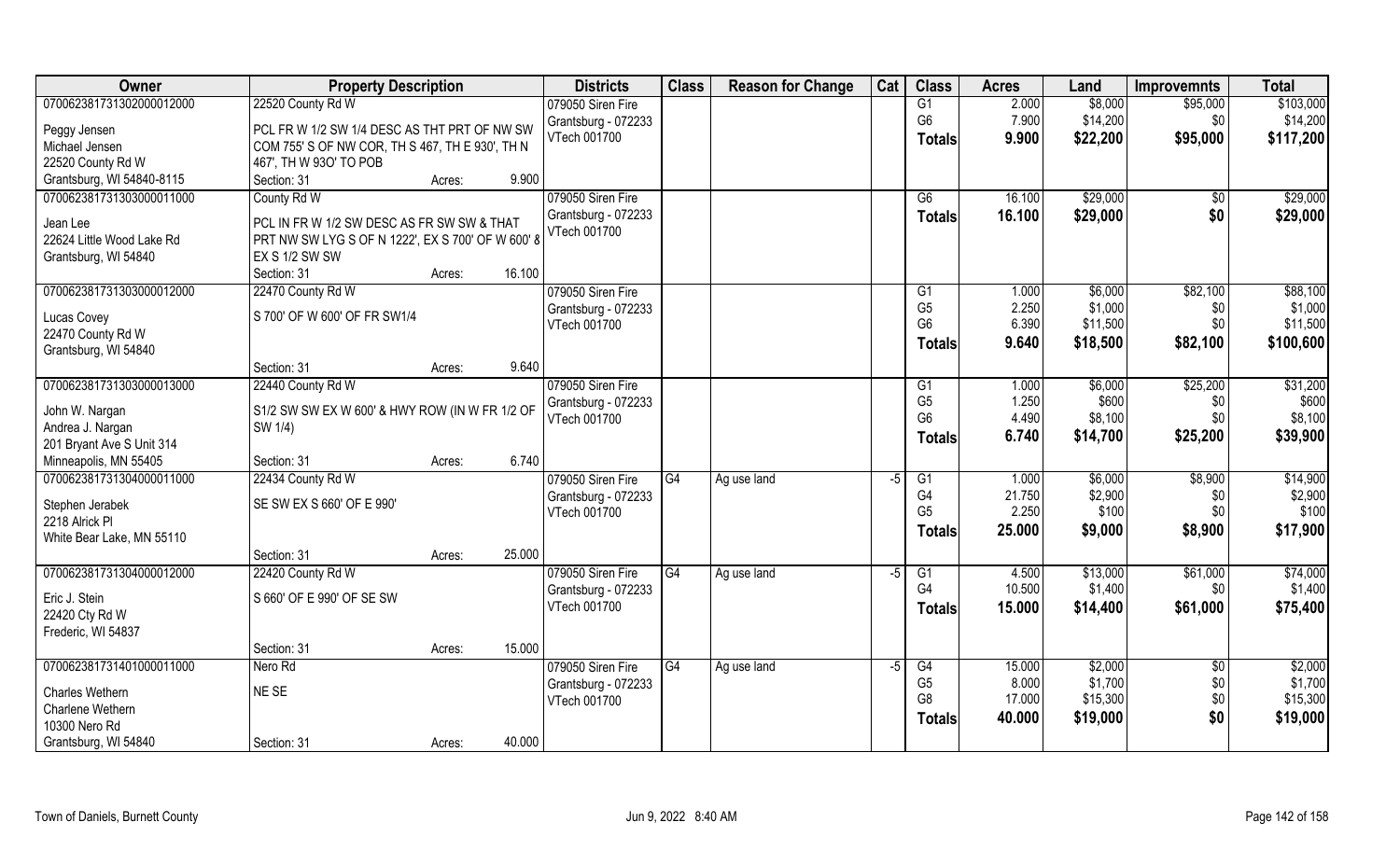| Owner                                              | <b>Property Description</b>               |        |        | <b>Districts</b>        | <b>Class</b>    | <b>Reason for Change</b> | Cat  | <b>Class</b>   | <b>Acres</b> | Land     | <b>Improvemnts</b> | <b>Total</b> |
|----------------------------------------------------|-------------------------------------------|--------|--------|-------------------------|-----------------|--------------------------|------|----------------|--------------|----------|--------------------|--------------|
| 070062381731402000011000                           | Nero Rd                                   |        |        | 079050 Siren Fire       | G4              | Ag use land              | -5   | G4             | 19.000       | \$2,500  | \$0                | \$2,500      |
| Hunter Lake Farm, LLC                              | NW SE                                     |        |        | Grantsburg - 072233     |                 |                          |      | G <sub>5</sub> | 17.000       | \$7,700  | \$0                | \$7,700      |
| 28062 Dorado Dr                                    |                                           |        |        | VTech 001700            |                 |                          |      | G <sub>8</sub> | 4.000        | \$3,300  | \$0                | \$3,300      |
| Bonita Springs, FL 34135                           |                                           |        |        |                         |                 |                          |      | Totals         | 40.000       | \$13,500 | \$0                | \$13,500     |
|                                                    | Section: 31                               | Acres: | 40.000 |                         |                 |                          |      |                |              |          |                    |              |
| 070062381731403000011000                           | County Line Rd                            |        |        | 489020 Frederic Fire G4 |                 | Ag use land              | $-5$ | G4             | 24.000       | \$3,200  | $\sqrt{6}$         | \$3,200      |
| Larry & Peggy Hackett Life Estate                  | SW SE (LIFE ESTATE LARRY & PEGGY HACKETT) |        |        | Frederic - 481939       |                 |                          |      | G <sub>5</sub> | 10.000       | \$2,500  | \$0                | \$2,500      |
| 3593-175th St                                      |                                           |        |        | VTech 001700            |                 |                          |      | G <sub>8</sub> | 6.000        | \$5,400  | \$0                | \$5,400      |
| Frederic, WI 54837-4242                            |                                           |        |        |                         |                 |                          |      | <b>Totals</b>  | 40.000       | \$11,100 | \$0                | \$11,100     |
|                                                    | Section: 31                               | Acres: | 40.000 |                         |                 |                          |      |                |              |          |                    |              |
| 070062381731404000011000                           | County Line Rd                            |        |        | 489020 Frederic Fire G4 |                 | Ag use land              | $-5$ | G4             | 4.000        | \$500    | $\overline{50}$    | \$500        |
|                                                    | SE SE (LIFE ESTATE LARRY & PEGGY HACKETT) |        |        | Frederic - 481939       |                 |                          |      | G <sub>5</sub> | 3.000        | \$800    | \$0                | \$800        |
| Larry & Peggy Hackett Life Estate<br>3593-175th St |                                           |        |        | VTech 001700            |                 |                          |      | G <sub>8</sub> | 33.000       | \$29,700 | \$0                | \$29,700     |
| Frederic, WI 54837-4242                            |                                           |        |        |                         |                 |                          |      | Totals         | 40.000       | \$31,000 | \$0                | \$31,000     |
|                                                    | Section: 31                               | Acres: | 40.000 |                         |                 |                          |      |                |              |          |                    |              |
| 070062381732101000011000                           | 9865 Elbow Lake Rd                        |        |        | 489020 Frederic Fire    | $\overline{G4}$ | Ag use land              | -5   | G4             | 24.300       | \$3,200  | \$0                | \$3,200      |
|                                                    |                                           |        |        | Grantsburg - 072233     |                 |                          |      | G <sub>5</sub> | 10.700       | \$600    | \$0                | \$600        |
| Robert L. Finch III                                | NE NE                                     |        |        | VTech 001700            |                 |                          |      | G7             | 1.000        | \$6,000  | \$188,400          | \$194,400    |
| Sandra W. Finch III                                |                                           |        |        |                         |                 |                          |      | G <sub>8</sub> | 4.000        | \$3,600  | \$0                | \$3,600      |
| 9865 Elbow Lake Rd<br>Siren, WI 54872-8817         | Section: 32                               |        | 40.000 |                         |                 |                          |      | <b>Totals</b>  | 40.000       | \$13,400 | \$188,400          | \$201,800    |
| 070062381732102000011000                           | 9937 Elbow Lake Rd                        | Acres: |        | 489020 Frederic Fire    |                 |                          |      | G1             | 2.000        | \$8,000  | \$135,600          | \$143,600    |
|                                                    |                                           |        |        | Grantsburg - 072233     |                 |                          |      | G4             | 8.000        | \$1,100  | \$0                | \$1,100      |
| Julie M. Simonsen                                  | NW NE                                     |        |        | VTech 001700            |                 |                          |      | G <sub>8</sub> | 30.000       | \$27,000 | \$0                | \$27,000     |
| 9937 Elbow Lake Rd                                 |                                           |        |        |                         |                 |                          |      | <b>Totals</b>  | 40.000       | \$36,100 | \$135,600          | \$171,700    |
| Siren, WI 54872-8817                               |                                           |        |        |                         |                 |                          |      |                |              |          |                    |              |
|                                                    | Section: 32                               | Acres: | 40.000 |                         |                 |                          |      |                |              |          |                    |              |
| 070062381732103000011000                           | Elbow Lake Rd                             |        |        | 489020 Frederic Fire    |                 |                          |      | G5             | 30.000       | \$3,600  | \$0                | \$3,600      |
| Lena M. Lavalle                                    | SW <sub>NE</sub>                          |        |        | Frederic - 481939       |                 |                          |      | G <sub>6</sub> | 10.000       | \$18,000 | \$0                | \$18,000     |
| 22548 Rundblad Rd                                  |                                           |        |        | VTech 001700            |                 |                          |      | <b>Totals</b>  | 40.000       | \$21,600 | \$0                | \$21,600     |
| Frederic, WI 54837-9659                            |                                           |        |        |                         |                 |                          |      |                |              |          |                    |              |
|                                                    | Section: 32                               | Acres: | 40.000 |                         |                 |                          |      |                |              |          |                    |              |
| 070062381732104000011000                           | Elbow Lake Rd                             |        |        | 489020 Frederic Fire    | $\overline{G4}$ | Ag use land              | -5   | G4             | 18.000       | \$2,700  | $\overline{30}$    | \$2,700      |
| Lena M. Lavalle                                    | SE <sub>NE</sub>                          |        |        | Frederic - 481939       |                 |                          |      | G <sub>5</sub> | 12.000       | \$1,400  | \$0                | \$1,400      |
| 22548 Rundblad Rd                                  |                                           |        |        | VTech 001700            |                 |                          |      | G <sub>6</sub> | 10.000       | \$16,500 | \$0                | \$16,500     |
| Frederic, WI 54837-9659                            |                                           |        |        |                         |                 |                          |      | Totals         | 40.000       | \$20,600 | \$0                | \$20,600     |
|                                                    | Section: 32                               | Acres: | 40.000 |                         |                 |                          |      |                |              |          |                    |              |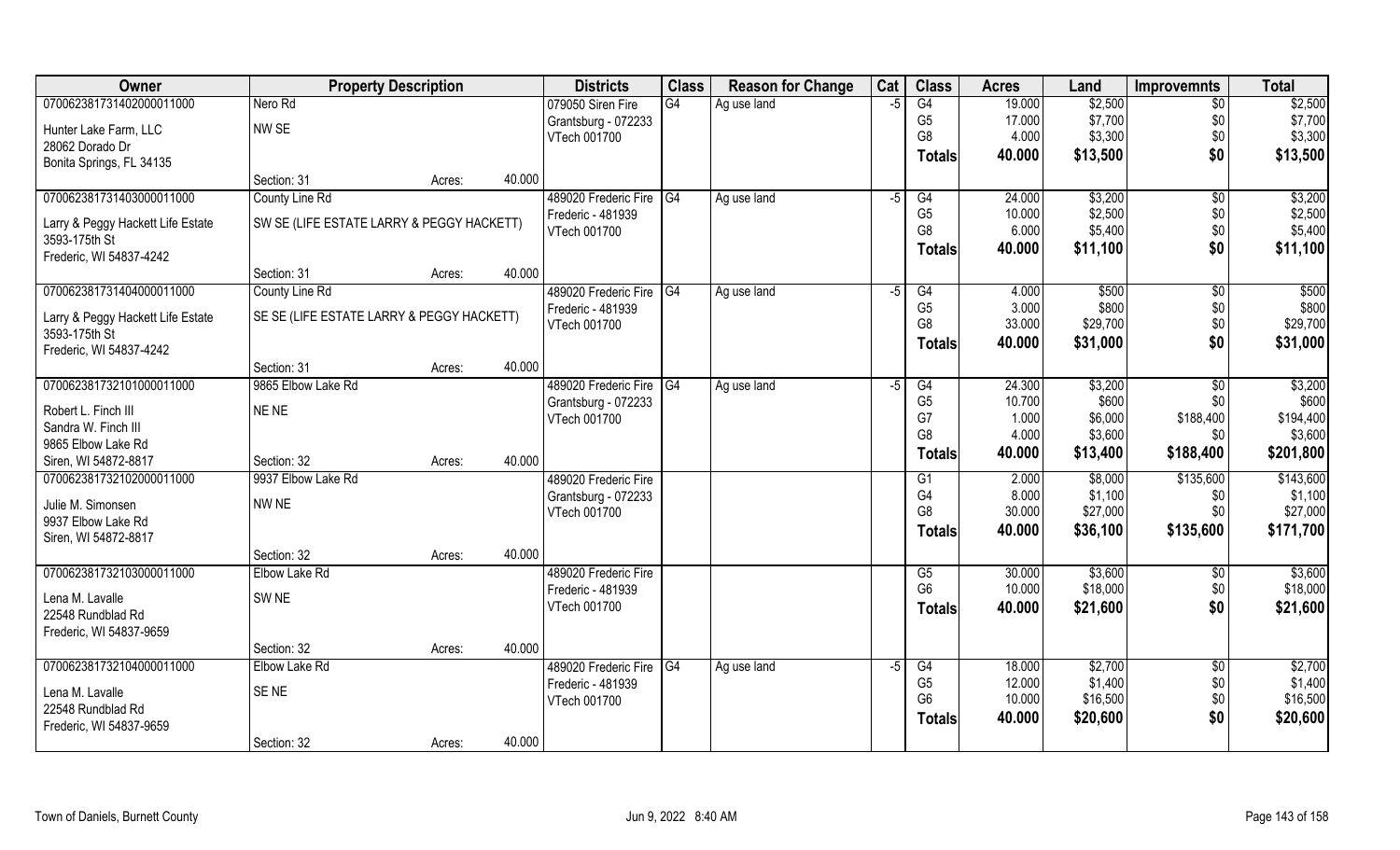| Owner                               | <b>Property Description</b>            |        |        | <b>Districts</b>        | <b>Class</b> | <b>Reason for Change</b> | Cat  | <b>Class</b>    | <b>Acres</b> | Land     | <b>Improvemnts</b> | <b>Total</b> |
|-------------------------------------|----------------------------------------|--------|--------|-------------------------|--------------|--------------------------|------|-----------------|--------------|----------|--------------------|--------------|
| 070062381732201000011100            | 10053 Elbow Lake Rd                    |        |        | 489020 Frederic Fire    |              |                          |      | G1              | 1.000        | \$6,000  | \$118,000          | \$124,000    |
| Benjamin M. Anderson                | LOT 1 CSM 4992 VOL 28 P 93 RECORDED AS |        |        | Grantsburg - 072233     |              |                          |      | G <sub>8</sub>  | 4.000        | \$3,600  | \$0                | \$3,600      |
| Sarah Anderson                      | DOCUMENT 465456 (NE NW)                |        |        | VTech 001700            |              |                          |      | <b>Totals</b>   | 5.000        | \$9,600  | \$118,000          | \$127,600    |
| 10053 Elbow Lake Rd                 |                                        |        |        |                         |              |                          |      |                 |              |          |                    |              |
| Siren, WI 54872                     | Section: 32                            | Acres: | 5.000  |                         |              |                          |      |                 |              |          |                    |              |
| 070062381732201000011200            |                                        |        |        | 489020 Frederic Fire    |              |                          |      | G4              | 15.000       | \$600    | \$0                | \$600        |
|                                     |                                        |        |        | Grantsburg - 072233     |              |                          |      | G <sub>8</sub>  | 20.000       | \$18,000 | \$0                | \$18,000     |
| Allen D. Anderson                   | NE NW LESS CSM 4992                    |        |        | VTech 001700            |              |                          |      | <b>Totals</b>   | 35.000       | \$18,600 | \$0                | \$18,600     |
| 10520 Elbow Lake Rd                 |                                        |        |        |                         |              |                          |      |                 |              |          |                    |              |
| Grantsburg, WI 54840                | Section: 32                            |        | 35.000 |                         |              |                          |      |                 |              |          |                    |              |
| 070062381732202000011000            | Elbow Lake Rd                          | Acres: |        | 489020 Frederic Fire G4 |              |                          | $-5$ | G4              | 40.000       | \$2,500  |                    | \$2,500      |
|                                     |                                        |        |        | Grantsburg - 072233     |              | Ag use land              |      |                 |              |          | $\sqrt[6]{3}$      |              |
| Bryan K. Anderson                   | NW NW                                  |        |        | VTech 001700            |              |                          |      | <b>Totals</b>   | 40.000       | \$2,500  | \$0                | \$2,500      |
| 10265 Elbow Lake Rd                 |                                        |        |        |                         |              |                          |      |                 |              |          |                    |              |
| Siren, WI 54872                     |                                        |        |        |                         |              |                          |      |                 |              |          |                    |              |
|                                     | Section: 32                            | Acres: | 40.000 |                         |              |                          |      |                 |              |          |                    |              |
| 070062381732203000011000            | Elbow Lake Rd                          |        |        | 489020 Frederic Fire    |              |                          |      | G5              | 5.000        | \$1,500  | \$0                | \$1,500      |
| Charles Wethern                     | S 1/4 SW NW                            |        |        | Grantsburg - 072233     |              |                          |      | G <sub>6</sub>  | 5.000        | \$9,000  | \$0                | \$9,000      |
| Charlene Wethern                    |                                        |        |        | VTech 001700            |              |                          |      | <b>Totals</b>   | 10.000       | \$10,500 | \$0                | \$10,500     |
| 10300 Nero Rd                       |                                        |        |        |                         |              |                          |      |                 |              |          |                    |              |
| Grantsburg, WI 54840                | Section: 32                            | Acres: | 10.000 |                         |              |                          |      |                 |              |          |                    |              |
| 070062381732203000012000            | Elbow Lake Rd                          |        |        | 489020 Frederic Fire    |              |                          |      | $\overline{G6}$ | 30.000       | \$54,000 | $\sqrt[6]{30}$     | \$54,000     |
|                                     | SW NW EX S 1/4                         |        |        | Grantsburg - 072233     |              |                          |      | <b>Totals</b>   | 30.000       | \$54,000 | \$0                | \$54,000     |
| Peggy Anderson<br>Allen D. Anderson |                                        |        |        | VTech 001700            |              |                          |      |                 |              |          |                    |              |
| 10520 Elbow Lake Rd                 |                                        |        |        |                         |              |                          |      |                 |              |          |                    |              |
| Grantsburg, WI 54840                | Section: 32                            | Acres: | 30.000 |                         |              |                          |      |                 |              |          |                    |              |
| 070062381732204000011000            | <b>Elbow Lake Rd</b>                   |        |        | 489020 Frederic Fire    |              |                          |      | G5              | 1.000        | \$100    | $\overline{50}$    | \$100        |
|                                     |                                        |        |        | Grantsburg - 072233     |              |                          |      | G <sub>6</sub>  | 39.000       | \$70,200 | \$0                | \$70,200     |
| Allen D. Anderson                   | SE NW                                  |        |        | VTech 001700            |              |                          |      | <b>Totals</b>   | 40.000       | \$70,300 | \$0                | \$70,300     |
| 10520 Elbow Lake Rd                 |                                        |        |        |                         |              |                          |      |                 |              |          |                    |              |
| Grantsburg, WI 54840                |                                        |        |        |                         |              |                          |      |                 |              |          |                    |              |
|                                     | Section: 32                            | Acres: | 40.000 |                         |              |                          |      |                 |              |          |                    |              |
| 070062381732301000011000            | County Line Rd                         |        |        | 489020 Frederic Fire    |              |                          |      | G5              | 27.000       | \$8,000  | $\overline{50}$    | \$8,000      |
| Sharon K. Messer                    | NE SW                                  |        |        | Frederic - 481939       |              |                          |      | G <sub>6</sub>  | 13.000       | \$23,400 | \$0                | \$23,400     |
| 384 Erie St                         |                                        |        |        | VTech 001700            |              |                          |      | <b>Totals</b>   | 40.000       | \$31,400 | \$0                | \$31,400     |
| St Paul, MN 55102                   |                                        |        |        |                         |              |                          |      |                 |              |          |                    |              |
|                                     | Section: 32                            | Acres: | 40.000 |                         |              |                          |      |                 |              |          |                    |              |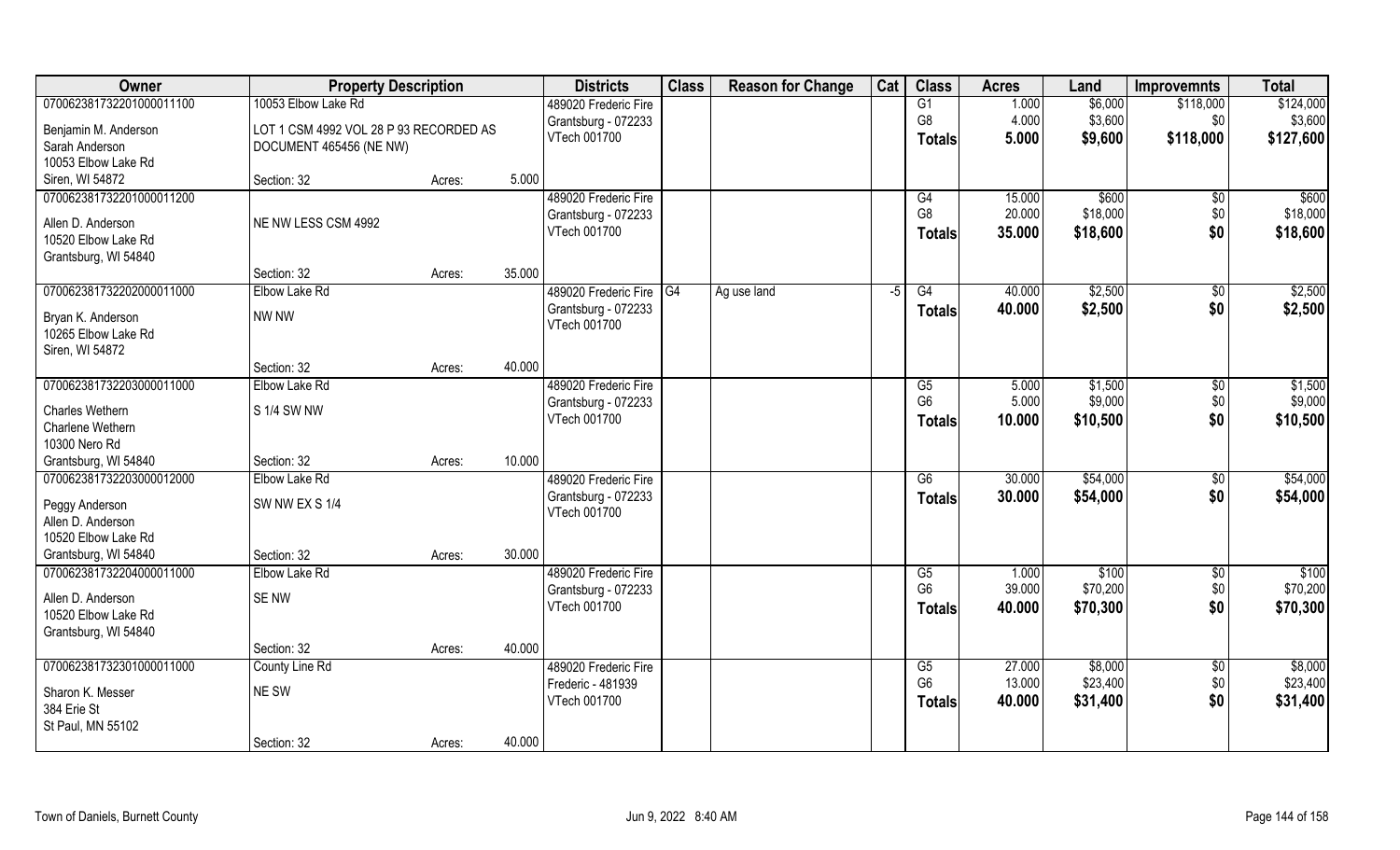| Owner                               | <b>Property Description</b>                                |        |        | <b>Districts</b>        | <b>Class</b>    | <b>Reason for Change</b> | Cat  | <b>Class</b>   | <b>Acres</b> | Land     | <b>Improvemnts</b> | <b>Total</b> |
|-------------------------------------|------------------------------------------------------------|--------|--------|-------------------------|-----------------|--------------------------|------|----------------|--------------|----------|--------------------|--------------|
| 070062381732302000011000            | County Line Rd                                             |        |        | 489020 Frederic Fire    |                 |                          |      | G4             | 8.000        | \$1,100  | $\sqrt{6}$         | \$1,100      |
| Charles Wethern                     | NW SW EX THAT PRT E 800' LYG S OF LAKE AND                 |        |        | Grantsburg - 072233     |                 |                          |      | G <sub>5</sub> | 7.000        | \$400    | \$0                | \$400        |
| Charlene Wethern                    | <b>CREEK</b>                                               |        |        | VTech 001700            |                 |                          |      | G <sub>8</sub> | 9.000        | \$7,500  | \$0                | \$7,500      |
| 10300 Nero Rd                       |                                                            |        |        |                         |                 |                          |      | <b>Totals</b>  | 24.000       | \$9,000  | \$0                | \$9,000      |
| Grantsburg, WI 54840                | Section: 32                                                | Acres: | 24.000 |                         |                 |                          |      |                |              |          |                    |              |
| 070062381732302000012000            | County Line Rd                                             |        |        | 489020 Frederic Fire    |                 |                          |      | G6             | 16.000       | \$26,400 | \$0                | \$26,400     |
|                                     |                                                            |        |        | Grantsburg - 072233     |                 |                          |      | Totals         | 16.000       | \$26,400 | \$0                | \$26,400     |
| Charles Wethern<br>Charlene Wethern | THAT PRT E 800' OF NW SW LYG SLY OF LAKE &<br><b>CREEK</b> |        |        | VTech 001700            |                 |                          |      |                |              |          |                    |              |
| 10300 Nero Rd                       |                                                            |        |        |                         |                 |                          |      |                |              |          |                    |              |
| Grantsburg, WI 54840                | Section: 32                                                | Acres: | 16.000 |                         |                 |                          |      |                |              |          |                    |              |
| 070062381732303000011000            | 10176 County Line Rd                                       |        |        | 489020 Frederic Fire G4 |                 | Ag use land              | $-5$ | G1             | 1.000        | \$6,000  | \$61,800           | \$67,800     |
|                                     |                                                            |        |        | Frederic - 481939       |                 |                          |      | G <sub>4</sub> | 15.000       | \$2,000  | \$0                | \$2,000      |
| <b>Prelude Equities LLC</b>         | SW <sub>SW</sub>                                           |        |        | VTech 001700            |                 |                          |      | G <sub>8</sub> | 24.000       | \$21,600 | \$0                | \$21,600     |
| 355 Commerce Ct                     |                                                            |        |        |                         |                 |                          |      | <b>Totals</b>  | 40.000       | \$29,600 | \$61,800           | \$91,400     |
| Vadnais Heights, MN 55127           |                                                            |        |        |                         |                 |                          |      |                |              |          |                    |              |
|                                     | Section: 32                                                | Acres: | 40.000 |                         |                 |                          |      |                |              |          |                    |              |
| 070062381732304000011000            | County Line Rd                                             |        |        | 489020 Frederic Fire    |                 |                          |      | G5             | 23.000       | \$12,400 | \$0                | \$12,400     |
| Maureen A. Messer                   | SE SW EX S 330' OF E 660'                                  |        |        | Frederic - 481939       |                 |                          |      | G <sub>8</sub> | 12.000       | \$10,800 | \$0                | \$10,800     |
| 1555 Lincoln Ave                    |                                                            |        |        | VTech 001700            |                 |                          |      | <b>Totals</b>  | 35.000       | \$23,200 | \$0                | \$23,200     |
| Saint Paul, MN 55105                |                                                            |        |        |                         |                 |                          |      |                |              |          |                    |              |
|                                     | Section: 32                                                | Acres: | 35.000 |                         |                 |                          |      |                |              |          |                    |              |
| 070062381732304000012000            | 10008 County Line Rd                                       |        |        | 489020 Frederic Fire    | $\overline{G4}$ | Ag use land              | $-5$ | G1             | 1.000        | \$6,000  | \$64,000           | \$70,000     |
| Maureen A. Messer                   | S 330' OF E 660' SE SW                                     |        |        | Frederic - 481939       |                 |                          |      | G <sub>4</sub> | 4.000        | \$500    | \$0                | \$500        |
| 1555 Lincoln Ave                    |                                                            |        |        | VTech 001700            |                 |                          |      | <b>Totals</b>  | 5.000        | \$6,500  | \$64,000           | \$70,500     |
| Saint Paul, MN 55105                |                                                            |        |        |                         |                 |                          |      |                |              |          |                    |              |
|                                     | Section: 32                                                | Acres: | 5.000  |                         |                 |                          |      |                |              |          |                    |              |
| 070062381732401000011000            | 22548 Rundblad Rd                                          |        |        | 489020 Frederic Fire G4 |                 | Ag use land              | $-5$ | G1             | 1.000        | \$9,000  | \$67,400           | \$76,400     |
| Lena M. Lavalle                     | NE SE                                                      |        |        | Frederic - 481939       |                 |                          |      | G4             | 10.000       | \$1,300  | \$0                | \$1,300      |
| 22548 Rundblad Rd                   |                                                            |        |        | VTech 001700            |                 |                          |      | G <sub>5</sub> | 29.000       | \$15,200 | \$0\$              | \$15,200     |
| Frederic, WI 54837-9659             |                                                            |        |        |                         |                 |                          |      | Totals         | 40.000       | \$25,500 | \$67,400           | \$92,900     |
|                                     | Section: 32                                                | Acres: | 40.000 |                         |                 |                          |      |                |              |          |                    |              |
| 070062381732402000011000            | Rundblad Rd                                                |        |        | 489020 Frederic Fire    |                 |                          |      | G4             | 8.000        | \$1,100  | $\overline{50}$    | \$1,100      |
|                                     |                                                            |        |        | Frederic - 481939       |                 |                          |      | G <sub>5</sub> | 32.000       | \$1,600  | \$0                | \$1,600      |
| Lena M. Lavalle                     | NW SE                                                      |        |        | VTech 001700            |                 |                          |      | <b>Totals</b>  | 40.000       | \$2,700  | \$0                | \$2,700      |
| 22548 Rundblad Rd                   |                                                            |        |        |                         |                 |                          |      |                |              |          |                    |              |
| Frederic, WI 54837-9659             | Section: 32                                                |        | 40.000 |                         |                 |                          |      |                |              |          |                    |              |
|                                     |                                                            | Acres: |        |                         |                 |                          |      |                |              |          |                    |              |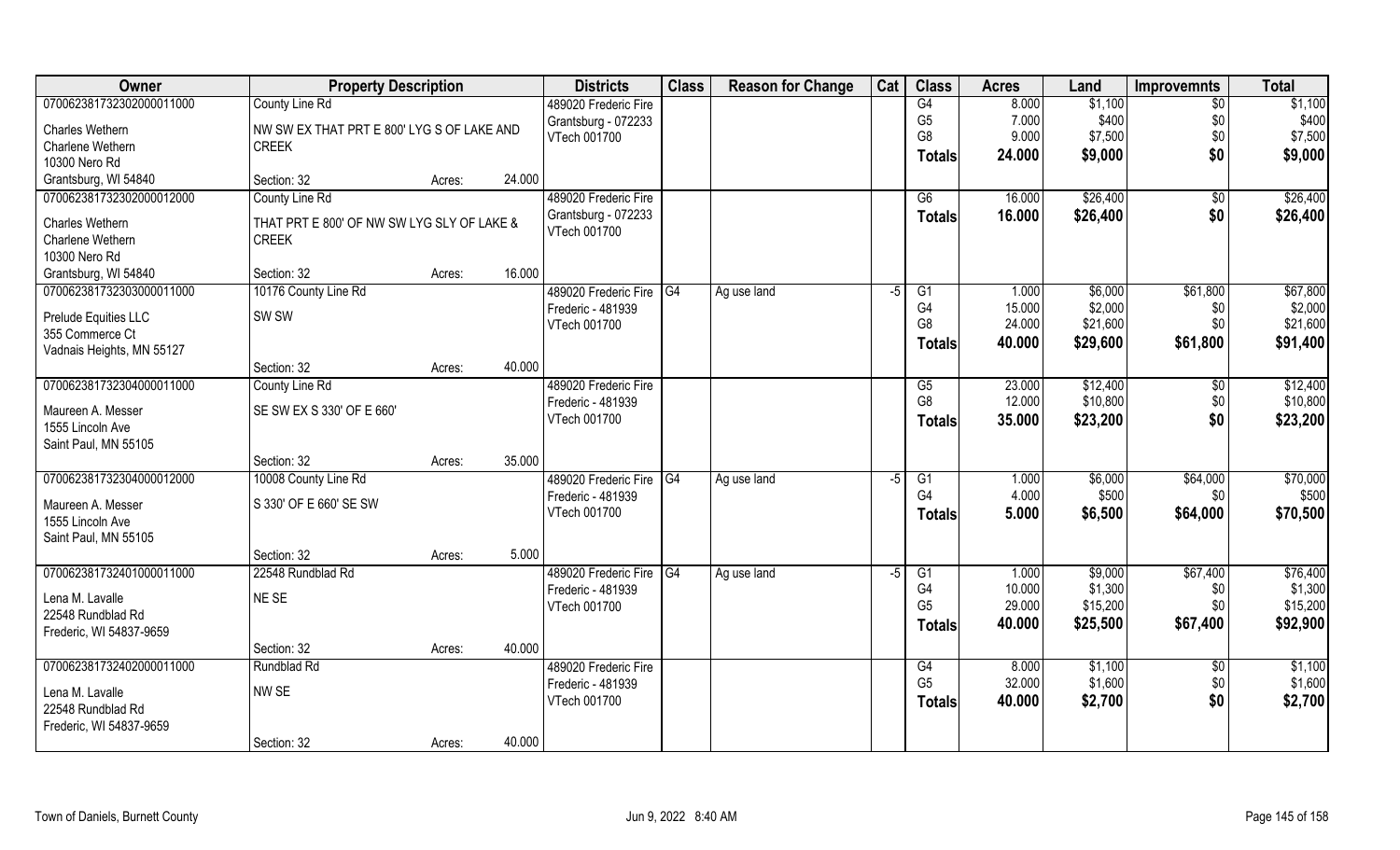| Owner                                | <b>Property Description</b>            |        |        | <b>Districts</b>        | <b>Class</b> | <b>Reason for Change</b>    | Cat | <b>Class</b>    | <b>Acres</b>    | Land     | <b>Improvemnts</b> | <b>Total</b>        |
|--------------------------------------|----------------------------------------|--------|--------|-------------------------|--------------|-----------------------------|-----|-----------------|-----------------|----------|--------------------|---------------------|
| 070062381732403000011000             | 9908 County Line Rd                    |        |        | 489020 Frederic Fire    |              |                             |     | G1              | 1.000           | \$6,000  | \$84,800           | \$90,800            |
| Diane Martin                         | SW <sub>SE</sub>                       |        |        | Frederic - 481939       |              |                             |     | G <sub>5</sub>  | 22.000          | \$5,500  | \$0                | \$5,500             |
| 902 Swarthmore Ct                    |                                        |        |        | VTech 001700            |              |                             |     | G <sub>6</sub>  | 17.000          | \$25,000 | \$0                | \$25,000            |
| Madison, WI 53705-2119               |                                        |        |        |                         |              |                             |     | <b>Totals</b>   | 40.000          | \$36,500 | \$84,800           | \$121,300           |
|                                      | Section: 32                            | Acres: | 40.000 |                         |              |                             |     |                 |                 |          |                    |                     |
| 070062381732404000011001             |                                        |        |        | 489020 Frederic Fire G6 |              | Correct acreage after split |     | G5              | 9.000           | \$500    | \$0                | \$500               |
| Coe Billman                          | SE SE EX CSM 5102 VOL 29 P 23          |        |        | Frederic - 481939       |              |                             |     | G <sub>6</sub>  | 27.200          | \$49,000 | \$0                | \$49,000            |
| 3351 190th St                        |                                        |        |        | VTech 001700            |              |                             |     | <b>Totals</b>   | 36.200          | \$49,500 | \$0                | \$49,500            |
| Fort Madison, IA 52627               |                                        |        |        |                         |              |                             |     |                 |                 |          |                    |                     |
|                                      | Section: 32                            | Acres: | 36.200 |                         |              |                             |     |                 |                 |          |                    |                     |
| 070062381732404000011100             | 9840 County Line Rd                    |        |        | 489020 Frederic Fire    |              |                             |     | G1              | 1.000           | \$6,000  | \$112,800          | \$118,800           |
|                                      |                                        |        |        | Frederic - 481939       |              |                             |     | G <sub>6</sub>  | 4.000           | \$7,200  | \$0                | \$7,200             |
| Gregory R. Norman                    | LOT 1 CSM 5102 VOL 29 P 23 RECORDED AS |        |        | VTech 001700            |              |                             |     | <b>Totals</b>   | 5.000           | \$13,200 | \$112,800          | \$126,000           |
| Jill M. Norman                       | DOCUMENT 471942 (SE SE)                |        |        |                         |              |                             |     |                 |                 |          |                    |                     |
| 9840 Cty Ln Rd                       |                                        |        |        |                         |              |                             |     |                 |                 |          |                    |                     |
| Frederic, WI 54837                   | Section: 32                            | Acres: | 5.000  |                         |              |                             |     |                 |                 |          |                    |                     |
| 070062381733101000011000             | 22769 Old 35                           |        |        | 079050 Siren Fire       |              |                             |     | G1              | 2.000           | \$8,000  | \$89,300           | \$97,300            |
| Carol L. Mattson                     | NE NE                                  |        |        | Frederic - 481939       |              |                             |     | G <sub>5</sub>  | 5.000<br>33.000 | \$1,300  | \$0                | \$1,300<br>\$59,400 |
| 22769 Old 35                         |                                        |        |        | VTech 001700            |              |                             |     | G <sub>6</sub>  |                 | \$59,400 | \$0                |                     |
| Siren, WI 54872-8736                 |                                        |        |        |                         |              |                             |     | <b>Totals</b>   | 40.000          | \$68,700 | \$89,300           | \$158,000           |
|                                      | Section: 33                            | Acres: | 40.000 |                         |              |                             |     |                 |                 |          |                    |                     |
| 070062381733102000011000             | Elbow Lake Rd                          |        |        | 079050 Siren Fire       |              |                             |     | $\overline{G6}$ | 40.000          | \$72,000 | \$0                | \$72,000            |
| Kaya D. Marek                        | NW NE                                  |        |        | Frederic - 481939       |              |                             |     | <b>Totals</b>   | 40.000          | \$72,000 | \$0                | \$72,000            |
| 892 27th Ave                         |                                        |        |        | VTech 001700            |              |                             |     |                 |                 |          |                    |                     |
| Cumberland, WI 54829                 |                                        |        |        |                         |              |                             |     |                 |                 |          |                    |                     |
|                                      | Section: 33                            | Acres: | 40.000 |                         |              |                             |     |                 |                 |          |                    |                     |
| 070062381733103000011000             | 9549 Elbow Lake Rd                     |        |        | 079050 Siren Fire       |              |                             |     | G1              | 1.000           | \$9,000  | \$97,300           | \$106,300           |
| Kaya D. Marek                        | SW <sub>NE</sub>                       |        |        | Frederic - 481939       |              |                             |     | G <sub>5</sub>  | 29.000          | \$1,500  | \$0                | \$1,500             |
| 892 27th Ave                         |                                        |        |        | VTech 001700            |              |                             |     | G <sub>6</sub>  | 10.000          | \$18,000 | \$0\$              | \$18,000            |
| Cumberland, WI 54829                 |                                        |        |        |                         |              |                             |     | <b>Totals</b>   | 40.000          | \$28,500 | \$97,300           | \$125,800           |
|                                      | Section: 33                            | Acres: | 40.000 |                         |              |                             |     |                 |                 |          |                    |                     |
| 070062381733104000011000             | 22639 Old 35                           |        |        | 079050 Siren Fire       |              |                             |     | G1              | 1.000           | \$6,000  | \$43,100           | \$49,100            |
|                                      | SENE                                   |        |        | Frederic - 481939       |              |                             |     | G <sub>5</sub>  | 6.000           | \$1,500  | \$0                | \$1,500             |
| James E. Kennedy<br>13125 182nd St N |                                        |        |        | VTech 001700            |              |                             |     | G <sub>6</sub>  | 33.000          | \$56,200 | \$0                | \$56,200            |
| Marine, ST CROIX                     |                                        |        |        |                         |              |                             |     | <b>Totals</b>   | 40.000          | \$63,700 | \$43,100           | \$106,800           |
|                                      | Section: 33                            | Acres: | 40.000 |                         |              |                             |     |                 |                 |          |                    |                     |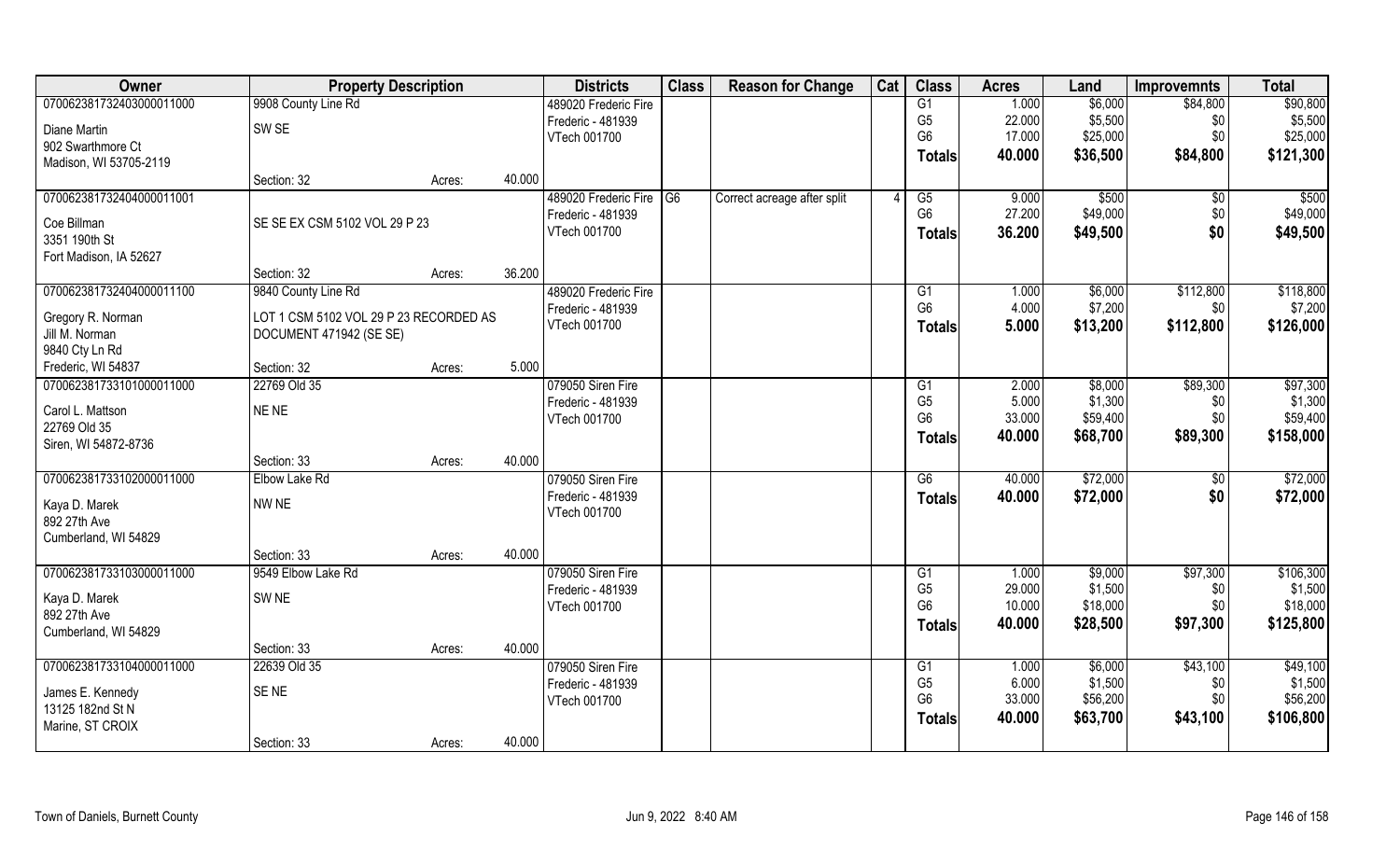| Owner                                 |                                          | <b>Property Description</b> |        |                   | <b>Class</b> | <b>Reason for Change</b> | Cat | <b>Class</b>                     | <b>Acres</b> | Land        | <b>Improvemnts</b> | <b>Total</b>  |
|---------------------------------------|------------------------------------------|-----------------------------|--------|-------------------|--------------|--------------------------|-----|----------------------------------|--------------|-------------|--------------------|---------------|
| 070062381733201000011000              | 9647 Elbow Lake Rd                       |                             |        | 079050 Siren Fire |              |                          |     | $\overline{G1}$                  | 2.000        | \$8,000     | \$52,400           | \$60,400      |
| Sean Tretsven                         | NE NW EX CSM V21 P17 (MFL 20 A CLOSED)   |                             |        | Frederic - 481939 |              |                          |     | G4                               | 4.000        | \$400       | \$0                | \$400         |
| 1704 300th Ave                        |                                          |                             |        | VTech 001700      |              |                          |     | G <sub>5</sub>                   | 0.500        | \$100       | \$0                | \$100         |
| Frederic, WI 54837                    |                                          |                             |        |                   |              |                          |     | G <sub>6</sub><br>W <sub>6</sub> | 7.070        | \$12,700    | \$0                | \$12,700      |
|                                       | Section: 33                              | Acres:                      | 33.570 |                   |              |                          |     |                                  | 20.000       | (\$36,000)  | \$0                | \$0           |
|                                       |                                          |                             |        |                   |              |                          |     | <b>Totals</b>                    | 33.570       | \$21,200    | \$52,400           | \$73,600      |
| 070062381733201000011100              | 9621 Elbow Lake Rd                       |                             |        | 079050 Siren Fire |              |                          |     | G1                               | 1.000        | \$6,000     | \$147,800          | \$153,800     |
| Anthony D. Knauber                    | LOT 1 CSM#3990 V21 P17 (NE NW) (#374350) |                             |        | Frederic - 481939 |              |                          |     | G <sub>5</sub>                   | 4.000        | \$1,800     | \$0                | \$1,800       |
| 9621 Elbow Lake Rd                    |                                          |                             |        | VTech 001700      |              |                          |     | <b>Totals</b>                    | 5.000        | \$7,800     | \$147,800          | \$155,600     |
| Siren, WI 54872                       |                                          |                             |        |                   |              |                          |     |                                  |              |             |                    |               |
|                                       | Section: 33                              | Acres:                      | 5.000  |                   |              |                          |     |                                  |              |             |                    |               |
| 070062381733202000011000              | Elbow Lake Rd                            |                             |        | 079050 Siren Fire |              |                          |     | $\overline{G6}$                  | 20.000       | \$36,000    | $\overline{50}$    | \$36,000      |
| Michael K. Brown                      | <b>E 1/2 NW NW</b>                       |                             |        | Siren - 075376    |              |                          |     | <b>Totals</b>                    | 20.000       | \$36,000    | \$0                | \$36,000      |
| Delene A. Brown                       |                                          |                             |        | VTech 001700      |              |                          |     |                                  |              |             |                    |               |
| N8195 945th St                        |                                          |                             |        |                   |              |                          |     |                                  |              |             |                    |               |
| River Falls, WI 54022                 | Section: 33                              | Acres:                      | 20.000 |                   |              |                          |     |                                  |              |             |                    |               |
| 070062381733202000012000              | 9785 Elbow Lake Rd                       |                             |        | 079050 Siren Fire |              |                          |     | G1                               | 1.000        | \$6,000     | \$99,000           | \$105,000     |
|                                       |                                          |                             |        | Siren - 075376    |              |                          |     | G <sub>5</sub>                   | 3.000        | \$800       | \$0                | \$800         |
| Jeffery M. Evenson                    | W 1/2 NW NW                              |                             |        | VTech 001700      |              |                          |     | G <sub>6</sub>                   | 16.000       | \$26,400    | \$0                | \$26,400      |
| 9785 Elbow Lake Rd<br>Siren, WI 54872 |                                          |                             |        |                   |              |                          |     | Totals                           | 20.000       | \$33,200    | \$99,000           | \$132,200     |
|                                       | Section: 33                              | Acres:                      | 20.000 |                   |              |                          |     |                                  |              |             |                    |               |
| 070062381733203000011000              | Elbow Lake Rd                            |                             |        | 079050 Siren Fire |              |                          |     | G6                               | 20.000       | \$36,000    | \$0                | \$36,000      |
| Michael K. Brown                      | E 1/2 SW NW (D-2037)                     |                             |        | Siren - 075376    |              |                          |     | <b>Totals</b>                    | 20.000       | \$36,000    | \$0                | \$36,000      |
| Delene A. Brown                       |                                          |                             |        | VTech 001700      |              |                          |     |                                  |              |             |                    |               |
| N8195 945th St                        |                                          |                             |        |                   |              |                          |     |                                  |              |             |                    |               |
| River Falls, WI 54022                 | Section: 33                              | Acres:                      | 20.000 |                   |              |                          |     |                                  |              |             |                    |               |
| 070062381733203000012000              | Elbow Lake Rd                            |                             |        | 079050 Siren Fire |              |                          |     | G5                               | 3.000        | \$800       | $\sqrt[6]{}$       | \$800         |
| Jeffery M. Evenson                    | W 1/2 SW NW                              |                             |        | Siren - 075376    |              |                          |     | G <sub>6</sub>                   | 17.000       | \$30,600    | \$0                | \$30,600      |
| 9785 Elbow Lake Rd                    |                                          |                             |        | VTech 001700      |              |                          |     | <b>Totals</b>                    | 20.000       | \$31,400    | \$0                | \$31,400      |
| Siren, WI 54872                       |                                          |                             |        |                   |              |                          |     |                                  |              |             |                    |               |
|                                       | Section: 33                              | Acres:                      | 20.000 |                   |              |                          |     |                                  |              |             |                    |               |
| 070062381733204000011000              |                                          |                             |        | 079050 Siren Fire |              |                          |     | W <sub>6</sub>                   | 40.000       | ( \$62,900) | $\frac{1}{20}$     | $\frac{6}{3}$ |
|                                       |                                          |                             |        | Siren - 075376    |              |                          |     | <b>Totals</b>                    | 40.000       | \$0         | \$0                | \$0           |
| Sean Tretsven<br>1704 300th Ave       | SE NW (MFL 40 AC CLOSED)                 |                             |        | VTech 001700      |              |                          |     |                                  |              |             |                    |               |
| Frederic, WI 54837                    |                                          |                             |        |                   |              |                          |     |                                  |              |             |                    |               |
|                                       | Section: 33                              | Acres:                      | 40.000 |                   |              |                          |     |                                  |              |             |                    |               |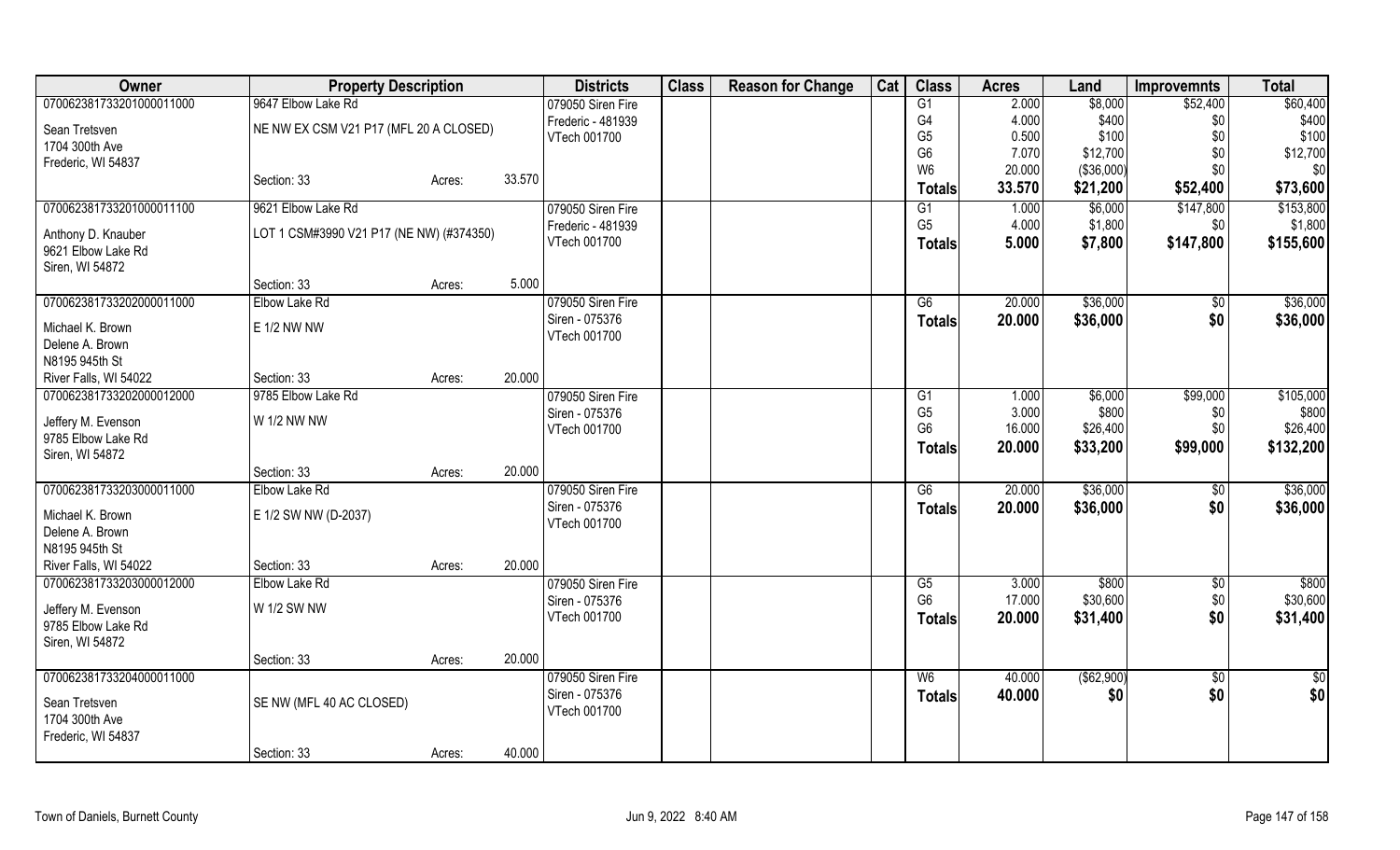| Owner                                                                              | <b>Property Description</b>                  |                  | <b>Districts</b>        | <b>Class</b>    | <b>Reason for Change</b> | Cat | <b>Class</b>   | <b>Acres</b> | Land     | <b>Improvemnts</b> | <b>Total</b> |
|------------------------------------------------------------------------------------|----------------------------------------------|------------------|-------------------------|-----------------|--------------------------|-----|----------------|--------------|----------|--------------------|--------------|
| 070062381733301000011000                                                           | Rundblad Rd                                  |                  | 489020 Frederic Fire    |                 |                          |     | G5             | 10.000       | \$2,800  | $\overline{30}$    | \$2,800      |
| Jill M Michel Revocable Trust Dtd Feb 2 NE SW EX W 880' (WI PRIORITY WATERSHED #   |                                              |                  | Frederic - 481939       |                 |                          |     | G <sub>6</sub> | 3.330        | \$6,000  | \$0                | \$6,000      |
| 2005                                                                               | 339226)                                      |                  | VTech 001700            |                 |                          |     | <b>Totals</b>  | 13.330       | \$8,800  | \$0                | \$8,800      |
| 1116 Sugar Bush Ln                                                                 |                                              |                  |                         |                 |                          |     |                |              |          |                    |              |
| Waconia, MN 55387                                                                  | Section: 33                                  | 13.330<br>Acres: |                         |                 |                          |     |                |              |          |                    |              |
| 070062381733301000012000                                                           | Rundblad Rd                                  |                  | 489020 Frederic Fire    |                 |                          |     | G5             | 9.670        | \$3,600  | $\overline{50}$    | \$3,600      |
|                                                                                    |                                              |                  | Frederic - 481939       |                 |                          |     | G <sub>6</sub> | 17.000       | \$30,600 | \$0                | \$30,600     |
| John H. Miller                                                                     | W 880' NE SW (WI PRIORITY WATERSHED #339226) |                  | VTech 001700            |                 |                          |     | <b>Totals</b>  | 26.670       | \$34,200 | \$0                | \$34,200     |
| 22528 Rundblad Rd                                                                  |                                              |                  |                         |                 |                          |     |                |              |          |                    |              |
| Frederic, WI 54837-9659                                                            | Section: 33                                  | 26.670           |                         |                 |                          |     |                |              |          |                    |              |
| 070062381733302000011000                                                           | 22528 Rundblad Rd                            | Acres:           | 489020 Frederic Fire G4 |                 | Ag use land              | -5  | G4             | 30.000       | \$4,000  | $\sqrt[6]{}$       | \$4,000      |
|                                                                                    |                                              |                  | Frederic - 481939       |                 |                          |     | G <sub>5</sub> | 8.000        | \$3,600  | \$0                | \$3,600      |
| John H. Miller                                                                     | NW SW (WI PRIORITY WATERSHED #339226)        |                  | VTech 001700            |                 |                          |     | G7             | 2.000        | \$8,000  | \$124,100          | \$132,100    |
| 22528 Rundblad Rd                                                                  |                                              |                  |                         |                 |                          |     | <b>Totals</b>  | 40.000       | \$15,600 | \$124,100          | \$139,700    |
| Frederic, WI 54837-9659                                                            |                                              |                  |                         |                 |                          |     |                |              |          |                    |              |
|                                                                                    | Section: 33                                  | 40.000<br>Acres: |                         |                 |                          |     |                |              |          |                    |              |
| 070062381733303000011000                                                           | Rundblad Rd                                  |                  | 489020 Frederic Fire G4 |                 | Ag use land              | -5  | G4             | 25.000       | \$3,000  | \$0                | \$3,000      |
| John H. Miller                                                                     | SW SW LYG E OF TWN RD (WI PRIORITY           |                  | Frederic - 481939       |                 |                          |     | <b>Totals</b>  | 25.000       | \$3,000  | \$0                | \$3,000      |
| 22528 Rundblad Rd                                                                  | WATERSHED #339226)                           |                  | VTech 001700            |                 |                          |     |                |              |          |                    |              |
| Frederic, WI 54837-9659                                                            |                                              |                  |                         |                 |                          |     |                |              |          |                    |              |
|                                                                                    | Section: 33                                  | 25.000<br>Acres: |                         |                 |                          |     |                |              |          |                    |              |
| 070062381733303000012000                                                           | Rundblad Rd                                  |                  | 489020 Frederic Fire    | $\overline{G4}$ | Ag use land              | -5  | G4             | 4.000        | \$500    | \$0                | \$500        |
| John H. Miller                                                                     | SW SW LYG W OF TWN RD (WI PRIORITY           |                  | Frederic - 481939       |                 |                          |     | G <sub>5</sub> | 1.000        | \$300    | \$0                | \$300        |
| 22528 Rundblad Rd                                                                  | WATERSHED #339226)                           |                  | VTech 001700            |                 |                          |     | G8             | 10.000       | \$9,000  | \$0                | \$9,000      |
| Frederic, WI 54837-9659                                                            |                                              |                  |                         |                 |                          |     | <b>Totals</b>  | 15.000       | \$9,800  | \$0                | \$9,800      |
|                                                                                    | Section: 33                                  | 15.000<br>Acres: |                         |                 |                          |     |                |              |          |                    |              |
| 070062381733304000011000                                                           | County Line Rd                               |                  | 489020 Frederic Fire    | $\overline{G4}$ | Ag use land              | -5  | G4             | 10.000       | \$1,300  | \$0                | \$1,300      |
|                                                                                    |                                              |                  | Frederic - 481939       |                 |                          |     | G <sub>5</sub> | 28.000       | \$9,000  | \$0                | \$9,000      |
| Jill M Michel Revocable Trust Dtd Feb 2 SE SW EX S 18 RDS OF W 18 RDS (WI PRIORITY |                                              |                  | VTech 001700            |                 |                          |     | <b>Totals</b>  | 38.000       | \$10,300 | \$0                | \$10,300     |
| 2005                                                                               | WATERSHED #339226)                           |                  |                         |                 |                          |     |                |              |          |                    |              |
| 1116 Sugar Bush Ln<br>Waconia, MN 55387                                            | Section: 33                                  | 38.000<br>Acres: |                         |                 |                          |     |                |              |          |                    |              |
| 070062381733304000012000                                                           | 9662 County Line Rd                          |                  | 489020 Frederic Fire    |                 |                          |     | G1             | 2.030        | \$8,100  | \$124,900          | \$133,000    |
|                                                                                    |                                              |                  | Frederic - 481939       |                 |                          |     | <b>Totals</b>  | 2.030        | \$8,100  | \$124,900          | \$133,000    |
| Jack E. Neumann                                                                    | S 18 RDS OF W 18 RDS SE SW                   |                  | VTech 001700            |                 |                          |     |                |              |          |                    |              |
| 9662 County Line Rd                                                                |                                              |                  |                         |                 |                          |     |                |              |          |                    |              |
| Frederic, WI 54837                                                                 |                                              |                  |                         |                 |                          |     |                |              |          |                    |              |
|                                                                                    | Section: 33                                  | 2.030<br>Acres:  |                         |                 |                          |     |                |              |          |                    |              |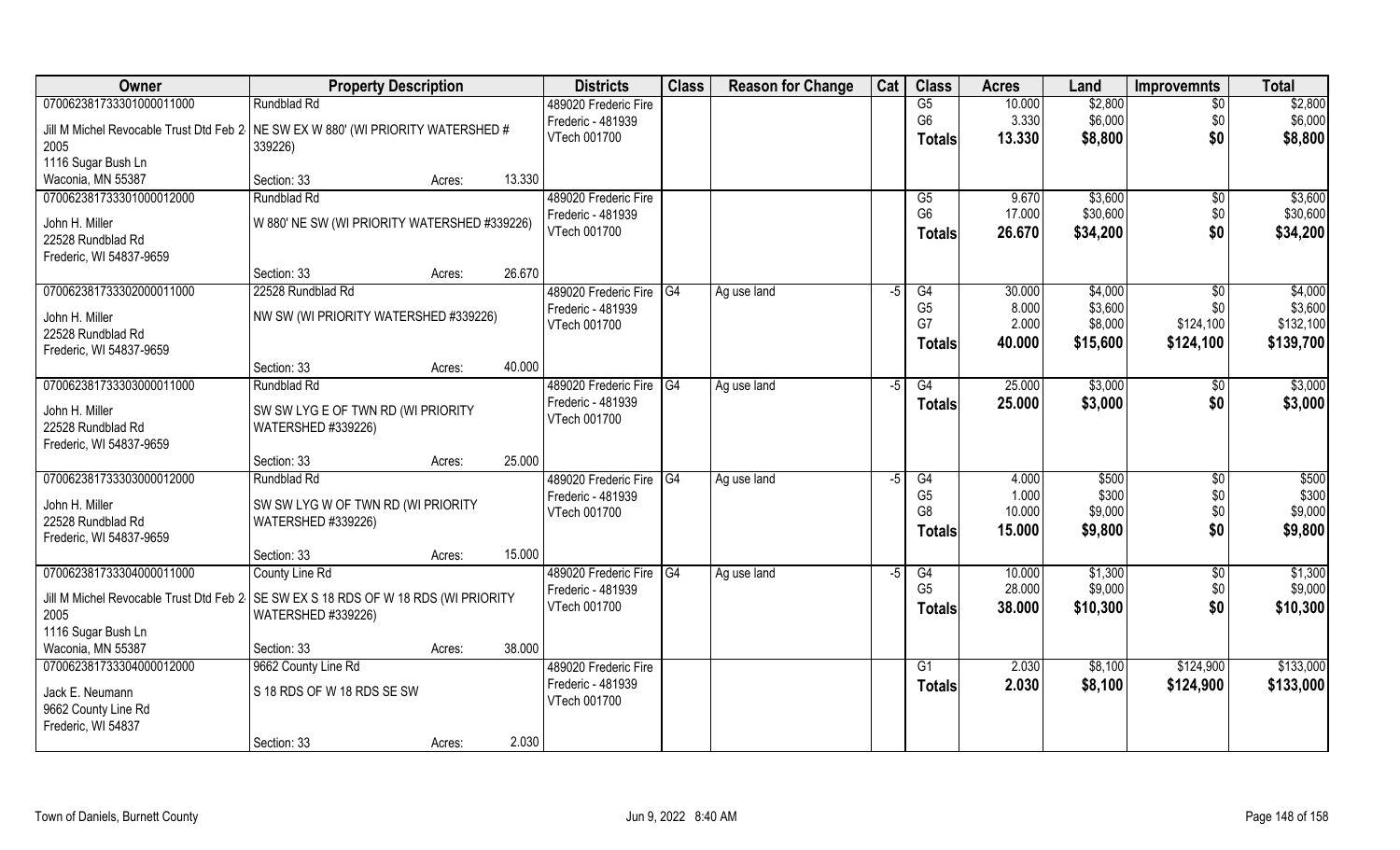| Owner                                                                                      | <b>Property Description</b>            |        |        | <b>Districts</b>     | <b>Class</b> | <b>Reason for Change</b> | Cat | <b>Class</b>    | <b>Acres</b> | Land       | <b>Improvemnts</b> | <b>Total</b>  |
|--------------------------------------------------------------------------------------------|----------------------------------------|--------|--------|----------------------|--------------|--------------------------|-----|-----------------|--------------|------------|--------------------|---------------|
| 070062381733401000011001                                                                   | Old 35                                 |        |        | 489020 Frederic Fire |              |                          |     | $\overline{G6}$ | 30.000       | \$49,500   | \$0                | \$49,500      |
| Anton & Anne Mentele Rev Living Trust                                                      | NE SE EX SE 1/4                        |        |        | Frederic - 481939    |              |                          |     | <b>Totals</b>   | 30.000       | \$49,500   | \$0                | \$49,500      |
| Agree                                                                                      |                                        |        |        | VTech 001700         |              |                          |     |                 |              |            |                    |               |
| 923 Burgs Park Dr                                                                          |                                        |        |        |                      |              |                          |     |                 |              |            |                    |               |
| Shell Lake, WI 54871                                                                       | Section: 33                            | Acres: | 30.000 |                      |              |                          |     |                 |              |            |                    |               |
| 070062381733401000011401                                                                   | 22541 Old 35                           |        |        | 489020 Frederic Fire |              |                          |     | G1              | 6.770        | \$15,800   | \$60,400           | \$76,200      |
| Dawn Boroff                                                                                | LOT 1 CSM V23 P62 (NE SE)              |        |        | Frederic - 481939    |              |                          |     | G <sub>6</sub>  | 3.000        | \$5,400    | \$0                | \$5,400       |
| 22541 Old 35                                                                               |                                        |        |        | VTech 001700         |              |                          |     | <b>Totals</b>   | 9.770        | \$21,200   | \$60,400           | \$81,600      |
| PO Box 535                                                                                 |                                        |        |        |                      |              |                          |     |                 |              |            |                    |               |
| Siren, WI 54872                                                                            | Section: 33                            | Acres: | 9.770  |                      |              |                          |     |                 |              |            |                    |               |
| 070062381733402000011000                                                                   | Old 35                                 |        |        | 489020 Frederic Fire |              |                          |     | G5              | 10.000       | \$2,500    | $\sqrt[6]{}$       | \$2,500       |
| Randall Tacheny                                                                            | E1/2 NW SE                             |        |        | Frederic - 481939    |              |                          |     | G <sub>6</sub>  | 10.000       | \$18,000   | \$0                | \$18,000      |
| 9524 County Line Rd                                                                        |                                        |        |        | VTech 001700         |              |                          |     | <b>Totals</b>   | 20.000       | \$20,500   | \$0                | \$20,500      |
| Frederic, WI 54837                                                                         |                                        |        |        |                      |              |                          |     |                 |              |            |                    |               |
|                                                                                            | Section: 33                            | Acres: | 20.000 |                      |              |                          |     |                 |              |            |                    |               |
| 070062381733402000012000                                                                   | Old 35                                 |        |        | 489020 Frederic Fire |              |                          |     | G5              | 10.000       | \$2,100    | $\sqrt[6]{3}$      | \$2,100       |
| Jill M Michel Revocable Trust Dtd Feb 2   W1/2 NW SE (WI PRIORITY WATERSHED #339226)       |                                        |        |        | Frederic - 481939    |              |                          |     | G <sub>6</sub>  | 10.000       | \$16,500   | \$0                | \$16,500      |
| 2005                                                                                       |                                        |        |        | VTech 001700         |              |                          |     | <b>Totals</b>   | 20.000       | \$18,600   | \$0                | \$18,600      |
| 1116 Sugar Bush Ln                                                                         |                                        |        |        |                      |              |                          |     |                 |              |            |                    |               |
| Waconia, MN 55387                                                                          | Section: 33                            | Acres: | 20.000 |                      |              |                          |     |                 |              |            |                    |               |
| 070062381733403000011000                                                                   | 9524 County Line Rd                    |        |        | 489020 Frederic Fire |              |                          |     | G1              | 1.000        | \$6,000    | \$8,800            | \$14,800      |
| Randall Tacheny                                                                            | E1/2 SW SE                             |        |        | Frederic - 481939    |              |                          |     | G <sub>5</sub>  | 7.750        | \$3,500    | \$0                | \$3,500       |
| 9524 County Line Rd                                                                        |                                        |        |        | VTech 001700         |              |                          |     | G <sub>6</sub>  | 11.250       | \$20,300   | \$0                | \$20,300      |
| Frederic, WI 54837                                                                         |                                        |        |        |                      |              |                          |     | <b>Totals</b>   | 20.000       | \$29,800   | \$8,800            | \$38,600      |
|                                                                                            | Section: 33                            | Acres: | 20.000 |                      |              |                          |     |                 |              |            |                    |               |
| 070062381733403000012000                                                                   | County Line Rd                         |        |        | 489020 Frederic Fire |              |                          |     | G5              | 10.000       | \$4,500    | \$0                | \$4,500       |
|                                                                                            |                                        |        |        | Frederic - 481939    |              |                          |     | G <sub>6</sub>  | 10.000       | \$18,000   | \$0                | \$18,000      |
| Jill M Michel Revocable Trust Dtd Feb 2 W1/2 SW SE (WI PRIORITY WATERSHED #339226)<br>2005 |                                        |        |        | VTech 001700         |              |                          |     | <b>Totals</b>   | 20.000       | \$22,500   | \$0                | \$22,500      |
| 1116 Sugar Bush Ln                                                                         |                                        |        |        |                      |              |                          |     |                 |              |            |                    |               |
| Waconia, MN 55387                                                                          | Section: 33                            | Acres: | 20.000 |                      |              |                          |     |                 |              |            |                    |               |
| 070062381733404000011000                                                                   | Old 35                                 |        |        | 489020 Frederic Fire |              |                          |     | W <sub>6</sub>  | 16.000       | (\$21,200) | $\overline{50}$    | $\frac{1}{6}$ |
|                                                                                            |                                        |        |        | Frederic - 481939    |              |                          |     | <b>Totals</b>   | 16.000       | \$0        | \$0                | \$0           |
| <b>Brian Freeberg Trust</b><br>2211 S Lake Irving Dr SW                                    | SE SE EX PCL V 106 P 550 (MFL -C-2007) |        |        | VTech 001700         |              |                          |     |                 |              |            |                    |               |
| Bemidji, MN 56601                                                                          |                                        |        |        |                      |              |                          |     |                 |              |            |                    |               |
|                                                                                            | Section: 33                            | Acres: | 16.000 |                      |              |                          |     |                 |              |            |                    |               |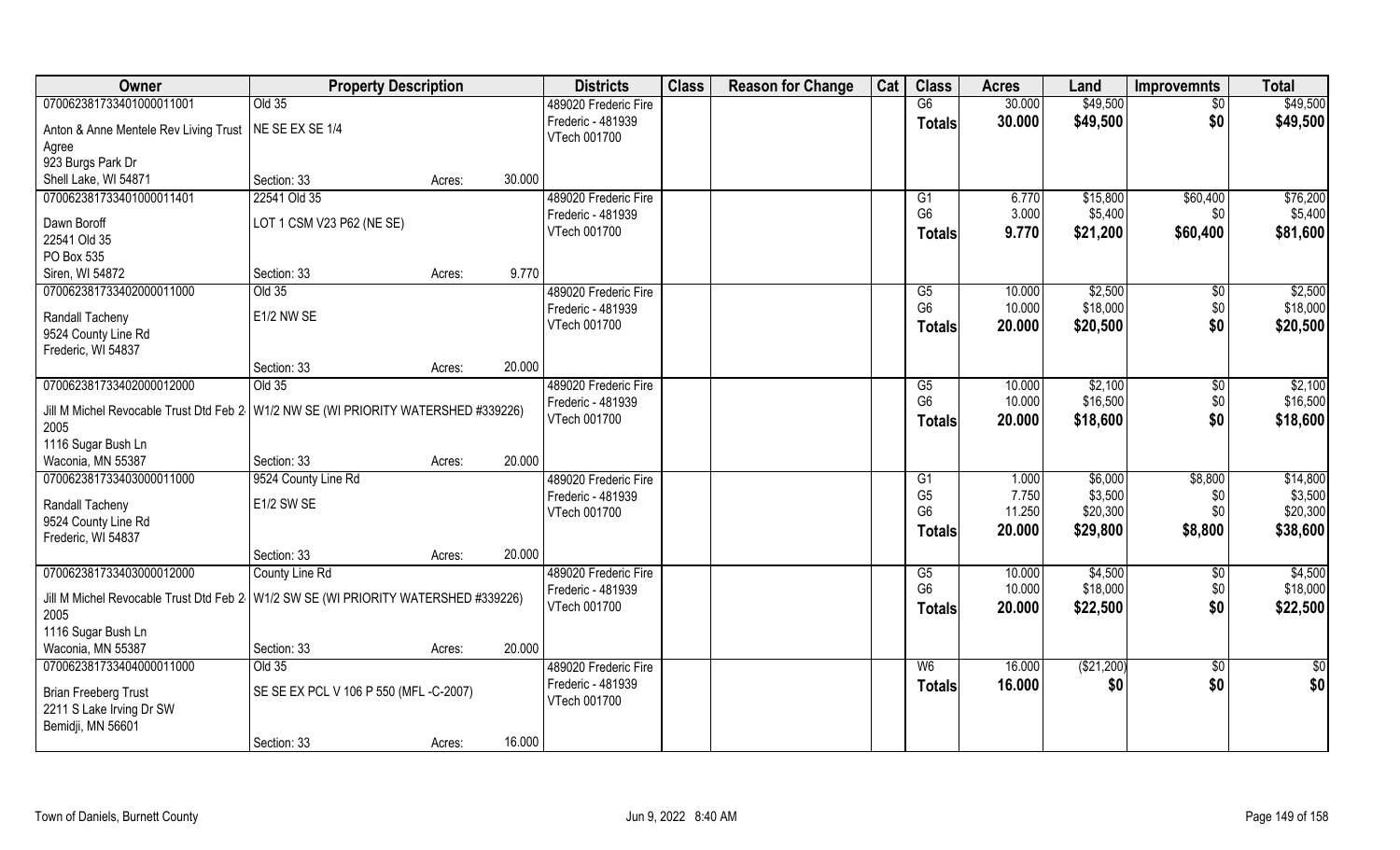| Owner                                                      |                                 | <b>Property Description</b>               |        | <b>Districts</b>        | <b>Class</b> | <b>Reason for Change</b> | Cat | <b>Class</b>   | <b>Acres</b> | Land     | <b>Improvemnts</b> | <b>Total</b> |
|------------------------------------------------------------|---------------------------------|-------------------------------------------|--------|-------------------------|--------------|--------------------------|-----|----------------|--------------|----------|--------------------|--------------|
| 070062381733404000012001                                   | Old 35                          |                                           |        | 489020 Frederic Fire    |              |                          |     | G6             | 24.000       | \$39,600 | $\sqrt{$0}$        | \$39,600     |
| Mitchell Bauman                                            |                                 | PCLS IN SE SE & ALSO IN NE SE DESC IN DOC |        | Frederic - 481939       |              |                          |     | <b>Totals</b>  | 24.000       | \$39,600 | \$0                | \$39,600     |
| 48 Indian Hills Dr                                         | #389992 & 397091 EX CSM V23 P62 |                                           |        | VTech 001700            |              |                          |     |                |              |          |                    |              |
| Circle Pines, MN 55014                                     |                                 |                                           |        |                         |              |                          |     |                |              |          |                    |              |
|                                                            | Section: 33                     | Acres:                                    | 24.000 |                         |              |                          |     |                |              |          |                    |              |
| 070062381734101000011000                                   | Elbow Lake Rd                   |                                           |        | 489020 Frederic Fire    |              |                          |     | G6             | 40.000       | \$67,600 | \$0                | \$67,600     |
| Gene Hoefs                                                 | NE NE                           |                                           |        | Frederic - 481939       |              |                          |     | Totals         | 40.000       | \$67,600 | \$0                | \$67,600     |
| 8999 Elbow Lake Rd                                         |                                 |                                           |        | VTech 001700            |              |                          |     |                |              |          |                    |              |
| Siren, WI 54872                                            |                                 |                                           |        |                         |              |                          |     |                |              |          |                    |              |
|                                                            | Section: 34                     | Acres:                                    | 40.000 |                         |              |                          |     |                |              |          |                    |              |
| 070062381734102000011000                                   | 9170 Van Loo Rd                 |                                           |        | 489020 Frederic Fire    |              |                          |     | G2             | 40.000       | \$66,000 | $\overline{50}$    | \$66,000     |
| Monarch Paving Co                                          | NW NE                           |                                           |        | Frederic - 481939       |              |                          |     | <b>Totals</b>  | 40.000       | \$66,000 | \$0                | \$66,000     |
| 920 10th Ave N                                             |                                 |                                           |        | VTech 001700            |              |                          |     |                |              |          |                    |              |
| Onalaska, WI 54650                                         |                                 |                                           |        |                         |              |                          |     |                |              |          |                    |              |
|                                                            | Section: 34                     | Acres:                                    | 40.000 |                         |              |                          |     |                |              |          |                    |              |
| 070062381734103000011000                                   | 9205 Van Loo Rd                 |                                           |        | 489020 Frederic Fire    |              |                          |     | G1             | 1.000        | \$6,000  | \$98,200           | \$104,200    |
| Curt W. Eliason                                            | SW <sub>NE</sub>                |                                           |        | Frederic - 481939       |              |                          |     | G <sub>5</sub> | 16.000       | \$7,200  | \$0                | \$7,200      |
| 9205 Van Loo Rd                                            |                                 |                                           |        | VTech 001700            |              |                          |     | G <sub>6</sub> | 23.000       | \$41,400 | \$0                | \$41,400     |
| Siren, WI 54872                                            |                                 |                                           |        |                         |              |                          |     | <b>Totals</b>  | 40.000       | \$54,600 | \$98,200           | \$152,800    |
|                                                            | Section: 34                     | Acres:                                    | 40.000 |                         |              |                          |     |                |              |          |                    |              |
| 070062381734104000011000                                   | 9101 Van Loo Rd                 |                                           |        | 489020 Frederic Fire    |              |                          |     | G1             | 1.000        | \$6,000  | \$61,800           | \$67,800     |
|                                                            | SE <sub>NE</sub>                |                                           |        | Frederic - 481939       |              |                          |     | G <sub>5</sub> | 4.000        | \$1,800  | \$0                | \$1,800      |
| Theodore L & Ann Mar Bystrom Trust<br>10 6th St Nw Apt 401 |                                 |                                           |        | VTech 001700            |              |                          |     | G <sub>6</sub> | 35.000       | \$63,000 | \$0                | \$63,000     |
| Osseo, MN 55369                                            |                                 |                                           |        |                         |              |                          |     | <b>Totals</b>  | 40.000       | \$70,800 | \$61,800           | \$132,600    |
|                                                            | Section: 34                     | Acres:                                    | 40.000 |                         |              |                          |     |                |              |          |                    |              |
| 070062381734201000011001                                   | 9207 Elbow Lake Rd              |                                           |        | 489020 Frederic Fire G1 |              | Dormers                  |     | G1             | 1.000        | \$6,000  | \$263,300          | \$269,300    |
|                                                            |                                 |                                           |        | Frederic - 481939       |              |                          |     | G <sub>6</sub> | 19.000       | \$34,200 | \$0                | \$34,200     |
| <b>Russian River LLC</b><br>9207 Elbow Lake Rd             | E 1/2 OF NE NW                  |                                           |        | VTech 001700            |              |                          |     | <b>Totals</b>  | 20.000       | \$40,200 | \$263,300          | \$303,500    |
| Siren, WI 54872                                            |                                 |                                           |        |                         |              |                          |     |                |              |          |                    |              |
|                                                            | Section: 34                     | Acres:                                    | 20.000 |                         |              |                          |     |                |              |          |                    |              |
| 070062381734201000011100                                   | Elbow Lake Rd                   |                                           |        | 489020 Frederic Fire    |              |                          |     | G6             | 20.000       | \$36,000 | $\frac{1}{3}$      | \$36,000     |
|                                                            |                                 |                                           |        | Frederic - 481939       |              |                          |     | <b>Totals</b>  | 20.000       | \$36,000 | \$0                | \$36,000     |
| Russian River LLC<br>9207 Elbow Lake Rd                    | W 1/2 OF NE NW                  |                                           |        | VTech 001700            |              |                          |     |                |              |          |                    |              |
| Siren, WI 54872                                            |                                 |                                           |        |                         |              |                          |     |                |              |          |                    |              |
|                                                            | Section: 34                     | Acres:                                    | 20.000 |                         |              |                          |     |                |              |          |                    |              |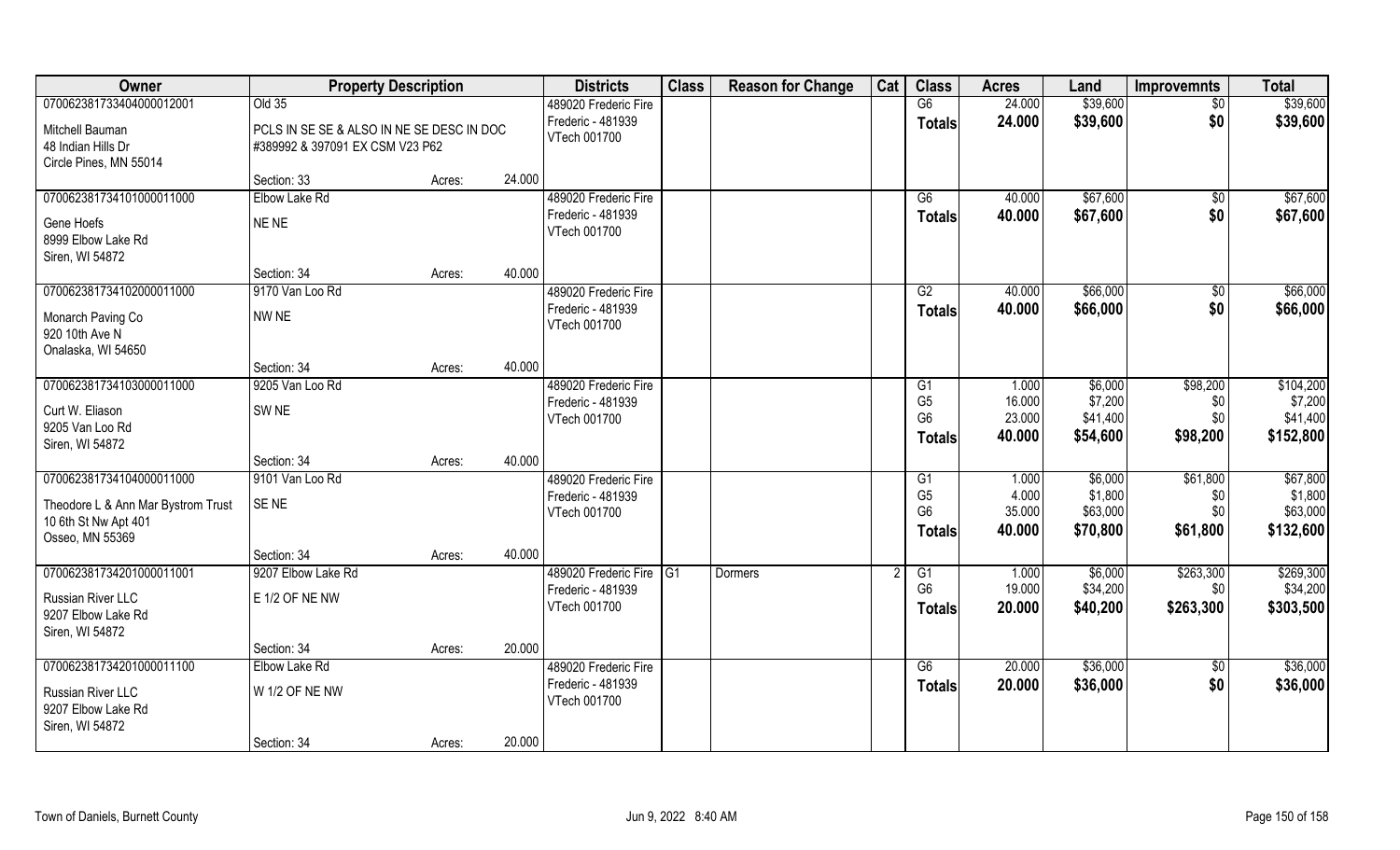| Owner                                              | <b>Property Description</b>   |        |        | <b>Districts</b>                  | <b>Class</b> | <b>Reason for Change</b> | Cat  | <b>Class</b>         | <b>Acres</b>    | Land                  | <b>Improvemnts</b> | <b>Total</b>   |
|----------------------------------------------------|-------------------------------|--------|--------|-----------------------------------|--------------|--------------------------|------|----------------------|-----------------|-----------------------|--------------------|----------------|
| 070062381734202000011001                           | 9336 Van Loo Rd               |        |        | 489020 Frederic Fire              | G4           | Ag use land              | -5   | $\overline{G1}$      | 2.000           | \$8,000               | \$186,600          | \$194,600      |
| <b>Brian Kvarnlov</b>                              | NW NW EX N 1/2                |        |        | Frederic - 481939                 |              |                          |      | G4                   | 10.520          | \$1,400               | \$0                | \$1,400        |
| Eileen Kvarnlov                                    |                               |        |        | VTech 001700                      |              |                          |      | G8                   | 7.000           | \$6,300               | \$0                | \$6,300        |
| 9336 Van Loo Rd                                    |                               |        |        |                                   |              |                          |      | <b>Totals</b>        | 19.520          | \$15,700              | \$186,600          | \$202,300      |
| Siren, WI 54872                                    | Section: 34                   | Acres: | 19.520 |                                   |              |                          |      |                      |                 |                       |                    |                |
| 070062381734202000011100                           | 9311 Elbow Lake Rd            |        |        | 489020 Frederic Fire G4           |              | Ag use land              | $-5$ | G1                   | 1.000           | \$6,000               | \$208,100          | \$214,100      |
| Riley R. Smith                                     | N 1/2 NW NW                   |        |        | Frederic - 481939                 |              |                          |      | G4                   | 13.520          | \$1,800               | \$0                | \$1,800        |
| Deborah K. Smith                                   |                               |        |        | VTech 001700                      |              |                          |      | G <sub>8</sub>       | 5.000           | \$4,500               | \$0                | \$4,500        |
| 9311 Elbow Lake Rd                                 |                               |        |        |                                   |              |                          |      | <b>Totals</b>        | 19.520          | \$12,300              | \$208,100          | \$220,400      |
| Siren, WI 54872                                    | Section: 34                   | Acres: | 19.520 |                                   |              |                          |      |                      |                 |                       |                    |                |
| 070062381734203000011000                           | Old 35                        |        |        | 489020 Frederic Fire G4           |              | Ag use land              | -5   | G4                   | 38.000          | \$4,600               | \$0                | \$4,600        |
| William Victor Siebenthal                          | SW <sub>NW</sub>              |        |        | Frederic - 481939                 |              |                          |      | G <sub>5</sub>       | 2.000           | \$100                 | \$0                | \$100          |
| 22602 Old 35                                       |                               |        |        | VTech 001700                      |              |                          |      | <b>Totals</b>        | 40.000          | \$4,700               | \$0                | \$4,700        |
| Siren, WI 54872                                    |                               |        |        |                                   |              |                          |      |                      |                 |                       |                    |                |
|                                                    | Section: 34                   | Acres: | 40.000 |                                   |              |                          |      |                      |                 |                       |                    |                |
| 070062381734204000011000                           | 9303 Van Loo Rd               |        |        | 489020 Frederic Fire G4           |              | Ag use land              | -5   | G <sub>1</sub>       | 1.000           | \$6,000               | \$30,100           | \$36,100       |
|                                                    |                               |        |        | Frederic - 481939                 |              |                          |      | G <sub>4</sub>       | 39.000          | \$1,500               | \$0                | \$1,500        |
| Michael & Kirsten Nicklow Trust<br>9303 Van Loo Rd | SE NW                         |        |        | VTech 001700                      |              |                          |      | <b>Totals</b>        | 40.000          | \$7,500               | \$30,100           | \$37,600       |
| Siren, WI 54872-8739                               |                               |        |        |                                   |              |                          |      |                      |                 |                       |                    |                |
|                                                    | Section: 34                   | Acres: | 40.000 |                                   |              |                          |      |                      |                 |                       |                    |                |
| 070062381734301000011000                           | Old 35                        |        |        | 489020 Frederic Fire              | IG4          | Ag use land              | -5   | $\overline{G4}$      | 30.000          | \$2,300               | \$0                | \$2,300        |
|                                                    |                               |        |        | Frederic - 481939                 |              |                          |      | G <sub>8</sub>       | 10.000          | \$8,300               | \$0                | \$8,300        |
| William Victor Siebenthal                          | NE SW                         |        |        | VTech 001700                      |              |                          |      | <b>Totals</b>        | 40.000          | \$10,600              | \$0                | \$10,600       |
| 22602 Old 35                                       |                               |        |        |                                   |              |                          |      |                      |                 |                       |                    |                |
| Siren, WI 54872                                    | Section: 34                   |        | 40.000 |                                   |              |                          |      |                      |                 |                       |                    |                |
| 070062381734302000011000                           | 22602 Old 35                  | Acres: |        | 489020 Frederic Fire G4           |              | Ag use land              | $-5$ | G4                   | 24.000          | \$3,200               | \$0                | \$3,200        |
|                                                    |                               |        |        | Frederic - 481939                 |              |                          |      | G7                   | 1.000           | \$6,000               | \$110,600          | \$116,600      |
| William Victor Siebenthal                          | NW SW                         |        |        | VTech 001700                      |              |                          |      | G <sub>8</sub>       | 15.000          | \$13,500              | \$0                | \$13,500       |
| 22602 Old 35                                       |                               |        |        |                                   |              |                          |      | <b>Totals</b>        | 40.000          | \$22,700              | \$110,600          | \$133,300      |
| Siren, WI 54872                                    |                               |        |        |                                   |              |                          |      |                      |                 |                       |                    |                |
|                                                    | Section: 34                   | Acres: | 40.000 |                                   |              |                          |      |                      |                 |                       |                    |                |
| 070062381734303000011000                           | 9392 County Line Rd           |        |        | 489020 Frederic Fire              |              |                          |      | G1<br>G <sub>5</sub> | 1.000           | \$6,000               | \$61,100           | \$67,100       |
| <b>Brian Freeberg Trust</b>                        | SW SW (MFL 34 AC CLOSED 2007) |        |        | Frederic - 481939<br>VTech 001700 |              |                          |      | W <sub>6</sub>       | 5.000<br>34.000 | \$2,300<br>(\$61,200) | \$0<br>\$0         | \$2,300<br>\$0 |
| 2211 S Lake Irving Dr SW                           |                               |        |        |                                   |              |                          |      |                      | 40.000          | \$8,300               | \$61,100           | \$69,400       |
| Bemidji, MN 56601                                  |                               |        |        |                                   |              |                          |      | <b>Totals</b>        |                 |                       |                    |                |
|                                                    | Section: 34                   | Acres: | 40.000 |                                   |              |                          |      |                      |                 |                       |                    |                |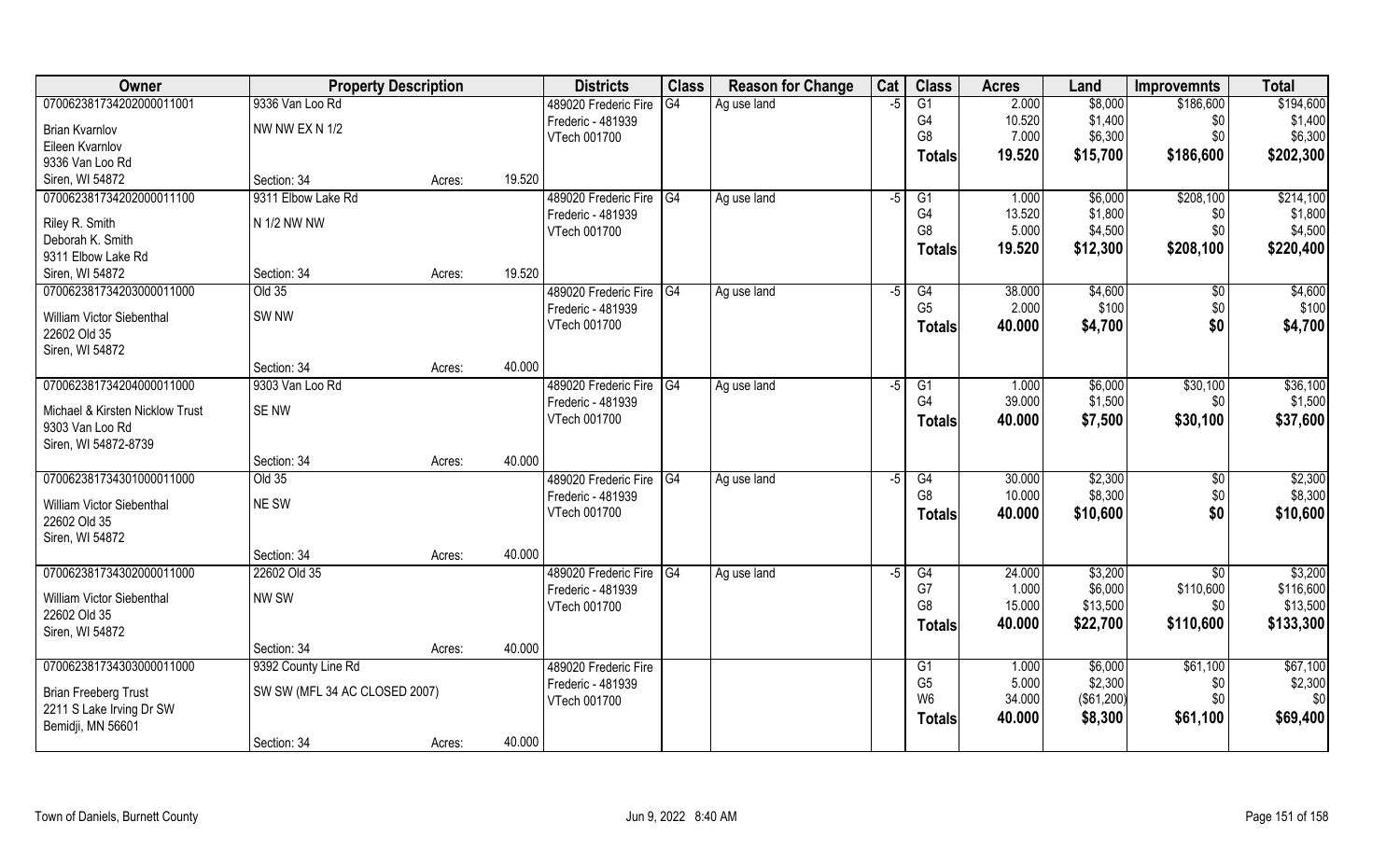| Owner                       | <b>Property Description</b>           |        |        | <b>Districts</b>                             | <b>Class</b>    | <b>Reason for Change</b> | Cat  | <b>Class</b>         | <b>Acres</b>    | Land               | <b>Improvemnts</b> | <b>Total</b>                 |
|-----------------------------|---------------------------------------|--------|--------|----------------------------------------------|-----------------|--------------------------|------|----------------------|-----------------|--------------------|--------------------|------------------------------|
| 070062381734304000011100    | 9296 County Line Rd                   |        |        | 489020 Frederic Fire                         |                 |                          |      | G1                   | 1.000           | \$6,000            | \$46,900           | \$52,900                     |
| <b>Brian Freeberg Trust</b> | SE SW EX E 660' OF S 660'             |        |        | Frederic - 481939                            |                 |                          |      | G4                   | 8.000           | \$1,100            | \$0                | \$1,100                      |
| 2211 S Lake Irving Dr SW    |                                       |        |        | VTech 001700                                 |                 |                          |      | G <sub>5</sub>       | 21.000          | \$12,600           | \$0                | \$12,600                     |
| Bemidji, MN 56601           |                                       |        |        |                                              |                 |                          |      | <b>Totals</b>        | 30.000          | \$19,700           | \$46,900           | \$66,600                     |
|                             | Section: 34                           | Acres: | 30.000 |                                              |                 |                          |      |                      |                 |                    |                    |                              |
| 070062381734304000100200    | 9222 County Line Rd                   |        |        | 489020 Frederic Fire                         |                 |                          |      | G1                   | 6.000           | \$15,000           | \$40,700           | \$55,700                     |
| Richard C. Anderson         | E 660' OF S 660' OF SE SW             |        |        | Frederic - 481939                            |                 |                          |      | G <sub>4</sub>       | 3.000           | \$400              | \$0                | \$400                        |
| 9222 County Line Rd         |                                       |        |        | VTech 001700                                 |                 |                          |      | G <sub>5</sub>       | 1.000           | \$500              | \$0                | \$500                        |
| Siren, WI 54872             |                                       |        |        |                                              |                 |                          |      | <b>Totals</b>        | 10.000          | \$15,900           | \$40,700           | \$56,600                     |
|                             | Section: 34                           | Acres: | 10.000 |                                              |                 |                          |      |                      |                 |                    |                    |                              |
| 070062381734401000011000    |                                       |        |        | 489020 Frederic Fire                         |                 |                          |      | W <sub>6</sub>       | 40.000          | ( \$59,000)        | $\sqrt[6]{30}$     | \$0                          |
| Jeffrey L. Schefelker       | NE SE (MFL CLOSED 2006)               |        |        | Frederic - 481939                            |                 |                          |      | <b>Totals</b>        | 40.000          | \$0                | \$0                | \$0                          |
| Joanne K. Schefelker        |                                       |        |        | VTech 001700                                 |                 |                          |      |                      |                 |                    |                    |                              |
| 808 Westwind Dr             |                                       |        |        |                                              |                 |                          |      |                      |                 |                    |                    |                              |
| Black River Falls, WI 54615 | Section: 34                           | Acres: | 40.000 |                                              |                 |                          |      |                      |                 |                    |                    |                              |
| 070062381734402000011000    |                                       |        |        | 489020 Frederic Fire                         |                 |                          |      | G4                   | 8.000           | \$1,100            | $\sqrt[6]{3}$      | \$1,100                      |
| <b>Brian Freeberg Trust</b> | NW SE (MFL 32 AC CLOSED)              |        |        | Frederic - 481939<br>VTech 001700            |                 |                          |      | W <sub>6</sub>       | 32.000          | (\$26,400)         | \$0                | \$0                          |
| 2211 S Lake Irving Dr SW    |                                       |        |        |                                              |                 |                          |      | <b>Totals</b>        | 40.000          | \$1,100            | \$0                | \$1,100                      |
| Bemidji, MN 56601           |                                       |        |        |                                              |                 |                          |      |                      |                 |                    |                    |                              |
|                             | Section: 34                           | Acres: | 40.000 |                                              |                 |                          |      |                      |                 |                    |                    |                              |
| 070062381734403000011001    |                                       |        |        | 489020 Frederic Fire                         | $\overline{G4}$ | Ag use land              | $-5$ | G4<br>G <sub>8</sub> | 7.000<br>3.000  | \$900<br>\$2,700   | \$0                | $\overline{$900}$<br>\$2,700 |
| Michael Freeberg            | N 330' SW SE                          |        |        | Frederic - 481939<br>VTech 001700            |                 |                          |      |                      | 10.000          | \$3,600            | \$0<br>\$0         | \$3,600                      |
| 2211 S Lake Irving Dr SW    |                                       |        |        |                                              |                 |                          |      | <b>Totals</b>        |                 |                    |                    |                              |
| Bemidji, MN 56601-8858      |                                       |        |        |                                              |                 |                          |      |                      |                 |                    |                    |                              |
|                             | Section: 34                           | Acres: | 10.000 |                                              |                 |                          |      |                      |                 |                    |                    |                              |
| 070062381734403000011100    |                                       |        |        | 489020 Frederic Fire G4<br>Frederic - 481939 |                 | Ag use land              | -5   | G4<br>G <sub>5</sub> | 15.760<br>5.000 | \$2,100<br>\$2,300 | \$0<br>\$0         | \$2,100<br>\$2,300           |
| <b>Mark Viestenz</b>        | SW SE EX W 660' OF S 400' & EX N 330' |        |        | VTech 001700                                 |                 |                          |      | G <sub>8</sub>       | 2.000           | \$1,800            | \$0                | \$1,800                      |
| PO Box 221                  |                                       |        |        |                                              |                 |                          |      | Totals               | 22.760          | \$6,200            | \$0                | \$6,200                      |
| Watertown, MN 55388         |                                       |        |        |                                              |                 |                          |      |                      |                 |                    |                    |                              |
|                             | Section: 34                           | Acres: | 22.760 |                                              |                 |                          |      |                      |                 |                    |                    |                              |
| 070062381734403000012000    | 9180 County Line Rd                   |        |        | 489020 Frederic Fire<br>Frederic - 481939    |                 |                          |      | G1<br>G <sub>5</sub> | 1.000<br>5.000  | \$6,000<br>\$2,300 | \$61,400<br>\$0    | \$67,400<br>\$2,300          |
| Jeffrey B. Peterson         | W 660' OF S 400' OF SW SE             |        |        | VTech 001700                                 |                 |                          |      | <b>Totals</b>        | 6.000           | \$8,300            | \$61,400           | \$69,700                     |
| Cynthia Peterson            |                                       |        |        |                                              |                 |                          |      |                      |                 |                    |                    |                              |
| 9180 County Line Rd         |                                       |        |        |                                              |                 |                          |      |                      |                 |                    |                    |                              |
| Siren, WI 54872             | Section: 34                           | Acres: | 6.000  |                                              |                 |                          |      |                      |                 |                    |                    |                              |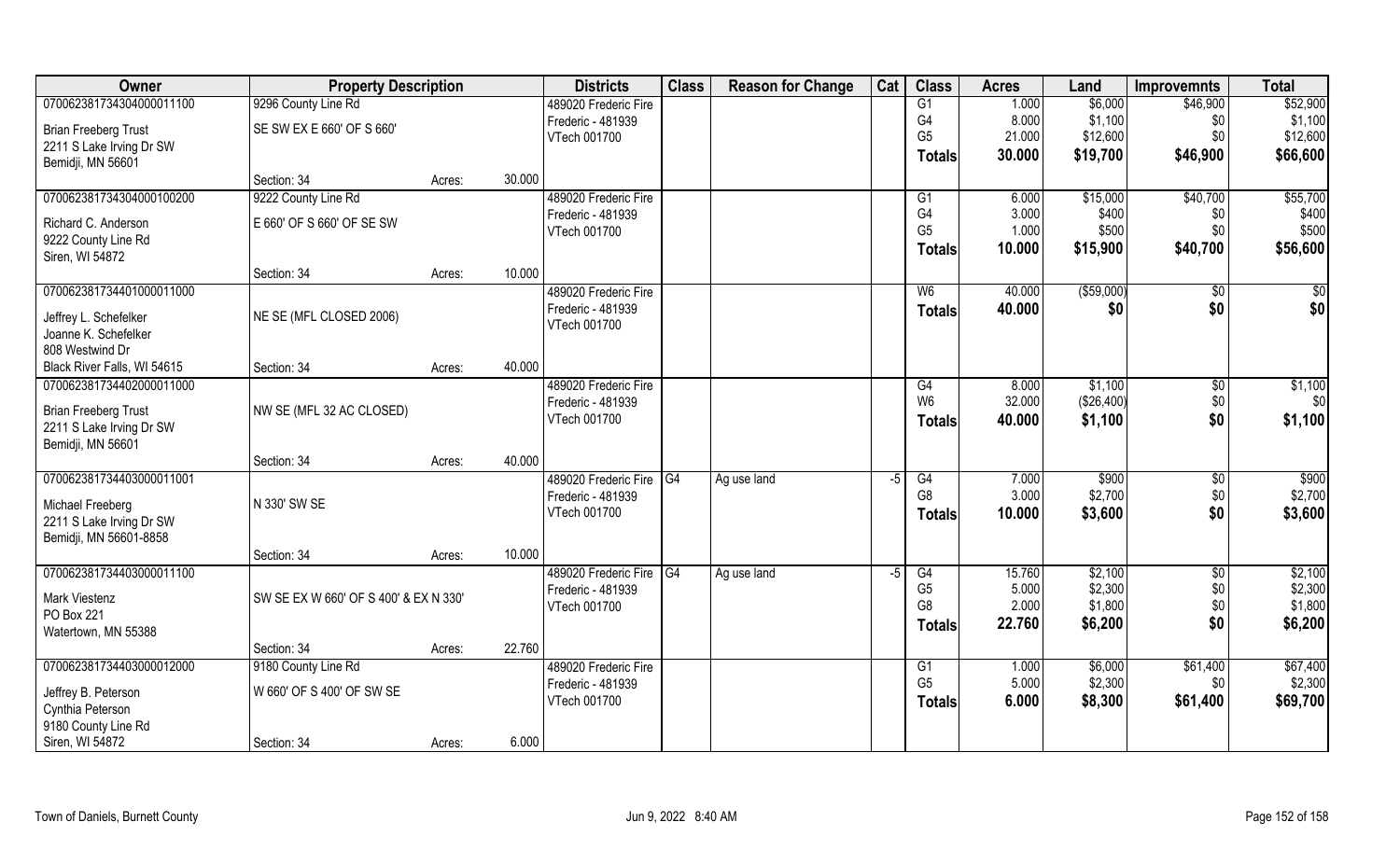| Owner                                      | <b>Property Description</b>   |        |        | <b>Districts</b>        | <b>Class</b> | <b>Reason for Change</b> | Cat  | <b>Class</b>    | <b>Acres</b> | Land        | <b>Improvemnts</b> | <b>Total</b> |
|--------------------------------------------|-------------------------------|--------|--------|-------------------------|--------------|--------------------------|------|-----------------|--------------|-------------|--------------------|--------------|
| 070062381734404000011000                   | County Line Rd                |        |        | 489020 Frederic Fire    |              |                          |      | W <sub>6</sub>  | 40.000       | ( \$59,900) | $\sqrt{6}$         | \$0          |
| Jeffrey L. Schefelker                      | SE SE (MFL CLOSED 40 AC 2007) |        |        | Frederic - 481939       |              |                          |      | <b>Totals</b>   | 40.000       | \$0         | \$0                | \$0          |
| Joanne K. Schefelker                       |                               |        |        | VTech 001700            |              |                          |      |                 |              |             |                    |              |
| 808 Westwind Dr                            |                               |        |        |                         |              |                          |      |                 |              |             |                    |              |
| Black River Falls, WI 54615                | Section: 34                   | Acres: | 40.000 |                         |              |                          |      |                 |              |             |                    |              |
| 070062381735101000011001                   | Elbow Lake Rd                 |        |        | 489020 Frederic Fire    |              |                          |      | G5              | 5.000        | \$2,300     | \$0                | \$2,300      |
| Rodney A. Beseman                          | E 1/2 NE NE                   |        |        | Frederic - 481939       |              |                          |      | G <sub>6</sub>  | 15.000       | \$27,000    | \$0                | \$27,000     |
| 9114 Princeton Ct                          |                               |        |        | VTech 001700            |              |                          |      | <b>Totals</b>   | 20.000       | \$29,300    | \$0                | \$29,300     |
| Woodbury, MN 55125-9325                    |                               |        |        |                         |              |                          |      |                 |              |             |                    |              |
|                                            | Section: 35                   | Acres: | 20.000 |                         |              |                          |      |                 |              |             |                    |              |
| 070062381735101000011002                   | 8683 Elbow Lake Rd            |        |        | 489020 Frederic Fire    |              |                          |      | G1              | 1.000        | \$6,000     | \$130,600          | \$136,600    |
| Daniel Manning                             | W 1/2 NE NE                   |        |        | Frederic - 481939       |              |                          |      | G <sub>5</sub>  | 5.000        | \$2,300     | \$0                | \$2,300      |
| 8683 Elbow Lake Rd                         |                               |        |        | VTech 001700            |              |                          |      | G <sub>6</sub>  | 14.000       | \$25,200    | \$0                | \$25,200     |
| Siren, WI 54872-8745                       |                               |        |        |                         |              |                          |      | Totals          | 20.000       | \$33,500    | \$130,600          | \$164,100    |
|                                            | Section: 35                   | Acres: | 20.000 |                         |              |                          |      |                 |              |             |                    |              |
| 070062381735102000011000                   | 8729 Elbow Lake Rd            |        |        | 489020 Frederic Fire    |              |                          |      | G1              | 1.000        | \$6,000     | \$69,700           | \$75,700     |
| Greg J. True                               | NE1/4 NW NE                   |        |        | Frederic - 481939       |              |                          |      | G <sub>6</sub>  | 9.000        | \$16,200    | \$0                | \$16,200     |
| 555 Greaton Rd                             |                               |        |        | VTech 001700            |              |                          |      | <b>Totals</b>   | 10.000       | \$22,200    | \$69,700           | \$91,900     |
| New Richmond, WI 54017                     |                               |        |        |                         |              |                          |      |                 |              |             |                    |              |
|                                            | Section: 35                   | Acres: | 10.000 |                         |              |                          |      |                 |              |             |                    |              |
| 070062381735102000012000                   | Elbow Lake Rd                 |        |        | 489020 Frederic Fire    |              |                          |      | $\overline{G6}$ | 10.000       | \$18,000    | \$0                | \$18,000     |
|                                            | <b>NW 1/4 NW NE</b>           |        |        | Frederic - 481939       |              |                          |      | <b>Totals</b>   | 10.000       | \$18,000    | \$0                | \$18,000     |
| Radke Revocable Trust<br>23835 State Rd 35 |                               |        |        | VTech 001700            |              |                          |      |                 |              |             |                    |              |
| Siren, WI 54872                            |                               |        |        |                         |              |                          |      |                 |              |             |                    |              |
|                                            | Section: 35                   | Acres: | 10.000 |                         |              |                          |      |                 |              |             |                    |              |
| 070062381735102000013000                   | Bernie Rd                     |        |        | 489020 Frederic Fire    |              |                          |      | G5              | 2.500        | \$200       | \$0                | \$200        |
|                                            |                               |        |        | Frederic - 481939       |              |                          |      | G <sub>6</sub>  | 17.500       | \$31,500    | \$0                | \$31,500     |
| Gregory J. True<br>555 Greaton Rd          | S 1/2 NW NE                   |        |        | VTech 001700            |              |                          |      | <b>Totals</b>   | 20.000       | \$31,700    | \$0                | \$31,700     |
| New Richmond, WI 54017                     |                               |        |        |                         |              |                          |      |                 |              |             |                    |              |
|                                            | Section: 35                   | Acres: | 20.000 |                         |              |                          |      |                 |              |             |                    |              |
| 070062381735103000011000                   | 22709 Bernie Rd               |        |        | 489020 Frederic Fire G4 |              | Ag use land              | $-5$ | G1              | 1.000        | \$6,000     | \$37,600           | \$43,600     |
|                                            |                               |        |        | Frederic - 481939       |              |                          |      | G4              | 29.400       | \$3,900     | \$0                | \$3,900      |
| Richard G. Battaglia                       | SW <sub>NE</sub>              |        |        | VTech 001700            |              |                          |      | G <sub>5</sub>  | 9.600        | \$4,200     | \$0                | \$4,200      |
| 15241 Oneida St NW<br>Ramsey, MN 55303     |                               |        |        |                         |              |                          |      | <b>Totals</b>   | 40.000       | \$14,100    | \$37,600           | \$51,700     |
|                                            | Section: 35                   | Acres: | 40.000 |                         |              |                          |      |                 |              |             |                    |              |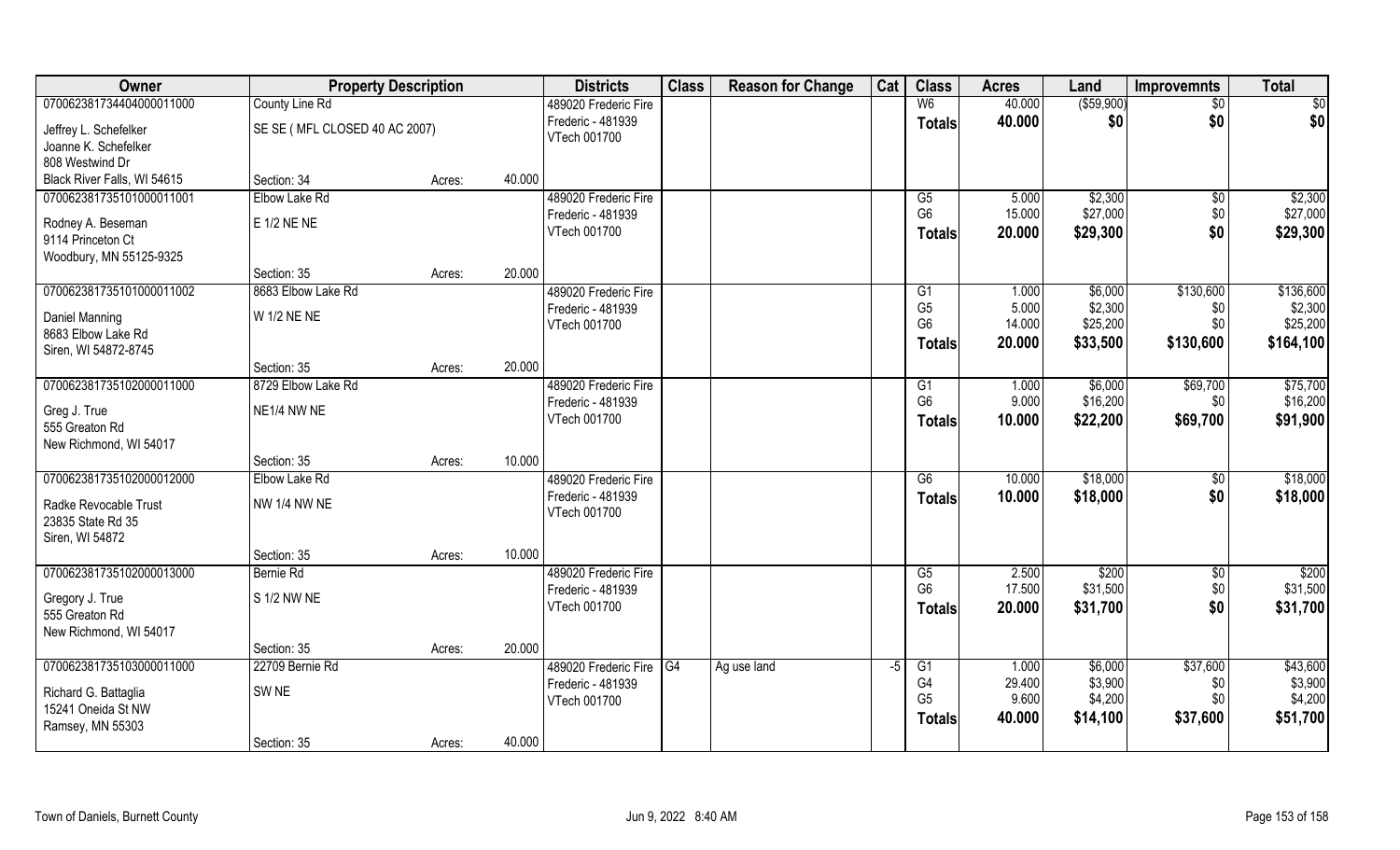| Owner                    |                    | <b>Property Description</b> |        | <b>Districts</b>     | <b>Class</b> | <b>Reason for Change</b> | Cat  | <b>Class</b>   | <b>Acres</b> | Land     | <b>Improvemnts</b> | <b>Total</b> |
|--------------------------|--------------------|-----------------------------|--------|----------------------|--------------|--------------------------|------|----------------|--------------|----------|--------------------|--------------|
| 070062381735104000011000 | 22706 Bernie Rd    |                             |        | 489020 Frederic Fire |              |                          |      | G1             | 1.000        | \$6,000  | \$64,500           | \$70,500     |
| John J. Kurkowski Jr     | N1/2 SE NE         |                             |        | Frederic - 481939    |              |                          |      | G <sub>5</sub> | 10.000       | \$4,500  | \$0                | \$4,500      |
| Jacqueli Kurkowski       |                    |                             |        | VTech 001700         |              |                          |      | G <sub>6</sub> | 9.000        | \$16,200 | \$0                | \$16,200     |
| 22706 Bernie Rd          |                    |                             |        |                      |              |                          |      | Totals         | 20.000       | \$26,700 | \$64,500           | \$91,200     |
| Siren, WI 54872          | Section: 35        | Acres:                      | 20.000 |                      |              |                          |      |                |              |          |                    |              |
| 070062381735104000012000 | 22630 Bernie Rd    |                             |        | 489020 Frederic Fire |              |                          |      | G1             | 1.000        | \$9,000  | \$76,800           | \$85,800     |
|                          |                    |                             |        | Frederic - 481939    |              |                          |      | G <sub>5</sub> | 4.000        | \$1,000  | \$0                | \$1,000      |
| Bradley D. Hill          | S1/2 SENE          |                             |        | VTech 001700         |              |                          |      | G <sub>6</sub> | 15.000       | \$27,000 | \$0                | \$27,000     |
| 22630 Bernie Rd          |                    |                             |        |                      |              |                          |      | <b>Totals</b>  | 20.000       | \$37,000 | \$76,800           | \$113,800    |
| Siren, WI 54872-8742     |                    |                             |        |                      |              |                          |      |                |              |          |                    |              |
|                          | Section: 35        | Acres:                      | 20.000 |                      |              |                          |      |                |              |          |                    |              |
| 070062381735201000011001 | 8815 Elbow Lake Rd |                             |        | 489020 Frederic Fire |              |                          |      | G1             | 1.000        | \$6,000  | \$277,800          | \$283,800    |
| Richard G. Battaglia     | E HALF OF NE NW    |                             |        | Frederic - 481939    |              |                          |      | G <sub>4</sub> | 5.000        | \$700    | \$0                | \$700        |
| Beth L. Battaglia        |                    |                             |        | VTech 001700         |              |                          |      | G <sub>6</sub> | 13.670       | \$24,600 | \$0                | \$24,600     |
| 15241 Oneida St NW       |                    |                             |        |                      |              |                          |      | <b>Totals</b>  | 19.670       | \$31,300 | \$277,800          | \$309,100    |
| Ramsey, MN 55303         | Section: 35        | Acres:                      | 19.670 |                      |              |                          |      |                |              |          |                    |              |
| 070062381735201000011100 |                    |                             |        | 489020 Frederic Fire |              |                          |      | G4             | 2.000        | \$300    | \$0                | \$300        |
|                          |                    |                             |        | Frederic - 481939    |              |                          |      | G <sub>6</sub> | 17.670       | \$31,800 | \$0                | \$31,800     |
| Richard G. Battaglia     | W 1/2 NE NW        |                             |        | VTech 001700         |              |                          |      | <b>Totals</b>  | 19.670       | \$32,100 | \$0                | \$32,100     |
| 15241 Oneida St NW       |                    |                             |        |                      |              |                          |      |                |              |          |                    |              |
| Ramsey, MN 55303         |                    |                             |        |                      |              |                          |      |                |              |          |                    |              |
|                          | Section: 35        | Acres:                      | 19.670 |                      |              |                          |      |                |              |          |                    |              |
| 070062381735202000011000 | 8999 Elbow Lake Rd |                             |        | 489020 Frederic Fire | G4           | Ag use land              | $-5$ | G1             | 2.000        | \$8,000  | \$104,000          | \$112,000    |
| Gene Hoefs               | NW NW              |                             |        | Frederic - 481939    |              |                          |      | G <sub>4</sub> | 34.000       | \$3,000  | \$0                | \$3,000      |
| 8999 Elbow Lake Rd       |                    |                             |        | VTech 001700         |              |                          |      | G8             | 4.000        | \$3,600  | \$0\$              | \$3,600      |
| Siren, WI 54872          |                    |                             |        |                      |              |                          |      | Totals         | 40.000       | \$14,600 | \$104,000          | \$118,600    |
|                          | Section: 35        | Acres:                      | 40.000 |                      |              |                          |      |                |              |          |                    |              |
| 070062381735203000011000 | Elbow Lake Rd      |                             |        | 489020 Frederic Fire |              |                          |      | G5             | 4.000        | \$1,000  | \$0                | \$1,000      |
| Beth Battaglia           | SW <sub>NW</sub>   |                             |        | Frederic - 481939    |              |                          |      | G <sub>6</sub> | 36.000       | \$64,800 | \$0                | \$64,800     |
| 15241 Oneida St          |                    |                             |        | VTech 001700         |              |                          |      | <b>Totals</b>  | 40.000       | \$65,800 | \$0                | \$65,800     |
| Ramsey, MN 55303         |                    |                             |        |                      |              |                          |      |                |              |          |                    |              |
|                          | Section: 35        | Acres:                      | 40.000 |                      |              |                          |      |                |              |          |                    |              |
| 070062381735204000011000 | Elbow Lake Rd      |                             |        | 489020 Frederic Fire |              |                          |      | G5             | 10.000       | \$4,500  | $\sqrt{$0}$        | \$4,500      |
|                          |                    |                             |        | Frederic - 481939    |              |                          |      | G <sub>6</sub> | 30.000       | \$54,000 | \$0                | \$54,000     |
| Beth Battaglia           | SE NW              |                             |        | VTech 001700         |              |                          |      | <b>Totals</b>  | 40.000       | \$58,500 | \$0                | \$58,500     |
| 15241 Oneida St          |                    |                             |        |                      |              |                          |      |                |              |          |                    |              |
| Ramsey, MN 55303         |                    |                             |        |                      |              |                          |      |                |              |          |                    |              |
|                          | Section: 35        | Acres:                      | 40.000 |                      |              |                          |      |                |              |          |                    |              |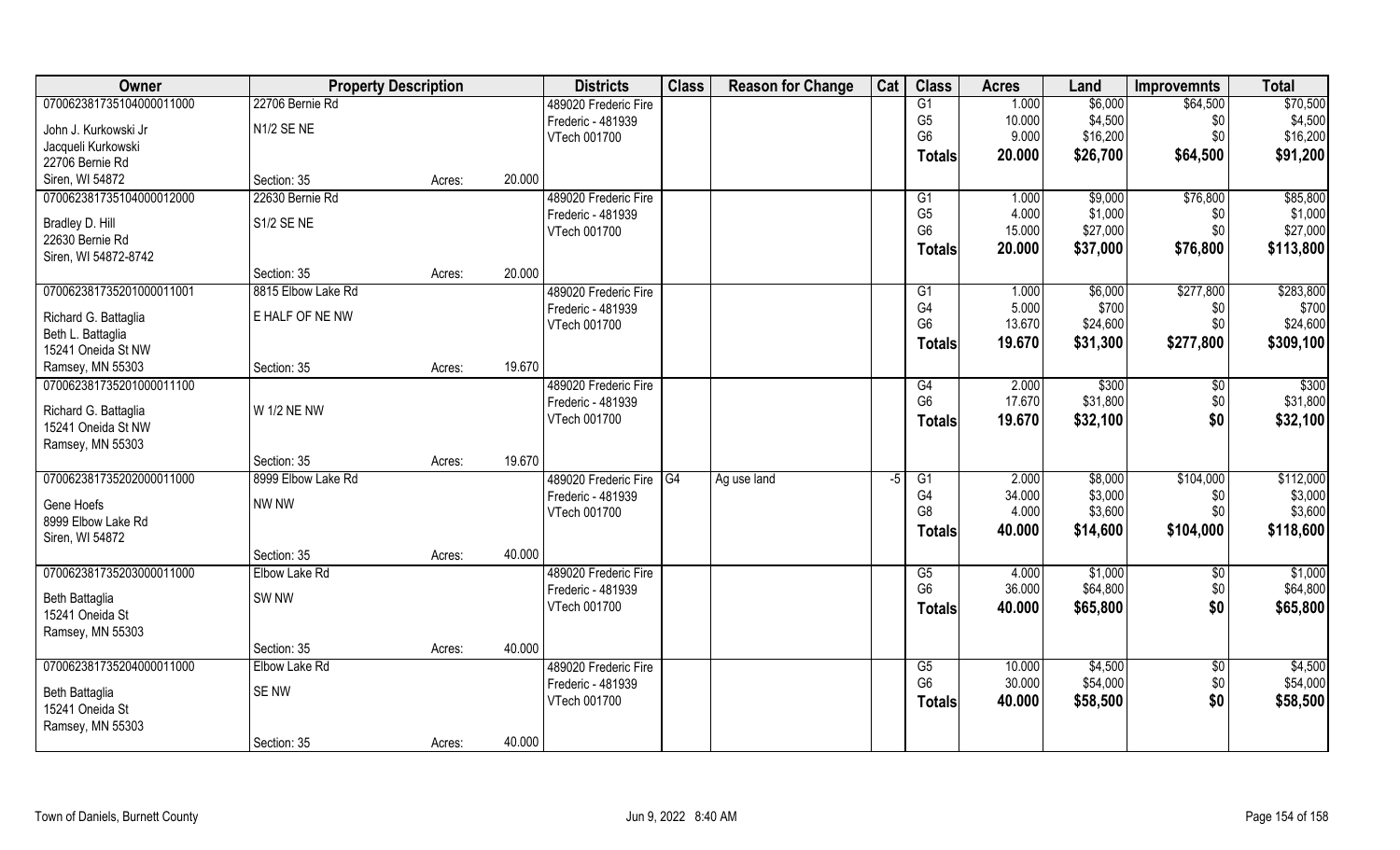| Owner                                                            | <b>Property Description</b> |        |        | <b>Districts</b>                  | <b>Class</b> | <b>Reason for Change</b> | Cat | <b>Class</b>                                      | <b>Acres</b>               | Land                             | <b>Improvemnts</b>      | <b>Total</b>                     |
|------------------------------------------------------------------|-----------------------------|--------|--------|-----------------------------------|--------------|--------------------------|-----|---------------------------------------------------|----------------------------|----------------------------------|-------------------------|----------------------------------|
| 070062381735301000011000                                         | County Line Rd              |        |        | 489020 Frederic Fire              |              |                          |     | W8                                                | 40.000                     | ( \$66,000)                      | $\sqrt{6}$              | \$0                              |
| Gregory J. Engelhart<br>8848 County Line Rd<br>Siren, WI 54872   | NE SW (MFL CLOSED)          |        |        | Frederic - 481939<br>VTech 001700 |              |                          |     | <b>Totals</b>                                     | 40.000                     | \$0                              | \$0                     | \$0                              |
|                                                                  | Section: 35                 | Acres: | 40.000 |                                   |              |                          |     |                                                   |                            |                                  |                         |                                  |
| 070062381735302000011000                                         | County Line Rd              |        |        | 489020 Frederic Fire              |              |                          |     | W8                                                | 40.000                     | ( \$58,600)                      | \$0                     | \$0                              |
| Barbara J. Palm<br>8848 County Line Rd<br>Siren, WI 54872        | NW SW (MFL CL)              |        |        | Frederic - 481939<br>VTech 001700 |              |                          |     | <b>Totals</b>                                     | 40.000                     | \$0                              | \$0                     | \$0                              |
|                                                                  | Section: 35                 | Acres: | 40.000 |                                   |              |                          |     |                                                   |                            |                                  |                         |                                  |
| 070062381735303000011000                                         | 8848 County Line Rd         |        |        | 489020 Frederic Fire              |              |                          |     | G1                                                | 2.000                      | \$15,000                         | \$121,800               | \$136,800                        |
| Barbara J. Palm<br>8848 County Line Rd<br>Siren, WI 54872        | SW SW (MFL CL 38AC)         |        |        | Frederic - 481939<br>VTech 001700 |              |                          |     | W <sub>8</sub><br><b>Totals</b>                   | 38.000<br>40.000           | (\$52,700)<br>\$15,000           | \$0<br>\$121,800        | \$0<br>\$136,800                 |
|                                                                  | Section: 35                 | Acres: | 40.000 |                                   |              |                          |     |                                                   |                            |                                  |                         |                                  |
| 070062381735304000011000                                         | County Line Rd              |        |        | 489020 Frederic Fire              |              |                          |     | G <sub>5</sub>                                    | 6.500                      | \$3,000                          | \$0                     | \$3,000                          |
| Gregory J. Engelhart<br>8848 County Line Rd<br>Siren, WI 54872   | SE SW (MFL CL 30AC)         |        |        | Frederic - 481939<br>VTech 001700 |              |                          |     | G <sub>6</sub><br>W8<br><b>Totals</b>             | 3.500<br>30.000<br>40.000  | \$6,300<br>(\$54,000)<br>\$9,300 | \$0<br>\$0<br>\$0       | \$6,300<br>\$0<br>\$9,300        |
|                                                                  | Section: 35                 | Acres: | 40.000 |                                   |              |                          |     |                                                   |                            |                                  |                         |                                  |
| 070062381735401000011000                                         | 22542 Bernie Rd             |        |        | 489020 Frederic Fire              |              |                          |     | G1                                                | 2.000                      | \$8,000                          | \$67,600                | \$75,600                         |
| <b>Richard Strait</b><br>22542 Bernie Rd<br>Siren, WI 54872-8742 | NE SE                       |        |        | Frederic - 481939<br>VTech 001700 |              |                          |     | G <sub>5</sub><br>G <sub>6</sub><br><b>Totals</b> | 18.000<br>20.000<br>40.000 | \$2,500<br>\$36,000<br>\$46,500  | \$0<br>\$0<br>\$67,600  | \$2,500<br>\$36,000<br>\$114,100 |
|                                                                  | Section: 35                 | Acres: | 40.000 |                                   |              |                          |     |                                                   |                            |                                  |                         |                                  |
| 070062381735402000011000                                         | Bernie Rd                   |        |        | 489020 Frederic Fire              |              |                          |     | G5                                                | 20.000                     | \$9,000                          | \$0                     | \$9,000                          |
| Richard G. Battaglia<br>15241 Oneida St NW<br>Ramsey, MN 55303   | NW SE                       |        |        | Frederic - 481939<br>VTech 001700 |              |                          |     | G <sub>6</sub><br><b>Totals</b>                   | 20.000<br>40.000           | \$36,000<br>\$45,000             | \$0<br>\$0              | \$36,000<br>\$45,000             |
|                                                                  | Section: 35                 | Acres: | 40.000 |                                   |              |                          |     |                                                   |                            |                                  |                         |                                  |
| 070062381735403000011000                                         | 8750 County Line Rd         |        |        | 489020 Frederic Fire              |              |                          |     | G1                                                | 1.000                      | \$6,000                          | \$111,800               | \$117,800                        |
| Bruce R. Chell<br>Tammy J. Chell<br>8750 County Line Rd          | SW <sub>SE</sub>            |        |        | Frederic - 481939<br>VTech 001700 |              |                          |     | G <sub>5</sub><br>G <sub>6</sub><br><b>Totals</b> | 21.000<br>18.000<br>40.000 | \$9,500<br>\$32,400<br>\$47,900  | \$0<br>\$0<br>\$111,800 | \$9,500<br>\$32,400<br>\$159,700 |
| Siren, WI 54872                                                  | Section: 35                 | Acres: | 40.000 |                                   |              |                          |     |                                                   |                            |                                  |                         |                                  |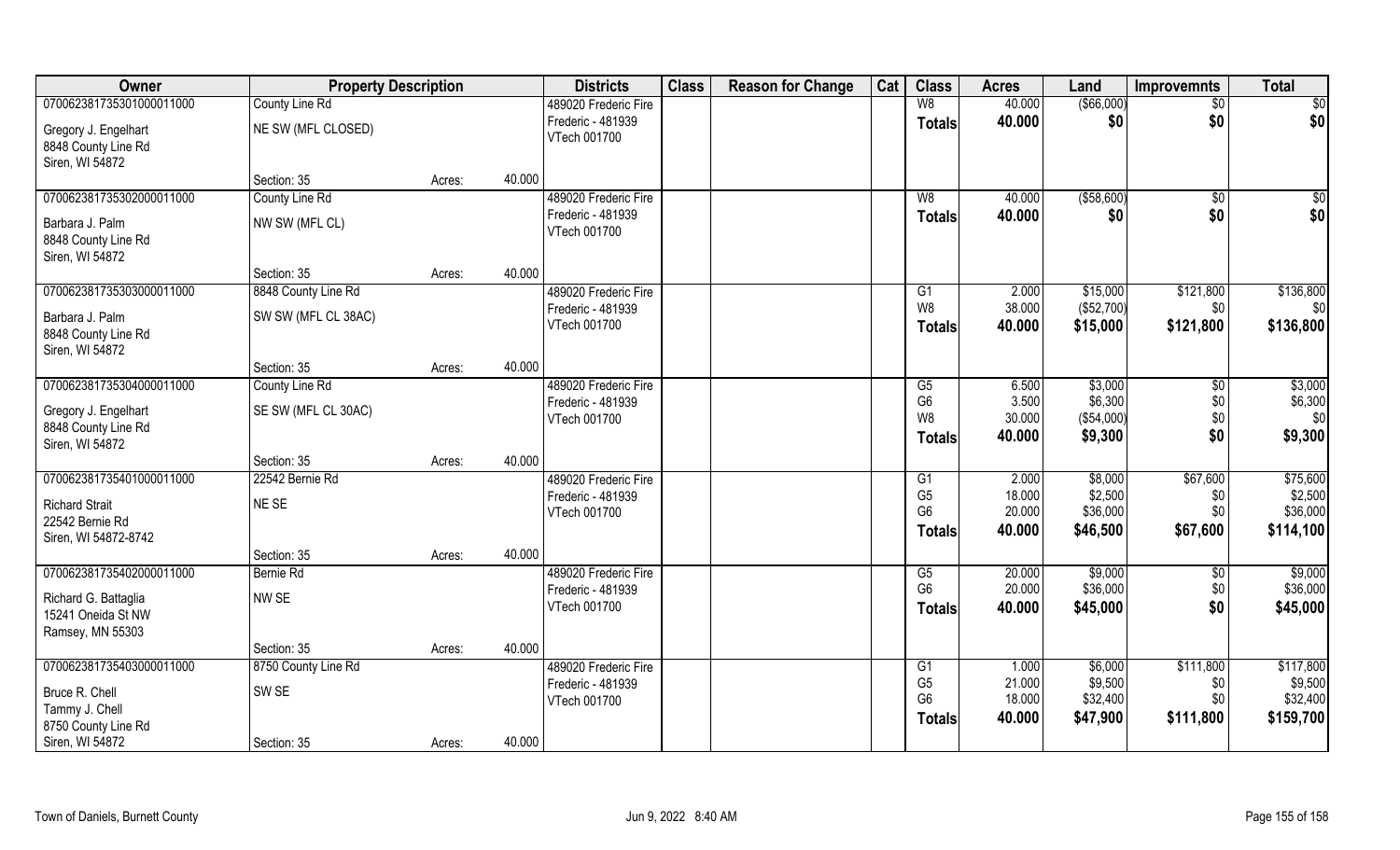| 17.050<br>070062381735404000011000<br>County Line Rd<br>G4<br>G4<br>\$2,300<br>$\overline{50}$<br>489020 Frederic Fire<br>Ag use land<br>-5<br>G <sub>5</sub><br>\$9,200<br>\$9,200<br>20.450<br>\$0<br>Frederic - 481939<br>SE SE<br>Larry Hedlund<br>\$0<br>G8<br>2.500<br>\$2,300<br>VTech 001700<br>3530 145th St<br>\$0<br>40.000<br>\$13,800<br><b>Totals</b><br>Siren, WI 54872-4409<br>40.000<br>Section: 35<br>Acres:<br>8401 Elbow Lake Rd<br>070062381736201000011000<br>\$6,000<br>\$7,200<br>489020 Frederic Fire<br>1.000<br>G1<br>G <sub>6</sub><br>\$70,200<br>39.000<br>\$0<br>Frederic - 481939<br><b>NE NW</b><br>Bruce Bennett Olson and Holly Hansen<br>\$7,200<br>VTech 001700<br>40.000<br>\$76,200<br><b>Totals</b><br>Trust<br>2432 Lake Lucy Rd<br>40.000<br>Chanhassen, MN 55317<br>Section: 36<br>Acres:<br>070062381736202000011000<br>\$1,200<br>Elbow Lake Rd<br>489020 Frederic Fire<br>G5<br>2.500<br>\$0<br>G <sub>6</sub><br>37.500<br>\$67,500<br>\$0<br>Frederic - 481939<br>NW NW<br><b>Timothy Bowers</b><br>\$0<br>VTech 001700<br>40.000<br>\$68,700<br><b>Totals</b><br>1515 Habersham Pl<br>Cumming, GA 30041<br>40.000<br>Section: 36<br>Acres:<br>070062381736203000011000<br>\$9,000<br>Elbow Lake Rd<br>489020 Frederic Fire<br>20.000<br>G5<br>\$0<br>20.000<br>G <sub>6</sub><br>\$36,000<br>\$0<br>Frederic - 481939<br>SW <sub>NW</sub><br>Jeanette C. Guzy<br>\$0<br>VTech 001700<br>40.000<br>\$45,000<br><b>Totals</b><br>12526 Larch St NW<br>Coon Rapids, MN 55448<br>40.000<br>Section: 36<br>Acres:<br>070062381736204000011000<br>Southeast Rd<br>$\overline{G5}$<br>15.000<br>\$6,800<br>$\overline{50}$<br>489020 Frederic Fire<br>G <sub>6</sub><br>25.000<br>\$45,000<br>\$0<br>Frederic - 481939<br><b>SENW</b><br>Bruce Bennett Olson and Holly Hansen<br>\$0<br>\$51,800<br>VTech 001700<br>40.000<br>Totals<br>Trust<br>2432 Lake Lucy Rd<br>40.000<br>Chanhassen, MN 55317<br>Section: 36<br>Acres:<br>\$6,800<br>070062381736301000011000<br>489020 Frederic Fire<br>G5<br>15.000<br>$\sqrt{$0}$<br>County Line Rd | Owner | <b>Property Description</b> | <b>Districts</b>  | <b>Class</b> | <b>Reason for Change</b> | Cat | <b>Class</b>   | <b>Acres</b> | Land     | <b>Improvemnts</b> | <b>Total</b> |
|-----------------------------------------------------------------------------------------------------------------------------------------------------------------------------------------------------------------------------------------------------------------------------------------------------------------------------------------------------------------------------------------------------------------------------------------------------------------------------------------------------------------------------------------------------------------------------------------------------------------------------------------------------------------------------------------------------------------------------------------------------------------------------------------------------------------------------------------------------------------------------------------------------------------------------------------------------------------------------------------------------------------------------------------------------------------------------------------------------------------------------------------------------------------------------------------------------------------------------------------------------------------------------------------------------------------------------------------------------------------------------------------------------------------------------------------------------------------------------------------------------------------------------------------------------------------------------------------------------------------------------------------------------------------------------------------------------------------------------------------------------------------------------------------------------------------------------------------------------------------------------------------------------------------------------------------------------------------------------------------------------------------------------------------------------------------------------------------|-------|-----------------------------|-------------------|--------------|--------------------------|-----|----------------|--------------|----------|--------------------|--------------|
| \$2,300                                                                                                                                                                                                                                                                                                                                                                                                                                                                                                                                                                                                                                                                                                                                                                                                                                                                                                                                                                                                                                                                                                                                                                                                                                                                                                                                                                                                                                                                                                                                                                                                                                                                                                                                                                                                                                                                                                                                                                                                                                                                                 |       |                             |                   |              |                          |     |                |              |          |                    | \$2,300      |
| \$13,800<br>\$13,200<br>\$70,200<br>\$83,400<br>\$1,200<br>\$67,500<br>\$68,700<br>\$9,000<br>\$36,000<br>\$45,000<br>\$6,800<br>\$45,000<br>\$51,800<br>\$6,800                                                                                                                                                                                                                                                                                                                                                                                                                                                                                                                                                                                                                                                                                                                                                                                                                                                                                                                                                                                                                                                                                                                                                                                                                                                                                                                                                                                                                                                                                                                                                                                                                                                                                                                                                                                                                                                                                                                        |       |                             |                   |              |                          |     |                |              |          |                    |              |
|                                                                                                                                                                                                                                                                                                                                                                                                                                                                                                                                                                                                                                                                                                                                                                                                                                                                                                                                                                                                                                                                                                                                                                                                                                                                                                                                                                                                                                                                                                                                                                                                                                                                                                                                                                                                                                                                                                                                                                                                                                                                                         |       |                             |                   |              |                          |     |                |              |          |                    |              |
|                                                                                                                                                                                                                                                                                                                                                                                                                                                                                                                                                                                                                                                                                                                                                                                                                                                                                                                                                                                                                                                                                                                                                                                                                                                                                                                                                                                                                                                                                                                                                                                                                                                                                                                                                                                                                                                                                                                                                                                                                                                                                         |       |                             |                   |              |                          |     |                |              |          |                    |              |
|                                                                                                                                                                                                                                                                                                                                                                                                                                                                                                                                                                                                                                                                                                                                                                                                                                                                                                                                                                                                                                                                                                                                                                                                                                                                                                                                                                                                                                                                                                                                                                                                                                                                                                                                                                                                                                                                                                                                                                                                                                                                                         |       |                             |                   |              |                          |     |                |              |          |                    |              |
|                                                                                                                                                                                                                                                                                                                                                                                                                                                                                                                                                                                                                                                                                                                                                                                                                                                                                                                                                                                                                                                                                                                                                                                                                                                                                                                                                                                                                                                                                                                                                                                                                                                                                                                                                                                                                                                                                                                                                                                                                                                                                         |       |                             |                   |              |                          |     |                |              |          |                    |              |
|                                                                                                                                                                                                                                                                                                                                                                                                                                                                                                                                                                                                                                                                                                                                                                                                                                                                                                                                                                                                                                                                                                                                                                                                                                                                                                                                                                                                                                                                                                                                                                                                                                                                                                                                                                                                                                                                                                                                                                                                                                                                                         |       |                             |                   |              |                          |     |                |              |          |                    |              |
|                                                                                                                                                                                                                                                                                                                                                                                                                                                                                                                                                                                                                                                                                                                                                                                                                                                                                                                                                                                                                                                                                                                                                                                                                                                                                                                                                                                                                                                                                                                                                                                                                                                                                                                                                                                                                                                                                                                                                                                                                                                                                         |       |                             |                   |              |                          |     |                |              |          |                    |              |
|                                                                                                                                                                                                                                                                                                                                                                                                                                                                                                                                                                                                                                                                                                                                                                                                                                                                                                                                                                                                                                                                                                                                                                                                                                                                                                                                                                                                                                                                                                                                                                                                                                                                                                                                                                                                                                                                                                                                                                                                                                                                                         |       |                             |                   |              |                          |     |                |              |          |                    |              |
|                                                                                                                                                                                                                                                                                                                                                                                                                                                                                                                                                                                                                                                                                                                                                                                                                                                                                                                                                                                                                                                                                                                                                                                                                                                                                                                                                                                                                                                                                                                                                                                                                                                                                                                                                                                                                                                                                                                                                                                                                                                                                         |       |                             |                   |              |                          |     |                |              |          |                    |              |
|                                                                                                                                                                                                                                                                                                                                                                                                                                                                                                                                                                                                                                                                                                                                                                                                                                                                                                                                                                                                                                                                                                                                                                                                                                                                                                                                                                                                                                                                                                                                                                                                                                                                                                                                                                                                                                                                                                                                                                                                                                                                                         |       |                             |                   |              |                          |     |                |              |          |                    |              |
|                                                                                                                                                                                                                                                                                                                                                                                                                                                                                                                                                                                                                                                                                                                                                                                                                                                                                                                                                                                                                                                                                                                                                                                                                                                                                                                                                                                                                                                                                                                                                                                                                                                                                                                                                                                                                                                                                                                                                                                                                                                                                         |       |                             |                   |              |                          |     |                |              |          |                    |              |
|                                                                                                                                                                                                                                                                                                                                                                                                                                                                                                                                                                                                                                                                                                                                                                                                                                                                                                                                                                                                                                                                                                                                                                                                                                                                                                                                                                                                                                                                                                                                                                                                                                                                                                                                                                                                                                                                                                                                                                                                                                                                                         |       |                             |                   |              |                          |     |                |              |          |                    |              |
|                                                                                                                                                                                                                                                                                                                                                                                                                                                                                                                                                                                                                                                                                                                                                                                                                                                                                                                                                                                                                                                                                                                                                                                                                                                                                                                                                                                                                                                                                                                                                                                                                                                                                                                                                                                                                                                                                                                                                                                                                                                                                         |       |                             |                   |              |                          |     |                |              |          |                    |              |
|                                                                                                                                                                                                                                                                                                                                                                                                                                                                                                                                                                                                                                                                                                                                                                                                                                                                                                                                                                                                                                                                                                                                                                                                                                                                                                                                                                                                                                                                                                                                                                                                                                                                                                                                                                                                                                                                                                                                                                                                                                                                                         |       |                             |                   |              |                          |     |                |              |          |                    |              |
|                                                                                                                                                                                                                                                                                                                                                                                                                                                                                                                                                                                                                                                                                                                                                                                                                                                                                                                                                                                                                                                                                                                                                                                                                                                                                                                                                                                                                                                                                                                                                                                                                                                                                                                                                                                                                                                                                                                                                                                                                                                                                         |       |                             |                   |              |                          |     |                |              |          |                    |              |
|                                                                                                                                                                                                                                                                                                                                                                                                                                                                                                                                                                                                                                                                                                                                                                                                                                                                                                                                                                                                                                                                                                                                                                                                                                                                                                                                                                                                                                                                                                                                                                                                                                                                                                                                                                                                                                                                                                                                                                                                                                                                                         |       |                             |                   |              |                          |     |                |              |          |                    |              |
|                                                                                                                                                                                                                                                                                                                                                                                                                                                                                                                                                                                                                                                                                                                                                                                                                                                                                                                                                                                                                                                                                                                                                                                                                                                                                                                                                                                                                                                                                                                                                                                                                                                                                                                                                                                                                                                                                                                                                                                                                                                                                         |       |                             |                   |              |                          |     |                |              |          |                    |              |
|                                                                                                                                                                                                                                                                                                                                                                                                                                                                                                                                                                                                                                                                                                                                                                                                                                                                                                                                                                                                                                                                                                                                                                                                                                                                                                                                                                                                                                                                                                                                                                                                                                                                                                                                                                                                                                                                                                                                                                                                                                                                                         |       |                             |                   |              |                          |     |                |              |          |                    |              |
|                                                                                                                                                                                                                                                                                                                                                                                                                                                                                                                                                                                                                                                                                                                                                                                                                                                                                                                                                                                                                                                                                                                                                                                                                                                                                                                                                                                                                                                                                                                                                                                                                                                                                                                                                                                                                                                                                                                                                                                                                                                                                         |       |                             |                   |              |                          |     |                |              |          |                    |              |
|                                                                                                                                                                                                                                                                                                                                                                                                                                                                                                                                                                                                                                                                                                                                                                                                                                                                                                                                                                                                                                                                                                                                                                                                                                                                                                                                                                                                                                                                                                                                                                                                                                                                                                                                                                                                                                                                                                                                                                                                                                                                                         |       |                             |                   |              |                          |     |                |              |          |                    |              |
|                                                                                                                                                                                                                                                                                                                                                                                                                                                                                                                                                                                                                                                                                                                                                                                                                                                                                                                                                                                                                                                                                                                                                                                                                                                                                                                                                                                                                                                                                                                                                                                                                                                                                                                                                                                                                                                                                                                                                                                                                                                                                         |       |                             |                   |              |                          |     |                |              |          |                    |              |
|                                                                                                                                                                                                                                                                                                                                                                                                                                                                                                                                                                                                                                                                                                                                                                                                                                                                                                                                                                                                                                                                                                                                                                                                                                                                                                                                                                                                                                                                                                                                                                                                                                                                                                                                                                                                                                                                                                                                                                                                                                                                                         |       |                             |                   |              |                          |     |                |              |          |                    |              |
|                                                                                                                                                                                                                                                                                                                                                                                                                                                                                                                                                                                                                                                                                                                                                                                                                                                                                                                                                                                                                                                                                                                                                                                                                                                                                                                                                                                                                                                                                                                                                                                                                                                                                                                                                                                                                                                                                                                                                                                                                                                                                         |       |                             |                   |              |                          |     |                |              |          |                    |              |
|                                                                                                                                                                                                                                                                                                                                                                                                                                                                                                                                                                                                                                                                                                                                                                                                                                                                                                                                                                                                                                                                                                                                                                                                                                                                                                                                                                                                                                                                                                                                                                                                                                                                                                                                                                                                                                                                                                                                                                                                                                                                                         |       |                             |                   |              |                          |     |                |              |          |                    |              |
|                                                                                                                                                                                                                                                                                                                                                                                                                                                                                                                                                                                                                                                                                                                                                                                                                                                                                                                                                                                                                                                                                                                                                                                                                                                                                                                                                                                                                                                                                                                                                                                                                                                                                                                                                                                                                                                                                                                                                                                                                                                                                         |       |                             |                   |              |                          |     |                |              |          |                    |              |
|                                                                                                                                                                                                                                                                                                                                                                                                                                                                                                                                                                                                                                                                                                                                                                                                                                                                                                                                                                                                                                                                                                                                                                                                                                                                                                                                                                                                                                                                                                                                                                                                                                                                                                                                                                                                                                                                                                                                                                                                                                                                                         |       |                             | Frederic - 481939 |              |                          |     | G <sub>6</sub> | 25.000       | \$41,300 | \$0                | \$41,300     |
| Chance P. Orth<br>NE SW<br>\$0<br>VTech 001700<br>\$48,100<br>40.000<br>\$48,100<br><b>Totals</b><br>712 7th St SE                                                                                                                                                                                                                                                                                                                                                                                                                                                                                                                                                                                                                                                                                                                                                                                                                                                                                                                                                                                                                                                                                                                                                                                                                                                                                                                                                                                                                                                                                                                                                                                                                                                                                                                                                                                                                                                                                                                                                                      |       |                             |                   |              |                          |     |                |              |          |                    |              |
| Minneapolis, MN 55414                                                                                                                                                                                                                                                                                                                                                                                                                                                                                                                                                                                                                                                                                                                                                                                                                                                                                                                                                                                                                                                                                                                                                                                                                                                                                                                                                                                                                                                                                                                                                                                                                                                                                                                                                                                                                                                                                                                                                                                                                                                                   |       |                             |                   |              |                          |     |                |              |          |                    |              |
| 40.000<br>Section: 36<br>Acres:                                                                                                                                                                                                                                                                                                                                                                                                                                                                                                                                                                                                                                                                                                                                                                                                                                                                                                                                                                                                                                                                                                                                                                                                                                                                                                                                                                                                                                                                                                                                                                                                                                                                                                                                                                                                                                                                                                                                                                                                                                                         |       |                             |                   |              |                          |     |                |              |          |                    |              |
| 070062381736302000011000<br>22490 Bernie Rd<br>\$27,300<br>\$36,300<br>489020 Frederic Fire<br>1.000<br>\$9,000<br>G1                                                                                                                                                                                                                                                                                                                                                                                                                                                                                                                                                                                                                                                                                                                                                                                                                                                                                                                                                                                                                                                                                                                                                                                                                                                                                                                                                                                                                                                                                                                                                                                                                                                                                                                                                                                                                                                                                                                                                                   |       |                             |                   |              |                          |     |                |              |          |                    |              |
| G <sub>5</sub><br>19.000<br>\$6,100<br>\$6,100<br>Frederic - 481939<br>\$0                                                                                                                                                                                                                                                                                                                                                                                                                                                                                                                                                                                                                                                                                                                                                                                                                                                                                                                                                                                                                                                                                                                                                                                                                                                                                                                                                                                                                                                                                                                                                                                                                                                                                                                                                                                                                                                                                                                                                                                                              |       |                             |                   |              |                          |     |                |              |          |                    |              |
| NW SW<br>Jeanette C. Guzy<br>G <sub>6</sub><br>20.000<br>\$0<br>\$36,000<br>\$36,000<br>VTech 001700                                                                                                                                                                                                                                                                                                                                                                                                                                                                                                                                                                                                                                                                                                                                                                                                                                                                                                                                                                                                                                                                                                                                                                                                                                                                                                                                                                                                                                                                                                                                                                                                                                                                                                                                                                                                                                                                                                                                                                                    |       |                             |                   |              |                          |     |                |              |          |                    |              |
| 12526 Larch St NW<br>\$51,100<br>\$27,300<br>\$78,400<br>40.000<br><b>Totals</b>                                                                                                                                                                                                                                                                                                                                                                                                                                                                                                                                                                                                                                                                                                                                                                                                                                                                                                                                                                                                                                                                                                                                                                                                                                                                                                                                                                                                                                                                                                                                                                                                                                                                                                                                                                                                                                                                                                                                                                                                        |       |                             |                   |              |                          |     |                |              |          |                    |              |
| Coon Rapids, MN 55448<br>40.000<br>Section: 36<br>Acres:                                                                                                                                                                                                                                                                                                                                                                                                                                                                                                                                                                                                                                                                                                                                                                                                                                                                                                                                                                                                                                                                                                                                                                                                                                                                                                                                                                                                                                                                                                                                                                                                                                                                                                                                                                                                                                                                                                                                                                                                                                |       |                             |                   |              |                          |     |                |              |          |                    |              |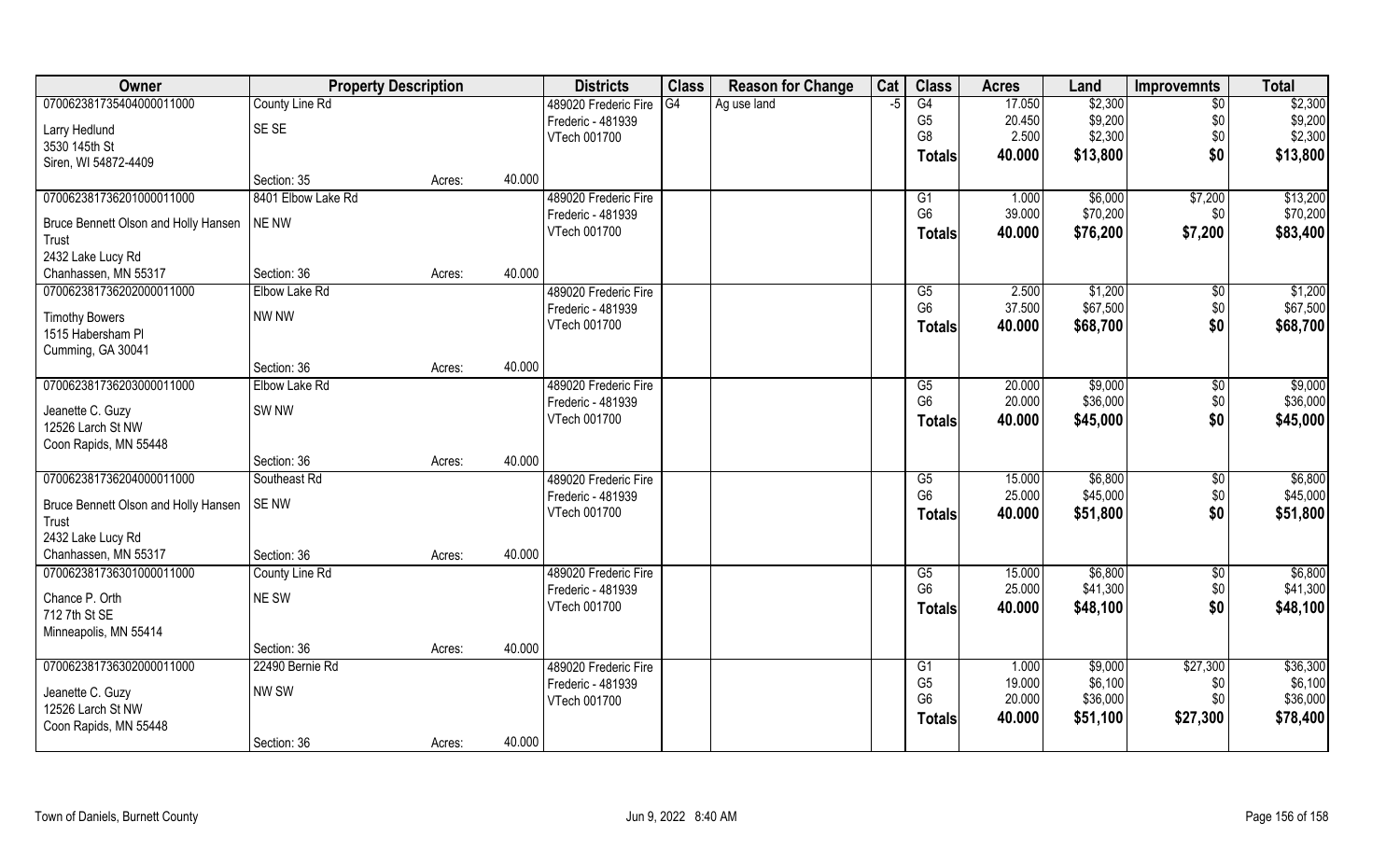| Owner                                    |                    | <b>Property Description</b> |        | <b>Districts</b>        | <b>Class</b> | <b>Reason for Change</b> | Cat  | <b>Class</b>   | <b>Acres</b> | Land     | <b>Improvemnts</b> | <b>Total</b> |
|------------------------------------------|--------------------|-----------------------------|--------|-------------------------|--------------|--------------------------|------|----------------|--------------|----------|--------------------|--------------|
| 070062381736303000011000                 | 22440 Bernie Rd    |                             |        | 489020 Frederic Fire    | G4           | Ag use land              | $-5$ | G1             | 1.000        | \$9,000  | \$700              | \$9,700      |
| Larry Hedlund                            | SW <sub>SW</sub>   |                             |        | Frederic - 481939       |              |                          |      | G4             | 26.300       | \$3,500  | \$0                | \$3,500      |
| 3530 145th St                            |                    |                             |        | VTech 001700            |              |                          |      | G <sub>5</sub> | 8.000        | \$1,200  | \$0                | \$1,200      |
| Siren, WI 54872-4409                     |                    |                             |        |                         |              |                          |      | G <sub>8</sub> | 4.700        | \$4,300  | \$0                | \$4,300      |
|                                          | Section: 36        | Acres:                      | 40.000 |                         |              |                          |      | <b>Totals</b>  | 40.000       | \$18,000 | \$700              | \$18,700     |
| 070062381736304000011000                 | County Line Rd     |                             |        | 489020 Frederic Fire G4 |              | Ag use land              | -5   | G4             | 20.000       | \$2,700  | $\sqrt[6]{}$       | \$2,700      |
| Larry Hedlund                            | SE SW              |                             |        | Frederic - 481939       |              |                          |      | G <sub>5</sub> | 6.000        | \$1,500  | \$0                | \$1,500      |
| 3530 145th St                            |                    |                             |        | VTech 001700            |              |                          |      | G <sub>8</sub> | 14.000       | \$12,600 | \$0                | \$12,600     |
| Siren, WI 54872-4409                     |                    |                             |        |                         |              |                          |      | <b>Totals</b>  | 40.000       | \$16,800 | \$0                | \$16,800     |
|                                          | Section: 36        | Acres:                      | 40.000 |                         |              |                          |      |                |              |          |                    |              |
| 070062381736401000011000                 | 22486 Southeast Rd |                             |        | 079050 Siren Fire       | G4           | Ag use land              | $-5$ | G1             | 1.000        | \$6,000  | \$127,000          | \$133,000    |
| Kelli Eklof                              | NE SE              |                             |        | Frederic - 481939       |              |                          |      | G4             | 19.000       | \$2,500  | \$0                | \$2,500      |
| Carl Eklof                               |                    |                             |        | VTech 001700            |              |                          |      | G <sub>8</sub> | 20.000       | \$18,000 | \$0                | \$18,000     |
| 22636 Southeast Rd                       |                    |                             |        |                         |              |                          |      | Totals         | 40.000       | \$26,500 | \$127,000          | \$153,500    |
| Siren, WI 54872                          | Section: 36        | Acres:                      | 40.000 |                         |              |                          |      |                |              |          |                    |              |
| 070062381736402000011000                 | 22565 Southeast Rd |                             |        | 489020 Frederic Fire    |              |                          |      | G1             | 1.000        | \$6,000  | \$92,500           | \$98,500     |
| Birch A. Orth                            | NW SE              |                             |        | Frederic - 481939       |              |                          |      | G <sub>5</sub> | 19.000       | \$8,600  | \$0                | \$8,600      |
| 709 N 8th Ave E                          |                    |                             |        | VTech 001700            |              |                          |      | G <sub>6</sub> | 20.000       | \$36,000 | \$0                | \$36,000     |
| Duluth, MN 55805                         |                    |                             |        |                         |              |                          |      | <b>Totals</b>  | 40.000       | \$50,600 | \$92,500           | \$143,100    |
|                                          | Section: 36        | Acres:                      | 40.000 |                         |              |                          |      |                |              |          |                    |              |
| 070062381736403000011000                 | County Line Rd     |                             |        | 489020 Frederic Fire    |              |                          |      | G5             | 10.000       | \$500    | $\sqrt[6]{30}$     | \$500        |
|                                          |                    |                             |        | Frederic - 481939       |              |                          |      | G <sub>6</sub> | 30.000       | \$54,000 | \$0                | \$54,000     |
| <b>Bruce Crandell</b>                    | SW <sub>SE</sub>   |                             |        | VTech 001700            |              |                          |      | <b>Totals</b>  | 40.000       | \$54,500 | \$0                | \$54,500     |
| <b>Nelly Crandell</b><br>39 Roosevelt St |                    |                             |        |                         |              |                          |      |                |              |          |                    |              |
| St Charles, IL 60174                     | Section: 36        | Acres:                      | 40.000 |                         |              |                          |      |                |              |          |                    |              |
| 070062381736404000011000                 | 22427 Southeast Rd |                             |        | 489020 Frederic Fire    |              |                          |      | G1             | 1.000        | \$6,000  | \$59,300           | \$65,300     |
|                                          |                    |                             |        | Frederic - 481939       |              |                          |      | G <sub>5</sub> | 5.000        | \$2,300  | \$0                | \$2,300      |
| <b>Bruce Crandell</b>                    | SE SE              |                             |        | VTech 001700            |              |                          |      | G <sub>6</sub> | 34.000       | \$61,200 | \$0\$              | \$61,200     |
| <b>Nelly Crandell</b>                    |                    |                             |        |                         |              |                          |      | <b>Totals</b>  | 40.000       | \$69,500 | \$59,300           | \$128,800    |
| 39 Roosevelt St                          |                    |                             |        |                         |              |                          |      |                |              |          |                    |              |
| St Charles, IL 60174                     | Section: 36        | Acres:                      | 40.000 |                         |              |                          |      |                |              |          |                    |              |
| 070062381736505001011000                 | 8311 Elbow Lake Rd |                             |        | 079050 Siren Fire       |              |                          |      | G1             | 1.000        | \$20,000 | \$217,900          | \$237,900    |
| Miriam C Juvette Revocable Trust         | GOV LOT 1          |                             |        | Frederic - 481939       |              |                          |      | G <sub>5</sub> | 24.000       | \$10,800 | \$0                | \$10,800     |
| 2041 Paris Ave N                         |                    |                             |        | VTech 001700            |              |                          |      | G <sub>6</sub> | 10.500       | \$18,900 | \$0                | \$18,900     |
| Stillwater, MN 55082                     |                    |                             |        |                         |              |                          |      | <b>Totals</b>  | 35.500       | \$49,700 | \$217,900          | \$267,600    |
|                                          | Section: 36        | Acres:                      | 35.500 |                         |              |                          |      |                |              |          |                    |              |